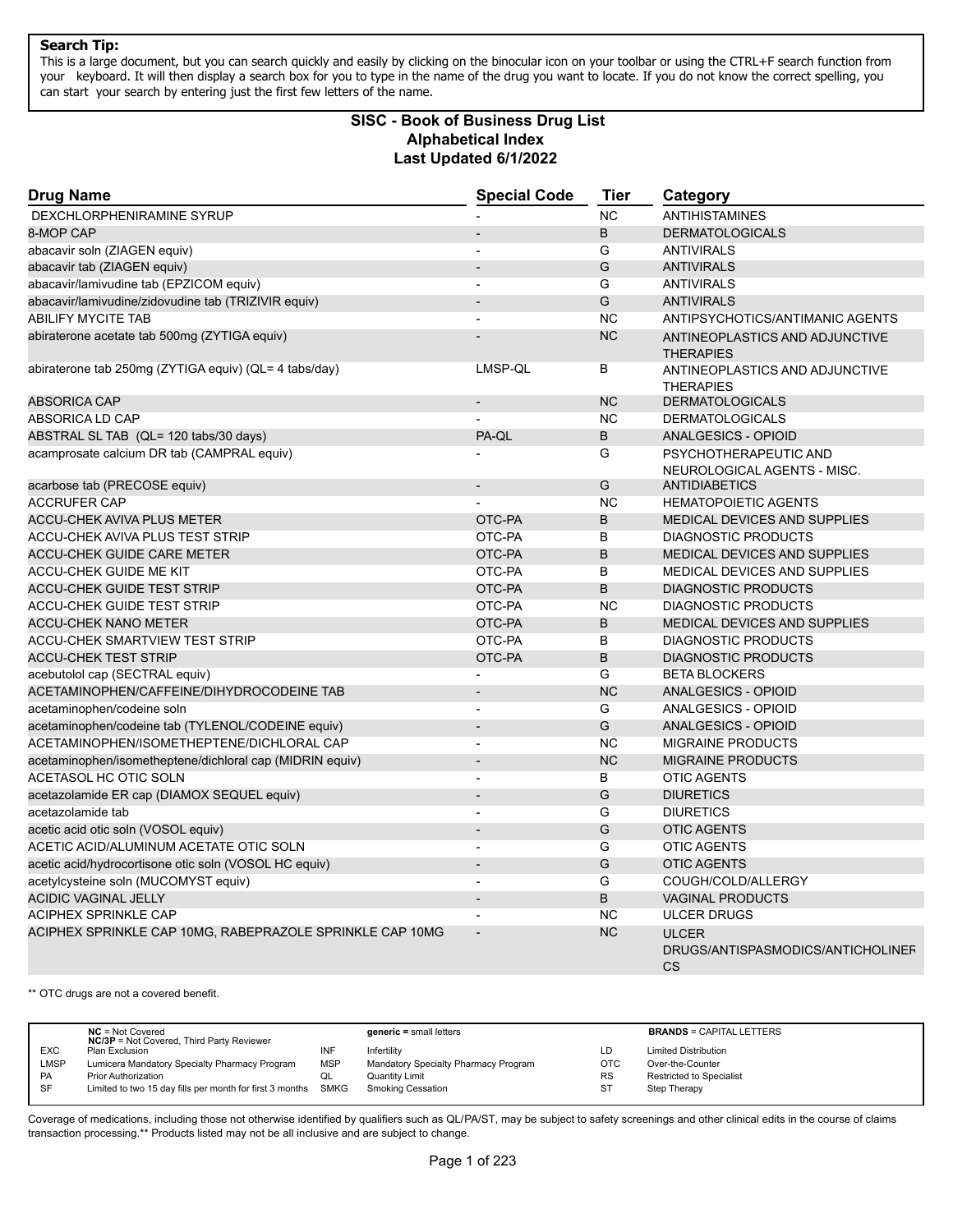| <b>Drug Name</b>                                                             | <b>Special Code</b>      | Tier      | Category                                                 |
|------------------------------------------------------------------------------|--------------------------|-----------|----------------------------------------------------------|
| acitretin cap (SORIATANE equiv)                                              |                          | G         | <b>DERMATOLOGICALS</b>                                   |
| ACTEMRA ACTPEN INJ (QL= 2 inj/28 days)                                       | LMSP-PA-QL               | B         | ANALGESICS - ANTI-INFLAMMATORY                           |
| ACTEMRA IV INJ                                                               | MSP-PA                   | в         | ANALGESICS - ANTI-INFLAMMATORY                           |
| ACTEMRA SC INJ (QL= 2 inj/28 days)                                           | LMSP-PA-QL               | B         | ANALGESICS - ANTI-INFLAMMATORY                           |
| ACTHAR GEL INJ (QL= 4 vials/fill)                                            | MSP-PA-QL                | B         | ENDOCRINE AND METABOLIC AGENTS -<br>MISC.                |
| <b>ACTICLATE TAB 75MG, 150MG</b>                                             |                          | <b>NC</b> | <b>TETRACYCLINES</b>                                     |
| ACTIMMUNE INJ (Only available through Walgreens 888-347-3416)                | LD-PA                    | В         | ANTINEOPLASTICS                                          |
| <b>ACTIVE OB</b>                                                             | $\overline{\phantom{a}}$ | <b>NC</b> | <b>MULTIVITAMINS</b>                                     |
| <b>ACTOPLUS MET TAB</b>                                                      | $\overline{\phantom{a}}$ | <b>NC</b> | <b>ANTIDIABETICS</b>                                     |
| <b>ACTOPLUS MET XR TAB</b>                                                   |                          | <b>NC</b> | <b>ANTIDIABETICS</b>                                     |
| <b>ACUVAIL OPHTH SOLN</b>                                                    |                          | B         | <b>OPHTHALMIC AGENTS</b>                                 |
| acyclovir cap (ZOVIRAX equiv)                                                | $\overline{\phantom{a}}$ | G         | <b>ANTIVIRALS</b>                                        |
| acyclovir cream (ZOVIRAX equiv)                                              | <b>PA</b>                | G         | <b>DERMATOLOGICALS</b>                                   |
| acyclovir oint (ZOVIRAX OINT equiv)                                          |                          | <b>NC</b> | <b>DERMATOLOGICALS</b>                                   |
| acyclovir susp (ZOVIRAX equiv)                                               |                          | G         | <b>ANTIVIRALS</b>                                        |
| acyclovir tab (ZOVIRAX equiv)                                                |                          | G         | <b>ANTIVIRALS</b>                                        |
| ADACEL/BOOSTRIX INJ                                                          | <b>VAC</b>               | \$0       | <b>TOXOIDS</b>                                           |
| <b>ADAGEN INJ</b>                                                            | MSP-PA                   | B         | <b>BIOLOGICALS MISC</b>                                  |
| ADAPALENE SOLN                                                               |                          | <b>NC</b> | <b>DERMATOLOGICALS</b>                                   |
| adapalene cream (DIFFERIN equiv)                                             |                          | <b>NC</b> | <b>DERMATOLOGICALS</b>                                   |
| adapalene gel (DIFFERIN equiv)                                               | $\overline{\phantom{a}}$ | <b>NC</b> | <b>DERMATOLOGICALS</b>                                   |
| ADAPALENE LOTION (DIFFERIN equiv)                                            |                          | <b>NC</b> | <b>DERMATOLOGICALS</b>                                   |
| adapalene/benzoyl peroxide gel 0.1-2.5% (EPIDUO equiv)                       |                          | <b>NC</b> | <b>DERMATOLOGICALS</b>                                   |
| adapalene/benzoyl peroxide gel 0.3-2.5% (EPIDUO FORTE GEL equiv)             | $\overline{\phantom{a}}$ | <b>NC</b> | <b>DERMATOLOGICALS</b>                                   |
| ADAPALENE/BENZOYL PEROXIDE PAD                                               |                          | <b>NC</b> | <b>DERMATOLOGICALS</b>                                   |
| <b>ADASUVE INHALER</b>                                                       |                          | <b>NC</b> | ANTIPSYCHOTICS/ANTIMANIC AGENTS                          |
| <b>ADAZIN CREAM</b>                                                          | $\overline{\phantom{a}}$ | <b>NC</b> | <b>DERMATOLOGICALS</b>                                   |
| <b>ADBRY INJ</b>                                                             |                          | <b>NC</b> | <b>DERMATOLOGICALS</b>                                   |
| <b>ADCIRCA TAB</b>                                                           |                          | <b>NC</b> | CARDIOVASCULAR AGENTS - MISC.                            |
| <b>ADDERALL XR CAP</b>                                                       |                          | <b>NC</b> | ADHD/ANTI-NARCOLEPSY/ANTI-OBESITY//<br><b>NOREXIANTS</b> |
| <b>ADDYI TAB</b>                                                             |                          | <b>NC</b> | PSYCHOTHERAPEUTIC AND<br>NEUROLOGICAL AGENTS - MISC.     |
| adefovir dipivoxil tab (HEPSERA equiv)                                       |                          | G         | <b>ANTIVIRALS</b>                                        |
| ADEMPAS TAB (QL= 3 tabs/day; Only available through Accredo<br>800-803-2523) | LD-PA-QL                 | B         | CARDIOVASCULAR AGENTS - MISC.                            |
| ADLYXIN INJ<br>ADMELOG INJ, INSULIN LISPRO INJ                               | $\overline{\phantom{a}}$ | <b>NC</b> | <b>ANTIDIABETICS</b>                                     |
|                                                                              | <b>PA</b>                | В<br>B    | <b>ANTIDIABETICS</b>                                     |
| ADMELOG SOLOSTAR INJ, INSULIN LISPRO KWIKPEN INJ (JUNIOR)                    | PA                       |           | ANTIDIABETICS                                            |
| ADOXA CAP 150MG                                                              |                          | NC.       | <b>TETRACYCLINES</b>                                     |
| <b>ADOXA TAB 150MG</b>                                                       |                          | <b>NC</b> | <b>TETRACYCLINES</b>                                     |
| ADOXA TAB 75MG                                                               |                          | <b>NC</b> | <b>TETRACYCLINES</b>                                     |
| ADRENACLICK INJ, EPINEPHRINE INJ                                             | $\overline{\phantom{a}}$ | <b>NC</b> | <b>VASOPRESSORS</b>                                      |
| <b>ADRENALIN SOLN</b>                                                        |                          | NC.       | NASAL AGENTS - SYSTEMIC AND TOPICAL                      |
| <b>ADVAIR DISKUS INHALER</b>                                                 |                          | G         | ANTIASTHMATIC AND BRONCHODILATOR<br><b>AGENTS</b>        |
| <b>ADVAIR HFA INHALER</b>                                                    |                          | В         | ANTIASTHMATIC AND BRONCHODILATOR<br><b>AGENTS</b>        |
| <b>ADVATE INJ</b>                                                            | MSP-PA                   | B         | <b>HEMATOLOGICAL AGENTS - MISC.</b>                      |

\*\* OTC drugs are not a covered benefit.

|             | $NC = Not Covered$<br><b>NC/3P</b> = Not Covered, Third Party Reviewer |            | $generic = small letters$            |            | <b>BRANDS = CAPITAL LETTERS</b> |
|-------------|------------------------------------------------------------------------|------------|--------------------------------------|------------|---------------------------------|
| <b>EXC</b>  | Plan Exclusion                                                         | INF        | Infertility                          | LD         | <b>Limited Distribution</b>     |
| <b>LMSP</b> | Lumicera Mandatory Specialty Pharmacy Program                          | <b>MSP</b> | Mandatory Specialty Pharmacy Program | <b>OTC</b> | Over-the-Counter                |
| PA          | Prior Authorization                                                    | QL         | <b>Quantity Limit</b>                | <b>RS</b>  | Restricted to Specialist        |
| SF          | Limited to two 15 day fills per month for first 3 months SMKG          |            | <b>Smoking Cessation</b>             | ST         | Step Therapy                    |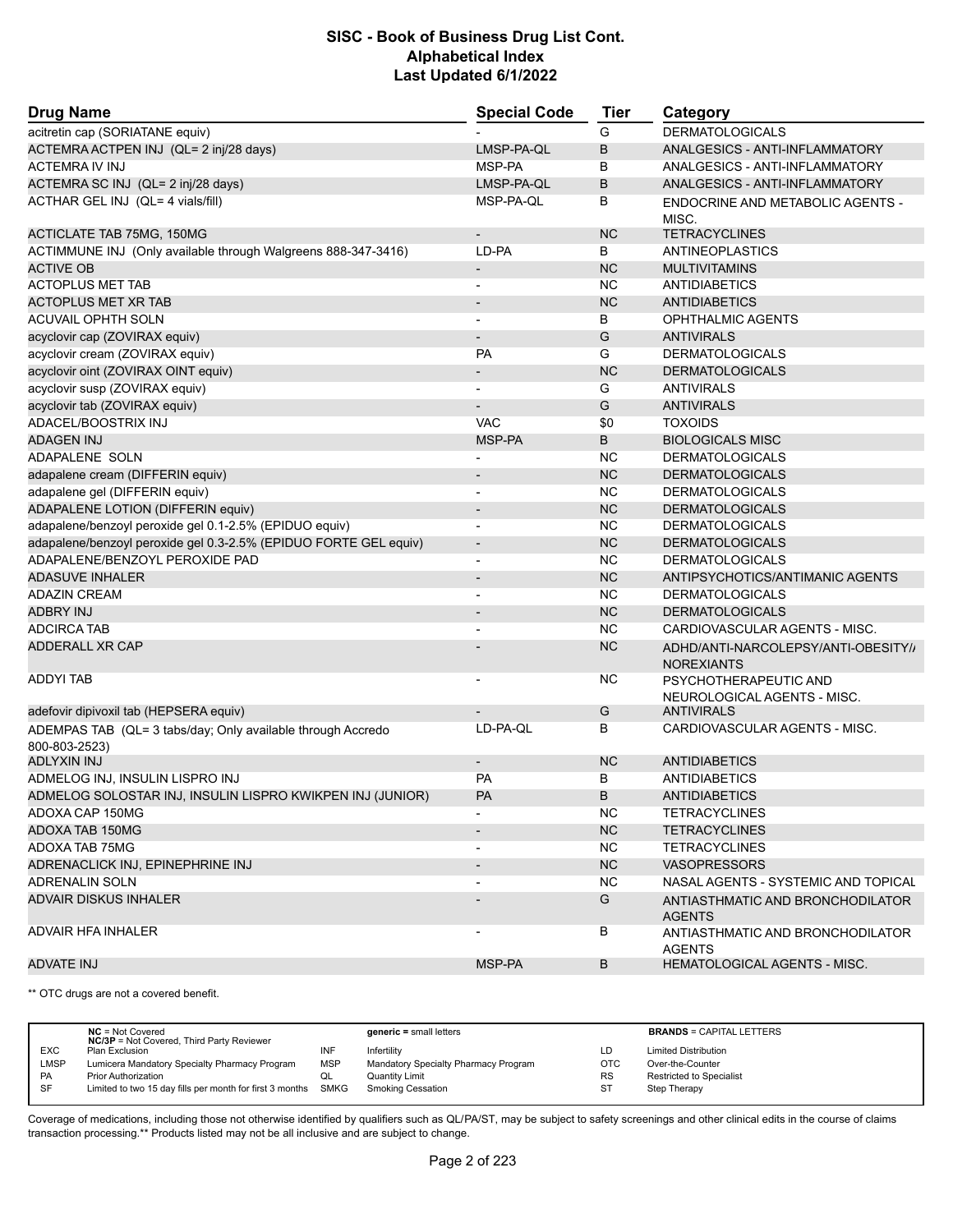| <b>Drug Name</b>                                                                 | <b>Special Code</b>          | <b>Tier</b> | Category                                                 |  |
|----------------------------------------------------------------------------------|------------------------------|-------------|----------------------------------------------------------|--|
| <b>ADZENYS ER SUSP</b>                                                           |                              | <b>NC</b>   | ADHD/ANTI-NARCOLEPSY/ANTI-OBESITY//<br><b>NOREXIANTS</b> |  |
| <b>ADZENYS XR TAB</b>                                                            |                              | <b>NC</b>   | ADHD/ANTI-NARCOLEPSY/ANTI-OBESITY//<br><b>NOREXIANTS</b> |  |
| AEMCOLO TAB                                                                      |                              | NC          | ANTI-INFECTIVE AGENTS - MISC.                            |  |
| <b>AEROCHAMBER</b>                                                               | <b>OTC</b>                   | B           | MEDICAL DEVICES AND SUPPLIES                             |  |
| AFINITOR DISPERZ TAB                                                             |                              | NC          | ANTINEOPLASTICS AND ADJUNCTIVE<br><b>THERAPIES</b>       |  |
| <b>AFINITOR TAB</b>                                                              |                              | <b>NC</b>   | ANTINEOPLASTICS AND ADJUNCTIVE<br><b>THERAPIES</b>       |  |
| AFLURIA INJ (QL= 1 inj/28 days)                                                  | QL-VAC                       | \$0         | <b>VACCINES</b>                                          |  |
| AFLURIA INJ, FLUZONE INJ (QL= 1 inj/28 days)                                     | QL-VAC                       | \$0         | <b>VACCINES</b>                                          |  |
| <b>AFSTYLA KIT</b>                                                               |                              | <b>NC</b>   | HEMATOLOGICAL AGENTS - MISC.                             |  |
| <b>AGGRENOX CAP</b>                                                              |                              | <b>NC</b>   | HEMATOLOGICAL AGENTS - MISC.                             |  |
| AIMOVIG INJ (QL= 1 pack/28 days)                                                 | PA-QL                        | B           | <b>MIGRAINE PRODUCTS</b>                                 |  |
| AIRDUO POWDER INHALER W/SENSOR                                                   |                              | <b>NC</b>   | ANTIASTHMATIC AND BRONCHODILATOR<br><b>AGENTS</b>        |  |
| <b>AIRDUO RESPICLICK</b>                                                         | $\overline{a}$               | ΝC          | ANTIASTHMATIC AND BRONCHODILATOR<br><b>AGENTS</b>        |  |
| AJOVY INJ (QL= 1 pack/28 days)                                                   | PA-QL                        | B           | <b>MIGRAINE PRODUCTS</b>                                 |  |
| <b>AKLIEF CREAM</b>                                                              |                              | <b>NC</b>   | <b>DERMATOLOGICALS</b>                                   |  |
| AKYNZEO CAP (QL= 1 cap/fill; Restricted to Oncology or Hematology<br>Specialist) | QL-RS                        | B           | ANTIEMETICS                                              |  |
| ALA-SCALP LOTION                                                                 | $\overline{a}$               | <b>NC</b>   | <b>DERMATOLOGICALS</b>                                   |  |
| <b>ALBUTEROL HFA INHALER</b>                                                     |                              | <b>NC</b>   | ANTIASTHMATIC AND BRONCHODILATOR<br><b>AGENTS</b>        |  |
| albuterol HFA inhaler (PROAIR equiv)                                             | $\overline{\phantom{0}}$     | ΝC          | ANTIASTHMATIC AND BRONCHODILATOR<br><b>AGENTS</b>        |  |
| albuterol HFA inhaler (PROVENTIL equiv)                                          |                              | <b>NC</b>   | ANTIASTHMATIC AND BRONCHODILATOR<br><b>AGENTS</b>        |  |
| albuterol neb soln                                                               |                              | G           | ANTIASTHMATIC AND BRONCHODILATOR<br><b>AGENTS</b>        |  |
| albuterol sulfate ER tab (VOSPIRE ER equiv)                                      |                              | G           | ANTIASTHMATIC AND BRONCHODILATOR<br><b>AGENTS</b>        |  |
| albuterol sulfate syrup                                                          | $\qquad \qquad \blacksquare$ | G           | ANTIASTHMATIC AND BRONCHODILATOR<br><b>AGENTS</b>        |  |
| albuterol sulfate tab                                                            |                              | G           | ANTIASTHMATIC AND BRONCHODILATOR<br><b>AGENTS</b>        |  |
| ALBUTEROL TAB ER                                                                 |                              | В           | ANTIASTHMATIC AND BRONCHODILATOR<br><b>AGENTS</b>        |  |
| albuterol/ipratropium neb soln (DUONEB equiv)                                    |                              | G           | ANTIASTHMATIC AND BRONCHODILATOR<br><b>AGENTS</b>        |  |
| alclometasone cream (ACLOVATE equiv)                                             |                              | G           | <b>DERMATOLOGICALS</b>                                   |  |
| alclometasone oint (ACLOVATE OINT equiv)                                         |                              | G           | <b>DERMATOLOGICALS</b>                                   |  |
| ALCOHOL SWABS                                                                    | <b>OTC</b>                   | NC.         | MEDICAL DEVICES AND SUPPLIES                             |  |
| ALCORTIN A GEL (iodoquinol/hydrocortisone/aloe polysaccharide gel equiv)         | $\overline{\phantom{m}}$     | NC          | <b>DERMATOLOGICALS</b>                                   |  |
| ALDURAZYME INJ                                                                   | MSP-PA                       | В           | ENDOCRINE AND METABOLIC AGENTS -<br>MISC.                |  |
| ALECENSA CAP (QL= 8 caps/day)                                                    | LMSP-PA-QL                   | $\sf B$     | ANTINEOPLASTICS AND ADJUNCTIVE<br><b>THERAPIES</b>       |  |

\*\* OTC drugs are not a covered benefit.

|            | $NC = Not Covered$<br><b>NC/3P</b> = Not Covered, Third Party Reviewer |            | $generic = small letters$            |            | <b>BRANDS = CAPITAL LETTERS</b> |
|------------|------------------------------------------------------------------------|------------|--------------------------------------|------------|---------------------------------|
| <b>EXC</b> | Plan Exclusion                                                         |            | Infertility                          | LD         | <b>Limited Distribution</b>     |
| LMSP       | Lumicera Mandatory Specialty Pharmacy Program                          | <b>MSP</b> | Mandatory Specialty Pharmacy Program | <b>OTC</b> | Over-the-Counter                |
| <b>PA</b>  | <b>Prior Authorization</b>                                             | QL         | Quantity Limit                       | <b>RS</b>  | <b>Restricted to Specialist</b> |
| -SF        | Limited to two 15 day fills per month for first 3 months SMKG          |            | Smoking Cessation                    | ST         | Step Therapy                    |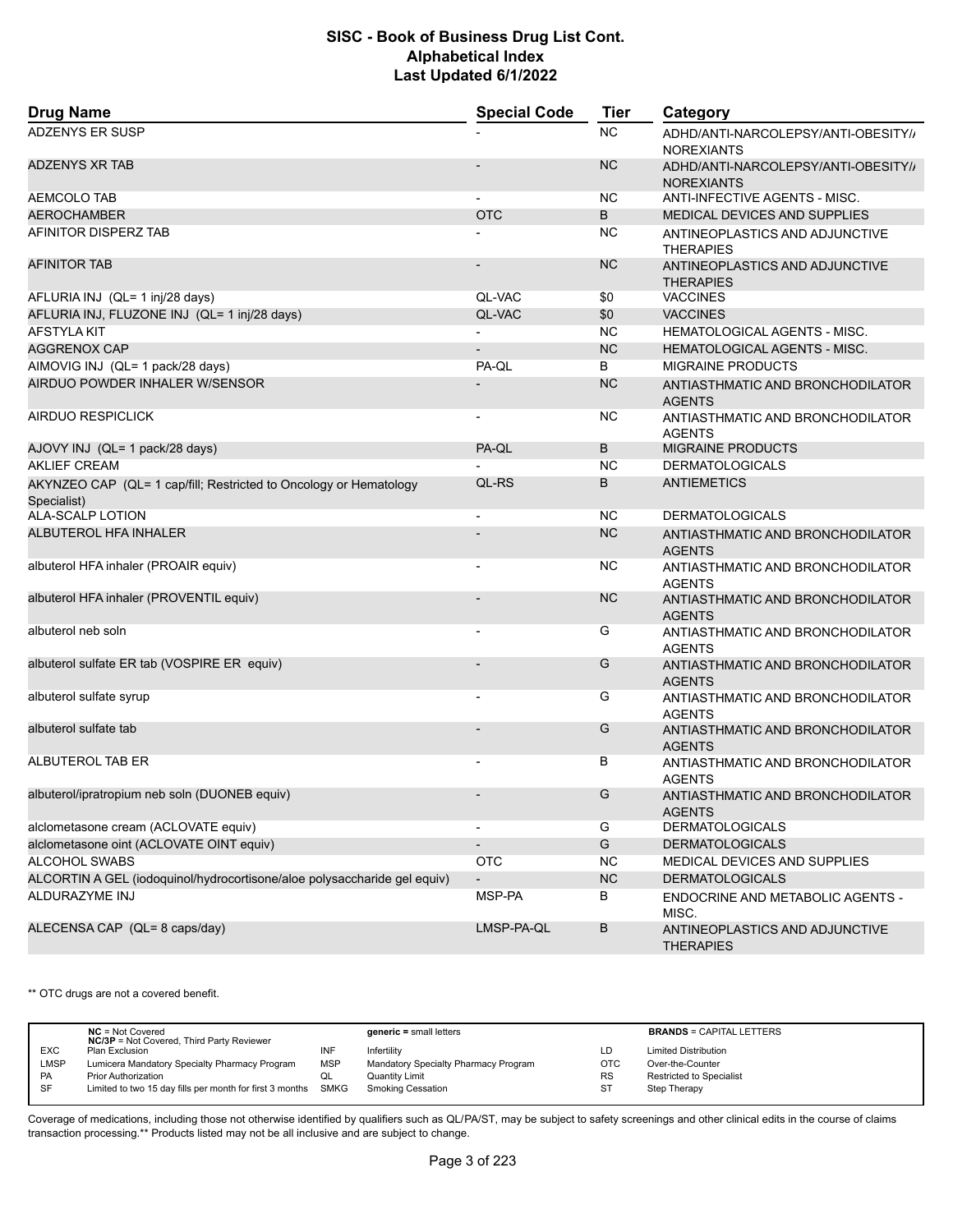| <b>Drug Name</b>                                                                           | <b>Special Code</b>      | <b>Tier</b> | Category                                              |  |
|--------------------------------------------------------------------------------------------|--------------------------|-------------|-------------------------------------------------------|--|
| alendronate sodium oral soln (FOSAMAX equiv)                                               |                          | G           | ENDOCRINE AND METABOLIC AGENTS -<br>MISC.             |  |
| <b>ALENDRONATE SOLN</b>                                                                    |                          | G           | <b>ENDOCRINE AND METABOLIC AGENTS -</b><br>MISC.      |  |
| alendronate tab (FOSAMAX equiv)                                                            |                          | G           | <b>ENDOCRINE AND METABOLIC AGENTS -</b><br>MISC.      |  |
| ALENDRONATE TAB 40MG                                                                       |                          | B           | ENDOCRINE AND METABOLIC AGENTS -<br>MISC.             |  |
| ALEVICYN SOLN DERMAL                                                                       |                          | NC.         | <b>DERMATOLOGICALS</b>                                |  |
| <b>ALFERON-N INJ</b>                                                                       | <b>LMSP</b>              | B           | <b>ANTINEOPLASTICS</b>                                |  |
| alfuzosin SR tab (UROXATRAL equiv)                                                         |                          | G           | <b>GENITOURINARY AGENTS -</b><br><b>MISCELLANEOUS</b> |  |
| ALINIA SUSP (QL= 60ml/3 days)                                                              | PA-QL                    | B           | ANTI-INFECTIVE AGENTS - MISC.                         |  |
| aliskiren tab (TEKTURNA equiv)                                                             |                          | G           | <b>ANTIHYPERTENSIVES</b>                              |  |
| <b>ALKINDI SPRINKLE CAP</b>                                                                |                          | <b>NC</b>   | <b>CORTICOSTEROIDS</b>                                |  |
| allopurinol tab (ZYLOPRIM equiv)                                                           | $\blacksquare$           | G           | <b>GOUT AGENTS</b>                                    |  |
| <b>ALLZITAL TAB</b>                                                                        | $\overline{\phantom{a}}$ | <b>NC</b>   | ANALGESICS - NONNARCOTIC                              |  |
| almotriptan tab (AXERT equiv)                                                              |                          | <b>NC</b>   | <b>MIGRAINE PRODUCTS</b>                              |  |
| <b>ALOCRIL OPHTH SOLN</b>                                                                  | $\overline{\phantom{a}}$ | B           | <b>OPHTHALMIC AGENTS</b>                              |  |
| ALOGLIPTIN TAB, NESINA TAB                                                                 | $\overline{\phantom{a}}$ | NC.         | <b>ANTIDIABETICS</b>                                  |  |
| ALOGLIPTIN/METFORMIN TAB, KAZANO TAB                                                       |                          | <b>NC</b>   | <b>ANTIDIABETICS</b>                                  |  |
| ALOGLIPTIN/PIOGLITAZONE TAB, OSENI TAB                                                     |                          | <b>NC</b>   | <b>ANTIDIABETICS</b>                                  |  |
| <b>ALOMIDE OPHTH SOLN</b>                                                                  | $\overline{\phantom{a}}$ | B           | <b>OPHTHALMIC AGENTS</b>                              |  |
| <b>ALOQUIN GEL</b>                                                                         |                          | <b>NC</b>   | <b>DERMATOLOGICALS</b>                                |  |
| <b>ALORA PATCH</b>                                                                         |                          | <b>NC</b>   | <b>ESTROGENS</b>                                      |  |
| alosetron tab (LOTRONEX equiv)                                                             | $\blacksquare$           | G           | <b>GASTROINTESTINAL AGENTS - MISC.</b>                |  |
| ALPHAGAN P OPHTH SOLN 0.1%                                                                 | $\overline{\phantom{a}}$ | B           | <b>OPHTHALMIC AGENTS</b>                              |  |
| ALPHAGAN P OPHTH SOLN 0.15%                                                                |                          | <b>NC</b>   | OPHTHALMIC AGENTS                                     |  |
| ALPHANATE/HEMOFIL/KOATE INJ                                                                | MSP-PA                   | B           | <b>HEMATOLOGICAL AGENTS - MISC.</b>                   |  |
| ALPHANINE SD/MONONINE INJ                                                                  | MSP-PA                   | B           | HEMATOLOGICAL AGENTS - MISC.                          |  |
| alprazolam ER tab (XANAX XR equiv)                                                         | $\overline{\phantom{a}}$ | G           | <b>ANTIANXIETY AGENTS</b>                             |  |
| alprazolam ODT (NIRAVAM equiv)                                                             | $\blacksquare$           | G           | ANTIANXIETY AGENTS                                    |  |
| alprazolam tab (XANAX equiv)                                                               |                          | G           | <b>ANTIANXIETY AGENTS</b>                             |  |
| <b>ALREX OPHTH SUSP</b>                                                                    |                          | B           | OPHTHALMIC AGENTS                                     |  |
| ALSUMA INJ, ZEMBRACE SYMTOUCH INJ                                                          | $\blacksquare$           | <b>NC</b>   | <b>MIGRAINE PRODUCTS</b>                              |  |
| <b>ALTABAX OINT</b>                                                                        |                          | <b>NC</b>   | <b>DERMATOLOGICALS</b>                                |  |
| <b>ALTOPREV TAB</b>                                                                        | $\overline{\phantom{a}}$ | <b>NC</b>   | <b>ANTIHYPERLIPIDEMICS</b>                            |  |
| <b>ALTRENO LOTION</b>                                                                      |                          | NC.         | <b>DERMATOLOGICALS</b>                                |  |
| aluminum chloride soln (DRYSOL equiv)                                                      |                          | G           | <b>DERMATOLOGICALS</b>                                |  |
| <b>ALUNBRIG PAK</b>                                                                        | $\overline{\phantom{a}}$ | <b>NC</b>   | ANTINEOPLASTICS AND ADJUNCTIVE                        |  |
|                                                                                            |                          |             | <b>THERAPIES</b>                                      |  |
| ALUNBRIG TAB 30MG (QL= 4 tabs/day; Only available through Biologics<br>800-850-4306)       | LD-PA-QL-SF              | В           | ANTINEOPLASTICS AND ADJUNCTIVE<br><b>THERAPIES</b>    |  |
| ALUNBRIG TAB 90MG, 180MG (QL= 1 tab/day; Only available through<br>Biologics 800-850-4306) | LD-PA-QL-SF              | В           | ANTINEOPLASTICS AND ADJUNCTIVE<br><b>THERAPIES</b>    |  |
| <b>ALVESCO INHALER</b>                                                                     | $\overline{\phantom{a}}$ | NC          | ANTIASTHMATIC AND BRONCHODILATOR<br><b>AGENTS</b>     |  |
| alvimopan cap (ENTEREG equiv)                                                              | $\overline{\phantom{a}}$ | NC.         | GASTROINTESTINAL AGENTS - MISC.                       |  |
| <b>ALZAIR NASAL SPRAY</b>                                                                  |                          | <b>NC</b>   | NASAL AGENTS - SYSTEMIC AND TOPICAL                   |  |
| amantadine cap (SYMMETREL equiv)                                                           |                          | G           | <b>ANTIPARKINSON AGENTS</b>                           |  |

\*\* OTC drugs are not a covered benefit.

|            | $NC = Not Covered$<br><b>NC/3P</b> = Not Covered, Third Party Reviewer |            | $generic = small letters$            |            | <b>BRANDS = CAPITAL LETTERS</b> |
|------------|------------------------------------------------------------------------|------------|--------------------------------------|------------|---------------------------------|
| <b>EXC</b> | Plan Exclusion                                                         | INF        | Infertility                          | LD         | <b>Limited Distribution</b>     |
| LMSP       | Lumicera Mandatory Specialty Pharmacy Program                          | <b>MSP</b> | Mandatory Specialty Pharmacy Program | <b>OTC</b> | Over-the-Counter                |
| PA         | <b>Prior Authorization</b>                                             | QL         | <b>Quantity Limit</b>                | <b>RS</b>  | Restricted to Specialist        |
| SF         | Limited to two 15 day fills per month for first 3 months SMKG          |            | <b>Smoking Cessation</b>             | ST         | Step Therapy                    |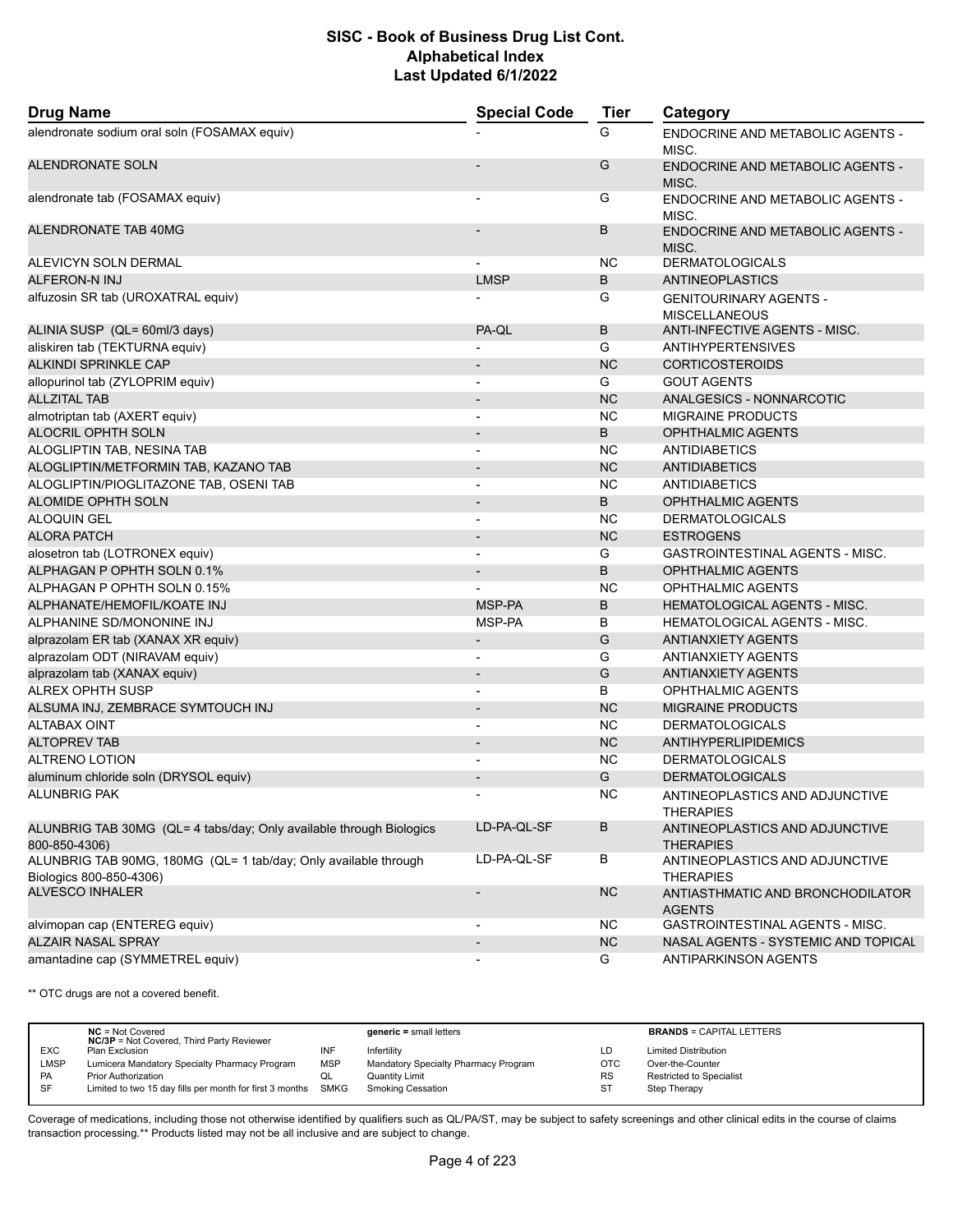| <b>Drug Name</b>                                                                                                            | <b>Special Code</b>      | <b>Tier</b> | Category                                                   |
|-----------------------------------------------------------------------------------------------------------------------------|--------------------------|-------------|------------------------------------------------------------|
| amantadine syrup (SYMMETREL equiv)                                                                                          |                          | G           | <b>ANTIPARKINSON AGENTS</b>                                |
| amantadine tab                                                                                                              |                          | G           | <b>ANTIPARKINSON AGENTS</b>                                |
| <b>AMBIEN CR TAB</b>                                                                                                        |                          | <b>NC</b>   | <b>HYPNOTICS/SEDATIVES/SLEEP DISORDEF</b><br><b>AGENTS</b> |
| ambrisentan tab (LETAIRIS equiv) (QL= 1 tab/day; Only available through<br>Lumicera 855-847-3553 or Walgreens 888-347-3416) | LD-PA-QL                 | В           | CARDIOVASCULAR AGENTS - MISC.                              |
| AMCINONIDE CREAM 0.1%                                                                                                       | $\overline{\phantom{a}}$ | <b>NC</b>   | <b>DERMATOLOGICALS</b>                                     |
| AMCINONIDE LOTION                                                                                                           | $\overline{\phantom{a}}$ | <b>NC</b>   | <b>DERMATOLOGICALS</b>                                     |
| <b>AMCINONIDE OINT</b>                                                                                                      | $\overline{\phantom{a}}$ | <b>NC</b>   | <b>DERMATOLOGICALS</b>                                     |
| <b>AMERGE TAB</b>                                                                                                           |                          | <b>NC</b>   | <b>MIGRAINE PRODUCTS</b>                                   |
| amethyst tab (LYBREL equiv)                                                                                                 | $\overline{\phantom{a}}$ | \$0         | <b>CONTRACEPTIVES</b>                                      |
| <b>AMICAR SYRUP</b>                                                                                                         | $\overline{\phantom{a}}$ | В           | <b>HEMOSTATICS</b>                                         |
| amiloride tab (MIDAMOR equiv)                                                                                               |                          | G           | <b>DIURETICS</b>                                           |
| amiloride/hydrochlorothiazide tab (MODURETIC equiv)                                                                         |                          | G           | <b>DIURETICS</b>                                           |
| aminocaproic acid soln (AMICAR equiv)                                                                                       | $\overline{\phantom{a}}$ | G           | <b>HEMOSTATICS</b>                                         |
| aminocaproic acid syrup (AMICAR equiv)                                                                                      | $\overline{\phantom{a}}$ | G           | <b>HEMOSTATICS</b>                                         |
| aminocaproic acid tab (AMICAR equiv)                                                                                        |                          | G           | <b>HEMOSTATICS</b>                                         |
| aminophylline tab                                                                                                           |                          | G           | ANTIASTHMATIC AND BRONCHODILATOR<br><b>AGENTS</b>          |
| amiodarone tab (CORDARONE equiv)                                                                                            | $\overline{\phantom{a}}$ | G           | <b>ANTIARRHYTHMICS</b>                                     |
| AMITIZA CAP, LUBIPROSTONE CAP                                                                                               |                          | <b>NC</b>   | <b>GASTROINTESTINAL AGENTS - MISC.</b>                     |
| amitriptyline tab (ELAVIL equiv)                                                                                            | $\overline{\phantom{a}}$ | G           | ANTIDEPRESSANTS                                            |
| amlodipine tab (NORVASC equiv)                                                                                              | $\blacksquare$           | G           | CALCIUM CHANNEL BLOCKERS                                   |
| AMLODIPINE/ATORVASTATIN TAB                                                                                                 |                          | <b>NC</b>   | CARDIOVASCULAR AGENTS - MISC.                              |
| amlodipine/atorvastatin tab (CADUET equiv)                                                                                  |                          | <b>NC</b>   | CARDIOVASCULAR AGENTS - MISC.                              |
| amlodipine/benazepril cap (LOTREL equiv)                                                                                    | $\overline{\phantom{a}}$ | G           | <b>ANTIHYPERTENSIVES</b>                                   |
| amlodipine/olmesartan tab (AZOR equiv)                                                                                      |                          | <b>NC</b>   | <b>ANTIHYPERTENSIVES</b>                                   |
| amlodipine/valsartan tab (EXFORGE equiv)                                                                                    | $\overline{\phantom{a}}$ | G           | <b>ANTIHYPERTENSIVES</b>                                   |
| amlodipine/valsartan/hydrochlorothiazide tab (EXFORGE HCT equiv)                                                            |                          | NC.         | <b>ANTIHYPERTENSIVES</b>                                   |
| ammonium lactate cream (LAC-HYDRIN equiv)                                                                                   | <b>OTC</b>               | <b>EXC</b>  | <b>DERMATOLOGICALS</b>                                     |
| ammonium lactate lotion (LAC-HYDRIN equiv)                                                                                  | <b>OTC</b>               | <b>EXC</b>  | <b>DERMATOLOGICALS</b>                                     |
| amnesteem cap, claravis cap, isotretinoin cap, myorisan cap, zenatane cap<br>(ACCUTANE equiv)                               |                          | G           | <b>DERMATOLOGICALS</b>                                     |
| <b>AMOXAPINE TAB</b>                                                                                                        | $\blacksquare$           | G           | <b>ANTIDEPRESSANTS</b>                                     |
| amoxicillin cap (TRIMOX equiv)                                                                                              |                          | G           | <b>PENICILLINS</b>                                         |
| <b>AMOXICILLIN CHEW TAB</b>                                                                                                 |                          | G           | <b>PENICILLINS</b>                                         |
| amoxicillin susp (TRIMOX equiv)                                                                                             |                          | G           | <b>PENICILLINS</b>                                         |
| amoxicillin tab (AMOXIL equiv)                                                                                              |                          | G           | <b>PENICILLINS</b>                                         |
| amoxicillin/clavulanate chew tab (AUGMENTIN equiv)                                                                          |                          | G           | <b>PENICILLINS</b>                                         |
| AMOXICILLIN/CLAVULANATE ER TAB                                                                                              |                          | в           | <b>PENICILLINS</b>                                         |
| amoxicillin/clavulanate ER tab (AUGMENTIN XR equiv)                                                                         | $\overline{\phantom{a}}$ | G           | <b>PENICILLINS</b>                                         |
| amoxicillin/clavulanate susp (AUGMENTIN ES equiv)                                                                           |                          | G           | <b>PENICILLINS</b>                                         |
| amoxicillin/clavulanate tab (AUGMENTIN equiv)                                                                               |                          | G           | <b>PENICILLINS</b>                                         |
| AMPHETAMINE ER SUSP, DYANAVEL XR SUSP                                                                                       |                          | <b>NC</b>   | ADHD/ANTI-NARCOLEPSY/ANTI-OBESITY//<br><b>NOREXIANTS</b>   |
| amphetamine tab (EVEKEO equiv)                                                                                              |                          | NC          | ADHD/ANTI-NARCOLEPSY/ANTI-OBESITY//<br><b>NOREXIANTS</b>   |
| amphetamine/dextroamphetamine ER cap (ADDERALL XR equiv)                                                                    |                          | G           | ADHD/ANTI-NARCOLEPSY/ANTI-OBESITY//<br><b>NOREXIANTS</b>   |

\*\* OTC drugs are not a covered benefit.

|             | $NC = Not Covered$<br><b>NC/3P</b> = Not Covered, Third Party Reviewer |            | $generic = small letters$            |            | <b>BRANDS = CAPITAL LETTERS</b> |
|-------------|------------------------------------------------------------------------|------------|--------------------------------------|------------|---------------------------------|
| <b>EXC</b>  | Plan Exclusion                                                         | INF        | Infertility                          | LD         | <b>Limited Distribution</b>     |
| <b>LMSP</b> | Lumicera Mandatory Specialty Pharmacy Program                          | <b>MSP</b> | Mandatory Specialty Pharmacy Program | <b>OTC</b> | Over-the-Counter                |
| PA          | Prior Authorization                                                    | QL         | <b>Quantity Limit</b>                | <b>RS</b>  | Restricted to Specialist        |
| SF          | Limited to two 15 day fills per month for first 3 months SMKG          |            | <b>Smoking Cessation</b>             | ST         | Step Therapy                    |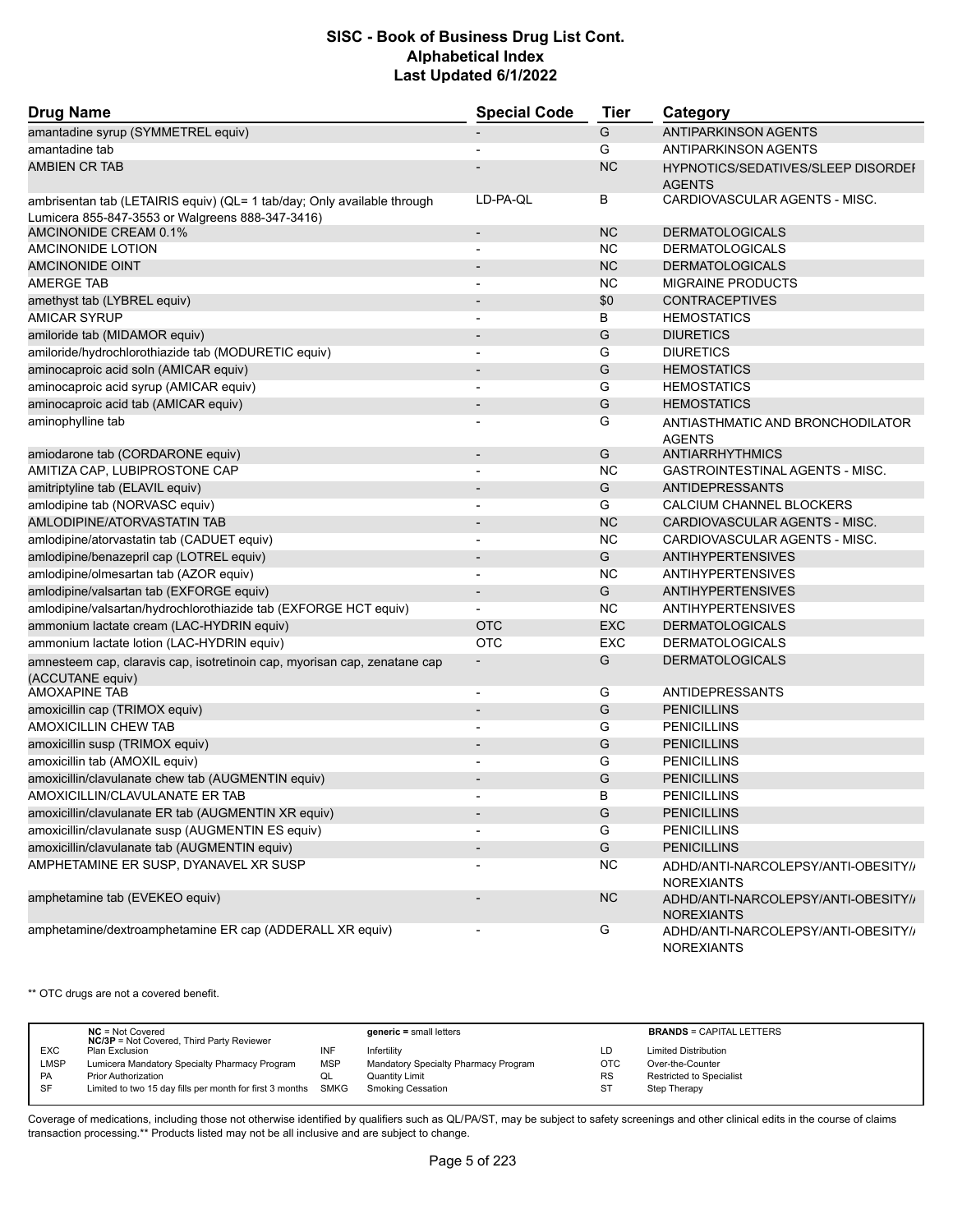| <b>Drug Name</b>                                                                                                             | <b>Special Code</b>          | <b>Tier</b> | Category                                                 |
|------------------------------------------------------------------------------------------------------------------------------|------------------------------|-------------|----------------------------------------------------------|
| amphetamine/dextroamphetamine tab (ADDERALL equiv)                                                                           |                              | G           | ADHD/ANTI-NARCOLEPSY/ANTI-OBESITY//<br><b>NOREXIANTS</b> |
| ampicillin cap (PRINCIPEN equiv)                                                                                             |                              | G           | <b>PENICILLINS</b>                                       |
| ampicillin susp (PRINCIPEN equiv)                                                                                            |                              | G           | <b>PENICILLINS</b>                                       |
| AMTURNIDE TAB (Step Therapy requires trial of one: valsartan, irbesartan,<br>OR losartan)                                    | ST                           | B           | <b>ANTIHYPERTENSIVES</b>                                 |
| <b>AMZEEQ FOAM</b>                                                                                                           | $\overline{\phantom{a}}$     | <b>NC</b>   | <b>DERMATOLOGICALS</b>                                   |
| anagrelide cap (AGRYLIN equiv)                                                                                               | $\blacksquare$               | G           | <b>HEMATOLOGICAL AGENTS - MISC.</b>                      |
| ANALPRAM-E KIT                                                                                                               | $\overline{\phantom{a}}$     | B           | ANORECTAL AGENTS                                         |
| <b>ANAPROX TAB</b>                                                                                                           |                              | <b>NC</b>   | ANALGESICS - ANTI-INFLAMMATORY                           |
| ANASTIA LOTION                                                                                                               | $\overline{a}$               | <b>NC</b>   | <b>DERMATOLOGICALS</b>                                   |
|                                                                                                                              |                              | \$0         |                                                          |
| anastrozole tab (ARIMIDEX equiv) (Covered at \$0 for women 35 years or<br>older; All other members covered at generic copay) |                              |             | ANTINEOPLASTICS AND ADJUNCTIVE<br><b>THERAPIES</b>       |
| ANDRODERM PATCH (QL= 1 patch/day)                                                                                            | PA-QL                        | B           | ANDROGENS-ANABOLIC                                       |
| ANDROGEL 1% 25MG                                                                                                             |                              | <b>NC</b>   | ANDROGENS-ANABOLIC                                       |
| ANDROGEL 1% 50MG, TESTIM GEL 1%                                                                                              |                              | <b>NC</b>   | ANDROGENS-ANABOLIC                                       |
| ANDROGEL 1.62% 1.25GM                                                                                                        | $\overline{\phantom{a}}$     | <b>NC</b>   | ANDROGENS-ANABOLIC                                       |
| ANDROGEL 1.62% 2.5GM                                                                                                         |                              | <b>NC</b>   | ANDROGENS-ANABOLIC                                       |
| <b>ANDROGEL PUMP 1%</b>                                                                                                      | $\overline{\phantom{a}}$     | <b>NC</b>   | ANDROGENS-ANABOLIC                                       |
| ANGELIQ TAB                                                                                                                  |                              | <b>NC</b>   | <b>ESTROGENS</b>                                         |
| ANNOVERA RING                                                                                                                |                              | <b>NC</b>   | <b>CONTRACEPTIVES</b>                                    |
| ANORO ELLIPTA INHALER                                                                                                        |                              | B           | ANTIASTHMATIC AND BRONCHODILATOR<br><b>AGENTS</b>        |
| ANTARA CAP, FENOFIBRATE MICRONIZED CAP                                                                                       | $\overline{\phantom{a}}$     | NC.         | ANTIHYPERLIPIDEMICS                                      |
| ANTARA CAP, LOFIBRA CAP                                                                                                      |                              | <b>NC</b>   | ANTIHYPERLIPIDEMICS                                      |
| antipyrine/benzocaine otic soln (AURALGAN equiv)                                                                             |                              | <b>NC</b>   | <b>OTIC AGENTS</b>                                       |
| anusol-HC supp                                                                                                               | $\qquad \qquad \blacksquare$ | <b>NC</b>   | ANORECTAL AGENTS                                         |
| ANZEMET TAB (QL= 9 tabs/fill)                                                                                                | QL                           | B           | <b>ANTIEMETICS</b>                                       |
| <b>APADAZ TAB</b>                                                                                                            |                              | <b>NC</b>   | ANALGESICS - OPIOID                                      |
| APEXICON E CREAM (PSORCON E equiv)                                                                                           | $\blacksquare$               | NC.         | <b>DERMATOLOGICALS</b>                                   |
| <b>APHTHASOL PASTE</b>                                                                                                       | $\overline{\phantom{0}}$     | B           | MOUTH/THROAT/DENTAL AGENTS                               |
| APIDRA INJ                                                                                                                   | <b>PA</b>                    | B           | ANTIDIABETICS                                            |
| APIDRA SOLOSTAR INJ                                                                                                          | PA                           | B           | <b>ANTIDIABETICS</b>                                     |
| <b>APLENZIN TAB</b>                                                                                                          |                              | ΝC          | <b>ANTIDEPRESSANTS</b>                                   |
| <b>APOKYN INJ</b>                                                                                                            |                              | <b>NC</b>   | ANTIPARKINSON AND RELATED THERAPY<br><b>AGENTS</b>       |
| apomorphine inj (APOKYN equiv)                                                                                               |                              | ΝC          | ANTIPARKINSON AND RELATED THERAPY<br><b>AGENTS</b>       |
| apraclonidine ophth soln (IOPIDINE equiv)                                                                                    |                              | G           | <b>OPHTHALMIC AGENTS</b>                                 |
| aprepitant cap (EMEND equiv) (QL= 3 caps/fill)                                                                               | QL                           | G           | <b>ANTIEMETICS</b>                                       |
| aprepitant pak (EMEND equiv) (QL= 3 caps/fill)                                                                               | QL                           | G           | <b>ANTIEMETICS</b>                                       |
| APRISO CAP                                                                                                                   |                              | <b>NC</b>   | <b>GASTROINTESTINAL AGENTS - MISC.</b>                   |
| <b>APRIZIO PAK KIT</b>                                                                                                       | $\overline{\phantom{a}}$     | NC          | <b>DERMATOLOGICALS</b>                                   |
| APTENSIO XR CAP                                                                                                              | -                            | <b>NC</b>   | ADHD/ANTI-NARCOLEPSY/ANTI-OBESITY//<br><b>NOREXIANTS</b> |
| <b>APTIOM TAB</b>                                                                                                            | $\overline{\phantom{a}}$     | NC          | ANTICONVULSANTS                                          |
| APTIVUS CAP                                                                                                                  |                              | В           | <b>ANTIVIRALS</b>                                        |
| <b>APTIVUS SOLN</b>                                                                                                          |                              | B           | <b>ANTIVIRALS</b>                                        |
| ARAKODA TAB                                                                                                                  |                              | NС          | <b>ANTIMALARIALS</b>                                     |
| ARALAST/PROLASTIN/ZEMAIRA INJ                                                                                                | MSP-PA                       | B           | RESPIRATORY AGENTS - MISC.                               |
|                                                                                                                              |                              |             |                                                          |

\*\* OTC drugs are not a covered benefit.

|             | $NC = Not Covered$<br><b>NC/3P</b> = Not Covered, Third Party Reviewer |            | $generic = small letters$            |            | <b>BRANDS = CAPITAL LETTERS</b> |
|-------------|------------------------------------------------------------------------|------------|--------------------------------------|------------|---------------------------------|
| <b>EXC</b>  | Plan Exclusion                                                         | INF        | Infertility                          | LD         | <b>Limited Distribution</b>     |
| <b>LMSP</b> | Lumicera Mandatory Specialty Pharmacy Program                          | <b>MSP</b> | Mandatory Specialty Pharmacy Program | <b>OTC</b> | Over-the-Counter                |
| PA          | <b>Prior Authorization</b>                                             | QL         | <b>Quantity Limit</b>                | <b>RS</b>  | <b>Restricted to Specialist</b> |
| SF          | Limited to two 15 day fills per month for first 3 months SMKG          |            | <b>Smoking Cessation</b>             | <b>ST</b>  | Step Therapy                    |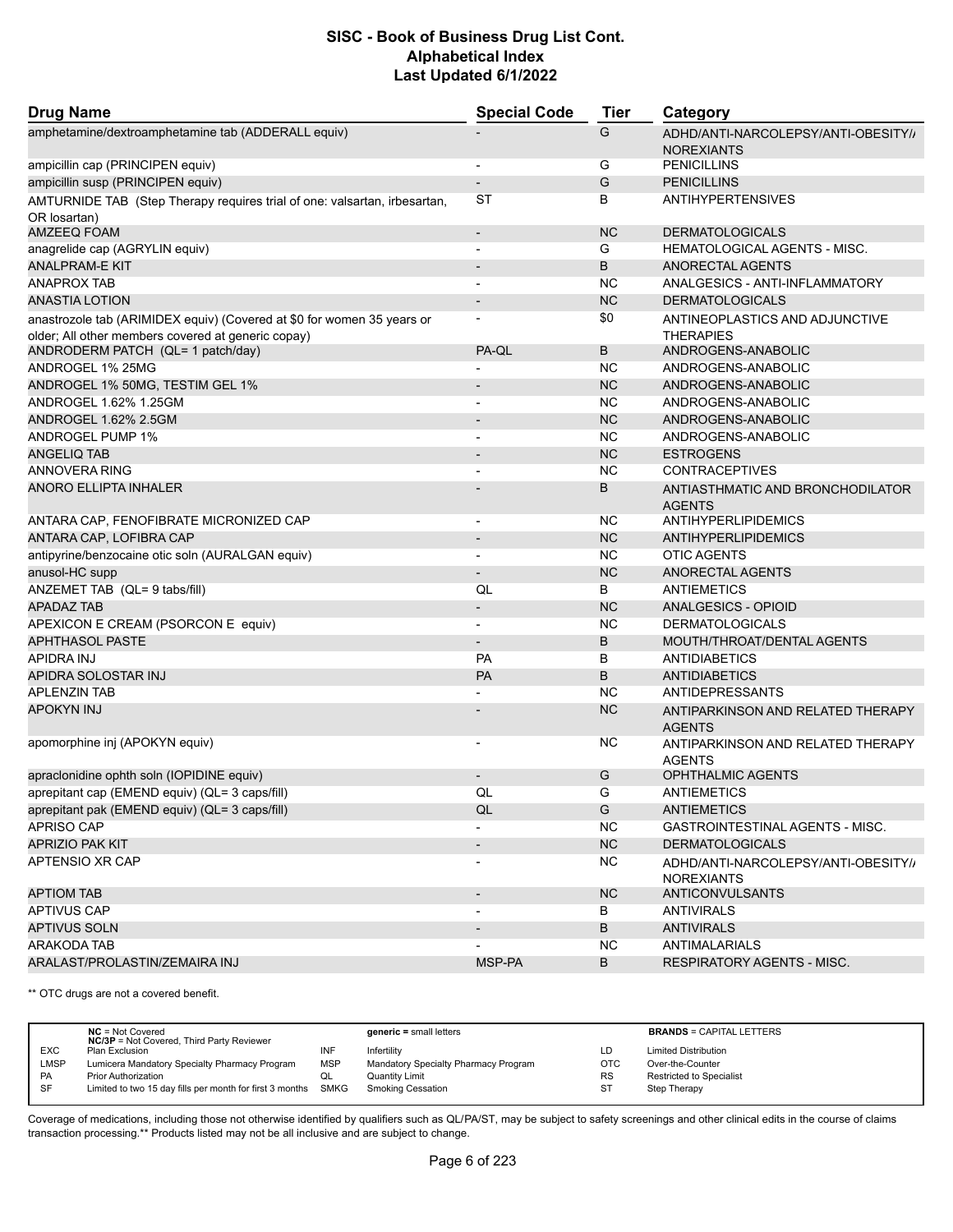| <b>Drug Name</b>                                                                                                      | <b>Special Code</b>          | <b>Tier</b> | Category                                                 |  |
|-----------------------------------------------------------------------------------------------------------------------|------------------------------|-------------|----------------------------------------------------------|--|
| <b>ARANESP INJ</b>                                                                                                    |                              | <b>NC</b>   | <b>HEMATOPOIETIC AGENTS</b>                              |  |
| <b>ARAZLO LOTION</b>                                                                                                  | $\overline{\phantom{a}}$     | <b>NC</b>   | <b>DERMATOLOGICALS</b>                                   |  |
| ARCALYST INJ                                                                                                          |                              | <b>NC</b>   | ANALGESICS - ANTI-INFLAMMATORY                           |  |
| arformoterol tartrate neb soln (BROVANA equiv) (Step Therapy requires trial<br>of PERFOROMIST)                        | <b>ST</b>                    | G           | ANTIASTHMATIC AND BRONCHODILATOR<br><b>AGENTS</b>        |  |
| ARIKAYCE SUSP (QL= 1 vial/day; Only available through Maxor Pharmacy<br>800-658-6046)                                 | LD-PA-QL                     | B           | <b>AMINOGLYCOSIDES</b>                                   |  |
| aripiprazole ODT (ABILIFY equiv)                                                                                      | $\overline{\phantom{a}}$     | <b>NC</b>   | ANTIPSYCHOTICS/ANTIMANIC AGENTS                          |  |
| aripiprazole soln (ABILIFY equiv)                                                                                     | $\blacksquare$               | G           | ANTIPSYCHOTICS/ANTIMANIC AGENTS                          |  |
| aripiprazole tab (ABILIFY equiv)                                                                                      | $\overline{\phantom{m}}$     | G           | ANTIPSYCHOTICS/ANTIMANIC AGENTS                          |  |
| <b>ARIXTRA INJ</b>                                                                                                    |                              | <b>NC</b>   | ANTICOAGULANTS                                           |  |
| armodafinil tab (NUVIGIL equiv) (QL= 1 tab/day)                                                                       | PA-QL                        | G           | ADHD/ANTI-NARCOLEPSY/ANTI-OBESITY//<br><b>NOREXIANTS</b> |  |
| ARMONAIR DIGITAL INHALER 113MCG/ACT                                                                                   | $\blacksquare$               | <b>NC</b>   | ANTIASTHMATIC AND BRONCHODILATOR<br><b>AGENTS</b>        |  |
| ARMONAIR DIGITAL INHALER 232MCG/ACT                                                                                   |                              | <b>NC</b>   | ANTIASTHMATIC AND BRONCHODILATOR<br><b>AGENTS</b>        |  |
| ARMONAIR DIGITAL INHALER 55MCG/ACT                                                                                    | $\blacksquare$               | NС          | ANTIASTHMATIC AND BRONCHODILATOR<br><b>AGENTS</b>        |  |
| <b>ARMONAIR RESPICLICK</b>                                                                                            |                              | <b>NC</b>   | ANTIASTHMATIC AND BRONCHODILATOR<br><b>AGENTS</b>        |  |
| ARMOUR THYROID TAB, NATURE THROID TAB                                                                                 | $\blacksquare$               | G           | <b>THYROID AGENTS</b>                                    |  |
| <b>ARNUITY ELLIPTA INHALER</b>                                                                                        |                              | G           | ANTIASTHMATIC AND BRONCHODILATOR<br><b>AGENTS</b>        |  |
| <b>ARTHROTEC TAB</b>                                                                                                  | $\blacksquare$               | NC          | ANALGESICS - ANTI-INFLAMMATORY                           |  |
| <b>ARYMO ER TAB</b>                                                                                                   |                              | <b>NC</b>   | <b>ANALGESICS - OPIOID</b>                               |  |
| ARZERRA INJ                                                                                                           | MSP-PA                       | В           | ANTINEOPLASTICS AND ADJUNCTIVE<br><b>THERAPIES</b>       |  |
| <b>ASACOL HD TAB</b>                                                                                                  | $\overline{\phantom{a}}$     | <b>NC</b>   | <b>GASTROINTESTINAL AGENTS - MISC.</b>                   |  |
| ASACOL HD TAB, MESALAMINE TAB                                                                                         |                              | <b>NC</b>   | GASTROINTESTINAL AGENTS - MISC.                          |  |
| asenapine maleate SL tab (SAPHRIS equiv) (QL= 2 tabs/day; Step Therapy<br>requires trial of ABILIFY or quetiapine ER) | QL-ST                        | G           | ANTIPSYCHOTICS/ANTIMANIC AGENTS                          |  |
| ashlyna tab, daysee tab (SEASONALE, SEASONIQUE equiv)                                                                 |                              | \$0         | <b>CONTRACEPTIVES</b>                                    |  |
| <b>ASMANEX HFA INHALER</b>                                                                                            |                              | G           | ANTIASTHMATIC AND BRONCHODILATOR<br><b>AGENTS</b>        |  |
| <b>ASMANEX INHALER</b>                                                                                                | $\blacksquare$               | G           | ANTIASTHMATIC AND BRONCHODILATOR<br><b>AGENTS</b>        |  |
| aspirin chew tab 81mg (Covered for males age 45-79; Covered for females<br>(no age restriction))                      | <b>OTC</b>                   | \$0         | ANALGESICS - NONNARCOTIC                                 |  |
| aspirin ec tab 325mg (Covered for males age 45-79 and females age 55-79)                                              | отс                          | \$0         | ANALGESICS - NONNARCOTIC                                 |  |
| aspirin ec tab 81mg (Covered for males age 45-79; Covered for females (no<br>age restriction))                        | <b>OTC</b>                   | $$0$$       | ANALGESICS - NONNARCOTIC                                 |  |
| aspirin tab 325mg (Covered for males age 45-79 and females age 55-79)                                                 | <b>OTC</b>                   | \$0         | ANALGESICS - NONNARCOTIC                                 |  |
| aspirin tab 81mg (Covered for males age 45-79; Covered for females (no age<br>restriction))                           | <b>OTC</b>                   | \$0         | ANALGESICS - NONNARCOTIC                                 |  |
| aspirin/codeine tab                                                                                                   | $\qquad \qquad \blacksquare$ | G           | ANALGESICS - OPIOID                                      |  |
| aspirin/dipyridamole cap (AGGRENOX equiv)                                                                             | $\overline{\phantom{a}}$     | G           | HEMATOLOGICAL AGENTS - MISC.                             |  |
| ASPIRIN/OMEPRAZOLE ER TAB                                                                                             | $\overline{\phantom{0}}$     | <b>NC</b>   | HEMATOLOGICAL AGENTS - MISC.                             |  |
| <b>ASTAGRAF XL CAP</b>                                                                                                | $\overline{\phantom{a}}$     | NC          | MISCELLANEOUS THERAPEUTIC CLASSES                        |  |
| <b>ASTAMED MYO CAP</b>                                                                                                |                              | EXC         | DIETARY PRODUCTS/DIETARY<br>MANAGEMENT PRODUCTS          |  |

\*\* OTC drugs are not a covered benefit.

|            | $NC = Not Covered$<br><b>NC/3P</b> = Not Covered, Third Party Reviewer |            | $generic = small letters$            |            | <b>BRANDS = CAPITAL LETTERS</b> |
|------------|------------------------------------------------------------------------|------------|--------------------------------------|------------|---------------------------------|
| <b>EXC</b> | Plan Exclusion                                                         | INF        | Infertility                          | LD         | <b>Limited Distribution</b>     |
| LMSP       | Lumicera Mandatory Specialty Pharmacy Program                          | <b>MSP</b> | Mandatory Specialty Pharmacy Program | <b>OTC</b> | Over-the-Counter                |
| <b>PA</b>  | <b>Prior Authorization</b>                                             | QL         | Quantity Limit                       | <b>RS</b>  | Restricted to Specialist        |
| <b>SF</b>  | Limited to two 15 day fills per month for first 3 months SMKG          |            | <b>Smoking Cessation</b>             | ST         | Step Therapy                    |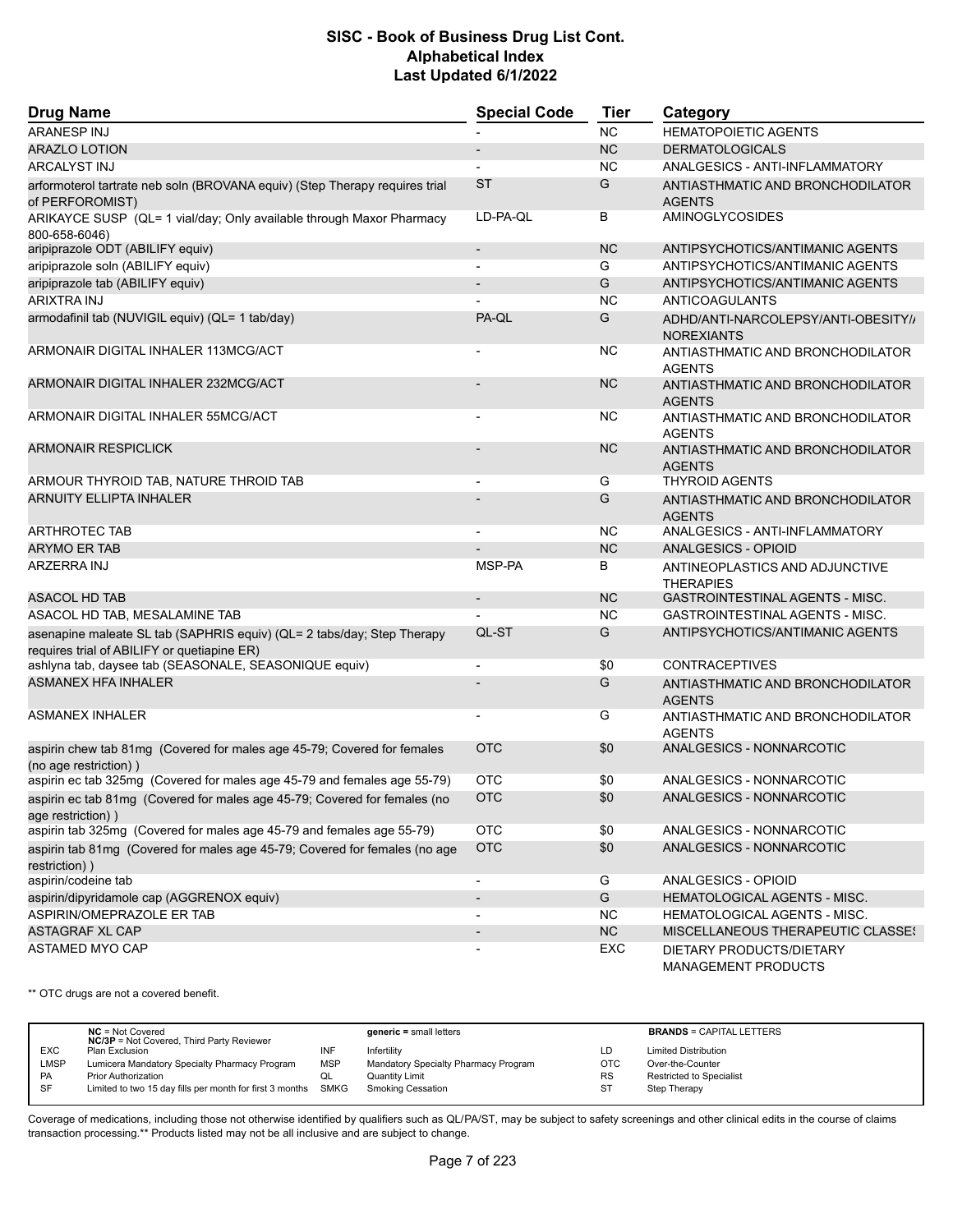| <b>Drug Name</b>                                                              | <b>Special Code</b>      | Tier      | Category                                                 |  |
|-------------------------------------------------------------------------------|--------------------------|-----------|----------------------------------------------------------|--|
| ASTEPRO NASAL SPRAY (Step therapy requires trial of azelastine nasal          | <b>ST</b>                | B         | NASAL AGENTS - SYSTEMIC AND TOPICAL                      |  |
| spray 0.1%)                                                                   |                          |           |                                                          |  |
| <b>ATACAND TAB</b>                                                            | $\overline{\phantom{a}}$ | <b>NC</b> | <b>ANTIHYPERTENSIVES</b>                                 |  |
| atazanavir cap (REYATAZ equiv)                                                |                          | G         | <b>ANTIVIRALS</b>                                        |  |
| atenolol tab (TENORMIN equiv)                                                 |                          | G         | <b>BETA BLOCKERS</b>                                     |  |
| atenolol/chlorthalidone tab (TENORETIC equiv)                                 | $\overline{\phantom{a}}$ | G         | <b>ANTIHYPERTENSIVES</b>                                 |  |
| atomoxetine cap (STRATTERA CAP equiv)                                         | $\overline{\phantom{0}}$ | G         | ADHD/ANTI-NARCOLEPSY/ANTI-OBESITY//<br><b>NOREXIANTS</b> |  |
| atorvastatin tab 10mg (LIPITOR equiv)                                         | $\overline{\phantom{a}}$ | \$0       | <b>ANTIHYPERLIPIDEMICS</b>                               |  |
| atorvastatin tab 20mg (LIPITOR equiv)                                         | $\overline{a}$           | \$0       | ANTIHYPERLIPIDEMICS                                      |  |
| atorvastatin tab 40mg (LIPITOR equiv)                                         | $\overline{\phantom{a}}$ | G         | <b>ANTIHYPERLIPIDEMICS</b>                               |  |
| atorvastatin tab 80mg (LIPITOR equiv)                                         | $\overline{\phantom{a}}$ | G         | <b>ANTIHYPERLIPIDEMICS</b>                               |  |
| atovaquone susp (MEPRON equiv)                                                |                          | G         | ANTI-INFECTIVE AGENTS - MISC.                            |  |
| atovaquone/proguanil tab (MALARONE equiv)                                     | $\overline{\phantom{a}}$ | G         | ANTIMALARIALS                                            |  |
| <b>ATRALIN GEL</b>                                                            | $\overline{\phantom{a}}$ | <b>NC</b> | <b>DERMATOLOGICALS</b>                                   |  |
| <b>ATRIPLA TAB</b>                                                            | $\overline{\phantom{a}}$ | <b>NC</b> | <b>ANTIVIRALS</b>                                        |  |
| ATRIX SYSTEM KIT                                                              |                          | <b>NC</b> | <b>DERMATOLOGICALS</b>                                   |  |
| atropine ophth oint                                                           | $\blacksquare$           | G         | <b>OPHTHALMIC AGENTS</b>                                 |  |
| atropine ophth soln (ISOPTO ATROPINE equiv)                                   | $\overline{\phantom{a}}$ | G         | <b>OPHTHALMIC AGENTS</b>                                 |  |
| <b>ATROVENT HFA INHALER</b>                                                   |                          | B         | ANTIASTHMATIC AND BRONCHODILATOR<br><b>AGENTS</b>        |  |
| <b>AUBAGIO TAB</b>                                                            | LMSP-PA                  | B         | PSYCHOTHERAPEUTIC AND<br>NEUROLOGICAL AGENTS - MISC.     |  |
| AURYXIA TAB (Step Therapy requires trial of RENVELA and FOSRENOL)             | <b>ST</b>                | B         | GASTROINTESTINAL AGENTS - MISC.                          |  |
| AUSTEDO TAB (QL= 4 tabs/day)                                                  | LMSP-PA-QL               | B         | PSYCHOTHERAPEUTIC AND<br>NEUROLOGICAL AGENTS - MISC.     |  |
| <b>AUVI-Q INJ</b>                                                             | $\overline{\phantom{a}}$ | <b>NC</b> | <b>VASOPRESSORS</b>                                      |  |
| <b>AVANDAMET TAB</b>                                                          |                          | B         | <b>ANTIDIABETICS</b>                                     |  |
| AVANDARYL TAB                                                                 | -                        | B         | <b>ANTIDIABETICS</b>                                     |  |
| AVANDIA TAB                                                                   | $\blacksquare$           | B         | <b>ANTIDIABETICS</b>                                     |  |
| AVAR AEROSOL FOAM                                                             |                          | <b>NC</b> | <b>DERMATOLOGICALS</b>                                   |  |
| AVAR GEL                                                                      |                          | <b>NC</b> | <b>DERMATOLOGICALS</b>                                   |  |
| <b>AVAR PAD</b>                                                               |                          | NC        | <b>DERMATOLOGICALS</b>                                   |  |
| AVASTIN INJ                                                                   | MSP-PA                   | B         | ANTINEOPLASTICS AND ADJUNCTIVE<br><b>THERAPIES</b>       |  |
| AVC VAGINAL CREAM                                                             |                          | В         | <b>VAGINAL PRODUCTS</b>                                  |  |
| <b>AVONEX INJ</b>                                                             | LMSP-PA                  | B         | PSYCHOTHERAPEUTIC AND<br>NEUROLOGICAL AGENTS - MISC.     |  |
| AVSOLA INJ                                                                    | MSP-PA                   | В         | <b>GASTROINTESTINAL AGENTS - MISC.</b>                   |  |
| AXERT TAB                                                                     | $\overline{\phantom{a}}$ | <b>NC</b> | <b>MIGRAINE PRODUCTS</b>                                 |  |
| AYVAKIT TAB (QL= 1 tab/day; Only available through Biologics<br>800-850-4306) | LD-PA-QL-SF              | В         | ANTINEOPLASTICS AND ADJUNCTIVE<br><b>THERAPIES</b>       |  |
| azacitidine inj (VIDAZA equiv)                                                | <b>MSP</b>               | B         | ANTINEOPLASTICS AND ADJUNCTIVE<br><b>THERAPIES</b>       |  |
| <b>AZASITE SOLN</b>                                                           |                          | B         | OPHTHALMIC AGENTS                                        |  |
| azathioprine tab (IMURAN equiv)                                               | $\overline{\phantom{a}}$ | G         | ASSORTED CLASSES                                         |  |
| azathioprine tab 100mg (AZASAN equiv)                                         |                          | NC.       | MISCELLANEOUS THERAPEUTIC CLASSES                        |  |
| azathioprine tab 75mg (AZASAN equiv)                                          | $\overline{\phantom{a}}$ | NC        | MISCELLANEOUS THERAPEUTIC CLASSES                        |  |
| azelaic acid gel (FINACEA equiv)                                              |                          | G         | <b>DERMATOLOGICALS</b>                                   |  |
| azelastine nasal spray 0.1% (ASTELIN equiv)                                   |                          | G         | NASAL AGENTS - SYSTEMIC AND TOPICAL                      |  |

\*\* OTC drugs are not a covered benefit.

|             | $NC = Not Covered$<br><b>NC/3P</b> = Not Covered, Third Party Reviewer |            | $generic = small letters$            |            | <b>BRANDS = CAPITAL LETTERS</b> |
|-------------|------------------------------------------------------------------------|------------|--------------------------------------|------------|---------------------------------|
| <b>EXC</b>  | Plan Exclusion                                                         | INF        | Infertility                          | LD         | <b>Limited Distribution</b>     |
| <b>LMSP</b> | Lumicera Mandatory Specialty Pharmacy Program                          | <b>MSP</b> | Mandatory Specialty Pharmacy Program | <b>OTC</b> | Over-the-Counter                |
| <b>PA</b>   | <b>Prior Authorization</b>                                             | QL         | Quantity Limit                       | RS         | <b>Restricted to Specialist</b> |
| -SF         | Limited to two 15 day fills per month for first 3 months SMKG          |            | <b>Smoking Cessation</b>             | <b>ST</b>  | Step Therapy                    |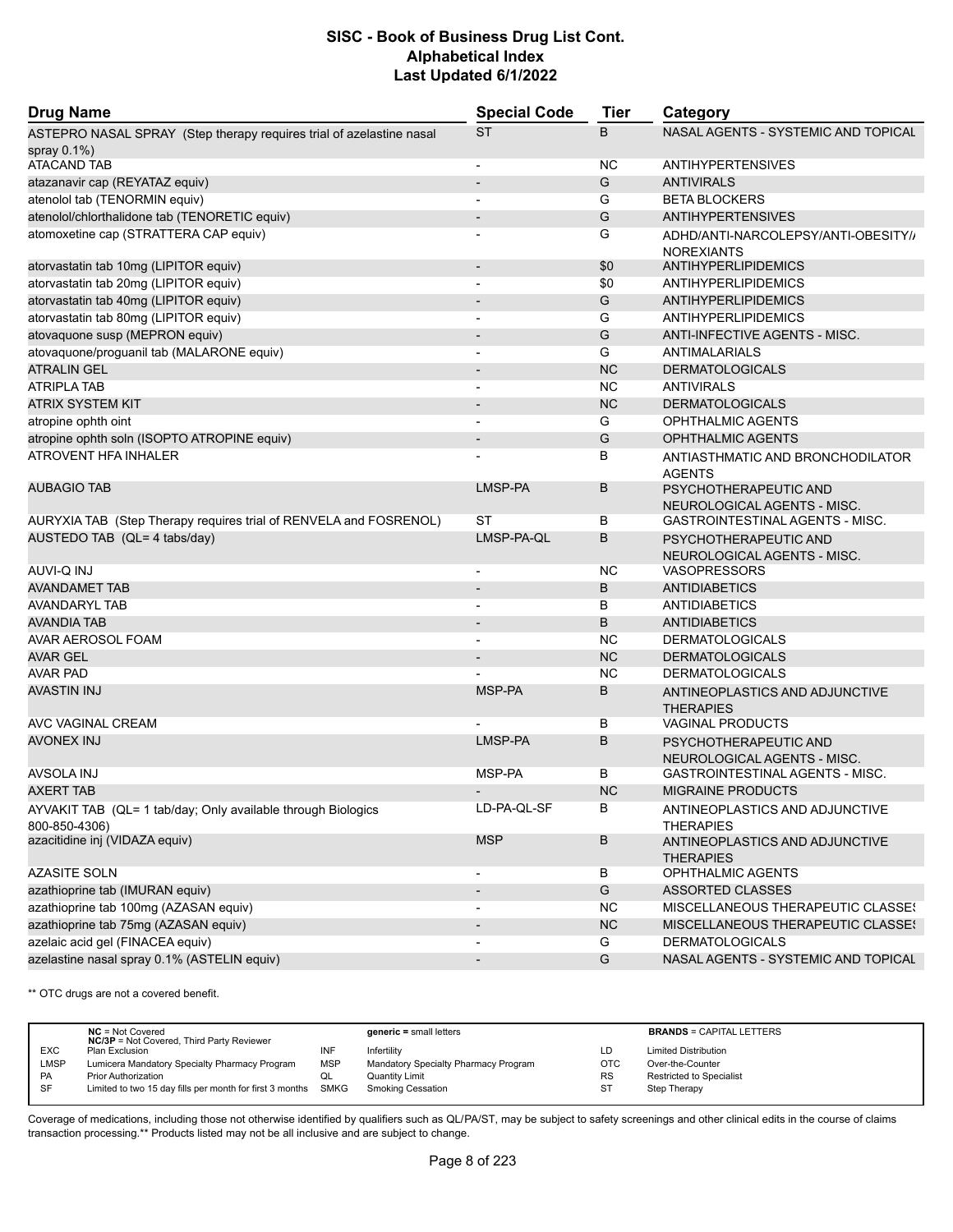| <b>Drug Name</b>                                                                         | <b>Special Code</b>          | <b>Tier</b> | Category                                                 |
|------------------------------------------------------------------------------------------|------------------------------|-------------|----------------------------------------------------------|
| azelastine nasal spray 0.15% (ASTEPRO equiv) (Step therapy requires trial of             | <b>ST</b>                    | G           | NASAL AGENTS - SYSTEMIC AND TOPICAL                      |
| azelastine nasal spray 0.1%)                                                             |                              |             |                                                          |
| azelastine ophth soln (OPTIVAR equiv)                                                    | $\overline{\phantom{a}}$     | G           | <b>OPHTHALMIC AGENTS</b>                                 |
| azelastine/fluticasone nasal spray (DYMISTA equiv)                                       | $\blacksquare$               | <b>NC</b>   | NASAL AGENTS - SYSTEMIC AND TOPICAL                      |
| <b>AZELEX CREAM</b>                                                                      | -                            | <b>NC</b>   | <b>DERMATOLOGICALS</b>                                   |
| <b>AZENASE PAK</b>                                                                       |                              | <b>NC</b>   | NASAL AGENTS - SYSTEMIC AND TOPICAL                      |
| AZESCHEW TAB                                                                             | ÷                            | <b>NC</b>   | <b>MULTIVITAMINS</b>                                     |
| <b>AZESCO TAB</b>                                                                        | -                            | <b>NC</b>   | <b>MULTIVITAMINS</b>                                     |
| azithromycin susp (ZITHROMAX equiv)                                                      | $\overline{\phantom{0}}$     | G           | <b>MACROLIDES</b>                                        |
| azithromycin tab (ZITHROMAX equiv)                                                       | $\blacksquare$               | G           | <b>MACROLIDES</b>                                        |
| <b>AZOPT OPHTH SUSP</b>                                                                  | $\overline{\phantom{a}}$     | B           | <b>OPHTHALMIC AGENTS</b>                                 |
| <b>AZOR TAB</b>                                                                          |                              | NC          | <b>ANTIHYPERTENSIVES</b>                                 |
| AZSTARYS CAP                                                                             |                              | <b>NC</b>   | ADHD/ANTI-NARCOLEPSY/ANTI-OBESITY//<br><b>NOREXIANTS</b> |
| BACITRACIN OPHTH OINT                                                                    | $\overline{\phantom{a}}$     | В           | OPHTHALMIC AGENTS                                        |
| bacitracin/neomycin/polymyxin b ophth oint (NEOSPORIN equiv)                             | $\overline{\phantom{a}}$     | G           | <b>OPHTHALMIC AGENTS</b>                                 |
| bacitracin/polymyxin b ophth oint (POLYSPORIN equiv)                                     |                              | G           | <b>OPHTHALMIC AGENTS</b>                                 |
| bacitracin/polymyxin/neomycin/hydrocortisone ophth oint (CORTISPORIN<br>equiv)           | $\overline{\phantom{a}}$     | G           | <b>OPHTHALMIC AGENTS</b>                                 |
| <b>BACLOFEN CREAM COMPOUND KIT</b>                                                       | $\overline{\phantom{a}}$     | В           | <b>DERMATOLOGICALS</b>                                   |
| baclofen intrathecal inj (BACLOFEN equiv)                                                | $\overline{\phantom{a}}$     | <b>NC</b>   | MUSCULOSKELETAL THERAPY AGENTS                           |
| baclofen tab (BACLOFEN equiv)                                                            |                              | G           | MUSCULOSKELETAL THERAPY AGENTS                           |
| <b>BACLOFEN TAB 5MG</b>                                                                  | $\overline{\phantom{a}}$     | <b>NC</b>   | MUSCULOSKELETAL THERAPY AGENTS                           |
| <b>BACTROBAN CREAM</b>                                                                   |                              | NC          | <b>DERMATOLOGICALS</b>                                   |
| BACTROBAN NASAL OINT (QL= 10 tubes/fill)                                                 | QL                           | B           | NASAL AGENTS - SYSTEMIC AND TOPICAL                      |
| <b>BAFIERTAM CAP</b>                                                                     |                              | ΝC          | PSYCHOTHERAPEUTIC AND                                    |
|                                                                                          |                              |             | NEUROLOGICAL AGENTS - MISC.                              |
| <b>BALCOLTRA TAB</b>                                                                     | $\overline{\phantom{0}}$     | <b>NC</b>   | <b>CONTRACEPTIVES</b>                                    |
| balsalazide cap (COLAZAL equiv)                                                          |                              | G           | GASTROINTESTINAL AGENTS - MISC.                          |
| BALVERSA TAB 3MG (QL= 3 tabs/day; Only available through US                              | LD-PA-QL-SF                  | В           | ANTINEOPLASTICS AND ADJUNCTIVE                           |
| Bioservices 888-518-7246)                                                                |                              |             | <b>THERAPIES</b>                                         |
| BALVERSA TAB 4MG (QL= 2 tabs/day; Only available through US<br>Bioservices 888-518-7246) | LD-PA-QL-SF                  | В           | ANTINEOPLASTICS AND ADJUNCTIVE<br><b>THERAPIES</b>       |
| BALVERSA TAB 5MG (QL= 1 tab/day; Only available through US Bioservices                   | LD-PA-QL-SF                  | В           | ANTINEOPLASTICS AND ADJUNCTIVE                           |
| 888-518-7246)                                                                            |                              |             | <b>THERAPIES</b>                                         |
| <b>BANZEL SUSP</b>                                                                       | РA                           | В           | ANTICONVULSANTS                                          |
| <b>BANZEL TAB</b>                                                                        | $\overline{\phantom{0}}$     | <b>NC</b>   | <b>ANTICONVULSANTS</b>                                   |
| BAQSIMI NASAL POWDER (QL= 2 inhalations/fill)                                            | QL                           | В           | <b>ANTIDIABETICS</b>                                     |
| BARACLUDE SOLN (Members age 9 or older require Prior Authorization)                      | PA                           | B           | <b>ANTIVIRALS</b>                                        |
| BASAGLAR INJ, LANTUS SOLOSTAR INJ, INSULIN GLARGINE SOLOSTAR I -                         |                              | NC          | ANTIDIABETICS                                            |
| BAXDELA TAB (QL= 2 tabs/day; Restricted to Infectious Disease Specialist)                | QL-RS                        | В           | <b>FLUOROQUINOLONES</b>                                  |
| <b>B-D INSULIN SYRINGE</b>                                                               | --OTC                        | G           | MEDICAL DEVICES AND SUPPLIES                             |
| <b>B-D PEN NEEDLE</b>                                                                    | <b>OTC</b>                   | G           | <b>MEDICAL DEVICES AND SUPPLIES</b>                      |
| b-donna tab (DONNATAL equiv)                                                             |                              | <b>NC</b>   | <b>ULCER DRUGS</b>                                       |
| <b>BEBULIN/PROFILNINE INJ</b>                                                            | MSP-PA                       | B           | <b>HEMATOLOGICAL AGENTS - MISC.</b>                      |
| BECONASE AQ NASAL SPRAY                                                                  | $\qquad \qquad \blacksquare$ | EXC         | NASAL AGENTS - SYSTEMIC AND TOPICAL                      |
| <b>BELBUCA FILM</b>                                                                      | $\overline{\phantom{a}}$     | NC          | ANALGESICS - OPIOID                                      |
| BELLADONNA ALKALOID/OPIUM SUPP                                                           | $\overline{\phantom{a}}$     | В           | <b>ULCER DRUGS</b>                                       |
| <b>BELSOMRA TAB</b>                                                                      | $\overline{\phantom{a}}$     | NC          | <b>HYPNOTICS</b>                                         |
| benazepril tab (LOTENSIN equiv)                                                          | -                            | G           | <b>ANTIHYPERTENSIVES</b>                                 |

\*\* OTC drugs are not a covered benefit.

|             | $NC = Not Covered$<br><b>NC/3P</b> = Not Covered, Third Party Reviewer |            | $generic = small letters$            |            | <b>BRANDS = CAPITAL LETTERS</b> |
|-------------|------------------------------------------------------------------------|------------|--------------------------------------|------------|---------------------------------|
| <b>EXC</b>  | Plan Exclusion                                                         | INF        | Infertility                          | LD         | <b>Limited Distribution</b>     |
| <b>LMSP</b> | Lumicera Mandatory Specialty Pharmacy Program                          | <b>MSP</b> | Mandatory Specialty Pharmacy Program | <b>OTC</b> | Over-the-Counter                |
| PA          | Prior Authorization                                                    | QL         | <b>Quantity Limit</b>                | <b>RS</b>  | Restricted to Specialist        |
| SF          | Limited to two 15 day fills per month for first 3 months SMKG          |            | <b>Smoking Cessation</b>             | ST         | Step Therapy                    |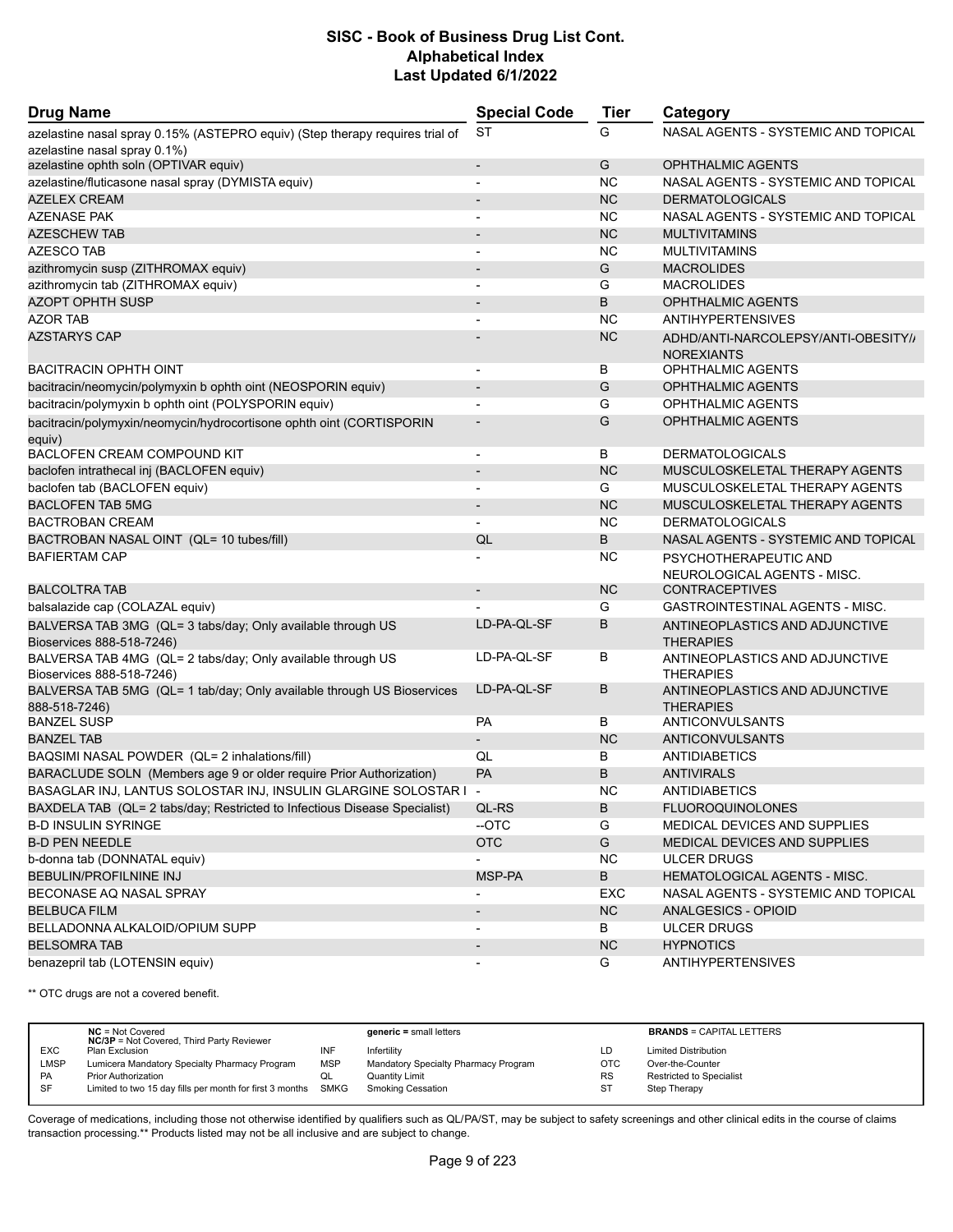| <b>Drug Name</b>                                                                                                     | <b>Special Code</b>      | <b>Tier</b> | Category                                                 |
|----------------------------------------------------------------------------------------------------------------------|--------------------------|-------------|----------------------------------------------------------|
| <b>BENAZEPRIL/HCT TAB</b>                                                                                            |                          | G           | <b>ANTIHYPERTENSIVES</b>                                 |
| benazepril/hydrochlorothiazide tab (LOTENSIN HCT equiv)                                                              |                          | G           | <b>ANTIHYPERTENSIVES</b>                                 |
| <b>BENEFIX INJ</b>                                                                                                   | MSP-PA                   | B           | HEMATOLOGICAL AGENTS - MISC.                             |
| BENEFIX/RIXUBIS INJ                                                                                                  | MSP-PA                   | В           | HEMATOLOGICAL AGENTS - MISC.                             |
| <b>BENICAR HCT TAB</b>                                                                                               |                          | <b>NC</b>   | <b>ANTIHYPERTENSIVES</b>                                 |
| BENLYSTA AUTO-INJECTOR (QL= 4 inj/28 day)                                                                            | LMSP-PA-QL               | В           | MISCELLANEOUS THERAPEUTIC CLASSES                        |
| BENLYSTA INJ (QL= 4 inj/28 day)                                                                                      | LMSP-PA-QL               | B           | MISCELLANEOUS THERAPEUTIC CLASSES                        |
| <b>BENTIVITE TAB</b>                                                                                                 | -                        | <b>NC</b>   | <b>HEMATOPOIETIC AGENTS</b>                              |
| <b>BENZAC WASH</b>                                                                                                   | $\overline{a}$           | <b>NC</b>   | <b>DERMATOLOGICALS</b>                                   |
| <b>BENZNIDAZOLE TAB</b>                                                                                              | <b>PA</b>                | В           | ANTHELMINTICS                                            |
| benzonatate cap (TESSALON equiv)                                                                                     | $\overline{\phantom{a}}$ | G           | COUGH/COLD/ALLERGY                                       |
| benzonatate cap 150mg (ZONATUSS equiv)                                                                               |                          | <b>NC</b>   | COUGH/COLD/ALLERGY                                       |
| BENZOYL PEROXIDE CREAM                                                                                               | <b>OTC</b>               | <b>NC</b>   | <b>DERMATOLOGICALS</b>                                   |
| BENZOYL PEROXIDE/HYDROCORTISONE LOTION                                                                               |                          | <b>NC</b>   | <b>DERMATOLOGICALS</b>                                   |
| benzoyl peroxide/hydrocortisone lotion (VANOXIDE-HC equiv)                                                           | $\overline{\phantom{0}}$ | <b>NC</b>   | <b>DERMATOLOGICALS</b>                                   |
| <b>BENZPHETAMINE TAB</b>                                                                                             |                          | <b>NC</b>   | ADHD/ANTI-NARCOLEPSY/ANTI-OBESITY//<br><b>NOREXIANTS</b> |
| benztropine tab                                                                                                      | $\overline{\phantom{a}}$ | G           | <b>ANTIPARKINSON AGENTS</b>                              |
| bepotastine ophth soln (BEPREVE equiv)                                                                               |                          | NC          | OPHTHALMIC AGENTS                                        |
| BERINERT INJ (Only available through Walgreens 888-347-3416)                                                         | LD-PA                    | B           | <b>HEMATOLOGICAL AGENTS - MISC.</b>                      |
| BESER KIT 0.05%                                                                                                      |                          | <b>NC</b>   | <b>DERMATOLOGICALS</b>                                   |
| <b>BESIVANCE OPHTH SUSP</b>                                                                                          | $\overline{\phantom{a}}$ | <b>NC</b>   | <b>OPHTHALMIC AGENTS</b>                                 |
| <b>BESREMI INJ</b>                                                                                                   |                          | NC          | ANTINEOPLASTICS AND ADJUNCTIVE<br><b>THERAPIES</b>       |
| betaine powder for oral solution (CYSTADANE equiv) (Only available through<br>Anovo Specialty Pharmacy 844-288-5007) | LD                       | B           | ENDOCRINE AND METABOLIC AGENTS -<br>MISC.                |
| betamethasone augmented cream (DIPROLENE AF CREAM equiv)                                                             | $\overline{\phantom{a}}$ | G           | <b>DERMATOLOGICALS</b>                                   |
| BETAMETHASONE AUGMENTED GEL                                                                                          | $\overline{a}$           | B           | <b>DERMATOLOGICALS</b>                                   |
| betamethasone augmented gel                                                                                          | $\overline{a}$           | G           | <b>DERMATOLOGICALS</b>                                   |
| betamethasone augmented lotion (DIPROLENE LOTION equiv)                                                              | $\overline{\phantom{0}}$ | G           | <b>DERMATOLOGICALS</b>                                   |
| betamethasone augmented oint (DIPROLENE OINT equiv)                                                                  | $\blacksquare$           | G           | <b>DERMATOLOGICALS</b>                                   |
| betamethasone diproprionate cream (DIPROSONE CREAM equiv)                                                            | $\overline{\phantom{a}}$ | G           | <b>DERMATOLOGICALS</b>                                   |
| betamethasone diproprionate lotion                                                                                   | $\blacksquare$           | G           | <b>DERMATOLOGICALS</b>                                   |
| betamethasone diproprionate oint (DIPROSONE OINT equiv)                                                              | $\overline{\phantom{a}}$ | G           | <b>DERMATOLOGICALS</b>                                   |
| betamethasone valerate cream                                                                                         |                          | G           | <b>DERMATOLOGICALS</b>                                   |
| betamethasone valerate foam (LUXIQ equiv)                                                                            | $\overline{\phantom{a}}$ | <b>NC</b>   | <b>DERMATOLOGICALS</b>                                   |
| betamethasone valerate lotion                                                                                        |                          | G           | <b>DERMATOLOGICALS</b>                                   |
| betamethasone valerate oint                                                                                          |                          | G           | <b>DERMATOLOGICALS</b>                                   |
| <b>BETASERON INJ</b>                                                                                                 |                          | NC          | PSYCHOTHERAPEUTIC AND<br>NEUROLOGICAL AGENTS - MISC.     |
| betaxolol ophth soln (BETOPTIC-S equiv)                                                                              | $\overline{\phantom{a}}$ | G           | OPHTHALMIC AGENTS                                        |
| betaxolol tab (KERLONE equiv)                                                                                        |                          | G           | <b>BETA BLOCKERS</b>                                     |
| bethanechol tab (URECHOLINE equiv)                                                                                   |                          | G           | URINARY ANTISPASMODICS                                   |
| BETIMOL OPHTH SOLN                                                                                                   | $\overline{\phantom{a}}$ | В           | <b>OPHTHALMIC AGENTS</b>                                 |
| <b>BETOPTIC-S OPHTH SOLN</b>                                                                                         | $\overline{\phantom{a}}$ | В           | <b>OPHTHALMIC AGENTS</b>                                 |
| BEVESPI AEROSPHERE INHALER                                                                                           |                          | <b>NC</b>   | ANTIASTHMATIC AND BRONCHODILATOR<br><b>AGENTS</b>        |
| <b>BEVYXXA CAP</b>                                                                                                   |                          | <b>NC</b>   | <b>ANTICOAGULANTS</b>                                    |
| bexarotene cap (TARGRETIN equiv)                                                                                     | LMSP-PA-SF               | В           | ANTINEOPLASTICS AND ADJUNCTIVE<br><b>THERAPIES</b>       |

\*\* OTC drugs are not a covered benefit.

|            | $NC = Not Covered$<br><b>NC/3P</b> = Not Covered, Third Party Reviewer |            | $generic = small letters$            |     | <b>BRANDS = CAPITAL LETTERS</b> |
|------------|------------------------------------------------------------------------|------------|--------------------------------------|-----|---------------------------------|
| <b>EXC</b> | Plan Exclusion                                                         | INF        | Infertility                          |     | <b>Limited Distribution</b>     |
| LMSP       | Lumicera Mandatory Specialty Pharmacy Program                          | <b>MSP</b> | Mandatory Specialty Pharmacy Program | OTC | Over-the-Counter                |
| <b>PA</b>  | <b>Prior Authorization</b>                                             | QL.        | <b>Quantity Limit</b>                | RS  | Restricted to Specialist        |
| <b>SF</b>  | Limited to two 15 day fills per month for first 3 months               | SMKG       | <b>Smoking Cessation</b>             | S٦  | Step Therapy                    |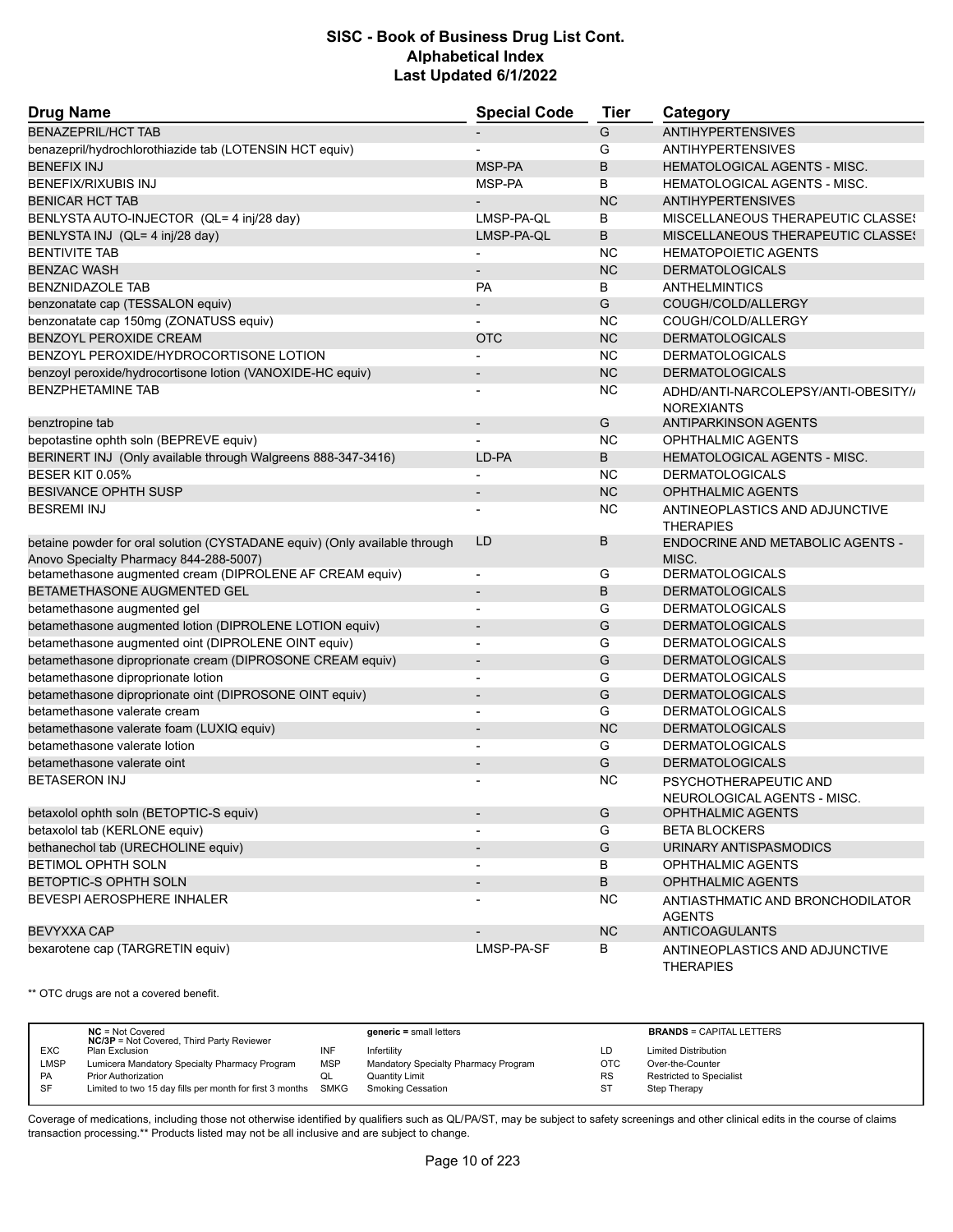| <b>Drug Name</b>                                                                                | <b>Special Code</b>      | <b>Tier</b> | Category                                             |
|-------------------------------------------------------------------------------------------------|--------------------------|-------------|------------------------------------------------------|
| <b>BEXSERO INJ</b>                                                                              | <b>VAC</b>               | \$0         | <b>VACCINES</b>                                      |
| <b>BIAFINE EMULSION</b>                                                                         |                          | <b>NC</b>   | <b>DERMATOLOGICALS</b>                               |
| <b>BIAXIN XL TAB</b>                                                                            |                          | <b>NC</b>   | <b>MACROLIDES</b>                                    |
| bicalutamide tab (CASODEX equiv)                                                                |                          | G           | ANTINEOPLASTICS AND ADJUNCTIVE<br><b>THERAPIES</b>   |
| <b>BIDIL TAB</b>                                                                                | $\overline{\phantom{m}}$ | <b>NC</b>   | CARDIOVASCULAR AGENTS - MISC.                        |
| <b>BIFERARX TAB</b>                                                                             | $\overline{\phantom{a}}$ | <b>NC</b>   | <b>HEMATOPOIETIC AGENTS</b>                          |
| <b>BIJUVA CAP</b>                                                                               |                          | <b>NC</b>   | <b>ESTROGENS</b>                                     |
| <b>BIKTARVY TAB</b>                                                                             | $\overline{\phantom{0}}$ | B           | <b>ANTIVIRALS</b>                                    |
| <b>BILTRICIDE TAB</b>                                                                           | $\overline{\phantom{m}}$ | B           | <b>ANTHELMINTICS</b>                                 |
| bimatoprost ophth soln                                                                          |                          | <b>EXC</b>  | <b>DERMATOLOGICALS</b>                               |
| bimatoprost ophth soln                                                                          | $\overline{\phantom{m}}$ | <b>NC</b>   | <b>OPHTHALMIC AGENTS</b>                             |
| <b>BINOSTO TAB</b>                                                                              |                          | NC          | ENDOCRINE AND METABOLIC AGENTS -<br>MISC.            |
| bisoprolol tab (ZEBETA equiv)                                                                   | $\overline{\phantom{a}}$ | G           | <b>BETA BLOCKERS</b>                                 |
| bisoprolol/hydrochlorothiazide tab (ZIAC equiv)                                                 |                          | G           | <b>ANTIHYPERTENSIVES</b>                             |
| <b>BLEPHAMIDE OPHTH SOLN</b>                                                                    |                          | B           | <b>OPHTHALMIC AGENTS</b>                             |
| BLEPHAMIDE S.O.P. OPHTH OINT                                                                    |                          | В           | <b>OPHTHALMIC AGENTS</b>                             |
| <b>BORTEZOMIB INJ</b>                                                                           | MSP-PA                   | B           | ANTINEOPLASTICS AND ADJUNCTIVE<br><b>THERAPIES</b>   |
| bortezomib inj (VELCADE equiv)                                                                  | MSP-PA                   | B           | ANTINEOPLASTICS AND ADJUNCTIVE<br><b>THERAPIES</b>   |
| bosentan tab (TRACLEER equiv) (QL= 2 tabs/day; Only available through<br>Lumicera 855-847-3553) | LD-PA-QL                 | B           | CARDIOVASCULAR AGENTS - MISC.                        |
| <b>BOSULIF TAB</b>                                                                              | MSP-PA-SF                | В           | ANTINEOPLASTICS AND ADJUNCTIVE<br><b>THERAPIES</b>   |
| <b>BOTOX INJ</b>                                                                                | MSP-PA                   | B           | NEUROMUSCULAR AGENTS                                 |
| BRAFTOVI CAP 75MG (QL= 6 caps/day; Only available through Diplomat<br>Pharmacy 877-977-9118)    | LD-PA-QL                 | B           | ANTINEOPLASTICS AND ADJUNCTIVE<br><b>THERAPIES</b>   |
| <b>BREO ELLIPTA INHALER</b>                                                                     | $\overline{\phantom{m}}$ | B           | ANTIASTHMATIC AND BRONCHODILATOR<br><b>AGENTS</b>    |
| <b>BREXAFEMME TAB</b>                                                                           | $\overline{\phantom{0}}$ | NC          | ANTIFUNGALS                                          |
| <b>BREZTRI AEROSPHERE INHALER</b>                                                               |                          | B           | ANTIASTHMATIC AND BRONCHODILATOR<br><b>AGENTS</b>    |
| <b>BRILINTA TAB</b>                                                                             | $\overline{a}$           | В           | <b>HEMATOLOGICAL AGENTS - MISC.</b>                  |
| brimonidine ophth soln 0.15% (ALPHAGAN P 0.15% equiv)                                           |                          | G           | OPHTHALMIC AGENTS                                    |
| brimonidine ophth soln 0.2%                                                                     | $\overline{a}$           | G           | <b>OPHTHALMIC AGENTS</b>                             |
| brimonidine/timolol ophth soln (COMBIGAN OPHTH SOLN equiv)                                      | $\overline{\phantom{a}}$ | <b>NC</b>   | <b>OPHTHALMIC AGENTS</b>                             |
| brinzolamide ophth susp (AZOPT equiv)                                                           |                          | G           | <b>OPHTHALMIC AGENTS</b>                             |
| <b>BRISDELLE CAP</b>                                                                            |                          | <b>NC</b>   | PSYCHOTHERAPEUTIC AND<br>NEUROLOGICAL AGENTS - MISC. |
| BRIVIACT INJ 50MG/5ML                                                                           |                          | NC.         | ANTICONVULSANTS                                      |
| <b>BRIVIACT SOLN 10MG/ML</b>                                                                    |                          | $NC$        | <b>ANTICONVULSANTS</b>                               |
| <b>BRIVIACT TAB</b>                                                                             |                          | <b>NC</b>   | ANTICONVULSANTS                                      |
| bromfenac ophth soln (BROMDAY equiv)                                                            |                          | G           | <b>OPHTHALMIC AGENTS</b>                             |
| bromocriptine cap (PARLODEL equiv)                                                              | $\overline{\phantom{0}}$ | G           | ANTIPARKINSON AGENTS                                 |
| bromocriptine tab (PARLODEL equiv)                                                              |                          | G           | <b>ANTIPARKINSON AGENTS</b>                          |
| <b>BROMSITE OPHTH SOLN</b>                                                                      |                          | <b>NC</b>   | <b>OPHTHALMIC AGENTS</b>                             |
| <b>BRONCHITOL CAP</b>                                                                           | $\overline{\phantom{a}}$ | NC          | <b>RESPIRATORY AGENTS - MISC.</b>                    |
| BRUKINSA CAP (QL= 4 caps/day; Only available through Biologics<br>800-850-4306)                 | LD-PA-QL-SF              | В           | ANTINEOPLASTICS AND ADJUNCTIVE<br><b>THERAPIES</b>   |

\*\* OTC drugs are not a covered benefit.

|             | $NC = Not Covered$<br><b>NC/3P</b> = Not Covered, Third Party Reviewer |            | $generic = small letters$            |     | <b>BRANDS = CAPITAL LETTERS</b> |
|-------------|------------------------------------------------------------------------|------------|--------------------------------------|-----|---------------------------------|
| <b>EXC</b>  | Plan Exclusion                                                         | INF        | Infertility                          |     | <b>Limited Distribution</b>     |
| <b>LMSP</b> | Lumicera Mandatory Specialty Pharmacy Program                          | <b>MSP</b> | Mandatory Specialty Pharmacy Program | OTC | Over-the-Counter                |
| <b>PA</b>   | <b>Prior Authorization</b>                                             | QL         | <b>Quantity Limit</b>                | RS  | Restricted to Specialist        |
| <b>SF</b>   | Limited to two 15 day fills per month for first 3 months               | SMKG       | <b>Smoking Cessation</b>             | -S7 | Step Therapy                    |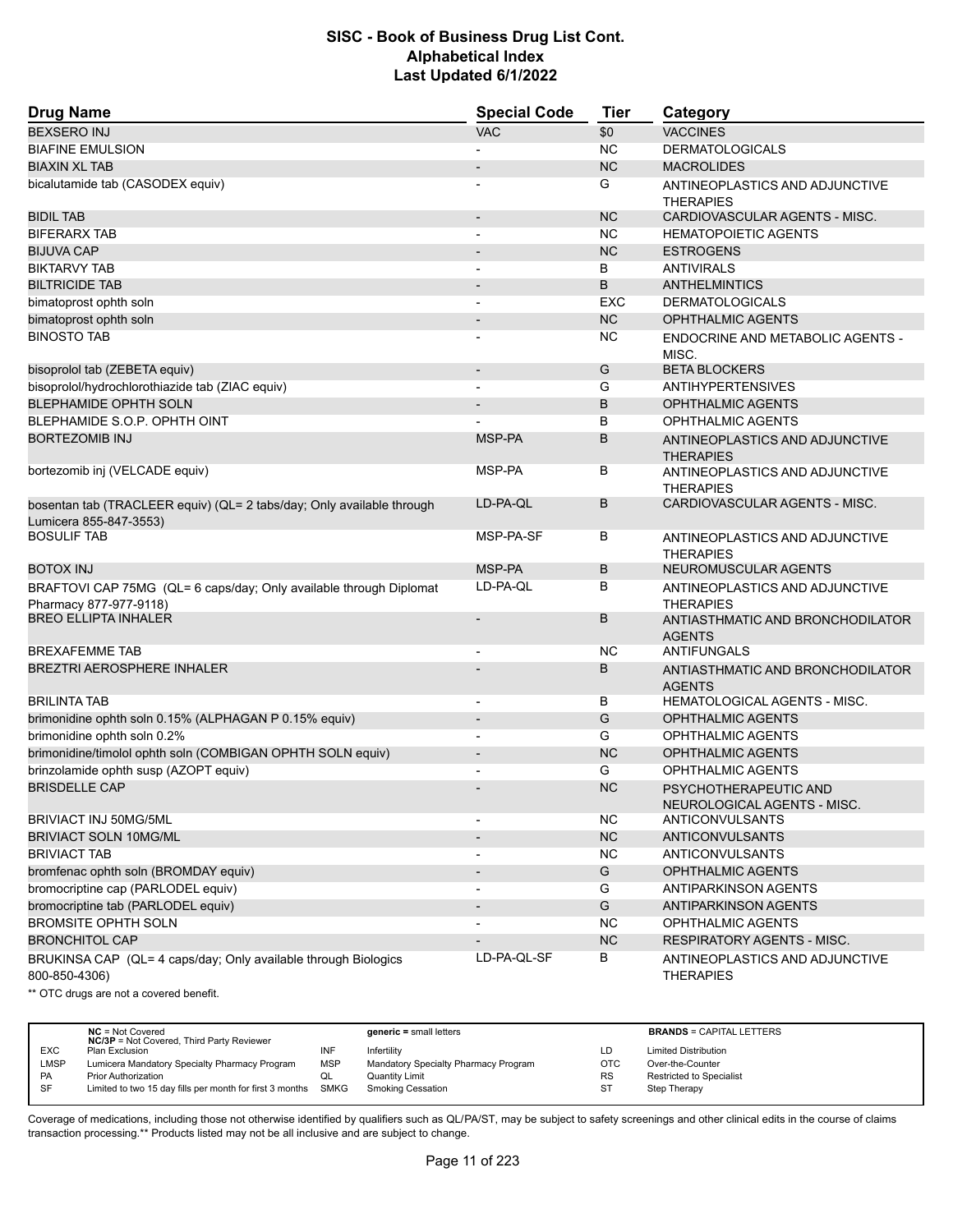| <b>Drug Name</b>                                                                                      | <b>Special Code</b>      | <b>Tier</b> | Category                                                   |
|-------------------------------------------------------------------------------------------------------|--------------------------|-------------|------------------------------------------------------------|
| <b>BRYHALI LOTION</b>                                                                                 |                          | <b>NC</b>   | <b>DERMATOLOGICALS</b>                                     |
| <b>B-SERENE PAD</b>                                                                                   |                          | <b>NC</b>   | <b>HEMATOPOIETIC AGENTS</b>                                |
| budesonide ER tab (UCERIS equiv) (QL=1 tab/day)                                                       | PA-QL                    | G           | <b>CORTICOSTEROIDS</b>                                     |
| budesonide inh susp (PULMICORT equiv)                                                                 |                          | G           | ANTIASTHMATIC AND BRONCHODILATOR<br><b>AGENTS</b>          |
| budesonide nasal spray (RHINOCORT AQUA equiv)                                                         | <b>OTC</b>               | <b>EXC</b>  | NASAL AGENTS - SYSTEMIC AND TOPICAL                        |
| budesonide SR cap (ENTOCORT EC equiv)                                                                 |                          | G           | <b>CORTICOSTEROIDS</b>                                     |
| <b>BUDESONIDE/FORMOTEROL INHALER</b>                                                                  |                          | <b>NC</b>   | ANTIASTHMATIC AND BRONCHODILATOR<br><b>AGENTS</b>          |
| bumetanide tab (BUMEX equiv)                                                                          |                          | G           | <b>DIURETICS</b>                                           |
| <b>BUNAVAIL FILM</b>                                                                                  | $\overline{\phantom{0}}$ | <b>NC</b>   | ANALGESICS - OPIOID                                        |
| bupap tab                                                                                             |                          | <b>NC</b>   | ANALGESICS - NONNARCOTIC                                   |
| buprenorphine hcl buccal film (BELBUCA equiv)                                                         |                          | <b>NC</b>   | ANALGESICS - OPIOID                                        |
| buprenorphine patch (BUTRANS equiv) (QL= 4 patches/28 days)                                           | QL                       | G           | ANALGESICS - OPIOID                                        |
| buprenorphine SL tab (SUBUTEX equiv)                                                                  |                          | G           | ANALGESICS - OPIOID                                        |
| buprenorphine/naloxone sl film (SUBOXONE SL FILM equiv)                                               |                          | G           | ANALGESICS - OPIOID                                        |
| buprenorphine/naloxone SL tab (SUBOXONE equiv)                                                        |                          | G           | ANALGESICS - OPIOID                                        |
| bupropion ER tab (WELLBUTRIN equiv)                                                                   |                          | G           | <b>ANTIDEPRESSANTS</b>                                     |
| bupropion SR tab (ZYBAN equiv) (Limited to 180 days/plan year)                                        | <b>QL-SMKG</b>           | \$0         | PSYCHOTHERAPEUTIC AND<br>NEUROLOGICAL AGENTS - MISC.       |
| bupropion tab (WELLBUTRIN equiv)                                                                      |                          | G           | ANTIDEPRESSANTS                                            |
| bupropion XL tab (WELLBUTRIN XL equiv)                                                                |                          | G           | ANTIDEPRESSANTS                                            |
| buspirone tab (BUSPAR equiv)                                                                          | $\overline{\phantom{a}}$ | G           | <b>ANTIANXIETY AGENTS</b>                                  |
| buspirone tab 30mg (BUSPAR equiv)                                                                     |                          | <b>NC</b>   | <b>ANTIANXIETY AGENTS</b>                                  |
| butalbital/acetaminophen cap                                                                          |                          | G           | ANALGESICS - NONNARCOTIC                                   |
| butalbital/acetaminophen tab 50-325mg (PHRENILIN equiv) (QL= 60 tabs/30<br>days)                      | PA-QL                    | G           | ANALGESICS - NONNARCOTIC                                   |
| butalbital/acetaminophen/caffeine cap (FIORICET equiv)                                                | $\overline{\phantom{a}}$ | NC          | ANALGESICS - NONNARCOTIC                                   |
| butalbital/acetaminophen/caffeine soln                                                                |                          | <b>NC</b>   | ANALGESICS - NONNARCOTIC                                   |
| butalbital/acetaminophen/caffeine tab (FIORICET equiv) (QL= 60 tabs/30 days)                          | PA-QL                    | G           | ANALGESICS - NONNARCOTIC                                   |
| butalbital/aspirin/caffeine cap (FIORINAL equiv) (QL= 60 tabs/30 days)                                | PA-QL                    | G           | ANALGESICS - NONNARCOTIC                                   |
| BUTALBITAL/ASPIRIN/CAFFEINE TAB                                                                       |                          | <b>NC</b>   | ANALGESICS - NONNARCOTIC                                   |
| <b>BUTISOL ELIXIR</b>                                                                                 |                          | B           | HYPNOTICS/SEDATIVES/SLEEP DISORDEI<br><b>AGENTS</b>        |
| <b>BUTISOL TAB</b>                                                                                    | ÷                        | В           | <b>HYPNOTICS/SEDATIVES/SLEEP DISORDEF</b><br><b>AGENTS</b> |
| butorphanol nasal spray (STADOL equiv) (QL= 1 bottle/fill, 2 fills/30 days)                           | QL                       | G           | <b>ANALGESICS - OPIOID</b>                                 |
| BYDUREON BCISE AUTO INJ (QL= 4 inj/28 days)                                                           | QL                       | В           | <b>ANTIDIABETICS</b>                                       |
| BYDUREON INJ (QL= 4 inj/28 days)                                                                      | QL                       | B           | <b>ANTIDIABETICS</b>                                       |
| BYDUREON PEN INJ (QL= 4 inj/28 days)                                                                  | QL                       | B           | <b>ANTIDIABETICS</b>                                       |
| BYETTA INJ (Step Therapy requires trial of VICTOZA or BYDUREON)                                       | <b>ST</b>                | B           | ANTIDIABETICS                                              |
| BYLVAY CAP 1200MCG (QL= 5 caps/day; Only available through PantheRx<br>Pharmacy 855-726-8479)         | LD-PA-QL                 | В           | GASTROINTESTINAL AGENTS - MISC.                            |
| BYLVAY CAP 400MCG (QL= 15 caps/day; Only available through PantheRx<br>Pharmacy 855-726-8479)         | LD-PA-QL                 | B           | GASTROINTESTINAL AGENTS - MISC.                            |
| BYLVAY SPRINKLE CAP 200MCG (QL= 8 caps/day; Only available through<br>PantheRx Pharmacy 855-726-8479) | LD-PA-QL                 | В           | GASTROINTESTINAL AGENTS - MISC.                            |
| BYLVAY SPRINKLE CAP 600MCG (QL= 4 caps/day; Only available through<br>PantheRx Pharmacy 855-726-8479) | LD-PA-QL                 | В           | GASTROINTESTINAL AGENTS - MISC.                            |
| BYNFEZIA PEN INJ                                                                                      |                          | <b>NC</b>   | ENDOCRINE AND METABOLIC AGENTS -<br>MISC.                  |

\*\* OTC drugs are not a covered benefit.

|             | $NC = Not Covered$<br><b>NC/3P</b> = Not Covered, Third Party Reviewer |            | $generic = small letters$            |            | <b>BRANDS = CAPITAL LETTERS</b> |
|-------------|------------------------------------------------------------------------|------------|--------------------------------------|------------|---------------------------------|
| <b>EXC</b>  | Plan Exclusion                                                         | INF        | Infertility                          | LD         | <b>Limited Distribution</b>     |
| <b>LMSP</b> | Lumicera Mandatory Specialty Pharmacy Program                          | <b>MSP</b> | Mandatory Specialty Pharmacy Program | <b>OTC</b> | Over-the-Counter                |
| <b>PA</b>   | <b>Prior Authorization</b>                                             |            | Quantity Limit                       | <b>RS</b>  | <b>Restricted to Specialist</b> |
| SF          | Limited to two 15 day fills per month for first 3 months SMKG          |            | <b>Smoking Cessation</b>             | ST         | Step Therapy                    |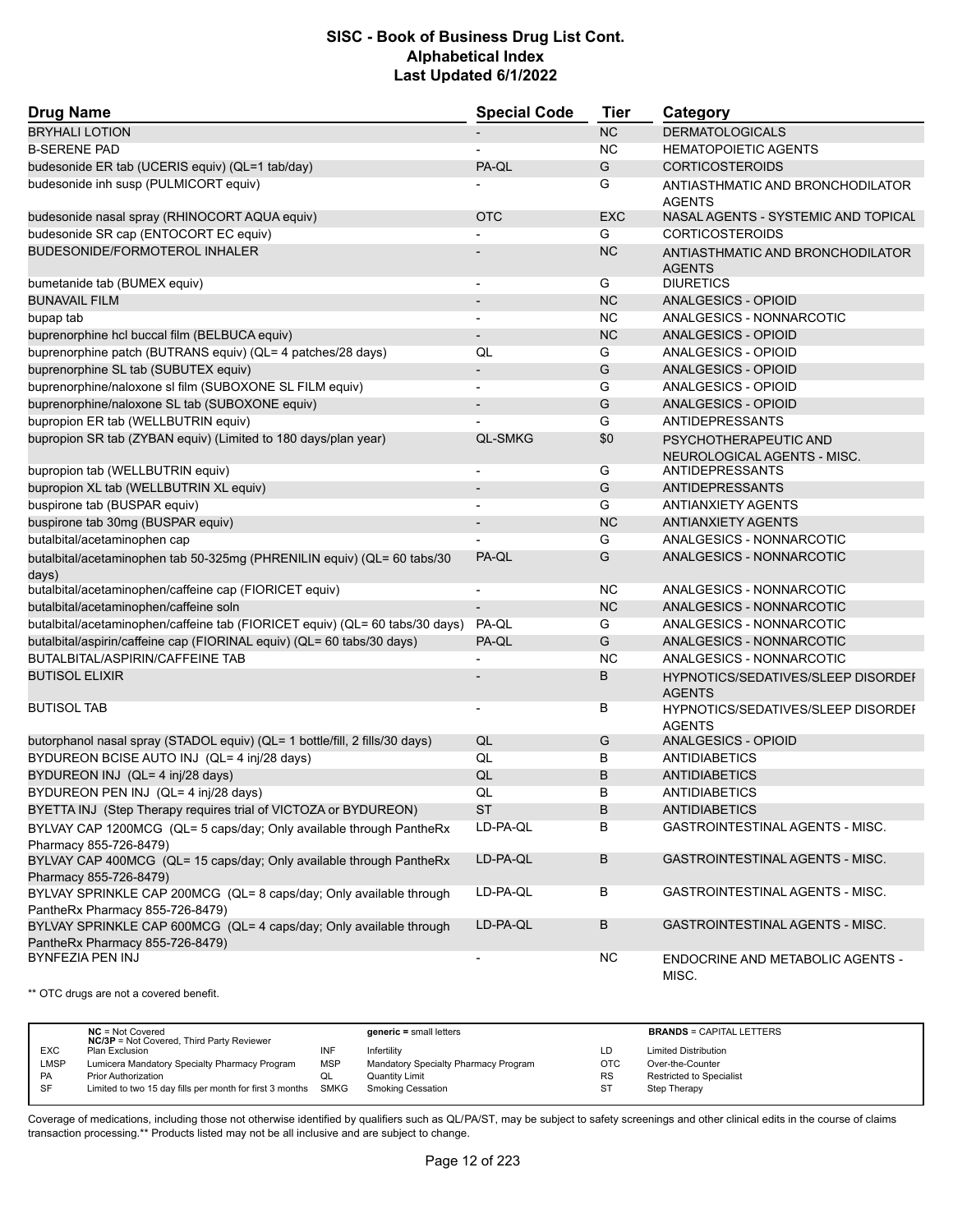| <b>Drug Name</b>                                                                         | <b>Special Code</b>          | <b>Tier</b> | Category                                                 |
|------------------------------------------------------------------------------------------|------------------------------|-------------|----------------------------------------------------------|
| <b>BYVALSON TAB</b>                                                                      |                              | <b>NC</b>   | <b>ANTIHYPERTENSIVES</b>                                 |
| CABENUVA IM SUSP                                                                         |                              | <b>NC</b>   | <b>ANTIVIRALS</b>                                        |
| cabergoline tab (DOSTINEX equiv)                                                         |                              | G           | <b>ENDOCRINE AND METABOLIC AGENTS -</b><br>MISC.         |
| CABLIVI INJ KIT (QL= 1 vial/day; Only available through Biologics<br>800-850-4306)       | LD-PA-QL                     | B           | HEMATOLOGICAL AGENTS - MISC.                             |
| CABOMETYX TAB (QL= 1 tab/day)                                                            | MSP-PA-QL-SF                 | B           | ANTINEOPLASTICS AND ADJUNCTIVE<br><b>THERAPIES</b>       |
| <b>CAFCIT INJ</b>                                                                        |                              | <b>NC</b>   | ADHD/ANTI-NARCOLEPSY/ANTI-OBESITY//<br><b>NOREXIANTS</b> |
| caffeine citrate soln (CAFCIT equiv) (Only covered for members less than 1<br>year old)  |                              | G           | ADHD/ANTI-NARCOLEPSY/ANTI-OBESITY//<br><b>NOREXIANTS</b> |
| calcipotriene cream (DOVONEX CREAM equiv)                                                | $\overline{a}$               | G           | <b>DERMATOLOGICALS</b>                                   |
| CALCIPOTRIENE FOAM, SORILUX FOAM                                                         | $\qquad \qquad \blacksquare$ | <b>NC</b>   | <b>DERMATOLOGICALS</b>                                   |
| calcipotriene oint                                                                       | $\overline{a}$               | G           | <b>DERMATOLOGICALS</b>                                   |
| calcipotriene soln (DOVONEX SOLN equiv)                                                  |                              | G           | <b>DERMATOLOGICALS</b>                                   |
| calcipotriene/betamethasone dipropionate susp (TACLONEX equiv)                           | $\blacksquare$               | NC.         | <b>DERMATOLOGICALS</b>                                   |
| calcipotriene/betamethasone oint (TACLONEX equiv)                                        | $\overline{\phantom{m}}$     | <b>NC</b>   | <b>DERMATOLOGICALS</b>                                   |
| calcitonin inj (MIACALCIN equiv)                                                         |                              | <b>NC</b>   | ENDOCRINE AND METABOLIC AGENTS -<br>MISC.                |
| calcitonin nasal spray (MIACALCIN equiv)                                                 |                              | G           | <b>ENDOCRINE AND METABOLIC AGENTS -</b><br>MISC.         |
| calcitriol cap (ROCALTROL equiv)                                                         |                              | G           | <b>ENDOCRINE AND METABOLIC AGENTS -</b><br>MISC.         |
| <b>CALCITRIOL INJ</b>                                                                    | <b>LMSP</b>                  | B           | <b>ENDOCRINE AND METABOLIC AGENTS -</b><br>MISC.         |
| <b>CALCITRIOL OINT</b>                                                                   |                              | <b>NC</b>   | <b>DERMATOLOGICALS</b>                                   |
| calcitriol soln (ROCALTROL equiv)                                                        |                              | G           | ENDOCRINE AND METABOLIC AGENTS -<br>MISC.                |
| calcium acetate cap (PHOSLO equiv)                                                       |                              | G           | GASTROINTESTINAL AGENTS - MISC.                          |
| <b>CALIBRATION LIQUID</b>                                                                | <b>OTC</b>                   | G           | MEDICAL DEVICES AND SUPPLIES                             |
| <b>CALOMIST NASAL SPRAY</b>                                                              |                              | <b>NC</b>   | <b>HEMATOPOIETIC AGENTS</b>                              |
| CALQUENCE CAP (QL= 2 caps/day; Only available through Diplomat<br>Pharmacy 877-977-9118) | LD-PA-QL-SF                  | B           | ANTINEOPLASTICS AND ADJUNCTIVE<br><b>THERAPIES</b>       |
| <b>CAMBIA POWDER PACKET</b>                                                              | $\overline{\phantom{a}}$     | NC.         | <b>MIGRAINE PRODUCTS</b>                                 |
| <b>CAMZYOS CAP</b>                                                                       | $\overline{\phantom{a}}$     | <b>NC</b>   | CARDIOVASCULAR AGENTS - MISC.                            |
| candesartan tab (ATACAND equiv)                                                          |                              | <b>NC</b>   | <b>ANTIHYPERTENSIVES</b>                                 |
| candesartan/hydrochlorothiazide tab (ATACAND HCT equiv)                                  | $\overline{\phantom{m}}$     | <b>NC</b>   | <b>ANTIHYPERTENSIVES</b>                                 |
| <b>CANTIL TAB</b>                                                                        |                              | B           | <b>ULCER DRUGS</b>                                       |
| capecitabine tab (XELODA equiv)                                                          | <b>LMSP</b>                  | B           | ANTINEOPLASTICS AND ADJUNCTIVE<br><b>I HERAPIES</b>      |
| <b>CAPEX SHAMPOO</b>                                                                     |                              | <b>NC</b>   | <b>DERMATOLOGICALS</b>                                   |
| <b>CAPITAL/CODEINE SUSP</b>                                                              |                              | B           | <b>ANALGESICS - OPIOID</b>                               |
| CAPLYTA CAP                                                                              |                              | NC.         | ANTIPSYCHOTICS/ANTIMANIC AGENTS                          |
| CAPRELSA TAB (Only available through Biologics 800-850-4306)                             | LD-PA                        | B           | ANTINEOPLASTICS AND ADJUNCTIVE<br><b>THERAPIES</b>       |
| capsaicin/menthol topical patch (SINELEE equiv)                                          | $\overline{\phantom{a}}$     | <b>NC</b>   | <b>DERMATOLOGICALS</b>                                   |
| captopril tab (CAPOTEN equiv)                                                            |                              | G           | <b>ANTIHYPERTENSIVES</b>                                 |
| <b>CARAC CREAM</b>                                                                       | $\overline{a}$               | NC.         | <b>DERMATOLOGICALS</b>                                   |
| <b>CARBAGLU TAB</b>                                                                      |                              | <b>NC</b>   | ENDOCRINE AND METABOLIC AGENTS -<br>MISC.                |

\*\* OTC drugs are not a covered benefit.

|             | $NC = Not Covered$<br><b>NC/3P</b> = Not Covered, Third Party Reviewer |            | $generic = small letters$            |           | <b>BRANDS = CAPITAL LETTERS</b> |
|-------------|------------------------------------------------------------------------|------------|--------------------------------------|-----------|---------------------------------|
| <b>EXC</b>  | Plan Exclusion                                                         | INF        | Infertility                          | LD        | <b>Limited Distribution</b>     |
| <b>LMSP</b> | Lumicera Mandatory Specialty Pharmacy Program                          | <b>MSP</b> | Mandatory Specialty Pharmacy Program | OTC       | Over-the-Counter                |
| PA          | <b>Prior Authorization</b>                                             |            | Quantity Limit                       | <b>RS</b> | <b>Restricted to Specialist</b> |
| SF          | Limited to two 15 day fills per month for first 3 months SMKG          |            | <b>Smoking Cessation</b>             | ST        | Step Therapy                    |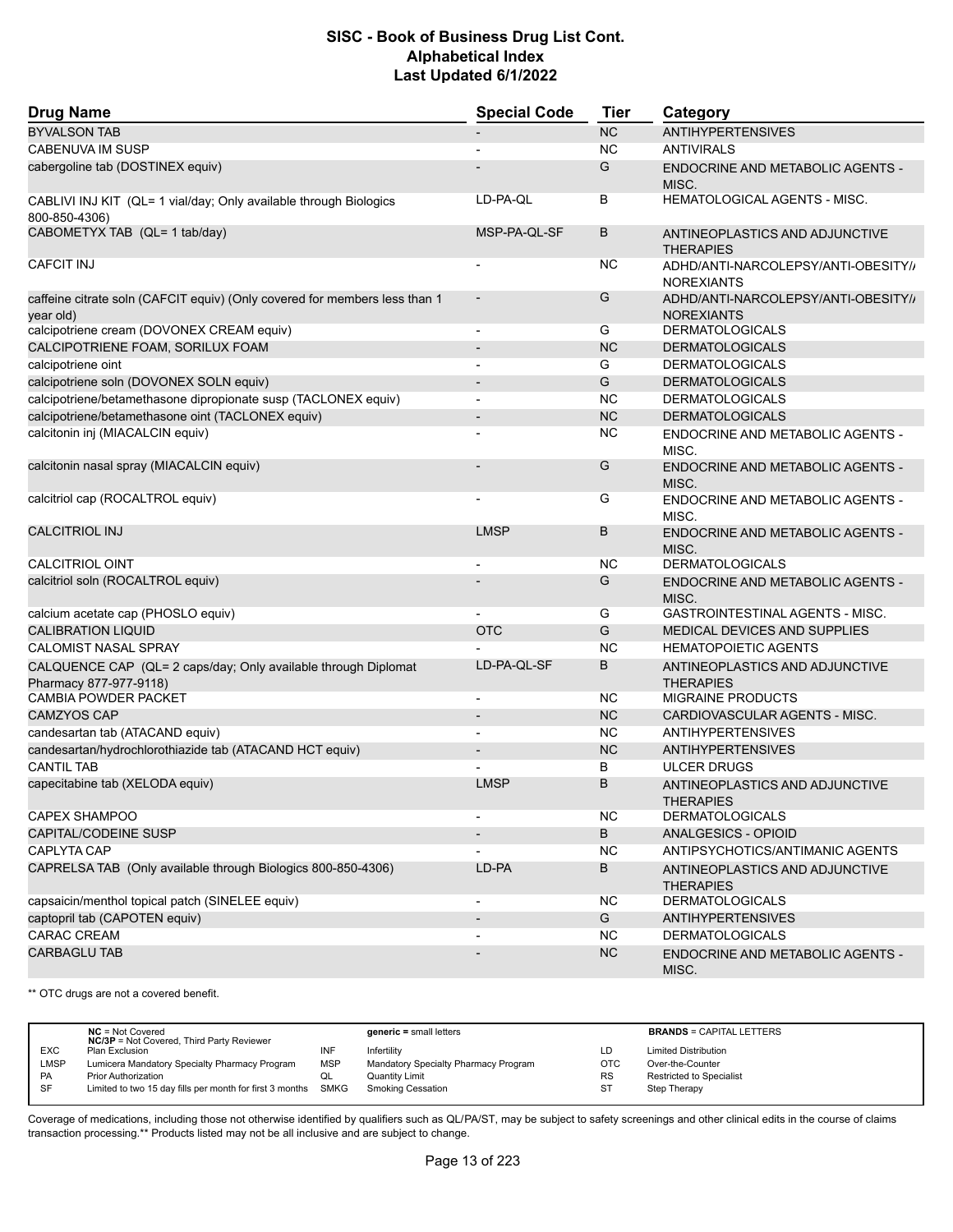| <b>Drug Name</b>                                                                     | <b>Special Code</b>      | <b>Tier</b>   | Category                                              |
|--------------------------------------------------------------------------------------|--------------------------|---------------|-------------------------------------------------------|
| carbamazepine chew tab (TEGRETOL equiv)                                              |                          | G             | <b>ANTICONVULSANTS</b>                                |
| carbamazepine ER cap (CARBATROL equiv)                                               |                          | G             | <b>ANTICONVULSANTS</b>                                |
| carbamazepine ER tab (TEGRETOL XR equiv)                                             |                          | G             | ANTICONVULSANTS                                       |
| carbamazepine susp (TEGRETOL equiv)                                                  |                          | G             | ANTICONVULSANTS                                       |
| carbamazepine tab (TEGRETOL equiv)                                                   | $\overline{\phantom{a}}$ | G             | ANTICONVULSANTS                                       |
| carbidopa tab (LODOSYN equiv)                                                        |                          | G             | <b>ANTIPARKINSON AGENTS</b>                           |
| carbidopa/levodopa ER tab (SINEMET CR equiv)                                         |                          | G             | ANTIPARKINSON AGENTS                                  |
| CARBIDOPA/LEVODOPA ODT                                                               |                          | G             | ANTIPARKINSON AND RELATED THERAPY<br><b>AGENTS</b>    |
| carbidopa/levodopa ODT (PARCOPA equiv)                                               | $\overline{\phantom{a}}$ | G             | <b>ANTIPARKINSON AGENTS</b>                           |
| carbidopa/levodopa tab (SINEMET equiv)                                               | $\overline{\phantom{a}}$ | G             | <b>ANTIPARKINSON AGENTS</b>                           |
| CARBIDOPA/LEVODOPA/ENTACAPONE TAB (STALEVO equiv)                                    |                          | В             | <b>ANTIPARKINSON AGENTS</b>                           |
| carbidopa-levodopa-entacapone tab (STALEVO equiv)                                    |                          | G             | ANTIPARKINSON AND RELATED THERAPY<br><b>AGENTS</b>    |
| <b>CARBINOXAMINE SOLN</b>                                                            | $\overline{\phantom{a}}$ | G             | ANTIHISTAMINES                                        |
| carbinoxamine soln (PALGIC equiv)                                                    |                          | G             | ANTIHISTAMINES                                        |
| carbinoxamine tab (PALGIC equiv)                                                     |                          | G             | <b>ANTIHISTAMINES</b>                                 |
| <b>CARDENE SR CAP</b>                                                                | $\overline{\phantom{a}}$ | B             | CALCIUM CHANNEL BLOCKERS                              |
| <b>CARDURA XL TAB</b>                                                                |                          | <b>NC</b>     | <b>GENITOURINARY AGENTS -</b><br><b>MISCELLANEOUS</b> |
| carglumic acid tab (CARBAGLU equiv) (Only available through Accredo<br>888-773-7376) | LD-PA                    | B             | <b>ENDOCRINE AND METABOLIC AGENTS -</b><br>MISC.      |
| <b>CARIMUNE INJ</b>                                                                  | MSP-PA                   | В             | PASSIVE IMMUNIZING AGENTS                             |
| carisoprodol tab (SOMA equiv) (QL= 90 tabs/90 days)                                  | QL                       | G             | MUSCULOSKELETAL THERAPY AGENTS                        |
| carisoprodol tab 250mg (SOMA equiv)                                                  | $\blacksquare$           | <b>NC</b>     | MUSCULOSKELETAL THERAPY AGENTS                        |
| CARISOPRODOL/ASPIRIN TAB                                                             |                          | <b>NC</b>     | MUSCULOSKELETAL THERAPY AGENTS                        |
| carisoprodol/aspirin tab (SOMA COMPOUND equiv)                                       |                          | <b>NC</b>     | MUSCULOSKELETAL THERAPY AGENTS                        |
| CARISOPRODOL/ASPIRIN/CODEINE TAB                                                     |                          | <b>NC</b>     | MUSCULOSKELETAL THERAPY AGENTS                        |
| carisoprodol/aspirin/codeine tab (SOMA COMPOUND/CODEINE equiv)                       | $\overline{\phantom{a}}$ | <b>NC</b>     | MUSCULOSKELETAL THERAPY AGENTS                        |
| <b>CARMOL LOTION</b>                                                                 | $\overline{\phantom{a}}$ | <b>NC</b>     | <b>DERMATOLOGICALS</b>                                |
| CAROSPIR SUSP (Prior Authorization required for members age 9 or older)              | <b>PA</b>                | В             | <b>DIURETICS</b>                                      |
| <b>CARTEOLOL OPHTH SOLN</b>                                                          | $\overline{\phantom{a}}$ | G             | <b>OPHTHALMIC AGENTS</b>                              |
| carteolol ophth soln (OCUPRESS equiv)                                                |                          | G             | <b>OPHTHALMIC AGENTS</b>                              |
| carvedilol phosphate ER cap (COREG CR equiv)                                         | $\overline{\phantom{a}}$ | <b>NC</b>     | <b>BETA BLOCKERS</b>                                  |
| carvedilol tab (COREG equiv)                                                         | $\blacksquare$           | G             | <b>BETA BLOCKERS</b>                                  |
| CATAPRES-TTS PATCH                                                                   |                          | B             | <b>ANTIHYPERTENSIVES</b>                              |
| CAVERJECT INJ (QL= 6 inj/30 days; Step therapy requires trial of sildenafil)         | QL-ST                    | в             | CARDIOVASCULAR AGENTS - MISC.                         |
| CAYSTON INH SOLN (Only available through Walgreens 888-347-3416)                     | LD-PA                    | B             | ANTI-INFECTIVE AGENTS - MISC.                         |
| <b>CEDAX CAP</b>                                                                     |                          | B             | <b>CEPHALOSPORINS</b>                                 |
| <b>CEDAX SUSP</b>                                                                    |                          | <sub>B</sub>  | <b>CEPHALOSPORINS</b>                                 |
| <b>CEFACLOR CAP</b>                                                                  |                          | G             | <b>CEPHALOSPORINS</b>                                 |
| cefaclor cap (CECLOR equiv)                                                          |                          | G             | <b>CEPHALOSPORINS</b>                                 |
| CEFACLOR ER TAB                                                                      |                          | В             | <b>CEPHALOSPORINS</b>                                 |
| <b>CEFACLOR SUSP</b>                                                                 |                          | B             | <b>CEPHALOSPORINS</b>                                 |
| cefaclor susp (CEFACLOR equiv)                                                       |                          | G             | <b>CEPHALOSPORINS</b>                                 |
| cefadroxil cap (DURICEF equiv)                                                       |                          | G             | <b>CEPHALOSPORINS</b>                                 |
| cefadroxil susp (DURICEF equiv)                                                      |                          | G             | <b>CEPHALOSPORINS</b>                                 |
| <b>CEFADROXIL TAB</b>                                                                |                          | G             | <b>CEPHALOSPORINS</b>                                 |
| cefadroxil tab (DURICEF equiv)                                                       |                          | G             | <b>CEPHALOSPORINS</b>                                 |
| cefdinir cap (OMNICEF equiv)                                                         |                          | ${\mathsf G}$ | <b>CEPHALOSPORINS</b>                                 |

\*\* OTC drugs are not a covered benefit.

|            | $NC = Not Covered$<br><b>NC/3P</b> = Not Covered, Third Party Reviewer |            | $generic = small letters$            |            | <b>BRANDS = CAPITAL LETTERS</b> |
|------------|------------------------------------------------------------------------|------------|--------------------------------------|------------|---------------------------------|
| <b>EXC</b> | Plan Exclusion                                                         | INF        | Infertility                          | LD         | <b>Limited Distribution</b>     |
| LMSP       | Lumicera Mandatory Specialty Pharmacy Program                          | <b>MSP</b> | Mandatory Specialty Pharmacy Program | <b>OTC</b> | Over-the-Counter                |
| PA         | <b>Prior Authorization</b>                                             | QL         | Quantity Limit                       | <b>RS</b>  | <b>Restricted to Specialist</b> |
| <b>SF</b>  | Limited to two 15 day fills per month for first 3 months SMKG          |            | <b>Smoking Cessation</b>             | <b>ST</b>  | Step Therapy                    |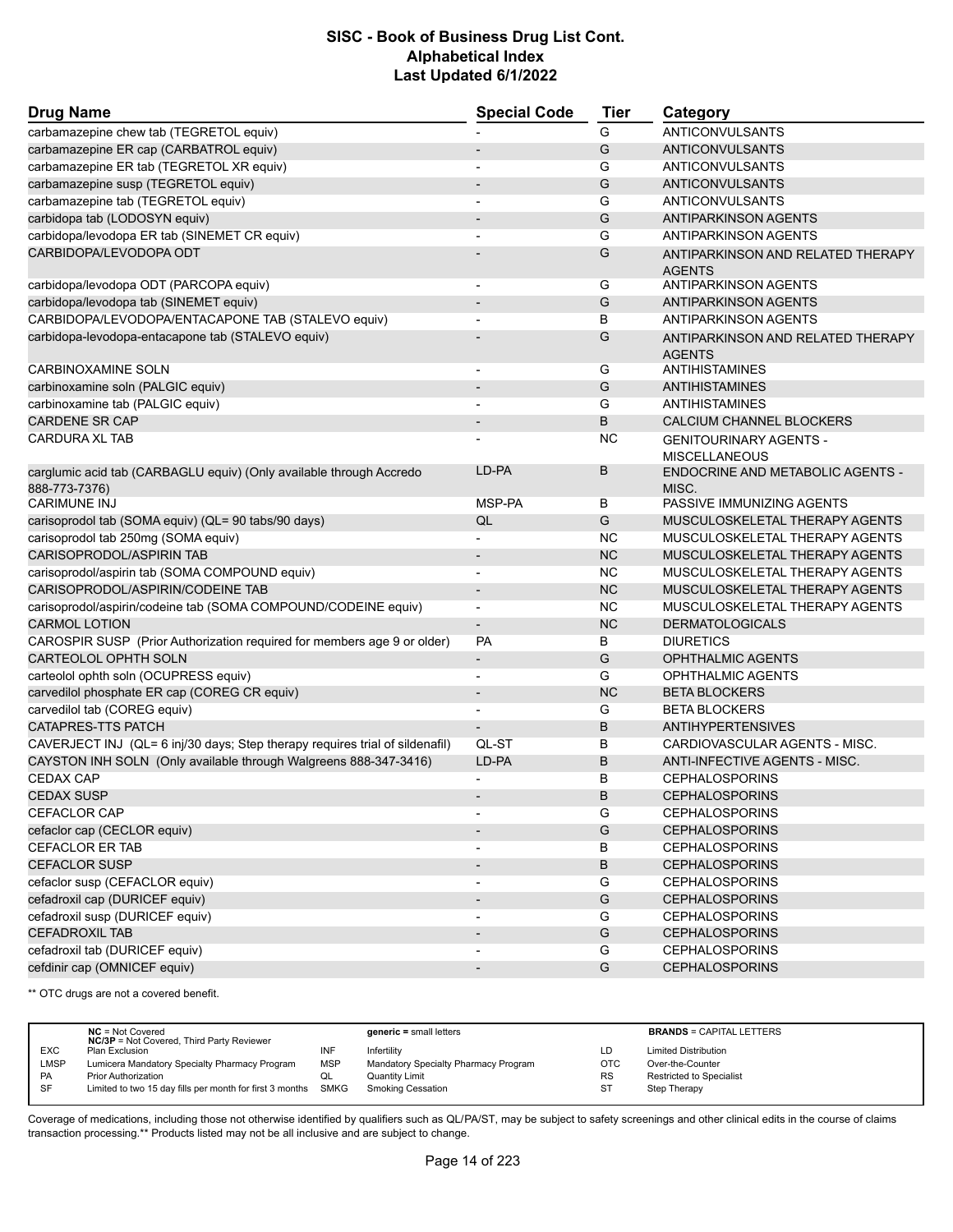| <b>Drug Name</b>                                | <b>Special Code</b>      | <b>Tier</b> | Category                            |
|-------------------------------------------------|--------------------------|-------------|-------------------------------------|
| cefdinir susp (OMNICEF equiv)                   |                          | G           | <b>CEPHALOSPORINS</b>               |
| <b>CEFDITOREN TAB</b>                           |                          | B           | <b>CEPHALOSPORINS</b>               |
| cefixime cap (SUPRAX equiv)                     |                          | G           | <b>CEPHALOSPORINS</b>               |
| cefixime susp (SUPRAX equiv)                    |                          | G           | <b>CEPHALOSPORINS</b>               |
| cefpodoxime proxetil susp (VANTIN equiv)        | $\overline{a}$           | G           | <b>CEPHALOSPORINS</b>               |
| cefpodoxime proxetil tab (VANTIN equiv)         |                          | G           | <b>CEPHALOSPORINS</b>               |
| cefprozil susp (CEFZIL equiv)                   |                          | G           | <b>CEPHALOSPORINS</b>               |
| cefprozil tab (CEFZIL equiv)                    |                          | G           | <b>CEPHALOSPORINS</b>               |
| cefuroxime susp (CEFTIN equiv)                  | $\overline{a}$           | G           | <b>CEPHALOSPORINS</b>               |
| cefuroxime tab (CEFTIN equiv)                   |                          | G           | <b>CEPHALOSPORINS</b>               |
| <b>CELEBREX CAP</b>                             | $\overline{\phantom{0}}$ | <b>NC</b>   | ANALGESICS - ANTI-INFLAMMATORY      |
| celecoxib cap (CELEBREX equiv) (QL= 2 caps/day) | QL                       | G           | ANALGESICS - ANTI-INFLAMMATORY      |
| <b>CELONTIN CAP</b>                             |                          | B           | <b>ANTICONVULSANTS</b>              |
| <b>CENESTIN TAB</b>                             | $\overline{\phantom{m}}$ | B           | <b>ESTROGENS</b>                    |
| <b>CENTANY OINT</b>                             |                          | NC          | <b>DERMATOLOGICALS</b>              |
| cephalexin cap (KEFLEX equiv)                   |                          | G           | <b>CEPHALOSPORINS</b>               |
| <b>CEPHALEXIN CAP</b>                           | $\overline{\phantom{a}}$ | NC.         | <b>CEPHALOSPORINS</b>               |
| cephalexin cap 750mg (KEFLEX equiv)             |                          | <b>NC</b>   | <b>CEPHALOSPORINS</b>               |
| cephalexin susp (KEFLEX equiv)                  |                          | G           | <b>CEPHALOSPORINS</b>               |
| <b>CEPHALEXIN TAB</b>                           |                          | <b>NC</b>   | <b>CEPHALOSPORINS</b>               |
| CEQUA (PF) OPHTH SOLN                           | $\overline{a}$           | NC.         | <b>OPHTHALMIC AGENTS</b>            |
| <b>CEQUR SIMPLICITY</b>                         |                          | <b>NC</b>   | <b>MEDICAL DEVICES AND SUPPLIES</b> |
| <b>CERDELGA CAP</b>                             |                          | <b>NC</b>   | <b>HEMATOPOIETIC AGENTS</b>         |
| <b>CEREZYME INJ</b>                             | MSP-PA                   | B           | <b>HEMATOPOIETIC AGENTS</b>         |
| <b>CERVARIX INJ</b>                             | VAC                      | \$0         | <b>VACCINES</b>                     |
| <b>CERVICAL CAP</b>                             | $\overline{\phantom{m}}$ | \$0         | MEDICAL DEVICES AND SUPPLIES        |
| <b>CESAMET CAP</b>                              |                          | B           | <b>ANTIEMETICS</b>                  |
| <b>CETYLEV TAB</b>                              |                          | <b>NC</b>   | ANTIDOTES AND SPECIFIC ANTAGONISTS  |
| cevimeline cap (EVOXAC equiv)                   |                          | G           | MOUTH/THROAT/DENTAL AGENTS          |
| CHANTIX PAK (Limited to 180 days/plan year)     | <b>QL-SMKG</b>           | \$0         | PSYCHOTHERAPEUTIC AND               |
|                                                 |                          |             | NEUROLOGICAL AGENTS - MISC.         |
| CHANTIX TAB (Limited to 180 days/plan year)     | <b>QL-SMKG</b>           | \$0         | PSYCHOTHERAPEUTIC AND               |
|                                                 |                          |             | NEUROLOGICAL AGENTS - MISC.         |
| <b>CHEMET CAP</b>                               | $\overline{\phantom{m}}$ | B           | ANTIDOTES                           |
| chlordiazepoxide cap (LIBRIUM equiv)            |                          | G           | <b>ANTIANXIETY AGENTS</b>           |
| CHLORDIAZEPOXIDE/AMITRIPTYLINE TAB              |                          | G           | PSYCHOTHERAPEUTIC AND               |
|                                                 |                          |             | NEUROLOGICAL AGENTS - MISC.         |
| chlordiazepoxide/clidinium cap (LIBRAX equiv)   |                          | G           | <b>ULCER DRUGS</b>                  |
| chlorhexidine gluconate soln (PERIDEX equiv)    |                          | G           | MOUTH/THROAT/DENTAL AGENTS          |
| chloroquine tab (ARALEN equiv)                  |                          | G           | ANTIMALARIALS                       |
| <b>CHLOROQUINE TAB</b>                          |                          | NC          | ANTIMALARIALS                       |
| CHLOROTHIAZIDE TAB                              |                          | G           | <b>DIURETICS</b>                    |
| chlorothiazide tab (DIURIL equiv)               |                          | G           | <b>DIURETICS</b>                    |
| chlorpheniramine ER cap                         |                          | G           | <b>ANTIHISTAMINES</b>               |
| CHLORPROMAZINE CONC                             |                          | <b>NC</b>   | ANTIPSYCHOTICS/ANTIMANIC AGENTS     |
| chlorpromazine tab (THORAZINE equiv)            |                          | G           | ANTIPSYCHOTICS/ANTIMANIC AGENTS     |
| chlorthalidone tab                              |                          | G           | <b>DIURETICS</b>                    |
| chlorzoxazone tab                               |                          | NC.         | MUSCULOSKELETAL THERAPY AGENTS      |
| CHLORZOXAZONE TAB 250MG                         |                          | <b>NC</b>   | MUSCULOSKELETAL THERAPY AGENTS      |
| CHLORZOXAZONE TAB 250MG, LORZONE TAB            |                          | NC.         | MUSCULOSKELETAL THERAPY AGENTS      |

\*\* OTC drugs are not a covered benefit.

|             | $NC = Not Covered$<br><b>NC/3P</b> = Not Covered, Third Party Reviewer |            | $generic = small letters$            |           | <b>BRANDS = CAPITAL LETTERS</b> |
|-------------|------------------------------------------------------------------------|------------|--------------------------------------|-----------|---------------------------------|
| <b>EXC</b>  | Plan Exclusion                                                         | INF        | Infertility                          | LD        | <b>Limited Distribution</b>     |
| <b>LMSP</b> | Lumicera Mandatory Specialty Pharmacy Program                          | <b>MSP</b> | Mandatory Specialty Pharmacy Program | OTC       | Over-the-Counter                |
| PA          | <b>Prior Authorization</b>                                             | QL         | <b>Quantity Limit</b>                | <b>RS</b> | <b>Restricted to Specialist</b> |
| SF          | Limited to two 15 day fills per month for first 3 months SMKG          |            | <b>Smoking Cessation</b>             | <b>ST</b> | Step Therapy                    |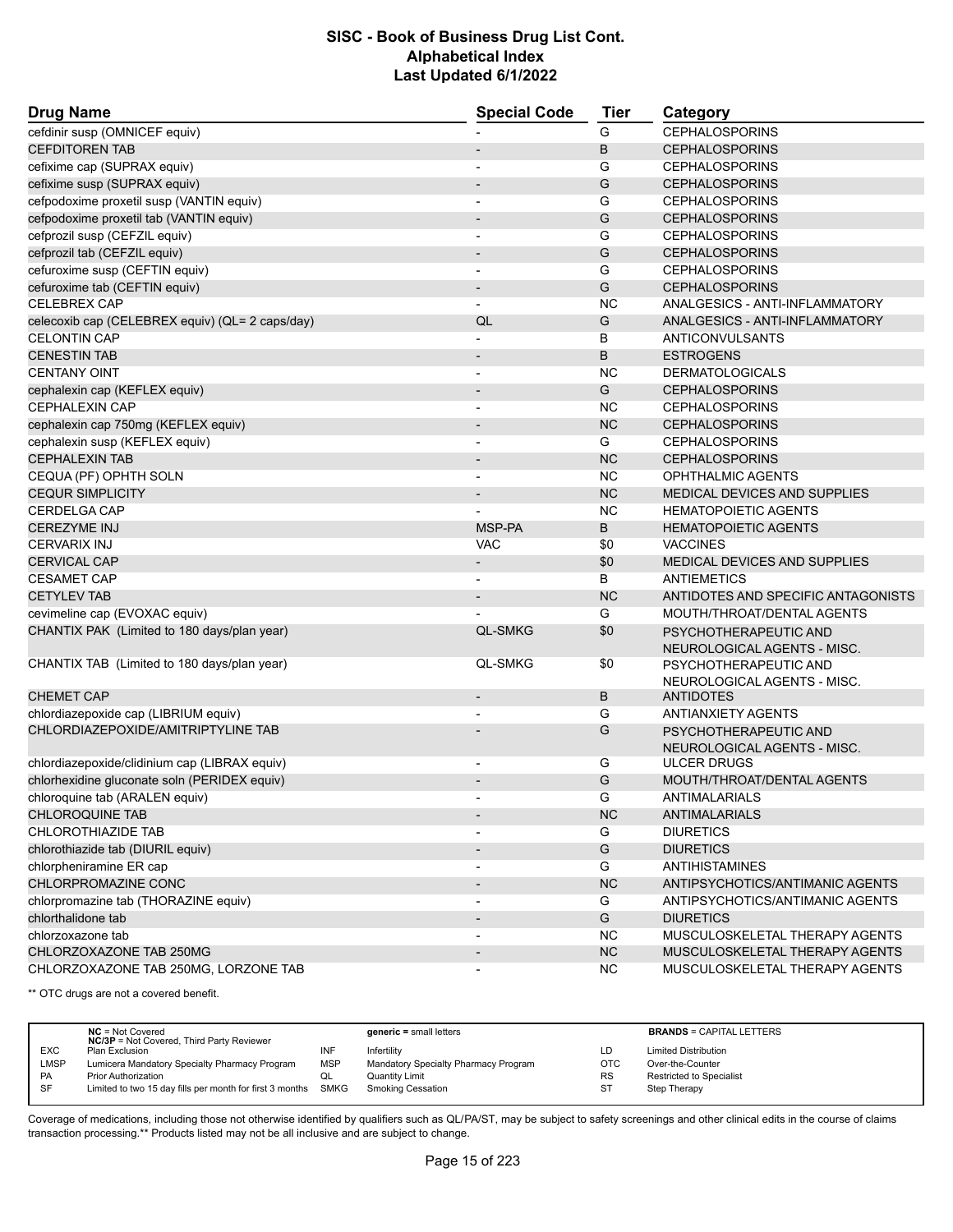| <b>Drug Name</b>                                                                           | <b>Special Code</b>          | Tier      | Category                                         |
|--------------------------------------------------------------------------------------------|------------------------------|-----------|--------------------------------------------------|
| chlorzoxazone tab 500mg                                                                    |                              | G         | MUSCULOSKELETAL THERAPY AGENTS                   |
| CHOLBAM CAP (Only available through Dohmen LSS 844-246-5226)                               | LD-PA                        | В         | <b>GASTROINTESTINAL AGENTS - MISC.</b>           |
| cholestyramine lite powder (QUESTRAN LITE equiv)                                           | $\overline{\phantom{a}}$     | G         | ANTIHYPERLIPIDEMICS                              |
| cholestyramine lite powder pack (QUESTRAN LITE equiv)                                      |                              | G         | ANTIHYPERLIPIDEMICS                              |
| cholestyramine powder (QUESTRAN equiv)                                                     | $\overline{\phantom{a}}$     | G         | ANTIHYPERLIPIDEMICS                              |
| cholestyramine powder pack (QUESTRAN equiv)                                                | $\overline{a}$               | G         | ANTIHYPERLIPIDEMICS                              |
| CHOLINE MAGNESIUM TRISALICYLATE TAB                                                        |                              | G         | ANALGESICS - NONNARCOTIC                         |
| choline magnesium trisalicylate tab (TRILISATE equiv)                                      | $\overline{\phantom{a}}$     | G         | ANALGESICS - NONNARCOTIC                         |
| <b>CIBINQO TAB</b>                                                                         |                              | <b>NC</b> | <b>DERMATOLOGICALS</b>                           |
| cicatrace kit (REXASIL equiv)                                                              | $\overline{\phantom{a}}$     | <b>NC</b> | <b>DERMATOLOGICALS</b>                           |
| <b>CICLODAN KIT</b>                                                                        | $\overline{\phantom{a}}$     | <b>NC</b> | <b>DERMATOLOGICALS</b>                           |
| ciclopirox cream (LOPROX CREAM equiv)                                                      | $\overline{\phantom{a}}$     | G         | <b>DERMATOLOGICALS</b>                           |
| ciclopirox gel (LOPROX equiv)                                                              | $\overline{\phantom{a}}$     | <b>NC</b> | <b>DERMATOLOGICALS</b>                           |
| ciclopirox nail soln (PENLAC equiv)                                                        |                              | G         | <b>DERMATOLOGICALS</b>                           |
| ciclopirox shampoo (LOPROX equiv) (Step Therapy requires trial of<br>ketoconazole shampoo) | <b>ST</b>                    | G         | <b>DERMATOLOGICALS</b>                           |
| ciclopirox topical susp (LOPROX equiv)                                                     | $\overline{\phantom{a}}$     | NC.       | <b>DERMATOLOGICALS</b>                           |
| cilostazol tab (PLETAL equiv)                                                              | $\overline{\phantom{a}}$     | G         | HEMATOLOGICAL AGENTS - MISC.                     |
| CILOXAN OPHTH OINT                                                                         |                              | В         | <b>OPHTHALMIC AGENTS</b>                         |
| <b>CIMDUO TAB</b>                                                                          | $\overline{\phantom{a}}$     | B         | <b>ANTIVIRALS</b>                                |
| <b>CIMETIDINE SOLN</b>                                                                     | $\overline{\phantom{a}}$     | G         | <b>ULCER DRUGS</b>                               |
| cimetidine soln (CIMETIDINE equiv)                                                         |                              | G         | <b>ULCER DRUGS</b>                               |
| cimetidine tab (TAGAMET equiv) (Rx Only)                                                   |                              | G         | <b>ULCER DRUGS</b>                               |
| CIMZIA INJ (QL= 2 inj/28 days)                                                             | LMSP-PA-QL                   | B         | <b>GASTROINTESTINAL AGENTS - MISC.</b>           |
| CIMZIA STARTER INJ KIT (QL= 1 kit/plan year)                                               | LMSP-PA-QL                   | В         | <b>GASTROINTESTINAL AGENTS - MISC.</b>           |
| cinacalcet tab (SENSIPAR equiv)                                                            |                              | G         | <b>ENDOCRINE AND METABOLIC AGENTS -</b><br>MISC. |
| CINRYZE INJ (QL= 16 vials/28 days; Only available through CVS Specialty                    | LD-PA-QL                     | В         | HEMATOLOGICAL AGENTS - MISC.                     |
| 800-237-2767)                                                                              |                              |           |                                                  |
| CIPRO HC OTIC SUSP (Step Therapy requires trial of CIPRODEX)                               | <b>ST</b>                    | В         | <b>OTIC AGENTS</b>                               |
| CIPRO SUSP 5%                                                                              |                              | B         | <b>FLUOROQUINOLONES</b>                          |
| CIPROFLOXACIN 100MG TAB                                                                    |                              | B         | <b>FLUOROQUINOLONES</b>                          |
| <b>CIPROFLOXACIN ER TAB</b>                                                                | $\overline{\phantom{a}}$     | В         | <b>FLUOROQUINOLONES</b>                          |
| ciprofloxacin ophth soln (CILOXAN equiv)                                                   |                              | G         | <b>OPHTHALMIC AGENTS</b>                         |
| CIPROFLOXACIN OTIC SOLN                                                                    |                              | в         | <b>OTIC AGENTS</b>                               |
| ciprofloxacin susp (CIPRO equiv)                                                           | $\qquad \qquad \blacksquare$ | G         | <b>FLUOROQUINOLONES</b>                          |
| ciprofloxacin tab (CIPRO equiv)                                                            |                              | G         | <b>FLUOROQUINOLONES</b>                          |
| ciprofloxacin/dexamethasone otic susp (CIPRODEX equiv)                                     |                              | G         | <b>OTIC AGENTS</b>                               |
| CITALOPRAM CAP                                                                             |                              | <b>NC</b> | ANTIDEPRESSANTS                                  |
| citalopram soln (CELEXA equiv)                                                             |                              | G         | ANTIDEPRESSANTS                                  |
| citalopram tab (CELEXA equiv)                                                              |                              | G         | <b>ANTIDEPRESSANTS</b>                           |
| CITRANATAL 90 DHA, CITRANATAL ASSURE                                                       |                              | <b>NC</b> | <b>MULTIVITAMINS</b>                             |
| CITRANATAL B CALM                                                                          |                              | <b>NC</b> | <b>MULTIVITAMINS</b>                             |
| CITRANATAL BLOOM                                                                           |                              | <b>NC</b> | <b>MULTIVITAMINS</b>                             |
| CITRANATAL CAP MEDLEY                                                                      |                              | <b>NC</b> | <b>MULTIVITAMINS</b>                             |
| CITRANATAL HARMONY                                                                         | $\overline{\phantom{a}}$     | <b>NC</b> | <b>MULTIVITAMINS</b>                             |
| <b>CITRANATAL RX</b>                                                                       |                              | NC.       | <b>MULTIVITAMINS</b>                             |
| <b>CITRULLINE EASY TAB</b>                                                                 |                              | NC        | <b>ENDOCRINE AND METABOLIC AGENTS -</b><br>MISC. |
| <b>CLARINEX REDITAB</b>                                                                    |                              | EXC       | <b>ANTIHISTAMINES</b>                            |

\*\* OTC drugs are not a covered benefit.

|             | $NC = Not Covered$<br><b>NC/3P</b> = Not Covered, Third Party Reviewer |            | $generic = small letters$            |            | <b>BRANDS = CAPITAL LETTERS</b> |
|-------------|------------------------------------------------------------------------|------------|--------------------------------------|------------|---------------------------------|
| <b>EXC</b>  | Plan Exclusion                                                         | INF        | Infertility                          | LD         | <b>Limited Distribution</b>     |
| <b>LMSP</b> | Lumicera Mandatory Specialty Pharmacy Program                          | <b>MSP</b> | Mandatory Specialty Pharmacy Program | <b>OTC</b> | Over-the-Counter                |
| <b>PA</b>   | <b>Prior Authorization</b>                                             | QL         | Quantity Limit                       | <b>RS</b>  | <b>Restricted to Specialist</b> |
| -SF         | Limited to two 15 day fills per month for first 3 months SMKG          |            | <b>Smoking Cessation</b>             | ST         | Step Therapy                    |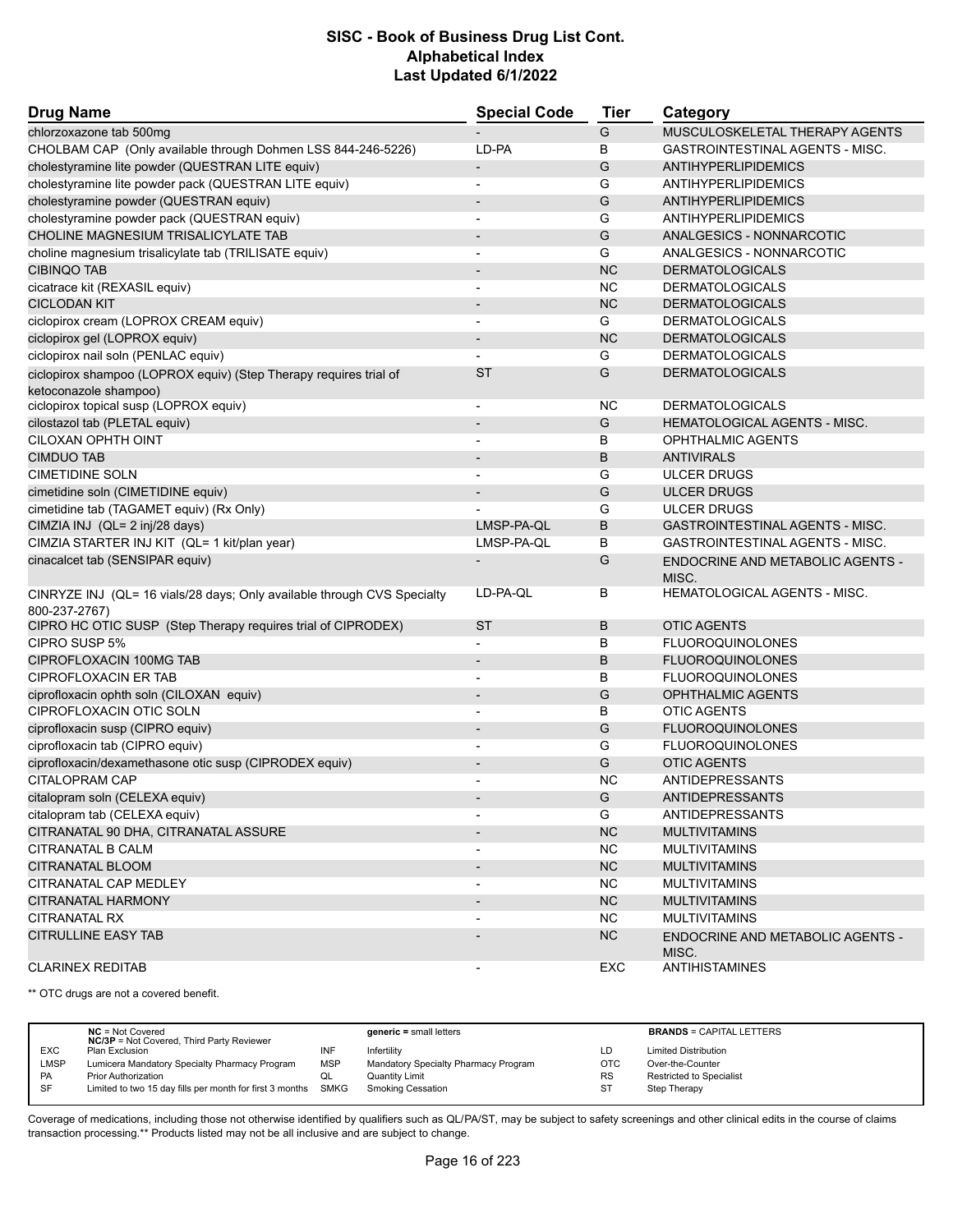| <b>Drug Name</b>                                                                   | <b>Special Code</b>          | <b>Tier</b>   | Category                      |
|------------------------------------------------------------------------------------|------------------------------|---------------|-------------------------------|
| <b>CLARINEX SYRUP</b>                                                              |                              | <b>EXC</b>    | <b>ANTIHISTAMINES</b>         |
| <b>CLARINEX TAB</b>                                                                | $\overline{a}$               | <b>EXC</b>    | <b>ANTIHISTAMINES</b>         |
| <b>CLARINEX-D TAB</b>                                                              |                              | <b>EXC</b>    | COUGH/COLD/ALLERGY            |
| <b>CLARITHROMYC SUSP</b>                                                           |                              | B             | <b>MACROLIDES</b>             |
| clarithromycin ER tab (BIAXIN XL equiv)                                            | $\qquad \qquad \blacksquare$ | <b>NC</b>     | <b>MACROLIDES</b>             |
| clarithromycin susp (BIAXIN equiv)                                                 |                              | G             | <b>MACROLIDES</b>             |
| clarithromycin tab (BIAXIN equiv)                                                  |                              | G             | <b>MACROLIDES</b>             |
| <b>CLARITIN CAP</b>                                                                | <b>OTC</b>                   | <b>EXC</b>    | <b>ANTIHISTAMINES</b>         |
| <b>CLARITIN CHEW TAB</b>                                                           | <b>OTC</b>                   | <b>EXC</b>    | <b>ANTIHISTAMINES</b>         |
| <b>CLENIA PLUS SUSP</b>                                                            |                              | <b>NC</b>     | <b>DERMATOLOGICALS</b>        |
| <b>CLENPIQ SOLN</b>                                                                | $\overline{\phantom{a}}$     | B             | <b>LAXATIVES</b>              |
| <b>CLEOCIN VAGINAL SUPP</b>                                                        |                              | B             | <b>VAGINAL PRODUCTS</b>       |
| <b>CLIMARA PATCH</b>                                                               | $\overline{a}$               | <b>NC</b>     | <b>ESTROGENS</b>              |
| <b>CLIMARA PRO PATCH</b>                                                           |                              | <b>NC</b>     | <b>ESTROGENS</b>              |
| <b>CLINDACIN KIT</b>                                                               | $\overline{\phantom{m}}$     | <b>NC</b>     | <b>DERMATOLOGICALS</b>        |
| clindamycin cap (CLEOCIN equiv)                                                    | $\overline{\phantom{0}}$     | G             | ANTI-INFECTIVE AGENTS - MISC. |
| clindamycin cap 300mg (CLEOCIN equiv)                                              | $\qquad \qquad \blacksquare$ | <b>NC</b>     | ANTI-INFECTIVE AGENTS - MISC. |
| clindamycin foam (EVOCLIN equiv)                                                   | ٠                            | <b>NC</b>     | <b>DERMATOLOGICALS</b>        |
| clindamycin gel (CLEOCIN GEL equiv)                                                | $\qquad \qquad \blacksquare$ | G             | <b>DERMATOLOGICALS</b>        |
| clindamycin lotion (CLEOCIN- T equiv)                                              |                              | G             | <b>DERMATOLOGICALS</b>        |
| clindamycin pad (CLEOCIN-T equiv)                                                  | $\overline{a}$               | G             | <b>DERMATOLOGICALS</b>        |
| clindamycin soln (CLEOCIN equiv)                                                   | $\overline{a}$               | G             | ANTI-INFECTIVE AGENTS - MISC. |
| clindamycin topical soln (CLEOCIN-T equiv)                                         | $\overline{a}$               | ${\mathsf G}$ | <b>DERMATOLOGICALS</b>        |
| clindamycin vaginal cream (CLEOCIN equiv)                                          | ٠                            | G             | <b>VAGINAL PRODUCTS</b>       |
| clindamycin/benzoyl peroxide gel (DUAC GEL equiv)                                  | $\overline{\phantom{a}}$     | G             | <b>DERMATOLOGICALS</b>        |
| clindamycin/benzoyl peroxide gel (BENZACLIN equiv)                                 |                              | <b>NC</b>     | <b>DERMATOLOGICALS</b>        |
| clindamycin/tretinoin gel (ZIANA equiv)                                            | $\overline{\phantom{m}}$     | <b>NC</b>     | <b>DERMATOLOGICALS</b>        |
| <b>CLINDAVIX KIT</b>                                                               |                              | <b>NC</b>     | <b>DERMATOLOGICALS</b>        |
| <b>CLINDESSE VAGINAL CREAM</b>                                                     |                              | B             | <b>VAGINAL PRODUCTS</b>       |
| <b>CLINISTIX TEST STRIP</b>                                                        | OTC                          | G             | <b>DIAGNOSTIC PRODUCTS</b>    |
|                                                                                    |                              |               | ANTICONVULSANTS               |
| clobazam susp (ONFI equiv) (Members age 9 or older require Prior<br>Authorization) | <b>PA</b>                    | G             |                               |
| clobazam tab (ONFI equiv)                                                          | PA                           | G             | <b>ANTICONVULSANTS</b>        |
| clobetasol E foam (OLUX E equiv)                                                   |                              | <b>NC</b>     | <b>DERMATOLOGICALS</b>        |
| clobetasol foam (OLUX equiv)                                                       | PA                           | G             | <b>DERMATOLOGICALS</b>        |
| clobetasol lotion (CLOBEX equiv)                                                   | PA                           | G             | <b>DERMATOLOGICALS</b>        |
| clobetasol propionate cream (TEMOVATE equiv)                                       |                              | G             | <b>DERMATOLOGICALS</b>        |
| clobetasol propionate emollient cream (TEMOVATE E equiv)                           | $\overline{\phantom{m}}$     | G             | <b>DERMATOLOGICALS</b>        |
| clobetasol propionate gel (TEMOVATE GEL equiv)                                     | $\overline{a}$               | G             | <b>DERMATOLOGICALS</b>        |
| clobetasol propionate oint (TEMOVATE equiv)                                        |                              | G             | DERMATOLOGICALS               |
| clobetasol propionate soln (TEMOVATE equiv)                                        | $\overline{\phantom{a}}$     | G             | <b>DERMATOLOGICALS</b>        |
| clobetasol shampoo (CLOBEX equiv)                                                  | $\overline{\phantom{a}}$     | G             | <b>DERMATOLOGICALS</b>        |
| clobetasol spray (CLOBEX equiv)                                                    |                              | G             | <b>DERMATOLOGICALS</b>        |
| <b>CLOBETAVIX KIT</b>                                                              |                              | NC            | <b>DERMATOLOGICALS</b>        |
| <b>CLOBEX LOTION</b>                                                               | ٠                            | <b>NC</b>     | <b>DERMATOLOGICALS</b>        |
| <b>CLOBEX SHAMPOO</b>                                                              | $\qquad \qquad \blacksquare$ | NC            | <b>DERMATOLOGICALS</b>        |
| CLOCORTOLONE CREAM                                                                 |                              | <b>NC</b>     | <b>DERMATOLOGICALS</b>        |
| clocortolone pivalate cream                                                        | $\overline{\phantom{a}}$     | NC            | <b>DERMATOLOGICALS</b>        |
| <b>CLODERM CREAM</b>                                                               |                              | <b>NC</b>     | <b>DERMATOLOGICALS</b>        |

\*\* OTC drugs are not a covered benefit.

|             | $NC = Not Covered$                                            |            | $generic = small letters$            |            | <b>BRANDS = CAPITAL LETTERS</b> |
|-------------|---------------------------------------------------------------|------------|--------------------------------------|------------|---------------------------------|
|             | <b>NC/3P</b> = Not Covered, Third Party Reviewer              |            |                                      |            |                                 |
| <b>EXC</b>  | Plan Exclusion                                                | INF        | Infertility                          | LD         | <b>Limited Distribution</b>     |
| <b>LMSP</b> | Lumicera Mandatory Specialty Pharmacy Program                 | <b>MSP</b> | Mandatory Specialty Pharmacy Program | <b>OTC</b> | Over-the-Counter                |
| PA          | <b>Prior Authorization</b>                                    | QL         | Quantity Limit                       | <b>RS</b>  | <b>Restricted to Specialist</b> |
| SF          | Limited to two 15 day fills per month for first 3 months SMKG |            | Smoking Cessation                    | <b>ST</b>  | Step Therapy                    |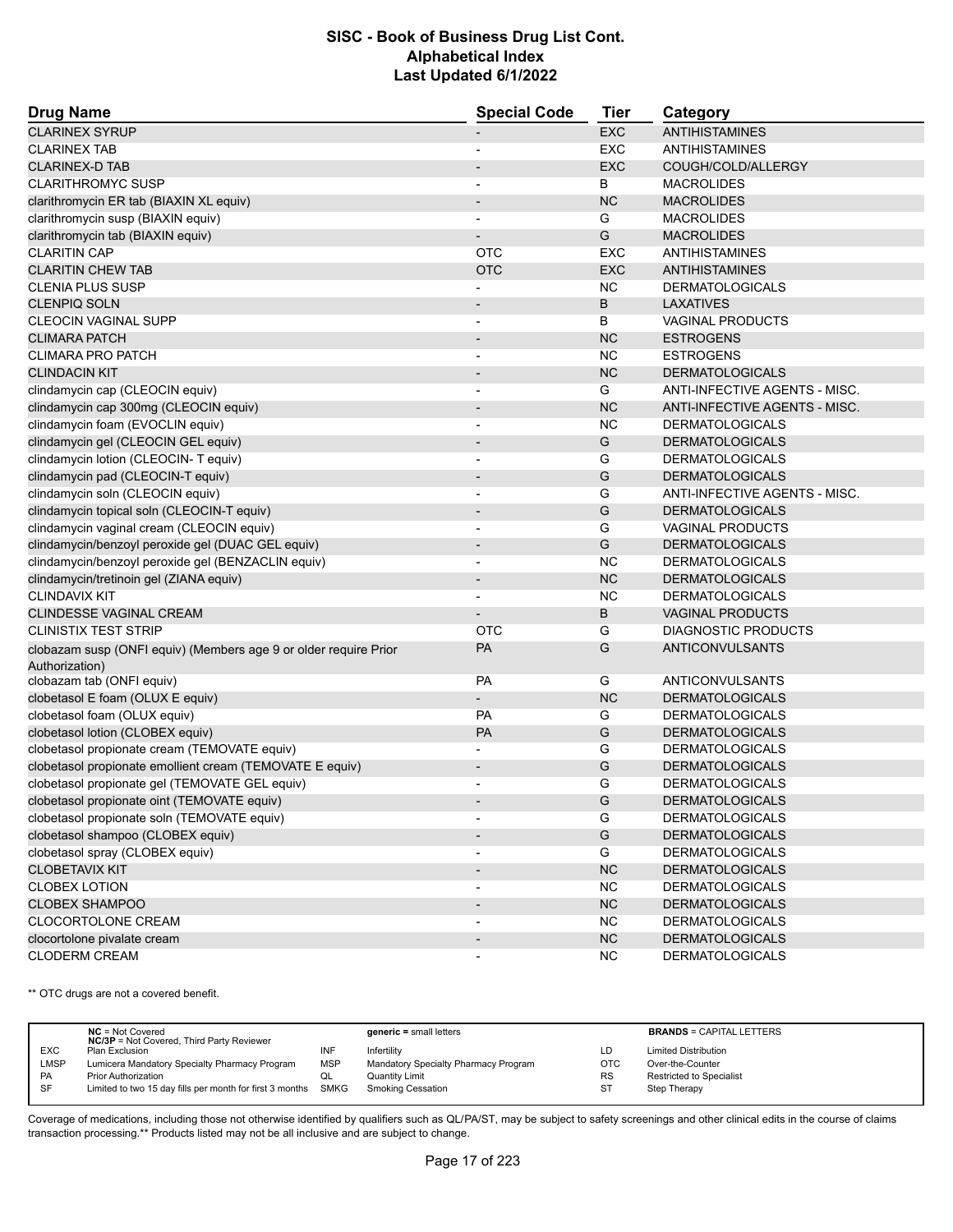| <b>Drug Name</b>                                                     | <b>Special Code</b>          | <b>Tier</b>   | Category                                                 |
|----------------------------------------------------------------------|------------------------------|---------------|----------------------------------------------------------|
| <b>CLOMIPHENE CITRATE TAB</b>                                        | <b>INF</b>                   | G             | <b>ENDOCRINE AND METABOLIC AGENTS -</b><br>MISC.         |
| clomipramine cap (ANAFRANIL equiv)                                   |                              | G             | ANTIDEPRESSANTS                                          |
| clonazepam ODT (KLONOPIN equiv)                                      |                              | G             | <b>ANTICONVULSANTS</b>                                   |
| clonazepam tab (KLONOPIN equiv)                                      |                              | G             | ANTICONVULSANTS                                          |
| clonidine ER tab (KAPVAY equiv)                                      |                              | G             | ADHD/ANTI-NARCOLEPSY/ANTI-OBESITY//<br><b>NOREXIANTS</b> |
| clonidine patch (CATAPRES-TTS equiv)                                 |                              | G             | <b>ANTIHYPERTENSIVES</b>                                 |
| clonidine tab (CATAPRES equiv)                                       | $\qquad \qquad \blacksquare$ | ${\mathsf G}$ | <b>ANTIHYPERTENSIVES</b>                                 |
| clopidogrel tab 75mg (PLAVIX equiv)                                  |                              | G             | <b>HEMATOLOGICAL AGENTS - MISC.</b>                      |
| <b>CLOPIDOGREL THERAPY PACK</b>                                      |                              | <b>NC</b>     | <b>HEMATOLOGICAL AGENTS - MISC.</b>                      |
| clorazepate tab (TRANXENE-T equiv)                                   |                              | G             | <b>ANTIANXIETY AGENTS</b>                                |
| clotrimazole cream (LOTRIMIN AF equiv) (Rx Only)                     | <b>OTC</b>                   | <b>EXC</b>    | <b>DERMATOLOGICALS</b>                                   |
| clotrimazole troches (MYCELEX TROCHES equiv)                         |                              | G             | MOUTH/THROAT/DENTAL AGENTS                               |
| clotrimazole/betamethasone cream (LOTRISONE equiv)                   | $\qquad \qquad \blacksquare$ | <b>NC</b>     | <b>DERMATOLOGICALS</b>                                   |
| clotrimazole/betamethasone lotion (LOTRISONE equiv)                  |                              | <b>NC</b>     | <b>DERMATOLOGICALS</b>                                   |
| <b>CLOZAPINE ODT</b>                                                 |                              | <b>NC</b>     | ANTIPSYCHOTICS/ANTIMANIC AGENTS                          |
| clozapine ODT 25mg, 100mg (CLOZAPINE, FAZACLO equiv)                 | $\overline{a}$               | <b>NC</b>     | ANTIPSYCHOTICS/ANTIMANIC AGENTS                          |
| CLOZAPINE ODT, FAZACLO ODT                                           |                              | <b>NC</b>     | ANTIPSYCHOTICS/ANTIMANIC AGENTS                          |
| clozapine tab (CLOZARIL equiv)                                       |                              | G             | ANTIPSYCHOTICS/ANTIMANIC AGENTS                          |
| <b>CODEINE SULFATE SOLN</b>                                          | $\qquad \qquad \blacksquare$ | B             | <b>ANALGESICS - OPIOID</b>                               |
| codeine sulfate tab                                                  |                              | G             | ANALGESICS - OPIOID                                      |
| colchicine tab (COLCRYS equiv)                                       |                              | G             | <b>GOUT AGENTS</b>                                       |
| colchicine/probenecid tab (COL-BENEMID equiv)                        |                              | G             | <b>GOUT AGENTS</b>                                       |
| <b>COLCRYS TAB</b>                                                   | $\overline{a}$               | <b>NC</b>     | <b>GOUT AGENTS</b>                                       |
| colesevelam pack (WELCHOL equiv)                                     | $\overline{\phantom{0}}$     | G             | ANTIHYPERLIPIDEMICS                                      |
| colesevelam tab (WELCHOL equiv)                                      |                              | G             | ANTIHYPERLIPIDEMICS                                      |
| colestipol granule (COLESTID equiv)                                  | $\overline{\phantom{a}}$     | G             | ANTIHYPERLIPIDEMICS                                      |
| colestipol powder packet (COLESTID equiv)                            |                              | G             | ANTIHYPERLIPIDEMICS                                      |
| colestipol tab (COLESTID equiv)                                      |                              | G             | ANTIHYPERLIPIDEMICS                                      |
| colistimethate inj (COLY-MYCIN M equiv)                              | <b>LMSP</b>                  | B             | ANTI-INFECTIVE AGENTS - MISC.                            |
| COLLANEX EXTERNAL POWDER                                             |                              | <b>NC</b>     | <b>DERMATOLOGICALS</b>                                   |
| <b>COLY-MYCIN S OTIC SUSP</b>                                        |                              | B             | <b>OTIC AGENTS</b>                                       |
| <b>COLYTE SOLN</b>                                                   | $\overline{\phantom{a}}$     | <b>NC</b>     | LAXATIVES                                                |
| <b>COMBIGAN OPHTH SOLN</b>                                           |                              | G             | <b>OPHTHALMIC AGENTS</b>                                 |
| <b>COMBIPATCH</b>                                                    |                              | <b>NC</b>     | <b>ESTROGENS</b>                                         |
| <b>COMBIVENT INHALER</b>                                             |                              | B             | ANTIASTHMATIC AND BRONCHODILATOR<br><b>AGENTS</b>        |
| <b>COMBIVENT RESPIMAT INHALER</b>                                    |                              | В             | ANTIASTHMATIC AND BRONCHODILATOR<br><b>AGENTS</b>        |
| COMETRIQ KIT (Only available through Diplomat Pharmacy 877-977-9118) | LD-PA                        | B             | ANTINEOPLASTICS AND ADJUNCTIVE<br><b>THERAPIES</b>       |
| <b>COMPLERA TAB</b>                                                  | $\overline{\phantom{a}}$     | B             | <b>ANTIVIRALS</b>                                        |
| <b>COMPLETE NATAL DHA</b>                                            | $\overline{\phantom{a}}$     | G             | <b>MULTIVITAMINS</b>                                     |
| CONCEPT DHA CAP                                                      |                              | G             | <b>MULTIVITAMINS</b>                                     |
| <b>CONDYLOX GEL</b>                                                  |                              | B             | <b>DERMATOLOGICALS</b>                                   |
| CONJUPRI TAB, LEVAMLODIPINE TAB                                      | $\qquad \qquad \blacksquare$ | ΝC            | CALCIUM CHANNEL BLOCKERS                                 |
| <b>CONSENSI TAB</b>                                                  |                              | NC            | CALCIUM CHANNEL BLOCKERS                                 |
| CONTRACEPTIVE FOAM                                                   | OTC                          | \$0           | <b>VAGINAL PRODUCTS</b>                                  |
| CONTRACEPTIVE GEL                                                    | <b>OTC</b>                   | \$0           | VAGINAL PRODUCTS                                         |

\*\* OTC drugs are not a covered benefit.

|            | $NC = Not Covered$<br><b>NC/3P</b> = Not Covered, Third Party Reviewer |            | $generic = small letters$            |            | <b>BRANDS = CAPITAL LETTERS</b> |
|------------|------------------------------------------------------------------------|------------|--------------------------------------|------------|---------------------------------|
| <b>EXC</b> | Plan Exclusion                                                         | INF        | Infertility                          | LD         | <b>Limited Distribution</b>     |
| LMSP       | Lumicera Mandatory Specialty Pharmacy Program                          | <b>MSP</b> | Mandatory Specialty Pharmacy Program | <b>OTC</b> | Over-the-Counter                |
| <b>PA</b>  | <b>Prior Authorization</b>                                             | QL         | <b>Quantity Limit</b>                | <b>RS</b>  | <b>Restricted to Specialist</b> |
| <b>SF</b>  | Limited to two 15 day fills per month for first 3 months SMKG          |            | <b>Smoking Cessation</b>             | ST         | Step Therapy                    |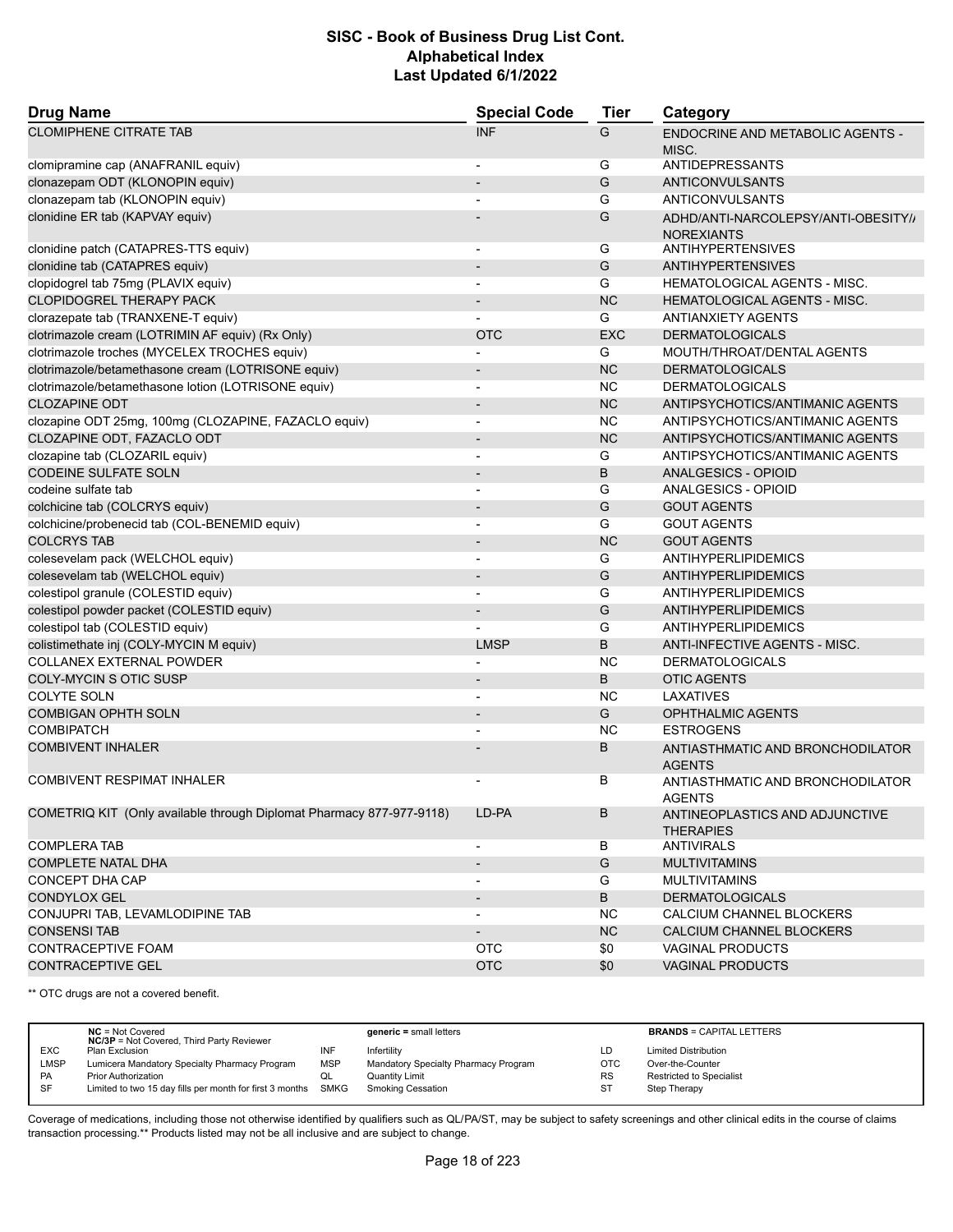| <b>Drug Name</b>                                                       | <b>Special Code</b>      | Tier      | Category                                                 |
|------------------------------------------------------------------------|--------------------------|-----------|----------------------------------------------------------|
| <b>CONTRACEPTIVE SUPP</b>                                              | <b>OTC</b>               | \$0       | <b>VAGINAL PRODUCTS</b>                                  |
| COPIKTRA CAP (QL= 2 caps/day; Only available through Diplomat Pharmacy | LD-PA-QL                 | B         | ANTINEOPLASTICS AND ADJUNCTIVE                           |
| 877-977-9118)                                                          |                          |           | <b>THERAPIES</b>                                         |
| CORDRAN CREAM 0.025%                                                   | $\overline{\phantom{a}}$ | NC.       | <b>DERMATOLOGICALS</b>                                   |
| <b>CORDRAN TAPE</b>                                                    |                          | <b>NC</b> | <b>DERMATOLOGICALS</b>                                   |
| <b>CORLANOR SOLN</b>                                                   | <b>PA</b>                | В         | CARDIOVASCULAR AGENTS - MISC.                            |
| <b>CORLANOR TAB</b>                                                    | <b>PA</b>                | B         | CARDIOVASCULAR AGENTS - MISC.                            |
| CORTANE-B AQUEOUS OTIC SOLN                                            | $\blacksquare$           | <b>NC</b> | <b>OTIC AGENTS</b>                                       |
| <b>CORTANE-B OTIC SOLN</b>                                             |                          | <b>NC</b> | <b>OTIC AGENTS</b>                                       |
| <b>CORTEF TAB</b>                                                      | $\overline{\phantom{a}}$ | NC.       | <b>CORTICOSTEROIDS</b>                                   |
| <b>CORTIC-ND DROPS</b>                                                 |                          | <b>NC</b> | <b>OTIC AGENTS</b>                                       |
| <b>CORTIFOAM</b>                                                       |                          | В         | ANORECTAL AGENTS                                         |
| <b>CORTISONE ACETATE TAB</b>                                           | $\overline{\phantom{a}}$ | B         | <b>CORTICOSTEROIDS</b>                                   |
| <b>CORTISPORIN CREAM</b>                                               | $\overline{\phantom{a}}$ | B         | <b>DERMATOLOGICALS</b>                                   |
| <b>CORTISPORIN OINT</b>                                                |                          | B         | <b>DERMATOLOGICALS</b>                                   |
| CORZIDE TAB 80-5MG                                                     |                          | B         | <b>ANTIHYPERTENSIVES</b>                                 |
| COSENTYX INJ (1-PACK)                                                  |                          | <b>NC</b> | <b>DERMATOLOGICALS</b>                                   |
| COSENTYX INJ (2-PACK)                                                  |                          | <b>NC</b> | <b>DERMATOLOGICALS</b>                                   |
| COTELLIC TAB (QL= 3 tabs/day)                                          | MSP-PA-QL                | B         | ANTINEOPLASTICS AND ADJUNCTIVE<br><b>THERAPIES</b>       |
| COTEMPLA XR ODT                                                        |                          | NC.       | ADHD/ANTI-NARCOLEPSY/ANTI-OBESITY//<br><b>NOREXIANTS</b> |
| <b>COVERA-HS TAB</b>                                                   |                          | B         | CALCIUM CHANNEL BLOCKERS                                 |
| COVID-19 TEST (QL= 8 tests/30 days)                                    | OTC-QL                   | \$0       | <b>DIAGNOSTIC PRODUCTS</b>                               |
| COVID-19 VACCINE BOOSTER INJ (MODERNA) (QL= 1 inj/fill)                | QL                       | \$0       | <b>VACCINES</b>                                          |
| COVID-19 VACCINE INJ (JANSSEN) (QL= 1 dose/45 days)                    | QL                       | \$0       | <b>VACCINES</b>                                          |
| COVID-19 VACCINE INJ (MODERNA) (QL= 1 dose/24 days)                    | QL                       | \$0       | <b>VACCINES</b>                                          |
| COVID-19 VACCINE INJ (PFIZER) (QL= 1 dose/17 days)                     | QL                       | \$0       | <b>VACCINES</b>                                          |
| COVID-19 VACCINE INJ 5-11Y (PFIZER) (QL= 1 dose/17 days)               | QL                       | \$0       | <b>VACCINES</b>                                          |
| <b>CREON CAP</b>                                                       |                          | В         | <b>DIGESTIVE AIDS</b>                                    |
| <b>CRESEMBA CAP</b>                                                    |                          | <b>NC</b> | <b>ANTIFUNGALS</b>                                       |
| <b>CRESTOR TAB</b>                                                     | $\blacksquare$           | <b>NC</b> | <b>ANTIHYPERLIPIDEMICS</b>                               |
| <b>CRESTOR TAB 20MG</b>                                                | $\overline{\phantom{a}}$ | <b>NC</b> | ANTIHYPERLIPIDEMICS                                      |
| <b>CRINONE GEL</b>                                                     | <b>PA</b>                | B         | <b>VAGINAL PRODUCTS</b>                                  |
| <b>CRIXIVAN CAP</b>                                                    |                          | B         | <b>ANTIVIRALS</b>                                        |
| cromolyn conc (GASTROCROM equiv)                                       |                          | G         | GASTROINTESTINAL AGENTS - MISC.                          |
| cromolyn neb soln (INTAL equiv)                                        |                          | <b>NC</b> | ANTIASTHMATIC AND BRONCHODILATOR<br><b>AGENTS</b>        |
| cromolyn ophth soln (CROLOM equiv)                                     |                          | G         | <b>OPHTHALMIC AGENTS</b>                                 |
| <b>CROTAN LOTION</b>                                                   |                          | B         | <b>DERMATOLOGICALS</b>                                   |
| cryselle tab                                                           |                          | \$0       | <b>CONTRACEPTIVES</b>                                    |
| CUE COVID-19 INJ TEST CARTRIDGE (QL= 8 cartridges/30 days)             | OTC-QL                   | \$0       | <b>DIAGNOSTIC PRODUCTS</b>                               |
| CUE HEALTH MONITOR (QL= 1 kit/year)                                    | OTC-QL                   | \$0       | DIAGNOSTIC PRODUCTS                                      |
| <b>CUTAQUIG INJ</b>                                                    |                          | <b>NC</b> | PASSIVE IMMUNIZING AND TREATMENT<br><b>AGENTS</b>        |
| <b>CUTIVATE LOTION</b>                                                 |                          | NC.       | <b>DERMATOLOGICALS</b>                                   |
| <b>CUVITRU INJ</b>                                                     | $\overline{\phantom{a}}$ | NC        | PASSIVE IMMUNIZING AGENTS                                |
| cyanocobalamin inj                                                     |                          | G         | <b>HEMATOPOIETIC AGENTS</b>                              |
| CYCLOBENZAPRINE COMPOUND KIT                                           |                          | <b>NC</b> | MUSCULOSKELETAL THERAPY AGENTS                           |
| cyclobenzaprine ER cap (AMRIX equiv)                                   |                          | <b>NC</b> | MUSCULOSKELETAL THERAPY AGENTS                           |

\*\* OTC drugs are not a covered benefit.

|             | $NC = Not Covered$<br><b>NC/3P</b> = Not Covered, Third Party Reviewer |            | $generic = small letters$            |            | <b>BRANDS = CAPITAL LETTERS</b> |
|-------------|------------------------------------------------------------------------|------------|--------------------------------------|------------|---------------------------------|
| <b>EXC</b>  | Plan Exclusion                                                         | INF        | Infertility                          | LD         | <b>Limited Distribution</b>     |
| <b>LMSP</b> | Lumicera Mandatory Specialty Pharmacy Program                          | <b>MSP</b> | Mandatory Specialty Pharmacy Program | <b>OTC</b> | Over-the-Counter                |
| <b>PA</b>   | <b>Prior Authorization</b>                                             |            | <b>Quantity Limit</b>                | <b>RS</b>  | <b>Restricted to Specialist</b> |
| SF          | Limited to two 15 day fills per month for first 3 months SMKG          |            | Smoking Cessation                    | ST         | Step Therapy                    |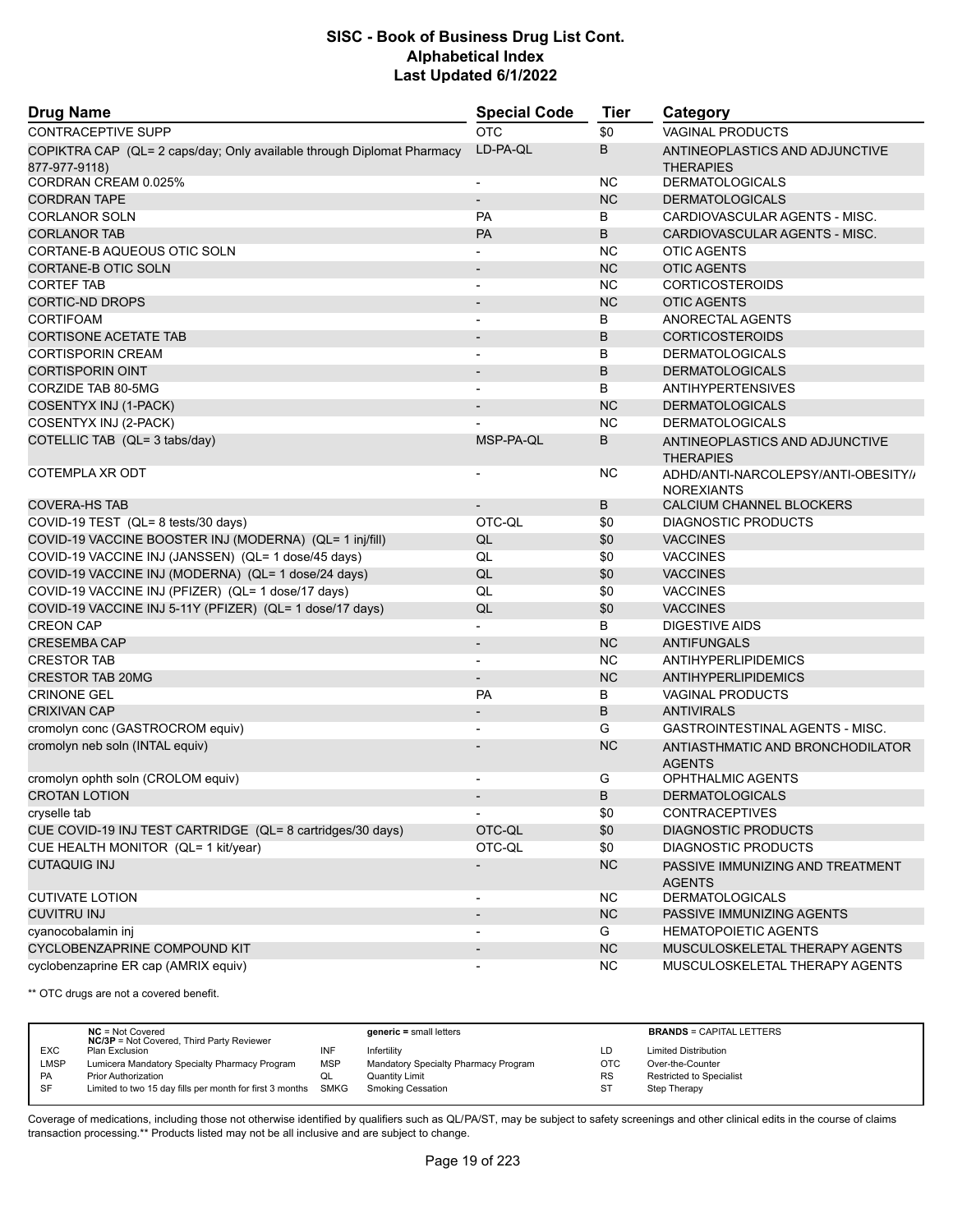| <b>Drug Name</b>                                                                                                                                      | <b>Special Code</b>      | <b>Tier</b>  | Category                                                       |
|-------------------------------------------------------------------------------------------------------------------------------------------------------|--------------------------|--------------|----------------------------------------------------------------|
| cyclobenzaprine tab (FLEXERIL equiv)                                                                                                                  |                          | G            | MUSCULOSKELETAL THERAPY AGENTS                                 |
| cyclobenzaprine tab 7.5mg (FEXMID equiv)                                                                                                              |                          | <b>NC</b>    | MUSCULOSKELETAL THERAPY AGENTS                                 |
| <b>CYCLOMYDRIL OPHTH SOLN</b>                                                                                                                         |                          | B            | <b>OPHTHALMIC AGENTS</b>                                       |
| cyclopentolate ophth soln (CYCLOGYL equiv)                                                                                                            |                          | G            | <b>OPHTHALMIC AGENTS</b>                                       |
| cyclophosphamide cap                                                                                                                                  |                          | G            | ANTINEOPLASTICS AND ADJUNCTIVE<br><b>THERAPIES</b>             |
| CYCLOPHOSPHAMIDE TAB                                                                                                                                  | $\overline{a}$           | В            | ANTINEOPLASTICS AND ADJUNCTIVE<br><b>THERAPIES</b>             |
| <b>CYCLOSERINE CAP</b>                                                                                                                                |                          | <b>NC</b>    | ANTIMYCOBACTERIAL AGENTS                                       |
| cycloserine cap (CYCLOSERINE CAP equiv)                                                                                                               |                          | <b>NC</b>    | ANTIMYCOBACTERIAL AGENTS                                       |
| <b>CYCLOSET TAB</b>                                                                                                                                   |                          | B            | <b>ANTIDIABETICS</b>                                           |
| cyclosporine cap (SANDIMMUNE equiv)                                                                                                                   | $\overline{\phantom{a}}$ | G            | ASSORTED CLASSES                                               |
| cyclosporine modified cap (NEORAL equiv)                                                                                                              |                          | G            | <b>ASSORTED CLASSES</b>                                        |
| cyclosporine modified soln (NEORAL equiv)                                                                                                             | $\overline{\phantom{a}}$ | G            | ASSORTED CLASSES                                               |
| cyclosporine ophth emulsion (RESTASIS equiv)                                                                                                          | <b>PA</b>                | G            | <b>OPHTHALMIC AGENTS</b>                                       |
| CYCLOSPORINE OPHTH EMULSION 0.1%                                                                                                                      |                          | <b>NC</b>    | <b>OPHTHALMIC AGENTS</b>                                       |
| <b>CYFOLEX CAP</b>                                                                                                                                    |                          | <b>NC</b>    | <b>HEMATOPOIETIC AGENTS</b>                                    |
| cyproheptadine syrup                                                                                                                                  | $\blacksquare$           | G            | <b>ANTIHISTAMINES</b>                                          |
| cyproheptadine tab                                                                                                                                    |                          | G            | ANTIHISTAMINES                                                 |
| <b>CYSTADANE POWDER</b>                                                                                                                               | MSP-PA                   | B            | ENDOCRINE AND METABOLIC AGENTS -<br>MISC.                      |
| <b>CYSTADANE POWDER</b>                                                                                                                               | MSP-PA                   | <b>NC</b>    | ENDOCRINE AND METABOLIC AGENTS -<br>MISC.                      |
| CYSTADROPS SOLN (QL = 4 bottles/28 days; Restricted to Ophthalmology<br>Specialist; Only available through Anovo Specialty Pharmacy 844-288-5007)     | LD-QL-RS                 | В            | <b>OPHTHALMIC AGENTS</b>                                       |
| CYSTAGON CAP (Only available through CVS Specialty 800-238-7828)                                                                                      | LD                       | B            | <b>GENITOURINARY AGENTS -</b><br><b>MISCELLANEOUS</b>          |
| CYSTARAN OPHTH SOLN (QL= 4 bottles/28 days; Restricted to<br>Ophthalmology or Optometry Specialist; Only available through Walgreens<br>888-347-3416) | LD-QL-RS                 | В            | OPHTHALMIC AGENTS                                              |
| <b>CYTRA K CRYSTALS</b>                                                                                                                               |                          | G            | <b>GENITOURINARY AGENTS -</b><br><b>MISCELLANEOUS</b>          |
| CYTRA-3 SYRUP                                                                                                                                         |                          | G            | <b>GENITOURINARY AGENTS -</b><br><b>MISCELLANEOUS</b>          |
| <b>DAKLINZA TAB</b>                                                                                                                                   |                          | <b>NC</b>    | <b>ANTIVIRALS</b>                                              |
| dalfampridine ER tab (AMPYRA equiv) (QL= 2 tabs/day)                                                                                                  | LMSP-PA-QL               | B            | PSYCHOTHERAPEUTIC AND<br>NEUROLOGICAL AGENTS - MISC.           |
| <b>DALIRESP TAB</b>                                                                                                                                   |                          | B            | ANTIASTHMATIC AND BRONCHODILATOR<br><b>AGENTS</b>              |
| danazol cap (DANOCRINE equiv)                                                                                                                         |                          | G            | ANDROGENS-ANABOLIC                                             |
| dantrolene cap (DANTRIUM equiv)                                                                                                                       |                          | G            | MUSCULOSKELETAL THERAPY AGENTS                                 |
| dapsone gel (ACZONE equiv)                                                                                                                            |                          | <b>NC</b>    | <b>DERMATOLOGICALS</b>                                         |
| dapsone gel 5% (ACZONE equiv)                                                                                                                         |                          | $\, {\sf B}$ | <b>DERMATOLOGICALS</b>                                         |
| DAPSONE GEL 7.5%                                                                                                                                      |                          | <b>NC</b>    | <b>DERMATOLOGICALS</b>                                         |
| dapsone tab                                                                                                                                           |                          | G            | <b>ANTI-INFECTIVE AGENTS - MISC.</b>                           |
| darifenacin SR tab (ENABLEX equiv)                                                                                                                    |                          | <b>NC</b>    | URINARY ANTISPASMODICS                                         |
| <b>DARTISLA ODT TAB</b>                                                                                                                               |                          | NC           | <b>ULCER</b><br>DRUGS/ANTISPASMODICS/ANTICHOLINEF<br><b>CS</b> |
| <b>DAURISMO TAB</b>                                                                                                                                   |                          | <b>NC</b>    | ANTINEOPLASTICS AND ADJUNCTIVE<br><b>THERAPIES</b>             |

\*\* OTC drugs are not a covered benefit.

|           | $NC = Not Covered$<br><b>NC/3P</b> = Not Covered, Third Party Reviewer |            | $generic = small letters$            |     | <b>BRANDS = CAPITAL LETTERS</b> |
|-----------|------------------------------------------------------------------------|------------|--------------------------------------|-----|---------------------------------|
| EXC       | Plan Exclusion                                                         | <b>INF</b> | Infertility                          | LD  | <b>Limited Distribution</b>     |
| LMSP      | Lumicera Mandatory Specialty Pharmacy Program                          | MSP        | Mandatory Specialty Pharmacy Program | OTC | Over-the-Counter                |
| <b>PA</b> | <b>Prior Authorization</b>                                             | QL.        | <b>Quantity Limit</b>                | RS  | Restricted to Specialist        |
| <b>SF</b> | Limited to two 15 day fills per month for first 3 months               | SMKG       | <b>Smoking Cessation</b>             | S.  | Step Therapy                    |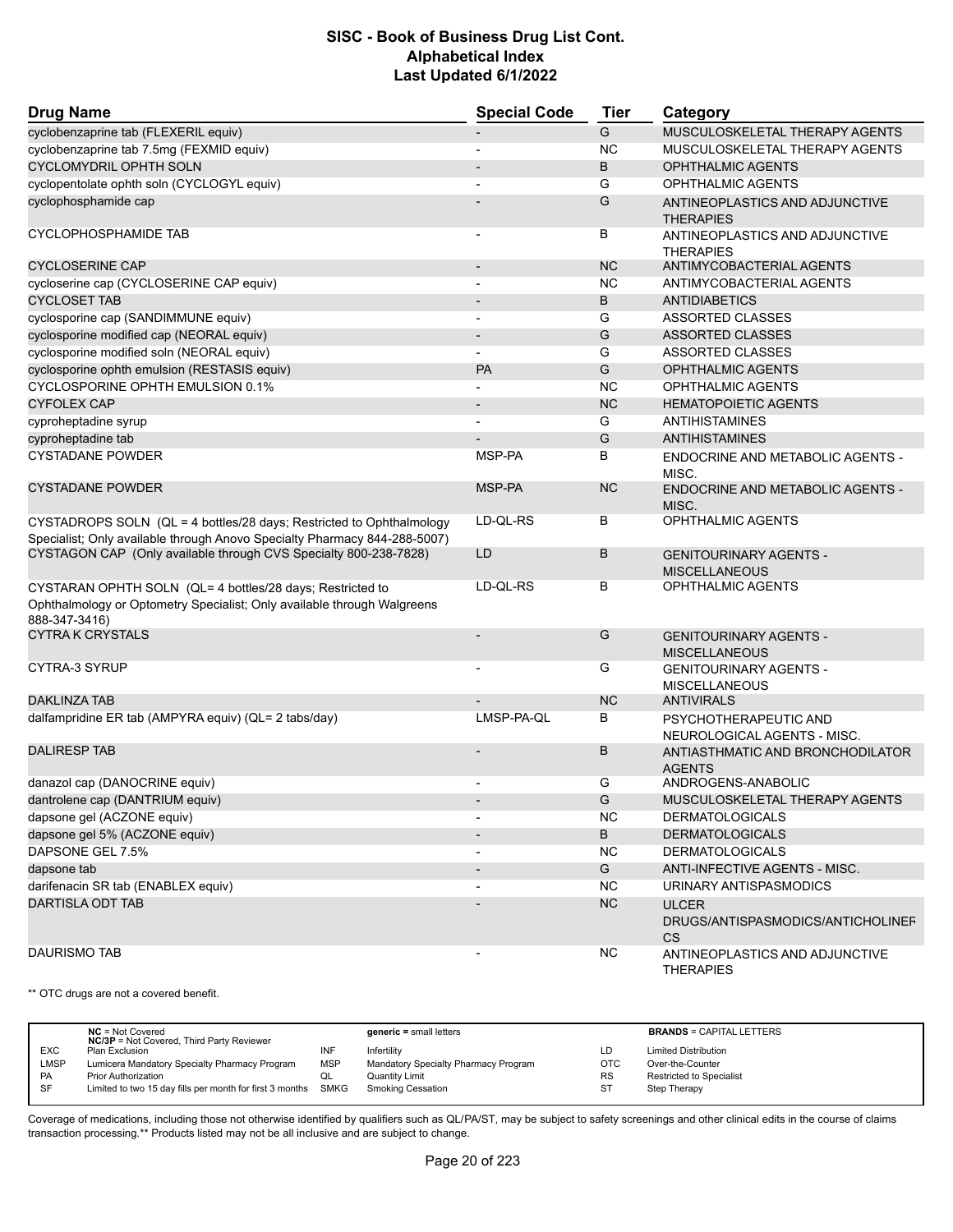| <b>Drug Name</b>                                                                    | <b>Special Code</b>      | <b>Tier</b> | Category                                                 |
|-------------------------------------------------------------------------------------|--------------------------|-------------|----------------------------------------------------------|
| <b>DAYTRANA PATCH</b>                                                               |                          | NC          | ADHD/ANTI-NARCOLEPSY/ANTI-OBESITY//<br><b>NOREXIANTS</b> |
| DAYVIGO TAB                                                                         |                          | <b>NC</b>   | HYPNOTICS/SEDATIVES/SLEEP DISORDEF<br><b>AGENTS</b>      |
| <b>DDAVP NASAL SOLN</b>                                                             |                          | B           | ENDOCRINE AND METABOLIC AGENTS -<br>MISC.                |
| <b>DECON-A LIQUID</b>                                                               | <b>OTC</b>               | <b>EXC</b>  | COUGH/COLD/ALLERGY                                       |
| deferasirox granules packet (JADENU equiv)                                          | <b>LMSP</b>              | B           | ANTIDOTES AND SPECIFIC ANTAGONISTS                       |
| deferasirox tab (EXJADE equiv)                                                      | <b>LMSP</b>              | B           | ANTIDOTES AND SPECIFIC ANTAGONISTS                       |
| deferasirox tab 180mg (JADENU equiv)                                                |                          | <b>NC</b>   | ANTIDOTES AND SPECIFIC ANTAGONISTS                       |
| deferasirox tab 90mg, 360mg (JADENU equiv)                                          | <b>LMSP</b>              | B           | ANTIDOTES AND SPECIFIC ANTAGONISTS                       |
| deferiprone tab (FERRIPROX equiv) (Only available through Lumicera<br>855-847-3553) | LD-PA                    | B           | ANTIDOTES AND SPECIFIC ANTAGONISTS                       |
| <b>DELSTRIGO TAB</b>                                                                |                          | B           | <b>ANTIVIRALS</b>                                        |
| <b>DELZICOL CAP</b>                                                                 |                          | <b>NC</b>   | <b>GASTROINTESTINAL AGENTS - MISC.</b>                   |
| demeclocycline tab (DECLOMYCIN equiv)                                               | $\overline{\phantom{a}}$ | <b>NC</b>   | <b>TETRACYCLINES</b>                                     |
| <b>DEMSER CAP</b>                                                                   |                          | <b>NC</b>   | <b>ANTIHYPERTENSIVES</b>                                 |
| <b>DENAVIR CREAM</b>                                                                |                          | <b>NC</b>   | <b>DERMATOLOGICALS</b>                                   |
| <b>DENGVAXIA SUSP</b>                                                               | <b>VAC</b>               | \$0         | <b>VACCINES</b>                                          |
| <b>DEPACON INJ</b>                                                                  |                          | NC          | ANTICONVULSANTS                                          |
| <b>DEPLIN CAP</b>                                                                   |                          | <b>EXC</b>  | DIETARY PRODUCTS/DIETARY<br><b>MANAGEMENT PRODUCTS</b>   |
| DEPO-ESTRADIOL INJ                                                                  | $\blacksquare$           | G           | <b>ESTROGENS</b>                                         |
| <b>DEPO-PROVERA INJ</b>                                                             | $\overline{\phantom{a}}$ | <b>NC</b>   | <b>CONTRACEPTIVES</b>                                    |
| DEPO-PROVERA SC INJ 104MG (QL= 1 inj/90 days)                                       | QL                       | \$0         | <b>CONTRACEPTIVES</b>                                    |
| <b>DERMACINRX CREAM</b>                                                             | $\overline{\phantom{a}}$ | <b>NC</b>   | <b>DERMATOLOGICALS</b>                                   |
| <b>DERMACINRX KIT</b>                                                               |                          | <b>NC</b>   | <b>DERMATOLOGICALS</b>                                   |
| <b>DERMALID PAK</b>                                                                 | $\overline{\phantom{a}}$ | <b>NC</b>   | <b>DERMATOLOGICALS</b>                                   |
| DERMASORB XM KIT                                                                    | $\overline{\phantom{a}}$ | В           | <b>DERMATOLOGICALS</b>                                   |
| <b>DESCOVY TAB</b>                                                                  | PA                       | \$0         | <b>ANTIVIRALS</b>                                        |
| desipramine tab (NORPRAMIN equiv)                                                   | $\blacksquare$           | G           | <b>ANTIDEPRESSANTS</b>                                   |
| DESLORATADINE ODT                                                                   | $\overline{\phantom{a}}$ | <b>EXC</b>  | <b>ANTIHISTAMINES</b>                                    |
| desloratadine tab (CLARINEX equiv)                                                  |                          | <b>EXC</b>  | <b>ANTIHISTAMINES</b>                                    |
| desmopressin acetate inj (DDAVP equiv)                                              |                          | G           | ENDOCRINE AND METABOLIC AGENTS -<br>MISC.                |
| desmopressin acetate nasal spray (DDAVP equiv)                                      |                          | G           | <b>ENDOCRINE AND METABOLIC AGENTS -</b><br>MISC.         |
| desmopressin acetate tab (DDAVP equiv)                                              |                          | G           | ENDOCRINE AND METABOLIC AGENTS -<br>MISC.                |
| desmopressin nasal soln (DDAVP equiv)                                               | $\overline{\phantom{a}}$ | G           | ENDOCRINE AND METABOLIC AGENTS -<br>MISC.                |
| <b>DESONATE GEL</b>                                                                 | $\overline{\phantom{a}}$ | NC          | <b>DERMATOLOGICALS</b>                                   |
| desonide cream (DESOWEN equiv)                                                      |                          | G           | <b>DERMATOLOGICALS</b>                                   |
| desonide gel                                                                        |                          | NC          | <b>DERMATOLOGICALS</b>                                   |
| desonide lotion (DESOWEN equiv)                                                     | $\blacksquare$           | <b>NC</b>   | <b>DERMATOLOGICALS</b>                                   |
| desonide oint (DESOWEN equiv)                                                       | $\overline{\phantom{a}}$ | G           | <b>DERMATOLOGICALS</b>                                   |
| <b>DESOWEN CREAM</b>                                                                |                          | <b>NC</b>   | <b>DERMATOLOGICALS</b>                                   |
| <b>DESOWEN CREAM KIT</b>                                                            | $\overline{\phantom{a}}$ | <b>NC</b>   | <b>DERMATOLOGICALS</b>                                   |
| <b>DESOWEN LOTION</b>                                                               | $\blacksquare$           | <b>NC</b>   | <b>DERMATOLOGICALS</b>                                   |
| <b>DESOWEN LOTION KIT</b>                                                           |                          | <b>NC</b>   | <b>DERMATOLOGICALS</b>                                   |

\*\* OTC drugs are not a covered benefit.

|             | $NC = Not Covered$<br><b>NC/3P</b> = Not Covered, Third Party Reviewer |            | $generic = small letters$            |            | <b>BRANDS = CAPITAL LETTERS</b> |
|-------------|------------------------------------------------------------------------|------------|--------------------------------------|------------|---------------------------------|
| <b>EXC</b>  | Plan Exclusion                                                         | INF        | Infertility                          | LD         | <b>Limited Distribution</b>     |
| <b>LMSP</b> | Lumicera Mandatory Specialty Pharmacy Program                          | <b>MSP</b> | Mandatory Specialty Pharmacy Program | <b>OTC</b> | Over-the-Counter                |
| PA          | <b>Prior Authorization</b>                                             | QL         | <b>Quantity Limit</b>                | <b>RS</b>  | <b>Restricted to Specialist</b> |
| SF          | Limited to two 15 day fills per month for first 3 months SMKG          |            | Smoking Cessation                    | -ST        | Step Therapy                    |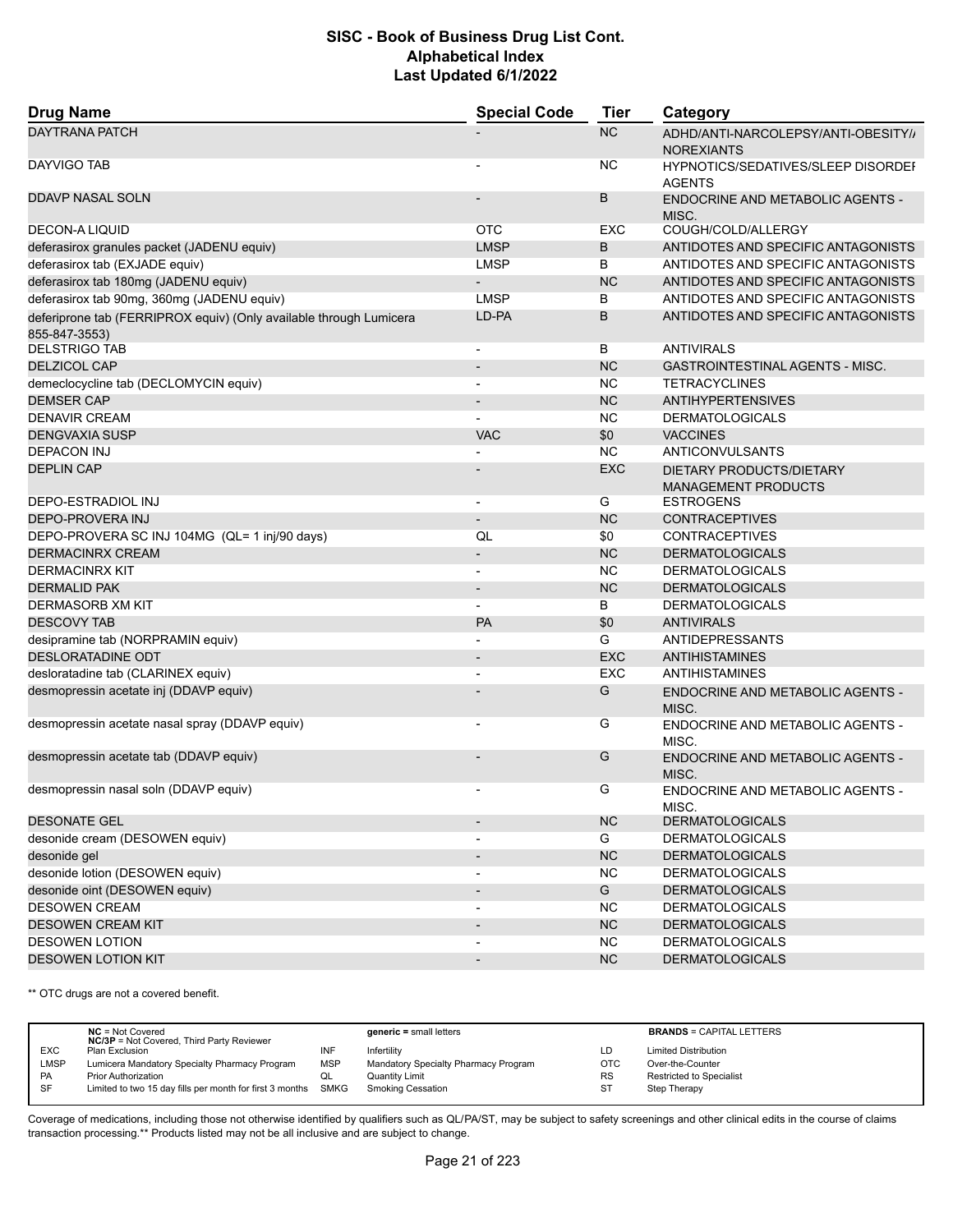| <b>Drug Name</b>                                                             | <b>Special Code</b>      | <b>Tier</b> | Category                                                 |  |
|------------------------------------------------------------------------------|--------------------------|-------------|----------------------------------------------------------|--|
| <b>DESOWEN OINT</b>                                                          |                          | <b>NC</b>   | <b>DERMATOLOGICALS</b>                                   |  |
| <b>DESOWEN OINT KIT</b>                                                      |                          | <b>NC</b>   | <b>DERMATOLOGICALS</b>                                   |  |
| desoximetasone cream (TOPICORT CREAM equiv)                                  | $\blacksquare$           | <b>NC</b>   | <b>DERMATOLOGICALS</b>                                   |  |
| desoximetasone cream 0.05% (TOPICORT equiv)                                  | $\overline{\phantom{a}}$ | <b>NC</b>   | <b>DERMATOLOGICALS</b>                                   |  |
| desoximetasone gel (TOPICORT equiv)                                          |                          | <b>NC</b>   | <b>DERMATOLOGICALS</b>                                   |  |
| desoximetasone oint 0.05% (TOPICORT equiv)                                   |                          | <b>NC</b>   | <b>DERMATOLOGICALS</b>                                   |  |
| desoximetasone oint 0.25% (TOPICORT equiv)                                   | $\overline{a}$           | G           | <b>DERMATOLOGICALS</b>                                   |  |
| desvenlafaxine ER tab (PRISTIQ equiv)                                        |                          | G           | <b>ANTIDEPRESSANTS</b>                                   |  |
| DESVENLAFAXINE ER TAB                                                        | $\blacksquare$           | <b>NC</b>   | ANTIDEPRESSANTS                                          |  |
| <b>DETROL LA CAP</b>                                                         | $\overline{\phantom{a}}$ | <b>NC</b>   | URINARY ANTISPASMODICS                                   |  |
| DEXAMETHASONE CONC                                                           |                          | G           | <b>CORTICOSTEROIDS</b>                                   |  |
| dexamethasone elixir                                                         |                          | G           | <b>CORTICOSTEROIDS</b>                                   |  |
| dexamethasone ophth soln                                                     | $\blacksquare$           | G           | <b>OPHTHALMIC AGENTS</b>                                 |  |
| dexamethasone pak (DEXPAK equiv)                                             |                          | <b>NC</b>   | <b>CORTICOSTEROIDS</b>                                   |  |
| DEXAMETHASONE SOLN                                                           |                          | G           | CORTICOSTEROIDS                                          |  |
| dexamethasone tab (DECADRON equiv)                                           |                          | G           | <b>CORTICOSTEROIDS</b>                                   |  |
| DEXCOM G6 RECEIVER (QL= 1 receiver/year)                                     | PA-QL                    | G           | MEDICAL DEVICES AND SUPPLIES                             |  |
| DEXCOM G6 SENSOR (QL= 3 sensors/28 days)                                     | PA-QL                    | G           | MEDICAL DEVICES AND SUPPLIES                             |  |
| DEXCOM G6 TRANSMITTER (QL= 1 transmitter/90 days)                            | PA-QL                    | G           | MEDICAL DEVICES AND SUPPLIES                             |  |
| <b>DEXILANT DR CAP</b>                                                       |                          | <b>NC</b>   | <b>ULCER</b>                                             |  |
|                                                                              |                          |             | DRUGS/ANTISPASMODICS/ANTICHOLINEF<br><b>CS</b>           |  |
| dexmethylphenidate ER cap (FOCALIN XR equiv)                                 |                          | G           | ADHD/ANTI-NARCOLEPSY/ANTI-OBESITY//<br><b>NOREXIANTS</b> |  |
| dexmethylphenidate tab (FOCALIN equiv)                                       |                          | G           | ADHD/ANTI-NARCOLEPSY/ANTI-OBESITY/<br><b>NOREXIANTS</b>  |  |
| <b>DEXPAK TAB</b>                                                            |                          | <b>NC</b>   | <b>CORTICOSTEROIDS</b>                                   |  |
| <b>DEXTENZA OPHTH INSERT</b>                                                 | $\overline{\phantom{a}}$ | <b>NC</b>   | <b>OPHTHALMIC AGENTS</b>                                 |  |
| dextroamphetamine ER cap (DEXEDRINE equiv)                                   |                          | G           | ADHD/ANTI-NARCOLEPSY/ANTI-OBESITY//<br><b>NOREXIANTS</b> |  |
| dextroamphetamine soln (PROCENTRA equiv)                                     |                          | G           | ADHD/ANTI-NARCOLEPSY/ANTI-OBESITY//<br><b>NOREXIANTS</b> |  |
| dextroamphetamine sulfate tab 15mg (ZENZEDI equiv)                           |                          | NC          | ADHD/ANTI-NARCOLEPSY/ANTI-OBESITY//<br><b>NOREXIANTS</b> |  |
| dextroamphetamine sulfate tab 20mg (ZENZEDI equiv)                           |                          | <b>NC</b>   | ADHD/ANTI-NARCOLEPSY/ANTI-OBESITY//<br><b>NOREXIANTS</b> |  |
| dextroamphetamine sulfate tab 30mg (ZENZEDI equiv)                           |                          | <b>NC</b>   | ADHD/ANTI-NARCOLEPSY/ANTI-OBESITY//<br><b>NOREXIANTS</b> |  |
| dextroamphetamine tab (DEXEDRINE equiv)                                      |                          | G           | ADHD/ANTI-NARCOLEPSY/ANTI-OBESITY//<br><b>NOREXIANTS</b> |  |
| DHIVY TAB                                                                    |                          | NC.         | ANTIPARKINSON AND RELATED THERAPY<br><b>AGENTS</b>       |  |
| DIABETIC METER (all other diabetic meters)                                   | OTC-PA                   | B           | MEDICAL DEVICES AND SUPPLIES                             |  |
| DIACOMIT CAP (Only available through US Bioservices 888-518-7246)            | LD-PA                    | в           | ANTICONVULSANTS                                          |  |
| DIACOMIT POWDER PACK (Only available through US Bioservices<br>888-518-7246) | LD-PA                    | B           | <b>ANTICONVULSANTS</b>                                   |  |
| <b>DIALYVITE TAB</b>                                                         | $\blacksquare$           | G           | <b>MULTIVITAMINS</b>                                     |  |
| dialyvite tab (NEPHRO-VITE equiv)                                            |                          | G           | <b>MULTIVITAMINS</b>                                     |  |
| DIALYVITE/ZINC TAB                                                           |                          | G           | <b>MULTIVITAMINS</b>                                     |  |
| <b>DIAPHRAGM</b>                                                             |                          | \$0         | MEDICAL DEVICES AND SUPPLIES                             |  |
| DIASTAT RECTAL GEL, DIAZEPAM RECTAL GEL (QL= 2 packs/fill)                   | QL                       | В           | ANTICONVULSANTS                                          |  |
|                                                                              |                          |             |                                                          |  |

\*\* OTC drugs are not a covered benefit.

|             | $NC = Not Covered$<br><b>NC/3P</b> = Not Covered, Third Party Reviewer |            | $generic = small letters$            |            | <b>BRANDS = CAPITAL LETTERS</b> |
|-------------|------------------------------------------------------------------------|------------|--------------------------------------|------------|---------------------------------|
| <b>EXC</b>  | Plan Exclusion                                                         | INF        | Infertility                          | LD         | <b>Limited Distribution</b>     |
| <b>LMSP</b> | Lumicera Mandatory Specialty Pharmacy Program                          | <b>MSP</b> | Mandatory Specialty Pharmacy Program | <b>OTC</b> | Over-the-Counter                |
| PA          | <b>Prior Authorization</b>                                             | ◡          | Quantity Limit                       | <b>RS</b>  | <b>Restricted to Specialist</b> |
| <b>SF</b>   | Limited to two 15 day fills per month for first 3 months               | SMKG       | <b>Smoking Cessation</b>             | <b>ST</b>  | <b>Step Therapy</b>             |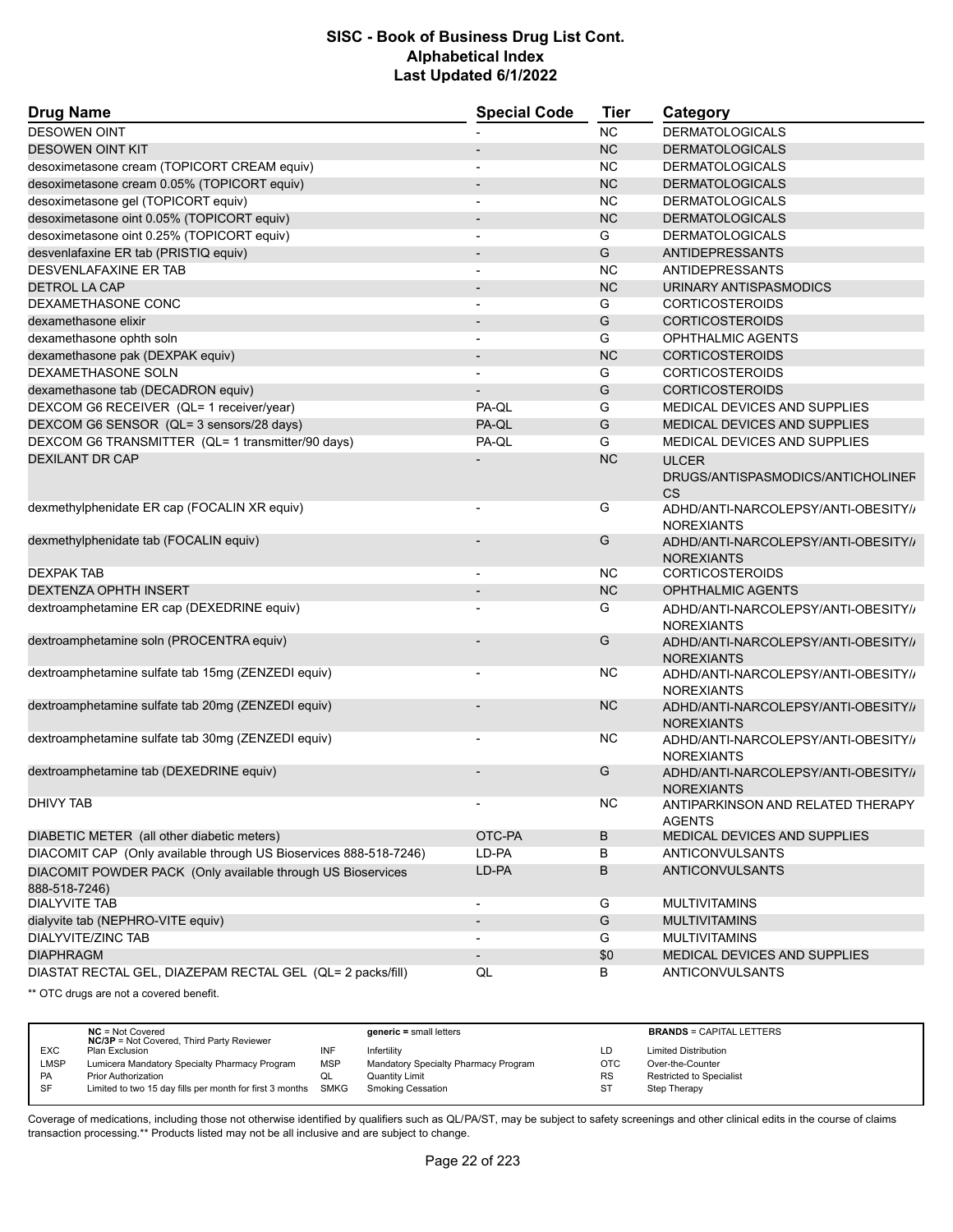| <b>Drug Name</b>                                                                                                         | <b>Special Code</b>          | <b>Tier</b> | Category                                                 |
|--------------------------------------------------------------------------------------------------------------------------|------------------------------|-------------|----------------------------------------------------------|
| diazepam conc (VALIUM equiv)                                                                                             |                              | G           | <b>ANTIANXIETY AGENTS</b>                                |
| diazepam oral soln 5mg/5ml (DIAZEPAM equiv)                                                                              | $\overline{\phantom{a}}$     | G           | <b>ANTIANXIETY AGENTS</b>                                |
| diazepam tab (VALIUM equiv)                                                                                              |                              | G           | <b>ANTIANXIETY AGENTS</b>                                |
| diazoxide susp (PROGLYCEM equiv)                                                                                         |                              | G           | <b>ANTIDIABETICS</b>                                     |
| diclofenac gel (SOLARAZE equiv) (QL= 300gm/30 days)                                                                      | PA-QL                        | G           | <b>DERMATOLOGICALS</b>                                   |
| diclofenac gel 1% (VOLTAREN equiv) (QL= 5 tubes/fill)                                                                    | QL                           | G           | <b>DERMATOLOGICALS</b>                                   |
| DICLOFENAC PATCH, FLECTOR PATCH (QL= 30 patches/fill; Step Therapy<br>requires trial of celecoxib)                       | QL-ST                        | B           | <b>DERMATOLOGICALS</b>                                   |
| diclofenac potassium cap (ZIPSOR equiv)                                                                                  | $\overline{\phantom{a}}$     | <b>NC</b>   | ANALGESICS - ANTI-INFLAMMATORY                           |
| diclofenac potassium tab (CATAFLAM equiv)                                                                                | $\overline{\phantom{a}}$     | G           | ANALGESICS - ANTI-INFLAMMATORY                           |
| diclofenac potassium tab 25mg (DICLOFENAC equiv)                                                                         |                              | <b>NC</b>   | ANALGESICS - ANTI-INFLAMMATORY                           |
| diclofenac sodium EC tab (VOLTAREN equiv)                                                                                | $\overline{a}$               | G           | ANALGESICS - ANTI-INFLAMMATORY                           |
| diclofenac sodium gel kit (VENNGEL equiv)                                                                                | $\overline{\phantom{0}}$     | ΝC          | <b>DERMATOLOGICALS</b>                                   |
| diclofenac sodium ophth soln (VOLTAREN equiv)                                                                            |                              | G           | <b>OPHTHALMIC AGENTS</b>                                 |
| diclofenac sodium soln (XRYLIX equiv)                                                                                    |                              | <b>NC</b>   | <b>DERMATOLOGICALS</b>                                   |
| diclofenac sodium soln 2% (PENNSAID SOLN equiv)                                                                          | $\overline{\phantom{a}}$     | <b>NC</b>   | <b>DERMATOLOGICALS</b>                                   |
| diclofenac sodium XR tab (VOLTAREN XR equiv)                                                                             | $\overline{\phantom{0}}$     | G           | ANALGESICS - ANTI-INFLAMMATORY                           |
| diclofenac soln 1.5% (PENNSAID equiv)                                                                                    | $\overline{\phantom{a}}$     | <b>NC</b>   | <b>DERMATOLOGICALS</b>                                   |
| diclofenac/misoprostol DR tab (ARTHROTEC equiv)                                                                          | $\overline{a}$               | <b>NC</b>   | ANALGESICS - ANTI-INFLAMMATORY                           |
| <b>DICLONA GEL</b>                                                                                                       | $\overline{\phantom{a}}$     | <b>NC</b>   | <b>DERMATOLOGICALS</b>                                   |
| <b>DICLOTREX PAK</b>                                                                                                     | -                            | <b>NC</b>   | <b>DERMATOLOGICALS</b>                                   |
| dicloxacillin cap (DYNAPEN equiv)                                                                                        | $\qquad \qquad \blacksquare$ | G           | <b>PENICILLINS</b>                                       |
| dicyclomine cap (BENTYL equiv)                                                                                           | $\overline{a}$               | G           | <b>ULCER DRUGS</b>                                       |
| dicyclomine soln (BENTYL equiv)                                                                                          | $\overline{a}$               | G           | <b>ULCER DRUGS</b>                                       |
| dicyclomine tab (BENTYL equiv)                                                                                           |                              | G           | <b>ULCER DRUGS</b>                                       |
| didanosine DR cap (VIDEX EC equiv)                                                                                       | $\overline{\phantom{m}}$     | G           | <b>ANTIVIRALS</b>                                        |
| DIDANOSINE DR CAP, VIDEX EC CAP                                                                                          |                              | G           | <b>ANTIVIRALS</b>                                        |
| <b>DIETHYLPROPION ER TAB</b>                                                                                             |                              | <b>NC</b>   | ADHD/ANTI-NARCOLEPSY/ANTI-OBESITY//<br><b>NOREXIANTS</b> |
| diethylpropion tab                                                                                                       |                              | <b>NC</b>   | ADHD/ANTI-NARCOLEPSY/ANTI-OBESITY//<br><b>NOREXIANTS</b> |
| DIFFERIN OTC GEL 0.1%                                                                                                    | <b>OTC</b>                   | <b>EXC</b>  | <b>DERMATOLOGICALS</b>                                   |
| DIFICID SUSP (QL= 136 mL/fill; Step Therapy requires trial of vancomycin cap,                                            | QL-ST                        | В           | <b>MACROLIDES</b>                                        |
| FIRST-VANCOMYCIN SOLN, or FIRVANQ SOLN)                                                                                  |                              |             |                                                          |
| DIFICID TAB (QL= 20 tabs/fill; Step Therapy requires trial of vancomycin cap,<br>FIRST-VANCOMYCIN SOLN, or FIRVANQ SOLN) | QL-ST                        | B           | <b>MACROLIDES</b>                                        |
| DIFLORASONE CREAM, PSORCON CREAM                                                                                         | $\overline{\phantom{a}}$     | NC.         | <b>DERMATOLOGICALS</b>                                   |
| diflorasone oint                                                                                                         |                              | <b>NC</b>   | <b>DERMATOLOGICALS</b>                                   |
| diflunisal tab (DOLOBID equiv)                                                                                           |                              | G           | ANALGESICS - NONNARCOTIC                                 |
| difluprednate ophth emulsion (DUREZOL equiv)                                                                             |                              | G           | <b>OPHTHALMIC AGENTS</b>                                 |
| DIGOXIN SOLN                                                                                                             |                              | G           | <b>CARDIOTONICS</b>                                      |
| digoxin soln (LANOXIN equiv)                                                                                             |                              | G           | <b>CARDIOTONICS</b>                                      |
| digoxin tab (LANOXIN equiv)                                                                                              | $\overline{\phantom{a}}$     | G           | <b>CARDIOTONICS</b>                                      |
| digoxin tab 62.5mcg (LANOXIN equiv)                                                                                      |                              | NC          | <b>CARDIOTONICS</b>                                      |
| dihydroergotamine mesylate inj (D.H.E. equiv)                                                                            |                              | <b>NC</b>   | MIGRAINE PRODUCTS                                        |
| dihydroergotamine mesylate nasal spray (MIGRANAL equiv) (QL= 8<br>sprays/fill, 2 fills/30 days)                          | PA-QL                        | G           | <b>MIGRAINE PRODUCTS</b>                                 |
| DILANTIN CAP 30MG                                                                                                        | $\overline{\phantom{a}}$     | В           | ANTICONVULSANTS                                          |
| diltiazem ER cap (CARDIZEM CD equiv)                                                                                     | $\overline{\phantom{m}}$     | G           | CALCIUM CHANNEL BLOCKERS                                 |
| diltiazem ER cap (CARDIZEM SR equiv)                                                                                     |                              | G           | CALCIUM CHANNEL BLOCKERS                                 |

\*\* OTC drugs are not a covered benefit.

|            | $NC = Not Covered$<br><b>NC/3P</b> = Not Covered, Third Party Reviewer |            | $generic = small letters$            |            | <b>BRANDS = CAPITAL LETTERS</b> |
|------------|------------------------------------------------------------------------|------------|--------------------------------------|------------|---------------------------------|
| <b>EXC</b> | Plan Exclusion                                                         | INF        | Infertility                          | LD         | <b>Limited Distribution</b>     |
| LMSP       | Lumicera Mandatory Specialty Pharmacy Program                          | <b>MSP</b> | Mandatory Specialty Pharmacy Program | <b>OTC</b> | Over-the-Counter                |
| PA         | <b>Prior Authorization</b>                                             | QL         | <b>Quantity Limit</b>                | <b>RS</b>  | Restricted to Specialist        |
| SF         | Limited to two 15 day fills per month for first 3 months SMKG          |            | <b>Smoking Cessation</b>             | ST         | Step Therapy                    |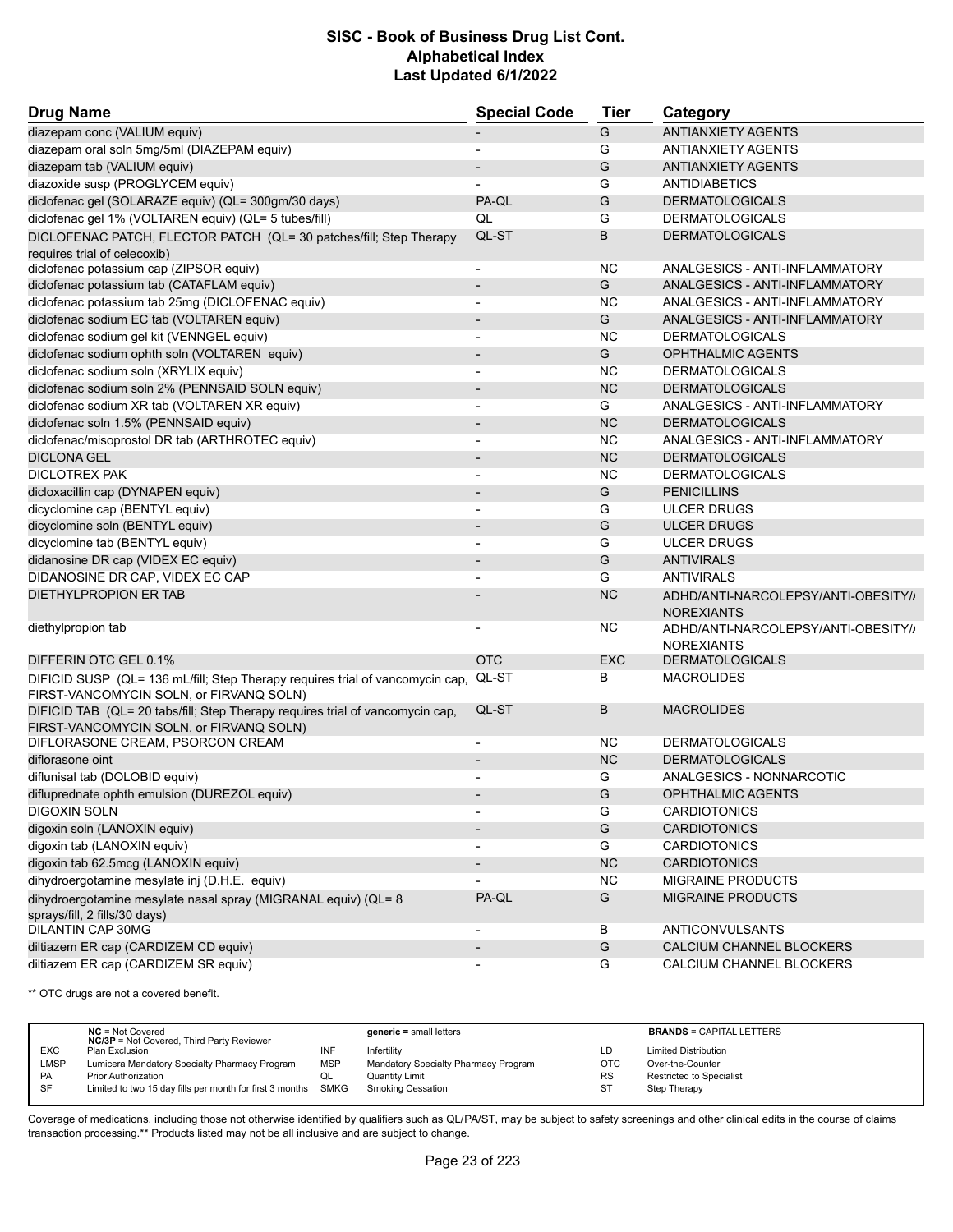| <b>Drug Name</b>                                                                    | <b>Special Code</b>      | <b>Tier</b> | Category                                                   |
|-------------------------------------------------------------------------------------|--------------------------|-------------|------------------------------------------------------------|
| diltiazem ER cap (DILACOR XR equiv)                                                 |                          | G           | <b>CALCIUM CHANNEL BLOCKERS</b>                            |
| diltiazem ER cap (TIAZAC equiv)                                                     | -                        | G           | CALCIUM CHANNEL BLOCKERS                                   |
| diltiazem ER tab (CARDIZEM LA equiv)                                                |                          | G           | CALCIUM CHANNEL BLOCKERS                                   |
| diltiazem tab (CARDIZEM equiv)                                                      |                          | G           | CALCIUM CHANNEL BLOCKERS                                   |
| dimethyl fumarate DR cap (TECFIDERA equiv)                                          | <b>LMSP</b>              | G           | PSYCHOTHERAPEUTIC AND<br>NEUROLOGICAL AGENTS - MISC.       |
| dimethyl fumarate DR starter pack (TECFIDERA STARTER PACK equiv)                    | <b>LMSP</b>              | В           | PSYCHOTHERAPEUTIC AND<br>NEUROLOGICAL AGENTS - MISC.       |
| <b>DIOVAN TAB</b>                                                                   | $\overline{\phantom{a}}$ | <b>NC</b>   | <b>ANTIHYPERTENSIVES</b>                                   |
| <b>DIPENTUM CAP</b>                                                                 |                          | В           | GASTROINTESTINAL AGENTS - MISC.                            |
| diphenhydramine cap 50mg (BENADRYL equiv) (Only 50mg covered)                       |                          | G           | HYPNOTICS/SEDATIVES/SLEEP DISORDEI<br><b>AGENTS</b>        |
| DIPHENOXYLATE/ATROPINE LIQUID                                                       | $\overline{\phantom{a}}$ | В           | ANTIDIARRHEAL/PROBIOTIC AGENTS                             |
| diphenoxylate/atropine tab (LOMOTIL equiv)                                          | $\overline{\phantom{a}}$ | G           | <b>ANTIDIARRHEALS</b>                                      |
| dipyridamole tab (PERSANTINE equiv)                                                 |                          | G           | <b>HEMATOLOGICAL AGENTS - MISC.</b>                        |
| disopyramide cap (NORPACE equiv)                                                    |                          | G           | <b>ANTIARRHYTHMICS</b>                                     |
| disopyramide ER cap (NORPACE CR equiv)                                              | $\overline{\phantom{a}}$ | G           | <b>ANTIARRHYTHMICS</b>                                     |
| <b>DISULFIRAM TAB</b>                                                               |                          | G           | PSYCHOTHERAPEUTIC AND<br>NEUROLOGICAL AGENTS - MISC.       |
| disulfiram tab (ANTABUSE equiv)                                                     |                          | G           | PSYCHOTHERAPEUTIC AND<br>NEUROLOGICAL AGENTS - MISC.       |
| DIURIL SUSP                                                                         | $\overline{\phantom{0}}$ | В           | <b>DIURETICS</b>                                           |
| divalproex ER tab (DEPAKOTE ER equiv)                                               | $\overline{\phantom{a}}$ | G           | ANTICONVULSANTS                                            |
| divalproex sodium DR tab (DEPAKOTE equiv)                                           | $\overline{\phantom{a}}$ | G           | <b>ANTICONVULSANTS</b>                                     |
| divalproex sprinkle cap (DEPAKOTE equiv)                                            | -                        | G           | ANTICONVULSANTS                                            |
| DIVIGEL GEL, ELESTRIN GEL                                                           | $\overline{a}$           | <b>NC</b>   | <b>ESTROGENS</b>                                           |
| dofetilide cap (TIKOSYN equiv)                                                      | $\overline{a}$           | G           | <b>ANTIARRHYTHMICS</b>                                     |
| DOJOLVI ORAL LIQUID                                                                 |                          | <b>NC</b>   | <b>NUTRIENTS</b>                                           |
| <b>DOLGIC PLUS TAB</b>                                                              |                          | <b>NC</b>   | ANALGESICS - NONNARCOTIC                                   |
| donepezil ODT (ARICEPT equiv) (QL= 1 tab/day)                                       | QL                       | G           | PSYCHOTHERAPEUTIC AND<br>NEUROLOGICAL AGENTS - MISC.       |
| donepezil tab (ARICEPT equiv) (QL= 2 tabs/day)                                      | QL                       | G           | PSYCHOTHERAPEUTIC AND<br>NEUROLOGICAL AGENTS - MISC.       |
| donepezil tab 23mg (ARICEPT equiv) (QL= 1 tab/day)                                  | QL                       | G           | PSYCHOTHERAPEUTIC AND<br>NEUROLOGICAL AGENTS - MISC.       |
| DONNATAL EXTENTABS                                                                  | $\overline{a}$           | ΝC          | ULCER DRUGS                                                |
| <b>DONNATAL TAB</b>                                                                 |                          | <b>NC</b>   | <b>ULCER DRUGS</b>                                         |
| DOPTELET TAB (QL= 2 tabs/day; Only available through CVS Specialty<br>800-237-2767) | LD-PA-QL                 | В           | <b>HEMATOPOIETIC AGENTS</b>                                |
| <b>DORAL TAB</b>                                                                    |                          | <b>NC</b>   | <b>HYPNOTICS/SEDATIVES/SLEEP DISORDEF</b><br><b>AGENTS</b> |
| <b>DORYX MPC TAB</b>                                                                |                          | <b>NC</b>   | <b>TETRACYCLINES</b>                                       |
| dorzolamide ophth soln (TRUSOPT equiv)                                              | $\overline{\phantom{a}}$ | G           | OPHTHALMIC AGENTS                                          |
| dorzolamide/timolol (pf) ophth soln (COSOPT equiv)                                  |                          | G           | OPHTHALMIC AGENTS                                          |
| DORZOLAMIDE/TIMOLOL OPHTH SOLN                                                      | $\blacksquare$           | В           | <b>OPHTHALMIC AGENTS</b>                                   |
| <b>DOVATO TAB</b>                                                                   |                          | В           | <b>ANTIVIRALS</b>                                          |
| doxazosin tab (CARDURA equiv)                                                       | $\overline{\phantom{0}}$ | G           | <b>ANTIHYPERTENSIVES</b>                                   |
| doxepin cap (SINEQUAN equiv)                                                        |                          | G           | ANTIDEPRESSANTS                                            |
| doxepin conc (SINEQUAN equiv)                                                       | $\overline{\phantom{0}}$ | G           | <b>ANTIDEPRESSANTS</b>                                     |
| DOXEPIN CREAM, PRUDOXIN CREAM, ZONALON CREAM                                        |                          | <b>NC</b>   | <b>DERMATOLOGICALS</b>                                     |

\*\* OTC drugs are not a covered benefit.

|            | $NC = Not Covered$<br><b>NC/3P</b> = Not Covered, Third Party Reviewer |            | $generic = small letters$            |            | <b>BRANDS = CAPITAL LETTERS</b> |
|------------|------------------------------------------------------------------------|------------|--------------------------------------|------------|---------------------------------|
| <b>EXC</b> | Plan Exclusion                                                         | INF        | Infertility                          | LD         | <b>Limited Distribution</b>     |
| LMSP       | Lumicera Mandatory Specialty Pharmacy Program                          | <b>MSP</b> | Mandatory Specialty Pharmacy Program | <b>OTC</b> | Over-the-Counter                |
| PA         | <b>Prior Authorization</b>                                             | QL         | <b>Quantity Limit</b>                | <b>RS</b>  | Restricted to Specialist        |
| SF         | Limited to two 15 day fills per month for first 3 months SMKG          |            | <b>Smoking Cessation</b>             | ST         | Step Therapy                    |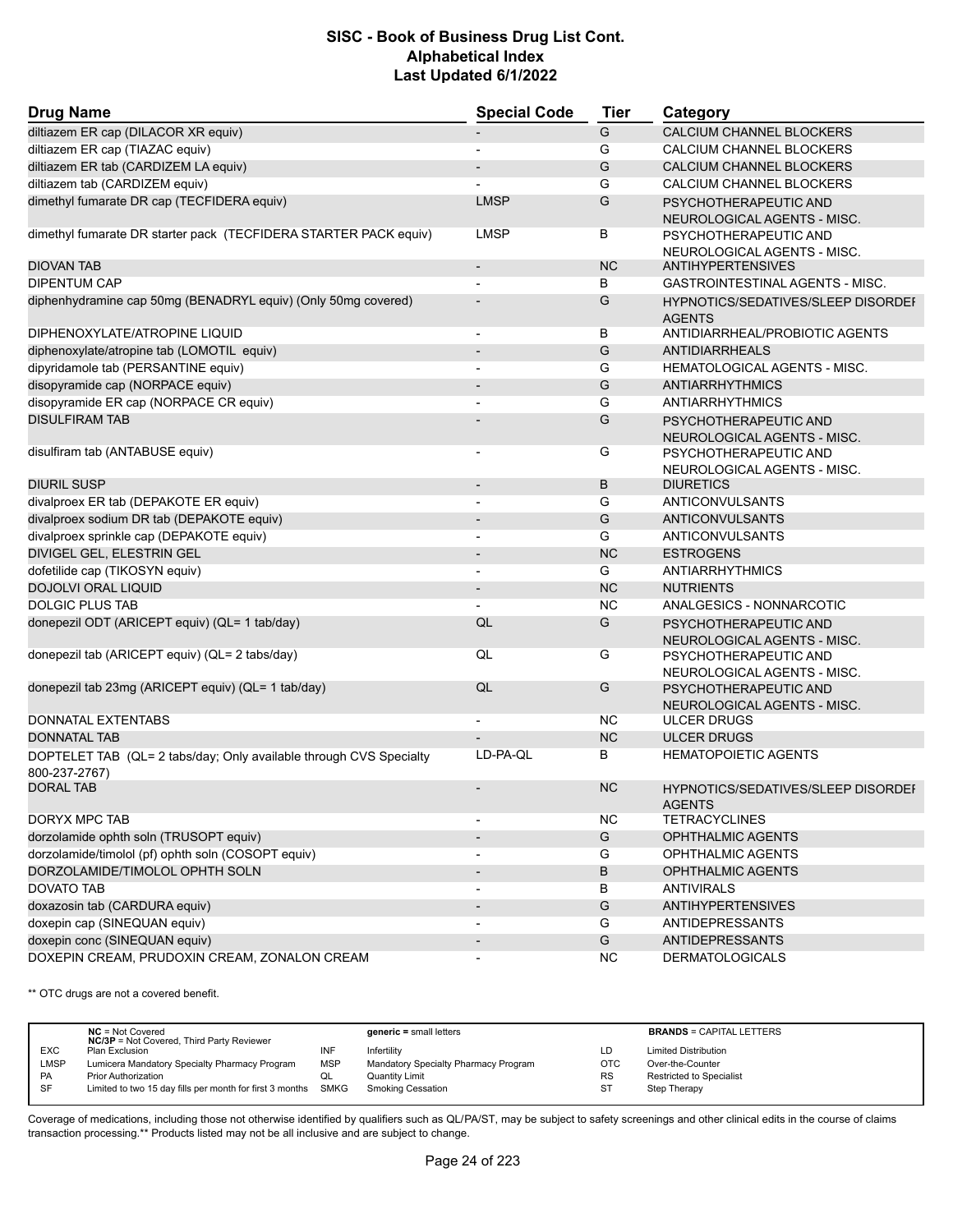| <b>Drug Name</b>                                                | <b>Special Code</b>          | Tier      | Category                                              |
|-----------------------------------------------------------------|------------------------------|-----------|-------------------------------------------------------|
| doxepin tab (SILENOR equiv)                                     |                              | <b>NC</b> | HYPNOTICS/SEDATIVES/SLEEP DISORDEI<br><b>AGENTS</b>   |
| doxercalciferol cap (HECTOROL equiv)                            |                              | G         | ENDOCRINE AND METABOLIC AGENTS -<br>MISC.             |
| DOXYCYCLINE CAP, ORACEA CAP                                     | $\qquad \qquad \blacksquare$ | <b>NC</b> | <b>DERMATOLOGICALS</b>                                |
| doxycycline hyclate cap (VIBRAMYCIN equiv)                      | $\overline{\phantom{a}}$     | G         | <b>TETRACYCLINES</b>                                  |
| doxycycline hyclate DR tab (DORYX equiv)                        |                              | <b>NC</b> | <b>TETRACYCLINES</b>                                  |
| doxycycline hyclate tab (VIBRATAB equiv)                        | $\overline{\phantom{a}}$     | G         | <b>TETRACYCLINES</b>                                  |
| doxycycline hyclate tab (TARGADOX equiv)                        | $\overline{\phantom{a}}$     | <b>NC</b> | <b>TETRACYCLINES</b>                                  |
| doxycycline hyclate tab 75mg, 150mg                             |                              | <b>NC</b> | <b>TETRACYCLINES</b>                                  |
| doxycycline hyclate tab 75mg, 150mg (ACTICLATE equiv)           | $\overline{\phantom{a}}$     | <b>NC</b> | <b>TETRACYCLINES</b>                                  |
| doxycycline monohydrate cap 150mg (MONODOX equiv)               | $\overline{\phantom{a}}$     | <b>NC</b> | <b>TETRACYCLINES</b>                                  |
| doxycycline monohydrate cap 50mg, 100mg (MONODOX equiv)         |                              | G         | <b>TETRACYCLINES</b>                                  |
| doxycycline monohydrate cap 75mg (MONODOX equiv)                | $\overline{a}$               | <b>NC</b> | <b>TETRACYCLINES</b>                                  |
| doxycycline monohydrate tab (ADOXA equiv)                       | $\overline{\phantom{a}}$     | G         | <b>TETRACYCLINES</b>                                  |
| doxycycline monohydrate tab 150mg (ADOXA equiv)                 | $\overline{\phantom{a}}$     | <b>NC</b> | <b>TETRACYCLINES</b>                                  |
| doxycycline monohydrate tab 75mg (ADOXA equiv)                  |                              | <b>NC</b> | <b>TETRACYCLINES</b>                                  |
| doxycycline susp (VIBRAMYCIN equiv)                             | $\overline{a}$               | G         | <b>TETRACYCLINES</b>                                  |
| doxylamine/pyridoxine dr tab (DICLEGIS equiv)                   | $\overline{\phantom{a}}$     | <b>NC</b> | <b>ANTIEMETICS</b>                                    |
| <b>D-PENAMINE TAB</b>                                           | $\overline{\phantom{a}}$     | В         | <b>ASSORTED CLASSES</b>                               |
| DRIZALMA DR CAP                                                 | $\overline{\phantom{a}}$     | <b>NC</b> | <b>ANTIDEPRESSANTS</b>                                |
| dronabinol cap (MARINOL equiv)                                  | <b>PA</b>                    | G         | ANTIEMETICS                                           |
| drospirenone/ethinyl estradiol/levomefolate tab (BEYAZ equiv)   | $\overline{\phantom{a}}$     | <b>NC</b> | <b>CONTRACEPTIVES</b>                                 |
| drospirenone/ethinyl estradiol/levomefolate tab (SAFYRAL equiv) | $\blacksquare$               | <b>NC</b> | <b>CONTRACEPTIVES</b>                                 |
| <b>DROXIA CAP</b>                                               |                              | B         | <b>HEMATOPOIETIC AGENTS</b>                           |
| droxidopa cap (NORTHERA equiv)                                  |                              | <b>NC</b> | <b>VASOPRESSORS</b>                                   |
| <b>DRYSOL SOLN</b>                                              | $\overline{\phantom{a}}$     | G         | <b>DERMATOLOGICALS</b>                                |
| <b>DSUVIA SL TAB</b>                                            |                              | <b>NC</b> | ANALGESICS - OPIOID                                   |
| <b>DUAKLIR INHALER</b>                                          |                              | <b>NC</b> | ANTIASTHMATIC AND BRONCHODILATOR<br><b>AGENTS</b>     |
| <b>DUAVEE TAB</b>                                               | $\overline{\phantom{a}}$     | В         | <b>ESTROGENS</b>                                      |
| <b>DUET</b>                                                     | $\overline{\phantom{a}}$     | <b>NC</b> | <b>MULTIVITAMINS</b>                                  |
| DUET DHA 400, DUET DHA BALANCED                                 | $\overline{\phantom{a}}$     | <b>NC</b> | <b>MULTIVITAMINS</b>                                  |
| <b>DUETACT TAB</b>                                              | $\overline{\phantom{a}}$     | <b>NC</b> | <b>ANTIDIABETICS</b>                                  |
| <b>DULERA INHALER</b>                                           |                              | В         | ANTIASTHMATIC AND BRONCHODILATOR<br><b>AGENTS</b>     |
| duloxetine cap 40mg (IRENKA equiv)                              | $\overline{\phantom{a}}$     | <b>NC</b> | <b>ANTIDEPRESSANTS</b>                                |
| duloxetine EC cap (CYMBALTA equiv)                              |                              | G         | <b>ANTIDEPRESSANTS</b>                                |
| <b>DUOBRII LOTION</b>                                           |                              | <b>NC</b> | <b>DERMATOLOGICALS</b>                                |
| DUOPA ENTERAL SUSP                                              |                              | <b>NC</b> | ANTIPARKINSON AGENTS                                  |
| <b>DUOVISC KIT</b>                                              | $\overline{\phantom{a}}$     | <b>NC</b> | OPHTHALMIC AGENTS                                     |
| DUPIXENT INJ (QL= 2 inj/ 28 days)                               | LMSP-PA-QL                   | B         | <b>DERMATOLOGICALS</b>                                |
| DUPIXENT INJ (QL= 2 inj/28 days)                                | LMSP-PA-QL                   | B         | <b>DERMATOLOGICALS</b>                                |
| DUPIXENT PEN INJ (QL= 2 inj/28 days)                            | LMSP-PA-QL                   | В         | <b>DERMATOLOGICALS</b>                                |
| <b>DURAVENT PE TAB</b>                                          |                              | <b>NC</b> | COUGH/COLD/ALLERGY                                    |
| DUROLANE INJ                                                    | MSP-PA                       | В         | MUSCULOSKELETAL THERAPY AGENTS                        |
| dutasteride cap (AVODART equiv)                                 |                              | G         | <b>GENITOURINARY AGENTS -</b><br><b>MISCELLANEOUS</b> |
| dutasteride/tamsulosin cap (JALYN equiv)                        |                              | <b>NC</b> | <b>GENITOURINARY AGENTS -</b><br><b>MISCELLANEOUS</b> |

\*\* OTC drugs are not a covered benefit.

|            | $NC = Not Covered$<br><b>NC/3P</b> = Not Covered, Third Party Reviewer |            | $generic = small letters$            |            | <b>BRANDS = CAPITAL LETTERS</b> |
|------------|------------------------------------------------------------------------|------------|--------------------------------------|------------|---------------------------------|
| <b>EXC</b> | Plan Exclusion                                                         | INF        | Infertility                          | LD         | <b>Limited Distribution</b>     |
| LMSP       | Lumicera Mandatory Specialty Pharmacy Program                          | <b>MSP</b> | Mandatory Specialty Pharmacy Program | <b>OTC</b> | Over-the-Counter                |
| <b>PA</b>  | <b>Prior Authorization</b>                                             | QL         | Quantity Limit                       | <b>RS</b>  | <b>Restricted to Specialist</b> |
| SF         | Limited to two 15 day fills per month for first 3 months               | SMKG       | <b>Smoking Cessation</b>             | <b>ST</b>  | Step Therapy                    |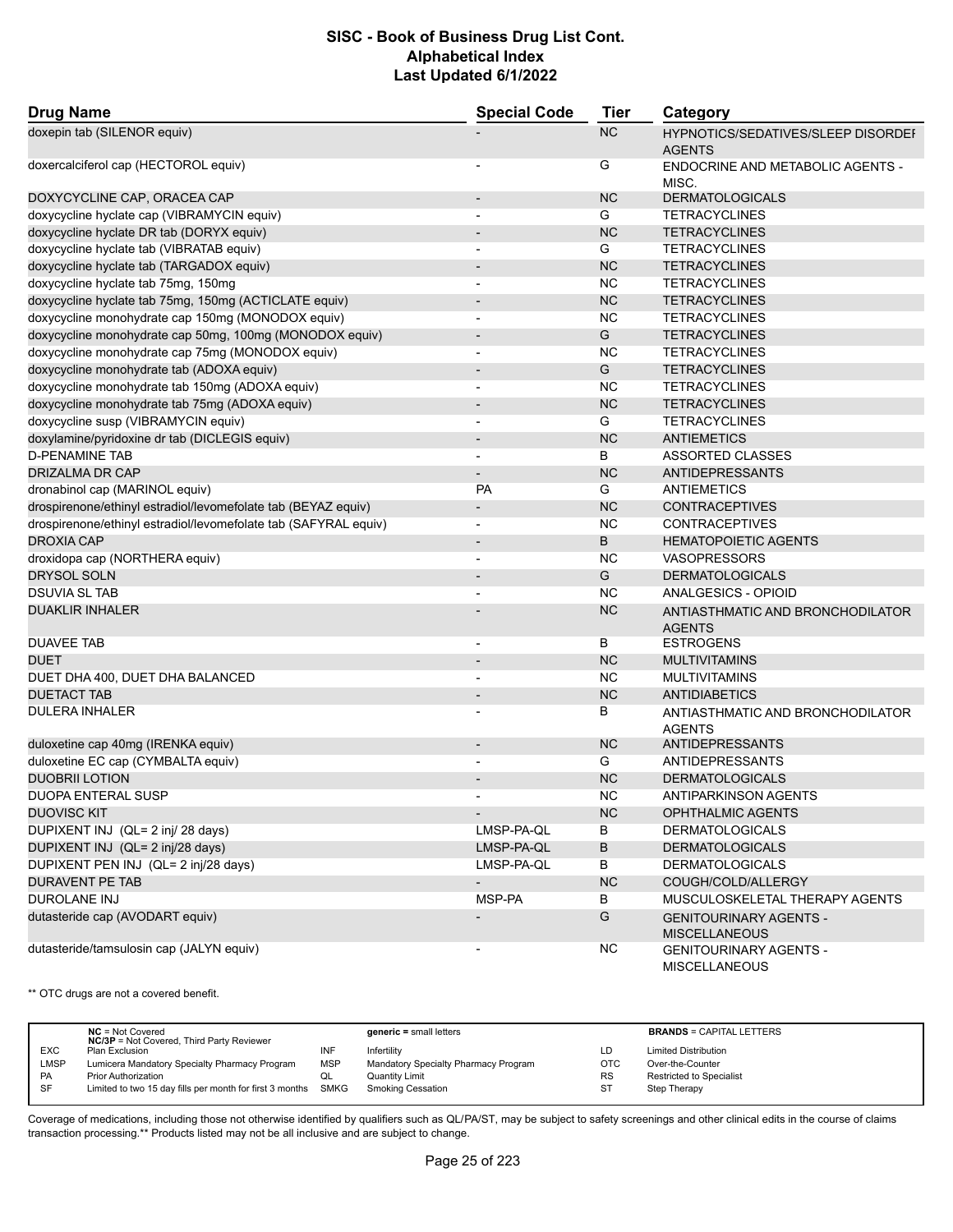| <b>Drug Name</b>                                                                  | <b>Special Code</b>      | <b>Tier</b> | Category                                               |
|-----------------------------------------------------------------------------------|--------------------------|-------------|--------------------------------------------------------|
| <b>DUTOPROL TAB</b>                                                               |                          | NC          | <b>ANTIHYPERTENSIVES</b>                               |
| <b>DUZALLO TAB</b>                                                                |                          | <b>NC</b>   | <b>GOUT AGENTS</b>                                     |
| DXEVO 11-DAY PAK                                                                  |                          | <b>NC</b>   | <b>CORTICOSTEROIDS</b>                                 |
| DYNACIRC CR TAB                                                                   |                          | B           | CALCIUM CHANNEL BLOCKERS                               |
| <b>DYRENIUM CAP</b>                                                               | $\overline{\phantom{a}}$ | B           | <b>DIURETICS</b>                                       |
| <b>DYSPORT INJ</b>                                                                | MSP-PA                   | B           | NEUROMUSCULAR AGENTS                                   |
| <b>ECONASIL KIT</b>                                                               | $\overline{\phantom{a}}$ | <b>NC</b>   | <b>DERMATOLOGICALS</b>                                 |
| econazole cream (SPECTAZOLE equiv) (QL= 30gm/30 days)                             | QL                       | G           | <b>DERMATOLOGICALS</b>                                 |
| <b>ECOZA FOAM</b>                                                                 | $\overline{\phantom{a}}$ | <b>NC</b>   | <b>DERMATOLOGICALS</b>                                 |
| <b>EDARBI TAB</b>                                                                 | $\overline{\phantom{a}}$ | <b>NC</b>   | <b>ANTIHYPERTENSIVES</b>                               |
| <b>EDARBYCLOR TAB</b>                                                             | $\overline{\phantom{a}}$ | <b>NC</b>   | <b>ANTIHYPERTENSIVES</b>                               |
| <b>EDECRIN TAB</b>                                                                |                          | <b>NC</b>   | <b>DIURETICS</b>                                       |
| EDEX INJ (QL= 6 inj/30 days; Step therapy requires trial of sildenafil)           | QL-ST                    | B           | CARDIOVASCULAR AGENTS - MISC.                          |
| EDLUAR SL TAB                                                                     |                          | ΝC          | HYPNOTICS/SEDATIVES/SLEEP DISORDEI                     |
|                                                                                   |                          |             | <b>AGENTS</b>                                          |
| <b>EDURANT TAB</b>                                                                | $\overline{\phantom{a}}$ | B           | <b>ANTIVIRALS</b>                                      |
| efavirenz cap (SUSTIVA equiv)                                                     | $\blacksquare$           | G           | <b>ANTIVIRALS</b>                                      |
| efavirenz tab (SUSTIVA equiv)                                                     |                          | G           | <b>ANTIVIRALS</b>                                      |
| efavirenz/emtricitabine/tenofovir df tab (ATRIPLA equiv)                          |                          | G           | <b>ANTIVIRALS</b>                                      |
| efavirenz/lamivudine/tenofovir df (lo) tab (SYMFI (LO) equiv)                     | $\overline{\phantom{a}}$ | G           | <b>ANTIVIRALS</b>                                      |
| EFFEXOR XR CAP                                                                    | $\overline{\phantom{a}}$ | <b>NC</b>   | <b>ANTIDEPRESSANTS</b>                                 |
| <b>EGATEN TAB</b>                                                                 |                          | NC          | <b>ANTHELMINTICS</b>                                   |
| <b>EGRIFTA INJ</b>                                                                |                          | <b>EXC</b>  | ENDOCRINE AND METABOLIC AGENTS -                       |
|                                                                                   |                          |             | MISC.                                                  |
| <b>ELAPRASE INJ</b>                                                               | MSP-PA                   | B           | ENDOCRINE AND METABOLIC AGENTS -<br>MISC.              |
| ELEPSIA XR TAB                                                                    | $\overline{\phantom{a}}$ | NC.         | <b>ANTICONVULSANTS</b>                                 |
| eletriptan tab (RELPAX equiv)                                                     |                          | <b>NC</b>   | <b>MIGRAINE PRODUCTS</b>                               |
| ELIGEN B12 TAB                                                                    |                          | EXC         | DIETARY PRODUCTS/DIETARY<br><b>MANAGEMENT PRODUCTS</b> |
| ELIQUIS TAB, ELIQUIS STARTER PACK                                                 | $\overline{\phantom{a}}$ | B           | ANTICOAGULANTS                                         |
| ELIXOPHYLLIN ELIXIR                                                               |                          | В           | ANTIASTHMATIC AND BRONCHODILATOR<br><b>AGENTS</b>      |
| <b>ELLA TAB</b>                                                                   | $\overline{\phantom{a}}$ | \$0         | <b>CONTRACEPTIVES</b>                                  |
| <b>ELMIRON CAP</b>                                                                |                          | В           | <b>GENITOURINARY AGENTS -</b>                          |
|                                                                                   |                          |             | <b>MISCELLANEOUS</b>                                   |
| eluryng vaginal ring (NUVARING equiv)                                             | $\overline{\phantom{a}}$ | <b>NC</b>   | <b>CONTRACEPTIVES</b>                                  |
| <b>ELYXYB SOLN</b>                                                                |                          | <b>NC</b>   | <b>MIGRAINE PRODUCTS</b>                               |
| <b>EMADINE OPHTH SOLN</b>                                                         |                          | <b>NC</b>   | <b>OPHTHALMIC AGENTS</b>                               |
| <b>EMBEDA CAP</b>                                                                 |                          | <b>NC</b>   | ANALGESICS - OPIOID                                    |
| <b>EMCYT CAP</b>                                                                  |                          | B           | ANTINEOPLASTICS AND ADJUNCTIVE<br><b>THERAPIES</b>     |
| <b>EMEND CAP</b>                                                                  |                          | <b>NC</b>   | <b>ANTIEMETICS</b>                                     |
| <b>EMEND SUSP</b>                                                                 |                          | NC          | <b>ANTIEMETICS</b>                                     |
| <b>EMFLAZA SUSP</b>                                                               |                          | <b>NC</b>   | <b>CORTICOSTEROIDS</b>                                 |
| <b>EMFLAZA TAB</b>                                                                |                          | NC          | <b>CORTICOSTEROIDS</b>                                 |
| EMGALITY INJ (QL= 1 inj/28 days)                                                  | PA-QL                    | B           | <b>MIGRAINE PRODUCTS</b>                               |
| EMGALITY INJ 100MG/ML (QL= 3 inj/fill, 6 fills/year)                              | PA-QL                    | B           | MIGRAINE PRODUCTS                                      |
| EMPAVELI INJ (QL= 160ml/28 days; Only available through PantheRx<br>855-726-8479) | LD-PA-QL                 | В           | <b>HEMATOLOGICAL AGENTS - MISC.</b>                    |

\*\* OTC drugs are not a covered benefit.

|            | $NC = Not Covered$<br><b>NC/3P</b> = Not Covered, Third Party Reviewer |            | $generic = small letters$            |            | <b>BRANDS = CAPITAL LETTERS</b> |
|------------|------------------------------------------------------------------------|------------|--------------------------------------|------------|---------------------------------|
| <b>EXC</b> | Plan Exclusion                                                         | INF        | Infertility                          | LD         | <b>Limited Distribution</b>     |
| LMSP       | Lumicera Mandatory Specialty Pharmacy Program                          | <b>MSP</b> | Mandatory Specialty Pharmacy Program | <b>OTC</b> | Over-the-Counter                |
| PA         | <b>Prior Authorization</b>                                             | QL         | Quantity Limit                       | <b>RS</b>  | <b>Restricted to Specialist</b> |
| SF         | Limited to two 15 day fills per month for first 3 months SMKG          |            | Smoking Cessation                    | <b>ST</b>  | Step Therapy                    |
|            |                                                                        |            |                                      |            |                                 |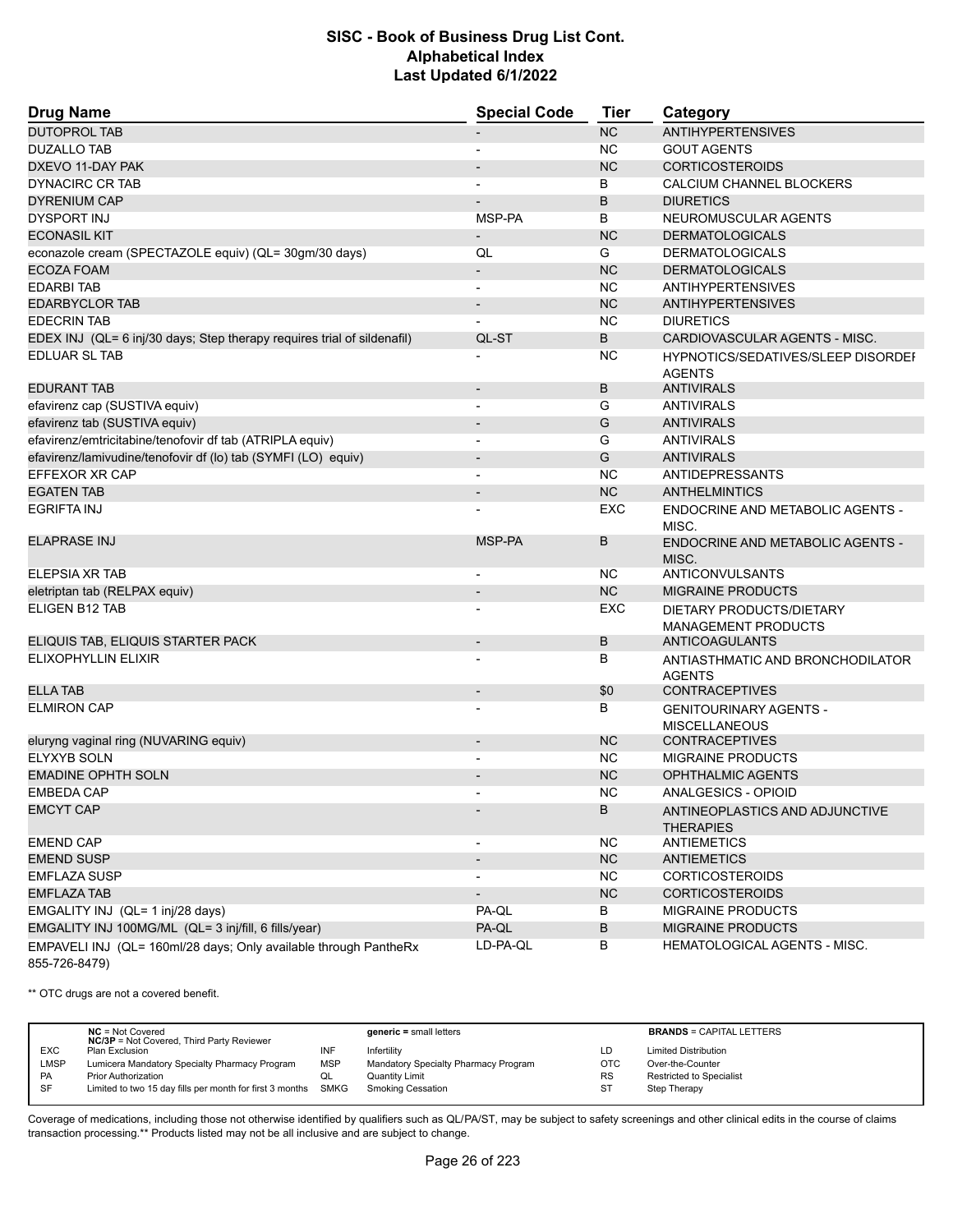| <b>Drug Name</b>                                                             | <b>Special Code</b>      | Tier       | Category                            |
|------------------------------------------------------------------------------|--------------------------|------------|-------------------------------------|
| <b>EMSAM PATCH</b>                                                           |                          | B          | <b>ANTIDEPRESSANTS</b>              |
| emtricitabine cap (EMTRIVA equiv)                                            |                          | G          | <b>ANTIVIRALS</b>                   |
| emtricitabine/tenofovir disoproxil fumarate tab (TRUVADA equiv)              |                          | \$0        | <b>ANTIVIRALS</b>                   |
| <b>EMTRIVA CAP</b>                                                           | $\blacksquare$           | В          | <b>ANTIVIRALS</b>                   |
| <b>EMTRIVA SOLN</b>                                                          | $\overline{\phantom{a}}$ | B          | <b>ANTIVIRALS</b>                   |
| <b>EMVERM TAB</b>                                                            |                          | <b>NC</b>  | <b>ANTHELMINTICS</b>                |
| enalapril maleate oral soln (EPANED equiv) (Prior Authorization required for | <b>PA</b>                | G          | <b>ANTIHYPERTENSIVES</b>            |
| members age 9 or older)                                                      |                          |            |                                     |
| enalapril tab (VASOTEC equiv)                                                | $\overline{\phantom{a}}$ | G          | ANTIHYPERTENSIVES                   |
| enalapril/hydrochlorothiazide tab (VASERETIC equiv)                          | $\overline{\phantom{a}}$ | G          | <b>ANTIHYPERTENSIVES</b>            |
| <b>ENBRACE HR</b>                                                            |                          | <b>NC</b>  | <b>MULTIVITAMINS</b>                |
| ENBREL INJ 25MG (QL= 8 inj/28 days)                                          | LMSP-PA-QL               | B          | ANALGESICS - ANTI-INFLAMMATORY      |
| ENBREL INJ 50MG (QL= 4 inj/28 days)                                          | LMSP-PA-QL               | В          | ANALGESICS - ANTI-INFLAMMATORY      |
| ENBREL MINI INJ (QL= 4 inj/28 days)                                          | LMSP-PA-QL               | B          | ANALGESICS - ANTI-INFLAMMATORY      |
| ENBREL SURECLICK INJ 50MG (QL= 4 inj/28 days)                                | LMSP-PA-QL               | В          | ANALGESICS - ANTI-INFLAMMATORY      |
| ENDARI POWDER PACK (QL= 6 packets/day)                                       | LMSP-PA-QL               | B          | <b>HEMATOPOIETIC AGENTS</b>         |
| <b>ENDOMETRIN INSERT</b>                                                     | PA                       | В          | <b>VAGINAL PRODUCTS</b>             |
| <b>ENGERIX-B INJ</b>                                                         | <b>VAC</b>               | \$0        | <b>VACCINES</b>                     |
| ENGERIX-B/RECOMBIVAX-HB INJ                                                  | <b>VAC</b>               | \$0        | <b>VACCINES</b>                     |
| enoxaparin inj (LOVENOX equiv)                                               | $\overline{\phantom{a}}$ | G          | <b>ANTICOAGULANTS</b>               |
| enoxaparin inj (LOVENOX equiv) (QL= 17 days supply)                          | $-QL$                    | G          | ANTICOAGULANTS                      |
| enpresse tab (TRI-LEVELEN equiv)                                             |                          | \$0        | <b>CONTRACEPTIVES</b>               |
| ENSPRYNG INJ (QL= 1 inj/28 days)                                             | LMSP-PA-QL               | B          | MISCELLANEOUS THERAPEUTIC CLASSES   |
| <b>ENSTILAR FOAM</b>                                                         | $\overline{\phantom{a}}$ | <b>NC</b>  | <b>DERMATOLOGICALS</b>              |
| entacapone tab (COMTAN equiv)                                                | $\overline{\phantom{a}}$ | G          | ANTIPARKINSON AGENTS                |
| entecavir tab (BARACLUDE equiv) (QL= 1 tab/day)                              | QL                       | G          | <b>ANTIVIRALS</b>                   |
| <b>ENTEREG CAP</b>                                                           |                          | <b>NC</b>  | GASTROINTESTINAL AGENTS - MISC.     |
| ENTRESTO TAB (QL= 2 tabs/day)                                                | QL                       | B          | CARDIOVASCULAR AGENTS - MISC.       |
| <b>ENVARSUS XR TAB</b>                                                       |                          | <b>NC</b>  | ASSORTED CLASSES                    |
| <b>EPCLUSA PAK</b>                                                           |                          | <b>NC</b>  | <b>ANTIVIRALS</b>                   |
| <b>EPCLUSA TAB</b>                                                           |                          | <b>NC</b>  | <b>ANTIVIRALS</b>                   |
| EPIDIOLEX SOLN (Only available through Lumicera 855-847-3553)                | LD-PA                    | B          | <b>ANTICONVULSANTS</b>              |
| EPIDUO FORTE GEL 0.3-2.5%                                                    | <b>PA</b>                | G          | <b>DERMATOLOGICALS</b>              |
| EPIDUO GEL 0.1-2.5%                                                          |                          | <b>NC</b>  | <b>DERMATOLOGICALS</b>              |
| EPIFOAM AEROSOL                                                              | $\blacksquare$           | В          | <b>DERMATOLOGICALS</b>              |
| epinastine ophth soln (ELESTAT equiv)                                        | $\overline{\phantom{a}}$ | G          | <b>OPHTHALMIC AGENTS</b>            |
| epinephrine hcl nasal soln (ADRENALIN equiv)                                 |                          | <b>NC</b>  | NASAL AGENTS - SYSTEMIC AND TOPICAL |
| epinephrine pen inj 0.15mg, 0.3mg (EPIPEN (JR) equiv) (QL= 2 inj/fill)       | QL                       | G          | <b>VASOPRESSORS</b>                 |
| EPIPEN (JR) INJ                                                              |                          | <b>NC</b>  | <b>VASOPRESSORS</b>                 |
| EPIQUIN MICRO CREAM                                                          |                          | ${\sf NC}$ | <b>DERMATOLOGICALS</b>              |
| EPIVIR HBV SOLN                                                              | $\overline{\phantom{a}}$ | В          | <b>ANTIVIRALS</b>                   |
| eplerenone tab (INSPRA equiv)                                                |                          | G          | <b>ANTIHYPERTENSIVES</b>            |
| <b>EPOGEN INJ</b>                                                            |                          | В          | <b>HEMATOPOIETIC AGENTS</b>         |
| EPRONTIA SOLN (Members age 9 or older require Prior Authorization)           | <b>PA</b>                | В          | <b>ANTICONVULSANTS</b>              |
| <b>EPROSARTAN TAB</b>                                                        |                          | NC.        | <b>ANTIHYPERTENSIVES</b>            |
| <b>EPSOLAY CREAM</b>                                                         | $\blacksquare$           | NC         | <b>DERMATOLOGICALS</b>              |
| <b>EQUETRO CAP</b>                                                           |                          | B          | ANTIPSYCHOTICS/ANTIMANIC AGENTS     |
| <b>ERGOCAL CAP</b>                                                           | $\overline{\phantom{a}}$ | NC         | <b>VITAMINS</b>                     |
| ERGOLOID MESYLATES TAB                                                       |                          | <b>NC</b>  | PSYCHOTHERAPEUTIC AND               |
|                                                                              |                          |            | NEUROLOGICAL AGENTS - MISC.         |

\*\* OTC drugs are not a covered benefit.

|           | $NC = Not Covered$<br><b>NC/3P</b> = Not Covered, Third Party Reviewer |            | $generic = small letters$            |            | <b>BRANDS = CAPITAL LETTERS</b> |
|-----------|------------------------------------------------------------------------|------------|--------------------------------------|------------|---------------------------------|
| EXC       | Plan Exclusion                                                         | INF        | Infertility                          | LD         | <b>Limited Distribution</b>     |
| LMSP      | Lumicera Mandatory Specialty Pharmacy Program                          | <b>MSP</b> | Mandatory Specialty Pharmacy Program | <b>OTC</b> | Over-the-Counter                |
| <b>PA</b> | <b>Prior Authorization</b>                                             | QL         | <b>Quantity Limit</b>                | <b>RS</b>  | <b>Restricted to Specialist</b> |
| <b>SF</b> | Limited to two 15 day fills per month for first 3 months SMKG          |            | <b>Smoking Cessation</b>             | -ST        | Step Therapy                    |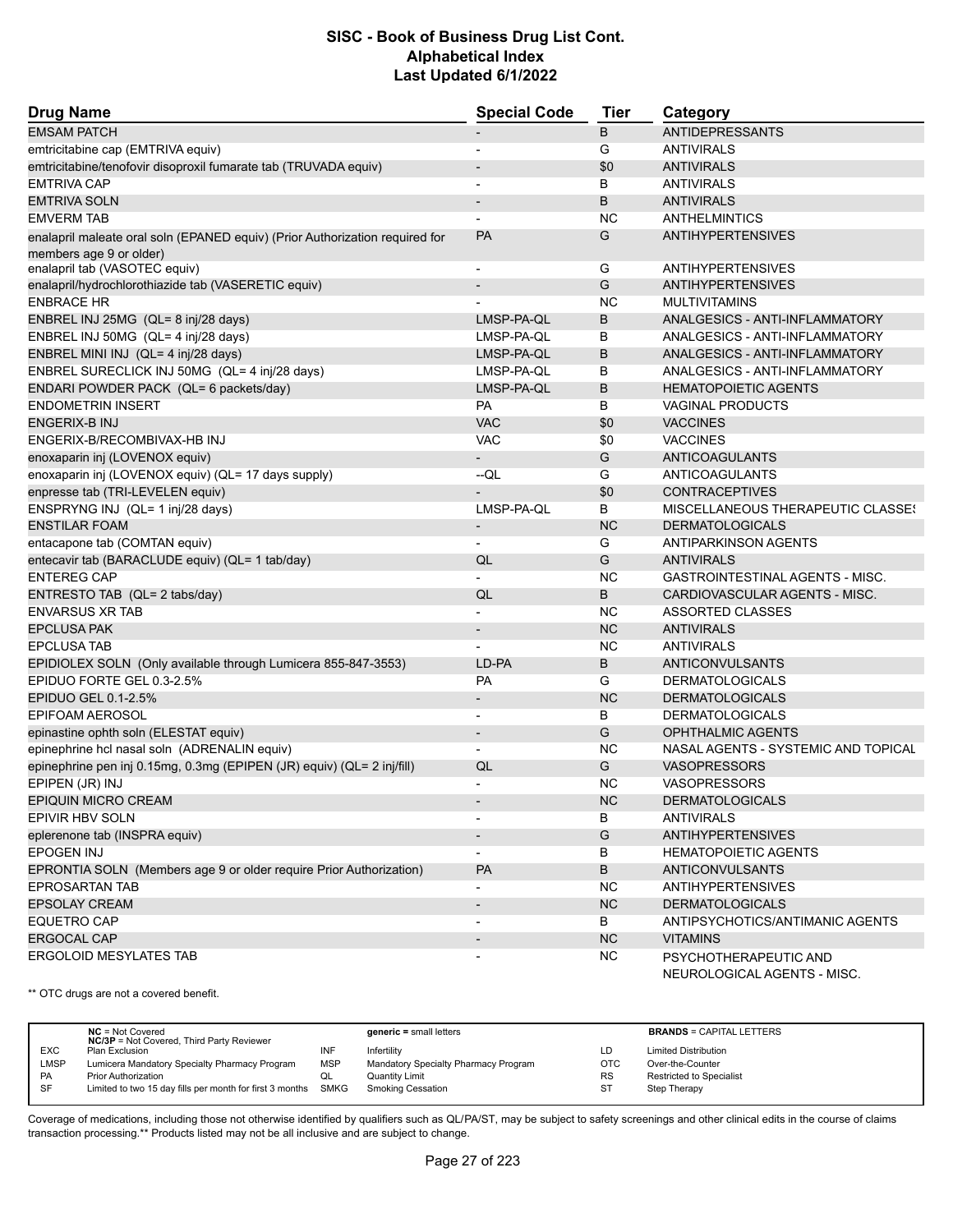| <b>Drug Name</b>                                                                                                                   | <b>Special Code</b>      | <b>Tier</b> | Category                                                       |
|------------------------------------------------------------------------------------------------------------------------------------|--------------------------|-------------|----------------------------------------------------------------|
| ergoloid mesylates tab (HYDERGINE equiv)                                                                                           |                          | <b>NC</b>   | PSYCHOTHERAPEUTIC AND<br>NEUROLOGICAL AGENTS - MISC.           |
| ergotamine/caffeine tab (CAFERGOT equiv)                                                                                           |                          | ΝC          | <b>MIGRAINE PRODUCTS</b>                                       |
| ERIVEDGE CAP (Only available through Diplomat 877-977-9118, Walgreens<br>888-347-3416, Walmart Specialty 877-453-4566)             | LD-PA-SF                 | B           | ANTINEOPLASTICS AND ADJUNCTIVE<br><b>THERAPIES</b>             |
| ERLEADA TAB (QL= 4 tabs/day)                                                                                                       | LMSP-PA-QL               | В           | ANTINEOPLASTICS AND ADJUNCTIVE<br><b>THERAPIES</b>             |
| erlotinib tab (TARCEVA equiv)                                                                                                      | LMSP-PA-SF               | B           | ANTINEOPLASTICS AND ADJUNCTIVE<br><b>THERAPIES</b>             |
| <b>ERTACZO CREAM</b>                                                                                                               |                          | NC          | <b>DERMATOLOGICALS</b>                                         |
| <b>ERY PAD</b>                                                                                                                     |                          | <b>NC</b>   | <b>DERMATOLOGICALS</b>                                         |
| <b>ERYPED SUSP</b>                                                                                                                 |                          | <b>NC</b>   | <b>MACROLIDES</b>                                              |
| erythromycin DR cap (Step Therapy requires trial of azithromycin,<br>clarithromycin, or doycycline hyclate 100mg)                  | <b>ST</b>                | G           | <b>MACROLIDES</b>                                              |
| ERYTHROMYCIN EC CAP (Step Therapy requires trial of azithromycin,<br>clarithromycin, or doycycline hyclate 100mg)                  | ST                       | B           | <b>MACROLIDES</b>                                              |
| erythromycin ethylsuccinate susp (ERYPED equiv) (Step Therapy requires<br>trial of azithromycin or clarithromycin)                 | <b>ST</b>                | G           | <b>MACROLIDES</b>                                              |
| ERYTHROMYCIN ETHYLSUCCINATE TAB                                                                                                    | $\overline{\phantom{a}}$ | <b>NC</b>   | <b>MACROLIDES</b>                                              |
| erythromycin gel                                                                                                                   |                          | G           | <b>DERMATOLOGICALS</b>                                         |
| erythromycin ophth oint                                                                                                            | $\blacksquare$           | G           | OPHTHALMIC AGENTS                                              |
| erythromycin pad                                                                                                                   |                          | G           | <b>DERMATOLOGICALS</b>                                         |
| erythromycin soln                                                                                                                  |                          | G           | <b>DERMATOLOGICALS</b>                                         |
| erythromycin stearate tab (Step Therapy requires trial of azithromycin,<br>clarithromycin, or doycycline hyclate 100mg)            | <b>ST</b>                | G           | <b>MACROLIDES</b>                                              |
| erythromycin tab (ERY-TAB equiv) (Step Therapy requires trial of<br>azithromycin, clarithromycin or doxycycline hyclate 100mg)     | <b>ST</b>                | G           | <b>MACROLIDES</b>                                              |
| erythromycin tab (ERYTHROMYCIN equiv) (Step Therapy require trial of<br>azithromycin, clarithromycin, or doycycline hyclate 100mg) | <b>ST</b>                | G           | <b>MACROLIDES</b>                                              |
| erythromycin/benzoyl peroxide gel                                                                                                  | $\blacksquare$           | G           | <b>DERMATOLOGICALS</b>                                         |
| erythromycin/sulfisoxazole susp (PEDIAZOLE equiv)                                                                                  |                          | G           | ANTI-INFECTIVE AGENTS - MISC.                                  |
| ESBRIET CAP (QL= 9 caps/day)                                                                                                       | LMSP-PA-QL-SF            | B           | <b>RESPIRATORY AGENTS - MISC.</b>                              |
| escitalopram soln (LEXAPRO equiv)                                                                                                  | $\overline{\phantom{a}}$ | G           | <b>ANTIDEPRESSANTS</b>                                         |
| escitalopram tab (LEXAPRO equiv)                                                                                                   | $\overline{\phantom{a}}$ | G           | <b>ANTIDEPRESSANTS</b>                                         |
| <b>ESKATA SOLN</b>                                                                                                                 |                          | <b>NC</b>   | <b>DERMATOLOGICALS</b>                                         |
| esomeprazole cap (NEXIUM equiv) (Rx Only)                                                                                          |                          | G           | <b>ULCER DRUGS</b>                                             |
| esomeprazole DR granule pack (NEXIUM equiv)                                                                                        |                          | <b>NC</b>   | <b>ULCER</b><br>DRUGS/ANTISPASMODICS/ANTICHOLINEF<br><b>CS</b> |
| esomeprazole magnesium DR tab (NEXIUM equiv)                                                                                       | <b>OTC</b>               | EXC         | <b>ULCER</b><br>DRUGS/ANTISPASMODICS/ANTICHOLINEF<br>CS        |
| ESOMEPRAZOLE STRONTIUM CAP                                                                                                         |                          | <b>NC</b>   | <b>ULCER DRUGS</b>                                             |
| estazolam tab (PROSOM equiv)                                                                                                       |                          | G           | HYPNOTICS/SEDATIVES/SLEEP DISORDEF<br><b>AGENTS</b>            |
| esterified estrogens/methyltestosterone tab (ESTRATEST equiv)                                                                      | $\overline{\phantom{a}}$ | G           | <b>ESTROGENS</b>                                               |
| <b>ESTRACE VAGINAL CREAM</b>                                                                                                       |                          | ΝC          | <b>VAGINAL PRODUCTS</b>                                        |
| estradiol cream (ESTRACE equiv)                                                                                                    | $\overline{\phantom{a}}$ | NC          | <b>VAGINAL PRODUCTS</b>                                        |
| estradiol patch (CLIMARA equiv)                                                                                                    | $\overline{\phantom{a}}$ | G           | <b>ESTROGENS</b>                                               |
| estradiol patch (VIVELLE-DOT equiv)                                                                                                |                          | G           | <b>ESTROGENS</b>                                               |
| estradiol tab (ESTRACE equiv)                                                                                                      |                          | G           | <b>ESTROGENS</b>                                               |

\*\* OTC drugs are not a covered benefit.

|             | $NC = Not Covered$<br><b>NC/3P</b> = Not Covered, Third Party Reviewer |            | $generic = small letters$            |            | <b>BRANDS = CAPITAL LETTERS</b> |
|-------------|------------------------------------------------------------------------|------------|--------------------------------------|------------|---------------------------------|
| <b>EXC</b>  | Plan Exclusion                                                         | INF        | Infertility                          | LD         | <b>Limited Distribution</b>     |
| <b>LMSP</b> | Lumicera Mandatory Specialty Pharmacy Program                          | <b>MSP</b> | Mandatory Specialty Pharmacy Program | <b>OTC</b> | Over-the-Counter                |
| <b>PA</b>   | <b>Prior Authorization</b>                                             | QL         | Quantity Limit                       | <b>RS</b>  | <b>Restricted to Specialist</b> |
| <b>SF</b>   | Limited to two 15 day fills per month for first 3 months SMKG          |            | <b>Smoking Cessation</b>             | ST         | Step Therapy                    |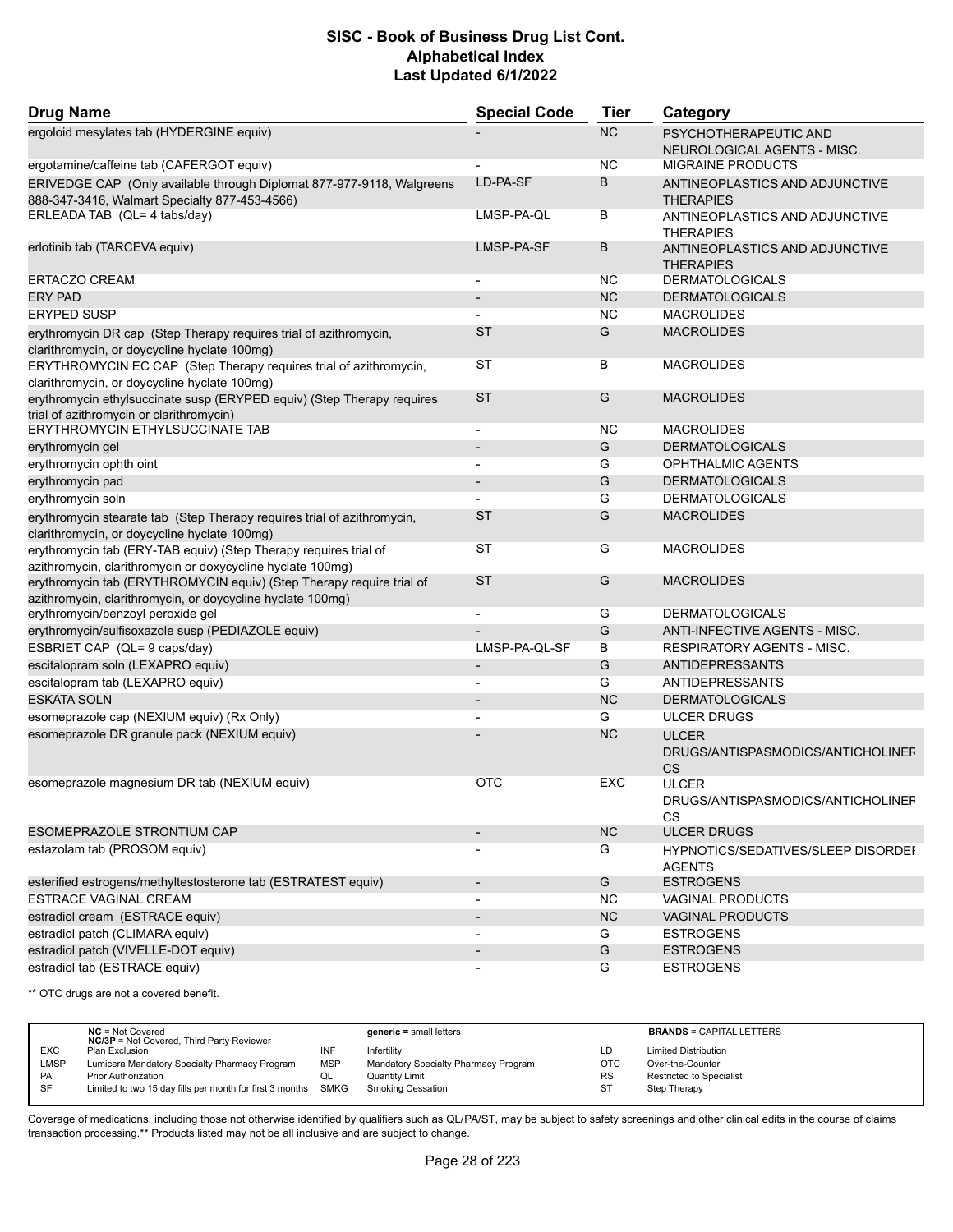| <b>Drug Name</b>                                                                | <b>Special Code</b>      | <b>Tier</b> | Category                                                   |
|---------------------------------------------------------------------------------|--------------------------|-------------|------------------------------------------------------------|
| estradiol vaginal tab, yuvafem vaginal tab (VAGIFEM equiv) (QL= 8 tabs/28       | QL                       | G           | <b>VAGINAL PRODUCTS</b>                                    |
| days, 18 tabs on first fill)                                                    |                          |             |                                                            |
| estradiol/norethindrone tab (ACTIVELLA equiv)                                   | $\overline{a}$           | G           | <b>ESTROGENS</b>                                           |
| ESTRING (3 copays per Rx)                                                       | $\overline{\phantom{a}}$ | B           | <b>VAGINAL PRODUCTS</b>                                    |
| <b>ESTROPIPATE TAB</b>                                                          |                          | G           | <b>ESTROGENS</b>                                           |
| estropipate tab (OGEN equiv)                                                    | $\overline{a}$           | G           | <b>ESTROGENS</b>                                           |
| eszopiclone tab (LUNESTA equiv) (QL= 1 tab/day)                                 | QL                       | G           | <b>HYPNOTICS/SEDATIVES/SLEEP DISORDEF</b><br><b>AGENTS</b> |
| ethacrynic tab (EDECRIN equiv)                                                  | $\overline{\phantom{a}}$ | <b>NC</b>   | <b>DIURETICS</b>                                           |
| ethambutol tab (MYAMBUTOL equiv)                                                |                          | G           | ANTIMYCOBACTERIAL AGENTS                                   |
| ethosuximide cap (ZARONTIN equiv)                                               | $\overline{a}$           | G           | ANTICONVULSANTS                                            |
| ethosuximide soln (ZARONTIN equiv)                                              | $\overline{a}$           | G           | ANTICONVULSANTS                                            |
| etodolac cap (LODINE equiv)                                                     |                          | G           | ANALGESICS - ANTI-INFLAMMATORY                             |
| etodolac ER tab (LODINE XL equiv)                                               |                          | G           | ANALGESICS - ANTI-INFLAMMATORY                             |
| etodolac tab                                                                    |                          | G           | ANALGESICS - ANTI-INFLAMMATORY                             |
| <b>ETOPOSIDE CAP</b>                                                            | <b>LMSP</b>              | В           | ANTINEOPLASTICS AND ADJUNCTIVE                             |
|                                                                                 | $\overline{a}$           | G           | <b>THERAPIES</b><br><b>ANTIVIRALS</b>                      |
| etravirine tab (INTELENCE equiv)<br><b>EUCRISA OINT</b>                         | $\overline{a}$           | <b>NC</b>   | <b>DERMATOLOGICALS</b>                                     |
|                                                                                 |                          |             |                                                            |
| <b>EURAX CREAM</b>                                                              | $\overline{\phantom{a}}$ | B           | <b>DERMATOLOGICALS</b>                                     |
| <b>EVAMIST SPRAY</b>                                                            | $\overline{\phantom{a}}$ | <b>NC</b>   | <b>ESTROGENS</b>                                           |
| <b>EVEKEO ODT</b>                                                               |                          | <b>NC</b>   | ADHD/ANTI-NARCOLEPSY/ANTI-OBESITY//<br><b>NOREXIANTS</b>   |
| everolimus tab (AFINITOR equiv) (QL= 1 tab/day)                                 | LMSP-PA-QL               | В           | ANTINEOPLASTICS AND ADJUNCTIVE<br><b>THERAPIES</b>         |
| everolimus tab (ZORTRESS equiv)                                                 | LMSP-PA-QL               | G           | MISCELLANEOUS THERAPEUTIC CLASSES                          |
| everolimus tab for oral susp (AFINITOR DISPERZ equiv) (QL= 1 tab/day)           | LMSP-PA-QL-SF            | B           | ANTINEOPLASTICS AND ADJUNCTIVE<br><b>THERAPIES</b>         |
| <b>EVIVO LIQUID</b>                                                             | $\overline{\phantom{a}}$ | <b>NC</b>   | <b>ANTIDIARRHEALS</b>                                      |
| <b>EVOCLIN FOAM</b>                                                             | $\overline{a}$           | <b>NC</b>   | <b>DERMATOLOGICALS</b>                                     |
| <b>EVOTAZ TAB</b>                                                               |                          | В           | <b>ANTIVIRALS</b>                                          |
| EVRYSDI SOLN (QL= 6.67ml/day; Only available through Accredo                    | LD-PA-QL                 | B           | NEUROMUSCULAR AGENTS                                       |
| 800-803-2523)<br><b>EVZIO INJ</b>                                               | $\overline{\phantom{0}}$ | <b>NC</b>   | ANTIDOTES AND SPECIFIC ANTAGONISTS                         |
| EVZIO INJ                                                                       |                          | <b>NC</b>   | <b>ANTIDOTES</b>                                           |
| <b>EXALGO TAB</b>                                                               | $\blacksquare$           | <b>NC</b>   | <b>ANALGESICS - OPIOID</b>                                 |
|                                                                                 | $\overline{\phantom{m}}$ |             |                                                            |
| EXELDERM CREAM, SULCONAZOLE CREAM                                               |                          | <b>NC</b>   | <b>DERMATOLOGICALS</b>                                     |
| <b>EXELDERM SOLN</b>                                                            |                          | <b>NC</b>   | <b>DERMATOLOGICALS</b>                                     |
| EXELDERM SOLN, SULCONAZOLE SOLN                                                 | $\overline{a}$           | <b>NC</b>   | <b>DERMATOLOGICALS</b>                                     |
| exemestane tab (AROMASIN equiv) (Covered at \$0 for women 35 years or           |                          | \$0         | ANTINEOPLASTICS AND ADJUNCTIVE                             |
| older; All other members covered at generic copay)<br><b>EXFORGE HCT TAB</b>    |                          |             | <b>THERAPIES</b>                                           |
|                                                                                 |                          | <b>NC</b>   | <b>ANTIHYPERTENSIVES</b>                                   |
| EXKIVITY CAP (QL= 4 caps/day; Only available through Biologics<br>800-850-4306) | LD-PA-QL-SF              | В           | ANTINEOPLASTICS AND ADJUNCTIVE<br><b>THERAPIES</b>         |
| <b>EXSERVAN FILM</b>                                                            |                          | <b>NC</b>   | NEUROMUSCULAR AGENTS                                       |
| EXTAVIA INJ                                                                     | LMSP-PA                  | В           | PSYCHOTHERAPEUTIC AND<br>NEUROLOGICAL AGENTS - MISC.       |
| <b>EYSUVIS OPHTH SUSP</b>                                                       | $\overline{a}$           | NC.         | OPHTHALMIC AGENTS                                          |
| <b>EZALLOR SPRINKLE CAP</b>                                                     |                          | <b>NC</b>   | ANTIHYPERLIPIDEMICS                                        |
| ezetimibe tab (ZETIA equiv)                                                     | $\overline{a}$           | G           | <b>ANTIHYPERLIPIDEMICS</b>                                 |
| ezetimibe/simvastatin tab (VYTORIN equiv)                                       | $\overline{\phantom{0}}$ | <b>NC</b>   | <b>ANTIHYPERLIPIDEMICS</b>                                 |
| ** OTC drugs are not a covered benefit.                                         |                          |             |                                                            |

**NC** = Not Covered **generic =** small letters **BRANDS** = CAPITAL LETTERS **NC/3P** = Not Covered, Third Party Reviewer EXC Plan Exclusion INF Infertility LD Limited Distribution LMSP Lumicera Mandatory Specialty Pharmacy Program MSP Mandatory Specialty Pharmacy Program OTC Over-the-Counter<br>PA Prior Authorization of QL Quantity Limit Cuntity Limit PA Prior Authorization **COL** Quantity Limit Collection RS Restricted to Specialist<br>
SF Limited to two 15 day fills per month for first 3 months SMKG Smoking Cessation ST Step Therapy Limited to two 15 day fills per month for first 3 months SMKG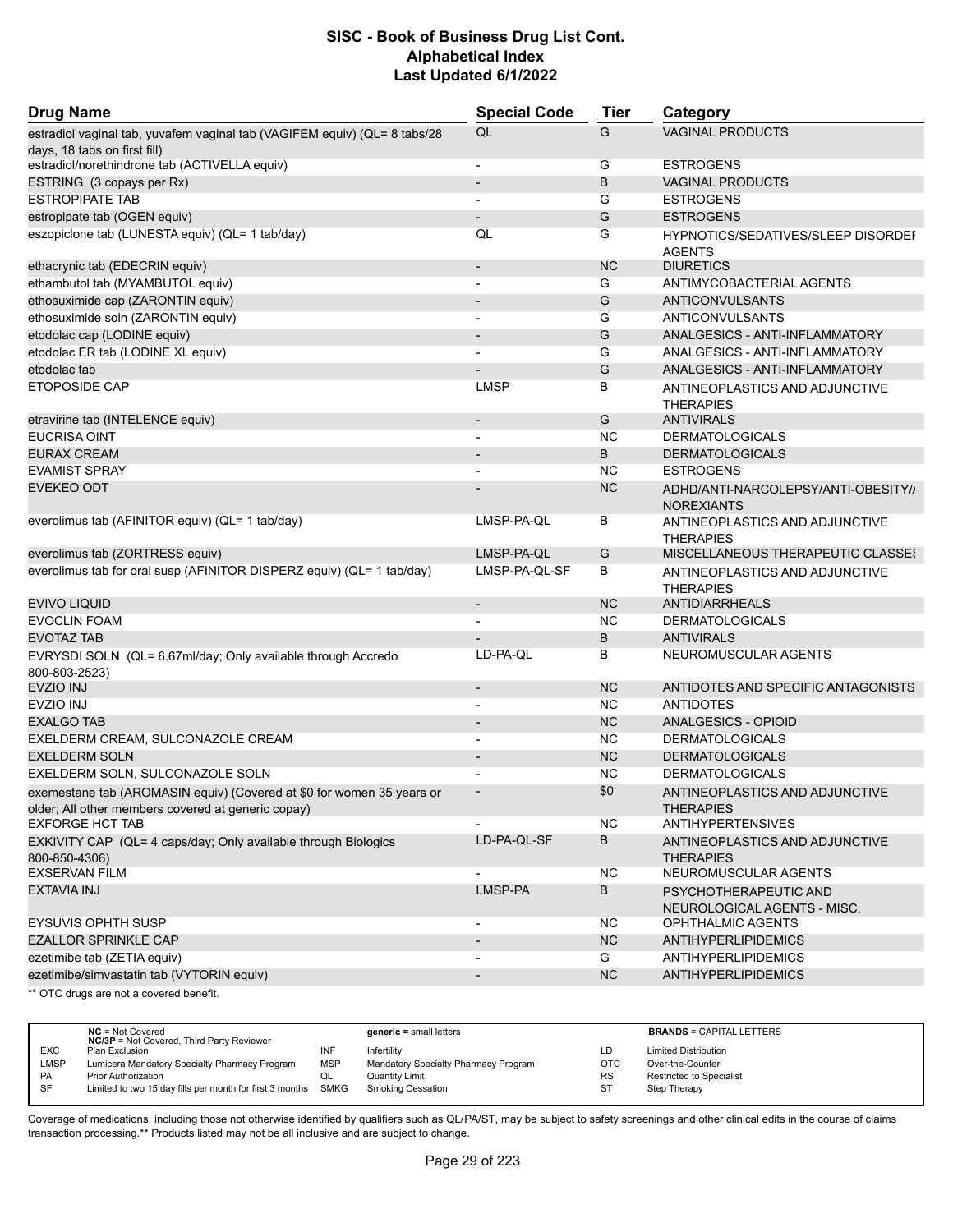| <b>Drug Name</b>                                                                                         | <b>Special Code</b>      | <b>Tier</b> | Category                                               |
|----------------------------------------------------------------------------------------------------------|--------------------------|-------------|--------------------------------------------------------|
| ezetimibe/simvastatin tab 10-80mg (VYTORIN equiv) (This strength excluded                                |                          | <b>NC</b>   | <b>ANTIHYPERLIPIDEMICS</b>                             |
| from coverage)                                                                                           |                          |             |                                                        |
| <b>FABIOR AEROSOL FOAM</b>                                                                               | $\overline{a}$           | <b>NC</b>   | <b>DERMATOLOGICALS</b>                                 |
| <b>FABRAZYME INJ</b>                                                                                     | MSP-PA                   | В           | ENDOCRINE AND METABOLIC AGENTS -<br>MISC.              |
| <b>FACTIVE TAB</b>                                                                                       |                          | <b>NC</b>   | <b>FLUOROQUINOLONES</b>                                |
| <b>FALESSA KIT</b>                                                                                       |                          | <b>NC</b>   | <b>CONTRACEPTIVES</b>                                  |
| <b>FALESSA TAB</b>                                                                                       |                          | <b>EXC</b>  | DIETARY PRODUCTS/DIETARY<br><b>MANAGEMENT PRODUCTS</b> |
| famciclovir tab (FAMVIR equiv)                                                                           | $\overline{\phantom{a}}$ | G           | <b>ANTIVIRALS</b>                                      |
| famotidine susp (PEPCID equiv)                                                                           |                          | G           | <b>ULCER DRUGS</b>                                     |
| famotidine tab (PEPCID equiv) (Rx Only)                                                                  |                          | G           | <b>ULCER DRUGS</b>                                     |
| FANAPT TAB (QL= 2 tabs/day; Step Therapy requires trial of ABILIFY or<br>quetiapine ER)                  | QL-ST                    | B           | ANTIPSYCHOTICS/ANTIMANIC AGENTS                        |
| FANAPT TITRATION PACK (QL= 1 pack/plan year; Step Therapy requires trial<br>of ABILIFY or quetiapine ER) | QL-ST                    | В           | ANTIPSYCHOTICS/ANTIMANIC AGENTS                        |
| <b>FANSIDAR TAB</b>                                                                                      | $\overline{\phantom{a}}$ | B           | <b>ANTIMALARIALS</b>                                   |
| FARXIGA TAB (QL= 1 tab/day)                                                                              | QL                       | В           | <b>ANTIDIABETICS</b>                                   |
| FARYDAK CAP (QL= 6 caps/21 days)                                                                         | MSP-PA-QL                | В           | ANTINEOPLASTICS AND ADJUNCTIVE<br><b>THERAPIES</b>     |
| FASENRA PEN INJ (QL= 1 inj/56 days)                                                                      | MSP-PA-QL                | В           | ANTIASTHMATIC AND BRONCHODILATOR<br><b>AGENTS</b>      |
| febuxostat tab (ULORIC equiv) (Step Therapy requires trial of allopurinol)                               | $ST-¢$                   | G           | <b>GOUT AGENTS</b>                                     |
| <b>FEIBA INJ</b>                                                                                         | MSP-PA                   | В           | <b>HEMATOLOGICAL AGENTS - MISC.</b>                    |
| felbamate susp (FELBATOL equiv)                                                                          | $\overline{\phantom{a}}$ | G           | <b>ANTICONVULSANTS</b>                                 |
| felbamate tab (FELBATOL equiv)                                                                           |                          | G           | ANTICONVULSANTS                                        |
| <b>FELBATOL TAB</b>                                                                                      | $\overline{\phantom{a}}$ | <b>NC</b>   | ANTICONVULSANTS                                        |
| felodipine ER tab (PLENDIL equiv)                                                                        |                          | G           | CALCIUM CHANNEL BLOCKERS                               |
| <b>FEM PH GEL</b>                                                                                        |                          | B           | <b>VAGINAL PRODUCTS</b>                                |
| <b>FEMALE CONDOMS</b>                                                                                    | <b>OTC</b>               | \$0         | MEDICAL DEVICES AND SUPPLIES                           |
| <b>FEMHRT TAB</b>                                                                                        | $\overline{\phantom{a}}$ | <b>NC</b>   | <b>ESTROGENS</b>                                       |
| FEMRING (3 copays per Rx)                                                                                |                          | В           | VAGINAL PRODUCTS                                       |
| fenofibrate cap 43mg, 130mg (ANTARA equiv)                                                               |                          | <b>NC</b>   | ANTIHYPERLIPIDEMICS                                    |
| fenofibrate cap 67mg, 134mg, 200mg (LOFIBRA equiv)                                                       | $\overline{a}$           | G           | <b>ANTIHYPERLIPIDEMICS</b>                             |
| FENOFIBRATE CAP, LIPOFEN CAP 50MG, 150MG                                                                 |                          | <b>NC</b>   | <b>ANTIHYPERLIPIDEMICS</b>                             |
| fenofibrate tab 40mg, 120mg (FENOGLIDE equiv)                                                            | $\blacksquare$           | <b>NC</b>   | <b>ANTIHYPERLIPIDEMICS</b>                             |
| fenofibrate tab 48mg, 54mg, 145mg, 160mg (TRICOR equiv)                                                  | $\overline{\phantom{a}}$ | G           | <b>ANTIHYPERLIPIDEMICS</b>                             |
| fenofibric acid DR cap (TRILIPIX equiv)                                                                  | $\blacksquare$           | G           | <b>ANTIHYPERLIPIDEMICS</b>                             |
| FENOFIBRIC TAB, FIBRICOR TAB                                                                             |                          | B           | ANTIHYPERLIPIDEMICS                                    |
| fenoprofen calcium tab                                                                                   | $\overline{\phantom{a}}$ | <b>NC</b>   | ANALGESICS - ANTI-INFLAMMATORY                         |
| <b>FENOPROFEN CAP</b>                                                                                    |                          | NC          | ANALGESICS - ANTI-INFLAMMATORY                         |
| <b>FENOPROFEN TAB</b>                                                                                    |                          | <b>NC</b>   | ANALGESICS - ANTI-INFLAMMATORY                         |
| <b>FENSOLVI INJ</b>                                                                                      |                          | NC          | <b>ENDOCRINE AND METABOLIC AGENTS -</b><br>MISC.       |
| fentanyl citrate lollipop (ACTIQ equiv) (QL= 120 lozenges/30 days)                                       | PA-QL                    | G           | ANALGESICS - OPIOID                                    |
| fentanyl patch (DURAGESIC equiv)                                                                         |                          | G           | ANALGESICS - OPIOID                                    |
| fentanyl patch 37.5mcg, 62.5mcg, 87.5mcg (FENTANYL equiv)                                                |                          | <b>NC</b>   | ANALGESICS - OPIOID                                    |
| FENTORA TAB, FENTANYL BUCCAL TAB (QL= 120 tabs/30 days)                                                  | PA-QL                    | B           | ANALGESICS - OPIOID                                    |
| <b>FEONYX TAB</b>                                                                                        |                          | NC.         | <b>HEMATOPOIETIC AGENTS</b>                            |
| ferrex 150 forte cap                                                                                     |                          | G           | <b>HEMATOPOIETIC AGENTS</b>                            |
|                                                                                                          |                          |             |                                                        |

\*\* OTC drugs are not a covered benefit.

|             | $NC = Not Covered$<br><b>NC/3P</b> = Not Covered, Third Party Reviewer |            | $generic = small letters$            |            | <b>BRANDS = CAPITAL LETTERS</b> |
|-------------|------------------------------------------------------------------------|------------|--------------------------------------|------------|---------------------------------|
| <b>EXC</b>  | Plan Exclusion                                                         | INF        | Infertility                          | LD         | <b>Limited Distribution</b>     |
| <b>LMSP</b> | Lumicera Mandatory Specialty Pharmacy Program                          | <b>MSP</b> | Mandatory Specialty Pharmacy Program | <b>OTC</b> | Over-the-Counter                |
| PA          | <b>Prior Authorization</b>                                             | QL         | Quantity Limit                       | <b>RS</b>  | Restricted to Specialist        |
| SF          | Limited to two 15 day fills per month for first 3 months SMKG          |            | <b>Smoking Cessation</b>             | <b>ST</b>  | Step Therapy                    |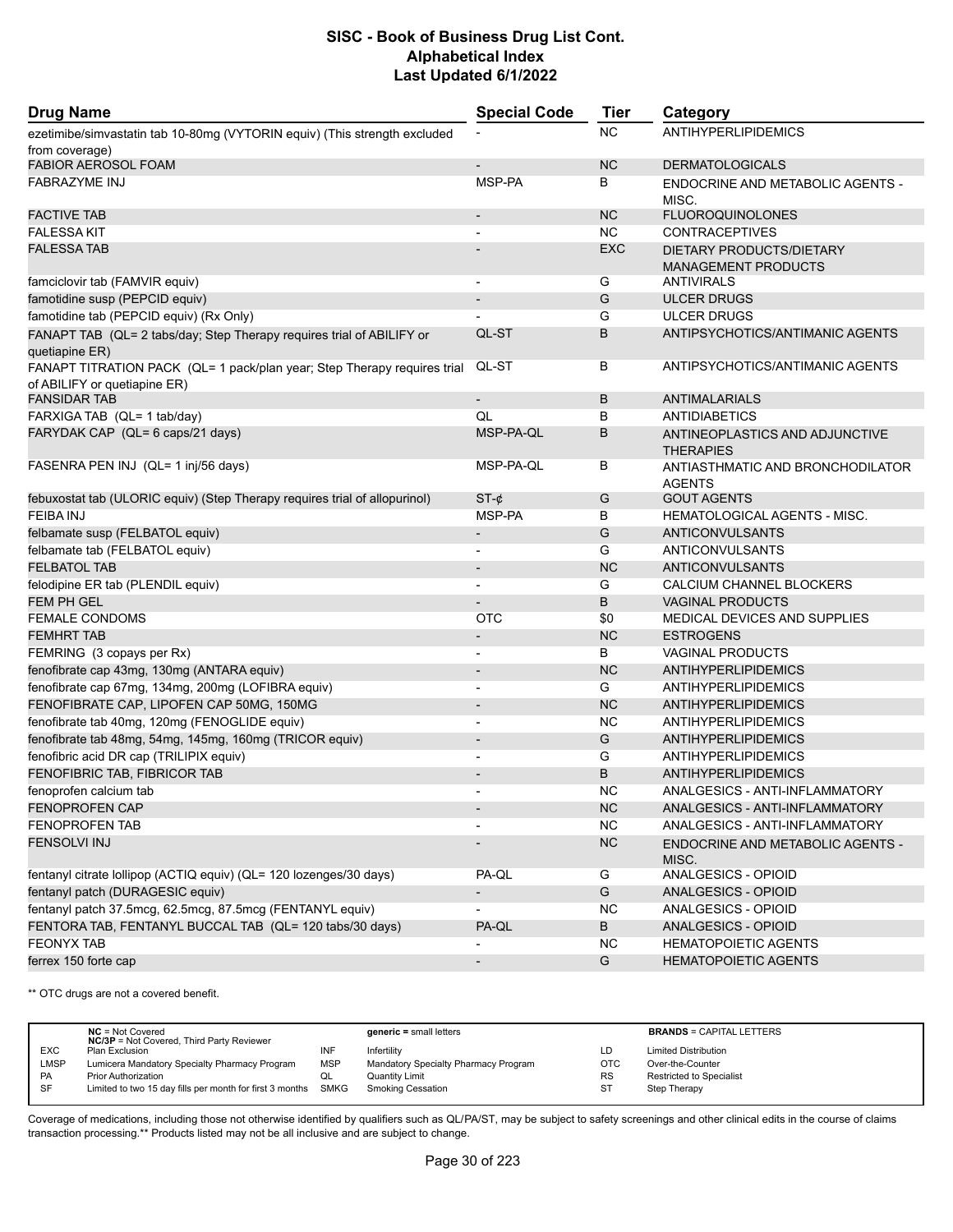| <b>Drug Name</b>                                                             | <b>Special Code</b>      | <b>Tier</b> | Category                                           |  |
|------------------------------------------------------------------------------|--------------------------|-------------|----------------------------------------------------|--|
| ferrex 150 forte cap (NIFEREX 150 FORTE equiv)                               |                          | G           | <b>HEMATOPOIETIC AGENTS</b>                        |  |
| FERRIPROX SOLN (Only available through Ferriprox Total Care<br>866-758-7071) | LD-PA                    | B           | <b>ANTIDOTES</b>                                   |  |
| FERRIPROX TAB 1000MG (TWICE DAILY)                                           | $\blacksquare$           | NC.         | ANTIDOTES AND SPECIFIC ANTAGONISTS                 |  |
| <b>FERRO-PLEX TAB</b>                                                        |                          | <b>NC</b>   | <b>HEMATOPOIETIC AGENTS</b>                        |  |
| ferrous sulfate elixir (Covered for members 1 year or younger)               | <b>OTC</b>               | \$0         | <b>HEMATOPOIETIC AGENTS</b>                        |  |
| FERROUS SULFATE LIQUID (Covered for members 1 year or younger)               | <b>OTC</b>               | \$0         | <b>HEMATOPOIETIC AGENTS</b>                        |  |
| ferrous sulfate soln (Covered for members 1 year or younger)                 | <b>OTC</b>               | \$0         | <b>HEMATOPOIETIC AGENTS</b>                        |  |
| ferrous sulfate syrup (FERROUS SULFATE equiv) (Covered for members 1         | <b>OTC</b>               | \$0         | <b>HEMATOPOIETIC AGENTS</b>                        |  |
| year or younger)<br><b>FETZIMA CAP</b>                                       |                          | <b>NC</b>   | <b>ANTIDEPRESSANTS</b>                             |  |
| <b>FETZIMA TITRATION PACK</b>                                                | $\overline{\phantom{a}}$ | <b>NC</b>   | ANTIDEPRESSANTS                                    |  |
| <b>FIASP FLEXTOUCH INJ</b>                                                   |                          | B           | ANTIDIABETICS                                      |  |
| <b>FIASP INJ</b>                                                             |                          | B           | <b>ANTIDIABETICS</b>                               |  |
| <b>FIASP PENFILL INJ</b>                                                     |                          | В           | <b>ANTIDIABETICS</b>                               |  |
| <b>FIBRIK CAP</b>                                                            | $\overline{\phantom{a}}$ | <b>NC</b>   |                                                    |  |
|                                                                              |                          |             | <b>MULTIVITAMINS</b>                               |  |
| <b>FINACEA FOAM</b>                                                          |                          | B           | <b>DERMATOLOGICALS</b>                             |  |
| <b>FINACEA PLUS KIT</b>                                                      |                          | B           | <b>DERMATOLOGICALS</b>                             |  |
| finasteride tab (PROPECIA equiv)                                             | $\blacksquare$           | <b>EXC</b>  | <b>DERMATOLOGICALS</b>                             |  |
| finasteride tab (PROSCAR equiv)                                              |                          | G           | <b>GENITOURINARY AGENTS -</b>                      |  |
|                                                                              |                          |             | <b>MISCELLANEOUS</b>                               |  |
| FINTEPLA SOLN (QL= 12ml/day; Only available through Anovo Specialty          | LD-PA-QL                 | В           | ANTICONVULSANTS                                    |  |
| Pharmacy 844-288-5007)                                                       |                          |             | <b>HEMATOLOGICAL AGENTS - MISC.</b>                |  |
| <b>FIRAZYR INJ</b>                                                           |                          | <b>NC</b>   | ANTIMYASTHENIC/CHOLINERGIC AGENTS                  |  |
| FIRDAPSE TAB (Only available through AnovoRx 844-288-5007)                   | LD-PA                    | B           |                                                    |  |
| <b>FIRMAGON INJ</b>                                                          | <b>MSP</b>               | B           | ANTINEOPLASTICS AND ADJUNCTIVE<br><b>THERAPIES</b> |  |
| FIRST ATENOLOL SOLN                                                          | $\blacksquare$           | В           | <b>BETA BLOCKERS</b>                               |  |
| FIRST METOPROLOL ORAL SOLN                                                   |                          | B           | <b>BETA BLOCKERS</b>                               |  |
| FIRST METRONIDAZOLE SUSP                                                     |                          | B           | ANTI-INFECTIVE AGENTS - MISC.                      |  |
| FIRST MOUTHWASH BLM                                                          | $\overline{\phantom{a}}$ | B           | MOUTH/THROAT/DENTAL AGENTS                         |  |
| <b>FIRST OMEPRAZOLE SUSP</b>                                                 | <b>PA</b>                | В           | <b>ULCER DRUGS</b>                                 |  |
| FIRST-VANCOMYCIN SOLN                                                        | $\overline{\phantom{a}}$ | G           | ANTI-INFECTIVE AGENTS - MISC.                      |  |
| <b>FIRVANQ SOLN</b>                                                          | $\blacksquare$           | G           | ANTI-INFECTIVE AGENTS - MISC.                      |  |
| <b>FLAGYL ER TAB</b>                                                         |                          | B           | <b>ANTI-INFECTIVE AGENTS - MISC.</b>               |  |
| <b>FLAREX OPHTH SUSP</b>                                                     |                          | B           | OPHTHALMIC AGENTS                                  |  |
| flavoxate tab (URISPAS equiv)                                                |                          | G           | URINARY ANTISPASMODICS                             |  |
| FLEBOGAMMA/GAMMAPLEX/OCTAGAM/PRIVIGEN INJ                                    | MSP-PA                   | B           | PASSIVE IMMUNIZING AGENTS                          |  |
| flecainide tab (TAMBOCOR equiv)                                              | $\overline{\phantom{a}}$ | G           | <b>ANTIARRHYTHMICS</b>                             |  |
| FLEQSUVY SUSP (Prior Authorization required for members age 9 or older)      | PA                       | В           | MUSCULOSKELETAL THERAPY AGENTS                     |  |
| <b>FLOLIPID SUSP</b>                                                         |                          | <b>NC</b>   | <b>ANTIHYPERLIPIDEMICS</b>                         |  |
| FLONASE SENSIMIST NASAL SPRAY                                                | <b>OTC</b>               | <b>EXC</b>  | NASAL AGENTS - SYSTEMIC AND TOPICAL                |  |
| <b>FLO-PRED SUSP</b>                                                         |                          | <b>NC</b>   | <b>CORTICOSTEROIDS</b>                             |  |
| <b>FLORIVA CHEW TAB</b>                                                      |                          | <b>NC</b>   | <b>MULTIVITAMINS</b>                               |  |
| <b>FLORIVA PLUS DROPS</b>                                                    |                          | B           | <b>MULTIVITAMINS</b>                               |  |
| <b>FLOVENT DISKUS INHALER</b>                                                |                          | G           | ANTIASTHMATIC AND BRONCHODILATOR                   |  |
|                                                                              |                          |             | <b>AGENTS</b>                                      |  |
| <b>FLOVENT HFA INHALER</b>                                                   |                          | G           | ANTIASTHMATIC AND BRONCHODILATOR<br><b>AGENTS</b>  |  |
| FLUAD INJ (QL= 1 inj/28 days)                                                | QL-VAC                   | \$0         | <b>VACCINES</b>                                    |  |

\*\* OTC drugs are not a covered benefit.

|             | $NC = Not Covered$<br><b>NC/3P</b> = Not Covered, Third Party Reviewer |            | $generic = small letters$            |            | <b>BRANDS = CAPITAL LETTERS</b> |
|-------------|------------------------------------------------------------------------|------------|--------------------------------------|------------|---------------------------------|
| <b>EXC</b>  | Plan Exclusion                                                         | INF        | Infertility                          | LD         | <b>Limited Distribution</b>     |
| <b>LMSP</b> | Lumicera Mandatory Specialty Pharmacy Program                          | <b>MSP</b> | Mandatory Specialty Pharmacy Program | <b>OTC</b> | Over-the-Counter                |
| PA          | Prior Authorization                                                    | QL         | <b>Quantity Limit</b>                | <b>RS</b>  | Restricted to Specialist        |
| SF          | Limited to two 15 day fills per month for first 3 months SMKG          |            | <b>Smoking Cessation</b>             | <b>ST</b>  | Step Therapy                    |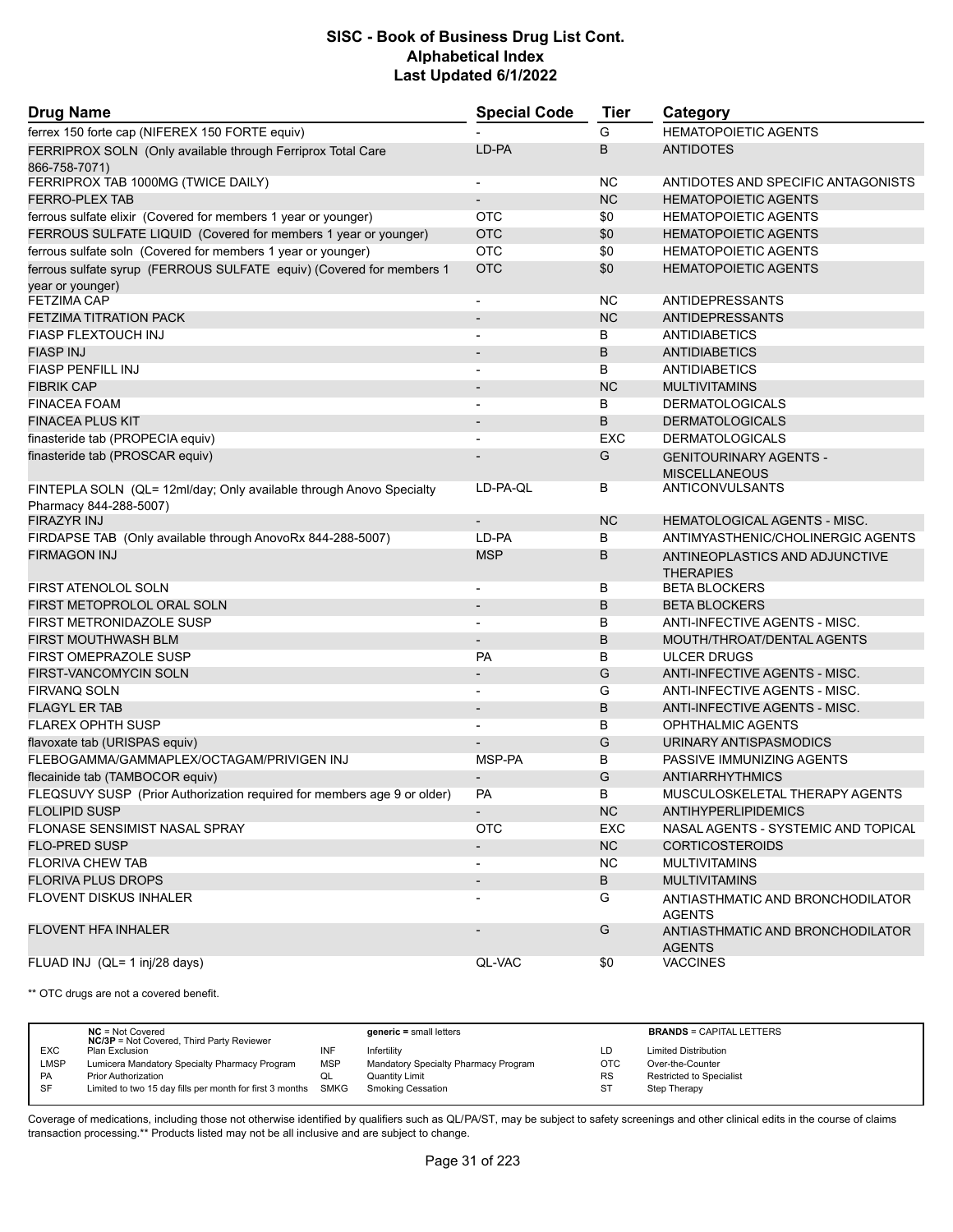| <b>Drug Name</b>                                                   | <b>Special Code</b>      | <b>Tier</b> | Category                                            |
|--------------------------------------------------------------------|--------------------------|-------------|-----------------------------------------------------|
| FLUAD QUAD INJ (QL= 1 inj/28 days)                                 | QL-VAC                   | \$0         | <b>VACCINES</b>                                     |
| FLUBLOK INJ (QL= 1 inj/28 days)                                    | QL-VAC                   | \$0         | <b>VACCINES</b>                                     |
| FLUBLOK QUAD PF INJ (QL= 1 inj/28 days)                            | QL-VAC                   | \$0         | <b>VACCINES</b>                                     |
| FLUCELVAX INJ (QL= 1 inj/28 days)                                  | QL-VAC                   | \$0         | <b>VACCINES</b>                                     |
| FLUCELVAX QUAD INJ (QL= 1 inj/28 days)                             | QL-VAC                   | \$0         | <b>VACCINES</b>                                     |
| fluconazole susp (DIFLUCAN equiv)                                  |                          | G           | <b>ANTIFUNGALS</b>                                  |
| fluconazole tab (DIFLUCAN equiv)                                   |                          | G           | <b>ANTIFUNGALS</b>                                  |
| flucytosine cap (ANCOBON equiv)                                    | $\blacksquare$           | G           | <b>ANTIFUNGALS</b>                                  |
| fludrocortisone tab (FLORINEF equiv)                               |                          | G           | <b>CORTICOSTEROIDS</b>                              |
| FLULAVAL QUAD INJ, FLUZONE QUAD INJ (QL= 1 inj/28 days)            | QL-VAC                   | \$0         | <b>VACCINES</b>                                     |
| FLUMIST QUADRIVALENT NASAL SUSP (QL= 1 inj/28 days)                | QL-VAC                   | \$0         | <b>VACCINES</b>                                     |
| FLUNISOLIDE NASAL SPRAY (NASAREL equiv)                            |                          | <b>EXC</b>  | NASAL AGENTS - SYSTEMIC AND TOPICAL                 |
| fluocinolone acetonide cream                                       | $\overline{\phantom{a}}$ | G           | <b>DERMATOLOGICALS</b>                              |
| fluocinolone acetonide oil                                         |                          | G           | <b>DERMATOLOGICALS</b>                              |
| fluocinolone acetonide oint                                        | $\overline{\phantom{a}}$ | G           | <b>DERMATOLOGICALS</b>                              |
| fluocinolone acetonide soln                                        | $\overline{\phantom{a}}$ | G           | <b>DERMATOLOGICALS</b>                              |
| fluocinolone otic oil (DERMOTIC equiv)                             |                          | G           | <b>OTIC AGENTS</b>                                  |
| fluocinonide cream 0.05% (LIDEX equiv)                             | $\blacksquare$           | G           | <b>DERMATOLOGICALS</b>                              |
| fluocinonide cream 0.1%                                            | $\overline{\phantom{a}}$ | <b>NC</b>   | <b>DERMATOLOGICALS</b>                              |
| fluocinonide emollient cream                                       |                          | G           | <b>DERMATOLOGICALS</b>                              |
| fluocinonide gel                                                   | $\overline{\phantom{a}}$ | G           | <b>DERMATOLOGICALS</b>                              |
| fluocinonide oint                                                  | $\overline{\phantom{a}}$ | G           | <b>DERMATOLOGICALS</b>                              |
| fluocinonide soln                                                  |                          | G           | <b>DERMATOLOGICALS</b>                              |
| <b>FLUOPAR KIT</b>                                                 | $\blacksquare$           | <b>NC</b>   | <b>DERMATOLOGICALS</b>                              |
| FLUORABON SOLN (Covered at \$0 for members 5 years or younger; All |                          | \$0         | <b>MINERALS &amp; ELECTROLYTES</b>                  |
| other members covered at preferred brand copay)                    |                          |             |                                                     |
| <b>FLUORAC CREAM</b>                                               | $\overline{\phantom{a}}$ | NC.         | <b>DERMATOLOGICALS</b>                              |
| FLUOR-A-DAY CHEW TAB                                               |                          | G           | MINERALS & ELECTROLYTES                             |
| <b>FLUORIDEX SENSITIVITY PASTE</b>                                 | $\overline{\phantom{a}}$ | G           | MOUTH/THROAT/DENTAL AGENTS                          |
| fluorometholone ophth soln (FML LIQUIFILM equiv)                   |                          | G           | <b>OPHTHALMIC AGENTS</b>                            |
| FLUOROPLEX CREAM                                                   |                          | <b>NC</b>   | <b>DERMATOLOGICALS</b>                              |
| fluorouracil cream (EFUDEX CREAM equiv)                            | $\overline{\phantom{a}}$ | G           | <b>DERMATOLOGICALS</b>                              |
| FLUOROURACIL CREAM 0.5%                                            | $\blacksquare$           | <b>NC</b>   | <b>DERMATOLOGICALS</b>                              |
| <b>FLUOROURACIL SOLN</b>                                           |                          | B           | <b>DERMATOLOGICALS</b>                              |
| <b>FLUOVIX PAK</b>                                                 | $\overline{\phantom{a}}$ | NC.         | <b>DERMATOLOGICALS</b>                              |
| fluoxetine cap (PROZAC equiv)                                      | $\overline{\phantom{a}}$ | G           | <b>ANTIDEPRESSANTS</b>                              |
| FLUOXETINE CAP (PMDD)                                              |                          | NC.         | PSYCHOTHERAPEUTIC AND                               |
|                                                                    |                          |             | NEUROLOGICAL AGENTS - MISC.                         |
| fluoxetine soln (PROZAC equiv)                                     |                          | G           | ANTIDEPRESSANTS                                     |
| fluoxetine tab (PROZAC equiv)                                      |                          | G           | ANTIDEPRESSANTS                                     |
| fluoxetine tab 60mg                                                | $\overline{\phantom{a}}$ | NC          | <b>ANTIDEPRESSANTS</b>                              |
| fluoxetine weekly cap (PROZAC equiv)                               |                          | <b>NC</b>   | <b>ANTIDEPRESSANTS</b>                              |
| fluphenazine tab (PROLIXIN equiv)                                  |                          | G           | ANTIPSYCHOTICS/ANTIMANIC AGENTS                     |
| flurandrenolide cream (CORDRAN equiv)                              |                          | NC.         | <b>DERMATOLOGICALS</b>                              |
| flurandrenolide lotion (CORDRAN equiv)                             | $\overline{\phantom{a}}$ | <b>NC</b>   | <b>DERMATOLOGICALS</b>                              |
|                                                                    |                          |             |                                                     |
| flurandrenolide oint (CORDRAN equiv)                               |                          | <b>NC</b>   | <b>DERMATOLOGICALS</b>                              |
| FLURAZEPAM CAP                                                     |                          | G           | HYPNOTICS/SEDATIVES/SLEEP DISORDEI<br><b>AGENTS</b> |
| flurbiprofen ophth soln (OCUFEN equiv)                             | $\overline{\phantom{a}}$ | G           | OPHTHALMIC AGENTS                                   |
| <b>FLURBIPROFEN OPHTH SOLN</b>                                     | $\overline{\phantom{a}}$ | NC          | OPHTHALMIC AGENTS                                   |

\*\* OTC drugs are not a covered benefit.

|             | $NC = Not Covered$<br><b>NC/3P</b> = Not Covered, Third Party Reviewer |            | $generic = small letters$            |            | <b>BRANDS = CAPITAL LETTERS</b> |
|-------------|------------------------------------------------------------------------|------------|--------------------------------------|------------|---------------------------------|
| <b>EXC</b>  | Plan Exclusion                                                         | INF        | Infertility                          | LD         | <b>Limited Distribution</b>     |
| <b>LMSP</b> | Lumicera Mandatory Specialty Pharmacy Program                          | <b>MSP</b> | Mandatory Specialty Pharmacy Program | <b>OTC</b> | Over-the-Counter                |
| PA          | <b>Prior Authorization</b>                                             | QL         | <b>Quantity Limit</b>                | <b>RS</b>  | Restricted to Specialist        |
| SF          | Limited to two 15 day fills per month for first 3 months SMKG          |            | <b>Smoking Cessation</b>             | -ST        | Step Therapy                    |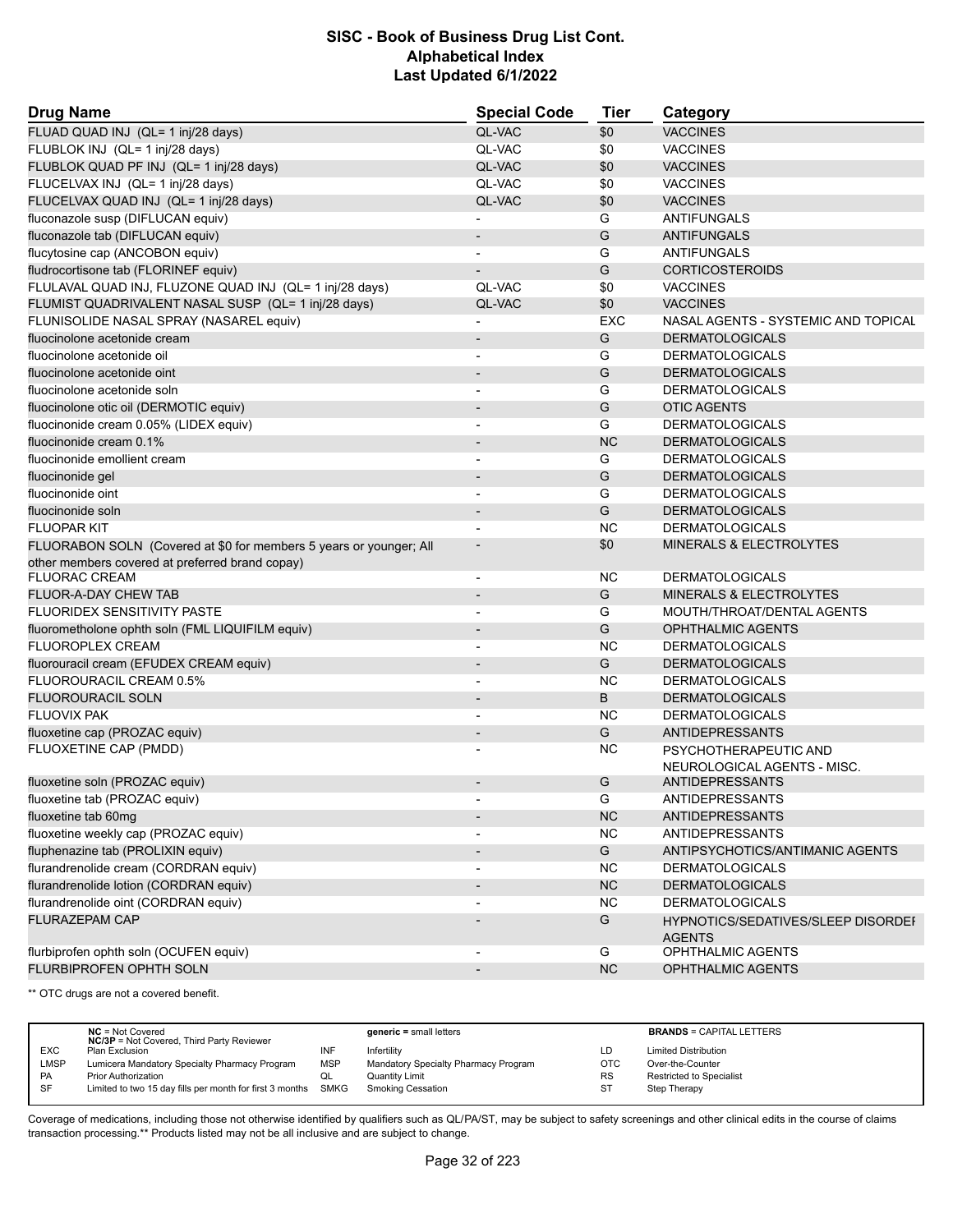| <b>Drug Name</b>                                                                                                                                    | <b>Special Code</b>          | <b>Tier</b> | Category                                                 |
|-----------------------------------------------------------------------------------------------------------------------------------------------------|------------------------------|-------------|----------------------------------------------------------|
| <b>FLURBIPROFEN TAB</b>                                                                                                                             |                              | G           | ANALGESICS - ANTI-INFLAMMATORY                           |
| flurbiprofen tab (ANSAID equiv)                                                                                                                     |                              | G           | ANALGESICS - ANTI-INFLAMMATORY                           |
| <b>FLUTAMIDE CAP</b>                                                                                                                                |                              | B           | ANTINEOPLASTICS AND ADJUNCTIVE<br><b>THERAPIES</b>       |
| flutamide cap (EULEXIN equiv)                                                                                                                       |                              | G           | ANTINEOPLASTICS AND ADJUNCTIVE<br><b>THERAPIES</b>       |
| fluticasone nasal spray (FLONASE equiv)                                                                                                             | $\overline{\phantom{a}}$     | <b>EXC</b>  | NASAL AGENTS - SYSTEMIC AND TOPICAL                      |
| fluticasone propionate cream (CUTIVATE equiv)                                                                                                       | $\qquad \qquad \blacksquare$ | G           | <b>DERMATOLOGICALS</b>                                   |
| fluticasone propionate lotion (CUTIVATE equiv)                                                                                                      |                              | <b>NC</b>   | <b>DERMATOLOGICALS</b>                                   |
| fluticasone propionate oint (CUTIVATE equiv)                                                                                                        |                              | G           | <b>DERMATOLOGICALS</b>                                   |
| FLUTICASONE/SALMETEROL INHALER                                                                                                                      |                              | G           | ANTIASTHMATIC AND BRONCHODILATOR<br><b>AGENTS</b>        |
| fluticasone/salmeterol inhaler, wixela inhaler (ADVAIR equiv)                                                                                       |                              | <b>NC</b>   | ANTIASTHMATIC AND BRONCHODILATOR<br><b>AGENTS</b>        |
| fluvastatin cap (LESCOL equiv)                                                                                                                      | $\overline{\phantom{0}}$     | ΝC          | ANTIHYPERLIPIDEMICS                                      |
| fluvastatin ER tab (LESCOL XL equiv)                                                                                                                |                              | <b>NC</b>   | ANTIHYPERLIPIDEMICS                                      |
| FLUVIRIN INJ (QL= 1 inj/28 days)                                                                                                                    | QL-VAC                       | \$0         | <b>VACCINES</b>                                          |
| FLUVIRIN PF INJ (QL= 1 inj/28 days)                                                                                                                 | QL-VAC                       | \$0         | <b>VACCINES</b>                                          |
| fluvoxamine ER cap (LUVOX CR equiv) (Step Therapy requires trial of<br>citalopram, escitalopram, sertraline, fluoxetine, fluvoxamine or paroxetine) | <b>ST</b>                    | G           | <b>ANTIDEPRESSANTS</b>                                   |
| fluvoxamine tab (LUVOX equiv)                                                                                                                       |                              | G           | <b>ANTIDEPRESSANTS</b>                                   |
| FLUZONE HD PF INJ (QL= 1 inj/28 days)                                                                                                               | QL-VAC                       | \$0         | <b>VACCINES</b>                                          |
| FLUZONE HIGH DOSE PF INJ (QL= 1 inj/28 days)                                                                                                        | QL-VAC                       | \$0         | <b>VACCINES</b>                                          |
| FLUZONE INTRADERMAL INJ (QL= 1 inj/28 days)                                                                                                         | QL-VAC                       | \$0         | <b>VACCINES</b>                                          |
| FLUZONE QUADRIVALENT INJ (QL= 1 inj/28 days)                                                                                                        | QL-VAC                       | \$0         | <b>VACCINES</b>                                          |
| FLUZONE/FLUARIX QUAD INJ (QL= 1 inj/28 days)                                                                                                        | QL-VAC                       | \$0         | <b>VACCINES</b>                                          |
| <b>FML FORTE OPHTH SUSP</b>                                                                                                                         | $\overline{a}$               | B           | OPHTHALMIC AGENTS                                        |
| FML S.O.P. OPHTH OINT                                                                                                                               |                              | B           | OPHTHALMIC AGENTS                                        |
| <b>FOCALIN XR CAP</b>                                                                                                                               |                              | <b>NC</b>   | ADHD/ANTI-NARCOLEPSY/ANTI-OBESITY//<br><b>NOREXIANTS</b> |
| <b>FOLAGENT DHA CAP</b>                                                                                                                             |                              | <b>NC</b>   | <b>MULTIVITAMINS</b>                                     |
| <b>FOLBEE PLUS CZ TAB</b>                                                                                                                           | $\qquad \qquad \blacksquare$ | G           | <b>MULTIVITAMINS</b>                                     |
| folbee tab                                                                                                                                          |                              | G           | <b>HEMATOPOIETIC AGENTS</b>                              |
| <b>FOLET ONE</b>                                                                                                                                    |                              | <b>NC</b>   | <b>MULTIVITAMINS</b>                                     |
| folic acid tab 1mg (Covered at \$0 for females only; All other members<br>covered at generic copay)                                                 |                              | \$0         | <b>HEMATOPOIETIC AGENTS</b>                              |
| folic acid tab 400mcg (Covered for females only)                                                                                                    | <b>OTC</b>                   | \$0         | <b>HEMATOPOIETIC AGENTS</b>                              |
| folic acid tab 800mcg (Covered for females only)                                                                                                    | <b>OTC</b>                   | \$0         | <b>HEMATOPOIETIC AGENTS</b>                              |
| <b>FOLIKA-V TAB</b>                                                                                                                                 |                              | <b>NC</b>   | <b>MULTIVITAMINS</b>                                     |
| <b>FOLITE TAB</b>                                                                                                                                   | $\overline{\phantom{0}}$     | <b>NC</b>   | <b>HEMATOPOIETIC AGENTS</b>                              |
| <b>FOLTANX TAB</b>                                                                                                                                  |                              | <b>EXC</b>  | DIETARY PRODUCTS/DIETARY<br><b>MANAGEMENT PRODUCTS</b>   |
| folvite-d tab (GENICIN VITA-D equiv)                                                                                                                |                              | NC.         | <b>HEMATOPOIETIC AGENTS</b>                              |
| <b>FOLVITE-FE TAB</b>                                                                                                                               |                              | NC          | <b>HEMATOPOIETIC AGENTS</b>                              |
| fondaparinux inj (ARIXTRA equiv)                                                                                                                    | $\overline{\phantom{0}}$     | G           | <b>ANTICOAGULANTS</b>                                    |
| <b>FORFIVO XL TAB</b>                                                                                                                               | $\overline{\phantom{a}}$     | <b>NC</b>   | <b>ANTIDEPRESSANTS</b>                                   |
| formoterol fumarate neb soln (PERFOROMIST equiv)                                                                                                    |                              | G           | ANTIASTHMATIC AND BRONCHODILATOR<br><b>AGENTS</b>        |
| <b>FORTAMET TAB</b>                                                                                                                                 |                              | NC          | <b>ANTIDIABETICS</b>                                     |
| <b>FORTEO INJ</b>                                                                                                                                   | <b>LMSP</b>                  | В           | ENDOCRINE AND METABOLIC AGENTS -<br>MISC.                |

\*\* OTC drugs are not a covered benefit.

|             | $NC = Not Covered$<br><b>NC/3P</b> = Not Covered, Third Party Reviewer |            | $generic = small letters$            |            | <b>BRANDS = CAPITAL LETTERS</b> |
|-------------|------------------------------------------------------------------------|------------|--------------------------------------|------------|---------------------------------|
| <b>EXC</b>  | Plan Exclusion                                                         | INF        | Infertility                          | LD         | <b>Limited Distribution</b>     |
| <b>LMSP</b> | Lumicera Mandatory Specialty Pharmacy Program                          | <b>MSP</b> | Mandatory Specialty Pharmacy Program | <b>OTC</b> | Over-the-Counter                |
| <b>PA</b>   | <b>Prior Authorization</b>                                             |            | <b>Quantity Limit</b>                | <b>RS</b>  | <b>Restricted to Specialist</b> |
| -SF         | Limited to two 15 day fills per month for first 3 months               | SMKG       | <b>Smoking Cessation</b>             | <b>ST</b>  | Step Therapy                    |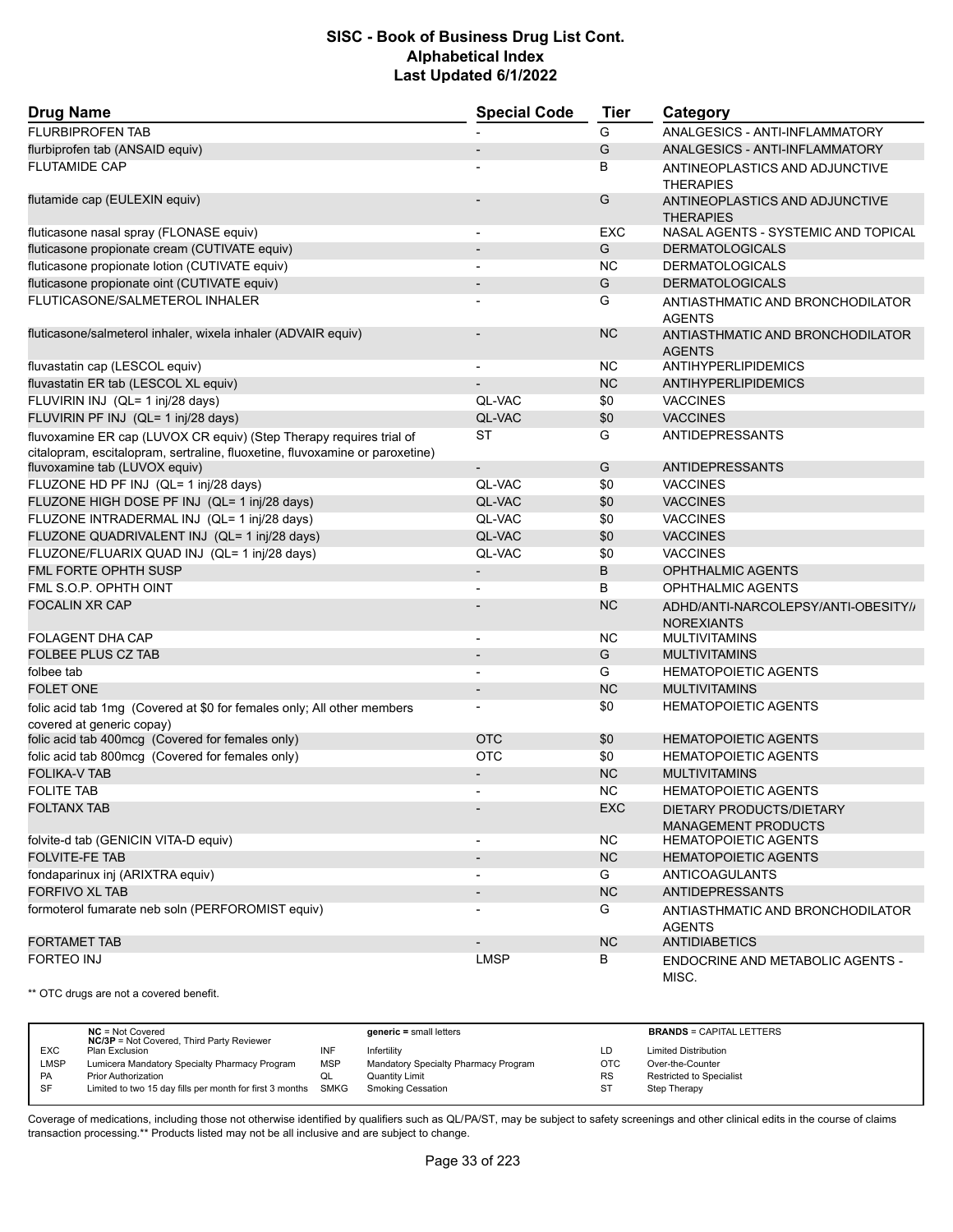| <b>Drug Name</b>                                                                                          | <b>Special Code</b>      | Tier      | Category                                                                    |
|-----------------------------------------------------------------------------------------------------------|--------------------------|-----------|-----------------------------------------------------------------------------|
| <b>FORTICAL NASAL SPRAY</b>                                                                               |                          | B         | ENDOCRINE AND METABOLIC AGENTS -<br>MISC.                                   |
| FOSAMAX+D TAB                                                                                             |                          | NC        | ENDOCRINE AND METABOLIC AGENTS -<br>MISC.                                   |
| fosamprenavir tab (LEXIVA equiv)                                                                          |                          | G         | <b>ANTIVIRALS</b>                                                           |
| fosfomycin tromethamine powder pack (MONUROL equiv)                                                       | $\overline{\phantom{a}}$ | G         | ANTI-INFECTIVE AGENTS - MISC.                                               |
| fosinopril tab (MONOPRIL equiv)                                                                           | -                        | G         | <b>ANTIHYPERTENSIVES</b>                                                    |
| fosinopril/hydrochlorothiazide tab (MONOPRIL HCT equiv)                                                   | $\overline{a}$           | G         | <b>ANTIHYPERTENSIVES</b>                                                    |
| <b>FOSRENOL CHEW TAB</b>                                                                                  | $\blacksquare$           | B         | <b>GASTROINTESTINAL AGENTS - MISC.</b>                                      |
| FOSRENOL POWDER PACK                                                                                      |                          | В         | <b>GASTROINTESTINAL AGENTS - MISC.</b>                                      |
| FOTIVDA CAP (QL= 21 caps/28 days; Only available through Biologics<br>800-850-4306)<br><b>FRAGMIN INJ</b> | LD-PA-QL                 | B<br>В    | ANTINEOPLASTICS AND ADJUNCTIVE<br><b>THERAPIES</b><br><b>ANTICOAGULANTS</b> |
|                                                                                                           | <b>OTC</b>               |           |                                                                             |
| <b>FREESTYLE FREEDOM LITE METER</b><br>FREESTYLE INSULINX TEST STRIP                                      | <b>OTC</b>               | \$0<br>G  | <b>MEDICAL DEVICES AND SUPPLIES</b><br>DIAGNOSTIC PRODUCTS                  |
|                                                                                                           |                          |           | MEDICAL DEVICES AND SUPPLIES                                                |
| FREESTYLE LIBRE 2 RECEIVER (QL= 1 receiver/year)<br>FREESTYLE LIBRE 2 SENSOR (QL= 2 sensors/28 days)      | PA-QL<br>PA-QL           | G<br>G    | MEDICAL DEVICES AND SUPPLIES                                                |
| FREESTYLE LIBRE RECEIVER (QL= 1 receiver/year)                                                            |                          | G         | MEDICAL DEVICES AND SUPPLIES                                                |
| FREESTYLE LIBRE SENSOR (10-DAY) (QL= 3 sensors/30 days)                                                   | PA-QL<br>PA-QL           | G         | <b>MEDICAL DEVICES AND SUPPLIES</b>                                         |
|                                                                                                           |                          | G         |                                                                             |
| FREESTYLE LIBRE SENSOR (14-DAY) (QL= 2 sensors/28 days)<br><b>FREESTYLE LITE METER</b>                    | PA-QL<br><b>OTC</b>      | \$0       | MEDICAL DEVICES AND SUPPLIES<br>MEDICAL DEVICES AND SUPPLIES                |
| <b>FREESTYLE LITE TEST STRIP</b>                                                                          | <b>OTC</b>               | G         | <b>DIAGNOSTIC PRODUCTS</b>                                                  |
| <b>FREESTYLE PRECISION NEO METER</b>                                                                      | <b>OTC</b>               | \$0       | MEDICAL DEVICES AND SUPPLIES                                                |
| <b>FREESTYLE PRECISION NEO TEST STRIP</b>                                                                 | <b>OTC</b>               | G         | <b>DIAGNOSTIC PRODUCTS</b>                                                  |
| <b>FREESTYLE TEST STRIP</b>                                                                               | <b>OTC</b>               | G         | <b>DIAGNOSTIC PRODUCTS</b>                                                  |
| <b>FROVA TAB</b>                                                                                          | $\overline{\phantom{a}}$ | <b>NC</b> | <b>MIGRAINE PRODUCTS</b>                                                    |
|                                                                                                           |                          | <b>NC</b> | <b>MIGRAINE PRODUCTS</b>                                                    |
| frovatriptan tab (FROVA equiv)<br><b>FULPHILA INJ</b>                                                     | <b>LMSP</b>              | B         | <b>HEMATOPOIETIC AGENTS</b>                                                 |
| <b>FUROSEMIDE SOLN</b>                                                                                    |                          | G         | <b>DIURETICS</b>                                                            |
| furosemide soln (LASIX equiv)                                                                             | $\overline{\phantom{a}}$ | G         | <b>DIURETICS</b>                                                            |
| furosemide tab (LASIX equiv)                                                                              |                          | G         | <b>DIURETICS</b>                                                            |
| <b>FUZEON INJ</b>                                                                                         | <b>LMSP</b>              | B         | <b>ANTIVIRALS</b>                                                           |
| <b>FYCOMPA TAB</b>                                                                                        | $\blacksquare$           | В         | ANTICONVULSANTS                                                             |
| <b>FYCOMPA SUSP</b>                                                                                       | $\overline{\phantom{a}}$ | B         | ANTICONVULSANTS                                                             |
| gabapentin cap 100mg (NEURONTIN equiv) (QL= 9 caps/day)                                                   | QL                       | G         | ANTICONVULSANTS                                                             |
| gabapentin cap 300mg (NEURONTIN equiv) (QL= 6 caps/day)                                                   | QL                       | G         | ANTICONVULSANTS                                                             |
| gabapentin cap 400mg (NEURONTIN equiv) (QL= 4 caps/day)                                                   | QL                       | G         | ANTICONVULSANTS                                                             |
| gabapentin soln (NEURONTIN equiv) (QL= 72 mls/day)                                                        | QL                       | G         | ANTICONVULSANTS                                                             |
| gabapentin tab 600mg (NEURONTIN equiv) (QL= 6 tabs/day)                                                   | QL                       | G         | ANTICONVULSANTS                                                             |
| gabapentin tab 800mg (NEURONTIN equiv) (QL= 4.5 tabs/day)                                                 | QL                       | G         | ANTICONVULSANTS                                                             |
| GABAPENTIN/NAPROXEN CREAM COMPOUND KIT                                                                    |                          | <b>NC</b> | <b>DERMATOLOGICALS</b>                                                      |
|                                                                                                           | LD-PA-QL                 | В         |                                                                             |
| GALAFOLD CAP (QL= 14 caps/28 days; Only available through Walgreens<br>888-347-3416)                      |                          |           | ENDOCRINE AND METABOLIC AGENTS -<br>MISC.                                   |
| galantamine ER cap (RAZADYNE ER equiv)                                                                    | $\blacksquare$           | G         | PSYCHOTHERAPEUTIC AND<br>NEUROLOGICAL AGENTS - MISC.                        |
| <b>GALANTAMINE SOLN</b>                                                                                   | $\overline{\phantom{m}}$ | G         | PSYCHOTHERAPEUTIC AND<br>NEUROLOGICAL AGENTS - MISC.                        |
| galantamine tab (RAZADYNE equiv)                                                                          | ٠                        | G         | PSYCHOTHERAPEUTIC AND<br>NEUROLOGICAL AGENTS - MISC.                        |
| <b>GALZIN CAP</b>                                                                                         | $\overline{\phantom{a}}$ | В         | MINERALS & ELECTROLYTES                                                     |

\*\* OTC drugs are not a covered benefit.

|             | $NC = Not Covered$<br><b>NC/3P</b> = Not Covered, Third Party Reviewer |            | $generic = small letters$            |            | <b>BRANDS = CAPITAL LETTERS</b> |
|-------------|------------------------------------------------------------------------|------------|--------------------------------------|------------|---------------------------------|
| <b>EXC</b>  | Plan Exclusion                                                         | INF        | Infertility                          | LD         | <b>Limited Distribution</b>     |
| <b>LMSP</b> | Lumicera Mandatory Specialty Pharmacy Program                          | <b>MSP</b> | Mandatory Specialty Pharmacy Program | <b>OTC</b> | Over-the-Counter                |
| PA          | <b>Prior Authorization</b>                                             | w∟         | Quantity Limit                       | <b>RS</b>  | Restricted to Specialist        |
| SF          | Limited to two 15 day fills per month for first 3 months SMKG          |            | Smoking Cessation                    | ST         | Step Therapy                    |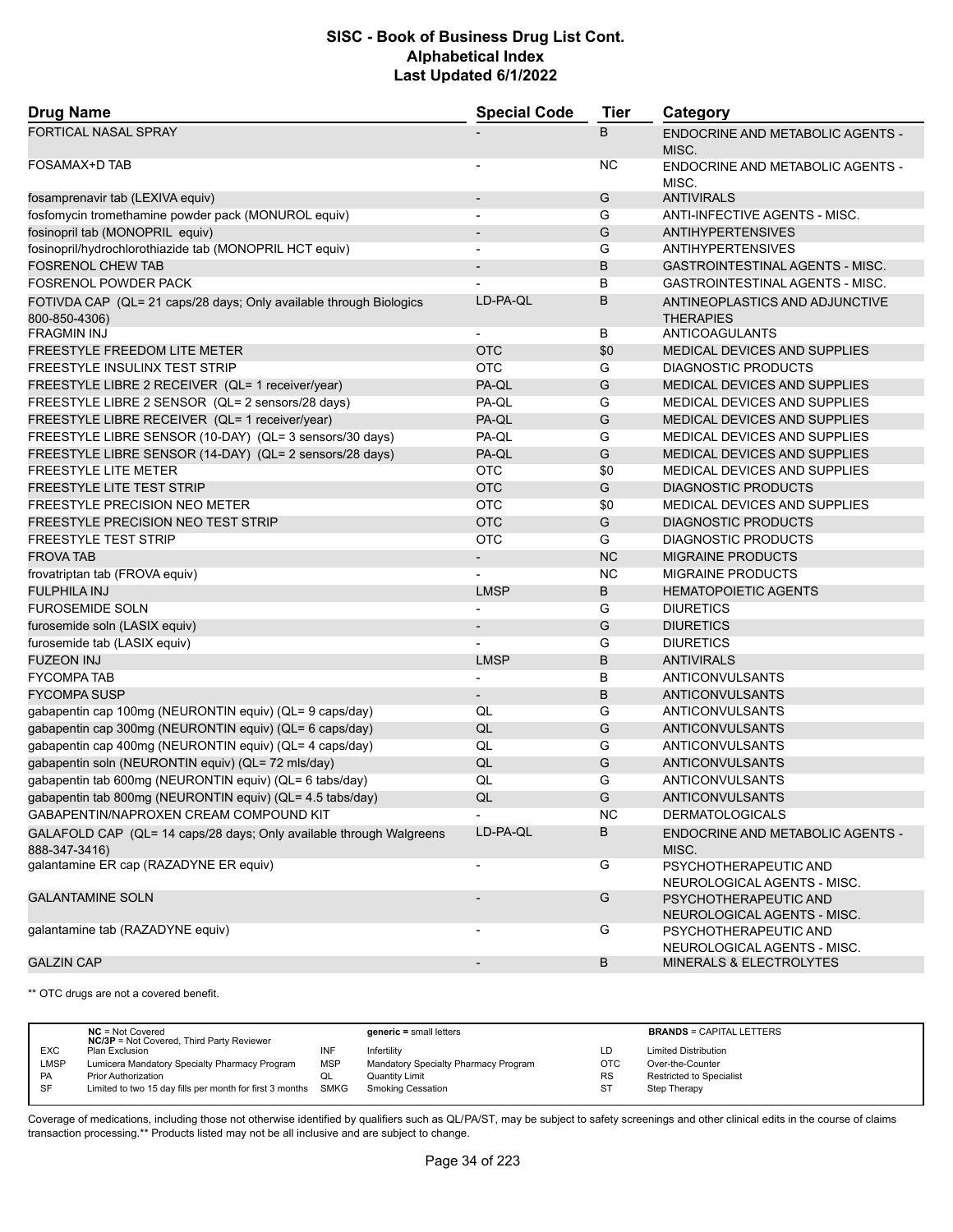| <b>Drug Name</b>                                                              | <b>Special Code</b>      | <b>Tier</b> | Category                                                   |  |
|-------------------------------------------------------------------------------|--------------------------|-------------|------------------------------------------------------------|--|
| <b>GAMASTAN S/D INJ</b>                                                       | MSP-PA                   | B           | PASSIVE IMMUNIZING AGENTS                                  |  |
| <b>GAMUNEX INJ</b>                                                            | MSP-PA                   | B           | PASSIVE IMMUNIZING AGENTS                                  |  |
| <b>GANCICLOVIR CAP</b>                                                        |                          | В           | <b>ANTIVIRALS</b>                                          |  |
| <b>GANCICLOVIR INJ</b>                                                        | <b>MSP</b>               | B           | <b>ANTIVIRALS</b>                                          |  |
| ganciclovir inj (CYTOVENE equiv)                                              | <b>MSP</b>               | В           | <b>ANTIVIRALS</b>                                          |  |
| ganirelix ac inj (GANIRELIX equiv)                                            | <b>INF-MSP</b>           | B           | ENDOCRINE AND METABOLIC AGENTS -<br>MISC.                  |  |
| <b>GARDASIL 9 INJ</b>                                                         | <b>VAC</b>               | \$0         | <b>VACCINES</b>                                            |  |
| <b>GARDASIL INJ</b>                                                           | <b>VAC</b>               | \$0         | <b>VACCINES</b>                                            |  |
| gatifloxacin ophth soln (ZYMAXID equiv)                                       |                          | G           | <b>OPHTHALMIC AGENTS</b>                                   |  |
| <b>GATTEX KIT</b>                                                             | $\overline{\phantom{0}}$ | <b>NC</b>   | GASTROINTESTINAL AGENTS - MISC.                            |  |
| GAVILYTE-C SOLN (Covered at \$0 for members 45-75 years-Limited to 2          | QL                       | \$0         | LAXATIVES                                                  |  |
| fills/calendar year; All other members covered at generic copay)              |                          |             |                                                            |  |
| gavilyte-h kit                                                                | $\overline{\phantom{a}}$ | <b>NC</b>   | <b>LAXATIVES</b>                                           |  |
| GAVRETO CAP (QL= 4 caps/day; Only available through Lumicera<br>855-847-3553) | LD-PA-QL-SF              | В           | ANTINEOPLASTICS AND ADJUNCTIVE<br><b>THERAPIES</b>         |  |
| <b>GAZYVA INJ</b>                                                             |                          | <b>NC</b>   | ANTINEOPLASTICS AND ADJUNCTIVE<br><b>THERAPIES</b>         |  |
| <b>GEAMETDRAY GEL</b>                                                         |                          | ΝC          | <b>DERMATOLOGICALS</b>                                     |  |
| <b>GELCLAIR GEL</b>                                                           |                          | B           | MOUTH/THROAT/DENTAL AGENTS                                 |  |
| <b>GELNIQUE</b>                                                               |                          | ΝC          | URINARY ANTISPASMODICS                                     |  |
| gemfibrozil tab (LOPID equiv)                                                 |                          | G           | <b>ANTIHYPERLIPIDEMICS</b>                                 |  |
| <b>GEMTESA TAB</b>                                                            |                          | ΝC          | URINARY ANTISPASMODICS                                     |  |
| <b>GEN7T LOTION</b>                                                           |                          | <b>NC</b>   | <b>DERMATOLOGICALS</b>                                     |  |
| <b>GEN7T PLUS LOTION</b>                                                      |                          | ΝC          | <b>DERMATOLOGICALS</b>                                     |  |
| <b>GEN7T PLUS PAD</b>                                                         |                          | <b>NC</b>   | <b>DERMATOLOGICALS</b>                                     |  |
| <b>GENOTROPIN INJ</b>                                                         | LMSP-PA                  | В           | ENDOCRINE AND METABOLIC AGENTS -<br>MISC.                  |  |
| <b>GENTAK OPHTH OINT</b>                                                      | $\overline{\phantom{m}}$ | G           | <b>OPHTHALMIC AGENTS</b>                                   |  |
| gentamicin ophth oint (GARAMYCIN equiv)                                       | $\overline{\phantom{a}}$ | G           | OPHTHALMIC AGENTS                                          |  |
| gentamicin ophth soln (GARAMYCIN equiv)                                       | $\overline{\phantom{m}}$ | G           | <b>OPHTHALMIC AGENTS</b>                                   |  |
| gentamicin sulfate cream                                                      |                          | G           | <b>DERMATOLOGICALS</b>                                     |  |
| gentamicin sulfate oint                                                       | $\overline{\phantom{0}}$ | G           | <b>DERMATOLOGICALS</b>                                     |  |
| GENVISC 850 INJ                                                               |                          | <b>NC</b>   | MUSCULOSKELETAL THERAPY AGENTS                             |  |
| <b>GENVOYA TAB</b>                                                            |                          | B           | <b>ANTIVIRALS</b>                                          |  |
| <b>GIALAX KIT</b>                                                             | $\overline{a}$           | ΝC          | LAXATIVES                                                  |  |
| gianvi tab, ocella tab (YASMIN, YAZ equiv)                                    |                          | \$0         | <b>CONTRACEPTIVES</b>                                      |  |
| <b>GILENYA CAP</b>                                                            | LMSP-PA                  | В           | PSYCHOTHERAPEUTIC AND<br>NEUROLOGICAL AGENTS - MISC.       |  |
| GILOTRIF TAB (QL= 1 tab/day; Only available through Accredo                   | LD-PA-QL                 | B           | ANTINEOPLASTICS AND ADJUNCTIVE                             |  |
| 800-803-2523)<br><b>GIMOTI NASAL SPRAY</b>                                    |                          | <b>NC</b>   | <b>THERAPIES</b><br><b>GASTROINTESTINAL AGENTS - MISC.</b> |  |
| <b>GLASSIA INJ</b>                                                            | MSP-PA                   |             |                                                            |  |
|                                                                               |                          | B           | RESPIRATORY AGENTS - MISC.                                 |  |
| glatiramer inj (COPAXONE equiv)                                               | LMSP-PA                  | В           | PSYCHOTHERAPEUTIC AND<br>NEUROLOGICAL AGENTS - MISC.       |  |
| <b>GLEOSTINE/LOMUSTINE CAP</b>                                                |                          | В           | ANTINEOPLASTICS AND ADJUNCTIVE<br><b>THERAPIES</b>         |  |
| glimepiride tab (AMARYL equiv)                                                |                          | G           | <b>ANTIDIABETICS</b>                                       |  |
| glipizide ER tab (GLUCOTROL XL equiv)                                         |                          | G           | <b>ANTIDIABETICS</b>                                       |  |
| glipizide tab (GLUCOTROL equiv)                                               |                          | G           | <b>ANTIDIABETICS</b>                                       |  |

\*\* OTC drugs are not a covered benefit.

|             | $NC = Not Covered$<br><b>NC/3P</b> = Not Covered, Third Party Reviewer |            | $generic = small letters$            |            | <b>BRANDS = CAPITAL LETTERS</b> |
|-------------|------------------------------------------------------------------------|------------|--------------------------------------|------------|---------------------------------|
| <b>EXC</b>  | Plan Exclusion                                                         | INF        | Infertility                          | LD         | <b>Limited Distribution</b>     |
| <b>LMSP</b> | Lumicera Mandatory Specialty Pharmacy Program                          | <b>MSP</b> | Mandatory Specialty Pharmacy Program | <b>OTC</b> | Over-the-Counter                |
| <b>PA</b>   | <b>Prior Authorization</b>                                             | QL         | Quantity Limit                       | <b>RS</b>  | Restricted to Specialist        |
| -SF         | Limited to two 15 day fills per month for first 3 months SMKG          |            | Smoking Cessation                    | -ST        | Step Therapy                    |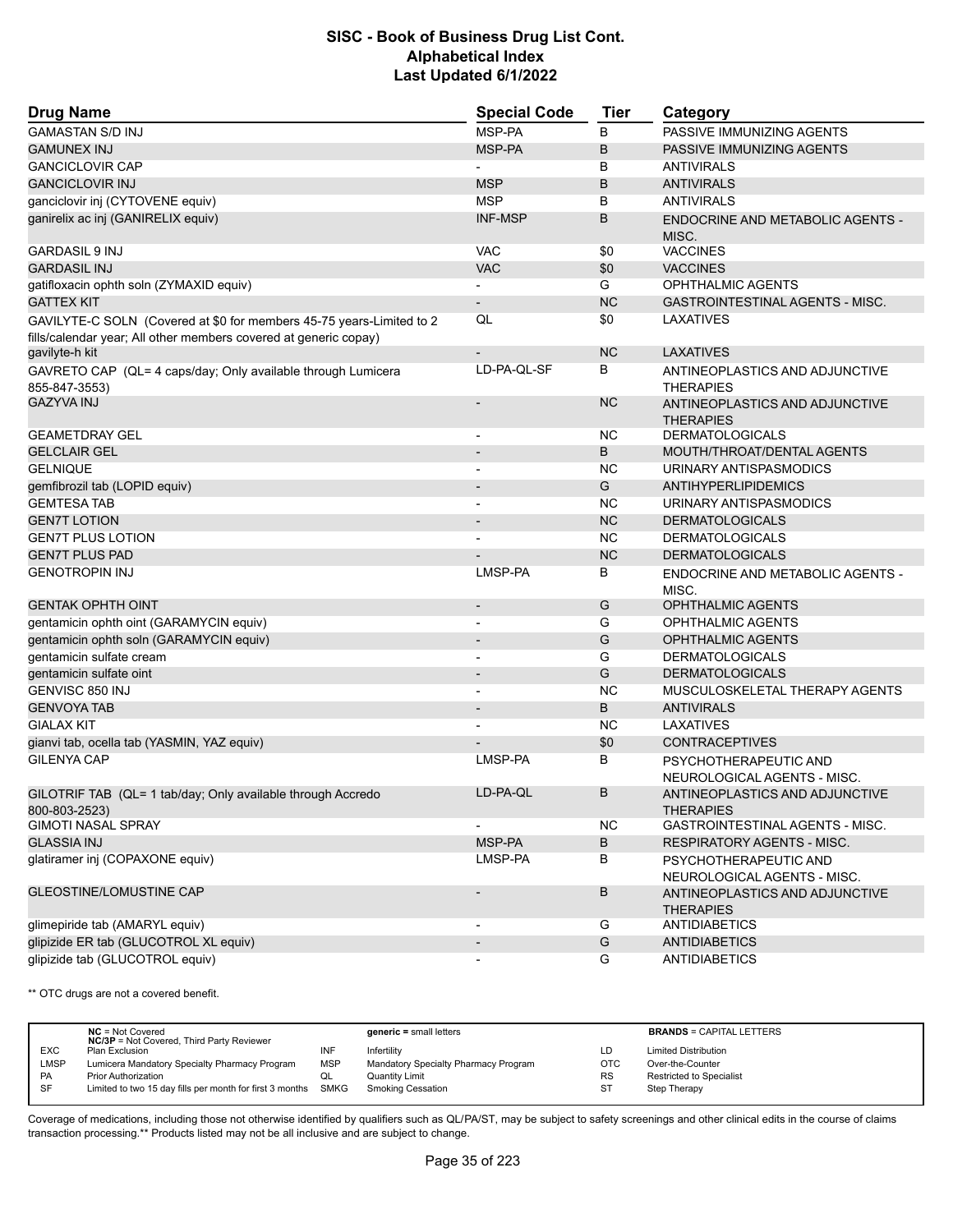| <b>Drug Name</b>                                                                                                                       | <b>Special Code</b>      | <b>Tier</b>   | Category                                                       |
|----------------------------------------------------------------------------------------------------------------------------------------|--------------------------|---------------|----------------------------------------------------------------|
| glipizide/metformin tab (METAGLIP equiv)                                                                                               |                          | G             | <b>ANTIDIABETICS</b>                                           |
| GLOPERBA SOLN (Prior Authorization required for members age 9 or older)                                                                | <b>PA</b>                | B             | <b>GOUT AGENTS</b>                                             |
| GLUCAGEN HYPOKIT INJ (QL= 2 inj/fill)                                                                                                  | QL                       | B             | <b>ANTIDIABETICS</b>                                           |
| <b>GLUCAGEN INJ</b>                                                                                                                    | $\blacksquare$           | B             | <b>DIAGNOSTIC PRODUCTS</b>                                     |
| glucagon (rdna) for inj kit (GLUCAGON equiv) (QL= 2 inj/fill)                                                                          | QL                       | G             | <b>ANTIDIABETICS</b>                                           |
| <b>GLUCAGON DIAGNOSTIC INJ</b>                                                                                                         |                          | <b>NC</b>     | <b>DIAGNOSTIC PRODUCTS</b>                                     |
| GLUCAGON EMR INJ (QL= 2 inj/fill)                                                                                                      | QL                       | B             | <b>ANTIDIABETICS</b>                                           |
| GLUCAGON INJ KIT (QL= 2 inj/fill)                                                                                                      | QL                       | B             | <b>ANTIDIABETICS</b>                                           |
| <b>GLUMETZA TAB 1000MG</b>                                                                                                             |                          | <b>NC</b>     | <b>ANTIDIABETICS</b>                                           |
| <b>GLUMETZA TAB 500MG</b>                                                                                                              | $\blacksquare$           | <b>NC</b>     | <b>ANTIDIABETICS</b>                                           |
| glyburide micronized tab (GLYNASE equiv)                                                                                               |                          | G             | <b>ANTIDIABETICS</b>                                           |
| qlyburide tab (MICRONASE equiv)                                                                                                        |                          | G             | <b>ANTIDIABETICS</b>                                           |
| glyburide/metformin tab (GLUCOVANCE equiv)                                                                                             |                          | G             | <b>ANTIDIABETICS</b>                                           |
| <b>GLYCATE TAB</b>                                                                                                                     |                          | <b>NC</b>     | <b>ULCER</b>                                                   |
|                                                                                                                                        |                          |               | DRUGS/ANTISPASMODICS/ANTICHOLINEF<br>CS                        |
| GLYCATE TAB, GLYCOPYRROLATE TAB                                                                                                        |                          | <b>NC</b>     | <b>ULCER DRUGS</b>                                             |
| glycopyrrolate oral soln (CUVPOSA equiv)                                                                                               |                          | G             | <b>ULCER</b><br>DRUGS/ANTISPASMODICS/ANTICHOLINEF<br><b>CS</b> |
| glycopyrrolate tab (ROBINUL equiv)                                                                                                     |                          | G             | <b>ULCER DRUGS</b>                                             |
| <b>GLYGEST PAK</b>                                                                                                                     |                          | EXC           | DIETARY PRODUCTS/DIETARY<br><b>MANAGEMENT PRODUCTS</b>         |
| GLYXAMBI TAB (QL= 1 tab/day)                                                                                                           | QL                       | B             | <b>ANTIDIABETICS</b>                                           |
| <b>GOCOVRI CAP</b>                                                                                                                     |                          | <b>NC</b>     | ANTIPARKINSON AGENTS                                           |
| <b>GOLYTELY PACKET</b>                                                                                                                 | PA                       | G             | <b>LAXATIVES</b>                                               |
| GOLYTELY SOLN (Covered at \$0 for members 45-75 years-Limited to 2<br>fills/calendar year; All other members covered at generic copay) | QL                       | \$0           | LAXATIVES                                                      |
| <b>GONITRO POWDER</b>                                                                                                                  | $\blacksquare$           | <b>NC</b>     | ANTIANGINAL AGENTS                                             |
| <b>GOPRELTO SOLN</b>                                                                                                                   | $\blacksquare$           | <b>NC</b>     | NASAL AGENTS - SYSTEMIC AND TOPICAL                            |
| <b>GRALISE STARTER PACK</b>                                                                                                            |                          | <b>NC</b>     | PSYCHOTHERAPEUTIC AND<br>NEUROLOGICAL AGENTS - MISC.           |
| <b>GRALISE TAB</b>                                                                                                                     |                          | <b>NC</b>     | PSYCHOTHERAPEUTIC AND<br>NEUROLOGICAL AGENTS - MISC.           |
| granisetron tab (KYTRIL equiv) (QL= 9 tabs/fill)                                                                                       | QL                       | G             | ANTIEMETICS                                                    |
| GRANISOL SOLN (QL= 60ml/fill)                                                                                                          | QL                       | B             | <b>ANTIEMETICS</b>                                             |
| <b>GRANIX INJ</b>                                                                                                                      | $\overline{\phantom{a}}$ | <b>NC</b>     | <b>HEMATOPOIETIC AGENTS</b>                                    |
| <b>GRASTEK SL TAB</b>                                                                                                                  | $\overline{\phantom{a}}$ | <b>NC</b>     | <b>BIOLOGICALS MISC</b>                                        |
| griseofulvin micro tab (GRIFULVIN V equiv)                                                                                             |                          | G             | <b>ANTIFUNGALS</b>                                             |
| griseofulvin susp (GRIFULVIN equiv)                                                                                                    | $\blacksquare$           | G             | ANTIFUNGALS                                                    |
| griseofulvin tab (GRIS-PEG equiv)                                                                                                      |                          | G             | <b>ANTIFUNGALS</b>                                             |
| <b>GUAIFENESEN SYRUP</b>                                                                                                               |                          | <b>NC</b>     | COUGH/COLD/ALLERGY                                             |
| GUAIFENESIN/CODEINE SYRUP (QL= 240ml/fill)                                                                                             | OTC-QL                   | ${\mathsf G}$ | COUGH/COLD/ALLERGY                                             |
| guaifenesin/codeine syrup (TUSSI-ORGANIDIN-S equiv) (QL= 240ml/fill)                                                                   | OTC-QL                   | G             | COUGH/COLD/ALLERGY                                             |
| guaifenesin-DM oral liquid (ROBITUSSIN equiv)                                                                                          | $\overline{\phantom{a}}$ | NC            | COUGH/COLD/ALLERGY                                             |
| <b>GUANABENZ TAB</b>                                                                                                                   | $\overline{\phantom{a}}$ | B             | <b>ANTIHYPERTENSIVES</b>                                       |
| <b>GUANENDRUX GEL</b>                                                                                                                  | $\overline{\phantom{a}}$ | NC            | <b>DERMATOLOGICALS</b>                                         |
| guanfacine ER tab (INTUNIV equiv)                                                                                                      |                          | G             | ADHD/ANTI-NARCOLEPSY/ANTI-OBESITY//<br><b>NOREXIANTS</b>       |
| guanfacine IR tab (TENEX equiv)                                                                                                        | $\overline{\phantom{a}}$ | G             | <b>ANTIHYPERTENSIVES</b>                                       |

\*\* OTC drugs are not a covered benefit.

|             | $NC = Not Covered$                                            |            | $generic = small letters$            |            | <b>BRANDS = CAPITAL LETTERS</b> |
|-------------|---------------------------------------------------------------|------------|--------------------------------------|------------|---------------------------------|
|             | <b>NC/3P</b> = Not Covered, Third Party Reviewer              |            |                                      |            |                                 |
| <b>EXC</b>  | Plan Exclusion                                                | INF        | Infertility                          | LD         | <b>Limited Distribution</b>     |
| <b>LMSP</b> | Lumicera Mandatory Specialty Pharmacy Program                 | <b>MSP</b> | Mandatory Specialty Pharmacy Program | <b>OTC</b> | Over-the-Counter                |
| PA          | <b>Prior Authorization</b>                                    | QL         | Quantity Limit                       | <b>RS</b>  | <b>Restricted to Specialist</b> |
| SF          | Limited to two 15 day fills per month for first 3 months SMKG |            | Smoking Cessation                    | <b>ST</b>  | Step Therapy                    |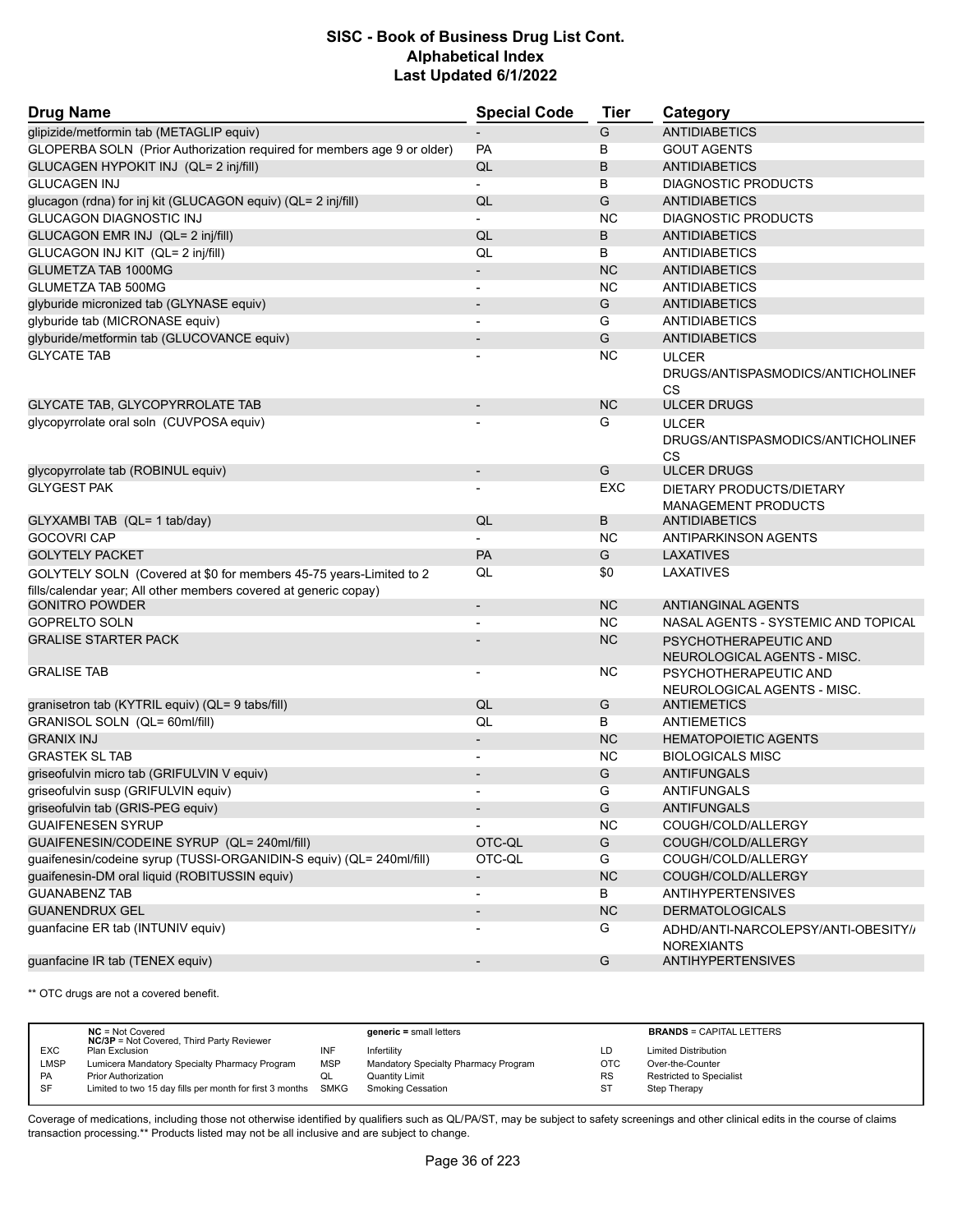| <b>Drug Name</b>                                      | <b>Special Code</b>      | <b>Tier</b> | Category                                                |
|-------------------------------------------------------|--------------------------|-------------|---------------------------------------------------------|
| GVOKE INJ (QL= 2 inj/fill)                            | QL                       | B           | <b>ANTIDIABETICS</b>                                    |
| GVOKE INJ KIT (QL= 2 inj/fill)                        | QL                       | B           | <b>ANTIDIABETICS</b>                                    |
| GVOKE PFS INJ (QL= 2 inj/fill)                        | QL                       | B           | <b>ANTIDIABETICS</b>                                    |
| <b>HAEGARDA INJ</b>                                   | MSP-PA                   | B           | <b>HEMATOLOGICAL AGENTS - MISC.</b>                     |
| halcinonide cream (HALOG equiv)                       | $\blacksquare$           | <b>NC</b>   | <b>DERMATOLOGICALS</b>                                  |
| HALFLYTELY BOWEL PREP KIT                             | PA                       | B           | LAXATIVES                                               |
| halobetasol propionate cream (ULTRAVATE equiv)        |                          | G           | <b>DERMATOLOGICALS</b>                                  |
| halobetasol propionate oint (ULTRAVATE equiv)         | $\blacksquare$           | G           | <b>DERMATOLOGICALS</b>                                  |
| <b>HALOG CREAM</b>                                    | $\overline{\phantom{a}}$ | <b>NC</b>   | <b>DERMATOLOGICALS</b>                                  |
| <b>HALOG OINT</b>                                     |                          | <b>NC</b>   | <b>DERMATOLOGICALS</b>                                  |
| <b>HALOG SOLN</b>                                     | $\blacksquare$           | <b>NC</b>   | <b>DERMATOLOGICALS</b>                                  |
| halonate pac kit (ULTRAVATE KIT equiv)                |                          | <b>NC</b>   | <b>DERMATOLOGICALS</b>                                  |
| haloperidol lactate conc (HALDOL equiv)               |                          | G           | ANTIPSYCHOTICS/ANTIMANIC AGENTS                         |
| haloperidol tab (HALDOL equiv)                        | $\blacksquare$           | G           | ANTIPSYCHOTICS/ANTIMANIC AGENTS                         |
| <b>HARVONI PELLET PAK</b>                             | $\overline{\phantom{a}}$ | <b>NC</b>   | <b>ANTIVIRALS</b>                                       |
| <b>HARVONI TAB</b>                                    |                          | <b>NC</b>   | <b>ANTIVIRALS</b>                                       |
| HAVRIX INJ, VAQTA INJ                                 | <b>VAC</b>               | \$0         | <b>VACCINES</b>                                         |
| <b>HC BUTYRATE CREAM</b>                              |                          | <b>NC</b>   | <b>DERMATOLOGICALS</b>                                  |
| <b>HC BUTYRATE SOLN</b>                               |                          | <b>NC</b>   | <b>DERMATOLOGICALS</b>                                  |
| HC/PRAMOXINE CREAM 1-2.35%                            |                          | <b>NC</b>   | <b>DERMATOLOGICALS</b>                                  |
| <b>HC-LIDOCAINE CREAM</b>                             | $\overline{\phantom{a}}$ | <b>NC</b>   | <b>DERMATOLOGICALS</b>                                  |
| <b>HDC DM SYRUP</b>                                   |                          | <b>NC</b>   | COUGH/COLD/ALLERGY                                      |
| <b>HELIDAC PACK</b>                                   |                          | <b>NC</b>   | <b>ULCER</b><br>DRUGS/ANTISPASMODICS/ANTICHOLINEF<br>CS |
| <b>HELIXATE/KOGENATE INJ</b>                          | MSP-PA                   | B           | <b>HEMATOLOGICAL AGENTS - MISC.</b>                     |
| <b>HEMADY TAB</b>                                     |                          | <b>NC</b>   | <b>CORTICOSTEROIDS</b>                                  |
| <b>HEMANGEOL SOLN</b>                                 |                          | <b>NC</b>   | <b>BETA BLOCKERS</b>                                    |
| <b>HEMLIBRA INJ</b>                                   | LMSP-PA                  | B           | HEMATOLOGICAL AGENTS - MISC.                            |
| <b>HEPLISAV-B INJ</b>                                 | <b>VAC</b>               | \$0         | <b>VACCINES</b>                                         |
| <b>HERCEPTIN HYLECTA INJ</b>                          |                          | <b>NC</b>   | ANTINEOPLASTICS AND ADJUNCTIVE<br><b>THERAPIES</b>      |
| <b>HERCEPTIN INJ</b>                                  | MSP-PA                   | B           | ANTINEOPLASTICS AND ADJUNCTIVE<br><b>THERAPIES</b>      |
| <b>HETLIOZ CAP</b>                                    |                          | <b>NC</b>   | HYPNOTICS/SEDATIVES/SLEEP DISORDEI<br><b>AGENTS</b>     |
| <b>HETLIOZ SUSP</b>                                   |                          | NC.         | HYPNOTICS/SEDATIVES/SLEEP DISORDEI<br><b>AGENTS</b>     |
| <b>HEXALEN CAP</b>                                    |                          | В           | <b>ANTINEOPLASTICS</b>                                  |
| <b>HIXDEFRIMA SOLN</b>                                |                          | <b>NC</b>   | <b>DERMATOLOGICALS</b>                                  |
| HIZENTRA INJ                                          | MSP-PA                   | В           | PASSIVE IMMUNIZING AGENTS                               |
| HOMATROPINE OPHTH SOLN                                |                          | B           | <b>OPHTHALMIC AGENTS</b>                                |
| homatropine ophth soln (ISOPTO HOMATROPINE equiv)     | $\overline{\phantom{a}}$ | G           | OPHTHALMIC AGENTS                                       |
| <b>HORIZANT TAB</b>                                   | $\overline{\phantom{a}}$ | <b>NC</b>   | PSYCHOTHERAPEUTIC AND<br>NEUROLOGICAL AGENTS - MISC.    |
| <b>HUMALOG INJ</b>                                    | PA                       | В           | ANTIDIABETICS                                           |
| <b>HUMALOG KWIKPEN INJ</b>                            | PA                       | B           | <b>ANTIDIABETICS</b>                                    |
| <b>HUMALOG MIX INJ</b>                                | PA                       | B           | <b>ANTIDIABETICS</b>                                    |
| HUMALOG MIX KWIKPEN INJ, INSULIN LISPRO PROTAMINE INJ | PA                       | B           | <b>ANTIDIABETICS</b>                                    |
| <b>HUMALOG PEN INJ</b>                                |                          | NC          | <b>ANTIDIABETICS</b>                                    |

\*\* OTC drugs are not a covered benefit.

|            | $NC = Not Covered$<br><b>NC/3P</b> = Not Covered, Third Party Reviewer |            | $generic = small letters$            |            | <b>BRANDS = CAPITAL LETTERS</b> |
|------------|------------------------------------------------------------------------|------------|--------------------------------------|------------|---------------------------------|
| <b>EXC</b> | Plan Exclusion                                                         | INF        | Infertility                          | LD         | <b>Limited Distribution</b>     |
| LMSP       | Lumicera Mandatory Specialty Pharmacy Program                          | <b>MSP</b> | Mandatory Specialty Pharmacy Program | <b>OTC</b> | Over-the-Counter                |
| <b>PA</b>  | <b>Prior Authorization</b>                                             | QL         | <b>Quantity Limit</b>                | <b>RS</b>  | Restricted to Specialist        |
| -SF        | Limited to two 15 day fills per month for first 3 months SMKG          |            | Smoking Cessation                    | <b>ST</b>  | Step Therapy                    |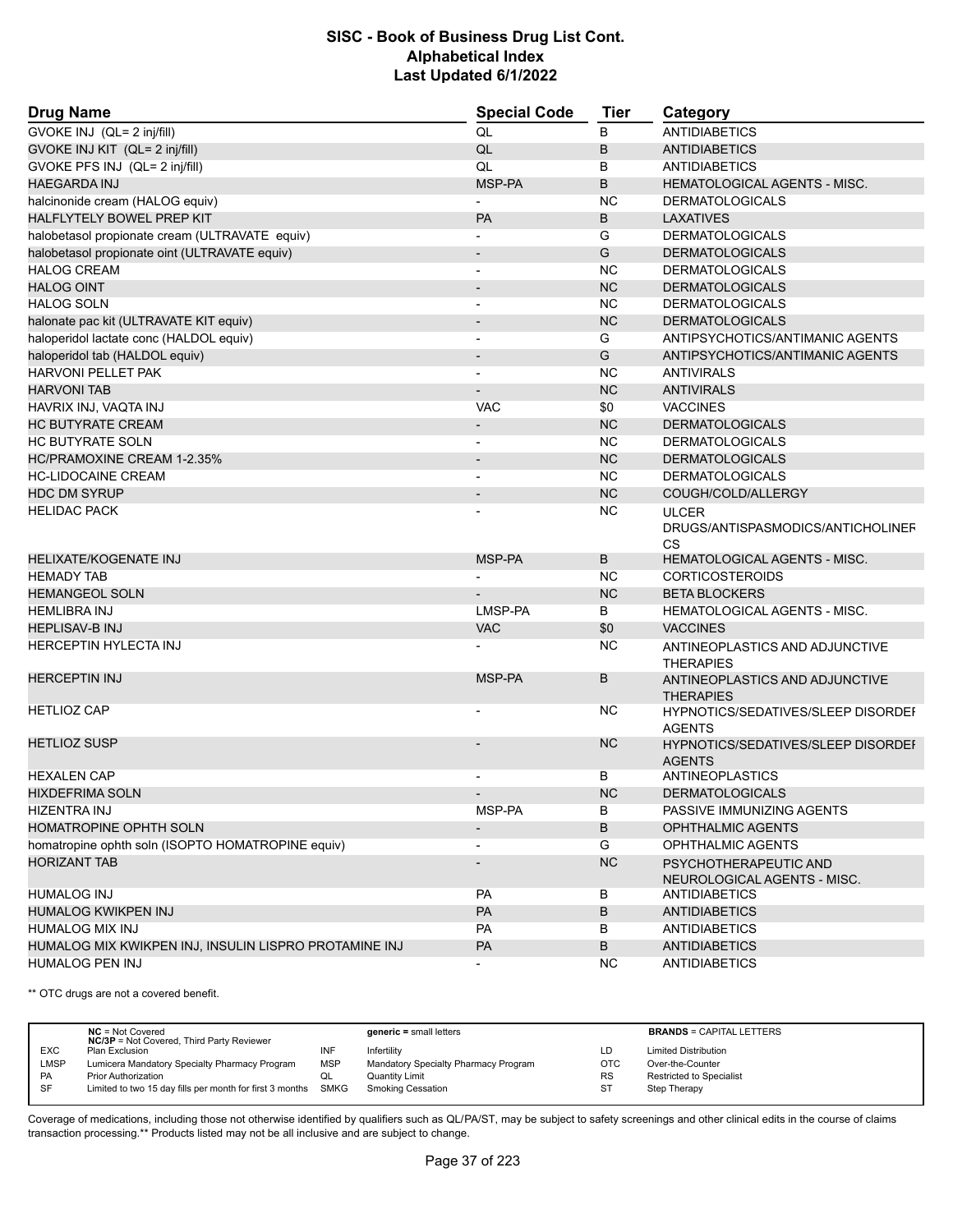| <b>Drug Name</b>                                                                                        | <b>Special Code</b>      | Tier      | Category                                         |
|---------------------------------------------------------------------------------------------------------|--------------------------|-----------|--------------------------------------------------|
| HUMATE-P/WILATE INJ                                                                                     | MSP-PA                   | B         | HEMATOLOGICAL AGENTS - MISC.                     |
| <b>HUMATIN CAP</b>                                                                                      |                          | <b>NC</b> | <b>AMINOGLYCOSIDES</b>                           |
| HUMATROPE INJ, ZOMACTON INJ                                                                             |                          | <b>NC</b> | <b>ENDOCRINE AND METABOLIC AGENTS -</b><br>MISC. |
| HUMIRA INJ 10MG (QL= 2 syringes/28 days)                                                                | LMSP-PA-QL               | В         | ANALGESICS - ANTI-INFLAMMATORY                   |
| HUMIRA INJ 20MG (QL= 2 syringes/28 days)                                                                | LMSP-PA-QL               | B         | ANALGESICS - ANTI-INFLAMMATORY                   |
| HUMIRA INJ 40MG (QL= 2 syringes/28 days)                                                                | LMSP-PA-QL               | В         | ANALGESICS - ANTI-INFLAMMATORY                   |
| HUMIRA INJ 80MG (QL= 2 syringes/28 days)                                                                | LMSP-PA-QL               | B         | ANALGESICS - ANTI-INFLAMMATORY                   |
| HUMIRA INJ CROHNS/UC/HIDRADENITIS STARTER PACK (QL= 1 pack/fill, 1 LMSP-PA-QL<br>fill/plan year)        |                          | В         | ANALGESICS - ANTI-INFLAMMATORY                   |
| HUMIRA INJ PEDIATRIC CROHNS STARTER PACK (QL= 1 pack/fill, 1 fill/plan LMSP-PA-QL<br>year)              |                          | В         | ANALGESICS - ANTI-INFLAMMATORY                   |
| HUMIRA INJ PEDIATRIC UC STARTER PACK (QL= 1 pack/fill, 1 fill/plan year)                                | LMSP-PA-QL               | В         | ANALGESICS - ANTI-INFLAMMATORY                   |
| HUMIRA INJ PSORIASIS/UVEITIS STARTER PACK (QL= 1 pack/fill, 1 fill/plan<br>year)                        | LMSP-PA-QL               | В         | ANALGESICS - ANTI-INFLAMMATORY                   |
| HUMIRA PEN INJ 40MG (QL= 2 pens/28 days)                                                                | LMSP-PA-QL               | B         | ANALGESICS - ANTI-INFLAMMATORY                   |
| HUMULIN MIX INJ                                                                                         | OTC-PA                   | B         | <b>ANTIDIABETICS</b>                             |
| HUMULIN MIX PEN INJ                                                                                     | OTC-PA                   | В         | <b>ANTIDIABETICS</b>                             |
| HUMULIN N INJ                                                                                           | OTC-PA                   | В         | <b>ANTIDIABETICS</b>                             |
| HUMULIN N PEN INJ                                                                                       | OTC-PA                   | В         | <b>ANTIDIABETICS</b>                             |
| <b>HUMULIN R INJ</b>                                                                                    | OTC-PA                   | B         | <b>ANTIDIABETICS</b>                             |
| HUMULIN R INJ U-500                                                                                     |                          | В         | ANTIDIABETICS                                    |
| HUMULIN R U-500 KWIKPEN INJ                                                                             |                          | B         | <b>ANTIDIABETICS</b>                             |
| <b>HURRISEAL MIS SNAP</b>                                                                               |                          | <b>NC</b> | MEDICAL DEVICES AND SUPPLIES                     |
| <b>HYALGAN INJ</b>                                                                                      |                          | <b>NC</b> | MUSCULOSKELETAL THERAPY AGENTS                   |
| <b>HYCAMTIN CAP</b>                                                                                     | LMSP-PA                  | В         | ANTINEOPLASTICS                                  |
| <b>HYCLODEX SOLN</b>                                                                                    |                          | <b>NC</b> | <b>DERMATOLOGICALS</b>                           |
| <b>HYCODAN SYRUP</b>                                                                                    |                          | B         | COUGH/COLD/ALLERGY                               |
| <b>HYCOFENIX SOLN</b>                                                                                   | $\overline{\phantom{a}}$ | <b>NC</b> | COUGH/COLD/ALLERGY                               |
| hydralazine tab (APRESOLINE equiv)                                                                      | $\overline{\phantom{a}}$ | G         | <b>ANTIHYPERTENSIVES</b>                         |
| hydrochlorothiazide cap (MICROZIDE equiv)                                                               |                          | G         | <b>DIURETICS</b>                                 |
| hydrochlorothiazide tab (HYDRODIURIL equiv)                                                             | $\blacksquare$           | G         | <b>DIURETICS</b>                                 |
| HYDROCODONE BITARTRATE ER CAP (QL= 2 caps/day)                                                          | QL                       | B         | ANALGESICS - OPIOID                              |
| hydrocodone bitartrate ER cap (ZOHYDRO equiv) (QL= 2 caps/day)                                          | QL                       | G         | ANALGESICS - OPIOID                              |
| hydrocodone bitartrate er tab (HYSINGLA equiv) (QL= 1 tab/day)                                          | QL                       | G         | ANALGESICS - OPIOID                              |
| hydrocodone/acetaminophen cap (LORCET equiv)                                                            |                          | G         | ANALGESICS - OPIOID                              |
| hydrocodone/acetaminophen soln (HYCET, LORTAB equiv)                                                    |                          | G         | ANALGESICS - OPIOID                              |
| hydrocodone/acetaminophen soln 10-325 mg/15ml (HYCET equiv)                                             | $\overline{\phantom{a}}$ | G         | ANALGESICS - OPIOID                              |
| hydrocodone/acetaminophen tab (LORTAB equiv)                                                            | $\overline{\phantom{a}}$ | G         | <b>ANALGESICS - OPIOID</b>                       |
| hydrocodone/acetaminophen tab 10mg-300mg (XODOL equiv)                                                  |                          | <b>NC</b> | <b>ANALGESICS - OPIOID</b>                       |
| hydrocodone/acetaminophen tab 5mg-300mg (XODOL equiv)                                                   | $\overline{\phantom{a}}$ | <b>NC</b> | ANALGESICS - OPIOID                              |
| hydrocodone/acetaminophen tab 7.5mg-300mg (XODOL equiv)                                                 |                          | <b>NC</b> | ANALGESICS - OPIOID                              |
| hydrocodone/chlorpheniramine CR susp (TUSSIONEX equiv) (QL= 120ml/fill; 2 QL<br>fills/30 days)          |                          | G         | COUGH/COLD/ALLERGY                               |
| HYDROCODONE/CHLORPHENIRAMINE/PSEUDOEPHEDRINE LIQUID (QL= QL<br>120ml/fill, 2 fills/month)               |                          | В         | COUGH/COLD/ALLERGY                               |
| hydrocodone/chlorpheniramine/pseudoephedrine liquid (ZUTRIPRO equiv)<br>(QL= 120ml/fill, 2 fills/month) | QL                       | G         | COUGH/COLD/ALLERGY                               |
| hydrocodone/homatropine syrup (HYCODAN equiv)                                                           |                          | G         | COUGH/COLD/ALLERGY                               |
| hydrocodone/ibuprofen tab (VICOPROFEN equiv)                                                            |                          | G         | ANALGESICS - OPIOID                              |

\*\* OTC drugs are not a covered benefit.

|            | $NC = Not Covered$<br><b>NC/3P</b> = Not Covered, Third Party Reviewer |            | $generic = small letters$            |            | <b>BRANDS = CAPITAL LETTERS</b> |
|------------|------------------------------------------------------------------------|------------|--------------------------------------|------------|---------------------------------|
| <b>EXC</b> | Plan Exclusion                                                         | INF        | Infertility                          | LD         | <b>Limited Distribution</b>     |
| LMSP       | Lumicera Mandatory Specialty Pharmacy Program                          | <b>MSP</b> | Mandatory Specialty Pharmacy Program | <b>OTC</b> | Over-the-Counter                |
| <b>PA</b>  | <b>Prior Authorization</b>                                             | QL         | <b>Quantity Limit</b>                | <b>RS</b>  | Restricted to Specialist        |
| -SF        | Limited to two 15 day fills per month for first 3 months SMKG          |            | <b>Smoking Cessation</b>             | <b>ST</b>  | Step Therapy                    |
|            |                                                                        |            |                                      |            |                                 |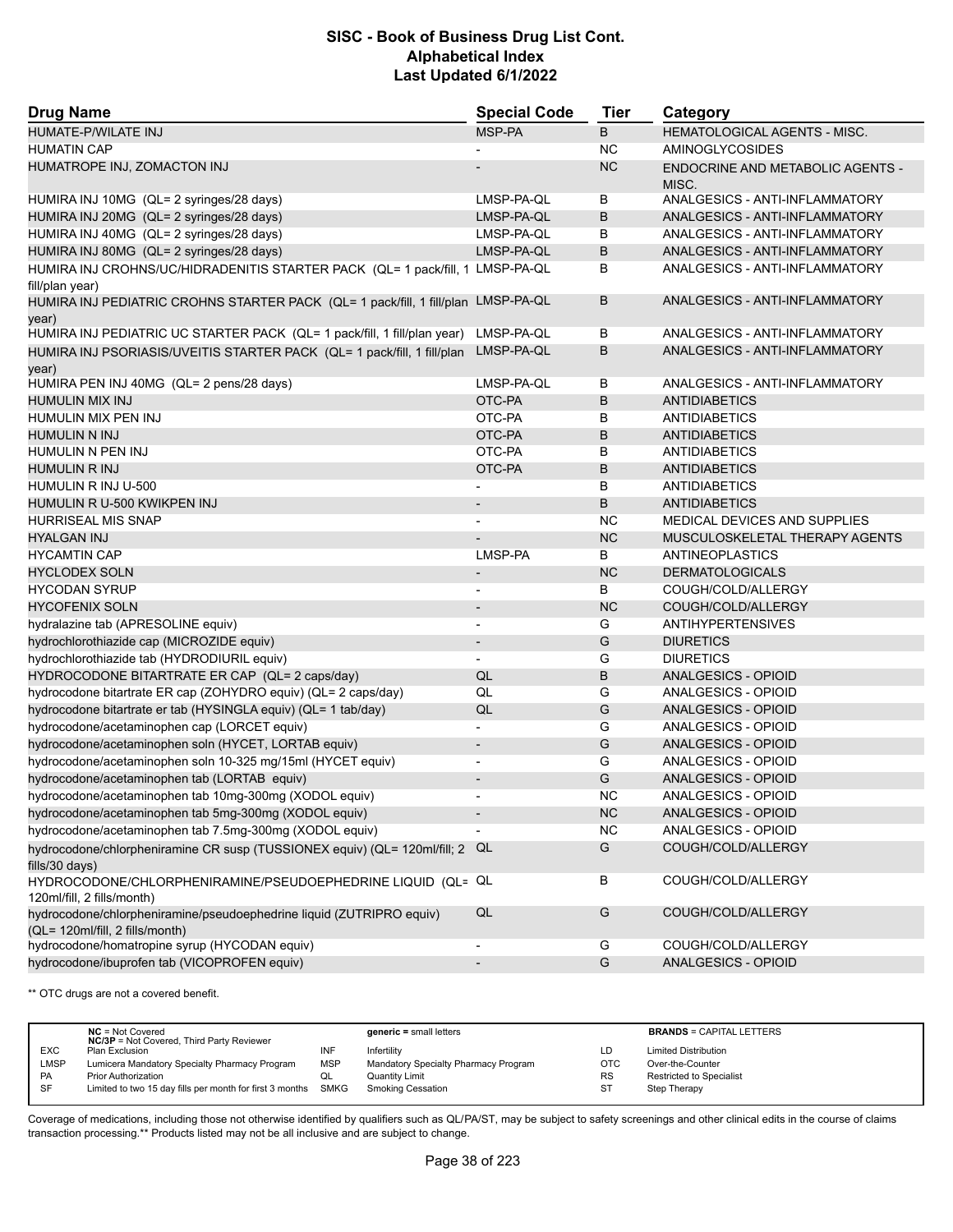| <b>Drug Name</b>                                         | <b>Special Code</b>      | Tier          | Category                                |
|----------------------------------------------------------|--------------------------|---------------|-----------------------------------------|
| hydrocortisone butyrate cream (LOCOID equiv)             |                          | <b>NC</b>     | <b>DERMATOLOGICALS</b>                  |
| hydrocortisone butyrate lipocream (LOCOID equiv)         |                          | <b>NC</b>     | <b>DERMATOLOGICALS</b>                  |
| hydrocortisone butyrate oint (LOCOID equiv)              |                          | <b>NC</b>     | <b>DERMATOLOGICALS</b>                  |
| hydrocortisone butyrate soln (LOCOID equiv)              |                          | <b>NC</b>     | <b>DERMATOLOGICALS</b>                  |
| hydrocortisone cream (PROCTOCORT equiv)                  | $\blacksquare$           | G             | <b>DERMATOLOGICALS</b>                  |
| hydrocortisone enema (CORTENEMA equiv)                   |                          | G             | ANORECTAL AGENTS                        |
| hydrocortisone lotion (HYTONE equiv)                     |                          | G             | <b>DERMATOLOGICALS</b>                  |
| hydrocortisone lotion (LOCOID equiv)                     |                          | <b>NC</b>     | <b>DERMATOLOGICALS</b>                  |
| hydrocortisone lotion 2% (ALA SCALP equiv)               | $\blacksquare$           | <b>NC</b>     | <b>DERMATOLOGICALS</b>                  |
| hydrocortisone oint                                      |                          | ${\mathsf G}$ | <b>DERMATOLOGICALS</b>                  |
| hydrocortisone pramoxine cream (PRAMOSONE equiv)         | $\blacksquare$           | G             | <b>DERMATOLOGICALS</b>                  |
| hydrocortisone supp (ANUSOL HC equiv)                    |                          | G             | ANORECTAL AGENTS                        |
| hydrocortisone tab (CORTEF equiv)                        |                          | G             | <b>CORTICOSTEROIDS</b>                  |
| hydrocortisone valerate cream (WESTCORT equiv)           |                          | <b>NC</b>     | <b>DERMATOLOGICALS</b>                  |
| hydrocortisone valerate oint (WESTCORT equiv)            | $\overline{a}$           | <b>NC</b>     | <b>DERMATOLOGICALS</b>                  |
| HYDROCORTISONE/PRAMOXINE SUPP                            |                          | <b>NC</b>     | ANORECTAL AND RELATED PRODUCTS          |
| hydromorphone ER tab (EXALGO TAB equiv)                  | $\blacksquare$           | <b>NC</b>     | ANALGESICS - OPIOID                     |
| <b>HYDROMORPHONE SUPP</b>                                |                          | <b>NC</b>     | <b>ANALGESICS - OPIOID</b>              |
| hydromorphone tab (DILAUDID equiv)                       |                          | G             | ANALGESICS - OPIOID                     |
| hydroquinone cream (LUSTRA equiv)                        |                          | <b>EXC</b>    | <b>DERMATOLOGICALS</b>                  |
| hydroquinone cream/sunscreen (LUSTRA ULTRA equiv)        | $\overline{a}$           | <b>NC</b>     | <b>DERMATOLOGICALS</b>                  |
| hydroquinone micro cream (EPIQUIN MICRO equiv)           |                          | <b>NC</b>     | <b>DERMATOLOGICALS</b>                  |
| hydroxychloroquine tab (PLAQUENIL equiv)                 | $\blacksquare$           | G             | <b>ANTIMALARIALS</b>                    |
| HYDROXYCHLOROQUINE TAB                                   |                          | <b>NC</b>     | <b>ANTIMALARIALS</b>                    |
| HYDROXYCHLOROQUINE TAB 100MG (QL= 1 tab/day)             | QL                       | B             | ANTIMALARIALS                           |
| <b>HYDROXYPROGESTERONE CAPROATE INJ</b>                  |                          | <b>NC</b>     | ANTINEOPLASTICS AND ADJUNCTIVE          |
|                                                          |                          |               | <b>THERAPIES</b>                        |
| hydroxyurea cap (HYDREA equiv)                           | $\overline{\phantom{a}}$ | G             | ANTINEOPLASTICS                         |
| hydroxyzine pamoate cap (VISTARIL equiv)                 | $\overline{a}$           | G             | <b>ANTIANXIETY AGENTS</b>               |
| hydroxyzine syrup (ATARAX equiv)                         |                          | G             | <b>ANTIANXIETY AGENTS</b>               |
| hydroxyzine tab (ATARAX equiv)                           |                          | G             | <b>ANTIANXIETY AGENTS</b>               |
| HYLAMEND GEL FIRST AID                                   | L,                       | <b>NC</b>     | ANTISEPTICS & DISINFECTANTS             |
| <b>HYLINATE LOTION</b>                                   |                          | <b>NC</b>     | <b>DERMATOLOGICALS</b>                  |
| <b>HYMOVIS INJ</b>                                       |                          | <b>NC</b>     | MUSCULOSKELETAL THERAPY AGENTS          |
| <b>HYOPHEN TAB</b>                                       |                          | B             | ANTI-INFECTIVE AGENTS - MISC.           |
| hyophen tab (PROSED DS equiv)                            |                          | G             | ANTI-INFECTIVE AGENTS - MISC.           |
| hyoscyamine inj (LEVSIN equiv)                           |                          | <b>NC</b>     | <b>ULCER</b>                            |
|                                                          |                          |               | DRUGS/ANTISPASMODICS/ANTICHOLINEF       |
|                                                          |                          |               | CS                                      |
| hyoscyamine sulfate CR tab (LEVBID equiv)                |                          | G             | <b>ULCER DRUGS</b>                      |
| hyoscyamine sulfate elixir (LEVSIN equiv)                |                          | G             | <b>ULCER DRUGS</b>                      |
| hyoscyamine sulfate ODT (ANASPAZ equiv)                  |                          | G             | <b>ULCER DRUGS</b>                      |
| hyoscyamine sulfate SL tab (LEVSIN equiv)                | $\overline{\phantom{a}}$ | ${\mathsf G}$ | <b>ULCER DRUGS</b>                      |
| hyoscyamine sulfate soln (LEVSIN equiv)                  | $\overline{\phantom{a}}$ | G             | <b>ULCER DRUGS</b>                      |
| hyoscyamine sulfate SR cap (LEVSINEX equiv)              |                          | G             | <b>ULCER DRUGS</b>                      |
| hyoscyamine tab (LEVSIN equiv)                           |                          | G             | URINARY ANTISPASMODICS                  |
| <b>HYQVIA INJ</b>                                        | MSP-PA                   | B             | PASSIVE IMMUNIZING AGENTS               |
| ibandronate tab 150mg (BONIVA equiv) (QL= 1 tab/30 days) | QL                       | G             | <b>ENDOCRINE AND METABOLIC AGENTS -</b> |
|                                                          |                          |               | MISC.                                   |

\*\* OTC drugs are not a covered benefit.

|            | $NC = Not Covered$<br><b>NC/3P</b> = Not Covered, Third Party Reviewer |            | $generic = small letters$            |            | <b>BRANDS = CAPITAL LETTERS</b> |
|------------|------------------------------------------------------------------------|------------|--------------------------------------|------------|---------------------------------|
| <b>EXC</b> | Plan Exclusion                                                         | INF        | Infertility                          | LD         | <b>Limited Distribution</b>     |
| LMSP       | Lumicera Mandatory Specialty Pharmacy Program                          | <b>MSP</b> | Mandatory Specialty Pharmacy Program | <b>OTC</b> | Over-the-Counter                |
| <b>PA</b>  | <b>Prior Authorization</b>                                             | QL         | Quantity Limit                       | <b>RS</b>  | <b>Restricted to Specialist</b> |
| SF         | Limited to two 15 day fills per month for first 3 months SMKG          |            | <b>Smoking Cessation</b>             | ST         | Step Therapy                    |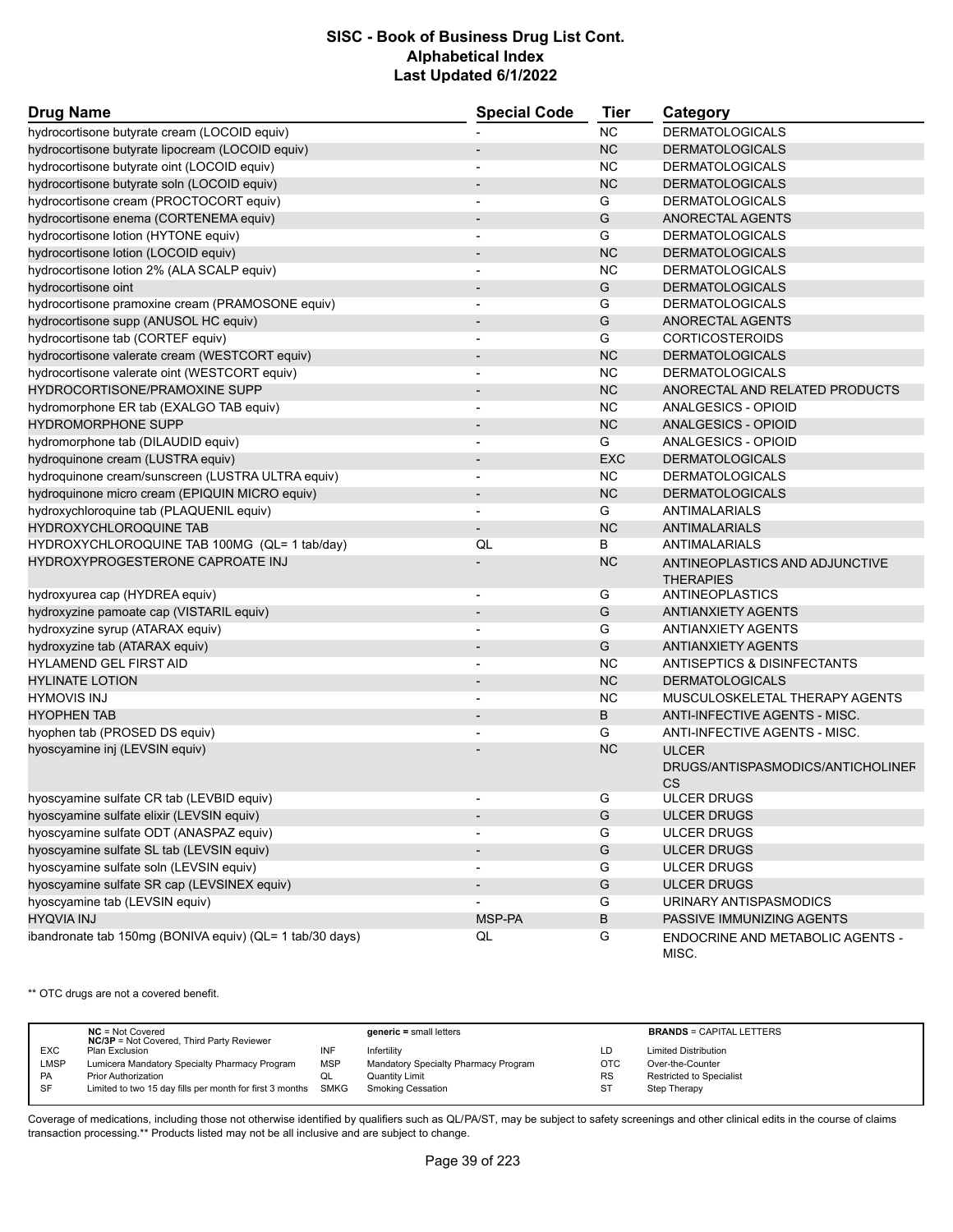| <b>Drug Name</b>                                                                                     | <b>Special Code</b>      | <b>Tier</b> | Category                                                 |
|------------------------------------------------------------------------------------------------------|--------------------------|-------------|----------------------------------------------------------|
| IBRANCE CAP (QL= 21 caps/28 days)                                                                    | MSP-PA-QL                | B           | ANTINEOPLASTICS AND ADJUNCTIVE<br><b>THERAPIES</b>       |
| IBRANCE TAB (QL= 21 caps/28 days)                                                                    | MSP-PA-QL                | В           | ANTINEOPLASTICS AND ADJUNCTIVE<br><b>THERAPIES</b>       |
| <b>IBSRELA TAB</b>                                                                                   | $\overline{\phantom{m}}$ | <b>NC</b>   | GASTROINTESTINAL AGENTS - MISC.                          |
| IBU 600-EZS KIT                                                                                      | $\overline{\phantom{a}}$ | <b>NC</b>   | ANALGESICS - ANTI-INFLAMMATORY                           |
| ibuprofen susp (Rx ONLY) (ADVIL, MOTRIN equiv)                                                       |                          | G           | ANALGESICS - ANTI-INFLAMMATORY                           |
| ibuprofen tab                                                                                        | $\blacksquare$           | G           | ANALGESICS - ANTI-INFLAMMATORY                           |
| ibuprofen tab ((RX only))                                                                            | $\overline{\phantom{m}}$ | G           | ANALGESICS - ANTI-INFLAMMATORY                           |
| ibuprofen-famotidine tab (DUEXIS equiv)                                                              |                          | <b>NC</b>   | ANALGESICS - ANTI-INFLAMMATORY                           |
| icatibant inj (FIRAZYR equiv)                                                                        | LMSP-PA                  | B           | HEMATOLOGICAL AGENTS - MISC.                             |
| ICLUSIG TAB (QL= 1 tab/day; Only available through AcariaHealth<br>800-511-5144)                     | LD-PA-QL-SF              | В           | ANTINEOPLASTICS AND ADJUNCTIVE<br>THERAPIES              |
| icosapent ethyl cap 1gm (VASCEPA equiv)                                                              | $\overline{a}$           | <b>NC</b>   | ANTIHYPERLIPIDEMICS                                      |
| IDHIFA TAB (QL= 1 tab/day)                                                                           | MSP-PA-QL                | В           | ANTINEOPLASTICS AND ADJUNCTIVE<br><b>THERAPIES</b>       |
| <b>ILEVRO OPHTH SUSP</b>                                                                             |                          | В           | <b>OPHTHALMIC AGENTS</b>                                 |
| imatinib tab (GLEEVEC equiv)                                                                         | <b>LMSP</b>              | В           | ANTINEOPLASTICS AND ADJUNCTIVE<br>THERAPIES              |
| IMBRUVICA CAP 140MG (QL= 3 caps/day; Only available through Diplomat<br>Pharmacy 877-977-9118)       | LD-PA-QL                 | B           | ANTINEOPLASTICS AND ADJUNCTIVE<br><b>THERAPIES</b>       |
| IMBRUVICA CAP 70MG (QL= 1 cap/day; Only available through Diplomat<br>Pharmacy 877-977-9118)         | LD-PA-QL                 | В           | ANTINEOPLASTICS AND ADJUNCTIVE<br><b>THERAPIES</b>       |
| <b>IMBRUVICA TAB 140MG</b>                                                                           | $\overline{\phantom{m}}$ | <b>NC</b>   | ANTINEOPLASTICS AND ADJUNCTIVE<br><b>THERAPIES</b>       |
| <b>IMBRUVICA TAB 280MG</b>                                                                           | $\overline{\phantom{a}}$ | ΝC          | ANTINEOPLASTICS AND ADJUNCTIVE<br><b>THERAPIES</b>       |
| IMBRUVICA TAB 420MG, 560MG (QL= 1 tab/day; Only available through<br>Diplomat Pharmacy 877-977-9118) | LD-PA-QL                 | В           | ANTINEOPLASTICS AND ADJUNCTIVE<br><b>THERAPIES</b>       |
| IMCIVREE INJ (QL= 1 inj/day; Only available through PantherRx Pharmacy<br>855-726-8479)              | LD-PA-QL                 | В           | ADHD/ANTI-NARCOLEPSY/ANTI-OBESITY//<br><b>NOREXIANTS</b> |
| imipramine pamoate cap (TOFRANIL PM equiv)                                                           | $\overline{\phantom{a}}$ | G           | ANTIDEPRESSANTS                                          |
| imipramine tab (TOFRANIL equiv)                                                                      | $\overline{\phantom{0}}$ | G           | ANTIDEPRESSANTS                                          |
| imiquimod cream (ALDARA equiv)                                                                       | $\overline{\phantom{0}}$ | G           | <b>DERMATOLOGICALS</b>                                   |
| IMIQUIMOD CREAM 3.75%                                                                                | $\blacksquare$           | ΝC          | <b>DERMATOLOGICALS</b>                                   |
| imiquimod cream 3.75% (IMIQUIMOD equiv)                                                              | $\overline{a}$           | <b>NC</b>   | <b>DERMATOLOGICALS</b>                                   |
| IMITREX INJ (QL= 4 inj/fill, 2 fills/30 days)                                                        | QL                       | В           | MIGRAINE PRODUCTS                                        |
| IMITREX NASAL SPRAY, SUMATRIPTAN NASAL SPRAY                                                         | $\overline{\phantom{a}}$ | <b>NC</b>   | <b>MIGRAINE PRODUCTS</b>                                 |
| <b>IMITREX TAB</b>                                                                                   | $\overline{\phantom{0}}$ | ΝC          | <b>MIGRAINE PRODUCTS</b>                                 |
| <b>IMPAVIDO CAP</b>                                                                                  |                          | <b>NC</b>   | ANTI-INFECTIVE AGENTS - MISC.                            |
| <b>IMPEKLO LOTION</b>                                                                                |                          | <b>NC</b>   | <b>DERMATOLOGICALS</b>                                   |
| <b>IMPOYZ CREAM</b>                                                                                  | $\overline{\phantom{a}}$ | NC          | <b>DERMATOLOGICALS</b>                                   |
| <b>IMVEXXY SUPP</b>                                                                                  |                          | <b>NC</b>   | <b>VAGINAL PRODUCTS</b>                                  |
| INBRIJA INH POWDER (QL= 10 caps/day)                                                                 | PA-QL                    | В           | ANTIPARKINSON AND RELATED THERAPY<br><b>AGENTS</b>       |
| <b>INCRELEX INJ</b>                                                                                  | <b>MSP</b>               | В           | ENDOCRINE AND METABOLIC AGENTS -<br>MISC.                |
| <b>INCRUSE ELLIPTA INHALER</b>                                                                       |                          | В           | ANTIASTHMATIC AND BRONCHODILATOR<br><b>AGENTS</b>        |
| indapamide tab (LOZOL equiv)                                                                         |                          | G           | <b>DIURETICS</b>                                         |
| INDERAL XL CAP, INNOPRAN XL CAP                                                                      | $\overline{\phantom{a}}$ | <b>NC</b>   | <b>BETA BLOCKERS</b>                                     |

\*\* OTC drugs are not a covered benefit.

|            | $NC = Not Covered$<br><b>NC/3P</b> = Not Covered, Third Party Reviewer |            | $generic = small letters$            |            | <b>BRANDS = CAPITAL LETTERS</b> |
|------------|------------------------------------------------------------------------|------------|--------------------------------------|------------|---------------------------------|
| <b>EXC</b> | Plan Exclusion                                                         | INF        | Infertility                          | LD         | <b>Limited Distribution</b>     |
| LMSP       | Lumicera Mandatory Specialty Pharmacy Program                          | <b>MSP</b> | Mandatory Specialty Pharmacy Program | <b>OTC</b> | Over-the-Counter                |
| PA         | <b>Prior Authorization</b>                                             | QL         | <b>Quantity Limit</b>                | <b>RS</b>  | Restricted to Specialist        |
| SF         | Limited to two 15 day fills per month for first 3 months SMKG          |            | <b>Smoking Cessation</b>             | ST         | Step Therapy                    |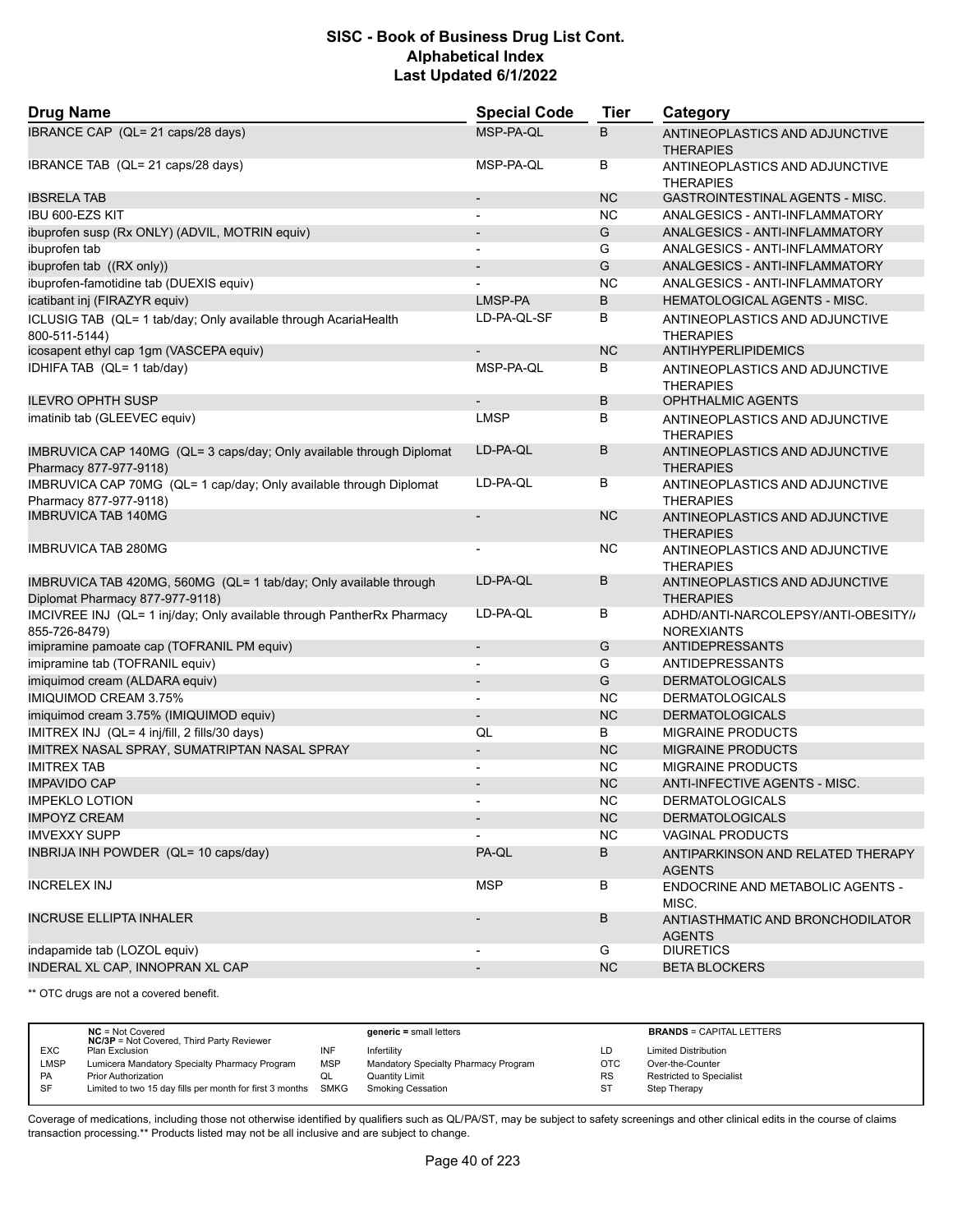| <b>Drug Name</b>                                                                        | <b>Special Code</b>      | <b>Tier</b>   | Category                                             |
|-----------------------------------------------------------------------------------------|--------------------------|---------------|------------------------------------------------------|
| <b>INDOCIN SUPP</b>                                                                     |                          | <b>NC</b>     | ANALGESICS - ANTI-INFLAMMATORY                       |
| <b>INDOCIN SUSP</b>                                                                     |                          | <b>NC</b>     | ANALGESICS - ANTI-INFLAMMATORY                       |
| indomethacin cap (INDOCIN equiv)                                                        | $\blacksquare$           | G             | ANALGESICS - ANTI-INFLAMMATORY                       |
| INDOMETHACIN CAP, TIVORBEX CAP                                                          | $\overline{\phantom{0}}$ | <b>NC</b>     | ANALGESICS - ANTI-INFLAMMATORY                       |
| indomethacin CR cap (INDOCIN SR equiv)                                                  | $\overline{\phantom{a}}$ | G             | ANALGESICS - ANTI-INFLAMMATORY                       |
| <b>INFLATHERM PAK</b>                                                                   | $\overline{a}$           | <b>NC</b>     | ANALGESICS - ANTI-INFLAMMATORY                       |
| INGREZZA CAP (QL= 1 cap/day; Only available through PantherRx Pharmacy<br>855-726-8479) | LD-PA-QL                 | В             | PSYCHOTHERAPEUTIC AND<br>NEUROLOGICAL AGENTS - MISC. |
| <b>INGREZZA PACK 40-80MG</b>                                                            | $\overline{\phantom{a}}$ | <b>NC</b>     | PSYCHOTHERAPEUTIC AND<br>NEUROLOGICAL AGENTS - MISC. |
| INLYTA TAB (QL= 8 tabs/day)                                                             | MSP-PA-QL-SF             | В             | ANTINEOPLASTICS AND ADJUNCTIVE<br><b>THERAPIES</b>   |
| <b>INPEN INSULIN INJECTION DEVICE</b>                                                   |                          | <b>NC</b>     | <b>MEDICAL DEVICES AND SUPPLIES</b>                  |
| INQOVI TAB (QL= 5 tabs/28 days; Only available through Walgreens                        | LD-PA-QL                 | В             | ANTINEOPLASTICS AND ADJUNCTIVE                       |
| 888-347-3416)                                                                           |                          |               | <b>THERAPIES</b>                                     |
| <b>INREBIC CAP</b>                                                                      | $\overline{a}$           | <b>NC</b>     | ANTINEOPLASTICS AND ADJUNCTIVE                       |
|                                                                                         |                          |               | <b>THERAPIES</b>                                     |
| INSULIN ASPART FLEXPEN INJ (NOVOLOG equiv)                                              | $\overline{\phantom{a}}$ | В             | <b>ANTIDIABETICS</b>                                 |
| INSULIN ASPART INJ (NOVOLOG equiv)                                                      | $\overline{\phantom{a}}$ | B             | <b>ANTIDIABETICS</b>                                 |
| INSULIN ASPART MIX FLEXPEN INJ (NOVOLOG equiv)                                          |                          | В             | ANTIDIABETICS                                        |
| INSULIN ASPART MIX INJ (NOVOLOG equiv)                                                  | $\overline{\phantom{a}}$ | B             | <b>ANTIDIABETICS</b>                                 |
| INSULIN ASPART PENFILL INJ (NOVOLOG equiv)                                              |                          | В             | <b>ANTIDIABETICS</b>                                 |
| <b>INSULIN SYRINGE</b>                                                                  | <b>OTC</b>               | <b>NC</b>     | MEDICAL DEVICES AND SUPPLIES                         |
| <b>INTELENCE TAB</b>                                                                    | $\overline{a}$           | B             | <b>ANTIVIRALS</b>                                    |
| <b>INTENSE COUGH LIQUID</b>                                                             | $\overline{\phantom{a}}$ | <b>NC</b>     | COUGH/COLD/ALLERGY                                   |
| <b>INTERMEZZO SL TAB</b>                                                                |                          | ΝC            | HYPNOTICS/SEDATIVES/SLEEP DISORDEI<br><b>AGENTS</b>  |
| <b>INTRAROSA SUPP</b>                                                                   |                          | <b>NC</b>     | <b>VAGINAL PRODUCTS</b>                              |
| <b>INTRON-A INJ</b>                                                                     | <b>MSP</b>               | В             | ANTINEOPLASTICS                                      |
| <b>INVEGA HAFYERA INJ</b>                                                               |                          | <b>NC</b>     | ANTIPSYCHOTICS/ANTIMANIC AGENTS                      |
| <b>INVEGA INJ</b>                                                                       |                          | <b>NC</b>     | ANTIPSYCHOTICS/ANTIMANIC AGENTS                      |
| <b>INVEGATAB</b>                                                                        | $\overline{\phantom{a}}$ | <b>NC</b>     | ANTIPSYCHOTICS/ANTIMANIC AGENTS                      |
| <b>INVELTYS OPHTH SUSP</b>                                                              | $\overline{a}$           | <b>NC</b>     | <b>OPHTHALMIC AGENTS</b>                             |
| <b>INVIRASE CAP</b>                                                                     |                          | B             | <b>ANTIVIRALS</b>                                    |
| <b>INVIRASE TAB</b>                                                                     | $\overline{\phantom{a}}$ | В             | <b>ANTIVIRALS</b>                                    |
| <b>INVOKAMET TAB</b>                                                                    |                          | <b>NC</b>     | <b>ANTIDIABETICS</b>                                 |
| <b>INVOKAMET XR TAB</b>                                                                 |                          | <b>NC</b>     | <b>ANTIDIABETICS</b>                                 |
| <b>INVOKANA TAB</b>                                                                     | $\overline{\phantom{m}}$ | <b>NC</b>     | <b>ANTIDIABETICS</b>                                 |
| <b>IODOFLEX PAD</b>                                                                     | ٠                        | <b>NC</b>     | <b>ANTISEPTICS &amp; DISINFECTANTS</b>               |
| iodoquinol/hydrocortisone cream 1% (VYTONE equiv)                                       |                          | G             | <b>DERMATOLOGICALS</b>                               |
| iodoquinol/hydrocortisone cream 1.9-1% (VYTONE equiv)                                   | $\overline{\phantom{a}}$ | <b>NC</b>     | <b>DERMATOLOGICALS</b>                               |
| iodoquinol/hydrocortisone/aloe polysaccharide gel (ALCORTIN A equiv)                    | $\overline{\phantom{a}}$ | <b>NC</b>     | <b>DERMATOLOGICALS</b>                               |
| <b>IOPIDINE OPHTH SOLN 1%</b>                                                           | $\overline{\phantom{a}}$ | В             | <b>OPHTHALMIC AGENTS</b>                             |
| ipratropium nasal spray (ATROVENT equiv)                                                | $\overline{\phantom{a}}$ | G             | NASAL AGENTS - SYSTEMIC AND TOPICAL                  |
| ipratropium neb soln (ATROVENT equiv)                                                   | $\overline{a}$           | G             | ANTIASTHMATIC AND BRONCHODILATOR<br><b>AGENTS</b>    |
| irbesartan tab (AVAPRO equiv)                                                           | $\overline{\phantom{a}}$ | ${\mathsf G}$ | <b>ANTIHYPERTENSIVES</b>                             |
| irbesartan/hydrochlorothiazide tab (AVALIDE equiv)                                      |                          | G             | <b>ANTIHYPERTENSIVES</b>                             |
| IRESSA TAB (Only available through Diplomat Pharmacy 877-977-9118)                      | LD-PA                    | В             | ANTINEOPLASTICS AND ADJUNCTIVE<br><b>THERAPIES</b>   |

\*\* OTC drugs are not a covered benefit.

|             | $NC = Not Covered$<br><b>NC/3P</b> = Not Covered, Third Party Reviewer |            | $generic = small letters$            |           | <b>BRANDS = CAPITAL LETTERS</b> |
|-------------|------------------------------------------------------------------------|------------|--------------------------------------|-----------|---------------------------------|
| <b>EXC</b>  | Plan Exclusion                                                         |            | Infertility                          | LD        | <b>Limited Distribution</b>     |
| <b>LMSP</b> | Lumicera Mandatory Specialty Pharmacy Program                          | <b>MSP</b> | Mandatory Specialty Pharmacy Program | OTC       | Over-the-Counter                |
| <b>PA</b>   | <b>Prior Authorization</b>                                             | QL         | <b>Quantity Limit</b>                | <b>RS</b> | <b>Restricted to Specialist</b> |
| -SF         | Limited to two 15 day fills per month for first 3 months SMKG          |            | <b>Smoking Cessation</b>             | <b>ST</b> | Step Therapy                    |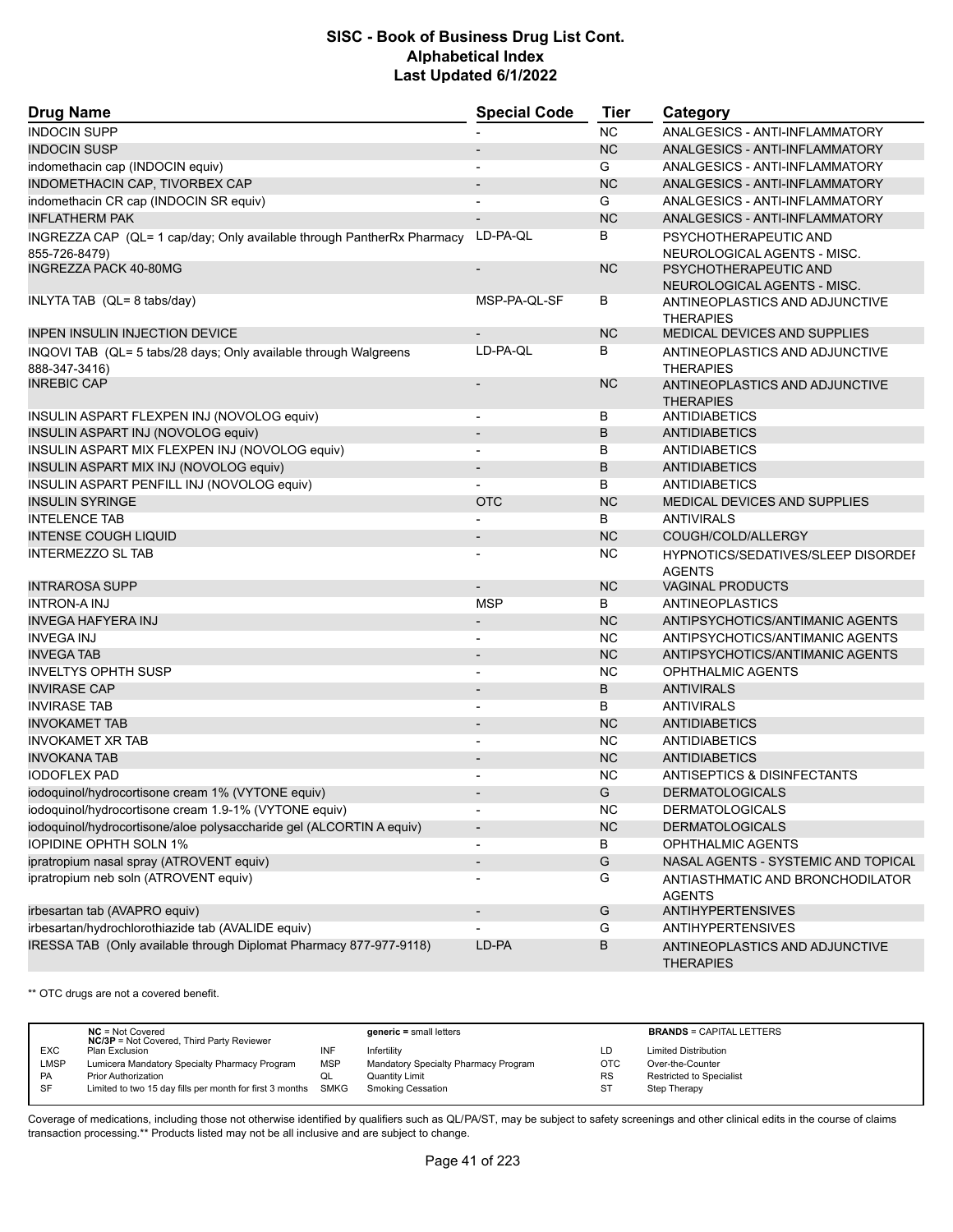| <b>Drug Name</b>                                                                                    | <b>Special Code</b>      | Tier      | Category                                           |
|-----------------------------------------------------------------------------------------------------|--------------------------|-----------|----------------------------------------------------|
| IRON SUSP (Covered for members 1 year or younger)                                                   | <b>OTC</b>               | \$0       | <b>HEMATOPOIETIC AGENTS</b>                        |
| <b>ISENTRESS (HD) TAB</b>                                                                           | $\overline{\phantom{a}}$ | B         | <b>ANTIVIRALS</b>                                  |
| <b>ISENTRESS CHEW TAB</b>                                                                           |                          | B         | <b>ANTIVIRALS</b>                                  |
| <b>ISENTRESS POWDER PACK</b>                                                                        |                          | B         | <b>ANTIVIRALS</b>                                  |
| isibloom tab, enskyce tab, apri tab (DESOGEN equiv)                                                 | $\blacksquare$           | \$0       | <b>CONTRACEPTIVES</b>                              |
| ISOMETHEPTENE/CAFFEINE/ACETAMINOPHEN TAB                                                            | $\overline{\phantom{a}}$ | В         | <b>MIGRAINE PRODUCTS</b>                           |
| isometheptene/caffeine/acetaminophen tab (PRODRIN equiv)                                            | $\overline{\phantom{a}}$ | G         | <b>MIGRAINE PRODUCTS</b>                           |
| ISONIAZID SYRUP                                                                                     | $\blacksquare$           | B         | ANTIMYCOBACTERIAL AGENTS                           |
| <b>ISONIAZID TAB</b>                                                                                | $\overline{\phantom{a}}$ | G         | ANTIMYCOBACTERIAL AGENTS                           |
| <b>ISOPTO CARBACHOL OPHTH SOLN</b>                                                                  |                          | B         | <b>OPHTHALMIC AGENTS</b>                           |
| ISOPTO HYOSCINE OPHTH SOLN                                                                          | $\blacksquare$           | B         | <b>OPHTHALMIC AGENTS</b>                           |
| isosorbide dinitrate ER tab (ISOCHRON equiv)                                                        | $\overline{\phantom{a}}$ | G         | <b>ANTIANGINAL AGENTS</b>                          |
| isosorbide dinitrate SL tab                                                                         |                          | G         | ANTIANGINAL AGENTS                                 |
| isosorbide dinitrate tab (ISORDIL equiv)                                                            | $\blacksquare$           | G         | <b>ANTIANGINAL AGENTS</b>                          |
| isosorbide dinitrate tab 40mg (ISORDIL equiv)                                                       |                          | G         | ANTIANGINAL AGENTS                                 |
| isosorbide dinitrate/hydralazine hcl tab (BIDIL equiv)                                              |                          | <b>NC</b> | CARDIOVASCULAR AGENTS - MISC.                      |
| isosorbide mononitrate ER tab (IMDUR equiv)                                                         | $\blacksquare$           | G         | ANTIANGINAL AGENTS                                 |
| isosorbide mononitrate tab (MONOKET equiv)                                                          |                          | G         | <b>ANTIANGINAL AGENTS</b>                          |
| isotretinoin cap 25mg (ABSORICA equiv)                                                              |                          | <b>NC</b> | <b>DERMATOLOGICALS</b>                             |
| isotretinoin cap 35mg (ABSORICA equiv)                                                              | $\overline{\phantom{a}}$ | <b>NC</b> | <b>DERMATOLOGICALS</b>                             |
| <b>ISOXSUPRINE TAB</b>                                                                              | $\overline{\phantom{a}}$ | G         | CARDIOVASCULAR AGENTS - MISC.                      |
| isradipine cap (DYNACIRC equiv)                                                                     |                          | G         | CALCIUM CHANNEL BLOCKERS                           |
| <b>ISTALOL OPHTH SOLN</b>                                                                           |                          | В         | OPHTHALMIC AGENTS                                  |
| ISTURISA TAB 10MG (QL= 6 tabs/day; Only available through Anovo<br>Specialty Pharmacy 844-288-5007) | LD-PA-QL                 | B         | <b>ENDOCRINE AND METABOLIC AGENTS -</b><br>MISC.   |
| ISTURISA TAB 1MG (QL= 8 tabs/day; Only available through Anovo Specialty<br>Pharmacy 844-288-5007)  | LD-PA-QL                 | В         | ENDOCRINE AND METABOLIC AGENTS -<br>MISC.          |
| ISTURISA TAB 5MG (QL= 2 tabs/day; Only available through Anovo Specialty<br>Pharmacy 844-288-5007)  | LD-PA-QL                 | B         | <b>ENDOCRINE AND METABOLIC AGENTS -</b><br>MISC.   |
| itraconazole cap (SPORANOX equiv)                                                                   | $\overline{\phantom{a}}$ | G         | <b>ANTIFUNGALS</b>                                 |
| itraconazole soln (SPORANOX equiv)                                                                  | PA                       | G         | <b>ANTIFUNGALS</b>                                 |
| <b>IVERMECTIN CREAM</b>                                                                             | $\overline{a}$           | NC.       | <b>DERMATOLOGICALS</b>                             |
| ivermectin cream (SOOLANTRA equiv)                                                                  |                          | <b>NC</b> | <b>DERMATOLOGICALS</b>                             |
| IVERMECTIN LOTION (QL= 1 tube/fill)                                                                 | PA-QL                    | В         | <b>DERMATOLOGICALS</b>                             |
| ivermectin tab (STROMECTOL equiv)                                                                   | <b>PA</b>                | G         | <b>ANTHELMINTICS</b>                               |
| <b>JADENU SPRINKLE</b>                                                                              |                          | <b>NC</b> | ANTIDOTES AND SPECIFIC ANTAGONISTS                 |
| JAKAFI TAB (QL= 2 tabs/day)                                                                         | MSP-PA-QL-SF             | B         | ANTINEOPLASTICS AND ADJUNCTIVE<br><b>THERAPIES</b> |
| JANUMET TAB (QL= 2 tabs/day)                                                                        | QL                       | В         | ANTIDIABETICS                                      |
| JANUMET XR TAB (QL= 2 tabs/day)                                                                     | QL                       | B         | ANTIDIABETICS                                      |
| JANUVIA TAB (QL= 1 tab/day)                                                                         | $QL-¢$                   | B         | ANTIDIABETICS                                      |
| JARDIANCE TAB (QL= 1 tab/day)                                                                       | QL                       | B         | <b>ANTIDIABETICS</b>                               |
| JATENZO CAP, TLANDO CAP                                                                             |                          | <b>NC</b> | ANDROGENS-ANABOLIC                                 |
| <b>JENLIVA CAP</b>                                                                                  | $\blacksquare$           | NC        | <b>MULTIVITAMINS</b>                               |
| JENTADUETO TAB (QL= 2 tabs/day)                                                                     | QL                       | B         | ANTIDIABETICS                                      |
| JENTADUETO XR TAB (QL= 2 tabs/day)                                                                  | $\mathsf{QL}$            | В         | <b>ANTIDIABETICS</b>                               |
| jinteli tab (FEMHRT equiv)                                                                          |                          | G         | <b>ESTROGENS</b>                                   |
| <b>JUBLIA SOLN</b>                                                                                  |                          | <b>NC</b> | <b>DERMATOLOGICALS</b>                             |
| JULUCA TAB                                                                                          |                          | B         | <b>ANTIVIRALS</b>                                  |
| junel FE tab (LOESTRIN FE equiv)                                                                    | $\overline{\phantom{a}}$ | \$0       | <b>CONTRACEPTIVES</b>                              |

\*\* OTC drugs are not a covered benefit.

|            | $NC = Not Covered$<br><b>NC/3P</b> = Not Covered, Third Party Reviewer |            | $generic = small letters$            |            | <b>BRANDS = CAPITAL LETTERS</b> |
|------------|------------------------------------------------------------------------|------------|--------------------------------------|------------|---------------------------------|
| <b>EXC</b> | Plan Exclusion                                                         | INF        | Infertility                          | LD         | <b>Limited Distribution</b>     |
| LMSP       | Lumicera Mandatory Specialty Pharmacy Program                          | <b>MSP</b> | Mandatory Specialty Pharmacy Program | <b>OTC</b> | Over-the-Counter                |
| PA         | <b>Prior Authorization</b>                                             | QL         | Quantity Limit                       | <b>RS</b>  | Restricted to Specialist        |
| <b>SF</b>  | Limited to two 15 day fills per month for first 3 months SMKG          |            | <b>Smoking Cessation</b>             | -ST        | Step Therapy                    |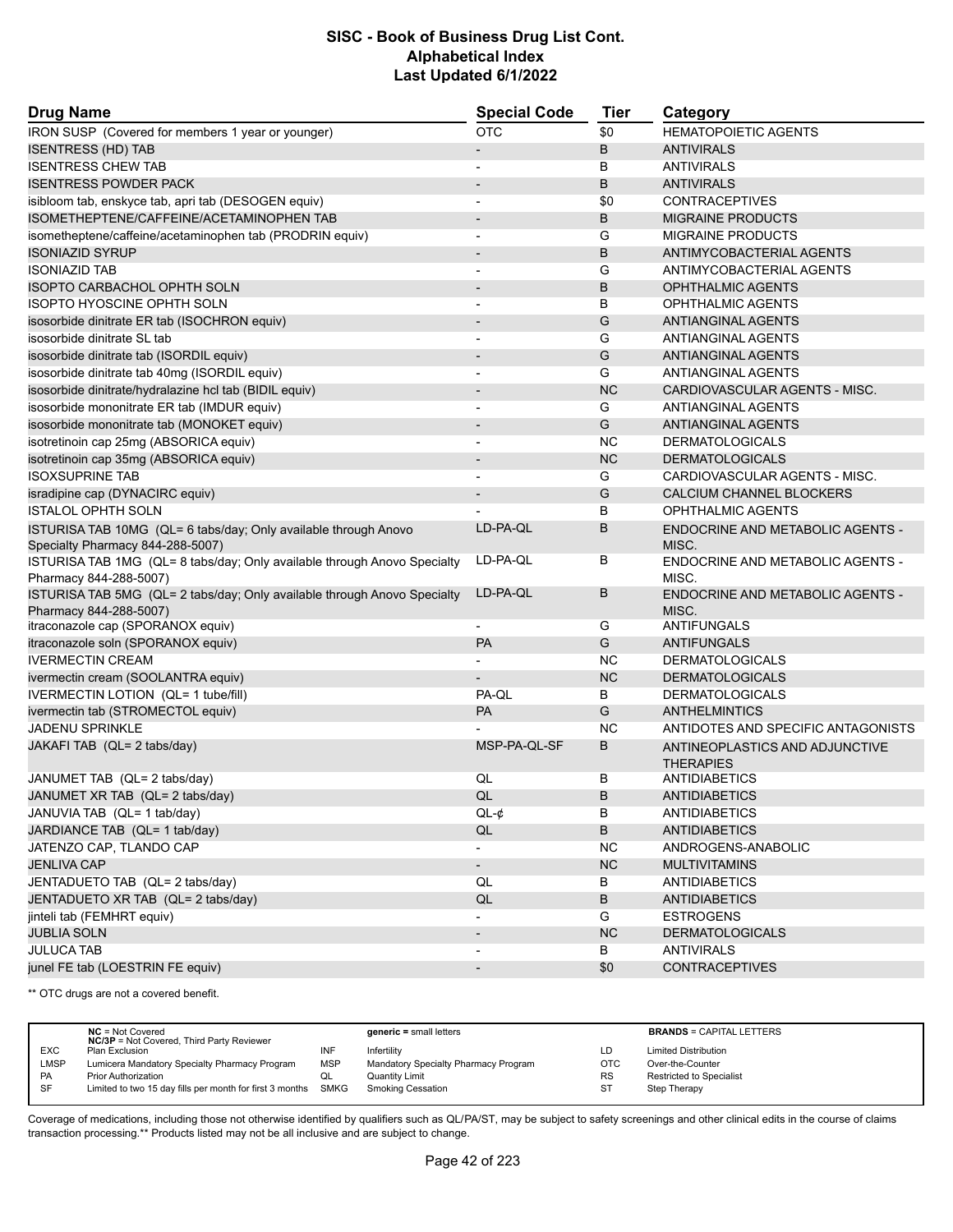| <b>Drug Name</b>                                                                                               | <b>Special Code</b>          | <b>Tier</b>            | Category                                             |
|----------------------------------------------------------------------------------------------------------------|------------------------------|------------------------|------------------------------------------------------|
| junel tab (LOESTRIN equiv)                                                                                     |                              | \$0                    | <b>CONTRACEPTIVES</b>                                |
| <b>JUXTAPID CAP</b>                                                                                            |                              | <b>NC</b>              | ANTIHYPERLIPIDEMICS                                  |
| JYNARQUE PAK (QL= 2 tabs/day; Only available through Walgreens                                                 | LD-PA-QL                     | B                      | ENDOCRINE AND METABOLIC AGENTS -                     |
| 888-347-3416)                                                                                                  |                              |                        | MISC.                                                |
| JYNARQUE TAB (QL= 2 tabs/day; Only available through Walgreens<br>888-347-3416)                                | LD-PA-QL                     | B                      | <b>ENDOCRINE AND METABOLIC AGENTS -</b><br>MISC.     |
| <b>KALETRA TAB</b>                                                                                             |                              | В                      | <b>ANTIVIRALS</b>                                    |
| KALYDECO PAK (QL= 2 packets/day; Only available through Maxor                                                  | LD-PA-QL-SF                  | B                      | <b>RESPIRATORY AGENTS - MISC.</b>                    |
| Pharmacy 800-658-6046 or Walgreens 888-347-3416)                                                               |                              |                        |                                                      |
| KALYDECO TAB (QL= 2 tabs/day; Only available through Maxor Pharmacy<br>800-658-6046 or Walgreens 888-347-3416) | LD-PA-QL-SF                  | В                      | <b>RESPIRATORY AGENTS - MISC.</b>                    |
| <b>KAPSPARGO CAP</b>                                                                                           | $\overline{\phantom{a}}$     | <b>NC</b>              | <b>BETA BLOCKERS</b>                                 |
| <b>KAPVAY TAB</b>                                                                                              |                              | <b>NC</b>              | ADHD/ANTI-NARCOLEPSY/ANTI-OBESITY//                  |
| <b>KARBINAL ER SUSP</b>                                                                                        | $\overline{\phantom{m}}$     | <b>NC</b>              | <b>NOREXIANTS</b><br><b>ANTIHISTAMINES</b>           |
| KATERZIA SUSP (Prior Authorization required for members age 9 or older)                                        | <b>PA</b>                    | B                      | CALCIUM CHANNEL BLOCKERS                             |
| KEFLEX CAP 750MG                                                                                               | $\overline{a}$               | <b>NC</b>              | <b>CEPHALOSPORINS</b>                                |
|                                                                                                                |                              |                        |                                                      |
| kelnor tab (DEMULEN equiv)<br><b>KERAFOAM</b>                                                                  |                              | \$0<br><b>NC</b>       | <b>CONTRACEPTIVES</b><br><b>DERMATOLOGICALS</b>      |
| <b>KERALAC CREAM</b>                                                                                           |                              | <b>NC</b>              |                                                      |
|                                                                                                                | $\overline{\phantom{a}}$     | <b>NC</b>              | <b>DERMATOLOGICALS</b>                               |
| <b>KERAMATRIX</b>                                                                                              | $\qquad \qquad \blacksquare$ |                        | <b>DERMATOLOGICALS</b>                               |
| <b>KERASTAT CREAM</b><br><b>KERASTAT GEL</b>                                                                   |                              | <b>NC</b><br><b>NC</b> | <b>DERMATOLOGICALS</b>                               |
|                                                                                                                | PA-QL                        |                        | <b>DERMATOLOGICALS</b>                               |
| KERENDIA TAB (QL= 1 tab/day)                                                                                   |                              | B                      | <b>ENDOCRINE AND METABOLIC AGENTS -</b><br>MISC.     |
| <b>KERYDIN SOLN</b>                                                                                            |                              | <b>NC</b>              | <b>DERMATOLOGICALS</b>                               |
| <b>KESIMPTA INJ</b>                                                                                            | LMSP-PA                      | B                      | PSYCHOTHERAPEUTIC AND<br>NEUROLOGICAL AGENTS - MISC. |
| <b>KETAMINE HCL TROCHES</b>                                                                                    |                              | <b>NC</b>              | <b>GENERAL ANESTHETICS</b>                           |
| <b>KETEK TAB</b>                                                                                               |                              | В                      | ANTI-INFECTIVE AGENTS - MISC.                        |
| ketoconazole cream (NIZORAL CREAM equiv)                                                                       |                              | G                      | <b>DERMATOLOGICALS</b>                               |
| ketoconazole shampoo (NIZORAL SHAMPOO equiv)                                                                   |                              | G                      | <b>DERMATOLOGICALS</b>                               |
| ketoconazole tab (NIZORAL equiv)                                                                               |                              | G                      | <b>ANTIFUNGALS</b>                                   |
| <b>KETO-DIASTIX TEST STRIP</b>                                                                                 | <b>OTC</b>                   | G                      | <b>DIAGNOSTIC PRODUCTS</b>                           |
| <b>KETOPROFEN CAP</b>                                                                                          |                              | <b>NC</b>              | ANALGESICS - ANTI-INFLAMMATORY                       |
| ketoprofen cap (ORUDIS equiv)                                                                                  | $\overline{a}$               | <b>NC</b>              | ANALGESICS - ANTI-INFLAMMATORY                       |
| <b>KETOPROFEN ER CAP</b>                                                                                       |                              | B                      | ANALGESICS - ANTI-INFLAMMATORY                       |
| <b>KETOROLAC INJ</b>                                                                                           | $\overline{\phantom{0}}$     | <b>NC</b>              | ANALGESICS - ANTI-INFLAMMATORY                       |
| ketorolac inj (TORADOL equiv)                                                                                  |                              | <b>NC</b>              | ANALGESICS - ANTI-INFLAMMATORY                       |
| ketorolac ophth soln (ACULAR (LS) equiv)                                                                       | $\overline{\phantom{a}}$     | G                      | <b>OPHTHALMIC AGENTS</b>                             |
| ketorolac tab (TORADOL equiv) (QL= 20 tabs/5 days)                                                             | QL                           | ${\mathsf G}$          | ANALGESICS - ANTI-INFLAMMATORY                       |
| <b>KETOSTIX</b>                                                                                                | <b>OTC</b>                   | G                      | <b>DIAGNOSTIC PRODUCTS</b>                           |
| ketotifen ophth soln (ZADITOR equiv)                                                                           | <b>OTC</b>                   | EXC                    | <b>OPHTHALMIC AGENTS</b>                             |
| <b>KEVEYIS TAB</b>                                                                                             |                              | NC.                    | <b>DIURETICS</b>                                     |
| KEVZARA INJ (QL= 2 inj/28 days)                                                                                | LMSP-PA-QL                   | $\sf B$                | ANALGESICS - ANTI-INFLAMMATORY                       |
| KINERET INJ (QL= 1 inj/day; Only available through Biologics 800-850-4306)                                     | LD-PA-QL                     | B                      | ANALGESICS - ANTI-INFLAMMATORY                       |
| <b>KISQALI PAK</b>                                                                                             | $\overline{\phantom{m}}$     | <b>NC</b>              | ANTINEOPLASTICS AND ADJUNCTIVE                       |
|                                                                                                                |                              |                        | <b>THERAPIES</b>                                     |
| <b>KISQALI TAB</b>                                                                                             |                              | NC.                    | ANTINEOPLASTICS AND ADJUNCTIVE<br><b>THERAPIES</b>   |

\*\* OTC drugs are not a covered benefit.

|            | $NC = Not Covered$<br><b>NC/3P</b> = Not Covered, Third Party Reviewer |            | $generic = small letters$            |           | <b>BRANDS = CAPITAL LETTERS</b> |
|------------|------------------------------------------------------------------------|------------|--------------------------------------|-----------|---------------------------------|
| <b>EXC</b> | Plan Exclusion                                                         | INF        | Infertility                          | LD        | <b>Limited Distribution</b>     |
| LMSP       | Lumicera Mandatory Specialty Pharmacy Program                          | <b>MSP</b> | Mandatory Specialty Pharmacy Program | OTC       | Over-the-Counter                |
| <b>PA</b>  | <b>Prior Authorization</b>                                             |            | Quantity Limit                       | <b>RS</b> | <b>Restricted to Specialist</b> |
| <b>SF</b>  | Limited to two 15 day fills per month for first 3 months SMKG          |            | Smoking Cessation                    | -ST       | Step Therapy                    |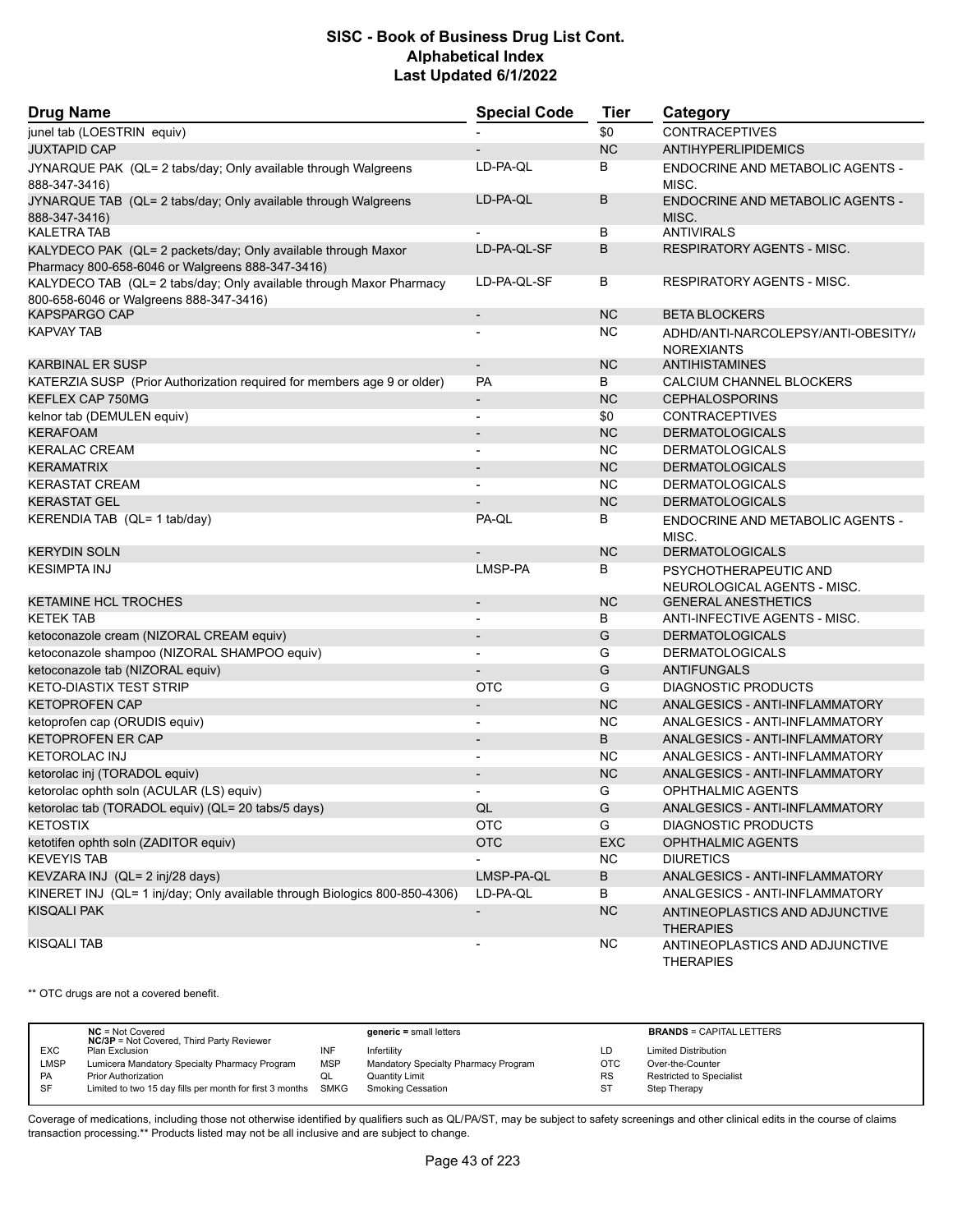| <b>Drug Name</b>                                                                                       | <b>Special Code</b>      | Tier          | Category                                           |  |
|--------------------------------------------------------------------------------------------------------|--------------------------|---------------|----------------------------------------------------|--|
| KITABIS PAK NEB SOLN                                                                                   |                          | NC            | <b>AMINOGLYCOSIDES</b>                             |  |
| <b>KLARITY-B DROPS</b>                                                                                 |                          | NC.           | <b>OPHTHALMIC AGENTS</b>                           |  |
| <b>KLARITY-L DROPS</b>                                                                                 |                          | <b>NC</b>     | <b>OPHTHALMIC AGENTS</b>                           |  |
| <b>KLISYRI OINT</b>                                                                                    |                          | <b>NC</b>     | <b>DERMATOLOGICALS</b>                             |  |
| KLOR-CON POWDER PACKET 25MEQ                                                                           |                          | B             | MINERALS & ELECTROLYTES                            |  |
| KLOXXADO NASAL SPRAY                                                                                   |                          | В             | ANTIDOTES AND SPECIFIC ANTAGONISTS                 |  |
| <b>KOMBIGLYZE XR TAB</b>                                                                               |                          | <b>NC</b>     | <b>ANTIDIABETICS</b>                               |  |
| KORLYM TAB (QL= 4 tabs/day; Only available through Korlym SPARK<br>program 855-4Korlym (855-456-7596)) | LD-PA-QL                 | В             | <b>ANTIDIABETICS</b>                               |  |
| KOSELUGO CAP (QL= 4 caps/day; Only available through Onco360<br>877-662-6633)                          | LD-PA-QL                 | B             | ANTINEOPLASTICS AND ADJUNCTIVE<br><b>THERAPIES</b> |  |
| K-PHOS TAB                                                                                             | $\overline{\phantom{a}}$ | В             | MINERALS & ELECTROLYTES                            |  |
| <b>KRINTAFEL TAB</b>                                                                                   |                          | B             | ANTIMALARIALS                                      |  |
| KRISTALOSE PACK, LACTULOSE PACK                                                                        |                          | NC.           | LAXATIVES                                          |  |
| <b>KRISTALOSE PACKET</b>                                                                               |                          | <b>NC</b>     | <b>LAXATIVES</b>                                   |  |
| K-TAB                                                                                                  |                          | G             | MINERALS & ELECTROLYTES                            |  |
| KUVAN POWDER PACK                                                                                      |                          | <b>NC</b>     | <b>ENDOCRINE AND METABOLIC AGENTS -</b>            |  |
| <b>KUVAN TAB</b>                                                                                       |                          | NC.           | MISC.<br>ENDOCRINE AND METABOLIC AGENTS -<br>MISC. |  |
| KYBELLA INJ                                                                                            |                          | <b>NC</b>     | <b>DERMATOLOGICALS</b>                             |  |
| <b>KYNAMRO INJ</b>                                                                                     |                          | <b>NC</b>     | <b>ANTIHYPERLIPIDEMICS</b>                         |  |
| <b>KYNMOBI FILM</b>                                                                                    |                          | <b>NC</b>     | ANTIPARKINSON AND RELATED THERAPY                  |  |
|                                                                                                        |                          |               | <b>AGENTS</b>                                      |  |
| <b>KYNMOBI TITRATION KIT</b>                                                                           |                          | <b>NC</b>     | ANTIPARKINSON AND RELATED THERAPY<br><b>AGENTS</b> |  |
| L.E.T. GEL                                                                                             | $\overline{\phantom{a}}$ | <b>NC</b>     | <b>DERMATOLOGICALS</b>                             |  |
| labetalol tab (NORMODYNE equiv)                                                                        |                          | G             | <b>BETA BLOCKERS</b>                               |  |
| lacosamide tab (VIMPAT equiv)                                                                          | $\blacksquare$           | G             | ANTICONVULSANTS                                    |  |
| <b>LACRISERT OPHTH INSERT</b>                                                                          |                          | <b>NC</b>     | <b>OPHTHALMIC AGENTS</b>                           |  |
| <b>LACTIC ACID LOTION</b>                                                                              |                          | G             | <b>DERMATOLOGICALS</b>                             |  |
| lactulose soln                                                                                         |                          | G             | LAXATIVES                                          |  |
| <b>LAMICTAL CHEW TAB 2MG</b>                                                                           |                          | B             | ANTICONVULSANTS                                    |  |
| LAMICTAL ODT KIT, LAMICTAL XR KIT                                                                      |                          | B             | ANTICONVULSANTS                                    |  |
| lamivudine soln (EPIVIR equiv)                                                                         | $\blacksquare$           | G             | <b>ANTIVIRALS</b>                                  |  |
| lamivudine tab (EPIVIR equiv)                                                                          |                          | G             | <b>ANTIVIRALS</b>                                  |  |
| lamivudine tab 100mg (EPIVIR HBV equiv)                                                                |                          | G             | <b>ANTIVIRALS</b>                                  |  |
| lamivudine/zidovudine tab (COMBIVIR equiv)                                                             |                          | G             | <b>ANTIVIRALS</b>                                  |  |
| lamotrigine chew tab (LAMICTAL equiv)                                                                  |                          | G             | <b>ANTICONVULSANTS</b>                             |  |
| lamotrigine ER tab (LAMICTAL XR equiv)                                                                 |                          | G             | ANTICONVULSANTS                                    |  |
| lamotrigine ODT (LAMICTAL equiv)                                                                       | $\overline{\phantom{a}}$ | ${\mathsf G}$ | ANTICONVULSANTS                                    |  |
| lamotrigine ODT kit (LAMICTAL ODT KIT equiv)                                                           |                          | G             | ANTICONVULSANTS                                    |  |
| lamotrigine tab (LAMICTAL equiv)                                                                       | $\overline{\phantom{a}}$ | G             | ANTICONVULSANTS                                    |  |
| <b>LAMPIT TAB</b>                                                                                      | PA                       | В             | ANTI-INFECTIVE AGENTS - MISC.                      |  |
| <b>LANCET KIT</b>                                                                                      | <b>OTC</b>               | ${\mathsf G}$ | MEDICAL DEVICES AND SUPPLIES                       |  |
| <b>LANCETS</b>                                                                                         | <b>OTC</b>               | G             | MEDICAL DEVICES AND SUPPLIES                       |  |
| <b>LANOXIN INJ</b>                                                                                     | $\overline{\phantom{a}}$ | NC            | <b>CARDIOTONICS</b>                                |  |
| LANOXIN TAB 62.5MCG                                                                                    | $\blacksquare$           | <b>NC</b>     | <b>CARDIOTONICS</b>                                |  |
| lansoprazole cap (PREVACID equiv) (Rx Only)                                                            | $\overline{\phantom{a}}$ | G             | <b>ULCER DRUGS</b>                                 |  |

\*\* OTC drugs are not a covered benefit.

|             | $NC = Not Covered$<br><b>NC/3P</b> = Not Covered, Third Party Reviewer |            | $generic = small letters$            |            | <b>BRANDS = CAPITAL LETTERS</b> |
|-------------|------------------------------------------------------------------------|------------|--------------------------------------|------------|---------------------------------|
| <b>EXC</b>  | Plan Exclusion                                                         | INF        | Infertility                          | LD         | <b>Limited Distribution</b>     |
| <b>LMSP</b> | Lumicera Mandatory Specialty Pharmacy Program                          | <b>MSP</b> | Mandatory Specialty Pharmacy Program | <b>OTC</b> | Over-the-Counter                |
| PA          | <b>Prior Authorization</b>                                             | QL         | Quantity Limit                       | <b>RS</b>  | Restricted to Specialist        |
| SF          | Limited to two 15 day fills per month for first 3 months SMKG          |            | <b>Smoking Cessation</b>             | <b>ST</b>  | Step Therapy                    |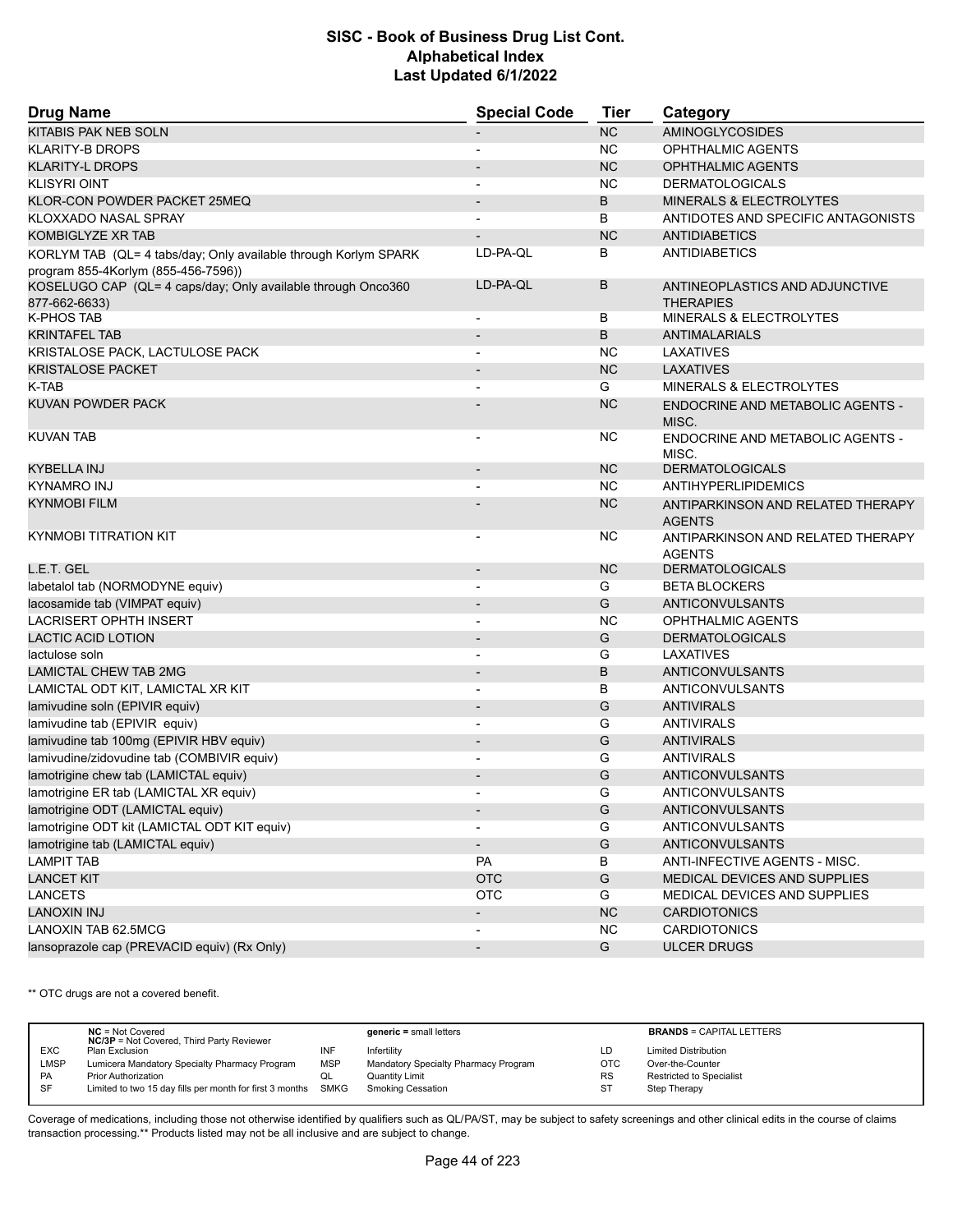| <b>Drug Name</b>                                                                                                                 | <b>Special Code</b>      | <b>Tier</b> | Category                                                       |  |
|----------------------------------------------------------------------------------------------------------------------------------|--------------------------|-------------|----------------------------------------------------------------|--|
| lansoprazole odt (PREVACID SOLUTAB equiv)                                                                                        |                          | <b>NC</b>   | <b>ULCER</b><br>DRUGS/ANTISPASMODICS/ANTICHOLINEF<br><b>CS</b> |  |
| <b>LANSOPRAZOLE SUSP</b>                                                                                                         | <b>PA</b>                | B           | <b>ULCER DRUGS</b>                                             |  |
| lansoprazole/amoxicillin/clarithromycin kit (PREVPAC equiv)                                                                      |                          | G           | <b>ULCER DRUGS</b>                                             |  |
| lanthanum carbonate chew tab (FOSRENOL equiv)                                                                                    |                          | G           | <b>GASTROINTESTINAL AGENTS - MISC.</b>                         |  |
| LANTUS INJ, INSULIN GLARGINE INJ                                                                                                 |                          | <b>NC</b>   | <b>ANTIDIABETICS</b>                                           |  |
| lapatinib ditosylate tab (TYKERB equiv)                                                                                          | LMSP-PA                  | B           | ANTINEOPLASTICS AND ADJUNCTIVE<br><b>THERAPIES</b>             |  |
| LASTACAFT OPHTH SOLN                                                                                                             |                          | <b>NC</b>   | <b>OPHTHALMIC AGENTS</b>                                       |  |
| latanoprost ophth soln (XALATAN equiv) (QL= 2.5ml/30 days)                                                                       | QL                       | G           | <b>OPHTHALMIC AGENTS</b>                                       |  |
| <b>LATISSE SOLN</b>                                                                                                              |                          | <b>NC</b>   | <b>DERMATOLOGICALS</b>                                         |  |
| LATUDA TAB (QL= 1 tab/day)                                                                                                       | $QL-¢$                   | B           | ANTIPSYCHOTICS/ANTIMANIC AGENTS                                |  |
| layolis FE tab, wymzya FE tab (FEMCON FE equiv)                                                                                  |                          | \$0         | <b>CONTRACEPTIVES</b>                                          |  |
| LAZANDA NASAL SPRAY (QL= 15 bottles/30 days)                                                                                     | PA-QL                    | B           | ANALGESICS - OPIOID                                            |  |
| LEDIPASVIR/SOFOSBUVIR TAB (QL= 1 tab/ day)                                                                                       | LMSP-PA-QL               | B           | <b>ANTIVIRALS</b>                                              |  |
| leflunomide tab (ARAVA equiv)                                                                                                    |                          | G           | ANALGESICS - ANTI-INFLAMMATORY                                 |  |
| lenalidomide cap (REVLIMID equiv) (QL= 1 cap/day; Restricted to Oncology or<br>Hematology Specialist)                            | MSP-QL-RS                | B           | <b>MISCELLANEOUS THERAPEUTIC CLASSES</b>                       |  |
| LENVIMA CAP (QL= 3 caps/day; Only available through Accredo<br>800-803-2523)                                                     | LD-PA-QL                 | B           | ANTINEOPLASTICS AND ADJUNCTIVE<br><b>THERAPIES</b>             |  |
| <b>LESCOL CAP</b>                                                                                                                |                          | <b>NC</b>   | <b>ANTIHYPERLIPIDEMICS</b>                                     |  |
| <b>LESCOL XL TAB</b>                                                                                                             | $\overline{\phantom{0}}$ | <b>NC</b>   | ANTIHYPERLIPIDEMICS                                            |  |
| letrozole tab (FEMARA equiv)                                                                                                     |                          | G           |                                                                |  |
|                                                                                                                                  |                          |             | ANTINEOPLASTICS AND ADJUNCTIVE<br><b>THERAPIES</b>             |  |
| leucovorin tab                                                                                                                   | $\overline{\phantom{a}}$ | G           | <b>ANTINEOPLASTICS</b>                                         |  |
| <b>LEUKERAN TAB</b>                                                                                                              |                          | B           | ANTINEOPLASTICS                                                |  |
| <b>LEUKINE INJ</b>                                                                                                               |                          | <b>NC</b>   | <b>HEMATOPOIETIC AGENTS</b>                                    |  |
| LEVALBUTEROL INHALER, XOPENEX HFA INHALER (QL= 2 inhalers/fill, 2<br>fills/30 days; Step Therapy requires trial of VENTOLIN HFA) | QL-ST                    | B           | ANTIASTHMATIC AND BRONCHODILATOR<br><b>AGENTS</b>              |  |
| levalbuterol neb soln (XOPENEX equiv)                                                                                            |                          | G           | ANTIASTHMATIC AND BRONCHODILATOR<br><b>AGENTS</b>              |  |
| <b>LEVATOL TAB</b>                                                                                                               |                          | В           | <b>BETA BLOCKERS</b>                                           |  |
| LEVEMIR FLEXTOUCH INJ                                                                                                            |                          | B           | <b>ANTIDIABETICS</b>                                           |  |
| <b>LEVEMIR INJ</b>                                                                                                               |                          | B           | <b>ANTIDIABETICS</b>                                           |  |
| levetiracetam ER tab (KEPPRA XR equiv)                                                                                           | $\overline{\phantom{a}}$ | G           | <b>ANTICONVULSANTS</b>                                         |  |
| levetiracetam soln (KEPPRA equiv)                                                                                                | $\blacksquare$           | G           | ANTICONVULSANTS                                                |  |
| levetiracetam tab (KEPPRA equiv)                                                                                                 |                          | G           | <b>ANTICONVULSANTS</b>                                         |  |
| <b>LEVITRA TAB</b>                                                                                                               | $\overline{\phantom{a}}$ | <b>NC</b>   | CARDIOVASCULAR AGENTS - MISC.                                  |  |
| <b>LEVOBUNOLOL OPHTH SOLN</b>                                                                                                    |                          | G           | <b>OPHTHALMIC AGENTS</b>                                       |  |
| levobunolol ophth soln (BETAGAN equiv)                                                                                           |                          | G           | OPHTHALMIC AGENTS                                              |  |
| levocarnitine soln (CARNITOR equiv)                                                                                              |                          | G           | ENDOCRINE AND METABOLIC AGENTS -<br>MISC.                      |  |
| levocarnitine tab (CARNITOR equiv)                                                                                               | $\overline{\phantom{a}}$ | G           | ENDOCRINE AND METABOLIC AGENTS -<br>MISC.                      |  |
| levocetirizine soln (XYZAL equiv)                                                                                                | $\overline{\phantom{a}}$ | EXC         | <b>ANTIHISTAMINES</b>                                          |  |
| levocetirizine tab (XYZAL equiv)                                                                                                 | $\overline{\phantom{a}}$ | EXC         | <b>ANTIHISTAMINES</b>                                          |  |
| levofloxacin ophth soln (QUIXIN equiv)                                                                                           |                          | G           | OPHTHALMIC AGENTS                                              |  |
| levofloxacin soln (LEVAQUIN equiv)                                                                                               | $\blacksquare$           | G           | <b>FLUOROQUINOLONES</b>                                        |  |
| levofloxacin tab (LEVAQUIN equiv)                                                                                                |                          | G           | <b>FLUOROQUINOLONES</b>                                        |  |
| levonorgestrel tab (PLAN B equiv)                                                                                                | <b>OTC</b>               | \$0         | <b>CONTRACEPTIVES</b>                                          |  |
| ** OTC drugs are not a covered benefit.                                                                                          |                          |             |                                                                |  |

|            | $NC = Not Covered$<br><b>NC/3P</b> = Not Covered, Third Party Reviewer |     | $generic = small letters$            |           | <b>BRANDS = CAPITAL LETTERS</b> |
|------------|------------------------------------------------------------------------|-----|--------------------------------------|-----------|---------------------------------|
| <b>EXC</b> | Plan Exclusion                                                         | INF | Infertility                          | LD        | <b>Limited Distribution</b>     |
| LMSP       | Lumicera Mandatory Specialty Pharmacy Program                          | MSP | Mandatory Specialty Pharmacy Program | OTC       | Over-the-Counter                |
| <b>PA</b>  | <b>Prior Authorization</b>                                             | QL  | <b>Quantity Limit</b>                | <b>RS</b> | <b>Restricted to Specialist</b> |
| <b>SF</b>  | Limited to two 15 day fills per month for first 3 months SMKG          |     | Smoking Cessation                    | -ST       | Step Therapy                    |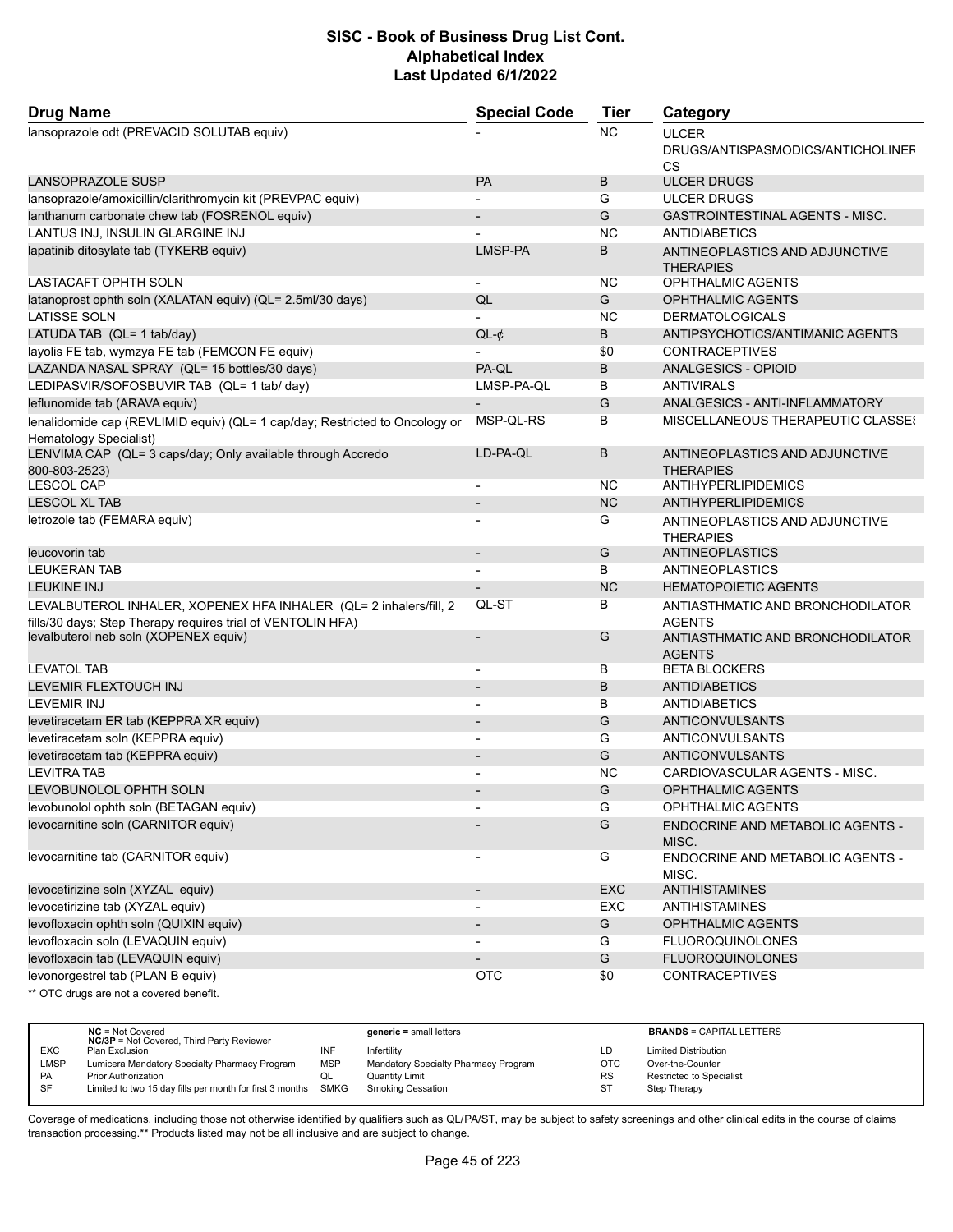| LEVONORGESTREL TAB 0.75MG<br>\$0<br><b>CONTRACEPTIVES</b><br><b>NC</b><br>levorphanol tab (LEVORPHANOL equiv)<br>ANALGESICS - OPIOID<br>$\overline{\phantom{a}}$<br><b>NC</b><br>LEVOTHYROXINE INJ<br><b>THYROID AGENTS</b><br><b>NC</b><br>levothyroxine tab (SYNTHROID equiv)<br><b>THYROID AGENTS</b><br><b>NC</b><br><b>LEXETTE FOAM</b><br><b>DERMATOLOGICALS</b><br>$\overline{\phantom{a}}$<br>B<br><b>LEXIVA SUSP</b><br><b>ANTIVIRALS</b><br>$\blacksquare$<br><b>NC</b><br><b>LICART PATCH</b><br><b>DERMATOLOGICALS</b><br><b>NC</b><br>LIDOCAINE CREAM<br><b>DERMATOLOGICALS</b><br>$\blacksquare$<br>G<br>lidocaine cream 3% (LIDAMANTLE equiv)<br><b>DERMATOLOGICALS</b><br>$\overline{\phantom{a}}$<br>lidocaine cream 3.88% (LIDOTRAL CREAM equiv)<br><b>NC</b><br><b>DERMATOLOGICALS</b><br>$\overline{\phantom{a}}$<br>B<br><b>LIDOCAINE GEL</b><br><b>DERMATOLOGICALS</b><br>$\overline{\phantom{a}}$<br>lidocaine gel (GLYDO equiv)<br>G<br><b>DERMATOLOGICALS</b><br>G<br>lidocaine gel (XYLOCAINE equiv)<br><b>DERMATOLOGICALS</b><br>$\overline{\phantom{a}}$<br>lidocaine lotion<br><b>NC</b><br><b>DERMATOLOGICALS</b><br>lidocaine oint (QL= 36gm/fill)<br>QL<br>G<br><b>DERMATOLOGICALS</b><br>lidocaine oint/transparent dressing kit<br><b>NC</b><br><b>DERMATOLOGICALS</b><br>LIDOCAINE ORAL SOLN 4%<br><b>NC</b><br>MOUTH/THROAT/DENTAL AGENTS<br>lidocaine patch (LIDODERM equiv) (QL= 3 patches/day)<br>PA-QL<br>G<br><b>DERMATOLOGICALS</b><br><b>NC</b><br>lidocaine patch 4% (LIDODERM equiv)<br><b>DERMATOLOGICALS</b><br>lidocaine patch 5% (LIDODERM equiv) (QL= 3 patches/day)<br>G<br>QL<br><b>DERMATOLOGICALS</b><br>lidocaine soln (XYLOCAINE equiv)<br>G<br><b>DERMATOLOGICALS</b><br>$\overline{\phantom{a}}$<br><b>LIDOCAINE SUPP</b><br><b>NC</b><br>ANORECTAL AND RELATED PRODUCTS<br>$\overline{\phantom{a}}$<br>G<br>MOUTH/THROAT/DENTAL AGENTS<br>lidocaine viscous soln<br>$\overline{\phantom{a}}$<br>lidocaine/hydrocortisone cream (ANAMANTLE equiv)<br>G<br>ANORECTAL AGENTS<br>$\blacksquare$<br>LIDOCAINE/HYDROCORTISONE RECTAL CREAM KIT<br><b>NC</b><br><b>ANORECTAL AGENTS</b><br>$\overline{\phantom{a}}$<br>lidocaine/prilocaine cream (EMLA equiv)<br>G<br><b>DERMATOLOGICALS</b><br><b>NC</b><br><b>LIDOCIN GEL</b><br><b>DERMATOLOGICALS</b><br>$\blacksquare$<br><b>NC</b><br>LIDODERM PATCH 4%<br><b>DERMATOLOGICALS</b><br><b>NC</b><br><b>LIDOLOG KIT</b><br><b>CORTICOSTEROIDS</b><br><b>NC</b><br>LIDOSTREAM KIT<br><b>DERMATOLOGICALS</b><br><b>NC</b><br><b>LIDOTIN PAK</b><br>PSYCHOTHERAPEUTIC AND<br>NEUROLOGICAL AGENTS - MISC.<br>LIDOTRAL CREAM (lidocaine cream equiv)<br><b>NC</b><br><b>DERMATOLOGICALS</b><br>$\overline{\phantom{a}}$<br><b>NC</b><br><b>LIDOTREX GEL</b><br><b>DERMATOLOGICALS</b><br><b>NC</b><br>LIDOVEX CREAM<br><b>DERMATOLOGICALS</b><br>$\blacksquare$<br><b>LINDANE LOTION</b><br>B<br><b>DERMATOLOGICALS</b><br>$\overline{\phantom{a}}$<br>G<br><b>DERMATOLOGICALS</b><br>lindane lotion<br>G<br>LINDANE SHAMPOO<br><b>DERMATOLOGICALS</b><br>linezolid susp (Restricted to Infectious Disease Specialist)<br>RS<br>G<br><b>ANTI-INFECTIVE AGENTS - MISC.</b><br>linezolid tab (ZYVOX equiv) (Restricted to Infectious Disease Specialist)<br>ANTI-INFECTIVE AGENTS - MISC.<br><b>RS</b><br>G<br><b>NC</b><br><b>LINZESS CAP</b><br>GASTROINTESTINAL AGENTS - MISC.<br>G<br>liothyronine tab (CYTOMEL equiv)<br><b>THYROID AGENTS</b><br>$\blacksquare$<br>NC<br><b>LIPITOR TAB</b><br><b>ANTIHYPERLIPIDEMICS</b><br>${\mathsf G}$<br>lisinopril tab (PRINIVIL/ZESTRIL equiv)<br><b>ANTIHYPERTENSIVES</b><br>lisinopril/hydrochlorothiazide tab (ZESTORETIC equiv)<br>G<br><b>ANTIHYPERTENSIVES</b><br>$\overline{\phantom{a}}$<br>lithium carbonate cap (ESKALITH ER equiv)<br>G<br>ANTIPSYCHOTICS/ANTIMANIC AGENTS<br>$\overline{\phantom{a}}$<br>lithium carbonate ER tab (LITHOBID equiv)<br>G<br>ANTIPSYCHOTICS/ANTIMANIC AGENTS<br>lithium carbonate tab<br>${\mathsf G}$<br>ANTIPSYCHOTICS/ANTIMANIC AGENTS<br>$\overline{\phantom{a}}$<br>lithium citrate soln<br>G<br>ANTIPSYCHOTICS/ANTIMANIC AGENTS | <b>Drug Name</b> | <b>Special Code</b> | <b>Tier</b> | Category |  |
|-------------------------------------------------------------------------------------------------------------------------------------------------------------------------------------------------------------------------------------------------------------------------------------------------------------------------------------------------------------------------------------------------------------------------------------------------------------------------------------------------------------------------------------------------------------------------------------------------------------------------------------------------------------------------------------------------------------------------------------------------------------------------------------------------------------------------------------------------------------------------------------------------------------------------------------------------------------------------------------------------------------------------------------------------------------------------------------------------------------------------------------------------------------------------------------------------------------------------------------------------------------------------------------------------------------------------------------------------------------------------------------------------------------------------------------------------------------------------------------------------------------------------------------------------------------------------------------------------------------------------------------------------------------------------------------------------------------------------------------------------------------------------------------------------------------------------------------------------------------------------------------------------------------------------------------------------------------------------------------------------------------------------------------------------------------------------------------------------------------------------------------------------------------------------------------------------------------------------------------------------------------------------------------------------------------------------------------------------------------------------------------------------------------------------------------------------------------------------------------------------------------------------------------------------------------------------------------------------------------------------------------------------------------------------------------------------------------------------------------------------------------------------------------------------------------------------------------------------------------------------------------------------------------------------------------------------------------------------------------------------------------------------------------------------------------------------------------------------------------------------------------------------------------------------------------------------------------------------------------------------------------------------------------------------------------------------------------------------------------------------------------------------------------------------------------------------------------------------------------------------------------------------------------------------------------------------------------------------------------------------------------------------------------------------------------------------------------------------------------------------------------------------------------------------------------------------------------------------------------------------------------------------------------------------------------------------------------------------------------------------------------------------------------------------------------------------------------------------------------------------------|------------------|---------------------|-------------|----------|--|
|                                                                                                                                                                                                                                                                                                                                                                                                                                                                                                                                                                                                                                                                                                                                                                                                                                                                                                                                                                                                                                                                                                                                                                                                                                                                                                                                                                                                                                                                                                                                                                                                                                                                                                                                                                                                                                                                                                                                                                                                                                                                                                                                                                                                                                                                                                                                                                                                                                                                                                                                                                                                                                                                                                                                                                                                                                                                                                                                                                                                                                                                                                                                                                                                                                                                                                                                                                                                                                                                                                                                                                                                                                                                                                                                                                                                                                                                                                                                                                                                                                                                                                                               |                  |                     |             |          |  |
|                                                                                                                                                                                                                                                                                                                                                                                                                                                                                                                                                                                                                                                                                                                                                                                                                                                                                                                                                                                                                                                                                                                                                                                                                                                                                                                                                                                                                                                                                                                                                                                                                                                                                                                                                                                                                                                                                                                                                                                                                                                                                                                                                                                                                                                                                                                                                                                                                                                                                                                                                                                                                                                                                                                                                                                                                                                                                                                                                                                                                                                                                                                                                                                                                                                                                                                                                                                                                                                                                                                                                                                                                                                                                                                                                                                                                                                                                                                                                                                                                                                                                                                               |                  |                     |             |          |  |
|                                                                                                                                                                                                                                                                                                                                                                                                                                                                                                                                                                                                                                                                                                                                                                                                                                                                                                                                                                                                                                                                                                                                                                                                                                                                                                                                                                                                                                                                                                                                                                                                                                                                                                                                                                                                                                                                                                                                                                                                                                                                                                                                                                                                                                                                                                                                                                                                                                                                                                                                                                                                                                                                                                                                                                                                                                                                                                                                                                                                                                                                                                                                                                                                                                                                                                                                                                                                                                                                                                                                                                                                                                                                                                                                                                                                                                                                                                                                                                                                                                                                                                                               |                  |                     |             |          |  |
|                                                                                                                                                                                                                                                                                                                                                                                                                                                                                                                                                                                                                                                                                                                                                                                                                                                                                                                                                                                                                                                                                                                                                                                                                                                                                                                                                                                                                                                                                                                                                                                                                                                                                                                                                                                                                                                                                                                                                                                                                                                                                                                                                                                                                                                                                                                                                                                                                                                                                                                                                                                                                                                                                                                                                                                                                                                                                                                                                                                                                                                                                                                                                                                                                                                                                                                                                                                                                                                                                                                                                                                                                                                                                                                                                                                                                                                                                                                                                                                                                                                                                                                               |                  |                     |             |          |  |
|                                                                                                                                                                                                                                                                                                                                                                                                                                                                                                                                                                                                                                                                                                                                                                                                                                                                                                                                                                                                                                                                                                                                                                                                                                                                                                                                                                                                                                                                                                                                                                                                                                                                                                                                                                                                                                                                                                                                                                                                                                                                                                                                                                                                                                                                                                                                                                                                                                                                                                                                                                                                                                                                                                                                                                                                                                                                                                                                                                                                                                                                                                                                                                                                                                                                                                                                                                                                                                                                                                                                                                                                                                                                                                                                                                                                                                                                                                                                                                                                                                                                                                                               |                  |                     |             |          |  |
|                                                                                                                                                                                                                                                                                                                                                                                                                                                                                                                                                                                                                                                                                                                                                                                                                                                                                                                                                                                                                                                                                                                                                                                                                                                                                                                                                                                                                                                                                                                                                                                                                                                                                                                                                                                                                                                                                                                                                                                                                                                                                                                                                                                                                                                                                                                                                                                                                                                                                                                                                                                                                                                                                                                                                                                                                                                                                                                                                                                                                                                                                                                                                                                                                                                                                                                                                                                                                                                                                                                                                                                                                                                                                                                                                                                                                                                                                                                                                                                                                                                                                                                               |                  |                     |             |          |  |
|                                                                                                                                                                                                                                                                                                                                                                                                                                                                                                                                                                                                                                                                                                                                                                                                                                                                                                                                                                                                                                                                                                                                                                                                                                                                                                                                                                                                                                                                                                                                                                                                                                                                                                                                                                                                                                                                                                                                                                                                                                                                                                                                                                                                                                                                                                                                                                                                                                                                                                                                                                                                                                                                                                                                                                                                                                                                                                                                                                                                                                                                                                                                                                                                                                                                                                                                                                                                                                                                                                                                                                                                                                                                                                                                                                                                                                                                                                                                                                                                                                                                                                                               |                  |                     |             |          |  |
|                                                                                                                                                                                                                                                                                                                                                                                                                                                                                                                                                                                                                                                                                                                                                                                                                                                                                                                                                                                                                                                                                                                                                                                                                                                                                                                                                                                                                                                                                                                                                                                                                                                                                                                                                                                                                                                                                                                                                                                                                                                                                                                                                                                                                                                                                                                                                                                                                                                                                                                                                                                                                                                                                                                                                                                                                                                                                                                                                                                                                                                                                                                                                                                                                                                                                                                                                                                                                                                                                                                                                                                                                                                                                                                                                                                                                                                                                                                                                                                                                                                                                                                               |                  |                     |             |          |  |
|                                                                                                                                                                                                                                                                                                                                                                                                                                                                                                                                                                                                                                                                                                                                                                                                                                                                                                                                                                                                                                                                                                                                                                                                                                                                                                                                                                                                                                                                                                                                                                                                                                                                                                                                                                                                                                                                                                                                                                                                                                                                                                                                                                                                                                                                                                                                                                                                                                                                                                                                                                                                                                                                                                                                                                                                                                                                                                                                                                                                                                                                                                                                                                                                                                                                                                                                                                                                                                                                                                                                                                                                                                                                                                                                                                                                                                                                                                                                                                                                                                                                                                                               |                  |                     |             |          |  |
|                                                                                                                                                                                                                                                                                                                                                                                                                                                                                                                                                                                                                                                                                                                                                                                                                                                                                                                                                                                                                                                                                                                                                                                                                                                                                                                                                                                                                                                                                                                                                                                                                                                                                                                                                                                                                                                                                                                                                                                                                                                                                                                                                                                                                                                                                                                                                                                                                                                                                                                                                                                                                                                                                                                                                                                                                                                                                                                                                                                                                                                                                                                                                                                                                                                                                                                                                                                                                                                                                                                                                                                                                                                                                                                                                                                                                                                                                                                                                                                                                                                                                                                               |                  |                     |             |          |  |
|                                                                                                                                                                                                                                                                                                                                                                                                                                                                                                                                                                                                                                                                                                                                                                                                                                                                                                                                                                                                                                                                                                                                                                                                                                                                                                                                                                                                                                                                                                                                                                                                                                                                                                                                                                                                                                                                                                                                                                                                                                                                                                                                                                                                                                                                                                                                                                                                                                                                                                                                                                                                                                                                                                                                                                                                                                                                                                                                                                                                                                                                                                                                                                                                                                                                                                                                                                                                                                                                                                                                                                                                                                                                                                                                                                                                                                                                                                                                                                                                                                                                                                                               |                  |                     |             |          |  |
|                                                                                                                                                                                                                                                                                                                                                                                                                                                                                                                                                                                                                                                                                                                                                                                                                                                                                                                                                                                                                                                                                                                                                                                                                                                                                                                                                                                                                                                                                                                                                                                                                                                                                                                                                                                                                                                                                                                                                                                                                                                                                                                                                                                                                                                                                                                                                                                                                                                                                                                                                                                                                                                                                                                                                                                                                                                                                                                                                                                                                                                                                                                                                                                                                                                                                                                                                                                                                                                                                                                                                                                                                                                                                                                                                                                                                                                                                                                                                                                                                                                                                                                               |                  |                     |             |          |  |
|                                                                                                                                                                                                                                                                                                                                                                                                                                                                                                                                                                                                                                                                                                                                                                                                                                                                                                                                                                                                                                                                                                                                                                                                                                                                                                                                                                                                                                                                                                                                                                                                                                                                                                                                                                                                                                                                                                                                                                                                                                                                                                                                                                                                                                                                                                                                                                                                                                                                                                                                                                                                                                                                                                                                                                                                                                                                                                                                                                                                                                                                                                                                                                                                                                                                                                                                                                                                                                                                                                                                                                                                                                                                                                                                                                                                                                                                                                                                                                                                                                                                                                                               |                  |                     |             |          |  |
|                                                                                                                                                                                                                                                                                                                                                                                                                                                                                                                                                                                                                                                                                                                                                                                                                                                                                                                                                                                                                                                                                                                                                                                                                                                                                                                                                                                                                                                                                                                                                                                                                                                                                                                                                                                                                                                                                                                                                                                                                                                                                                                                                                                                                                                                                                                                                                                                                                                                                                                                                                                                                                                                                                                                                                                                                                                                                                                                                                                                                                                                                                                                                                                                                                                                                                                                                                                                                                                                                                                                                                                                                                                                                                                                                                                                                                                                                                                                                                                                                                                                                                                               |                  |                     |             |          |  |
|                                                                                                                                                                                                                                                                                                                                                                                                                                                                                                                                                                                                                                                                                                                                                                                                                                                                                                                                                                                                                                                                                                                                                                                                                                                                                                                                                                                                                                                                                                                                                                                                                                                                                                                                                                                                                                                                                                                                                                                                                                                                                                                                                                                                                                                                                                                                                                                                                                                                                                                                                                                                                                                                                                                                                                                                                                                                                                                                                                                                                                                                                                                                                                                                                                                                                                                                                                                                                                                                                                                                                                                                                                                                                                                                                                                                                                                                                                                                                                                                                                                                                                                               |                  |                     |             |          |  |
|                                                                                                                                                                                                                                                                                                                                                                                                                                                                                                                                                                                                                                                                                                                                                                                                                                                                                                                                                                                                                                                                                                                                                                                                                                                                                                                                                                                                                                                                                                                                                                                                                                                                                                                                                                                                                                                                                                                                                                                                                                                                                                                                                                                                                                                                                                                                                                                                                                                                                                                                                                                                                                                                                                                                                                                                                                                                                                                                                                                                                                                                                                                                                                                                                                                                                                                                                                                                                                                                                                                                                                                                                                                                                                                                                                                                                                                                                                                                                                                                                                                                                                                               |                  |                     |             |          |  |
|                                                                                                                                                                                                                                                                                                                                                                                                                                                                                                                                                                                                                                                                                                                                                                                                                                                                                                                                                                                                                                                                                                                                                                                                                                                                                                                                                                                                                                                                                                                                                                                                                                                                                                                                                                                                                                                                                                                                                                                                                                                                                                                                                                                                                                                                                                                                                                                                                                                                                                                                                                                                                                                                                                                                                                                                                                                                                                                                                                                                                                                                                                                                                                                                                                                                                                                                                                                                                                                                                                                                                                                                                                                                                                                                                                                                                                                                                                                                                                                                                                                                                                                               |                  |                     |             |          |  |
|                                                                                                                                                                                                                                                                                                                                                                                                                                                                                                                                                                                                                                                                                                                                                                                                                                                                                                                                                                                                                                                                                                                                                                                                                                                                                                                                                                                                                                                                                                                                                                                                                                                                                                                                                                                                                                                                                                                                                                                                                                                                                                                                                                                                                                                                                                                                                                                                                                                                                                                                                                                                                                                                                                                                                                                                                                                                                                                                                                                                                                                                                                                                                                                                                                                                                                                                                                                                                                                                                                                                                                                                                                                                                                                                                                                                                                                                                                                                                                                                                                                                                                                               |                  |                     |             |          |  |
|                                                                                                                                                                                                                                                                                                                                                                                                                                                                                                                                                                                                                                                                                                                                                                                                                                                                                                                                                                                                                                                                                                                                                                                                                                                                                                                                                                                                                                                                                                                                                                                                                                                                                                                                                                                                                                                                                                                                                                                                                                                                                                                                                                                                                                                                                                                                                                                                                                                                                                                                                                                                                                                                                                                                                                                                                                                                                                                                                                                                                                                                                                                                                                                                                                                                                                                                                                                                                                                                                                                                                                                                                                                                                                                                                                                                                                                                                                                                                                                                                                                                                                                               |                  |                     |             |          |  |
|                                                                                                                                                                                                                                                                                                                                                                                                                                                                                                                                                                                                                                                                                                                                                                                                                                                                                                                                                                                                                                                                                                                                                                                                                                                                                                                                                                                                                                                                                                                                                                                                                                                                                                                                                                                                                                                                                                                                                                                                                                                                                                                                                                                                                                                                                                                                                                                                                                                                                                                                                                                                                                                                                                                                                                                                                                                                                                                                                                                                                                                                                                                                                                                                                                                                                                                                                                                                                                                                                                                                                                                                                                                                                                                                                                                                                                                                                                                                                                                                                                                                                                                               |                  |                     |             |          |  |
|                                                                                                                                                                                                                                                                                                                                                                                                                                                                                                                                                                                                                                                                                                                                                                                                                                                                                                                                                                                                                                                                                                                                                                                                                                                                                                                                                                                                                                                                                                                                                                                                                                                                                                                                                                                                                                                                                                                                                                                                                                                                                                                                                                                                                                                                                                                                                                                                                                                                                                                                                                                                                                                                                                                                                                                                                                                                                                                                                                                                                                                                                                                                                                                                                                                                                                                                                                                                                                                                                                                                                                                                                                                                                                                                                                                                                                                                                                                                                                                                                                                                                                                               |                  |                     |             |          |  |
|                                                                                                                                                                                                                                                                                                                                                                                                                                                                                                                                                                                                                                                                                                                                                                                                                                                                                                                                                                                                                                                                                                                                                                                                                                                                                                                                                                                                                                                                                                                                                                                                                                                                                                                                                                                                                                                                                                                                                                                                                                                                                                                                                                                                                                                                                                                                                                                                                                                                                                                                                                                                                                                                                                                                                                                                                                                                                                                                                                                                                                                                                                                                                                                                                                                                                                                                                                                                                                                                                                                                                                                                                                                                                                                                                                                                                                                                                                                                                                                                                                                                                                                               |                  |                     |             |          |  |
|                                                                                                                                                                                                                                                                                                                                                                                                                                                                                                                                                                                                                                                                                                                                                                                                                                                                                                                                                                                                                                                                                                                                                                                                                                                                                                                                                                                                                                                                                                                                                                                                                                                                                                                                                                                                                                                                                                                                                                                                                                                                                                                                                                                                                                                                                                                                                                                                                                                                                                                                                                                                                                                                                                                                                                                                                                                                                                                                                                                                                                                                                                                                                                                                                                                                                                                                                                                                                                                                                                                                                                                                                                                                                                                                                                                                                                                                                                                                                                                                                                                                                                                               |                  |                     |             |          |  |
|                                                                                                                                                                                                                                                                                                                                                                                                                                                                                                                                                                                                                                                                                                                                                                                                                                                                                                                                                                                                                                                                                                                                                                                                                                                                                                                                                                                                                                                                                                                                                                                                                                                                                                                                                                                                                                                                                                                                                                                                                                                                                                                                                                                                                                                                                                                                                                                                                                                                                                                                                                                                                                                                                                                                                                                                                                                                                                                                                                                                                                                                                                                                                                                                                                                                                                                                                                                                                                                                                                                                                                                                                                                                                                                                                                                                                                                                                                                                                                                                                                                                                                                               |                  |                     |             |          |  |
|                                                                                                                                                                                                                                                                                                                                                                                                                                                                                                                                                                                                                                                                                                                                                                                                                                                                                                                                                                                                                                                                                                                                                                                                                                                                                                                                                                                                                                                                                                                                                                                                                                                                                                                                                                                                                                                                                                                                                                                                                                                                                                                                                                                                                                                                                                                                                                                                                                                                                                                                                                                                                                                                                                                                                                                                                                                                                                                                                                                                                                                                                                                                                                                                                                                                                                                                                                                                                                                                                                                                                                                                                                                                                                                                                                                                                                                                                                                                                                                                                                                                                                                               |                  |                     |             |          |  |
|                                                                                                                                                                                                                                                                                                                                                                                                                                                                                                                                                                                                                                                                                                                                                                                                                                                                                                                                                                                                                                                                                                                                                                                                                                                                                                                                                                                                                                                                                                                                                                                                                                                                                                                                                                                                                                                                                                                                                                                                                                                                                                                                                                                                                                                                                                                                                                                                                                                                                                                                                                                                                                                                                                                                                                                                                                                                                                                                                                                                                                                                                                                                                                                                                                                                                                                                                                                                                                                                                                                                                                                                                                                                                                                                                                                                                                                                                                                                                                                                                                                                                                                               |                  |                     |             |          |  |
|                                                                                                                                                                                                                                                                                                                                                                                                                                                                                                                                                                                                                                                                                                                                                                                                                                                                                                                                                                                                                                                                                                                                                                                                                                                                                                                                                                                                                                                                                                                                                                                                                                                                                                                                                                                                                                                                                                                                                                                                                                                                                                                                                                                                                                                                                                                                                                                                                                                                                                                                                                                                                                                                                                                                                                                                                                                                                                                                                                                                                                                                                                                                                                                                                                                                                                                                                                                                                                                                                                                                                                                                                                                                                                                                                                                                                                                                                                                                                                                                                                                                                                                               |                  |                     |             |          |  |
|                                                                                                                                                                                                                                                                                                                                                                                                                                                                                                                                                                                                                                                                                                                                                                                                                                                                                                                                                                                                                                                                                                                                                                                                                                                                                                                                                                                                                                                                                                                                                                                                                                                                                                                                                                                                                                                                                                                                                                                                                                                                                                                                                                                                                                                                                                                                                                                                                                                                                                                                                                                                                                                                                                                                                                                                                                                                                                                                                                                                                                                                                                                                                                                                                                                                                                                                                                                                                                                                                                                                                                                                                                                                                                                                                                                                                                                                                                                                                                                                                                                                                                                               |                  |                     |             |          |  |
|                                                                                                                                                                                                                                                                                                                                                                                                                                                                                                                                                                                                                                                                                                                                                                                                                                                                                                                                                                                                                                                                                                                                                                                                                                                                                                                                                                                                                                                                                                                                                                                                                                                                                                                                                                                                                                                                                                                                                                                                                                                                                                                                                                                                                                                                                                                                                                                                                                                                                                                                                                                                                                                                                                                                                                                                                                                                                                                                                                                                                                                                                                                                                                                                                                                                                                                                                                                                                                                                                                                                                                                                                                                                                                                                                                                                                                                                                                                                                                                                                                                                                                                               |                  |                     |             |          |  |
|                                                                                                                                                                                                                                                                                                                                                                                                                                                                                                                                                                                                                                                                                                                                                                                                                                                                                                                                                                                                                                                                                                                                                                                                                                                                                                                                                                                                                                                                                                                                                                                                                                                                                                                                                                                                                                                                                                                                                                                                                                                                                                                                                                                                                                                                                                                                                                                                                                                                                                                                                                                                                                                                                                                                                                                                                                                                                                                                                                                                                                                                                                                                                                                                                                                                                                                                                                                                                                                                                                                                                                                                                                                                                                                                                                                                                                                                                                                                                                                                                                                                                                                               |                  |                     |             |          |  |
|                                                                                                                                                                                                                                                                                                                                                                                                                                                                                                                                                                                                                                                                                                                                                                                                                                                                                                                                                                                                                                                                                                                                                                                                                                                                                                                                                                                                                                                                                                                                                                                                                                                                                                                                                                                                                                                                                                                                                                                                                                                                                                                                                                                                                                                                                                                                                                                                                                                                                                                                                                                                                                                                                                                                                                                                                                                                                                                                                                                                                                                                                                                                                                                                                                                                                                                                                                                                                                                                                                                                                                                                                                                                                                                                                                                                                                                                                                                                                                                                                                                                                                                               |                  |                     |             |          |  |
|                                                                                                                                                                                                                                                                                                                                                                                                                                                                                                                                                                                                                                                                                                                                                                                                                                                                                                                                                                                                                                                                                                                                                                                                                                                                                                                                                                                                                                                                                                                                                                                                                                                                                                                                                                                                                                                                                                                                                                                                                                                                                                                                                                                                                                                                                                                                                                                                                                                                                                                                                                                                                                                                                                                                                                                                                                                                                                                                                                                                                                                                                                                                                                                                                                                                                                                                                                                                                                                                                                                                                                                                                                                                                                                                                                                                                                                                                                                                                                                                                                                                                                                               |                  |                     |             |          |  |
|                                                                                                                                                                                                                                                                                                                                                                                                                                                                                                                                                                                                                                                                                                                                                                                                                                                                                                                                                                                                                                                                                                                                                                                                                                                                                                                                                                                                                                                                                                                                                                                                                                                                                                                                                                                                                                                                                                                                                                                                                                                                                                                                                                                                                                                                                                                                                                                                                                                                                                                                                                                                                                                                                                                                                                                                                                                                                                                                                                                                                                                                                                                                                                                                                                                                                                                                                                                                                                                                                                                                                                                                                                                                                                                                                                                                                                                                                                                                                                                                                                                                                                                               |                  |                     |             |          |  |
|                                                                                                                                                                                                                                                                                                                                                                                                                                                                                                                                                                                                                                                                                                                                                                                                                                                                                                                                                                                                                                                                                                                                                                                                                                                                                                                                                                                                                                                                                                                                                                                                                                                                                                                                                                                                                                                                                                                                                                                                                                                                                                                                                                                                                                                                                                                                                                                                                                                                                                                                                                                                                                                                                                                                                                                                                                                                                                                                                                                                                                                                                                                                                                                                                                                                                                                                                                                                                                                                                                                                                                                                                                                                                                                                                                                                                                                                                                                                                                                                                                                                                                                               |                  |                     |             |          |  |
|                                                                                                                                                                                                                                                                                                                                                                                                                                                                                                                                                                                                                                                                                                                                                                                                                                                                                                                                                                                                                                                                                                                                                                                                                                                                                                                                                                                                                                                                                                                                                                                                                                                                                                                                                                                                                                                                                                                                                                                                                                                                                                                                                                                                                                                                                                                                                                                                                                                                                                                                                                                                                                                                                                                                                                                                                                                                                                                                                                                                                                                                                                                                                                                                                                                                                                                                                                                                                                                                                                                                                                                                                                                                                                                                                                                                                                                                                                                                                                                                                                                                                                                               |                  |                     |             |          |  |
|                                                                                                                                                                                                                                                                                                                                                                                                                                                                                                                                                                                                                                                                                                                                                                                                                                                                                                                                                                                                                                                                                                                                                                                                                                                                                                                                                                                                                                                                                                                                                                                                                                                                                                                                                                                                                                                                                                                                                                                                                                                                                                                                                                                                                                                                                                                                                                                                                                                                                                                                                                                                                                                                                                                                                                                                                                                                                                                                                                                                                                                                                                                                                                                                                                                                                                                                                                                                                                                                                                                                                                                                                                                                                                                                                                                                                                                                                                                                                                                                                                                                                                                               |                  |                     |             |          |  |
|                                                                                                                                                                                                                                                                                                                                                                                                                                                                                                                                                                                                                                                                                                                                                                                                                                                                                                                                                                                                                                                                                                                                                                                                                                                                                                                                                                                                                                                                                                                                                                                                                                                                                                                                                                                                                                                                                                                                                                                                                                                                                                                                                                                                                                                                                                                                                                                                                                                                                                                                                                                                                                                                                                                                                                                                                                                                                                                                                                                                                                                                                                                                                                                                                                                                                                                                                                                                                                                                                                                                                                                                                                                                                                                                                                                                                                                                                                                                                                                                                                                                                                                               |                  |                     |             |          |  |
|                                                                                                                                                                                                                                                                                                                                                                                                                                                                                                                                                                                                                                                                                                                                                                                                                                                                                                                                                                                                                                                                                                                                                                                                                                                                                                                                                                                                                                                                                                                                                                                                                                                                                                                                                                                                                                                                                                                                                                                                                                                                                                                                                                                                                                                                                                                                                                                                                                                                                                                                                                                                                                                                                                                                                                                                                                                                                                                                                                                                                                                                                                                                                                                                                                                                                                                                                                                                                                                                                                                                                                                                                                                                                                                                                                                                                                                                                                                                                                                                                                                                                                                               |                  |                     |             |          |  |
|                                                                                                                                                                                                                                                                                                                                                                                                                                                                                                                                                                                                                                                                                                                                                                                                                                                                                                                                                                                                                                                                                                                                                                                                                                                                                                                                                                                                                                                                                                                                                                                                                                                                                                                                                                                                                                                                                                                                                                                                                                                                                                                                                                                                                                                                                                                                                                                                                                                                                                                                                                                                                                                                                                                                                                                                                                                                                                                                                                                                                                                                                                                                                                                                                                                                                                                                                                                                                                                                                                                                                                                                                                                                                                                                                                                                                                                                                                                                                                                                                                                                                                                               |                  |                     |             |          |  |
|                                                                                                                                                                                                                                                                                                                                                                                                                                                                                                                                                                                                                                                                                                                                                                                                                                                                                                                                                                                                                                                                                                                                                                                                                                                                                                                                                                                                                                                                                                                                                                                                                                                                                                                                                                                                                                                                                                                                                                                                                                                                                                                                                                                                                                                                                                                                                                                                                                                                                                                                                                                                                                                                                                                                                                                                                                                                                                                                                                                                                                                                                                                                                                                                                                                                                                                                                                                                                                                                                                                                                                                                                                                                                                                                                                                                                                                                                                                                                                                                                                                                                                                               |                  |                     |             |          |  |
|                                                                                                                                                                                                                                                                                                                                                                                                                                                                                                                                                                                                                                                                                                                                                                                                                                                                                                                                                                                                                                                                                                                                                                                                                                                                                                                                                                                                                                                                                                                                                                                                                                                                                                                                                                                                                                                                                                                                                                                                                                                                                                                                                                                                                                                                                                                                                                                                                                                                                                                                                                                                                                                                                                                                                                                                                                                                                                                                                                                                                                                                                                                                                                                                                                                                                                                                                                                                                                                                                                                                                                                                                                                                                                                                                                                                                                                                                                                                                                                                                                                                                                                               |                  |                     |             |          |  |
|                                                                                                                                                                                                                                                                                                                                                                                                                                                                                                                                                                                                                                                                                                                                                                                                                                                                                                                                                                                                                                                                                                                                                                                                                                                                                                                                                                                                                                                                                                                                                                                                                                                                                                                                                                                                                                                                                                                                                                                                                                                                                                                                                                                                                                                                                                                                                                                                                                                                                                                                                                                                                                                                                                                                                                                                                                                                                                                                                                                                                                                                                                                                                                                                                                                                                                                                                                                                                                                                                                                                                                                                                                                                                                                                                                                                                                                                                                                                                                                                                                                                                                                               |                  |                     |             |          |  |
|                                                                                                                                                                                                                                                                                                                                                                                                                                                                                                                                                                                                                                                                                                                                                                                                                                                                                                                                                                                                                                                                                                                                                                                                                                                                                                                                                                                                                                                                                                                                                                                                                                                                                                                                                                                                                                                                                                                                                                                                                                                                                                                                                                                                                                                                                                                                                                                                                                                                                                                                                                                                                                                                                                                                                                                                                                                                                                                                                                                                                                                                                                                                                                                                                                                                                                                                                                                                                                                                                                                                                                                                                                                                                                                                                                                                                                                                                                                                                                                                                                                                                                                               |                  |                     |             |          |  |
|                                                                                                                                                                                                                                                                                                                                                                                                                                                                                                                                                                                                                                                                                                                                                                                                                                                                                                                                                                                                                                                                                                                                                                                                                                                                                                                                                                                                                                                                                                                                                                                                                                                                                                                                                                                                                                                                                                                                                                                                                                                                                                                                                                                                                                                                                                                                                                                                                                                                                                                                                                                                                                                                                                                                                                                                                                                                                                                                                                                                                                                                                                                                                                                                                                                                                                                                                                                                                                                                                                                                                                                                                                                                                                                                                                                                                                                                                                                                                                                                                                                                                                                               |                  |                     |             |          |  |
|                                                                                                                                                                                                                                                                                                                                                                                                                                                                                                                                                                                                                                                                                                                                                                                                                                                                                                                                                                                                                                                                                                                                                                                                                                                                                                                                                                                                                                                                                                                                                                                                                                                                                                                                                                                                                                                                                                                                                                                                                                                                                                                                                                                                                                                                                                                                                                                                                                                                                                                                                                                                                                                                                                                                                                                                                                                                                                                                                                                                                                                                                                                                                                                                                                                                                                                                                                                                                                                                                                                                                                                                                                                                                                                                                                                                                                                                                                                                                                                                                                                                                                                               |                  |                     |             |          |  |
|                                                                                                                                                                                                                                                                                                                                                                                                                                                                                                                                                                                                                                                                                                                                                                                                                                                                                                                                                                                                                                                                                                                                                                                                                                                                                                                                                                                                                                                                                                                                                                                                                                                                                                                                                                                                                                                                                                                                                                                                                                                                                                                                                                                                                                                                                                                                                                                                                                                                                                                                                                                                                                                                                                                                                                                                                                                                                                                                                                                                                                                                                                                                                                                                                                                                                                                                                                                                                                                                                                                                                                                                                                                                                                                                                                                                                                                                                                                                                                                                                                                                                                                               |                  |                     |             |          |  |
|                                                                                                                                                                                                                                                                                                                                                                                                                                                                                                                                                                                                                                                                                                                                                                                                                                                                                                                                                                                                                                                                                                                                                                                                                                                                                                                                                                                                                                                                                                                                                                                                                                                                                                                                                                                                                                                                                                                                                                                                                                                                                                                                                                                                                                                                                                                                                                                                                                                                                                                                                                                                                                                                                                                                                                                                                                                                                                                                                                                                                                                                                                                                                                                                                                                                                                                                                                                                                                                                                                                                                                                                                                                                                                                                                                                                                                                                                                                                                                                                                                                                                                                               |                  |                     |             |          |  |
|                                                                                                                                                                                                                                                                                                                                                                                                                                                                                                                                                                                                                                                                                                                                                                                                                                                                                                                                                                                                                                                                                                                                                                                                                                                                                                                                                                                                                                                                                                                                                                                                                                                                                                                                                                                                                                                                                                                                                                                                                                                                                                                                                                                                                                                                                                                                                                                                                                                                                                                                                                                                                                                                                                                                                                                                                                                                                                                                                                                                                                                                                                                                                                                                                                                                                                                                                                                                                                                                                                                                                                                                                                                                                                                                                                                                                                                                                                                                                                                                                                                                                                                               |                  |                     |             |          |  |
|                                                                                                                                                                                                                                                                                                                                                                                                                                                                                                                                                                                                                                                                                                                                                                                                                                                                                                                                                                                                                                                                                                                                                                                                                                                                                                                                                                                                                                                                                                                                                                                                                                                                                                                                                                                                                                                                                                                                                                                                                                                                                                                                                                                                                                                                                                                                                                                                                                                                                                                                                                                                                                                                                                                                                                                                                                                                                                                                                                                                                                                                                                                                                                                                                                                                                                                                                                                                                                                                                                                                                                                                                                                                                                                                                                                                                                                                                                                                                                                                                                                                                                                               |                  |                     |             |          |  |

\*\* OTC drugs are not a covered benefit.

|             | $NC = Not Covered$<br><b>NC/3P</b> = Not Covered, Third Party Reviewer |            | $generic = small letters$            |            | <b>BRANDS = CAPITAL LETTERS</b> |
|-------------|------------------------------------------------------------------------|------------|--------------------------------------|------------|---------------------------------|
| <b>EXC</b>  | Plan Exclusion                                                         | INF        | Infertility                          | LD         | <b>Limited Distribution</b>     |
| <b>LMSP</b> | Lumicera Mandatory Specialty Pharmacy Program                          | <b>MSP</b> | Mandatory Specialty Pharmacy Program | <b>OTC</b> | Over-the-Counter                |
| PA          | <b>Prior Authorization</b>                                             | QL         | Quantity Limit                       | <b>RS</b>  | <b>Restricted to Specialist</b> |
| SF          | Limited to two 15 day fills per month for first 3 months               | SMKG       | <b>Smoking Cessation</b>             | -ST        | Step Therapy                    |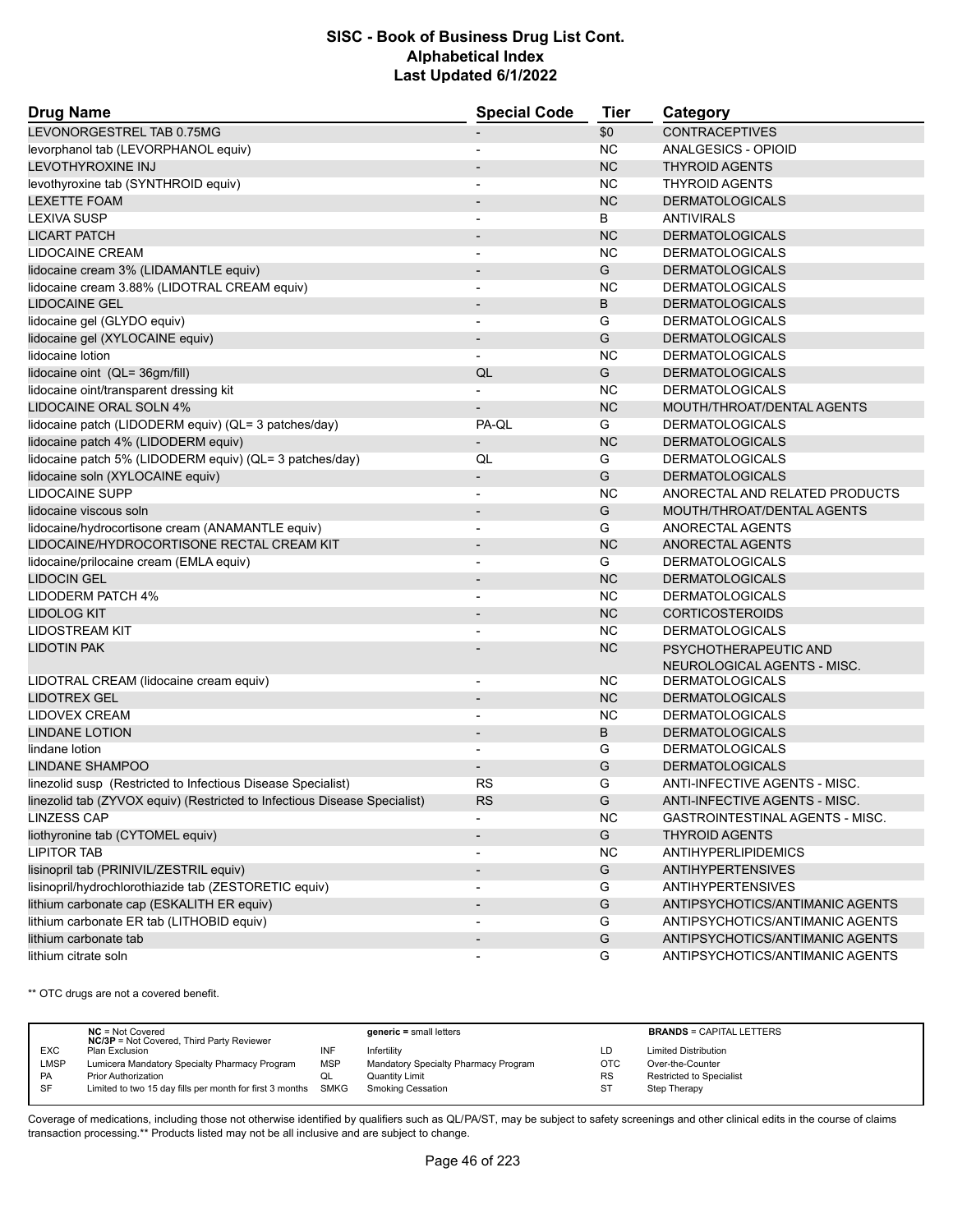| <b>Drug Name</b>                                            | <b>Special Code</b>      | <b>Tier</b> | Category                                                 |  |
|-------------------------------------------------------------|--------------------------|-------------|----------------------------------------------------------|--|
| <b>LITHOSTAT TAB</b>                                        |                          | B           | <b>GENITOURINARY AGENTS -</b><br><b>MISCELLANEOUS</b>    |  |
| <b>LIVALO TAB</b>                                           | $\overline{\phantom{a}}$ | NC.         | ANTIHYPERLIPIDEMICS                                      |  |
| <b>LIVMARLI SOLN</b>                                        |                          | <b>NC</b>   | <b>GASTROINTESTINAL AGENTS - MISC.</b>                   |  |
| <b>LIVTENCITY TAB</b>                                       |                          | <b>NC</b>   | <b>ANTIVIRALS</b>                                        |  |
| <b>L-METHYLFOLATE TAB</b>                                   |                          | <b>EXC</b>  | DIETARY PRODUCTS/DIETARY<br><b>MANAGEMENT PRODUCTS</b>   |  |
| LO LOESTRIN TAB                                             | $\overline{\phantom{a}}$ | NC.         | <b>CONTRACEPTIVES</b>                                    |  |
| <b>LOCOID CREAM</b>                                         | $\overline{\phantom{a}}$ | <b>NC</b>   | <b>DERMATOLOGICALS</b>                                   |  |
| <b>LOCOID LIPOCREAM</b>                                     |                          | <b>NC</b>   | <b>DERMATOLOGICALS</b>                                   |  |
| <b>LOCOID OINT</b>                                          | $\overline{\phantom{a}}$ | <b>NC</b>   | <b>DERMATOLOGICALS</b>                                   |  |
| LOCOID SOLN                                                 | $\overline{a}$           | <b>NC</b>   | <b>DERMATOLOGICALS</b>                                   |  |
| loestrin 21 tab                                             |                          | <b>NC</b>   | <b>CONTRACEPTIVES</b>                                    |  |
| LOESTRIN 24 FE TAB                                          |                          | <b>NC</b>   | <b>CONTRACEPTIVES</b>                                    |  |
| loestrin tab                                                | $\overline{\phantom{a}}$ | <b>NC</b>   | <b>CONTRACEPTIVES</b>                                    |  |
| LOKELMA PAK                                                 | <b>PA</b>                | B           | MISCELLANEOUS THERAPEUTIC CLASSES                        |  |
| <b>LOMAIRA TAB</b>                                          |                          | <b>NC</b>   | ADHD/ANTI-NARCOLEPSY/ANTI-OBESITY//<br><b>NOREXIANTS</b> |  |
| <b>LONHALA MAGNAIR SOLN</b>                                 |                          | NC.         | ANTIASTHMATIC AND BRONCHODILATOR<br><b>AGENTS</b>        |  |
| LONSURF TAB (Only available through Walgreens 888-347-3416) | LD-PA                    | B           | ANTINEOPLASTICS AND ADJUNCTIVE<br><b>THERAPIES</b>       |  |
| loperamide cap (IMODIUM equiv)                              | $\overline{a}$           | NC.         | ANTIDIARRHEALS                                           |  |
| loperamide soln (LOPERAMIDE equiv)                          | <b>OTC</b>               | <b>NC</b>   | ANTIDIARRHEAL/PROBIOTIC AGENTS                           |  |
| lopinavir/ritonavir soln (KALETRA equiv)                    |                          | G           | <b>ANTIVIRALS</b>                                        |  |
| lopinavir/ritonavir tab (KALETRA equiv)                     |                          | G           | <b>ANTIVIRALS</b>                                        |  |
| <b>LOPROX GEL</b>                                           |                          | <b>NC</b>   | <b>DERMATOLOGICALS</b>                                   |  |
| loratadine cap (CLARITIN equiv)                             | <b>OTC</b>               | <b>EXC</b>  | ANTIHISTAMINES                                           |  |
| lorazepam conc (ATIVAN equiv)                               |                          | G           | <b>ANTIANXIETY AGENTS</b>                                |  |
| lorazepam tab (ATIVAN equiv)                                |                          | G           | <b>ANTIANXIETY AGENTS</b>                                |  |
| LORBRENA TAB 25MG (QL= 1 tab/day)                           | MSP-PA-QL-SF             | В           |                                                          |  |
|                                                             |                          |             | ANTINEOPLASTICS AND ADJUNCTIVE<br><b>THERAPIES</b>       |  |
| LORBRENA TAB 25MG (QL= 3 tabs/day)                          | MSP-PA-QL-SF             | B           | ANTINEOPLASTICS AND ADJUNCTIVE<br><b>THERAPIES</b>       |  |
| LOREEV XR CAP                                               |                          | NC.         | <b>ANTIANXIETY AGENTS</b>                                |  |
| <b>LORTAB ELIXIR</b>                                        |                          | B           | ANALGESICS - OPIOID                                      |  |
| LORVATUS PHARMAPAK KIT                                      | $\overline{\phantom{a}}$ | <b>NC</b>   | MUSCULOSKELETAL THERAPY AGENTS                           |  |
| Iosartan tab (COZAAR equiv)                                 |                          | G           | <b>ANTIHYPERTENSIVES</b>                                 |  |
| losartan/hydrochlorothiazide tab (HYZAAR equiv)             |                          | G           | <b>ANTIHYPERTENSIVES</b>                                 |  |
| <b>LOTEMAX OPHTH GEL</b>                                    |                          | B           | <b>OPHTHALMIC AGENTS</b>                                 |  |
| LOTEMAX OPHTH OINT                                          | $\overline{\phantom{a}}$ | В           | <b>OPHTHALMIC AGENTS</b>                                 |  |
| LOTEMAX SM GEL 0.38%                                        |                          | NC          | OPHTHALMIC AGENTS                                        |  |
| loteprednol etabonate ophth gel (LOTEMAX equiv)             |                          | G           | OPHTHALMIC AGENTS                                        |  |
| loteprednol ophth susp (LOTEMAX equiv)                      | $\overline{\phantom{a}}$ | G           | OPHTHALMIC AGENTS                                        |  |
| LOTRIMIN AF CREAM                                           | $\overline{\phantom{a}}$ | <b>NC</b>   | <b>DERMATOLOGICALS</b>                                   |  |
| <b>LOTRISONE CREAM</b>                                      | $\overline{\phantom{a}}$ | NC          | <b>DERMATOLOGICALS</b>                                   |  |
| LOTRISONE LOTION                                            | $\overline{\phantom{a}}$ | <b>NC</b>   | <b>DERMATOLOGICALS</b>                                   |  |
| lovastatin tab (MEVACOR equiv)                              | $\overline{\phantom{a}}$ | \$0         | <b>ANTIHYPERLIPIDEMICS</b>                               |  |
| loxapine cap (LOXITANE equiv)                               | $\overline{a}$           | G           | ANTIPSYCHOTICS/ANTIMANIC AGENTS                          |  |

\*\* OTC drugs are not a covered benefit.

|             | $NC = Not Covered$<br><b>NC/3P</b> = Not Covered, Third Party Reviewer |            | $generic = small letters$            |           | <b>BRANDS = CAPITAL LETTERS</b> |
|-------------|------------------------------------------------------------------------|------------|--------------------------------------|-----------|---------------------------------|
| <b>EXC</b>  | Plan Exclusion                                                         | INF        | Infertility                          | LD        | <b>Limited Distribution</b>     |
| <b>LMSP</b> | Lumicera Mandatory Specialty Pharmacy Program                          | <b>MSP</b> | Mandatory Specialty Pharmacy Program | OTC       | Over-the-Counter                |
| <b>PA</b>   | <b>Prior Authorization</b>                                             | ◡          | Quantity Limit                       | <b>RS</b> | <b>Restricted to Specialist</b> |
| -SF         | Limited to two 15 day fills per month for first 3 months SMKG          |            | Smoking Cessation                    | <b>ST</b> | Step Therapy                    |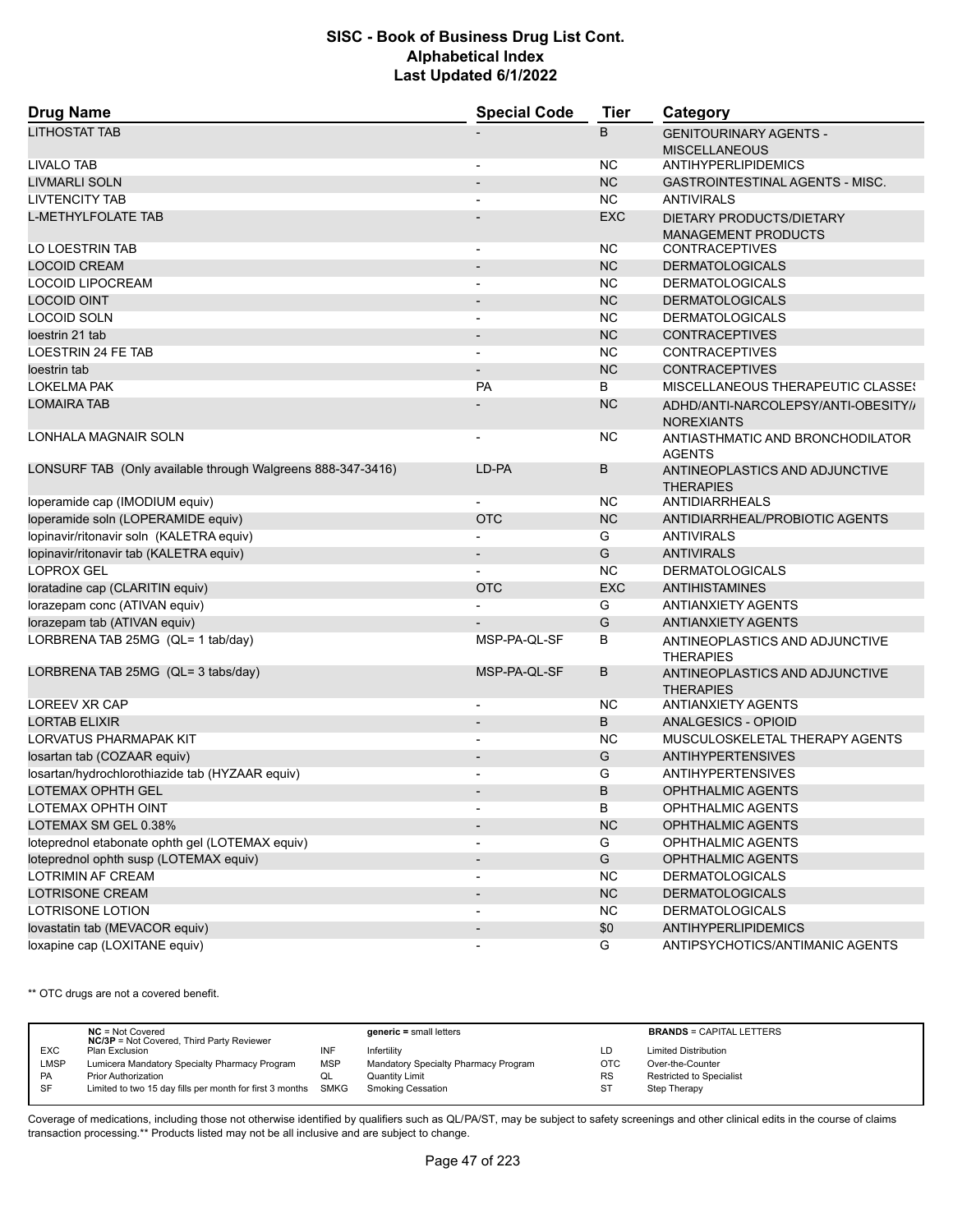| <b>Drug Name</b>                                                                                                  | <b>Special Code</b>      | <b>Tier</b> | Category                                               |
|-------------------------------------------------------------------------------------------------------------------|--------------------------|-------------|--------------------------------------------------------|
| LUCEMYRA TAB (QL= 96 tabs/7 days)                                                                                 | PA-QL                    | B           | PSYCHOTHERAPEUTIC AND<br>NEUROLOGICAL AGENTS - MISC.   |
| LUCENTIS INJ                                                                                                      | MSP-PA                   | В           | OPHTHALMIC AGENTS                                      |
| <b>LUFYLLIN TAB</b>                                                                                               |                          | B           | ANTIASTHMATIC AND BRONCHODILATOR<br><b>AGENTS</b>      |
| LULICONAZOLE CREAM, LUZU CREAM                                                                                    |                          | ΝC          | <b>DERMATOLOGICALS</b>                                 |
| LUMAKRAS TAB (QL= 8 tabs/day; Only available through Biologics<br>800-850-4306)                                   | LD-PA-QL-SF              | B           | ANTINEOPLASTICS AND ADJUNCTIVE<br><b>THERAPIES</b>     |
| LUMIFY OPHTH SOLN 0.25%                                                                                           |                          | ΝC          | <b>OPHTHALMIC AGENTS</b>                               |
| <b>LUMIGAN OPHTH SOLN</b>                                                                                         |                          | <b>NC</b>   | <b>OPHTHALMIC AGENTS</b>                               |
| LUMIZYME/MYOZYME INJ                                                                                              | MSP-PA                   | В           | ENDOCRINE AND METABOLIC AGENTS -<br>MISC.              |
| LUPKYNIS CAP (QL= 6 caps/day; Only available through Biologics<br>800-850-4306 or PantheRx Pharmacy 855-726-8479) | LD-PA-QL                 | В           | MISCELLANEOUS THERAPEUTIC CLASSES                      |
| LUPRON DEPOT PED INJ                                                                                              | <b>MSP</b>               | В           | <b>ENDOCRINE AND METABOLIC AGENTS -</b><br>MISC.       |
| LUPRON DEPOT-PED INJ                                                                                              | <b>MSP</b>               | B           | ENDOCRINE AND METABOLIC AGENTS -<br>MISC.              |
| LUVIRA CAP                                                                                                        |                          | EXC         | DIETARY PRODUCTS/DIETARY<br><b>MANAGEMENT PRODUCTS</b> |
| LUXIQ FOAM                                                                                                        | $\overline{\phantom{a}}$ | <b>NC</b>   | <b>DERMATOLOGICALS</b>                                 |
| <b>LYBALVI TAB</b>                                                                                                |                          | ΝC          | PSYCHOTHERAPEUTIC AND<br>NEUROLOGICAL AGENTS - MISC.   |
| LYNPARZA CAP (Only available through Biologics 800-850-4306, QL= 16<br>caps/day)                                  | LD-PA-QL-SF              | В           | ANTINEOPLASTICS AND ADJUNCTIVE<br><b>THERAPIES</b>     |
| LYNPARZA TAB (Only available through Biologics 800-850-4306, QL= 4<br>tabs/day)                                   | LD-PA-QL-SF              | В           | ANTINEOPLASTICS AND ADJUNCTIVE<br>THERAPIES            |
| LYRICA CAP                                                                                                        |                          | <b>NC</b>   | ANTICONVULSANTS                                        |
| LYRICA CAP 225MG                                                                                                  |                          | <b>NC</b>   | ANTICONVULSANTS                                        |
| LYRICA CAP 300MG                                                                                                  | $\overline{\phantom{0}}$ | <b>NC</b>   | ANTICONVULSANTS                                        |
| LYSODREN TAB (Only available through Walgreens 888-347-3416)                                                      | LD                       | В           | ANTINEOPLASTICS AND ADJUNCTIVE<br><b>THERAPIES</b>     |
| LYUMJEV INJ                                                                                                       | $\overline{\phantom{a}}$ | <b>NC</b>   | <b>ANTIDIABETICS</b>                                   |
| LYUMJEV KWIKPEN INJ                                                                                               | $\blacksquare$           | <b>NC</b>   | <b>ANTIDIABETICS</b>                                   |
| LYVISPAH GRANULE PACKET                                                                                           | $\overline{\phantom{a}}$ | <b>NC</b>   | MUSCULOSKELETAL THERAPY AGENTS                         |
| <b>MACRILEN PACK</b>                                                                                              |                          | ΝC          | DIAGNOSTIC PRODUCTS                                    |
| <b>MACUGEN INJ</b>                                                                                                | MSP-PA                   | B           | <b>OPHTHALMIC AGENTS</b>                               |
| <b>MALARONE TAB</b>                                                                                               |                          | ΝC          | ANTIMALARIALS                                          |
| malathion lotion (OVIDE equiv) (QL= 2 bottles/fill)                                                               | QL                       | G           | <b>DERMATOLOGICALS</b>                                 |
| maldemar tab (SCOPACE equiv)                                                                                      |                          | G           | ANTIEMETICS                                            |
| <b>MAPROTILINE TAB</b>                                                                                            |                          | G           | ANTIDEPRESSANTS                                        |
| maraviroc tab (SELZENTRY equiv)                                                                                   | $\overline{\phantom{a}}$ | G           | <b>ANTIVIRALS</b>                                      |
| <b>MARPLAN TAB</b>                                                                                                |                          | B           | ANTIDEPRESSANTS                                        |
| <b>MATULANE CAP</b>                                                                                               |                          | В           | <b>ANTINEOPLASTICS</b>                                 |
| <b>MAVENCLAD PAK</b>                                                                                              |                          | <b>NC</b>   | PSYCHOTHERAPEUTIC AND<br>NEUROLOGICAL AGENTS - MISC.   |
| MAVYRET PAK (QL= 5 packs/day)                                                                                     | LMSP-PA-QL               | В           | <b>ANTIVIRALS</b>                                      |
| MAVYRET TAB (QL= 3 tabs/day)                                                                                      | LMSP-PA-QL               | B           | <b>ANTIVIRALS</b>                                      |
| <b>MAXALT MLT TAB</b>                                                                                             |                          | <b>NC</b>   | MIGRAINE PRODUCTS                                      |
| <b>MAXALT TAB</b>                                                                                                 | $\overline{\phantom{a}}$ | NC          | MIGRAINE PRODUCTS                                      |
| MAXIDEX OPHTH SOLN                                                                                                |                          | В           | <b>OPHTHALMIC AGENTS</b>                               |

\*\* OTC drugs are not a covered benefit.

|            | $NC = Not Covered$<br><b>NC/3P</b> = Not Covered, Third Party Reviewer |            | $generic = small letters$            |            | <b>BRANDS = CAPITAL LETTERS</b> |
|------------|------------------------------------------------------------------------|------------|--------------------------------------|------------|---------------------------------|
| <b>EXC</b> | Plan Exclusion                                                         | INF        | Infertility                          | LD         | <b>Limited Distribution</b>     |
| LMSP       | Lumicera Mandatory Specialty Pharmacy Program                          | <b>MSP</b> | Mandatory Specialty Pharmacy Program | <b>OTC</b> | Over-the-Counter                |
| <b>PA</b>  | <b>Prior Authorization</b>                                             | QL         | Quantity Limit                       | <b>RS</b>  | <b>Restricted to Specialist</b> |
| SF         | Limited to two 15 day fills per month for first 3 months SMKG          |            | <b>Smoking Cessation</b>             | ST         | Step Therapy                    |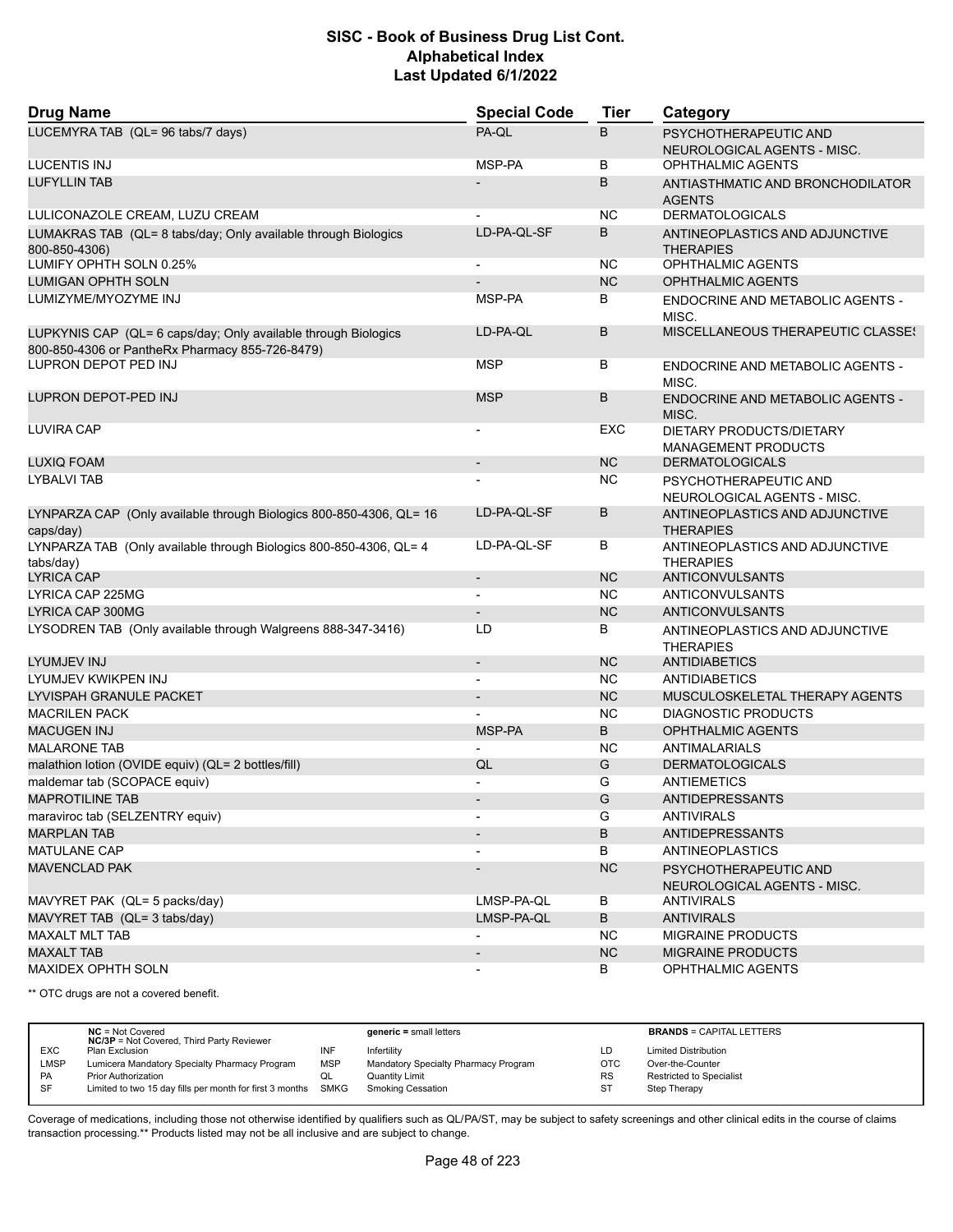| <b>Drug Name</b>                                                                                                            | <b>Special Code</b>          | <b>Tier</b> | Category                                             |
|-----------------------------------------------------------------------------------------------------------------------------|------------------------------|-------------|------------------------------------------------------|
| <b>MAYZENT TAB</b>                                                                                                          | LMSP-PA                      | B           | PSYCHOTHERAPEUTIC AND<br>NEUROLOGICAL AGENTS - MISC. |
| MAYZENT TAB STARTER PACK                                                                                                    | LMSP-PA                      | В           | PSYCHOTHERAPEUTIC AND<br>NEUROLOGICAL AGENTS - MISC. |
| <b>MECLIZINE 50MG TAB</b>                                                                                                   | $\overline{\phantom{a}}$     | <b>NC</b>   | <b>ANTIEMETICS</b>                                   |
| meclizine chew tab (BONINE equiv) (Rx Only)                                                                                 | $\blacksquare$               | G           | <b>ANTIEMETICS</b>                                   |
| meclizine tab (ANTIVERT equiv) (Rx Only)                                                                                    | $\overline{\phantom{a}}$     | G           | <b>ANTIEMETICS</b>                                   |
| MECLOFENAMATE CAP (Step Therapy requires trial of two: diclofenac<br>potassium tab, ketoprofen cap, ibuprofen, or naproxen) | ST                           | G           | ANALGESICS - ANTI-INFLAMMATORY                       |
| MEDI-PATCH W/LIDOCAINE PATCH                                                                                                | $\overline{\phantom{a}}$     | <b>NC</b>   | <b>DERMATOLOGICALS</b>                               |
| <b>MEDROL TAB</b>                                                                                                           | $\overline{\phantom{a}}$     | <b>NC</b>   | <b>CORTICOSTEROIDS</b>                               |
| medroxyprogesterone inj (DEPO-PROVERA equiv) (QL= 1 inj/90 days)                                                            | QL                           | \$0         | <b>CONTRACEPTIVES</b>                                |
| medroxyprogesterone tab (PROVERA equiv)                                                                                     | $\overline{a}$               | G           | <b>PROGESTINS</b>                                    |
| mefenamic acid cap (PONSTEL equiv)                                                                                          | $\overline{\phantom{a}}$     | <b>NC</b>   | ANALGESICS - ANTI-INFLAMMATORY                       |
| mefloquine tab (LARIAM equiv)                                                                                               |                              | G           | <b>ANTIMALARIALS</b>                                 |
| megestrol ES susp (MEGACE ES equiv)                                                                                         | $\overline{\phantom{a}}$     | G           | <b>PROGESTINS</b>                                    |
| megestrol susp (MEGACE equiv)                                                                                               |                              | G           | ANTINEOPLASTICS AND ADJUNCTIVE<br><b>THERAPIES</b>   |
| megestrol tab (MEGACE equiv)                                                                                                |                              | G           | ANTINEOPLASTICS AND ADJUNCTIVE<br><b>THERAPIES</b>   |
| MEKINIST TAB 0.5MG (QL= 3 tabs/day)                                                                                         | LMSP-PA-QL                   | В           | ANTINEOPLASTICS AND ADJUNCTIVE<br><b>THERAPIES</b>   |
| MEKINIST TAB 2MG (QL= 1 tab/day)                                                                                            | LMSP-PA-QL                   | B           | ANTINEOPLASTICS AND ADJUNCTIVE<br><b>THERAPIES</b>   |
| MEKTOVI TAB (QL= 6 tabs/day; Only available through Diplomat Pharmacy<br>877-977-9118)                                      | LD-PA-QL                     | В           | ANTINEOPLASTICS AND ADJUNCTIVE<br><b>THERAPIES</b>   |
| meloxicam cap (VIVLODEX equiv)                                                                                              | $\overline{\phantom{a}}$     | <b>NC</b>   | ANALGESICS - ANTI-INFLAMMATORY                       |
| <b>MELOXICAM COMFORT KIT</b>                                                                                                |                              | <b>NC</b>   | ANALGESICS - ANTI-INFLAMMATORY                       |
| meloxicam tab (MOBIC equiv)                                                                                                 | $\overline{\phantom{a}}$     | G           | ANALGESICS - ANTI-INFLAMMATORY                       |
| melphalan tab (ALKERAN equiv)                                                                                               |                              | G           | ANTINEOPLASTICS AND ADJUNCTIVE<br><b>THERAPIES</b>   |
| <b>MELQUIN 3 SOLN</b>                                                                                                       | $\overline{\phantom{a}}$     | <b>NC</b>   | <b>DERMATOLOGICALS</b>                               |
| memantine ER cap (NAMENDA XR equiv)                                                                                         |                              | <b>NC</b>   | PSYCHOTHERAPEUTIC AND<br>NEUROLOGICAL AGENTS - MISC. |
| memantine soln (NAMENDA equiv)                                                                                              |                              | G           | PSYCHOTHERAPEUTIC AND<br>NEUROLOGICAL AGENTS - MISC. |
| memantine tab (NAMENDA equiv)                                                                                               |                              | G           | PSYCHOTHERAPEUTIC AND<br>NEUROLOGICAL AGENTS - MISC. |
| <b>MENACTRA INJ</b>                                                                                                         | <b>VAC</b>                   | \$0         | <b>VACCINES</b>                                      |
| <b>MENEST TAB</b>                                                                                                           |                              | B           | <b>ESTROGENS</b>                                     |
| <b>MENHIBRIX INJ</b>                                                                                                        | VAC                          | \$0         | <b>VACCINES</b>                                      |
| <b>MENOMUNE INJ</b>                                                                                                         | VAC                          | \$0         | <b>VACCINES</b>                                      |
| <b>MENOSTAR PATCH</b>                                                                                                       | $\blacksquare$               | <b>NC</b>   | <b>ESTROGENS</b>                                     |
| MENQUADFI INJ                                                                                                               | VAC                          | \$0         | <b>VACCINES</b>                                      |
| <b>MENTAX CREAM</b>                                                                                                         | $\blacksquare$               | <b>NC</b>   | <b>DERMATOLOGICALS</b>                               |
| MENTHOREAL10 THERAPY PACK                                                                                                   |                              | NC.         | <b>DERMATOLOGICALS</b>                               |
| <b>MENVEO INJ</b>                                                                                                           | <b>VAC</b>                   | \$0         | <b>VACCINES</b>                                      |
| MEPERIDINE TAB                                                                                                              |                              | <b>NC</b>   | ANALGESICS - OPIOID                                  |
| meperidine tab (DEMEROL equiv)                                                                                              |                              | <b>NC</b>   | ANALGESICS - OPIOID                                  |
| meprobamate tab (MILTOWN equiv)                                                                                             | $\overline{\phantom{a}}$     | <b>NC</b>   | ANTIANXIETY AGENTS                                   |
| mercaptopurine tab (PURINETHOL equiv)                                                                                       | $\qquad \qquad \blacksquare$ | G           | ANTINEOPLASTICS                                      |

\*\* OTC drugs are not a covered benefit.

|             | $NC = Not Covered$<br><b>NC/3P</b> = Not Covered, Third Party Reviewer |            | $generic = small letters$            |            | <b>BRANDS = CAPITAL LETTERS</b> |
|-------------|------------------------------------------------------------------------|------------|--------------------------------------|------------|---------------------------------|
| <b>EXC</b>  | Plan Exclusion                                                         | INF        | Infertility                          | LD         | <b>Limited Distribution</b>     |
| <b>LMSP</b> | Lumicera Mandatory Specialty Pharmacy Program                          | <b>MSP</b> | Mandatory Specialty Pharmacy Program | <b>OTC</b> | Over-the-Counter                |
| <b>PA</b>   | <b>Prior Authorization</b>                                             | QL         | <b>Quantity Limit</b>                | <b>RS</b>  | <b>Restricted to Specialist</b> |
| <b>SF</b>   | Limited to two 15 day fills per month for first 3 months SMKG          |            | Smoking Cessation                    | -ST        | Step Therapy                    |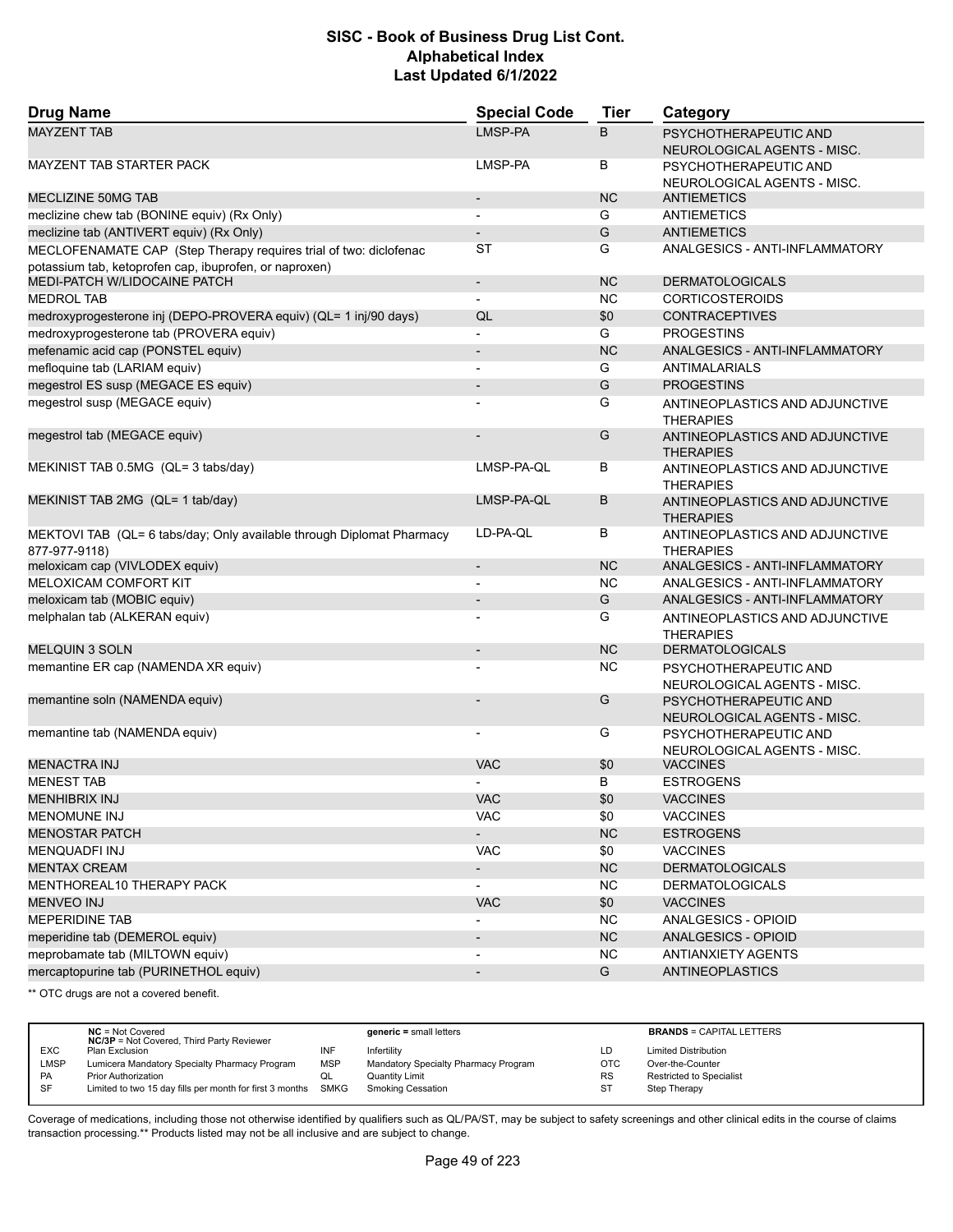| <b>Drug Name</b>                                                            | <b>Special Code</b>      | <b>Tier</b> | Category                                                 |  |
|-----------------------------------------------------------------------------|--------------------------|-------------|----------------------------------------------------------|--|
| mesalamine DR cap (DELZICOL equiv)                                          |                          | <b>NC</b>   | <b>GASTROINTESTINAL AGENTS - MISC.</b>                   |  |
| mesalamine DR tab (LIALDA equiv)                                            | $\overline{\phantom{a}}$ | G           | <b>GASTROINTESTINAL AGENTS - MISC.</b>                   |  |
| mesalamine enema (ROWASA equiv)                                             |                          | G           | GASTROINTESTINAL AGENTS - MISC.                          |  |
| mesalamine enema kit (ROWASA equiv)                                         | $\blacksquare$           | G           | <b>GASTROINTESTINAL AGENTS - MISC.</b>                   |  |
| mesalamine ER cap (APRISO equiv)                                            | $\overline{\phantom{0}}$ | G           | <b>GASTROINTESTINAL AGENTS - MISC.</b>                   |  |
| mesalamine ER cap (PENTASA CR equiv)                                        | $\overline{a}$           | <b>NC</b>   | <b>GASTROINTESTINAL AGENTS - MISC.</b>                   |  |
| mesalamine supp (CANASA equiv)                                              | $\overline{a}$           | G           | GASTROINTESTINAL AGENTS - MISC.                          |  |
| mesalamine tab (ASACOL equiv)                                               |                          | <b>NC</b>   | GASTROINTESTINAL AGENTS - MISC.                          |  |
| <b>MESNEX TAB</b>                                                           | <b>LMSP</b>              | B           | <b>ANTINEOPLASTICS</b>                                   |  |
| <b>METANX CAP</b>                                                           |                          | <b>EXC</b>  | DIETARY PRODUCTS/DIETARY<br><b>MANAGEMENT PRODUCTS</b>   |  |
| <b>METAPROTERENOL SYRUP</b>                                                 |                          | G           | ANTIASTHMATIC AND BRONCHODILATOR<br><b>AGENTS</b>        |  |
| <b>METAPROTERENOL TAB</b>                                                   |                          | В           | ANTIASTHMATIC AND BRONCHODILATOR<br><b>AGENTS</b>        |  |
| metaxalone tab (SKELAXIN equiv)                                             | $\blacksquare$           | <b>NC</b>   | MUSCULOSKELETAL THERAPY AGENTS                           |  |
| <b>METAXALONE TAB 400MG</b>                                                 |                          | <b>NC</b>   | MUSCULOSKELETAL THERAPY AGENTS                           |  |
| <b>METDRAY GEL</b>                                                          | $\overline{\phantom{a}}$ | <b>NC</b>   | <b>DERMATOLOGICALS</b>                                   |  |
| metformin ER osmotic tab (FORTAMET equiv)                                   | $\blacksquare$           | <b>NC</b>   | <b>ANTIDIABETICS</b>                                     |  |
| metformin ER osmotic tab (GLUMETZA equiv)                                   | $\blacksquare$           | <b>NC</b>   | ANTIDIABETICS                                            |  |
| metformin ER tab (GLUCOPHAGE XR equiv)                                      | $\overline{\phantom{a}}$ | G           | ANTIDIABETICS                                            |  |
| metformin soln (RIOMET equiv)                                               |                          | G           | ANTIDIABETICS                                            |  |
| metformin tab (GLUCOPHAGE equiv)                                            | $\overline{\phantom{m}}$ | G           | <b>ANTIDIABETICS</b>                                     |  |
| <b>METFORMIN TAB</b>                                                        |                          | <b>NC</b>   | <b>ANTIDIABETICS</b>                                     |  |
| methadone soln                                                              |                          | G           | <b>ANALGESICS - OPIOID</b>                               |  |
| methadone tab (DOLOPHINE equiv)                                             | $\blacksquare$           | G           | ANALGESICS - OPIOID                                      |  |
| methadose tab                                                               | $\overline{\phantom{a}}$ | G           | ANALGESICS - OPIOID                                      |  |
| methamphetamine tab (DESOXYN equiv)                                         |                          | NC          | ADHD/ANTI-NARCOLEPSY/ANTI-OBESITY//<br><b>NOREXIANTS</b> |  |
| methazolamide tab (NEPTAZANE equiv)                                         | $\overline{\phantom{m}}$ | G           | <b>DIURETICS</b>                                         |  |
| methenamine hippurate tab (HIPREX equiv)                                    | $\blacksquare$           | G           | ANTI-INFECTIVE AGENTS - MISC.                            |  |
| methenamine mandelate tab                                                   | $\overline{\phantom{a}}$ | G           | ANTI-INFECTIVE AGENTS - MISC.                            |  |
| methimazole tab (TAPAZOLE equiv)                                            |                          | G           | <b>THYROID AGENTS</b>                                    |  |
| METHITEST TAB (Step Therapy requires trial of ANDROGEL or ANDRODERM ST      |                          | B           | ANDROGENS-ANABOLIC                                       |  |
| methocarbamol tab (ROBAXIN equiv)                                           |                          | G           | MUSCULOSKELETAL THERAPY AGENTS                           |  |
| methotrexate inj                                                            |                          | G           | ANTINEOPLASTICS AND ADJUNCTIVE<br><b>THERAPIES</b>       |  |
| methotrexate tab (TREXALL equiv)                                            |                          | G           | <b>ANTINEOPLASTICS</b>                                   |  |
| <b>METHOXSALEN CAP</b>                                                      | $\overline{\phantom{a}}$ | B           | <b>DERMATOLOGICALS</b>                                   |  |
| methoxsalen cap (OXSORALEN ULTRA equiv)                                     |                          | G           | <b>DERMATOLOGICALS</b>                                   |  |
| methscopolamine tab (PAMINE equiv)                                          | $\overline{\phantom{a}}$ | G           | <b>ULCER DRUGS</b>                                       |  |
| METHYCLOTHIAZIDE TAB                                                        |                          | G           | <b>DIURETICS</b>                                         |  |
| <b>METHYLDOPA TAB</b>                                                       | $\overline{\phantom{a}}$ | G           | <b>ANTIHYPERTENSIVES</b>                                 |  |
| methyldopa tab (ALDOMET equiv)                                              |                          | G           | <b>ANTIHYPERTENSIVES</b>                                 |  |
| METHYLDOPA/HYDROCHLOROTHIAZIDE TAB                                          | $\overline{\phantom{a}}$ | G           | <b>ANTIHYPERTENSIVES</b>                                 |  |
| methylergonovine tab (METHERGINE equiv) (QL= 28 tabs/fill, 1 fill/365 days) | QL                       | G           | <b>OXYTOCICS</b>                                         |  |
| methylphenidate CD cap (METADATE CD equiv)                                  | $\overline{\phantom{0}}$ | G           | ADHD/ANTI-NARCOLEPSY/ANTI-OBESITY//<br><b>NOREXIANTS</b> |  |
| methylphenidate chew tab (METHYLIN equiv)                                   |                          | G           | ADHD/ANTI-NARCOLEPSY/ANTI-OBESITY//<br><b>NOREXIANTS</b> |  |

\*\* OTC drugs are not a covered benefit.

|             | $NC = Not Covered$<br><b>NC/3P</b> = Not Covered, Third Party Reviewer |            | $generic = small letters$            |           | <b>BRANDS = CAPITAL LETTERS</b> |
|-------------|------------------------------------------------------------------------|------------|--------------------------------------|-----------|---------------------------------|
| EXC.        | Plan Exclusion                                                         | INF        | Infertility                          | LD        | <b>Limited Distribution</b>     |
| <b>LMSP</b> | Lumicera Mandatory Specialty Pharmacy Program                          | <b>MSP</b> | Mandatory Specialty Pharmacy Program | OTC       | Over-the-Counter                |
| <b>PA</b>   | <b>Prior Authorization</b>                                             |            | <b>Quantity Limit</b>                | <b>RS</b> | Restricted to Specialist        |
| SF          | Limited to two 15 day fills per month for first 3 months SMKG          |            | <b>Smoking Cessation</b>             | <b>ST</b> | Step Therapy                    |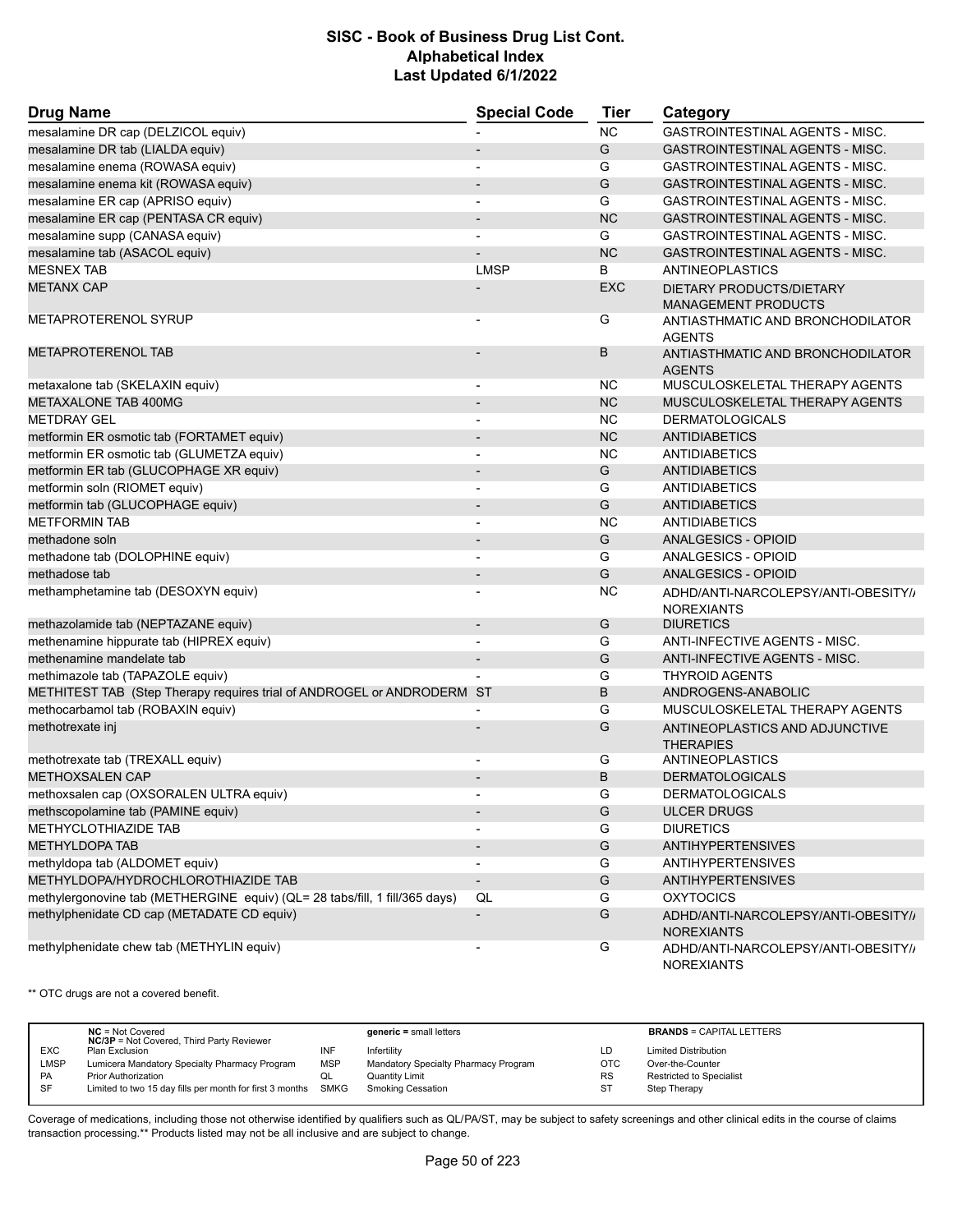| <b>Drug Name</b>                                                                                  | <b>Special Code</b>      | <b>Tier</b> | Category                                                 |
|---------------------------------------------------------------------------------------------------|--------------------------|-------------|----------------------------------------------------------|
| methylphenidate ER cap (RITALIN LA equiv)                                                         |                          | G           | ADHD/ANTI-NARCOLEPSY/ANTI-OBESITY//<br><b>NOREXIANTS</b> |
| methylphenidate ER cap (APTENSIO XR equiv)                                                        |                          | ΝC          | ADHD/ANTI-NARCOLEPSY/ANTI-OBESITY//<br><b>NOREXIANTS</b> |
| <b>METHYLPHENIDATE ER TAB</b>                                                                     |                          | B           | ADHD/ANTI-NARCOLEPSY/ANTI-OBESITY//<br><b>NOREXIANTS</b> |
| methylphenidate ER tab                                                                            |                          | G           | ADHD/ANTI-NARCOLEPSY/ANTI-OBESITY//<br><b>NOREXIANTS</b> |
| METHYLPHENIDATE ER TAB 72MG                                                                       |                          | <b>NC</b>   | ADHD/ANTI-NARCOLEPSY/ANTI-OBESITY//<br><b>NOREXIANTS</b> |
| methylphenidate soln (METHYLIN equiv)                                                             |                          | G           | ADHD/ANTI-NARCOLEPSY/ANTI-OBESITY//<br><b>NOREXIANTS</b> |
| methylphenidate tab (RITALIN equiv)                                                               |                          | G           | ADHD/ANTI-NARCOLEPSY/ANTI-OBESITY//<br><b>NOREXIANTS</b> |
| methylprednisolone dose pack (MEDROL equiv)                                                       | $\overline{\phantom{a}}$ | G           | <b>CORTICOSTEROIDS</b>                                   |
| methylprednisolone tab (MEDROL equiv)                                                             | $\overline{\phantom{a}}$ | G           | <b>CORTICOSTEROIDS</b>                                   |
| methyltestosterone cap                                                                            |                          | <b>NC</b>   | ANDROGENS-ANABOLIC                                       |
| METIPRANOLOL OPHTH SOLN                                                                           | $\overline{\phantom{a}}$ | B           | <b>OPHTHALMIC AGENTS</b>                                 |
| metoclopramide soln (REGLAN equiv)                                                                |                          | G           | <b>GASTROINTESTINAL AGENTS - MISC.</b>                   |
| metoclopramide tab (REGLAN equiv)                                                                 |                          | G           | <b>GASTROINTESTINAL AGENTS - MISC.</b>                   |
| metolazone tab (ZAROXOLYN equiv)                                                                  | $\overline{\phantom{a}}$ | G           | <b>DIURETICS</b>                                         |
| metoprolol ER tab (TOPROL XL equiv)                                                               |                          | G           | <b>BETA BLOCKERS</b>                                     |
| metoprolol tab (LOPRESSOR equiv)                                                                  |                          | G           | <b>BETA BLOCKERS</b>                                     |
| METOPROLOL/HYDROCHLOROTHIAZIDE TAB                                                                | $\overline{\phantom{a}}$ | G           | <b>ANTIHYPERTENSIVES</b>                                 |
| metoprolol/hydrochlorothiazide tab (LOPRESSOR HCT equiv)                                          | $\overline{\phantom{a}}$ | G           | <b>ANTIHYPERTENSIVES</b>                                 |
| METOZOLV ODT                                                                                      |                          | <b>NC</b>   | <b>GASTROINTESTINAL AGENTS - MISC.</b>                   |
| metronidazole cap (FLAGYL equiv)                                                                  | $\overline{\phantom{a}}$ | <b>NC</b>   | ANTI-INFECTIVE AGENTS - MISC.                            |
| metronidazole cream (METROCREAM equiv)                                                            | $\overline{\phantom{a}}$ | G           | <b>DERMATOLOGICALS</b>                                   |
| metronidazole gel 0.75% (METROGEL equiv)                                                          |                          | G           | <b>DERMATOLOGICALS</b>                                   |
|                                                                                                   | <b>ST</b>                | G           | <b>DERMATOLOGICALS</b>                                   |
| metronidazole gel 1% (METROGEL equiv) (Step Therapy requires trial of<br>metronidazole gel 0.75%) |                          |             |                                                          |
| metronidazole lotion (METROLOTION equiv)                                                          | $\overline{a}$           | G           | <b>DERMATOLOGICALS</b>                                   |
| metronidazole tab (FLAGYL equiv)                                                                  | $\overline{\phantom{a}}$ | G           | ANTI-INFECTIVE AGENTS - MISC.                            |
| metronidazole vaginal gel (METROGEL equiv)                                                        |                          | G           | <b>VAGINAL PRODUCTS</b>                                  |
| metyrosine cap (DEMSER equiv)                                                                     |                          | <b>NC</b>   | <b>ANTIHYPERTENSIVES</b>                                 |
| mexiletine hcl cap                                                                                | $\blacksquare$           | G           | ANTIARRHYTHMICS                                          |
| <b>MEXPAROX HC CREAM</b>                                                                          |                          | <b>NC</b>   | <b>DERMATOLOGICALS</b>                                   |
| mibelas chew tab (MINASTRIN equiv)                                                                |                          | G           | <b>CONTRACEPTIVES</b>                                    |
| <b>MICARDIS HCT TAB</b>                                                                           | $\overline{\phantom{a}}$ | <b>NC</b>   | <b>ANTIHYPERTENSIVES</b>                                 |
| <b>MICLARA LIQUID</b>                                                                             |                          | <b>NC</b>   | <b>ANTIHISTAMINES</b>                                    |
| MICORT-HC CREAM                                                                                   |                          | NC          | <b>DERMATOLOGICALS</b>                                   |
| MICROVIX LP PAK                                                                                   |                          | <b>NC</b>   | <b>DERMATOLOGICALS</b>                                   |
| midodrine tab (PROAMATINE equiv)                                                                  |                          | G           | <b>VASOPRESSORS</b>                                      |
| MIGERGOT SUPP                                                                                     |                          | <b>NC</b>   | MIGRAINE PRODUCTS                                        |
| miglitol tab (MIGLITOL equiv)                                                                     | $\overline{\phantom{a}}$ | G           | <b>ANTIDIABETICS</b>                                     |
| miglustat cap (ZAVESCA equiv) (Only available through Accredo<br>800-803-2523)                    | LD-PA                    | В           | <b>HEMATOPOIETIC AGENTS</b>                              |
| MILLIPRED DP PAK                                                                                  | $\overline{\phantom{a}}$ | <b>NC</b>   | <b>CORTICOSTEROIDS</b>                                   |
| <b>MILLIPRED TAB</b>                                                                              |                          | <b>NC</b>   | <b>CORTICOSTEROIDS</b>                                   |
| minocycline cap (MINOCIN equiv)                                                                   |                          | G           | <b>TETRACYCLINES</b>                                     |

\*\* OTC drugs are not a covered benefit.

|            | $NC = Not Covered$<br><b>NC/3P</b> = Not Covered, Third Party Reviewer |            | $generic = small letters$            |           | <b>BRANDS = CAPITAL LETTERS</b> |
|------------|------------------------------------------------------------------------|------------|--------------------------------------|-----------|---------------------------------|
| <b>EXC</b> | Plan Exclusion                                                         | INF        | Infertility                          | LD        | <b>Limited Distribution</b>     |
| LMSP       | Lumicera Mandatory Specialty Pharmacy Program                          | <b>MSP</b> | Mandatory Specialty Pharmacy Program | OTC       | Over-the-Counter                |
| <b>PA</b>  | <b>Prior Authorization</b>                                             | QL         | <b>Quantity Limit</b>                | <b>RS</b> | <b>Restricted to Specialist</b> |
| <b>SF</b>  | Limited to two 15 day fills per month for first 3 months SMKG          |            | <b>Smoking Cessation</b>             | ST        | Step Therapy                    |
|            |                                                                        |            |                                      |           |                                 |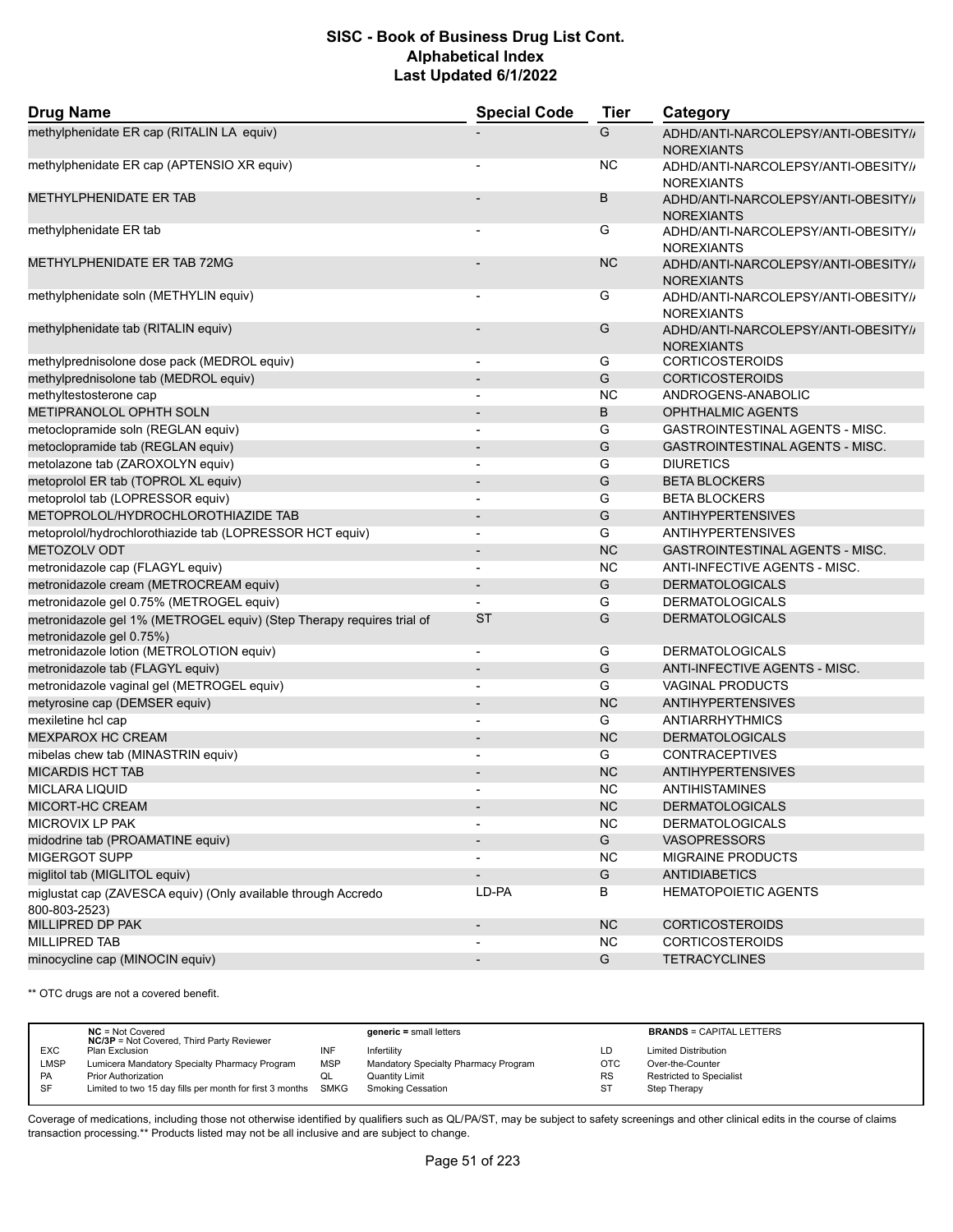| <b>Drug Name</b>                                                            | <b>Special Code</b>          | <b>Tier</b>   | Category                                          |
|-----------------------------------------------------------------------------|------------------------------|---------------|---------------------------------------------------|
| MINOCYCLINE ER CAP                                                          |                              | NC            | <b>TETRACYCLINES</b>                              |
| minocycline ER tab (SOLODYN equiv)                                          |                              | <b>NC</b>     | <b>TETRACYCLINES</b>                              |
| minocycline tab (DYNACIN equiv) (Step therapy requires trial of minocycline | <b>ST</b>                    | G             | <b>TETRACYCLINES</b>                              |
| caps)                                                                       |                              |               |                                                   |
| minoxidil tab (LONITEN equiv)                                               | $\overline{a}$               | G             | <b>ANTIHYPERTENSIVES</b>                          |
| <b>MIRALAX PACKET</b>                                                       | <b>OTC</b>                   | EXC           | LAXATIVES                                         |
| <b>MIRAPEX ER TAB</b>                                                       | $\overline{\phantom{a}}$     | <b>NC</b>     | <b>ANTIPARKINSON AGENTS</b>                       |
| <b>MIRCERA INJ</b>                                                          | $\overline{\phantom{a}}$     | <b>NC</b>     | <b>HEMATOPOIETIC AGENTS</b>                       |
| <b>MIRENA IUD</b>                                                           | $\overline{\phantom{a}}$     | \$0           | <b>CONTRACEPTIVES</b>                             |
| mirtazapine ODT (REMERON equiv)                                             | $\blacksquare$               | G             | ANTIDEPRESSANTS                                   |
| mirtazapine tab (REMERON equiv)                                             |                              | G             | <b>ANTIDEPRESSANTS</b>                            |
| <b>MIRVASO GEL</b>                                                          |                              | <b>EXC</b>    | <b>DERMATOLOGICALS</b>                            |
| misoprostol tab (CYTOTEC equiv)                                             | $\overline{\phantom{a}}$     | G             | <b>ULCER DRUGS</b>                                |
| MITIGARE CAP, COLCHICINE CAP                                                |                              | <b>NC</b>     | <b>GOUT AGENTS</b>                                |
| M-M-R II INJ                                                                | <b>VAC</b>                   | \$0           | <b>VACCINES</b>                                   |
| modafinil tab (PROVIGIL equiv) (QL= 2 tabs/day)                             | PA-QL                        | G             | ADHD/ANTI-NARCOLEPSY/ANTI-OBESITY//               |
|                                                                             |                              |               | <b>NOREXIANTS</b>                                 |
| <b>MODERIBA TAB</b>                                                         | $\qquad \qquad \blacksquare$ | <b>NC</b>     | <b>ANTIVIRALS</b>                                 |
| moexipril tab (UNIVASC equiv)                                               | $\overline{\phantom{a}}$     | G             | <b>ANTIHYPERTENSIVES</b>                          |
| MOEXIPRIL/HYDROCHLOROTHIAZIDE TAB                                           |                              | G             | <b>ANTIHYPERTENSIVES</b>                          |
| moexipril/hydrochlorothiazide tab (UNIRETIC equiv)                          | $\overline{a}$               | G             | <b>ANTIHYPERTENSIVES</b>                          |
| <b>MOLINDONE TAB</b>                                                        |                              | <b>NC</b>     | ANTIPSYCHOTICS/ANTIMANIC AGENTS                   |
| MOLNUPIRAVIR CAP (QL= 40 caps/fill)                                         | QL                           | \$0           | <b>ANTIVIRALS</b>                                 |
| mometasone cream (ELOCON equiv)                                             | $\overline{\phantom{a}}$     | G             | <b>DERMATOLOGICALS</b>                            |
| mometasone nasal spray (NASONEX equiv)                                      |                              | EXC           | NASAL AGENTS - SYSTEMIC AND TOPICAL               |
| mometasone oint (ELOCON equiv)                                              |                              | G             | <b>DERMATOLOGICALS</b>                            |
| mometasone soln (ELOCON equiv)                                              |                              | G             | <b>DERMATOLOGICALS</b>                            |
| <b>MONOCLATE-P INJ</b>                                                      | MSP-PA                       | B             | <b>HEMATOLOGICAL AGENTS - MISC.</b>               |
| MONODOX CAP 75MG                                                            |                              | <b>NC</b>     | <b>TETRACYCLINES</b>                              |
| montelukast chew tab (SINGULAIR equiv)                                      |                              | G             | ANTIASTHMATIC AND BRONCHODILATOR                  |
|                                                                             |                              |               | <b>AGENTS</b>                                     |
| montelukast granule pack (SINGULAIR equiv)                                  | $\overline{\phantom{a}}$     | G             | ANTIASTHMATIC AND BRONCHODILATOR<br><b>AGENTS</b> |
| montelukast tab (SINGULAIR equiv)                                           |                              | G             | ANTIASTHMATIC AND BRONCHODILATOR<br><b>AGENTS</b> |
| <b>MONUROL GRANULE PACK</b>                                                 | $\overline{\phantom{a}}$     | В             | ANTI-INFECTIVE AGENTS - MISC.                     |
| <b>MORPHABOND TAB</b>                                                       |                              | <b>NC</b>     | <b>ANALGESICS - OPIOID</b>                        |
| MORPHINE SULFATE ER BEAD CAP                                                |                              | NC.           | ANALGESICS - OPIOID                               |
| <b>MORPHINE SULFATE ER CAP</b>                                              |                              | <b>NC</b>     | ANALGESICS - OPIOID                               |
| morphine sulfate ER cap (KADIAN equiv)                                      |                              | <b>NC</b>     | ANALGESICS - OPIOID                               |
| morphine sulfate ER tab (MS CONTIN equiv)                                   | $\overline{\phantom{a}}$     | G             | ANALGESICS - OPIOID                               |
| <b>MORPHINE SULFATE SOLN</b>                                                |                              | G             | ANALGESICS - OPIOID                               |
| <b>MORPHINE SULFATE SUPP</b>                                                | $\overline{\phantom{a}}$     | ${\mathsf G}$ | ANALGESICS - OPIOID                               |
| morphine sulfate tab                                                        | $\overline{\phantom{a}}$     | G             | ANALGESICS - OPIOID                               |
| <b>MOTEGRITY TAB</b>                                                        | PA                           | В             | GASTROINTESTINAL AGENTS - MISC.                   |
| MOUNJARO INJ                                                                |                              | <b>NC</b>     | <b>ANTIDIABETICS</b>                              |
| <b>MOVANTIK TAB</b>                                                         | PA                           | B             | GASTROINTESTINAL AGENTS - MISC.                   |
| MOVIPREP SOLN (Step Therapy requires trial of CLENPIQ)                      | ST                           | В             | LAXATIVES                                         |
| <b>MOXATAG TAB</b>                                                          | $\blacksquare$               | NC            | <b>PENICILLINS</b>                                |
| MOXATAG TAB 775MG                                                           | $\overline{\phantom{a}}$     | NC            | <b>PENICILLINS</b>                                |
|                                                                             |                              |               |                                                   |

\*\* OTC drugs are not a covered benefit.

|            | $NC = Not Covered$<br><b>NC/3P</b> = Not Covered, Third Party Reviewer |            | $generic = small letters$            |            | <b>BRANDS = CAPITAL LETTERS</b> |
|------------|------------------------------------------------------------------------|------------|--------------------------------------|------------|---------------------------------|
| <b>EXC</b> | Plan Exclusion                                                         | INF        | Infertility                          | LD         | <b>Limited Distribution</b>     |
| LMSP       | Lumicera Mandatory Specialty Pharmacy Program                          | <b>MSP</b> | Mandatory Specialty Pharmacy Program | <b>OTC</b> | Over-the-Counter                |
| PA         | <b>Prior Authorization</b>                                             | QL         | <b>Quantity Limit</b>                | <b>RS</b>  | <b>Restricted to Specialist</b> |
| <b>SF</b>  | Limited to two 15 day fills per month for first 3 months SMKG          |            | <b>Smoking Cessation</b>             | <b>ST</b>  | Step Therapy                    |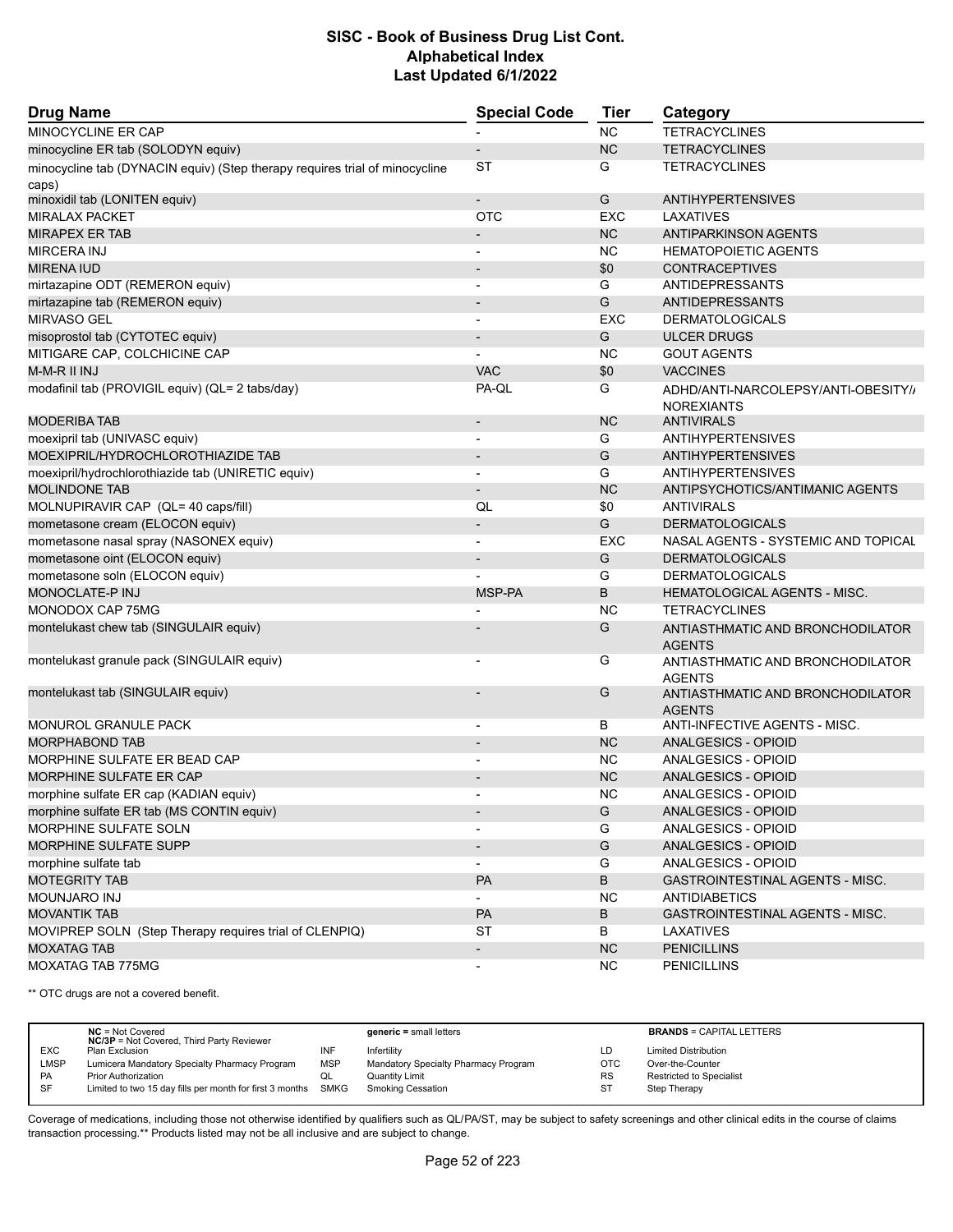| <b>Drug Name</b>                                                          | <b>Special Code</b>      | <b>Tier</b> | Category                                                 |
|---------------------------------------------------------------------------|--------------------------|-------------|----------------------------------------------------------|
| MOXEZA OPHTH SOLN, MOXIFLOXACIN OPHTH SOLN, VIGAMOX OPHTH<br><b>SOLN</b>  |                          | <b>NC</b>   | <b>OPHTHALMIC AGENTS</b>                                 |
| moxifloxacin ophth soln (VIGAMOX OPHTH SOLN equiv)                        | $\overline{a}$           | G           | OPHTHALMIC AGENTS                                        |
| <b>MOXIFLOXACIN SOLN</b>                                                  |                          | <b>NC</b>   | OPHTHALMIC AGENTS                                        |
| moxifloxacin tab (AVELOX equiv)                                           |                          | G           | <b>FLUOROQUINOLONES</b>                                  |
| <b>MOZOBIL INJ</b>                                                        | MSP-PA                   | B           | <b>HEMATOPOIETIC AGENTS</b>                              |
| <b>MUCINEX LIQUID</b>                                                     |                          | <b>NC</b>   | COUGH/COLD/ALLERGY                                       |
| <b>MUCINEX TAB</b>                                                        |                          | <b>NC</b>   | COUGH/COLD/ALLERGY                                       |
| <b>MULPLETA TAB</b>                                                       |                          | <b>NC</b>   | <b>HEMATOPOIETIC AGENTS</b>                              |
| <b>MULTAQ TAB</b>                                                         | $\blacksquare$           | B           | <b>ANTIARRHYTHMICS</b>                                   |
| <b>MULTIGEN FOLIC TAB</b>                                                 | $\overline{\phantom{a}}$ | G           | <b>HEMATOPOIETIC AGENTS</b>                              |
| <b>MULTIGEN PLUS TAB</b>                                                  |                          | G           | <b>HEMATOPOIETIC AGENTS</b>                              |
| <b>MULTIGEN TAB</b>                                                       | $\blacksquare$           | G           | <b>HEMATOPOIETIC AGENTS</b>                              |
| MULTIVITAMIN/FLOURIDE CHEW 0.25MG                                         |                          | G           | <b>MULTIVITAMINS</b>                                     |
| MULTIVITAMIN/FLOURIDE CHEW 1MG                                            |                          | G           | <b>MULTIVITAMINS</b>                                     |
| MULTIVITAMIN/FLUORIDE CHEW TAB                                            | $\overline{\phantom{a}}$ | G           | <b>MULTIVITAMINS</b>                                     |
| multivitamin/minerals tab (STROVITE equiv)                                | $\overline{a}$           | G           | <b>MULTIVITAMINS</b>                                     |
| mupirocin cream (BACTROBAN CREAM equiv)                                   | $\overline{\phantom{a}}$ | <b>NC</b>   | <b>DERMATOLOGICALS</b>                                   |
| mupirocin oint (BACTROBAN OINT equiv)                                     |                          | G           | <b>DERMATOLOGICALS</b>                                   |
| MUSE SUPP (QL= 6 supp/30 days; Step therapy requires trial of sildenafil) | QL-ST                    | B           | CARDIOVASCULAR AGENTS - MISC.                            |
| <b>MYALEPT INJ</b>                                                        |                          | <b>NC</b>   | ENDOCRINE AND METABOLIC AGENTS -<br>MISC.                |
| <b>MYCAPSSA CAP</b>                                                       |                          | <b>NC</b>   | ENDOCRINE AND METABOLIC AGENTS -<br>MISC.                |
| mycophenolate DR tab (MYFORTIC equiv)                                     | $\overline{a}$           | G           | ASSORTED CLASSES                                         |
| mycophenolate mofetil cap (CELLCEPT equiv)                                |                          | G           | ASSORTED CLASSES                                         |
| mycophenolate mofetil susp (CELLCEPT SUSP equiv)                          | $\blacksquare$           | G           | <b>ASSORTED CLASSES</b>                                  |
| mycophenolate mofetil tab (CELLCEPT equiv)                                |                          | G           | <b>ASSORTED CLASSES</b>                                  |
| <b>MYDAYIS CAP</b>                                                        |                          | <b>NC</b>   | ADHD/ANTI-NARCOLEPSY/ANTI-OBESITY//<br><b>NOREXIANTS</b> |
| MYFEMBREE TAB (QL= 1 tab/day)                                             | PA-QL                    | В           | <b>ESTROGENS</b>                                         |
| <b>MYLERAN TAB</b>                                                        | <b>LMSP</b>              | В           | ANTINEOPLASTICS AND ADJUNCTIVE<br><b>THERAPIES</b>       |
| MYNATAL-Z TAB                                                             |                          | <b>NC</b>   | <b>MULTIVITAMINS</b>                                     |
| <b>MYRBETRIQ SUSP</b>                                                     |                          | <b>NC</b>   | URINARY ANTISPASMODICS                                   |
| <b>MYRBETRIQ TAB</b>                                                      |                          | <b>NC</b>   | URINARY ANTISPASMODICS                                   |
| <b>MYTESI TAB</b>                                                         | $\blacksquare$           | <b>NC</b>   | ANTIDIARRHEALS                                           |
| nabumetone tab (RELAFEN equiv)                                            |                          | G           | ANALGESICS - ANTI-INFLAMMATORY                           |
| nadolol tab (CORGARD equiv)                                               |                          | G           | <b>BETA BLOCKERS</b>                                     |
| NAFTIFINE CREAM                                                           |                          | <b>NC</b>   | <b>DERMATOLOGICALS</b>                                   |
| naftifine cream (NAFTIN equiv)                                            |                          | <b>NC</b>   | <b>DERMATOLOGICALS</b>                                   |
| naftifine gel (NAFTIN equiv)                                              |                          | NC          | <b>DERMATOLOGICALS</b>                                   |
| <b>NAFTIN CREAM</b>                                                       | $\overline{\phantom{a}}$ | <b>NC</b>   | <b>DERMATOLOGICALS</b>                                   |
| <b>NAFTIN GEL</b>                                                         |                          | NC          | <b>DERMATOLOGICALS</b>                                   |
| <b>NAFTIN GEL 2%</b>                                                      |                          | <b>NC</b>   | <b>DERMATOLOGICALS</b>                                   |
| <b>NAGLAZYME INJ</b>                                                      | MSP-PA                   | В           | <b>ENDOCRINE AND METABOLIC AGENTS -</b><br>MISC.         |
| naloxone hcl nasal spray (NARCAN equiv) (QL= 2 sprays/fill)               | QL                       | G           | ANTIDOTES AND SPECIFIC ANTAGONISTS                       |
| naloxone inj                                                              |                          | G           | ANTIDOTES AND SPECIFIC ANTAGONISTS                       |
| NALOXONE PREFILLED INJ (QL= 2 inj/fill)                                   | QL                       | В           | ANTIDOTES AND SPECIFIC ANTAGONISTS                       |

\*\* OTC drugs are not a covered benefit.

|             | $NC = Not Covered$<br><b>NC/3P</b> = Not Covered, Third Party Reviewer |            | $generic = small letters$            |            | <b>BRANDS = CAPITAL LETTERS</b> |
|-------------|------------------------------------------------------------------------|------------|--------------------------------------|------------|---------------------------------|
| <b>EXC</b>  | Plan Exclusion                                                         | INF        | Infertility                          | LD         | <b>Limited Distribution</b>     |
| <b>LMSP</b> | Lumicera Mandatory Specialty Pharmacy Program                          | <b>MSP</b> | Mandatory Specialty Pharmacy Program | <b>OTC</b> | Over-the-Counter                |
| PA          | <b>Prior Authorization</b>                                             | QL         | Quantity Limit                       | <b>RS</b>  | <b>Restricted to Specialist</b> |
| SF          | Limited to two 15 day fills per month for first 3 months SMKG          |            | <b>Smoking Cessation</b>             | <b>ST</b>  | Step Therapy                    |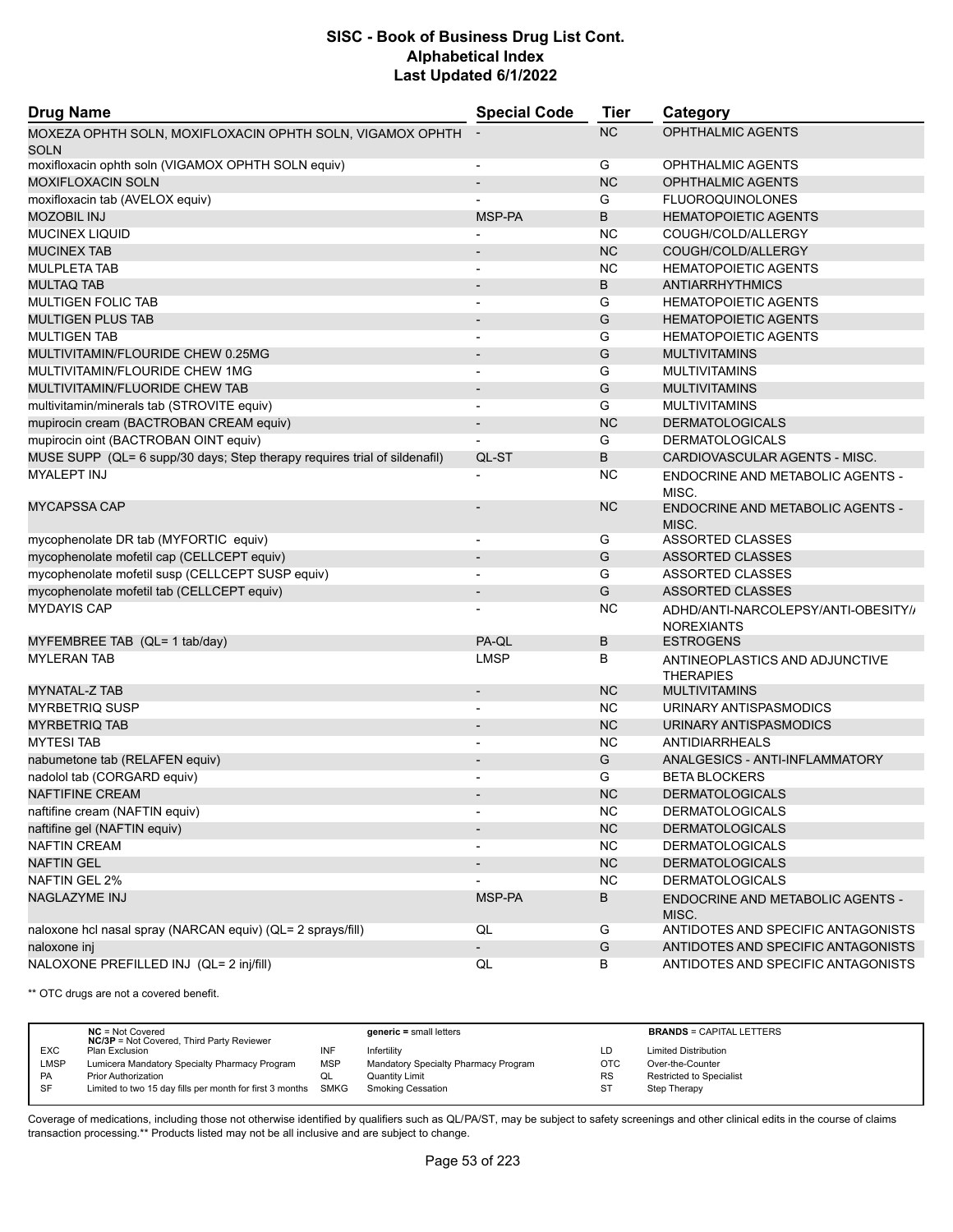| <b>Drug Name</b>                                                      | <b>Special Code</b>      | <b>Tier</b> | Category                                             |  |
|-----------------------------------------------------------------------|--------------------------|-------------|------------------------------------------------------|--|
| naloxone prefilled inj                                                | $QL -$                   | G           | ANTIDOTES AND SPECIFIC ANTAGONISTS                   |  |
| naltrexone tab (REVIA equiv)                                          |                          | G           | <b>ANTIDOTES</b>                                     |  |
| <b>NAMENDA XR CAP</b>                                                 |                          | <b>NC</b>   | PSYCHOTHERAPEUTIC AND<br>NEUROLOGICAL AGENTS - MISC. |  |
| NAMENDA XR TITRATION PACK                                             |                          | <b>NC</b>   | PSYCHOTHERAPEUTIC AND<br>NEUROLOGICAL AGENTS - MISC. |  |
| <b>NAMZARIC CAP</b>                                                   |                          | <b>NC</b>   | PSYCHOTHERAPEUTIC AND<br>NEUROLOGICAL AGENTS - MISC. |  |
| NAMZARIC STARTER PACK                                                 |                          | <b>NC</b>   | PSYCHOTHERAPEUTIC AND<br>NEUROLOGICAL AGENTS - MISC. |  |
| <b>NAPRELAN CR TAB</b>                                                |                          | <b>NC</b>   | ANALGESICS - ANTI-INFLAMMATORY                       |  |
| NAPRELAN CR TAB 750MG                                                 |                          | <b>NC</b>   | ANALGESICS - ANTI-INFLAMMATORY                       |  |
| NAPROSYN EC TAB                                                       | $\overline{\phantom{a}}$ | <b>NC</b>   | ANALGESICS - ANTI-INFLAMMATORY                       |  |
| NAPROSYN EC TAB 500MG                                                 |                          | <b>NC</b>   | ANALGESICS - ANTI-INFLAMMATORY                       |  |
| NAPROXEN CREAM COMPOUND KIT                                           | $\overline{a}$           | <b>NC</b>   | <b>DERMATOLOGICALS</b>                               |  |
| naproxen EC tab (NAPROSYN EC equiv)                                   | ٠                        | <b>NC</b>   | ANALGESICS - ANTI-INFLAMMATORY                       |  |
| naproxen EC tab 500mg (NAPROSYN EC equiv)                             | $\overline{\phantom{a}}$ | <b>NC</b>   | ANALGESICS - ANTI-INFLAMMATORY                       |  |
| naproxen sodium CR tab (NAPRELAN CR equiv)                            | $\blacksquare$           | <b>NC</b>   | ANALGESICS - ANTI-INFLAMMATORY                       |  |
| naproxen sodium tab (ANAPROX equiv)                                   | $\blacksquare$           | <b>NC</b>   | ANALGESICS - ANTI-INFLAMMATORY                       |  |
| <b>NAPROXEN SUSP</b>                                                  | $\overline{a}$           | <b>NC</b>   | ANALGESICS - ANTI-INFLAMMATORY                       |  |
| naproxen susp (NAPROSYN equiv)                                        | $\overline{\phantom{a}}$ | <b>NC</b>   | ANALGESICS - ANTI-INFLAMMATORY                       |  |
| naproxen tab (NAPROSYN equiv)                                         |                          | G           | ANALGESICS - ANTI-INFLAMMATORY                       |  |
| naproxen/esomeprazole magnesium DR tab (VIMOVO equiv)                 | $\overline{\phantom{0}}$ | <b>NC</b>   | ANALGESICS - ANTI-INFLAMMATORY                       |  |
| naratriptan tab (AMERGE equiv) (QL= 9 tabs/fill, 2 fills/30 days)     | QL                       | G           | <b>MIGRAINE PRODUCTS</b>                             |  |
| <b>NARDIL TAB</b>                                                     |                          | B           | <b>ANTIDEPRESSANTS</b>                               |  |
| NASACORT OTC NASAL SPRAY                                              | OTC                      | <b>EXC</b>  | NASAL AGENTS - SYSTEMIC AND TOPICAL                  |  |
| NASCOBAL NASAL SPRAY                                                  | $\overline{\phantom{0}}$ | <b>NC</b>   | <b>HEMATOPOIETIC AGENTS</b>                          |  |
| <b>NATACHEW</b>                                                       |                          | <b>NC</b>   | <b>MULTIVITAMINS</b>                                 |  |
| NATACYN OPHTH SUSP (QL= 15ml/fill)                                    | QL                       | B           | <b>OPHTHALMIC AGENTS</b>                             |  |
| NATAZIA TAB                                                           | $\overline{\phantom{a}}$ | <b>NC</b>   | <b>CONTRACEPTIVES</b>                                |  |
| nateglinide tab (STARLIX equiv)                                       | $\overline{\phantom{a}}$ | G           | <b>ANTIDIABETICS</b>                                 |  |
| NATESTO NASAL GEL                                                     |                          | <b>NC</b>   | ANDROGENS-ANABOLIC                                   |  |
| NATPARA INJ (Only available through Walgreens 888-347-3416)           | LD-PA                    | В           | <b>ENDOCRINE AND METABOLIC AGENTS -</b><br>MISC.     |  |
| NATROBA SUSP (QL= 1 bottle/fill)                                      | QL                       | В           | <b>DERMATOLOGICALS</b>                               |  |
| NAYZILAM SPRAY (QL= 2 packs/fill; Restricted to Neurology Specialist) | QL-RS                    | B           | ANTICONVULSANTS                                      |  |
| nebivolol hcl tab (BYSTOLIC equiv)                                    | ¢                        | G           | <b>BETA BLOCKERS</b>                                 |  |
| <b>NEBUSAL NEB SOLN</b>                                               | $\overline{a}$           | B           | COUGH/COLD/ALLERGY                                   |  |
| <b>NECON TAB</b>                                                      |                          | \$0         | <b>CONTRACEPTIVES</b>                                |  |
| NEEVO DHA                                                             |                          | <b>NC</b>   | <b>MULTIVITAMINS</b>                                 |  |
| NEFAZODONE TAB                                                        |                          | G           | <b>ANTIDEPRESSANTS</b>                               |  |
| nefazodone tab 50mg, 250mg                                            |                          | G           | ANTIDEPRESSANTS                                      |  |
| NENDRUX GEL                                                           |                          | <b>NC</b>   | <b>DERMATOLOGICALS</b>                               |  |
| neomycin tab                                                          | $\overline{\phantom{a}}$ | G           | AMINOGLYCOSIDES                                      |  |
| NEOMYCIN/POLYMIXIN/GRAMICIDIN OPHTH SOLN                              |                          | G           | <b>OPHTHALMIC AGENTS</b>                             |  |
| neomycin/polymixin/hydrocoritisone otic soln (CORTISPORIN equiv)      | $\overline{\phantom{a}}$ | G           | <b>OTIC AGENTS</b>                                   |  |
| neomycin/polymixin/hydrocoritisone otic susp (CORTISPORIN equiv)      | $\overline{\phantom{a}}$ | G           | <b>OTIC AGENTS</b>                                   |  |
| neomycin/polymyxin/dexamethasone ophth oint (MAXITROL equiv)          | $\overline{\phantom{a}}$ | G           | <b>OPHTHALMIC AGENTS</b>                             |  |
| neomycin/polymyxin/dexamethasone ophth soln (MAXITROL equiv)          |                          | G           | OPHTHALMIC AGENTS                                    |  |
| NEOMYCIN/POLYMYXIN/HYDROCORTISONE OPHTH SOLN                          | $\overline{\phantom{a}}$ | G           | OPHTHALMIC AGENTS                                    |  |

\*\* OTC drugs are not a covered benefit.

|             | $NC = Not Covered$<br><b>NC/3P</b> = Not Covered, Third Party Reviewer |            | $generic = small letters$            |            | <b>BRANDS = CAPITAL LETTERS</b> |
|-------------|------------------------------------------------------------------------|------------|--------------------------------------|------------|---------------------------------|
| <b>EXC</b>  | Plan Exclusion                                                         | INF        | Infertility                          | LD         | <b>Limited Distribution</b>     |
| <b>LMSP</b> | Lumicera Mandatory Specialty Pharmacy Program                          | <b>MSP</b> | Mandatory Specialty Pharmacy Program | <b>OTC</b> | Over-the-Counter                |
| PA          | <b>Prior Authorization</b>                                             | QL         | <b>Quantity Limit</b>                | <b>RS</b>  | <b>Restricted to Specialist</b> |
| SF          | Limited to two 15 day fills per month for first 3 months SMKG          |            | Smoking Cessation                    | -ST        | Step Therapy                    |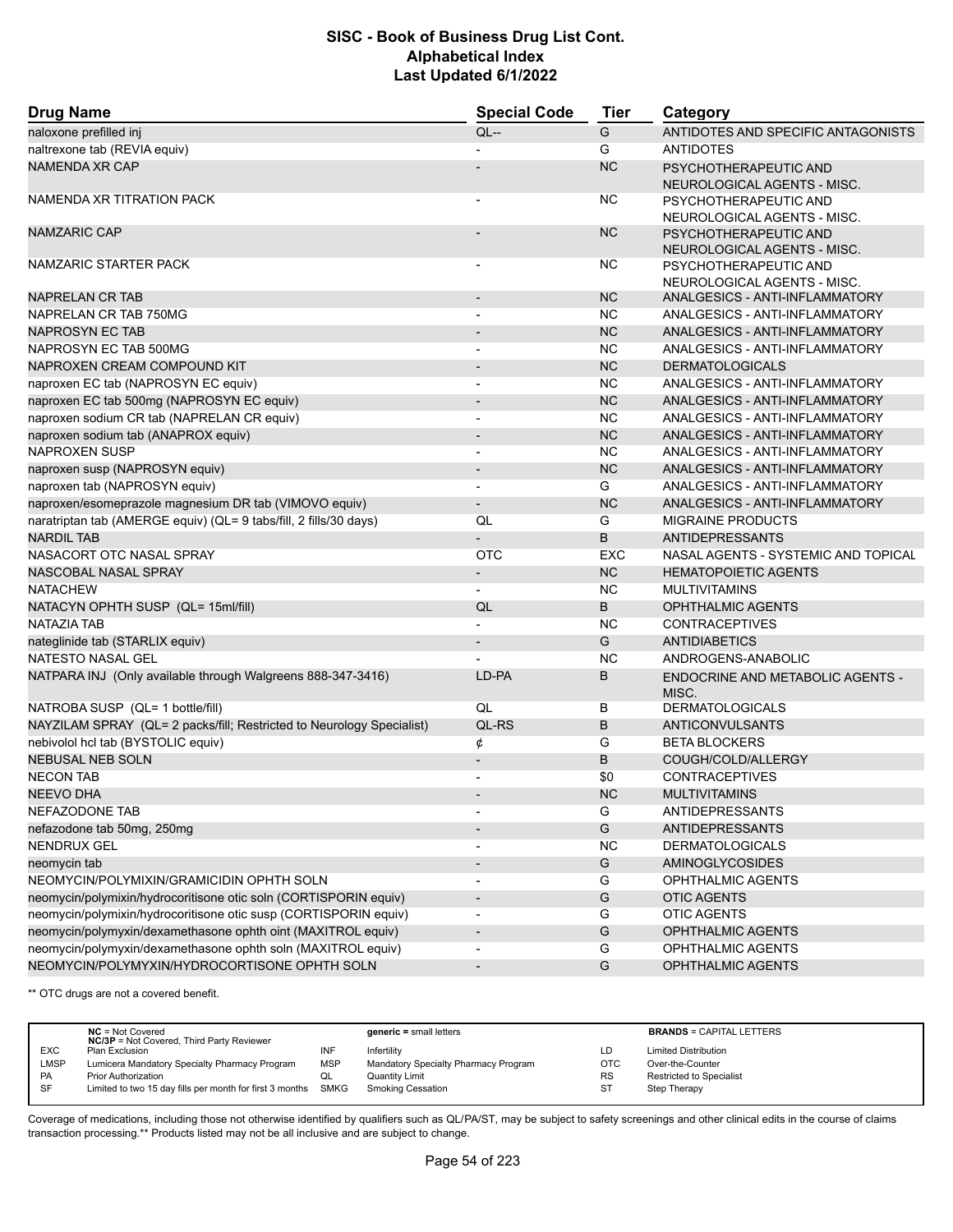| <b>Drug Name</b>                                                      | <b>Special Code</b>      | Tier       | Category                                             |
|-----------------------------------------------------------------------|--------------------------|------------|------------------------------------------------------|
| <b>NEONATAL 19 TAB</b>                                                |                          | B          | <b>MULTIVITAMINS</b>                                 |
| <b>NEONATAL FE TAB</b>                                                |                          | B          | <b>MULTIVITAMINS</b>                                 |
| NEOSALUS FOAM                                                         | $\overline{a}$           | <b>NC</b>  | <b>DERMATOLOGICALS</b>                               |
| <b>NEO-SYNALAR CREAM</b>                                              |                          | <b>NC</b>  | <b>DERMATOLOGICALS</b>                               |
| <b>NEPHRON FA TAB</b>                                                 |                          | B          | <b>HEMATOPOIETIC AGENTS</b>                          |
| NEPHRO-VITE TAB                                                       |                          | <b>NC</b>  | <b>MULTIVITAMINS</b>                                 |
| NERLYNX TAB (QL= 6 tabs/day; Only available through Diplomat Pharmacy | LD-PA-QL-SF              | В          | ANTINEOPLASTICS AND ADJUNCTIVE                       |
| 877-977-9118)                                                         |                          |            | <b>THERAPIES</b>                                     |
| <b>NESTABS ABC</b>                                                    | $\overline{\phantom{a}}$ | <b>NC</b>  | <b>MULTIVITAMINS</b>                                 |
| <b>NESTABS DHA</b>                                                    | $\overline{a}$           | <b>NC</b>  | <b>MULTIVITAMINS</b>                                 |
| <b>NESTABS ONE</b>                                                    |                          | <b>NC</b>  | <b>MULTIVITAMINS</b>                                 |
| <b>NEULASTA INJ</b>                                                   | $\overline{\phantom{a}}$ | <b>NC</b>  | <b>HEMATOPOIETIC AGENTS</b>                          |
| <b>NEUPOGEN INJ</b>                                                   |                          | <b>NC</b>  | <b>HEMATOPOIETIC AGENTS</b>                          |
| NEUPRO PATCH                                                          | PA                       | B          | ANTIPARKINSON AGENTS                                 |
| <b>NEURONTIN SOLN</b>                                                 | $\overline{\phantom{a}}$ | <b>NC</b>  | <b>ANTICONVULSANTS</b>                               |
| <b>NEURONTIN TAB 600MG</b>                                            |                          | <b>NC</b>  | ANTICONVULSANTS                                      |
| <b>NEURONTIN TAB 800MG</b>                                            | $\overline{\phantom{a}}$ | <b>NC</b>  | ANTICONVULSANTS                                      |
| NEVANAC OPHTH SUSP                                                    |                          | B          | <b>OPHTHALMIC AGENTS</b>                             |
| NEVIRAPINE ER TAB (Step Therapy requires trial of nevirapine)         | <b>ST</b>                | G          | <b>ANTIVIRALS</b>                                    |
| nevirapine ER tab (VIRAMUNE XR equiv) (Step Therapy requires trial of | <b>ST</b>                | G          | <b>ANTIVIRALS</b>                                    |
| nevirapine)                                                           |                          |            |                                                      |
| <b>NEVIRAPINE SUSP</b>                                                | $\overline{\phantom{a}}$ | G          | <b>ANTIVIRALS</b>                                    |
| nevirapine tab (VIRAMUNE equiv)                                       |                          | G          | <b>ANTIVIRALS</b>                                    |
| <b>NEXA PLUS</b>                                                      |                          | <b>NC</b>  | <b>MULTIVITAMINS</b>                                 |
| <b>NEXAVAR TAB</b>                                                    | MSP-PA-SF                | В          | ANTINEOPLASTICS                                      |
| <b>NEXICLON XR SUSP</b>                                               |                          | B          | <b>ANTIHYPERTENSIVES</b>                             |
| <b>NEXICLON XR TAB</b>                                                |                          | <b>NC</b>  | <b>ANTIHYPERTENSIVES</b>                             |
| <b>NEXIUM 24HR TAB</b>                                                | <b>OTC</b>               | <b>EXC</b> | <b>ULCER</b>                                         |
|                                                                       |                          |            | DRUGS/ANTISPASMODICS/ANTICHOLINEF<br><b>CS</b>       |
| NEXIUM GRANULE PACK                                                   | $\overline{\phantom{a}}$ | <b>NC</b>  | <b>ULCER DRUGS</b>                                   |
| <b>NEXLETOL TAB</b>                                                   |                          | <b>NC</b>  | ANTIHYPERLIPIDEMICS                                  |
| <b>NEXLIZET TAB</b>                                                   | $\blacksquare$           | <b>NC</b>  | <b>ANTIHYPERLIPIDEMICS</b>                           |
| <b>NEXPLANON IMPLANT</b>                                              |                          | \$0        | <b>CONTRACEPTIVES</b>                                |
| <b>NEXTSTELLIS TAB</b>                                                |                          | <b>NC</b>  | <b>CONTRACEPTIVES</b>                                |
| niacin cap                                                            | <b>OTC</b>               | <b>EXC</b> | <b>VITAMINS</b>                                      |
| niacin CR tab (SLO-NIACIN equiv)                                      | <b>OTC</b>               | EXC        | <b>VITAMINS</b>                                      |
| niacin ER tab (NIASPAN equiv)                                         |                          | G          | ANTIHYPERLIPIDEMICS                                  |
| niacin tab                                                            | <b>OTC</b>               | EXC        | <b>VITAMINS</b>                                      |
| <b>NIACIN TR TAB</b>                                                  | <b>OTC</b>               | EXC        | <b>VITAMINS</b>                                      |
| niacinamide tab                                                       | <b>OTC</b>               | EXC        | <b>VITAMINS</b>                                      |
| <b>NIACOR TAB</b>                                                     |                          | NC         | <b>ANTIHYPERLIPIDEMICS</b>                           |
| <b>NIASPAN ER TAB</b>                                                 | $\overline{a}$           | <b>NC</b>  | <b>ANTIHYPERLIPIDEMICS</b>                           |
| nicardipine cap (CARDENE equiv)                                       |                          | G          | CALCIUM CHANNEL BLOCKERS                             |
| nicotine gum (NICORETTE equiv) (Limited to 180 days/plan year)        | OTC-QL-SMKG              | \$0        | PSYCHOTHERAPEUTIC AND<br>NEUROLOGICAL AGENTS - MISC. |
| <b>NICOTINE KIT</b>                                                   | OTC-QL-SMKG              | \$0        | PSYCHOTHERAPEUTIC AND<br>NEUROLOGICAL AGENTS - MISC. |
| nicotine lozenge (COMMIT equiv) (Limited to 180 days/plan year)       | OTC-QL-SMKG              | \$0        | PSYCHOTHERAPEUTIC AND                                |
|                                                                       |                          |            | NEUROLOGICAL AGENTS - MISC.                          |

\*\* OTC drugs are not a covered benefit.

|             | $NC = Not Covered$<br><b>NC/3P</b> = Not Covered, Third Party Reviewer |            | $generic = small letters$            |            | <b>BRANDS = CAPITAL LETTERS</b> |
|-------------|------------------------------------------------------------------------|------------|--------------------------------------|------------|---------------------------------|
| <b>EXC</b>  | Plan Exclusion                                                         | INF        | Infertility                          | LD         | <b>Limited Distribution</b>     |
| <b>LMSP</b> | Lumicera Mandatory Specialty Pharmacy Program                          | <b>MSP</b> | Mandatory Specialty Pharmacy Program | <b>OTC</b> | Over-the-Counter                |
| PA          | <b>Prior Authorization</b>                                             | QL         | <b>Quantity Limit</b>                | <b>RS</b>  | <b>Restricted to Specialist</b> |
| SF          | Limited to two 15 day fills per month for first 3 months SMKG          |            | Smoking Cessation                    | -ST        | Step Therapy                    |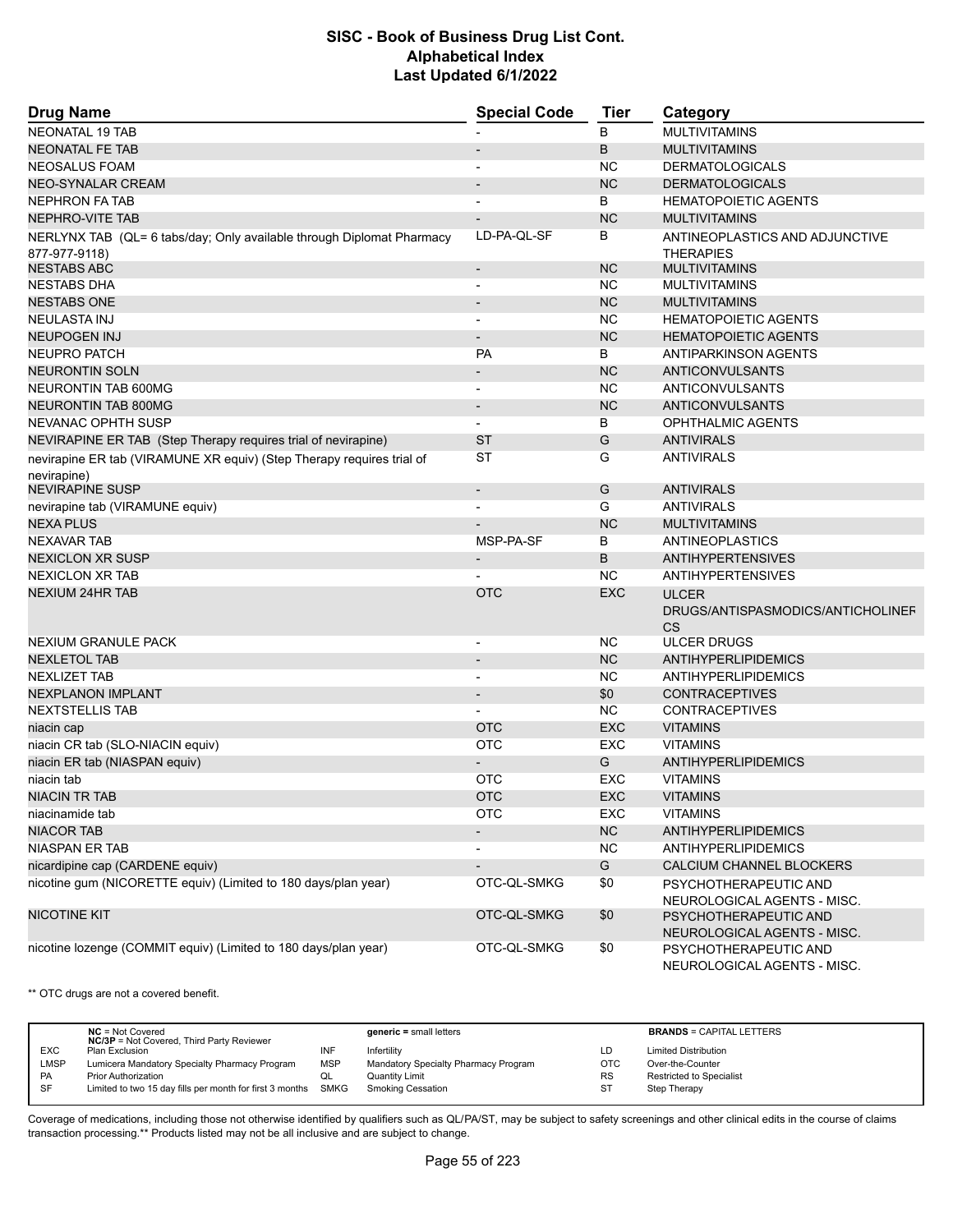| <b>Drug Name</b>                                                                 | <b>Special Code</b>      | <b>Tier</b> | Category                                                |
|----------------------------------------------------------------------------------|--------------------------|-------------|---------------------------------------------------------|
| nicotine patch (NICODERM equiv) (Limited to 180 days/plan year)                  | OTC-QL-SMKG              | \$0         | PSYCHOTHERAPEUTIC AND<br>NEUROLOGICAL AGENTS - MISC.    |
| NICOTROL INHALER (Limited to 180 days/plan year)                                 | <b>QL-SMKG</b>           | \$0         | PSYCHOTHERAPEUTIC AND                                   |
|                                                                                  |                          |             | NEUROLOGICAL AGENTS - MISC.                             |
| NICOTROL NASAL SPRAY (Limited to 180 days/plan year)                             | <b>QL-SMKG</b>           | \$0         | PSYCHOTHERAPEUTIC AND                                   |
|                                                                                  |                          |             | NEUROLOGICAL AGENTS - MISC.                             |
| nifedipine cap (PROCARDIA equiv)                                                 | $\blacksquare$           | G           | CALCIUM CHANNEL BLOCKERS                                |
| nifedipine ER tab (ADALAT CC equiv)                                              |                          | G           | CALCIUM CHANNEL BLOCKERS                                |
| nilutamide tab (NILANDRON equiv)                                                 | <b>LMSP</b>              | B           | ANTINEOPLASTICS AND ADJUNCTIVE<br><b>THERAPIES</b>      |
| nimodipine cap (NIMOTOP equiv)                                                   |                          | G           | CALCIUM CHANNEL BLOCKERS                                |
| NINLARO CAP (Only available through Diplomat 877-977-9118, Walgreens             | LD-PA                    | В           | ANTINEOPLASTICS AND ADJUNCTIVE                          |
| 888-347-3416, Walmart Specialty 877-453-4566)                                    |                          |             | <b>THERAPIES</b>                                        |
| nisoldipine ER tab (SULAR equiv)                                                 | $\overline{\phantom{a}}$ | G           | CALCIUM CHANNEL BLOCKERS                                |
| NISOLDIPINE ER TAB 20MG, 30MG, 40MG                                              |                          | G           | CALCIUM CHANNEL BLOCKERS                                |
| nitazoxanide tab (ALINIA equiv) (QL= 6 tabs/3 days)                              | PA-QL                    | G           | ANTI-INFECTIVE AGENTS - MISC.                           |
| nitisinone cap (ORFADIN equiv)                                                   |                          | <b>NC</b>   | ENDOCRINE AND METABOLIC AGENTS -<br>MISC.               |
| NITRO-BID OINT                                                                   |                          | B           | ANTIANGINAL AGENTS                                      |
| NITRO-DUR PATCH 0.3MG/HR, 0.8MG/HR                                               | $\overline{a}$           | NC          | <b>ANTIANGINAL AGENTS</b>                               |
| nitrofurantoin macrocrystals cap (MACRODANTIN equiv)                             |                          | G           | ANTI-INFECTIVE AGENTS - MISC.                           |
| nitrofurantoin macrocrystals cap 25mg (MACRODANTIN equiv)                        | $\blacksquare$           | <b>NC</b>   | ANTI-INFECTIVE AGENTS - MISC.                           |
| nitrofurantoin monohydrate cap (MACROBID equiv)                                  | $\overline{\phantom{a}}$ | G           | ANTI-INFECTIVE AGENTS - MISC.                           |
| nitrofurantoin susp (FURADANTIN equiv) (Covered for members age 9 or<br>younger) |                          | G           | ANTI-INFECTIVE AGENTS - MISC.                           |
| NITROGLYCERIN ER CAP                                                             | $\overline{\phantom{a}}$ | G           | <b>ANTIANGINAL AGENTS</b>                               |
| nitroglycerin lingual spray (NITROLINGUAL equiv)                                 |                          | G           | ANTIANGINAL AGENTS                                      |
| nitroglycerin patch (NITRO-DUR equiv)                                            | $\overline{\phantom{a}}$ | G           | ANTIANGINAL AGENTS                                      |
| nitroglycerin SL tab (NITROSTAT equiv)                                           |                          | G           | ANTIANGINAL AGENTS                                      |
| <b>NITROMIST SPRAY</b>                                                           |                          | B           | <b>ANTIANGINAL AGENTS</b>                               |
| <b>NITYR TAB</b>                                                                 |                          | NC          | ENDOCRINE AND METABOLIC AGENTS -<br>MISC.               |
| <b>NIVESTYM INJ</b>                                                              | <b>LMSP</b>              | B           | <b>HEMATOPOIETIC AGENTS</b>                             |
| NIZATIDINE CAP                                                                   |                          | G           | <b>ULCER</b><br>DRUGS/ANTISPASMODICS/ANTICHOLINEF<br>CS |
| nizatidine cap (AXID equiv)                                                      | $\overline{\phantom{a}}$ | G           | <b>ULCER DRUGS</b>                                      |
| NIZATIDINE SOLN (Members age 9 or older require Prior Authorization)             | <b>PA</b>                | В           | <b>ULCER DRUGS</b>                                      |
| NIZORAL A-D SHAMPOO                                                              | <b>OTC</b>               | <b>EXC</b>  | <b>DERMATOLOGICALS</b>                                  |
| nizoral a-d shampoo (NIZORAL equiv)                                              | <b>OTC</b>               | <b>EXC</b>  | <b>DERMATOLOGICALS</b>                                  |
| <b>NOCDURNA SL TAB</b>                                                           |                          | <b>NC</b>   | ENDOCRINE AND METABOLIC AGENTS -<br>MISC.               |
| NOCTIVA EMULSION SPRAY                                                           |                          | <b>NC</b>   | ENDOCRINE AND METABOLIC AGENTS -<br>MISC.               |
| NORDITROPIN INJ, NUTROPIN AQ INJ                                                 | $\overline{\phantom{a}}$ | <b>NC</b>   | <b>ENDOCRINE AND METABOLIC AGENTS -</b><br>MISC.        |
| norethindrone ace-ethinyl estradiol-fe cap (TAYTULLA equiv)                      | $\overline{\phantom{a}}$ | <b>NC</b>   | <b>CONTRACEPTIVES</b>                                   |
| norethindrone tab (NORA-QD equiv)                                                | $\overline{\phantom{a}}$ | \$0         | <b>CONTRACEPTIVES</b>                                   |
| norethindrone tab (AYGESTIN equiv)                                               | $\overline{a}$           | G           | <b>PROGESTINS</b>                                       |
| norethindrone/ethinyl estradiol FE tab (LOESTRIN FE equiv)                       | $\overline{\phantom{a}}$ | NC          | <b>CONTRACEPTIVES</b>                                   |
| NORGESIC TAB FORTE                                                               | $\overline{\phantom{a}}$ | <b>NC</b>   | MUSCULOSKELETAL THERAPY AGENTS                          |

\*\* OTC drugs are not a covered benefit.

|            | $NC = Not Covered$<br><b>NC/3P</b> = Not Covered, Third Party Reviewer |            | $generic = small letters$            |            | <b>BRANDS = CAPITAL LETTERS</b> |
|------------|------------------------------------------------------------------------|------------|--------------------------------------|------------|---------------------------------|
| <b>EXC</b> | Plan Exclusion                                                         | INF        | Infertility                          | LD         | <b>Limited Distribution</b>     |
| LMSP       | Lumicera Mandatory Specialty Pharmacy Program                          | <b>MSP</b> | Mandatory Specialty Pharmacy Program | <b>OTC</b> | Over-the-Counter                |
| <b>PA</b>  | <b>Prior Authorization</b>                                             | ◡          | Quantity Limit                       | <b>RS</b>  | Restricted to Specialist        |
| <b>SF</b>  | Limited to two 15 day fills per month for first 3 months SMKG          |            | <b>Smoking Cessation</b>             | ST         | Step Therapy                    |
|            |                                                                        |            |                                      |            |                                 |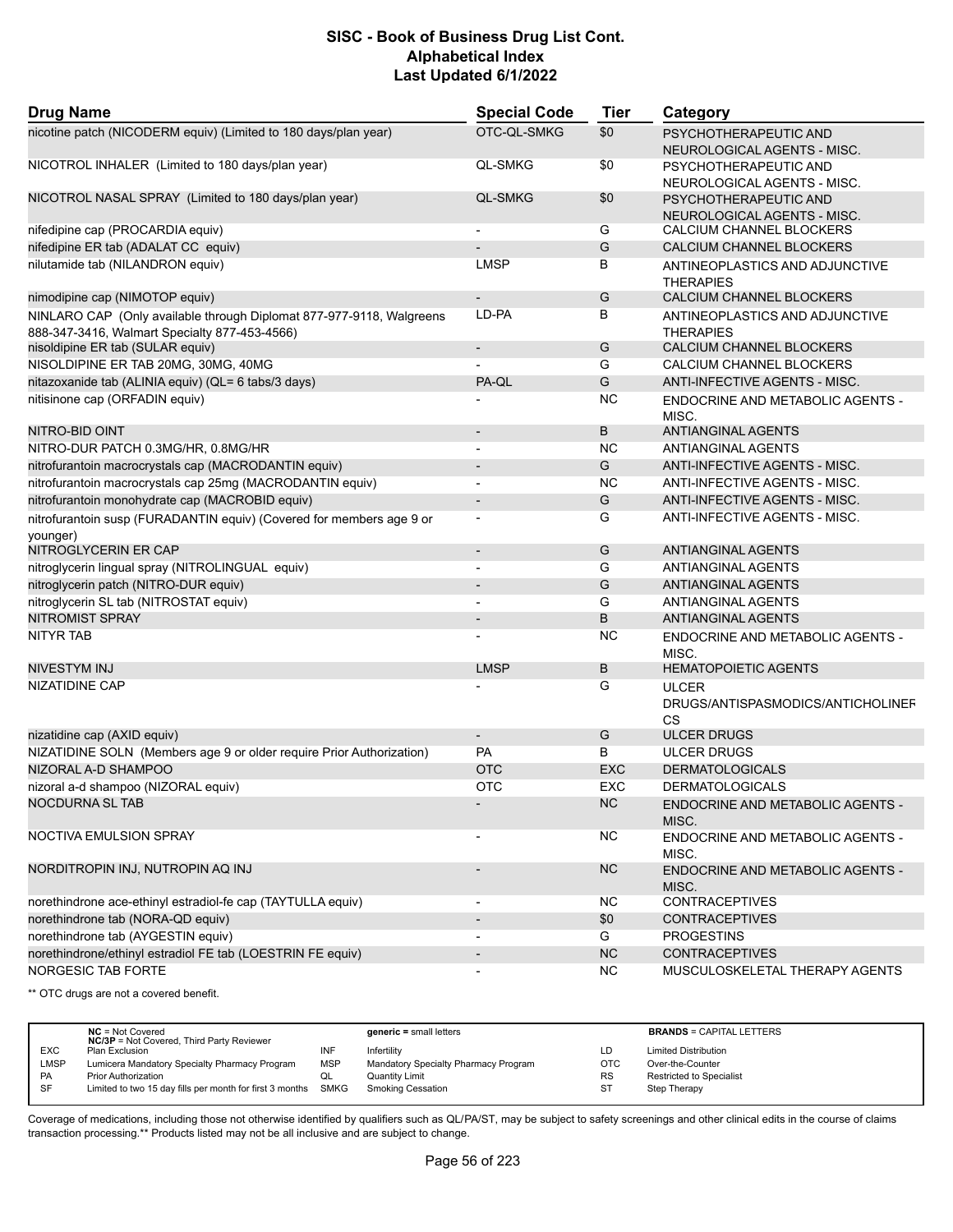| <b>Drug Name</b>                                                    | <b>Special Code</b>      | <b>Tier</b> | Category                                           |
|---------------------------------------------------------------------|--------------------------|-------------|----------------------------------------------------|
| <b>NORITATE CREAM</b>                                               |                          | <b>NC</b>   | <b>DERMATOLOGICALS</b>                             |
| NORLIQVA ORAL SOLN                                                  |                          | NC.         | CALCIUM CHANNEL BLOCKERS                           |
| <b>NOROXIN TAB</b>                                                  |                          | B           | <b>FLUOROQUINOLONES</b>                            |
| NORPACE CR CAP                                                      | $\blacksquare$           | B           | ANTIARRHYTHMICS                                    |
| <b>NORTHERA CAP</b>                                                 | $\overline{\phantom{a}}$ | <b>NC</b>   | <b>VASOPRESSORS</b>                                |
| nortrel 7/7/7 tab, pirmella 7/7/7 tab (TRI-NORINYL equiv)           |                          | \$0         | <b>CONTRACEPTIVES</b>                              |
| nortrel tab (OVCON 35 equiv)                                        | $\overline{\phantom{a}}$ | \$0         | <b>CONTRACEPTIVES</b>                              |
| nortriptyline cap (PAMELOR equiv)                                   | $\overline{\phantom{a}}$ | G           | <b>ANTIDEPRESSANTS</b>                             |
| nortriptyline oral soln (NORTRIPTYLINE equiv)                       |                          | G           | <b>ANTIDEPRESSANTS</b>                             |
| NORTRIPTYLINE SOLN                                                  | $\overline{\phantom{a}}$ | <b>NC</b>   | <b>ANTIDEPRESSANTS</b>                             |
| <b>NORVIR CAP</b>                                                   | $\overline{\phantom{a}}$ | B           | <b>ANTIVIRALS</b>                                  |
| NORVIR POWDER PACK                                                  |                          | В           | <b>ANTIVIRALS</b>                                  |
| <b>NORVIR SOLN</b>                                                  |                          | B           | <b>ANTIVIRALS</b>                                  |
| NOVACORT GEL                                                        |                          | NC.         | <b>DERMATOLOGICALS</b>                             |
| <b>NOVOFINE PEN NEEDLE</b>                                          | <b>OTC</b>               | G           | <b>MEDICAL DEVICES AND SUPPLIES</b>                |
| NOVOLIN 70/30 FLEXPEN INJ                                           | <b>OTC</b>               | В           | <b>ANTIDIABETICS</b>                               |
| NOVOLIN 70/30 INJ                                                   | <b>OTC</b>               | B           | <b>ANTIDIABETICS</b>                               |
| NOVOLIN N FLEXPEN INJ                                               | <b>OTC</b>               | B           | ANTIDIABETICS                                      |
| NOVOLIN N INJ                                                       | <b>OTC</b>               | B           | <b>ANTIDIABETICS</b>                               |
| NOVOLIN R FLEXPEN INJ                                               | <b>OTC</b>               | В           | <b>ANTIDIABETICS</b>                               |
| NOVOLIN R INJ                                                       | <b>OTC</b>               | B           | <b>ANTIDIABETICS</b>                               |
| NOVOLOG FLEXPEN INJ                                                 |                          | В           | ANTIDIABETICS                                      |
| <b>NOVOLOG INJ</b>                                                  | $\overline{\phantom{a}}$ | B           | <b>ANTIDIABETICS</b>                               |
| NOVOLOG MIX FLEXPEN INJ                                             |                          | В           | ANTIDIABETICS                                      |
| <b>NOVOLOG MIX INJ</b>                                              | $\blacksquare$           | B           | <b>ANTIDIABETICS</b>                               |
| NOVOLOG PENFILL INJ                                                 |                          | В           | ANTIDIABETICS                                      |
| <b>NOVOPEN ECHO</b>                                                 |                          | B           | <b>MEDICAL DEVICES AND SUPPLIES</b>                |
| NOVOSEVEN INJ                                                       | MSP-PA                   | В           | HEMATOLOGICAL AGENTS - MISC.                       |
| <b>NOVOTWIST PEN NEEDLE</b>                                         | <b>OTC</b>               | G           | <b>MEDICAL DEVICES AND SUPPLIES</b>                |
| NOVOTWIST/NOVOFINE PEN NEEDLE                                       | <b>OTC</b>               | G           | MEDICAL DEVICES AND SUPPLIES                       |
| NOXAFIL SUSP (QL= 525ml/26 days)                                    | PA-QL                    | B           | <b>ANTIFUNGALS</b>                                 |
| <b>NOXAFIL TAB</b>                                                  |                          | <b>NC</b>   | ANTIFUNGALS                                        |
| np thyroid tab (ARMOUR THYROID, NATURE THROID equiv)                |                          | G           | <b>THYROID AGENTS</b>                              |
| <b>NPLATE INJ</b>                                                   | MSP-PA                   | В           | <b>HEMATOPOIETIC AGENTS</b>                        |
| NUBEQA TAB (QL= 4 tabs/day)                                         | MSP-PA-QL-SF             | B           | ANTINEOPLASTICS AND ADJUNCTIVE<br><b>THERAPIES</b> |
| NUCALA INJ (QL= 1 inj/28 days)                                      | LMSP-PA-QL               | В           | ANTIASTHMATIC AND BRONCHODILATOR<br><b>AGENTS</b>  |
| NUCARACLINPA KIT                                                    |                          | <b>NC</b>   | <b>DERMATOLOGICALS</b>                             |
| NUCARARXPAK KIT                                                     |                          | NC          | <b>DERMATOLOGICALS</b>                             |
| NUCYNTA ER TAB (QL= 2 tabs/day)                                     | QL                       | В           | <b>ANALGESICS - OPIOID</b>                         |
| <b>NUCYNTA TAB</b>                                                  |                          | В           | ANALGESICS - OPIOID                                |
| NUEDEXTA CAP (QL= 2 caps/day)                                       | PA-QL                    | В           | PSYCHOTHERAPEUTIC AND                              |
|                                                                     |                          |             | NEUROLOGICAL AGENTS - MISC.                        |
| nulido pad (NULIDO equiv)                                           |                          | NC.         | <b>DERMATOLOGICALS</b>                             |
| NULYTELY SOLN (Covered at \$0 for members 45-75 years, all other    | QL                       | \$0         | <b>LAXATIVES</b>                                   |
| members covered at generic copay; Limited to 2 fills/calendar year) |                          |             |                                                    |
| NUPLAZID CAP                                                        | $\overline{\phantom{a}}$ | NC.         | ANTIPSYCHOTICS/ANTIMANIC AGENTS                    |
| <b>NUPLAZID TAB</b>                                                 |                          | NC          | ANTIPSYCHOTICS/ANTIMANIC AGENTS                    |
| <b>NUQUIN HP CREAM</b>                                              | $\overline{\phantom{a}}$ | <b>NC</b>   | <b>DERMATOLOGICALS</b>                             |

\*\* OTC drugs are not a covered benefit.

|            | $NC = Not Covered$<br><b>NC/3P</b> = Not Covered, Third Party Reviewer |            | $generic = small letters$            |            | <b>BRANDS = CAPITAL LETTERS</b> |
|------------|------------------------------------------------------------------------|------------|--------------------------------------|------------|---------------------------------|
| <b>EXC</b> | Plan Exclusion                                                         | INF        | Infertility                          | LD         | <b>Limited Distribution</b>     |
| LMSP       | Lumicera Mandatory Specialty Pharmacy Program                          | <b>MSP</b> | Mandatory Specialty Pharmacy Program | <b>OTC</b> | Over-the-Counter                |
| <b>PA</b>  | <b>Prior Authorization</b>                                             | w∟         | <b>Quantity Limit</b>                | <b>RS</b>  | <b>Restricted to Specialist</b> |
| SF         | Limited to two 15 day fills per month for first 3 months               | SMKG       | <b>Smoking Cessation</b>             | ST         | Step Therapy                    |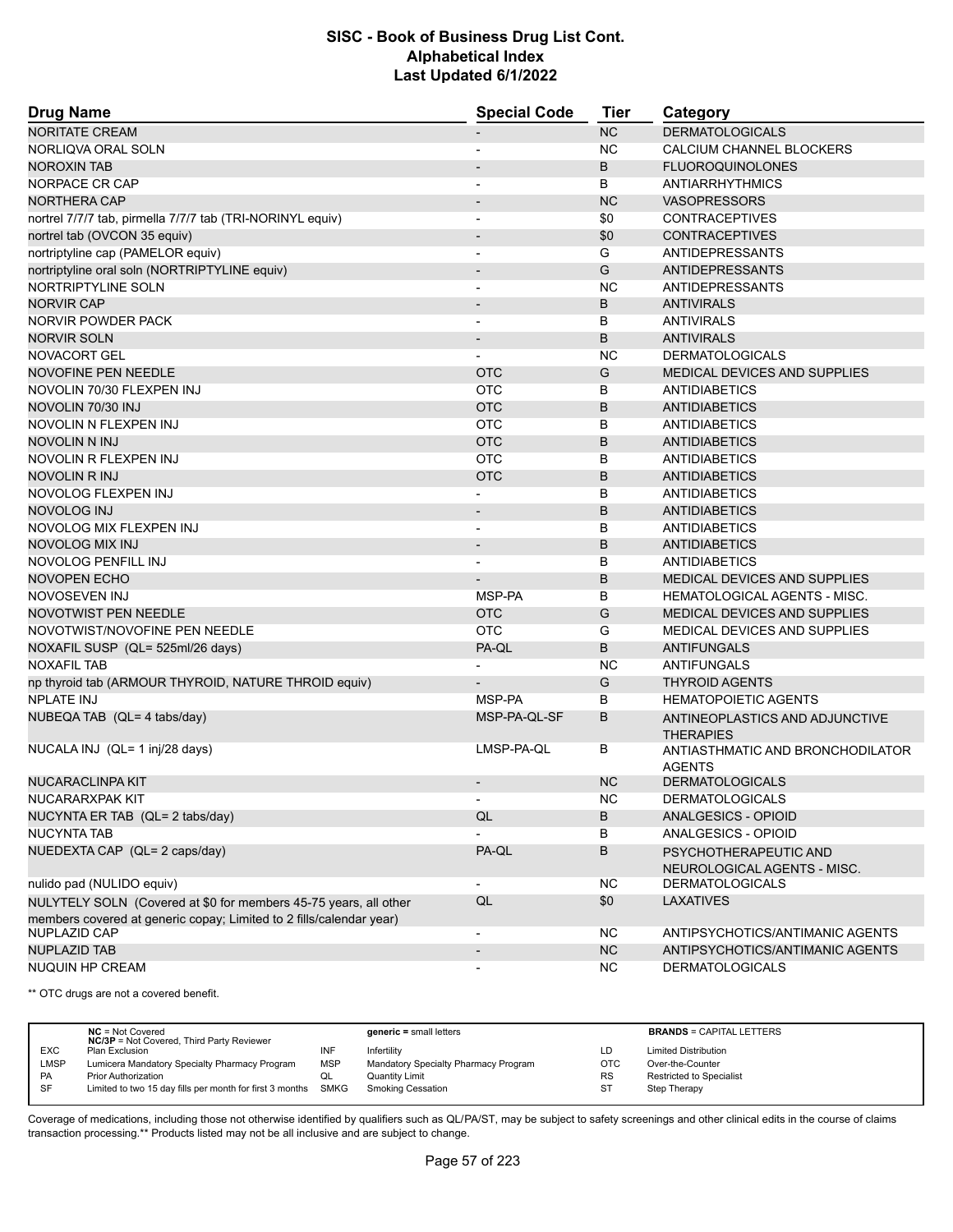| <b>Drug Name</b>                                                                                                               | <b>Special Code</b>      | <b>Tier</b> | Category                                                 |
|--------------------------------------------------------------------------------------------------------------------------------|--------------------------|-------------|----------------------------------------------------------|
| <b>NURTEC ODT</b>                                                                                                              |                          | NC          | <b>MIGRAINE PRODUCTS</b>                                 |
| NUVAKAAN II KIT                                                                                                                |                          | NC.         | <b>DERMATOLOGICALS</b>                                   |
| <b>NUVARING</b>                                                                                                                |                          | \$0         | <b>CONTRACEPTIVES</b>                                    |
| <b>NUVIGIL TAB</b>                                                                                                             |                          | NC.         | ADHD/ANTI-NARCOLEPSY/ANTI-OBESITY//<br><b>NOREXIANTS</b> |
| NUZYRA TAB (QL= 30 tabs/180 days; Restricted to Infectious Disease or                                                          | LD-QL-RS                 | B           | <b>TETRACYCLINES</b>                                     |
| Pulmonology Specialist; Only available through Walgreens 888-347-3416)<br>NYMALIZE SOLN                                        | $\overline{\phantom{a}}$ | NC.         | CALCIUM CHANNEL BLOCKERS                                 |
| nystatin cream (MYCOSTATIN CREAM equiv)                                                                                        | $\overline{\phantom{a}}$ | G           | <b>DERMATOLOGICALS</b>                                   |
| nystatin oint                                                                                                                  |                          | G           | <b>DERMATOLOGICALS</b>                                   |
| nystatin powder                                                                                                                | $\overline{\phantom{a}}$ | G           | <b>ANTIFUNGALS</b>                                       |
| nystatin susp                                                                                                                  | $\overline{\phantom{a}}$ | G           | MOUTH/THROAT/DENTAL AGENTS                               |
| nystatin tab                                                                                                                   |                          | G           | <b>ANTIFUNGALS</b>                                       |
| nystatin topical powder                                                                                                        |                          | G           | <b>DERMATOLOGICALS</b>                                   |
| <b>NYSTATIN VAGINAL TAB</b>                                                                                                    | $\overline{\phantom{a}}$ | G           | <b>VAGINAL PRODUCTS</b>                                  |
| nystatin/triamcinolone cream                                                                                                   | $\blacksquare$           | <b>NC</b>   | <b>DERMATOLOGICALS</b>                                   |
| nystatin/triamcinolone oint                                                                                                    |                          | <b>NC</b>   | <b>DERMATOLOGICALS</b>                                   |
| <b>NYVEPRIA INJ</b>                                                                                                            | $\blacksquare$           | <b>NC</b>   | <b>HEMATOPOIETIC AGENTS</b>                              |
| OB COMPLETE ONE                                                                                                                | $\overline{\phantom{a}}$ | <b>NC</b>   | <b>MULTIVITAMINS</b>                                     |
| OB COMPLETE PETITE                                                                                                             |                          | <b>NC</b>   | <b>MULTIVITAMINS</b>                                     |
| OB COMPLETE PREMIER                                                                                                            |                          | <b>NC</b>   | <b>MULTIVITAMINS</b>                                     |
|                                                                                                                                | LD-PA-QL-SF              | B           | GASTROINTESTINAL AGENTS - MISC.                          |
| OCALIVA TAB (QL= 1 tab/day; Only available through Walgreens<br>888-347-3416)                                                  |                          |             |                                                          |
| octreotide inj (SANDOSTATIN equiv)                                                                                             | <b>LMSP</b>              | B           | ENDOCRINE AND METABOLIC AGENTS -<br>MISC.                |
| OCTREOTIDE INJ 100MCG                                                                                                          | <b>LMSP</b>              | В           | ENDOCRINE AND METABOLIC AGENTS -<br>MISC.                |
| <b>ODACTRA SL TAB</b>                                                                                                          |                          | <b>NC</b>   | ALLERGENIC EXTRACTS/BIOLOGICALS<br><b>MISC</b>           |
| <b>ODEFSEY TAB</b>                                                                                                             |                          | B           | <b>ANTIVIRALS</b>                                        |
| ODOMZO CAP                                                                                                                     | LMSP-PA-SF               | B           | ANTINEOPLASTICS AND ADJUNCTIVE<br><b>THERAPIES</b>       |
| OFEV CAP (QL= 2 caps/day; Only available through Walgreens<br>888-347-3416)                                                    | LD-PA-QL-SF              | В           | RESPIRATORY AGENTS - MISC.                               |
| ofloxacin ophth soln (OCUFLOX equiv)                                                                                           | $\overline{\phantom{a}}$ | G           | <b>OPHTHALMIC AGENTS</b>                                 |
| ofloxacin otic soln (FLOXIN equiv)                                                                                             | $\overline{a}$           | G           | <b>OTIC AGENTS</b>                                       |
| ofloxacin tab (FLOXIN equiv)                                                                                                   |                          | G           | <b>FLUOROQUINOLONES</b>                                  |
| olanzapine ODT (ZYPREXA equiv)                                                                                                 |                          | G           | ANTIPSYCHOTICS/ANTIMANIC AGENTS                          |
| olanzapine tab (ZYPREXA equiv)                                                                                                 | $\overline{\phantom{a}}$ | G           | ANTIPSYCHOTICS/ANTIMANIC AGENTS                          |
| olanzapine/fluoxetine cap (SYMBYAX equiv)                                                                                      |                          | G           | PSYCHOTHERAPEUTIC AND                                    |
|                                                                                                                                |                          |             | NEUROLOGICAL AGENTS - MISC.                              |
| <b>OLEPTRO TAB</b>                                                                                                             |                          | B           | <b>ANTIDEPRESSANTS</b>                                   |
| <b>OLLIZAC POWDER</b>                                                                                                          |                          | EXC         | DIETARY PRODUCTS/DIETARY<br><b>MANAGEMENT PRODUCTS</b>   |
| olmesartan tab (BENICAR equiv)                                                                                                 | $\overline{\phantom{a}}$ | G           | <b>ANTIHYPERTENSIVES</b>                                 |
| olmesartan/amlodipine/hydrochlorothiazide tab (TRIBENZOR equiv)                                                                | $\overline{\phantom{a}}$ | NC.         | <b>ANTIHYPERTENSIVES</b>                                 |
| olmesartan/hydrochlorothiazide tab (BENICAR HCT equiv)                                                                         | $\overline{\phantom{a}}$ | G           | <b>ANTIHYPERTENSIVES</b>                                 |
| olopatadine nasal spray (PATANASE equiv)                                                                                       |                          | <b>NC</b>   | NASAL AGENTS - SYSTEMIC AND TOPICAL                      |
| olopatadine ophth soln 0.1% (PATANOL equiv)                                                                                    |                          | G           | <b>OPHTHALMIC AGENTS</b>                                 |
| olopatadine ophth soln 0.2% (PATADAY equiv) (QL= 2.5ml/30 days; Step<br>therapy requires trial of olopatadine ophth soln 0.1%) | QL-ST                    | G           | OPHTHALMIC AGENTS                                        |

\*\* OTC drugs are not a covered benefit.

|            | $NC = Not Covered$<br><b>NC/3P</b> = Not Covered, Third Party Reviewer |            | $generic = small letters$            |            | <b>BRANDS = CAPITAL LETTERS</b> |
|------------|------------------------------------------------------------------------|------------|--------------------------------------|------------|---------------------------------|
| <b>EXC</b> | Plan Exclusion                                                         | INF        | Infertility                          | LD         | <b>Limited Distribution</b>     |
| LMSP       | Lumicera Mandatory Specialty Pharmacy Program                          | <b>MSP</b> | Mandatory Specialty Pharmacy Program | <b>OTC</b> | Over-the-Counter                |
| <b>PA</b>  | <b>Prior Authorization</b>                                             | QL         | Quantity Limit                       | <b>RS</b>  | Restricted to Specialist        |
| -SF        | Limited to two 15 day fills per month for first 3 months SMKG          |            | <b>Smoking Cessation</b>             | <b>ST</b>  | Step Therapy                    |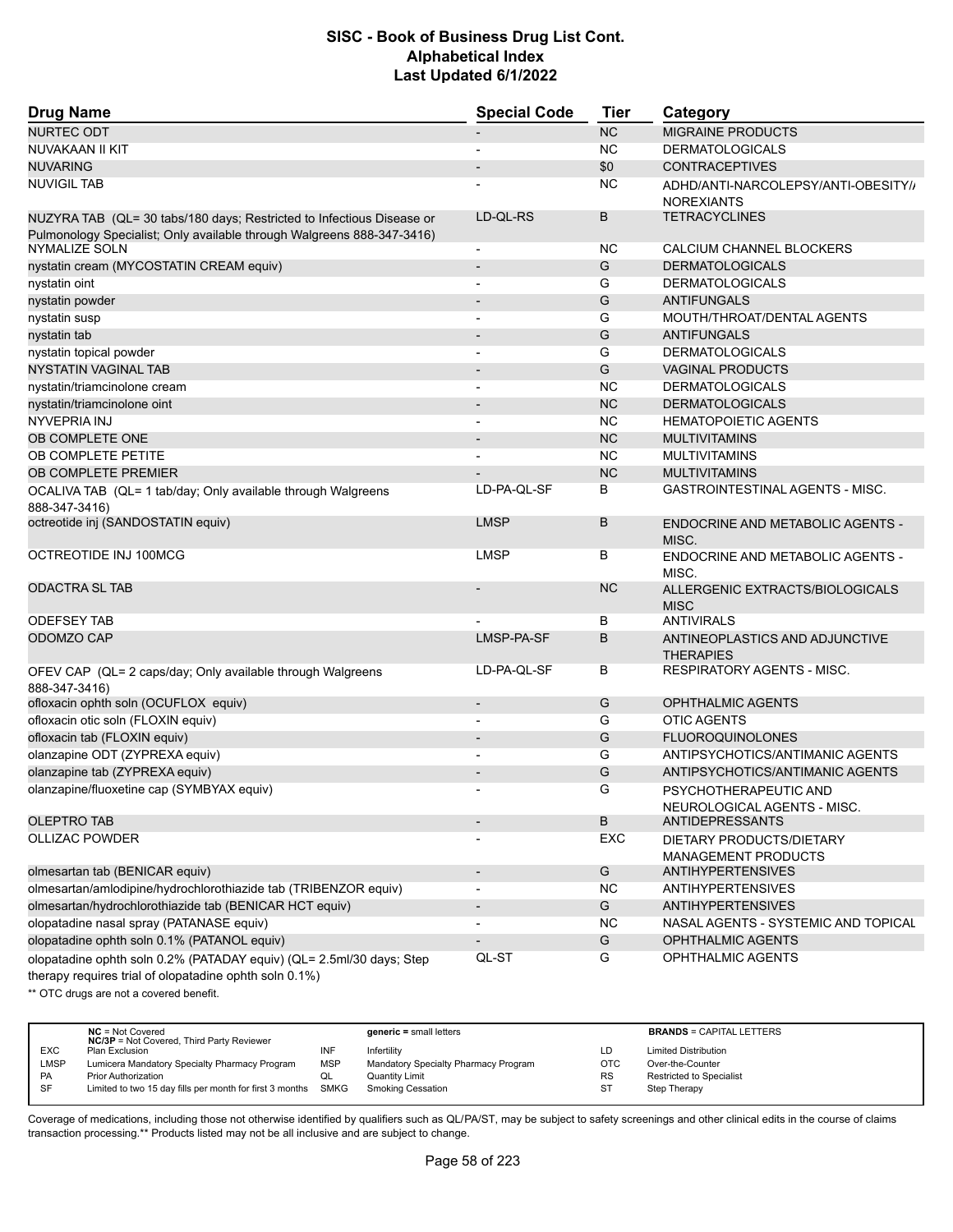| <b>Drug Name</b>                                                                                    | <b>Special Code</b>      | <b>Tier</b> | Category                                                |
|-----------------------------------------------------------------------------------------------------|--------------------------|-------------|---------------------------------------------------------|
| OLUMIANT TAB (QL= 1 tab/day)                                                                        | LMSP-PA-QL               | B           | ANALGESICS - ANTI-INFLAMMATORY                          |
| <b>OLUX E FOAM</b>                                                                                  |                          | ΝC          | <b>DERMATOLOGICALS</b>                                  |
| <b>OLUX FOAM</b>                                                                                    |                          | <b>NC</b>   | <b>DERMATOLOGICALS</b>                                  |
| OLYSIO CAP                                                                                          | ÷                        | <b>NC</b>   | <b>ANTIVIRALS</b>                                       |
| OMEGA-3 RX PAK COMPLETE                                                                             | $\overline{\phantom{0}}$ | <b>NC</b>   | <b>ANTIHYPERLIPIDEMICS</b>                              |
| omega-3-acid ethyl esters cap (LOVAZA equiv)                                                        |                          | G           | <b>ANTIHYPERLIPIDEMICS</b>                              |
| omeprazole DR cap (PRILOSEC equiv)                                                                  |                          | G           | <b>ULCER DRUGS</b>                                      |
| omeprazole magnesium DR tab 20mg (PRILOSEC equiv)                                                   | <b>OTC</b>               | EXC         | <b>ULCER</b>                                            |
|                                                                                                     |                          |             | DRUGS/ANTISPASMODICS/ANTICHOLINEF<br>CS                 |
| omeprazole tab                                                                                      | <b>OTC</b>               | <b>EXC</b>  | <b>ULCER</b><br>DRUGS/ANTISPASMODICS/ANTICHOLINEF<br>CS |
| omeprazole/sodium bicarbonate cap (ZEGERID equiv)                                                   | $\overline{\phantom{a}}$ | NC.         | <b>ULCER DRUGS</b>                                      |
| omeprazole/sodium bicarbonate powder pack (ZEGERID equiv)                                           | $\overline{\phantom{a}}$ | <b>NC</b>   | <b>ULCER DRUGS</b>                                      |
| <b>OMNARIS NASAL SPRAY</b>                                                                          |                          | <b>EXC</b>  | NASAL AGENTS - SYSTEMIC AND TOPICAL                     |
| <b>OMNIPAQUE SOLN</b>                                                                               | $\overline{\phantom{m}}$ | <b>NC</b>   | <b>DIAGNOSTIC PRODUCTS</b>                              |
| OMNIPOD 5 INTRO KIT (QL= 1 kit/year)                                                                | QL                       | B           | MEDICAL DEVICES AND SUPPLIES                            |
| OMNIPOD 5 PACK PODS (QL= 10 pods/month)                                                             | QL                       | B           | MEDICAL DEVICES AND SUPPLIES                            |
| OMNIPOD DASH INTRO KIT (QL= 1 kit/year)                                                             | QL                       | B           | MEDICAL DEVICES AND SUPPLIES                            |
| OMNIPOD DASH PODS (QL= 10 pods/month)                                                               | QL                       | B           | MEDICAL DEVICES AND SUPPLIES                            |
| OMNIPOD STARTER KIT (QL= 1 kit/year)                                                                | QL                       | B           | MEDICAL DEVICES AND SUPPLIES                            |
| <b>OMNITROPE INJ</b>                                                                                |                          | <b>NC</b>   | ENDOCRINE AND METABOLIC AGENTS -<br>MISC.               |
| ondansetron ODT (ZOFRAN equiv)                                                                      | $\overline{\phantom{a}}$ | G           | <b>ANTIEMETICS</b>                                      |
| ondansetron soln (ZOFRAN equiv)                                                                     | $\overline{a}$           | G           | <b>ANTIEMETICS</b>                                      |
| <b>ONDANSETRON TAB</b>                                                                              |                          | G           | ANTIEMETICS                                             |
| ondansetron tab (ZOFRAN equiv)                                                                      |                          | G           | <b>ANTIEMETICS</b>                                      |
| <b>ONETOUCH KIT</b>                                                                                 | <b>OTC</b>               | \$0         | MEDICAL DEVICES AND SUPPLIES                            |
| <b>ONETOUCH METER</b>                                                                               | <b>OTC</b>               | \$0         | MEDICAL DEVICES AND SUPPLIES                            |
| ONETOUCH TEST STRIP                                                                                 | <b>OTC</b>               | G           | DIAGNOSTIC PRODUCTS                                     |
| ONETOUCH VERIO TEST STRIP                                                                           | <b>OTC</b>               | G           | <b>DIAGNOSTIC PRODUCTS</b>                              |
| <b>ONEXTON GEL</b>                                                                                  |                          | <b>NC</b>   | <b>DERMATOLOGICALS</b>                                  |
| <b>ONFI SUSP</b>                                                                                    | $\overline{\phantom{m}}$ | <b>NC</b>   | ANTICONVULSANTS                                         |
| <b>ONFI TAB</b>                                                                                     |                          | <b>NC</b>   | <b>ANTICONVULSANTS</b>                                  |
| ONGENTYS CAP (QL= 1 tab/day, 30 tabs per fill)                                                      | PA-QL                    | B           | ANTIPARKINSON AND RELATED THERAPY<br><b>AGENTS</b>      |
| <b>ONGLYZA TAB</b>                                                                                  |                          | ΝC          | <b>ANTIDIABETICS</b>                                    |
| <b>ONUREG TAB</b>                                                                                   |                          | <b>NC</b>   | ANTINEOPLASTICS AND ADJUNCTIVE<br><b>THERAPIES</b>      |
| <b>ONYCHO-MED KIT</b>                                                                               |                          | <b>NC</b>   | <b>DERMATOLOGICALS</b>                                  |
| <b>ONZETRA XSAIL</b>                                                                                |                          | NC          | <b>MIGRAINE PRODUCTS</b>                                |
| OPANA ER TAB (CRUSH RESISTANT)                                                                      |                          | NC.         | ANALGESICS - OPIOID                                     |
| <b>OPANA TAB</b>                                                                                    |                          | <b>NC</b>   | ANALGESICS - OPIOID                                     |
| opium tincture                                                                                      |                          | G           | ANTIDIARRHEALS                                          |
| OPSUMIT TAB (QL= 1 tab/day; Only available through CVS Specialty<br>800-237-2767)                   | LD-PA-QL                 | В           | CARDIOVASCULAR AGENTS - MISC.                           |
| OPZELURA CREAM (QL= 4 tubes/30 days for the first two months; then QL=<br>12 tubes/year thereafter) | PA-QL                    | В           | <b>DERMATOLOGICALS</b>                                  |

\*\* OTC drugs are not a covered benefit.

|             | $NC = Not Covered$<br><b>NC/3P</b> = Not Covered, Third Party Reviewer |            | $generic = small letters$            |            | <b>BRANDS = CAPITAL LETTERS</b> |
|-------------|------------------------------------------------------------------------|------------|--------------------------------------|------------|---------------------------------|
| <b>EXC</b>  | Plan Exclusion                                                         | INF        | Infertility                          | LD         | <b>Limited Distribution</b>     |
| <b>LMSP</b> | Lumicera Mandatory Specialty Pharmacy Program                          | <b>MSP</b> | Mandatory Specialty Pharmacy Program | <b>OTC</b> | Over-the-Counter                |
| <b>PA</b>   | <b>Prior Authorization</b>                                             | QL         | Quantity Limit                       | <b>RS</b>  | Restricted to Specialist        |
| -SF         | Limited to two 15 day fills per month for first 3 months SMKG          |            | <b>Smoking Cessation</b>             | SТ         | Step Therapy                    |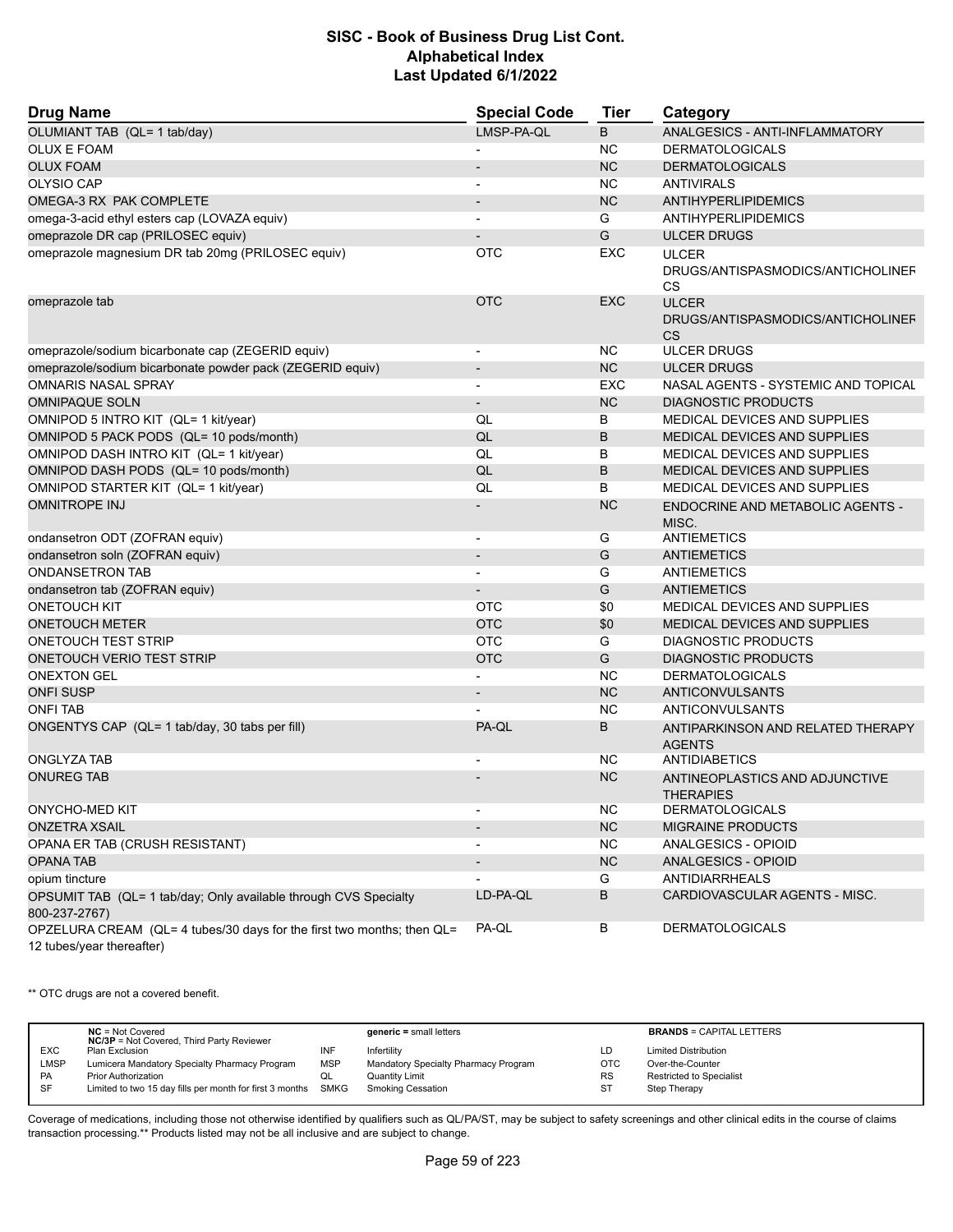| <b>Drug Name</b>                                                                                                             | <b>Special Code</b>      | <b>Tier</b> | Category                                              |
|------------------------------------------------------------------------------------------------------------------------------|--------------------------|-------------|-------------------------------------------------------|
| <b>ORACIT SOLN</b>                                                                                                           |                          | G           | <b>GENITOURINARY AGENTS -</b><br><b>MISCELLANEOUS</b> |
| <b>ORALAIR SL TAB</b>                                                                                                        |                          | <b>NC</b>   | <b>BIOLOGICALS MISC</b>                               |
| <b>ORAVIG TAB</b>                                                                                                            |                          | B           | MOUTH/THROAT/DENTAL AGENTS                            |
| <b>ORAXYL CAP</b>                                                                                                            |                          | В           | <b>TETRACYCLINES</b>                                  |
| ORENCIA CLICK INJ (QL= 4 inj/28 days)                                                                                        | LMSP-PA-QL               | B           | ANALGESICS - ANTI-INFLAMMATORY                        |
| ORENCIA SC INJ 125MG/ML (QL= 4 inj/28 days)                                                                                  | LMSP-PA-QL               | B           | ANALGESICS - ANTI-INFLAMMATORY                        |
| ORENCIA SC INJ 50MG/0.4ML (QL= 4 inj/28 days)                                                                                | LMSP-PA-QL               | B           | ANALGESICS - ANTI-INFLAMMATORY                        |
| ORENCIA SC INJ 87.5MG/0.7ML (QL= 4 inj/28 days)                                                                              | LMSP-PA-QL               | В           | <b>ANALGESICS - ANTI-INFLAMMATORY</b>                 |
| <b>ORENITRAM TAB</b>                                                                                                         | $\overline{\phantom{a}}$ | <b>NC</b>   | CARDIOVASCULAR AGENTS - MISC.                         |
| <b>ORFADIN CAP</b>                                                                                                           |                          | NC          | ENDOCRINE AND METABOLIC AGENTS -                      |
|                                                                                                                              |                          |             | MISC.                                                 |
| <b>ORFADIN SUSP</b>                                                                                                          |                          | <b>NC</b>   | <b>ENDOCRINE AND METABOLIC AGENTS -</b><br>MISC.      |
| ORGOVYX TAB (QL= 30 tabs/28 days; Only available through Biologics<br>800-850-4306 or US Bioservices 888-518-7246)           | LD-PA-QL                 | В           | ANTINEOPLASTICS AND ADJUNCTIVE<br><b>THERAPIES</b>    |
| ORIAHNN CAP (QL= 2 caps/day)                                                                                                 | PA-QL                    | B           | <b>ESTROGENS</b>                                      |
| ORILISSA TAB 150MG (QL= 1 tab/day)                                                                                           | PA-QL                    | B           | <b>ENDOCRINE AND METABOLIC AGENTS -</b><br>MISC.      |
| ORILISSA TAB 200MG (QL= 2 tabs/day)                                                                                          | PA-QL                    | B           | <b>ENDOCRINE AND METABOLIC AGENTS -</b><br>MISC.      |
| ORKAMBI GRANULES PACKET (QL= 2 packets/day; Only available through<br>Maxor Pharmacy 800-658-6046 or Walgreens 888-347-3416) | LD-PA-QL-SF              | В           | <b>RESPIRATORY AGENTS - MISC.</b>                     |
| ORKAMBI TAB (QL= 4 tabs/day; Only available through Maxor Pharmacy<br>800-658-6046 or Walgreens 888-347-3416)                | LD-PA-QL-SF              | B           | <b>RESPIRATORY AGENTS - MISC.</b>                     |
| ORLADEYO CAP                                                                                                                 | $\overline{\phantom{a}}$ | <b>NC</b>   | <b>HEMATOLOGICAL AGENTS - MISC.</b>                   |
| orphenadrine citrate ER tab (NORFLEX equiv)                                                                                  | $\overline{a}$           | G           | MUSCULOSKELETAL THERAPY AGENTS                        |
| orphenadrine/aspirin/caffeine tab (NORGESIC FORTE equiv)                                                                     |                          | <b>NC</b>   | MUSCULOSKELETAL THERAPY AGENTS                        |
| ORTHOVISC/MONOVISC INJ                                                                                                       | $\overline{\phantom{a}}$ | <b>NC</b>   | MUSCULOSKELETAL THERAPY AGENTS                        |
| ORTIKOS ER CAP                                                                                                               |                          | <b>NC</b>   | <b>CORTICOSTEROIDS</b>                                |
| oseltamivir cap (TAMIFLU equiv) (QL= 10 caps/fill, 1 fill/calendar year)                                                     | QL                       | G           | <b>ANTIVIRALS</b>                                     |
| oseltamivir cap 30mg (TAMIFLU equiv) (QL= 20 caps/fill, 1 fill/calendar year)                                                | QL                       | G           | <b>ANTIVIRALS</b>                                     |
| oseltamivir susp (TAMIFLU equiv) (QL= 250ml/fill, 1 fill per calendar year)                                                  | QL                       | G           | <b>ANTIVIRALS</b>                                     |
| <b>OSMOLEX ER TAB</b>                                                                                                        |                          | <b>NC</b>   | ANTIPARKINSON AND RELATED THERAPY<br><b>AGENTS</b>    |
| <b>OSMOPREP TAB</b>                                                                                                          | $\overline{\phantom{a}}$ | <b>NC</b>   | <b>LAXATIVES</b>                                      |
| <b>OSPHENA TAB</b>                                                                                                           |                          | <b>NC</b>   | ENDOCRINE AND METABOLIC AGENTS -<br>MISC.             |
| OTEZLA STARTER PACK (QL= 1 pack/28 days)                                                                                     | LMSP-PA-QL               | B           | <b>ANALGESICS - ANTI-INFLAMMATORY</b>                 |
| OTEZLA TAB (QL= 2 tabs/day)                                                                                                  | LMSP-PA-OL               | B           | ANALGESICS - ANTI-INFLAMMATORY                        |
| otomax-HC otic soln (CORTANE-B equiv)                                                                                        |                          | NC.         | <b>OTIC AGENTS</b>                                    |
| OTOVEL OTIC SOLN, CIPROFLOXACIN/FLUOCINOLONE OTIC SOLN                                                                       |                          | <b>NC</b>   | <b>OTIC AGENTS</b>                                    |
| OTOZIN OTIC DROPS                                                                                                            | $\overline{\phantom{a}}$ | <b>NC</b>   | <b>OTIC AGENTS</b>                                    |
| OVACE PLUS CREAM                                                                                                             |                          | NC          | <b>DERMATOLOGICALS</b>                                |
| <b>OVACE PLUS LOTION</b>                                                                                                     | $\overline{\phantom{a}}$ | NC          | <b>DERMATOLOGICALS</b>                                |
| <b>OVACE PLUS FOAM</b>                                                                                                       | $\overline{\phantom{a}}$ | NC.         | <b>DERMATOLOGICALS</b>                                |
| <b>OVEEZA CAP</b>                                                                                                            | $\overline{\phantom{a}}$ | NC          | <b>HEMATOPOIETIC AGENTS</b>                           |
| oxandrolone tab (OXANDRIN equiv)                                                                                             | $\overline{\phantom{a}}$ | G           | ANDROGENS-ANABOLIC                                    |
| oxaprozin tab (DAYPRO equiv)                                                                                                 | $\overline{\phantom{a}}$ | G           | <b>ANALGESICS - ANTI-INFLAMMATORY</b>                 |
| oxazepam cap (SERAX equiv)                                                                                                   | $\overline{\phantom{0}}$ | G           | <b>ANTIANXIETY AGENTS</b>                             |
|                                                                                                                              |                          |             |                                                       |

\*\* OTC drugs are not a covered benefit.

|             | $NC = Not Covered$<br><b>NC/3P</b> = Not Covered, Third Party Reviewer |            | $generic = small letters$            |            | <b>BRANDS = CAPITAL LETTERS</b> |
|-------------|------------------------------------------------------------------------|------------|--------------------------------------|------------|---------------------------------|
| <b>EXC</b>  | Plan Exclusion                                                         | INF        | Infertility                          | LD         | <b>Limited Distribution</b>     |
| <b>LMSP</b> | Lumicera Mandatory Specialty Pharmacy Program                          | <b>MSP</b> | Mandatory Specialty Pharmacy Program | <b>OTC</b> | Over-the-Counter                |
| PA          | <b>Prior Authorization</b>                                             | QL         | Quantity Limit                       | <b>RS</b>  | <b>Restricted to Specialist</b> |
| SF          | Limited to two 15 day fills per month for first 3 months SMKG          |            | <b>Smoking Cessation</b>             | <b>ST</b>  | Step Therapy                    |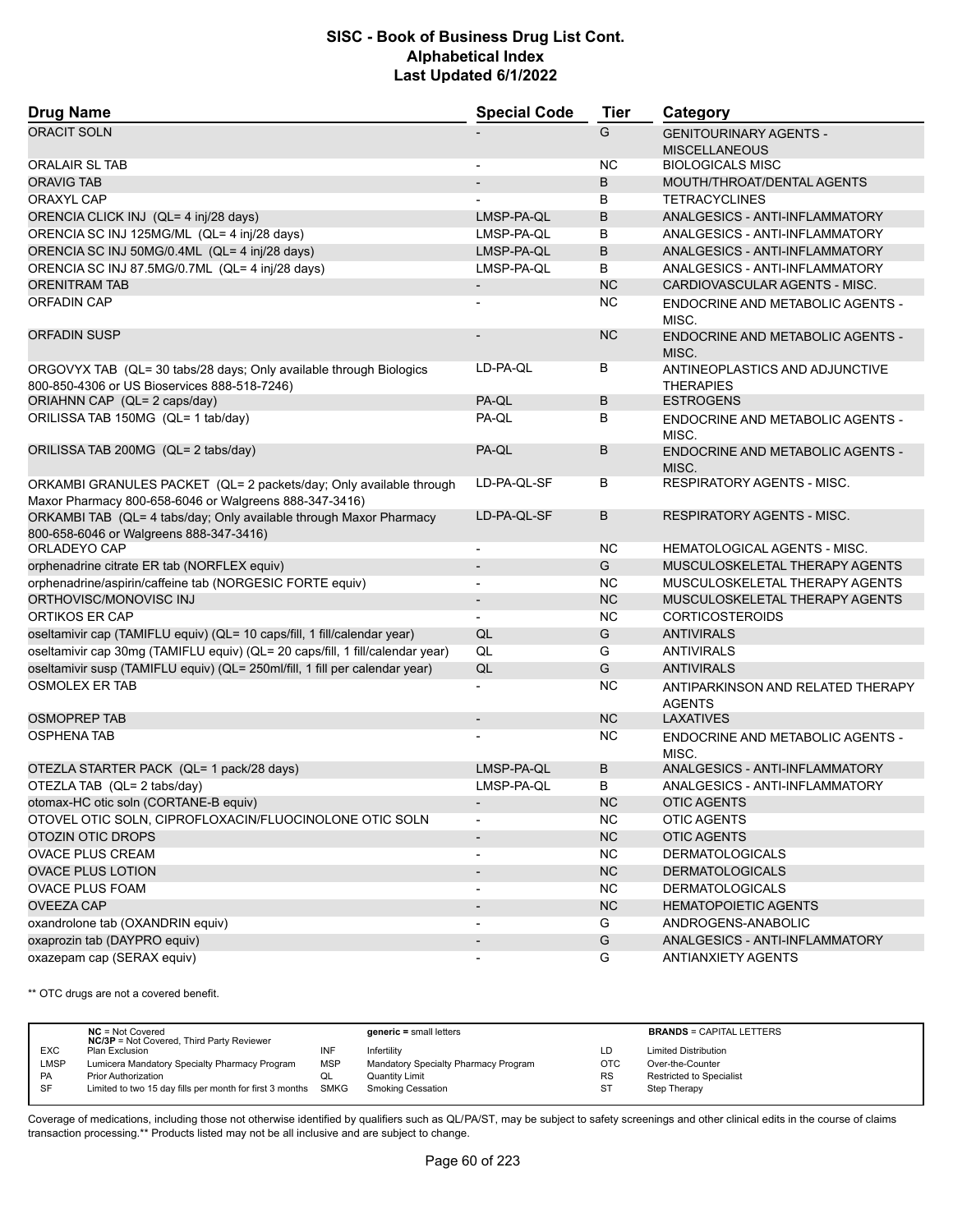| <b>Drug Name</b>                                                                                | <b>Special Code</b>      | <b>Tier</b> | Category                                       |
|-------------------------------------------------------------------------------------------------|--------------------------|-------------|------------------------------------------------|
| OXBRYTA TAB (QL= 3 tabs/day; Only available through CVS Specialty<br>800-237-2767)              | LD-PA-QL                 | B           | <b>HEMATOPOIETIC AGENTS</b>                    |
| OXBRYTA TAB (QL= 5 tabs/day; Only available through CVS Specialty<br>800-237-2767)              | LD-PA-QL                 | В           | <b>HEMATOPOIETIC AGENTS</b>                    |
| oxcarbazepine susp (TRILEPTAL equiv)                                                            |                          | G           | <b>ANTICONVULSANTS</b>                         |
| oxcarbazepine tab (TRILEPTAL equiv)                                                             |                          | G           | ANTICONVULSANTS                                |
| OXERVATE OPHTH SOLN (QL= 8 kits/affected eye/lifetime; Only available                           | LD-PA-QL                 | B           | <b>OPHTHALMIC AGENTS</b>                       |
| through Accredo 800-803-2523)                                                                   |                          |             |                                                |
| OXIANUJO CREAM                                                                                  |                          | ΝC          | <b>DERMATOLOGICALS</b>                         |
| oxiconazole nitrate cream (OXISTAT equiv)                                                       |                          | <b>NC</b>   | <b>DERMATOLOGICALS</b>                         |
| <b>OXISTAT CREAM</b>                                                                            |                          | <b>NC</b>   | <b>DERMATOLOGICALS</b>                         |
| <b>OXISTAT LOTION</b>                                                                           |                          | <b>NC</b>   | <b>DERMATOLOGICALS</b>                         |
| OXTELLAR XR TAB                                                                                 |                          | <b>NC</b>   | ANTICONVULSANTS                                |
| oxybutynin ER tab (DITROPAN XL equiv)                                                           | $\overline{\phantom{a}}$ | G           | URINARY ANTISPASMODICS                         |
| oxybutynin syrup                                                                                | $\overline{\phantom{a}}$ | G           | URINARY ANTISPASMODICS                         |
| oxybutynin tab (DITROPAN equiv)                                                                 | $\blacksquare$           | G           | URINARY ANTISPASMODICS                         |
| oxycodone cap (OXYIR equiv)                                                                     | $\blacksquare$           | G           | ANALGESICS - OPIOID                            |
| oxycodone conc (ROXICODONE equiv)                                                               |                          | G           | <b>ANALGESICS - OPIOID</b>                     |
| OXYCODONE ER TAB, OXYCONTIN CR TAB                                                              | $\blacksquare$           | <b>NC</b>   | ANALGESICS - OPIOID                            |
| oxycodone soln (ROXICODONE equiv)                                                               | $\overline{\phantom{a}}$ | G           | <b>ANALGESICS - OPIOID</b>                     |
| oxycodone tab (ROXICODONE equiv)                                                                | $\overline{\phantom{a}}$ | G           | ANALGESICS - OPIOID                            |
| oxycodone/acetaminophen cap (TYLOX equiv)                                                       | $\overline{\phantom{a}}$ | G           | <b>ANALGESICS - OPIOID</b>                     |
| OXYCODONE/ACETAMINOPHEN SOLN                                                                    |                          | G           | ANALGESICS - OPIOID                            |
| OXYCODONE/ACETAMINOPHEN SOLN 10-300MG/5ML, PROLATE SOLN<br>10-300MG/5ML                         | $\overline{\phantom{a}}$ | <b>NC</b>   | ANALGESICS - OPIOID                            |
| oxycodone/acetaminophen tab (PERCOCET equiv)                                                    | $\blacksquare$           | G           | ANALGESICS - OPIOID                            |
| OXYCODONE/ACETAMINOPHEN TAB 2.5-300MG                                                           | $\blacksquare$           | <b>NC</b>   | ANALGESICS - OPIOID                            |
| OXYCODONE/ASPIRIN TAB                                                                           |                          | G           | ANALGESICS - OPIOID                            |
| oxycodone/aspirin tab (PERCODAN equiv)                                                          | $\overline{\phantom{a}}$ | G           | <b>ANALGESICS - OPIOID</b>                     |
| oxycodone/ibuprofen tab (COMBUNOX equiv)                                                        | $\overline{\phantom{a}}$ | G           | ANALGESICS - OPIOID                            |
| <b>OXYCONTIN CR TAB</b>                                                                         |                          | <b>NC</b>   | ANALGESICS - OPIOID                            |
| OXYMORPHONE ER TAB                                                                              | $\blacksquare$           | <b>NC</b>   | ANALGESICS - OPIOID                            |
| oxymorphone tab (OPANA equiv)                                                                   |                          | <b>NC</b>   | ANALGESICS - OPIOID                            |
| OXYTROL PATCH (OTC)                                                                             | <b>OTC</b>               | <b>EXC</b>  | URINARY ANTISPASMODICS                         |
| OZEMPIC INJ (QL= 1 pack/28 days)                                                                | QL                       | B           | <b>ANTIDIABETICS</b>                           |
| OZOBAX SOLN                                                                                     |                          | <b>NC</b>   | MUSCULOSKELETAL THERAPY AGENTS                 |
| OZOBAX SOLN, BACLOFEN SOLN                                                                      | PA                       | B           | MUSCULOSKELETAL THERAPY AGENTS                 |
| PALFORZIA POWDER PACK (Only available through Walgreens<br>888-347-3416)                        | LD-PA                    | В           | ALLERGENIC EXTRACTS/BIOLOGICALS<br><b>MISC</b> |
| PALFORZIA SPRINKLE CAP (Only available through Walgreens<br>888-347-3416)                       | LD-PA                    | в           | ALLERGENIC EXTRACTS/BIOLOGICALS<br><b>MISC</b> |
| paliperidone ER tab (INVEGA equiv) (Step Therapy requires trial of ABILIFY or<br>quetiapine ER) | ST                       | G           | ANTIPSYCHOTICS/ANTIMANIC AGENTS                |
| PALYNZIQ INJ (QL= 1 inj/day; Only available through Diplomat Pharmacy<br>877-977-9118)          | LD-PA-QL-SF              | В           | ENDOCRINE AND METABOLIC AGENTS -<br>MISC.      |
| PANCREAZE CAP, PERTZYE CAP, ULTRESA CAP, ZENPEP CAP                                             | $\overline{\phantom{a}}$ | NC.         | <b>DIGESTIVE AIDS</b>                          |
| PANCRELIPASE CAP                                                                                | $\overline{\phantom{a}}$ | <b>NC</b>   | <b>DIGESTIVE AIDS</b>                          |
| PANDEL CREAM                                                                                    |                          | ΝC          | <b>DERMATOLOGICALS</b>                         |
| pantoprazole EC tab (PROTONIX equiv)                                                            |                          | G           | <b>ULCER DRUGS</b>                             |

\*\* OTC drugs are not a covered benefit.

|             | $NC = Not Covered$<br><b>NC/3P</b> = Not Covered, Third Party Reviewer |            | $generic = small letters$            |           | <b>BRANDS = CAPITAL LETTERS</b> |
|-------------|------------------------------------------------------------------------|------------|--------------------------------------|-----------|---------------------------------|
| <b>EXC</b>  | Plan Exclusion                                                         | INF        | Infertility                          | LD        | <b>Limited Distribution</b>     |
| <b>LMSP</b> | Lumicera Mandatory Specialty Pharmacy Program                          | <b>MSP</b> | Mandatory Specialty Pharmacy Program | OTC       | Over-the-Counter                |
| PA          | <b>Prior Authorization</b>                                             | QL         | <b>Quantity Limit</b>                | <b>RS</b> | <b>Restricted to Specialist</b> |
| SF          | Limited to two 15 day fills per month for first 3 months SMKG          |            | <b>Smoking Cessation</b>             | ST        | Step Therapy                    |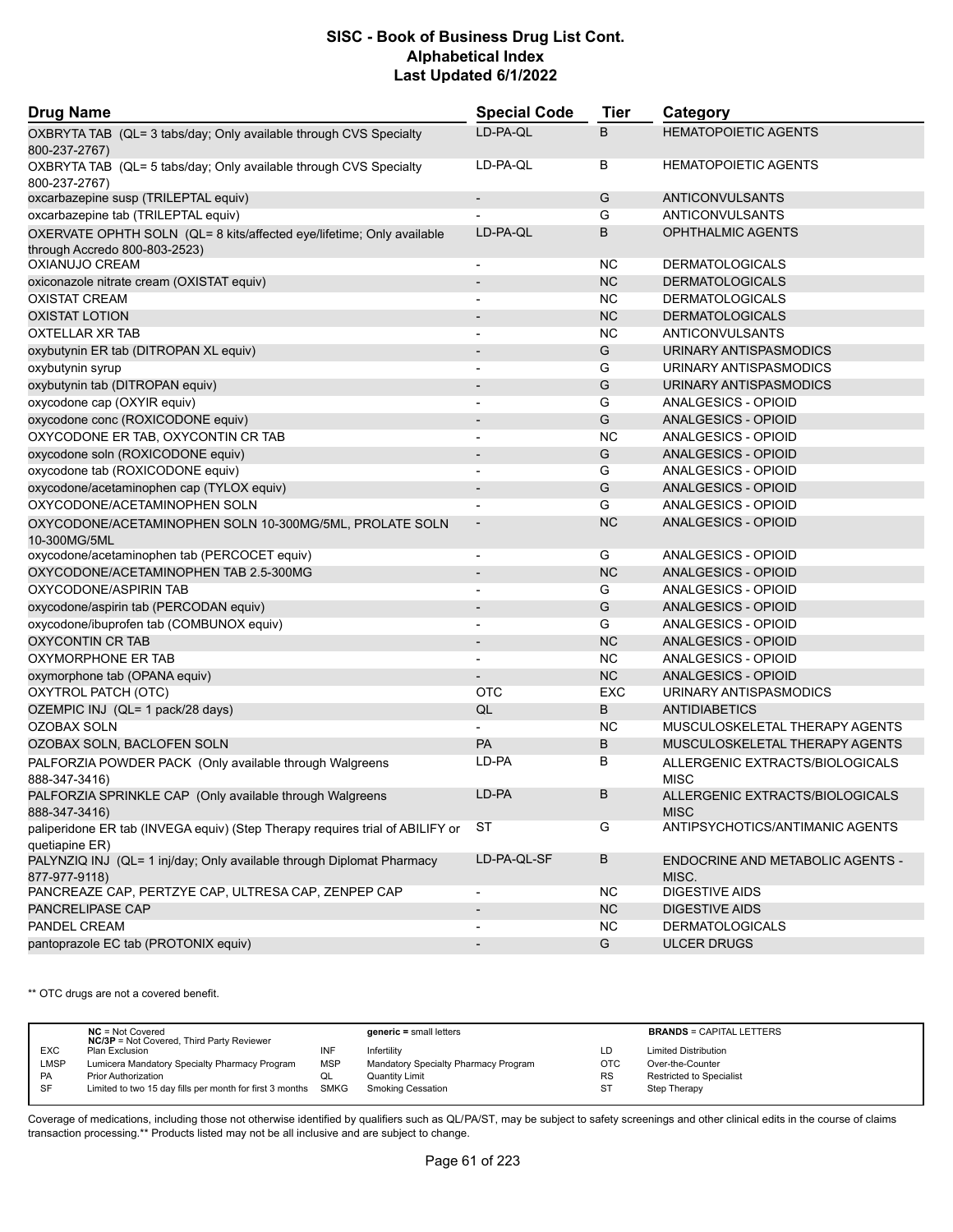| <b>Drug Name</b>                                                                                                                                    | <b>Special Code</b>      | <b>Tier</b> | Category                                                       |  |
|-----------------------------------------------------------------------------------------------------------------------------------------------------|--------------------------|-------------|----------------------------------------------------------------|--|
| pantoprazole sodium packet (PROTONIX equiv)                                                                                                         |                          | NC          | <b>ULCER</b><br>DRUGS/ANTISPASMODICS/ANTICHOLINEF<br>CS        |  |
| <b>PARAGARD IUD</b>                                                                                                                                 | $\overline{\phantom{0}}$ | \$0         | <b>CONTRACEPTIVES</b>                                          |  |
| paramox hc gel (NOVACORT GEL equiv)                                                                                                                 | $\overline{\phantom{a}}$ | <b>NC</b>   | <b>DERMATOLOGICALS</b>                                         |  |
| PAREGORIC TINCTURE                                                                                                                                  |                          | <b>NC</b>   | <b>ANTIDIARRHEALS</b>                                          |  |
| paricalcitol cap (ZEMPLAR equiv)                                                                                                                    | $\overline{\phantom{a}}$ | G           | ENDOCRINE AND METABOLIC AGENTS -<br>MISC.                      |  |
| paromomycin cap (HUMATIN equiv)                                                                                                                     | $\overline{a}$           | G           | <b>AMINOGLYCOSIDES</b>                                         |  |
| paroxetine cap (BRISDELLE equiv)                                                                                                                    |                          | <b>NC</b>   | PSYCHOTHERAPEUTIC AND<br>NEUROLOGICAL AGENTS - MISC.           |  |
| paroxetine ER tab (PAXIL CR equiv)                                                                                                                  | $\overline{\phantom{a}}$ | G           | <b>ANTIDEPRESSANTS</b>                                         |  |
| paroxetine oral susp (PAXIL equiv)                                                                                                                  |                          | G           | <b>ANTIDEPRESSANTS</b>                                         |  |
| paroxetine tab (PAXIL equiv)                                                                                                                        |                          | G           | <b>ANTIDEPRESSANTS</b>                                         |  |
| PAXLOVID TAB (QL= 20 tabs/fill)                                                                                                                     | QL                       | \$0         | <b>ANTIVIRALS</b>                                              |  |
| PAXLOVID TAB (QL= 30 tabs/fill)                                                                                                                     | QL                       | \$0         | <b>ANTIVIRALS</b>                                              |  |
| PAZEO OPHTH SOLN 0.7%                                                                                                                               | $\overline{a}$           | <b>NC</b>   | <b>OPHTHALMIC AGENTS</b>                                       |  |
| pb-belladonna elixir (DONNATAL equiv)                                                                                                               |                          | <b>NC</b>   | <b>ULCER DRUGS</b>                                             |  |
| PEAK FLOW METER                                                                                                                                     | <b>OTC</b>               | G           | MEDICAL DEVICES AND SUPPLIES                                   |  |
| pediatric multiple vitamins/fluoride chew tab                                                                                                       |                          | G           | <b>MULTIVITAMINS</b>                                           |  |
| pediatric multiple vitamins/fluoride soln                                                                                                           | ÷                        | G           | <b>MULTIVITAMINS</b>                                           |  |
| pediatric multiple vitamins/fluoride/iron soln                                                                                                      | $\overline{\phantom{a}}$ | G           | <b>MULTIVITAMINS</b>                                           |  |
| PEDIZOLPAK THERAPY PACK                                                                                                                             | $\blacksquare$           | <b>NC</b>   | <b>DERMATOLOGICALS</b>                                         |  |
| peg 3350 soln (100 gram Moviprep equiv) (MOVIPREP equiv) (Step Therapy<br>requires trial of CLENPIQ)                                                | <b>ST</b>                | G           | <b>LAXATIVES</b>                                               |  |
| peg 3350/electrolytes soln (COLYTE equiv) (Covered at \$0 for members<br>45-75 years-Limited to 2 fills/calendar year; All other members covered at | QL                       | \$0         | LAXATIVES                                                      |  |
| generic copay)<br>PEGANONE TAB                                                                                                                      |                          | B           | ANTICONVULSANTS                                                |  |
| PEGASYS INJ                                                                                                                                         | <b>LMSP</b>              | B           | <b>ANTIVIRALS</b>                                              |  |
| <b>PEG-INTRON INJ</b>                                                                                                                               | <b>LMSP</b>              | B           | <b>ANTIVIRALS</b>                                              |  |
|                                                                                                                                                     | LD-PA-QL                 | в           | ANTINEOPLASTICS AND ADJUNCTIVE                                 |  |
| PEMAZYRE TAB (QL= 14 tabs/21 days; Only available through Biologics<br>800-850-4306)<br>PEN NEEDLE                                                  | <b>OTC</b>               | <b>NC</b>   | <b>THERAPIES</b><br>MEDICAL DEVICES AND SUPPLIES               |  |
|                                                                                                                                                     |                          | <b>NC</b>   | <b>MISCELLANEOUS THERAPEUTIC CLASSES</b>                       |  |
| penicillamine cap (CUPRIMINE equiv)<br>penicillamine tab (DEPEN TITRATAB equiv)                                                                     |                          | G           | MISCELLANEOUS THERAPEUTIC CLASSES                              |  |
| penicillin vk soln (VEETIDS equiv)                                                                                                                  |                          | G           | <b>PENICILLINS</b>                                             |  |
|                                                                                                                                                     | $\overline{a}$           | G           | <b>PENICILLINS</b>                                             |  |
| penicillin vk tab (VEETIDS equiv)<br>PENLAC SOLN                                                                                                    |                          | <b>NC</b>   | <b>DERMATOLOGICALS</b>                                         |  |
| <b>PENNSAID SOLN</b>                                                                                                                                |                          | <b>NC</b>   | <b>DERMATOLOGICALS</b>                                         |  |
|                                                                                                                                                     |                          |             | ANTI-INFECTIVE AGENTS - MISC.                                  |  |
| pentamidine neb soln (NEBUPENT equiv)<br><b>PENTASA CAP</b>                                                                                         |                          | G<br>NC     | <b>GASTROINTESTINAL AGENTS - MISC.</b>                         |  |
| PENTASA CR CAP                                                                                                                                      |                          |             |                                                                |  |
|                                                                                                                                                     |                          | <b>NC</b>   | GASTROINTESTINAL AGENTS - MISC.                                |  |
| pentazocine/acetaminophen tab (TALACEN equiv)                                                                                                       |                          | G<br>G      | ANALGESICS - OPIOID                                            |  |
| pentazocine/naloxone tab (TALWIN NX equiv)<br>PENTOSAN CAP                                                                                          | $\overline{\phantom{a}}$ | <b>NC</b>   | ANALGESICS - OPIOID                                            |  |
|                                                                                                                                                     | $\overline{\phantom{a}}$ |             | <b>GENITOURINARY AGENTS -</b><br><b>MISCELLANEOUS</b>          |  |
| pentoxifylline ER tab (TRENTAL equiv)                                                                                                               |                          | G           | HEMATOLOGICAL AGENTS - MISC.                                   |  |
| PEPCID SUSP                                                                                                                                         |                          | NC          | <b>ULCER</b><br>DRUGS/ANTISPASMODICS/ANTICHOLINEF<br><b>CS</b> |  |

\*\* OTC drugs are not a covered benefit.

|             | $NC = Not Covered$<br><b>NC/3P</b> = Not Covered, Third Party Reviewer |            | $generic = small letters$            |            | <b>BRANDS = CAPITAL LETTERS</b> |
|-------------|------------------------------------------------------------------------|------------|--------------------------------------|------------|---------------------------------|
| <b>EXC</b>  | Plan Exclusion                                                         | INF        | Infertility                          | LD         | <b>Limited Distribution</b>     |
| <b>LMSP</b> | Lumicera Mandatory Specialty Pharmacy Program                          | <b>MSP</b> | Mandatory Specialty Pharmacy Program | <b>OTC</b> | Over-the-Counter                |
| PA          | <b>Prior Authorization</b>                                             | QL         | Quantity Limit                       | <b>RS</b>  | <b>Restricted to Specialist</b> |
| SF          | Limited to two 15 day fills per month for first 3 months SMKG          |            | <b>Smoking Cessation</b>             | -ST        | Step Therapy                    |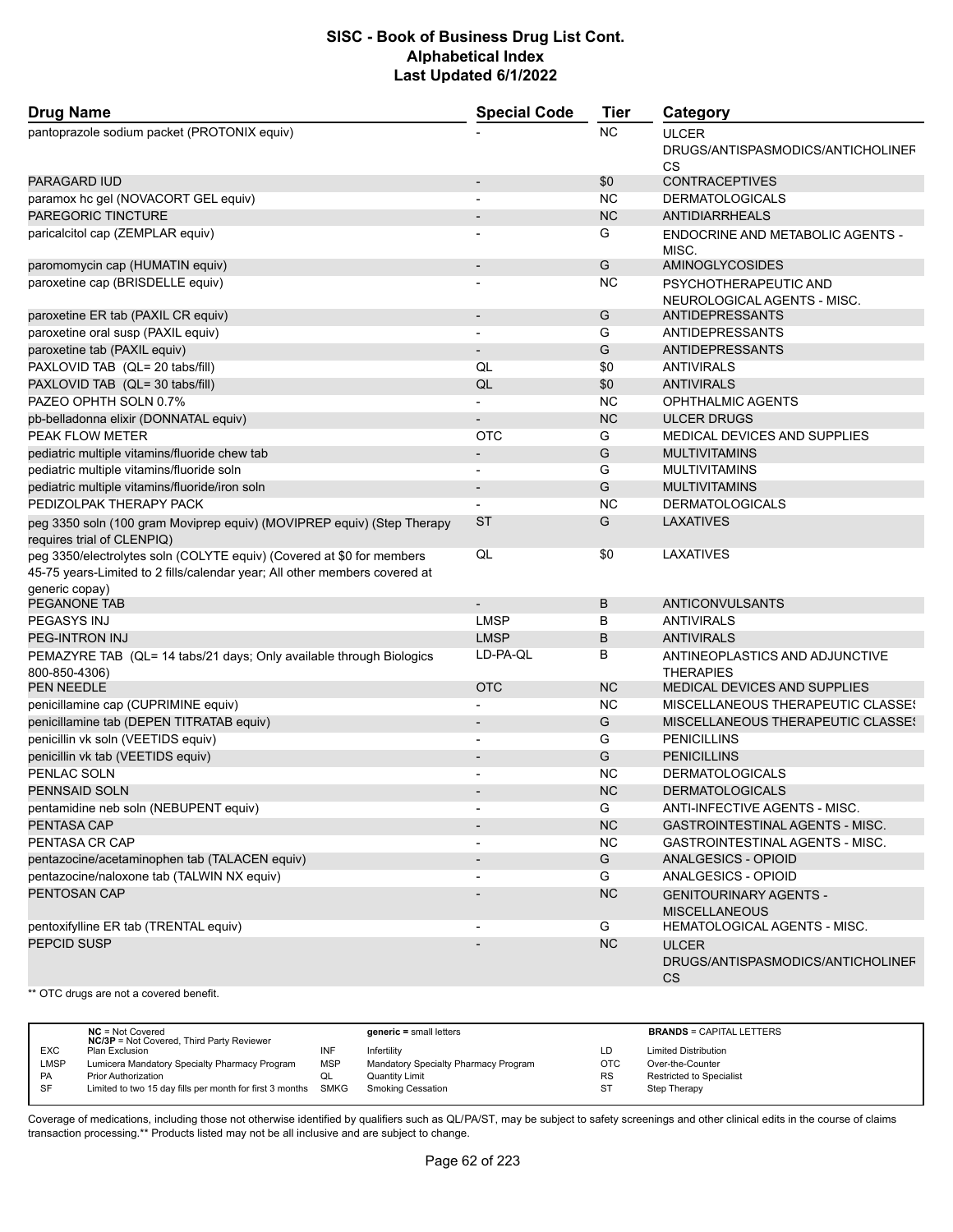| <b>Drug Name</b>                                                         | <b>Special Code</b>      | <b>Tier</b> | Category                                                   |  |
|--------------------------------------------------------------------------|--------------------------|-------------|------------------------------------------------------------|--|
| perindopril tab (ACEON equiv)                                            |                          | G           | <b>ANTIHYPERTENSIVES</b>                                   |  |
| permethrin cream (ELIMITE CREAM equiv)                                   |                          | G           | <b>DERMATOLOGICALS</b>                                     |  |
| perphenazine tab (TRILAFON equiv)                                        |                          | G           | ANTIPSYCHOTICS/ANTIMANIC AGENTS                            |  |
| PERPHENAZINE/ AMITRIPTYLINE TAB                                          |                          | G           | PSYCHOTHERAPEUTIC AND<br>NEUROLOGICAL AGENTS - MISC.       |  |
| PEXEVA TAB                                                               | $\blacksquare$           | NC.         | <b>ANTIDEPRESSANTS</b>                                     |  |
| phenazopyridine tab (PYRIDIUM equiv)                                     |                          | <b>NC</b>   | <b>GENITOURINARY AGENTS -</b><br><b>MISCELLANEOUS</b>      |  |
| phenazopyridine tab 95mg (AZO equiv)                                     | <b>OTC</b>               | EXC         | <b>GENITOURINARY AGENTS -</b><br><b>MISCELLANEOUS</b>      |  |
| phenazopyridine tab 97.5mg (AZO equiv)                                   | <b>OTC</b>               | <b>EXC</b>  | <b>GENITOURINARY AGENTS -</b><br><b>MISCELLANEOUS</b>      |  |
| phenazopyridine tab 99.5mg (AZO equiv)                                   | <b>OTC</b>               | EXC         | <b>GENITOURINARY AGENTS -</b><br><b>MISCELLANEOUS</b>      |  |
| PHENDIMETRAZINE ER TAB                                                   |                          | <b>NC</b>   | ADHD/ANTI-NARCOLEPSY/ANTI-OBESITY//<br><b>NOREXIANTS</b>   |  |
| phendimetrazine tab (BONTRIL PDM equiv)                                  |                          | NC.         | ADHD/ANTI-NARCOLEPSY/ANTI-OBESITY//<br><b>NOREXIANTS</b>   |  |
| phenelzine tab (NARDIL equiv)                                            |                          | G           | <b>ANTIDEPRESSANTS</b>                                     |  |
| phenobarbital elixir                                                     |                          | G           | <b>HYPNOTICS/SEDATIVES/SLEEP DISORDEF</b><br><b>AGENTS</b> |  |
| phenobarbital tab                                                        |                          | G           | HYPNOTICS/SEDATIVES/SLEEP DISORDEI<br><b>AGENTS</b>        |  |
| phenoxybenzamine cap (DIBENZYLINE equiv)                                 |                          | G           | <b>ANTIHYPERTENSIVES</b>                                   |  |
| phentermine cap (ADIPEX equiv) (QL= 1 cap/day)                           | PA-QL                    | G           | ADHD/ANTI-NARCOLEPSY/ANTI-OBESITY//<br><b>NOREXIANTS</b>   |  |
| phentermine tab (ADIPEX equiv) (QL= 1 tab/day)                           | PA-QL                    | G           | ADHD/ANTI-NARCOLEPSY/ANTI-OBESITY//<br><b>NOREXIANTS</b>   |  |
| phenylephrine ophth soln (MYDFRIN equiv)                                 | $\overline{\phantom{a}}$ | G           | OPHTHALMIC AGENTS                                          |  |
| phenytoin cap (DILANTIN equiv)                                           |                          | G           | ANTICONVULSANTS                                            |  |
| phenytoin chew tab (DILANTIN equiv)                                      |                          | G           | <b>ANTICONVULSANTS</b>                                     |  |
| phenytoin susp (DILANTIN equiv)                                          |                          | G           | ANTICONVULSANTS                                            |  |
| PHEXXI GEL                                                               |                          | <b>NC</b>   | <b>VAGINAL AND RELATED PRODUCTS</b>                        |  |
| PHISOHEX LIQUID                                                          | $\overline{\phantom{a}}$ | В           | ANTISEPTICS & DISINFECTANTS                                |  |
| PHOSLYRA SOLN                                                            |                          | B           | <b>GASTROINTESTINAL AGENTS - MISC.</b>                     |  |
| phospha 250 neutral tab (K-PHOS NEUTRAL equiv)                           | $\overline{\phantom{a}}$ | G           | <b>MINERALS &amp; ELECTROLYTES</b>                         |  |
| PHOSPHOLINE OPHTH SOLN                                                   |                          | B           | <b>OPHTHALMIC AGENTS</b>                                   |  |
| PHOTREXA OP KIT                                                          |                          | <b>NC</b>   | <b>OPHTHALMIC AGENTS</b>                                   |  |
| PHOTREXA VISCOUS OPHTH SOLN                                              |                          | <b>NC</b>   | <b>OPHTHALMIC AGENTS</b>                                   |  |
| phytonadione tab (MEPHYTON equiv)                                        |                          | G           | <b>VITAMINS</b>                                            |  |
| PICATO GEL (QL= 1 box/fill)                                              | QL                       | B           | <b>DERMATOLOGICALS</b>                                     |  |
| PIFELTRO TAB                                                             |                          | В           | <b>ANTIVIRALS</b>                                          |  |
| pilocarpine ophth soln (ISOPTO CARPINE equiv)                            |                          | G           | <b>OPHTHALMIC AGENTS</b>                                   |  |
| pilocarpine tab (SALAGEN equiv)                                          |                          | G           | MOUTH/THROAT/DENTAL AGENTS                                 |  |
| PILOPINE HS OPHTH GEL                                                    | $\overline{\phantom{a}}$ | B           | <b>OPHTHALMIC AGENTS</b>                                   |  |
| pimecrolimus cream (ELIDEL equiv) (Covered for members 2 years or older) | $\overline{a}$           | G           | <b>DERMATOLOGICALS</b>                                     |  |
| PIMOZIDE TAB                                                             |                          | B           | PSYCHOTHERAPEUTIC AND<br>NEUROLOGICAL AGENTS - MISC.       |  |
| pindolol tab (VISKEN equiv)                                              |                          | G           | <b>BETA BLOCKERS</b>                                       |  |
| pioglitazone tab (ACTOS equiv)                                           |                          | G           | <b>ANTIDIABETICS</b>                                       |  |
| pioglitazone/glimepiride tab (DUETACT equiv)                             |                          | <b>NC</b>   | <b>ANTIDIABETICS</b>                                       |  |

\*\* OTC drugs are not a covered benefit.

|             | $NC = Not Covered$<br><b>NC/3P</b> = Not Covered, Third Party Reviewer |            | $generic = small letters$            |            | <b>BRANDS = CAPITAL LETTERS</b> |
|-------------|------------------------------------------------------------------------|------------|--------------------------------------|------------|---------------------------------|
| <b>EXC</b>  | Plan Exclusion                                                         | INF        | Infertility                          | LD         | <b>Limited Distribution</b>     |
| <b>LMSP</b> | Lumicera Mandatory Specialty Pharmacy Program                          | <b>MSP</b> | Mandatory Specialty Pharmacy Program | <b>OTC</b> | Over-the-Counter                |
| PA          | <b>Prior Authorization</b>                                             | QL         | <b>Quantity Limit</b>                | <b>RS</b>  | Restricted to Specialist        |
| SF          | Limited to two 15 day fills per month for first 3 months SMKG          |            | <b>Smoking Cessation</b>             | <b>ST</b>  | Step Therapy                    |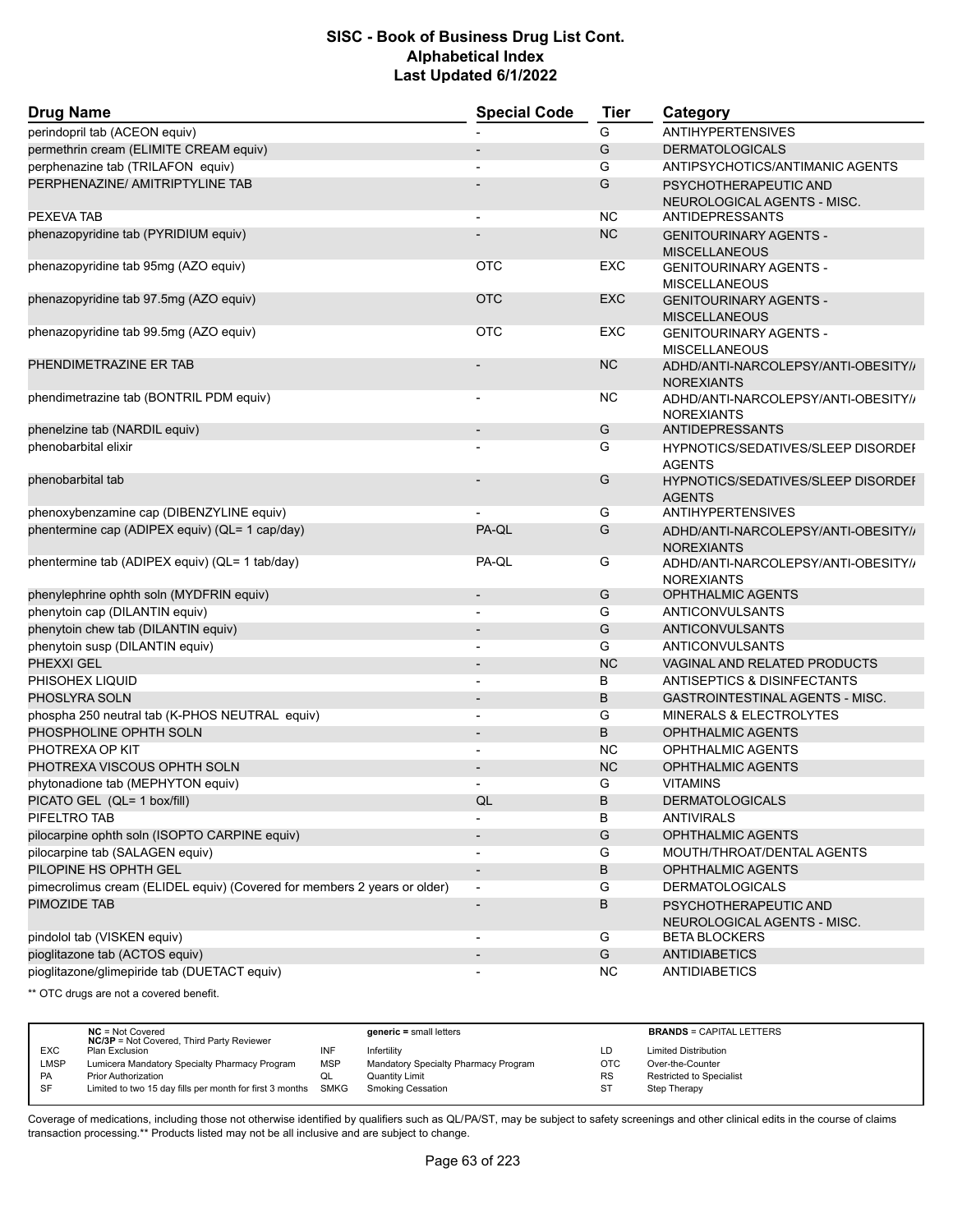| <b>Drug Name</b>                                            | <b>Special Code</b>      | Tier       | Category                                                 |
|-------------------------------------------------------------|--------------------------|------------|----------------------------------------------------------|
| pioglitazone/metformin tab (ACTOPLUS MET equiv)             |                          | <b>NC</b>  | <b>ANTIDIABETICS</b>                                     |
| <b>PIQRAY TAB</b>                                           | LMSP-PA-SF               | В          | ANTINEOPLASTICS AND ADJUNCTIVE<br>THERAPIES              |
| pirfenidone tab 267mg (ESBRIET equiv) (QL= 9 tabs/day)      | LMSP-PA-QL-SF            | B          | RESPIRATORY AGENTS - MISC.                               |
| pirfenidone tab 801mg (ESBRIET equiv) (QL= 3 tabs/day)      | LMSP-PA-QL-SF            | В          | <b>RESPIRATORY AGENTS - MISC.</b>                        |
| piroxicam cap (FELDENE equiv)                               | $\overline{\phantom{a}}$ | G          | ANALGESICS - ANTI-INFLAMMATORY                           |
| <b>PLAN B TAB</b>                                           | <b>OTC</b>               | \$0        | <b>CONTRACEPTIVES</b>                                    |
| PLAVIX TAB 300MG                                            |                          | <b>NC</b>  | <b>HEMATOLOGICAL AGENTS - MISC.</b>                      |
| PLEGRIDY INJ                                                | LMSP-PA                  | В          | PSYCHOTHERAPEUTIC AND<br>NEUROLOGICAL AGENTS - MISC.     |
| PLEGRIDY PEN INJ                                            | LMSP-PA                  | B          | PSYCHOTHERAPEUTIC AND<br>NEUROLOGICAL AGENTS - MISC.     |
| PLENITY CAP                                                 |                          | ΝC         | ADHD/ANTI-NARCOLEPSY/ANTI-OBESITY//<br><b>NOREXIANTS</b> |
| PLENVU SOLN                                                 | $\overline{\phantom{m}}$ | <b>NC</b>  | LAXATIVES                                                |
| <b>PLIAGLIS CREAM</b>                                       | $\overline{\phantom{0}}$ | ΝC         | <b>DERMATOLOGICALS</b>                                   |
| <b>PLIAGLIS KIT</b>                                         |                          | <b>NC</b>  | <b>DERMATOLOGICALS</b>                                   |
| PNEUMOVAX INJ                                               | <b>VAC</b>               | \$0        | <b>VACCINES</b>                                          |
| PODIAPN CAP                                                 |                          | <b>EXC</b> | DIETARY PRODUCTS/DIETARY<br><b>MANAGEMENT PRODUCTS</b>   |
| PODOCON SOLN                                                | $\overline{\phantom{0}}$ | В          | <b>DERMATOLOGICALS</b>                                   |
| podofilox soln (CONDYLOX equiv)                             |                          | G          | <b>DERMATOLOGICALS</b>                                   |
| polyethylene glycol 3350 powder (MIRALAX equiv)             | <b>OTC</b>               | <b>EXC</b> | LAXATIVES                                                |
| POLYETHYLENE GLYCOL 8000 GRANULES                           | $\overline{\phantom{a}}$ | B          | PHARMACEUTICAL ADJUVANTS                                 |
| polymyxin b/trimethoprim ophth soln (POLYTRIM equiv)        |                          | G          | <b>OPHTHALMIC AGENTS</b>                                 |
| POLY-TUSSIN DM SYRUP                                        |                          | <b>NC</b>  | COUGH/COLD/ALLERGY                                       |
| POLY-VI-FLOR SUSP                                           |                          | ΝC         | <b>MULTIVITAMINS</b>                                     |
| POMALYST CAP (QL= 21 caps/28 days)                          | MSP-PA-QL                | B          | ANTINEOPLASTICS AND ADJUNCTIVE<br><b>THERAPIES</b>       |
| PONVORY TAB                                                 |                          | ΝC         | PSYCHOTHERAPEUTIC AND<br>NEUROLOGICAL AGENTS - MISC.     |
| PONVORY TAB STARTER PACK                                    |                          | <b>NC</b>  | PSYCHOTHERAPEUTIC AND<br>NEUROLOGICAL AGENTS - MISC.     |
| posaconazole DR tab (NOXAFIL equiv) (QL= 93 tabs/30 days)   | PA-QL                    | G          | ANTIFUNGALS                                              |
| POT/CHLORIDE EFFER TAB                                      |                          | G          | MINERALS & ELECTROLYTES                                  |
| POTABA POWDER PACKET                                        | $\overline{\phantom{0}}$ | В          | <b>VITAMINS</b>                                          |
| POTABA TAB                                                  |                          | В          | <b>VITAMINS</b>                                          |
| potassium bicarbonate effer tab (K-LYTE equiv)              | $\overline{\phantom{a}}$ | G          | MINERALS & ELECTROLYTES                                  |
| potassium chloride effer tab (K-LYTE/CL equiv)              | $\blacksquare$           | G          | <b>MINERALS &amp; ELECTROLYTES</b>                       |
| potassium chloride ER cap (MICRO-K equiv)                   | $\overline{\phantom{0}}$ | G          | <b>MINERALS &amp; ELECTROLYTES</b>                       |
| potassium chloride ER tab (K-TAB equiv)                     |                          | G          | MINERALS & ELECTROLYTES                                  |
| potassium chloride micro tab (K-DUR equiv)                  | $\blacksquare$           | G          | MINERALS & ELECTROLYTES                                  |
| potassium chloride powder packet (KLOR-CON equiv)           | $\overline{\phantom{a}}$ | G          | MINERALS & ELECTROLYTES                                  |
| potassium chloride soln                                     |                          | G          | MINERALS & ELECTROLYTES                                  |
| potassium citrate CR tab (UROCIT-K TAB equiv)               |                          | G          | <b>GENITOURINARY AGENTS -</b><br><b>MISCELLANEOUS</b>    |
| potassium citrate/citric acid powder pack (POLYCITRA equiv) |                          | G          | <b>GENITOURINARY AGENTS -</b><br><b>MISCELLANEOUS</b>    |
| potassium citrate/citric acid soln (POLYCITRA-K equiv)      |                          | G          | <b>GENITOURINARY AGENTS -</b><br><b>MISCELLANEOUS</b>    |
| potassium iodide oral soln (SSKI equiv)                     |                          | G          | COUGH/COLD/ALLERGY                                       |
| ** OTC drugs are not a covered benefit.                     |                          |            |                                                          |

|            | $NC = Not Covered$<br><b>NC/3P</b> = Not Covered, Third Party Reviewer |            | $generic = small letters$            |           | <b>BRANDS = CAPITAL LETTERS</b> |
|------------|------------------------------------------------------------------------|------------|--------------------------------------|-----------|---------------------------------|
| <b>EXC</b> | Plan Exclusion                                                         | INF        | Infertility                          | LD.       | <b>Limited Distribution</b>     |
| LMSP       | Lumicera Mandatory Specialty Pharmacy Program                          | <b>MSP</b> | Mandatory Specialty Pharmacy Program | OTC       | Over-the-Counter                |
| <b>PA</b>  | <b>Prior Authorization</b>                                             | QL         | <b>Quantity Limit</b>                | <b>RS</b> | <b>Restricted to Specialist</b> |
| <b>SF</b>  | Limited to two 15 day fills per month for first 3 months SMKG          |            | <b>Smoking Cessation</b>             | ST        | Step Therapy                    |
|            |                                                                        |            |                                      |           |                                 |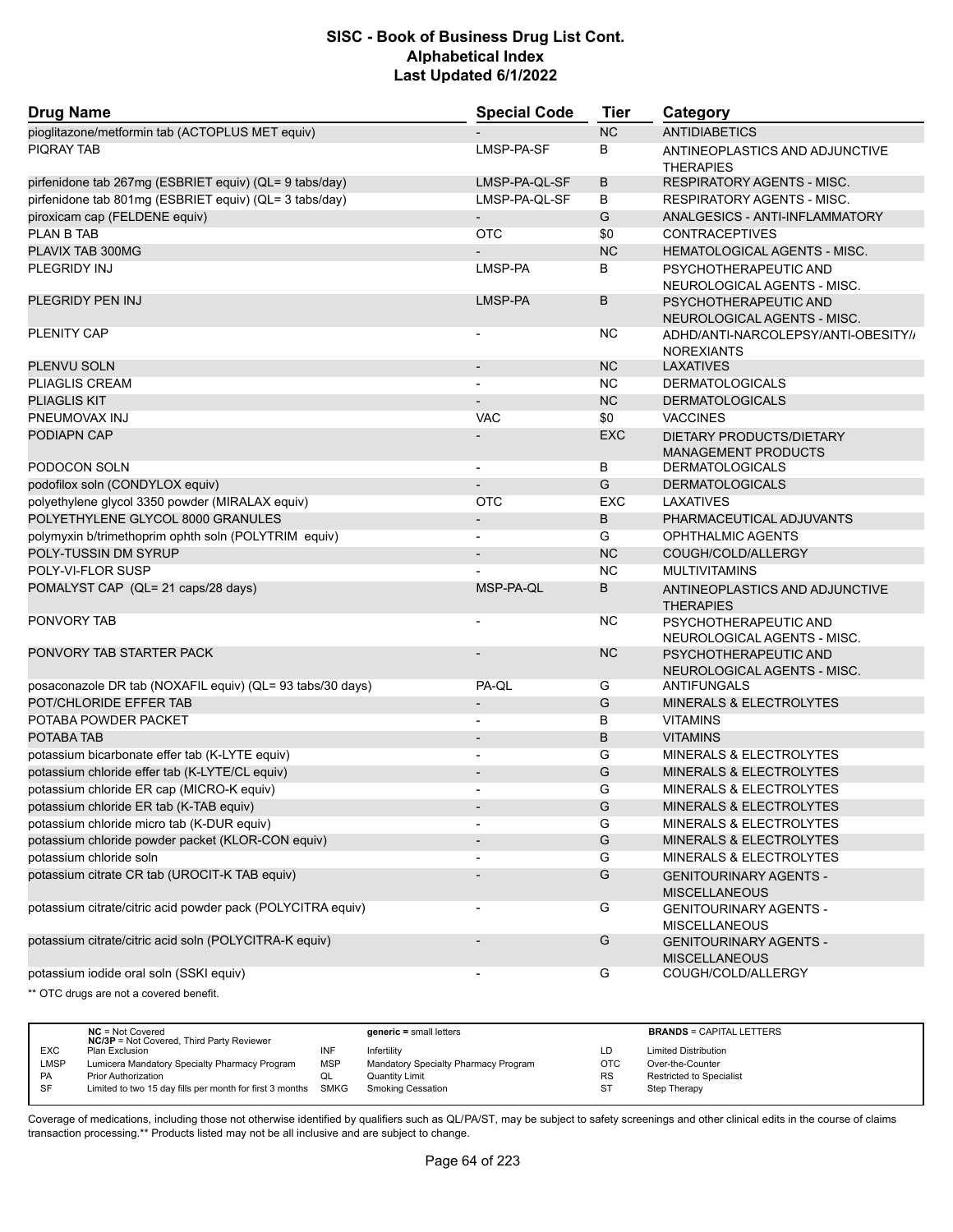| <b>Drug Name</b>                                       | <b>Special Code</b>                                  | Tier      | Category                            |  |
|--------------------------------------------------------|------------------------------------------------------|-----------|-------------------------------------|--|
| potassium phosphate monobasic tab (K-PHOS equiv)       |                                                      | G         | MINERALS & ELECTROLYTES             |  |
| POTIGA TAB (QL= 3 tabs/day)                            | QL                                                   | B         | <b>ANTICONVULSANTS</b>              |  |
| PRADAXA CAP                                            |                                                      | B         | <b>ANTICOAGULANTS</b>               |  |
| PRALUENT INJ (QL= 2 inj/28 days)                       | PA-QL                                                | В         | ANTIHYPERLIPIDEMICS                 |  |
| pramipexole ER tab (MIRAPEX ER equiv)                  |                                                      | G         | <b>ANTIPARKINSON AGENTS</b>         |  |
| pramipexole tab (MIRAPEX equiv)                        |                                                      | G         | ANTIPARKINSON AGENTS                |  |
| PRAMOSONE CREAM 1-1%                                   | $\overline{\phantom{0}}$                             | <b>NC</b> | <b>DERMATOLOGICALS</b>              |  |
| PRAMOSONE CREAM 1-2.5%                                 | $\overline{\phantom{0}}$                             | <b>NC</b> | <b>DERMATOLOGICALS</b>              |  |
| PRAMOSONE E CREAM                                      | $\overline{\phantom{0}}$                             | B         | <b>DERMATOLOGICALS</b>              |  |
| PRAMOSONE LOTION                                       |                                                      | <b>NC</b> | <b>DERMATOLOGICALS</b>              |  |
| PRAMOSONE OINT                                         | $\overline{\phantom{a}}$                             | <b>NC</b> | <b>DERMATOLOGICALS</b>              |  |
| pramoxine/hydrocortisone cream (ANALPRAM HC equiv)     |                                                      | G         | ANORECTAL AGENTS                    |  |
| pramoxine/hydrocortisone cream kit (ANALPRAM-HC equiv) | $\overline{\phantom{m}}$                             | G         | ANORECTAL AGENTS                    |  |
| pramoxine-HC AQ otic soln (CORTANE-B AQUEOUS equiv)    | $\overline{\phantom{0}}$                             | <b>NC</b> | <b>OTIC AGENTS</b>                  |  |
| PRANDIMET TAB                                          | $\overline{\phantom{m}}$                             | <b>NC</b> | <b>ANTIDIABETICS</b>                |  |
| <b>PRASCION RA CREAM</b>                               | $\overline{a}$                                       | B         | <b>DERMATOLOGICALS</b>              |  |
| prasugrel tab (EFFIENT equiv)                          | $\overline{\phantom{a}}$                             | G         | <b>HEMATOLOGICAL AGENTS - MISC.</b> |  |
| pravastatin tab (PRAVACHOL equiv)                      |                                                      | \$0       | ANTIHYPERLIPIDEMICS                 |  |
| praziquantel tab (BILTRICIDE equiv)                    |                                                      | G         | <b>ANTHELMINTICS</b>                |  |
| prazosin cap (MINIPRESS equiv)                         |                                                      | G         | <b>ANTIHYPERTENSIVES</b>            |  |
| PRECISION XTRA KETONE TEST STRIP                       | <b>OTC</b>                                           | G         | <b>DIAGNOSTIC PRODUCTS</b>          |  |
| PRECISION XTRA METER                                   | <b>OTC</b>                                           | \$0       | MEDICAL DEVICES AND SUPPLIES        |  |
| PRECISION XTRA TEST STRIP                              | <b>OTC</b>                                           | G         | <b>DIAGNOSTIC PRODUCTS</b>          |  |
| PRED FORTE OPHTH SUSP                                  |                                                      | B         | <b>OPHTHALMIC AGENTS</b>            |  |
| PRED MILD OPHTH SOLN                                   | $\overline{\phantom{m}}$                             | B         | <b>OPHTHALMIC AGENTS</b>            |  |
| PRED-G OPHTH SOLN                                      | $\overline{a}$                                       | В         | OPHTHALMIC AGENTS                   |  |
| PREDNICARBATE CREAM                                    | $\overline{\phantom{0}}$                             | B         | <b>DERMATOLOGICALS</b>              |  |
| prednicarbate cream (DERMATOP equiv)                   | $\overline{a}$                                       | G         | <b>DERMATOLOGICALS</b>              |  |
| PREDNICARBATE OIN                                      | $\overline{\phantom{0}}$                             | B         | <b>DERMATOLOGICALS</b>              |  |
| prednisolone ODT (ORAPRED equiv)                       | $\overline{\phantom{a}}$                             | G         | <b>CORTICOSTEROIDS</b>              |  |
| PREDNISOLONE ODT TAB                                   | $\overline{\phantom{a}}$                             | B         | <b>CORTICOSTEROIDS</b>              |  |
| PREDNISOLONE OPHTH SUSP                                |                                                      | G         | <b>OPHTHALMIC AGENTS</b>            |  |
| PREDNISOLONE SODIUM PHOSPHATE OPHTH SOLN               | $\overline{\phantom{a}}$                             | G         | <b>OPHTHALMIC AGENTS</b>            |  |
| PREDNISOLONE SOLN                                      | $\overline{\phantom{a}}$                             | В         | <b>CORTICOSTEROIDS</b>              |  |
| prednisolone soln (PEDIAPRED equiv)                    | $\overline{a}$                                       | G         | <b>CORTICOSTEROIDS</b>              |  |
| PREDNISOLONE SYRUP                                     | $\blacksquare$                                       | G         | <b>CORTICOSTEROIDS</b>              |  |
| prednisolone syrup (PRELONE equiv)                     | $\overline{\phantom{a}}$                             | G         | <b>CORTICOSTEROIDS</b>              |  |
| PREDNISOLONE/MOXIFLOXACIN OPHTH SOLN                   |                                                      | NC        | <b>OPHTHALMIC AGENTS</b>            |  |
| PREDNISOLONE/MOXIFLOXACIN OPHTH SUSP                   |                                                      | <b>NC</b> | <b>OPHTHALMIC AGENTS</b>            |  |
| PREDNISOLONE/MOXIFLOXACIN/BROMFENAC OPHTH SOLN         |                                                      | NС        | OPHTHALMIC AGENTS                   |  |
| PREDNISOLONE/MOXIFLOXACIN/BROMFENAC OPHTH SUSP         | ۰                                                    | NC        | OPHTHALMIC AGENTS                   |  |
| PREDNISOLONE/MOXIFLOXACIN/KETOROLAC OPHTH SOLN         |                                                      | <b>NC</b> | OPHTHALMIC AGENTS                   |  |
| PREDNISOLONE/MOXIFLOXACIN/NEPAFENAC OPHTH SUSP         | $\overline{\phantom{a}}$<br>$\overline{\phantom{a}}$ | NC        | <b>OPHTHALMIC AGENTS</b>            |  |
| PREDNISOLONE/NEPAFENAC OPHTH SUSP                      |                                                      | <b>NC</b> | OPHTHALMIC AGENTS                   |  |
|                                                        |                                                      | <b>NC</b> | <b>CORTICOSTEROIDS</b>              |  |
| prednisone pack                                        | $\overline{\phantom{a}}$                             |           |                                     |  |
| PREDNISONE SOLN                                        | $\overline{\phantom{0}}$                             | В<br>G    | <b>CORTICOSTEROIDS</b>              |  |
| prednisone tab (DELTASONE equiv)                       | $\overline{\phantom{a}}$                             |           | <b>CORTICOSTEROIDS</b>              |  |
| PREDNISONE/DIPHENHYDRAMINE KIT                         | $\overline{\phantom{a}}$                             | NC.       | <b>CORTICOSTEROIDS</b>              |  |
| PREFERA OB                                             | $\overline{\phantom{a}}$                             | NC        | <b>MULTIVITAMINS</b>                |  |
| PREFERA OB ONE                                         |                                                      | <b>NC</b> | <b>MULTIVITAMINS</b>                |  |

\*\* OTC drugs are not a covered benefit.

|             | $NC = Not Covered$<br><b>NC/3P</b> = Not Covered, Third Party Reviewer |            | $generic = small letters$            |           | <b>BRANDS = CAPITAL LETTERS</b> |
|-------------|------------------------------------------------------------------------|------------|--------------------------------------|-----------|---------------------------------|
| <b>EXC</b>  | Plan Exclusion                                                         | INF        | Infertility                          | LD        | <b>Limited Distribution</b>     |
| <b>LMSP</b> | Lumicera Mandatory Specialty Pharmacy Program                          | <b>MSP</b> | Mandatory Specialty Pharmacy Program | OTC       | Over-the-Counter                |
| <b>PA</b>   | <b>Prior Authorization</b>                                             | QL         | <b>Quantity Limit</b>                | <b>RS</b> | <b>Restricted to Specialist</b> |
| -SF         | Limited to two 15 day fills per month for first 3 months               | SMKG       | <b>Smoking Cessation</b>             | S.        | Step Therapy                    |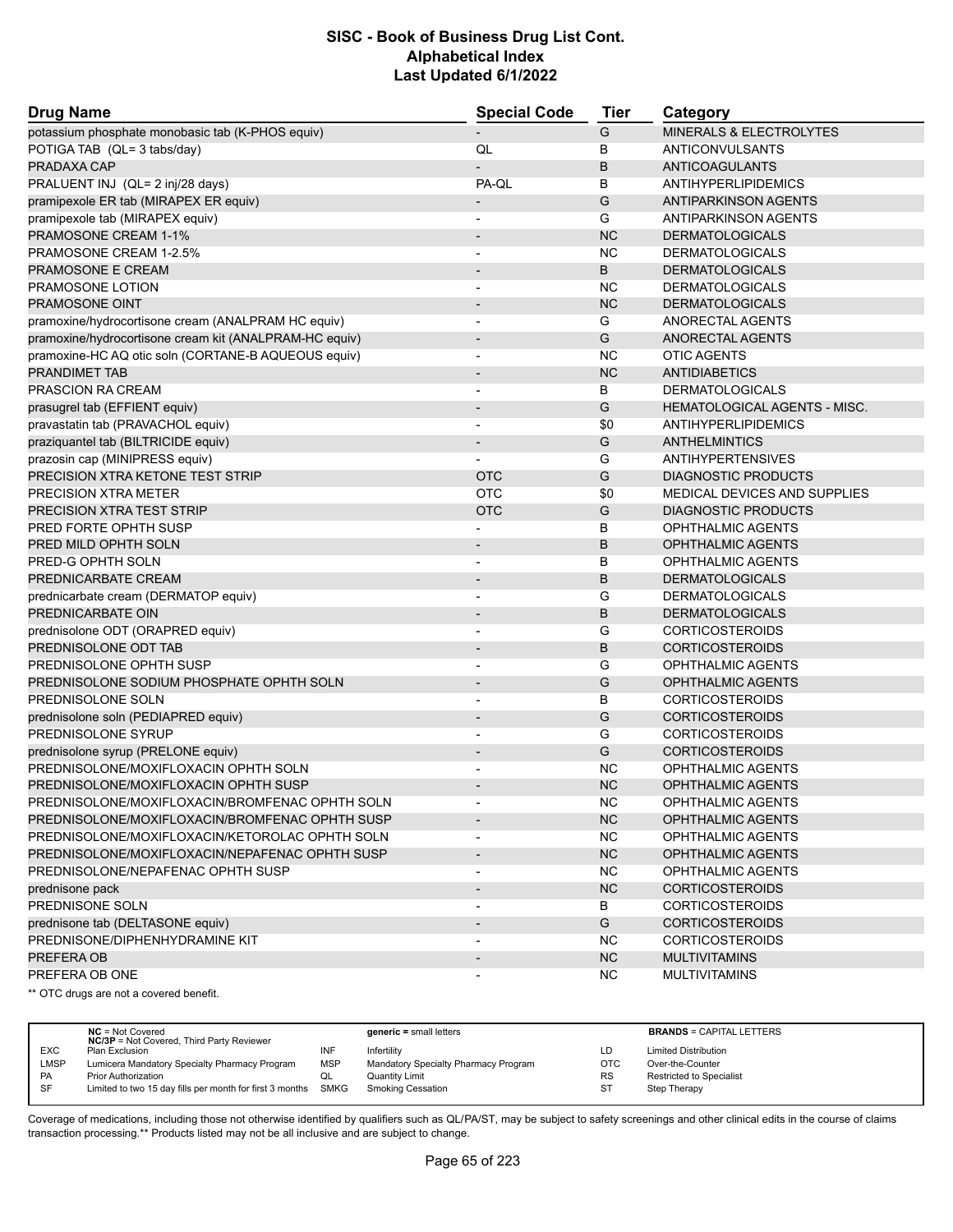| <b>Drug Name</b>                                                                | <b>Special Code</b>      | Tier       | Category                                             |  |
|---------------------------------------------------------------------------------|--------------------------|------------|------------------------------------------------------|--|
| PREFEST TAB                                                                     |                          | B          | <b>ESTROGENS</b>                                     |  |
| pregabalin cap (LYRICA equiv) (QL= 3 caps/day)                                  | QL                       | G          | ANTICONVULSANTS                                      |  |
| pregabalin cap 225mg (LYRICA equiv) (QL= 2 caps/day)                            | QL                       | G          | ANTICONVULSANTS                                      |  |
| pregabalin cap 300mg (LYRICA equiv) (QL= 2 caps/day)                            | QL                       | G          | ANTICONVULSANTS                                      |  |
| pregabalin ER tab (LYRICA CR equiv)                                             |                          | <b>NC</b>  | PSYCHOTHERAPEUTIC AND<br>NEUROLOGICAL AGENTS - MISC. |  |
| pregabalin soln (LYRICA equiv) (QL= 30ml/day)                                   | QL                       | G          | ANTICONVULSANTS                                      |  |
| PREGEN DHA CAP                                                                  |                          | <b>NC</b>  | <b>MULTIVITAMINS</b>                                 |  |
| PREHEVBRIO SUSP                                                                 | <b>VAC</b>               | <b>NC</b>  | <b>VACCINES</b>                                      |  |
| <b>PREMARIN TAB</b>                                                             | $\overline{\phantom{a}}$ | B          | <b>ESTROGENS</b>                                     |  |
| PREMARIN VAGINAL CREAM                                                          |                          | <b>NC</b>  | <b>VAGINAL PRODUCTS</b>                              |  |
| PREMPHASE TAB, PREMPRO TAB                                                      | $\overline{\phantom{a}}$ | B          | <b>ESTROGENS</b>                                     |  |
| PRENA1 CHEW                                                                     |                          | <b>NC</b>  | <b>MULTIVITAMINS</b>                                 |  |
| PRENA1 PEARL, VITAPEARL                                                         |                          | <b>NC</b>  | <b>MULTIVITAMINS</b>                                 |  |
| PRENA1 TRUE, VITATRUE                                                           |                          | <b>NC</b>  | <b>MULTIVITAMINS</b>                                 |  |
| PRENARA CAP                                                                     |                          | <b>NC</b>  | <b>MULTIVITAMINS</b>                                 |  |
| <b>PRENATA</b>                                                                  | $\overline{a}$           | G          | <b>MULTIVITAMINS</b>                                 |  |
| PRENATABS RX TAB                                                                | $\overline{\phantom{a}}$ | G          | <b>MULTIVITAMINS</b>                                 |  |
| PRENATAL 19 CHEW TAB                                                            |                          | G          | <b>MULTIVITAMINS</b>                                 |  |
| PRENATAL 19 TAB                                                                 | $\overline{\phantom{0}}$ | G          | <b>MULTIVITAMINS</b>                                 |  |
| PRENATAL FORMULA, PRENATAL MULTI + DHA                                          | $\overline{\phantom{a}}$ | G          | <b>MULTIVITAMINS</b>                                 |  |
| PRENATAL MULTIVITAMIN + D                                                       |                          | G          | <b>MULTIVITAMINS</b>                                 |  |
| PRENATAL PLUS IRON                                                              | $\blacksquare$           | G          | <b>MULTIVITAMINS</b>                                 |  |
| PRENATAL VITAMINS (NON-PREFERRED)                                               | $\overline{\phantom{a}}$ | B          | <b>MULTIVITAMINS</b>                                 |  |
| PRENATE AM                                                                      |                          | <b>NC</b>  | <b>MULTIVITAMINS</b>                                 |  |
| PRENATE CHEWABLE                                                                | $\blacksquare$           | <b>NC</b>  | <b>MULTIVITAMINS</b>                                 |  |
| PRENATE DHA                                                                     |                          | <b>NC</b>  | <b>MULTIVITAMINS</b>                                 |  |
| PRENATE ELITE                                                                   |                          | <b>NC</b>  | <b>MULTIVITAMINS</b>                                 |  |
| PRENATE ESSENTIAL                                                               | $\overline{\phantom{a}}$ | <b>NC</b>  | <b>MULTIVITAMINS</b>                                 |  |
| PRENATE MINI                                                                    |                          | <b>NC</b>  | <b>MULTIVITAMINS</b>                                 |  |
| PRENATE MINI, TRISTART DHA                                                      |                          | <b>NC</b>  | <b>MULTIVITAMINS</b>                                 |  |
| <b>PRENATE TAB</b>                                                              | $\overline{\phantom{a}}$ | <b>NC</b>  | <b>MULTIVITAMINS</b>                                 |  |
| PREPOPIK PAK                                                                    | $\overline{a}$           | <b>NC</b>  | <b>LAXATIVES</b>                                     |  |
| <b>PRESTALIA TAB</b>                                                            |                          | <b>NC</b>  | <b>ANTIHYPERTENSIVES</b>                             |  |
| PRETOMANID TAB (QL= 1 tab/day; Restricted to Infectious Disease                 | QL-RS                    | В          | ANTIMYCOBACTERIAL AGENTS                             |  |
| Specialist)                                                                     |                          |            |                                                      |  |
| PREVACID OTC CAP                                                                | <b>OTC</b>               | <b>EXC</b> | <b>ULCER DRUGS</b>                                   |  |
| PREVIDENT 5000 PLUS CREAM (Covered at \$0 for members 5 years or                |                          | \$0        | MOUTH/THROAT/DENTAL AGENTS                           |  |
| younger; All other members covered at preferred brand copay)<br>PREVIDENT PASTE |                          | B          | MOUTH/THROAT/DENTAL AGENTS                           |  |
| PREVNAR 13 INJ                                                                  | <b>VAC</b>               | \$0        | <b>VACCINES</b>                                      |  |
| PREVNAR 20 INJ (Covered for members age 19 years or older)                      | <b>VAC</b>               | \$0        | <b>VACCINES</b>                                      |  |
| PREVYMIS TAB                                                                    |                          | <b>NC</b>  | <b>ANTIVIRALS</b>                                    |  |
| PREZCOBIX TAB                                                                   |                          | В          | <b>ANTIVIRALS</b>                                    |  |
| PREZISTA SUSP                                                                   |                          | В          | <b>ANTIVIRALS</b>                                    |  |
| PREZISTA TAB                                                                    | $\overline{\phantom{a}}$ | B          | <b>ANTIVIRALS</b>                                    |  |
| PRIFTIN TAB                                                                     |                          | В          | ANTIMYCOBACTERIAL AGENTS                             |  |
| PRILOSEC CAP                                                                    |                          | <b>NC</b>  | <b>ULCER DRUGS</b>                                   |  |

\*\* OTC drugs are not a covered benefit.

|             | $NC = Not Covered$<br><b>NC/3P</b> = Not Covered, Third Party Reviewer |            | $generic = small letters$            |            | <b>BRANDS = CAPITAL LETTERS</b> |
|-------------|------------------------------------------------------------------------|------------|--------------------------------------|------------|---------------------------------|
| <b>EXC</b>  | Plan Exclusion                                                         | INF        | Infertility                          | LD         | <b>Limited Distribution</b>     |
| <b>LMSP</b> | Lumicera Mandatory Specialty Pharmacy Program                          | <b>MSP</b> | Mandatory Specialty Pharmacy Program | <b>OTC</b> | Over-the-Counter                |
| PA          | <b>Prior Authorization</b>                                             | QL         | <b>Quantity Limit</b>                | <b>RS</b>  | <b>Restricted to Specialist</b> |
| SF          | Limited to two 15 day fills per month for first 3 months SMKG          |            | <b>Smoking Cessation</b>             | <b>ST</b>  | Step Therapy                    |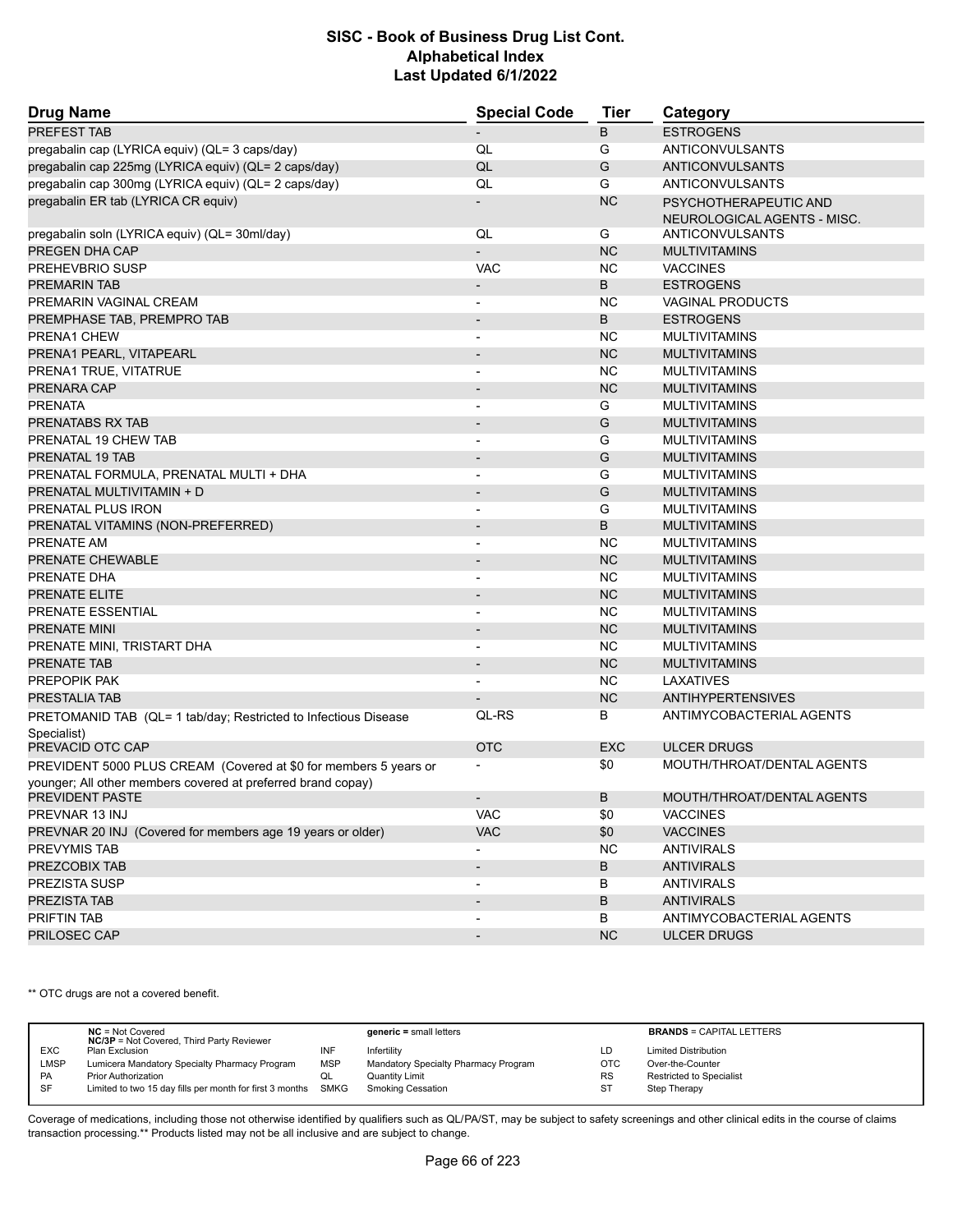| <b>Drug Name</b>                                           | <b>Special Code</b>      | <b>Tier</b>   | Category                                                       |
|------------------------------------------------------------|--------------------------|---------------|----------------------------------------------------------------|
| PRILOSEC OTC DR TAB                                        | <b>OTC</b>               | <b>EXC</b>    | <b>ULCER</b><br>DRUGS/ANTISPASMODICS/ANTICHOLINEF<br><b>CS</b> |
| PRILOSEC OTC DR TAB                                        | <b>OTC</b>               | <b>NC</b>     | <b>ULCER DRUGS</b>                                             |
| <b>PRIMACARE</b>                                           |                          | <b>NC</b>     | <b>MULTIVITAMINS</b>                                           |
| primaquine tab (PRIMAQUINE equiv)                          |                          | G             | <b>ANTIMALARIALS</b>                                           |
| primidone tab (MYSOLINE equiv)                             |                          | G             | ANTICONVULSANTS                                                |
| PRIMLEV TAB 10-300MG                                       |                          | <b>NC</b>     | ANALGESICS - OPIOID                                            |
| PRIMLEV TAB 5-300MG                                        |                          | NC.           | ANALGESICS - OPIOID                                            |
| PRIMSOL SOLN                                               |                          | B             | ANTI-INFECTIVE AGENTS - MISC.                                  |
| probenecid tab (BENEMID equiv)                             |                          | G             | <b>GOUT AGENTS</b>                                             |
| prochlorperazine supp (COMPAZINE equiv)                    |                          | G             | ANTIPSYCHOTICS/ANTIMANIC AGENTS                                |
| prochlorperazine tab (COMPAZINE equiv)                     |                          | G             | ANTIPSYCHOTICS/ANTIMANIC AGENTS                                |
| PROCRIT INJ                                                |                          | <b>NC</b>     | <b>HEMATOPOIETIC AGENTS</b>                                    |
| PROCTOCORT SUPP                                            | $\overline{\phantom{a}}$ | <b>NC</b>     | ANORECTAL AGENTS                                               |
| PROCTOFOAM HC FOAM                                         |                          | B             | ANORECTAL AGENTS                                               |
| proctosol HC cream (ANUSOL HC equiv)                       |                          | G             | ANORECTAL AGENTS                                               |
| <b>PROCYSBI CAP</b>                                        |                          | <b>NC</b>     | <b>GENITOURINARY AGENTS -</b><br><b>MISCELLANEOUS</b>          |
| PROCYSBI GRANULES PACKET                                   | $\overline{\phantom{a}}$ | NC            | <b>GENITOURINARY AGENTS -</b><br><b>MISCELLANEOUS</b>          |
| <b>PRODRIN TAB</b>                                         |                          | <b>NC</b>     | <b>MIGRAINE PRODUCTS</b>                                       |
| progesterone cap (PROMETRIUM equiv)                        |                          | G             | <b>PROGESTINS</b>                                              |
| progesterone oil inj                                       |                          | G             | <b>PROGESTINS</b>                                              |
| PROGESTERONE SUPP                                          | <b>PA</b>                | B             | <b>VAGINAL PRODUCTS</b>                                        |
| <b>PROGRAF PACKET</b>                                      |                          | <b>NC</b>     | MISCELLANEOUS THERAPEUTIC CLASSES                              |
| PROLATE TAB 7.5-300MG                                      |                          | <b>NC</b>     | <b>ANALGESICS - OPIOID</b>                                     |
| PROLENSA OPHTH SOLN                                        |                          | B             | <b>OPHTHALMIC AGENTS</b>                                       |
| PROLEUKIN INJ                                              |                          | NC            | ANTINEOPLASTICS                                                |
| PROLIA INJ (QL= 1 fill/6 months)                           | LMSP-QL                  | B             | <b>ENDOCRINE AND METABOLIC AGENTS -</b><br>MISC.               |
| PROMACTA POWDER                                            | LMSP-PA                  | B             | <b>HEMATOPOIETIC AGENTS</b>                                    |
| PROMACTA TAB                                               | LMSP-PA                  | B             | <b>HEMATOPOIETIC AGENTS</b>                                    |
| promethazine DM syrup                                      |                          | G             | COUGH/COLD/ALLERGY                                             |
| promethazine supp (PHENERGAN equiv)                        |                          | G             | <b>ANTIHISTAMINES</b>                                          |
| promethazine syrup                                         | $\overline{\phantom{a}}$ | G             | <b>ANTIHISTAMINES</b>                                          |
| promethazine tab (PHENERGAN equiv)                         |                          | G             | <b>ANTIHISTAMINES</b>                                          |
| promethazine VC syrup (PHENERGAN VC equiv)                 |                          | G             | COUGH/COLD/ALLERGY                                             |
| promethazine VC/codeine syrup (PHENERGAN VC/CODEINE equiv) | $\overline{\phantom{a}}$ | G             | COUGH/COLD/ALLERGY                                             |
| promethazine/codeine syrup (PHENERGAN/CODEINE equiv)       |                          | G             | COUGH/COLD/ALLERGY                                             |
| PROMETHEGAN SUPP                                           |                          | G             | ANTIHISTAMINES                                                 |
| PROMISEB CREAM                                             |                          | <b>NC</b>     | <b>DERMATOLOGICALS</b>                                         |
| propafenone ER cap (RYTHMOL SR equiv)                      | $\overline{\phantom{a}}$ | G             | <b>ANTIARRHYTHMICS</b>                                         |
| propafenone tab (RYTHMOL equiv)                            | $\overline{\phantom{a}}$ | G             | <b>ANTIARRHYTHMICS</b>                                         |
| PROPANTHELINE TAB                                          |                          | B             | <b>ULCER DRUGS</b>                                             |
| proparacaine ophth soln (ALCAINE equiv)                    | $\overline{\phantom{a}}$ | G             | OPHTHALMIC AGENTS                                              |
| propranolol ER cap (INDERAL LA equiv)                      |                          | G             | <b>BETA BLOCKERS</b>                                           |
| propranolol oral soln 20mg/5ml (PROPRANOLOL equiv)         |                          | G             | <b>BETA BLOCKERS</b>                                           |
| PROPRANOLOL SOLN                                           | $\blacksquare$           | ${\mathsf G}$ | <b>BETA BLOCKERS</b>                                           |
| propranolol tab (INDERAL equiv)                            | $\overline{\phantom{a}}$ | G             | <b>BETA BLOCKERS</b>                                           |

\*\* OTC drugs are not a covered benefit.

|             | $NC = Not Covered$<br><b>NC/3P</b> = Not Covered, Third Party Reviewer |            | $generic = small letters$            |            | <b>BRANDS = CAPITAL LETTERS</b> |
|-------------|------------------------------------------------------------------------|------------|--------------------------------------|------------|---------------------------------|
| <b>EXC</b>  | Plan Exclusion                                                         | INF        | Infertility                          | LD         | <b>Limited Distribution</b>     |
| <b>LMSP</b> | Lumicera Mandatory Specialty Pharmacy Program                          | <b>MSP</b> | Mandatory Specialty Pharmacy Program | <b>OTC</b> | Over-the-Counter                |
| PA          | <b>Prior Authorization</b>                                             | QL         | <b>Quantity Limit</b>                | <b>RS</b>  | Restricted to Specialist        |
| SF          | Limited to two 15 day fills per month for first 3 months SMKG          |            | <b>Smoking Cessation</b>             | <b>ST</b>  | Step Therapy                    |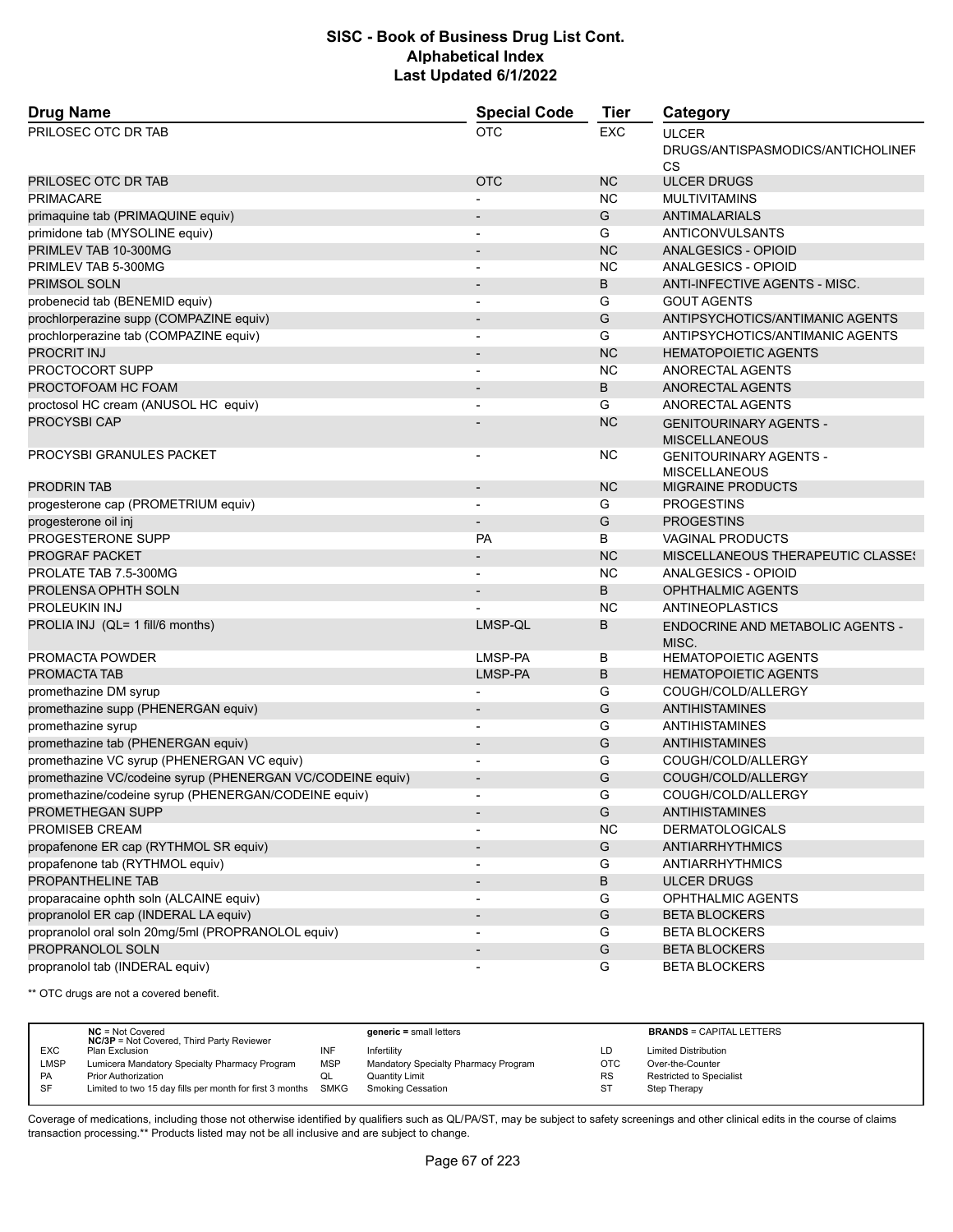| <b>Drug Name</b>                                                                                      | <b>Special Code</b>      | Tier      | Category                                                 |
|-------------------------------------------------------------------------------------------------------|--------------------------|-----------|----------------------------------------------------------|
| PROPRANOLOL/HYDROCHLOROTHIAZIDE TAB                                                                   |                          | G         | <b>ANTIHYPERTENSIVES</b>                                 |
| propylthiouracil tab                                                                                  |                          | G         | <b>THYROID AGENTS</b>                                    |
| PROQUIN XR TAB                                                                                        |                          | <b>NC</b> | <b>FLUOROQUINOLONES</b>                                  |
| PROSED DS TAB                                                                                         | $\blacksquare$           | <b>NC</b> | URINARY ANTI-INFECTIVES                                  |
| <b>PROSTIGMIN TAB</b>                                                                                 |                          | B         | ANTIMYASTHENIC/CHOLINERGIC AGENTS                        |
| PROTHELIAL PASTE                                                                                      |                          | <b>NC</b> | MOUTH/THROAT/DENTAL AGENTS                               |
| protriptyline tab (VIVACTIL equiv)                                                                    |                          | G         | ANTIDEPRESSANTS                                          |
| PROVIDA DHA                                                                                           |                          | <b>NC</b> | <b>MULTIVITAMINS</b>                                     |
| PROVIDA OB                                                                                            |                          | <b>NC</b> | <b>MULTIVITAMINS</b>                                     |
| <b>PROVIGIL TAB</b>                                                                                   |                          | <b>NC</b> | ADHD/ANTI-NARCOLEPSY/ANTI-OBESITY//<br><b>NOREXIANTS</b> |
| PROZAC WEEKLY CAP                                                                                     |                          | <b>NC</b> | <b>ANTIDEPRESSANTS</b>                                   |
| PROZENA PAD                                                                                           |                          | <b>NC</b> | <b>DERMATOLOGICALS</b>                                   |
| PULMICORT FLEXHALER                                                                                   |                          | <b>NC</b> | ANTIASTHMATIC AND BRONCHODILATOR<br><b>AGENTS</b>        |
| PULMOZYME INH SOLN                                                                                    | <b>LMSP</b>              | В         | <b>RESPIRATORY AGENTS - MISC.</b>                        |
| PUREFOLIX TAB                                                                                         |                          | <b>NC</b> | <b>HEMATOPOIETIC AGENTS</b>                              |
| PURIXAN SUSP                                                                                          |                          | <b>NC</b> | ANTINEOPLASTICS AND ADJUNCTIVE<br><b>THERAPIES</b>       |
| <b>PYLERA CAP</b>                                                                                     | $\blacksquare$           | B         | <b>ULCER DRUGS</b>                                       |
| pyrazinamide tab                                                                                      |                          | G         | ANTIMYCOBACTERIAL AGENTS                                 |
| <b>PYRIDIUM TAB</b>                                                                                   |                          | <b>NC</b> | <b>GENITOURINARY AGENTS -</b><br><b>MISCELLANEOUS</b>    |
| pyridostigmine CR tab (MESTINON equiv)                                                                | $\overline{\phantom{a}}$ | G         | ANTIMYASTHENIC/CHOLINERGIC AGENTS                        |
| pyridostigmine tab (MESTINON equiv)                                                                   | $\overline{\phantom{a}}$ | G         | ANTIMYASTHENIC/CHOLINERGIC AGENTS                        |
| PYRIDOSTIGMINE TAB 30MG                                                                               |                          | <b>NC</b> | ANTIMYASTHENIC/CHOLINERGIC AGENTS                        |
| <b>PYRIDOXINE INJ</b>                                                                                 |                          | G         | <b>VITAMINS</b>                                          |
| pyridstigmine soln (MESTINON equiv)                                                                   |                          | G         | ANTIMYASTHENIC/CHOLINERGIC AGENTS                        |
| pyrimethamine tab (DARAPRIM equiv) (QL= 3 tabs/day; Only available through<br>Walgreens 888-347-3416) | LD-PA-QL                 | B         | <b>ANTIMALARIALS</b>                                     |
| PYRIMETHAMINE/LEUCOVORIN CAP                                                                          |                          | <b>NC</b> | ANTIMALARIALS                                            |
| <b>PYRUKYND TAB</b>                                                                                   |                          | <b>NC</b> | HEMATOLOGICAL AGENTS - MISC.                             |
| PYRUKYND THERAPY PACK                                                                                 |                          | <b>NC</b> | <b>HEMATOLOGICAL AGENTS - MISC.</b>                      |
| QBRELIS SOLN (Prior Authorization required for members age 9 or older)                                | <b>PA</b>                | B         | <b>ANTIHYPERTENSIVES</b>                                 |
| QBREXZA PAD                                                                                           |                          | <b>NC</b> | <b>DERMATOLOGICALS</b>                                   |
| QDOLO SOLN, TRAMADOL SOLN                                                                             | $\overline{\phantom{a}}$ | <b>NC</b> | ANALGESICS - OPIOID                                      |
| <b>QELBREE ER CAP</b>                                                                                 |                          | <b>NC</b> | ADHD/ANTI-NARCOLEPSY/ANTI-OBESITY//<br><b>NOREXIANTS</b> |
| QINLOCK TAB (QL= 3 tabs/day; Only available through Biologics<br>800-850-4306)                        | LD-PA-QL                 | B         | ANTINEOPLASTICS AND ADJUNCTIVE<br><b>THERAPIES</b>       |
| QMIIZ ODT TAB                                                                                         | $\overline{\phantom{a}}$ | <b>NC</b> | ANALGESICS - ANTI-INFLAMMATORY                           |
| <b>QNASL NASAL SPRAY</b>                                                                              |                          | EXC       | NASAL AGENTS - SYSTEMIC AND TOPICAL                      |
| <b>QTERN TAB</b>                                                                                      |                          | <b>NC</b> | <b>ANTIDIABETICS</b>                                     |
| <b>QUALAQUIN CAP</b>                                                                                  | $\overline{\phantom{a}}$ | NC        | <b>ANTIMALARIALS</b>                                     |
| QUDEXY XR CAP                                                                                         |                          | NC.       | <b>ANTICONVULSANTS</b>                                   |
| quetiapine tab (SEROQUEL equiv)                                                                       | $\overline{\phantom{a}}$ | G         | ANTIPSYCHOTICS/ANTIMANIC AGENTS                          |
| quetiapine XR tab (SEROQUEL XR equiv)                                                                 | $\overline{\phantom{a}}$ | G         | ANTIPSYCHOTICS/ANTIMANIC AGENTS                          |
| QUFLORA PEDIATRIC CHEW TAB                                                                            | $\overline{\phantom{a}}$ | B         | <b>MULTIVITAMINS</b>                                     |
| QUILLICHEW ER TAB                                                                                     |                          | NC.       | ADHD/ANTI-NARCOLEPSY/ANTI-OBESITY//<br><b>NOREXIANTS</b> |

\*\* OTC drugs are not a covered benefit.

|             | $NC = Not Covered$<br><b>NC/3P</b> = Not Covered, Third Party Reviewer |            | $generic = small letters$            |            | <b>BRANDS = CAPITAL LETTERS</b> |
|-------------|------------------------------------------------------------------------|------------|--------------------------------------|------------|---------------------------------|
| <b>EXC</b>  | Plan Exclusion                                                         | INF        | Infertility                          | LD         | <b>Limited Distribution</b>     |
| <b>LMSP</b> | Lumicera Mandatory Specialty Pharmacy Program                          | <b>MSP</b> | Mandatory Specialty Pharmacy Program | <b>OTC</b> | Over-the-Counter                |
| <b>PA</b>   | <b>Prior Authorization</b>                                             |            | Quantity Limit                       | <b>RS</b>  | Restricted to Specialist        |
| -SF         | Limited to two 15 day fills per month for first 3 months SMKG          |            | Smoking Cessation                    | <b>ST</b>  | Step Therapy                    |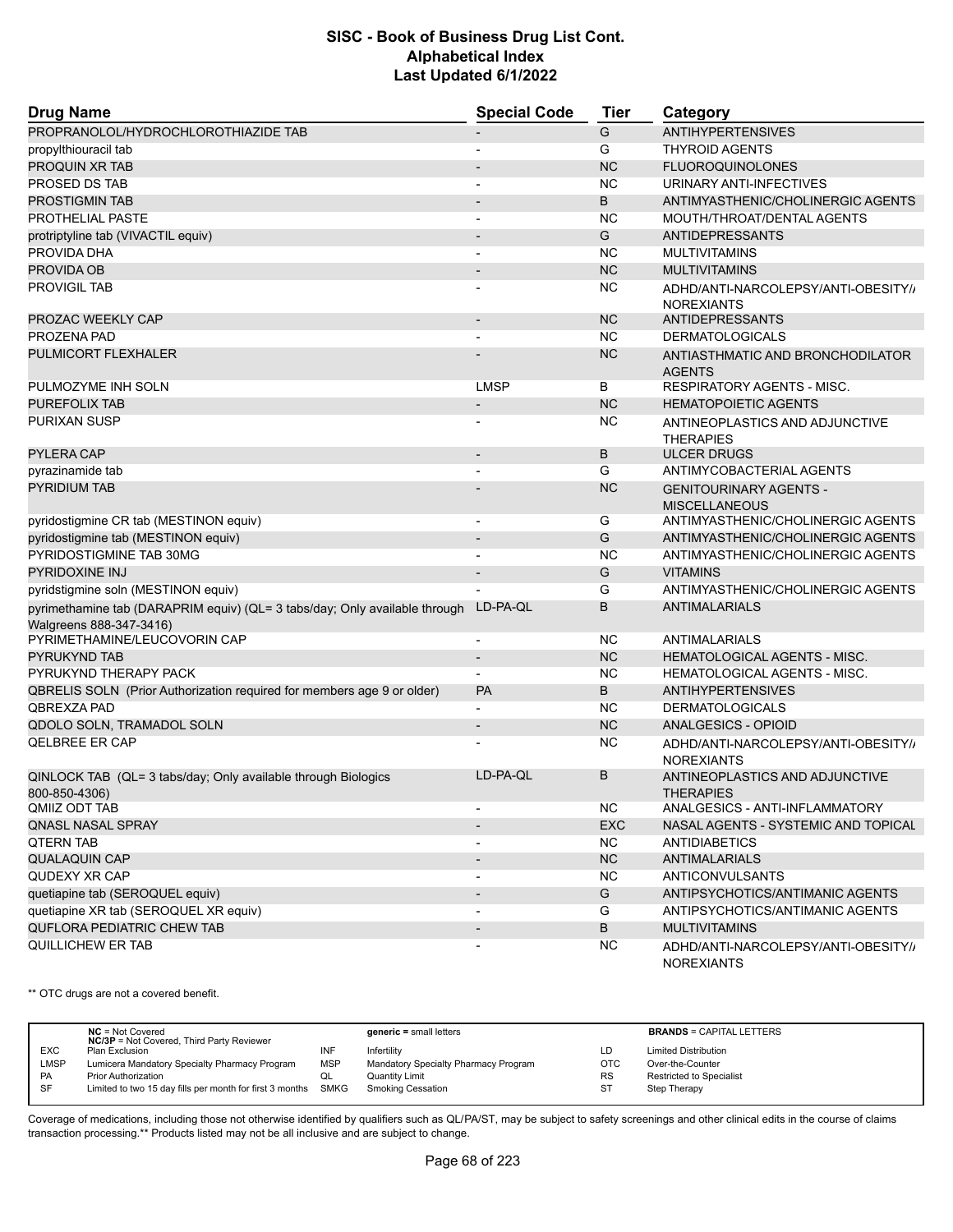| <b>Drug Name</b>                                                                                                          | <b>Special Code</b>      | <b>Tier</b> | Category                                                 |
|---------------------------------------------------------------------------------------------------------------------------|--------------------------|-------------|----------------------------------------------------------|
| QUILLIVANT XR SUSP                                                                                                        |                          | <b>NC</b>   | ADHD/ANTI-NARCOLEPSY/ANTI-OBESITY//<br><b>NOREXIANTS</b> |
| quinapril tab (ACCUPRIL equiv)                                                                                            | $\overline{\phantom{a}}$ | G           | <b>ANTIHYPERTENSIVES</b>                                 |
| quinapril/hydrochlorothiazide tab (ACCURETIC equiv)                                                                       | $\overline{\phantom{a}}$ | G           | <b>ANTIHYPERTENSIVES</b>                                 |
| quinidine gluconate CR tab                                                                                                |                          | G           | <b>ANTIARRHYTHMICS</b>                                   |
| QUINIDINE SULFATE ER TAB                                                                                                  | $\overline{\phantom{a}}$ | B           | <b>ANTIARRHYTHMICS</b>                                   |
| quinidine sulfate tab                                                                                                     | $\overline{a}$           | G           | <b>ANTIARRHYTHMICS</b>                                   |
| <b>QUINIDINE SULFATE TAB</b>                                                                                              |                          | <b>NC</b>   | <b>ANTIARRHYTHMICS</b>                                   |
| quinine sulfate cap (QUALAQUIN equiv)                                                                                     | $\overline{\phantom{a}}$ | <b>NC</b>   | ANTIMALARIALS                                            |
| QUINIXIL PAK                                                                                                              |                          | <b>NC</b>   | <b>DERMATOLOGICALS</b>                                   |
| <b>QULIPTA TAB</b>                                                                                                        |                          | <b>NC</b>   | <b>MIGRAINE PRODUCTS</b>                                 |
| QUVIVIQ TAB                                                                                                               |                          | <b>NC</b>   | HYPNOTICS/SEDATIVES/SLEEP DISORDEF<br><b>AGENTS</b>      |
| QVAR INHALER                                                                                                              | $\overline{\phantom{a}}$ | NC.         | ANTIASTHMATIC AND BRONCHODILATOR<br><b>AGENTS</b>        |
| <b>QVAR REDIHALER</b>                                                                                                     |                          | <b>NC</b>   | ANTIASTHMATIC AND BRONCHODILATOR<br><b>AGENTS</b>        |
| rabeprazole EC tab (ACIPHEX equiv)                                                                                        | <b>PA</b>                | G           | <b>ULCER DRUGS</b>                                       |
| RADICAVA ORS SUSP                                                                                                         |                          | <b>NC</b>   | NEUROMUSCULAR AGENTS                                     |
| <b>RAGWITEK SL TAB</b>                                                                                                    |                          | <b>NC</b>   | <b>BIOLOGICALS MISC</b>                                  |
| raloxifene tab (EVISTA equiv) (Covered at \$0 for women 35 years or older; All<br>other members covered at generic copay) | $\overline{\phantom{a}}$ | \$0         | ENDOCRINE AND METABOLIC AGENTS -<br>MISC.                |
| ramelteon tab (ROZEREM equiv)                                                                                             | $\overline{\phantom{a}}$ | NC.         | HYPNOTICS/SEDATIVES/SLEEP DISORDEF<br><b>AGENTS</b>      |
| ramipril cap (ALTACE equiv)                                                                                               | $\overline{a}$           | G           | <b>ANTIHYPERTENSIVES</b>                                 |
| ranitidine cap (ZANTAC equiv)                                                                                             | ÷                        | NC.         | <b>ULCER DRUGS</b>                                       |
| ranitidine syrup (ZANTAC equiv)                                                                                           |                          | <b>NC</b>   | <b>ULCER DRUGS</b>                                       |
| ranitidine tab (Rx Only) (ZANTAC equiv)                                                                                   | $\overline{\phantom{a}}$ | <b>NC</b>   | <b>ULCER DRUGS</b>                                       |
| ranolazine tab (RANEXA equiv)                                                                                             | $\overline{\phantom{a}}$ | G           | <b>ANTIANGINAL AGENTS</b>                                |
| rasagiline tab (AZILECT equiv)                                                                                            | ¢                        | G           | ANTIPARKINSON AGENTS                                     |
| <b>RAVICTI LIQUID</b>                                                                                                     |                          | <b>NC</b>   | ENDOCRINE AND METABOLIC AGENTS -<br>MISC.                |
| RAYALDEE CAP                                                                                                              | $\overline{a}$           | NC          | ENDOCRINE AND METABOLIC AGENTS -<br>MISC.                |
| <b>RAYOS TAB</b>                                                                                                          |                          | <b>NC</b>   | <b>CORTICOSTEROIDS</b>                                   |
| <b>REBETOL SOLN</b>                                                                                                       | <b>LMSP</b>              | В           | <b>ANTIVIRALS</b>                                        |
| <b>REBIF INJ</b>                                                                                                          | LMSP-PA                  | B           | PSYCHOTHERAPEUTIC AND<br>NEUROLOGICAL AGENTS - MISC.     |
| <b>REBLOZYL INJ</b>                                                                                                       |                          | NC          | <b>HEMATOPOIETIC AGENTS</b>                              |
| <b>RECOMBINATE INJ</b>                                                                                                    | MSP-PA                   | B           | <b>HEMATOLOGICAL AGENTS - MISC.</b>                      |
| <b>RECORLEV TAB</b>                                                                                                       | $\overline{\phantom{a}}$ | <b>NC</b>   | ENDOCRINE AND METABOLIC AGENTS -<br>MISC.                |
| <b>RECTIV OINT</b>                                                                                                        | $\overline{\phantom{a}}$ | B           | ANORECTAL AGENTS                                         |
| REDITREX INJ                                                                                                              | $\overline{\phantom{a}}$ | <b>NC</b>   | ANALGESICS - ANTI-INFLAMMATORY                           |
| REGRANEX GEL (QL= 30gm/fill)                                                                                              | QL                       | B           | <b>DERMATOLOGICALS</b>                                   |
| <b>RELAFEN DS TAB</b>                                                                                                     | $\overline{\phantom{0}}$ | NC.         | ANALGESICS - ANTI-INFLAMMATORY                           |
| RELENZA DISKHALER (QL= 1 inhaler/calendar year)                                                                           | QL                       | B           | <b>ANTIVIRALS</b>                                        |
| RELEUKO INJ                                                                                                               |                          | <b>NC</b>   | <b>HEMATOPOIETIC AGENTS</b>                              |
| RELEUKO PREFILLED SYRINGE INJ                                                                                             | $\overline{\phantom{a}}$ | <b>NC</b>   | <b>HEMATOPOIETIC AGENTS</b>                              |
| <b>RELISTOR INJ</b>                                                                                                       |                          | NC.         | GASTROINTESTINAL AGENTS - MISC.                          |
| <b>RELISTOR INJ KIT</b>                                                                                                   | $\overline{\phantom{a}}$ | NC          | <b>GASTROINTESTINAL AGENTS - MISC.</b>                   |
| ** OTC drugs are not a covered benefit.                                                                                   |                          |             |                                                          |

**NC** = Not Covered **generic =** small letters **BRANDS** = CAPITAL LETTERS **NC/3P** = Not Covered, Third Party Reviewer EXC Plan Exclusion INF Infertility LD Limited Distribution LMSP Lumicera Mandatory Specialty Pharmacy Program MSP Mandatory Specialty Pharmacy Program OTC Over-the-Counter PA Prior Authorization **COL** Quantity Limit Collection RS Restricted to Specialist<br>
SF Limited to two 15 day fills per month for first 3 months SMKG Smoking Cessation ST Step Therapy Limited to two 15 day fills per month for first 3 months SMKG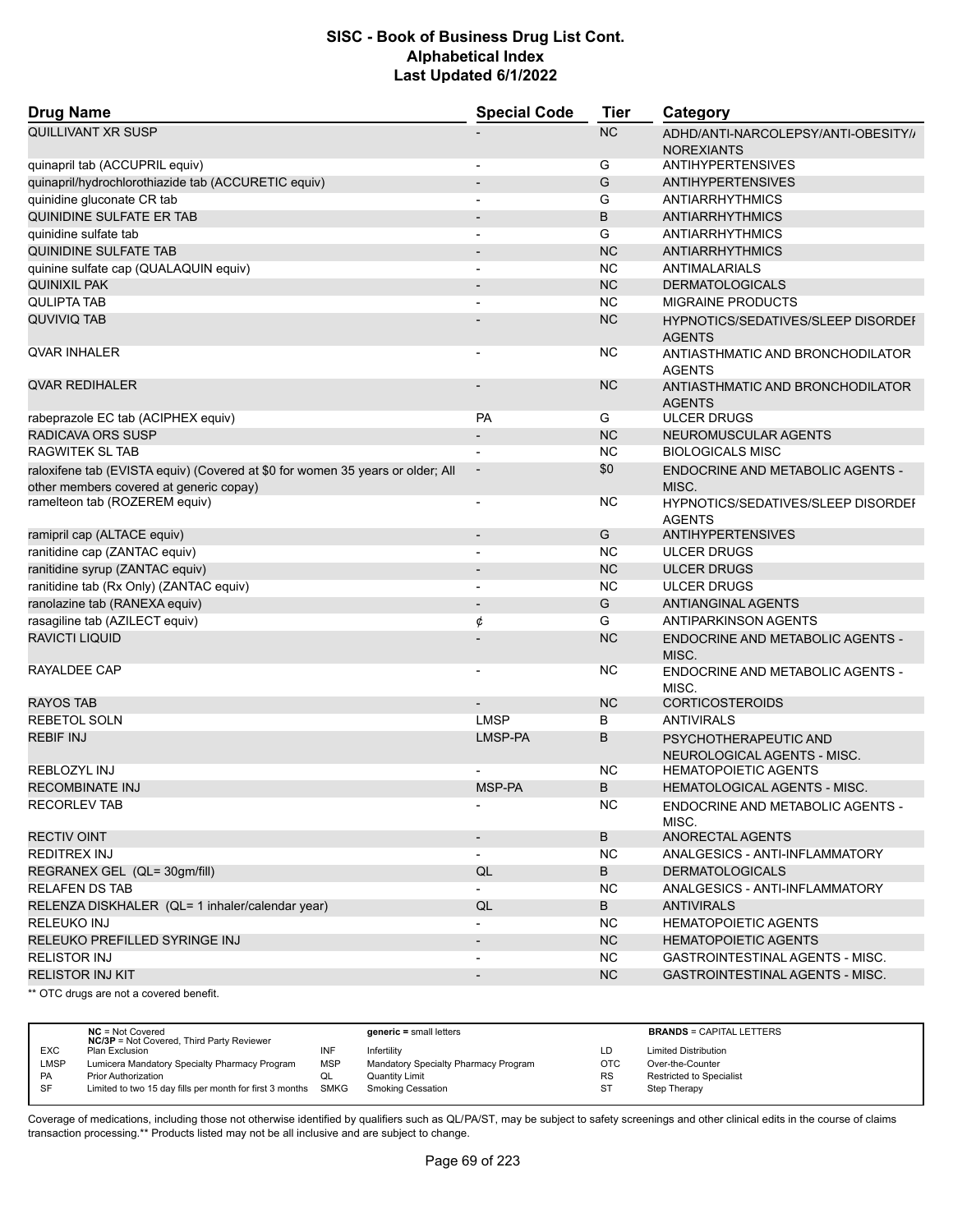| <b>Drug Name</b>                                                                                        | <b>Special Code</b>      | Tier       | Category                                           |  |
|---------------------------------------------------------------------------------------------------------|--------------------------|------------|----------------------------------------------------|--|
| <b>RELISTOR TAB</b>                                                                                     |                          | <b>NC</b>  | <b>GASTROINTESTINAL AGENTS - MISC.</b>             |  |
| <b>RELPAX TAB</b>                                                                                       |                          | <b>NC</b>  | <b>MIGRAINE PRODUCTS</b>                           |  |
| <b>RELTONE CAP</b>                                                                                      |                          | <b>NC</b>  | GASTROINTESTINAL AGENTS - MISC.                    |  |
| <b>REMICADE INJ</b>                                                                                     |                          | <b>NC</b>  | <b>GASTROINTESTINAL AGENTS - MISC.</b>             |  |
| <b>RENAGEL TAB</b>                                                                                      | $\blacksquare$           | <b>NC</b>  | GASTROINTESTINAL AGENTS - MISC.                    |  |
| <b>RENAGEL TAB 800MG</b>                                                                                |                          | <b>NC</b>  | <b>GASTROINTESTINAL AGENTS - MISC.</b>             |  |
| renaphro cap (NEPHROCAP equiv)                                                                          |                          | G          | <b>MULTIVITAMINS</b>                               |  |
| <b>RENFLEXIS INJ</b>                                                                                    | MSP-PA                   | B          | <b>GASTROINTESTINAL AGENTS - MISC.</b>             |  |
| <b>RENOVA CREAM</b>                                                                                     |                          | <b>EXC</b> | <b>DERMATOLOGICALS</b>                             |  |
| <b>RENVELA TAB</b>                                                                                      |                          | B          | GASTROINTESTINAL AGENTS - MISC.                    |  |
| repaglinide tab (PRANDIN equiv)                                                                         | $\blacksquare$           | G          | <b>ANTIDIABETICS</b>                               |  |
| <b>REPAGLINIDE TAB</b>                                                                                  |                          | <b>NC</b>  | <b>ANTIDIABETICS</b>                               |  |
| REPATHA INJ (QL= 2 inj/28 days)                                                                         | PA-QL                    | B          | ANTIHYPERLIPIDEMICS                                |  |
| REPATHA PUSHTRONEX INJ (QL= 1 inj/28 days)                                                              | PA-QL                    | B          | <b>ANTIHYPERLIPIDEMICS</b>                         |  |
| <b>RESCRIPTOR TAB</b>                                                                                   |                          | B          | <b>ANTIVIRALS</b>                                  |  |
| <b>RESERPINE TAB</b>                                                                                    |                          | B          | <b>ANTIHYPERTENSIVES</b>                           |  |
| RESERVAPAK SYRUP                                                                                        | $\blacksquare$           | <b>NC</b>  | <b>ALTERNATIVE MEDICINES</b>                       |  |
| <b>RESTASIS MULTI-DOSE</b>                                                                              |                          | <b>NC</b>  | <b>OPHTHALMIC AGENTS</b>                           |  |
| <b>RESTASIS OPHTH EMULSION</b>                                                                          |                          | <b>NC</b>  | <b>OPHTHALMIC AGENTS</b>                           |  |
| <b>RETACRIT INJ</b>                                                                                     | <b>MSP</b>               | B          | <b>HEMATOPOIETIC AGENTS</b>                        |  |
| RETEVMO CAP (QL= 4 caps/day)                                                                            | LMSP-PA-QL-SF            | B          | ANTINEOPLASTICS AND ADJUNCTIVE<br><b>THERAPIES</b> |  |
| RETIN-A CREAM (QL= 20gm/fill; Acne Only - members age 35 or older require PA-QL<br>Prior Authorization) |                          | B          | <b>DERMATOLOGICALS</b>                             |  |
| RETIN-A GEL (QL= 15gm/fill. Acne Only - members age 35 or older require<br>Prior Authorization)         | PA-QL                    | B          | <b>DERMATOLOGICALS</b>                             |  |
| RETIN-A MICRO GEL 0.04%, 0.1%                                                                           | $\overline{\phantom{a}}$ | <b>NC</b>  | <b>DERMATOLOGICALS</b>                             |  |
| RETIN-A MICRO GEL 0.08%, 0.06%                                                                          |                          | NC         | <b>DERMATOLOGICALS</b>                             |  |
| <b>REVATIO SUSP</b>                                                                                     |                          | <b>NC</b>  | CARDIOVASCULAR AGENTS - MISC.                      |  |
| REVLIMID CAP (QL= 1 cap/day; Restricted to Oncology or Hematology<br>Specialist)                        | MSP-QL-RS                | B          | MISCELLANEOUS THERAPEUTIC CLASSE!                  |  |
| REXAPHENAC CREAM                                                                                        | $\overline{\phantom{a}}$ | <b>NC</b>  | <b>DERMATOLOGICALS</b>                             |  |
| <b>REXULTI TAB</b>                                                                                      |                          | <b>NC</b>  | ANTIPSYCHOTICS/ANTIMANIC AGENTS                    |  |
| REYATAZ POWDER PACK                                                                                     |                          | B          | <b>ANTIVIRALS</b>                                  |  |
| REYVOW TAB (QL= 8 tabs/30 days, 6 fills/year)                                                           | PA-QL                    | B          | <b>MIGRAINE PRODUCTS</b>                           |  |
| REZUROCK TAB (QL= 1 tab/day; Only available through Biologics<br>800-850-4306)                          | LD-PA-QL                 | B          | MISCELLANEOUS THERAPEUTIC CLASSES                  |  |
| <b>REZYST CHEW TAB</b>                                                                                  |                          | NC         | <b>ANTIDIARRHEALS</b>                              |  |
| RHEUMATREX TAB                                                                                          |                          | B          | ANALGESICS - ANTI-INFLAMMATORY                     |  |
| RHOFADE CREAM                                                                                           |                          | EXC        | <b>DERMATOLOGICALS</b>                             |  |
| RHOPRESSA OPHTH SOLN                                                                                    | $\overline{\phantom{a}}$ | <b>NC</b>  | <b>OPHTHALMIC AGENTS</b>                           |  |
| RIABNI SOLN                                                                                             |                          | <b>NC</b>  | ANTINEOPLASTICS AND ADJUNCTIVE<br><b>THERAPIES</b> |  |
| RIASTAP INJ                                                                                             | MSP-PA                   | B          | HEMATOLOGICAL AGENTS - MISC.                       |  |
| <b>RIBAPAK TAB</b>                                                                                      |                          | <b>NC</b>  | <b>ANTIVIRALS</b>                                  |  |
| ribavirin cap (REBETOL equiv)                                                                           | <b>LMSP</b>              | B          | <b>ANTIVIRALS</b>                                  |  |
| ribavirin inh soln (VIRAZOLE equiv)                                                                     |                          | <b>NC</b>  | <b>ANTIVIRALS</b>                                  |  |
| ribavirin tab (COPEGUS equiv)                                                                           | <b>LMSP</b>              | B          | <b>ANTIVIRALS</b>                                  |  |
| RIBAVIRIN TAB 400MG                                                                                     |                          | NC         | <b>ANTIVIRALS</b>                                  |  |
| <b>RIDAURA CAP</b>                                                                                      | $\overline{\phantom{a}}$ | B          | ANALGESICS - ANTI-INFLAMMATORY                     |  |

\*\* OTC drugs are not a covered benefit.

|             | $NC = Not Covered$<br><b>NC/3P</b> = Not Covered, Third Party Reviewer |            | $generic = small letters$            |            | <b>BRANDS = CAPITAL LETTERS</b> |
|-------------|------------------------------------------------------------------------|------------|--------------------------------------|------------|---------------------------------|
| <b>EXC</b>  | Plan Exclusion                                                         | INF        | Infertility                          | LD         | <b>Limited Distribution</b>     |
| <b>LMSP</b> | Lumicera Mandatory Specialty Pharmacy Program                          | <b>MSP</b> | Mandatory Specialty Pharmacy Program | <b>OTC</b> | Over-the-Counter                |
| <b>PA</b>   | <b>Prior Authorization</b>                                             | QL         | <b>Quantity Limit</b>                | <b>RS</b>  | Restricted to Specialist        |
| -SF         | Limited to two 15 day fills per month for first 3 months SMKG          |            | Smoking Cessation                    | <b>ST</b>  | Step Therapy                    |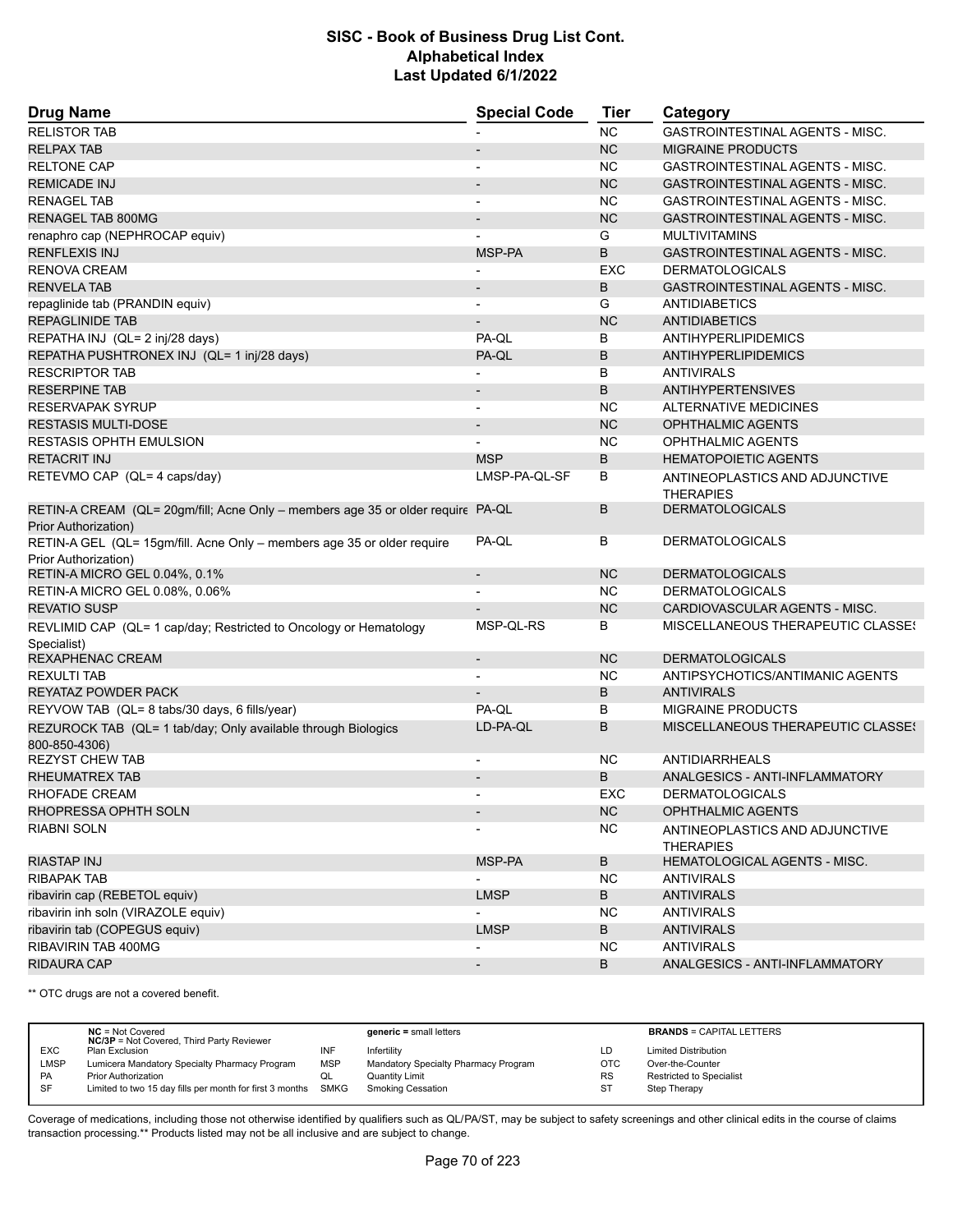| <b>Drug Name</b>                                                                          | <b>Special Code</b>          | <b>Tier</b> | Category                                             |  |
|-------------------------------------------------------------------------------------------|------------------------------|-------------|------------------------------------------------------|--|
| rifabutin cap (MYCOBUTIN equiv)                                                           |                              | G           | ANTIMYCOBACTERIAL AGENTS                             |  |
| <b>RIFAMATE CAP</b>                                                                       | $\overline{\phantom{a}}$     | B           | ANTIMYCOBACTERIAL AGENTS                             |  |
| rifampin cap (RIFADIN equiv)                                                              |                              | G           | ANTIMYCOBACTERIAL AGENTS                             |  |
| riluzole tab (RILUTEK equiv)                                                              |                              | G           | NEUROMUSCULAR AGENTS                                 |  |
| <b>RIMANTADINE TAB</b>                                                                    |                              | <b>NC</b>   | <b>ANTIVIRALS</b>                                    |  |
| RINVOQ ER TAB (QL= 1 tab/day)                                                             | LMSP-PA-QL                   | B           | ANALGESICS - ANTI-INFLAMMATORY                       |  |
| <b>RIOMET ER SUSP</b>                                                                     | <b>PA</b>                    | В           | <b>ANTIDIABETICS</b>                                 |  |
| risedronate DR tab (ATELVIA equiv) (Step Therapy requires trial of                        | <b>ST</b>                    | G           | <b>ENDOCRINE AND METABOLIC AGENTS -</b>              |  |
| alendronate)                                                                              |                              |             | MISC.                                                |  |
| risedronate tab (ACTONEL equiv)                                                           | $\overline{\phantom{a}}$     | G           | ENDOCRINE AND METABOLIC AGENTS -<br>MISC.            |  |
| <b>RISPERIDONE ODT</b>                                                                    | $\overline{\phantom{a}}$     | В           | ANTIPSYCHOTICS/ANTIMANIC AGENTS                      |  |
| risperidone ODT (RISPERDAL M equiv)                                                       | $\overline{\phantom{a}}$     | G           | ANTIPSYCHOTICS/ANTIMANIC AGENTS                      |  |
| risperidone soln (RISPERDAL equiv)                                                        |                              | G           | ANTIPSYCHOTICS/ANTIMANIC AGENTS                      |  |
| risperidone tab (RISPERDAL equiv)                                                         | $\overline{a}$               | G           | ANTIPSYCHOTICS/ANTIMANIC AGENTS                      |  |
| ritonavir tab (NORVIR equiv)                                                              |                              | G           | <b>ANTIVIRALS</b>                                    |  |
| RITUXAN INJ                                                                               | MSP-PA                       | В           | ANTINEOPLASTICS AND ADJUNCTIVE<br><b>THERAPIES</b>   |  |
| rivastigmine cap (EXELON equiv)                                                           |                              | G           | PSYCHOTHERAPEUTIC AND<br>NEUROLOGICAL AGENTS - MISC. |  |
| rivastigmine patch (EXELON equiv)                                                         |                              | G           | PSYCHOTHERAPEUTIC AND<br>NEUROLOGICAL AGENTS - MISC. |  |
| rizatriptan ODT (MAXALT equiv) (QL= 12 tabs/fill, 3 fills/60 days)                        | QL                           | G           | MIGRAINE PRODUCTS                                    |  |
| rizatriptan tab (MAXALT equiv) (QL= 12 tabs/fill, 3 fills/60 days)                        | QL                           | G           | <b>MIGRAINE PRODUCTS</b>                             |  |
| <b>ROAOXIA GEL</b>                                                                        |                              | <b>NC</b>   | <b>DERMATOLOGICALS</b>                               |  |
| ROCKLATAN OPHTH SOLN                                                                      | $\overline{\phantom{0}}$     | <b>NC</b>   | OPHTHALMIC AGENTS                                    |  |
| ropinirole ER tab (REQUIP XL equiv)                                                       | $\overline{\phantom{a}}$     | G           | <b>ANTIPARKINSON AGENTS</b>                          |  |
| ropinirole tab (REQUIP equiv)                                                             | $\overline{\phantom{a}}$     | G           | <b>ANTIPARKINSON AGENTS</b>                          |  |
| ROPIVICAINE/CLONIDINE/KETOROLAC INJ                                                       | $\overline{\phantom{a}}$     | <b>NC</b>   | LOCAL ANESTHETICS-PARENTERAL                         |  |
| <b>ROSADAN KIT</b>                                                                        | $\overline{\phantom{a}}$     | <b>NC</b>   | <b>DERMATOLOGICALS</b>                               |  |
| ROSULA WASH                                                                               | $\overline{\phantom{0}}$     | <b>NC</b>   | <b>DERMATOLOGICALS</b>                               |  |
| rosuvastatin tab 10mg (CRESTOR equiv) (QL= 1 tab/day)                                     | QL                           | \$0         | ANTIHYPERLIPIDEMICS                                  |  |
| rosuvastatin tab 20mg (CRESTOR equiv)                                                     | $\overline{\phantom{a}}$     | G           | ANTIHYPERLIPIDEMICS                                  |  |
| rosuvastatin tab 40mg (CRESTOR equiv)                                                     | $\overline{\phantom{0}}$     | G           | ANTIHYPERLIPIDEMICS                                  |  |
| rosuvastatin tab 5mg (CRESTOR equiv) (QL= 1 tab/day)                                      | QL                           | \$0         | <b>ANTIHYPERLIPIDEMICS</b>                           |  |
| ROSZET TAB                                                                                |                              | <b>NC</b>   | ANTIHYPERLIPIDEMICS                                  |  |
| <b>ROWASA KIT</b>                                                                         | $\overline{\phantom{a}}$     | <b>NC</b>   | <b>GASTROINTESTINAL AGENTS - MISC.</b>               |  |
| ROZEREM TAB                                                                               |                              | ΝC          | HYPNOTICS/SEDATIVES/SLEEP DISORDEF<br><b>AGENTS</b>  |  |
| ROZLYTREK CAP (QL= 3 caps/day)                                                            | LMSP-PA-QL-SF                | B           | ANTINEOPLASTICS AND ADJUNCTIVE<br><b>THERAPIES</b>   |  |
| RUBRACA TAB (QL= 4 tabs/day; Only available through Avella Pharmacy<br>$(877) 546 - 5779$ | LD-PA-QL-SF                  | В           | ANTINEOPLASTICS AND ADJUNCTIVE<br><b>THERAPIES</b>   |  |
| RUCONEST INJ (Only available through CVS Specialty 800-237-2767)                          | LD-PA                        | В           | <b>HEMATOLOGICAL AGENTS - MISC.</b>                  |  |
| rufinamide susp (BANZEL equiv)                                                            | PA                           | G           | ANTICONVULSANTS                                      |  |
| rufinamide tab (BANZEL equiv)                                                             | PA                           | G           | <b>ANTICONVULSANTS</b>                               |  |
| RUKOBIA ER TAB (Restricted to Infectious Disease Specialist)                              | <b>RS</b>                    | В           | <b>ANTIVIRALS</b>                                    |  |
| RYBELSUS TAB (QL=1 tab/day)                                                               | QL                           | В           | <b>ANTIDIABETICS</b>                                 |  |
| RYBIX ODT                                                                                 |                              | <b>NC</b>   | ANALGESICS - OPIOID                                  |  |
| <b>RYCLORA SOLN</b>                                                                       | $\qquad \qquad \blacksquare$ | <b>NC</b>   | <b>ANTIHISTAMINES</b>                                |  |

\*\* OTC drugs are not a covered benefit.

|            | $NC = Not Covered$<br><b>NC/3P</b> = Not Covered, Third Party Reviewer |            | $generic = small letters$            |            | <b>BRANDS = CAPITAL LETTERS</b> |
|------------|------------------------------------------------------------------------|------------|--------------------------------------|------------|---------------------------------|
| <b>EXC</b> | Plan Exclusion                                                         | INF        | Infertility                          | LD         | <b>Limited Distribution</b>     |
| LMSP       | Lumicera Mandatory Specialty Pharmacy Program                          | <b>MSP</b> | Mandatory Specialty Pharmacy Program | <b>OTC</b> | Over-the-Counter                |
| <b>PA</b>  | <b>Prior Authorization</b>                                             | ◡          | Quantity Limit                       | <b>RS</b>  | Restricted to Specialist        |
| <b>SF</b>  | Limited to two 15 day fills per month for first 3 months               | SMKG       | Smoking Cessation                    | ST         | Step Therapy                    |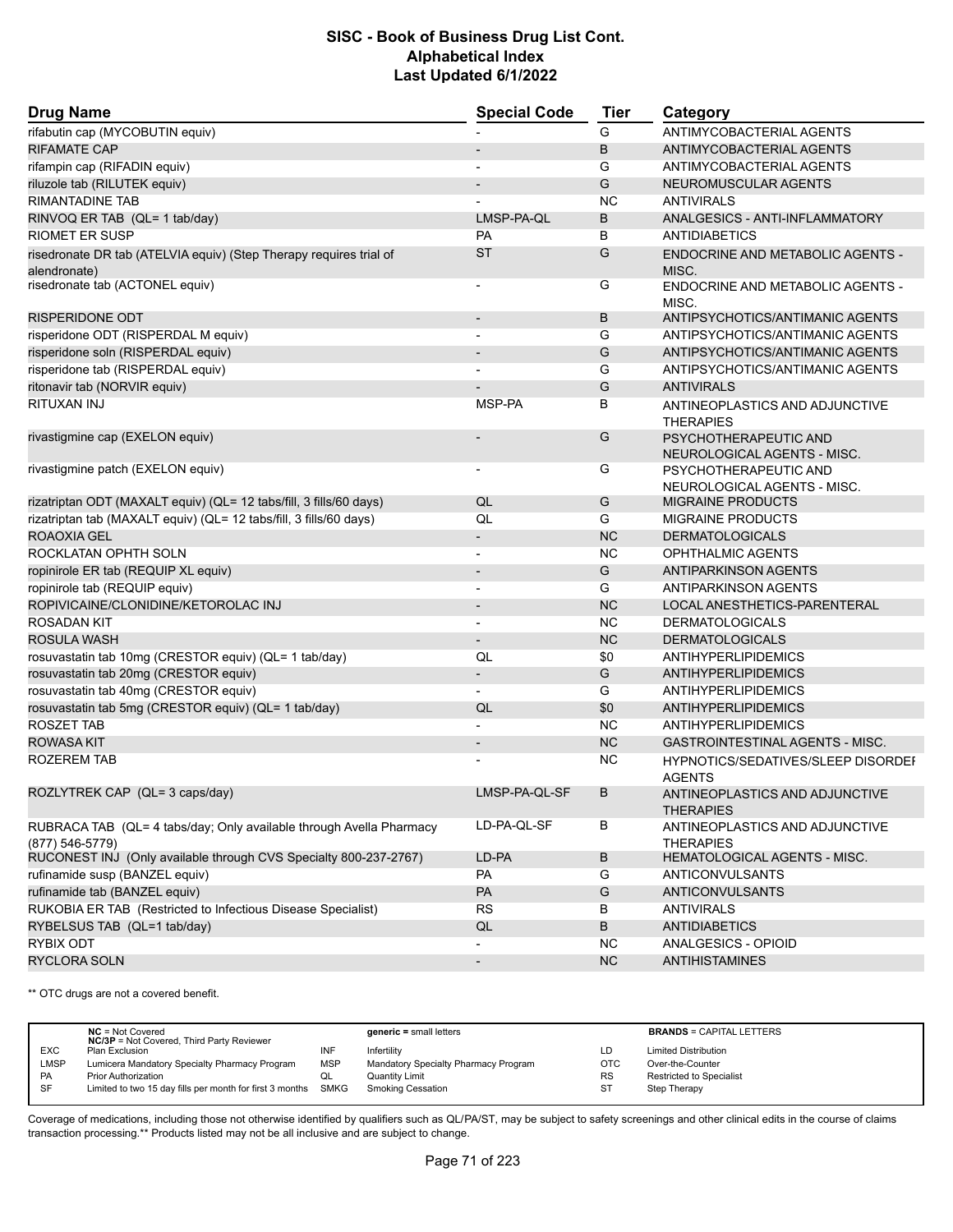| <b>Drug Name</b>                                        | <b>Special Code</b>      | <b>Tier</b> | Category                                             |
|---------------------------------------------------------|--------------------------|-------------|------------------------------------------------------|
| RYDAPT CAP (QL= 56 caps/28 days)                        | LMSP-PA-QL               | B           | ANTINEOPLASTICS AND ADJUNCTIVE<br><b>THERAPIES</b>   |
| <b>RYTARY CAP</b>                                       | $\overline{\phantom{a}}$ | <b>NC</b>   | <b>ANTIPARKINSON AGENTS</b>                          |
| <b>RYVENT TAB</b>                                       |                          | <b>NC</b>   | <b>ANTIHISTAMINES</b>                                |
| <b>SABRIL TAB</b>                                       |                          | <b>NC</b>   | <b>ANTICONVULSANTS</b>                               |
| <b>SAFYRAL TAB</b>                                      |                          | <b>NC</b>   | <b>CONTRACEPTIVES</b>                                |
| SAIZEN INJ, SEROSTIM INJ, ZORBTIVE INJ                  |                          | <b>NC</b>   | ENDOCRINE AND METABOLIC AGENTS -<br>MISC.            |
| <b>SALEX LOTION KIT</b>                                 |                          | <b>NC</b>   | <b>DERMATOLOGICALS</b>                               |
| <b>SALEX SHAMPOO</b>                                    |                          | B           | <b>DERMATOLOGICALS</b>                               |
| salicyclic acid soln                                    | $\blacksquare$           | <b>NC</b>   | <b>DERMATOLOGICALS</b>                               |
| salicylic acid cream (CERAVE PSORIASIS equiv)           |                          | <b>NC</b>   | <b>DERMATOLOGICALS</b>                               |
| salicylic acid shampoo (SALEX equiv)                    | $\overline{\phantom{a}}$ | G           | <b>DERMATOLOGICALS</b>                               |
| <b>SALIMEZ FORTE CREAM</b>                              | $\blacksquare$           | <b>NC</b>   | <b>DERMATOLOGICALS</b>                               |
| salsalate tab (DISALCID equiv)                          | $\overline{\phantom{a}}$ | G           | ANALGESICS - NONNARCOTIC                             |
| SANCUSO PATCH (QL= 4 patches/fill)                      | QL                       | B           | <b>ANTIEMETICS</b>                                   |
| SANDIMMUNE SOLN 100MG/ML                                |                          | B           | ASSORTED CLASSES                                     |
| <b>SANDOSTATIN LAR INJ KIT</b>                          |                          | <b>NC</b>   | ENDOCRINE AND METABOLIC AGENTS -                     |
|                                                         | QL                       |             | MISC.<br><b>DERMATOLOGICALS</b>                      |
| SANTYL OINT (QL= 90gm/30 days)                          |                          | B           |                                                      |
| sapropterin dihydrochloride powder packet (KUVAN equiv) | LMSP-PA                  | B           | ENDOCRINE AND METABOLIC AGENTS -<br>MISC.            |
| sapropterin dihydrochloride soluble tab (KUVAN equiv)   | LMSP-PA                  | В           | ENDOCRINE AND METABOLIC AGENTS -<br>MISC.            |
| <b>SARAFEM TAB</b>                                      |                          | <b>NC</b>   | PSYCHOTHERAPEUTIC AND<br>NEUROLOGICAL AGENTS - MISC. |
| SAVAYSA TAB                                             | $\overline{\phantom{a}}$ | <b>NC</b>   | ANTICOAGULANTS                                       |
| <b>SAVELLA PAK</b>                                      |                          | B           | PSYCHOTHERAPEUTIC AND<br>NEUROLOGICAL AGENTS - MISC. |
| SAVELLA TAB (QL= 2 tabs/day)                            | QL                       | В           | PSYCHOTHERAPEUTIC AND<br>NEUROLOGICAL AGENTS - MISC. |
| <b>SCARCIN GEL</b>                                      | $\overline{\phantom{a}}$ | <b>NC</b>   | <b>DERMATOLOGICALS</b>                               |
| scarcin gel (SCARCIN equiv)                             |                          | <b>NC</b>   | <b>DERMATOLOGICALS</b>                               |
| <b>SCARCIN LIQUID ROLL-ON</b>                           | $\overline{\phantom{a}}$ | <b>NC</b>   | <b>DERMATOLOGICALS</b>                               |
| <b>SCEMBLIX TAB</b>                                     |                          | <b>NC</b>   | ANTINEOPLASTICS AND ADJUNCTIVE<br><b>THERAPIES</b>   |
| scopolamine patch (TRANSDERM-SCOP equiv)                | $\overline{\phantom{a}}$ | G           | <b>ANTIEMETICS</b>                                   |
| seb-prev cream (OVACE CREAM equiv)                      |                          | <b>NC</b>   | <b>DERMATOLOGICALS</b>                               |
| <b>SECONAL CAP</b>                                      |                          | B           | HYPNOTICS/SEDATIVES/SLEEP DISORDEF<br><b>AGENTS</b>  |
| <b>SECUADO PATCH</b>                                    |                          | <b>NC</b>   | ANTIPSYCHOTICS/ANTIMANIC AGENTS                      |
| SEEBRI NEOHALER CAP                                     |                          | <b>NC</b>   | ANTIASTHMATIC AND BRONCHODILATOR<br><b>AGENTS</b>    |
| <b>SEGLENTIS TAB</b>                                    |                          | <b>NC</b>   | ANALGESICS - OPIOID                                  |
| <b>SEGLUROMET TAB</b>                                   | $\overline{\phantom{a}}$ | <b>NC</b>   | <b>ANTIDIABETICS</b>                                 |
| SELECT OB + DHA                                         | $\blacksquare$           | <b>NC</b>   | <b>MULTIVITAMINS</b>                                 |
| selegiline cap (ELDEPRYL equiv)                         | $\overline{\phantom{a}}$ | G           | ANTIPARKINSON AGENTS                                 |
| selegiline tab (ELDEPRYL equiv)                         |                          | G           | ANTIPARKINSON AGENTS                                 |
| selenium sulfide lotion                                 | <b>OTC</b>               | <b>EXC</b>  | <b>DERMATOLOGICALS</b>                               |
| selenium sulfide lotion 2.5% (SELSUN equiv)             |                          | G           | <b>DERMATOLOGICALS</b>                               |
| selenium sulfide shampoo (SELSEB equiv)                 | $\overline{a}$           | G           | <b>DERMATOLOGICALS</b>                               |
|                                                         |                          |             |                                                      |

\*\* OTC drugs are not a covered benefit.

|            | $NC = Not Covered$<br><b>NC/3P</b> = Not Covered, Third Party Reviewer |            | $generic = small letters$            |           | <b>BRANDS = CAPITAL LETTERS</b> |
|------------|------------------------------------------------------------------------|------------|--------------------------------------|-----------|---------------------------------|
| <b>EXC</b> | Plan Exclusion                                                         | INF        | Infertility                          | LD        | <b>Limited Distribution</b>     |
| LMSP       | Lumicera Mandatory Specialty Pharmacy Program                          | <b>MSP</b> | Mandatory Specialty Pharmacy Program | OTC       | Over-the-Counter                |
| <b>PA</b>  | <b>Prior Authorization</b>                                             | QL         | Quantity Limit                       | <b>RS</b> | <b>Restricted to Specialist</b> |
| <b>SF</b>  | Limited to two 15 day fills per month for first 3 months SMKG          |            | <b>Smoking Cessation</b>             | -ST       | Step Therapy                    |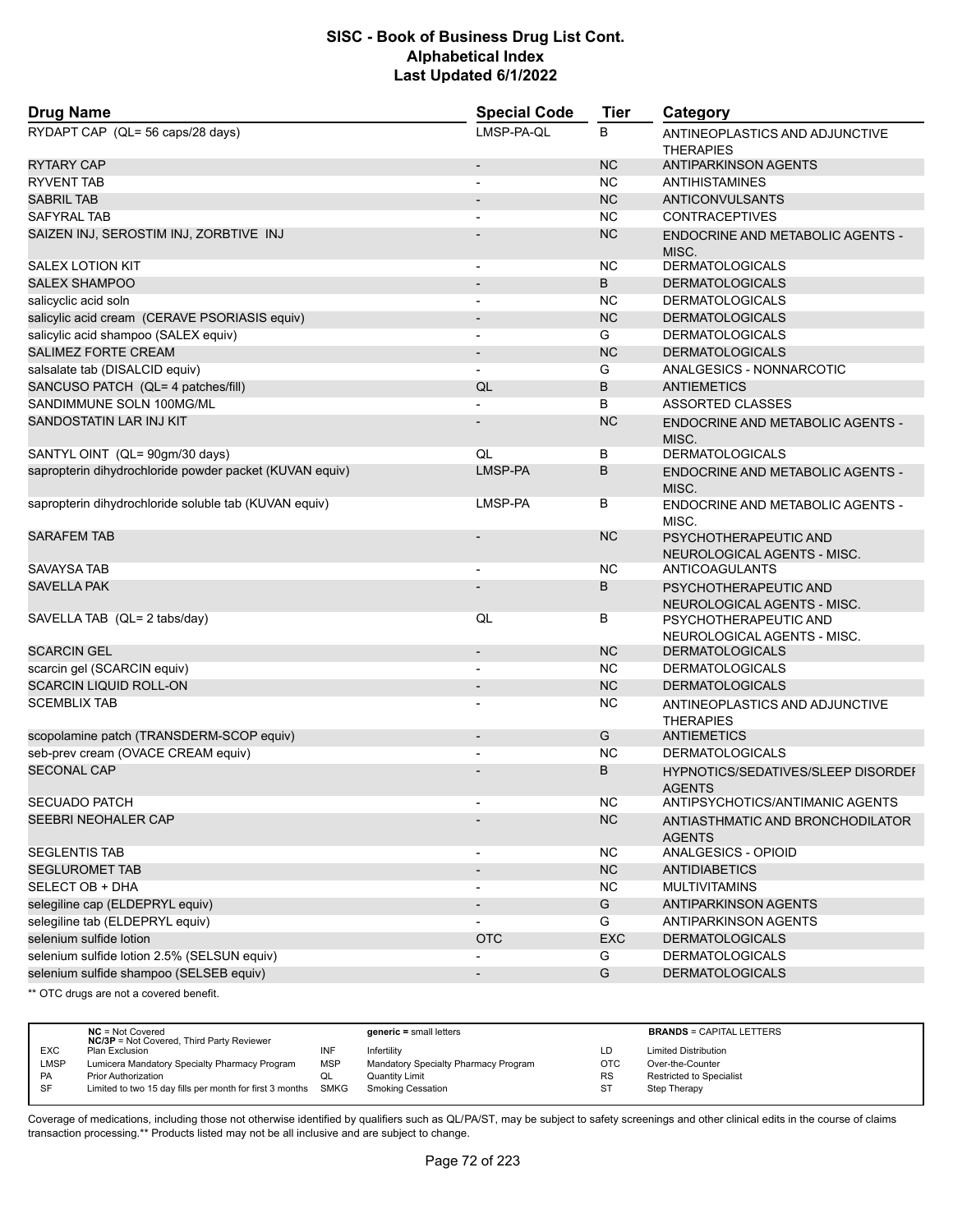| <b>Drug Name</b>                                                                                | <b>Special Code</b>      | <b>Tier</b> | Category                                              |
|-------------------------------------------------------------------------------------------------|--------------------------|-------------|-------------------------------------------------------|
| selenium sulfide shampoo 2.3% (SELRX equiv)                                                     |                          | <b>NC</b>   | <b>DERMATOLOGICALS</b>                                |
| <b>SELZENTRY SOLN</b>                                                                           |                          | B           | <b>ANTIVIRALS</b>                                     |
| <b>SELZENTRY TAB</b>                                                                            |                          | В           | <b>ANTIVIRALS</b>                                     |
| SEMGLEE INJ, INSULIN GLARGINE-YFGN INJ                                                          | $\blacksquare$           | B           | <b>ANTIDIABETICS</b>                                  |
| SEMGLEE PEN, INSULIN GLARGINE-YFGN PEN                                                          | $\blacksquare$           | B           | ANTIDIABETICS                                         |
| <b>SEMGLEE SOLN</b>                                                                             |                          | <b>NC</b>   | <b>ANTIDIABETICS</b>                                  |
| <b>SEMPREX-D CAP</b>                                                                            | $\blacksquare$           | <b>EXC</b>  | COUGH/COLD/ALLERGY                                    |
| <b>SENSIPAR TAB</b>                                                                             |                          | NC          | ENDOCRINE AND METABOLIC AGENTS -<br>MISC.             |
| SEREVENT DISKUS INHALER                                                                         |                          | В           | ANTIASTHMATIC AND BRONCHODILATOR<br><b>AGENTS</b>     |
| <b>SERNIVO SPRAY</b>                                                                            |                          | <b>NC</b>   | <b>DERMATOLOGICALS</b>                                |
| SEROQUEL XR TAB                                                                                 |                          | NC.         | ANTIPSYCHOTICS/ANTIMANIC AGENTS                       |
| <b>SERTRALINE CAP</b>                                                                           | $\blacksquare$           | <b>NC</b>   | <b>ANTIDEPRESSANTS</b>                                |
| sertraline conc (ZOLOFT equiv)                                                                  |                          | G           | ANTIDEPRESSANTS                                       |
| sertraline tab (ZOLOFT equiv)                                                                   |                          | G           | <b>ANTIDEPRESSANTS</b>                                |
| sevelamer hydrochloride tab (RENAGEL equiv)                                                     | $\blacksquare$           | <b>NC</b>   | GASTROINTESTINAL AGENTS - MISC.                       |
| sevelamer powder pak (RENVELA equiv)                                                            |                          | G           | GASTROINTESTINAL AGENTS - MISC.                       |
| sevelamer tab (RENVELA TAB equiv)                                                               |                          | G           | <b>GASTROINTESTINAL AGENTS - MISC.</b>                |
| <b>SEYSARA TAB</b>                                                                              | $\overline{\phantom{a}}$ | <b>NC</b>   | <b>TETRACYCLINES</b>                                  |
| SHINGRIX INJ (Covered for members age 19 years or older)                                        | <b>VAC</b>               | \$0         | <b>VACCINES</b>                                       |
| SIGNIFOR INJ (QL= 2 vials/day; Only available through Anovo Specialty<br>Pharmacy 844-288-5007) | LD-PA-QL                 | B           | <b>ENDOCRINE AND METABOLIC AGENTS -</b><br>MISC.      |
| <b>SIGNIFOR LAR INJ</b>                                                                         | $\overline{\phantom{a}}$ | NC.         | ENDOCRINE AND METABOLIC AGENTS -<br>MISC.             |
| <b>SIKLOS TAB</b>                                                                               | $\blacksquare$           | <b>NC</b>   | <b>HEMATOPOIETIC AGENTS</b>                           |
| SILALITE PAK MIS                                                                                |                          | NC.         | <b>DERMATOLOGICALS</b>                                |
| <b>SILATRIX GEL</b>                                                                             | $\overline{\phantom{a}}$ | <b>NC</b>   | MOUTH/THROAT/DENTAL AGENTS                            |
| sildenafil susp (REVATIO equiv)                                                                 |                          | <b>NC</b>   | CARDIOVASCULAR AGENTS - MISC.                         |
| sildenafil tab (VIAGRA equiv) (QL=6 tabs/30 days)                                               | QL                       | G           | CARDIOVASCULAR AGENTS - MISC.                         |
| sildenafil tab 20mg (REVATIO equiv)                                                             | <b>PA</b>                | G           | CARDIOVASCULAR AGENTS - MISC.                         |
| <b>SILIPAC KIT</b>                                                                              |                          | <b>NC</b>   | <b>DERMATOLOGICALS</b>                                |
| SILIQ INJ                                                                                       |                          | NC.         | <b>DERMATOLOGICALS</b>                                |
| silodosin cap (RAPAFLO equiv)                                                                   |                          | G           | <b>GENITOURINARY AGENTS -</b><br><b>MISCELLANEOUS</b> |
| silver sulfadiazine cream (SILVADENE CREAM equiv)                                               | $\overline{\phantom{a}}$ | G           | <b>DERMATOLOGICALS</b>                                |
| <b>SILVERA PAD</b>                                                                              |                          | <b>NC</b>   | <b>DERMATOLOGICALS</b>                                |
| SIMBRINZA OPHTH SUSP                                                                            |                          | В           | <b>OPHTHALMIC AGENTS</b>                              |
| <b>SIMPONI ARIA INJ</b>                                                                         |                          | <b>NC</b>   | ANALGESICS - ANTI-INFLAMMATORY                        |
| SIMPONI AUTO-INJECTOR 100MG (QL=1 inj/28 days)                                                  | LMSP-PA-QL               | В           | ANALGESICS - ANTI-INFLAMMATORY                        |
| SIMPONI AUTO-INJECTOR 50MG                                                                      |                          | NC          | ANALGESICS - ANTI-INFLAMMATORY                        |
| SIMPONI INJ 100MG (QL=1 inj/28 days)                                                            | LMSP-PA-QL               | В           | ANALGESICS - ANTI-INFLAMMATORY                        |
| SIMPONI INJ 50MG                                                                                |                          | <b>NC</b>   | ANALGESICS - ANTI-INFLAMMATORY                        |
| SIMVASTATIN SUSP                                                                                |                          | <b>NC</b>   | <b>ANTIHYPERLIPIDEMICS</b>                            |
| simvastatin tab (ZOCOR equiv) (80mg is Not Covered)                                             | $\overline{\phantom{a}}$ | \$0         | <b>ANTIHYPERLIPIDEMICS</b>                            |
| simvastatin tab 80mg (ZOCOR equiv)                                                              |                          | NC.         | <b>ANTIHYPERLIPIDEMICS</b>                            |
| SINUVA NASAL IMPLANT                                                                            |                          | EXC         | NASAL AGENTS - SYSTEMIC AND TOPICAL                   |
| sirolimus soln (RAPAMUNE equiv)                                                                 | $\overline{\phantom{a}}$ | G           | <b>MISCELLANEOUS THERAPEUTIC CLASSES</b>              |
| sirolimus tab (RAPAMUNE equiv)                                                                  |                          | G           | <b>ASSORTED CLASSES</b>                               |
| <b>SIRTURO TAB</b>                                                                              |                          | <b>NC</b>   | ANTIMYCOBACTERIAL AGENTS                              |

\*\* OTC drugs are not a covered benefit.

|             | $NC = Not Covered$<br><b>NC/3P</b> = Not Covered, Third Party Reviewer |            | $generic = small letters$            |            | <b>BRANDS = CAPITAL LETTERS</b> |
|-------------|------------------------------------------------------------------------|------------|--------------------------------------|------------|---------------------------------|
| <b>EXC</b>  | Plan Exclusion                                                         | INF        | Infertility                          | LD         | <b>Limited Distribution</b>     |
| <b>LMSP</b> | Lumicera Mandatory Specialty Pharmacy Program                          | <b>MSP</b> | Mandatory Specialty Pharmacy Program | <b>OTC</b> | Over-the-Counter                |
| PA          | <b>Prior Authorization</b>                                             | QL         | <b>Quantity Limit</b>                | <b>RS</b>  | <b>Restricted to Specialist</b> |
| SF          | Limited to two 15 day fills per month for first 3 months SMKG          |            | <b>Smoking Cessation</b>             | <b>ST</b>  | Step Therapy                    |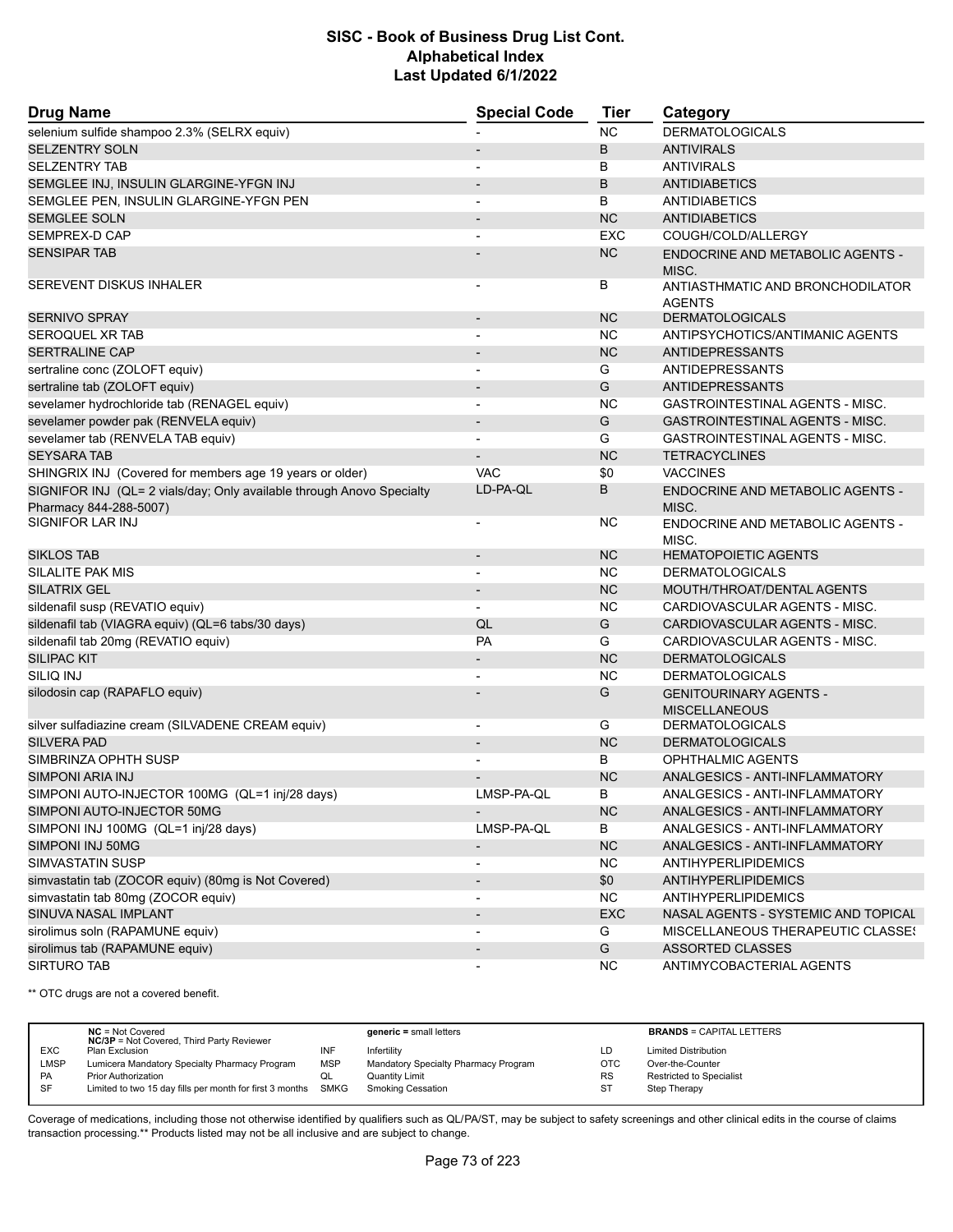| <b>Drug Name</b>                                                                                                                       | <b>Special Code</b>      | <b>Tier</b> | Category                                              |
|----------------------------------------------------------------------------------------------------------------------------------------|--------------------------|-------------|-------------------------------------------------------|
| <b>SITAVIG TAB</b>                                                                                                                     |                          | <b>NC</b>   | <b>ANTIVIRALS</b>                                     |
| SITZMARKS CAP                                                                                                                          |                          | <b>NC</b>   | <b>DIAGNOSTIC PRODUCTS</b>                            |
| SIVEXTRO TAB (QL= 6 tabs/fill; Restricted to Infectious Disease Specialist)                                                            | QL-RS                    | B           | ANTI-INFECTIVE AGENTS - MISC.                         |
| <b>SKELID TAB</b>                                                                                                                      |                          | В           | <b>ENDOCRINE AND METABOLIC AGENTS -</b><br>MISC.      |
| SKLICE LOTION (QL= 1 tube/fill)                                                                                                        | PA-QL                    | B           | <b>DERMATOLOGICALS</b>                                |
| SKYRIZI INJ 150MG/ML (QL= 1 inj/84 days)                                                                                               | LMSP-PA-QL               | B           | <b>DERMATOLOGICALS</b>                                |
| SKYRIZI INJ 75MG/0.83ML (QL= 2 inj/84 days)                                                                                            | LMSP-PA-QL               | B           | <b>DERMATOLOGICALS</b>                                |
| <b>SKYTROFA INJ</b>                                                                                                                    |                          | <b>NC</b>   | ENDOCRINE AND METABOLIC AGENTS -<br>MISC.             |
| <b>SLYND TAB</b>                                                                                                                       |                          | <b>NC</b>   | <b>CONTRACEPTIVES</b>                                 |
| smz/tmp (DS) tab (BACTRIM DS equiv)                                                                                                    |                          | G           | ANTI-INFECTIVE AGENTS - MISC.                         |
| smz/tmp susp (BACTRIM, SEPTRA equiv)                                                                                                   |                          | G           | ANTI-INFECTIVE AGENTS - MISC.                         |
| <b>SOAANZ TAB</b>                                                                                                                      |                          | <b>NC</b>   | <b>DIURETICS</b>                                      |
| sodium chloride neb soln (HYPER-SAL equiv)                                                                                             | $\overline{\phantom{a}}$ | G           | COUGH/COLD/ALLERGY                                    |
| sodium citrate/citric acid soln (BICITRA equiv)                                                                                        |                          | G           | <b>GENITOURINARY AGENTS -</b><br><b>MISCELLANEOUS</b> |
| sodium fluoride chew tab (LURIDE equiv) (Covered at \$0 for members 5 years<br>or younger; All other members covered at generic copay) |                          | \$0         | <b>MINERALS &amp; ELECTROLYTES</b>                    |
| sodium fluoride cream (PREVIDENT equiv) (Covered at \$0 for members 5<br>years or younger; All other members covered at generic copay) |                          | \$0         | MOUTH/THROAT/DENTAL AGENTS                            |
| sodium fluoride gel (PREVIDENT equiv)                                                                                                  | $\overline{\phantom{a}}$ | G           | MOUTH/THROAT/DENTAL AGENTS                            |
| SODIUM FLUORIDE LOZENGE (Covered at \$0 for members 5 years or                                                                         |                          | \$0         | <b>MINERALS &amp; ELECTROLYTES</b>                    |
| younger; All other members covered at generic copay)                                                                                   |                          |             |                                                       |
| sodium fluoride paste (PREVIDENT equiv)                                                                                                | $\overline{\phantom{a}}$ | G           | MOUTH/THROAT/DENTAL AGENTS                            |
| sodium fluoride rinse (PREVIDENT equiv)                                                                                                | $\overline{a}$           | G           | MOUTH/THROAT/DENTAL AGENTS                            |
| sodium fluoride soln (LURIDE equiv) (Covered at \$0 for members 5 years or                                                             |                          | \$0         | MINERALS & ELECTROLYTES                               |
| younger; All other members covered at generic copay)                                                                                   |                          |             |                                                       |
| SODIUM FLUORIDE TAB (Covered at \$0 for members 5 years or younger; All<br>other members covered at generic copay)                     |                          | \$0         | <b>MINERALS &amp; ELECTROLYTES</b>                    |
| sodium fluoride/potassium nitrate paste (PREVIDENT equiv)                                                                              | $\overline{\phantom{a}}$ | G           | MOUTH/THROAT/DENTAL AGENTS                            |
| SODIUM HYALU INJ                                                                                                                       |                          | <b>NC</b>   | MUSCULOSKELETAL THERAPY AGENTS                        |
| SODIUM IODIDE I-131 SOLN                                                                                                               | $\overline{\phantom{a}}$ | <b>NC</b>   | <b>THYROID AGENTS</b>                                 |
| sodium phenylbutyrate powder (BUPHENYL equiv)                                                                                          |                          | G           | ENDOCRINE AND METABOLIC AGENTS -<br>MISC.             |
| sodium phenylbutyrate tab (BUPHENYL equiv)                                                                                             |                          | G           | ENDOCRINE AND METABOLIC AGENTS -<br>MISC.             |
| sodium polystyrene powder (KAYEXALATE equiv)                                                                                           |                          | G           | <b>ASSORTED CLASSES</b>                               |
| sodium polystyrene susp (SPS equiv)                                                                                                    |                          | G           | <b>ASSORTED CLASSES</b>                               |
| sodium sulfacetamide gel (OVACE PLUS equiv)                                                                                            |                          | <b>NC</b>   | <b>DERMATOLOGICALS</b>                                |
| sodium sulfacetamide lotion (KLARON equiv)                                                                                             |                          | G           | <b>DERMATOLOGICALS</b>                                |
| sodium sulfacetamide shampoo (OVACE equiv)                                                                                             |                          | <b>NC</b>   | <b>DERMATOLOGICALS</b>                                |
| sodium sulfacetamide wash (OVACE WASH equiv)                                                                                           | $\overline{\phantom{a}}$ | G           | <b>DERMATOLOGICALS</b>                                |
| sodium sulfacetamide/sulfur emulsion (ROSAC WASH equiv)                                                                                |                          | <b>NC</b>   | <b>DERMATOLOGICALS</b>                                |
| sodium sulfacetamide/sulfur emulsion (ROSULA equiv)                                                                                    | $\overline{\phantom{a}}$ | NC          | <b>DERMATOLOGICALS</b>                                |
| sodium sulfacetamide/sulfur emulsion 10-1% (ROSAC WASH equiv)                                                                          | $\overline{\phantom{a}}$ | NC.         | <b>DERMATOLOGICALS</b>                                |
| sodium sulfacetamide/sulfur foam (CLARIFOAM EF equiv)                                                                                  | $\overline{\phantom{a}}$ | NC          | <b>DERMATOLOGICALS</b>                                |
| sodium sulfacetamide/sulfur gel (ROSULA equiv)                                                                                         | $\overline{\phantom{a}}$ | G           | <b>DERMATOLOGICALS</b>                                |
| SODIUM SULFACETAMIDE/SULFUR LOTION                                                                                                     | $\overline{\phantom{a}}$ | <b>NC</b>   | <b>DERMATOLOGICALS</b>                                |
| sodium sulfacetamide/sulfur lotion (SULFACET R equiv)                                                                                  | $\overline{a}$           | <b>NC</b>   | <b>DERMATOLOGICALS</b>                                |
| sodium sulfacetamide/sulfur pad (PLEXION CLEANSING CLOTH equiv)                                                                        | $\overline{\phantom{a}}$ | <b>NC</b>   | <b>DERMATOLOGICALS</b>                                |
| ** OTC drugs are not a covered benefit.                                                                                                |                          |             |                                                       |

**NC** = Not Covered **generic =** small letters **BRANDS** = CAPITAL LETTERS **NC/3P** = Not Covered, Third Party Reviewer EXC Plan Exclusion INF Infertility LD Limited Distribution LMSP Lumicera Mandatory Specialty Pharmacy Program MSP Mandatory Specialty Pharmacy Program OTC Over-the-Counter PA Prior Authorization **COL** Quantity Limit Collection Control RS Restricted to Specialist<br>
SF Limited to two 15 day fills per month for first 3 months SMKG Smoking Cessation ST Step Therapy Limited to two 15 day fills per month for first 3 months SMKG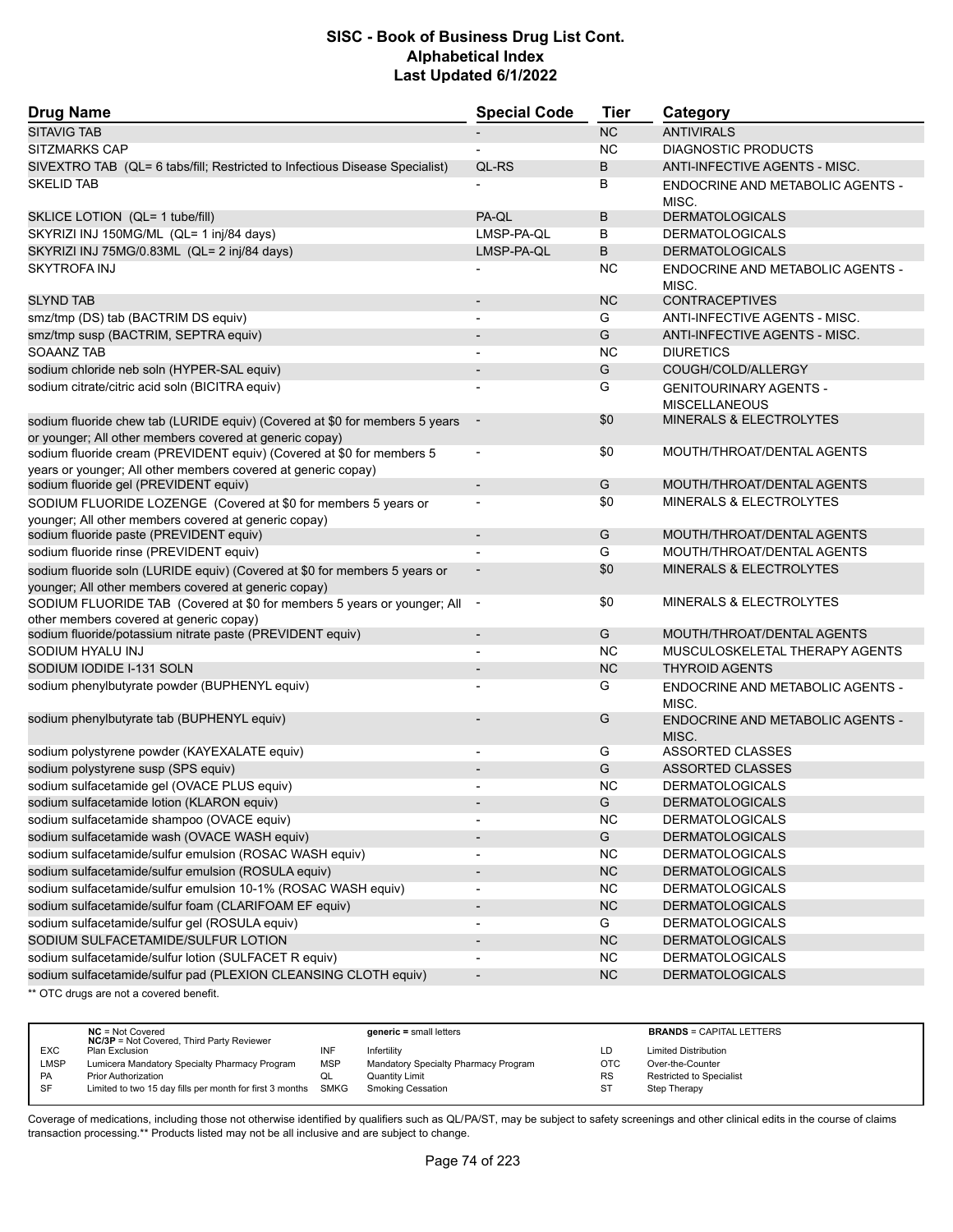| <b>Drug Name</b>                                                                                                                                   | <b>Special Code</b>      | Tier      | Category                                            |
|----------------------------------------------------------------------------------------------------------------------------------------------------|--------------------------|-----------|-----------------------------------------------------|
| SODIUM SULFACETAMIDE/SULFUR SUSP                                                                                                                   |                          | <b>NC</b> | <b>DERMATOLOGICALS</b>                              |
| sodium sulfacetamide/sulfur susp (PLEXION TS equiv)                                                                                                | $\overline{\phantom{a}}$ | <b>NC</b> | <b>DERMATOLOGICALS</b>                              |
| sodium sulfacetamide/sulfur wash (SUMAXIN WASH equiv)                                                                                              |                          | NC.       | <b>DERMATOLOGICALS</b>                              |
| sodium sulfacetamide/sunscreen kit (SUMADEN XLT equiv)                                                                                             |                          | NC        | <b>DERMATOLOGICALS</b>                              |
| sodium sulfacetamide/urea pad (ROSULA equiv)                                                                                                       |                          | <b>NC</b> | <b>DERMATOLOGICALS</b>                              |
| SOFOSBUVIR/VELPATASVIR TAB (QL= 1 tab/ day)                                                                                                        | LMSP-PA-QL               | B         | <b>ANTIVIRALS</b>                                   |
| <b>SOLAICE PATCH</b>                                                                                                                               |                          | NC        | <b>DERMATOLOGICALS</b>                              |
| <b>SOLARAVIX PAK</b>                                                                                                                               | $\overline{\phantom{a}}$ | <b>NC</b> | <b>DERMATOLOGICALS</b>                              |
| SOLARAZE GEL                                                                                                                                       | $\overline{\phantom{a}}$ | NC.       | <b>DERMATOLOGICALS</b>                              |
| solifenacin tab (VESICARE equiv)                                                                                                                   |                          | G         | URINARY ANTISPASMODICS                              |
| SOLIQUA INJ (QL= 15ml/25 days)                                                                                                                     | PA-QL                    | B         | <b>ANTIDIABETICS</b>                                |
| SOLOSEC GRANULES PACKET                                                                                                                            |                          | <b>NC</b> | <b>AMEBICIDES</b>                                   |
| SOMA TAB 250MG                                                                                                                                     |                          | <b>NC</b> | MUSCULOSKELETAL THERAPY AGENTS                      |
| SOMATULINE INJ                                                                                                                                     | MSP-PA                   | B         | <b>ENDOCRINE AND METABOLIC AGENTS -</b><br>MISC.    |
| SOMAVERT INJ (Only available through Walgreens 888-347-3416)                                                                                       | LD-PA                    | В         | ENDOCRINE AND METABOLIC AGENTS -<br>MISC.           |
| <b>SOMNOTE CAP</b>                                                                                                                                 |                          | B         | HYPNOTICS/SEDATIVES/SLEEP DISORDEI<br><b>AGENTS</b> |
| SOOLANTRA CREAM                                                                                                                                    | $\overline{\phantom{a}}$ | NC.       | <b>DERMATOLOGICALS</b>                              |
| sotalol AF tab (BETAPACE AF equiv)                                                                                                                 | $\overline{\phantom{a}}$ | G         | <b>BETA BLOCKERS</b>                                |
| sotalol tab (BETAPACE equiv)                                                                                                                       |                          | G         | <b>BETA BLOCKERS</b>                                |
| SOTYLIZE SOLN                                                                                                                                      |                          | <b>NC</b> | <b>BETA BLOCKERS</b>                                |
| SOTYLIZE SOLN 5MG/ML (Prior Authorization required for members age 9 or<br>older)                                                                  | <b>PA</b>                | В         | <b>BETA BLOCKERS</b>                                |
| SOVALDI PELLET PAK                                                                                                                                 | $\overline{\phantom{a}}$ | <b>NC</b> | <b>ANTIVIRALS</b>                                   |
| SOVALDI TAB                                                                                                                                        |                          | <b>NC</b> | <b>ANTIVIRALS</b>                                   |
| SPECTRACEF TAB                                                                                                                                     | $\overline{\phantom{a}}$ | В         | <b>CEPHALOSPORINS</b>                               |
| SPINOSAD SUSP (QL= 1 bottle/fill)                                                                                                                  | QL                       | B         | <b>DERMATOLOGICALS</b>                              |
| SPIRIVA HANDIHALER                                                                                                                                 |                          | <b>NC</b> | ANTIASTHMATIC AND BRONCHODILATOR<br><b>AGENTS</b>   |
| SPIRIVA RESPIMAT INHALER 1.25MCG/ACT (QL= 1 inhaler/30 days; Step<br>Therapy requires trial of ADVAIR, BREO, DULERA, or<br>FLUTICASONE/SALMETEROL) | QL-ST                    | В         | ANTIASTHMATIC AND BRONCHODILATOR<br><b>AGENTS</b>   |
| SPIRIVA RESPIMAT INHALER 2.5MCG/ACT                                                                                                                |                          | <b>NC</b> | ANTIASTHMATIC AND BRONCHODILATOR<br><b>AGENTS</b>   |
| spironolactone tab (ALDACTONE equiv)                                                                                                               | $\blacksquare$           | G         | <b>DIURETICS</b>                                    |
| spironolactone/hydrochlorothiazide tab (ALDACTAZIDE equiv)                                                                                         | $\blacksquare$           | G         | <b>DIURETICS</b>                                    |
| SPORANOX CAP                                                                                                                                       |                          | <b>NC</b> | ANTIFUNGALS                                         |
| <b>SPORANOX SOLN</b>                                                                                                                               | PA                       | B         | <b>ANTIFUNGALS</b>                                  |
| SPRAVATO NASAL SOLN                                                                                                                                | $\overline{\phantom{a}}$ | <b>NC</b> | <b>ANTIDEPRESSANTS</b>                              |
| sprintec 28 tab (ORTHO-CYCLEN equiv)                                                                                                               |                          | \$0       | <b>CONTRACEPTIVES</b>                               |
| <b>SPRITAM TAB</b>                                                                                                                                 |                          | <b>NC</b> | ANTICONVULSANTS                                     |
| SPRIX NASAL SPRAY                                                                                                                                  | <b>PA</b>                | В         | ANALGESICS - ANTI-INFLAMMATORY                      |
| SPRYCEL TAB                                                                                                                                        | LMSP-PA-SF               | B         | ANTINEOPLASTICS AND ADJUNCTIVE<br><b>THERAPIES</b>  |
| <b>SPS SUSP</b>                                                                                                                                    | $\overline{\phantom{a}}$ | G         | MISCELLANEOUS THERAPEUTIC CLASSES                   |
| <b>SSKI ORAL SOLN</b>                                                                                                                              |                          | В         | COUGH/COLD/ALLERGY                                  |
| STAMARIL INJ                                                                                                                                       | $\overline{\phantom{a}}$ | NC        | <b>VACCINES</b>                                     |
| STAVUDINE CAP                                                                                                                                      | $\overline{\phantom{a}}$ | G         | <b>ANTIVIRALS</b>                                   |

\*\* OTC drugs are not a covered benefit.

|             | $NC = Not Covered$                                       |            | $generic = small letters$            |            | <b>BRANDS = CAPITAL LETTERS</b> |
|-------------|----------------------------------------------------------|------------|--------------------------------------|------------|---------------------------------|
|             | <b>NC/3P</b> = Not Covered, Third Party Reviewer         |            |                                      |            |                                 |
| <b>EXC</b>  | Plan Exclusion                                           | INF        | Infertility                          | LD         | <b>Limited Distribution</b>     |
| <b>LMSP</b> | Lumicera Mandatory Specialty Pharmacy Program            | <b>MSP</b> | Mandatory Specialty Pharmacy Program | <b>OTC</b> | Over-the-Counter                |
| PA          | <b>Prior Authorization</b>                               | QL         | Quantity Limit                       | <b>RS</b>  | <b>Restricted to Specialist</b> |
| SF          | Limited to two 15 day fills per month for first 3 months | SMKG       | <b>Smoking Cessation</b>             | <b>ST</b>  | Step Therapy                    |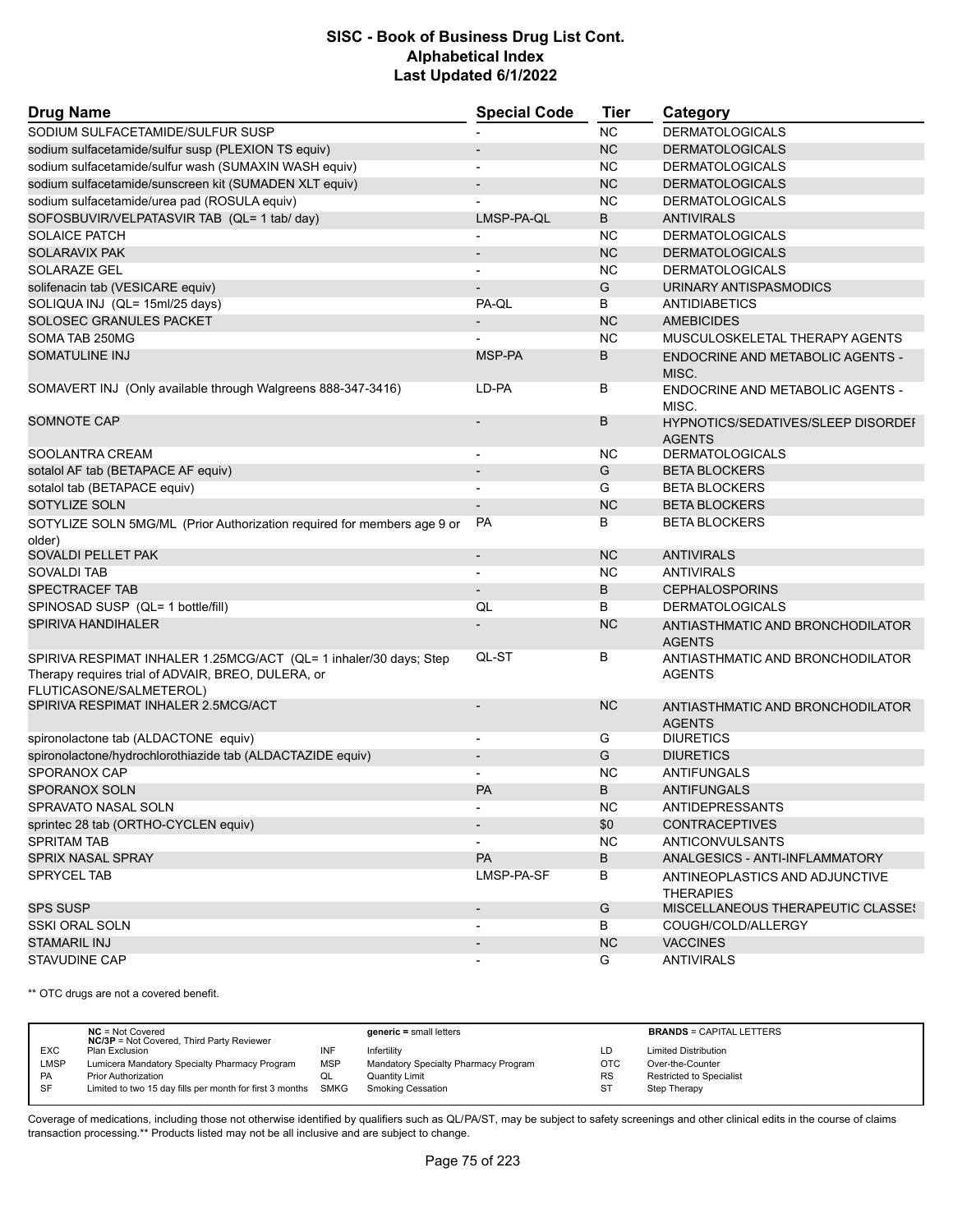| <b>Drug Name</b>                                                                             | <b>Special Code</b>      | <b>Tier</b>   | Category                                                       |
|----------------------------------------------------------------------------------------------|--------------------------|---------------|----------------------------------------------------------------|
| stavudine cap (ZERIT equiv)                                                                  |                          | G             | <b>ANTIVIRALS</b>                                              |
| stavudine soln (ZERIT equiv)                                                                 | $\overline{\phantom{a}}$ | G             | <b>ANTIVIRALS</b>                                              |
| <b>STAVZOR CAP</b>                                                                           |                          | <b>NC</b>     | <b>ANTICONVULSANTS</b>                                         |
| <b>STEGLATRO TAB</b>                                                                         |                          | <b>NC</b>     | <b>ANTIDIABETICS</b>                                           |
| <b>STEGLUJAN TAB</b>                                                                         |                          | <b>NC</b>     | <b>ANTIDIABETICS</b>                                           |
| STELARA INJ (QL= 1 inj/84 days)                                                              | LMSP-PA-QL               | B             | <b>DERMATOLOGICALS</b>                                         |
| <b>STENDRA TAB</b>                                                                           |                          | <b>NC</b>     | CARDIOVASCULAR AGENTS - MISC.                                  |
| STIMATE NASAL SOLN                                                                           |                          | В             | ENDOCRINE AND METABOLIC AGENTS -<br>MISC.                      |
| <b>STIOLTO INHALER</b>                                                                       |                          | B             | ANTIASTHMATIC AND BRONCHODILATOR<br><b>AGENTS</b>              |
| STIVARGA TAB (QL= 4 tabs/day)                                                                | MSP-PA-QL-SF             | В             | ANTINEOPLASTICS AND ADJUNCTIVE<br><b>THERAPIES</b>             |
| STRENSIQ INJ (Only available through PantherRx Pharmacy 855-726-8479)                        | LD-PA                    | B             | <b>ENDOCRINE AND METABOLIC AGENTS -</b><br>MISC.               |
| <b>STRIANT FILM</b>                                                                          | $\overline{\phantom{a}}$ | NC.           | ANDROGENS-ANABOLIC                                             |
| <b>STRIBILD TAB</b>                                                                          |                          | B             | <b>ANTIVIRALS</b>                                              |
| STRIVERDI RESPIMAT INHALER (QL= 1 inhaler/30 days)                                           | QL                       | В             | ANTIASTHMATIC AND BRONCHODILATOR<br><b>AGENTS</b>              |
| SUBLOCADE INJ                                                                                |                          | <b>NC</b>     | <b>ANALGESICS - OPIOID</b>                                     |
| SUBOXONE SL FILM                                                                             | $\blacksquare$           | <b>NC</b>     | ANALGESICS - OPIOID                                            |
| <b>SUBSYS SPRAY</b>                                                                          |                          | <b>NC</b>     | ANALGESICS - OPIOID                                            |
| <b>SUCLEAR KIT</b>                                                                           | <b>PA</b>                | B             | LAXATIVES                                                      |
| <b>SUCRAID SOLN</b>                                                                          |                          | <b>NC</b>     | <b>DIGESTIVE AIDS</b>                                          |
| sucralfate susp (CARAFATE equiv)                                                             | <b>PA</b>                | G             | <b>ULCER</b><br>DRUGS/ANTISPASMODICS/ANTICHOLINEF<br><b>CS</b> |
| sucralfate tab (CARAFATE equiv)                                                              | $\blacksquare$           | G             | <b>ULCER DRUGS</b>                                             |
| sulfacetamide sodium ophth soln (BLEPH-10 equiv)                                             | $\blacksquare$           | G             | <b>OPHTHALMIC AGENTS</b>                                       |
| sulfacetamide sodium/prednisolone ophth soln (VASOCIDIN equiv)                               | $\overline{\phantom{a}}$ | G             | <b>OPHTHALMIC AGENTS</b>                                       |
| sulfacetamide sodium/sulfur cream 10-5% (PLEXION SCT equiv)                                  |                          | <b>NC</b>     | <b>DERMATOLOGICALS</b>                                         |
| sulfadiazine tab                                                                             | $\overline{\phantom{0}}$ | G             | <b>SULFONAMIDES</b>                                            |
| <b>SULFADIAZINE TAB</b>                                                                      |                          | <b>NC</b>     | <b>SULFONAMIDES</b>                                            |
| <b>SULFAMYLON CREAM</b>                                                                      |                          | B             | <b>DERMATOLOGICALS</b>                                         |
| sulfasalazine EC tab (AZULFIDINE equiv)                                                      | $\overline{\phantom{a}}$ | G             | <b>GASTROINTESTINAL AGENTS - MISC.</b>                         |
| sulfasalazine tab (AZULFIDINE equiv)                                                         |                          | G             | <b>GASTROINTESTINAL AGENTS - MISC.</b>                         |
| sulindac tab (CLINORIL equiv)                                                                |                          | G             | ANALGESICS - ANTI-INFLAMMATORY                                 |
| <b>SUMADEN XLT KIT</b>                                                                       |                          | <b>NC</b>     | <b>DERMATOLOGICALS</b>                                         |
| <b>SUMANSETRON PAK</b>                                                                       |                          | <b>NC</b>     | <b>MIGRAINE PRODUCTS</b>                                       |
| SUMATRIPTAN INJ (QL= 4 inj/fill, 2 fills/30 days)                                            | QL                       | G             | <b>MIGRAINE PRODUCTS</b>                                       |
| sumatriptan inj (IMITREX equiv) (QL= 4 inj/fill, 2 fills/30 days)                            | QL                       | G             | MIGRAINE PRODUCTS                                              |
| SUMATRIPTAN INJ 6MG/0.5ML (QL= 4 inj/fill, 2 fills/30 days)                                  | $\mathsf{QL}$            | ${\mathsf G}$ | MIGRAINE PRODUCTS                                              |
| sumatriptan nasal spray (IMITREX, SUMATRIPTAN equiv) (QL= 6 sprays/fill, 2<br>fills/30 days) | QL                       | G             | MIGRAINE PRODUCTS                                              |
| sumatriptan tab (IMITREX equiv) (QL= 9 tabs/fill, 2 fills/30 days)                           | $\mathsf{QL}$            | G             | MIGRAINE PRODUCTS                                              |
| sumatriptan vial inj (IMITREX equiv) (QL= 5 inj/fill, 2 fills/30 days)                       | QL                       | G             | <b>MIGRAINE PRODUCTS</b>                                       |
| sumatriptan/naproxen tab (TREXIMET equiv)                                                    | $\overline{\phantom{a}}$ | NC            | MIGRAINE PRODUCTS                                              |
| SUMAVEL DOSEPRO INJ                                                                          |                          | <b>NC</b>     | MIGRAINE PRODUCTS                                              |
| sunitinib malate cap (SUTENT equiv)                                                          | LMSP-PA-SF               | B             |                                                                |
|                                                                                              |                          |               | ANTINEOPLASTICS AND ADJUNCTIVE<br><b>THERAPIES</b>             |

\*\* OTC drugs are not a covered benefit.

|             | $NC = Not Covered$<br><b>NC/3P</b> = Not Covered, Third Party Reviewer |            | $generic = small letters$            |            | <b>BRANDS = CAPITAL LETTERS</b> |
|-------------|------------------------------------------------------------------------|------------|--------------------------------------|------------|---------------------------------|
| <b>EXC</b>  | Plan Exclusion                                                         | INF        | Infertility                          | LD         | <b>Limited Distribution</b>     |
| <b>LMSP</b> | Lumicera Mandatory Specialty Pharmacy Program                          | <b>MSP</b> | Mandatory Specialty Pharmacy Program | <b>OTC</b> | Over-the-Counter                |
| PA          | <b>Prior Authorization</b>                                             | QL         | <b>Quantity Limit</b>                | <b>RS</b>  | <b>Restricted to Specialist</b> |
| SF          | Limited to two 15 day fills per month for first 3 months SMKG          |            | Smoking Cessation                    | -ST        | Step Therapy                    |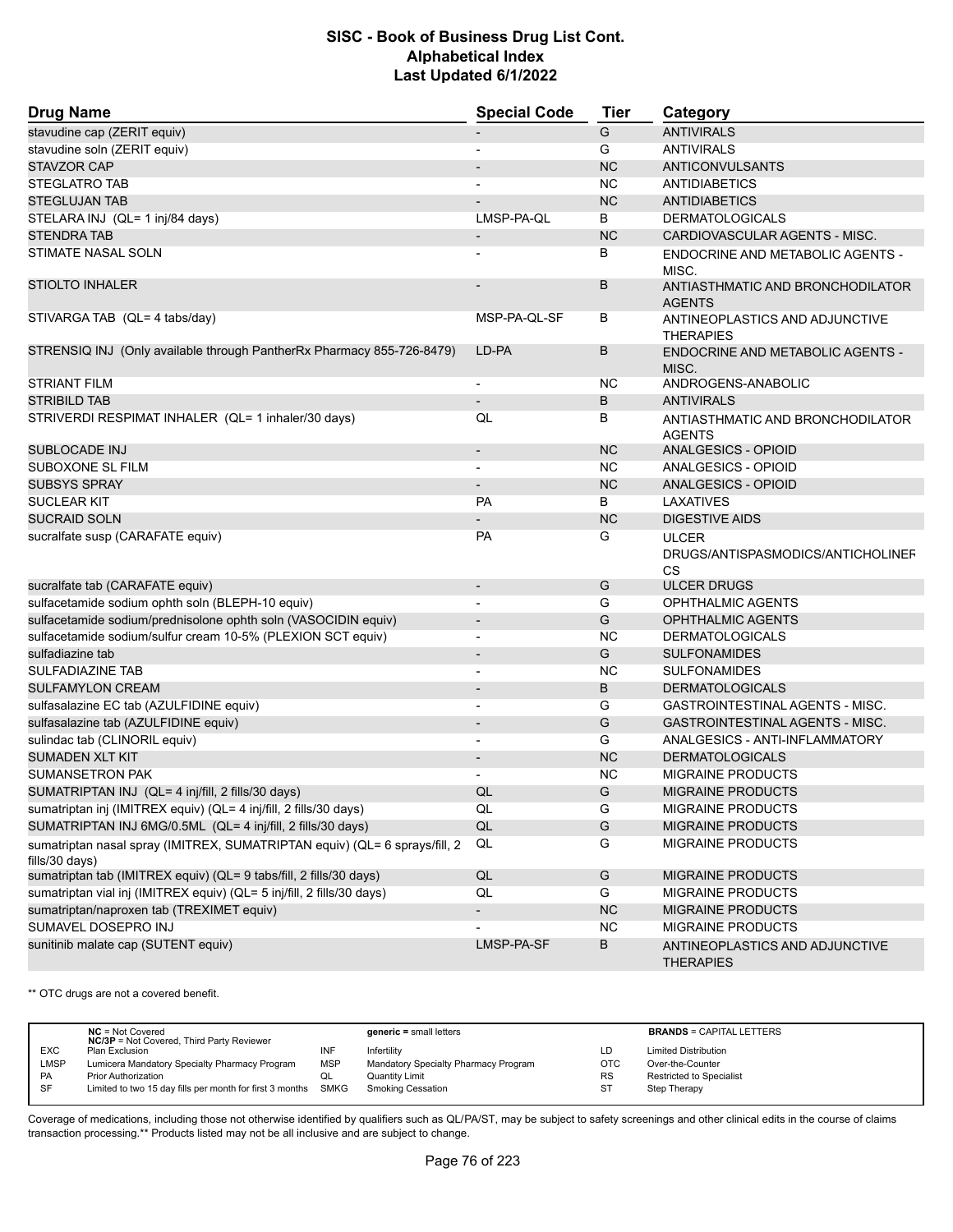| <b>Drug Name</b>                                                                                              | <b>Special Code</b>          | <b>Tier</b> | Category                                                 |
|---------------------------------------------------------------------------------------------------------------|------------------------------|-------------|----------------------------------------------------------|
| SUNOSI TAB (QL= 1 tab/day)                                                                                    | PA-QL                        | B           | ADHD/ANTI-NARCOLEPSY/ANTI-OBESITY/,<br><b>NOREXIANTS</b> |
| <b>SUPPRELIN LA INJ</b>                                                                                       | MSP-PA                       | B           | <b>ENDOCRINE AND METABOLIC AGENTS -</b><br>MISC.         |
| SUPRAX CAP                                                                                                    | $\overline{\phantom{a}}$     | В           | <b>CEPHALOSPORINS</b>                                    |
| <b>SUPRAX CHEW TAB</b>                                                                                        | $\qquad \qquad \blacksquare$ | B           | <b>CEPHALOSPORINS</b>                                    |
| SUPRAX SUSP 500MG/5ML                                                                                         |                              | B           | <b>CEPHALOSPORINS</b>                                    |
| <b>SUPRAX TAB</b>                                                                                             | $\overline{a}$               | B           | <b>CEPHALOSPORINS</b>                                    |
| SUPREP SOLN                                                                                                   | PA                           | B           | LAXATIVES                                                |
| <b>SUSTIVA TAB</b>                                                                                            |                              | B           | <b>ANTIVIRALS</b>                                        |
| SUSTOL INJ                                                                                                    | $\overline{\phantom{a}}$     | <b>NC</b>   | <b>ANTIEMETICS</b>                                       |
| <b>SUTAB TAB</b>                                                                                              |                              | <b>NC</b>   | <b>LAXATIVES</b>                                         |
| <b>SUTENT CAP</b>                                                                                             |                              | <b>NC</b>   | ANTINEOPLASTICS AND ADJUNCTIVE<br><b>THERAPIES</b>       |
| <b>SYLATRON INJ</b>                                                                                           |                              | <b>NC</b>   | ANTINEOPLASTICS AND ADJUNCTIVE<br><b>THERAPIES</b>       |
| SYMAX DUOTAB                                                                                                  |                              | В           | <b>ULCER DRUGS</b>                                       |
| <b>SYMBICORT INHALER</b>                                                                                      |                              | B           | ANTIASTHMATIC AND BRONCHODILATOR<br><b>AGENTS</b>        |
| SYMDEKO TAB (QL= 2 tabs/day; Only available through Maxor Pharmacy<br>800-658-6046 or Walgreens 888-347-3416) | LD-PA-QL-SF                  | В           | <b>RESPIRATORY AGENTS - MISC.</b>                        |
| SYMFI (LO) TAB                                                                                                | $\overline{\phantom{a}}$     | B           | <b>ANTIVIRALS</b>                                        |
| SYMJEPI INJ (QL= 2 inj/fill)                                                                                  | QL                           | G           | <b>VASOPRESSORS</b>                                      |
| <b>SYMLINPEN INJ</b>                                                                                          | PA                           | B           | <b>ANTIDIABETICS</b>                                     |
| SYMPAZAN ORAL FILM                                                                                            |                              | <b>NC</b>   | <b>ANTICONVULSANTS</b>                                   |
| <b>SYMPROIC TAB</b>                                                                                           | PA                           | B           | <b>GASTROINTESTINAL AGENTS - MISC.</b>                   |
| SYMTUZA TAB                                                                                                   |                              | B           | <b>ANTIVIRALS</b>                                        |
| SYNAREL NASAL SOLN                                                                                            |                              | B           | <b>ENDOCRINE AND METABOLIC AGENTS -</b><br>MISC.         |
| <b>SYNDROS SOLN</b>                                                                                           |                              | <b>NC</b>   | ANTIEMETICS                                              |
| SYNJARDY TAB (QL= 2 tabs/day)                                                                                 | QL                           | B           | <b>ANTIDIABETICS</b>                                     |
| SYNJARDY XR TAB 10-1000MG, 25-1000MG (QL= 1 tab/day)                                                          | QL                           | B           | <b>ANTIDIABETICS</b>                                     |
| SYNJARDY XR TAB 5-1000MG, 12.5-1000MG (QL= 2 tabs/day)                                                        | QL                           | B           | <b>ANTIDIABETICS</b>                                     |
| SYNRIBO INJ                                                                                                   |                              | <b>NC</b>   | ANTINEOPLASTICS AND ADJUNCTIVE<br><b>THERAPIES</b>       |
| <b>SYNTHROID TAB</b>                                                                                          | $\overline{\phantom{a}}$     | G           | <b>THYROID AGENTS</b>                                    |
| SYNVEXIA TC CREAM                                                                                             |                              | <b>NC</b>   | <b>DERMATOLOGICALS</b>                                   |
| <b>TABLOID TAB</b>                                                                                            |                              | B           | ANTINEOPLASTICS                                          |
| TABRECTA TAB (QL= 4 tabs/day)                                                                                 | LMSP-PA-QL-SF                | B           | ANTINEOPLASTICS AND ADJUNCTIVE<br><b>THERAPIES</b>       |
| <b>TACLONEX SUSP</b>                                                                                          |                              | NC          | <b>DERMATOLOGICALS</b>                                   |
| tacrolimus cap (PROGRAF equiv)                                                                                |                              | G           | ASSORTED CLASSES                                         |
| tacrolimus oint (PROTOPIC OINT equiv)                                                                         |                              | G           | <b>DERMATOLOGICALS</b>                                   |
| tadalafil tab (PAH) (ADCIRCA equiv)                                                                           | LMSP-PA                      | B           | CARDIOVASCULAR AGENTS - MISC.                            |
| tadalafil tab 10mg (CIALIS equiv)                                                                             | $\overline{\phantom{a}}$     | <b>NC</b>   | CARDIOVASCULAR AGENTS - MISC.                            |
| tadalafil tab 2.5mg (CIALIS equiv) (QL= 1 tab/day)                                                            | QL                           | G           | CARDIOVASCULAR AGENTS - MISC.                            |
| tadalafil tab 20mg (CIALIS equiv)                                                                             | $\qquad \qquad \blacksquare$ | NC          | CARDIOVASCULAR AGENTS - MISC.                            |
| tadalafil tab 5mg (CIALIS equiv) (QL= 1 tab/day)                                                              | PA-QL                        | G           | CARDIOVASCULAR AGENTS - MISC.                            |
| <b>TAFINLAR CAP</b>                                                                                           | LMSP-PA                      | B           | ANTINEOPLASTICS AND ADJUNCTIVE<br><b>THERAPIES</b>       |

\*\* OTC drugs are not a covered benefit.

|            | $NC = Not Covered$<br><b>NC/3P</b> = Not Covered, Third Party Reviewer |            | $generic = small letters$            |            | <b>BRANDS = CAPITAL LETTERS</b> |
|------------|------------------------------------------------------------------------|------------|--------------------------------------|------------|---------------------------------|
| <b>EXC</b> | Plan Exclusion                                                         | INF        | Infertility                          | LD         | <b>Limited Distribution</b>     |
| LMSP       | Lumicera Mandatory Specialty Pharmacy Program                          | <b>MSP</b> | Mandatory Specialty Pharmacy Program | <b>OTC</b> | Over-the-Counter                |
| <b>PA</b>  | <b>Prior Authorization</b>                                             |            | Quantity Limit                       | <b>RS</b>  | Restricted to Specialist        |
| <b>SF</b>  | Limited to two 15 day fills per month for first 3 months SMKG          |            | <b>Smoking Cessation</b>             | <b>ST</b>  | Step Therapy                    |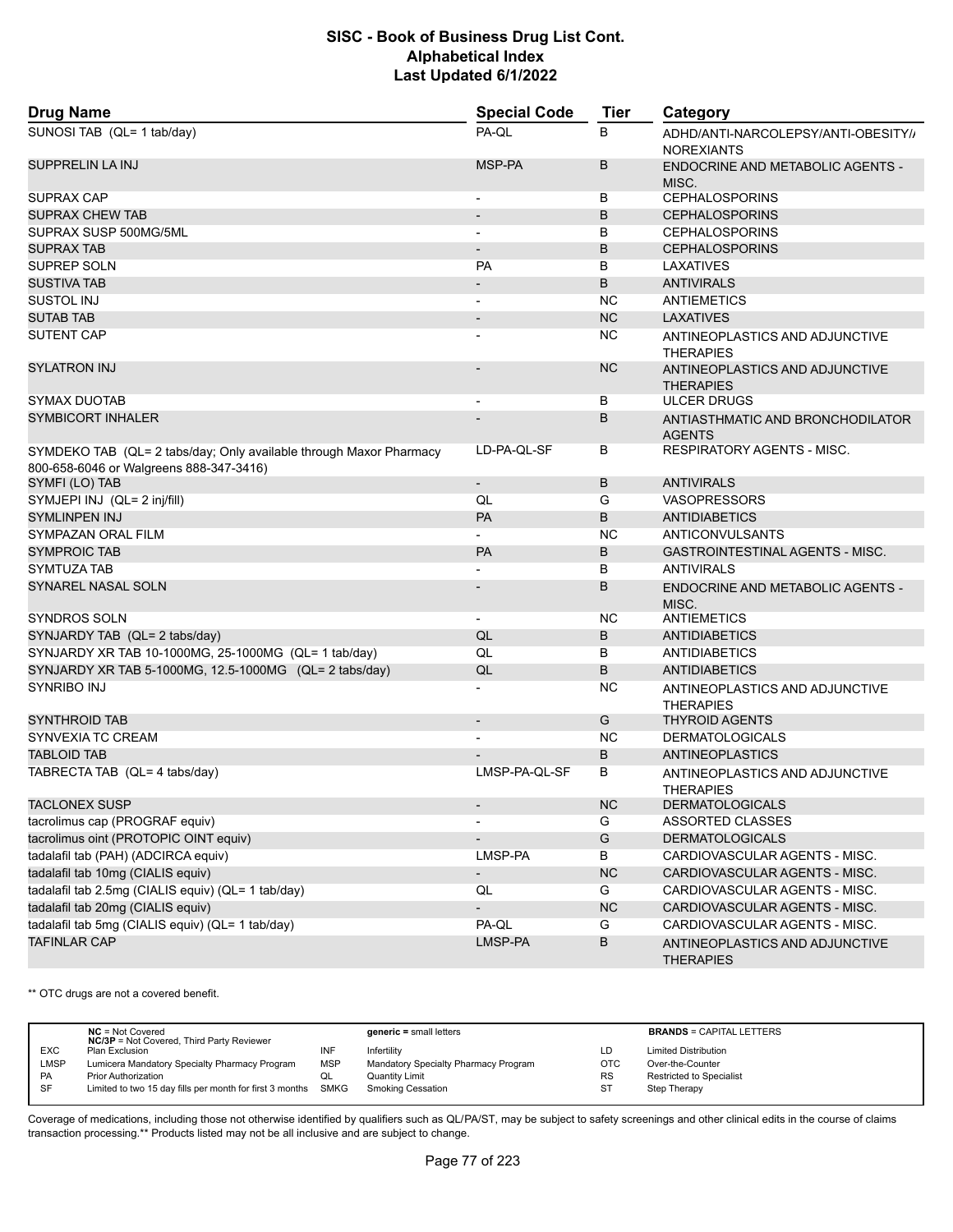| <b>Drug Name</b>                                                                                                           | <b>Special Code</b>      | <b>Tier</b> | Category                                                |
|----------------------------------------------------------------------------------------------------------------------------|--------------------------|-------------|---------------------------------------------------------|
| TAGRISSO TAB (QL= 1 tab/day; Only available through Diplomat Pharmacy<br>877-977-9118)                                     | LD-PA-QL-SF              | B           | ANTINEOPLASTICS AND ADJUNCTIVE<br><b>THERAPIES</b>      |
| TAKHZYRO INJ (QL= 2 inj/28 days; Only available through CVS Specialty<br>800-237-2767)                                     | LD-PA-QL                 | B           | HEMATOLOGICAL AGENTS - MISC.                            |
| <b>TALICIA CAP</b>                                                                                                         |                          | NC.         | <b>ULCER</b><br>DRUGS/ANTISPASMODICS/ANTICHOLINEF<br>CS |
| TALTZ INJ (QL= 1 inj/28 days)                                                                                              | LMSP-PA-QL               | B           | <b>DERMATOLOGICALS</b>                                  |
| TALZENNA CAP 0.25MG (QL= 3 caps/day)                                                                                       | MSP-PA-QL-SF             | B           | ANTINEOPLASTICS AND ADJUNCTIVE<br><b>THERAPIES</b>      |
| TALZENNA CAP 0.5MG, 0.75MG, 1MG (QL= 1 cap/day)                                                                            | MSP-PA-QL-SF             | B           | ANTINEOPLASTICS AND ADJUNCTIVE<br><b>THERAPIES</b>      |
| tamoxifen tab (NOLVADEX equiv) (Covered at \$0 for women 35 years or<br>older; All other members covered at generic copay) | $\overline{\phantom{a}}$ | \$0         | ANTINEOPLASTICS AND ADJUNCTIVE<br><b>THERAPIES</b>      |
| tamsulosin cap (FLOMAX equiv)                                                                                              |                          | G           | <b>GENITOURINARY AGENTS -</b><br><b>MISCELLANEOUS</b>   |
| <b>TANZEUM INJ</b>                                                                                                         |                          | <b>NC</b>   | ANTIDIABETICS                                           |
| <b>TARCEVA TAB</b>                                                                                                         |                          | <b>NC</b>   | ANTINEOPLASTICS AND ADJUNCTIVE<br><b>THERAPIES</b>      |
| <b>TARGRETIN GEL</b>                                                                                                       | LMSP-PA                  | В           | <b>DERMATOLOGICALS</b>                                  |
| <b>TARPEYO CAP</b>                                                                                                         |                          | <b>NC</b>   | <b>CORTICOSTEROIDS</b>                                  |
| <b>TASIGNA CAP</b>                                                                                                         | LMSP-PA-SF               | B           | ANTINEOPLASTICS AND ADJUNCTIVE<br><b>THERAPIES</b>      |
| <b>TASOPROL CREAM KIT</b>                                                                                                  |                          | <b>NC</b>   | <b>DERMATOLOGICALS</b>                                  |
| tavaborole soln (KERYDIN equiv)                                                                                            |                          | <b>NC</b>   | <b>DERMATOLOGICALS</b>                                  |
| TAVALISSE TAB (QL= 2 tab/day; Only available through Biologics<br>800-850-4306)                                            | LD-PA-QL-SF              | B           | HEMATOLOGICAL AGENTS - MISC.                            |
| <b>TAVNEOS CAP</b>                                                                                                         |                          | <b>NC</b>   | HEMATOLOGICAL AGENTS - MISC.                            |
| <b>TAYTULLA CAP</b>                                                                                                        |                          | <b>NC</b>   | <b>CONTRACEPTIVES</b>                                   |
| tazarotene cream 0.1% (TAZORAC equiv)                                                                                      | <b>PA</b>                | G           | <b>DERMATOLOGICALS</b>                                  |
| <b>TAZORAC CREAM</b>                                                                                                       | $\overline{\phantom{a}}$ | <b>NC</b>   | <b>DERMATOLOGICALS</b>                                  |
| TAZORAC CREAM 0.05%                                                                                                        | <b>PA</b>                | B           | <b>DERMATOLOGICALS</b>                                  |
| <b>TAZORAC GEL</b>                                                                                                         |                          | <b>NC</b>   | <b>DERMATOLOGICALS</b>                                  |
| TAZVERIK TAB (QL= 8 tabs/day; Only available through Onco360<br>877-662-6633)                                              | LD-PA-QL                 | B           | ANTINEOPLASTICS AND ADJUNCTIVE<br><b>THERAPIES</b>      |
| <b>TECFIDERA CAP</b>                                                                                                       |                          | <b>NC</b>   | PSYCHOTHERAPEUTIC AND<br>NEUROLOGICAL AGENTS - MISC.    |
| <b>TECFIDERA STARTER PACK</b>                                                                                              |                          | <b>NC</b>   | PSYCHOTHERAPEUTIC AND<br>NEUROLOGICAL AGENTS - MISC.    |
| <b>TECHNIVIE TAB</b>                                                                                                       |                          | <b>NC</b>   | <b>ANTIVIRALS</b>                                       |
| TEGSEDI INJ (QL= 4 inj/28 days; Only available through Accredo<br>800-803-2523)                                            | LD-PA-QL                 | В           | PSYCHOTHERAPEUTIC AND<br>NEUROLOGICAL AGENTS - MISC.    |
| TEKAMLO TAB (Step Therapy requires trial of valsartan)                                                                     | <b>ST</b>                | B           | <b>ANTIHYPERTENSIVES</b>                                |
| TEKTURNA HCT TAB (Step Therapy requires trial of valsartan/hctz)                                                           | <b>ST</b>                | B           | <b>ANTIHYPERTENSIVES</b>                                |
| telmisartan tab (MICARDIS equiv)                                                                                           | $\overline{\phantom{a}}$ | G           | <b>ANTIHYPERTENSIVES</b>                                |
| telmisartan/amlodipine tab (TWYNSTA equiv)                                                                                 |                          | <b>NC</b>   | <b>ANTIHYPERTENSIVES</b>                                |
| telmisartan/hydrochlorothiazide tab (MICARDIS HCT equiv)                                                                   | $\overline{\phantom{a}}$ | NC          | <b>ANTIHYPERTENSIVES</b>                                |
| temazepam cap 15mg (RESTORIL equiv)                                                                                        |                          | G           | HYPNOTICS/SEDATIVES/SLEEP DISORDEI<br><b>AGENTS</b>     |
| temazepam cap 22.5mg (RESTORIL equiv)                                                                                      |                          | G           | HYPNOTICS/SEDATIVES/SLEEP DISORDEI<br><b>AGENTS</b>     |

\*\* OTC drugs are not a covered benefit.

|             | $NC = Not Covered$<br><b>NC/3P</b> = Not Covered, Third Party Reviewer |            | $generic = small letters$            |            | <b>BRANDS = CAPITAL LETTERS</b> |
|-------------|------------------------------------------------------------------------|------------|--------------------------------------|------------|---------------------------------|
| <b>EXC</b>  | Plan Exclusion                                                         | INF        | Infertility                          | LD         | <b>Limited Distribution</b>     |
| <b>LMSP</b> | Lumicera Mandatory Specialty Pharmacy Program                          | <b>MSP</b> | Mandatory Specialty Pharmacy Program | <b>OTC</b> | Over-the-Counter                |
| <b>PA</b>   | <b>Prior Authorization</b>                                             |            | <b>Quantity Limit</b>                | <b>RS</b>  | Restricted to Specialist        |
| SF          | Limited to two 15 day fills per month for first 3 months SMKG          |            | Smoking Cessation                    | ST         | Step Therapy                    |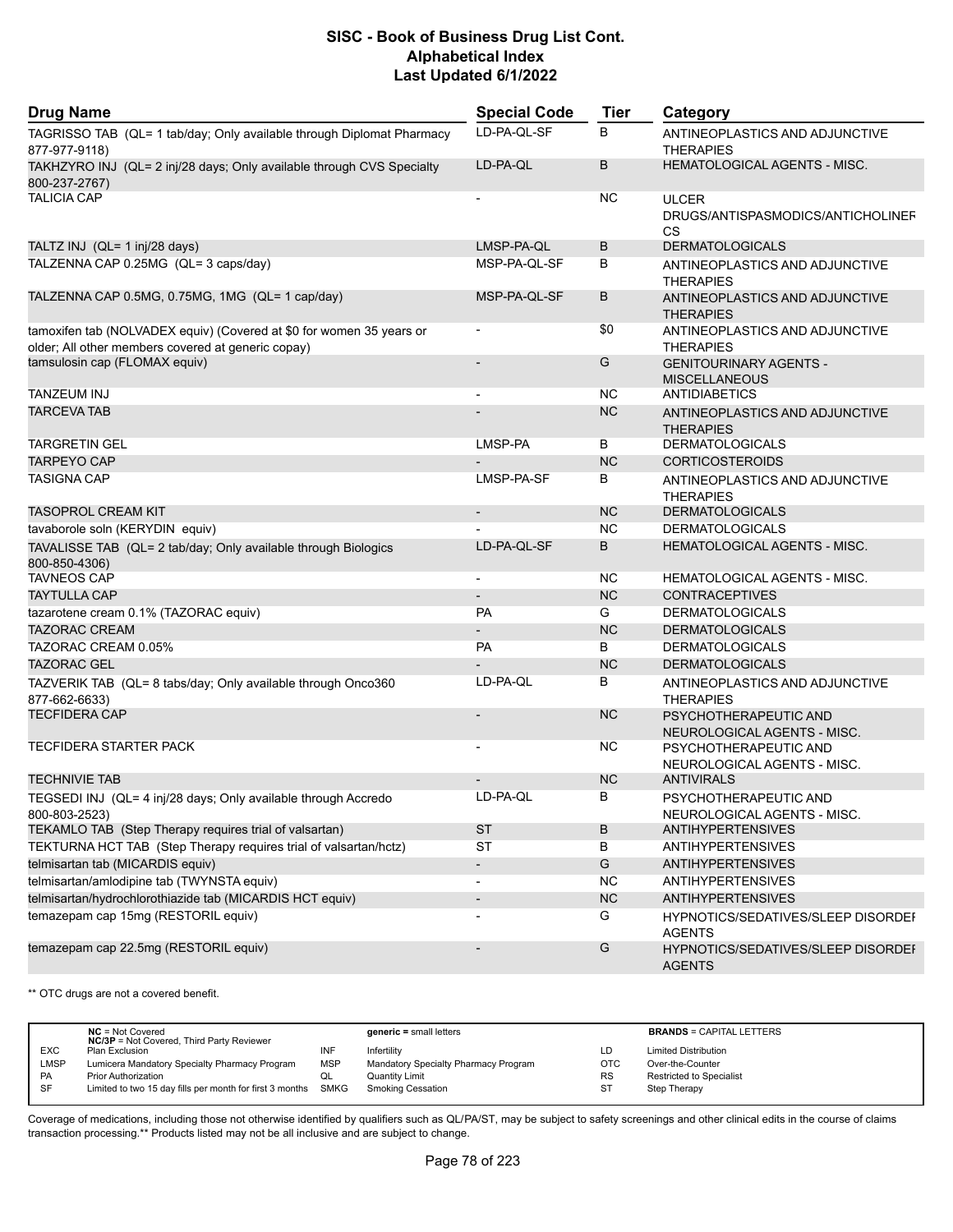| <b>Drug Name</b>                                                                | <b>Special Code</b>      | <b>Tier</b> | Category                                                   |
|---------------------------------------------------------------------------------|--------------------------|-------------|------------------------------------------------------------|
| temazepam cap 30mg (RESTORIL equiv)                                             |                          | G           | <b>HYPNOTICS/SEDATIVES/SLEEP DISORDEF</b><br><b>AGENTS</b> |
| temazepam cap 7.5mg (RESTORIL equiv)                                            |                          | G           | HYPNOTICS/SEDATIVES/SLEEP DISORDEF<br><b>AGENTS</b>        |
| <b>TEMOVATE CREAM</b>                                                           | $\blacksquare$           | NC          | <b>DERMATOLOGICALS</b>                                     |
| <b>TEMOVATE OINT</b>                                                            | $\overline{\phantom{a}}$ | <b>NC</b>   | <b>DERMATOLOGICALS</b>                                     |
| <b>TEMOVATE SOLN</b>                                                            |                          | <b>NC</b>   | <b>DERMATOLOGICALS</b>                                     |
| temozolomide cap (TEMODAR equiv)                                                | <b>LMSP</b>              | B           | ANTINEOPLASTICS AND ADJUNCTIVE<br><b>THERAPIES</b>         |
| temsirolimus inj (TORISEL equiv)                                                | MSP-PA                   | В           | ANTINEOPLASTICS AND ADJUNCTIVE<br><b>THERAPIES</b>         |
| tenofovir disoproxil fumarate tab (VIREAD equiv)                                |                          | G           | <b>ANTIVIRALS</b>                                          |
| TEPMETKO TAB (QL= 2 tabs/day; Only available through Biologics<br>800-850-4306) | LD-PA-QL-SF              | B           | ANTINEOPLASTICS AND ADJUNCTIVE<br><b>THERAPIES</b>         |
| terazosin cap (HYTRIN equiv)                                                    | $\overline{\phantom{m}}$ | G           | <b>ANTIHYPERTENSIVES</b>                                   |
| terbinafine tab (LAMISIL equiv)                                                 |                          | G           | ANTIFUNGALS                                                |
| terbutaline sulfate tab (BRETHINE equiv)                                        |                          | G           | ANTIASTHMATIC AND BRONCHODILATOR<br><b>AGENTS</b>          |
| terconazole cream (TERAZOL equiv)                                               | $\overline{\phantom{a}}$ | G           | <b>VAGINAL PRODUCTS</b>                                    |
| TERCONAZOLE CREAM 0.8%                                                          |                          | G           | <b>VAGINAL PRODUCTS</b>                                    |
| terconazole supp (TERAZOL equiv)                                                |                          | G           | <b>VAGINAL PRODUCTS</b>                                    |
| <b>TERIPARATIDE INJ</b>                                                         |                          | <b>NC</b>   | ENDOCRINE AND METABOLIC AGENTS -<br>MISC.                  |
| TEST STRIP (all other test strips)                                              | OTC-PA                   | В           | <b>DIAGNOSTIC PRODUCTS</b>                                 |
| testosterone cypionate inj (DEPO-TESTOSTERONE equiv)                            | $\overline{\phantom{m}}$ | G           | ANDROGENS-ANABOLIC                                         |
| TESTOSTERONE GEL 1% 25MG                                                        | $\overline{a}$           | <b>NC</b>   | ANDROGENS-ANABOLIC                                         |
| testosterone gel 1% 25mg (ANDROGEL equiv)                                       | $\overline{\phantom{a}}$ | <b>NC</b>   | ANDROGENS-ANABOLIC                                         |
| testosterone gel 1% 50mg (ANDROGEL equiv)                                       | $\overline{\phantom{a}}$ | <b>NC</b>   | ANDROGENS-ANABOLIC                                         |
| testosterone gel 1% pump (ANDROGEL equiv)                                       | $\overline{\phantom{a}}$ | <b>NC</b>   | ANDROGENS-ANABOLIC                                         |
| testosterone gel 1.62% 1.25gm (ANDROGEL equiv)                                  |                          | <b>NC</b>   | ANDROGENS-ANABOLIC                                         |
| testosterone gel 1.62% 2.5gm (ANDROGEL equiv)                                   | $\overline{\phantom{a}}$ | <b>NC</b>   | ANDROGENS-ANABOLIC                                         |
| <b>TESTOSTERONE GEL PUMP</b>                                                    |                          | <b>NC</b>   | ANDROGENS-ANABOLIC                                         |
| testosterone gel pump 1.62% (ANDROGEL equiv) (QL= 2 bottles/30 days)            | PA-QL                    | G           | ANDROGENS-ANABOLIC                                         |
| TESTOSTERONE GEL, VOGELXO GEL                                                   |                          | <b>NC</b>   | ANDROGENS-ANABOLIC                                         |
| testosterone soln (AXIRON equiv) (QL= 2 bottles/30 days)                        | PA-QL                    | G           | ANDROGENS-ANABOLIC                                         |
| TETANUS-DIPHTHERIA TOXOID INJ                                                   | <b>VAC</b>               | \$0         | <b>TOXOIDS</b>                                             |
| tetrabenazine tab (XENAZINE equiv)                                              | LMSP-PA                  | B           | PSYCHOTHERAPEUTIC AND<br>NEUROLOGICAL AGENTS - MISC.       |
| tetracycline cap                                                                |                          | NC.         | <b>TETRACYCLINES</b>                                       |
| <b>THALITONE TAB</b>                                                            |                          | <b>NC</b>   | <b>DIURETICS</b>                                           |
| <b>THALOMID CAP</b>                                                             | MSP-PA                   | В           | ASSORTED CLASSES                                           |
| theophylline ER tab (UNIPHYL equiv)                                             |                          | G           | ANTIASTHMATIC AND BRONCHODILATOR<br><b>AGENTS</b>          |
| THEOPHYLLINE ER TAB                                                             | -                        | NC.         | ANTIASTHMATIC AND BRONCHODILATOR<br><b>AGENTS</b>          |
| theophylline soln                                                               |                          | G           | ANTIASTHMATIC AND BRONCHODILATOR<br><b>AGENTS</b>          |
| THIOLA EC TAB                                                                   | $\overline{\phantom{a}}$ | NC.         | <b>GENITOURINARY AGENTS -</b><br><b>MISCELLANEOUS</b>      |
| thioridazine tab (MELLARIL equiv)                                               | $\overline{\phantom{a}}$ | G           | ANTIPSYCHOTICS/ANTIMANIC AGENTS                            |
| thiothixene cap (NAVANE equiv)                                                  | $\overline{\phantom{0}}$ | G           | ANTIPSYCHOTICS/ANTIMANIC AGENTS                            |

\*\* OTC drugs are not a covered benefit.

|             | $NC = Not Covered$<br><b>NC/3P</b> = Not Covered, Third Party Reviewer |            | $generic = small letters$            |           | <b>BRANDS = CAPITAL LETTERS</b> |
|-------------|------------------------------------------------------------------------|------------|--------------------------------------|-----------|---------------------------------|
| <b>EXC</b>  | Plan Exclusion                                                         | INF        | Infertility                          | LD        | <b>Limited Distribution</b>     |
| <b>LMSP</b> | Lumicera Mandatory Specialty Pharmacy Program                          | <b>MSP</b> | Mandatory Specialty Pharmacy Program | OTC       | Over-the-Counter                |
| PA          | <b>Prior Authorization</b>                                             |            | <b>Quantity Limit</b>                | <b>RS</b> | Restricted to Specialist        |
| <b>SF</b>   | Limited to two 15 day fills per month for first 3 months               | SMKG       | <b>Smoking Cessation</b>             | <b>ST</b> | Step Therapy                    |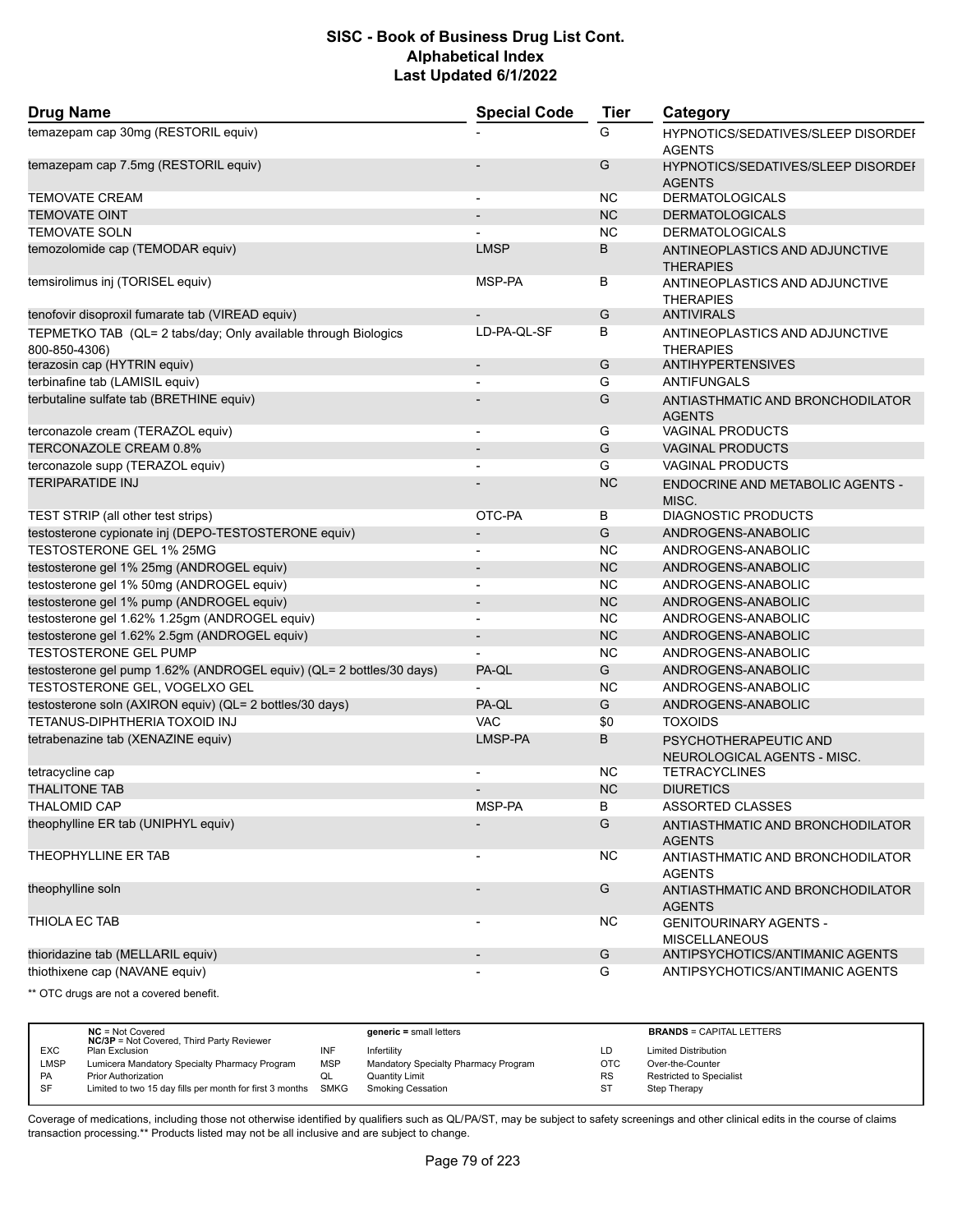| <b>Drug Name</b>                                                                                        | <b>Special Code</b>          | Tier       | Category                                           |
|---------------------------------------------------------------------------------------------------------|------------------------------|------------|----------------------------------------------------|
| <b>THRIVITE RX</b>                                                                                      |                              | NC         | <b>MULTIVITAMINS</b>                               |
| <b>THYROLAR TAB</b>                                                                                     |                              | B          | <b>THYROID AGENTS</b>                              |
| tiagabine tab (GABITRIL equiv)                                                                          |                              | G          | <b>ANTICONVULSANTS</b>                             |
| TIBSOVO TAB (QL= 2 tabs/day; Only available through Diplomat Pharmacy<br>877-977-9118)                  | LD-PA-QL                     | B          | ANTINEOPLASTICS AND ADJUNCTIVE<br><b>THERAPIES</b> |
| <b>TICANASE PAK</b>                                                                                     | $\centerdot$                 | <b>NC</b>  | NASAL AGENTS - SYSTEMIC AND TOPICAL                |
| ticlopidine tab (TICLID equiv)                                                                          |                              | G          | <b>HEMATOLOGICAL AGENTS - MISC.</b>                |
| <b>TICOVAC INJ</b>                                                                                      | <b>VAC</b>                   | <b>EXC</b> | <b>VACCINES</b>                                    |
| <b>TIGLUTIK SUSP</b>                                                                                    |                              | NC         | NEUROMUSCULAR AGENTS                               |
| timolol maleate (pf) ophth soln 0.5% (TIMOPTIC equiv)                                                   | $\blacksquare$               | G          | <b>OPHTHALMIC AGENTS</b>                           |
| timolol maleate ophth gel (TIMOPTIC-XE equiv)                                                           | $\overline{\phantom{a}}$     | G          | <b>OPHTHALMIC AGENTS</b>                           |
| timolol maleate ophth soln (TIMOPTIC equiv)                                                             | $\overline{\phantom{a}}$     | G          | <b>OPHTHALMIC AGENTS</b>                           |
| timolol maleate ophth soln 0.5% (ISTALOL equiv)                                                         | $\overline{a}$               | G          | <b>OPHTHALMIC AGENTS</b>                           |
| timolol maleate tab (BLOCADREN equiv)                                                                   | $\qquad \qquad \blacksquare$ | G          | <b>BETA BLOCKERS</b>                               |
| TIMOLOL OPHTH GEL SOLN                                                                                  |                              | B          | <b>OPHTHALMIC AGENTS</b>                           |
| TIMOPTIC OCUDOSE OPHTH SOLN 0.25%                                                                       |                              | B          | <b>OPHTHALMIC AGENTS</b>                           |
| tinidazole tab (TINDAMAX equiv)                                                                         |                              | G          | <b>ANTI-INFECTIVE AGENTS - MISC.</b>               |
| tiopronin tab (THIOLA equiv)                                                                            | LMSP-PA                      | B          | <b>GENITOURINARY AGENTS -</b>                      |
|                                                                                                         |                              |            | <b>MISCELLANEOUS</b>                               |
| <b>TIROSINT CAP</b>                                                                                     | $\qquad \qquad \blacksquare$ | NC         | <b>THYROID AGENTS</b>                              |
| <b>TIROSINT-SOL</b>                                                                                     |                              | <b>NC</b>  | <b>THYROID AGENTS</b>                              |
| <b>TIVICAY PD TAB</b>                                                                                   | $\blacksquare$               | В          | <b>ANTIVIRALS</b>                                  |
| <b>TIVICAY TAB</b>                                                                                      | $\overline{\phantom{a}}$     | B          | <b>ANTIVIRALS</b>                                  |
| <b>TIVORBEX CAP</b>                                                                                     |                              | NC         | ANALGESICS - ANTI-INFLAMMATORY                     |
| tizanidine cap (ZANAFLEX equiv)                                                                         | $\overline{\phantom{a}}$     | G          | MUSCULOSKELETAL THERAPY AGENTS                     |
| TIZANIDINE COMFORT KIT                                                                                  |                              | NC         | MUSCULOSKELETAL THERAPY AGENTS                     |
| tizanidine tab (ZANAFLEX equiv)                                                                         |                              | G          | MUSCULOSKELETAL THERAPY AGENTS                     |
| <b>TOBI PODHALER</b>                                                                                    | MSP-PA                       | В          | AMINOGLYCOSIDES                                    |
| <b>TOBRADEX OPHTH OINT</b>                                                                              |                              | B          | <b>OPHTHALMIC AGENTS</b>                           |
| <b>TOBRADEX ST OPHTH SUSP</b>                                                                           |                              | B          | <b>OPHTHALMIC AGENTS</b>                           |
| tobramycin neb soln (TOBI equiv) (Restricted to Infectious Disease or<br><b>Pulmonology Specialist)</b> | LMSP-RS                      | B          | <b>AMINOGLYCOSIDES</b>                             |
| tobramycin ophth soln (TOBREX equiv)                                                                    | $\overline{\phantom{a}}$     | G          | OPHTHALMIC AGENTS                                  |
| tobramycin/dexamethasone ophth soln (TOBRADEX equiv)                                                    | $\overline{\phantom{0}}$     | G          | <b>OPHTHALMIC AGENTS</b>                           |
| <b>TOBREX OPHTH OINT</b>                                                                                |                              | В          | <b>OPHTHALMIC AGENTS</b>                           |
| <b>TODAY SPONGE</b>                                                                                     | <b>OTC</b>                   | \$0        | <b>VAGINAL PRODUCTS</b>                            |
| <b>TOLAZAMIDE TAB</b>                                                                                   |                              | G          | <b>ANTIDIABETICS</b>                               |
| <b>TOLBUTAMIDE TAB</b>                                                                                  |                              | B          | <b>ANTIDIABETICS</b>                               |
| tolcapone tab (TASMAR equiv)                                                                            |                              | G          | <b>ANTIPARKINSON AGENTS</b>                        |
| tolmetin cap (TOLECTIN DS equiv)                                                                        |                              | G          | ANALGESICS - ANTI-INFLAMMATORY                     |
| <b>TOLMETIN CAP</b>                                                                                     |                              | <b>NC</b>  | ANALGESICS - ANTI-INFLAMMATORY                     |
| <b>TOLMETIN TAB</b>                                                                                     |                              | B          | ANALGESICS - ANTI-INFLAMMATORY                     |
| <b>TOLSURA CAP</b>                                                                                      |                              | <b>NC</b>  | <b>ANTIFUNGALS</b>                                 |
| tolterodine SR cap (DETROL LA equiv)                                                                    |                              | G          | URINARY ANTISPASMODICS                             |
| tolterodine tab (DETROL equiv)                                                                          |                              | G          | URINARY ANTISPASMODICS                             |
| <b>TOLVAPTAN TAB</b>                                                                                    |                              | NC         | <b>ENDOCRINE AND METABOLIC AGENTS -</b><br>MISC.   |
| tolvaptan tab (SAMSCA equiv)                                                                            | $\overline{\phantom{0}}$     | <b>NC</b>  | ENDOCRINE AND METABOLIC AGENTS -<br>MISC.          |
| <b>TOPICORT CREAM</b>                                                                                   | $\overline{\phantom{a}}$     | <b>NC</b>  | <b>DERMATOLOGICALS</b>                             |

\*\* OTC drugs are not a covered benefit.

|            | $NC = Not Covered$                                            |            | $generic = small letters$            |           | <b>BRANDS = CAPITAL LETTERS</b> |
|------------|---------------------------------------------------------------|------------|--------------------------------------|-----------|---------------------------------|
|            | <b>NC/3P</b> = Not Covered, Third Party Reviewer              |            |                                      |           |                                 |
| <b>EXC</b> | Plan Exclusion                                                | INF        | Infertility                          | LD        | <b>Limited Distribution</b>     |
| LMSP       | Lumicera Mandatory Specialty Pharmacy Program                 | <b>MSP</b> | Mandatory Specialty Pharmacy Program | OTC       | Over-the-Counter                |
| <b>PA</b>  | <b>Prior Authorization</b>                                    | QL         | <b>Quantity Limit</b>                | <b>RS</b> | Restricted to Specialist        |
| SF         | Limited to two 15 day fills per month for first 3 months SMKG |            | <b>Smoking Cessation</b>             | <b>ST</b> | Step Therapy                    |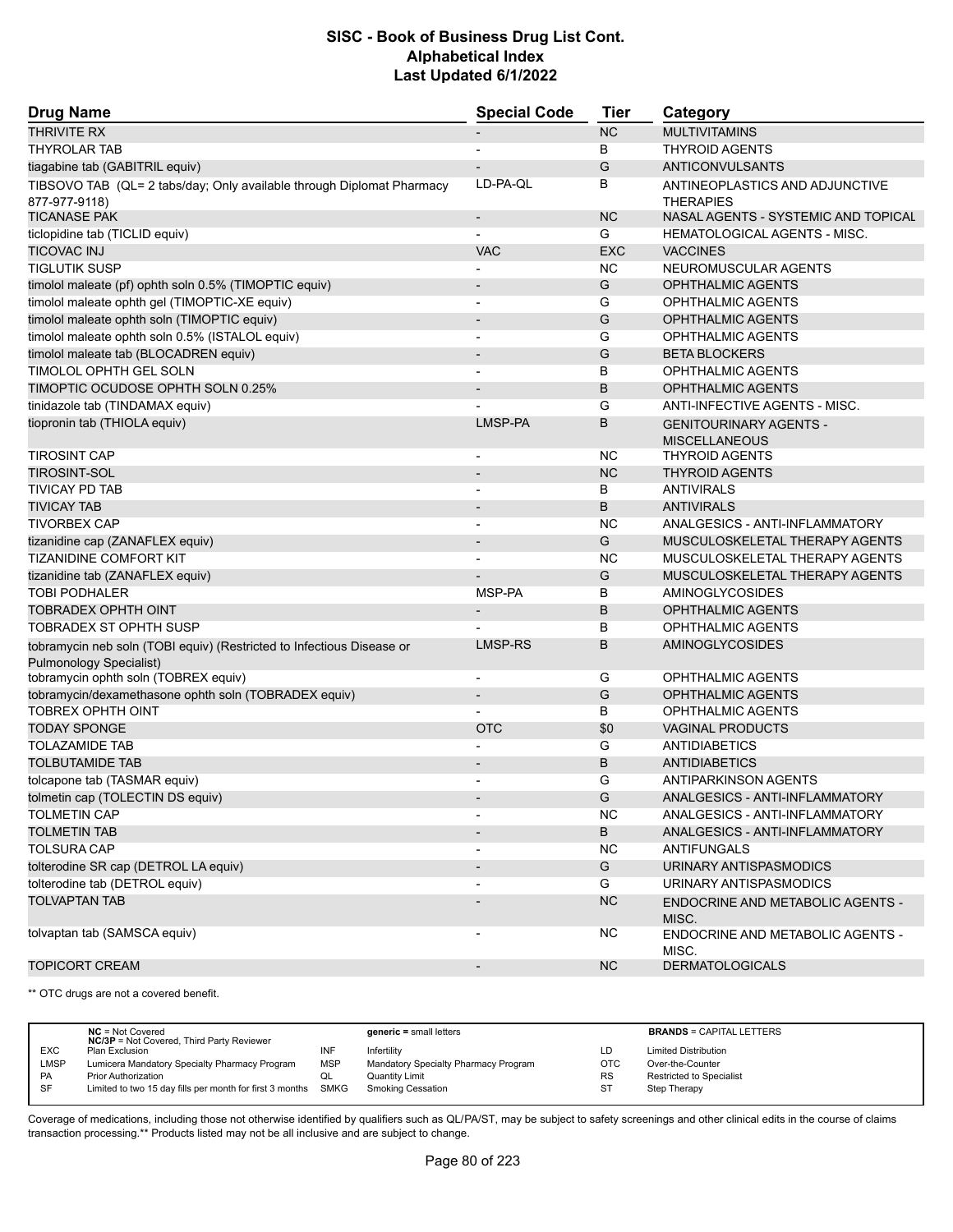| <b>Drug Name</b>                                                                             | <b>Special Code</b>      | <b>Tier</b> | Category                                           |
|----------------------------------------------------------------------------------------------|--------------------------|-------------|----------------------------------------------------|
| TOPICORT CREAM 0.05%                                                                         |                          | <b>NC</b>   | <b>DERMATOLOGICALS</b>                             |
| <b>TOPICORT GEL</b>                                                                          |                          | <b>NC</b>   | <b>DERMATOLOGICALS</b>                             |
| <b>TOPICORT OINT</b>                                                                         |                          | <b>NC</b>   | <b>DERMATOLOGICALS</b>                             |
| TOPICORT OINT 0.05%                                                                          | $\overline{\phantom{a}}$ | <b>NC</b>   | <b>DERMATOLOGICALS</b>                             |
| topiramate ER cap (QUDEXY equiv)                                                             |                          | <b>NC</b>   | ANTICONVULSANTS                                    |
| topiramate sprinkle cap (TOPAMAX equiv)                                                      |                          | G           | ANTICONVULSANTS                                    |
| topiramate tab (TOPAMAX equiv)                                                               | $\blacksquare$           | G           | ANTICONVULSANTS                                    |
| toremifene tab (FARESTON equiv)                                                              |                          | G           | ANTINEOPLASTICS AND ADJUNCTIVE<br><b>THERAPIES</b> |
| <b>TORISEL INJ</b>                                                                           | MSP-PA                   | В           | ANTINEOPLASTICS AND ADJUNCTIVE<br><b>THERAPIES</b> |
| torsemide tab (DEMADEX equiv)                                                                |                          | G           | <b>DIURETICS</b>                                   |
| <b>TOSYMRA SOLN</b>                                                                          |                          | <b>NC</b>   | <b>MIGRAINE PRODUCTS</b>                           |
| TOUJEO MAX SOLOSTAR INJ                                                                      | $\overline{\phantom{a}}$ | B           | <b>ANTIDIABETICS</b>                               |
| TOUJEO SOLOSTAR INJ                                                                          |                          | B           | ANTIDIABETICS                                      |
| <b>TOVET KIT</b>                                                                             |                          | <b>NC</b>   | <b>DERMATOLOGICALS</b>                             |
| <b>TOVIAZ TAB</b>                                                                            |                          | <b>NC</b>   | URINARY ANTISPASMODICS                             |
| TRACLEER TAB 32MG (QL=4 tabs/day; Only available through Walgreens<br>888-347-3416)          | LD-PA-OL                 | B           | CARDIOVASCULAR AGENTS - MISC.                      |
| TRADJENTA TAB (QL= 1 tab/day)                                                                | QL                       | В           | <b>ANTIDIABETICS</b>                               |
| <b>TRAMADOL COMPOUND KIT</b>                                                                 | $\overline{\phantom{a}}$ | <b>NC</b>   | <b>DERMATOLOGICALS</b>                             |
| <b>TRAMADOL ER CAP</b>                                                                       |                          | <b>NC</b>   | ANALGESICS - OPIOID                                |
| tramadol ER tab (ULTRAM ER equiv)                                                            | $\overline{\phantom{a}}$ | G           | <b>ANALGESICS - OPIOID</b>                         |
| <b>TRAMADOL HCL ER TAB</b>                                                                   | $\overline{\phantom{a}}$ | G           | <b>ANALGESICS - OPIOID</b>                         |
| TRAMADOL HCL TAB 100MG                                                                       |                          | <b>NC</b>   | ANALGESICS - OPIOID                                |
| tramadol tab (ULTRAM equiv)                                                                  | $\blacksquare$           | G           | ANALGESICS - OPIOID                                |
| tramadol/acetaminophen tab (ULTRACET equiv)                                                  | $\overline{\phantom{a}}$ | G           | <b>ANALGESICS - OPIOID</b>                         |
| trandolapril tab (MAVIK equiv)                                                               |                          | G           | <b>ANTIHYPERTENSIVES</b>                           |
| TRANDOLAPRIL/VERAPAMIL ER TAB                                                                | $\overline{\phantom{a}}$ | <b>NC</b>   | <b>ANTIHYPERTENSIVES</b>                           |
| tranexamic acid tab (LYSTEDA equiv)                                                          | $\overline{a}$           | G           | <b>HEMOSTATICS</b>                                 |
| tranylcypromine tab (PARNATE equiv)                                                          |                          | G           | <b>ANTIDEPRESSANTS</b>                             |
| travoprost ophth soln (TRAVATAN Z equiv) (QL= 5ml/30 days; Step Therapy                      | QL-ST                    | G           | <b>OPHTHALMIC AGENTS</b>                           |
| requires trial of latanoprost)                                                               |                          |             |                                                    |
| trazodone tab (DESYREL equiv)                                                                | $\overline{\phantom{a}}$ | G           | <b>ANTIDEPRESSANTS</b>                             |
| trazodone tab 300mg (DESYREL equiv)                                                          |                          | <b>NC</b>   | <b>ANTIDEPRESSANTS</b>                             |
| <b>TREANDA INJ</b>                                                                           |                          | <b>NC</b>   | ANTINEOPLASTICS AND ADJUNCTIVE<br><b>THERAPIES</b> |
| <b>TRECATOR TAB</b>                                                                          |                          | <b>NC</b>   | ANTIMYCOBACTERIAL AGENTS                           |
| <b>TRELEGY ELLIPTA INHALER</b>                                                               |                          | B           | ANTIASTHMATIC AND BRONCHODILATOR<br><b>AGENTS</b>  |
| TREMFYA INJ (QL= 1 inj/56 days)                                                              | LMSP-PA-QL               | В           | <b>DERMATOLOGICALS</b>                             |
| treprostinil inj 10mg/ml (REMODULIN equiv) (Only available through Accredo<br>800-803-2523)  | LD-PA                    | B           | CARDIOVASCULAR AGENTS - MISC.                      |
| treprostinil inj 1mg/ml (REMODULIN equiv) (Only available through Accredo<br>800-803-2523)   | LD-PA                    | В           | CARDIOVASCULAR AGENTS - MISC.                      |
| treprostinil inj 2.5mg/ml (REMODULIN equiv) (Only available through Accredo<br>800-803-2523) | LD-PA                    | B           | CARDIOVASCULAR AGENTS - MISC.                      |
| treprostinil inj 5mg/ml (REMODULIN equiv) (Only available through Accredo<br>800-803-2523)   | LD-PA                    | В           | CARDIOVASCULAR AGENTS - MISC.                      |
| TRESIBA FLEXTOUCH INJ                                                                        | $\overline{\phantom{a}}$ | B           | <b>ANTIDIABETICS</b>                               |
| <b>TRESIBA INJ</b>                                                                           |                          | В           | <b>ANTIDIABETICS</b>                               |
| ** OTC drugs are not a covered benefit.                                                      |                          |             |                                                    |

|            | $NC = Not Covered$<br><b>NC/3P</b> = Not Covered, Third Party Reviewer |            | $generic = small letters$            |           | <b>BRANDS = CAPITAL LETTERS</b> |
|------------|------------------------------------------------------------------------|------------|--------------------------------------|-----------|---------------------------------|
| <b>EXC</b> | Plan Exclusion                                                         | INF        | Infertility                          | LD.       | <b>Limited Distribution</b>     |
| LMSP       | Lumicera Mandatory Specialty Pharmacy Program                          | <b>MSP</b> | Mandatory Specialty Pharmacy Program | OTC       | Over-the-Counter                |
| <b>PA</b>  | <b>Prior Authorization</b>                                             | QL         | <b>Quantity Limit</b>                | <b>RS</b> | Restricted to Specialist        |
| SF         | Limited to two 15 day fills per month for first 3 months SMKG          |            | <b>Smoking Cessation</b>             | <b>ST</b> | Step Therapy                    |
|            |                                                                        |            |                                      |           |                                 |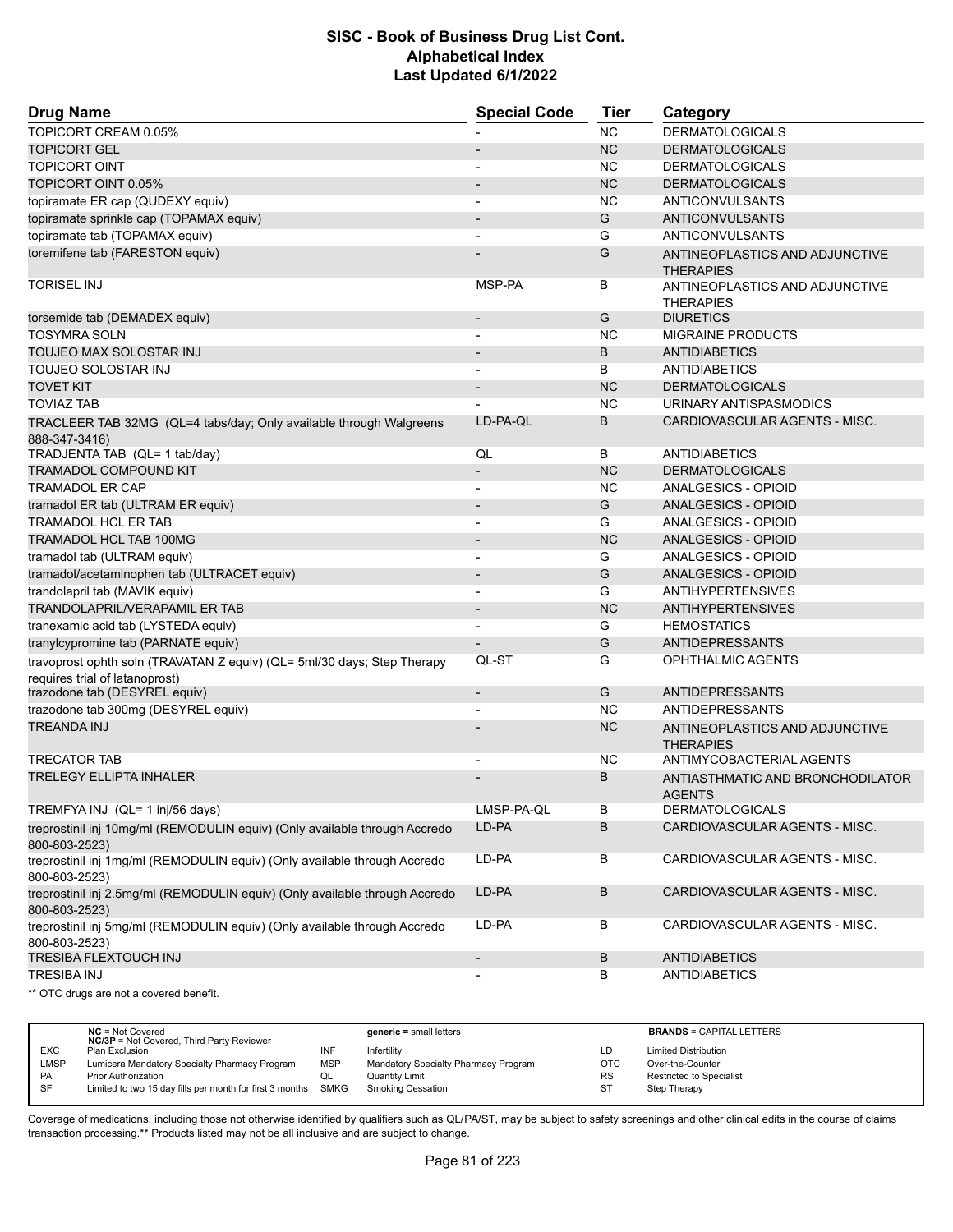| <b>Drug Name</b>                                                                                                    | <b>Special Code</b>      | <b>Tier</b> | Category                                                   |
|---------------------------------------------------------------------------------------------------------------------|--------------------------|-------------|------------------------------------------------------------|
| tretinoin cap (VESANOID equiv)                                                                                      | <b>LMSP</b>              | B           | <b>ANTINEOPLASTICS</b>                                     |
| tretinoin cream (QL= 20gm/fill; Acne Only - members age 35 or older require<br>Prior Authorization)                 | PA-QL                    | G           | <b>DERMATOLOGICALS</b>                                     |
| tretinoin gel (QL= 20gm/fill)                                                                                       | PA-QL                    | G           | <b>DERMATOLOGICALS</b>                                     |
| tretinoin gel (RETIN-A GEL equiv) (QL= 15gm/fill. Acne Only - members age 35 PA-QL                                  |                          | G           | <b>DERMATOLOGICALS</b>                                     |
| or older require Prior Authorization)<br>tretinoin gel 0.05% (ATRALIN equiv)                                        | $\overline{\phantom{a}}$ | <b>NC</b>   | <b>DERMATOLOGICALS</b>                                     |
| tretinoin gel pump 0.04% (TRETINOIN GEL PUMP 0.04% equiv)                                                           | $\overline{\phantom{a}}$ | <b>NC</b>   | <b>DERMATOLOGICALS</b>                                     |
| tretinoin gel pump 0.1% (TRETINOIN GEL PUMP 0.1% equiv)                                                             |                          | <b>NC</b>   | <b>DERMATOLOGICALS</b>                                     |
| <b>TRETIN-X CREAM</b>                                                                                               |                          | <b>NC</b>   | <b>DERMATOLOGICALS</b>                                     |
| <b>TREXALL TAB</b>                                                                                                  |                          | <b>NC</b>   | ANTINEOPLASTICS                                            |
| <b>TREXIMET TAB</b>                                                                                                 |                          | <b>NC</b>   | <b>MIGRAINE PRODUCTS</b>                                   |
| TREZIX CAP, ACETAMINOPHEN/CAFFEINE/DIHYDROCODEINE CAP                                                               | $\overline{\phantom{a}}$ | <b>NC</b>   | ANALGESICS - OPIOID                                        |
| triamcinolone acetonide oint (TRIANEX equiv)                                                                        | $\blacksquare$           | <b>NC</b>   | <b>DERMATOLOGICALS</b>                                     |
| triamcinolone cream                                                                                                 |                          | G           | <b>DERMATOLOGICALS</b>                                     |
| triamcinolone in orabase paste (KENALOG/ORABASE equiv)                                                              | $\blacksquare$           | G           | MOUTH/THROAT/DENTAL AGENTS                                 |
| triamcinolone lotion                                                                                                | $\overline{\phantom{a}}$ | G           | <b>DERMATOLOGICALS</b>                                     |
| triamcinolone oint                                                                                                  |                          | G           | <b>DERMATOLOGICALS</b>                                     |
| triamcinolone OTC nasal spray (NASACORT equiv)                                                                      | <b>OTC</b>               | <b>EXC</b>  | NASAL AGENTS - SYSTEMIC AND TOPICAL                        |
| triamcinolone spray (KENALOG equiv)                                                                                 |                          | <b>NC</b>   | <b>DERMATOLOGICALS</b>                                     |
| triamterene cap (DYRENIUM equiv)                                                                                    |                          | G           | <b>DIURETICS</b>                                           |
| triamterene/hydrochlorothiazide cap (DYAZIDE equiv)                                                                 | $\overline{\phantom{a}}$ | G           | <b>DIURETICS</b>                                           |
| TRIAMTERENE/HYDROCHLOROTHIAZIDE CAP 50-25mg                                                                         |                          | B           | <b>DIURETICS</b>                                           |
| triamterene/hydrochlorothiazide tab (MAXZIDE equiv)                                                                 |                          | G           | <b>DIURETICS</b>                                           |
| <b>TRIANEX OINT</b>                                                                                                 | $\overline{\phantom{a}}$ | <b>NC</b>   | <b>DERMATOLOGICALS</b>                                     |
| triazolam tab (HALCION equiv)                                                                                       |                          | G           | <b>HYPNOTICS/SEDATIVES/SLEEP DISORDEF</b><br><b>AGENTS</b> |
| <b>TRIBENZOR TAB</b>                                                                                                |                          | <b>NC</b>   | <b>ANTIHYPERTENSIVES</b>                                   |
| TRICARE PRENATAL CHEWABLE                                                                                           |                          | <b>NC</b>   | <b>MULTIVITAMINS</b>                                       |
| TRICHOPHYTON MENTAGROPHYTES (DIAGNOSTIC) SOLN                                                                       | $\overline{\phantom{a}}$ | <b>NC</b>   | <b>DIAGNOSTIC PRODUCTS</b>                                 |
| TRICHOPHYTON MENTAGROPHYTES SOLN                                                                                    |                          | <b>NC</b>   | ALLERGENIC EXTRACTS/BIOLOGICALS<br><b>MISC</b>             |
| tricitrates soln (POLYCITRA-LC equiv)                                                                               |                          | G           | <b>GENITOURINARY AGENTS -</b><br><b>MISCELLANEOUS</b>      |
| tricon cap (TRINSICON equiv)                                                                                        |                          | G           | <b>HEMATOPOIETIC AGENTS</b>                                |
| trientine cap (SYPRINE equiv)                                                                                       | MSP-PA                   | B           | MISCELLANEOUS THERAPEUTIC CLASSES                          |
| trifluoperazine tab (STELAZINE equiv)                                                                               |                          | G           | ANTIPSYCHOTICS/ANTIMANIC AGENTS                            |
| TRIFLURIDINE OPHTH SOLN                                                                                             |                          | G           | <b>OPHTHALMIC AGENTS</b>                                   |
| trifluridine ophth soln (VIROPTIC equiv)                                                                            |                          | G           | <b>OPHTHALMIC AGENTS</b>                                   |
| <b>TRIGLIDE TAB</b>                                                                                                 |                          | <b>NC</b>   | ANTIHYPERLIPIDEMICS                                        |
| trihexyphenidyl elixir (ARTANE equiv)                                                                               |                          | G           | ANTIPARKINSON AND RELATED THERAPY<br><b>AGENTS</b>         |
| TRIHEXYPHENIDYL SOLN                                                                                                |                          | G           | ANTIPARKINSON AND RELATED THERAPY<br><b>AGENTS</b>         |
| trihexyphenidyl tab (ARTANE equiv)                                                                                  |                          | G           | ANTIPARKINSON AGENTS                                       |
| TRIJARDY XR TAB 10-5-1000MG, 25-5-1000MG (QL= 1 tab/day)                                                            | QL                       | B           | ANTIDIABETICS                                              |
| TRIJARDY XR TAB 5-25-1000MG, 12.5-2.5-1000MG (QL= 2 tabs/day)                                                       | QL                       | В           | <b>ANTIDIABETICS</b>                                       |
| TRIKAFTA TAB (QL= 84 tabs/28 days; Only available through Maxor<br>Pharmacy 800-658-6046 or Walgreens 888-347-3416) | LD-PA-QL                 | B           | <b>RESPIRATORY AGENTS - MISC.</b>                          |
| tri-legest tab (ESTROSTEP FE equiv)                                                                                 | $\overline{\phantom{a}}$ | \$0         | <b>CONTRACEPTIVES</b>                                      |

\*\* OTC drugs are not a covered benefit.

|            | $NC = Not Covered$<br><b>NC/3P</b> = Not Covered, Third Party Reviewer |            | $generic = small letters$            |            | <b>BRANDS = CAPITAL LETTERS</b> |
|------------|------------------------------------------------------------------------|------------|--------------------------------------|------------|---------------------------------|
| <b>EXC</b> | Plan Exclusion                                                         | INF        | Infertility                          | LD         | <b>Limited Distribution</b>     |
| LMSP       | Lumicera Mandatory Specialty Pharmacy Program                          | <b>MSP</b> | Mandatory Specialty Pharmacy Program | <b>OTC</b> | Over-the-Counter                |
| <b>PA</b>  | <b>Prior Authorization</b>                                             | QL         | Quantity Limit                       | <b>RS</b>  | <b>Restricted to Specialist</b> |
| SF         | Limited to two 15 day fills per month for first 3 months SMKG          |            | <b>Smoking Cessation</b>             | ST         | Step Therapy                    |
|            |                                                                        |            |                                      |            |                                 |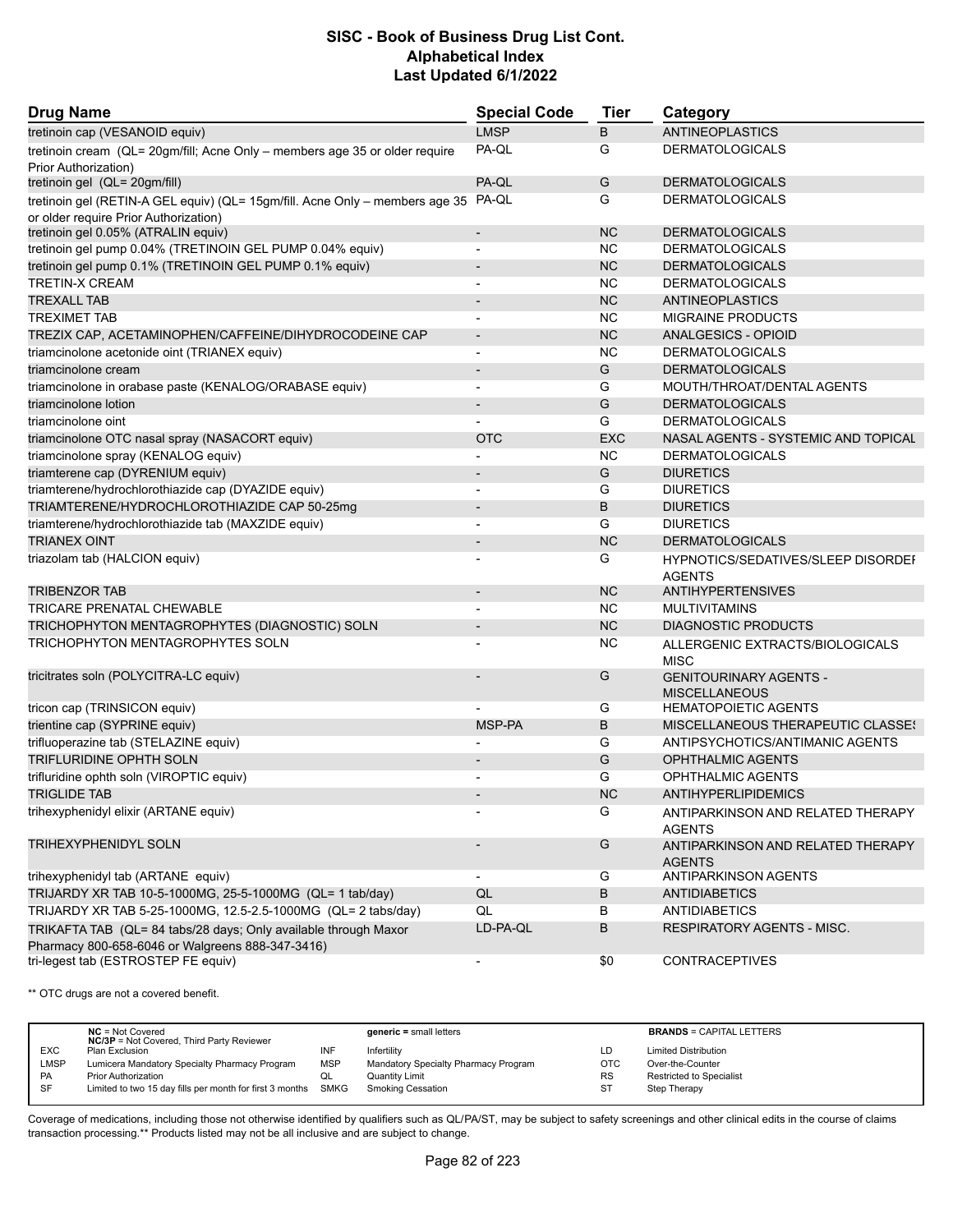| <b>Drug Name</b>                                                                                                 | <b>Special Code</b>          | Tier       | Category                                           |
|------------------------------------------------------------------------------------------------------------------|------------------------------|------------|----------------------------------------------------|
| <b>TRILIPIX CAP</b>                                                                                              |                              | NC         | <b>ANTIHYPERLIPIDEMICS</b>                         |
| <b>TRILOCICLO KIT</b>                                                                                            | $\overline{\phantom{a}}$     | NC.        | <b>DERMATOLOGICALS</b>                             |
| <b>TRI-LUMA CREAM</b>                                                                                            |                              | <b>EXC</b> | <b>DERMATOLOGICALS</b>                             |
| trilyte soln (NULYTELY equiv) (Covered at \$0 for members 45-75 years, all                                       | QL                           | \$0        | LAXATIVES                                          |
| other members covered at generic copay; Limited to 2 fills/calendar year)<br>trimethobenzamide cap (TIGAN equiv) | $\overline{\phantom{a}}$     | G          | <b>ANTIEMETICS</b>                                 |
| <b>TRIMETHOPRIM TAB</b>                                                                                          | $\overline{\phantom{0}}$     | G          | ANTI-INFECTIVE AGENTS - MISC.                      |
| trimethoprim tab (PROLOPRIM equiv)                                                                               | $\qquad \qquad \blacksquare$ | G          | ANTI-INFECTIVE AGENTS - MISC.                      |
| trimipramine cap (SURMONTIL equiv)                                                                               | $\blacksquare$               | G          | <b>ANTIDEPRESSANTS</b>                             |
| TRINTELLIX TAB (QL= 1 tab/day)                                                                                   | PA-QL                        | B          | <b>ANTIDEPRESSANTS</b>                             |
| tri-sprintec tab (ORTHO TRI-CYCLEN (LO) equiv)                                                                   |                              | \$0        | <b>CONTRACEPTIVES</b>                              |
| <b>TRIUMEQ PD TAB</b>                                                                                            | $\overline{\phantom{a}}$     | B          | <b>ANTIVIRALS</b>                                  |
| <b>TRIUMEQ TAB</b>                                                                                               | $\overline{\phantom{0}}$     | B          | <b>ANTIVIRALS</b>                                  |
| <b>TRIVISC INJ</b>                                                                                               | $\overline{\phantom{a}}$     | <b>NC</b>  | MUSCULOSKELETAL THERAPY AGENTS                     |
| <b>TRIZIVIR TAB</b>                                                                                              | $\overline{\phantom{0}}$     | B          | <b>ANTIVIRALS</b>                                  |
| <b>TROKENDI XR CAP</b>                                                                                           | <b>PA</b>                    | B          | ANTICONVULSANTS                                    |
| tropicamide ophth soln (MYDRIACYL equiv)                                                                         |                              | G          | OPHTHALMIC AGENTS                                  |
| TROPICAMIDE/CYCLOPENT/KETOROLAC/PE OPHTH SOLN                                                                    | $\overline{\phantom{m}}$     | <b>NC</b>  | <b>OPHTHALMIC AGENTS</b>                           |
| trospium chloride SR cap (SANCTURA XR equiv)                                                                     | $\blacksquare$               | G          | URINARY ANTISPASMODICS                             |
| trospium tab (SANCTURA equiv)                                                                                    | $\overline{\phantom{m}}$     | G          | URINARY ANTISPASMODICS                             |
| <b>TRUDHESA NASAL SPRAY</b>                                                                                      | $\overline{\phantom{0}}$     | <b>NC</b>  | <b>MIGRAINE PRODUCTS</b>                           |
| <b>TRULANCE TAB</b>                                                                                              | PA                           | B          | GASTROINTESTINAL AGENTS - MISC.                    |
| TRULICITY INJ (QL= 4 pens/28 days)                                                                               | QL                           | B          | ANTIDIABETICS                                      |
| <b>TRUMENBA INJ</b>                                                                                              | <b>VAC</b>                   | \$0        | <b>VACCINES</b>                                    |
| TRUSELTIQ PACK 100MG (QL= 21 caps/28 days; Only available through<br>Biologics 800-850-4306)                     | LD-PA-QL                     | В          | ANTINEOPLASTICS AND ADJUNCTIVE<br><b>THERAPIES</b> |
| TRUSELTIQ PACK 50MG, 125MG (QL= 42 caps/28 days; Only available<br>through Biologics 800-850-4306)               | LD-PA-QL                     | B          | ANTINEOPLASTICS AND ADJUNCTIVE<br><b>THERAPIES</b> |
| TRUSELTIQ PACK 75MG (QL= 63 caps/28 days; Only available through<br>Biologics 800-850-4306)                      | LD-PA-QL                     | В          | ANTINEOPLASTICS AND ADJUNCTIVE<br><b>THERAPIES</b> |
| <b>TUDORZA PRESSAIR INHALER</b>                                                                                  | $\overline{\phantom{a}}$     | <b>NC</b>  | ANTIASTHMATIC AND BRONCHODILATOR<br><b>AGENTS</b>  |
| TUKYSA TAB (QL= 4 tabs/day; Only available through Biologics<br>800-850-4306)                                    | LD-PA-QL-SF                  | В          | ANTINEOPLASTICS AND ADJUNCTIVE<br><b>THERAPIES</b> |
| TURALIO CAP (QL= 4 caps/day; Only available through Biologics<br>800-850-4306)                                   | LD-PA-QL-SF                  | В          | ANTINEOPLASTICS AND ADJUNCTIVE<br><b>THERAPIES</b> |
| <b>TUSSICAPS</b>                                                                                                 | $\blacksquare$               | <b>NC</b>  | COUGH/COLD/ALLERGY                                 |
| tussigon tab (HYCODAN equiv)                                                                                     |                              | G          | COUGH/COLD/ALLERGY                                 |
| <b>TUSSI-PRES LIQUID</b>                                                                                         |                              | <b>NC</b>  | COUGH/COLD/ALLERGY                                 |
| <b>TUSSLIN LIQUID</b>                                                                                            | <b>OTC</b>                   | <b>NC</b>  | COUGH/COLD/ALLERGY                                 |
| <b>TUXARIN ER TAB</b>                                                                                            | $\overline{\phantom{a}}$     | NC.        | COUGH/COLD/ALLERGY                                 |
| TUZISTRA XR SUSP                                                                                                 | $\overline{\phantom{0}}$     | NC         | COUGH/COLD/ALLERGY                                 |
| <b>TWINRIX INJ</b>                                                                                               | <b>VAC</b>                   | \$0        | <b>VACCINES</b>                                    |
| <b>TWIRLA PATCH</b>                                                                                              | $\overline{\phantom{a}}$     | <b>NC</b>  | <b>CONTRACEPTIVES</b>                              |
| <b>TWYNEO CREAM</b>                                                                                              | $\overline{\phantom{a}}$     | NC.        | <b>DERMATOLOGICALS</b>                             |
| <b>TYBLUME TAB</b>                                                                                               | $\overline{\phantom{m}}$     | \$0        | <b>CONTRACEPTIVES</b>                              |
| <b>TYBOST TAB</b>                                                                                                | $\overline{\phantom{a}}$     | NC.        | <b>ANTIVIRALS</b>                                  |
| <b>TYKERB TAB</b>                                                                                                |                              | <b>NC</b>  | ANTINEOPLASTICS AND ADJUNCTIVE<br><b>THERAPIES</b> |

\*\* OTC drugs are not a covered benefit.

|             | $NC = Not Covered$<br><b>NC/3P</b> = Not Covered, Third Party Reviewer |            | $generic = small letters$            |            | <b>BRANDS = CAPITAL LETTERS</b> |
|-------------|------------------------------------------------------------------------|------------|--------------------------------------|------------|---------------------------------|
| <b>EXC</b>  | Plan Exclusion                                                         | INF        | Infertility                          | LD         | <b>Limited Distribution</b>     |
| <b>LMSP</b> | Lumicera Mandatory Specialty Pharmacy Program                          | <b>MSP</b> | Mandatory Specialty Pharmacy Program | <b>OTC</b> | Over-the-Counter                |
| PA          | <b>Prior Authorization</b>                                             | QL         | Quantity Limit                       | <b>RS</b>  | <b>Restricted to Specialist</b> |
| SF          | Limited to two 15 day fills per month for first 3 months SMKG          |            | Smoking Cessation                    | <b>ST</b>  | Step Therapy                    |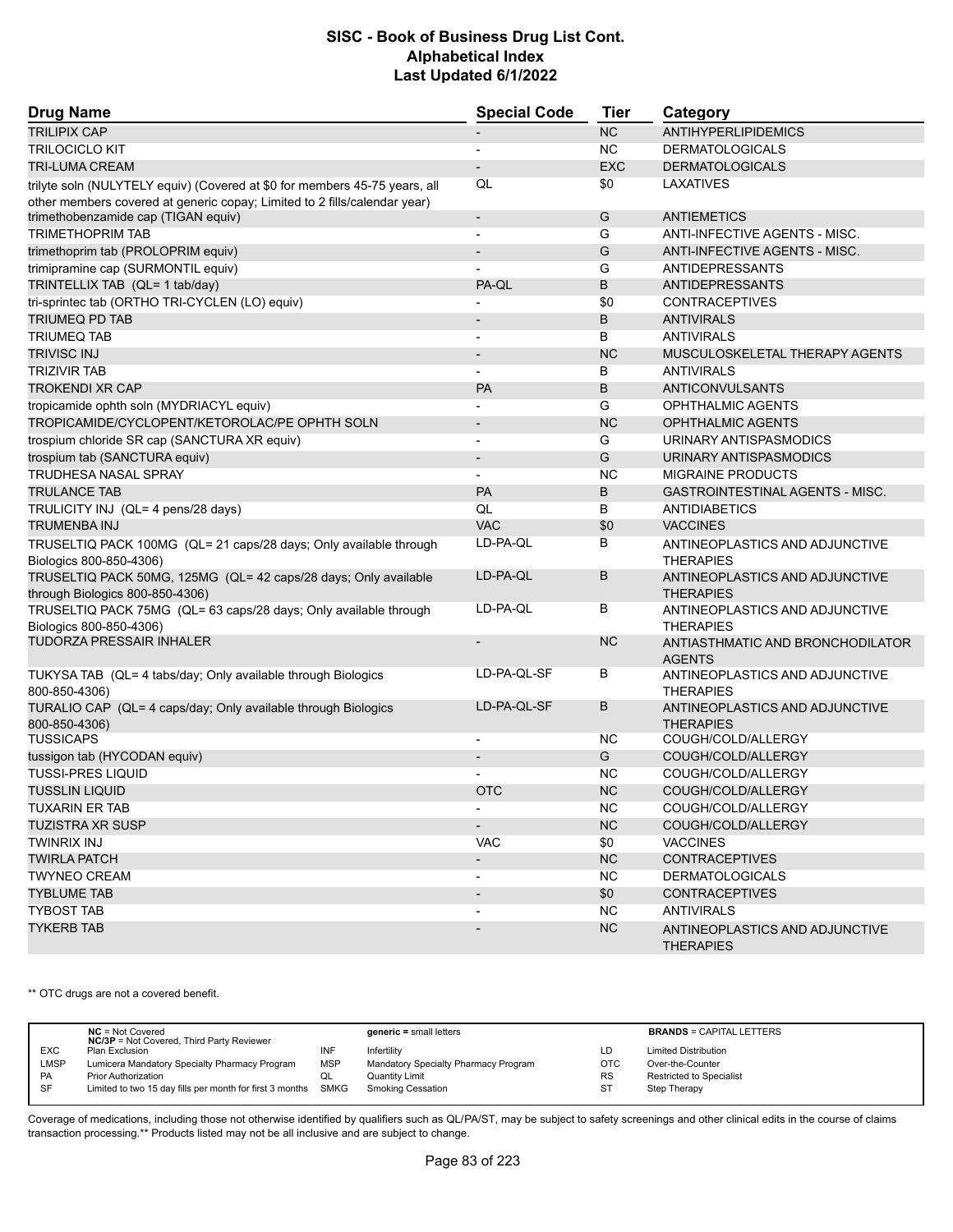| <b>Drug Name</b>                                                                    | <b>Special Code</b>          | <b>Tier</b> | Category                                             |
|-------------------------------------------------------------------------------------|------------------------------|-------------|------------------------------------------------------|
| <b>TYMLOS INJ</b>                                                                   | <b>LMSP</b>                  | B           | <b>ENDOCRINE AND METABOLIC AGENTS -</b><br>MISC.     |
| TYRVAYA SOLN                                                                        | $\overline{\phantom{a}}$     | NC          | OPHTHALMIC AGENTS                                    |
| TYSABRI INJ                                                                         | MSP-PA                       | B           | PSYCHOTHERAPEUTIC AND<br>NEUROLOGICAL AGENTS - MISC. |
| TYVASO INH SOLN (QL= 1 ampule/day; Only available through Accredo<br>800-803-2523)  | LD-PA-QL                     | B           | CARDIOVASCULAR AGENTS - MISC.                        |
| UBRELVY TAB (QL= 10 tabs/30 days, 6 fills/year)                                     | PA-QL                        | В           | <b>MIGRAINE PRODUCTS</b>                             |
| <b>UCERIS RECTAL FOAM</b>                                                           | $\overline{\phantom{a}}$     | B           | ANORECTAL AGENTS                                     |
| <b>U-CORT CREAM</b>                                                                 | $\overline{\phantom{0}}$     | B           | <b>DERMATOLOGICALS</b>                               |
| <b>UDENYCA INJ</b>                                                                  |                              | <b>NC</b>   | <b>HEMATOPOIETIC AGENTS</b>                          |
| UKONIQ TAB (QL= 4 tabs/day; Only available through Onco360<br>877-662-6633)         | LD-PA-QL-SF                  | В           | ANTINEOPLASTICS AND ADJUNCTIVE<br><b>THERAPIES</b>   |
| ULESFIA LOTION (QL= 4 bottles/fill)                                                 | QL                           | B           | <b>DERMATOLOGICALS</b>                               |
| <b>ULORIC TAB</b>                                                                   |                              | <b>NC</b>   | <b>GOUT AGENTS</b>                                   |
| ULTRAVATE LOTION                                                                    | $\overline{\phantom{0}}$     | <b>NC</b>   | <b>DERMATOLOGICALS</b>                               |
| ULTRAVATE PAC KIT                                                                   | L,                           | <b>NC</b>   | <b>DERMATOLOGICALS</b>                               |
| <b>UMECTA EMULSION</b>                                                              | $\overline{\phantom{0}}$     | <b>NC</b>   | <b>DERMATOLOGICALS</b>                               |
| <b>UMECTA PD EMULSION</b>                                                           | $\blacksquare$               | <b>NC</b>   | <b>DERMATOLOGICALS</b>                               |
| <b>UMECTA SUSP</b>                                                                  | $\overline{\phantom{0}}$     | NC          | <b>DERMATOLOGICALS</b>                               |
| UPNEEQ SOLN                                                                         |                              | <b>EXC</b>  | <b>OPHTHALMIC AGENTS</b>                             |
| UPTRAVI INJ                                                                         |                              | <b>NC</b>   | CARDIOVASCULAR AGENTS - MISC.                        |
| UPTRAVI TAB (QL= 2 tabs/day; Only available through Accredo<br>800-803-2523)        | LD-PA-QL                     | В           | CARDIOVASCULAR AGENTS - MISC.                        |
| URAMAXIN CREAM                                                                      | $\overline{\phantom{a}}$     | <b>NC</b>   | <b>DERMATOLOGICALS</b>                               |
| <b>URAMAXIN GEL</b>                                                                 |                              | <b>NC</b>   | <b>DERMATOLOGICALS</b>                               |
| urea cream                                                                          | $\overline{\phantom{0}}$     | <b>NC</b>   | <b>DERMATOLOGICALS</b>                               |
| urea emulsion                                                                       | $\overline{a}$               | <b>NC</b>   | <b>DERMATOLOGICALS</b>                               |
| urea gel (URAMAXIN equiv)                                                           |                              | <b>NC</b>   | <b>DERMATOLOGICALS</b>                               |
| urea lotion (KERALAC LOTION equiv)                                                  | $\overline{\phantom{0}}$     | <b>NC</b>   | <b>DERMATOLOGICALS</b>                               |
| UREA NAIL KIT                                                                       | $\overline{\phantom{0}}$     | <b>NC</b>   | <b>DERMATOLOGICALS</b>                               |
| <b>UREA SUSP</b>                                                                    | -                            | NC          | <b>DERMATOLOGICALS</b>                               |
| urea susp 40% (UMECTA equiv)                                                        | $\overline{\phantom{0}}$     | <b>NC</b>   | <b>DERMATOLOGICALS</b>                               |
| <b>UROQID #2 TAB</b>                                                                | $\overline{a}$               | B           | URINARY ANTI-INFECTIVES                              |
| ursodiol cap (ACTIGALL equiv)                                                       |                              | G           | GASTROINTESTINAL AGENTS - MISC.                      |
| <b>URSODIOL CAP</b>                                                                 | $\blacksquare$               | <b>NC</b>   | <b>GASTROINTESTINAL AGENTS - MISC.</b>               |
| ursodiol tab (URSO (FORTE) equiv)                                                   | $\overline{\phantom{0}}$     | G           | <b>GASTROINTESTINAL AGENTS - MISC.</b>               |
| UTA cap                                                                             |                              | <b>NC</b>   | ANTI-INFECTIVE AGENTS - MISC.                        |
| UTIBRON NEOHALER CAP                                                                |                              | <b>NC</b>   | ANTIASTHMATIC AND BRONCHODILATOR<br><b>AGENTS</b>    |
| valacyclovir tab (VALTREX equiv)                                                    |                              | G           | <b>ANTIVIRALS</b>                                    |
| VALCHLOR GEL (QL= 4 tubes/30 days; Only available through Avella (877)<br>546-5779) | LD-PA-QL                     | B           | <b>DERMATOLOGICALS</b>                               |
| valganciclovir soln (VALCYTE equiv)                                                 | $\overline{\phantom{a}}$     | G           | <b>ANTIVIRALS</b>                                    |
| valganciclovir tab (VALCYTE equiv)                                                  | $\qquad \qquad \blacksquare$ | G           | <b>ANTIVIRALS</b>                                    |
| valproate inj (DEPACON equiv)                                                       |                              | <b>NC</b>   | ANTICONVULSANTS                                      |
| valproic acid cap (DEPAKENE equiv)                                                  | $\qquad \qquad \blacksquare$ | G           | ANTICONVULSANTS                                      |
| valproic acid syrup (DEPAKENE equiv)                                                |                              | G           | ANTICONVULSANTS                                      |
| VALSARTAN ORAL SOLN                                                                 | $\overline{\phantom{0}}$     | NC          | <b>ANTIHYPERTENSIVES</b>                             |
| valsartan tab (DIOVAN equiv)                                                        | -                            | G           | <b>ANTIHYPERTENSIVES</b>                             |

\*\* OTC drugs are not a covered benefit.

|             | $NC = Not Covered$<br><b>NC/3P</b> = Not Covered, Third Party Reviewer |            | $generic = small letters$            |            | <b>BRANDS = CAPITAL LETTERS</b> |
|-------------|------------------------------------------------------------------------|------------|--------------------------------------|------------|---------------------------------|
| <b>EXC</b>  | Plan Exclusion                                                         | INF        | Infertility                          | LD         | <b>Limited Distribution</b>     |
| <b>LMSP</b> | Lumicera Mandatory Specialty Pharmacy Program                          | <b>MSP</b> | Mandatory Specialty Pharmacy Program | <b>OTC</b> | Over-the-Counter                |
| PA          | Prior Authorization                                                    | QL         | Quantity Limit                       | <b>RS</b>  | Restricted to Specialist        |
| SF          | Limited to two 15 day fills per month for first 3 months SMKG          |            | <b>Smoking Cessation</b>             | ST         | Step Therapy                    |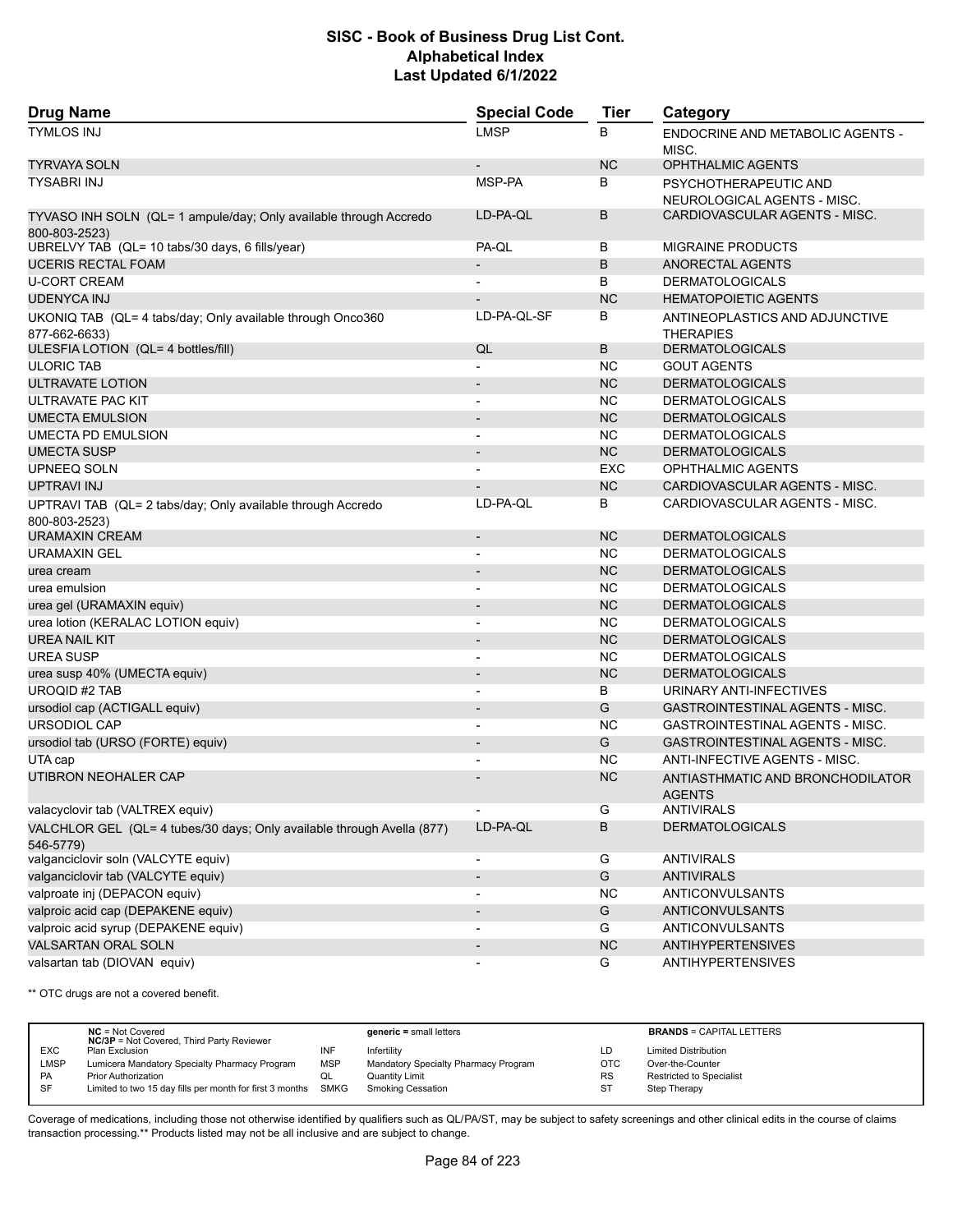| <b>Drug Name</b>                                                                         | <b>Special Code</b>      | <b>Tier</b> | Category                                           |
|------------------------------------------------------------------------------------------|--------------------------|-------------|----------------------------------------------------|
| valsartan/hydrochlorothiazide tab (DIOVAN HCT equiv)                                     |                          | G           | <b>ANTIHYPERTENSIVES</b>                           |
| VALTOCO NASAL SPRAY (QL= 2 packs/fill; Restricted to Neurology<br>Specialist)            | QL-RS                    | В           | ANTICONVULSANTS                                    |
| VALTURNA TAB (Step Therapy requires trial of one: valsartan, irbesartan, OR<br>losartan) | <b>ST</b>                | B           | <b>ANTIHYPERTENSIVES</b>                           |
| vancomycin cap (VANCOCIN equiv) (QL= 56 caps/fill)                                       | QL                       | G           | ANTI-INFECTIVE AGENTS - MISC.                      |
| vancomycin hcl soln (VANCOMYCIN equiv)                                                   | $\overline{\phantom{a}}$ | <b>NC</b>   | ANTI-INFECTIVE AGENTS - MISC.                      |
| <b>VANCOMYCIN INJ</b>                                                                    |                          | <b>NC</b>   | ANTI-INFECTIVE AGENTS - MISC.                      |
| <b>VANCOMYCIN SOLN</b>                                                                   | $\overline{\phantom{a}}$ | <b>NC</b>   | <b>OPHTHALMIC AGENTS</b>                           |
| <b>VANIQA CREAM</b>                                                                      |                          | EXC         | <b>DERMATOLOGICALS</b>                             |
| <b>VANOS CREAM</b>                                                                       |                          | <b>NC</b>   | <b>DERMATOLOGICALS</b>                             |
| vardenafil ODT (STAXYN equiv)                                                            | $\blacksquare$           | <b>NC</b>   | CARDIOVASCULAR AGENTS - MISC.                      |
| vardenafil tab (LEVITRA equiv)                                                           |                          | <b>NC</b>   | CARDIOVASCULAR AGENTS - MISC.                      |
| <b>VARIVAX INJ</b>                                                                       | <b>VAC</b>               | \$0         | <b>VACCINES</b>                                    |
| VARUBI TAB (QL= 2 tabs/day; Restricted to Oncology or Hematology<br>Specialist)          | QL-RS                    | B           | <b>ANTIEMETICS</b>                                 |
| VASCEPA CAP 0.5GM (QL= 4 caps/day)                                                       | PA-QL                    | B           | <b>ANTIHYPERLIPIDEMICS</b>                         |
| VASCEPA CAP 1GM (QL= 4 caps/day)                                                         | PA-QL                    | G           | <b>ANTIHYPERLIPIDEMICS</b>                         |
| vasolex oint (XENADERM equiv)                                                            |                          | <b>NC</b>   | <b>DERMATOLOGICALS</b>                             |
| <b>VAXELIS INJ</b>                                                                       | <b>VAC</b>               | \$0         | <b>TOXOIDS</b>                                     |
| VAXNEUVANCE INJ (Covered for members age 19 years or older)                              | <b>VAC</b>               | \$0         | <b>VACCINES</b>                                    |
| <b>VECAMYL TAB</b>                                                                       | $\overline{\phantom{a}}$ | <b>NC</b>   | <b>ANTIHYPERTENSIVES</b>                           |
| velivet tab (CYCLESSA equiv)                                                             | $\blacksquare$           | \$0         | <b>CONTRACEPTIVES</b>                              |
| <b>VELPHORO CHEW TAB</b>                                                                 |                          | <b>NC</b>   | GASTROINTESTINAL AGENTS - MISC.                    |
| <b>VELTASSA POWDER</b>                                                                   | PA                       | B           | <b>ASSORTED CLASSES</b>                            |
| <b>VEMLIDY TAB</b>                                                                       | PA                       | B           | <b>ANTIVIRALS</b>                                  |
| VENCLEXTA STARTER PACK (Only available through Diplomat Pharmacy                         | LD-PA                    | B           | ANTINEOPLASTICS AND ADJUNCTIVE                     |
| 877-977-9118)                                                                            |                          |             | <b>THERAPIES</b>                                   |
| VENCLEXTA TAB (Only available through Diplomat Pharmacy 877-977-9118)                    | LD-PA                    | B           | ANTINEOPLASTICS AND ADJUNCTIVE<br><b>THERAPIES</b> |
| venlafaxine ER cap (EFFEXOR XR equiv)                                                    | $\blacksquare$           | G           | ANTIDEPRESSANTS                                    |
| <b>VENLAFAXINE ER TAB</b>                                                                | $\overline{\phantom{a}}$ | <b>NC</b>   | <b>ANTIDEPRESSANTS</b>                             |
| venlafaxine tab (EFFEXOR equiv)                                                          |                          | G           | <b>ANTIDEPRESSANTS</b>                             |
| VENTAVIS INH SOLN (QL= 9 ampules/day; Only available through Accredo<br>800-803-2523)    | LD-PA-QL                 | B           | CARDIOVASCULAR AGENTS - MISC.                      |
| VENTOLIN HFA INHALER (QL= 2 inhalers/30 days)                                            | QL                       | G           | ANTIASTHMATIC AND BRONCHODILATOR<br><b>AGENTS</b>  |
| <b>VERAPAMIL CAP 100MG</b>                                                               | $\overline{\phantom{a}}$ | <b>NC</b>   | CALCIUM CHANNEL BLOCKERS                           |
| VERAPAMIL ER CAP 200MG                                                                   |                          | <b>NC</b>   | CALCIUM CHANNEL BLOCKERS                           |
| <b>VERAPAMIL ER CAP 300MG</b>                                                            |                          | <b>NC</b>   | CALCIUM CHANNEL BLOCKERS                           |
| verapamil SR cap (VERELAN equiv)                                                         | $\overline{\phantom{a}}$ | G           | CALCIUM CHANNEL BLOCKERS                           |
| VERAPAMIL SR CAP 360mg                                                                   |                          | G           | CALCIUM CHANNEL BLOCKERS                           |
| verapamil SR tab (CALAN SR, ISOPTIN SR equiv)                                            | $\overline{\phantom{a}}$ | G           | CALCIUM CHANNEL BLOCKERS                           |
| verapamil tab (CALAN equiv)                                                              | $\overline{\phantom{a}}$ | G           | CALCIUM CHANNEL BLOCKERS                           |
| <b>VERDESO FOAM</b>                                                                      | $\overline{\phantom{a}}$ | NC.         | <b>DERMATOLOGICALS</b>                             |
| VERDROCET TAB 2.5MG-325MG                                                                | $\overline{\phantom{a}}$ | NC          | ANALGESICS - OPIOID                                |
| <b>VEREGEN OINT</b>                                                                      | $\overline{\phantom{a}}$ | B           | <b>DERMATOLOGICALS</b>                             |
| VERELAN PM ER CAP 100MG, 300MG                                                           | $\overline{\phantom{a}}$ | B           | CALCIUM CHANNEL BLOCKERS                           |
| VERELAN SR CAP 360mg                                                                     |                          | В           | CALCIUM CHANNEL BLOCKERS                           |
| VERQUVO TAB (QL= 1 tab/day; Restricted to Cardiology Specialist)                         | QL-RS                    | В           | CARDIOVASCULAR AGENTS - MISC.                      |

\*\* OTC drugs are not a covered benefit.

|             | $NC = Not Covered$<br><b>NC/3P</b> = Not Covered, Third Party Reviewer |            | $generic = small letters$            |            | <b>BRANDS = CAPITAL LETTERS</b> |
|-------------|------------------------------------------------------------------------|------------|--------------------------------------|------------|---------------------------------|
| <b>EXC</b>  | Plan Exclusion                                                         | INF        | Infertility                          | LD         | <b>Limited Distribution</b>     |
| <b>LMSP</b> | Lumicera Mandatory Specialty Pharmacy Program                          | <b>MSP</b> | Mandatory Specialty Pharmacy Program | <b>OTC</b> | Over-the-Counter                |
| <b>PA</b>   | <b>Prior Authorization</b>                                             | QL         | <b>Quantity Limit</b>                | <b>RS</b>  | <b>Restricted to Specialist</b> |
| <b>SF</b>   | Limited to two 15 day fills per month for first 3 months SMKG          |            | Smoking Cessation                    | -ST        | Step Therapy                    |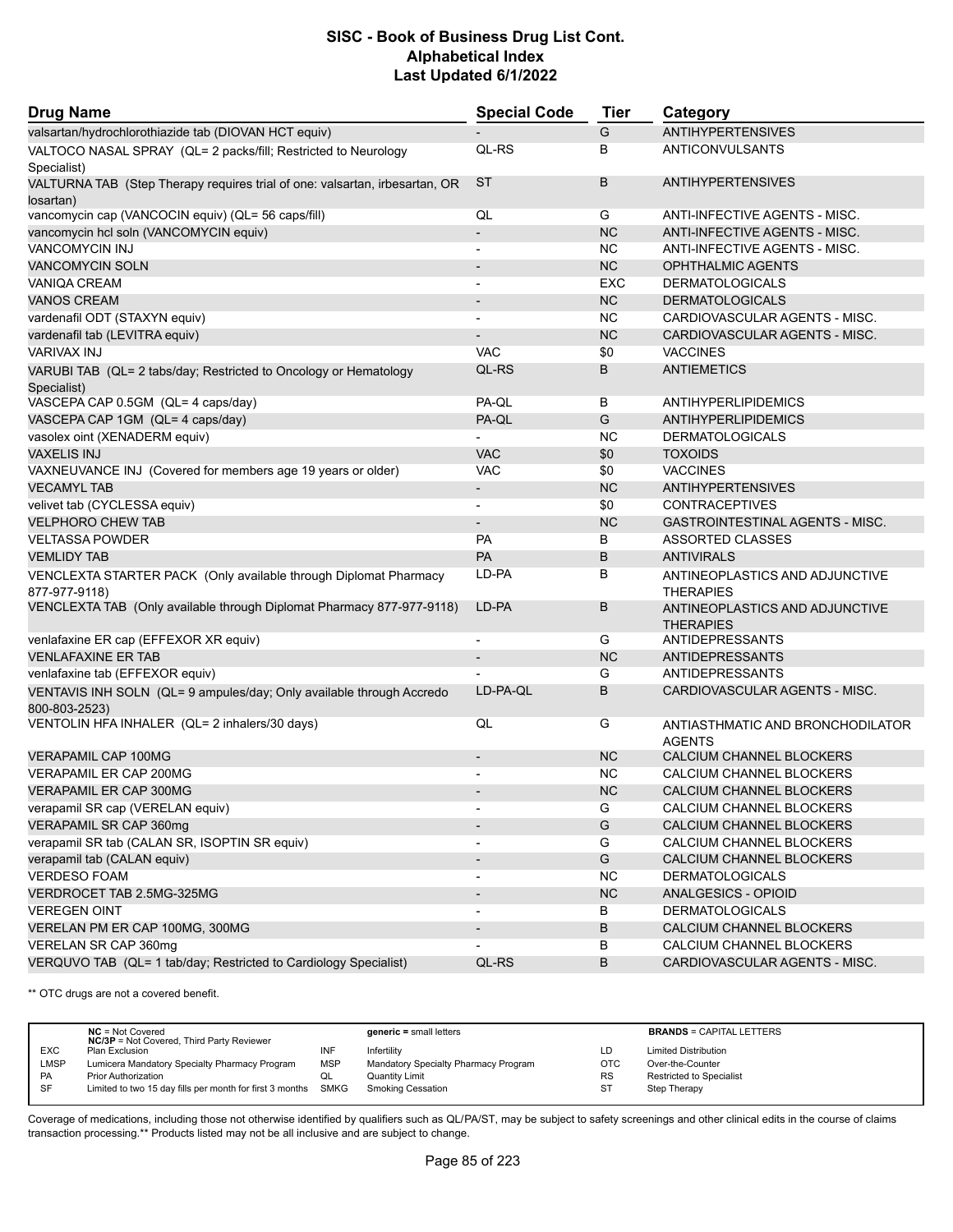| <b>Drug Name</b>                                                                               | <b>Special Code</b>      | <b>Tier</b> | Category                                           |
|------------------------------------------------------------------------------------------------|--------------------------|-------------|----------------------------------------------------|
| <b>VERSACLOZ SUSP</b>                                                                          |                          | <b>NC</b>   | ANTIPSYCHOTICS/ANTIMANIC AGENTS                    |
| VERZENIO TAB (QL= 2 tabs/day)                                                                  | LMSP-PA-QL               | B           | ANTINEOPLASTICS AND ADJUNCTIVE<br><b>THERAPIES</b> |
| <b>VESICARE LS SUSP</b>                                                                        | $\overline{a}$           | <b>NC</b>   | URINARY ANTISPASMODICS                             |
| <b>VESICARE TAB</b>                                                                            | $\overline{\phantom{a}}$ | <b>NC</b>   | URINARY ANTISPASMODICS                             |
| <b>VEXOL OPHTH SUSP</b>                                                                        | $\overline{\phantom{a}}$ | B           | <b>OPHTHALMIC AGENTS</b>                           |
| V-GO INJ KIT (QL= 1 kit/day)                                                                   | QL                       | B           | <b>MEDICAL DEVICES AND SUPPLIES</b>                |
| <b>VIBERZI TAB</b>                                                                             |                          | <b>NC</b>   | GASTROINTESTINAL AGENTS - MISC.                    |
| <b>VIBRAMYCIN SYRUP</b>                                                                        | $\overline{\phantom{0}}$ | B           | <b>TETRACYCLINES</b>                               |
| VICTOZA INJ (QL= 9ml/30 days)                                                                  | QL                       | В           | <b>ANTIDIABETICS</b>                               |
| <b>VICTRELIS CAP</b>                                                                           | $\overline{\phantom{a}}$ | <b>NC</b>   | <b>ANTIVIRALS</b>                                  |
| <b>VIDEX SOLN</b>                                                                              | $\overline{a}$           | B           | <b>ANTIVIRALS</b>                                  |
| <b>VIEKIRA XR TAB</b>                                                                          | $\overline{\phantom{a}}$ | <b>NC</b>   | <b>ANTIVIRALS</b>                                  |
| vienva tab, lessina tab, kurvelo tab (ALESSE equiv)                                            |                          | \$0         | <b>CONTRACEPTIVES</b>                              |
| vigabatrin powder pack (SABRIL POWDER equiv) (Only available through<br>Lumicera 855-847-3553) | LD-PA                    | B           | <b>ANTICONVULSANTS</b>                             |
| vigabatrin tab (SABRIL equiv) (Only available through Lumicera<br>855-847-3553)                | LD-PA                    | В           | <b>ANTICONVULSANTS</b>                             |
| vigadrone powder pack (Only available through PantheRx 855-726-8479)                           | LD-PA                    | B           | ANTICONVULSANTS                                    |
| <b>VIGAMOX OPHTH SOLN</b>                                                                      |                          | <b>NC</b>   | <b>OPHTHALMIC AGENTS</b>                           |
| <b>VIIBRYD STARTER KIT</b>                                                                     | $\overline{\phantom{a}}$ | <b>NC</b>   | <b>ANTIDEPRESSANTS</b>                             |
| <b>VIJOICE TAB</b>                                                                             |                          | <b>NC</b>   | <b>MISCELLANEOUS THERAPEUTIC CLASSES</b>           |
| <b>VIMOVO TAB</b>                                                                              |                          | <b>NC</b>   | ANALGESICS - ANTI-INFLAMMATORY                     |
| <b>VIMPAT TAB</b>                                                                              | $\overline{a}$           | <b>NC</b>   | ANTICONVULSANTS                                    |
| <b>VINATE II</b>                                                                               | $\blacksquare$           | G           | <b>MULTIVITAMINS</b>                               |
| <b>VINATE M</b>                                                                                | $\overline{a}$           | G           | <b>MULTIVITAMINS</b>                               |
| viorele tab, kariva tab (MIRCETTE equiv)                                                       | $\overline{\phantom{a}}$ | \$0         | <b>CONTRACEPTIVES</b>                              |
| <b>VIRACEPT POWDER</b>                                                                         | ٠                        | В           | <b>ANTIVIRALS</b>                                  |
| <b>VIRACEPT TAB</b>                                                                            | $\overline{a}$           | B           | <b>ANTIVIRALS</b>                                  |
| <b>VIREAD TAB</b>                                                                              | $\overline{a}$           | B           | <b>ANTIVIRALS</b>                                  |
| VISCO-3 INJ                                                                                    | $\overline{\phantom{a}}$ | <b>NC</b>   | MUSCULOSKELETAL THERAPY AGENTS                     |
| <b>VISICOL TAB</b>                                                                             | $\overline{a}$           | В           | LAXATIVES                                          |
| <b>VISTOGARD PAK</b>                                                                           | $\overline{\phantom{a}}$ | <b>NC</b>   | <b>ANTIDOTES</b>                                   |
| <b>VITAFOL GUMMIES</b>                                                                         |                          | <b>NC</b>   | <b>MULTIVITAMINS</b>                               |
| <b>VITAFOL OB</b>                                                                              | $\overline{\phantom{a}}$ | <b>NC</b>   | <b>MULTIVITAMINS</b>                               |
| <b>VITAFOL STRIPS</b>                                                                          |                          | B           | <b>MULTIVITAMINS</b>                               |
| <b>VITAFOL ULTRA</b>                                                                           |                          | <b>NC</b>   | <b>MULTIVITAMINS</b>                               |
| VITAFOL-OB + DHA                                                                               | $\overline{a}$           | <b>NC</b>   | <b>MULTIVITAMINS</b>                               |
| VITAFOL-ONE, VITAFOL FE+                                                                       |                          | <b>NC</b>   | <b>MULTIVITAMINS</b>                               |
| vitamin D cap (RX strength only)                                                               |                          | G.          | <b>VITAMINS</b>                                    |
| vitamin D cap 1000unit                                                                         | <b>OTC</b>               | <b>NC</b>   | <b>VITAMINS</b>                                    |
| vitamin D cap 400unit                                                                          | <b>OTC</b>               | NC.         | <b>VITAMINS</b>                                    |
| VITAMIN D TAB 2000IU                                                                           | <b>OTC</b>               | <b>NC</b>   | <b>VITAMINS</b>                                    |
| VITAMIN D TAB 400UNIT                                                                          | <b>OTC</b>               | <b>NC</b>   | <b>VITAMINS</b>                                    |
| <b>VITEKTA TAB</b>                                                                             |                          | В           | <b>ANTIVIRALS</b>                                  |
| VITRAKVI CAP 100MG (QL= 2 caps/day; Only available through US<br>Bioservices 888-518-7246)     | LD-PA-QL-SF              | В           | ANTINEOPLASTICS AND ADJUNCTIVE<br><b>THERAPIES</b> |
| VITRAKVI CAP 25MG (QL= 6 caps/day; Only available through US<br>Bioservices 888-518-7246)      | LD-PA-QL-SF              | В           | ANTINEOPLASTICS AND ADJUNCTIVE<br><b>THERAPIES</b> |

\*\* OTC drugs are not a covered benefit.

|            | $NC = Not Covered$<br><b>NC/3P</b> = Not Covered, Third Party Reviewer |            | $generic = small letters$            |            | <b>BRANDS = CAPITAL LETTERS</b> |
|------------|------------------------------------------------------------------------|------------|--------------------------------------|------------|---------------------------------|
| <b>EXC</b> | Plan Exclusion                                                         | INF        | Infertilitv                          | LD         | <b>Limited Distribution</b>     |
| LMSP       | Lumicera Mandatory Specialty Pharmacy Program                          | <b>MSP</b> | Mandatory Specialty Pharmacy Program | <b>OTC</b> | Over-the-Counter                |
| <b>PA</b>  | <b>Prior Authorization</b>                                             | w∟         | Quantity Limit                       | <b>RS</b>  | Restricted to Specialist        |
| SF         | Limited to two 15 day fills per month for first 3 months SMKG          |            | Smoking Cessation                    | ST         | Step Therapy                    |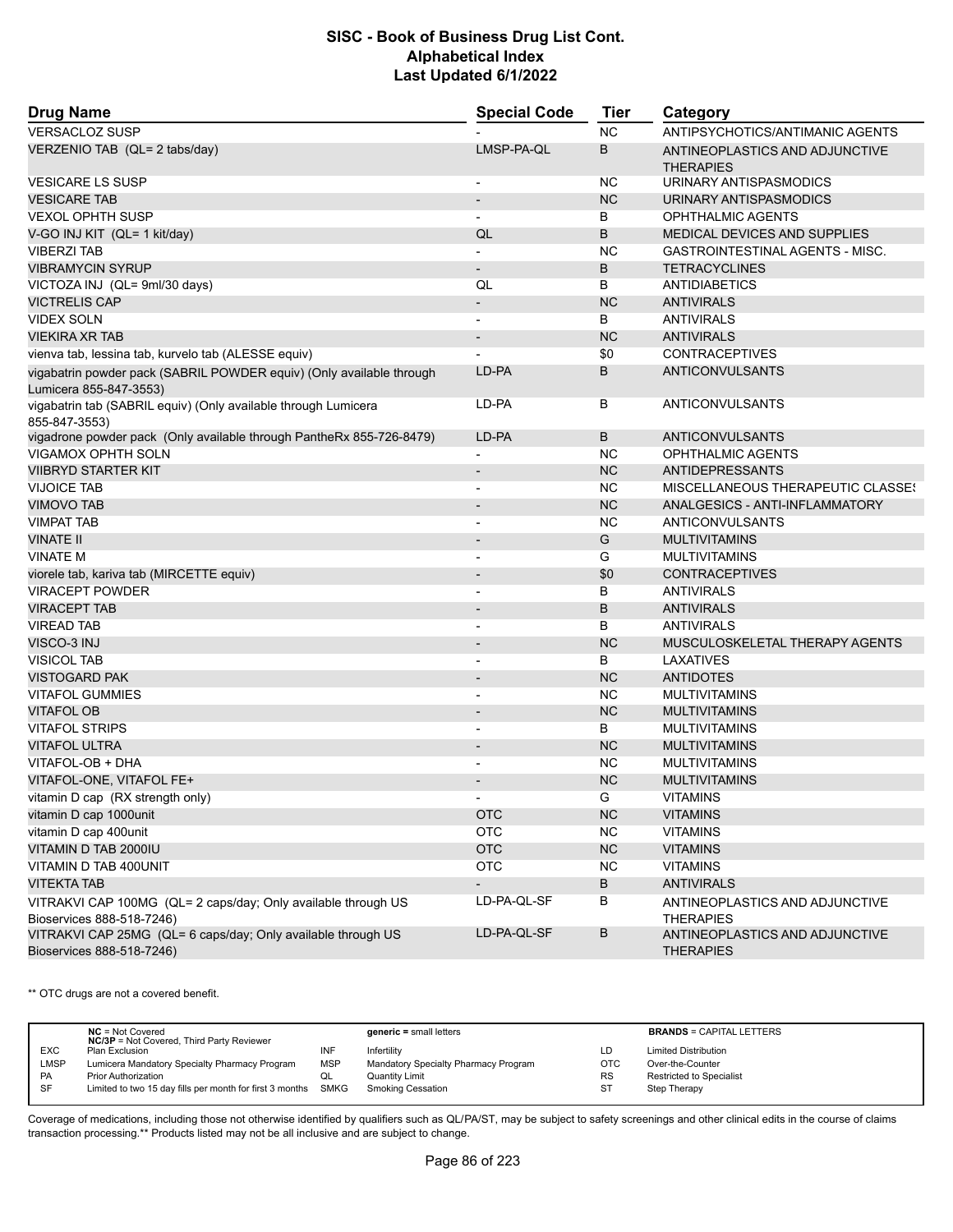| <b>Drug Name</b>                                                                      | <b>Special Code</b>      | Tier       | Category                                                 |
|---------------------------------------------------------------------------------------|--------------------------|------------|----------------------------------------------------------|
| VITRAKVI SOLN (QL= 10ml/day; Only available through US Bioservices<br>888-518-7246)   | LD-PA-QL-SF              | B          | ANTINEOPLASTICS AND ADJUNCTIVE<br><b>THERAPIES</b>       |
| <b>VITRECYL IRON TAB</b>                                                              | $\overline{\phantom{a}}$ | <b>NC</b>  | <b>MULTIVITAMINS</b>                                     |
| <b>VITRECYL TAB</b>                                                                   | $\blacksquare$           | <b>NC</b>  | <b>MULTIVITAMINS</b>                                     |
| <b>VIVELLE-DOT PATCH</b>                                                              |                          | <b>NC</b>  | <b>ESTROGENS</b>                                         |
| <b>VIVITROL INJ</b>                                                                   | <b>LMSP</b>              | В          | <b>ANTIDOTES</b>                                         |
| <b>VIVLODEX CAP</b>                                                                   |                          | <b>NC</b>  | ANALGESICS - ANTI-INFLAMMATORY                           |
| <b>VIVOTIF CAP</b>                                                                    | <b>VAC</b>               | <b>EXC</b> | <b>VACCINES</b>                                          |
| VIZIMPRO TAB (QL= 1 tab/day)                                                          | MSP-PA-QL-SF             | B          | ANTINEOPLASTICS AND ADJUNCTIVE<br><b>THERAPIES</b>       |
| <b>VOCABRIA TAB</b>                                                                   |                          | <b>NC</b>  | <b>ANTIVIRALS</b>                                        |
| <b>VOGELXO PUMP</b>                                                                   | $\overline{\phantom{a}}$ | <b>NC</b>  | ANDROGENS-ANABOLIC                                       |
| <b>VOLTAREN GEL</b>                                                                   | <b>OTC</b>               | <b>EXC</b> | <b>DERMATOLOGICALS</b>                                   |
| <b>VONJO CAP</b>                                                                      |                          | <b>NC</b>  | ANTINEOPLASTICS AND ADJUNCTIVE<br><b>THERAPIES</b>       |
| VOPAC 5 CREAM                                                                         | $\overline{a}$           | B          | <b>DERMATOLOGICALS</b>                                   |
| <b>VOPAC CREAM</b>                                                                    | $\overline{\phantom{a}}$ | <b>NC</b>  | <b>DERMATOLOGICALS</b>                                   |
| <b>VOPAC GB CREAM</b>                                                                 | $\blacksquare$           | <b>NC</b>  | <b>DERMATOLOGICALS</b>                                   |
| voriconazole susp (VFEND equiv) (Restricted to Infectious Disease Specialist)         | <b>RS</b>                | G          | <b>ANTIFUNGALS</b>                                       |
| voriconazole tab (VFEND equiv) (Restricted to Infectious Disease Specialist)          | <b>RS</b>                | G          | <b>ANTIFUNGALS</b>                                       |
| VOSEVI TAB (QL= 1 tab/day)                                                            | LMSP-PA-QL               | B          | <b>ANTIVIRALS</b>                                        |
| <b>VOTRIENT TAB</b>                                                                   | LMSP-PA-SF               | В          | ANTINEOPLASTICS AND ADJUNCTIVE<br><b>THERAPIES</b>       |
| VOXZOGO INJ                                                                           |                          | <b>NC</b>  | <b>ENDOCRINE AND METABOLIC AGENTS -</b><br>MISC.         |
| VP-PNV-DHA CAP                                                                        |                          | G          | <b>MULTIVITAMINS</b>                                     |
| <b>VPRIV INJ</b>                                                                      | MSP-PA                   | B          | <b>HEMATOPOIETIC AGENTS</b>                              |
| <b>VRAYLAR CAP</b>                                                                    |                          | <b>NC</b>  | ANTIPSYCHOTICS/ANTIMANIC AGENTS                          |
| <b>VRAYLAR PACK</b>                                                                   | $\overline{\phantom{a}}$ | <b>NC</b>  | ANTIPSYCHOTICS/ANTIMANIC AGENTS                          |
| VSL#3 CAP                                                                             | $\overline{a}$           | <b>NC</b>  | ANTIDIARRHEALS                                           |
| <b>VTAMA CREAM</b>                                                                    | $\overline{\phantom{a}}$ | <b>NC</b>  | <b>DERMATOLOGICALS</b>                                   |
| <b>VTOL SOLN</b>                                                                      |                          | <b>NC</b>  | ANALGESICS - NONNARCOTIC                                 |
| <b>VUITY OPHTH SOLN</b>                                                               | $\overline{\phantom{a}}$ | <b>NC</b>  | OPHTHALMIC AGENTS                                        |
| <b>VUMERITY CAP</b>                                                                   |                          | <b>NC</b>  | PSYCHOTHERAPEUTIC AND<br>NEUROLOGICAL AGENTS - MISC.     |
| <b>VYLEESI INJ</b>                                                                    |                          | <b>NC</b>  | PSYCHOTHERAPEUTIC AND<br>NEUROLOGICAL AGENTS - MISC.     |
| VYNDAMAX CAP (QL= 1 cap/day)                                                          | MSP-PA-QL                | В          | CARDIOVASCULAR AGENTS - MISC.                            |
| VYNDAQEL CAP (QL= 4 caps/day)                                                         | MSP-PA-QL                | B          | CARDIOVASCULAR AGENTS - MISC.                            |
| VYTONE CREAM 1.9-1%                                                                   | $\blacksquare$           | <b>NC</b>  | <b>DERMATOLOGICALS</b>                                   |
| <b>VYVANSE CAP</b>                                                                    |                          | B          | ADHD/ANTI-NARCOLEPSY/ANTI-OBESITY//<br><b>NOREXIANTS</b> |
| <b>VYVANSE CHEW TAB</b>                                                               |                          | В          | ADHD/ANTI-NARCOLEPSY/ANTI-OBESITY/<br><b>NOREXIANTS</b>  |
| <b>VYZULTA SOLN</b>                                                                   | $\overline{\phantom{a}}$ | <b>NC</b>  | <b>OPHTHALMIC AGENTS</b>                                 |
| WAKIX TAB (QL= 2 tabs/day; Only available through PantherRx Pharmacy<br>855-726-8479) | LD-PA-QL                 | B          | ADHD/ANTI-NARCOLEPSY/ANTI-OBESITY//<br><b>NOREXIANTS</b> |
| warfarin tab (COUMADIN equiv)                                                         | $\overline{\phantom{a}}$ | G          | <b>ANTICOAGULANTS</b>                                    |
| <b>WEGOVY INJ</b>                                                                     |                          | <b>NC</b>  | ADHD/ANTI-NARCOLEPSY/ANTI-OBESITY//<br><b>NOREXIANTS</b> |

\*\* OTC drugs are not a covered benefit.

|            | $NC = Not Covered$<br><b>NC/3P</b> = Not Covered, Third Party Reviewer |            | $generic = small letters$            |            | <b>BRANDS = CAPITAL LETTERS</b> |
|------------|------------------------------------------------------------------------|------------|--------------------------------------|------------|---------------------------------|
| <b>EXC</b> | Plan Exclusion                                                         |            | Infertility                          | LD         | <b>Limited Distribution</b>     |
| LMSP       | Lumicera Mandatory Specialty Pharmacy Program                          | <b>MSP</b> | Mandatory Specialty Pharmacy Program | <b>OTC</b> | Over-the-Counter                |
| <b>PA</b>  | Prior Authorization                                                    | QL         | Quantity Limit                       | <b>RS</b>  | <b>Restricted to Specialist</b> |
| SF         | Limited to two 15 day fills per month for first 3 months SMKG          |            | <b>Smoking Cessation</b>             | <b>ST</b>  | Step Therapy                    |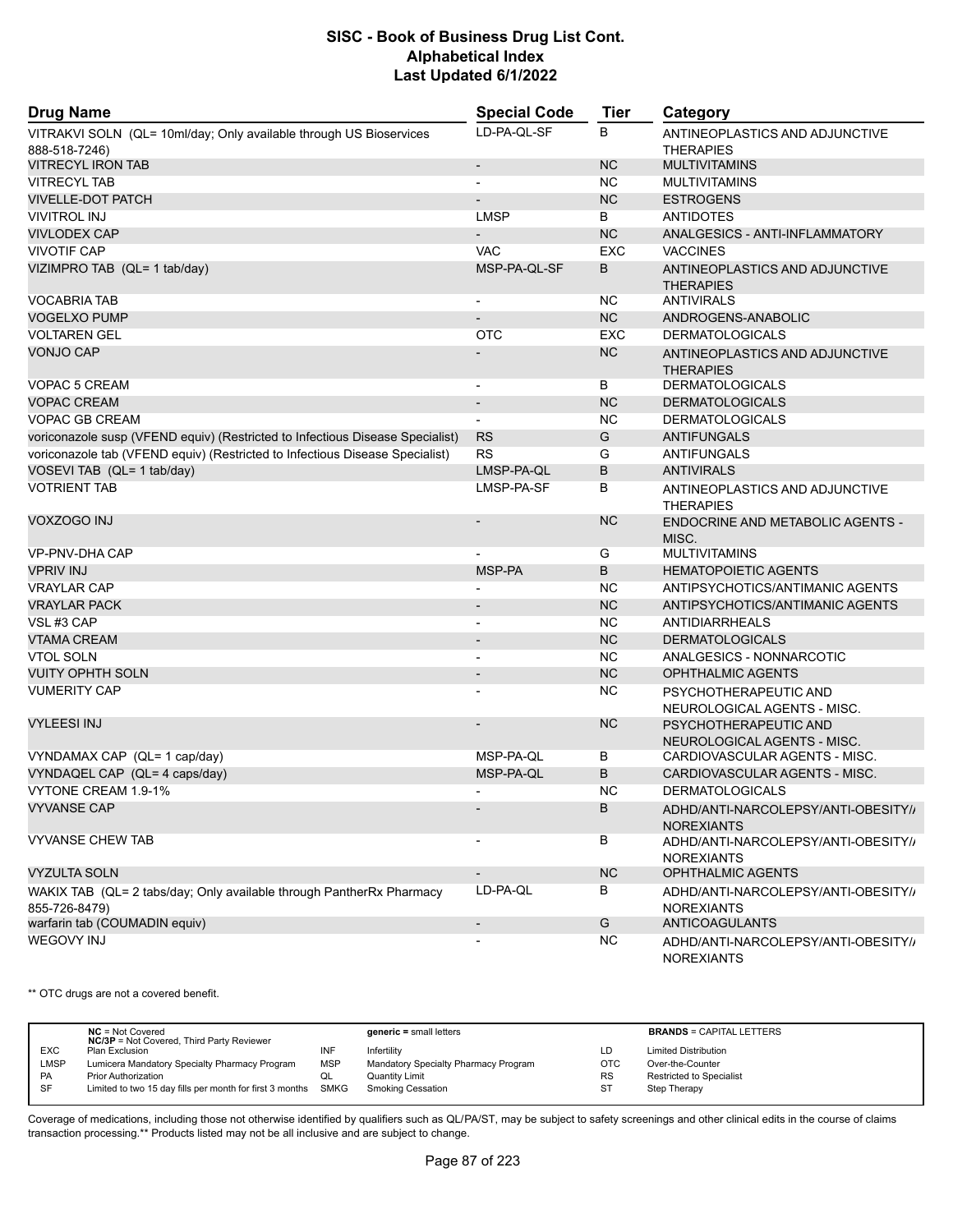| <b>Drug Name</b>                                                                   | <b>Special Code</b>      | <b>Tier</b> | Category                                                 |
|------------------------------------------------------------------------------------|--------------------------|-------------|----------------------------------------------------------|
| WEGOVY INJ 1.7MG/0.75ML                                                            |                          | NC          | ADHD/ANTI-NARCOLEPSY/ANTI-OBESITY//<br><b>NOREXIANTS</b> |
| WEGOVY INJ 2.4MG/0.75ML                                                            |                          | <b>NC</b>   | ADHD/ANTI-NARCOLEPSY/ANTI-OBESITY//<br><b>NOREXIANTS</b> |
| <b>WELCHOL PACK</b>                                                                |                          | <b>NC</b>   | ANTIHYPERLIPIDEMICS                                      |
| <b>WELCHOL TAB</b>                                                                 |                          | <b>NC</b>   | ANTIHYPERLIPIDEMICS                                      |
| WELIREG TAB (QL= 3 tabs/day; Only available through Biologics<br>800-850-4306)     | LD-PA-QL                 | B           | ANTINEOPLASTICS AND ADJUNCTIVE<br><b>THERAPIES</b>       |
| <b>WELLBUTRIN SR TAB</b>                                                           |                          | <b>NC</b>   | <b>ANTIDEPRESSANTS</b>                                   |
| <b>WELLBUTRIN XL TAB</b>                                                           |                          | <b>NC</b>   | <b>ANTIDEPRESSANTS</b>                                   |
| <b>WESTCORT OINT</b>                                                               |                          | <b>NC</b>   | <b>DERMATOLOGICALS</b>                                   |
| <b>WINLEVI CREAM</b>                                                               | $\overline{\phantom{a}}$ | <b>NC</b>   | <b>DERMATOLOGICALS</b>                                   |
| WOUND-DRESSING GELS                                                                |                          | NC          | <b>DERMATOLOGICALS</b>                                   |
| <b>WPR PLUS</b>                                                                    |                          | <b>NC</b>   | <b>DERMATOLOGICALS</b>                                   |
| <b>WYNZORA CREAM</b>                                                               |                          | <b>NC</b>   | <b>DERMATOLOGICALS</b>                                   |
| XADAGO TAB (QL= 1 tab/day)                                                         | PA-QL                    | B           | <b>ANTIPARKINSON AGENTS</b>                              |
| <b>XALIX SOL</b>                                                                   |                          | <b>NC</b>   | <b>DERMATOLOGICALS</b>                                   |
| XALKORI CAP (QL= 2 caps/day)                                                       | MSP-PA-QL-SF             | B           | ANTINEOPLASTICS AND ADJUNCTIVE<br><b>THERAPIES</b>       |
| <b>XAQUIL XR TAB</b>                                                               |                          | EXC         | DIETARY PRODUCTS/DIETARY<br><b>MANAGEMENT PRODUCTS</b>   |
| <b>XARELTO STARTER PACK</b>                                                        | $\overline{\phantom{a}}$ | B           | <b>ANTICOAGULANTS</b>                                    |
| <b>XARELTO SUSP</b>                                                                |                          | В           | ANTICOAGULANTS                                           |
| <b>XARELTO TAB</b>                                                                 |                          | B           | <b>ANTICOAGULANTS</b>                                    |
| <b>XARTEMIS XR TAB</b>                                                             |                          | <b>NC</b>   | ANALGESICS - OPIOID                                      |
| XATMEP SOLN (Prior Authorization required for members age 9 or older)              | <b>PA</b>                | В           | ANTINEOPLASTICS AND ADJUNCTIVE<br><b>THERAPIES</b>       |
| XCOPRI PAK 100-150MG (QL= 2 tabs/day)                                              | QL                       | B           | ANTICONVULSANTS                                          |
| XCOPRI PAK 150-200MG (QL= 2 tabs/day)                                              | QL                       | B           | ANTICONVULSANTS                                          |
| XCOPRI PAK 50-200MG (QL= 2 tabs/day)                                               | QL                       | В           | ANTICONVULSANTS                                          |
| XCOPRI TAB 150MG, 200MG (QL= 2 tabs/day)                                           | QL                       | B           | <b>ANTICONVULSANTS</b>                                   |
| XCOPRI TAB 50MG, 100MG (QL= 1 tab/day)                                             | QL                       | B           | ANTICONVULSANTS                                          |
| XCOPRI TITRATION PAK 12.5-25MG (QL= 1 tab/day)                                     | QL                       | B           | <b>ANTICONVULSANTS</b>                                   |
| XCOPRI TITRATION PAK 150-200MG (QL= 1 tab/day)                                     | QL                       | B           | ANTICONVULSANTS                                          |
| XCOPRI TITRATION PAK 50-100MG (QL= 1 tab/day)                                      | QL                       | B           | <b>ANTICONVULSANTS</b>                                   |
| XELJANZ SOLN (QL= 10ml/day)                                                        | LMSP-PA-QL               | В           | ANALGESICS - ANTI-INFLAMMATORY                           |
| XELJANZ TAB (QL= 2 tabs/day)                                                       | LMSP-PA-QL               | B           | ANALGESICS - ANTI-INFLAMMATORY                           |
| XELJANZ XR TAB (QL= 1 tab/day)                                                     | LMSP-PA-QL               | B           | ANALGESICS - ANTI-INFLAMMATORY                           |
| XELPROS OPHTH EMULSION                                                             | $\overline{\phantom{a}}$ | <b>NC</b>   | <b>OPHTHALMIC AGENTS</b>                                 |
| XEMBIFY INJ (Only available through CVS Specialty 800-237-2767)                    | LD-PA                    | В           | PASSIVE IMMUNIZING AND TREATMENT<br><b>AGENTS</b>        |
| <b>XENADERM OINT</b>                                                               | $\overline{\phantom{a}}$ | NC          | <b>DERMATOLOGICALS</b>                                   |
| <b>XENAZINE TAB</b>                                                                |                          | NC.         | PSYCHOTHERAPEUTIC AND                                    |
| <b>XENICAL CAP</b>                                                                 | $\blacksquare$           | <b>NC</b>   | NEUROLOGICAL AGENTS - MISC.                              |
|                                                                                    | QL-RS                    |             | ADHD/ANTI-NARCOLEPSY/ANTI-OBESITY//<br><b>NOREXIANTS</b> |
| XENLETA TAB (QL= 14 tabs/180 days; Restricted to Infectious Disease<br>Specialist) |                          | B           | ANTI-INFECTIVE AGENTS - MISC.                            |
| <b>XEOMIN INJ</b>                                                                  | MSP-PA                   | B           | NEUROMUSCULAR AGENTS                                     |
| <b>XEPI CREAM</b>                                                                  |                          | NC.         | <b>DERMATOLOGICALS</b>                                   |
| <b>XERESE CREAM</b>                                                                | $\overline{\phantom{a}}$ | <b>NC</b>   | <b>DERMATOLOGICALS</b>                                   |
| ** OTC drugs are not a covered benefit                                             |                          |             |                                                          |

OTC drugs are not a covered benefit.

|            | $NC = Not Covered$<br><b>NC/3P</b> = Not Covered, Third Party Reviewer |            | $generic = small letters$            |            | <b>BRANDS = CAPITAL LETTERS</b> |
|------------|------------------------------------------------------------------------|------------|--------------------------------------|------------|---------------------------------|
| <b>EXC</b> | Plan Exclusion                                                         | INF        | Infertility                          | LD         | <b>Limited Distribution</b>     |
| LMSP       | Lumicera Mandatory Specialty Pharmacy Program                          | <b>MSP</b> | Mandatory Specialty Pharmacy Program | <b>OTC</b> | Over-the-Counter                |
| PA         | <b>Prior Authorization</b>                                             | QL         | Quantity Limit                       | <b>RS</b>  | Restricted to Specialist        |
| SF         | Limited to two 15 day fills per month for first 3 months SMKG          |            | Smoking Cessation                    | ST         | Step Therapy                    |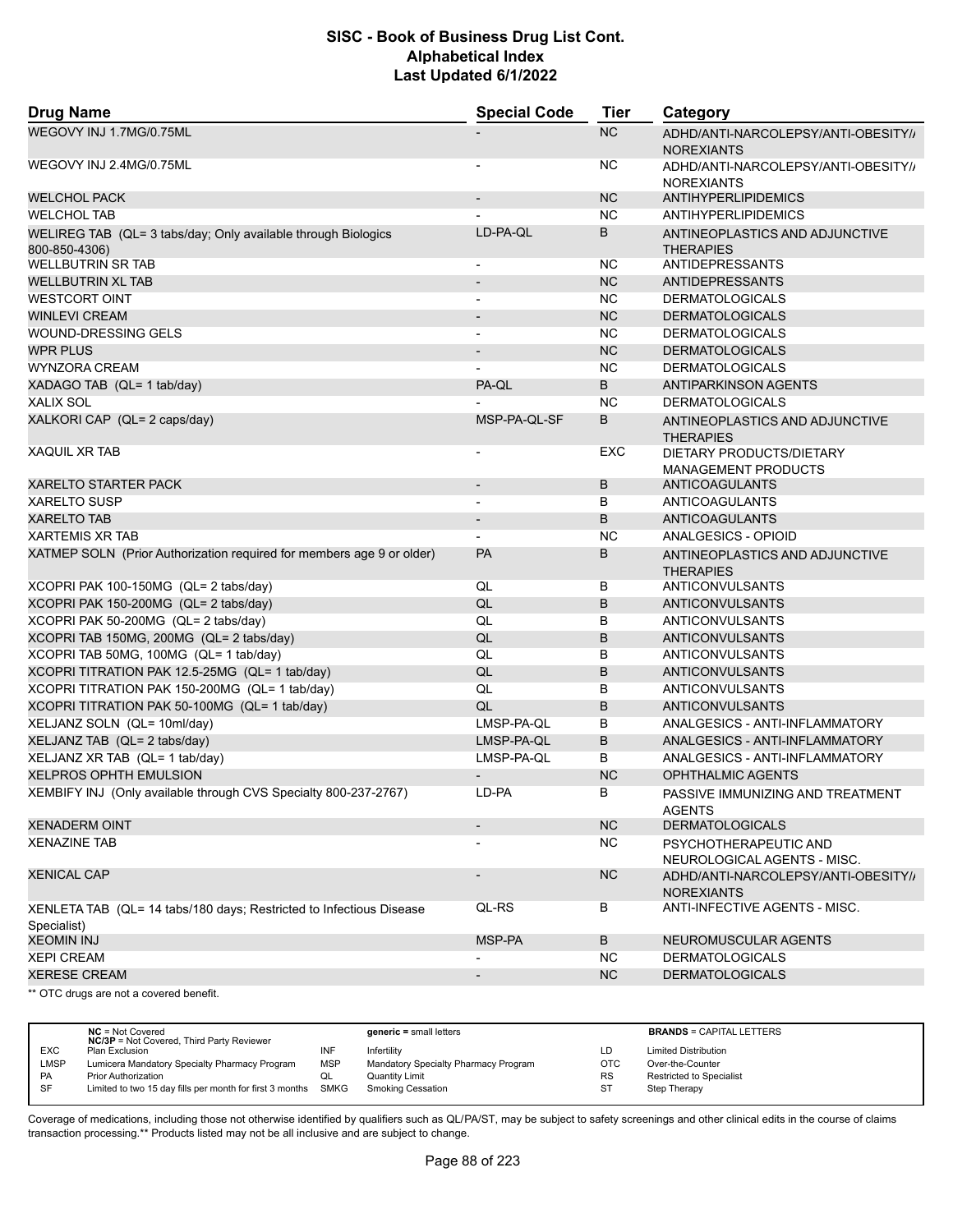| <b>Drug Name</b>                                                                                  | <b>Special Code</b>      | Tier       | Category                                               |
|---------------------------------------------------------------------------------------------------|--------------------------|------------|--------------------------------------------------------|
| <b>XERMELO TAB</b>                                                                                |                          | <b>NC</b>  | GASTROINTESTINAL AGENTS - MISC.                        |
| <b>XGEVA INJ</b>                                                                                  | <b>MSP</b>               | B          | ENDOCRINE AND METABOLIC AGENTS -<br>MISC.              |
| <b>XHANCE NASAL EXHALER</b>                                                                       |                          | <b>EXC</b> | NASAL AGENTS - SYSTEMIC AND TOPICAL                    |
| XIAFLEX INJ (Only available through US Bioservices 888-518-7246)                                  | LD-PA                    | B          | <b>ASSORTED CLASSES</b>                                |
| XIFAXAN TAB 200MG (QL= 9 tabs/3 days)                                                             | PA-QL                    | в          | ANTI-INFECTIVE AGENTS - MISC.                          |
| XIFAXAN TAB 550MG (QL= 2 tabs/day)                                                                | PA-QL                    | B          | ANTI-INFECTIVE AGENTS - MISC.                          |
| XIGDUO XR TAB 2.5-1000MG, 5-1000MG (QL= 2 tabs/day)                                               | QL                       | B          | <b>ANTIDIABETICS</b>                                   |
| XIGDUO XR TAB 5-500MG, 10-500MG, 10-1000MG (QL= 1 tab/day)                                        | QL                       | B          | <b>ANTIDIABETICS</b>                                   |
| <b>XIIDRA OPHTH SOLN</b>                                                                          | $\blacksquare$           | <b>NC</b>  | <b>OPHTHALMIC AGENTS</b>                               |
| XODOL TAB 10MG-300MG                                                                              | $\overline{\phantom{a}}$ | <b>NC</b>  | <b>ANALGESICS - OPIOID</b>                             |
| XODOL TAB 5MG-300MG                                                                               | $\overline{\phantom{a}}$ | <b>NC</b>  | ANALGESICS - OPIOID                                    |
| XODOL TAB 7.5MG-300MG                                                                             |                          | <b>NC</b>  | ANALGESICS - OPIOID                                    |
| <b>XOFLUZA TAB</b>                                                                                | $\overline{\phantom{a}}$ | <b>NC</b>  | <b>ANTIVIRALS</b>                                      |
| XOFLUZA TAB THERAPY PACK 40MG                                                                     |                          | <b>NC</b>  | <b>ANTIVIRALS</b>                                      |
| XOFLUZA TAB THERAPY PACK 80MG                                                                     |                          | <b>NC</b>  | <b>ANTIVIRALS</b>                                      |
| <b>XOLAIR INJ</b>                                                                                 | LMSP-PA                  | B          | ANTIASTHMATIC AND BRONCHODILATOR<br><b>AGENTS</b>      |
| <b>XOLAIR SYRINGE</b>                                                                             | LMSP-PA                  | В          | ANTIASTHMATIC AND BRONCHODILATOR<br><b>AGENTS</b>      |
| <b>XOLEGEL</b>                                                                                    |                          | <b>NC</b>  | <b>DERMATOLOGICALS</b>                                 |
| XOSPATA TAB (QL= 3 tabs/day; Only available through Biologics<br>800-850-4306)                    | LD-PA-QL-SF              | B          | ANTINEOPLASTICS AND ADJUNCTIVE<br><b>THERAPIES</b>     |
| XPOVIO PAK (QL= 32 tabs/28 days; Only available through Biologics<br>800-850-4306)                | LD-PA-QL-SF              | B          | ANTINEOPLASTICS AND ADJUNCTIVE<br><b>THERAPIES</b>     |
| <b>XRYLIX PAK</b>                                                                                 | $\overline{\phantom{a}}$ | <b>NC</b>  | <b>DERMATOLOGICALS</b>                                 |
| XTAMPZA ER CAP (QL= 120 caps/30 days)                                                             | QL                       | B          | <b>ANALGESICS - OPIOID</b>                             |
| <b>XTANDI CAP</b>                                                                                 |                          | <b>NC</b>  | ANTINEOPLASTICS AND ADJUNCTIVE<br><b>THERAPIES</b>     |
| <b>XTANDI TAB 40MG</b>                                                                            |                          | <b>NC</b>  | ANTINEOPLASTICS AND ADJUNCTIVE<br><b>THERAPIES</b>     |
| <b>XTANDI TAB 80MG</b>                                                                            |                          | NC.        | ANTINEOPLASTICS AND ADJUNCTIVE<br><b>THERAPIES</b>     |
| XULTOPHY INJ (QL= 15ml/30 days)                                                                   | PA-QL                    | B          | ANTIDIABETICS                                          |
| <b>XURIDEN POWDER</b>                                                                             |                          | <b>NC</b>  | ENDOCRINE AND METABOLIC AGENTS -<br>MISC.              |
| <b>XYNTHA INJ</b>                                                                                 | MSP-PA                   | B          | <b>HEMATOLOGICAL AGENTS - MISC.</b>                    |
| <b>XYOSTED INJ</b>                                                                                |                          | <b>NC</b>  | ANDROGENS-ANABOLIC                                     |
| XYREM SOLN (QL= 540ml/30 days; Only available through Xyrem Certified<br>Pharmacy 1-866-997-3688) | LD-PA-QL                 | B          | PSYCHOTHERAPEUTIC AND<br>NEUROLOGICAL AGENTS - MISC.   |
| XYWAV SOLN                                                                                        | $\overline{\phantom{a}}$ | NC.        | PSYCHOTHERAPEUTIC AND<br>NEUROLOGICAL AGENTS - MISC.   |
| XYZAL SOLN                                                                                        | $\overline{\phantom{a}}$ | <b>EXC</b> | <b>ANTIHISTAMINES</b>                                  |
| XYZAL TAB                                                                                         |                          | EXC.       | ANTIHISTAMINES                                         |
| <b>XYZBAC TAB</b>                                                                                 |                          | <b>EXC</b> | DIETARY PRODUCTS/DIETARY<br><b>MANAGEMENT PRODUCTS</b> |
| YAZ TAB, YASMIN 28 TAB                                                                            | $\overline{\phantom{a}}$ | NC.        | <b>CONTRACEPTIVES</b>                                  |
| YBUPHEN TAB                                                                                       | $\overline{\phantom{a}}$ | <b>NC</b>  | ANALGESICS - ANTI-INFLAMMATORY                         |
| YODOXIN TAB                                                                                       |                          | B          | <b>AMEBICIDES</b>                                      |
| YONSA TAB                                                                                         |                          | <b>NC</b>  | ANTINEOPLASTICS AND ADJUNCTIVE<br><b>THERAPIES</b>     |

\*\* OTC drugs are not a covered benefit.

|            | $NC = Not Covered$<br><b>NC/3P</b> = Not Covered, Third Party Reviewer |            | $generic = small letters$            |            | <b>BRANDS = CAPITAL LETTERS</b> |
|------------|------------------------------------------------------------------------|------------|--------------------------------------|------------|---------------------------------|
| <b>EXC</b> | Plan Exclusion                                                         | INF        | Infertility                          | LD         | <b>Limited Distribution</b>     |
| LMSP       | Lumicera Mandatory Specialty Pharmacy Program                          | <b>MSP</b> | Mandatory Specialty Pharmacy Program | <b>OTC</b> | Over-the-Counter                |
| <b>PA</b>  | <b>Prior Authorization</b>                                             |            | <b>Quantity Limit</b>                | RS         | Restricted to Specialist        |
| SF         | Limited to two 15 day fills per month for first 3 months SMKG          |            | Smoking Cessation                    | -ST        | Step Therapy                    |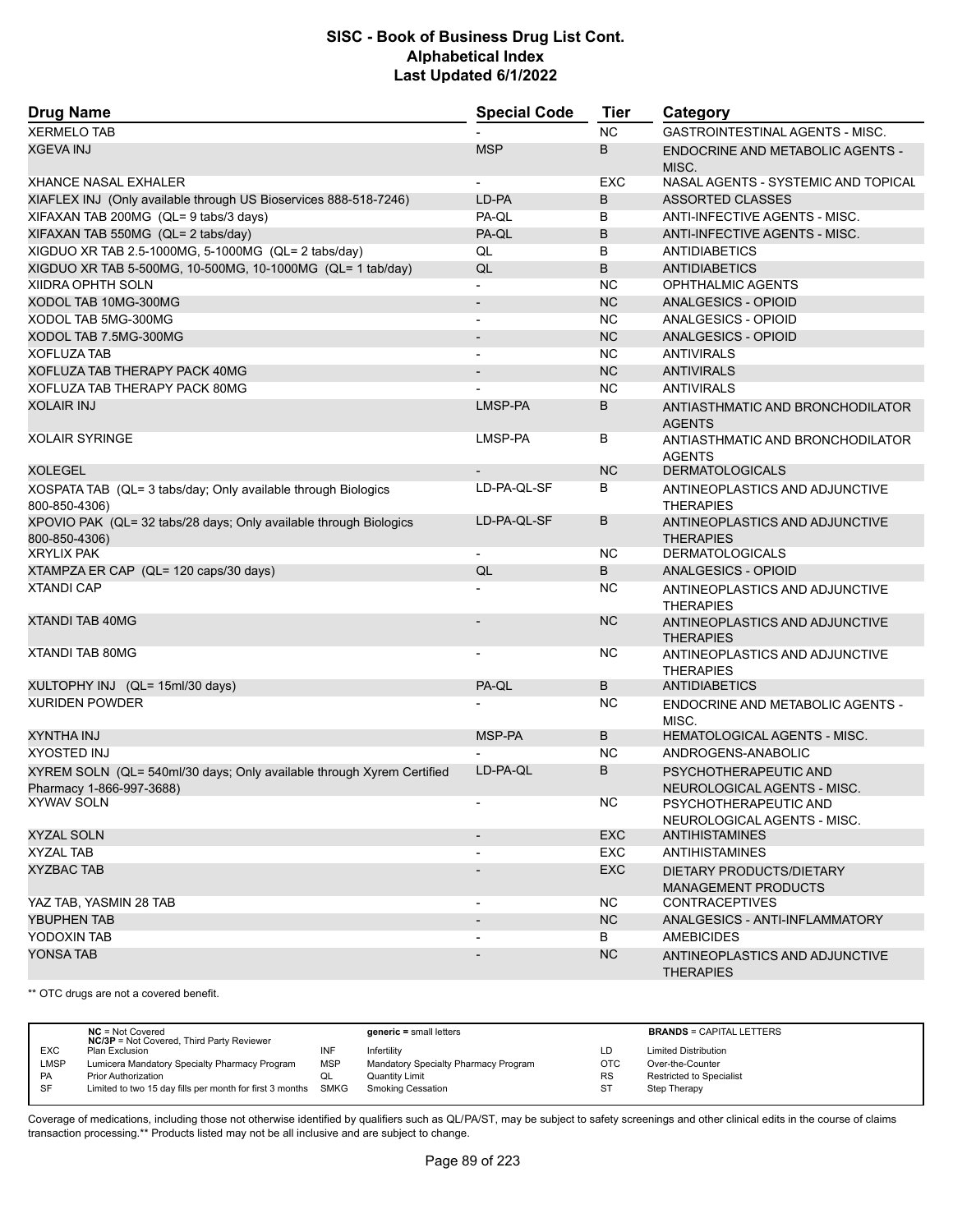| <b>Drug Name</b>                                                                      | <b>Special Code</b>      | <b>Tier</b> | Category                                                   |
|---------------------------------------------------------------------------------------|--------------------------|-------------|------------------------------------------------------------|
| YOSPRALA TAB                                                                          |                          | <b>NC</b>   | <b>HEMATOLOGICAL AGENTS - MISC.</b>                        |
| YUPELRI SOLN                                                                          |                          | <b>NC</b>   | ANTIASTHMATIC AND BRONCHODILATOR<br><b>AGENTS</b>          |
| ZADITOR OPHTH SOLN                                                                    | <b>OTC</b>               | <b>NC</b>   | OPHTHALMIC AGENTS                                          |
| zafemy patch (XULANE equiv)                                                           |                          | \$0         | <b>CONTRACEPTIVES</b>                                      |
| zafirlukast tab (ACCOLATE equiv)                                                      |                          | G           | ANTIASTHMATIC AND BRONCHODILATOR<br><b>AGENTS</b>          |
| zaleplon cap (SONATA equiv)                                                           |                          | G           | <b>HYPNOTICS/SEDATIVES/SLEEP DISORDEF</b><br><b>AGENTS</b> |
| <b>ZANTAC EFFER TAB</b>                                                               |                          | NC.         | <b>ULCER DRUGS</b>                                         |
| <b>ZARXIO INJ</b>                                                                     | <b>LMSP</b>              | B           | <b>HEMATOPOIETIC AGENTS</b>                                |
| ZAVESCA CAP                                                                           |                          | <b>NC</b>   | <b>HEMATOPOIETIC AGENTS</b>                                |
| <b>ZECUITY PAD</b>                                                                    | $\overline{\phantom{a}}$ | <b>NC</b>   | <b>MIGRAINE PRODUCTS</b>                                   |
| ZEGALOGUE INJ (QL= 2 inj/fill)                                                        | QL                       | B           | <b>ANTIDIABETICS</b>                                       |
| <b>ZEGERID CAP</b>                                                                    |                          | <b>NC</b>   | <b>ULCER DRUGS</b>                                         |
| ZEGERID CAP OTC                                                                       | <b>OTC</b>               | <b>EXC</b>  | <b>ULCER DRUGS</b>                                         |
| <b>ZEGERID POWDER PACK</b>                                                            |                          | <b>NC</b>   | <b>ULCER DRUGS</b>                                         |
| ZEJULA CAP (QL= 3 caps/day; Only available through Diplomat Pharmacy<br>877-977-9118) | LD-PA-QL-SF              | В           | ANTINEOPLASTICS AND ADJUNCTIVE<br><b>THERAPIES</b>         |
| <b>ZELAPAR ODT</b>                                                                    |                          | <b>NC</b>   | <b>ANTIPARKINSON AGENTS</b>                                |
| ZELBORAF TAB (QL= 8 tabs/day)                                                         | MSP-PA-QL                | В           | ANTINEOPLASTICS AND ADJUNCTIVE<br><b>THERAPIES</b>         |
| <b>ZELNORM TAB</b>                                                                    | $\overline{\phantom{a}}$ | <b>NC</b>   | <b>GASTROINTESTINAL AGENTS - MISC.</b>                     |
| <b>ZENZEDI TAB</b>                                                                    |                          | <b>NC</b>   | ADHD/ANTI-NARCOLEPSY/ANTI-OBESITY//<br><b>NOREXIANTS</b>   |
| zenzedi tab 10mg (DEXEDRINE equiv)                                                    |                          | <b>NC</b>   | ADHD/ANTI-NARCOLEPSY/ANTI-OBESITY//<br><b>NOREXIANTS</b>   |
| zenzedi tab 5mg (DEXEDRINE equiv)                                                     |                          | NC.         | ADHD/ANTI-NARCOLEPSY/ANTI-OBESITY//<br><b>NOREXIANTS</b>   |
| <b>ZEPATIER TAB</b>                                                                   |                          | <b>NC</b>   | <b>ANTIVIRALS</b>                                          |
| ZEPOSIA CAP (QL= 1 cap/day)                                                           | LMSP-PA-QL               | В           | PSYCHOTHERAPEUTIC AND<br>NEUROLOGICAL AGENTS - MISC.       |
| ZEPOSIA STARTER PACK (QL= 1 cap/day)                                                  | LMSP-PA-QL               | B           | PSYCHOTHERAPEUTIC AND<br>NEUROLOGICAL AGENTS - MISC.       |
| <b>ZERIT SOLN</b>                                                                     | $\overline{\phantom{a}}$ | В           | <b>ANTIVIRALS</b>                                          |
| <b>ZERVIATE OPHTH SOLN</b>                                                            |                          | <b>NC</b>   | <b>OPHTHALMIC AGENTS</b>                                   |
| <b>ZETIA TAB</b>                                                                      | $\overline{\phantom{a}}$ | NC.         | ANTIHYPERLIPIDEMICS                                        |
| <b>ZETONNA NASAL SPRAY</b>                                                            | $\overline{\phantom{a}}$ | <b>EXC</b>  | NASAL AGENTS - SYSTEMIC AND TOPICAL                        |
| zidovudine cap (RETROVIR equiv)                                                       |                          | G           | <b>ANTIVIRALS</b>                                          |
| zidovudine syrup (RETROVIR equiv)                                                     |                          | G           | <b>ANTIVIRALS</b>                                          |
| zidovudine tab (RETROVIR equiv)                                                       | $\overline{\phantom{a}}$ | G           | ANTIVIRALS                                                 |
| ZIEXTENZO INJ                                                                         | <b>LMSP</b>              | B           | <b>HEMATOPOIETIC AGENTS</b>                                |
| <b>ZILACAINE PAK</b>                                                                  |                          | <b>NC</b>   | <b>DERMATOLOGICALS</b>                                     |
| zileuton ER tab (ZYFLO CR equiv)                                                      |                          | <b>NC</b>   | ANTIASTHMATIC AND BRONCHODILATOR<br><b>AGENTS</b>          |
| <b>ZILXI FOAM</b>                                                                     | $\overline{\phantom{a}}$ | <b>NC</b>   | <b>DERMATOLOGICALS</b>                                     |
| <b>ZIMHI SOLN</b>                                                                     |                          | B           | ANTIDOTES AND SPECIFIC ANTAGONISTS                         |
| ZINBRYTA INJ                                                                          |                          | <b>NC</b>   | PSYCHOTHERAPEUTIC AND<br>NEUROLOGICAL AGENTS - MISC.       |
| zinc sulfate cap                                                                      | $\overline{\phantom{a}}$ | G           | MINERALS & ELECTROLYTES                                    |
| ZIOPTAN OPHTH SOLN                                                                    | $\overline{\phantom{a}}$ | NC.         | <b>OPHTHALMIC AGENTS</b>                                   |

\*\* OTC drugs are not a covered benefit.

|             | $NC = Not Covered$<br><b>NC/3P</b> = Not Covered, Third Party Reviewer |            | $generic = small letters$            |            | <b>BRANDS = CAPITAL LETTERS</b> |
|-------------|------------------------------------------------------------------------|------------|--------------------------------------|------------|---------------------------------|
| <b>EXC</b>  | Plan Exclusion                                                         | INF        | Infertility                          | LD         | <b>Limited Distribution</b>     |
| <b>LMSP</b> | Lumicera Mandatory Specialty Pharmacy Program                          | <b>MSP</b> | Mandatory Specialty Pharmacy Program | <b>OTC</b> | Over-the-Counter                |
| PA          | <b>Prior Authorization</b>                                             | QL         | Quantity Limit                       | <b>RS</b>  | Restricted to Specialist        |
| SF          | Limited to two 15 day fills per month for first 3 months SMKG          |            | <b>Smoking Cessation</b>             | <b>ST</b>  | Step Therapy                    |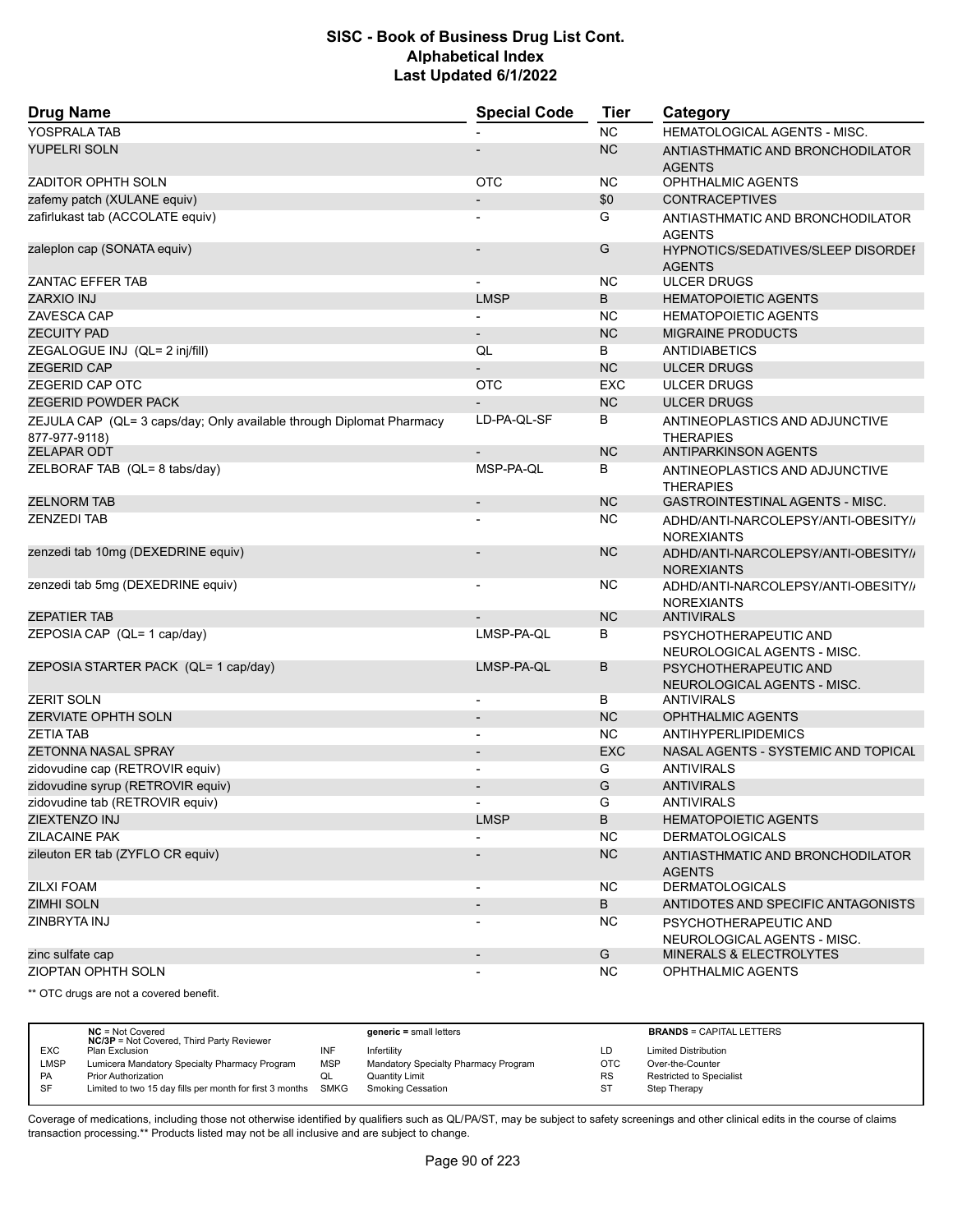| <b>Drug Name</b>                                                                                                                            | <b>Special Code</b>               | <b>Tier</b> | Category                                                   |
|---------------------------------------------------------------------------------------------------------------------------------------------|-----------------------------------|-------------|------------------------------------------------------------|
| ziprasidone cap (GEODON equiv)                                                                                                              |                                   | G           | ANTIPSYCHOTICS/ANTIMANIC AGENTS                            |
| <b>ZIPSOR CAP</b>                                                                                                                           |                                   | <b>NC</b>   | ANALGESICS - ANTI-INFLAMMATORY                             |
| <b>ZIRGAN OPHTH GEL</b>                                                                                                                     |                                   | B           | <b>OPHTHALMIC AGENTS</b>                                   |
| ZITHROMAX POWDER PACK                                                                                                                       |                                   | B           | <b>MACROLIDES</b>                                          |
| <b>ZMAX SUSP</b>                                                                                                                            |                                   | B           | <b>MACROLIDES</b>                                          |
| ZOCOR TAB 80MG                                                                                                                              |                                   | <b>NC</b>   | <b>ANTIHYPERLIPIDEMICS</b>                                 |
| ZOHYDRO ER CAP                                                                                                                              |                                   | <b>NC</b>   | ANALGESICS - OPIOID                                        |
| ZOKINVY CAP (QL= 4 caps/day; Only available through US Bioservices<br>888-518-7246)                                                         | LD-PA-QL                          | В           | MISCELLANEOUS THERAPEUTIC CLASSES                          |
| <b>ZOLADEX INJ</b>                                                                                                                          | <b>MSP</b>                        | B           | ANTINEOPLASTICS AND ADJUNCTIVE<br><b>THERAPIES</b>         |
| ZOLINZA CAP                                                                                                                                 | LMSP-PA-SF                        | В           | ANTINEOPLASTICS                                            |
| zolmitriptan nasal spray (ZOLMITRIPTAN, ZOMIG equiv) (QL= 6 sprays/fill, 2                                                                  | QL-ST                             | G           | <b>MIGRAINE PRODUCTS</b>                                   |
| fills/30 days; Step Therapy requires trial of sumatriptan nasal spray)<br>zolmitriptan ODT (ZOMIG equiv) (QL= 9 tabs/fill, 2 fills/30 days) | PA-QL                             | G           | <b>MIGRAINE PRODUCTS</b>                                   |
|                                                                                                                                             |                                   |             |                                                            |
| ZOLMITRIPTAN SPRAY, ZOMIG SPRAY (QL= 6 sprays/fill, 2 fills/30 days;<br>Step Therapy requires trial of sumatriptan nasal spray)             | QL-ST                             | B           | <b>MIGRAINE PRODUCTS</b>                                   |
| zolmitriptan tab (ZOMIG equiv) (QL= 9 tabs/fill, 2 fills/30 days)                                                                           | PA-QL                             | G           | <b>MIGRAINE PRODUCTS</b>                                   |
| <b>ZOLPAK KIT</b>                                                                                                                           | $\overline{\phantom{a}}$          | <b>NC</b>   | <b>DERMATOLOGICALS</b>                                     |
| zolpidem ER tab (AMBIEN CR equiv)                                                                                                           |                                   | <b>NC</b>   | <b>HYPNOTICS/SEDATIVES/SLEEP DISORDEF</b><br><b>AGENTS</b> |
| zolpidem tab (AMBIEN equiv) (QL= 1 tab/day)                                                                                                 | QL                                | G           | <b>HYPNOTICS</b>                                           |
| zolpidem tartrate SL tab (INTERMEZZO equiv)                                                                                                 |                                   | <b>NC</b>   | <b>HYPNOTICS/SEDATIVES/SLEEP DISORDEF</b><br><b>AGENTS</b> |
| ZOLPIDEM TARTRATE SL TAB 1.75MG                                                                                                             |                                   | <b>NC</b>   | <b>HYPNOTICS/SEDATIVES/SLEEP DISORDEI</b><br><b>AGENTS</b> |
| ZOLPIDEM TARTRATE SL TAB 3.5MG                                                                                                              | $\overline{\phantom{a}}$          | <b>NC</b>   | <b>HYPNOTICS/SEDATIVES/SLEEP DISORDEF</b><br><b>AGENTS</b> |
| <b>ZOLPIMIST SPRAY</b>                                                                                                                      |                                   | <b>NC</b>   | <b>HYPNOTICS/SEDATIVES/SLEEP DISORDEI</b>                  |
| <b>ZOMIG TAB</b>                                                                                                                            | $\overline{\phantom{a}}$          | <b>NC</b>   | <b>AGENTS</b><br><b>MIGRAINE PRODUCTS</b>                  |
| ZONATUSS CAP 150MG                                                                                                                          | $\blacksquare$                    | <b>NC</b>   | COUGH/COLD/ALLERGY                                         |
| zonisamide cap (ZONEGRAN equiv)                                                                                                             |                                   | G           | ANTICONVULSANTS                                            |
| ZONTIVITY TAB (Restricted to Cardiology Specialist)                                                                                         | <b>RS</b>                         | B           | HEMATOLOGICAL AGENTS - MISC.                               |
| <b>ZORPRIN TAB</b>                                                                                                                          |                                   | B           | ANALGESICS - NONNARCOTIC                                   |
| ZORVOLEX CAP                                                                                                                                |                                   | <b>NC</b>   | ANALGESICS - ANTI-INFLAMMATORY                             |
| <b>ZOVIRAX OINT</b>                                                                                                                         | $\overline{\phantom{a}}$          | <b>NC</b>   | <b>DERMATOLOGICALS</b>                                     |
| <b>ZUBSOLV SL TAB</b>                                                                                                                       | $\blacksquare$                    | <b>NC</b>   | ANALGESICS - OPIOID                                        |
| <b>ZUPLENZ SL FILM</b>                                                                                                                      |                                   | <b>NC</b>   | <b>ANTIEMETICS</b>                                         |
| <b>ZURAMPIC TAB</b>                                                                                                                         |                                   | <b>NC</b>   | <b>GOUT AGENTS</b>                                         |
| <b>ZYCLARA CREAM</b>                                                                                                                        |                                   | <b>NC</b>   | <b>DERMATOLOGICALS</b>                                     |
| ZYDELIG TAB (Only available through Diplomat Pharmacy 877-977-9118)                                                                         | $\overline{\phantom{a}}$<br>LD-PA | В           |                                                            |
|                                                                                                                                             |                                   |             | ANTINEOPLASTICS AND ADJUNCTIVE<br><b>THERAPIES</b>         |
| <b>ZYFLO TAB</b>                                                                                                                            |                                   | <b>NC</b>   | ANTIASTHMATIC AND BRONCHODILATOR<br><b>AGENTS</b>          |
| ZYKADIA CAP (QL= 3 caps/day)                                                                                                                | LMSP-PA-QL-SF                     | B           | ANTINEOPLASTICS AND ADJUNCTIVE<br><b>THERAPIES</b>         |
| ZYKADIA TAB (QL= 3 tabs/day)                                                                                                                | LMSP-PA-QL-SF                     | В           | ANTINEOPLASTICS AND ADJUNCTIVE<br><b>THERAPIES</b>         |
| ZYLET OPHTH SUSP (QL= 5ml/fill (10ml bottle is Not Covered))                                                                                | QL                                | В           | OPHTHALMIC AGENTS                                          |
| <b>ZYLOTROL-L KIT</b>                                                                                                                       |                                   | NC.         | <b>DERMATOLOGICALS</b>                                     |

\*\* OTC drugs are not a covered benefit.

|             | $NC = Not Covered$<br><b>NC/3P</b> = Not Covered, Third Party Reviewer |            | $generic = small letters$            |            | <b>BRANDS = CAPITAL LETTERS</b> |
|-------------|------------------------------------------------------------------------|------------|--------------------------------------|------------|---------------------------------|
| <b>EXC</b>  | Plan Exclusion                                                         |            | Infertility                          | LD         | <b>Limited Distribution</b>     |
| <b>LMSP</b> | Lumicera Mandatory Specialty Pharmacy Program                          | <b>MSP</b> | Mandatory Specialty Pharmacy Program | <b>OTC</b> | Over-the-Counter                |
| PA          | <b>Prior Authorization</b>                                             | QL         | Quantity Limit                       | <b>RS</b>  | <b>Restricted to Specialist</b> |
| SF          | Limited to two 15 day fills per month for first 3 months               | SMKG       | <b>Smoking Cessation</b>             | ST         | Step Therapy                    |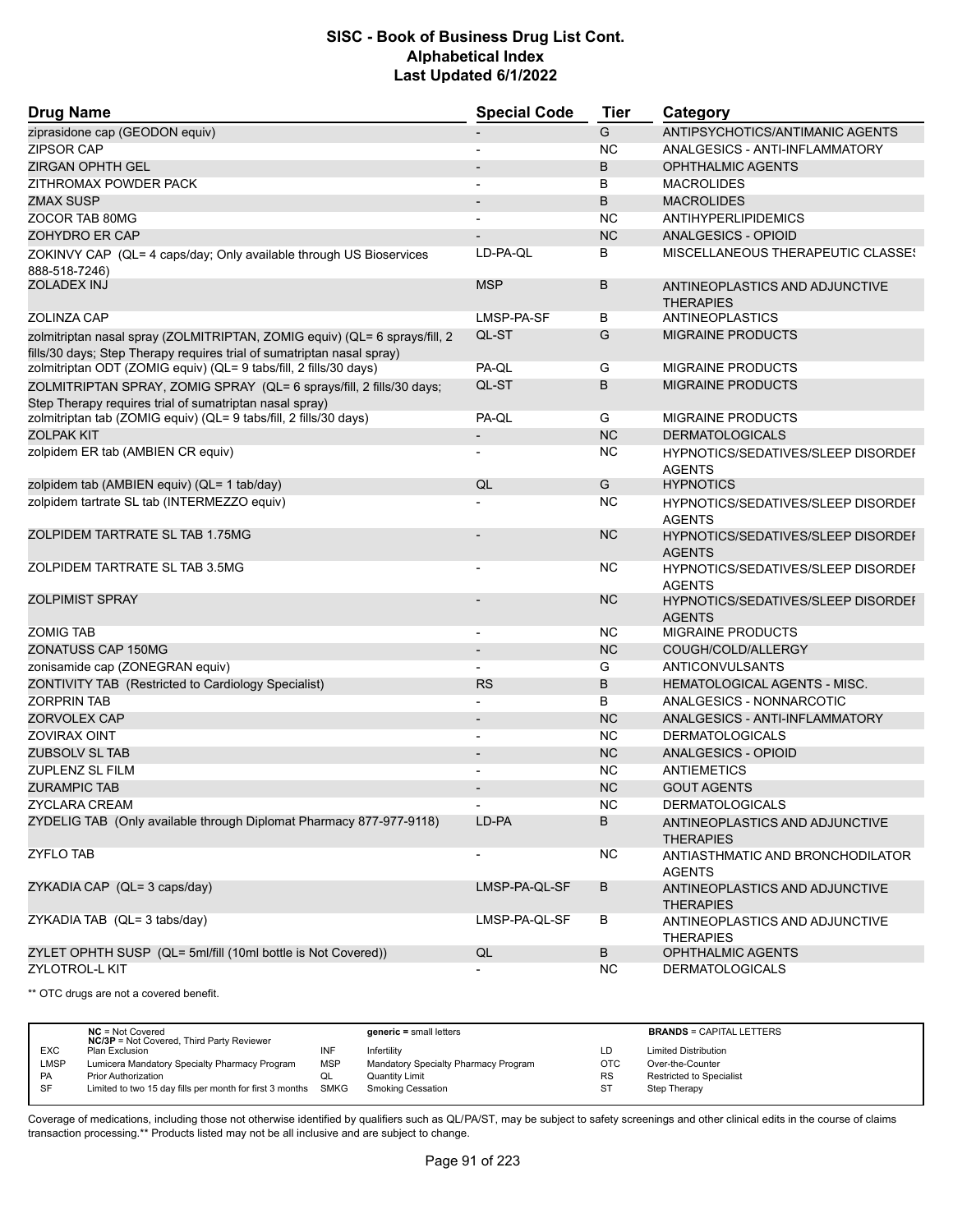| <b>Drug Name</b> | Special Code | <b>Tier</b> | Category            |
|------------------|--------------|-------------|---------------------|
| ZYPITAMAG TAB    |              | <b>NC</b>   | ANTIHYPERLIPIDEMICS |

\*\* OTC drugs are not a covered benefit.

|           | $NC = Not Covered$<br><b>NC/3P</b> = Not Covered, Third Party Reviewer |             | $generic = small letters$            |           | <b>BRANDS = CAPITAL LETTERS</b> |
|-----------|------------------------------------------------------------------------|-------------|--------------------------------------|-----------|---------------------------------|
| EXC       | Plan Exclusion                                                         | ΝF          | Infertility                          | LD        | <b>Limited Distribution</b>     |
| LMSP      | Lumicera Mandatory Specialty Pharmacy Program                          | MSP         | Mandatory Specialty Pharmacy Program | OTC       | Over-the-Counter                |
| <b>PA</b> | <b>Prior Authorization</b>                                             | QL          | Quantity Limit                       | <b>RS</b> | Restricted to Specialist        |
| <b>SF</b> | Limited to two 15 day fills per month for first 3 months               | <b>SMKG</b> | <b>Smoking Cessation</b>             | <b>ST</b> | Step Therapy                    |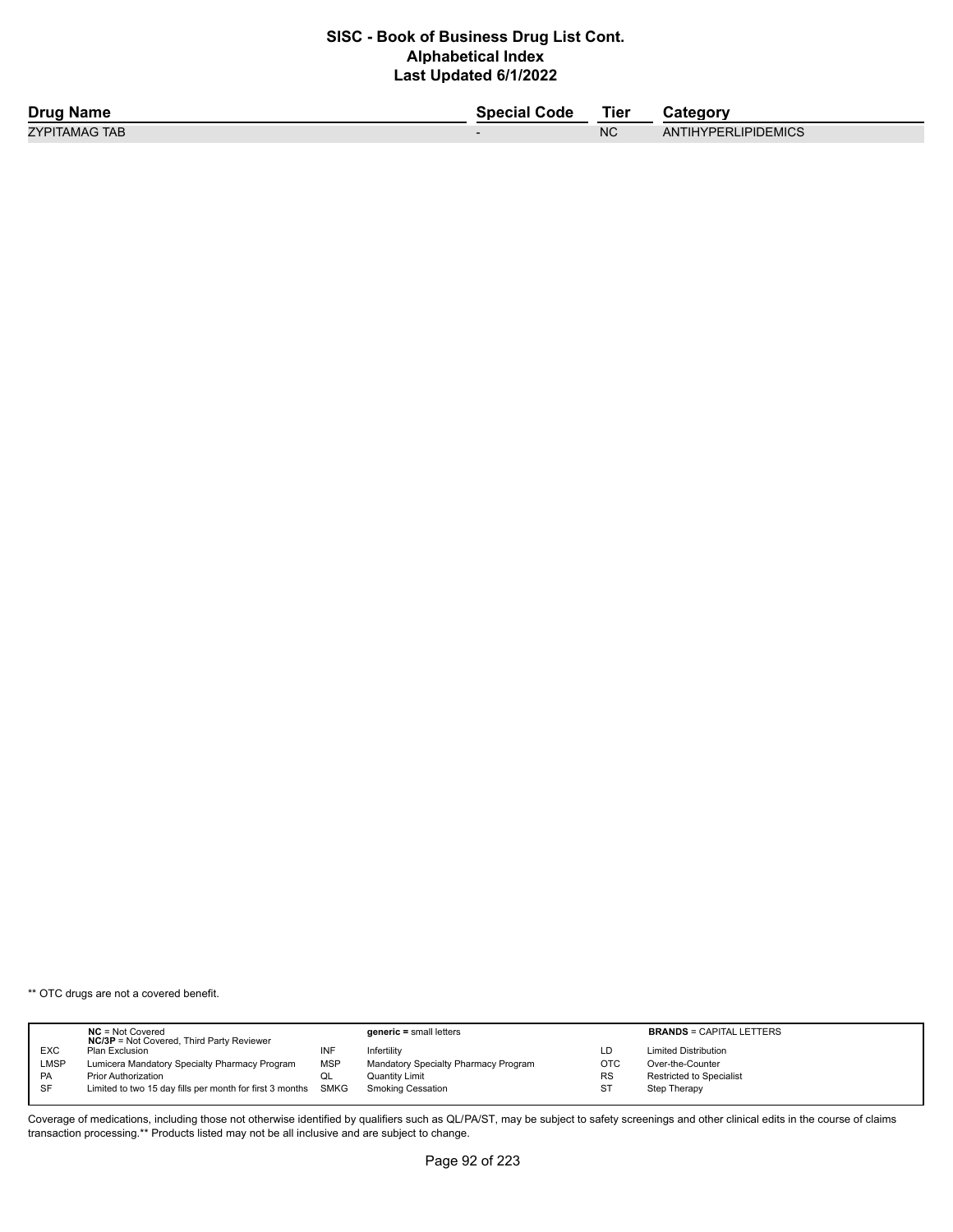## **DrugName Special Code Tier**

### **ADHD/ANTI-NARCOLEPSY/ANTI-OBESITY/ANOREXIANTS**

| <b>AMPHETAMINES</b>                                                                  |                          |           |
|--------------------------------------------------------------------------------------|--------------------------|-----------|
| <b>VYVANSE CAP</b>                                                                   | $\overline{\phantom{a}}$ | в         |
| <b>VYVANSE CHEW TAB</b>                                                              |                          | B         |
| amphetamine/dextroamphetamine ER cap (ADDERALL XR equiv)                             |                          | G         |
| amphetamine/dextroamphetamine tab (ADDERALL equiv)                                   |                          | G         |
| dextroamphetamine ER cap (DEXEDRINE equiv)                                           |                          | G         |
| dextroamphetamine soln (PROCENTRA equiv)                                             |                          | G         |
| dextroamphetamine tab (DEXEDRINE equiv)                                              |                          | G         |
| <b>ADDERALL XR CAP</b>                                                               |                          | <b>NC</b> |
| <b>ADZENYS ER SUSP</b>                                                               | $\blacksquare$           | NC        |
| <b>ADZENYS XR TAB</b>                                                                |                          | <b>NC</b> |
| AMPHETAMINE ER SUSP, DYANAVEL XR SUSP                                                |                          | NC        |
| amphetamine tab (EVEKEO equiv)                                                       | $\overline{\phantom{a}}$ | <b>NC</b> |
| dextroamphetamine sulfate tab 15mg (ZENZEDI equiv)                                   |                          | <b>NC</b> |
| dextroamphetamine sulfate tab 20mg (ZENZEDI equiv)                                   |                          | <b>NC</b> |
| dextroamphetamine sulfate tab 30mg (ZENZEDI equiv)                                   | $\overline{\phantom{a}}$ | NC        |
| <b>EVEKEO ODT</b>                                                                    | $\overline{\phantom{a}}$ | <b>NC</b> |
| methamphetamine tab (DESOXYN equiv)                                                  | $\overline{\phantom{a}}$ | NC        |
| <b>MYDAYIS CAP</b>                                                                   |                          | <b>NC</b> |
| <b>ZENZEDI TAB</b>                                                                   | $\overline{\phantom{a}}$ | NC        |
| zenzedi tab 10mg (DEXEDRINE equiv)                                                   | $\overline{\phantom{a}}$ | <b>NC</b> |
| zenzedi tab 5mg (DEXEDRINE equiv)                                                    |                          | NC        |
| <b>ANALEPTICS</b>                                                                    |                          |           |
| caffeine citrate soln (CAFCIT equiv) (Only covered for members less than 1 year old) | $\overline{\phantom{a}}$ | G         |
| <b>CAFCIT INJ</b>                                                                    |                          | NC        |
| <b>ANOREXIANTS NON-AMPHETAMINE</b>                                                   |                          |           |
| phentermine cap (ADIPEX equiv) (QL= 1 cap/day)                                       | PA-QL                    | G         |
| phentermine tab (ADIPEX equiv) (QL= 1 tab/day)                                       | PA-QL                    | G         |
| benzphetamine tab                                                                    |                          | <b>NC</b> |
| DIETHYLPROPION ER TAB                                                                | $\overline{\phantom{a}}$ | NC        |
| diethylpropion tab                                                                   | $\overline{\phantom{a}}$ | <b>NC</b> |
| <b>LOMAIRA TAB</b>                                                                   | $\overline{\phantom{a}}$ | NC        |
| PHENDIMETRAZINE ER TAB                                                               |                          | <b>NC</b> |
| phendimetrazine tab (BONTRIL PDM equiv)                                              | $\overline{\phantom{a}}$ | <b>NC</b> |
| <b>PLENITY CAP</b>                                                                   |                          | <b>NC</b> |
| <b>ANTI-OBESITY AGENTS</b>                                                           |                          |           |
| IMCIVREE INJ (QL= 1 inj/day; Only available through PantherRx Pharmacy 855-726-8479) | LD-PA-QL                 | B         |
| <b>WEGOVY INJ</b>                                                                    | $\overline{\phantom{a}}$ | <b>NC</b> |
| WEGOVY INJ 1.7MG/0.75ML                                                              |                          | ΝC        |
| WEGOVY INJ 2.4MG/0.75ML                                                              |                          | <b>NC</b> |
| <b>XENICAL CAP</b>                                                                   |                          | ΝC        |
| ATTENTION-DEFICIT/HYPERACTIVITY DISORDER (ADHD) AGENTS                               |                          |           |
| atomoxetine cap (STRATTERA CAP equiv)                                                | $\overline{\phantom{a}}$ | G         |
| clonidine ER tab (KAPVAY equiv)                                                      |                          | G         |
| guanfacine ER tab (INTUNIV equiv)                                                    |                          | G         |
| <b>KAPVAY TAB</b>                                                                    | $\overline{\phantom{a}}$ | <b>NC</b> |

**Note:** Unless otherwise specifically noted, all strengths and forms of products listed in the formulary are covered.

\*\* OTC drugs are not a covered benefit.

|            | $NC = Not Covered$<br><b>NC/3P</b> = Not Covered, Third Party Reviewer |            | generic = small letters              |            | <b>BRANDS = CAPITAL LETTERS</b> |
|------------|------------------------------------------------------------------------|------------|--------------------------------------|------------|---------------------------------|
| <b>EXC</b> | Plan Exclusion                                                         | INF        | Infertility                          | LD         | <b>Limited Distribution</b>     |
| LMSP       | Lumicera Mandatory Specialty Pharmacy Program                          | <b>MSP</b> | Mandatory Specialty Pharmacy Program | <b>OTC</b> | Over-the-Counter                |
| <b>PA</b>  | <b>Prior Authorization</b>                                             | QL         | Quantity Limit                       | <b>RS</b>  | <b>Restricted to Specialist</b> |
| SF         | Limited to two 15 day fills per month for first 3 months               | SMKG       | Smoking Cessation                    | ST         | Step Therapy                    |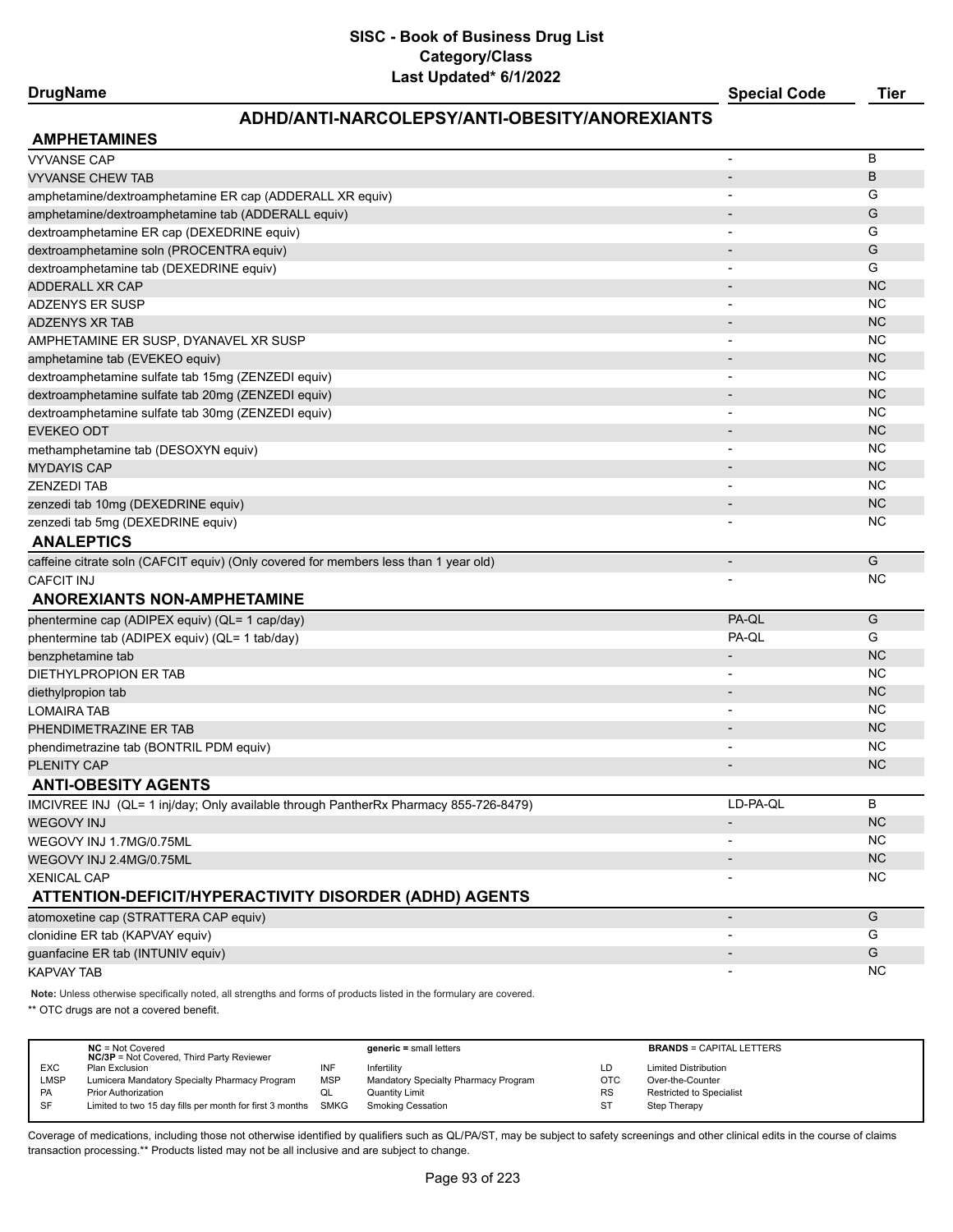# **SISC - Book of Business Drug List Category/Class**

| Last Updated* 6/1/2022<br><b>DrugName</b>                                                                                                                                                    | <b>Special Code</b>                             | <b>Tier</b> |
|----------------------------------------------------------------------------------------------------------------------------------------------------------------------------------------------|-------------------------------------------------|-------------|
| ADHD/ANTI-NARCOLEPSY/ANTI-OBESITY/ANOREXIANTS Cont.                                                                                                                                          |                                                 |             |
| <b>QELBREE ER CAP</b>                                                                                                                                                                        |                                                 | <b>NC</b>   |
| DOPAMINE AND NOREPINEPHRINE REUPTAKE INHIBITORS (DNRIS)                                                                                                                                      |                                                 |             |
| SUNOSI TAB (QL= 1 tab/day)                                                                                                                                                                   | PA-QL                                           | B           |
| <b>HISTAMINE H3-RECEPTOR ANTAGONIST/INVERSE AGONISTS</b>                                                                                                                                     |                                                 |             |
| WAKIX TAB (QL= 2 tabs/day; Only available through PantherRx Pharmacy 855-726-8479)                                                                                                           | LD-PA-QL                                        | B           |
| <b>STIMULANTS - MISC.</b>                                                                                                                                                                    |                                                 |             |
| METHYLPHENIDATE ER TAB                                                                                                                                                                       |                                                 | В           |
| armodafinil tab (NUVIGIL equiv) (QL= 1 tab/day)                                                                                                                                              | PA-QL                                           | G           |
| dexmethylphenidate ER cap (FOCALIN XR equiv)                                                                                                                                                 |                                                 | G           |
| dexmethylphenidate tab (FOCALIN equiv)                                                                                                                                                       | $\overline{\phantom{a}}$                        | G           |
| methylphenidate CD cap (METADATE CD equiv)                                                                                                                                                   |                                                 | G           |
| methylphenidate chew tab (METHYLIN equiv)                                                                                                                                                    | $\overline{\phantom{a}}$                        | G           |
|                                                                                                                                                                                              |                                                 | G           |
| methylphenidate ER cap (RITALIN LA equiv)                                                                                                                                                    |                                                 |             |
| methylphenidate ER tab                                                                                                                                                                       |                                                 | G           |
| methylphenidate soln (METHYLIN equiv)                                                                                                                                                        |                                                 | G           |
| methylphenidate tab (RITALIN equiv)                                                                                                                                                          |                                                 | G           |
| modafinil tab (PROVIGIL equiv) (QL= 2 tabs/day)                                                                                                                                              | PA-QL                                           | G           |
| APTENSIO XR CAP                                                                                                                                                                              |                                                 | <b>NC</b>   |
| <b>AZSTARYS CAP</b>                                                                                                                                                                          |                                                 | <b>NC</b>   |
| COTEMPLA XR ODT                                                                                                                                                                              |                                                 | <b>NC</b>   |
| DAYTRANA PATCH                                                                                                                                                                               |                                                 | <b>NC</b>   |
| <b>FOCALIN XR CAP</b>                                                                                                                                                                        |                                                 | <b>NC</b>   |
| methylphenidate ER cap (APTENSIO XR equiv)                                                                                                                                                   |                                                 | <b>NC</b>   |
| METHYLPHENIDATE ER TAB 72MG                                                                                                                                                                  |                                                 | <b>NC</b>   |
| <b>NUVIGIL TAB</b>                                                                                                                                                                           |                                                 | <b>NC</b>   |
| <b>PROVIGIL TAB</b>                                                                                                                                                                          |                                                 | <b>NC</b>   |
| QUILLICHEW ER TAB                                                                                                                                                                            |                                                 | <b>NC</b>   |
| QUILLIVANT XR SUSP                                                                                                                                                                           |                                                 | <b>NC</b>   |
| <b>ALLERGENIC EXTRACTS/BIOLOGICALS MISC</b>                                                                                                                                                  |                                                 |             |
| <b>ALLERGENIC EXTRACTS</b>                                                                                                                                                                   |                                                 |             |
| PALFORZIA POWDER PACK (Only available through Walgreens 888-347-3416)                                                                                                                        | LD-PA                                           | В           |
| PALFORZIA SPRINKLE CAP (Only available through Walgreens 888-347-3416)                                                                                                                       | LD-PA                                           | B           |
| <b>ODACTRA SL TAB</b>                                                                                                                                                                        |                                                 | ΝC          |
| TRICHOPHYTON MENTAGROPHYTES SOLN                                                                                                                                                             |                                                 | <b>NC</b>   |
| <b>ALTERNATIVE MEDICINES</b>                                                                                                                                                                 |                                                 |             |
|                                                                                                                                                                                              |                                                 |             |
| <b>ALTERNATIVE MEDICINE - R'S</b>                                                                                                                                                            |                                                 |             |
| RESERVAPAK SYRUP                                                                                                                                                                             |                                                 | <b>NC</b>   |
| <b>AMEBICIDES</b>                                                                                                                                                                            |                                                 |             |
| <b>AMEBICIDES</b>                                                                                                                                                                            |                                                 |             |
| YODOXIN TAB                                                                                                                                                                                  | $\overline{\phantom{a}}$                        | B           |
| SOLOSEC GRANULES PACKET                                                                                                                                                                      |                                                 | <b>NC</b>   |
| <b>AMINOGLYCOSIDES</b>                                                                                                                                                                       |                                                 |             |
| <b>AMINOGLYCOSIDES</b>                                                                                                                                                                       |                                                 |             |
| ARIKAYCE SUSP (QL= 1 vial/day; Only available through Maxor Pharmacy 800-658-6046)                                                                                                           | LD-PA-QL                                        | B           |
| TOBI PODHALER                                                                                                                                                                                | MSP-PA                                          | В           |
| Note: Unless otherwise specifically noted, all strengths and forms of products listed in the formulary are covered.                                                                          |                                                 |             |
| ** OTC drugs are not a covered benefit.                                                                                                                                                      |                                                 |             |
|                                                                                                                                                                                              |                                                 |             |
|                                                                                                                                                                                              |                                                 |             |
| $NC = Not Covered$<br>$generic = small letters$<br>NC/3P = Not Covered, Third Party Reviewer                                                                                                 | <b>BRANDS = CAPITAL LETTERS</b>                 |             |
| EXC<br>INF<br>LD<br><b>Plan Exclusion</b><br>Infertility<br><b>LMSP</b><br>Mandatory Specialty Pharmacy Program<br><b>OTC</b><br>Lumicera Mandatory Specialty Pharmacy Program<br><b>MSP</b> | <b>Limited Distribution</b><br>Over-the-Counter |             |
| <b>Prior Authorization</b><br><b>Quantity Limit</b><br>PA<br>QL<br>RS                                                                                                                        | <b>Restricted to Specialist</b>                 |             |
| SF<br>ST<br>Limited to two 15 day fills per month for first 3 months<br><b>Smoking Cessation</b><br><b>SMKG</b>                                                                              | Step Therapy                                    |             |

Coverage of medications, including those not otherwise identified by qualifiers such as QL/PA/ST, may be subject to safety screenings and other clinical edits in the course of claims transaction processing.\*\* Products listed may not be all inclusive and are subject to change.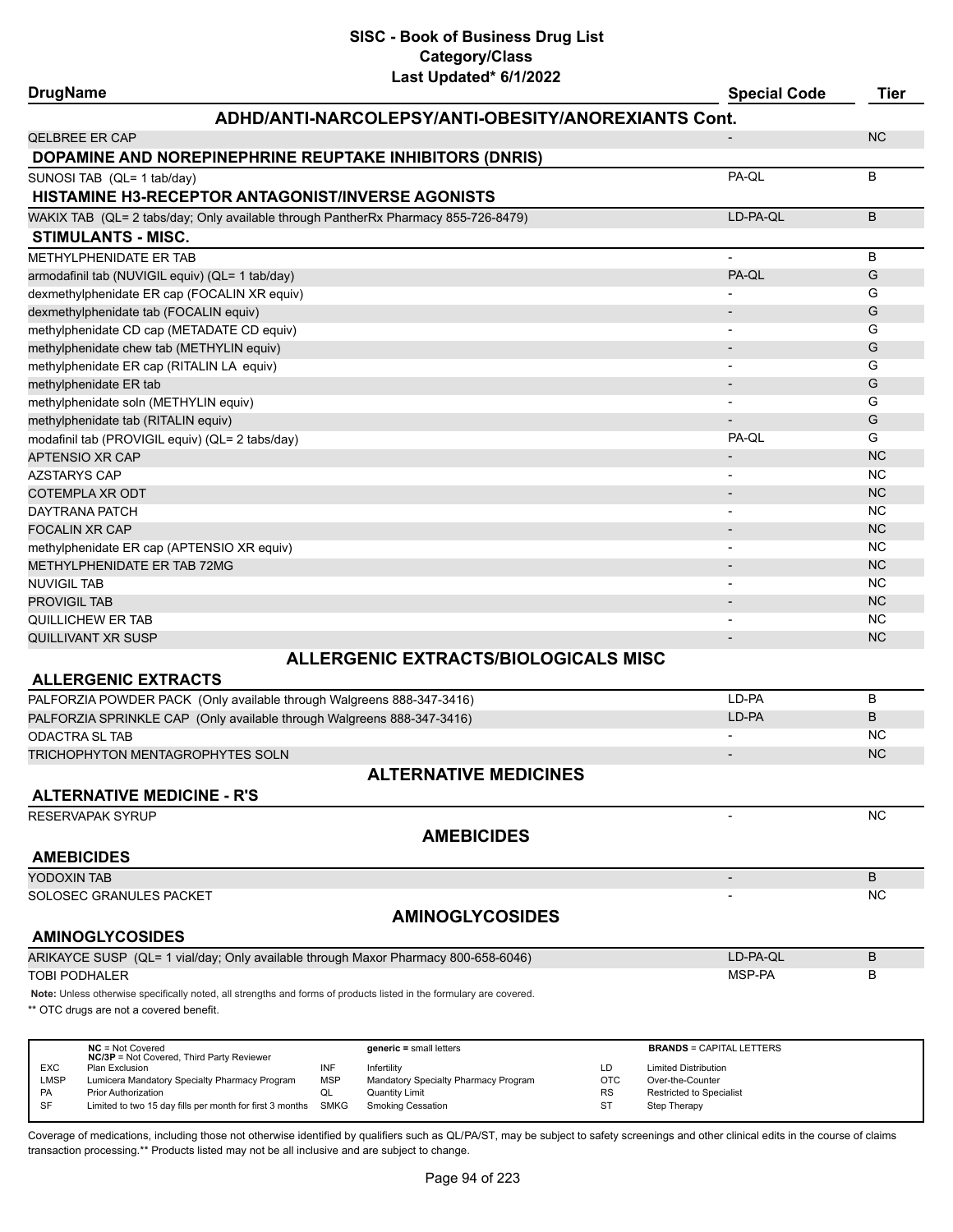# **SISC - Book of Business Drug List Category/Class**

| Last Updated* 6/1/2022                                                                        |                          |             |
|-----------------------------------------------------------------------------------------------|--------------------------|-------------|
| <b>DrugName</b>                                                                               | <b>Special Code</b>      | <b>Tier</b> |
| <b>AMINOGLYCOSIDES Cont.</b>                                                                  |                          |             |
| tobramycin neb soln (TOBI equiv) (Restricted to Infectious Disease or Pulmonology Specialist) | <b>LMSP-RS</b>           | B           |
| neomycin tab                                                                                  |                          | G           |
| paromomycin cap (HUMATIN equiv)                                                               |                          | G           |
| <b>HUMATIN CAP</b>                                                                            |                          | <b>NC</b>   |
| KITABIS PAK NEB SOLN                                                                          |                          | <b>NC</b>   |
| <b>ANALGESICS - ANTI-INFLAMMATORY</b><br><b>ANTIRHEUMATIC - ENZYME INHIBITORS</b>             |                          |             |
| OLUMIANT TAB (QL= 1 tab/day)                                                                  | LMSP-PA-QL               | B           |
| RINVOQ ER TAB (QL= 1 tab/day)                                                                 | LMSP-PA-QL               | B           |
| XELJANZ SOLN (QL= 10ml/day)                                                                   | LMSP-PA-QL               | в           |
| XELJANZ TAB (QL= 2 tabs/day)                                                                  | LMSP-PA-QL               | B           |
| XELJANZ XR TAB (QL= 1 tab/day)                                                                | LMSP-PA-QL               | в           |
| <b>ANTIRHEUMATIC ANTIMETABOLITES</b>                                                          |                          |             |
| RHEUMATREX TAB                                                                                | $\overline{\phantom{a}}$ | B           |
| <b>REDITREX INJ</b>                                                                           |                          | ΝC          |
| ANTI-TNF-ALPHA - MONOCLONAL ANTIBODIES                                                        |                          |             |
| HUMIRA INJ 10MG (QL= 2 syringes/28 days)                                                      | LMSP-PA-QL               | B           |
| HUMIRA INJ 20MG (QL= 2 syringes/28 days)                                                      | LMSP-PA-QL               | в           |
| HUMIRA INJ 40MG (QL= 2 syringes/28 days)                                                      | LMSP-PA-QL               | B           |
| HUMIRA INJ 80MG (QL= 2 syringes/28 days)                                                      | LMSP-PA-QL               | в           |
| HUMIRA INJ CROHNS/UC/HIDRADENITIS STARTER PACK (QL= 1 pack/fill, 1 fill/plan year)            | LMSP-PA-QL               | B           |
| HUMIRA INJ PEDIATRIC CROHNS STARTER PACK (QL= 1 pack/fill, 1 fill/plan year)                  | LMSP-PA-QL               | B           |
| HUMIRA INJ PEDIATRIC UC STARTER PACK (QL= 1 pack/fill, 1 fill/plan year)                      | LMSP-PA-QL               | B           |
| HUMIRA INJ PSORIASIS/UVEITIS STARTER PACK (QL= 1 pack/fill, 1 fill/plan year)                 | LMSP-PA-QL               | в           |
| HUMIRA PEN INJ 40MG (QL= 2 pens/28 days)                                                      | LMSP-PA-QL               | B           |
| SIMPONI AUTO-INJECTOR 100MG (QL=1 inj/28 days)                                                | LMSP-PA-QL               | в           |
| SIMPONI INJ 100MG (QL=1 inj/28 days)                                                          | LMSP-PA-QL               | B           |
| SIMPONI ARIA INJ                                                                              |                          | <b>NC</b>   |
| SIMPONI AUTO-INJECTOR 50MG                                                                    |                          | <b>NC</b>   |
| SIMPONI INJ 50MG                                                                              |                          | ΝC          |
| <b>GOLD COMPOUNDS</b>                                                                         |                          |             |
| <b>RIDAURA CAP</b>                                                                            | $\overline{\phantom{a}}$ | B           |
| <b>INTERLEUKIN-1 BLOCKERS</b>                                                                 |                          |             |
| ARCALYST INJ                                                                                  | $\overline{\phantom{0}}$ | <b>NC</b>   |
| <b>INTERLEUKIN-1 RECEPTOR ANTAGONIST (IL-1RA)</b>                                             |                          |             |
| KINERET INJ (QL= 1 inj/day; Only available through Biologics 800-850-4306)                    | LD-PA-QL                 | B           |
| <b>INTERLEUKIN-6 RECEPTOR INHIBITORS</b>                                                      |                          |             |
| ACTEMRA ACTPEN INJ (QL= 2 inj/28 days)                                                        | LMSP-PA-QL               | В           |
| <b>ACTEMRA IV INJ</b>                                                                         | MSP-PA                   | В           |
| ACTEMRA SC INJ (QL= 2 inj/28 days)                                                            | LMSP-PA-QL               | В           |
| KEVZARA INJ (QL= 2 inj/28 days)                                                               | LMSP-PA-QL               | В           |
| NONSTEROIDAL ANTI-INFLAMMATORY AGENTS (NSAIDS)                                                |                          |             |
| <b>KETOPROFEN ER CAP</b>                                                                      | $\blacksquare$           | В           |
| SPRIX NASAL SPRAY                                                                             | PA                       | В           |
| <b>TOLMETIN TAB</b>                                                                           |                          | В           |

**Note:** Unless otherwise specifically noted, all strengths and forms of products listed in the formulary are covered.

\*\* OTC drugs are not a covered benefit.

|             | $NC = Not Covered$<br><b>NC/3P</b> = Not Covered, Third Party Reviewer |             | $generic = small letters$            |            | <b>BRANDS = CAPITAL LETTERS</b> |
|-------------|------------------------------------------------------------------------|-------------|--------------------------------------|------------|---------------------------------|
| <b>EXC</b>  | Plan Exclusion                                                         | INF         | Infertility                          | LD         | <b>Limited Distribution</b>     |
| <b>LMSP</b> | Lumicera Mandatory Specialty Pharmacy Program                          | <b>MSP</b>  | Mandatory Specialty Pharmacy Program | <b>OTC</b> | Over-the-Counter                |
| PA          | <b>Prior Authorization</b>                                             | QL          | Quantity Limit                       | <b>RS</b>  | <b>Restricted to Specialist</b> |
| SF          | Limited to two 15 day fills per month for first 3 months               | <b>SMKG</b> | Smoking Cessation                    | <b>ST</b>  | Step Therapy                    |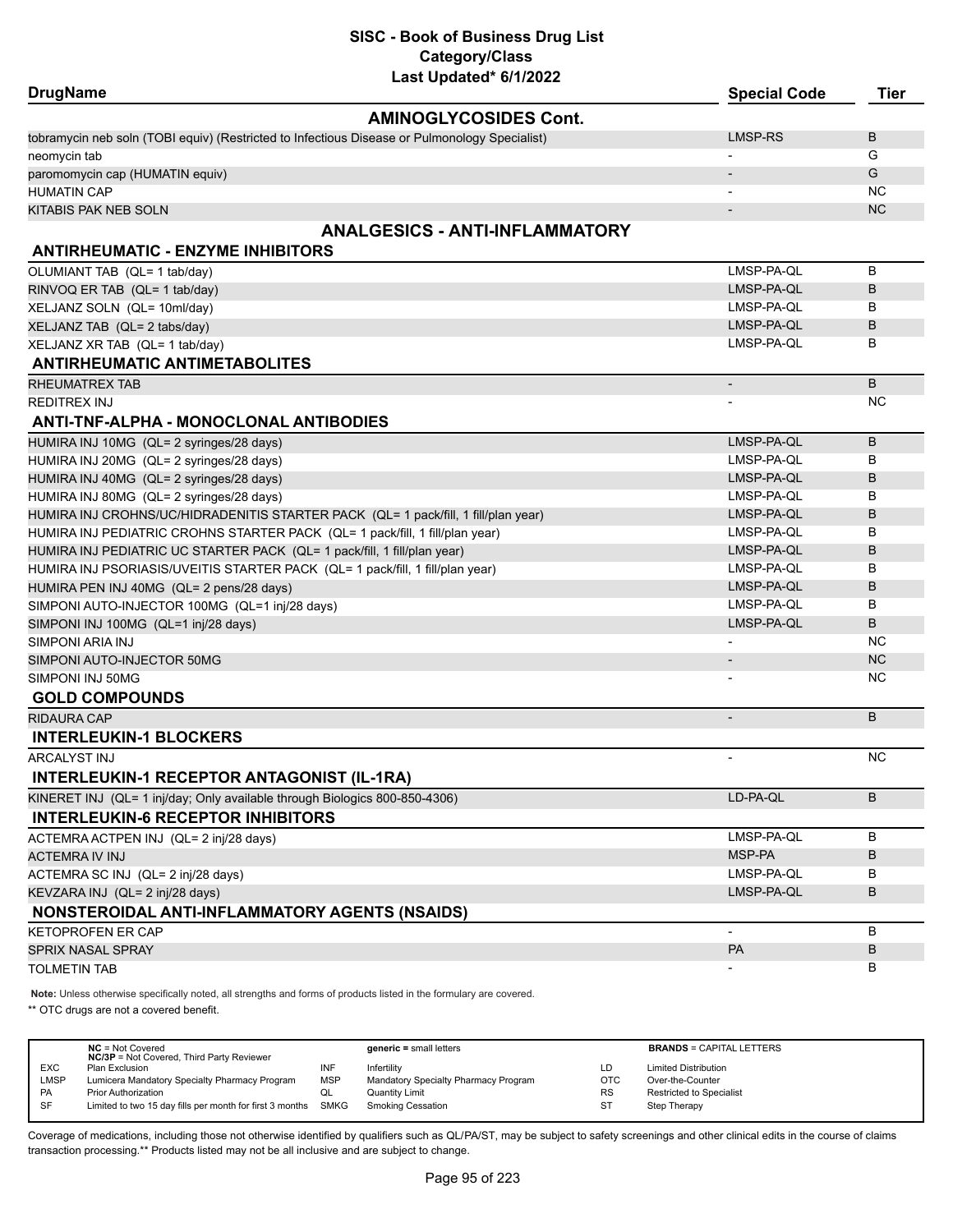| <b>DrugName</b>                                                                                                | <b>Special Code</b>      | <b>Tier</b> |
|----------------------------------------------------------------------------------------------------------------|--------------------------|-------------|
| <b>ANALGESICS - ANTI-INFLAMMATORY Cont.</b>                                                                    |                          |             |
| celecoxib cap (CELEBREX equiv) (QL= 2 caps/day)                                                                | QL                       | G           |
| diclofenac potassium tab (CATAFLAM equiv)                                                                      |                          | G           |
| diclofenac sodium EC tab (VOLTAREN equiv)                                                                      | $\overline{\phantom{a}}$ | G           |
| diclofenac sodium XR tab (VOLTAREN XR equiv)                                                                   |                          | G           |
| etodolac cap (LODINE equiv)                                                                                    | $\overline{\phantom{a}}$ | G           |
| etodolac ER tab (LODINE XL equiv)                                                                              | $\overline{\phantom{a}}$ | G           |
| etodolac tab                                                                                                   | $\overline{\phantom{a}}$ | G           |
| <b>FLURBIPROFEN TAB</b>                                                                                        |                          | G           |
| flurbiprofen tab (ANSAID equiv)                                                                                |                          | G           |
| ibuprofen susp (Rx ONLY) (ADVIL, MOTRIN equiv)                                                                 |                          | G           |
| ibuprofen tab                                                                                                  |                          | G           |
| ibuprofen tab ((RX only))                                                                                      |                          | G           |
| indomethacin cap (INDOCIN equiv)                                                                               |                          | G           |
| indomethacin CR cap (INDOCIN SR equiv)                                                                         |                          | G           |
| ketorolac tab (TORADOL equiv) (QL= 20 tabs/5 days)                                                             | QL                       | G           |
| MECLOFENAMATE CAP (Step Therapy requires trial of two: diclofenac potassium tab, ketoprofen cap, ibuprofen, or | ST                       | G           |
| naproxen)                                                                                                      |                          |             |
| meloxicam tab (MOBIC equiv)                                                                                    | $\overline{\phantom{a}}$ | G           |
| nabumetone tab (RELAFEN equiv)                                                                                 | $\overline{\phantom{a}}$ | G           |
| naproxen tab (NAPROSYN equiv)                                                                                  | $\overline{\phantom{a}}$ | G           |
| oxaprozin tab (DAYPRO equiv)                                                                                   | $\overline{\phantom{a}}$ | G           |
| piroxicam cap (FELDENE equiv)                                                                                  | $\overline{\phantom{a}}$ | G           |
| sulindac tab (CLINORIL equiv)                                                                                  | $\overline{\phantom{a}}$ | G           |
| tolmetin cap (TOLECTIN DS equiv)                                                                               | $\overline{\phantom{a}}$ | G           |
| ANAPROX TAB                                                                                                    | $\overline{\phantom{a}}$ | <b>NC</b>   |
| ARTHROTEC TAB                                                                                                  |                          | <b>NC</b>   |
| <b>CELEBREX CAP</b>                                                                                            | $\overline{\phantom{a}}$ | <b>NC</b>   |
| diclofenac potassium cap (ZIPSOR equiv)                                                                        | $\overline{\phantom{a}}$ | <b>NC</b>   |
| diclofenac potassium tab 25mg (DICLOFENAC equiv)                                                               | $\overline{\phantom{a}}$ | <b>NC</b>   |
| diclofenac/misoprostol DR tab (ARTHROTEC equiv)                                                                | $\overline{\phantom{a}}$ | <b>NC</b>   |
| fenoprofen calcium tab                                                                                         | $\overline{\phantom{a}}$ | <b>NC</b>   |
| <b>FENOPROFEN CAP</b>                                                                                          | $\overline{\phantom{a}}$ | <b>NC</b>   |
| <b>FENOPROFEN TAB</b>                                                                                          |                          | <b>NC</b>   |
| IBU 600-EZS KIT                                                                                                |                          | <b>NC</b>   |
| ibuprofen-famotidine tab (DUEXIS equiv)                                                                        |                          | <b>NC</b>   |
| <b>INDOCIN SUPP</b>                                                                                            |                          | <b>NC</b>   |
| <b>INDOCIN SUSP</b>                                                                                            |                          | NС          |
| INDOMETHACIN CAP, TIVORBEX CAP                                                                                 |                          | NC          |
| <b>INFLATHERM PAK</b>                                                                                          | $\overline{\phantom{a}}$ | <b>NC</b>   |
| <b>KETOPROFEN CAP</b>                                                                                          |                          | NC          |
| ketoprofen cap (ORUDIS equiv)                                                                                  | $\overline{\phantom{a}}$ | <b>NC</b>   |
| <b>KETOROLAC INJ</b>                                                                                           |                          | NC          |
| ketorolac inj (TORADOL equiv)                                                                                  | $\overline{\phantom{a}}$ | <b>NC</b>   |
| mefenamic acid cap (PONSTEL equiv)                                                                             | $\overline{\phantom{a}}$ | NC          |
| meloxicam cap (VIVLODEX equiv)                                                                                 | $\overline{\phantom{a}}$ | <b>NC</b>   |
| MELOXICAM COMFORT KIT                                                                                          |                          | <b>NC</b>   |
| NAPRELAN CR TAB                                                                                                | $\overline{\phantom{a}}$ | <b>NC</b>   |

**Note:** Unless otherwise specifically noted, all strengths and forms of products listed in the formulary are covered.

\*\* OTC drugs are not a covered benefit.

|            | $NC = Not Covered$<br><b>NC/3P</b> = Not Covered, Third Party Reviewer |            | $generic = small letters$            |           | <b>BRANDS = CAPITAL LETTERS</b> |
|------------|------------------------------------------------------------------------|------------|--------------------------------------|-----------|---------------------------------|
| <b>EXC</b> | Plan Exclusion                                                         | INF        | Infertility                          | LD        | <b>Limited Distribution</b>     |
| LMSP       | Lumicera Mandatory Specialty Pharmacy Program                          | <b>MSP</b> | Mandatory Specialty Pharmacy Program | OTC       | Over-the-Counter                |
| PA         | <b>Prior Authorization</b>                                             | QL         | <b>Quantity Limit</b>                | <b>RS</b> | Restricted to Specialist        |
| SF         | Limited to two 15 day fills per month for first 3 months SMKG          |            | <b>Smoking Cessation</b>             | ST        | Step Therapy                    |
|            |                                                                        |            |                                      |           |                                 |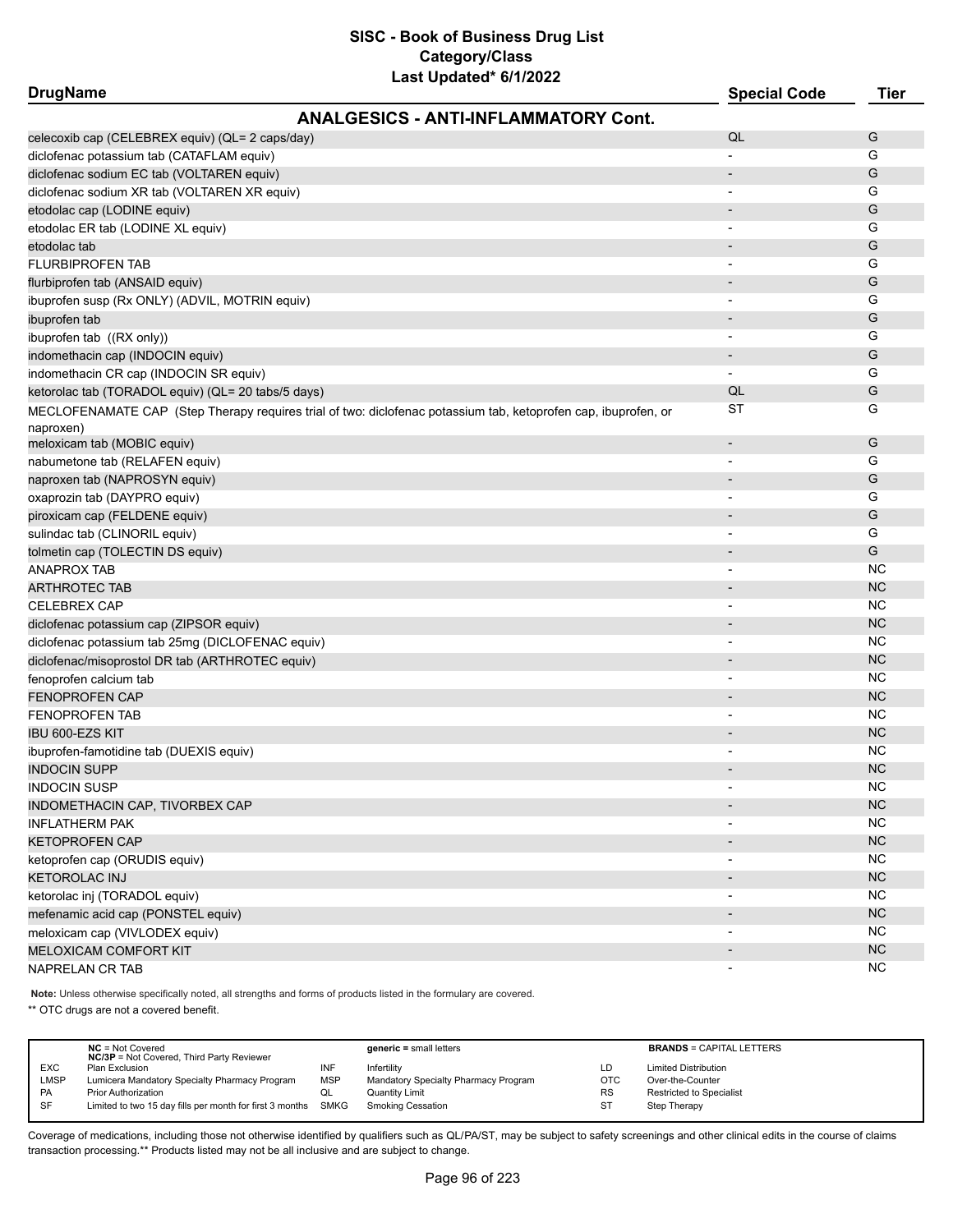# **SISC - Book of Business Drug List Category/Class**

| Last Updated* 6/1/2022                                |                          |             |
|-------------------------------------------------------|--------------------------|-------------|
| <b>DrugName</b>                                       | <b>Special Code</b>      | <b>Tier</b> |
| <b>ANALGESICS - ANTI-INFLAMMATORY Cont.</b>           |                          |             |
| NAPRELAN CR TAB 750MG                                 |                          | <b>NC</b>   |
| <b>NAPROSYN EC TAB</b>                                | $\blacksquare$           | <b>NC</b>   |
| NAPROSYN EC TAB 500MG                                 |                          | <b>NC</b>   |
| naproxen EC tab (NAPROSYN EC equiv)                   | $\overline{\phantom{a}}$ | <b>NC</b>   |
| naproxen EC tab 500mg (NAPROSYN EC equiv)             |                          | <b>NC</b>   |
| naproxen sodium CR tab (NAPRELAN CR equiv)            | $\overline{\phantom{a}}$ | <b>NC</b>   |
| naproxen sodium tab (ANAPROX equiv)                   |                          | <b>NC</b>   |
| <b>NAPROXEN SUSP</b>                                  |                          | <b>NC</b>   |
| naproxen susp (NAPROSYN equiv)                        |                          | <b>NC</b>   |
| naproxen/esomeprazole magnesium DR tab (VIMOVO equiv) |                          | <b>NC</b>   |
| <b>QMIIZ ODT TAB</b>                                  |                          | <b>NC</b>   |
| <b>RELAFEN DS TAB</b>                                 | $\overline{\phantom{a}}$ | <b>NC</b>   |
| <b>TIVORBEX CAP</b>                                   |                          | <b>NC</b>   |
| <b>TOLMETIN CAP</b>                                   | $\blacksquare$           | <b>NC</b>   |
| <b>VIMOVO TAB</b>                                     |                          | <b>NC</b>   |
| <b>VIVLODEX CAP</b>                                   | $\blacksquare$           | <b>NC</b>   |
| YBUPHEN TAB                                           |                          | <b>NC</b>   |
| <b>ZIPSOR CAP</b>                                     |                          | <b>NC</b>   |
| ZORVOLEX CAP                                          |                          | <b>NC</b>   |
| <b>PHOSPHODIESTERASE 4 (PDE4) INHIBITORS</b>          |                          |             |
| OTEZLA STARTER PACK (QL= 1 pack/28 days)              | LMSP-PA-QL               | B           |
| OTEZLA TAB (QL= 2 tabs/day)                           | LMSP-PA-QL               | B           |
| <b>PYRIMIDINE SYNTHESIS INHIBITORS</b>                |                          |             |
| leflunomide tab (ARAVA equiv)                         | $\blacksquare$           | G           |
| <b>SELECTIVE COSTIMULATION MODULATORS</b>             |                          |             |
| ORENCIA CLICK INJ (QL= 4 inj/28 days)                 | LMSP-PA-QL               | B           |
| ORENCIA SC INJ 125MG/ML (QL= 4 inj/28 days)           | LMSP-PA-QL               | в           |
| ORENCIA SC INJ 50MG/0.4ML (QL= 4 inj/28 days)         | LMSP-PA-QL               | B           |
| ORENCIA SC INJ 87.5MG/0.7ML (QL= 4 inj/28 days)       | LMSP-PA-QL               | B           |
| <b>SOLUBLE TUMOR NECROSIS FACTOR RECEPTOR AGENTS</b>  |                          |             |
| ENBREL INJ 25MG (QL= 8 inj/28 days)                   | LMSP-PA-QL               | B           |
| ENBREL INJ 50MG (QL= 4 inj/28 days)                   | LMSP-PA-QL               | в           |
| ENBREL MINI INJ (QL= 4 inj/28 days)                   | LMSP-PA-QL               | B           |
| ENBREL SURECLICK INJ 50MG (QL= 4 inj/28 days)         | LMSP-PA-QL               | в           |
| <b>ANALGESICS - NONNARCOTIC</b>                       |                          |             |
| <b>ANALGESIC COMBINATIONS</b>                         |                          |             |
| butalbital/acetaminophen cap                          |                          | G           |
|                                                       |                          |             |

| butalbital/acetaminophen tab 50-325mg (PHRENILIN equiv) (QL= 60 tabs/30 days) | PA-QL                    | G         |
|-------------------------------------------------------------------------------|--------------------------|-----------|
| butalbital/acetaminophen/caffeine tab (FIORICET equiv) (QL= 60 tabs/30 days)  | PA-QL                    | G         |
| butalbital/aspirin/caffeine cap (FIORINAL equiv) (QL= 60 tabs/30 days)        | PA-QL                    | G         |
| <b>ALLZITAL TAB</b>                                                           |                          | <b>NC</b> |
| bupap tab                                                                     |                          | <b>NC</b> |
| butalbital/acetaminophen/caffeine cap (FIORICET equiv)                        | $\blacksquare$           | <b>NC</b> |
| butalbital/acetaminophen/caffeine soln                                        | $\overline{\phantom{a}}$ | <b>NC</b> |
| BUTALBITAL/ASPIRIN/CAFFEINE TAB                                               | $\overline{\phantom{0}}$ | <b>NC</b> |
| DOLGIC PLUS TAB                                                               | $\overline{\phantom{a}}$ | <b>NC</b> |

**Note:** Unless otherwise specifically noted, all strengths and forms of products listed in the formulary are covered.

\*\* OTC drugs are not a covered benefit.

|            | $NC = Not Covered$<br><b>NC/3P</b> = Not Covered, Third Party Reviewer |            | $generic = small letters$            |            | <b>BRANDS = CAPITAL LETTERS</b> |
|------------|------------------------------------------------------------------------|------------|--------------------------------------|------------|---------------------------------|
| <b>EXC</b> | Plan Exclusion                                                         | INF        | Infertilitv                          | LD         | <b>Limited Distribution</b>     |
| LMSP       | Lumicera Mandatory Specialty Pharmacy Program                          | <b>MSP</b> | Mandatory Specialty Pharmacy Program | <b>OTC</b> | Over-the-Counter                |
| PA         | <b>Prior Authorization</b>                                             | ◡          | Quantity Limit                       | <b>RS</b>  | <b>Restricted to Specialist</b> |
| SF         | Limited to two 15 day fills per month for first 3 months               | SMKG       | Smoking Cessation                    | ST         | Step Therapy                    |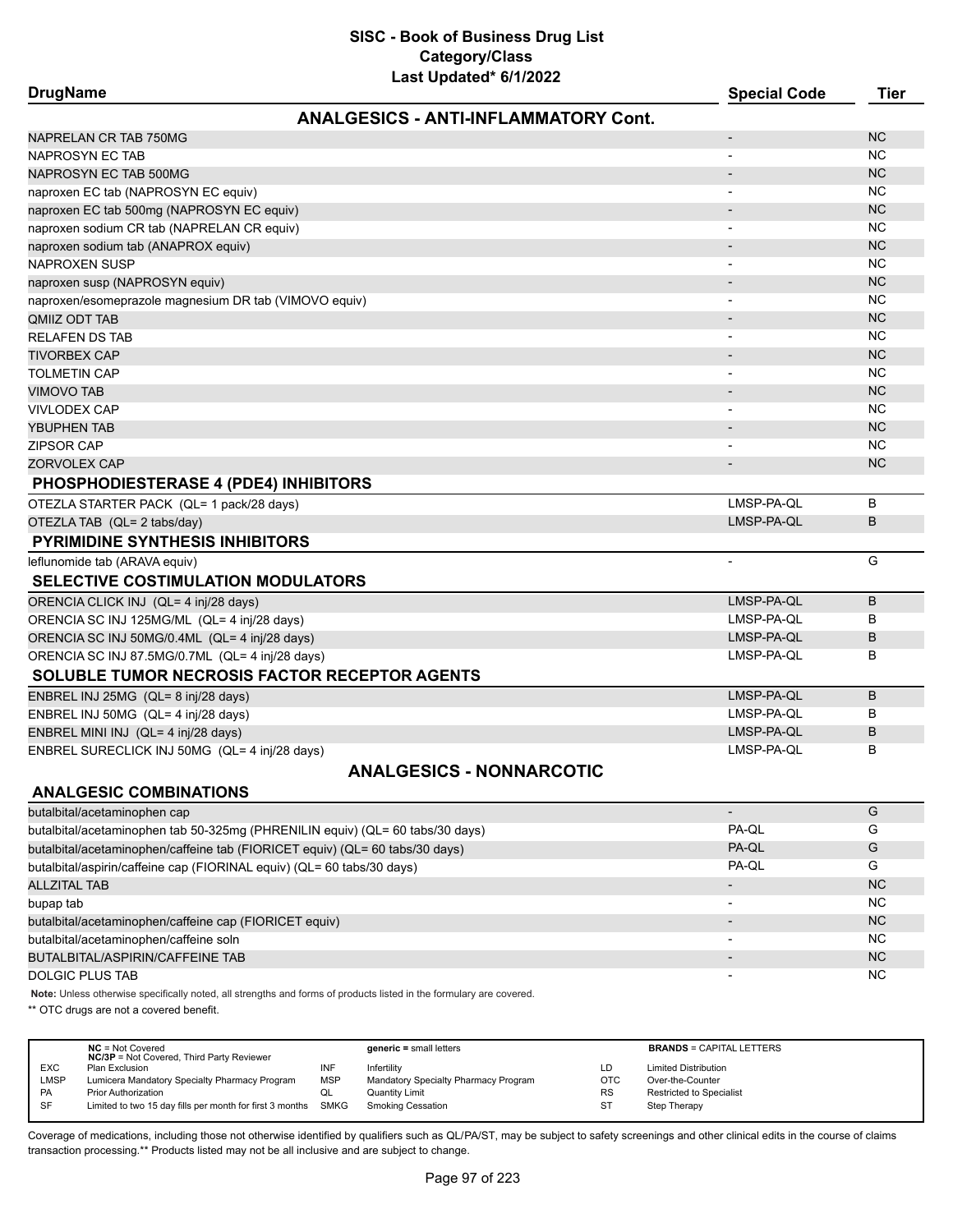| <b>DrugName</b>                                                                               | <b>Special Code</b> | Tier |
|-----------------------------------------------------------------------------------------------|---------------------|------|
| <b>ANALGESICS - NONNARCOTIC Cont.</b>                                                         |                     |      |
| <b>VTOL SOLN</b>                                                                              |                     | NC.  |
| <b>SALICYLATES</b>                                                                            |                     |      |
| aspirin chew tab 81mg (Covered for males age 45-79; Covered for females (no age restriction)) | <b>OTC</b>          | \$0  |
| aspirin ec tab 325mg (Covered for males age 45-79 and females age 55-79)                      | <b>OTC</b>          | \$0  |
| aspirin ec tab 81mg (Covered for males age 45-79; Covered for females (no age restriction))   | OTC                 | \$0  |
| aspirin tab 325mg (Covered for males age 45-79 and females age 55-79)                         | <b>OTC</b>          | \$0  |
| aspirin tab 81mg (Covered for males age 45-79; Covered for females (no age restriction))      | OTC                 | \$0  |
| <b>ZORPRIN TAB</b>                                                                            |                     | B    |
| CHOLINE MAGNESIUM TRISALICYLATE TAB                                                           |                     | G    |
| choline magnesium trisalicylate tab (TRILISATE equiv)                                         |                     | G    |
| diflunisal tab (DOLOBID equiv)                                                                |                     | G    |
| salsalate tab (DISALCID equiv)                                                                |                     | G    |
| ANIAI OFOIOO<br>$\bigcap$                                                                     |                     |      |

#### **ANALGESICS - OPIOID**

| <b>OPIOID AGONISTS</b>                                             |                          |           |
|--------------------------------------------------------------------|--------------------------|-----------|
| ABSTRAL SL TAB (QL= 120 tabs/30 days)                              | PA-QL                    | B         |
| <b>CODEINE SULFATE SOLN</b>                                        |                          | B         |
| FENTORA TAB, FENTANYL BUCCAL TAB (QL= 120 tabs/30 days)            | PA-QL                    | в         |
| HYDROCODONE BITARTRATE ER CAP (QL= 2 caps/day)                     | QL                       | B         |
| LAZANDA NASAL SPRAY (QL= 15 bottles/30 days)                       | PA-QL                    | в         |
| NUCYNTA ER TAB (QL= 2 tabs/day)                                    | QL                       | B         |
| <b>NUCYNTA TAB</b>                                                 |                          | B         |
| XTAMPZA ER CAP (QL= 120 caps/30 days)                              | QL                       | B         |
| <b>CODEINE SULFATE TAB</b>                                         |                          | G         |
| fentanyl citrate lollipop (ACTIQ equiv) (QL= 120 lozenges/30 days) | PA-QL                    | G         |
| fentanyl patch (DURAGESIC equiv)                                   |                          | G         |
| hydrocodone bitartrate ER cap (ZOHYDRO equiv) (QL= 2 caps/day)     | QL                       | G         |
| hydrocodone bitartrate er tab (HYSINGLA equiv) (QL= 1 tab/day)     | QL                       | G         |
| hydromorphone tab (DILAUDID equiv)                                 |                          | G         |
| methadone soln                                                     |                          | G         |
| methadone tab (DOLOPHINE equiv)                                    |                          | G         |
| methadose tab                                                      |                          | G         |
| morphine sulfate ER tab (MS CONTIN equiv)                          |                          | G         |
| morphine sulfate soln                                              | $\overline{\phantom{a}}$ | G         |
| <b>MORPHINE SULFATE SUPP</b>                                       |                          | G         |
| MORPHINE SULFATE TAB                                               | $\overline{\phantom{a}}$ | G         |
| oxycodone cap (OXYIR equiv)                                        |                          | G         |
| oxycodone conc (ROXICODONE equiv)                                  |                          | G         |
| oxycodone soln (ROXICODONE equiv)                                  |                          | G         |
| oxycodone tab (ROXICODONE equiv)                                   |                          | G         |
| tramadol ER tab (ULTRAM ER equiv)                                  |                          | G         |
| <b>TRAMADOL HCL ER TAB</b>                                         | $\overline{\phantom{a}}$ | G         |
| tramadol tab (ULTRAM equiv)                                        | $\overline{\phantom{m}}$ | G         |
| <b>ARYMO ER TAB</b>                                                |                          | <b>NC</b> |
| <b>DSUVIA SL TAB</b>                                               |                          | <b>NC</b> |
| <b>EMBEDA CAP</b>                                                  | $\overline{a}$           | <b>NC</b> |
| <b>EXALGO TAB</b>                                                  |                          | <b>NC</b> |

**Note:** Unless otherwise specifically noted, all strengths and forms of products listed in the formulary are covered.

\*\* OTC drugs are not a covered benefit.

|             | $NC = Not Covered$<br><b>NC/3P</b> = Not Covered, Third Party Reviewer |            | $generic = small letters$            |            | <b>BRANDS = CAPITAL LETTERS</b> |
|-------------|------------------------------------------------------------------------|------------|--------------------------------------|------------|---------------------------------|
| <b>EXC</b>  | Plan Exclusion                                                         | INF        | Infertility                          | LD         | <b>Limited Distribution</b>     |
| <b>LMSP</b> | Lumicera Mandatory Specialty Pharmacy Program                          | <b>MSP</b> | Mandatory Specialty Pharmacy Program | <b>OTC</b> | Over-the-Counter                |
| PA          | Prior Authorization                                                    | QL         | Quantity Limit                       | <b>RS</b>  | <b>Restricted to Specialist</b> |
| SF          | Limited to two 15 day fills per month for first 3 months SMKG          |            | <b>Smoking Cessation</b>             | ST         | Step Therapy                    |
|             |                                                                        |            |                                      |            |                                 |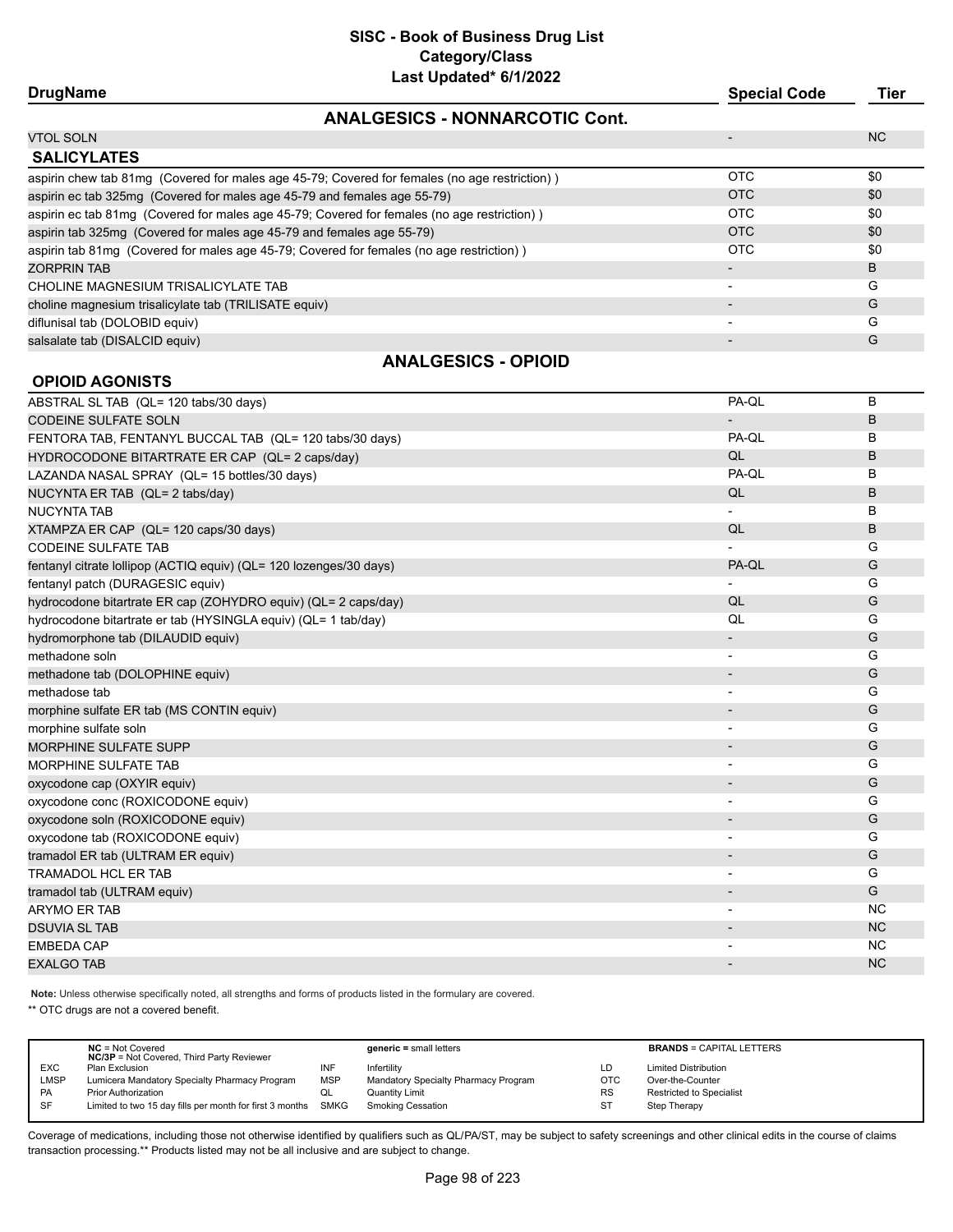| <b>DrugName</b>                                                      | <b>Special Code</b>      | <b>Tier</b> |
|----------------------------------------------------------------------|--------------------------|-------------|
| <b>ANALGESICS - OPIOID Cont.</b>                                     |                          |             |
| fentanyl patch 37.5mcg, 62.5mcg, 87.5mcg (FENTANYL equiv)            |                          | ΝC          |
| hydromorphone ER tab (EXALGO TAB equiv)                              |                          | <b>NC</b>   |
| <b>HYDROMORPHONE SUPP</b>                                            |                          | ΝC          |
| levorphanol tab (LEVORPHANOL equiv)                                  |                          | <b>NC</b>   |
| MEPERIDINE TAB                                                       |                          | ΝC          |
| meperidine tab (DEMEROL equiv)                                       |                          | <b>NC</b>   |
| <b>MORPHABOND TAB</b>                                                |                          | <b>NC</b>   |
| MORPHINE SULFATE ER BEAD CAP                                         |                          | <b>NC</b>   |
| MORPHINE SULFATE ER CAP                                              |                          | <b>NC</b>   |
| morphine sulfate ER cap (KADIAN equiv)                               |                          | <b>NC</b>   |
| OPANA ER TAB (CRUSH RESISTANT)                                       |                          | <b>NC</b>   |
| <b>OPANA TAB</b>                                                     |                          | <b>NC</b>   |
| OXYCODONE ER TAB, OXYCONTIN CR TAB                                   |                          | <b>NC</b>   |
| OXYCONTIN CR TAB                                                     |                          | <b>NC</b>   |
| OXYMORPHONE ER TAB                                                   |                          | <b>NC</b>   |
| oxymorphone tab (OPANA equiv)                                        |                          | <b>NC</b>   |
| QDOLO SOLN, TRAMADOL SOLN                                            | $\overline{\phantom{a}}$ | NC.         |
| RYBIX ODT                                                            |                          | <b>NC</b>   |
| SUBSYS SPRAY                                                         |                          | NC.         |
| <b>TRAMADOL ER CAP</b>                                               |                          | <b>NC</b>   |
| TRAMADOL HCL TAB 100MG                                               |                          | NC.         |
| ZOHYDRO ER CAP                                                       |                          | <b>NC</b>   |
| <b>OPIOID COMBINATIONS</b>                                           |                          |             |
| CAPITAL/CODEINE SUSP                                                 | $\overline{\phantom{a}}$ | B           |
| <b>LORTAB ELIXIR</b>                                                 | $\overline{\phantom{a}}$ | B           |
| acetaminophen/codeine soln                                           |                          | G           |
| acetaminophen/codeine tab (TYLENOL/CODEINE equiv)                    |                          | G           |
| aspirin/codeine tab                                                  | $\overline{\phantom{a}}$ | G           |
| hydrocodone/acetaminophen cap (LORCET equiv)                         |                          | G           |
| hydrocodone/acetaminophen soln (HYCET, LORTAB equiv)                 | -                        | G           |
| hydrocodone/acetaminophen soln 10-325 mg/15ml (HYCET equiv)          |                          | G           |
| hydrocodone/acetaminophen tab (LORTAB equiv)                         | $\blacksquare$           | G           |
| hydrocodone/ibuprofen tab (VICOPROFEN equiv)                         |                          | G           |
| oxycodone/acetaminophen cap (TYLOX equiv)                            |                          | G           |
| OXYCODONE/ACETAMINOPHEN SOLN                                         |                          | G           |
| oxycodone/acetaminophen tab (PERCOCET equiv)                         |                          | G           |
| OXYCODONE/ASPIRIN TAB                                                |                          | G           |
| oxycodone/aspirin tab (PERCODAN equiv)                               |                          | G           |
| oxycodone/ibuprofen tab (COMBUNOX equiv)                             |                          | G           |
| pentazocine/acetaminophen tab (TALACEN equiv)                        |                          | G           |
| tramadol/acetaminophen tab (ULTRACET equiv)                          |                          | G           |
| ACETAMINOPHEN/CAFFEINE/DIHYDROCODEINE TAB                            |                          | <b>NC</b>   |
| <b>APADAZ TAB</b>                                                    |                          | <b>NC</b>   |
|                                                                      |                          | NC.         |
| hydrocodone/acetaminophen tab 10mg-300mg (XODOL equiv)               |                          |             |
| hydrocodone/acetaminophen tab 5mg-300mg (XODOL equiv)                |                          | <b>NC</b>   |
| hydrocodone/acetaminophen tab 7.5mg-300mg (XODOL equiv)              | $\blacksquare$           | <b>NC</b>   |
| OXYCODONE/ACETAMINOPHEN SOLN 10-300MG/5ML, PROLATE SOLN 10-300MG/5ML |                          | <b>NC</b>   |

**Note:** Unless otherwise specifically noted, all strengths and forms of products listed in the formulary are covered.

\*\* OTC drugs are not a covered benefit.

|             | $NC = Not Covered$<br><b>NC/3P</b> = Not Covered, Third Party Reviewer |            | $generic = small letters$            |            | <b>BRANDS = CAPITAL LETTERS</b> |
|-------------|------------------------------------------------------------------------|------------|--------------------------------------|------------|---------------------------------|
| <b>EXC</b>  | Plan Exclusion                                                         | INF        | Infertility                          | LD         | <b>Limited Distribution</b>     |
| <b>LMSP</b> | Lumicera Mandatory Specialty Pharmacy Program                          | <b>MSP</b> | Mandatory Specialty Pharmacy Program | <b>OTC</b> | Over-the-Counter                |
| <b>PA</b>   | Prior Authorization                                                    | QL         | <b>Quantity Limit</b>                | <b>RS</b>  | <b>Restricted to Specialist</b> |
| <b>SF</b>   | Limited to two 15 day fills per month for first 3 months SMKG          |            | <b>Smoking Cessation</b>             |            | Step Therapy                    |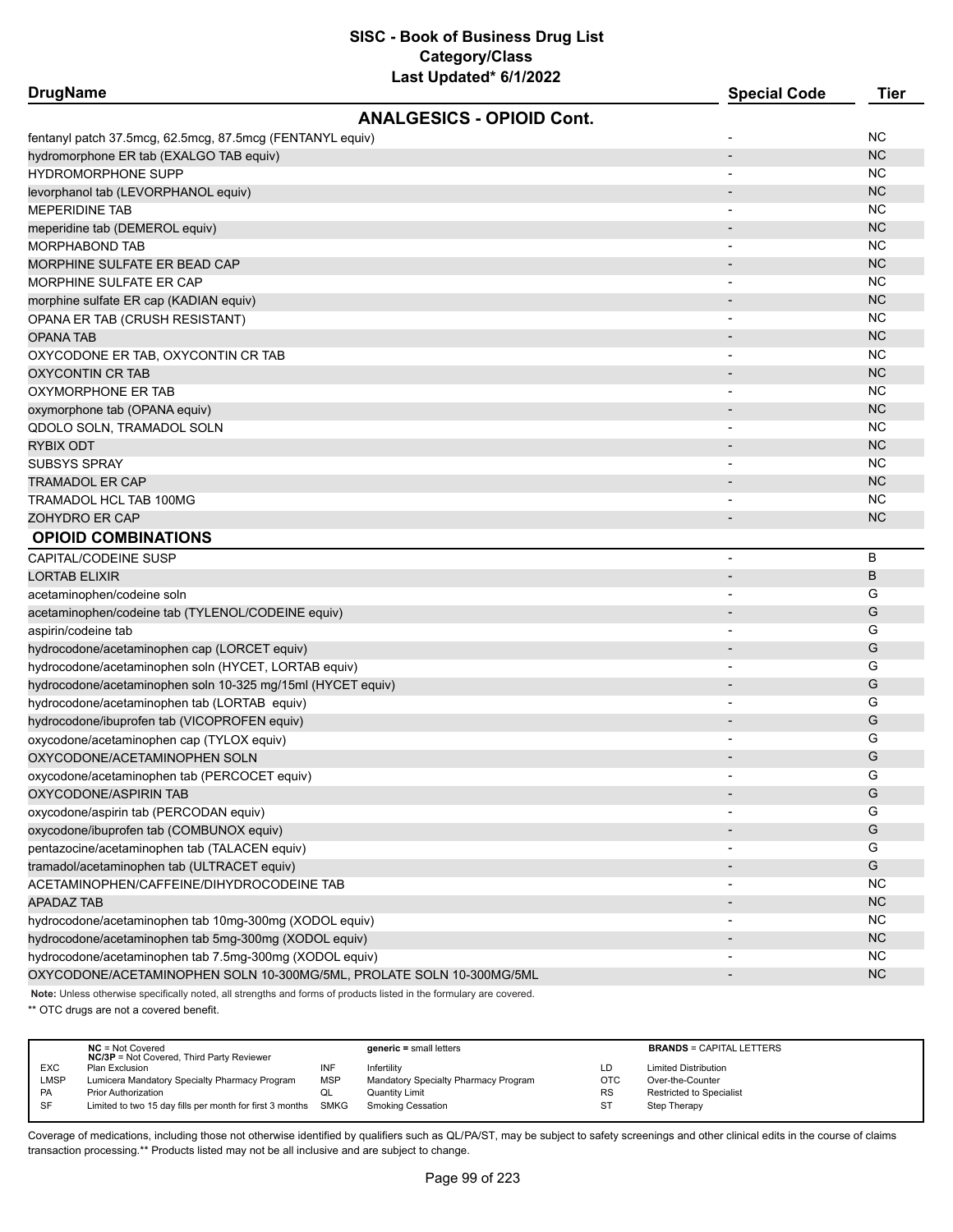| <b>DrugName</b>                                                             |                                  | <b>Special Code</b> | <b>Tier</b> |
|-----------------------------------------------------------------------------|----------------------------------|---------------------|-------------|
|                                                                             | <b>ANALGESICS - OPIOID Cont.</b> |                     |             |
| OXYCODONE/ACETAMINOPHEN TAB 2.5-300MG                                       |                                  |                     | <b>NC</b>   |
| PRIMLEV TAB 10-300MG                                                        |                                  |                     | <b>NC</b>   |
| PRIMLEV TAB 5-300MG                                                         |                                  |                     | <b>NC</b>   |
| PROLATE TAB 7.5-300MG                                                       |                                  |                     | <b>NC</b>   |
| <b>SEGLENTIS TAB</b>                                                        |                                  |                     | <b>NC</b>   |
| TREZIX CAP, ACETAMINOPHEN/CAFFEINE/DIHYDROCODEINE CAP                       |                                  |                     | <b>NC</b>   |
| VERDROCET TAB 2.5MG-325MG                                                   |                                  | $\blacksquare$      | <b>NC</b>   |
| <b>XARTEMIS XR TAB</b>                                                      |                                  |                     | <b>NC</b>   |
| XODOL TAB 10MG-300MG                                                        |                                  |                     | <b>NC</b>   |
| XODOL TAB 5MG-300MG                                                         |                                  |                     | <b>NC</b>   |
| XODOL TAB 7.5MG-300MG                                                       |                                  |                     | <b>NC</b>   |
| <b>OPIOID PARTIAL AGONISTS</b>                                              |                                  |                     |             |
| buprenorphine patch (BUTRANS equiv) (QL= 4 patches/28 days)                 |                                  | QL                  | G           |
| buprenorphine SL tab (SUBUTEX equiv)                                        |                                  |                     | G           |
| buprenorphine/naloxone sl film (SUBOXONE SL FILM equiv)                     |                                  | $\blacksquare$      | G           |
| buprenorphine/naloxone SL tab (SUBOXONE equiv)                              |                                  |                     | G           |
| butorphanol nasal spray (STADOL equiv) (QL= 1 bottle/fill, 2 fills/30 days) |                                  | QL                  | G           |
| pentazocine/naloxone tab (TALWIN NX equiv)                                  |                                  |                     | G           |
| <b>BELBUCA FILM</b>                                                         |                                  |                     | <b>NC</b>   |
| <b>BUNAVAIL FILM</b>                                                        |                                  |                     | <b>NC</b>   |
| buprenorphine hcl buccal film (BELBUCA equiv)                               |                                  |                     | <b>NC</b>   |
| SUBLOCADE INJ                                                               |                                  |                     | <b>NC</b>   |
| SUBOXONE SL FILM                                                            |                                  |                     | <b>NC</b>   |
| ZUBSOLV SL TAB                                                              |                                  |                     | <b>NC</b>   |
|                                                                             | <b>ANDROGENS-ANABOLIC</b>        |                     |             |

#### **ANABOLIC STEROIDS**

| oxandrolone tab (OXANDRIN equiv)                                     |                          | G              |
|----------------------------------------------------------------------|--------------------------|----------------|
| <b>ANDROGENS</b>                                                     |                          |                |
| ANDRODERM PATCH (QL= 1 patch/day)                                    | PA-QL                    | B              |
| METHITEST TAB (Step Therapy requires trial of ANDROGEL or ANDRODERM) | <b>ST</b>                | B              |
| danazol cap (DANOCRINE equiv)                                        |                          | G              |
| testosterone cypionate inj (DEPO-TESTOSTERONE equiv)                 | $\overline{\phantom{a}}$ | G              |
| testosterone gel pump 1.62% (ANDROGEL equiv) (QL= 2 bottles/30 days) | PA-QL                    | G              |
| testosterone soln (AXIRON equiv) (QL= 2 bottles/30 days)             | PA-QL                    | G              |
| ANDROGEL 1% 25MG                                                     |                          | <b>NC</b>      |
| ANDROGEL 1% 50MG, TESTIM GEL 1%                                      |                          | <b>NC</b>      |
| ANDROGEL 1.62% 1.25GM                                                |                          | NC.            |
| ANDROGEL 1.62% 2.5GM                                                 | $\overline{\phantom{a}}$ | N <sub>C</sub> |
| <b>ANDROGEL PUMP 1%</b>                                              | $\overline{\phantom{a}}$ | NC.            |
| JATENZO CAP, TLANDO CAP                                              |                          | N <sub>C</sub> |
| methyltestosterone cap                                               | $\overline{\phantom{a}}$ | NC.            |
| <b>NATESTO NASAL GEL</b>                                             |                          | N <sub>C</sub> |
| <b>STRIANT FILM</b>                                                  |                          | NC.            |
| <b>TESTOSTERONE GEL 1% 25MG</b>                                      | $\overline{\phantom{a}}$ | N <sub>C</sub> |
| testosterone gel 1% 25mg (ANDROGEL equiv)                            | $\overline{\phantom{a}}$ | NC.            |
| testosterone gel 1% 50mg (ANDROGEL equiv)                            |                          | NC.            |

**Note:** Unless otherwise specifically noted, all strengths and forms of products listed in the formulary are covered.

\*\* OTC drugs are not a covered benefit.

|             | $NC = Not Covered$<br><b>NC/3P</b> = Not Covered, Third Party Reviewer |            | $generic = small letters$            |            | <b>BRANDS = CAPITAL LETTERS</b> |
|-------------|------------------------------------------------------------------------|------------|--------------------------------------|------------|---------------------------------|
| <b>EXC</b>  | Plan Exclusion                                                         | INF        | Infertility                          | LD         | <b>Limited Distribution</b>     |
| <b>LMSP</b> | Lumicera Mandatory Specialty Pharmacy Program                          | <b>MSP</b> | Mandatory Specialty Pharmacy Program | <b>OTC</b> | Over-the-Counter                |
| <b>PA</b>   | <b>Prior Authorization</b>                                             | QL         | <b>Quantity Limit</b>                | <b>RS</b>  | <b>Restricted to Specialist</b> |
| <b>SF</b>   | Limited to two 15 day fills per month for first 3 months SMKG          |            | Smoking Cessation                    | ST         | Step Therapy                    |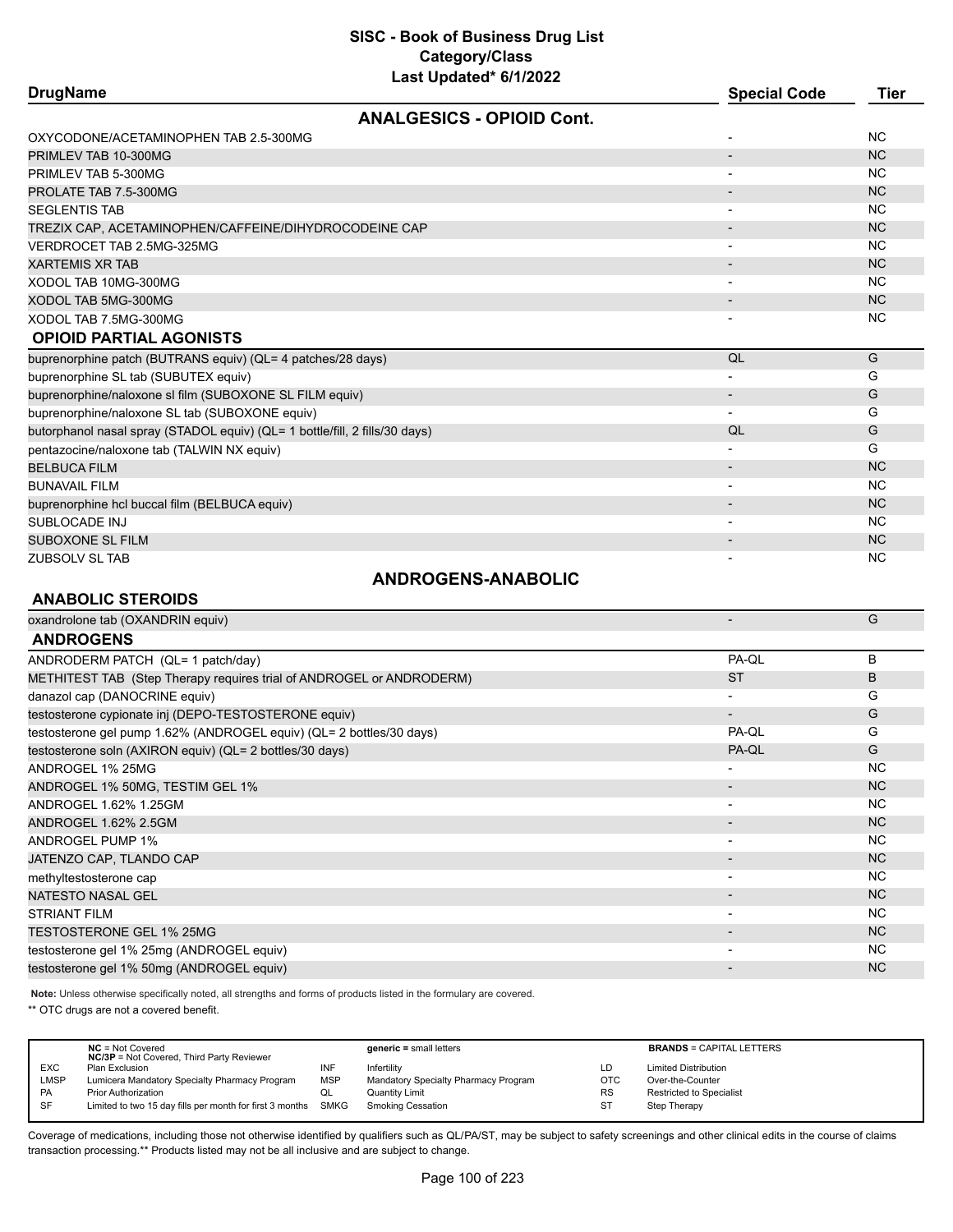| <b>DrugName</b>                                        |                                       | <b>Special Code</b>      | <b>Tier</b> |
|--------------------------------------------------------|---------------------------------------|--------------------------|-------------|
|                                                        | <b>ANDROGENS-ANABOLIC Cont.</b>       |                          |             |
| testosterone gel 1% pump (ANDROGEL equiv)              |                                       |                          | <b>NC</b>   |
| testosterone gel 1.62% 1.25gm (ANDROGEL equiv)         |                                       |                          | NC          |
| testosterone gel 1.62% 2.5gm (ANDROGEL equiv)          |                                       |                          | <b>NC</b>   |
| <b>TESTOSTERONE GEL PUMP</b>                           |                                       |                          | NC          |
| TESTOSTERONE GEL, VOGELXO GEL                          |                                       |                          | <b>NC</b>   |
| <b>VOGELXO PUMP</b>                                    |                                       |                          | NC          |
| <b>XYOSTED INJ</b>                                     |                                       |                          | <b>NC</b>   |
|                                                        | <b>ANORECTAL AGENTS</b>               |                          |             |
| <b>INTRARECTAL STEROIDS</b>                            |                                       |                          |             |
| <b>CORTIFOAM</b>                                       |                                       | $\overline{\phantom{a}}$ | B           |
| <b>UCERIS RECTAL FOAM</b>                              |                                       |                          | B           |
| hydrocortisone enema (CORTENEMA equiv)                 |                                       |                          | G           |
| <b>RECTAL COMBINATIONS</b>                             |                                       |                          |             |
| <b>ANALPRAM-E KIT</b>                                  |                                       | $\overline{\phantom{a}}$ | B           |
| PROCTOFOAM HC FOAM                                     |                                       |                          | B           |
| lidocaine/hydrocortisone cream (ANAMANTLE equiv)       |                                       | $\overline{\phantom{a}}$ | G           |
| pramoxine/hydrocortisone cream (ANALPRAM HC equiv)     |                                       |                          | G           |
| pramoxine/hydrocortisone cream kit (ANALPRAM-HC equiv) |                                       | $\overline{\phantom{a}}$ | G           |
| LIDOCAINE/HYDROCORTISONE RECTAL CREAM KIT              |                                       |                          | <b>NC</b>   |
| <b>RECTAL STEROIDS</b>                                 |                                       |                          |             |
| hydrocortisone supp (ANUSOL HC equiv)                  |                                       | $\overline{\phantom{a}}$ | G           |
| proctosol HC cream (ANUSOL HC equiv)                   |                                       |                          | G           |
| anusol-HC supp                                         |                                       | $\overline{\phantom{a}}$ | <b>NC</b>   |
| PROCTOCORT SUPP                                        |                                       |                          | NC.         |
| <b>VASODILATING AGENTS</b>                             |                                       |                          |             |
| <b>RECTIV OINT</b>                                     |                                       | $\overline{a}$           | B           |
|                                                        | <b>ANORECTAL AND RELATED PRODUCTS</b> |                          |             |
| <b>RECTAL COMBINATIONS</b>                             |                                       |                          |             |
| <b>HYDROCORTISONE/PRAMOXINE SUPP</b>                   |                                       | $\overline{\phantom{a}}$ | NC          |
| <b>RECTAL LOCAL ANESTHETICS</b>                        |                                       |                          |             |
| <b>LIDOCAINE SUPP</b>                                  |                                       | $\overline{\phantom{a}}$ | <b>NC</b>   |
|                                                        | <b>ANTHELMINTICS</b>                  |                          |             |
| <b>ANTHELMINTICS</b>                                   |                                       |                          |             |
| <b>BENZNIDAZOLE TAB</b>                                |                                       | <b>PA</b>                | B           |
| <b>BILTRICIDE TAB</b>                                  |                                       | $\overline{\phantom{a}}$ | В           |
| ivermectin tab (STROMECTOL equiv)                      |                                       | <b>PA</b>                | G           |
| praziquantel tab (BILTRICIDE equiv)                    |                                       |                          | G           |
| <b>EGATEN TAB</b>                                      |                                       |                          | NC          |
| <b>EMVERM TAB</b>                                      |                                       |                          | <b>NC</b>   |
|                                                        | <b>ANTIANGINAL AGENTS</b>             |                          |             |
| <b>ANTIANGINALS-OTHER</b>                              |                                       |                          |             |
| ranolazine tab (RANEXA equiv)                          |                                       | $\overline{\phantom{a}}$ | G           |
| <b>NITRATES</b>                                        |                                       |                          |             |
| NITRO-BID OINT                                         |                                       | $\blacksquare$           | B           |

**Note:** Unless otherwise specifically noted, all strengths and forms of products listed in the formulary are covered.

\*\* OTC drugs are not a covered benefit.

| $NC = Not Covered$                            |                                                  | $generic = small letters$                                     |           | <b>BRANDS = CAPITAL LETTERS</b> |
|-----------------------------------------------|--------------------------------------------------|---------------------------------------------------------------|-----------|---------------------------------|
| Plan Exclusion                                |                                                  | Infertility                                                   | LD        | <b>Limited Distribution</b>     |
| Lumicera Mandatory Specialty Pharmacy Program | <b>MSP</b>                                       | Mandatory Specialty Pharmacy Program                          | OTC       | Over-the-Counter                |
| <b>Prior Authorization</b>                    | QL                                               | Quantity Limit                                                | <b>RS</b> | Restricted to Specialist        |
|                                               |                                                  | Smoking Cessation                                             | <b>ST</b> | Step Therapy                    |
|                                               | <b>NC/3P</b> = Not Covered, Third Party Reviewer | Limited to two 15 day fills per month for first 3 months SMKG |           |                                 |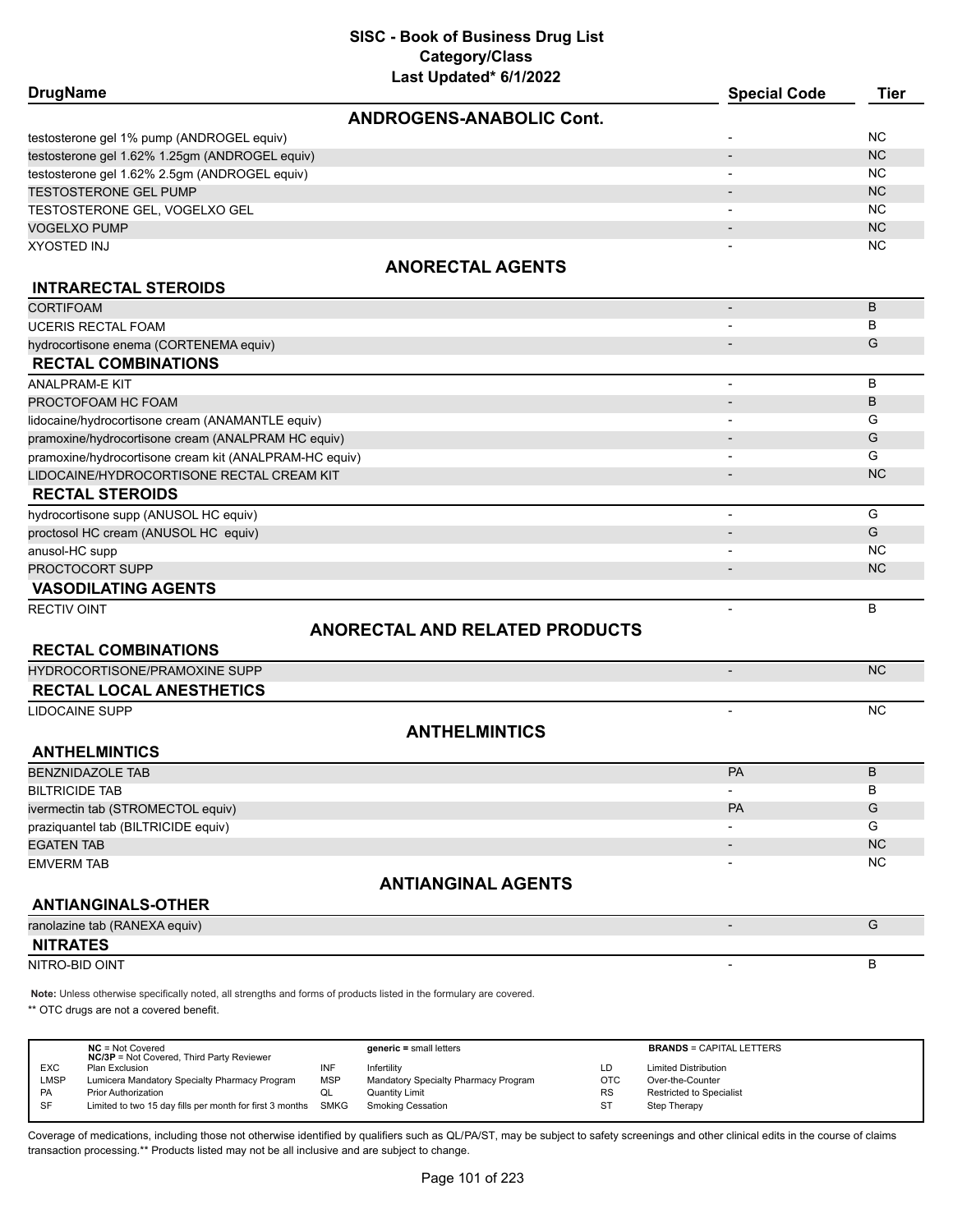| Last Updated" 6/1/2022                           |                     |           |
|--------------------------------------------------|---------------------|-----------|
| <b>DrugName</b>                                  | <b>Special Code</b> | Tier      |
| <b>ANTIANGINAL AGENTS Cont.</b>                  |                     |           |
| <b>NITROMIST SPRAY</b>                           |                     | B         |
| isosorbide dinitrate ER tab (ISOCHRON equiv)     |                     | G         |
| isosorbide dinitrate SL tab                      |                     | G         |
| isosorbide dinitrate tab (ISORDIL equiv)         |                     | G         |
| isosorbide dinitrate tab 40mg (ISORDIL equiv)    |                     | G         |
| isosorbide mononitrate ER tab (IMDUR equiv)      |                     | G         |
| isosorbide mononitrate tab (MONOKET equiv)       |                     | G         |
| NITROGLYCERIN ER CAP                             | $\blacksquare$      | G         |
| nitroglycerin lingual spray (NITROLINGUAL equiv) |                     | G         |
| nitroglycerin patch (NITRO-DUR equiv)            | -                   | G         |
| nitroglycerin SL tab (NITROSTAT equiv)           |                     | G         |
| <b>GONITRO POWDER</b>                            | $\blacksquare$      | <b>NC</b> |
| NITRO-DUR PATCH 0.3MG/HR, 0.8MG/HR               |                     | <b>NC</b> |
| <b>ANTIANXIETY AGENTS</b>                        |                     |           |
| <b>ANTIANXIETY AGENTS - MISC.</b>                |                     |           |
| buspirone tab (BUSPAR equiv)                     |                     | G         |
| hydroxyzine pamoate cap (VISTARIL equiv)         |                     | G         |
| hydroxyzine syrup (ATARAX equiv)                 |                     | G         |
| hydroxyzine tab (ATARAX equiv)                   |                     | G         |
| buspirone tab 30mg (BUSPAR equiv)                |                     | <b>NC</b> |

#### **BENZODIAZEPINES**

|   | G         |
|---|-----------|
|   | G         |
|   | G         |
|   | G         |
| ۰ | G         |
|   | G         |
| ۰ | G         |
|   | G         |
|   | G         |
|   | G         |
|   | G         |
|   | <b>NC</b> |
|   |           |

meprobamate tab (MILTOWN equiv) and the contract of the contract of the contract of the contract of the contract of the contract of the contract of the contract of the contract of the contract of the contract of the contra

### **ANTIARRHYTHMICS**

#### **ANTIARRHYTHMICS TYPE I-A**

| NORPACE CR CAP                         |    |
|----------------------------------------|----|
| QUINIDINE SULFATE ER TAB               | В  |
| disopyramide cap (NORPACE equiv)       | G  |
| disopyramide ER cap (NORPACE CR equiv) | G  |
| quinidine gluconate CR tab             | G  |
| quinidine sulfate tab                  | G  |
| QUINIDINE SULFATE TAB                  | ΝC |
| <b>ANTIARRHYTHMICS TYPE I-B</b>        |    |
| mexiletine hcl cap                     |    |

**Note:** Unless otherwise specifically noted, all strengths and forms of products listed in the formulary are covered.

\*\* OTC drugs are not a covered benefit.

|            | $NC = Not Covered$<br><b>NC/3P</b> = Not Covered, Third Party Reviewer |            | $generic = small letters$            |            | <b>BRANDS = CAPITAL LETTERS</b> |
|------------|------------------------------------------------------------------------|------------|--------------------------------------|------------|---------------------------------|
| <b>EXC</b> | Plan Exclusion                                                         | INF        | Infertility                          | LD         | <b>Limited Distribution</b>     |
| LMSP       | Lumicera Mandatory Specialty Pharmacy Program                          | <b>MSP</b> | Mandatory Specialty Pharmacy Program | <b>OTC</b> | Over-the-Counter                |
| <b>PA</b>  | <b>Prior Authorization</b>                                             | ◡          | Quantity Limit                       | <b>RS</b>  | <b>Restricted to Specialist</b> |
| <b>SF</b>  | Limited to two 15 day fills per month for first 3 months               | SMKG       | <b>Smoking Cessation</b>             | <b>ST</b>  | Step Therapy                    |
|            |                                                                        |            |                                      |            |                                 |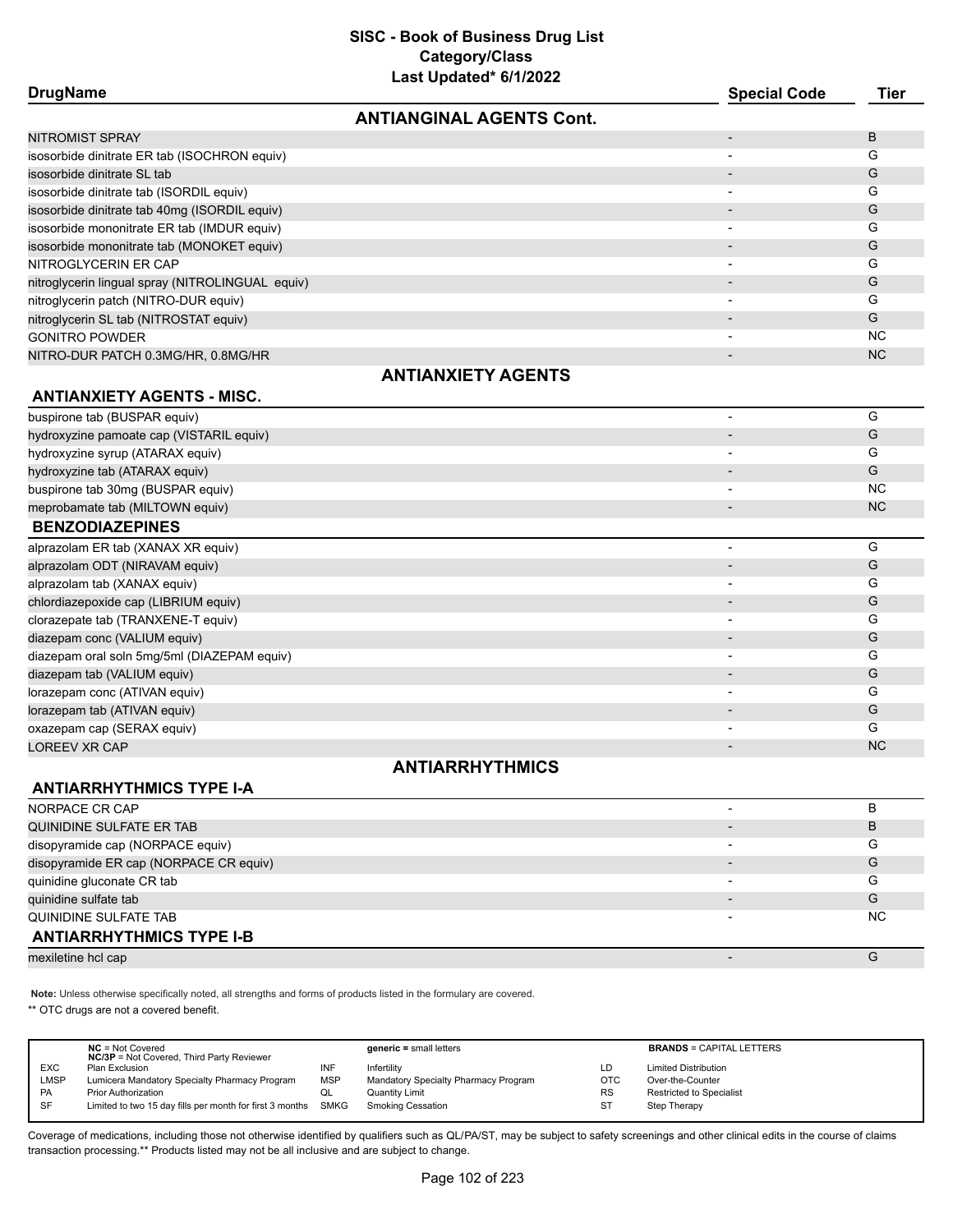| <b>DrugName</b>                                                                                           | <b>Special Code</b>      | <b>Tier</b> |
|-----------------------------------------------------------------------------------------------------------|--------------------------|-------------|
| <b>ANTIARRHYTHMICS Cont.</b>                                                                              |                          |             |
| <b>ANTIARRHYTHMICS TYPE I-C</b>                                                                           |                          |             |
| flecainide tab (TAMBOCOR equiv)                                                                           |                          | G           |
| propafenone ER cap (RYTHMOL SR equiv)                                                                     |                          | G           |
| propafenone tab (RYTHMOL equiv)                                                                           |                          | G           |
| <b>ANTIARRHYTHMICS TYPE III</b>                                                                           |                          |             |
| <b>MULTAQ TAB</b>                                                                                         | $\overline{\phantom{a}}$ | B           |
| amiodarone tab (CORDARONE equiv)                                                                          |                          | G           |
| dofetilide cap (TIKOSYN equiv)                                                                            |                          | G           |
| <b>ANTIASTHMATIC AND BRONCHODILATOR AGENTS</b>                                                            |                          |             |
| <b>ANTIASTHMATIC - MONOCLONAL ANTIBODIES</b>                                                              |                          |             |
| FASENRA PEN INJ (QL= 1 inj/56 days)                                                                       | MSP-PA-QL                | В           |
| NUCALA INJ (QL= 1 inj/28 days)                                                                            | LMSP-PA-QL               | В           |
| <b>XOLAIR INJ</b>                                                                                         | LMSP-PA                  | В           |
| <b>XOLAIR SYRINGE</b>                                                                                     | LMSP-PA                  | B           |
| <b>ANTI-INFLAMMATORY AGENTS</b>                                                                           |                          |             |
| cromolyn neb soln (INTAL equiv)                                                                           | $\overline{\phantom{a}}$ | <b>NC</b>   |
| <b>BRONCHODILATORS - ANTICHOLINERGICS</b>                                                                 |                          |             |
| ATROVENT HFA INHALER                                                                                      |                          | B           |
| INCRUSE ELLIPTA INHALER                                                                                   |                          | В           |
| SPIRIVA RESPIMAT INHALER 1.25MCG/ACT (QL= 1 inhaler/30 days; Step Therapy requires trial of ADVAIR, BREO, | QL-ST                    | В           |
| DULERA, or FLUTICASONE/SALMETEROL)                                                                        |                          |             |
| ipratropium neb soln (ATROVENT equiv)                                                                     | $\overline{\phantom{a}}$ | G           |
| LONHALA MAGNAIR SOLN                                                                                      |                          | <b>NC</b>   |
| SEEBRI NEOHALER CAP                                                                                       |                          | NC.         |
| SPIRIVA HANDIHALER                                                                                        |                          | <b>NC</b>   |
| SPIRIVA RESPIMAT INHALER 2.5MCG/ACT                                                                       |                          | NC.         |
| TUDORZA PRESSAIR INHALER                                                                                  |                          | <b>NC</b>   |
| YUPELRI SOLN                                                                                              |                          | NC.         |
| <b>LEUKOTRIENE MODULATORS</b>                                                                             |                          |             |
| montelukast chew tab (SINGULAIR equiv)                                                                    | $\overline{\phantom{a}}$ | G           |
| montelukast granule pack (SINGULAIR equiv)                                                                | $\overline{\phantom{0}}$ | G           |
| montelukast tab (SINGULAIR equiv)                                                                         |                          | G           |
| zafirlukast tab (ACCOLATE equiv)                                                                          |                          | G           |
| zileuton ER tab (ZYFLO CR equiv)                                                                          |                          | <b>NC</b>   |
| ZYFLO TAB                                                                                                 |                          | NC.         |
| SELECTIVE PHOSPHODIESTERASE 4 (PDE4) INHIBITORS                                                           |                          |             |
| <b>DALIRESP TAB</b>                                                                                       | $\overline{\phantom{a}}$ | B           |
| <b>STEROID INHALANTS</b>                                                                                  |                          |             |
| <b>ARNUITY ELLIPTA INHALER</b>                                                                            |                          | G           |
| ASMANEX HFA INHALER                                                                                       |                          | G           |
| <b>ASMANEX INHALER</b>                                                                                    | $\overline{\phantom{a}}$ | G           |
| budesonide inh susp (PULMICORT equiv)                                                                     |                          | G           |
| FLOVENT DISKUS INHALER                                                                                    |                          | G           |
| <b>FLOVENT HFA INHALER</b>                                                                                |                          | G           |
| ALVESCO INHALER                                                                                           |                          | <b>NC</b>   |

**Note:** Unless otherwise specifically noted, all strengths and forms of products listed in the formulary are covered.

\*\* OTC drugs are not a covered benefit.

|            | $NC = Not Covered$<br><b>NC/3P</b> = Not Covered, Third Party Reviewer |            | $generic = small letters$            |            | <b>BRANDS = CAPITAL LETTERS</b> |
|------------|------------------------------------------------------------------------|------------|--------------------------------------|------------|---------------------------------|
| <b>EXC</b> | Plan Exclusion                                                         | INF        | Infertilitv                          | LD         | <b>Limited Distribution</b>     |
| LMSP       | Lumicera Mandatory Specialty Pharmacy Program                          | <b>MSP</b> | Mandatory Specialty Pharmacy Program | <b>OTC</b> | Over-the-Counter                |
| PA         | <b>Prior Authorization</b>                                             | QL         | Quantity Limit                       | <b>RS</b>  | <b>Restricted to Specialist</b> |
| <b>SF</b>  | Limited to two 15 day fills per month for first 3 months SMKG          |            | Smoking Cessation                    | ST         | Step Therapy                    |
|            |                                                                        |            |                                      |            |                                 |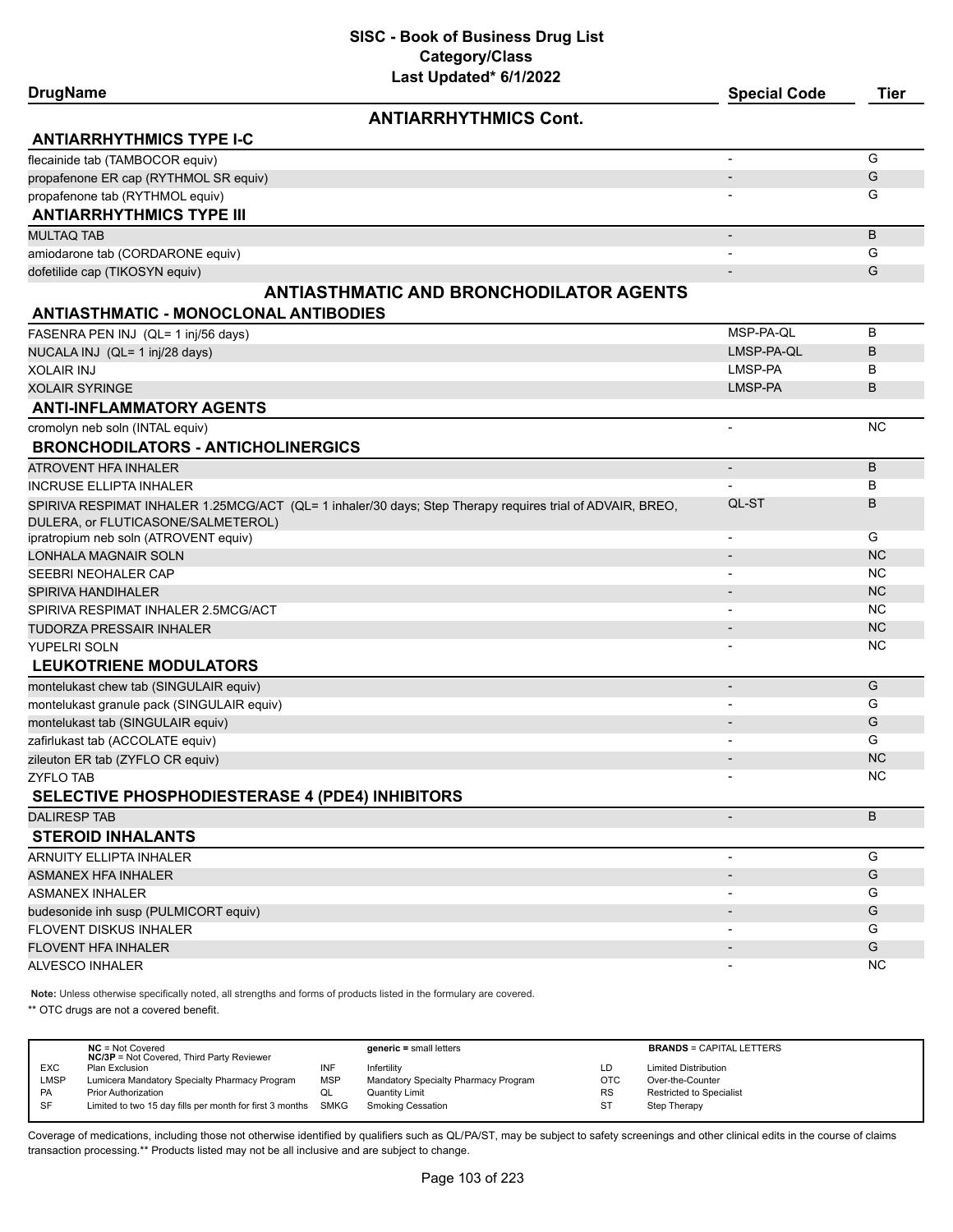| <b>DrugName</b>                                               | Lasi upualeu lo 172022                                                                                          | <b>Special Code</b>          | <b>Tier</b> |
|---------------------------------------------------------------|-----------------------------------------------------------------------------------------------------------------|------------------------------|-------------|
|                                                               | <b>ANTIASTHMATIC AND BRONCHODILATOR AGENTS Cont.</b>                                                            |                              |             |
| ARMONAIR DIGITAL INHALER 113MCG/ACT                           |                                                                                                                 | $\qquad \qquad \blacksquare$ | <b>NC</b>   |
| ARMONAIR DIGITAL INHALER 232MCG/ACT                           |                                                                                                                 | $\blacksquare$               | <b>NC</b>   |
| ARMONAIR DIGITAL INHALER 55MCG/ACT                            |                                                                                                                 |                              | <b>NC</b>   |
| <b>ARMONAIR RESPICLICK</b>                                    |                                                                                                                 |                              | <b>NC</b>   |
| PULMICORT FLEXHALER                                           |                                                                                                                 |                              | <b>NC</b>   |
| <b>QVAR INHALER</b>                                           |                                                                                                                 |                              | <b>NC</b>   |
| <b>QVAR REDIHALER</b>                                         |                                                                                                                 |                              | <b>NC</b>   |
| <b>SYMPATHOMIMETICS</b>                                       |                                                                                                                 |                              |             |
| <b>ADVAIR HFA INHALER</b>                                     |                                                                                                                 | $\overline{a}$               | B           |
| ALBUTEROL TAB ER                                              |                                                                                                                 |                              | B           |
| ANORO ELLIPTA INHALER                                         |                                                                                                                 |                              | B           |
| <b>BREO ELLIPTA INHALER</b>                                   |                                                                                                                 |                              | B           |
| <b>BREZTRI AEROSPHERE INHALER</b>                             |                                                                                                                 |                              | В           |
| <b>COMBIVENT INHALER</b>                                      |                                                                                                                 |                              | B           |
| <b>COMBIVENT RESPIMAT INHALER</b>                             |                                                                                                                 | -                            | В           |
| <b>DULERA INHALER</b>                                         |                                                                                                                 |                              | B           |
|                                                               | LEVALBUTEROL INHALER, XOPENEX HFA INHALER (QL= 2 inhalers/fill, 2 fills/30 days; Step Therapy requires trial of | QL-ST                        | в           |
| <b>VENTOLIN HFA)</b><br><b>METAPROTERENOL TAB</b>             |                                                                                                                 | $\overline{\phantom{m}}$     | B           |
| SEREVENT DISKUS INHALER                                       |                                                                                                                 |                              | В           |
| <b>STIOLTO INHALER</b>                                        |                                                                                                                 |                              | B           |
| STRIVERDI RESPIMAT INHALER (QL= 1 inhaler/30 days)            |                                                                                                                 | QL                           | в           |
| <b>SYMBICORT INHALER</b>                                      |                                                                                                                 |                              | B           |
| <b>TRELEGY ELLIPTA INHALER</b>                                |                                                                                                                 |                              | B           |
| ADVAIR DISKUS INHALER                                         |                                                                                                                 |                              | G           |
| albuterol neb soln                                            |                                                                                                                 | $\overline{\phantom{0}}$     | G           |
| albuterol sulfate ER tab (VOSPIRE ER equiv)                   |                                                                                                                 |                              | G           |
| albuterol sulfate syrup                                       |                                                                                                                 |                              | G           |
| albuterol sulfate tab                                         |                                                                                                                 | $\blacksquare$               | G           |
| albuterol/ipratropium neb soln (DUONEB equiv)                 |                                                                                                                 | $\overline{\phantom{0}}$     | G           |
|                                                               | arformoterol tartrate neb soln (BROVANA equiv) (Step Therapy requires trial of PERFOROMIST)                     | ST                           | G           |
| FLUTICASONE/SALMETEROL INHALER                                |                                                                                                                 |                              | G           |
| formoterol fumarate neb soln (PERFOROMIST equiv)              |                                                                                                                 |                              | G           |
| levalbuterol neb soln (XOPENEX equiv)                         |                                                                                                                 |                              | G           |
| <b>METAPROTERENOL SYRUP</b>                                   |                                                                                                                 |                              | G           |
| terbutaline sulfate tab (BRETHINE equiv)                      |                                                                                                                 |                              | G           |
| VENTOLIN HFA INHALER (QL= 2 inhalers/30 days)                 |                                                                                                                 | QL                           | G           |
| AIRDUO POWDER INHALER W/SENSOR                                |                                                                                                                 |                              | <b>NC</b>   |
| <b>AIRDUO RESPICLICK</b>                                      |                                                                                                                 |                              | NC          |
| ALBUTEROL HFA INHALER                                         |                                                                                                                 |                              | <b>NC</b>   |
| albuterol HFA inhaler (PROAIR equiv)                          |                                                                                                                 |                              | NC          |
| albuterol HFA inhaler (PROVENTIL equiv)                       |                                                                                                                 |                              | <b>NC</b>   |
| BEVESPI AEROSPHERE INHALER                                    |                                                                                                                 |                              | NC          |
| BUDESONIDE/FORMOTEROL INHALER                                 |                                                                                                                 |                              | <b>NC</b>   |
| <b>DUAKLIR INHALER</b>                                        |                                                                                                                 |                              | NC          |
| fluticasone/salmeterol inhaler, wixela inhaler (ADVAIR equiv) |                                                                                                                 |                              | NC.         |
| UTIBRON NEOHALER CAP                                          |                                                                                                                 |                              | <b>NC</b>   |
|                                                               |                                                                                                                 |                              |             |

**Note:** Unless otherwise specifically noted, all strengths and forms of products listed in the formulary are covered.

\*\* OTC drugs are not a covered benefit.

|             | $NC = Not Covered$<br><b>NC/3P</b> = Not Covered, Third Party Reviewer |            | $generic = small letters$            |            | <b>BRANDS = CAPITAL LETTERS</b> |
|-------------|------------------------------------------------------------------------|------------|--------------------------------------|------------|---------------------------------|
| <b>EXC</b>  | Plan Exclusion                                                         | INF        | Infertility                          | LD         | <b>Limited Distribution</b>     |
| <b>LMSP</b> | Lumicera Mandatory Specialty Pharmacy Program                          | <b>MSP</b> | Mandatory Specialty Pharmacy Program | <b>OTC</b> | Over-the-Counter                |
| <b>PA</b>   | <b>Prior Authorization</b>                                             | QL         | Quantity Limit                       | <b>RS</b>  | <b>Restricted to Specialist</b> |
| SF          | Limited to two 15 day fills per month for first 3 months               | SMKG       | <b>Smoking Cessation</b>             | ST         | Step Therapy                    |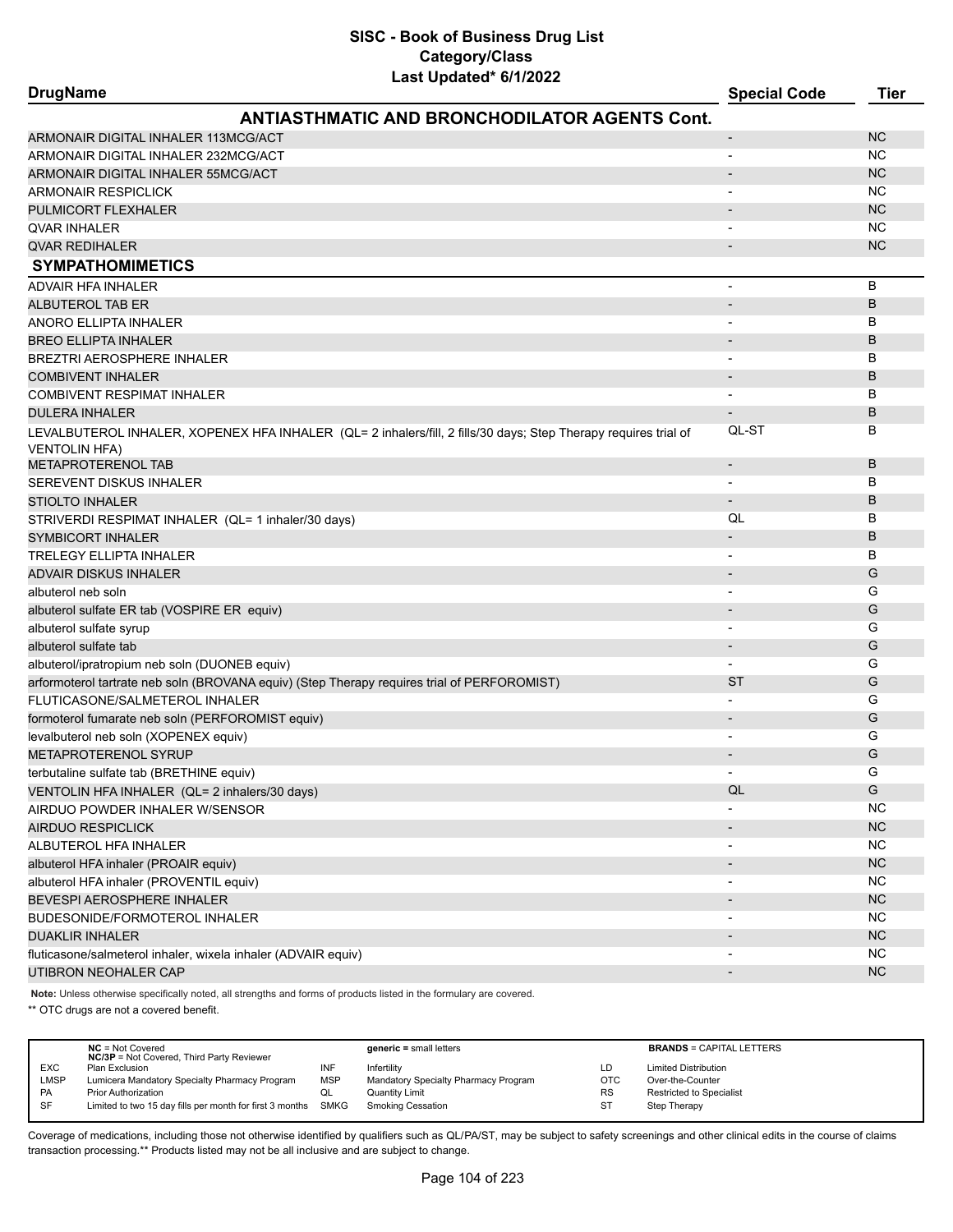|                 | .                   |      |
|-----------------|---------------------|------|
| <b>DrugName</b> | <b>Special Code</b> | Tier |

## **ANTIASTHMATIC AND BRONCHODILATOR AGENTS Cont.**

| <b>XANTHINES</b>                                                                                                    |                          |           |
|---------------------------------------------------------------------------------------------------------------------|--------------------------|-----------|
| <b>ELIXOPHYLLIN ELIXIR</b>                                                                                          |                          | В         |
| <b>LUFYLLIN TAB</b>                                                                                                 | $\overline{\phantom{a}}$ | B         |
| aminophylline tab                                                                                                   |                          | G         |
| theophylline ER tab (UNIPHYL equiv)                                                                                 |                          | G         |
| theophylline soln                                                                                                   |                          | G         |
| <b>THEOPHYLLINE ER TAB</b>                                                                                          |                          | <b>NC</b> |
| <b>ANTICOAGULANTS</b>                                                                                               |                          |           |
| <b>COUMARIN ANTICOAGULANTS</b>                                                                                      |                          |           |
| warfarin tab (COUMADIN equiv)                                                                                       | $\overline{\phantom{a}}$ | G         |
| <b>DIRECT FACTOR XA INHIBITORS</b>                                                                                  |                          |           |
| ELIQUIS TAB, ELIQUIS STARTER PACK                                                                                   | $\overline{\phantom{a}}$ | B         |
| <b>XARELTO STARTER PACK</b>                                                                                         |                          | B         |
| <b>XARELTO SUSP</b>                                                                                                 |                          | B         |
| <b>XARELTO TAB</b>                                                                                                  | $\overline{\phantom{a}}$ | В         |
| <b>BEVYXXA CAP</b>                                                                                                  | $\overline{\phantom{a}}$ | <b>NC</b> |
| <b>SAVAYSA TAB</b>                                                                                                  |                          | <b>NC</b> |
| <b>HEPARINS AND HEPARINOID-LIKE AGENTS</b>                                                                          |                          |           |
| <b>FRAGMIN INJ</b>                                                                                                  | $\overline{\phantom{a}}$ | B         |
| enoxaparin inj (LOVENOX equiv)                                                                                      |                          | G         |
| enoxaparin inj (LOVENOX equiv) (QL= 17 days supply)                                                                 | $-QL$                    | G         |
| fondaparinux inj (ARIXTRA equiv)                                                                                    |                          | G         |
| <b>ARIXTRA INJ</b>                                                                                                  |                          | <b>NC</b> |
| <b>THROMBIN INHIBITORS</b>                                                                                          |                          |           |
| PRADAXA CAP                                                                                                         | $\blacksquare$           | B         |
| <b>ANTICONVULSANTS</b>                                                                                              |                          |           |
| AMPA GLUTAMATE RECEPTOR ANTAGONISTS                                                                                 |                          |           |
| <b>FYCOMPA TAB</b>                                                                                                  | $\centerdot$             | B         |
| <b>FYCOMPA SUSP</b>                                                                                                 |                          | B         |
| <b>ANTICONVULSANTS - BENZODIAZEPINES</b>                                                                            |                          |           |
| DIASTAT RECTAL GEL, DIAZEPAM RECTAL GEL (QL= 2 packs/fill)                                                          | QL                       | B         |
| NAYZILAM SPRAY (QL= 2 packs/fill; Restricted to Neurology Specialist)                                               | QL-RS                    | В         |
| VALTOCO NASAL SPRAY (QL= 2 packs/fill; Restricted to Neurology Specialist)                                          | QL-RS                    | B         |
| clobazam susp (ONFI equiv) (Members age 9 or older require Prior Authorization)                                     | <b>PA</b>                | G         |
| clobazam tab (ONFI equiv)                                                                                           | <b>PA</b>                | G         |
| clonazepam ODT (KLONOPIN equiv)                                                                                     |                          | G         |
| clonazepam tab (KLONOPIN equiv)                                                                                     |                          | G         |
| <b>ONFI SUSP</b>                                                                                                    |                          | NC.       |
| <b>ONFI TAB</b>                                                                                                     |                          | <b>NC</b> |
| SYMPAZAN ORAL FILM                                                                                                  |                          | NC        |
| <b>ANTICONVULSANTS - MISC.</b>                                                                                      |                          |           |
| <b>BANZEL SUSP</b>                                                                                                  | PA                       | B         |
| DIACOMIT CAP (Only available through US Bioservices 888-518-7246)                                                   | LD-PA                    | В         |
| DIACOMIT POWDER PACK (Only available through US Bioservices 888-518-7246)                                           | LD-PA                    | В         |
| EPIDIOLEX SOLN (Only available through Lumicera 855-847-3553)                                                       | LD-PA                    | В         |
| Note: Unless otherwise specifically noted, all strengths and forms of products listed in the formulary are covered. |                          |           |

\*\* OTC drugs are not a covered benefit.

|            | $NC = Not Covered$<br><b>NC/3P</b> = Not Covered, Third Party Reviewer |            | $generic = small letters$            |           | <b>BRANDS = CAPITAL LETTERS</b> |
|------------|------------------------------------------------------------------------|------------|--------------------------------------|-----------|---------------------------------|
| <b>EXC</b> | Plan Exclusion                                                         | INF        | Infertility                          | LD.       | <b>Limited Distribution</b>     |
|            |                                                                        |            |                                      |           |                                 |
| LMSP       | Lumicera Mandatory Specialty Pharmacy Program                          | <b>MSP</b> | Mandatory Specialty Pharmacy Program | OTC       | Over-the-Counter                |
| <b>PA</b>  | <b>Prior Authorization</b>                                             | QL         | <b>Quantity Limit</b>                | <b>RS</b> | <b>Restricted to Specialist</b> |
| <b>SF</b>  | Limited to two 15 day fills per month for first 3 months SMKG          |            | <b>Smoking Cessation</b>             | ST        | Step Therapy                    |
|            |                                                                        |            |                                      |           |                                 |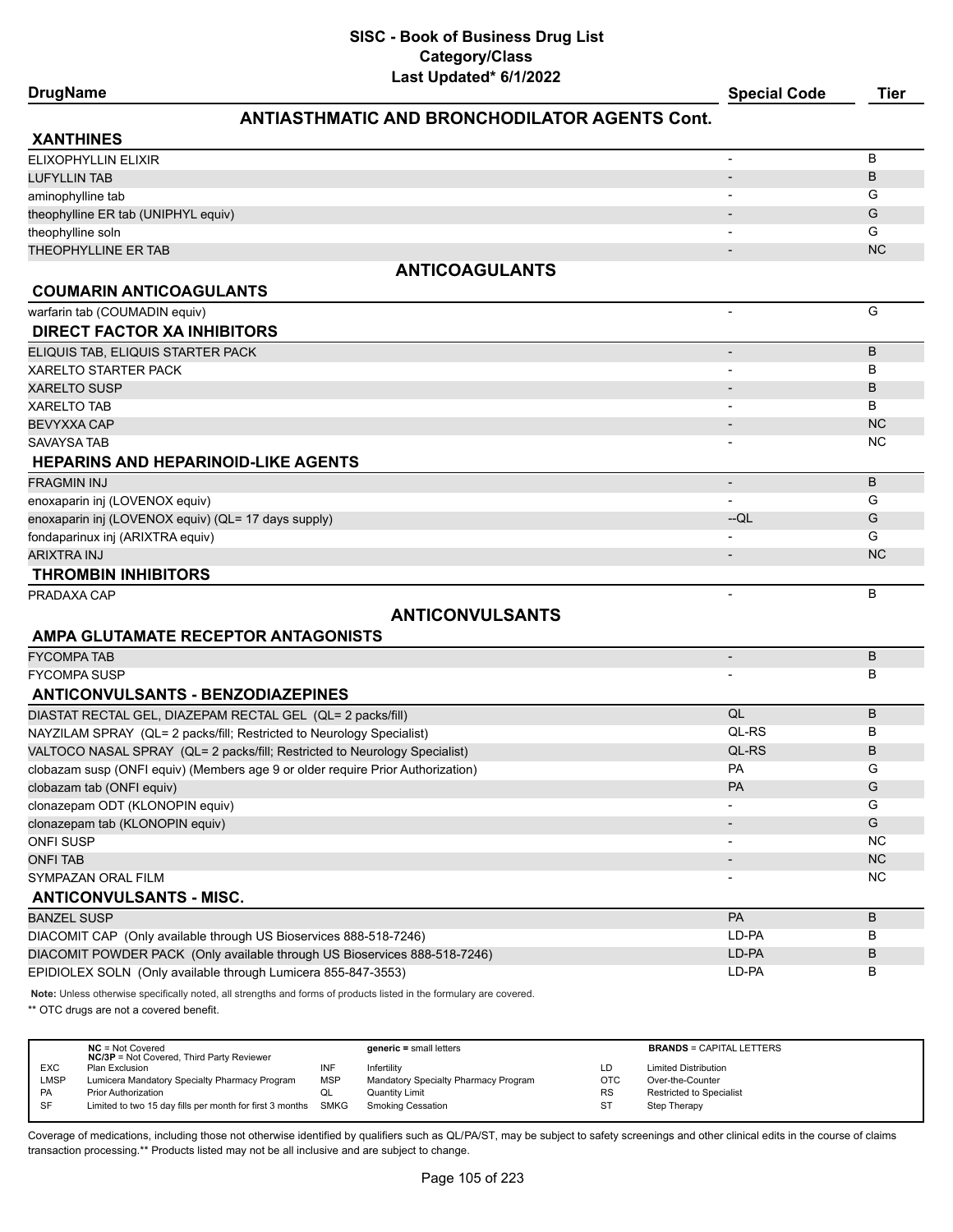| <b>DrugName</b>                                                                            | <b>Special Code</b>      | <b>Tier</b> |
|--------------------------------------------------------------------------------------------|--------------------------|-------------|
| <b>ANTICONVULSANTS Cont.</b>                                                               |                          |             |
| EPRONTIA SOLN (Members age 9 or older require Prior Authorization)                         | PA                       | В           |
| FINTEPLA SOLN (QL= 12ml/day; Only available through Anovo Specialty Pharmacy 844-288-5007) | LD-PA-QL                 | в           |
| <b>LAMICTAL CHEW TAB 2MG</b>                                                               | $\overline{\phantom{a}}$ | B           |
| LAMICTAL ODT KIT, LAMICTAL XR KIT                                                          | $\overline{\phantom{a}}$ | В           |
| POTIGA TAB (QL= 3 tabs/day)                                                                | QL                       | B           |
| <b>TROKENDI XR CAP</b>                                                                     | PA                       | в           |
| carbamazepine chew tab (TEGRETOL equiv)                                                    |                          | G           |
| carbamazepine ER cap (CARBATROL equiv)                                                     |                          | G           |
| carbamazepine ER tab (TEGRETOL XR equiv)                                                   |                          | G           |
| carbamazepine susp (TEGRETOL equiv)                                                        |                          | G           |
| carbamazepine tab (TEGRETOL equiv)                                                         |                          | G           |
| gabapentin cap 100mg (NEURONTIN equiv) (QL= 9 caps/day)                                    | QL                       | G           |
| gabapentin cap 300mg (NEURONTIN equiv) (QL= 6 caps/day)                                    | QL                       | G           |
| gabapentin cap 400mg (NEURONTIN equiv) (QL= 4 caps/day)                                    | QL                       | G           |
| gabapentin soln (NEURONTIN equiv) (QL= 72 mls/day)                                         | QL                       | G           |
| gabapentin tab 600mg (NEURONTIN equiv) (QL= 6 tabs/day)                                    | QL                       | G           |
| gabapentin tab 800mg (NEURONTIN equiv) (QL= 4.5 tabs/day)                                  | QL                       | G           |
| lacosamide tab (VIMPAT equiv)                                                              |                          | G           |
| lamotrigine chew tab (LAMICTAL equiv)                                                      | $\overline{\phantom{a}}$ | G           |
| lamotrigine ER tab (LAMICTAL XR equiv)                                                     | $\overline{\phantom{a}}$ | G           |
| lamotrigine ODT (LAMICTAL equiv)                                                           |                          | G           |
| lamotrigine ODT kit (LAMICTAL ODT KIT equiv)                                               | $\overline{\phantom{a}}$ | G           |
| lamotrigine tab (LAMICTAL equiv)                                                           |                          | G           |
| levetiracetam ER tab (KEPPRA XR equiv)                                                     |                          | G           |
| levetiracetam soln (KEPPRA equiv)                                                          |                          | G           |
| levetiracetam tab (KEPPRA equiv)                                                           |                          | G           |
| oxcarbazepine susp (TRILEPTAL equiv)                                                       |                          | G           |
| oxcarbazepine tab (TRILEPTAL equiv)                                                        | $\overline{\phantom{a}}$ | G           |
| pregabalin cap (LYRICA equiv) (QL= 3 caps/day)                                             | QL                       | G           |
| pregabalin cap 225mg (LYRICA equiv) (QL= 2 caps/day)                                       | QL                       | G           |
| pregabalin cap 300mg (LYRICA equiv) (QL= 2 caps/day)                                       | QL                       | G           |
| pregabalin soln (LYRICA equiv) (QL= 30ml/day)                                              | QL                       | G           |
| primidone tab (MYSOLINE equiv)                                                             | $\blacksquare$           | G           |
| rufinamide susp (BANZEL equiv)                                                             | <b>PA</b>                | G           |
| rufinamide tab (BANZEL equiv)                                                              | PA                       | G           |
| topiramate sprinkle cap (TOPAMAX equiv)                                                    |                          | G           |
| topiramate tab (TOPAMAX equiv)                                                             |                          | G           |
| zonisamide cap (ZONEGRAN equiv)                                                            |                          | G           |
| <b>APTIOM TAB</b>                                                                          |                          | NC          |
| <b>BANZEL TAB</b>                                                                          |                          | <b>NC</b>   |
| BRIVIACT INJ 50MG/5ML                                                                      |                          | <b>NC</b>   |
| <b>BRIVIACT SOLN 10MG/ML</b>                                                               |                          | NC          |
| <b>BRIVIACT TAB</b>                                                                        |                          | NC          |
| ELEPSIA XR TAB                                                                             |                          | NC          |
| <b>LYRICA CAP</b>                                                                          |                          | <b>NC</b>   |
| LYRICA CAP 225MG                                                                           |                          | NC          |
| LYRICA CAP 300MG                                                                           |                          | <b>NC</b>   |

**Note:** Unless otherwise specifically noted, all strengths and forms of products listed in the formulary are covered.

\*\* OTC drugs are not a covered benefit.

|             | $NC = Not Covered$<br><b>NC/3P</b> = Not Covered, Third Party Reviewer |            | <b>generic</b> = small letters       |            | <b>BRANDS = CAPITAL LETTERS</b> |
|-------------|------------------------------------------------------------------------|------------|--------------------------------------|------------|---------------------------------|
| <b>EXC</b>  | Plan Exclusion                                                         | INF        | Infertility                          | LD         | <b>Limited Distribution</b>     |
| <b>LMSP</b> | Lumicera Mandatory Specialty Pharmacy Program                          | <b>MSP</b> | Mandatory Specialty Pharmacy Program | <b>OTC</b> | Over-the-Counter                |
| <b>PA</b>   | <b>Prior Authorization</b>                                             | QL         | Quantity Limit                       | <b>RS</b>  | <b>Restricted to Specialist</b> |
| SF          | Limited to two 15 day fills per month for first 3 months SMKG          |            | Smoking Cessation                    | ST         | Step Therapy                    |
|             |                                                                        |            |                                      |            |                                 |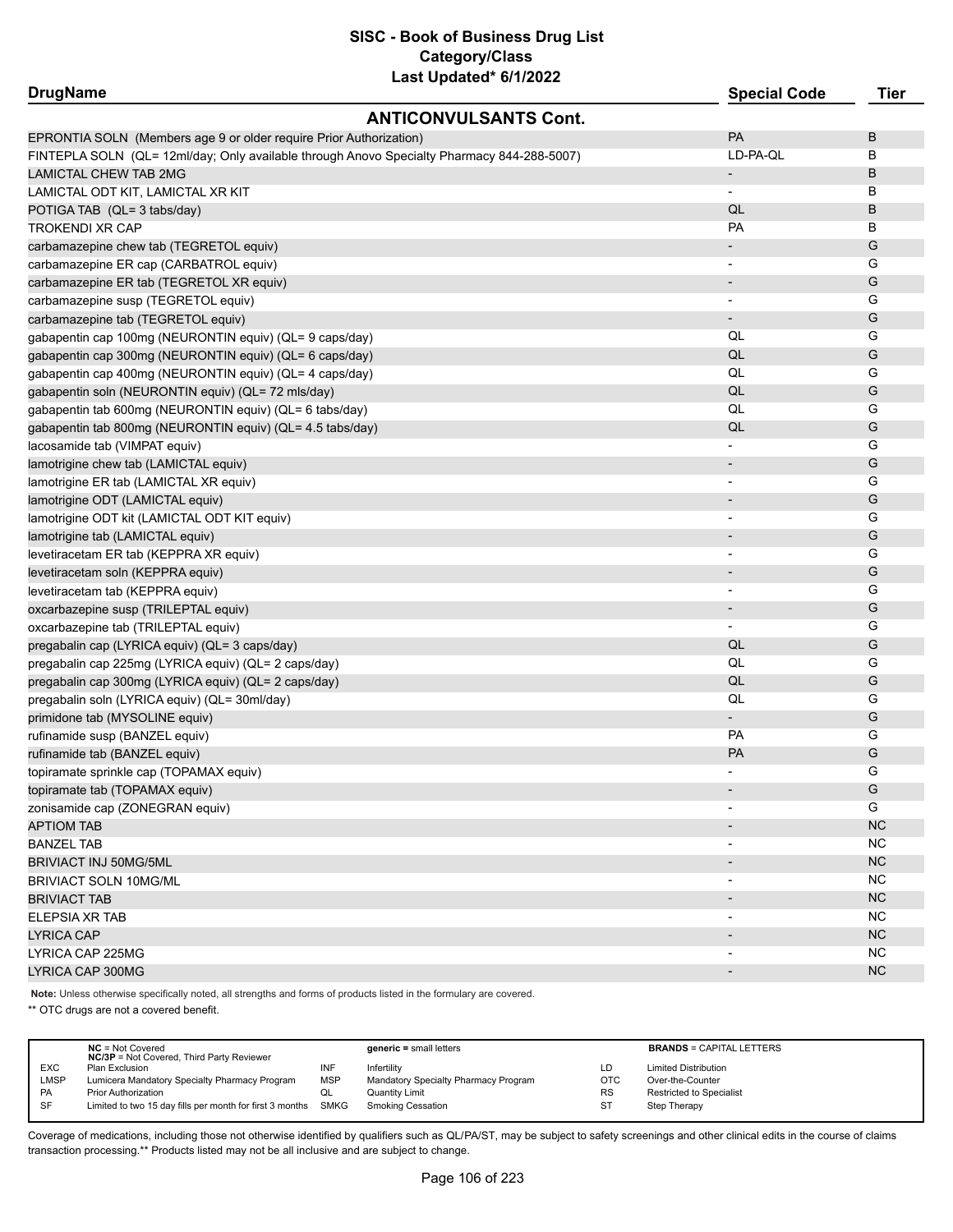| <b>DrugName</b> |
|-----------------|
|-----------------|

| <b>DrugName</b>                                                                             | <b>Special Code</b>      | Tier          |
|---------------------------------------------------------------------------------------------|--------------------------|---------------|
| <b>ANTICONVULSANTS Cont.</b>                                                                |                          |               |
| NEURONTIN SOLN                                                                              |                          | <b>NC</b>     |
| <b>NEURONTIN TAB 600MG</b>                                                                  |                          | NC            |
| NEURONTIN TAB 800MG                                                                         |                          | NC.           |
| OXTELLAR XR TAB                                                                             |                          | <b>NC</b>     |
| QUDEXY XR CAP                                                                               |                          | <b>NC</b>     |
| <b>SPRITAM TAB</b>                                                                          |                          | <b>NC</b>     |
| topiramate ER cap (QUDEXY equiv)                                                            |                          | <b>NC</b>     |
| <b>VIMPAT TAB</b>                                                                           |                          | <b>NC</b>     |
| <b>CARBAMATES</b>                                                                           |                          |               |
| XCOPRI PAK 100-150MG (QL= 2 tabs/day)                                                       | QL                       | B             |
| XCOPRI PAK 150-200MG (QL= 2 tabs/day)                                                       | QL                       | B             |
| XCOPRI PAK 50-200MG (QL= 2 tabs/day)                                                        | QL                       | B             |
| XCOPRI TAB 150MG, 200MG (QL= 2 tabs/day)                                                    | QL                       | B             |
| XCOPRI TAB 50MG, 100MG (QL= 1 tab/day)                                                      | QL                       | B             |
| XCOPRI TITRATION PAK 12.5-25MG (QL= 1 tab/day)                                              | QL                       | B             |
| XCOPRI TITRATION PAK 150-200MG (QL= 1 tab/day)                                              | QL                       | B             |
| XCOPRI TITRATION PAK 50-100MG (QL= 1 tab/day)                                               | QL                       | B             |
| felbamate susp (FELBATOL equiv)                                                             |                          | G             |
| felbamate tab (FELBATOL equiv)                                                              | $\overline{\phantom{a}}$ | G             |
| <b>FELBATOL TAB</b>                                                                         |                          | NC.           |
| <b>GABA MODULATORS</b>                                                                      |                          |               |
| vigabatrin powder pack (SABRIL POWDER equiv) (Only available through Lumicera 855-847-3553) | LD-PA                    | B             |
| vigabatrin tab (SABRIL equiv) (Only available through Lumicera 855-847-3553)                | LD-PA                    | в             |
| vigadrone powder pack (Only available through PantheRx 855-726-8479)                        | LD-PA                    | B             |
| tiagabine tab (GABITRIL equiv)                                                              |                          | G             |
| <b>SABRIL TAB</b>                                                                           |                          | <b>NC</b>     |
| <b>HYDANTOINS</b>                                                                           |                          |               |
| <b>DILANTIN CAP 30MG</b>                                                                    |                          | B             |
| PEGANONE TAB                                                                                |                          | B             |
| phenytoin cap (DILANTIN equiv)                                                              |                          | G             |
| phenytoin chew tab (DILANTIN equiv)                                                         |                          | G             |
| phenytoin susp (DILANTIN equiv)                                                             |                          | G             |
| <b>SUCCINIMIDES</b>                                                                         |                          |               |
| <b>CELONTIN CAP</b>                                                                         |                          | B             |
| ethosuximide cap (ZARONTIN equiv)                                                           |                          | G             |
| ethosuximide soln (ZARONTIN equiv)                                                          |                          | G             |
| <b>VALPROIC ACID</b>                                                                        |                          |               |
| divalproex ER tab (DEPAKOTE ER equiv)                                                       | $\overline{\phantom{a}}$ | G             |
| divalproex sodium DR tab (DEPAKOTE equiv)                                                   | $\overline{\phantom{a}}$ | ${\mathsf G}$ |
| divalproex sprinkle cap (DEPAKOTE equiv)                                                    |                          | G             |
| valproic acid cap (DEPAKENE equiv)                                                          |                          | G             |
| valproic acid syrup (DEPAKENE equiv)                                                        |                          | G             |
| <b>DEPACON INJ</b>                                                                          |                          | <b>NC</b>     |
| STAVZOR CAP                                                                                 |                          | <b>NC</b>     |
| valproate inj (DEPACON equiv)                                                               |                          | <b>NC</b>     |
| <b>ANTIDEPRESSANTS</b>                                                                      |                          |               |

**Note:** Unless otherwise specifically noted, all strengths and forms of products listed in the formulary are covered.

\*\* OTC drugs are not a covered benefit.

|             | $NC = Not Covered$<br><b>NC/3P</b> = Not Covered, Third Party Reviewer |            | $generic = small letters$            |            | <b>BRANDS = CAPITAL LETTERS</b> |
|-------------|------------------------------------------------------------------------|------------|--------------------------------------|------------|---------------------------------|
| <b>EXC</b>  | Plan Exclusion                                                         | INF        | Infertility                          | LD         | <b>Limited Distribution</b>     |
| <b>LMSP</b> | Lumicera Mandatory Specialty Pharmacy Program                          | <b>MSP</b> | Mandatory Specialty Pharmacy Program | <b>OTC</b> | Over-the-Counter                |
| PA          | <b>Prior Authorization</b>                                             | QL         | Quantity Limit                       | <b>RS</b>  | <b>Restricted to Specialist</b> |
| <b>SF</b>   | Limited to two 15 day fills per month for first 3 months SMKG          |            | Smoking Cessation                    | ST         | Step Therapy                    |
|             |                                                                        |            |                                      |            |                                 |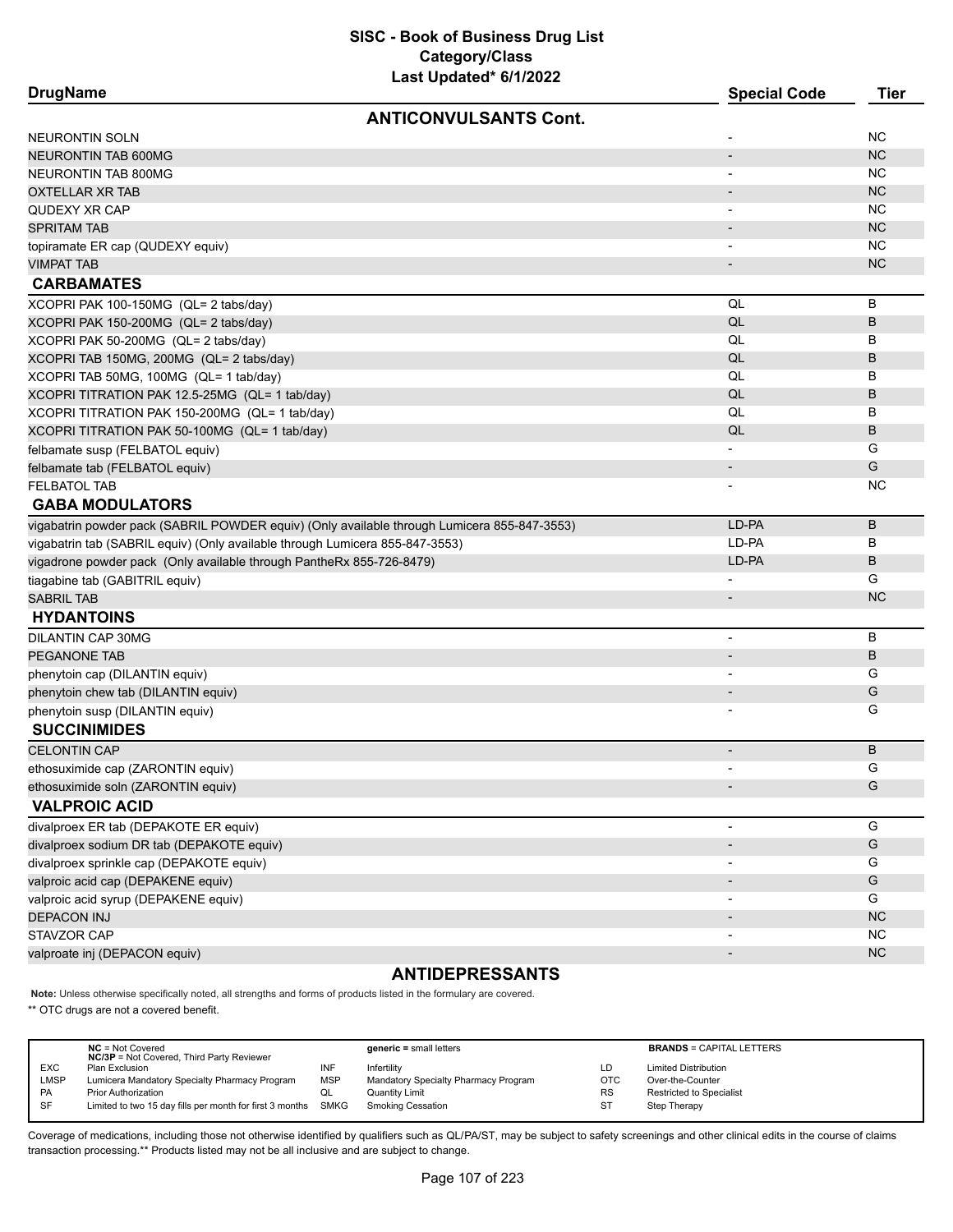**SISC - Book of Business Drug List Category/Class**

| Last Updated* 6/1/2022<br><b>DrugName</b>                                                                             | <b>Special Code</b>      | <b>Tier</b> |
|-----------------------------------------------------------------------------------------------------------------------|--------------------------|-------------|
| <b>ANTIDEPRESSANTS Cont.</b>                                                                                          |                          |             |
| ALPHA-2 RECEPTOR ANTAGONISTS (TETRACYCLICS)                                                                           |                          |             |
| mirtazapine ODT (REMERON equiv)                                                                                       | L,                       | G           |
| mirtazapine tab (REMERON equiv)                                                                                       |                          | G           |
| <b>ANTIDEPRESSANTS - MISC.</b>                                                                                        |                          |             |
| bupropion ER tab (WELLBUTRIN equiv)                                                                                   | $\overline{\phantom{a}}$ | G           |
| bupropion tab (WELLBUTRIN equiv)                                                                                      |                          | G           |
| bupropion XL tab (WELLBUTRIN XL equiv)                                                                                |                          | G           |
| <b>MAPROTILINE TAB</b>                                                                                                | $\overline{\phantom{a}}$ | G           |
| <b>APLENZIN TAB</b>                                                                                                   | $\overline{\phantom{0}}$ | NC          |
| <b>FORFIVO XL TAB</b>                                                                                                 | $\overline{\phantom{a}}$ | <b>NC</b>   |
| <b>WELLBUTRIN SR TAB</b>                                                                                              |                          | <b>NC</b>   |
| WELLBUTRIN XL TAB                                                                                                     | $\overline{\phantom{a}}$ | <b>NC</b>   |
| <b>MONOAMINE OXIDASE INHIBITORS (MAOIS)</b>                                                                           |                          |             |
| <b>EMSAM PATCH</b>                                                                                                    | $\overline{\phantom{0}}$ | в           |
| <b>MARPLAN TAB</b>                                                                                                    | $\overline{\phantom{a}}$ | В           |
| <b>NARDIL TAB</b>                                                                                                     | $\overline{a}$           | в           |
| phenelzine tab (NARDIL equiv)                                                                                         | $\overline{\phantom{m}}$ | G           |
| tranylcypromine tab (PARNATE equiv)                                                                                   |                          | G           |
| N-METHYL-D-ASPARTIC ACID (NMDA) RECEPTOR ANTAGONISTS                                                                  |                          |             |
| SPRAVATO NASAL SOLN                                                                                                   | $\overline{\phantom{0}}$ | <b>NC</b>   |
| <b>SELECTIVE SEROTONIN REUPTAKE INHIBITORS (SSRIS)</b>                                                                |                          |             |
| citalopram soln (CELEXA equiv)                                                                                        |                          | G           |
| citalopram tab (CELEXA equiv)                                                                                         |                          | G           |
| escitalopram soln (LEXAPRO equiv)                                                                                     |                          | G           |
| escitalopram tab (LEXAPRO equiv)                                                                                      | $\overline{\phantom{a}}$ | G           |
| fluoxetine cap (PROZAC equiv)                                                                                         |                          | G           |
| fluoxetine soln (PROZAC equiv)                                                                                        | $\overline{\phantom{0}}$ | G           |
| fluoxetine tab (PROZAC equiv)                                                                                         | -                        | G           |
| fluvoxamine ER cap (LUVOX CR equiv) (Step Therapy requires trial of citalopram, escitalopram, sertraline, fluoxetine, | <b>ST</b>                | G           |
| fluvoxamine or paroxetine)                                                                                            |                          |             |
| fluvoxamine tab (LUVOX equiv)                                                                                         | $\overline{\phantom{a}}$ | G           |
| paroxetine ER tab (PAXIL CR equiv)                                                                                    | $\overline{\phantom{a}}$ | G           |
| paroxetine oral susp (PAXIL equiv)                                                                                    |                          | G           |
| paroxetine tab (PAXIL equiv)                                                                                          |                          | G           |
| sertraline conc (ZOLOFT equiv)                                                                                        |                          | G           |
| sertraline tab (ZOLOFT equiv)                                                                                         |                          | G           |
| CITALOPRAM CAP                                                                                                        |                          | NC          |
| FLUOXETINE TAB 60MG                                                                                                   |                          | <b>NC</b>   |
| fluoxetine weekly cap (PROZAC equiv)                                                                                  |                          | <b>NC</b>   |
| PEXEVA TAB                                                                                                            |                          | <b>NC</b>   |
| PROZAC WEEKLY CAP                                                                                                     |                          | <b>NC</b>   |
| <b>SERTRALINE CAP</b>                                                                                                 | $\overline{\phantom{a}}$ | NC          |
| <b>SEROTONIN MODULATORS</b>                                                                                           |                          |             |
| <b>OLEPTRO TAB</b>                                                                                                    | a.                       | B           |
| TRINTELLIX TAB (QL= 1 tab/day)                                                                                        | PA-QL                    | B           |
| NEFAZODONE TAB                                                                                                        |                          | G           |

**Note:** Unless otherwise specifically noted, all strengths and forms of products listed in the formulary are covered.

\*\* OTC drugs are not a covered benefit.

|            | $NC = Not Covered$<br><b>NC/3P</b> = Not Covered, Third Party Reviewer |            | $generic = small letters$            |            | <b>BRANDS = CAPITAL LETTERS</b> |
|------------|------------------------------------------------------------------------|------------|--------------------------------------|------------|---------------------------------|
| <b>EXC</b> | Plan Exclusion                                                         | INF        | Infertility                          | LD         | <b>Limited Distribution</b>     |
| LMSP       | Lumicera Mandatory Specialty Pharmacy Program                          | <b>MSP</b> | Mandatory Specialty Pharmacy Program | <b>OTC</b> | Over-the-Counter                |
| <b>PA</b>  | <b>Prior Authorization</b>                                             | QL         | Quantity Limit                       | RS         | Restricted to Specialist        |
| SF         | Limited to two 15 day fills per month for first 3 months SMKG          |            | Smoking Cessation                    | ST         | Step Therapy                    |
|            |                                                                        |            |                                      |            |                                 |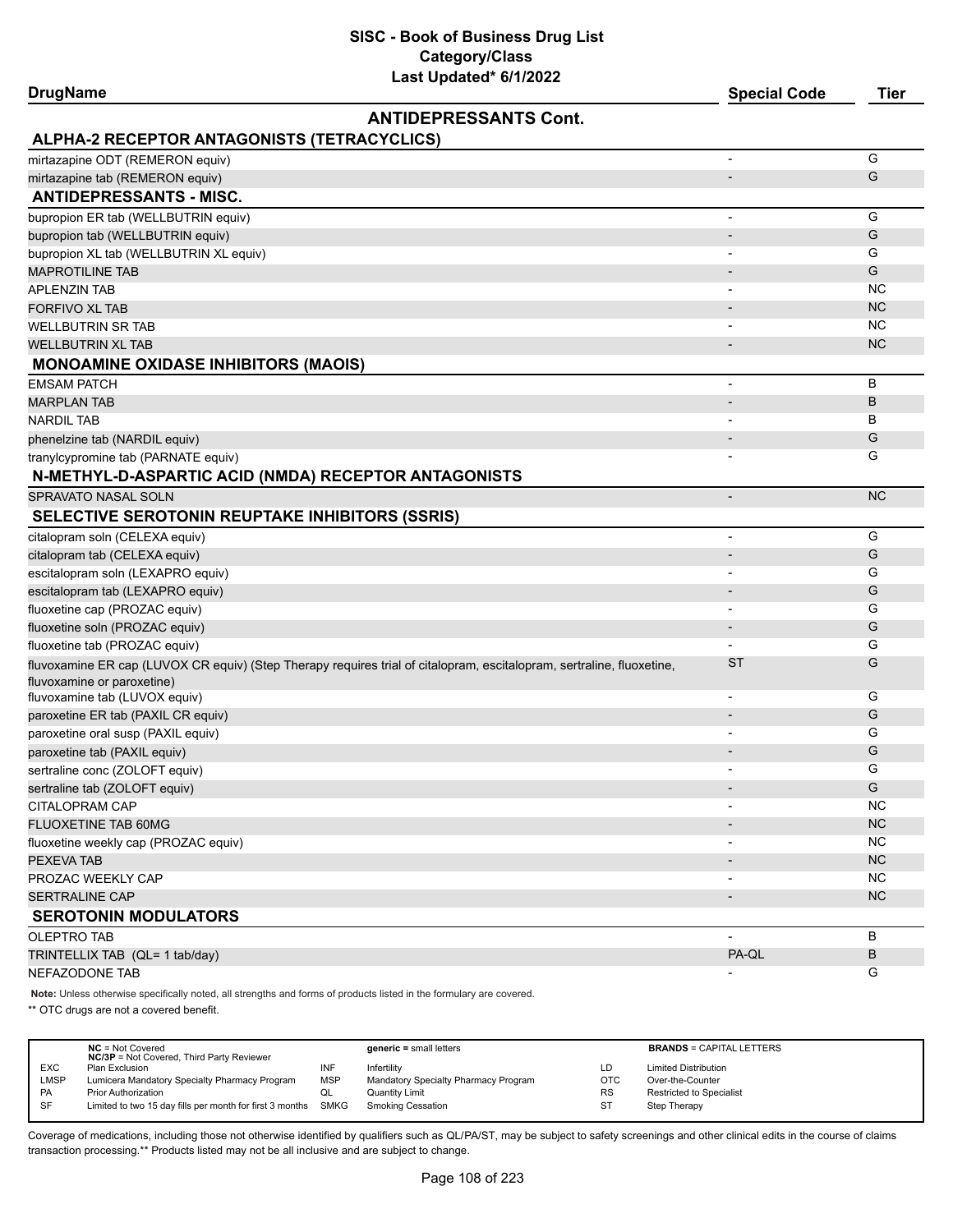| <b>DrugName</b> |  |
|-----------------|--|
|-----------------|--|

| <b>DrugName</b>                                                                                                     | <b>Special Code</b>      | <b>Tier</b> |
|---------------------------------------------------------------------------------------------------------------------|--------------------------|-------------|
| <b>ANTIDEPRESSANTS Cont.</b>                                                                                        |                          |             |
| nefazodone tab 50mg, 250mg                                                                                          | $\overline{\phantom{a}}$ | G           |
| trazodone tab (DESYREL equiv)                                                                                       |                          | G           |
| trazodone tab 300mg (DESYREL equiv)                                                                                 | $\overline{\phantom{a}}$ | <b>NC</b>   |
| <b>VIIBRYD STARTER KIT</b>                                                                                          |                          | <b>NC</b>   |
| SEROTONIN-NOREPINEPHRINE REUPTAKE INHIBITORS (SNRIS)                                                                |                          |             |
| desvenlafaxine ER tab (PRISTIQ equiv)                                                                               | $\overline{\phantom{a}}$ | G           |
| duloxetine EC cap (CYMBALTA equiv)                                                                                  |                          | G           |
| venlafaxine ER cap (EFFEXOR XR equiv)                                                                               | $\overline{\phantom{a}}$ | G           |
| venlafaxine tab (EFFEXOR equiv)                                                                                     | $\overline{\phantom{a}}$ | G           |
| DESVENLAFAXINE ER TAB                                                                                               | $\overline{\phantom{a}}$ | <b>NC</b>   |
| DRIZALMA DR CAP                                                                                                     |                          | <b>NC</b>   |
| duloxetine cap 40mg (IRENKA equiv)                                                                                  |                          | <b>NC</b>   |
| EFFEXOR XR CAP                                                                                                      |                          | <b>NC</b>   |
| <b>FETZIMA CAP</b>                                                                                                  |                          | <b>NC</b>   |
| <b>FETZIMA TITRATION PACK</b>                                                                                       |                          | NC          |
| venlafaxine ER tab                                                                                                  |                          | <b>NC</b>   |
| <b>TRICYCLIC AGENTS</b>                                                                                             |                          |             |
| amitriptyline tab (ELAVIL equiv)                                                                                    | $\blacksquare$           | G           |
| <b>AMOXAPINE TAB</b>                                                                                                | $\overline{\phantom{a}}$ | G           |
| clomipramine cap (ANAFRANIL equiv)                                                                                  |                          | G           |
| desipramine tab (NORPRAMIN equiv)                                                                                   |                          | G           |
| doxepin cap (SINEQUAN equiv)                                                                                        |                          | G           |
| doxepin conc (SINEQUAN equiv)                                                                                       |                          | G           |
| imipramine pamoate cap (TOFRANIL PM equiv)                                                                          | $\blacksquare$           | G           |
| imipramine tab (TOFRANIL equiv)                                                                                     |                          | G           |
| nortriptyline cap (PAMELOR equiv)                                                                                   |                          | G           |
| nortriptyline oral soln (NORTRIPTYLINE equiv)                                                                       | $\overline{\phantom{a}}$ | G           |
| protriptyline tab (VIVACTIL equiv)                                                                                  |                          | G           |
| trimipramine cap (SURMONTIL equiv)                                                                                  |                          | G           |
| NORTRIPTYLINE SOLN                                                                                                  |                          | ΝC          |
| <b>ANTIDIABETICS</b>                                                                                                |                          |             |
| <b>ALPHA-GLUCOSIDASE INHIBITORS</b>                                                                                 |                          |             |
| acarbose tab (PRECOSE equiv)                                                                                        | $\overline{\phantom{a}}$ | G           |
| miglitol tab (MIGLITOL equiv)                                                                                       |                          | G           |
| <b>ANTIDIABETIC - AMYLIN ANALOGS</b>                                                                                |                          |             |
| SYMLINPEN INJ                                                                                                       | PA                       | B           |
| <b>ANTIDIABETIC COMBINATIONS</b>                                                                                    |                          |             |
| <b>AVANDAMET TAB</b>                                                                                                | $\overline{\phantom{a}}$ | B           |
| <b>AVANDARYL TAB</b>                                                                                                | $\overline{\phantom{a}}$ | В           |
| GLYXAMBI TAB (QL= 1 tab/day)                                                                                        | QL                       | В           |
| JANUMET TAB (QL= 2 tabs/day)                                                                                        | QL                       | B           |
| JANUMET XR TAB (QL= 2 tabs/day)                                                                                     | QL                       | В           |
| JENTADUETO TAB (QL= 2 tabs/day)                                                                                     | QL                       | B           |
| JENTADUETO XR TAB (QL= 2 tabs/day)                                                                                  | QL                       | В           |
| SOLIQUA INJ (QL= 15ml/25 days)                                                                                      | PA-QL                    | В           |
| SYNJARDY TAB (QL= 2 tabs/day)                                                                                       | QL                       | В           |
| Note: Unless otherwise specifically noted, all strengths and forms of products listed in the formulary are covered. |                          |             |

\*\* OTC drugs are not a covered benefit.

|            | $NC = Not Covered$<br><b>NC/3P</b> = Not Covered, Third Party Reviewer |            | $generic = small letters$            |           | <b>BRANDS = CAPITAL LETTERS</b> |
|------------|------------------------------------------------------------------------|------------|--------------------------------------|-----------|---------------------------------|
| <b>EXC</b> | Plan Exclusion                                                         | INF        | Infertility                          | LD        | <b>Limited Distribution</b>     |
| LMSP       | Lumicera Mandatory Specialty Pharmacy Program                          | <b>MSP</b> | Mandatory Specialty Pharmacy Program | OTC       | Over-the-Counter                |
| PA         | <b>Prior Authorization</b>                                             | ◡          | <b>Quantity Limit</b>                | <b>RS</b> | Restricted to Specialist        |
| <b>SF</b>  | Limited to two 15 day fills per month for first 3 months SMKG          |            | <b>Smoking Cessation</b>             | ST        | Step Therapy                    |
|            |                                                                        |            |                                      |           |                                 |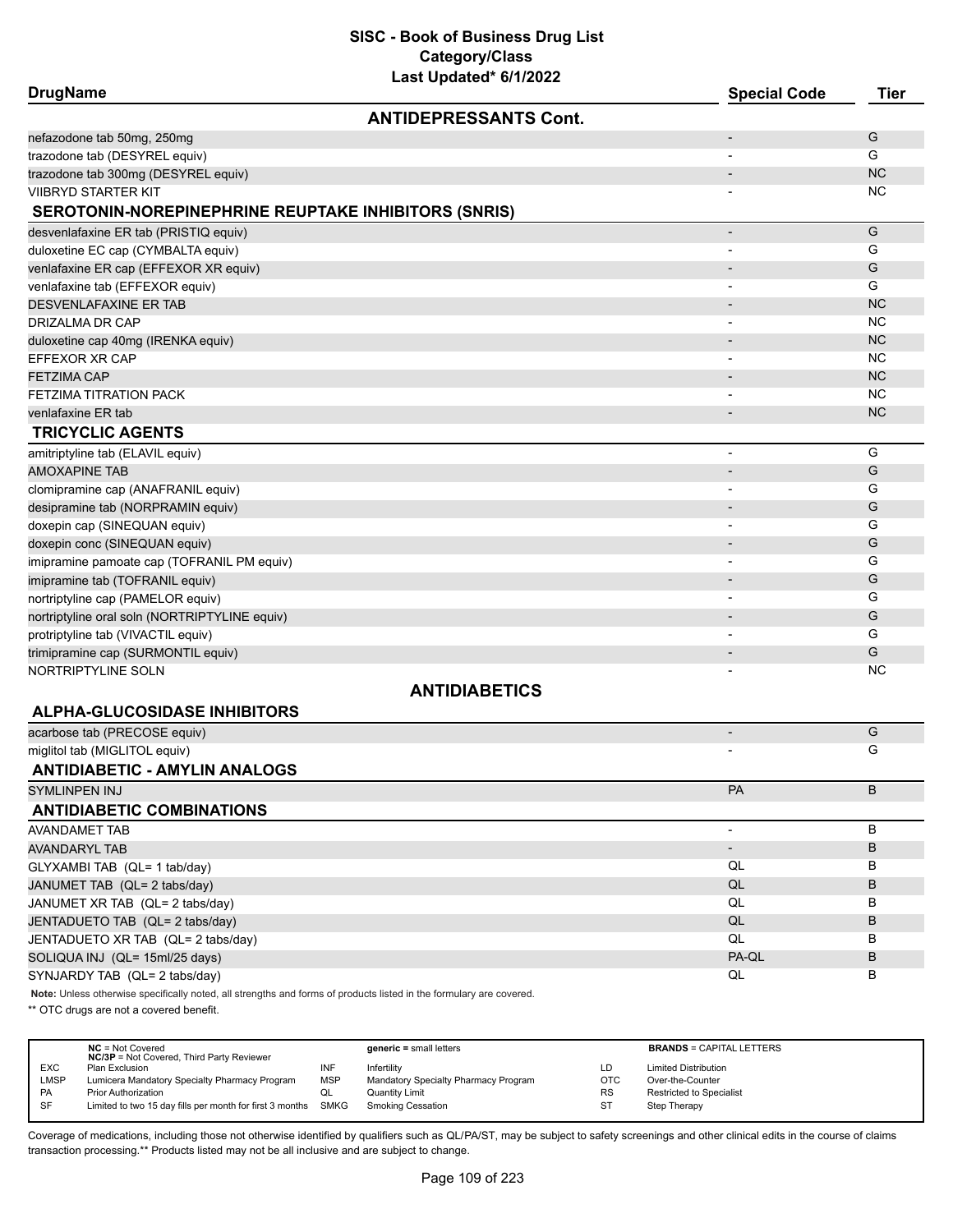| <b>DrugName</b>                                                                                     | <b>Special Code</b>      | Tier      |
|-----------------------------------------------------------------------------------------------------|--------------------------|-----------|
| <b>ANTIDIABETICS Cont.</b>                                                                          |                          |           |
| SYNJARDY XR TAB 10-1000MG, 25-1000MG (QL= 1 tab/day)                                                | QL                       | B         |
| SYNJARDY XR TAB 5-1000MG, 12.5-1000MG (QL= 2 tabs/day)                                              | QL                       | В         |
| TRIJARDY XR TAB 10-5-1000MG, 25-5-1000MG (QL= 1 tab/day)                                            | QL                       | B         |
| TRIJARDY XR TAB 5-25-1000MG, 12.5-2.5-1000MG (QL= 2 tabs/day)                                       | QL                       | В         |
| XIGDUO XR TAB 2.5-1000MG, 5-1000MG (QL= 2 tabs/day)                                                 | QL                       | B         |
| XIGDUO XR TAB 5-500MG, 10-500MG, 10-1000MG (QL= 1 tab/day)                                          | QL                       | B         |
| XULTOPHY INJ (QL= 15ml/30 days)                                                                     | PA-QL                    | B         |
| glipizide/metformin tab (METAGLIP equiv)                                                            |                          | G         |
| glyburide/metformin tab (GLUCOVANCE equiv)                                                          |                          | G         |
| <b>ACTOPLUS MET TAB</b>                                                                             |                          | <b>NC</b> |
| <b>ACTOPLUS MET XR TAB</b>                                                                          |                          | <b>NC</b> |
| ALOGLIPTIN/METFORMIN TAB, KAZANO TAB                                                                |                          | NC.       |
| ALOGLIPTIN/PIOGLITAZONE TAB, OSENI TAB                                                              |                          | <b>NC</b> |
| <b>DUETACT TAB</b>                                                                                  |                          | NC        |
| <b>INVOKAMET TAB</b>                                                                                |                          | <b>NC</b> |
| <b>INVOKAMET XR TAB</b>                                                                             |                          | <b>NC</b> |
| KOMBIGLYZE XR TAB                                                                                   |                          | <b>NC</b> |
| pioglitazone/glimepiride tab (DUETACT equiv)                                                        |                          | ΝC        |
| pioglitazone/metformin tab (ACTOPLUS MET equiv)                                                     |                          | <b>NC</b> |
| <b>PRANDIMET TAB</b>                                                                                | $\overline{\phantom{a}}$ | ΝC        |
| <b>QTERN TAB</b>                                                                                    |                          | <b>NC</b> |
| REPAGLINIDE TAB                                                                                     | $\overline{\phantom{a}}$ | ΝC        |
| <b>SEGLUROMET TAB</b>                                                                               |                          | <b>NC</b> |
| STEGLUJAN TAB                                                                                       |                          | <b>NC</b> |
| <b>BIGUANIDES</b>                                                                                   |                          |           |
| <b>RIOMET ER SUSP</b>                                                                               | <b>PA</b>                | B         |
| metformin ER tab (GLUCOPHAGE XR equiv)                                                              | $\overline{\phantom{a}}$ | G         |
| metformin soln (RIOMET equiv)                                                                       |                          | G         |
| metformin tab (GLUCOPHAGE equiv)                                                                    | $\overline{\phantom{a}}$ | G         |
| <b>FORTAMET TAB</b>                                                                                 |                          | <b>NC</b> |
| GLUMETZA TAB 1000MG                                                                                 |                          | <b>NC</b> |
| GLUMETZA TAB 500MG                                                                                  |                          | <b>NC</b> |
| metformin ER osmotic tab (FORTAMET equiv)                                                           | $\overline{\phantom{a}}$ | ΝC        |
| metformin ER osmotic tab (GLUMETZA equiv)                                                           | $\overline{\phantom{a}}$ | <b>NC</b> |
| METFORMIN TAB                                                                                       |                          | ΝC        |
| <b>DIABETIC OTHER</b>                                                                               |                          |           |
| BAQSIMI NASAL POWDER (QL= 2 inhalations/fill)                                                       | QL                       | B         |
| GLUCAGEN HYPOKIT INJ (QL= 2 inj/fill)                                                               | QL                       | В         |
| GLUCAGON EMR INJ (QL= 2 inj/fill)                                                                   | $\mathsf{QL}$            | B         |
| GLUCAGON INJ KIT (QL= 2 inj/fill)                                                                   | QL                       | В         |
| GVOKE INJ (QL= 2 inj/fill)                                                                          | QL                       | B         |
| GVOKE INJ KIT (QL= 2 inj/fill)                                                                      | QL                       | В         |
| GVOKE PFS INJ (QL= 2 inj/fill)                                                                      | QL                       | B         |
| KORLYM TAB (QL= 4 tabs/day; Only available through Korlym SPARK program 855-4Korlym (855-456-7596)) | LD-PA-QL                 | в         |
| ZEGALOGUE INJ (QL= 2 inj/fill)                                                                      | QL                       | B         |
| diazoxide susp (PROGLYCEM equiv)                                                                    |                          | G         |
|                                                                                                     |                          |           |

**Note:** Unless otherwise specifically noted, all strengths and forms of products listed in the formulary are covered.

\*\* OTC drugs are not a covered benefit.

|             | $NC = Not Covered$<br><b>NC/3P</b> = Not Covered, Third Party Reviewer |            | $generic = small letters$            |     | <b>BRANDS = CAPITAL LETTERS</b> |
|-------------|------------------------------------------------------------------------|------------|--------------------------------------|-----|---------------------------------|
| <b>EXC</b>  | Plan Exclusion                                                         | INF        | Infertility                          | LD  | <b>Limited Distribution</b>     |
| <b>LMSP</b> | Lumicera Mandatory Specialty Pharmacy Program                          | <b>MSP</b> | Mandatory Specialty Pharmacy Program | OTC | Over-the-Counter                |
| <b>PA</b>   | <b>Prior Authorization</b>                                             | QL         | <b>Quantity Limit</b>                | RS  | Restricted to Specialist        |
| SF          | Limited to two 15 day fills per month for first 3 months               | SMKG       | <b>Smoking Cessation</b>             | ST  | Step Therapy                    |
|             |                                                                        |            |                                      |     |                                 |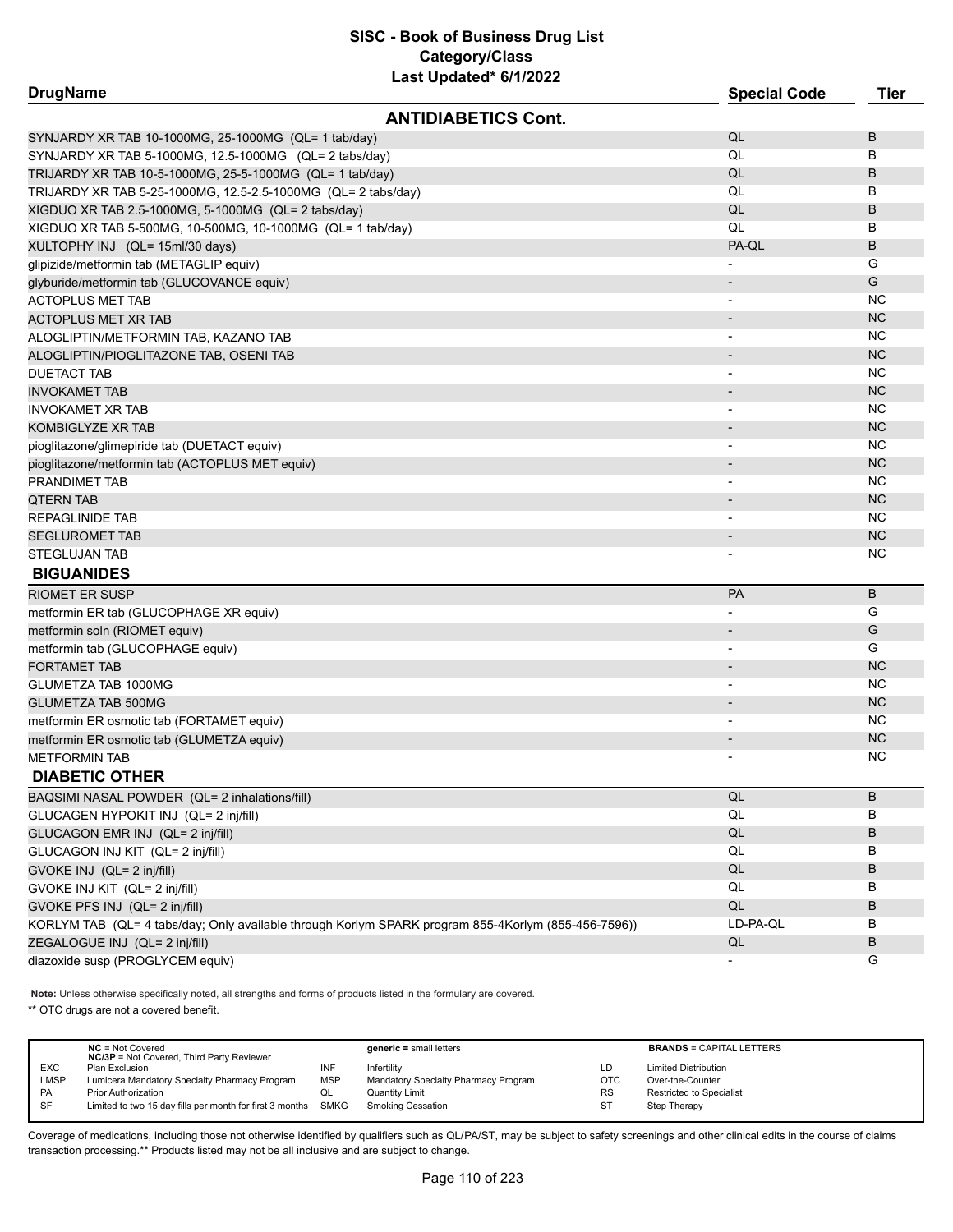| <b>DrugName</b>                                                 | Last opuateu vrijzviz      | <b>Special Code</b>          | <b>Tier</b> |
|-----------------------------------------------------------------|----------------------------|------------------------------|-------------|
|                                                                 | <b>ANTIDIABETICS Cont.</b> |                              |             |
| glucagon (rdna) for inj kit (GLUCAGON equiv) (QL= 2 inj/fill)   |                            | QL                           | G           |
| DIPEPTIDYL PEPTIDASE-4 (DPP-4) INHIBITORS                       |                            |                              |             |
| JANUVIA TAB (QL= 1 tab/day)                                     |                            | $QL-¢$                       | B           |
| TRADJENTA TAB (QL= 1 tab/day)                                   |                            | QL                           | B           |
| ALOGLIPTIN TAB, NESINA TAB                                      |                            | $\overline{\phantom{0}}$     | <b>NC</b>   |
| <b>ONGLYZA TAB</b>                                              |                            | $\overline{\phantom{m}}$     | <b>NC</b>   |
| DOPAMINE RECEPTOR AGONISTS - ANTIDIABETIC                       |                            |                              |             |
| <b>CYCLOSET TAB</b>                                             |                            | $\overline{\phantom{0}}$     | B           |
| <b>INCRETIN MIMETIC AGENTS (GLP-1 RECEPTOR AGONISTS)</b>        |                            |                              |             |
| BYDUREON BCISE AUTO INJ (QL= 4 inj/28 days)                     |                            | QL                           | B           |
| BYDUREON INJ (QL= 4 inj/28 days)                                |                            | QL                           | В           |
| BYDUREON PEN INJ (QL= 4 inj/28 days)                            |                            | QL                           | В           |
| BYETTA INJ (Step Therapy requires trial of VICTOZA or BYDUREON) |                            | <b>ST</b>                    | В           |
| OZEMPIC INJ (QL= 1 pack/28 days)                                |                            | QL                           | В           |
| RYBELSUS TAB (QL=1 tab/day)                                     |                            | QL                           | B           |
| TRULICITY INJ (QL= 4 pens/28 days)                              |                            | QL                           | В           |
| VICTOZA INJ (QL= 9ml/30 days)                                   |                            | QL                           | В           |
| ADLYXIN INJ                                                     |                            | $\overline{\phantom{m}}$     | <b>NC</b>   |
| MOUNJARO INJ                                                    |                            | $\qquad \qquad \blacksquare$ | <b>NC</b>   |
| <b>TANZEUM INJ</b>                                              |                            | $\overline{\phantom{m}}$     | <b>NC</b>   |
| <b>INSULIN</b>                                                  |                            |                              |             |
| ADMELOG INJ, INSULIN LISPRO INJ                                 |                            | PA                           | B           |
| ADMELOG SOLOSTAR INJ, INSULIN LISPRO KWIKPEN INJ (JUNIOR)       |                            | PA                           | B           |
| APIDRA INJ                                                      |                            | PA                           | В           |
| APIDRA SOLOSTAR INJ                                             |                            | <b>PA</b>                    | В           |
| FIASP FLEXTOUCH INJ                                             |                            | $\qquad \qquad \blacksquare$ | В           |
| FIASP INJ                                                       |                            | $\qquad \qquad \blacksquare$ | В           |
| FIASP PENFILL INJ                                               |                            | $\overline{\phantom{a}}$     | В           |
| HUMALOG INJ                                                     |                            | PA                           | B           |
| HUMALOG KWIKPEN INJ                                             |                            | <b>PA</b>                    | В           |
| <b>HUMALOG MIX INJ</b>                                          |                            | PA                           | В           |
| HUMALOG MIX KWIKPEN INJ, INSULIN LISPRO PROTAMINE INJ           |                            | PA                           | В           |
| <b>HUMULIN MIX INJ</b>                                          |                            | OTC-PA                       | B           |
| HUMULIN MIX PEN INJ                                             |                            | OTC-PA                       | В           |
| HUMULIN N INJ                                                   |                            | OTC-PA                       | В           |
| HUMULIN N PEN INJ                                               |                            | OTC-PA                       | В           |
| <b>HUMULIN R INJ</b>                                            |                            | OTC-PA                       | B           |
| HUMULIN R INJ U-500                                             |                            |                              | В           |
| HUMULIN R U-500 KWIKPEN INJ                                     |                            |                              | B           |
| INSULIN ASPART FLEXPEN INJ (NOVOLOG equiv)                      |                            | $\overline{a}$               | В           |
| INSULIN ASPART INJ (NOVOLOG equiv)                              |                            | $\overline{\phantom{a}}$     | В           |
| INSULIN ASPART MIX FLEXPEN INJ (NOVOLOG equiv)                  |                            | $\overline{\phantom{a}}$     | В           |
| INSULIN ASPART MIX INJ (NOVOLOG equiv)                          |                            |                              | В           |
| INSULIN ASPART PENFILL INJ (NOVOLOG equiv)                      |                            |                              | В           |
| LEVEMIR FLEXTOUCH INJ                                           |                            |                              | B           |
| LEVEMIR INJ                                                     |                            | $\overline{\phantom{0}}$     | В           |

**Note:** Unless otherwise specifically noted, all strengths and forms of products listed in the formulary are covered.

\*\* OTC drugs are not a covered benefit.

|            | $NC = Not Covered$<br><b>NC/3P</b> = Not Covered, Third Party Reviewer |            | $generic = small letters$            |            | <b>BRANDS = CAPITAL LETTERS</b> |
|------------|------------------------------------------------------------------------|------------|--------------------------------------|------------|---------------------------------|
| <b>EXC</b> | Plan Exclusion                                                         | INF        | Infertility                          | LD         | <b>Limited Distribution</b>     |
| LMSP       | Lumicera Mandatory Specialty Pharmacy Program                          | <b>MSP</b> | Mandatory Specialty Pharmacy Program | <b>OTC</b> | Over-the-Counter                |
| <b>PA</b>  | <b>Prior Authorization</b>                                             | ◡          | Quantity Limit                       | <b>RS</b>  | <b>Restricted to Specialist</b> |
| <b>SF</b>  | Limited to two 15 day fills per month for first 3 months SMKG          |            | <b>Smoking Cessation</b>             | ST         | Step Therapy                    |
|            |                                                                        |            |                                      |            |                                 |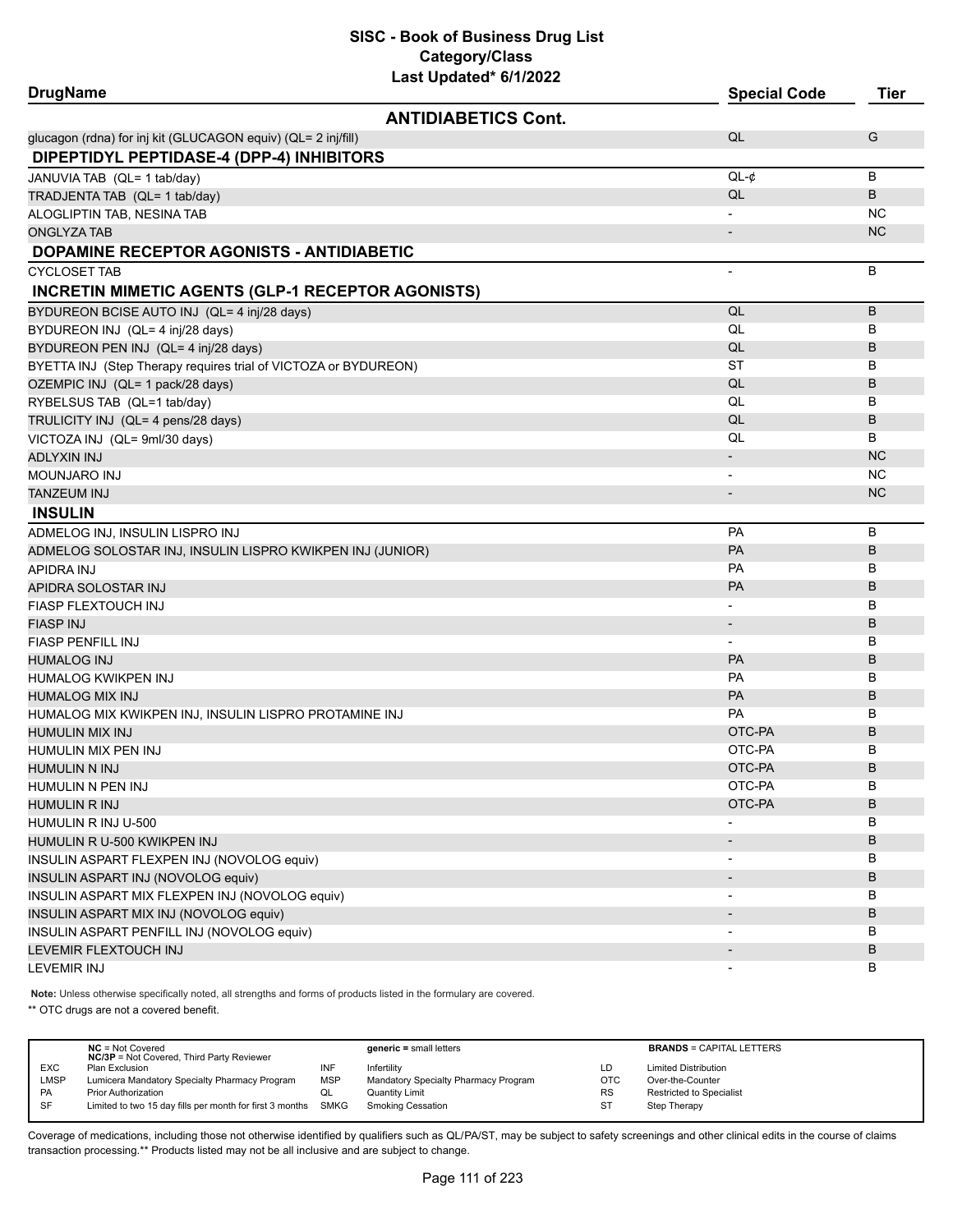| <b>DrugName</b>                                                  | Last opuated on the US     | <b>Special Code</b>          | <b>Tier</b> |
|------------------------------------------------------------------|----------------------------|------------------------------|-------------|
|                                                                  | <b>ANTIDIABETICS Cont.</b> |                              |             |
| NOVOLIN 70/30 FLEXPEN INJ                                        |                            | <b>OTC</b>                   | B           |
| NOVOLIN 70/30 INJ                                                |                            | <b>OTC</b>                   | B           |
| NOVOLIN N FLEXPEN INJ                                            |                            | <b>OTC</b>                   | B           |
| NOVOLIN N INJ                                                    |                            | <b>OTC</b>                   | B           |
| NOVOLIN R FLEXPEN INJ                                            |                            | <b>OTC</b>                   | B           |
| NOVOLIN R INJ                                                    |                            | <b>OTC</b>                   | в           |
| NOVOLOG FLEXPEN INJ                                              |                            | $\overline{\phantom{a}}$     | B           |
| NOVOLOG INJ                                                      |                            | $\overline{\phantom{a}}$     | В           |
| NOVOLOG MIX FLEXPEN INJ                                          |                            | $\overline{\phantom{a}}$     | B           |
| NOVOLOG MIX INJ                                                  |                            | $\overline{a}$               | в           |
| NOVOLOG PENFILL INJ                                              |                            |                              | B           |
| SEMGLEE INJ, INSULIN GLARGINE-YFGN INJ                           |                            |                              | В           |
| SEMGLEE PEN, INSULIN GLARGINE-YFGN PEN                           |                            | $\overline{\phantom{a}}$     | B           |
| TOUJEO MAX SOLOSTAR INJ                                          |                            | -                            | в           |
| TOUJEO SOLOSTAR INJ                                              |                            |                              | B           |
| TRESIBA FLEXTOUCH INJ                                            |                            |                              | B           |
| <b>TRESIBA INJ</b>                                               |                            | -                            | B           |
| BASAGLAR INJ, LANTUS SOLOSTAR INJ, INSULIN GLARGINE SOLOSTAR INJ |                            |                              | <b>NC</b>   |
| <b>HUMALOG PEN INJ</b>                                           |                            |                              | <b>NC</b>   |
| LANTUS INJ, INSULIN GLARGINE INJ                                 |                            |                              | <b>NC</b>   |
| LYUMJEV INJ                                                      |                            |                              | <b>NC</b>   |
| LYUMJEV KWIKPEN INJ                                              |                            | $\blacksquare$               | <b>NC</b>   |
| <b>SEMGLEE SOLN</b>                                              |                            |                              | <b>NC</b>   |
| <b>INSULIN SENSITIZING AGENTS</b>                                |                            |                              |             |
| AVANDIA TAB                                                      |                            | $\overline{\phantom{a}}$     | B           |
| pioglitazone tab (ACTOS equiv)                                   |                            |                              | G           |
| <b>MEGLITINIDE ANALOGUES</b>                                     |                            |                              |             |
| nateglinide tab (STARLIX equiv)                                  |                            | $\overline{\phantom{0}}$     | G           |
| repaglinide tab (PRANDIN equiv)                                  |                            | $\overline{\phantom{m}}$     | G           |
| SODIUM-GLUCOSE CO-TRANSPORTER 2 (SGLT2) INHIBITORS               |                            |                              |             |
| FARXIGA TAB (QL= 1 tab/day)                                      |                            | QL                           | B           |
| JARDIANCE TAB (QL= 1 tab/day)                                    |                            | QL                           | B           |
| <b>INVOKANA TAB</b>                                              |                            | $\overline{\phantom{0}}$     | NС          |
| <b>STEGLATRO TAB</b>                                             |                            | $\qquad \qquad \blacksquare$ | <b>NC</b>   |
| <b>SULFONYLUREAS</b>                                             |                            |                              |             |
| <b>TOLBUTAMIDE TAB</b>                                           |                            |                              | В           |
| glimepiride tab (AMARYL equiv)                                   |                            |                              | G           |
| glipizide ER tab (GLUCOTROL XL equiv)                            |                            |                              | G           |
| glipizide tab (GLUCOTROL equiv)                                  |                            |                              | G           |
| glyburide micronized tab (GLYNASE equiv)                         |                            |                              | G           |
| glyburide tab (MICRONASE equiv)                                  |                            |                              | G           |
| <b>TOLAZAMIDE TAB</b>                                            |                            |                              | G           |
|                                                                  |                            |                              |             |

# **ANTIDIARRHEAL/PROBIOTIC AGENTS**

# **ANTIPERISTALTIC AGENTS**

| DIPHENOXYLATE/ATROPINE LIQUID      |    |
|------------------------------------|----|
| loperamide soln (LOPERAMIDE equiv) | NC |

**Note:** Unless otherwise specifically noted, all strengths and forms of products listed in the formulary are covered.

\*\* OTC drugs are not a covered benefit.

|            | $NC = Not Covered$<br><b>NC/3P</b> = Not Covered, Third Party Reviewer |            | $generic = small letters$            |            | <b>BRANDS = CAPITAL LETTERS</b> |
|------------|------------------------------------------------------------------------|------------|--------------------------------------|------------|---------------------------------|
| <b>EXC</b> | Plan Exclusion                                                         | INF        | Infertilitv                          | LD         | <b>Limited Distribution</b>     |
| LMSP       | Lumicera Mandatory Specialty Pharmacy Program                          | <b>MSP</b> | Mandatory Specialty Pharmacy Program | <b>OTC</b> | Over-the-Counter                |
| PA         | <b>Prior Authorization</b>                                             | QL         | Quantity Limit                       | <b>RS</b>  | <b>Restricted to Specialist</b> |
| <b>SF</b>  | Limited to two 15 day fills per month for first 3 months SMKG          |            | Smoking Cessation                    | ST         | Step Therapy                    |
|            |                                                                        |            |                                      |            |                                 |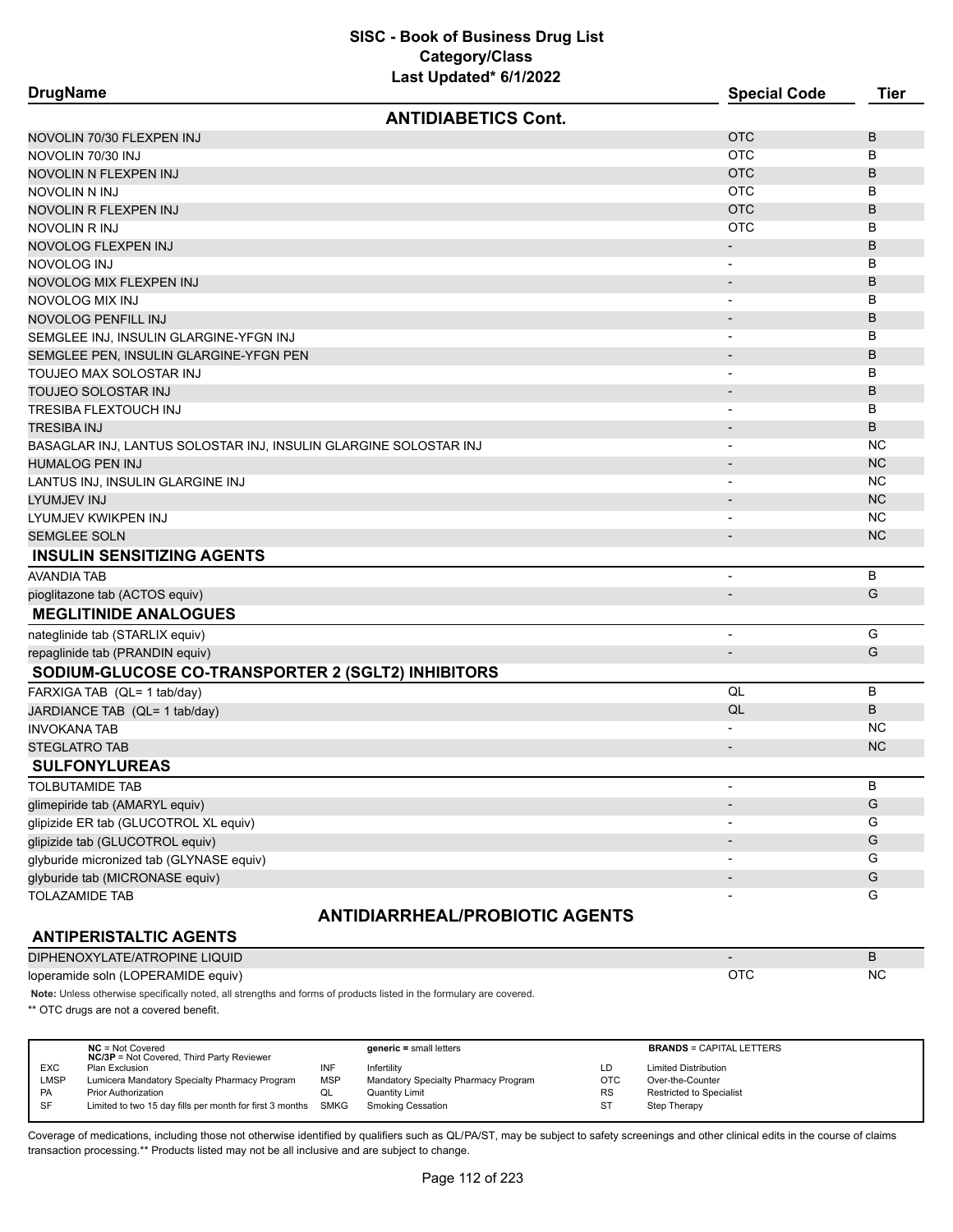| <b>DrugName</b>                                                           | Last updated" 6/1/2022                                                           | <b>Special Code</b>      | <b>Tier</b> |
|---------------------------------------------------------------------------|----------------------------------------------------------------------------------|--------------------------|-------------|
|                                                                           | <b>ANTIDIARRHEALS</b>                                                            |                          |             |
| <b>ANTIDIARRHEAL - CHLORIDE CHANNEL ANTAGONISTS</b>                       |                                                                                  |                          |             |
| <b>MYTESI TAB</b>                                                         |                                                                                  |                          | <b>NC</b>   |
| <b>ANTIDIARRHEAL AGENTS - MISC.</b>                                       |                                                                                  |                          |             |
| <b>REZYST CHEW TAB</b>                                                    |                                                                                  |                          | <b>NC</b>   |
| VSL#3 CAP                                                                 |                                                                                  |                          | <b>NC</b>   |
| <b>ANTIDIARRHEAL COMBINATIONS</b>                                         |                                                                                  |                          |             |
| EVIVO LIQUID                                                              |                                                                                  | ٠                        | <b>NC</b>   |
| <b>ANTIPERISTALTIC AGENTS</b>                                             |                                                                                  |                          |             |
| diphenoxylate/atropine tab (LOMOTIL equiv)                                |                                                                                  | $\overline{a}$           | G           |
| opium tincture                                                            |                                                                                  |                          | G           |
| loperamide cap (IMODIUM equiv)                                            |                                                                                  |                          | <b>NC</b>   |
| PAREGORIC TINCTURE                                                        |                                                                                  |                          | <b>NC</b>   |
|                                                                           | <b>ANTIDOTES</b>                                                                 |                          |             |
| <b>ANTIDOTES</b>                                                          |                                                                                  |                          |             |
| VISTOGARD PAK                                                             |                                                                                  | $\overline{\phantom{m}}$ | <b>NC</b>   |
| <b>ANTIDOTES - CHELATING AGENTS</b>                                       |                                                                                  |                          |             |
| CHEMET CAP                                                                |                                                                                  | $\overline{\phantom{a}}$ | B           |
| FERRIPROX SOLN (Only available through Ferriprox Total Care 866-758-7071) |                                                                                  | LD-PA                    | В           |
| <b>OPIOID ANTAGONISTS</b>                                                 |                                                                                  |                          |             |
| <b>VIVITROL INJ</b>                                                       |                                                                                  | <b>LMSP</b>              | B           |
| naltrexone tab (REVIA equiv)                                              |                                                                                  | -                        | G           |
| EVZIO INJ                                                                 |                                                                                  | $\overline{\phantom{0}}$ | <b>NC</b>   |
|                                                                           | <b>ANTIDOTES AND SPECIFIC ANTAGONISTS</b>                                        |                          |             |
| <b>ANTIDOTES - CHELATING AGENTS</b>                                       |                                                                                  |                          |             |
| deferasirox granules packet (JADENU equiv)                                |                                                                                  | <b>LMSP</b>              | B           |
| deferasirox tab (EXJADE equiv)                                            |                                                                                  | <b>LMSP</b>              | В           |
| deferasirox tab 90mg, 360mg (JADENU equiv)                                |                                                                                  | <b>LMSP</b>              | B           |
|                                                                           | deferiprone tab (FERRIPROX equiv) (Only available through Lumicera 855-847-3553) | LD-PA                    | B           |
| deferasirox tab 180mg (JADENU equiv)                                      |                                                                                  |                          | <b>NC</b>   |
| FERRIPROX TAB 1000MG (TWICE DAILY)                                        |                                                                                  |                          | <b>NC</b>   |
| <b>JADENU SPRINKLE</b>                                                    |                                                                                  | $\overline{\phantom{a}}$ | <b>NC</b>   |
| <b>ANTIDOTES AND SPECIFIC ANTAGONISTS</b>                                 |                                                                                  |                          |             |
| <b>CETYLEV TAB</b>                                                        |                                                                                  |                          | <b>NC</b>   |
| <b>OPIOID ANTAGONISTS</b>                                                 |                                                                                  |                          |             |
| KLOXXADO NASAL SPRAY                                                      |                                                                                  | $\overline{\phantom{m}}$ | B           |
| NALOXONE PREFILLED INJ (QL= 2 inj/fill)                                   |                                                                                  | QL                       | В           |
| ZIMHI SOLN                                                                |                                                                                  |                          | В           |
| naloxone hcl nasal spray (NARCAN equiv) (QL= 2 sprays/fill)               |                                                                                  | QL                       | G           |
| naloxone inj                                                              |                                                                                  |                          | G           |
| naloxone prefilled inj                                                    |                                                                                  |                          | G           |
| EVZIO INJ                                                                 |                                                                                  |                          | <b>NC</b>   |
| <b>5-HT3 RECEPTOR ANTAGONISTS</b>                                         | <b>ANTIEMETICS</b>                                                               |                          |             |
| ANZEMET TAB (QL= 9 tabs/fill)                                             |                                                                                  | QL                       | B           |

**Note:** Unless otherwise specifically noted, all strengths and forms of products listed in the formulary are covered.

\*\* OTC drugs are not a covered benefit.

|            | $NC = Not Covered$<br><b>NC/3P</b> = Not Covered, Third Party Reviewer |            | $generic = small letters$            |            | <b>BRANDS = CAPITAL LETTERS</b> |
|------------|------------------------------------------------------------------------|------------|--------------------------------------|------------|---------------------------------|
| <b>EXC</b> | Plan Exclusion                                                         | INF        | Infertility                          | LD         | <b>Limited Distribution</b>     |
| LMSP       | Lumicera Mandatory Specialty Pharmacy Program                          | <b>MSP</b> | Mandatory Specialty Pharmacy Program | <b>OTC</b> | Over-the-Counter                |
| PA         | <b>Prior Authorization</b>                                             | QL         | Quantity Limit                       | <b>RS</b>  | <b>Restricted to Specialist</b> |
| SF         | Limited to two 15 day fills per month for first 3 months               | SMKG       | <b>Smoking Cessation</b>             | <b>ST</b>  | Step Therapy                    |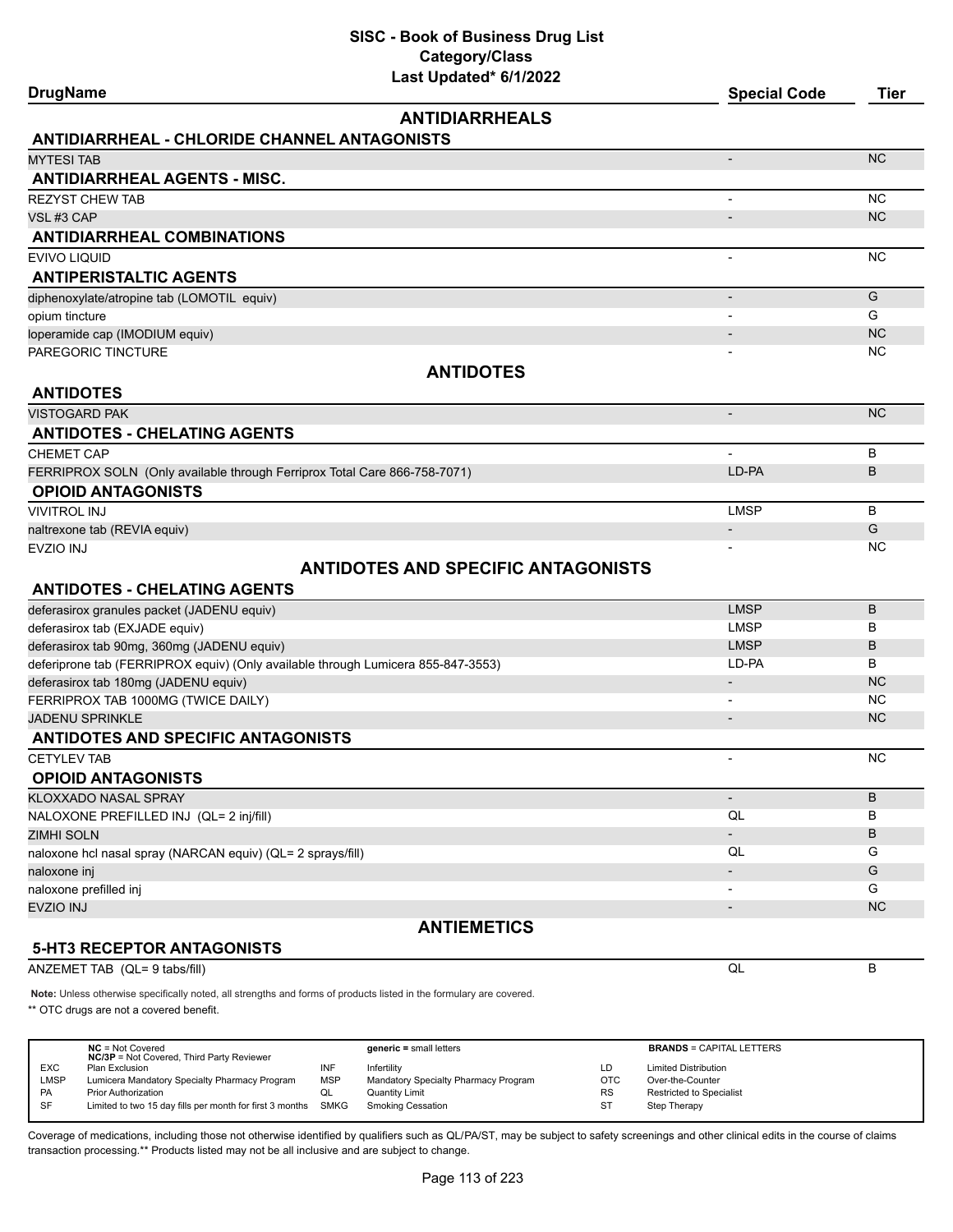| <b>DrugName</b>                                                               | <b>Special Code</b>      | <b>Tier</b> |
|-------------------------------------------------------------------------------|--------------------------|-------------|
| <b>ANTIEMETICS Cont.</b>                                                      |                          |             |
| GRANISOL SOLN (QL= 60ml/fill)                                                 | QL                       | B           |
| SANCUSO PATCH (QL= 4 patches/fill)                                            | QL                       | В           |
| granisetron tab (KYTRIL equiv) (QL= 9 tabs/fill)                              | QL                       | G           |
| ondansetron ODT (ZOFRAN equiv)                                                |                          | G           |
| ondansetron soln (ZOFRAN equiv)                                               | $\overline{\phantom{a}}$ | G           |
| <b>ONDANSETRON TAB</b>                                                        |                          | G           |
| ondansetron tab (ZOFRAN equiv)                                                |                          | G           |
| <b>SUSTOL INJ</b>                                                             |                          | <b>NC</b>   |
| <b>ZUPLENZ SL FILM</b>                                                        |                          | <b>NC</b>   |
| <b>ANTIEMETICS - ANTICHOLINERGIC</b>                                          |                          |             |
| maldemar tab (SCOPACE equiv)                                                  | ٠                        | G           |
| meclizine chew tab (BONINE equiv) (Rx Only)                                   | $\overline{\phantom{a}}$ | G           |
| meclizine tab (ANTIVERT equiv) (Rx Only)                                      |                          | G           |
| scopolamine patch (TRANSDERM-SCOP equiv)                                      |                          | G           |
| trimethobenzamide cap (TIGAN equiv)                                           |                          | G           |
| MECLIZINE 50MG TAB                                                            |                          | <b>NC</b>   |
| <b>ANTIEMETICS - MISCELLANEOUS</b>                                            |                          |             |
| AKYNZEO CAP (QL= 1 cap/fill; Restricted to Oncology or Hematology Specialist) | QL-RS                    | B           |
| <b>CESAMET CAP</b>                                                            | $\overline{\phantom{a}}$ | B           |
| dronabinol cap (MARINOL equiv)                                                | PA                       | G           |
| doxylamine/pyridoxine dr tab (DICLEGIS equiv)                                 |                          | <b>NC</b>   |
| SYNDROS SOLN                                                                  |                          | <b>NC</b>   |
| SUBSTANCE P/NEUROKININ 1 (NK1) RECEPTOR ANTAGONISTS                           |                          |             |
| VARUBI TAB (QL= 2 tabs/day; Restricted to Oncology or Hematology Specialist)  | QL-RS                    | B           |
| aprepitant cap (EMEND equiv) (QL= 3 caps/fill)                                | QL                       | G           |
| aprepitant pak (EMEND equiv) (QL= 3 caps/fill)                                | QL                       | G           |
| <b>EMEND CAP</b>                                                              |                          | <b>NC</b>   |
| <b>EMEND SUSP</b>                                                             |                          | <b>NC</b>   |
| <b>ANTIFUNGALS</b>                                                            |                          |             |
| ANTIFUNGAL - GLUCAN SYNTHESIS INHIBITORS (ECHINOCANDINS)                      |                          |             |
| <b>BREXAFEMME TAB</b>                                                         | $\overline{\phantom{a}}$ | <b>NC</b>   |
| <b>ANTIFUNGALS</b>                                                            |                          |             |
| flucytosine cap (ANCOBON equiv)                                               | $\overline{\phantom{m}}$ | G           |
| griseofulvin micro tab (GRIFULVIN V equiv)                                    |                          | G           |
| griseofulvin susp (GRIFULVIN equiv)                                           |                          | G           |
| griseofulvin tab (GRIS-PEG equiv)                                             |                          | G           |
| nystatin powder                                                               |                          | G           |
| nystatin tab                                                                  |                          | G           |
| terbinafine tab (LAMISIL equiv)                                               | $\overline{\phantom{a}}$ | G           |
| <b>IMIDAZOLE-RELATED ANTIFUNGALS</b>                                          |                          |             |
| NOXAFIL SUSP (QL= 525ml/26 days)                                              | PA-QL                    | В           |
| <b>SPORANOX SOLN</b>                                                          | <b>PA</b>                | B           |
| fluconazole susp (DIFLUCAN equiv)                                             |                          | G           |
| fluconazole tab (DIFLUCAN equiv)                                              | $\overline{\phantom{a}}$ | G           |
| itraconazole cap (SPORANOX equiv)                                             |                          | G           |

**Note:** Unless otherwise specifically noted, all strengths and forms of products listed in the formulary are covered.

\*\* OTC drugs are not a covered benefit.

|             | $NC = Not Covered$<br><b>NC/3P</b> = Not Covered, Third Party Reviewer |            | $generic = small letters$            |     | <b>BRANDS = CAPITAL LETTERS</b> |
|-------------|------------------------------------------------------------------------|------------|--------------------------------------|-----|---------------------------------|
| <b>EXC</b>  | Plan Exclusion                                                         | INF        | Infertility                          | LD  | <b>Limited Distribution</b>     |
| <b>LMSP</b> | Lumicera Mandatory Specialty Pharmacy Program                          | <b>MSP</b> | Mandatory Specialty Pharmacy Program | OTC | Over-the-Counter                |
| <b>PA</b>   | <b>Prior Authorization</b>                                             | QL         | <b>Quantity Limit</b>                | RS  | Restricted to Specialist        |
| SF          | Limited to two 15 day fills per month for first 3 months SMKG          |            | Smoking Cessation                    | ST  | Step Therapy                    |
|             |                                                                        |            |                                      |     |                                 |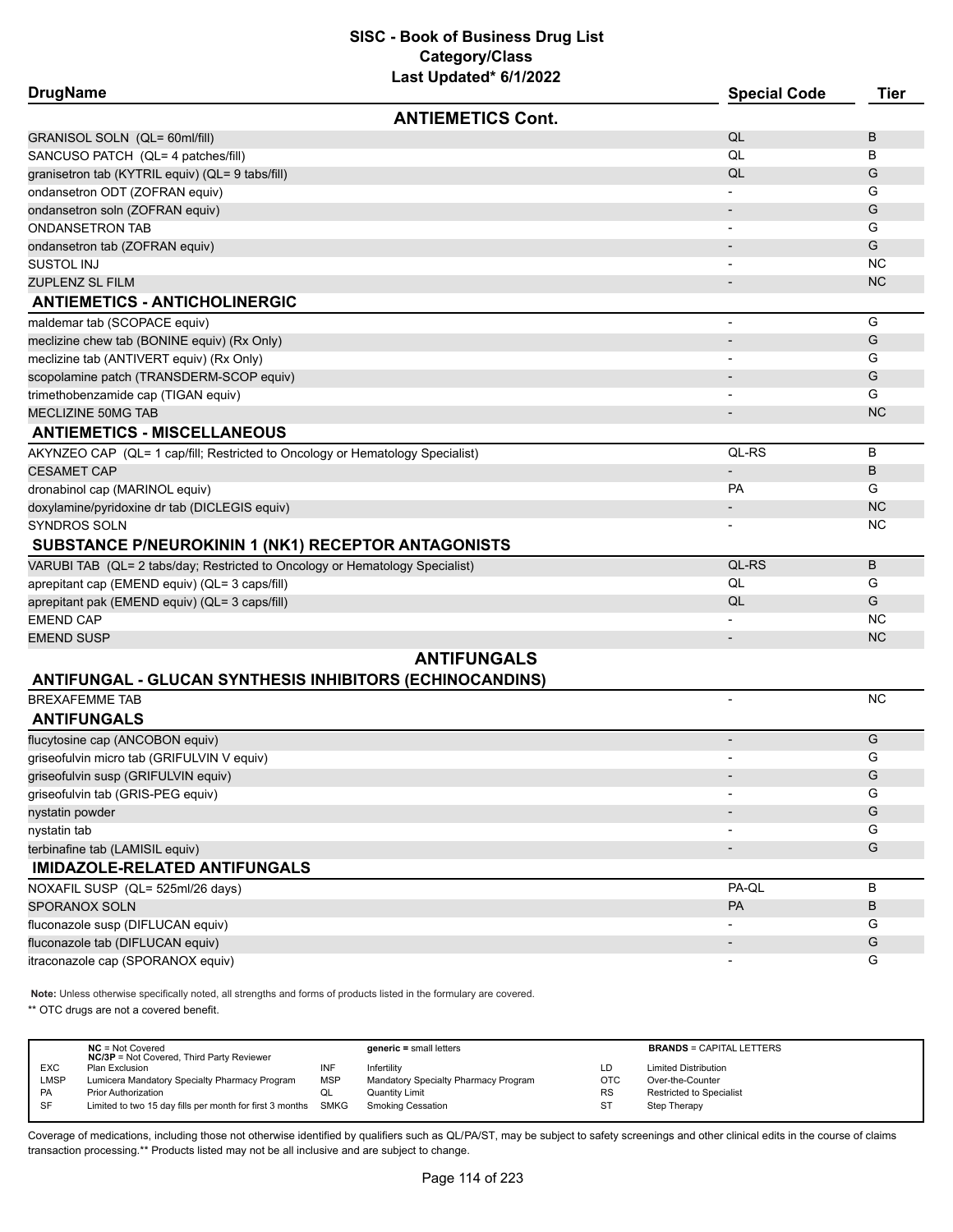| <b>DrugName</b>                                                               |                            | <b>Special Code</b>      | <b>Tier</b> |
|-------------------------------------------------------------------------------|----------------------------|--------------------------|-------------|
|                                                                               | <b>ANTIFUNGALS Cont.</b>   |                          |             |
| itraconazole soln (SPORANOX equiv)                                            |                            | PA                       | G           |
| ketoconazole tab (NIZORAL equiv)                                              |                            |                          | G           |
| posaconazole DR tab (NOXAFIL equiv) (QL= 93 tabs/30 days)                     |                            | PA-QL                    | G           |
| voriconazole susp (VFEND equiv) (Restricted to Infectious Disease Specialist) |                            | <b>RS</b>                | G           |
| voriconazole tab (VFEND equiv) (Restricted to Infectious Disease Specialist)  |                            | <b>RS</b>                | G           |
| <b>CRESEMBA CAP</b>                                                           |                            |                          | NC          |
| <b>NOXAFIL TAB</b>                                                            |                            | $\overline{\phantom{a}}$ | <b>NC</b>   |
| SPORANOX CAP                                                                  |                            | $\overline{\phantom{a}}$ | <b>NC</b>   |
| <b>TOLSURA CAP</b>                                                            |                            | $\overline{\phantom{a}}$ | <b>NC</b>   |
|                                                                               | <b>ANTIHISTAMINES</b>      |                          |             |
| <b>ANTIHISTAMINES - ALKYLAMINES</b>                                           |                            |                          |             |
| chlorpheniramine ER cap                                                       |                            |                          | G           |
| DEXCHLORPHENIRAMINE SYRUP                                                     |                            |                          | <b>NC</b>   |
| <b>MICLARA LIQUID</b>                                                         |                            |                          | <b>NC</b>   |
| <b>RYCLORA SOLN</b>                                                           |                            |                          | <b>NC</b>   |
| <b>ANTIHISTAMINES - ETHANOLAMINES</b>                                         |                            |                          |             |
| CARBINOXAMINE SOLN                                                            |                            | $\overline{a}$           | G           |
| carbinoxamine soln (PALGIC equiv)                                             |                            | -                        | G           |
| carbinoxamine tab (PALGIC equiv)                                              |                            |                          | G           |
| diphenhydramine cap 50mg (BENADRYL equiv) (Only 50mg covered)                 |                            |                          | G           |
| <b>KARBINAL ER SUSP</b>                                                       |                            | $\overline{\phantom{a}}$ | <b>NC</b>   |
| <b>RYVENT TAB</b>                                                             |                            |                          | <b>NC</b>   |
| <b>ANTIHISTAMINES - NON-SEDATING</b>                                          |                            |                          |             |
| <b>CLARINEX REDITAB</b>                                                       |                            | $\overline{\phantom{a}}$ | <b>EXC</b>  |
| <b>CLARINEX SYRUP</b>                                                         |                            | $\overline{\phantom{a}}$ | <b>EXC</b>  |
| <b>CLARINEX TAB</b>                                                           |                            | $\overline{\phantom{a}}$ | EXC         |
| <b>CLARITIN CAP</b>                                                           |                            | <b>OTC</b>               | <b>EXC</b>  |
| <b>CLARITIN CHEW TAB</b>                                                      |                            | <b>OTC</b>               | <b>EXC</b>  |
| <b>DESLORATADINE ODT</b>                                                      |                            | $\overline{\phantom{a}}$ | <b>EXC</b>  |
| desloratadine tab (CLARINEX equiv)                                            |                            | $\overline{\phantom{a}}$ | EXC         |
| levocetirizine soln (XYZAL equiv)                                             |                            | $\overline{\phantom{a}}$ | <b>EXC</b>  |
| levocetirizine tab (XYZAL equiv)                                              |                            |                          | <b>EXC</b>  |
| loratadine cap (CLARITIN equiv)                                               |                            | <b>OTC</b>               | <b>EXC</b>  |
| <b>XYZAL SOLN</b>                                                             |                            |                          | EXC         |
| <b>XYZAL TAB</b>                                                              |                            | $\overline{\phantom{a}}$ | <b>EXC</b>  |
| <b>ANTIHISTAMINES - PHENOTHIAZINES</b>                                        |                            |                          |             |
| promethazine supp (PHENERGAN equiv)                                           |                            | $\overline{\phantom{a}}$ | G           |
| promethazine syrup                                                            |                            |                          | G           |
| promethazine tab (PHENERGAN equiv)                                            |                            |                          | G           |
| PROMETHEGAN SUPP                                                              |                            |                          | G           |
| <b>ANTIHISTAMINES - PIPERIDINES</b>                                           |                            |                          |             |
| cyproheptadine syrup                                                          |                            | -                        | G           |
| cyproheptadine tab                                                            |                            |                          | G           |
|                                                                               | <b>ANTIHYPERLIPIDEMICS</b> |                          |             |

# **ADENOSINE TRIPHOSPHATE-CITRATE LYASE (ACL) INHIBITORS**

**Note:** Unless otherwise specifically noted, all strengths and forms of products listed in the formulary are covered.

\*\* OTC drugs are not a covered benefit.

|             | $NC = Not Covered$<br><b>NC/3P</b> = Not Covered, Third Party Reviewer |            | $generic = small letters$            |            | <b>BRANDS = CAPITAL LETTERS</b> |
|-------------|------------------------------------------------------------------------|------------|--------------------------------------|------------|---------------------------------|
| <b>EXC</b>  | Plan Exclusion                                                         | INF        | Infertility                          | LD         | <b>Limited Distribution</b>     |
| <b>LMSP</b> | Lumicera Mandatory Specialty Pharmacy Program                          | <b>MSP</b> | Mandatory Specialty Pharmacy Program | <b>OTC</b> | Over-the-Counter                |
| <b>PA</b>   | <b>Prior Authorization</b>                                             | ◡          | Quantity Limit                       | <b>RS</b>  | <b>Restricted to Specialist</b> |
| SF          | Limited to two 15 day fills per month for first 3 months SMKG          |            | <b>Smoking Cessation</b>             | ST         | Step Therapy                    |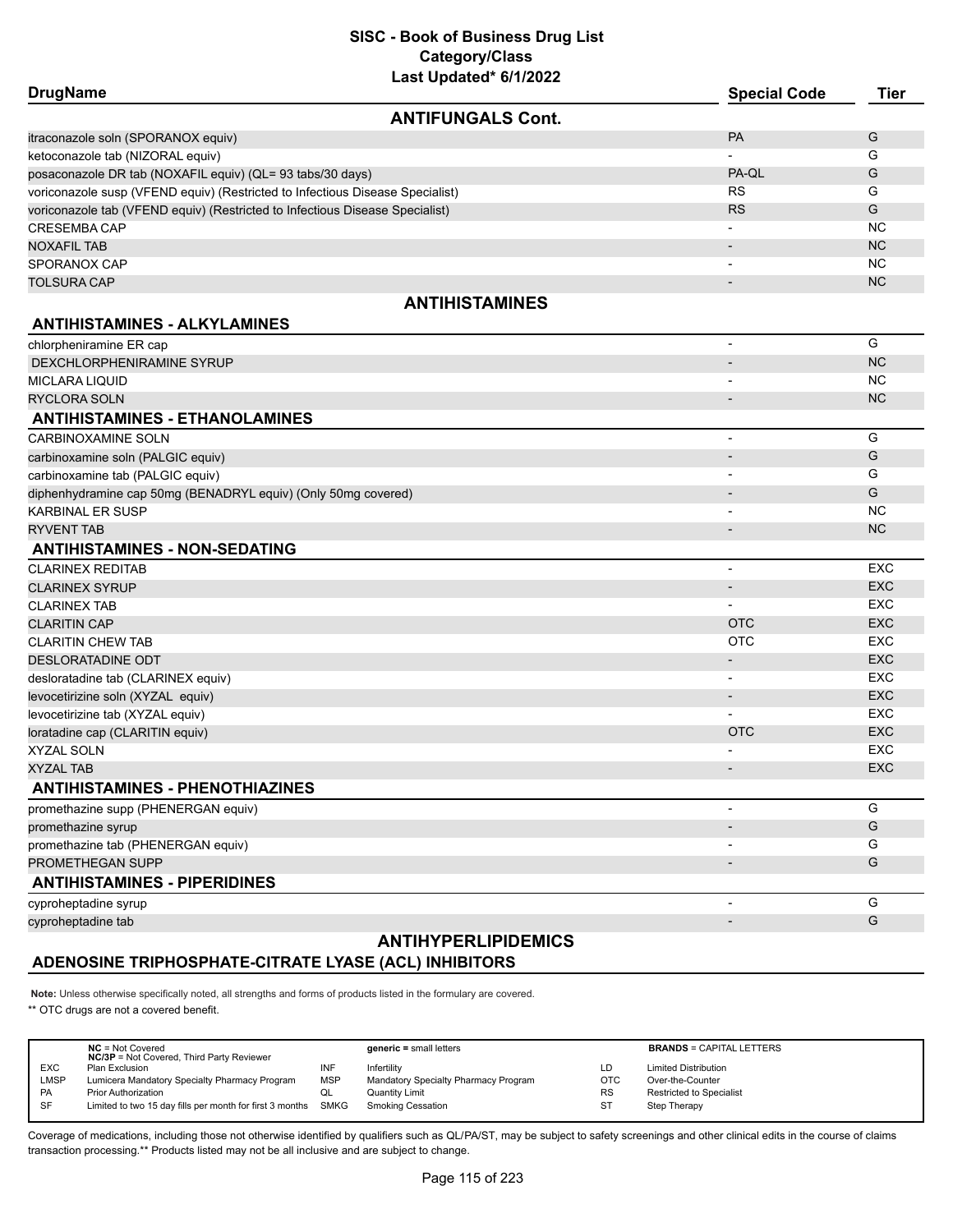| <b>DrugName</b>                                                                          | <b>Special Code</b>      | <b>Tier</b> |
|------------------------------------------------------------------------------------------|--------------------------|-------------|
| <b>ANTIHYPERLIPIDEMICS Cont.</b>                                                         |                          |             |
| <b>NEXLETOL TAB</b>                                                                      |                          | ΝC          |
| <b>ANTIHYPERLIPIDEMICS - COMBINATIONS</b>                                                |                          |             |
| ezetimibe/simvastatin tab (VYTORIN equiv)                                                | $\overline{\phantom{a}}$ | <b>NC</b>   |
| ezetimibe/simvastatin tab 10-80mg (VYTORIN equiv) (This strength excluded from coverage) |                          | NC          |
| <b>NEXLIZET TAB</b>                                                                      |                          | <b>NC</b>   |
| OMEGA-3 RX PAK COMPLETE                                                                  |                          | NC.         |
| <b>ROSZET TAB</b>                                                                        | $\overline{\phantom{a}}$ | <b>NC</b>   |
| <b>ANTIHYPERLIPIDEMICS - MISC.</b>                                                       |                          |             |
| VASCEPA CAP 0.5GM (QL= 4 caps/day)                                                       | PA-QL                    | B           |
| omega-3-acid ethyl esters cap (LOVAZA equiv)                                             |                          | G           |
| VASCEPA CAP 1GM (QL= 4 caps/day)                                                         | PA-QL                    | G           |
| icosapent ethyl cap 1gm (VASCEPA equiv)                                                  |                          | <b>NC</b>   |
| KYNAMRO INJ                                                                              |                          | NC          |
| <b>BILE ACID SEQUESTRANTS</b>                                                            |                          |             |
| cholestyramine lite powder (QUESTRAN LITE equiv)                                         | $\overline{\phantom{m}}$ | G           |
| cholestyramine lite powder pack (QUESTRAN LITE equiv)                                    |                          | G           |
| cholestyramine powder (QUESTRAN equiv)                                                   |                          | G           |
| cholestyramine powder pack (QUESTRAN equiv)                                              | $\overline{\phantom{a}}$ | G           |
| colesevelam pack (WELCHOL equiv)                                                         |                          | G           |
| colesevelam tab (WELCHOL equiv)                                                          |                          | G           |
| colestipol granule (COLESTID equiv)                                                      | $\overline{\phantom{a}}$ | G           |
| colestipol powder packet (COLESTID equiv)                                                |                          | G           |
| colestipol tab (COLESTID equiv)                                                          |                          | G           |
| <b>WELCHOL PACK</b>                                                                      |                          | <b>NC</b>   |
| <b>WELCHOL TAB</b>                                                                       | $\overline{\phantom{a}}$ | <b>NC</b>   |
| <b>FIBRIC ACID DERIVATIVES</b>                                                           |                          |             |
| FENOFIBRIC TAB, FIBRICOR TAB                                                             |                          | В           |
| fenofibrate cap 67mg, 134mg, 200mg (LOFIBRA equiv)                                       | $\overline{\phantom{a}}$ | G           |
| fenofibrate tab 48mg, 54mg, 145mg, 160mg (TRICOR equiv)                                  |                          | G           |
| fenofibric acid DR cap (TRILIPIX equiv)                                                  |                          | G           |
| gemfibrozil tab (LOPID equiv)                                                            |                          | G           |
| ANTARA CAP, FENOFIBRATE MICRONIZED CAP                                                   | $\overline{\phantom{0}}$ | <b>NC</b>   |
| ANTARA CAP, LOFIBRA CAP                                                                  | $\blacksquare$           | <b>NC</b>   |
| fenofibrate cap 43mg, 130mg (ANTARA equiv)                                               |                          | <b>NC</b>   |
| FENOFIBRATE CAP, LIPOFEN CAP 50MG, 150MG                                                 |                          | NC          |
| fenofibrate tab 40mg, 120mg (FENOGLIDE equiv)                                            |                          | NC.         |
| <b>TRIGLIDE TAB</b>                                                                      |                          | <b>NC</b>   |
| <b>TRILIPIX CAP</b>                                                                      |                          | NC          |
| <b>HMG COA REDUCTASE INHIBITORS</b>                                                      |                          |             |
| atorvastatin tab 10mg (LIPITOR equiv)                                                    | $\overline{\phantom{m}}$ | \$0         |
| atorvastatin tab 20mg (LIPITOR equiv)                                                    | $\overline{\phantom{a}}$ | \$0         |
| lovastatin tab (MEVACOR equiv)                                                           | $\overline{\phantom{a}}$ | \$0         |
| pravastatin tab (PRAVACHOL equiv)                                                        | $\overline{\phantom{a}}$ | \$0         |
| rosuvastatin tab 10mg (CRESTOR equiv) (QL= 1 tab/day)                                    | QL                       | \$0         |
| rosuvastatin tab 5mg (CRESTOR equiv) (QL= 1 tab/day)                                     | QL                       | \$0         |
| simvastatin tab (ZOCOR equiv) (80mg is Not Covered)                                      | $\overline{\phantom{a}}$ | \$0         |
|                                                                                          |                          |             |

**Note:** Unless otherwise specifically noted, all strengths and forms of products listed in the formulary are covered.

\*\* OTC drugs are not a covered benefit.

|             | $NC = Not Covered$<br><b>NC/3P</b> = Not Covered, Third Party Reviewer |            | $generic = small letters$            |            | <b>BRANDS = CAPITAL LETTERS</b> |
|-------------|------------------------------------------------------------------------|------------|--------------------------------------|------------|---------------------------------|
| <b>EXC</b>  | Plan Exclusion                                                         | INF        | Infertility                          | LD         | <b>Limited Distribution</b>     |
| <b>LMSP</b> | Lumicera Mandatory Specialty Pharmacy Program                          | <b>MSP</b> | Mandatory Specialty Pharmacy Program | <b>OTC</b> | Over-the-Counter                |
| <b>PA</b>   | <b>Prior Authorization</b>                                             | QL         | <b>Quantity Limit</b>                | <b>RS</b>  | <b>Restricted to Specialist</b> |
| SF          | Limited to two 15 day fills per month for first 3 months SMKG          |            | Smoking Cessation                    | ST         | Step Therapy                    |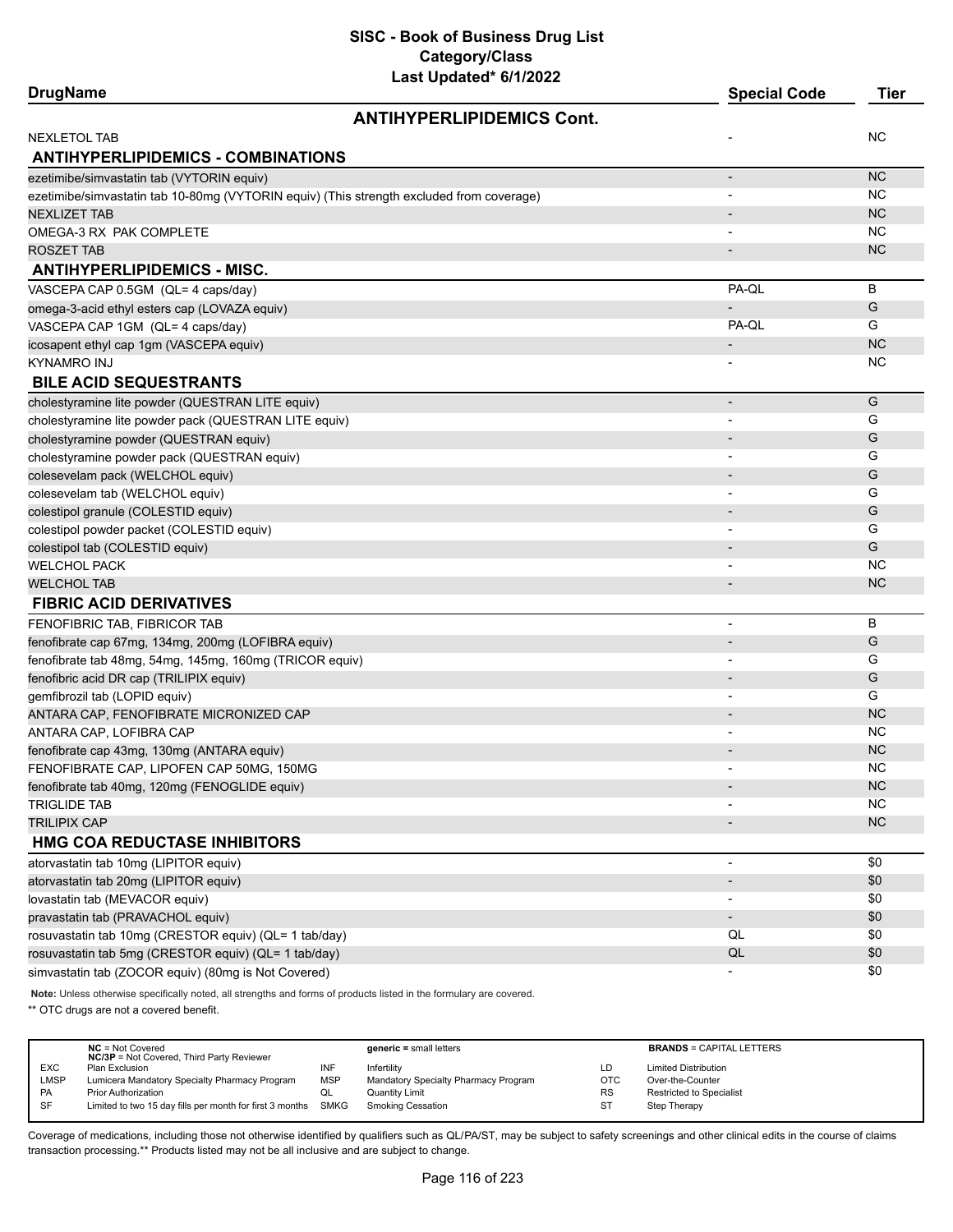| <b>DrugName</b>                                                                                      |                                  | <b>Special Code</b>      | <b>Tier</b>   |
|------------------------------------------------------------------------------------------------------|----------------------------------|--------------------------|---------------|
|                                                                                                      | <b>ANTIHYPERLIPIDEMICS Cont.</b> |                          |               |
| atorvastatin tab 40mg (LIPITOR equiv)                                                                |                                  | $\overline{\phantom{a}}$ | G             |
| atorvastatin tab 80mg (LIPITOR equiv)                                                                |                                  | $\blacksquare$           | G             |
| rosuvastatin tab 20mg (CRESTOR equiv)                                                                |                                  | $\overline{\phantom{a}}$ | G             |
| rosuvastatin tab 40mg (CRESTOR equiv)                                                                |                                  |                          | G             |
| <b>ALTOPREV TAB</b>                                                                                  |                                  |                          | <b>NC</b>     |
| <b>CRESTOR TAB</b>                                                                                   |                                  |                          | <b>NC</b>     |
| <b>CRESTOR TAB 20MG</b>                                                                              |                                  |                          | <b>NC</b>     |
| <b>EZALLOR SPRINKLE CAP</b>                                                                          |                                  |                          | <b>NC</b>     |
| <b>FLOLIPID SUSP</b>                                                                                 |                                  |                          | <b>NC</b>     |
| fluvastatin cap (LESCOL equiv)                                                                       |                                  | $\overline{\phantom{a}}$ | <b>NC</b>     |
| fluvastatin ER tab (LESCOL XL equiv)                                                                 |                                  | $\overline{\phantom{a}}$ | <b>NC</b>     |
| <b>LESCOL CAP</b>                                                                                    |                                  |                          | <b>NC</b>     |
| <b>LESCOL XL TAB</b>                                                                                 |                                  |                          | <b>NC</b>     |
| <b>LIPITOR TAB</b>                                                                                   |                                  |                          | <b>NC</b>     |
| <b>LIVALO TAB</b>                                                                                    |                                  |                          | <b>NC</b>     |
| <b>SIMVASTATIN SUSP</b>                                                                              |                                  |                          | <b>NC</b>     |
| simvastatin tab 80mg (ZOCOR equiv)                                                                   |                                  |                          | <b>NC</b>     |
| ZOCOR TAB 80MG                                                                                       |                                  |                          | <b>NC</b>     |
| <b>ZYPITAMAG TAB</b>                                                                                 |                                  |                          | <b>NC</b>     |
| INTESTINAL CHOLESTEROL ABSORPTION INHIBITORS                                                         |                                  |                          |               |
| ezetimibe tab (ZETIA equiv)                                                                          |                                  | $\overline{\phantom{a}}$ | G             |
| <b>ZETIA TAB</b>                                                                                     |                                  |                          | <b>NC</b>     |
| MICROSOMAL TRIGLYCERIDE TRANSFER PROTEIN (MTP) INHIBITORS                                            |                                  |                          |               |
| <b>JUXTAPID CAP</b>                                                                                  |                                  |                          | <b>NC</b>     |
| <b>NICOTINIC ACID DERIVATIVES</b>                                                                    |                                  |                          |               |
| niacin ER tab (NIASPAN equiv)                                                                        |                                  | $\overline{\phantom{a}}$ | G             |
| <b>NIACOR TAB</b>                                                                                    |                                  |                          | <b>NC</b>     |
| <b>NIASPAN ER TAB</b>                                                                                |                                  | $\overline{\phantom{a}}$ | <b>NC</b>     |
| <b>PROPROTEIN CONVERTASE SUBTILISIN/KEXIN TYPE 9 INHIBITORS</b>                                      |                                  |                          |               |
| PRALUENT INJ (QL= 2 inj/28 days)                                                                     |                                  | PA-QL                    | B             |
|                                                                                                      |                                  | PA-QL                    | B             |
| REPATHA INJ (QL= 2 inj/28 days)                                                                      |                                  | PA-QL                    | в             |
| REPATHA PUSHTRONEX INJ (QL= 1 inj/28 days)                                                           |                                  |                          |               |
| <b>ACE INHIBITORS</b>                                                                                | <b>ANTIHYPERTENSIVES</b>         |                          |               |
| QBRELIS SOLN (Prior Authorization required for members age 9 or older)                               |                                  | PA                       | В             |
| benazepril tab (LOTENSIN equiv)                                                                      |                                  |                          | G             |
| captopril tab (CAPOTEN equiv)                                                                        |                                  |                          | G             |
| enalapril maleate oral soln (EPANED equiv) (Prior Authorization required for members age 9 or older) |                                  | <b>PA</b>                | G             |
| enalapril tab (VASOTEC equiv)                                                                        |                                  |                          | G             |
| fosinopril tab (MONOPRIL equiv)                                                                      |                                  |                          | G             |
| lisinopril tab (PRINIVIL/ZESTRIL equiv)                                                              |                                  |                          | G             |
| moexipril tab (UNIVASC equiv)                                                                        |                                  |                          | G             |
|                                                                                                      |                                  | $\overline{\phantom{a}}$ |               |
| perindopril tab (ACEON equiv)                                                                        |                                  | $\overline{\phantom{a}}$ | ${\mathsf G}$ |
| quinapril tab (ACCUPRIL equiv)                                                                       |                                  | $\overline{\phantom{a}}$ | G             |
| ramipril cap (ALTACE equiv)                                                                          |                                  | $\overline{\phantom{a}}$ | G             |

trandolapril tab (MAVIK equiv) G

**Note:** Unless otherwise specifically noted, all strengths and forms of products listed in the formulary are covered.

\*\* OTC drugs are not a covered benefit.

|            | $NC = Not Covered$<br><b>NC/3P</b> = Not Covered, Third Party Reviewer |            | $generic = small letters$            |           | <b>BRANDS = CAPITAL LETTERS</b> |
|------------|------------------------------------------------------------------------|------------|--------------------------------------|-----------|---------------------------------|
| <b>EXC</b> | Plan Exclusion                                                         | INF        | Infertility                          | LD        | <b>Limited Distribution</b>     |
| LMSP       | Lumicera Mandatory Specialty Pharmacy Program                          | <b>MSP</b> | Mandatory Specialty Pharmacy Program | OTC       | Over-the-Counter                |
| PA         | <b>Prior Authorization</b>                                             | QL         | <b>Quantity Limit</b>                | <b>RS</b> | Restricted to Specialist        |
| <b>SF</b>  | Limited to two 15 day fills per month for first 3 months SMKG          |            | <b>Smoking Cessation</b>             | ST        | Step Therapy                    |
|            |                                                                        |            |                                      |           |                                 |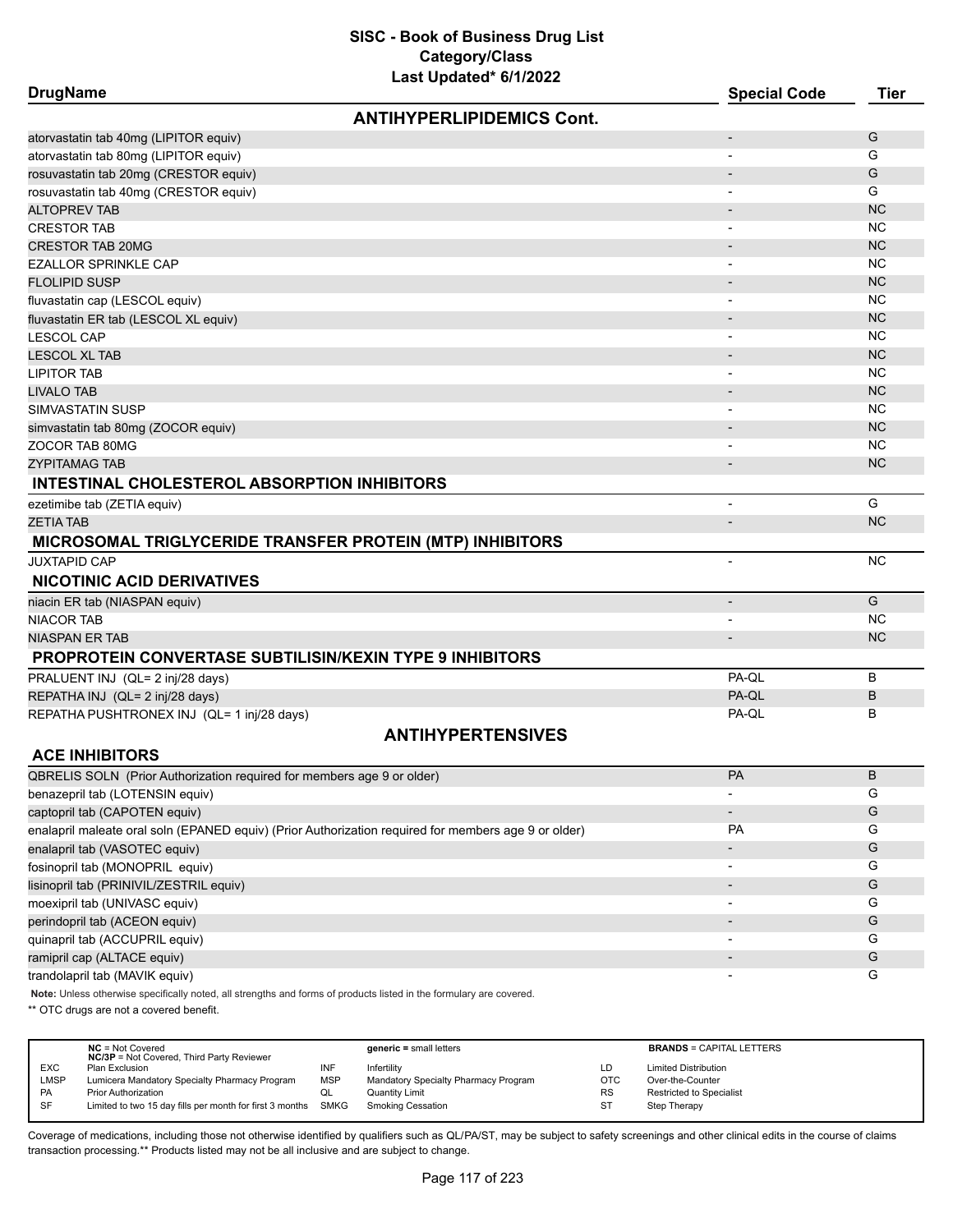| DrugName |  |  |  |  |
|----------|--|--|--|--|
|----------|--|--|--|--|

# **ANTIHYPERTENSIVES Cont.**

**DrugName Special Code Tier**

| <b>AGENTS FOR PHEOCHROMOCYTOMA</b>                                                     |                | G         |
|----------------------------------------------------------------------------------------|----------------|-----------|
| phenoxybenzamine cap (DIBENZYLINE equiv)<br><b>DEMSER CAP</b>                          |                | <b>NC</b> |
|                                                                                        |                | <b>NC</b> |
| metyrosine cap (DEMSER equiv)<br><b>ANGIOTENSIN II RECEPTOR ANTAGONISTS</b>            |                |           |
|                                                                                        |                |           |
| irbesartan tab (AVAPRO equiv)                                                          | $\overline{a}$ | G         |
| losartan tab (COZAAR equiv)                                                            |                | G         |
| olmesartan tab (BENICAR equiv)                                                         |                | G         |
| telmisartan tab (MICARDIS equiv)                                                       |                | G         |
| valsartan tab (DIOVAN equiv)                                                           |                | G         |
| ATACAND TAB                                                                            |                | <b>NC</b> |
| candesartan tab (ATACAND equiv)                                                        |                | ΝC        |
| <b>DIOVAN TAB</b>                                                                      |                | <b>NC</b> |
| <b>EDARBI TAB</b>                                                                      |                | ΝC        |
| <b>EPROSARTAN TAB</b>                                                                  |                | <b>NC</b> |
| <b>VALSARTAN ORAL SOLN</b>                                                             |                | ΝC        |
| <b>ANTIADRENERGIC ANTIHYPERTENSIVES</b>                                                |                |           |
| <b>CATAPRES-TTS PATCH</b>                                                              |                | B         |
| <b>GUANABENZ TAB</b>                                                                   |                | в         |
| <b>NEXICLON XR SUSP</b>                                                                |                | B         |
| <b>RESERPINE TAB</b>                                                                   |                | в         |
| clonidine patch (CATAPRES-TTS equiv)                                                   |                | G         |
| clonidine tab (CATAPRES equiv)                                                         |                | G         |
| doxazosin tab (CARDURA equiv)                                                          |                | G         |
| guanfacine IR tab (TENEX equiv)                                                        |                | G         |
| <b>METHYLDOPA TAB</b>                                                                  |                | G         |
| methyldopa tab (ALDOMET equiv)                                                         |                | G         |
| prazosin cap (MINIPRESS equiv)                                                         |                | G         |
| terazosin cap (HYTRIN equiv)                                                           |                | G         |
| <b>NEXICLON XR TAB</b>                                                                 |                | <b>NC</b> |
| <b>ANTIHYPERTENSIVE COMBINATIONS</b>                                                   |                |           |
| AMTURNIDE TAB (Step Therapy requires trial of one: valsartan, irbesartan, OR losartan) | <b>ST</b>      | в         |
| <b>CORZIDE TAB 80-5MG</b>                                                              |                | В         |
| TEKAMLO TAB (Step Therapy requires trial of valsartan)                                 | ST             | в         |
| TEKTURNA HCT TAB (Step Therapy requires trial of valsartan/hctz)                       | ST             | B         |
| VALTURNA TAB (Step Therapy requires trial of one: valsartan, irbesartan, OR losartan)  | ST             | в         |
| amlodipine/benazepril cap (LOTREL equiv)                                               |                | G         |
| amlodipine/valsartan tab (EXFORGE equiv)                                               |                | G         |
| atenolol/chlorthalidone tab (TENORETIC equiv)                                          |                | G         |
| <b>BENAZEPRIL/HCT TAB</b>                                                              |                | G         |
| benazepril/hydrochlorothiazide tab (LOTENSIN HCT equiv)                                |                | G         |
| bisoprolol/hydrochlorothiazide tab (ZIAC equiv)                                        |                | G         |
| enalapril/hydrochlorothiazide tab (VASERETIC equiv)                                    |                | G         |
| fosinopril/hydrochlorothiazide tab (MONOPRIL HCT equiv)                                |                | G         |
| irbesartan/hydrochlorothiazide tab (AVALIDE equiv)                                     |                | G         |
| lisinopril/hydrochlorothiazide tab (ZESTORETIC equiv)                                  |                | G         |
|                                                                                        |                |           |

**Note:** Unless otherwise specifically noted, all strengths and forms of products listed in the formulary are covered.

\*\* OTC drugs are not a covered benefit.

|             | $NC = Not Covered$<br><b>NC/3P</b> = Not Covered, Third Party Reviewer |            | $generic = small letters$            |            | <b>BRANDS = CAPITAL LETTERS</b> |
|-------------|------------------------------------------------------------------------|------------|--------------------------------------|------------|---------------------------------|
| <b>EXC</b>  | Plan Exclusion                                                         | INF        | Infertility                          | LD         | <b>Limited Distribution</b>     |
| <b>LMSP</b> | Lumicera Mandatory Specialty Pharmacy Program                          | <b>MSP</b> | Mandatory Specialty Pharmacy Program | <b>OTC</b> | Over-the-Counter                |
| <b>PA</b>   | Prior Authorization                                                    | QL         | Quantity Limit                       | <b>RS</b>  | <b>Restricted to Specialist</b> |
| SF          | Limited to two 15 day fills per month for first 3 months SMKG          |            | Smoking Cessation                    | ST         | Step Therapy                    |
|             |                                                                        |            |                                      |            |                                 |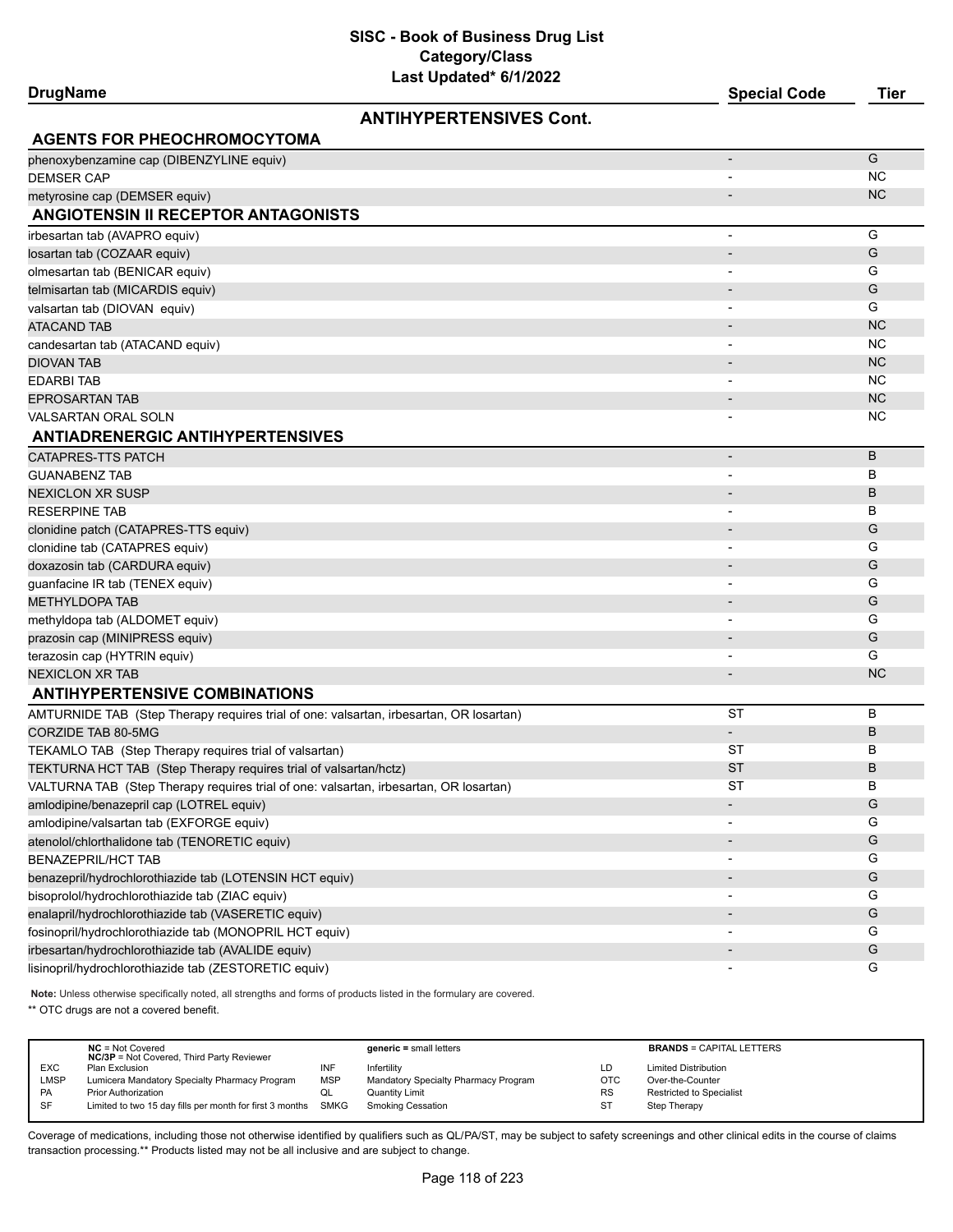| <b>DrugName</b>                                                  | Last Updated" or 172022              | <b>Special Code</b>      | <b>Tier</b> |
|------------------------------------------------------------------|--------------------------------------|--------------------------|-------------|
|                                                                  | <b>ANTIHYPERTENSIVES Cont.</b>       |                          |             |
| losartan/hydrochlorothiazide tab (HYZAAR equiv)                  |                                      | $\overline{\phantom{a}}$ | G           |
| METHYLDOPA/HYDROCHLOROTHIAZIDE TAB                               |                                      | $\overline{a}$           | G           |
| METOPROLOL/HYDROCHLOROTHIAZIDE TAB                               |                                      |                          | G           |
| metoprolol/hydrochlorothiazide tab (LOPRESSOR HCT equiv)         |                                      |                          | G           |
| MOEXIPRIL/HYDROCHLOROTHIAZIDE TAB                                |                                      |                          | G           |
| moexipril/hydrochlorothiazide tab (UNIRETIC equiv)               |                                      |                          | G           |
| olmesartan/hydrochlorothiazide tab (BENICAR HCT equiv)           |                                      |                          | G           |
| PROPRANOLOL/HYDROCHLOROTHIAZIDE TAB                              |                                      |                          | G           |
| quinapril/hydrochlorothiazide tab (ACCURETIC equiv)              |                                      |                          | G           |
| valsartan/hydrochlorothiazide tab (DIOVAN HCT equiv)             |                                      | $\overline{\phantom{0}}$ | G           |
| amlodipine/olmesartan tab (AZOR equiv)                           |                                      |                          | <b>NC</b>   |
| amlodipine/valsartan/hydrochlorothiazide tab (EXFORGE HCT equiv) |                                      |                          | <b>NC</b>   |
| <b>AZOR TAB</b>                                                  |                                      |                          | <b>NC</b>   |
| <b>BENICAR HCT TAB</b>                                           |                                      |                          | ΝC          |
| <b>BYVALSON TAB</b>                                              |                                      |                          | <b>NC</b>   |
| candesartan/hydrochlorothiazide tab (ATACAND HCT equiv)          |                                      |                          | <b>NC</b>   |
| <b>DUTOPROL TAB</b>                                              |                                      |                          | <b>NC</b>   |
| <b>EDARBYCLOR TAB</b>                                            |                                      |                          | ΝC          |
| <b>EXFORGE HCT TAB</b>                                           |                                      |                          | <b>NC</b>   |
| MICARDIS HCT TAB                                                 |                                      |                          | <b>NC</b>   |
| olmesartan/amlodipine/hydrochlorothiazide tab (TRIBENZOR equiv)  |                                      |                          | <b>NC</b>   |
| PRESTALIA TAB                                                    |                                      |                          | <b>NC</b>   |
| telmisartan/amlodipine tab (TWYNSTA equiv)                       |                                      |                          | <b>NC</b>   |
| telmisartan/hydrochlorothiazide tab (MICARDIS HCT equiv)         |                                      |                          | <b>NC</b>   |
| TRANDOLAPRIL/VERAPAMIL ER TAB                                    |                                      |                          | <b>NC</b>   |
| <b>TRIBENZOR TAB</b>                                             |                                      |                          | ΝC          |
| <b>ANTIHYPERTENSIVES - MISC.</b>                                 |                                      |                          |             |
| <b>VECAMYL TAB</b>                                               |                                      | $\overline{\phantom{a}}$ | <b>NC</b>   |
| <b>DIRECT RENIN INHIBITORS</b>                                   |                                      |                          |             |
| aliskiren tab (TEKTURNA equiv)                                   |                                      | L,                       | G           |
| SELECTIVE ALDOSTERONE RECEPTOR ANTAGONISTS (SARAS)               |                                      |                          |             |
| eplerenone tab (INSPRA equiv)                                    |                                      |                          | G           |
| <b>VASODILATORS</b>                                              |                                      |                          |             |
| hydralazine tab (APRESOLINE equiv)                               |                                      |                          | G           |
| minoxidil tab (LONITEN equiv)                                    |                                      | $\overline{\phantom{a}}$ | G           |
|                                                                  | <b>ANTI-INFECTIVE AGENTS - MISC.</b> |                          |             |
| <b>ANTI-INFECTIVE AGENTS - MISC.</b>                             |                                      |                          |             |
| FIRST METRONIDAZOLE SUSP                                         |                                      | -                        | B           |
| <b>FLAGYL ER TAB</b>                                             |                                      |                          | B           |
| PRIMSOL SOLN                                                     |                                      |                          | В           |
| XIFAXAN TAB 200MG (QL= 9 tabs/3 days)                            |                                      | PA-QL                    | B           |
| XIFAXAN TAB 550MG (QL= 2 tabs/day)                               |                                      | PA-QL                    | В           |
| metronidazole tab (FLAGYL equiv)                                 |                                      | $\overline{\phantom{a}}$ | G           |

tinidazole tab (TINDAMAX equiv) - G TRIMETHOPRIM TAB GOVERNMENT AND CONTROL CONTROL CONTROL CONTROL CONTROL CONTROL CONTROL CONTROL CONTROL CONTROL CONTROL CONTROL CONTROL CONTROL CONTROL CONTROL CONTROL CONTROL CONTROL CONTROL CONTROL CONTROL CONTROL CONTRO

**Note:** Unless otherwise specifically noted, all strengths and forms of products listed in the formulary are covered.

\*\* OTC drugs are not a covered benefit.

|            | $NC = Not Covered$<br><b>NC/3P</b> = Not Covered, Third Party Reviewer |            | $generic = small letters$            |            | <b>BRANDS = CAPITAL LETTERS</b> |
|------------|------------------------------------------------------------------------|------------|--------------------------------------|------------|---------------------------------|
| <b>EXC</b> | Plan Exclusion                                                         | INF        | Infertility                          | LD         | <b>Limited Distribution</b>     |
| LMSP       | Lumicera Mandatory Specialty Pharmacy Program                          | <b>MSP</b> | Mandatory Specialty Pharmacy Program | <b>OTC</b> | Over-the-Counter                |
| PA         | <b>Prior Authorization</b>                                             | QL         | Quantity Limit                       | <b>RS</b>  | <b>Restricted to Specialist</b> |
| SF         | Limited to two 15 day fills per month for first 3 months SMKG          |            | <b>Smoking Cessation</b>             | ST         | Step Therapy                    |

Coverage of medications, including those not otherwise identified by qualifiers such as QL/PA/ST, may be subject to safety screenings and other clinical edits in the course of claims transaction processing.\*\* Products listed may not be all inclusive and are subject to change.

pentamidine neb soln (NEBUPENT equiv) and the control of the control of the control of the control of the control of the control of the control of the control of the control of the control of the control of the control of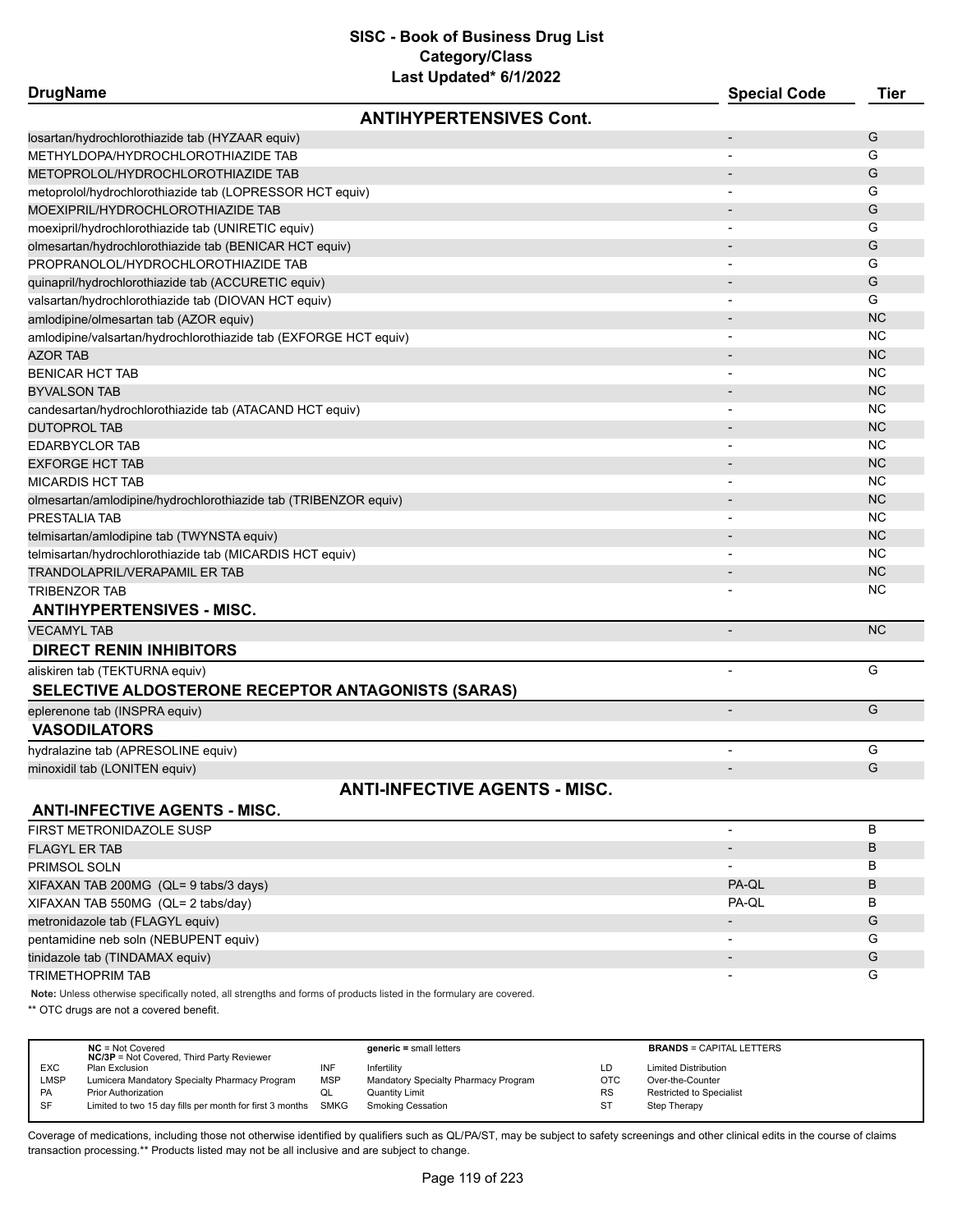| Last Updated" 6/1/2022<br><b>DrugName</b>                                       | <b>Special Code</b>      | <b>Tier</b> |
|---------------------------------------------------------------------------------|--------------------------|-------------|
| <b>ANTI-INFECTIVE AGENTS - MISC. Cont.</b>                                      |                          |             |
| trimethoprim tab (PROLOPRIM equiv)                                              |                          | G           |
| <b>AEMCOLO TAB</b>                                                              |                          | <b>NC</b>   |
| <b>IMPAVIDO CAP</b>                                                             |                          | <b>NC</b>   |
| metronidazole cap (FLAGYL equiv)                                                |                          | ΝC          |
| <b>ANTI-INFECTIVE MISC. - COMBINATIONS</b>                                      |                          |             |
| <b>HYOPHEN TAB</b>                                                              | $\overline{\phantom{a}}$ | B           |
| erythromycin/sulfisoxazole susp (PEDIAZOLE equiv)                               |                          | G           |
| hyophen tab (PROSED DS equiv)                                                   |                          | G           |
| smz/tmp (DS) tab (BACTRIM DS equiv)                                             |                          | G           |
| smz/tmp susp (BACTRIM, SEPTRA equiv)                                            | $\overline{\phantom{a}}$ | G           |
| UTA cap                                                                         |                          | NC          |
| <b>ANTIPROTOZOAL AGENTS</b>                                                     |                          |             |
| ALINIA SUSP (QL= 60ml/3 days)                                                   | PA-QL                    | B           |
| <b>LAMPIT TAB</b>                                                               | <b>PA</b>                | В           |
| atovaquone susp (MEPRON equiv)                                                  |                          | G           |
| nitazoxanide tab (ALINIA equiv) (QL= 6 tabs/3 days)                             | PA-QL                    | G           |
| <b>GLYCOPEPTIDES</b>                                                            |                          |             |
| FIRST-VANCOMYCIN SOLN                                                           | $\overline{\phantom{a}}$ | G           |
| <b>FIRVANQ SOLN</b>                                                             |                          | G           |
| vancomycin cap (VANCOCIN equiv) (QL= 56 caps/fill)                              | QL                       | G           |
| vancomycin hcl soln (VANCOMYCIN equiv)                                          |                          | <b>NC</b>   |
| VANCOMYCIN INJ                                                                  | $\overline{\phantom{a}}$ | <b>NC</b>   |
| <b>VANCOMYCIN SOLN</b>                                                          |                          | <b>NC</b>   |
| <b>KETOLIDES</b>                                                                |                          |             |
| <b>KETEK TAB</b>                                                                | $\overline{\phantom{a}}$ | B           |
| <b>LEPROSTATICS</b>                                                             |                          |             |
| dapsone tab                                                                     |                          | G           |
| <b>LINCOSAMIDES</b>                                                             |                          |             |
| clindamycin cap (CLEOCIN equiv)                                                 | $\overline{\phantom{a}}$ | G           |
| clindamycin soln (CLEOCIN equiv)                                                |                          | G           |
| clindamycin cap 300mg (CLEOCIN equiv)                                           |                          | <b>NC</b>   |
| <b>MONOBACTAMS</b>                                                              |                          |             |
| CAYSTON INH SOLN (Only available through Walgreens 888-347-3416)                | LD-PA                    | В           |
| <b>OXAZOLIDINONES</b>                                                           |                          |             |
| SIVEXTRO TAB (QL= 6 tabs/fill; Restricted to Infectious Disease Specialist)     | QL-RS                    | В           |
| linezolid susp (Restricted to Infectious Disease Specialist)                    | <b>RS</b>                | G           |
| linezolid tab (ZYVOX equiv) (Restricted to Infectious Disease Specialist)       | <b>RS</b>                | G           |
| <b>PLEUROMUTILINS</b>                                                           |                          |             |
| XENLETA TAB (QL= 14 tabs/180 days; Restricted to Infectious Disease Specialist) | QL-RS                    | В           |
| <b>POLYMYXINS</b>                                                               |                          |             |
| colistimethate inj (COLY-MYCIN M equiv)                                         | <b>LMSP</b>              | B           |
| <b>URINARY ANTI-INFECTIVES</b>                                                  |                          |             |
| MONUROL GRANULE PACK                                                            | $\overline{\phantom{a}}$ | в           |
| fosfomycin tromethamine powder pack (MONUROL equiv)                             | $\overline{\phantom{a}}$ | G           |

**Note:** Unless otherwise specifically noted, all strengths and forms of products listed in the formulary are covered.

\*\* OTC drugs are not a covered benefit.

|            | $NC = Not Covered$<br><b>NC/3P</b> = Not Covered, Third Party Reviewer |     | $generic = small letters$            |            | <b>BRANDS = CAPITAL LETTERS</b> |
|------------|------------------------------------------------------------------------|-----|--------------------------------------|------------|---------------------------------|
| <b>EXC</b> | Plan Exclusion                                                         | INF | Infertility                          | LD         | <b>Limited Distribution</b>     |
| LMSP       | Lumicera Mandatory Specialty Pharmacy Program                          | MSP | Mandatory Specialty Pharmacy Program | <b>OTC</b> | Over-the-Counter                |
| PA         | <b>Prior Authorization</b>                                             | QL  | Quantity Limit                       | <b>RS</b>  | Restricted to Specialist        |
| SF         | Limited to two 15 day fills per month for first 3 months SMKG          |     | <b>Smoking Cessation</b>             | ST         | Step Therapy                    |
|            |                                                                        |     |                                      |            |                                 |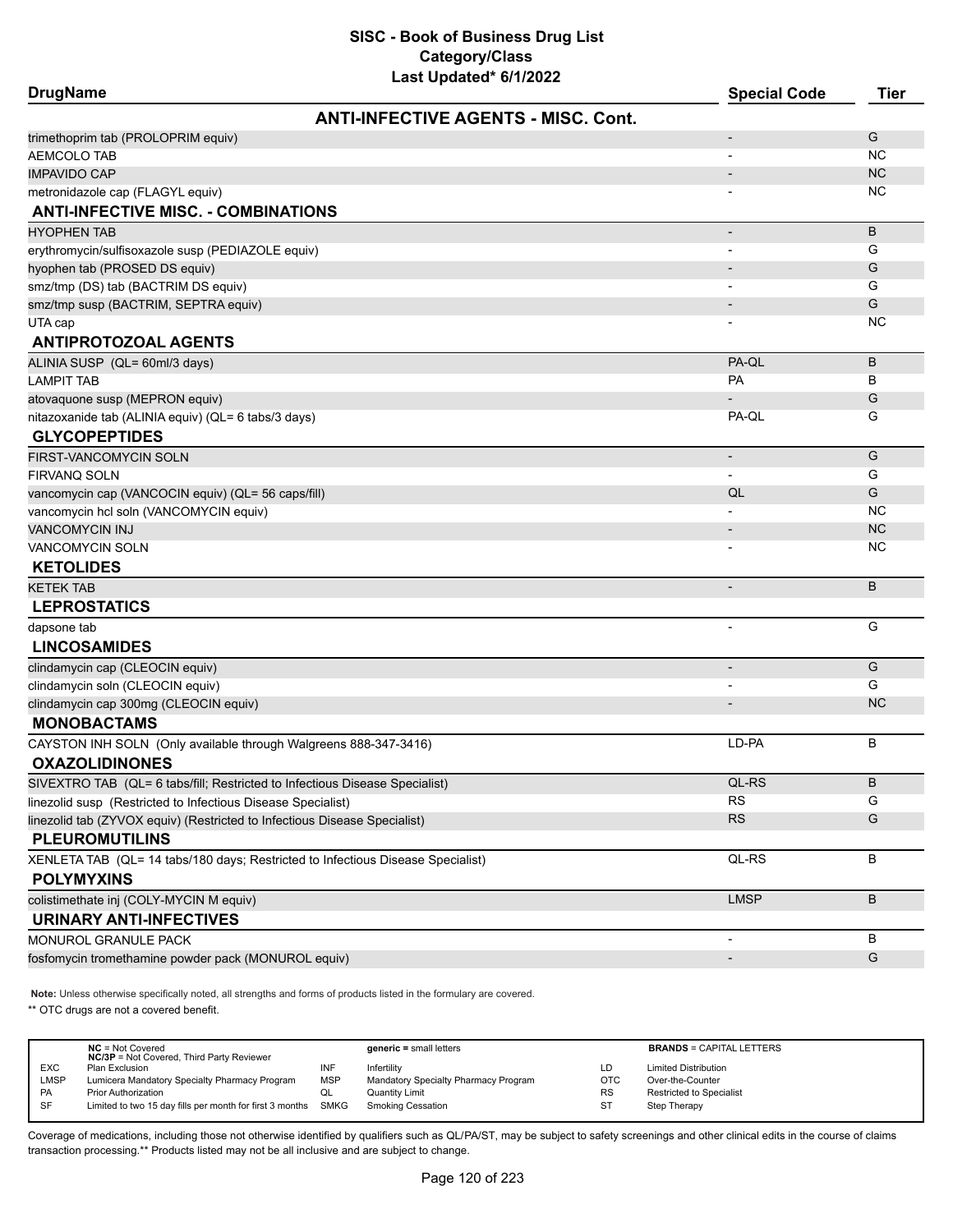| Last Updated 6/1/2022                                                                              |                              |                |
|----------------------------------------------------------------------------------------------------|------------------------------|----------------|
| <b>DrugName</b>                                                                                    | <b>Special Code</b>          | <b>Tier</b>    |
| <b>ANTI-INFECTIVE AGENTS - MISC. Cont.</b>                                                         |                              |                |
| methenamine hippurate tab (HIPREX equiv)                                                           |                              | G              |
| methenamine mandelate tab                                                                          |                              | G              |
| nitrofurantoin macrocrystals cap (MACRODANTIN equiv)                                               |                              | G              |
| nitrofurantoin monohydrate cap (MACROBID equiv)                                                    |                              | G              |
| nitrofurantoin susp (FURADANTIN equiv) (Covered for members age 9 or younger)                      |                              | G              |
| nitrofurantoin macrocrystals cap 25mg (MACRODANTIN equiv)                                          |                              | <b>NC</b>      |
| <b>ANTIMALARIALS</b>                                                                               |                              |                |
| <b>ANTIMALARIAL COMBINATIONS</b>                                                                   |                              |                |
| <b>FANSIDAR TAB</b>                                                                                | $\overline{\phantom{a}}$     | B              |
| atovaquone/proguanil tab (MALARONE equiv)                                                          |                              | G              |
| <b>MALARONE TAB</b>                                                                                |                              | N <sub>C</sub> |
| PYRIMETHAMINE/LEUCOVORIN CAP                                                                       |                              | <b>NC</b>      |
| <b>ANTIMALARIALS</b>                                                                               |                              |                |
| HYDROXYCHLOROQUINE TAB 100MG (QL= 1 tab/day)                                                       | QL                           | B              |
| <b>KRINTAFEL TAB</b>                                                                               |                              | B              |
| pyrimethamine tab (DARAPRIM equiv) (QL= 3 tabs/day; Only available through Walgreens 888-347-3416) | LD-PA-QL                     | В              |
| chloroquine tab (ARALEN equiv)                                                                     | $\overline{\phantom{a}}$     | G              |
| hydroxychloroquine tab (PLAQUENIL equiv)                                                           | ٠                            | G              |
| mefloquine tab (LARIAM equiv)                                                                      |                              | G              |
| primaquine tab (PRIMAQUINE equiv)                                                                  | $\overline{a}$               | G              |
| <b>ARAKODA TAB</b>                                                                                 |                              | <b>NC</b>      |
| <b>CHLOROQUINE TAB</b>                                                                             | $\overline{\phantom{0}}$     | <b>NC</b>      |
| <b>HYDROXYCHLOROQUINE TAB</b>                                                                      | $\qquad \qquad \blacksquare$ | <b>NC</b>      |
| <b>QUALAQUIN CAP</b>                                                                               | $\overline{\phantom{a}}$     | <b>NC</b>      |
| quinine sulfate cap (QUALAQUIN equiv)                                                              | $\overline{\phantom{a}}$     | <b>NC</b>      |
| <b>ANTIMYASTHENIC/CHOLINERGIC AGENTS</b>                                                           |                              |                |
| <b>ANTIMYASTHENIC/CHOLINERGIC AGENTS</b>                                                           |                              |                |
| FIRDAPSE TAB (Only available through AnovoRx 844-288-5007)                                         | LD-PA                        | B              |
| PROSTIGMIN TAB                                                                                     | $\overline{\phantom{a}}$     | B              |
| pyridostigmine CR tab (MESTINON equiv)                                                             |                              | G              |
| pyridostigmine tab (MESTINON equiv)                                                                |                              | G              |
| pyridstigmine soln (MESTINON equiv)                                                                |                              | G              |
| PYRIDOSTIGMINE TAB 30MG                                                                            |                              | <b>NC</b>      |
|                                                                                                    |                              |                |

# **ANTIMYCOBACTERIAL AGENTS**

# **ANTI TB COMBINATIONS**

| <b>RIFAMATE CAP</b>                                                         |                          | в |
|-----------------------------------------------------------------------------|--------------------------|---|
| <b>ANTIMYCOBACTERIAL AGENTS</b>                                             |                          |   |
| <b>ISONIAZID SYRUP</b>                                                      | $\overline{\phantom{0}}$ | B |
| PRETOMANID TAB (QL= 1 tab/day; Restricted to Infectious Disease Specialist) | QL-RS                    | в |
| <b>PRIFTIN TAB</b>                                                          |                          | B |
| ethambutol tab (MYAMBUTOL equiv)                                            | $\overline{\phantom{0}}$ | G |
| isoniazid tab                                                               | $\overline{\phantom{0}}$ | G |
| pyrazinamide tab                                                            | $\overline{\phantom{0}}$ | G |
| rifabutin cap (MYCOBUTIN equiv)                                             |                          | G |
| rifampin cap (RIFADIN equiv)                                                |                          | G |

**Note:** Unless otherwise specifically noted, all strengths and forms of products listed in the formulary are covered.

\*\* OTC drugs are not a covered benefit.

|            | $NC = Not Covered$<br><b>NC/3P</b> = Not Covered, Third Party Reviewer |            | $generic = small letters$            |            | <b>BRANDS = CAPITAL LETTERS</b> |
|------------|------------------------------------------------------------------------|------------|--------------------------------------|------------|---------------------------------|
| <b>EXC</b> | Plan Exclusion                                                         | INF        | Infertilitv                          | LD         | <b>Limited Distribution</b>     |
| LMSP       | Lumicera Mandatory Specialty Pharmacy Program                          | <b>MSP</b> | Mandatory Specialty Pharmacy Program | <b>OTC</b> | Over-the-Counter                |
| <b>PA</b>  | <b>Prior Authorization</b>                                             | QL         | <b>Quantity Limit</b>                | <b>RS</b>  | Restricted to Specialist        |
| <b>SF</b>  | Limited to two 15 day fills per month for first 3 months SMKG          |            | Smoking Cessation                    | ST         | Step Therapy                    |
|            |                                                                        |            |                                      |            |                                 |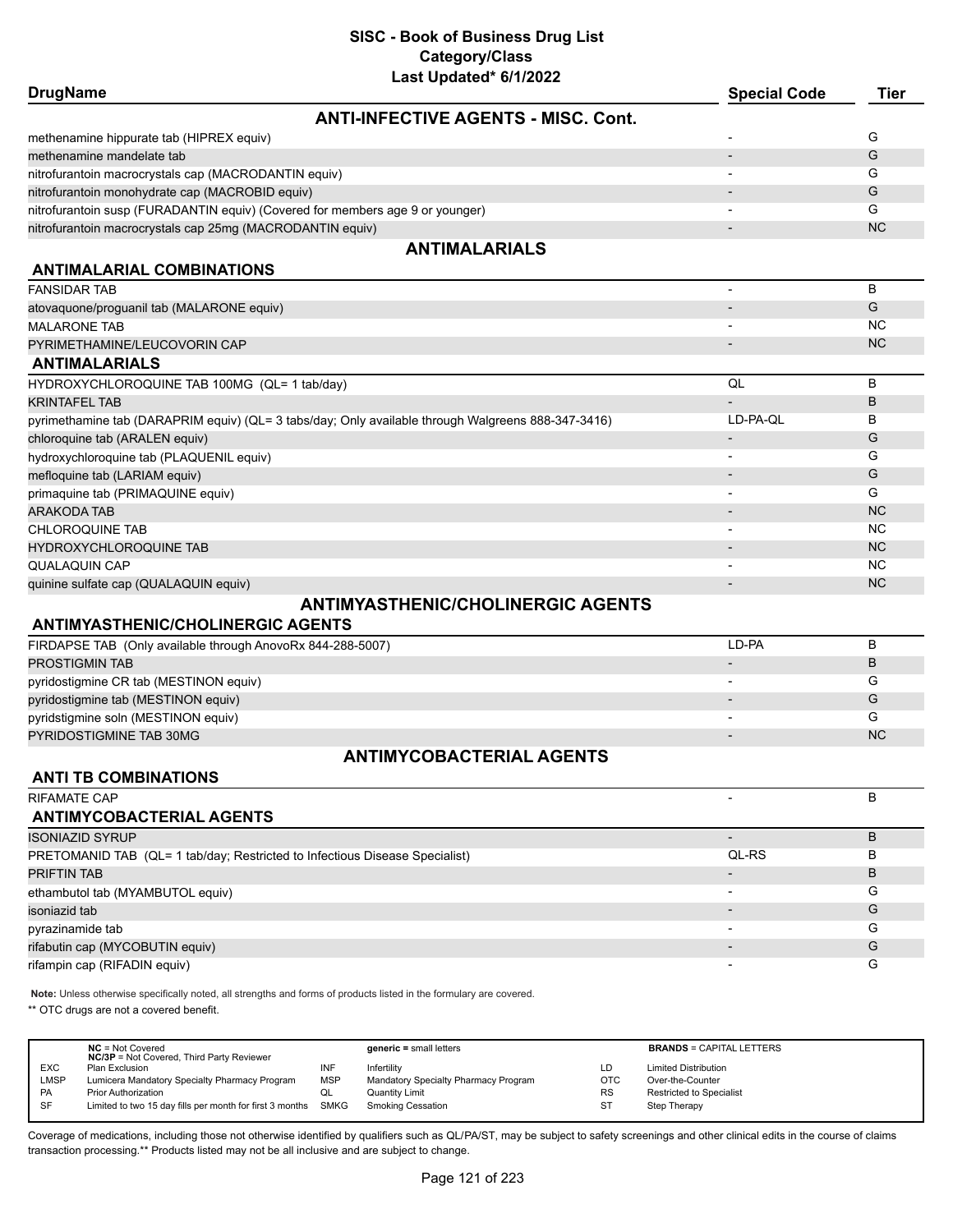| Last updated 6/1/2022<br><b>DrugName</b>                                                                            | <b>Special Code</b>      | <b>Tier</b> |
|---------------------------------------------------------------------------------------------------------------------|--------------------------|-------------|
| <b>ANTIMYCOBACTERIAL AGENTS Cont.</b>                                                                               |                          |             |
| <b>CYCLOSERINE CAP</b>                                                                                              | $\overline{\phantom{a}}$ | <b>NC</b>   |
| cycloserine cap (CYCLOSERINE CAP equiv)                                                                             |                          | <b>NC</b>   |
| <b>SIRTURO TAB</b>                                                                                                  |                          | <b>NC</b>   |
| <b>TRECATOR TAB</b>                                                                                                 |                          | <b>NC</b>   |
| <b>ANTINEOPLASTICS</b>                                                                                              |                          |             |
| <b>ALKYLATING AGENTS</b>                                                                                            |                          |             |
| <b>HEXALEN CAP</b>                                                                                                  | $\overline{\phantom{a}}$ | В           |
| <b>LEUKERAN TAB</b>                                                                                                 |                          | В           |
| <b>ANTIMETABOLITES</b>                                                                                              |                          |             |
| <b>TABLOID TAB</b>                                                                                                  | $\overline{\phantom{a}}$ | B           |
| mercaptopurine tab (PURINETHOL equiv)                                                                               |                          | G           |
| methotrexate tab (TREXALL equiv)                                                                                    |                          | G           |
| <b>TREXALL TAB</b>                                                                                                  |                          | <b>NC</b>   |
| <b>ANTINEOPLASTIC ENZYME INHIBITORS</b>                                                                             |                          |             |
| <b>NEXAVAR TAB</b>                                                                                                  | MSP-PA-SF                | В           |
| ZOLINZA CAP                                                                                                         | LMSP-PA-SF               | В           |
| <b>ANTINEOPLASTICS MISC.</b>                                                                                        |                          |             |
| ACTIMMUNE INJ (Only available through Walgreens 888-347-3416)                                                       | LD-PA                    | B           |
| ALFERON-N INJ                                                                                                       | <b>LMSP</b>              | в           |
| <b>INTRON-A INJ</b>                                                                                                 | <b>MSP</b>               | B           |
| MATULANE CAP                                                                                                        |                          | В           |
| tretinoin cap (VESANOID equiv)                                                                                      | <b>LMSP</b>              | B           |
| hydroxyurea cap (HYDREA equiv)                                                                                      |                          | G           |
| PROLEUKIN INJ                                                                                                       | $\overline{\phantom{a}}$ | <b>NC</b>   |
| <b>CHEMOTHERAPY RESCUE/ANTIDOTE AGENTS</b>                                                                          |                          |             |
| <b>MESNEX TAB</b>                                                                                                   | <b>LMSP</b>              | В           |
| leucovorin tab                                                                                                      | $\overline{\phantom{a}}$ | G           |
| <b>TOPOISOMERASE I INHIBITORS</b>                                                                                   |                          |             |
| <b>HYCAMTIN CAP</b>                                                                                                 | LMSP-PA                  | B           |
| <b>ANTINEOPLASTICS AND ADJUNCTIVE THERAPIES</b>                                                                     |                          |             |
|                                                                                                                     |                          |             |
| <b>ALKYLATING AGENTS</b>                                                                                            |                          |             |
| <b>CYCLOPHOSPHAMIDE TAB</b>                                                                                         | $\overline{\phantom{a}}$ | В           |
| <b>GLEOSTINE/LOMUSTINE CAP</b>                                                                                      |                          | в           |
| <b>MYLERAN TAB</b>                                                                                                  | <b>LMSP</b>              | B           |
| temozolomide cap (TEMODAR equiv)                                                                                    | <b>LMSP</b>              | В           |
| cyclophosphamide cap                                                                                                |                          | G           |
| melphalan tab (ALKERAN equiv)                                                                                       |                          | G           |
| <b>TREANDA INJ</b>                                                                                                  | $\overline{\phantom{a}}$ | <b>NC</b>   |
| <b>ANTIMETABOLITES</b>                                                                                              | <b>MSP</b>               | В           |
| azacitidine inj (VIDAZA equiv)                                                                                      | <b>LMSP</b>              | В           |
| capecitabine tab (XELODA equiv)<br>XATMEP SOLN (Prior Authorization required for members age 9 or older)            | PA                       | В           |
| <b>METHOTREXATE INJ</b>                                                                                             | $\overline{\phantom{a}}$ | G           |
| <b>ONUREG TAB</b>                                                                                                   | $\overline{\phantom{a}}$ | NC          |
| PURIXAN SUSP                                                                                                        | $\blacksquare$           | <b>NC</b>   |
|                                                                                                                     |                          |             |
| Note: Unless otherwise specifically noted, all strengths and forms of products listed in the formulary are covered. |                          |             |

\*\* OTC drugs are not a covered benefit.

|            | $NC = Not Covered$<br><b>NC/3P</b> = Not Covered, Third Party Reviewer |            | $generic = small letters$            |            | <b>BRANDS = CAPITAL LETTERS</b> |
|------------|------------------------------------------------------------------------|------------|--------------------------------------|------------|---------------------------------|
| <b>EXC</b> | Plan Exclusion                                                         | INF        | Infertilitv                          | LD         | <b>Limited Distribution</b>     |
| LMSP       | Lumicera Mandatory Specialty Pharmacy Program                          | <b>MSP</b> | Mandatory Specialty Pharmacy Program | <b>OTC</b> | Over-the-Counter                |
| PA         | <b>Prior Authorization</b>                                             | ◡          | <b>Quantity Limit</b>                | <b>RS</b>  | <b>Restricted to Specialist</b> |
| SF         | Limited to two 15 day fills per month for first 3 months SMKG          |            | Smoking Cessation                    | ST         | Step Therapy                    |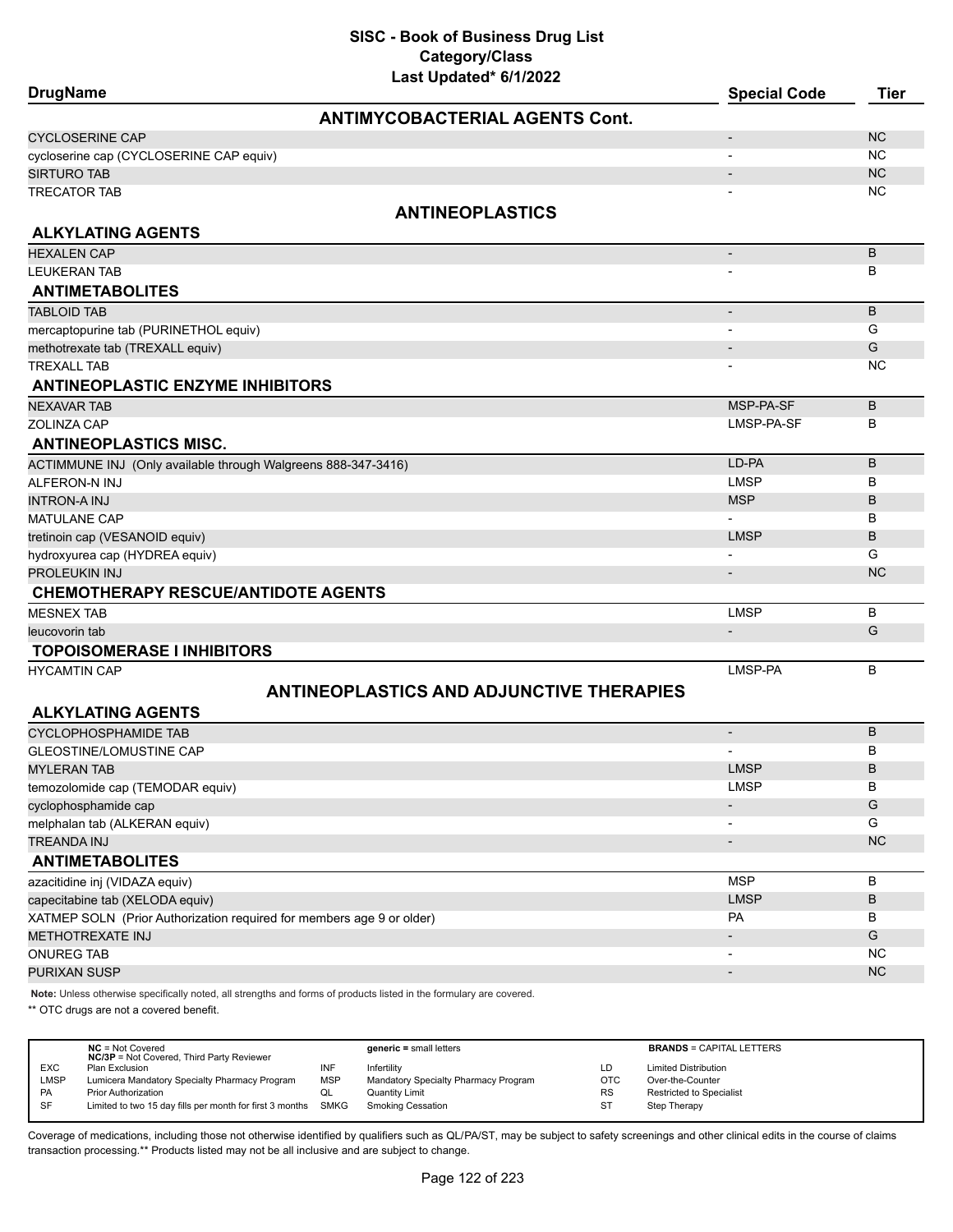# **DrugName Special Code Tier**

# **ANTINEOPLASTICS AND ADJUNCTIVE THERAPIES Cont.**

| <b>ANTINEOPLASTIC - ANGIOGENESIS INHIBITORS</b>                                                                              |                          |           |
|------------------------------------------------------------------------------------------------------------------------------|--------------------------|-----------|
| <b>AVASTIN INJ</b>                                                                                                           | MSP-PA                   | B         |
| INLYTA TAB (QL= 8 tabs/day)                                                                                                  | MSP-PA-QL-SF             | B         |
| LENVIMA CAP (QL= 3 caps/day; Only available through Accredo 800-803-2523)                                                    | LD-PA-QL                 | в         |
| <b>ANTINEOPLASTIC - ANTIBODIES</b>                                                                                           |                          |           |
| <b>ARZERRA INJ</b>                                                                                                           | MSP-PA                   | B         |
| RITUXAN INJ                                                                                                                  | MSP-PA                   | B         |
| <b>GAZYVA INJ</b>                                                                                                            | $\overline{\phantom{a}}$ | <b>NC</b> |
| <b>RIABNI SOLN</b>                                                                                                           |                          | <b>NC</b> |
| <b>ANTINEOPLASTIC - ANTI-HER2 AGENTS</b>                                                                                     |                          |           |
| <b>HERCEPTIN INJ</b>                                                                                                         | MSP-PA                   | B         |
| TUKYSA TAB (QL= 4 tabs/day; Only available through Biologics 800-850-4306)                                                   | LD-PA-QL-SF              | в         |
| <b>ANTINEOPLASTIC - BCL-2 INHIBITORS</b>                                                                                     |                          |           |
| VENCLEXTA STARTER PACK (Only available through Diplomat Pharmacy 877-977-9118)                                               | LD-PA                    | B         |
| VENCLEXTA TAB (Only available through Diplomat Pharmacy 877-977-9118)                                                        | LD-PA                    | В         |
| <b>ANTINEOPLASTIC - EGFR INHIBITORS</b>                                                                                      |                          |           |
| erlotinib tab (TARCEVA equiv)                                                                                                | LMSP-PA-SF               | B         |
| EXKIVITY CAP (QL= 4 caps/day; Only available through Biologics 800-850-4306)                                                 | LD-PA-QL-SF              | в         |
| GILOTRIF TAB (QL= 1 tab/day; Only available through Accredo 800-803-2523)                                                    | LD-PA-QL                 | B         |
| IRESSA TAB (Only available through Diplomat Pharmacy 877-977-9118)                                                           | LD-PA                    | В         |
| TAGRISSO TAB (QL= 1 tab/day; Only available through Diplomat Pharmacy 877-977-9118)                                          | LD-PA-QL-SF              | B         |
| VIZIMPRO TAB (QL= 1 tab/day)                                                                                                 | MSP-PA-QL-SF             | в         |
| <b>TARCEVA TAB</b>                                                                                                           | $\overline{\phantom{a}}$ | <b>NC</b> |
| <b>ANTINEOPLASTIC - HEDGEHOG PATHWAY INHIBITORS</b>                                                                          |                          |           |
| ERIVEDGE CAP (Only available through Diplomat 877-977-9118, Walgreens 888-347-3416, Walmart Specialty                        | LD-PA-SF                 | B         |
| 877-453-4566)                                                                                                                |                          |           |
| ODOMZO CAP                                                                                                                   | LMSP-PA-SF               | B         |
| <b>DAURISMO TAB</b>                                                                                                          |                          | NC        |
| <b>ANTINEOPLASTIC - HORMONAL AND RELATED AGENTS</b>                                                                          |                          |           |
| anastrozole tab (ARIMIDEX equiv) (Covered at \$0 for women 35 years or older; All other members covered at generic<br>copay) |                          | \$0       |
| exemestane tab (AROMASIN equiv) (Covered at \$0 for women 35 years or older; All other members covered at generic<br>copay)  |                          | \$0       |
| tamoxifen tab (NOLVADEX equiv) (Covered at \$0 for women 35 years or older; All other members covered at generic             |                          | \$0       |
| copay)                                                                                                                       |                          |           |
| abiraterone tab 250mg (ZYTIGA equiv) (QL= 4 tabs/day)                                                                        | LMSP-QL                  | В         |
| <b>EMCYT CAP</b>                                                                                                             |                          | B         |
| ERLEADA TAB (QL= 4 tabs/day)                                                                                                 | LMSP-PA-QL               | в         |
| FIRMAGON INJ                                                                                                                 | <b>MSP</b>               | В         |
| <b>FLUTAMIDE CAP</b>                                                                                                         |                          | в         |
| LYSODREN TAB (Only available through Walgreens 888-347-3416)                                                                 | LD                       | В         |
| nilutamide tab (NILANDRON equiv)                                                                                             | <b>LMSP</b>              | в         |
| NUBEQA TAB (QL= 4 tabs/day)                                                                                                  | MSP-PA-QL-SF             | В         |
| ORGOVYX TAB (QL= 30 tabs/28 days; Only available through Biologics 800-850-4306 or US Bioservices 888-518-7246)              | LD-PA-QL<br><b>MSP</b>   | В         |
| <b>ZOLADEX INJ</b>                                                                                                           |                          | B         |
| bicalutamide tab (CASODEX equiv)                                                                                             | $\overline{\phantom{a}}$ | G         |

**Note:** Unless otherwise specifically noted, all strengths and forms of products listed in the formulary are covered.

\*\* OTC drugs are not a covered benefit.

|            | $NC = Not Covered$<br><b>NC/3P</b> = Not Covered, Third Party Reviewer |            | $generic = small letters$            |            | <b>BRANDS = CAPITAL LETTERS</b> |
|------------|------------------------------------------------------------------------|------------|--------------------------------------|------------|---------------------------------|
| <b>EXC</b> | Plan Exclusion                                                         | INF        | Infertilitv                          | LD         | <b>Limited Distribution</b>     |
| LMSP       | Lumicera Mandatory Specialty Pharmacy Program                          | <b>MSP</b> | Mandatory Specialty Pharmacy Program | <b>OTC</b> | Over-the-Counter                |
| PA         | <b>Prior Authorization</b>                                             | ◡          | Quantity Limit                       | <b>RS</b>  | <b>Restricted to Specialist</b> |
| SF         | Limited to two 15 day fills per month for first 3 months               | SMKG       | Smoking Cessation                    | ST         | Step Therapy                    |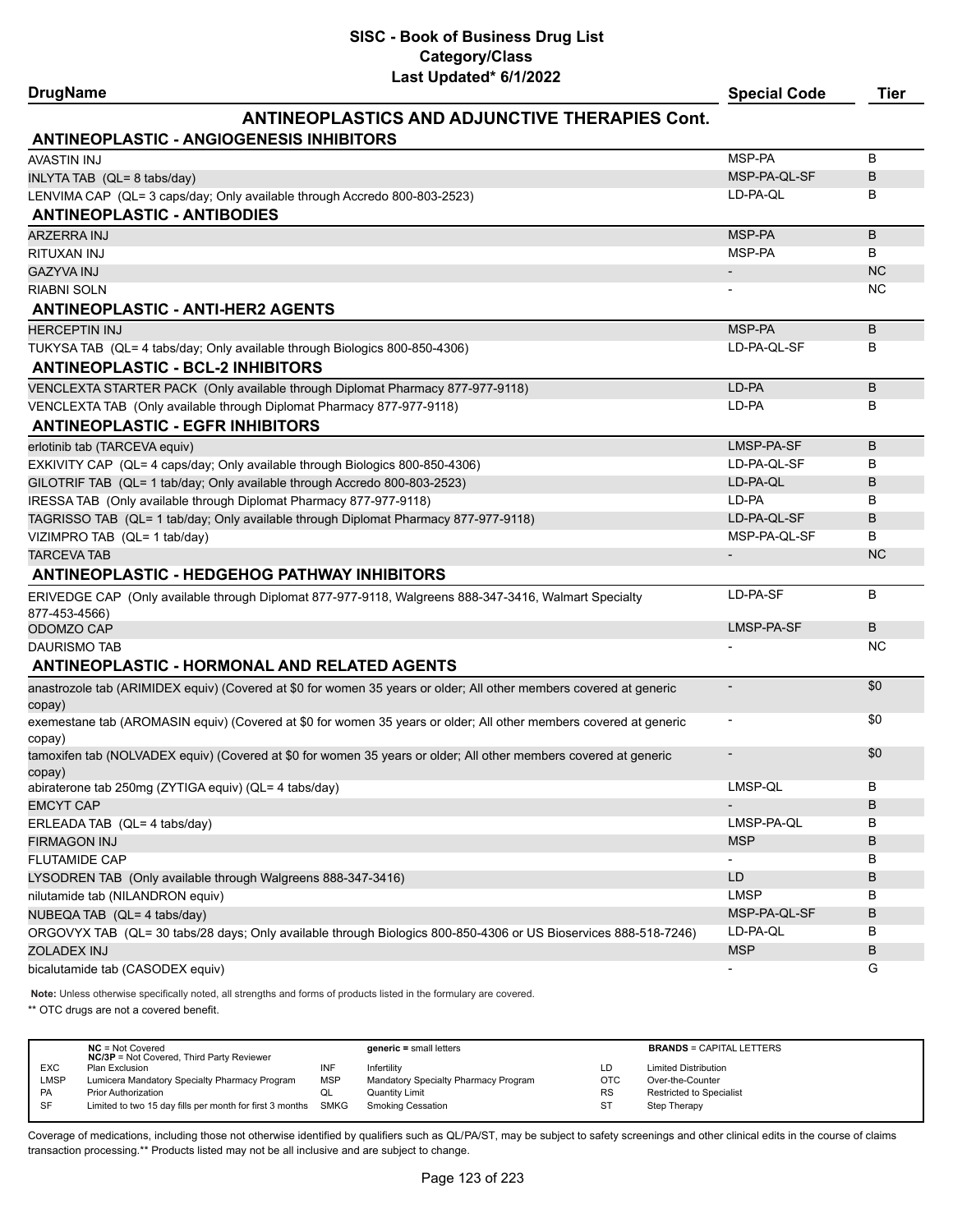| <b>DrugName</b>                                                                                                     | <b>Special Code</b> | Tier      |
|---------------------------------------------------------------------------------------------------------------------|---------------------|-----------|
| <b>ANTINEOPLASTICS AND ADJUNCTIVE THERAPIES Cont.</b>                                                               |                     |           |
| flutamide cap (EULEXIN equiv)                                                                                       |                     | G         |
| letrozole tab (FEMARA equiv)                                                                                        |                     | G         |
| megestrol susp (MEGACE equiv)                                                                                       |                     | G         |
| megestrol tab (MEGACE equiv)                                                                                        |                     | G         |
| toremifene tab (FARESTON equiv)                                                                                     |                     | G         |
| abiraterone acetate tab 500mg (ZYTIGA equiv)                                                                        |                     | <b>NC</b> |
| HYDROXYPROGESTERONE CAPROATE INJ                                                                                    |                     | <b>NC</b> |
| <b>XTANDI CAP</b>                                                                                                   |                     | <b>NC</b> |
| <b>XTANDI TAB 40MG</b>                                                                                              |                     | <b>NC</b> |
| <b>XTANDI TAB 80MG</b>                                                                                              |                     | <b>NC</b> |
| YONSA TAB                                                                                                           |                     | <b>NC</b> |
| <b>ANTINEOPLASTIC - HYPOXIA-INDUCIBLE FACTOR INHIBITORS</b>                                                         |                     |           |
| WELIREG TAB (QL= 3 tabs/day; Only available through Biologics 800-850-4306)                                         | LD-PA-QL            | В         |
| <b>ANTINEOPLASTIC - IMMUNOMODULATORS</b>                                                                            |                     |           |
| POMALYST CAP (QL= 21 caps/28 days)                                                                                  | MSP-PA-QL           | B         |
| <b>ANTINEOPLASTIC - PDGFR-ALPHA INHIBITORS</b>                                                                      |                     |           |
| AYVAKIT TAB (QL= 1 tab/day; Only available through Biologics 800-850-4306)                                          | LD-PA-QL-SF         | B         |
| <b>ANTINEOPLASTIC - XPO1 INHIBITORS</b>                                                                             |                     |           |
| XPOVIO PAK (QL= 32 tabs/28 days; Only available through Biologics 800-850-4306)                                     | LD-PA-QL-SF         | B         |
| <b>ANTINEOPLASTIC COMBINATIONS</b>                                                                                  |                     |           |
| INQOVI TAB (QL= 5 tabs/28 days; Only available through Walgreens 888-347-3416)                                      | LD-PA-OL            | В         |
| LONSURF TAB (Only available through Walgreens 888-347-3416)                                                         | LD-PA               | В         |
| <b>HERCEPTIN HYLECTA INJ</b>                                                                                        |                     | NC        |
| KISQALI PAK                                                                                                         |                     | <b>NC</b> |
| <b>ANTINEOPLASTIC ENZYME INHIBITORS</b>                                                                             |                     |           |
| ALECENSA CAP (QL= 8 caps/day)                                                                                       | LMSP-PA-QL          | B         |
| ALUNBRIG TAB 30MG (QL= 4 tabs/day; Only available through Biologics 800-850-4306)                                   | LD-PA-QL-SF         | B         |
| ALUNBRIG TAB 90MG, 180MG (QL= 1 tab/day; Only available through Biologics 800-850-4306)                             | LD-PA-QL-SF         | В         |
| BALVERSA TAB 3MG (QL= 3 tabs/day; Only available through US Bioservices 888-518-7246)                               | LD-PA-QL-SF         | B         |
| BALVERSA TAB 4MG (QL= 2 tabs/day; Only available through US Bioservices 888-518-7246)                               | LD-PA-QL-SF         | В         |
| BALVERSA TAB 5MG (QL= 1 tab/day; Only available through US Bioservices 888-518-7246)                                | LD-PA-QL-SF         | В         |
| <b>BORTEZOMIB INJ</b>                                                                                               | MSP-PA              | В         |
| bortezomib inj (VELCADE equiv)                                                                                      | MSP-PA              | В         |
| <b>BOSULIF TAB</b>                                                                                                  | MSP-PA-SF           | В         |
| BRAFTOVI CAP 75MG (QL= 6 caps/day; Only available through Diplomat Pharmacy 877-977-9118)                           | LD-PA-QL            | B         |
| BRUKINSA CAP (QL= 4 caps/day; Only available through Biologics 800-850-4306)                                        | LD-PA-QL-SF         | В         |
| CABOMETYX TAB (QL= 1 tab/day)                                                                                       | MSP-PA-QL-SF        | В         |
| CALQUENCE CAP (QL= 2 caps/day; Only available through Diplomat Pharmacy 877-977-9118)                               | LD-PA-QL-SF         | В         |
| CAPRELSA TAB (Only available through Biologics 800-850-4306)                                                        | LD-PA               | В         |
| COMETRIQ KIT (Only available through Diplomat Pharmacy 877-977-9118)                                                | LD-PA               | В         |
| COPIKTRA CAP (QL= 2 caps/day; Only available through Diplomat Pharmacy 877-977-9118)                                | LD-PA-QL            | В         |
| COTELLIC TAB (QL= 3 tabs/day)                                                                                       | MSP-PA-QL           | В         |
| everolimus tab (AFINITOR equiv) (QL= 1 tab/day)                                                                     | LMSP-PA-QL          | В         |
| everolimus tab for oral susp (AFINITOR DISPERZ equiv) (QL= 1 tab/day)                                               | LMSP-PA-QL-SF       | В         |
| FARYDAK CAP (QL= 6 caps/21 days)                                                                                    | MSP-PA-QL           | В         |
| FOTIVDA CAP (QL= 21 caps/28 days; Only available through Biologics 800-850-4306)                                    | LD-PA-QL            | В         |
| Note: Unless otherwise specifically noted, all strengths and forms of products listed in the formulary are covered. |                     |           |

\*\* OTC drugs are not a covered benefit.

|             | $NC = Not Covered$<br><b>NC/3P</b> = Not Covered, Third Party Reviewer |     | $generic = small letters$            |            | <b>BRANDS = CAPITAL LETTERS</b> |
|-------------|------------------------------------------------------------------------|-----|--------------------------------------|------------|---------------------------------|
| <b>EXC</b>  | Plan Exclusion                                                         | INF | Infertility                          | ٢D.        | <b>Limited Distribution</b>     |
| <b>LMSP</b> | Lumicera Mandatory Specialty Pharmacy Program                          | MSP | Mandatory Specialty Pharmacy Program | <b>OTC</b> | Over-the-Counter                |
| <b>PA</b>   | <b>Prior Authorization</b>                                             | QL  | <b>Quantity Limit</b>                | <b>RS</b>  | Restricted to Specialist        |
| SF          | Limited to two 15 day fills per month for first 3 months SMKG          |     | Smoking Cessation                    | ST         | Step Therapy                    |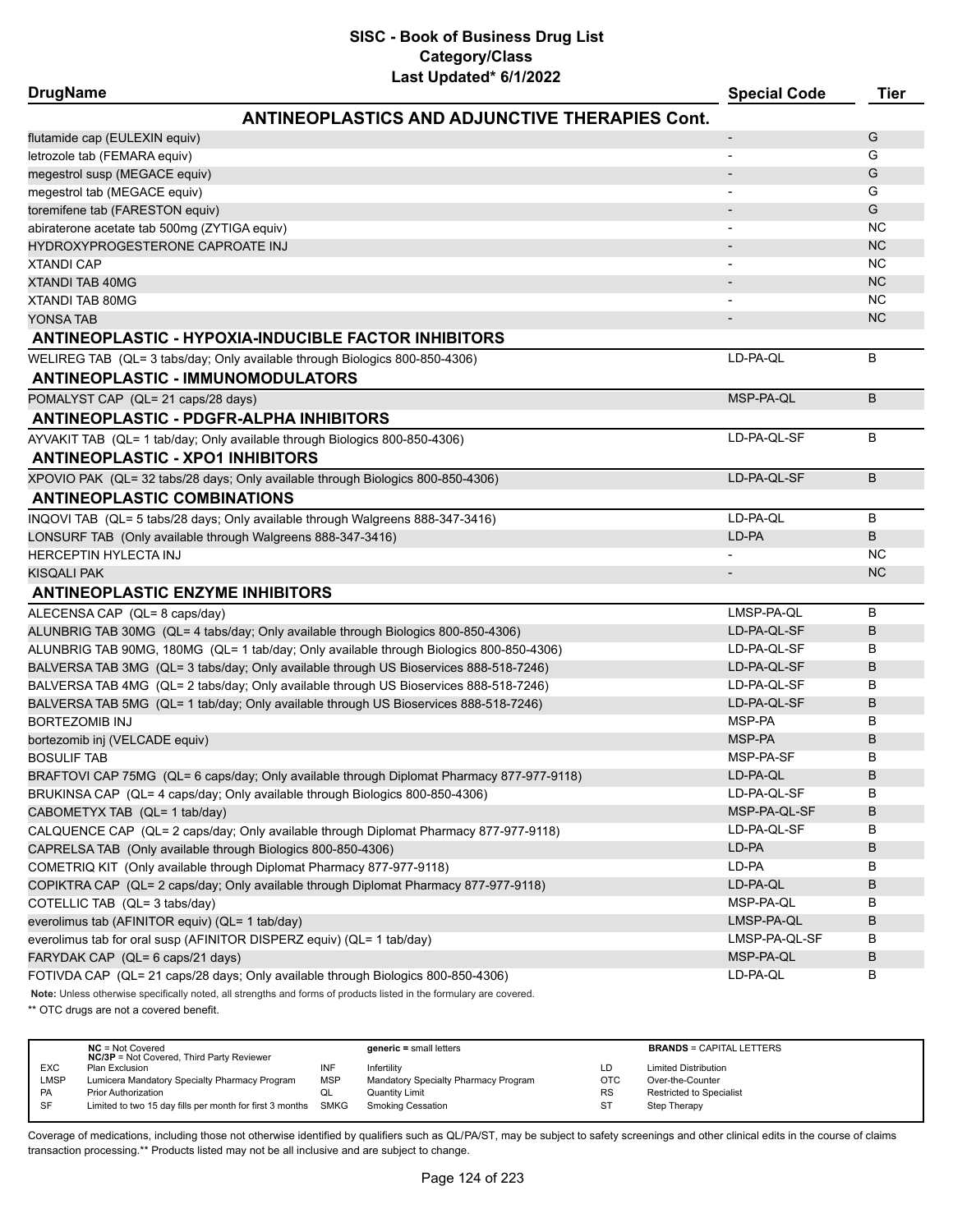| <b>DrugName</b>                                                                                                       | <b>Special Code</b> | Tier |
|-----------------------------------------------------------------------------------------------------------------------|---------------------|------|
| <b>ANTINEOPLASTICS AND ADJUNCTIVE THERAPIES Cont.</b>                                                                 |                     |      |
| GAVRETO CAP (QL= 4 caps/day; Only available through Lumicera 855-847-3553)                                            | LD-PA-QL-SF         | B    |
| IBRANCE CAP (QL= 21 caps/28 days)                                                                                     | MSP-PA-QL           | В    |
| IBRANCE TAB (QL= 21 caps/28 days)                                                                                     | MSP-PA-QL           | B    |
| ICLUSIG TAB (QL= 1 tab/day; Only available through AcariaHealth 800-511-5144)                                         | LD-PA-QL-SF         | в    |
| IDHIFA TAB (QL= 1 tab/day)                                                                                            | MSP-PA-QL           | B    |
| imatinib tab (GLEEVEC equiv)                                                                                          | <b>LMSP</b>         | B    |
| IMBRUVICA CAP 140MG (QL= 3 caps/day; Only available through Diplomat Pharmacy 877-977-9118)                           | LD-PA-QL            | B    |
| IMBRUVICA CAP 70MG (QL= 1 cap/day; Only available through Diplomat Pharmacy 877-977-9118)                             | LD-PA-QL            | В    |
| IMBRUVICA TAB 420MG, 560MG (QL= 1 tab/day; Only available through Diplomat Pharmacy 877-977-9118)                     | LD-PA-QL            | B    |
| JAKAFI TAB (QL= 2 tabs/day)                                                                                           | MSP-PA-QL-SF        | В    |
| KOSELUGO CAP (QL= 4 caps/day; Only available through Onco360 877-662-6633)                                            | LD-PA-QL            | B    |
| lapatinib ditosylate tab (TYKERB equiv)                                                                               | LMSP-PA             | в    |
| LORBRENA TAB 25MG (QL= 1 tab/day)                                                                                     | MSP-PA-QL-SF        | B    |
| LORBRENA TAB 25MG (QL= 3 tabs/day)                                                                                    | MSP-PA-QL-SF        | в    |
| LUMAKRAS TAB (QL= 8 tabs/day; Only available through Biologics 800-850-4306)                                          | LD-PA-QL-SF         | B    |
| LYNPARZA CAP (Only available through Biologics 800-850-4306, QL= 16 caps/day)                                         | LD-PA-QL-SF         | В    |
| LYNPARZA TAB (Only available through Biologics 800-850-4306, QL= 4 tabs/day)                                          | LD-PA-QL-SF         | B    |
| MEKINIST TAB 0.5MG (QL= 3 tabs/day)                                                                                   | LMSP-PA-QL          | В    |
| MEKINIST TAB 2MG (QL= 1 tab/day)                                                                                      | LMSP-PA-QL          | В    |
| MEKTOVI TAB (QL= 6 tabs/day; Only available through Diplomat Pharmacy 877-977-9118)                                   | LD-PA-QL            | В    |
| NERLYNX TAB (QL= 6 tabs/day; Only available through Diplomat Pharmacy 877-977-9118)                                   | LD-PA-QL-SF         | B    |
| NINLARO CAP (Only available through Diplomat 877-977-9118, Walgreens 888-347-3416, Walmart Specialty<br>877-453-4566) | LD-PA               | В    |
| PEMAZYRE TAB (QL= 14 tabs/21 days; Only available through Biologics 800-850-4306)                                     | LD-PA-QL            | B    |
| PIQRAY TAB                                                                                                            | LMSP-PA-SF          | в    |
| QINLOCK TAB (QL= 3 tabs/day; Only available through Biologics 800-850-4306)                                           | LD-PA-QL            | В    |
| RETEVMO CAP (QL= 4 caps/day)                                                                                          | LMSP-PA-QL-SF       | в    |
| ROZLYTREK CAP (QL= 3 caps/day)                                                                                        | LMSP-PA-QL-SF       | B    |
| RUBRACA TAB (QL= 4 tabs/day; Only available through Avella Pharmacy (877) 546-5779)                                   | LD-PA-QL-SF         | В    |
| RYDAPT CAP (QL= 56 caps/28 days)                                                                                      | LMSP-PA-QL          | B    |
| <b>SPRYCEL TAB</b>                                                                                                    | LMSP-PA-SF          | В    |
| STIVARGA TAB (QL= 4 tabs/day)                                                                                         | MSP-PA-QL-SF        | B    |
| sunitinib malate cap (SUTENT equiv)                                                                                   | LMSP-PA-SF          | В    |
| TABRECTA TAB (QL= 4 tabs/day)                                                                                         | LMSP-PA-QL-SF       | B    |
| <b>TAFINLAR CAP</b>                                                                                                   | LMSP-PA             | В    |
| TALZENNA CAP 0.25MG (QL= 3 caps/day)                                                                                  | MSP-PA-QL-SF        | В    |
| TALZENNA CAP 0.5MG, 0.75MG, 1MG(QL= 1 cap/day)                                                                        | MSP-PA-QL-SF        | в    |
| <b>TASIGNA CAP</b>                                                                                                    | LMSP-PA-SF          | В    |
| TAZVERIK TAB (QL= 8 tabs/day; Only available through Onco360 877-662-6633)                                            | LD-PA-QL            | В    |
| temsirolimus inj (TORISEL equiv)                                                                                      | MSP-PA              | В    |
| TEPMETKO TAB (QL= 2 tabs/day; Only available through Biologics 800-850-4306)                                          | LD-PA-QL-SF         | В    |
| TIBSOVO TAB (QL= 2 tabs/day; Only available through Diplomat Pharmacy 877-977-9118)                                   | LD-PA-QL            | B    |
| <b>TORISEL INJ</b>                                                                                                    | MSP-PA              | В    |
| TRUSELTIQ PACK 100MG (QL= 21 caps/28 days; Only available through Biologics 800-850-4306)                             | LD-PA-QL            | B    |
| TRUSELTIQ PACK 50MG, 125MG (QL= 42 caps/28 days; Only available through Biologics 800-850-4306)                       | LD-PA-QL            | В    |
| TRUSELTIQ PACK 75MG (QL= 63 caps/28 days; Only available through Biologics 800-850-4306)                              | LD-PA-QL            | B    |
| TURALIO CAP (QL= 4 caps/day; Only available through Biologics 800-850-4306)                                           | LD-PA-QL-SF         | В    |
|                                                                                                                       |                     |      |

**Note:** Unless otherwise specifically noted, all strengths and forms of products listed in the formulary are covered. \*\* OTC drugs are not a covered benefit.

|            | $NC = Not Covered$<br><b>NC/3P</b> = Not Covered, Third Party Reviewer |            | $generic = small letters$            |            | <b>BRANDS = CAPITAL LETTERS</b> |
|------------|------------------------------------------------------------------------|------------|--------------------------------------|------------|---------------------------------|
| <b>EXC</b> | Plan Exclusion                                                         | INF        | Infertility                          | LD.        | <b>Limited Distribution</b>     |
| LMSP       | Lumicera Mandatory Specialty Pharmacy Program                          | <b>MSP</b> | Mandatory Specialty Pharmacy Program | <b>OTC</b> | Over-the-Counter                |
| <b>PA</b>  | <b>Prior Authorization</b>                                             | QL         | Quantity Limit                       | <b>RS</b>  | Restricted to Specialist        |
| <b>SF</b>  | Limited to two 15 day fills per month for first 3 months SMKG          |            | Smoking Cessation                    |            | Step Therapy                    |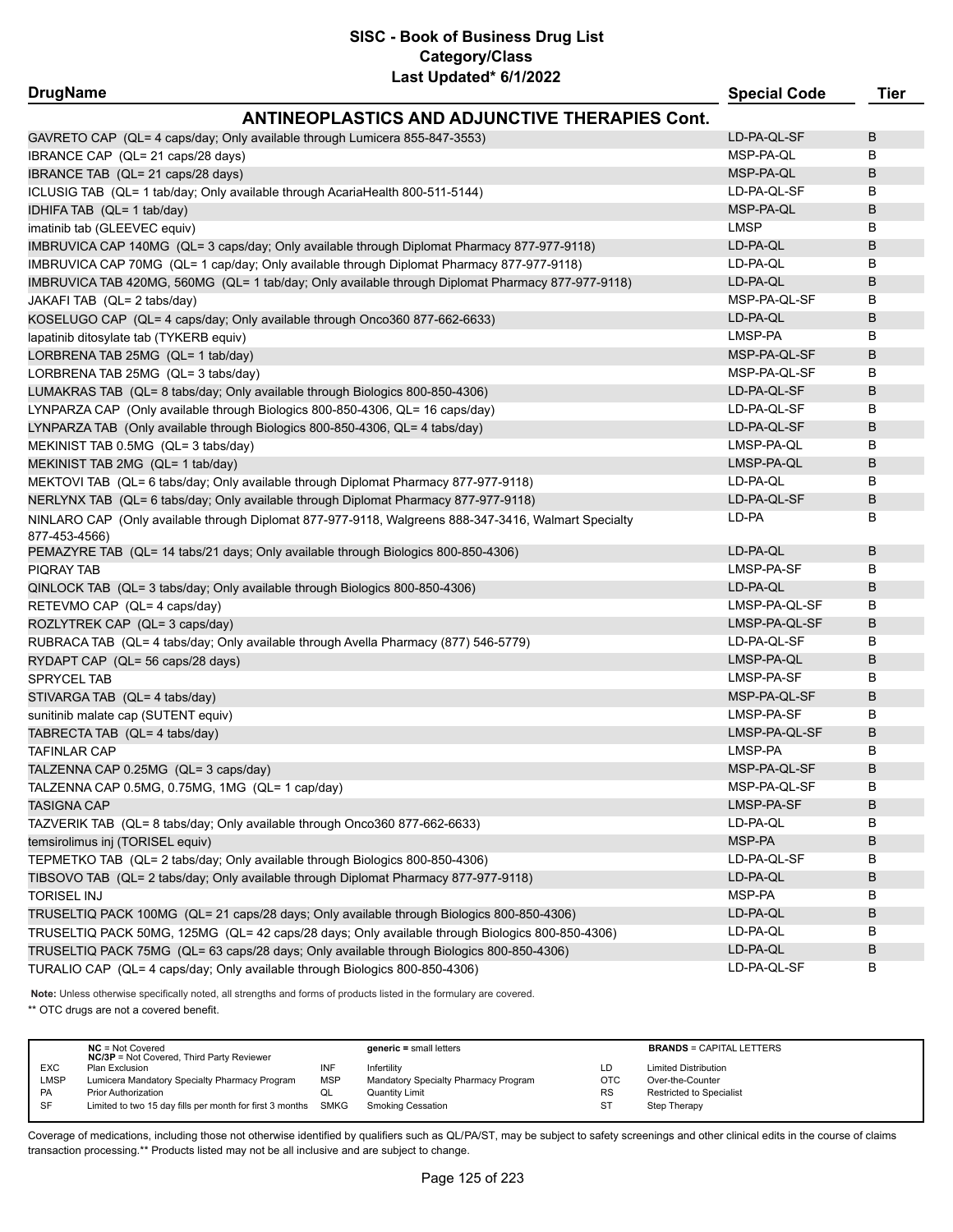| <b>DrugName</b>                                                                         | <b>Special Code</b>      | <b>Tier</b> |
|-----------------------------------------------------------------------------------------|--------------------------|-------------|
| <b>ANTINEOPLASTICS AND ADJUNCTIVE THERAPIES Cont.</b>                                   |                          |             |
| UKONIQ TAB (QL= 4 tabs/day; Only available through Onco360 877-662-6633)                | LD-PA-QL-SF              | B           |
| VERZENIO TAB (QL= 2 tabs/day)                                                           | LMSP-PA-QL               | B           |
| VITRAKVI CAP 100MG (QL= 2 caps/day; Only available through US Bioservices 888-518-7246) | LD-PA-QL-SF              | B           |
| VITRAKVI CAP 25MG (QL= 6 caps/day; Only available through US Bioservices 888-518-7246)  | LD-PA-QL-SF              | B           |
| VITRAKVI SOLN (QL= 10ml/day; Only available through US Bioservices 888-518-7246)        | LD-PA-QL-SF              | B           |
| <b>VOTRIENT TAB</b>                                                                     | LMSP-PA-SF               | B           |
| XALKORI CAP (QL= 2 caps/day)                                                            | MSP-PA-QL-SF             | B           |
| XOSPATA TAB (QL= 3 tabs/day; Only available through Biologics 800-850-4306)             | LD-PA-QL-SF              | B           |
| ZEJULA CAP (QL= 3 caps/day; Only available through Diplomat Pharmacy 877-977-9118)      | LD-PA-QL-SF              | B           |
| ZELBORAF TAB (QL= 8 tabs/day)                                                           | MSP-PA-QL                | В           |
| ZYDELIG TAB (Only available through Diplomat Pharmacy 877-977-9118)                     | LD-PA                    | B           |
| ZYKADIA CAP (QL= 3 caps/day)                                                            | LMSP-PA-QL-SF            | B           |
| ZYKADIA TAB (QL= 3 tabs/day)                                                            | LMSP-PA-QL-SF            | B           |
| AFINITOR DISPERZ TAB                                                                    |                          | NC          |
| <b>AFINITOR TAB</b>                                                                     | $\overline{\phantom{a}}$ | <b>NC</b>   |
| <b>ALUNBRIG PAK</b>                                                                     |                          | <b>NC</b>   |
| <b>IMBRUVICA TAB 140MG</b>                                                              |                          | <b>NC</b>   |
| <b>IMBRUVICA TAB 280MG</b>                                                              |                          | <b>NC</b>   |
| <b>INREBIC CAP</b>                                                                      | $\overline{\phantom{a}}$ | <b>NC</b>   |
| <b>KISQALI TAB</b>                                                                      | $\blacksquare$           | <b>NC</b>   |
| <b>SCEMBLIX TAB</b>                                                                     |                          | <b>NC</b>   |
| <b>SUTENT CAP</b>                                                                       |                          | <b>NC</b>   |
| <b>TYKERB TAB</b>                                                                       | $\overline{\phantom{a}}$ | <b>NC</b>   |
| VONJO CAP                                                                               |                          | <b>NC</b>   |
| <b>ANTINEOPLASTICS MISC.</b>                                                            |                          |             |
| bexarotene cap (TARGRETIN equiv)                                                        | LMSP-PA-SF               | B           |
| <b>BESREMI INJ</b>                                                                      | $\overline{\phantom{a}}$ | <b>NC</b>   |
| <b>SYLATRON INJ</b>                                                                     | $\overline{\phantom{a}}$ | <b>NC</b>   |
| <b>SYNRIBO INJ</b>                                                                      |                          | <b>NC</b>   |
| <b>MITOTIC INHIBITORS</b>                                                               |                          |             |
| ETOPOSIDE CAP                                                                           | <b>LMSP</b>              | B           |
| <b>ANTIPARKINSON AGENTS</b>                                                             |                          |             |
| <b>ANTIPARKINSON ADJUVANTS</b>                                                          |                          |             |
| carbidopa tab (LODOSYN equiv)                                                           |                          | G           |
| <b>ANTIPARKINSON ANTICHOLINERGICS</b>                                                   |                          |             |
| benztropine tab                                                                         |                          | G           |
| trihexyphenidyl tab (ARTANE equiv)                                                      |                          | G           |
| <b>ANTIPARKINSON COMT INHIBITORS</b>                                                    |                          |             |
| entacapone tab (COMTAN equiv)                                                           |                          | G           |
| tolcapone tab (TASMAR equiv)                                                            |                          | G           |
| <b>ANTIPARKINSON DOPAMINERGICS</b>                                                      |                          |             |
| CARBIDOPA/LEVODOPA/ENTACAPONE TAB (STALEVO equiv)                                       |                          | B           |
| <b>NEUPRO PATCH</b>                                                                     | <b>PA</b>                | В           |
| amantadine cap (SYMMETREL equiv)                                                        |                          | G           |
| amantadine syrup (SYMMETREL equiv)                                                      |                          | G           |
|                                                                                         |                          |             |

**Note:** Unless otherwise specifically noted, all strengths and forms of products listed in the formulary are covered.

\*\* OTC drugs are not a covered benefit.

|            | $NC = Not Covered$<br><b>NC/3P</b> = Not Covered, Third Party Reviewer |            | $generic = small letters$            |            | <b>BRANDS = CAPITAL LETTERS</b> |
|------------|------------------------------------------------------------------------|------------|--------------------------------------|------------|---------------------------------|
| <b>EXC</b> | Plan Exclusion                                                         | INF        | Infertilitv                          | LD         | <b>Limited Distribution</b>     |
| LMSP       | Lumicera Mandatory Specialty Pharmacy Program                          | <b>MSP</b> | Mandatory Specialty Pharmacy Program | <b>OTC</b> | Over-the-Counter                |
| PA         | <b>Prior Authorization</b>                                             | ◡          | Quantity Limit                       | <b>RS</b>  | <b>Restricted to Specialist</b> |
| SF         | Limited to two 15 day fills per month for first 3 months               | SMKG       | Smoking Cessation                    | ST         | Step Therapy                    |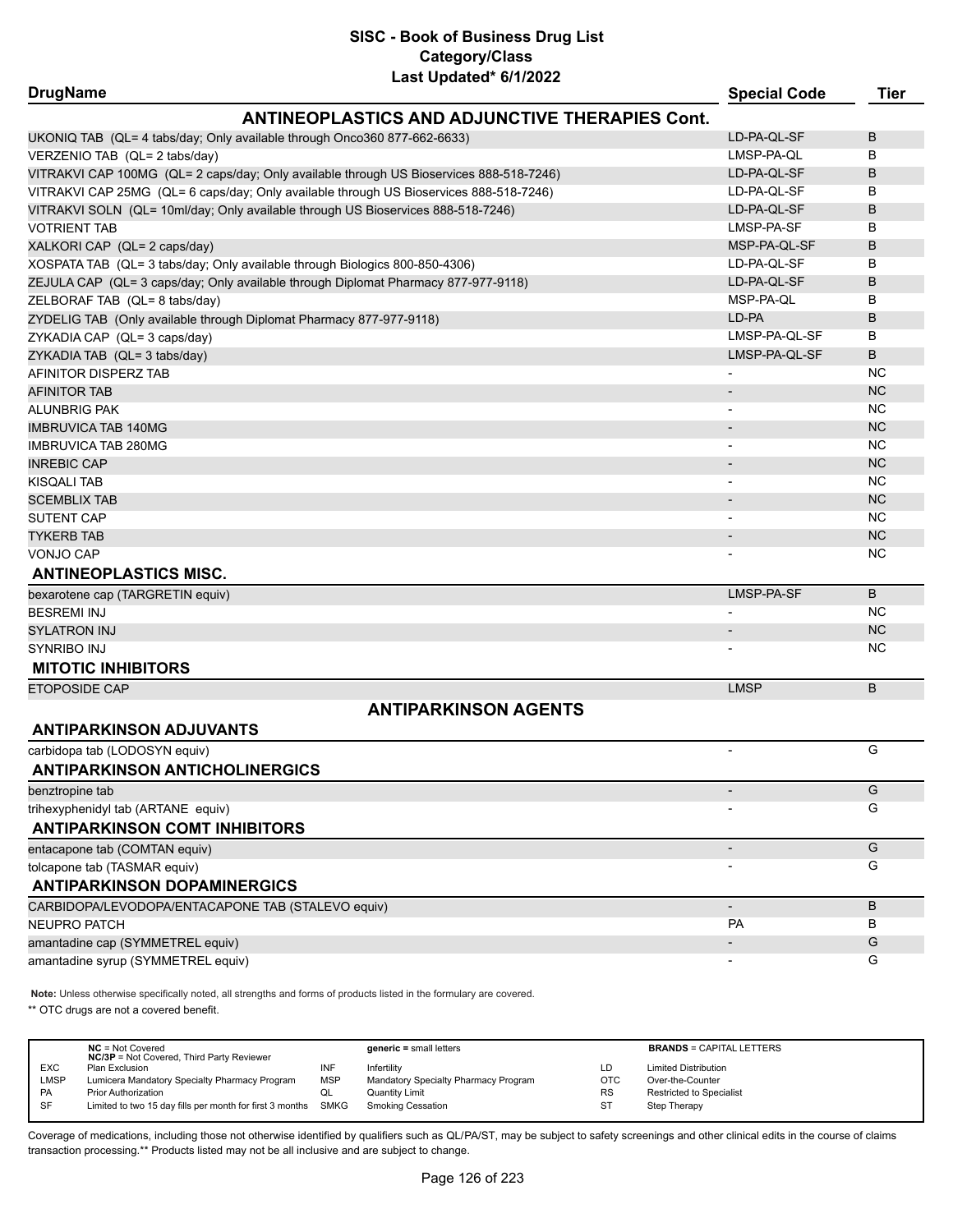| <b>DrugName</b>                                   | Last Upualtu VIIILULL                           | <b>Special Code</b>      | <b>Tier</b> |
|---------------------------------------------------|-------------------------------------------------|--------------------------|-------------|
|                                                   | <b>ANTIPARKINSON AGENTS Cont.</b>               |                          |             |
| amantadine tab                                    |                                                 | $\overline{\phantom{a}}$ | G           |
| bromocriptine cap (PARLODEL equiv)                |                                                 |                          | G           |
| bromocriptine tab (PARLODEL equiv)                |                                                 |                          | G           |
| carbidopa/levodopa ER tab (SINEMET CR equiv)      |                                                 |                          | G           |
| carbidopa/levodopa ODT (PARCOPA equiv)            |                                                 |                          | G           |
| carbidopa/levodopa tab (SINEMET equiv)            |                                                 |                          | G           |
| pramipexole ER tab (MIRAPEX ER equiv)             |                                                 |                          | G           |
| pramipexole tab (MIRAPEX equiv)                   |                                                 |                          | G           |
| ropinirole ER tab (REQUIP XL equiv)               |                                                 |                          | G           |
| ropinirole tab (REQUIP equiv)                     |                                                 |                          | G           |
| <b>DUOPA ENTERAL SUSP</b>                         |                                                 |                          | <b>NC</b>   |
| <b>GOCOVRI CAP</b>                                |                                                 | $\overline{\phantom{0}}$ | NC          |
| <b>MIRAPEX ER TAB</b>                             |                                                 |                          | <b>NC</b>   |
| <b>RYTARY CAP</b>                                 |                                                 |                          | <b>NC</b>   |
| <b>ANTIPARKINSON MONOAMINE OXIDASE INHIBITORS</b> |                                                 |                          |             |
| XADAGO TAB (QL= 1 tab/day)                        |                                                 | PA-QL                    | B           |
| rasagiline tab (AZILECT equiv)                    |                                                 | ¢                        | G           |
| selegiline cap (ELDEPRYL equiv)                   |                                                 |                          | G           |
| selegiline tab (ELDEPRYL equiv)                   |                                                 |                          | G           |
| <b>ZELAPAR ODT</b>                                |                                                 | $\overline{\phantom{a}}$ | <b>NC</b>   |
|                                                   | <b>ANTIPARKINSON AND RELATED THERAPY AGENTS</b> |                          |             |
| <b>ANTIPARKINSON ANTICHOLINERGICS</b>             |                                                 |                          |             |
| trihexyphenidyl elixir (ARTANE equiv)             |                                                 | $\blacksquare$           | G           |
| TRIHEXYPHENIDYL SOLN                              |                                                 |                          | G           |
| <b>ANTIPARKINSON COMT INHIBITORS</b>              |                                                 |                          |             |
| ONGENTYS CAP (QL= 1 tab/day, 30 tabs per fill)    |                                                 | PA-QL                    | B           |
| <b>ANTIPARKINSON DOPAMINERGICS</b>                |                                                 |                          |             |
| INBRIJA INH POWDER (QL= 10 caps/day)              |                                                 | PA-QL                    | B           |
| CARBIDOPA/LEVODOPA ODT                            |                                                 |                          | G           |
| carbidopa-levodopa-entacapone tab (STALEVO equiv) |                                                 |                          | G           |
| <b>APOKYN INJ</b>                                 |                                                 |                          | <b>NC</b>   |
| apomorphine inj (APOKYN equiv)                    |                                                 |                          | <b>NC</b>   |
| <b>DHIVY TAB</b>                                  |                                                 | $\blacksquare$           | <b>NC</b>   |
| <b>KYNMOBI FILM</b>                               |                                                 |                          | <b>NC</b>   |
| KYNMOBI TITRATION KIT                             |                                                 |                          | <b>NC</b>   |
| <b>OSMOLEX ER TAB</b>                             |                                                 | $\overline{\phantom{a}}$ | <b>NC</b>   |
|                                                   | <b>ANTIPSYCHOTICS/ANTIMANIC AGENTS</b>          |                          |             |

# **ANTIMANIC AGENTS**

| AN LIMANG AVEN IV                         |                          |   |
|-------------------------------------------|--------------------------|---|
| lithium carbonate cap (ESKALITH ER equiv) |                          | G |
| lithium carbonate ER tab (LITHOBID equiv) | $\overline{\phantom{a}}$ | G |
| lithium carbonate tab                     |                          | G |
| lithium citrate soln                      |                          | G |
| <b>ANTIPSYCHOTICS - MISC.</b>             |                          |   |
| EQUETRO CAP                               |                          | В |
| LATUDA TAB (QL= 1 tab/day)                | $QL - d$                 | В |
|                                           |                          |   |

**Note:** Unless otherwise specifically noted, all strengths and forms of products listed in the formulary are covered.

\*\* OTC drugs are not a covered benefit.

|            | $NC = Not Covered$<br><b>NC/3P</b> = Not Covered, Third Party Reviewer |            | $generic = small letters$            |            | <b>BRANDS = CAPITAL LETTERS</b> |
|------------|------------------------------------------------------------------------|------------|--------------------------------------|------------|---------------------------------|
| <b>EXC</b> | Plan Exclusion                                                         | INF        | Infertilitv                          | LD         | <b>Limited Distribution</b>     |
|            |                                                                        |            |                                      |            |                                 |
| LMSP       | Lumicera Mandatory Specialty Pharmacy Program                          | <b>MSP</b> | Mandatory Specialty Pharmacy Program | <b>OTC</b> | Over-the-Counter                |
| <b>PA</b>  | <b>Prior Authorization</b>                                             | QL         | <b>Quantity Limit</b>                | <b>RS</b>  | Restricted to Specialist        |
| <b>SF</b>  | Limited to two 15 day fills per month for first 3 months SMKG          |            | <b>Smoking Cessation</b>             | ST         | Step Therapy                    |
|            |                                                                        |            |                                      |            |                                 |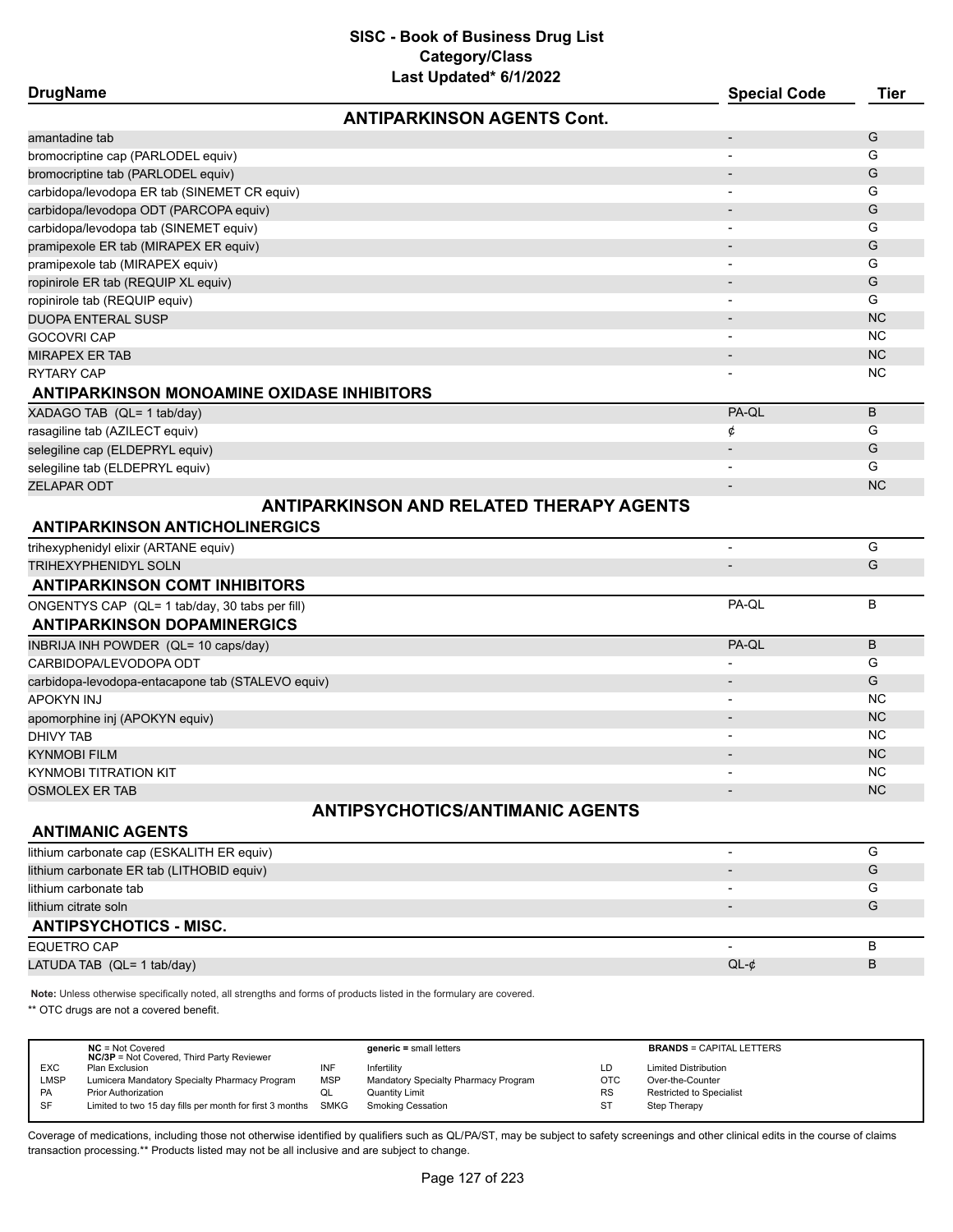| <b>DrugName</b>                                                                                                     | <b>Special Code</b>      | Tier      |
|---------------------------------------------------------------------------------------------------------------------|--------------------------|-----------|
| <b>ANTIPSYCHOTICS/ANTIMANIC AGENTS Cont.</b>                                                                        |                          |           |
| ziprasidone cap (GEODON equiv)                                                                                      |                          | G         |
| <b>CAPLYTA CAP</b>                                                                                                  | $\overline{a}$           | <b>NC</b> |
| NUPLAZID CAP                                                                                                        |                          | ΝC        |
| <b>NUPLAZID TAB</b>                                                                                                 |                          | <b>NC</b> |
| <b>VRAYLAR CAP</b>                                                                                                  |                          | <b>NC</b> |
| <b>VRAYLAR PACK</b>                                                                                                 |                          | <b>NC</b> |
| <b>BENZISOXAZOLES</b>                                                                                               |                          |           |
| FANAPT TAB (QL= 2 tabs/day; Step Therapy requires trial of ABILIFY or quetiapine ER)                                | QL-ST                    | В         |
| FANAPT TITRATION PACK (QL= 1 pack/plan year; Step Therapy requires trial of ABILIFY or quetiapine ER)               | QL-ST                    | B         |
| <b>RISPERIDONE ODT</b>                                                                                              |                          | B         |
| paliperidone ER tab (INVEGA equiv) (Step Therapy requires trial of ABILIFY or quetiapine ER)                        | <b>ST</b>                | G         |
| risperidone ODT (RISPERDAL M equiv)                                                                                 |                          | G         |
| risperidone soln (RISPERDAL equiv)                                                                                  |                          | G         |
| risperidone tab (RISPERDAL equiv)                                                                                   |                          | G         |
| <b>INVEGA HAFYERA INJ</b>                                                                                           |                          | <b>NC</b> |
| <b>INVEGA INJ</b>                                                                                                   |                          | <b>NC</b> |
| <b>INVEGA TAB</b>                                                                                                   |                          | <b>NC</b> |
| <b>BUTYROPHENONES</b>                                                                                               |                          |           |
| haloperidol lactate conc (HALDOL equiv)                                                                             | $\overline{\phantom{a}}$ | G         |
| haloperidol tab (HALDOL equiv)                                                                                      |                          | G         |
| <b>DIBENZAPINES</b>                                                                                                 |                          |           |
| asenapine maleate SL tab (SAPHRIS equiv) (QL= 2 tabs/day; Step Therapy requires trial of ABILIFY or quetiapine ER)  | QL-ST                    | G         |
| clozapine tab (CLOZARIL equiv)                                                                                      | $\overline{\phantom{a}}$ | G         |
| loxapine cap (LOXITANE equiv)                                                                                       |                          | G         |
| olanzapine ODT (ZYPREXA equiv)                                                                                      |                          | G         |
| olanzapine tab (ZYPREXA equiv)                                                                                      |                          | G         |
| quetiapine tab (SEROQUEL equiv)                                                                                     |                          | G         |
| quetiapine XR tab (SEROQUEL XR equiv)                                                                               |                          | G         |
| <b>ADASUVE INHALER</b>                                                                                              |                          | <b>NC</b> |
| <b>CLOZAPINE ODT</b>                                                                                                |                          | <b>NC</b> |
| clozapine ODT 25mg, 100mg (CLOZAPINE, FAZACLO equiv)                                                                |                          | NC        |
| CLOZAPINE ODT, FAZACLO ODT                                                                                          |                          | <b>NC</b> |
| <b>SECUADO PATCH</b>                                                                                                |                          | NC        |
| SEROQUEL XR TAB                                                                                                     |                          | ΝC        |
| <b>VERSACLOZ SUSP</b>                                                                                               |                          | NC        |
| <b>DIHYDROINDOLONES</b>                                                                                             |                          |           |
| <b>MOLINDONE TAB</b>                                                                                                |                          | NC        |
| <b>PHENOTHIAZINES</b>                                                                                               |                          |           |
| chlorpromazine tab (THORAZINE equiv)                                                                                | $\overline{\phantom{a}}$ | G         |
| fluphenazine tab (PROLIXIN equiv)                                                                                   |                          | G         |
| perphenazine tab (TRILAFON equiv)                                                                                   |                          | G         |
| prochlorperazine supp (COMPAZINE equiv)                                                                             |                          | G         |
| prochlorperazine tab (COMPAZINE equiv)                                                                              |                          | G         |
| thioridazine tab (MELLARIL equiv)                                                                                   |                          | G         |
| trifluoperazine tab (STELAZINE equiv)                                                                               |                          | G         |
| CHLORPROMAZINE CONC                                                                                                 |                          | <b>NC</b> |
|                                                                                                                     |                          |           |
| Note: Unless otherwise specifically noted, all strengths and forms of products listed in the formulary are covered. |                          |           |

\*\* OTC drugs are not a covered benefit.

|            | $NC = Not Covered$<br><b>NC/3P</b> = Not Covered, Third Party Reviewer |            | $generic = small letters$            |            | <b>BRANDS = CAPITAL LETTERS</b> |
|------------|------------------------------------------------------------------------|------------|--------------------------------------|------------|---------------------------------|
| <b>EXC</b> | Plan Exclusion                                                         | INF        | Infertility                          | LD         | <b>Limited Distribution</b>     |
| LMSP       | Lumicera Mandatory Specialty Pharmacy Program                          | <b>MSP</b> | Mandatory Specialty Pharmacy Program | <b>OTC</b> | Over-the-Counter                |
| <b>PA</b>  | <b>Prior Authorization</b>                                             | QL         | <b>Quantity Limit</b>                | <b>RS</b>  | <b>Restricted to Specialist</b> |
| <b>SF</b>  | Limited to two 15 day fills per month for first 3 months SMKG          |            | <b>Smoking Cessation</b>             | ST         | Step Therapy                    |
|            |                                                                        |            |                                      |            |                                 |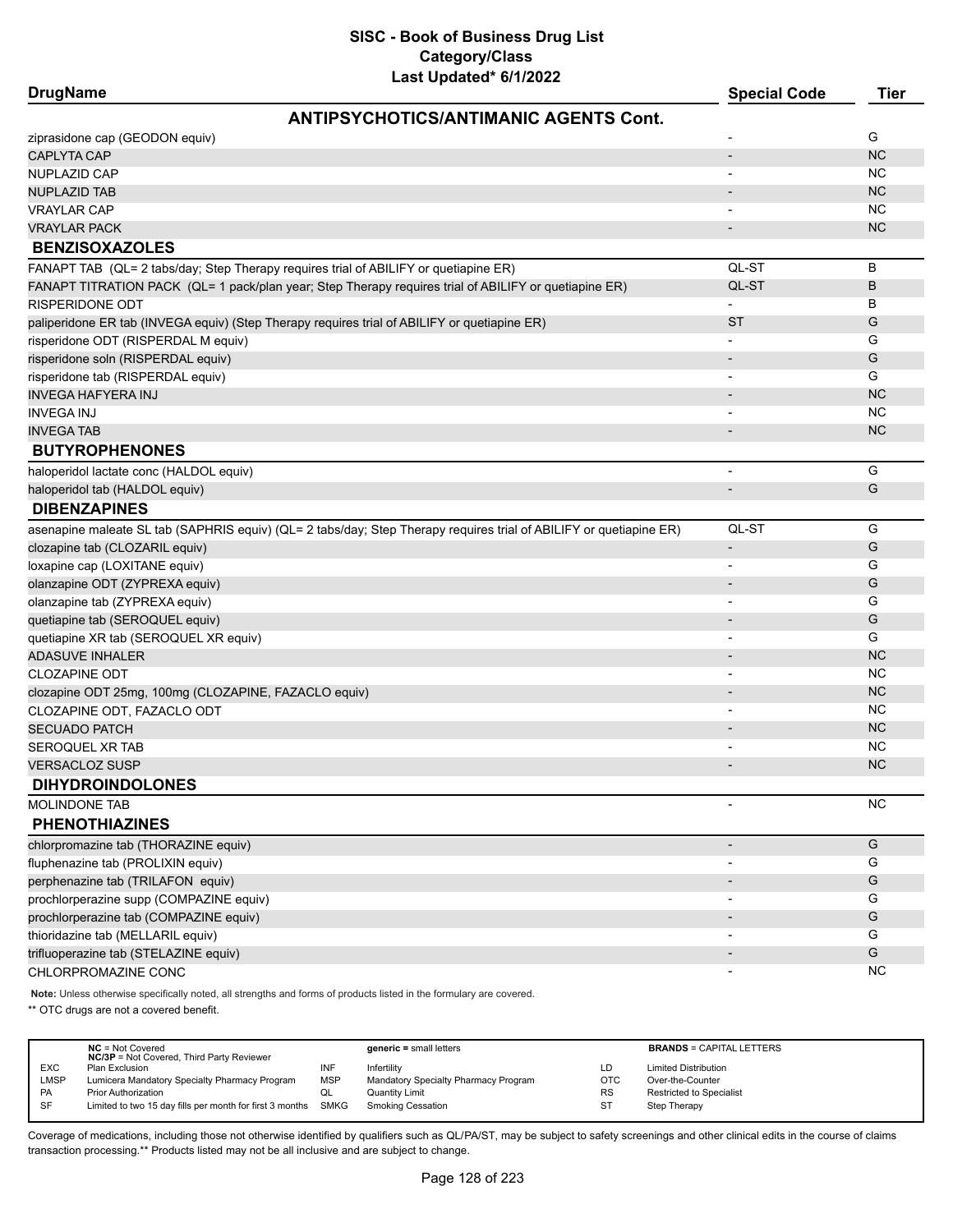**DrugName Special Code Tier**

# **ANTIPSYCHOTICS/ANTIMANIC AGENTS Cont.**

| <b>QUINOLINONE DERIVATIVES</b>    |                                        |                          |           |
|-----------------------------------|----------------------------------------|--------------------------|-----------|
| aripiprazole soln (ABILIFY equiv) |                                        |                          | G         |
| aripiprazole tab (ABILIFY equiv)  |                                        | $\overline{\phantom{0}}$ | G         |
| ABILIFY MYCITE TAB                |                                        | $\overline{\phantom{a}}$ | <b>NC</b> |
| aripiprazole ODT (ABILIFY equiv)  |                                        |                          | <b>NC</b> |
| <b>REXULTI TAB</b>                |                                        | $\overline{\phantom{0}}$ | <b>NC</b> |
| <b>THIOXANTHENES</b>              |                                        |                          |           |
| thiothixene cap (NAVANE equiv)    |                                        |                          | G         |
|                                   | <b>ANTISEPTICS &amp; DISINFECTANTS</b> |                          |           |

# **ANTISEPTICS & DISINFECTANTS**

| <b>HYLAMEND GEL FIRST AID</b> | <b>NC</b> |
|-------------------------------|-----------|
| <b>CHLORINE ANTISEPTICS</b>   |           |
| PHISOHEX LIQUID               |           |
| <b>IODINE ANTISEPTICS</b>     |           |
| <b>IODOFLEX PAD</b>           | <b>NC</b> |

# **ANTIVIRALS**

| <b>ANTIRETROVIRALS</b>                                          |                          |     |
|-----------------------------------------------------------------|--------------------------|-----|
| <b>DESCOVY TAB</b>                                              | PA                       | \$0 |
| emtricitabine/tenofovir disoproxil fumarate tab (TRUVADA equiv) | $\overline{\phantom{a}}$ | \$0 |
| <b>APTIVUS CAP</b>                                              | $\overline{\phantom{a}}$ | B   |
| <b>APTIVUS SOLN</b>                                             | $\blacksquare$           | B   |
| <b>BIKTARVY TAB</b>                                             | $\overline{\phantom{a}}$ | в   |
| <b>CIMDUO TAB</b>                                               | $\blacksquare$           | B   |
| <b>COMPLERA TAB</b>                                             | $\overline{\phantom{a}}$ | в   |
| <b>CRIXIVAN CAP</b>                                             | $\overline{\phantom{a}}$ | B   |
| <b>DELSTRIGO TAB</b>                                            |                          | B   |
| <b>DOVATO TAB</b>                                               | $\blacksquare$           | B   |
| <b>EDURANT TAB</b>                                              | $\overline{\phantom{a}}$ | B   |
| <b>EMTRIVA CAP</b>                                              | $\overline{\phantom{a}}$ | B   |
| <b>EMTRIVA SOLN</b>                                             | $\overline{\phantom{0}}$ | B   |
| <b>EVOTAZ TAB</b>                                               | $\overline{\phantom{a}}$ | B   |
| <b>FUZEON INJ</b>                                               | <b>LMSP</b>              | B   |
| <b>GENVOYA TAB</b>                                              | $\overline{\phantom{a}}$ | B   |
| <b>INTELENCE TAB</b>                                            | $\overline{\phantom{a}}$ | B   |
| <b>INVIRASE CAP</b>                                             | $\overline{\phantom{a}}$ | B   |
| <b>INVIRASE TAB</b>                                             | $\overline{\phantom{a}}$ | B   |
| <b>ISENTRESS (HD) TAB</b>                                       | $\overline{\phantom{a}}$ | B   |
| <b>ISENTRESS CHEW TAB</b>                                       | $\overline{\phantom{a}}$ | в   |
| <b>ISENTRESS POWDER PACK</b>                                    | $\overline{\phantom{a}}$ | B   |
| <b>JULUCA TAB</b>                                               | $\blacksquare$           | в   |
| <b>KALETRA TAB</b>                                              | $\overline{\phantom{a}}$ | B   |
| <b>LEXIVA SUSP</b>                                              | $\blacksquare$           | в   |
| <b>NORVIR CAP</b>                                               | $\blacksquare$           | B   |
| <b>NORVIR POWDER PACK</b>                                       |                          | B   |
| <b>NORVIR SOLN</b>                                              |                          | B   |

**Note:** Unless otherwise specifically noted, all strengths and forms of products listed in the formulary are covered.

\*\* OTC drugs are not a covered benefit.

|             | $NC = Not Covered$<br><b>NC/3P</b> = Not Covered, Third Party Reviewer |            | $generic = small letters$            |           | <b>BRANDS = CAPITAL LETTERS</b> |
|-------------|------------------------------------------------------------------------|------------|--------------------------------------|-----------|---------------------------------|
| <b>EXC</b>  | Plan Exclusion                                                         | INF        | Infertility                          | LD        | <b>Limited Distribution</b>     |
| <b>LMSP</b> | Lumicera Mandatory Specialty Pharmacy Program                          | <b>MSP</b> | Mandatory Specialty Pharmacy Program | OTC       | Over-the-Counter                |
| PA          | <b>Prior Authorization</b>                                             | QL         | Quantity Limit                       | <b>RS</b> | <b>Restricted to Specialist</b> |
| <b>SF</b>   | Limited to two 15 day fills per month for first 3 months SMKG          |            | <b>Smoking Cessation</b>             | ST        | Step Therapy                    |
|             |                                                                        |            |                                      |           |                                 |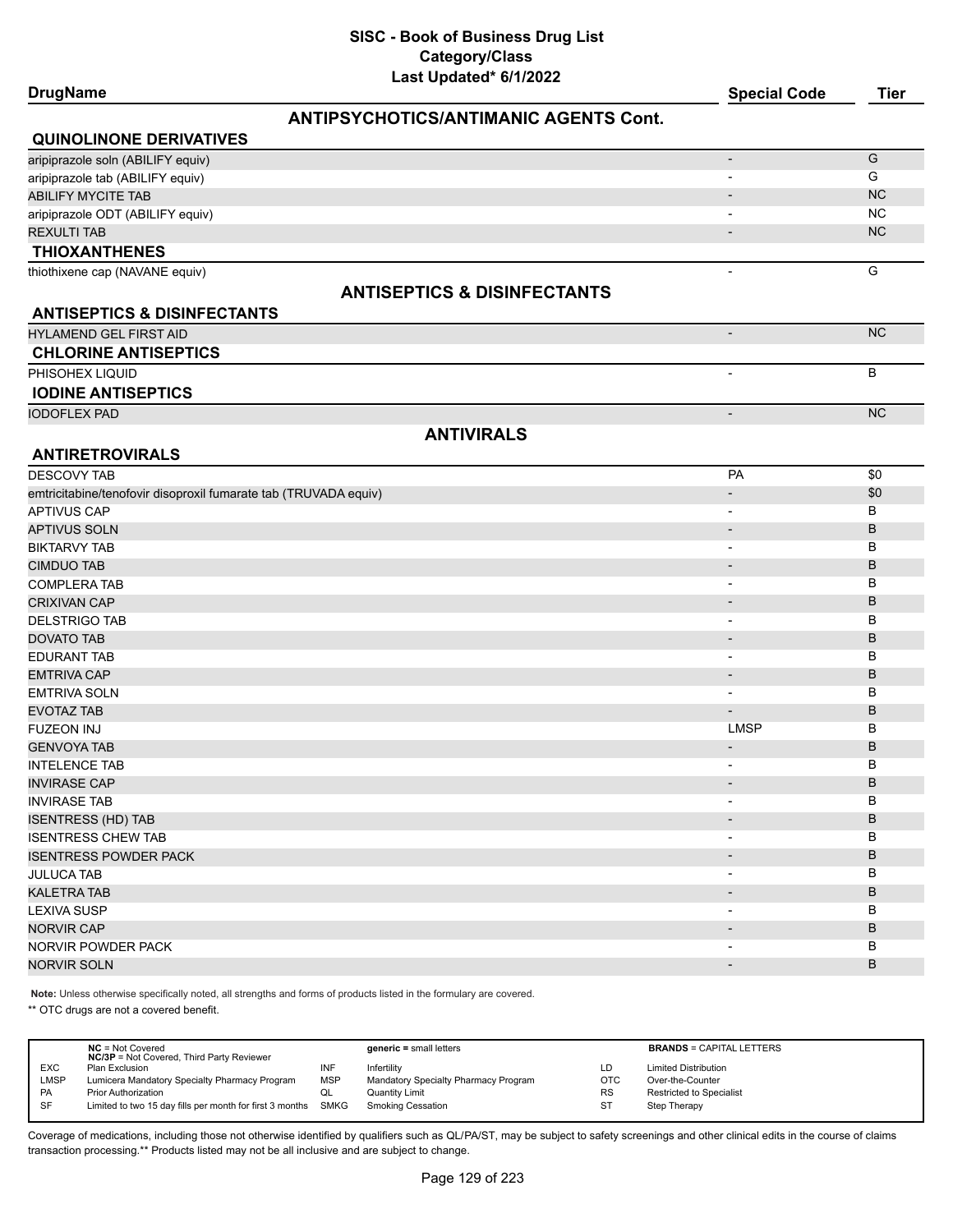| <b>DrugName</b>                                                                   | <b>Special Code</b>      | <b>Tier</b>   |
|-----------------------------------------------------------------------------------|--------------------------|---------------|
| <b>ANTIVIRALS Cont.</b>                                                           |                          |               |
| ODEFSEY TAB                                                                       |                          | В             |
| PIFELTRO TAB                                                                      | $\overline{\phantom{a}}$ | B             |
| PREZCOBIX TAB                                                                     | $\overline{\phantom{a}}$ | В             |
| PREZISTA SUSP                                                                     |                          | B             |
| PREZISTA TAB                                                                      |                          | В             |
| <b>RESCRIPTOR TAB</b>                                                             |                          | B             |
| REYATAZ POWDER PACK                                                               | $\overline{\phantom{a}}$ | В             |
| RUKOBIA ER TAB (Restricted to Infectious Disease Specialist)                      | <b>RS</b>                | B             |
| <b>SELZENTRY SOLN</b>                                                             |                          | в             |
| <b>SELZENTRY TAB</b>                                                              | $\overline{\phantom{a}}$ | B             |
| STRIBILD TAB                                                                      | $\overline{\phantom{a}}$ | в             |
| <b>SUSTIVA TAB</b>                                                                |                          | B             |
| SYMFI (LO) TAB                                                                    | $\overline{\phantom{a}}$ | В             |
| SYMTUZA TAB                                                                       | $\overline{\phantom{a}}$ | B             |
| TIVICAY PD TAB                                                                    | $\overline{\phantom{a}}$ | в             |
| <b>TIVICAY TAB</b>                                                                | $\overline{\phantom{a}}$ | B             |
| TRIUMEQ PD TAB                                                                    |                          | в             |
| TRIUMEQ TAB                                                                       |                          | B             |
| <b>TRIZIVIR TAB</b>                                                               | $\overline{\phantom{a}}$ | в             |
| <b>VIDEX SOLN</b>                                                                 | $\overline{\phantom{a}}$ | B             |
| <b>VIRACEPT POWDER</b>                                                            | $\overline{\phantom{a}}$ | В             |
| <b>VIRACEPT TAB</b>                                                               | $\overline{\phantom{a}}$ | B             |
| <b>VIREAD TAB</b>                                                                 | $\overline{\phantom{a}}$ | в             |
| VITEKTA TAB                                                                       |                          | B             |
| <b>ZERIT SOLN</b>                                                                 |                          | B             |
| abacavir soln (ZIAGEN equiv)                                                      |                          | G             |
| abacavir tab (ZIAGEN equiv)                                                       | $\overline{\phantom{a}}$ | G             |
| abacavir/lamivudine tab (EPZICOM equiv)                                           | $\overline{\phantom{a}}$ | G             |
| abacavir/lamivudine/zidovudine tab (TRIZIVIR equiv)                               | $\overline{\phantom{a}}$ | G             |
| atazanavir cap (REYATAZ equiv)                                                    | $\overline{\phantom{a}}$ | G             |
| didanosine DR cap (VIDEX EC equiv)                                                | $\overline{\phantom{a}}$ | G             |
| DIDANOSINE DR CAP, VIDEX EC CAP                                                   | $\overline{\phantom{a}}$ | G             |
| efavirenz cap (SUSTIVA equiv)                                                     |                          | G             |
| efavirenz tab (SUSTIVA equiv)                                                     |                          | G             |
| efavirenz/emtricitabine/tenofovir df tab (ATRIPLA equiv)                          |                          | G             |
| efavirenz/lamivudine/tenofovir df (lo) tab (SYMFI (LO) equiv)                     |                          | G             |
| emtricitabine cap (EMTRIVA equiv)                                                 | $\overline{\phantom{a}}$ | G             |
| etravirine tab (INTELENCE equiv)                                                  |                          | G             |
| fosamprenavir tab (LEXIVA equiv)                                                  |                          | G             |
| lamivudine soln (EPIVIR equiv)                                                    |                          | G             |
| lamivudine tab (EPIVIR equiv)                                                     |                          | G             |
| lamivudine/zidovudine tab (COMBIVIR equiv)                                        |                          | G             |
| lopinavir/ritonavir soln (KALETRA equiv)                                          |                          | G             |
| lopinavir/ritonavir tab (KALETRA equiv)                                           | $\overline{\phantom{a}}$ | ${\mathsf G}$ |
| maraviroc tab (SELZENTRY equiv)                                                   | $\overline{\phantom{a}}$ | G             |
| NEVIRAPINE ER TAB (Step Therapy requires trial of nevirapine)                     | <b>ST</b>                | G             |
| nevirapine ER tab (VIRAMUNE XR equiv) (Step Therapy requires trial of nevirapine) | <b>ST</b>                | G             |
|                                                                                   |                          |               |

**Note:** Unless otherwise specifically noted, all strengths and forms of products listed in the formulary are covered.

\*\* OTC drugs are not a covered benefit.

|             | $NC = Not Covered$<br><b>NC/3P</b> = Not Covered, Third Party Reviewer |            | $generic = small letters$            |            | <b>BRANDS = CAPITAL LETTERS</b> |
|-------------|------------------------------------------------------------------------|------------|--------------------------------------|------------|---------------------------------|
| <b>EXC</b>  | Plan Exclusion                                                         | INF        | Infertility                          | LD         | <b>Limited Distribution</b>     |
| <b>LMSP</b> | Lumicera Mandatory Specialty Pharmacy Program                          | <b>MSP</b> | Mandatory Specialty Pharmacy Program | <b>OTC</b> | Over-the-Counter                |
| <b>PA</b>   | Prior Authorization                                                    | QL         | <b>Quantity Limit</b>                | <b>RS</b>  | <b>Restricted to Specialist</b> |
| <b>SF</b>   | Limited to two 15 day fills per month for first 3 months SMKG          |            | <b>Smoking Cessation</b>             |            | Step Therapy                    |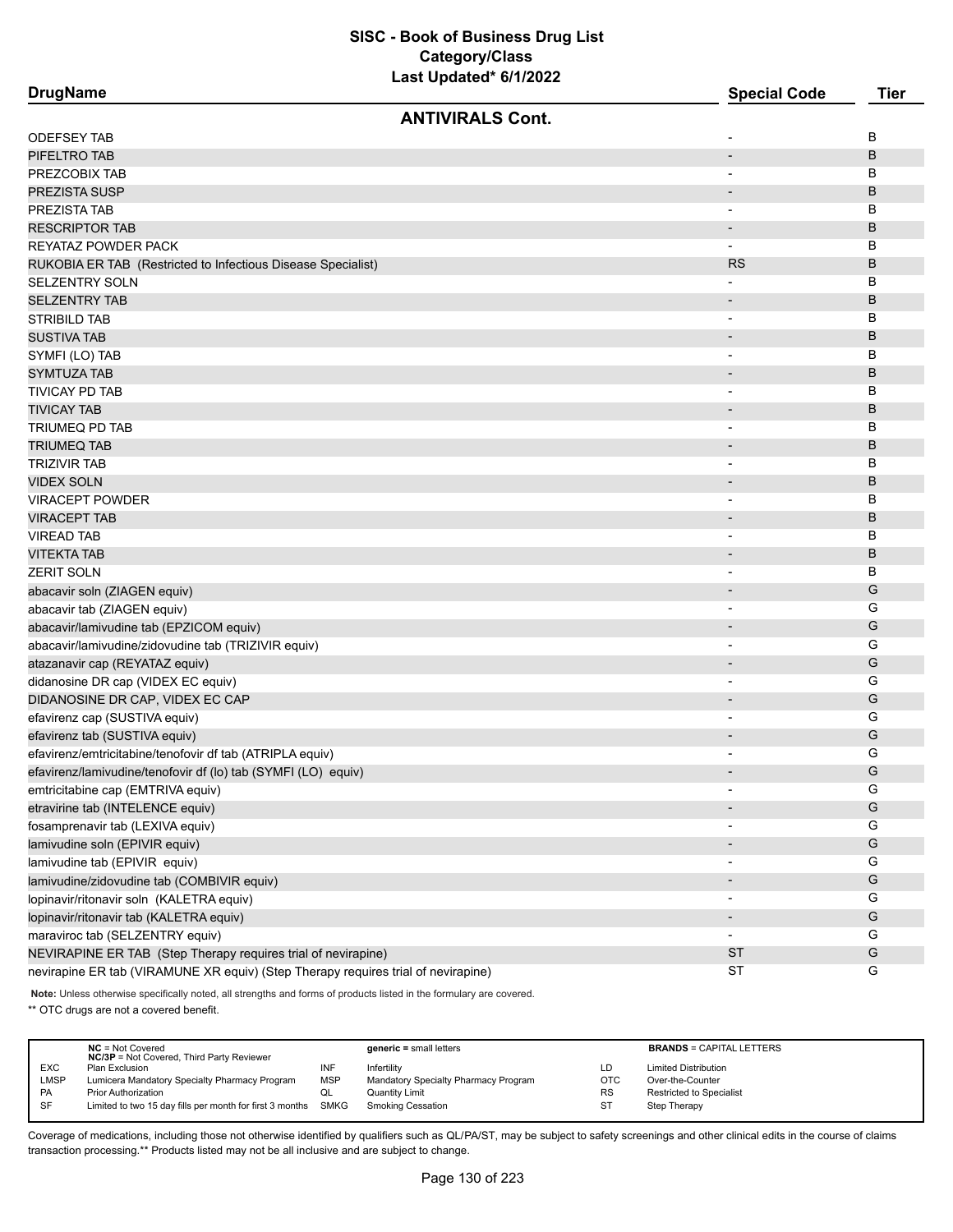| <b>DrugName</b>                                                     | <b>Special Code</b>          | <b>Tier</b>  |
|---------------------------------------------------------------------|------------------------------|--------------|
| <b>ANTIVIRALS Cont.</b>                                             |                              |              |
| NEVIRAPINE SUSP                                                     | $\overline{\phantom{0}}$     | G            |
| nevirapine tab (VIRAMUNE equiv)                                     |                              | G            |
| ritonavir tab (NORVIR equiv)                                        | $\qquad \qquad \blacksquare$ | G            |
| STAVUDINE CAP                                                       |                              | G            |
| stavudine cap (ZERIT equiv)                                         |                              | G            |
| stavudine soln (ZERIT equiv)                                        |                              | G            |
| tenofovir disoproxil fumarate tab (VIREAD equiv)                    |                              | G            |
| zidovudine cap (RETROVIR equiv)                                     |                              | G            |
| zidovudine syrup (RETROVIR equiv)                                   |                              | G            |
| zidovudine tab (RETROVIR equiv)                                     |                              | G            |
| ATRIPLA TAB                                                         |                              | <b>NC</b>    |
| CABENUVA IM SUSP                                                    |                              | <b>NC</b>    |
| TYBOST TAB                                                          | $\overline{\phantom{m}}$     | <b>NC</b>    |
| <b>VOCABRIA TAB</b>                                                 |                              | <b>NC</b>    |
| <b>ANTIVIRAL COMBINATIONS</b>                                       |                              |              |
| PAXLOVID TAB (QL= 20 tabs/fill)                                     | QL                           | \$0          |
| PAXLOVID TAB (QL= 30 tabs/fill)                                     | QL                           | \$0          |
| <b>CMV AGENTS</b>                                                   |                              |              |
| <b>GANCICLOVIR CAP</b>                                              | $\overline{\phantom{a}}$     | B            |
| <b>GANCICLOVIR INJ</b>                                              | <b>MSP</b>                   | B            |
| ganciclovir inj (CYTOVENE equiv)                                    | <b>MSP</b>                   | В            |
| valganciclovir soln (VALCYTE equiv)                                 |                              | G            |
| valganciclovir tab (VALCYTE equiv)                                  | $\overline{\phantom{m}}$     | G            |
| LIVTENCITY TAB                                                      |                              | <b>NC</b>    |
| PREVYMIS TAB                                                        |                              | <b>NC</b>    |
| <b>HEPATITIS AGENTS</b>                                             |                              |              |
| BARACLUDE SOLN (Members age 9 or older require Prior Authorization) | PA                           | В            |
| <b>EPIVIR HBV SOLN</b>                                              |                              | В            |
| LEDIPASVIR/SOFOSBUVIR TAB (QL= 1 tab/ day)                          | LMSP-PA-QL                   | B            |
| MAVYRET PAK (QL= 5 packs/day)                                       | LMSP-PA-QL                   | В            |
| MAVYRET TAB (QL= 3 tabs/day)                                        | LMSP-PA-QL                   | В            |
| PEGASYS INJ                                                         | <b>LMSP</b>                  | В            |
| PEG-INTRON INJ                                                      | <b>LMSP</b>                  | В            |
| REBETOL SOLN                                                        | <b>LMSP</b>                  | В            |
| ribavirin cap (REBETOL equiv)                                       | <b>LMSP</b>                  | В            |
| ribavirin tab (COPEGUS equiv)                                       | <b>LMSP</b>                  | <sub>B</sub> |
| SOFOSBUVIR/VELPATASVIR TAB (QL= 1 tab/ day)                         | LMSP-PA-QL                   | В            |
| <b>VEMLIDY TAB</b>                                                  | PA                           | В            |
| VOSEVI TAB (QL= 1 tab/day)                                          | LMSP-PA-QL                   | В            |
| adefovir dipivoxil tab (HEPSERA equiv)                              | $\overline{\phantom{a}}$     | G            |
| entecavir tab (BARACLUDE equiv) (QL= 1 tab/day)                     | QL                           | G            |
| lamivudine tab 100mg (EPIVIR HBV equiv)                             | $\overline{\phantom{a}}$     | G            |
| DAKLINZA TAB                                                        |                              | <b>NC</b>    |
| EPCLUSA PAK                                                         |                              | <b>NC</b>    |
| EPCLUSA TAB                                                         |                              | <b>NC</b>    |
| HARVONI PELLET PAK                                                  |                              | <b>NC</b>    |
|                                                                     |                              |              |

**Note:** Unless otherwise specifically noted, all strengths and forms of products listed in the formulary are covered.

\*\* OTC drugs are not a covered benefit.

|             | $NC = Not Covered$<br><b>NC/3P</b> = Not Covered, Third Party Reviewer |            | $generic = small letters$            |     | <b>BRANDS = CAPITAL LETTERS</b> |
|-------------|------------------------------------------------------------------------|------------|--------------------------------------|-----|---------------------------------|
| <b>EXC</b>  | Plan Exclusion                                                         | INF        | Infertility                          | LD  | <b>Limited Distribution</b>     |
| <b>LMSP</b> | Lumicera Mandatory Specialty Pharmacy Program                          | <b>MSP</b> | Mandatory Specialty Pharmacy Program | OTC | Over-the-Counter                |
| <b>PA</b>   | <b>Prior Authorization</b>                                             | QL         | <b>Quantity Limit</b>                | RS  | Restricted to Specialist        |
| SF          | Limited to two 15 day fills per month for first 3 months SMKG          |            | Smoking Cessation                    | ST  | Step Therapy                    |
|             |                                                                        |            |                                      |     |                                 |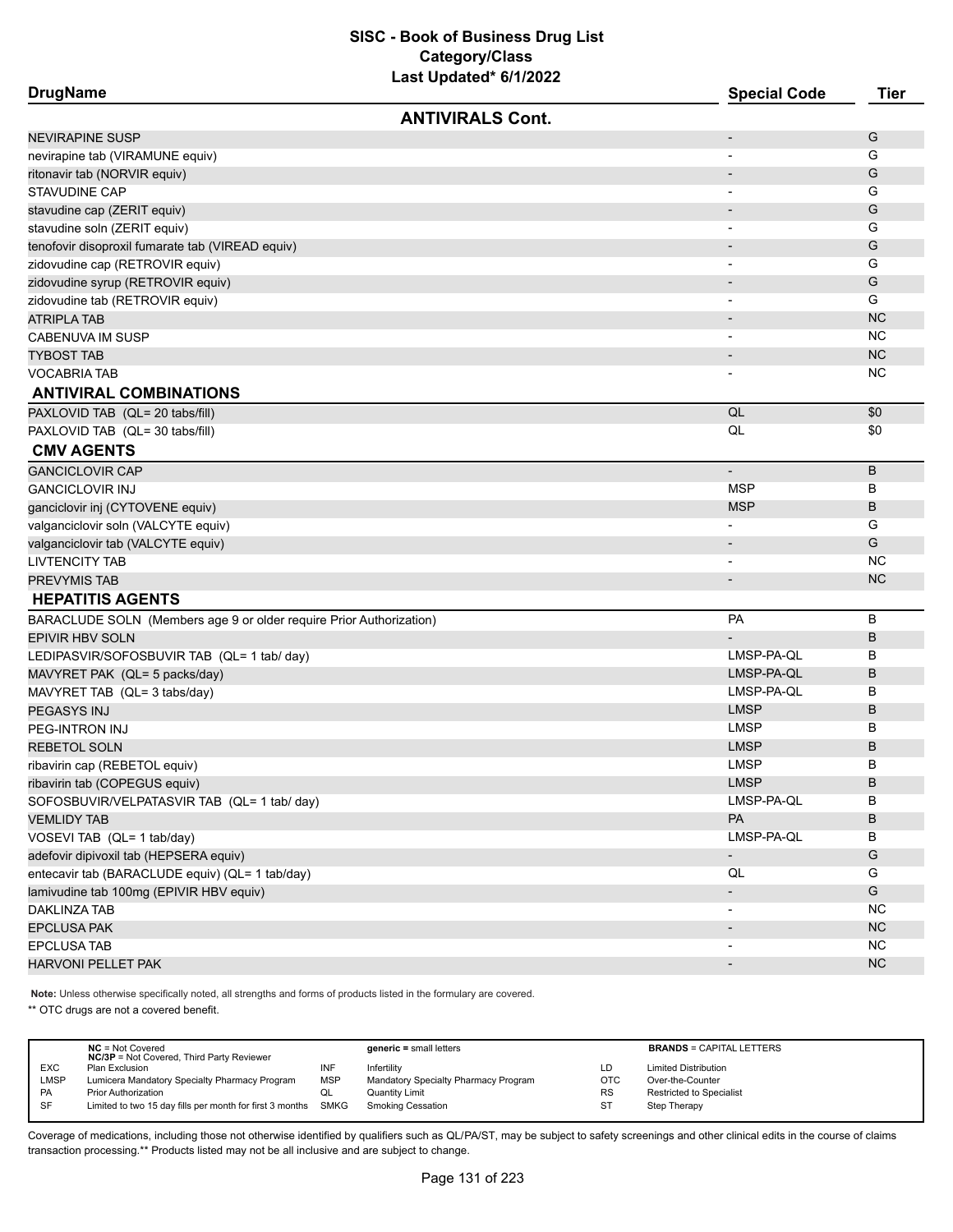| <b>DrugName</b>                                                               | <b>Special Code</b>      | <b>Tier</b> |
|-------------------------------------------------------------------------------|--------------------------|-------------|
| <b>ANTIVIRALS Cont.</b>                                                       |                          |             |
| <b>HARVONI TAB</b>                                                            |                          | <b>NC</b>   |
| <b>MODERIBA TAB</b>                                                           | $\overline{\phantom{a}}$ | <b>NC</b>   |
| <b>OLYSIO CAP</b>                                                             |                          | <b>NC</b>   |
| RIBAPAK TAB                                                                   |                          | <b>NC</b>   |
| RIBAVIRIN TAB 400MG                                                           |                          | <b>NC</b>   |
| SOVALDI PELLET PAK                                                            |                          | <b>NC</b>   |
| SOVALDI TAB                                                                   |                          | <b>NC</b>   |
| <b>TECHNIVIE TAB</b>                                                          |                          | <b>NC</b>   |
| <b>VICTRELIS CAP</b>                                                          |                          | <b>NC</b>   |
| VIEKIRA XR TAB                                                                |                          | <b>NC</b>   |
| ZEPATIER TAB                                                                  |                          | <b>NC</b>   |
| <b>HERPES AGENTS</b>                                                          |                          |             |
| acyclovir cap (ZOVIRAX equiv)                                                 | $\overline{\phantom{a}}$ | G           |
| acyclovir susp (ZOVIRAX equiv)                                                |                          | G           |
| acyclovir tab (ZOVIRAX equiv)                                                 |                          | G           |
| famciclovir tab (FAMVIR equiv)                                                |                          | G           |
| valacyclovir tab (VALTREX equiv)                                              |                          | G           |
| <b>SITAVIG TAB</b>                                                            |                          | <b>NC</b>   |
| <b>INFLUENZA AGENTS</b>                                                       |                          |             |
| RELENZA DISKHALER (QL= 1 inhaler/calendar year)                               | QL                       | B           |
| oseltamivir cap (TAMIFLU equiv) (QL= 10 caps/fill, 1 fill/calendar year)      | QL                       | G           |
| oseltamivir cap 30mg (TAMIFLU equiv) (QL= 20 caps/fill, 1 fill/calendar year) | QL                       | G           |
| oseltamivir susp (TAMIFLU equiv) (QL= 250ml/fill, 1 fill per calendar year)   | QL                       | G           |
| RIMANTADINE TAB                                                               |                          | <b>NC</b>   |
| XOFLUZA TAB                                                                   |                          | <b>NC</b>   |
| XOFLUZA TAB THERAPY PACK 40MG                                                 |                          | <b>NC</b>   |
| XOFLUZA TAB THERAPY PACK 80MG                                                 |                          | <b>NC</b>   |
| <b>MISC. ANTIVIRALS</b>                                                       |                          |             |
| MOLNUPIRAVIR CAP (QL= 40 caps/fill)                                           | QL                       | \$0         |
| <b>RESPIRATORY SYNCYTIAL VIRUS (RSV) AGENTS</b>                               |                          |             |
| ribavirin inh soln (VIRAZOLE equiv)                                           | $\overline{\phantom{m}}$ | <b>NC</b>   |
| <b>ASSORTED CLASSES</b>                                                       |                          |             |
| <b>CHELATING AGENTS</b>                                                       |                          |             |
| <b>D-PENAMINE TAB</b>                                                         |                          | B           |
| <b>ENZYMES</b>                                                                |                          |             |
| XIAFLEX INJ (Only available through US Bioservices 888-518-7246)              | LD-PA                    | B           |
| <b>IMMUNOMODULATORS</b>                                                       |                          |             |
| REVLIMID CAP (QL= 1 cap/day; Restricted to Oncology or Hematology Specialist) | MSP-QL-RS                | B           |
| THALOMID CAP                                                                  | MSP-PA                   | в           |
| <b>IMMUNOSUPPRESSIVE AGENTS</b>                                               |                          |             |
| SANDIMMUNE SOLN 100MG/ML                                                      | $\overline{\phantom{0}}$ | B           |
| azathioprine tab (IMURAN equiv)                                               |                          | G           |
| cyclosporine cap (SANDIMMUNE equiv)                                           |                          | G           |
| cyclosporine modified cap (NEORAL equiv)                                      |                          | G           |
| cyclosporine modified soln (NEORAL equiv)                                     |                          | G           |
|                                                                               |                          |             |

**Note:** Unless otherwise specifically noted, all strengths and forms of products listed in the formulary are covered.

\*\* OTC drugs are not a covered benefit.

|            | $NC = Not Covered$<br><b>NC/3P</b> = Not Covered, Third Party Reviewer |            | $generic = small letters$            |            | <b>BRANDS = CAPITAL LETTERS</b> |
|------------|------------------------------------------------------------------------|------------|--------------------------------------|------------|---------------------------------|
| <b>EXC</b> | Plan Exclusion                                                         | INF        | Infertilitv                          | LD         | <b>Limited Distribution</b>     |
| LMSP       | Lumicera Mandatory Specialty Pharmacy Program                          | <b>MSP</b> | Mandatory Specialty Pharmacy Program | <b>OTC</b> | Over-the-Counter                |
| PA         | <b>Prior Authorization</b>                                             | QL         | Quantity Limit                       | <b>RS</b>  | <b>Restricted to Specialist</b> |
| <b>SF</b>  | Limited to two 15 day fills per month for first 3 months SMKG          |            | Smoking Cessation                    | ST         | Step Therapy                    |
|            |                                                                        |            |                                      |            |                                 |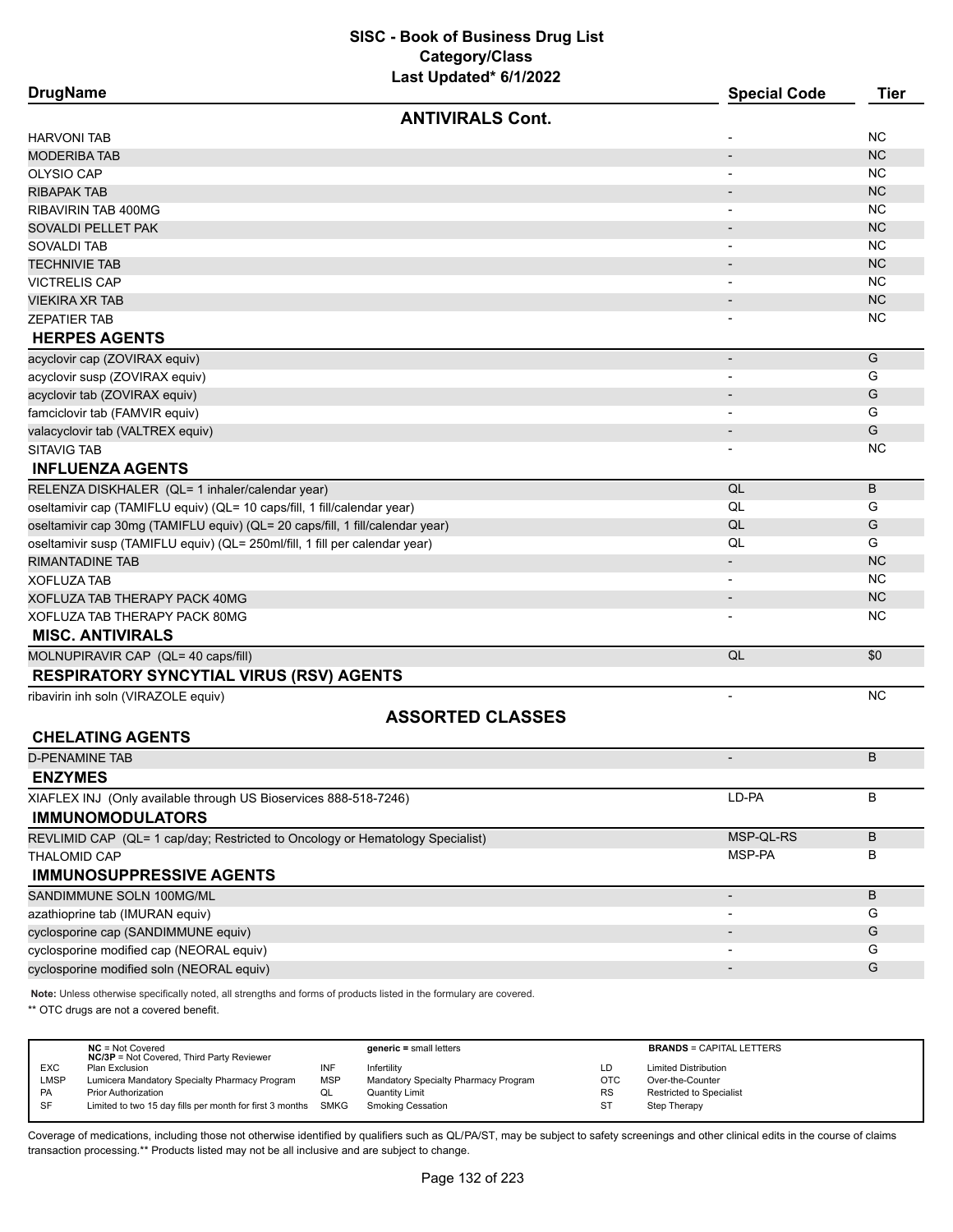| <b>DrugName</b>                                                                |                               | <b>Special Code</b>      | <b>Tier</b>   |
|--------------------------------------------------------------------------------|-------------------------------|--------------------------|---------------|
|                                                                                | <b>ASSORTED CLASSES Cont.</b> |                          |               |
| mycophenolate DR tab (MYFORTIC equiv)                                          |                               |                          | G             |
| mycophenolate mofetil cap (CELLCEPT equiv)                                     |                               |                          | G             |
| mycophenolate mofetil susp (CELLCEPT SUSP equiv)                               |                               |                          | G             |
| mycophenolate mofetil tab (CELLCEPT equiv)                                     |                               |                          | G             |
| sirolimus tab (RAPAMUNE equiv)                                                 |                               |                          | G             |
| tacrolimus cap (PROGRAF equiv)                                                 |                               |                          | G             |
| <b>ENVARSUS XR TAB</b>                                                         |                               |                          | NC            |
| <b>POTASSIUM REMOVING RESINS</b>                                               |                               |                          |               |
| <b>VELTASSA POWDER</b>                                                         |                               | PA                       | B             |
| sodium polystyrene powder (KAYEXALATE equiv)                                   |                               |                          | G             |
| sodium polystyrene susp (SPS equiv)                                            |                               |                          | G             |
|                                                                                | <b>BETA BLOCKERS</b>          |                          |               |
| <b>ALPHA-BETA BLOCKERS</b>                                                     |                               |                          |               |
| carvedilol tab (COREG equiv)                                                   |                               | $\overline{\phantom{a}}$ | G             |
| labetalol tab (NORMODYNE equiv)                                                |                               |                          | G             |
| carvedilol phosphate ER cap (COREG CR equiv)                                   |                               |                          | <b>NC</b>     |
| <b>BETA BLOCKERS CARDIO-SELECTIVE</b>                                          |                               |                          |               |
| FIRST ATENOLOL SOLN                                                            |                               | $\overline{\phantom{a}}$ | B             |
| FIRST METOPROLOL ORAL SOLN                                                     |                               |                          | в             |
| acebutolol cap (SECTRAL equiv)                                                 |                               | $\overline{\phantom{a}}$ | G             |
| atenolol tab (TENORMIN equiv)                                                  |                               | $\overline{\phantom{a}}$ | G             |
| betaxolol tab (KERLONE equiv)                                                  |                               |                          | G             |
| bisoprolol tab (ZEBETA equiv)                                                  |                               | $\overline{\phantom{a}}$ | G             |
| metoprolol ER tab (TOPROL XL equiv)                                            |                               |                          | G             |
| metoprolol tab (LOPRESSOR equiv)                                               |                               |                          | G             |
| nebivolol hcl tab (BYSTOLIC equiv)                                             |                               | ¢                        | G             |
| KAPSPARGO CAP                                                                  |                               |                          | ΝC            |
| <b>BETA BLOCKERS NON-SELECTIVE</b>                                             |                               |                          |               |
| <b>LEVATOL TAB</b>                                                             |                               | $\overline{\phantom{a}}$ | B             |
| SOTYLIZE SOLN 5MG/ML (Prior Authorization required for members age 9 or older) |                               | <b>PA</b>                | B             |
| nadolol tab (CORGARD equiv)                                                    |                               |                          | G             |
| pindolol tab (VISKEN equiv)                                                    |                               |                          | G             |
| propranolol ER cap (INDERAL LA equiv)                                          |                               |                          | G             |
| propranolol oral soln 20mg/5ml (PROPRANOLOL equiv)                             |                               |                          | G             |
| PROPRANOLOL SOLN                                                               |                               |                          | G             |
| propranolol tab (INDERAL equiv)                                                |                               | $\overline{\phantom{a}}$ | G             |
| sotalol AF tab (BETAPACE AF equiv)                                             |                               |                          | ${\mathsf G}$ |
| sotalol tab (BETAPACE equiv)                                                   |                               |                          | G             |
| timolol maleate tab (BLOCADREN equiv)                                          |                               |                          | G             |
| HEMANGEOL SOLN                                                                 |                               |                          | <b>NC</b>     |
| INDERAL XL CAP, INNOPRAN XL CAP                                                |                               |                          | ${\sf NC}$    |
| SOTYLIZE SOLN                                                                  |                               |                          | <b>NC</b>     |

# **ALLERGENIC EXTRACTS**

**BIOLOGICALS MISC**

GRASTEK SL TAB - NC NORTH AND THE SERIES OF THE SERIES OF THE SERIES OF THE SERIES OF THE SERIES OF THE SERIES

**Note:** Unless otherwise specifically noted, all strengths and forms of products listed in the formulary are covered.

\*\* OTC drugs are not a covered benefit.

|             | $NC = Not Covered$<br><b>NC/3P</b> = Not Covered, Third Party Reviewer |            | $generic = small letters$            |            | <b>BRANDS = CAPITAL LETTERS</b> |
|-------------|------------------------------------------------------------------------|------------|--------------------------------------|------------|---------------------------------|
| EXC         | Plan Exclusion                                                         | INF        | Infertility                          | LD         | <b>Limited Distribution</b>     |
| <b>LMSP</b> | Lumicera Mandatory Specialty Pharmacy Program                          | <b>MSP</b> | Mandatory Specialty Pharmacy Program | <b>OTC</b> | Over-the-Counter                |
| PA          | <b>Prior Authorization</b>                                             | QL         | Quantity Limit                       | <b>RS</b>  | <b>Restricted to Specialist</b> |
| SF          | Limited to two 15 day fills per month for first 3 months SMKG          |            | Smoking Cessation                    | ST         | Step Therapy                    |
|             |                                                                        |            |                                      |            |                                 |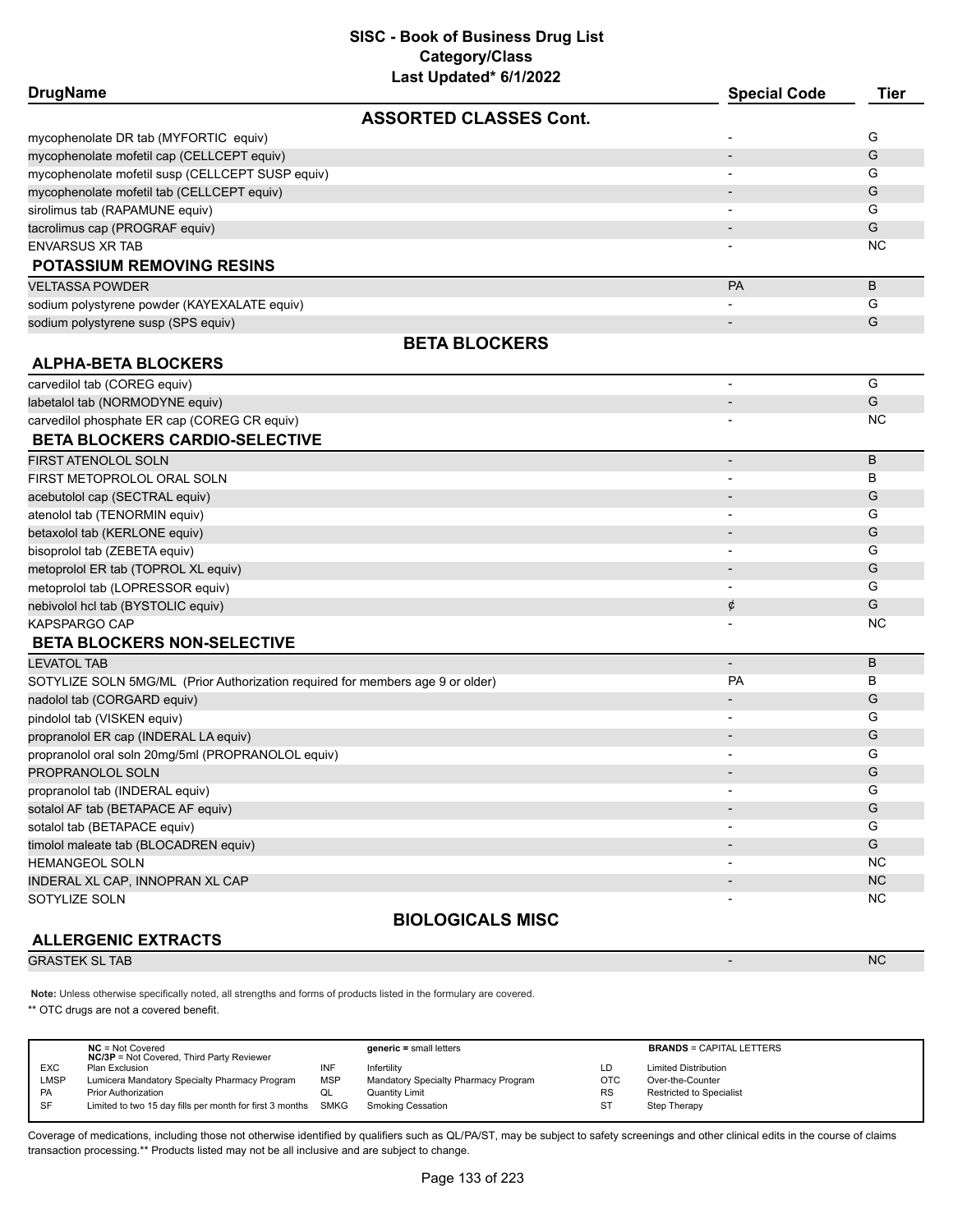| <b>DrugName</b>                                                         | Lasi Upualeu o IIZUZZ           | <b>Special Code</b>      | <b>Tier</b>    |
|-------------------------------------------------------------------------|---------------------------------|--------------------------|----------------|
|                                                                         | <b>BIOLOGICALS MISC Cont.</b>   |                          |                |
| ORALAIR SL TAB                                                          |                                 |                          | <b>NC</b>      |
| <b>RAGWITEK SL TAB</b>                                                  |                                 |                          | <b>NC</b>      |
| <b>BIOLOGICALS MISC</b>                                                 |                                 |                          |                |
| <b>ADAGEN INJ</b>                                                       |                                 | MSP-PA                   | B              |
|                                                                         | <b>CALCIUM CHANNEL BLOCKERS</b> |                          |                |
| <b>CALCIUM CHANNEL BLOCKER COMBINATIONS</b>                             |                                 |                          |                |
| <b>CONSENSI TAB</b>                                                     |                                 |                          | N <sub>C</sub> |
| <b>CALCIUM CHANNEL BLOCKERS</b>                                         |                                 |                          |                |
| <b>CARDENE SR CAP</b>                                                   |                                 | $\blacksquare$           | B              |
| <b>COVERA-HS TAB</b>                                                    |                                 | $\blacksquare$           | B              |
| <b>DYNACIRC CR TAB</b>                                                  |                                 | $\overline{a}$           | B              |
| KATERZIA SUSP (Prior Authorization required for members age 9 or older) |                                 | PA                       | B              |
| VERELAN PM ER CAP 100MG, 300MG                                          |                                 |                          | B              |
| VERELAN SR CAP 360mg                                                    |                                 |                          | B              |
| amlodipine tab (NORVASC equiv)                                          |                                 | $\overline{\phantom{a}}$ | G              |
| diltiazem ER cap (CARDIZEM CD equiv)                                    |                                 |                          | G              |
| diltiazem ER cap (CARDIZEM SR equiv)                                    |                                 | $\blacksquare$           | G              |
| diltiazem ER cap (DILACOR XR equiv)                                     |                                 |                          | G              |
| diltiazem ER cap (TIAZAC equiv)                                         |                                 | $\blacksquare$           | G              |
| diltiazem ER tab (CARDIZEM LA equiv)                                    |                                 |                          | G              |
| diltiazem tab (CARDIZEM equiv)                                          |                                 | ٠                        | G              |
| felodipine ER tab (PLENDIL equiv)                                       |                                 |                          | G              |
| isradipine cap (DYNACIRC equiv)                                         |                                 | $\overline{\phantom{a}}$ | G              |
| nicardipine cap (CARDENE equiv)                                         |                                 |                          | G              |
| nifedipine cap (PROCARDIA equiv)                                        |                                 | $\overline{\phantom{a}}$ | G              |
| nifedipine ER tab (ADALAT CC equiv)                                     |                                 |                          | G              |
| nimodipine cap (NIMOTOP equiv)                                          |                                 | $\overline{\phantom{a}}$ | G              |
| nisoldipine ER tab (SULAR equiv)                                        |                                 |                          | G              |
| NISOLDIPINE ER TAB 20MG, 30MG, 40MG                                     |                                 | $\overline{a}$           | G              |
| verapamil SR cap (VERELAN equiv)                                        |                                 |                          | G              |
| VERAPAMIL SR CAP 360mg                                                  |                                 | $\overline{a}$           | G              |
| verapamil SR tab (CALAN SR, ISOPTIN SR equiv)                           |                                 |                          | G              |
| verapamil tab (CALAN equiv)                                             |                                 | $\overline{\phantom{a}}$ | G              |
| CONJUPRI TAB, LEVAMLODIPINE TAB                                         |                                 |                          | <b>NC</b>      |
| NORLIQVA ORAL SOLN                                                      |                                 | $\overline{\phantom{0}}$ | <b>NC</b>      |
| <b>NYMALIZE SOLN</b>                                                    |                                 |                          | <b>NC</b>      |
| VERAPAMIL CAP 100MG                                                     |                                 |                          | ΝC             |
| <b>VERAPAMIL ER CAP 200MG</b>                                           |                                 |                          | <b>NC</b>      |
| VERAPAMIL ER CAP 300MG                                                  |                                 |                          | NC             |
|                                                                         | <b>CARDIOTONICS</b>             |                          |                |

# **CARDIAC GLYCOSIDES**

# **DIGOXIN SOLN GOVERNMENT CONTINUES.** THE CONTINUES OF THE CONTINUES OF THE CONTINUES OF THE CONTINUES OF THE CONTINUES OF THE CONTINUES OF THE CONTINUES OF THE CONTINUES OF THE CONTINUES OF THE CONTINUES OF THE CONTINUES digoxin soln (LANOXIN equiv) and the contract of the contract of the contract of the contract of the contract of G digoxin tab (LANOXIN equiv) and the contract of the contract of the contract of the contract of the contract of the contract of the contract of the contract of the contract of the contract of the contract of the contract o digoxin tab 62.5mcg (LANOXIN equiv) and the control of the control of the control of the control of the control of the control of the control of the control of the control of the control of the control of the control of th LANOXIN INJ NASA NA MARANJI NA MARANJI NA MARANJI NA MARANJI NA MARANJI NA MARANJI NA MARANJI NA MARANJI NA MC

**Note:** Unless otherwise specifically noted, all strengths and forms of products listed in the formulary are covered.

\*\* OTC drugs are not a covered benefit.

|             | $NC = Not Covered$<br><b>NC/3P</b> = Not Covered, Third Party Reviewer |            | $generic = small letters$            |            | <b>BRANDS = CAPITAL LETTERS</b> |
|-------------|------------------------------------------------------------------------|------------|--------------------------------------|------------|---------------------------------|
| <b>EXC</b>  | Plan Exclusion                                                         | INF        | Infertilitv                          | LD         | <b>Limited Distribution</b>     |
| <b>LMSP</b> | Lumicera Mandatory Specialty Pharmacy Program                          | <b>MSP</b> | Mandatory Specialty Pharmacy Program | <b>OTC</b> | Over-the-Counter                |
| PA          | <b>Prior Authorization</b>                                             | ◡          | <b>Quantity Limit</b>                | <b>RS</b>  | Restricted to Specialist        |
| SF          | Limited to two 15 day fills per month for first 3 months SMKG          |            | <b>Smoking Cessation</b>             | ST         | Step Therapy                    |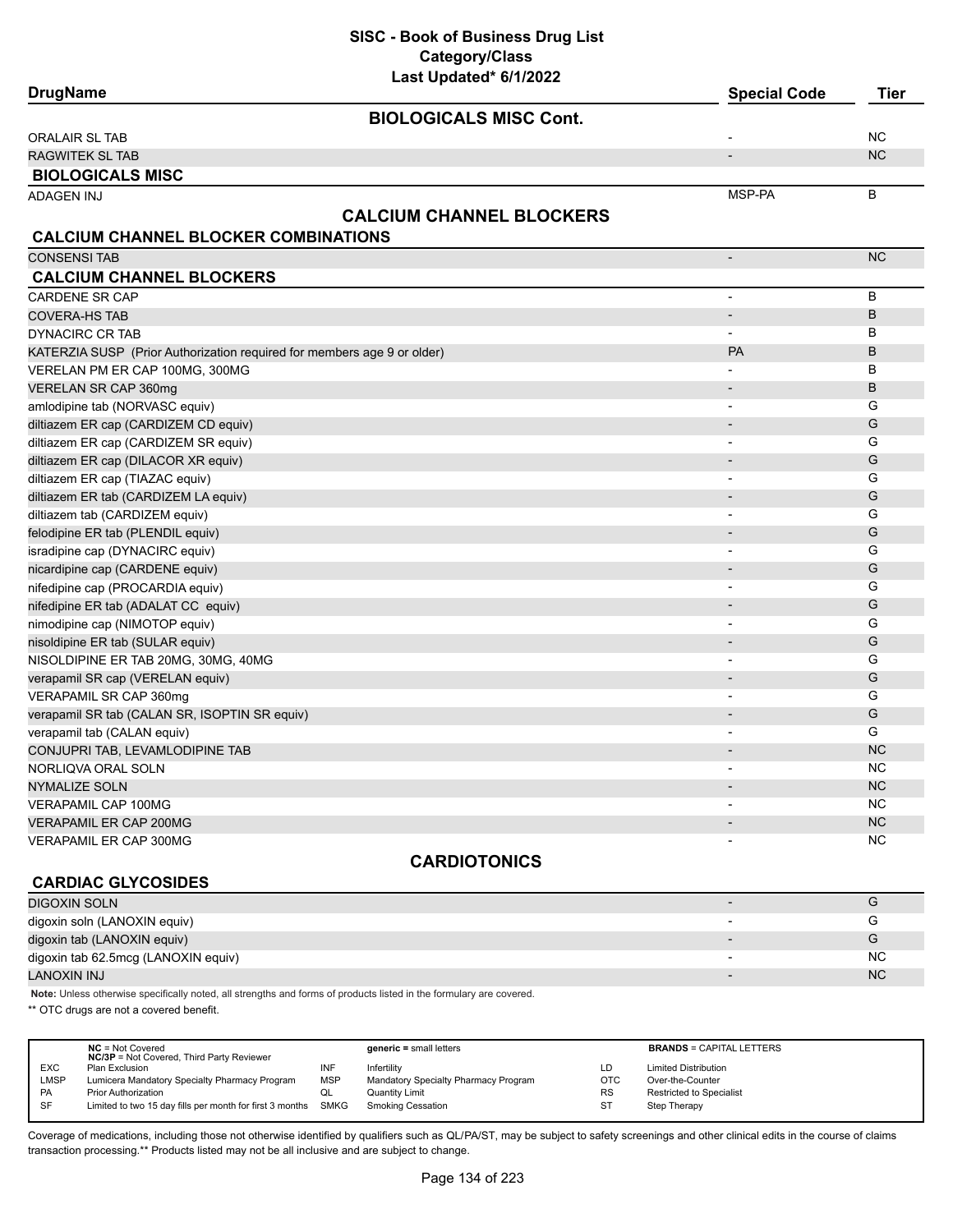**SISC - Book of Business Drug List Category/Class**

| Last Updated* 6/1/2022<br><b>DrugName</b>                                                                  | <b>Special Code</b>      | Tier      |
|------------------------------------------------------------------------------------------------------------|--------------------------|-----------|
|                                                                                                            |                          |           |
| <b>CARDIOTONICS Cont.</b>                                                                                  |                          |           |
| LANOXIN TAB 62.5MCG                                                                                        |                          | <b>NC</b> |
| <b>CARDIOVASCULAR AGENTS - MISC.</b>                                                                       |                          |           |
| <b>CARDIAC MYOSIN INHIBITORS</b>                                                                           |                          |           |
| <b>CAMZYOS CAP</b>                                                                                         | $\overline{\phantom{a}}$ | <b>NC</b> |
| <b>CARDIOVASCULAR AGENTS MISC. - COMBINATIONS</b>                                                          |                          |           |
| ENTRESTO TAB (QL= 2 tabs/day)                                                                              | QL                       | B         |
| AMLODIPINE/ATORVASTATIN TAB                                                                                | $\overline{\phantom{a}}$ | NC        |
| amlodipine/atorvastatin tab (CADUET equiv)                                                                 |                          | NC.       |
| <b>BIDIL TAB</b>                                                                                           |                          | NC        |
| isosorbide dinitrate/hydralazine hcl tab (BIDIL equiv)                                                     |                          | NC.       |
| <b>IMPOTENCE AGENTS</b>                                                                                    |                          |           |
| CAVERJECT INJ (QL= 6 inj/30 days; Step therapy requires trial of sildenafil)                               | QL-ST                    | B         |
| EDEX INJ (QL= 6 inj/30 days; Step therapy requires trial of sildenafil)                                    | QL-ST                    | В         |
| MUSE SUPP (QL= 6 supp/30 days; Step therapy requires trial of sildenafil)                                  | QL-ST                    | B         |
| sildenafil tab (VIAGRA equiv) (QL=6 tabs/30 days)                                                          | QL                       | G         |
| tadalafil tab 2.5mg (CIALIS equiv) (QL= 1 tab/day)                                                         | QL                       | G         |
| tadalafil tab 5mg (CIALIS equiv) (QL= 1 tab/day)                                                           | PA-QL                    | G         |
| <b>LEVITRA TAB</b>                                                                                         | $\overline{\phantom{a}}$ | <b>NC</b> |
| <b>STENDRA TAB</b>                                                                                         |                          | <b>NC</b> |
| tadalafil tab 10mg (CIALIS equiv)                                                                          |                          | <b>NC</b> |
| tadalafil tab 20mg (CIALIS equiv)                                                                          |                          | ΝC        |
| vardenafil ODT (STAXYN equiv)                                                                              | $\overline{\phantom{a}}$ | NC        |
| vardenafil tab (LEVITRA equiv)                                                                             |                          | ΝC        |
| <b>PERIPHERAL VASODILATORS</b>                                                                             |                          |           |
| <b>ISOXSUPRINE TAB</b>                                                                                     | $\overline{\phantom{a}}$ | G         |
| <b>PROSTAGLANDIN VASODILATORS</b>                                                                          |                          |           |
| treprostinil inj 10mg/ml (REMODULIN equiv) (Only available through Accredo 800-803-2523)                   | LD-PA                    | В         |
| treprostinil inj 1mg/ml (REMODULIN equiv) (Only available through Accredo 800-803-2523)                    | LD-PA                    | B         |
| treprostinil inj 2.5mg/ml (REMODULIN equiv) (Only available through Accredo 800-803-2523)                  | LD-PA                    | в         |
| treprostinil inj 5mg/ml (REMODULIN equiv) (Only available through Accredo 800-803-2523)                    | LD-PA                    | B         |
| TYVASO INH SOLN (QL= 1 ampule/day; Only available through Accredo 800-803-2523)                            | LD-PA-QL                 | в         |
| VENTAVIS INH SOLN (QL= 9 ampules/day; Only available through Accredo 800-803-2523)                         | LD-PA-QL                 | B         |
| <b>ORENITRAM TAB</b>                                                                                       |                          | <b>NC</b> |
| PULMONARY HYPERTENSION - ENDOTHELIN RECEPTOR ANTAGONISTS                                                   |                          |           |
| ambrisentan tab (LETAIRIS equiv) (QL= 1 tab/day; Only available through Lumicera 855-847-3553 or Walgreens | LD-PA-QL                 | B         |
| 888-347-3416)                                                                                              |                          |           |
| bosentan tab (TRACLEER equiv) (QL= 2 tabs/day; Only available through Lumicera 855-847-3553)               | LD-PA-QL                 | В         |
| OPSUMIT TAB (QL= 1 tab/day; Only available through CVS Specialty 800-237-2767)                             | LD-PA-QL                 | B         |
| TRACLEER TAB 32MG (QL=4 tabs/day; Only available through Walgreens 888-347-3416)                           | LD-PA-QL                 | В         |
| PULMONARY HYPERTENSION - PHOSPHODIESTERASE INHIBITORS                                                      |                          |           |
| tadalafil tab (PAH) (ADCIRCA equiv)                                                                        | LMSP-PA                  | B         |
| sildenafil tab 20mg (REVATIO equiv)                                                                        | <b>PA</b>                | G         |
| <b>ADCIRCA TAB</b>                                                                                         |                          | <b>NC</b> |
| REVATIO SUSP                                                                                               |                          | NC.       |
| sildenafil susp (REVATIO equiv)                                                                            | $\overline{\phantom{a}}$ | NC        |
|                                                                                                            |                          |           |

**Note:** Unless otherwise specifically noted, all strengths and forms of products listed in the formulary are covered.

\*\* OTC drugs are not a covered benefit.

|            | $NC = Not Covered$<br><b>NC/3P</b> = Not Covered, Third Party Reviewer |            | $generic = small letters$            |           | <b>BRANDS = CAPITAL LETTERS</b> |
|------------|------------------------------------------------------------------------|------------|--------------------------------------|-----------|---------------------------------|
| <b>EXC</b> | Plan Exclusion                                                         | INF        | Infertility                          | LD        | <b>Limited Distribution</b>     |
| LMSP       | Lumicera Mandatory Specialty Pharmacy Program                          | <b>MSP</b> | Mandatory Specialty Pharmacy Program | OTC       | Over-the-Counter                |
| PA         | <b>Prior Authorization</b>                                             | ◡          | Quantity Limit                       | <b>RS</b> | Restricted to Specialist        |
| SF         | Limited to two 15 day fills per month for first 3 months SMKG          |            | <b>Smoking Cessation</b>             | <b>ST</b> | Step Therapy                    |
|            |                                                                        |            |                                      |           |                                 |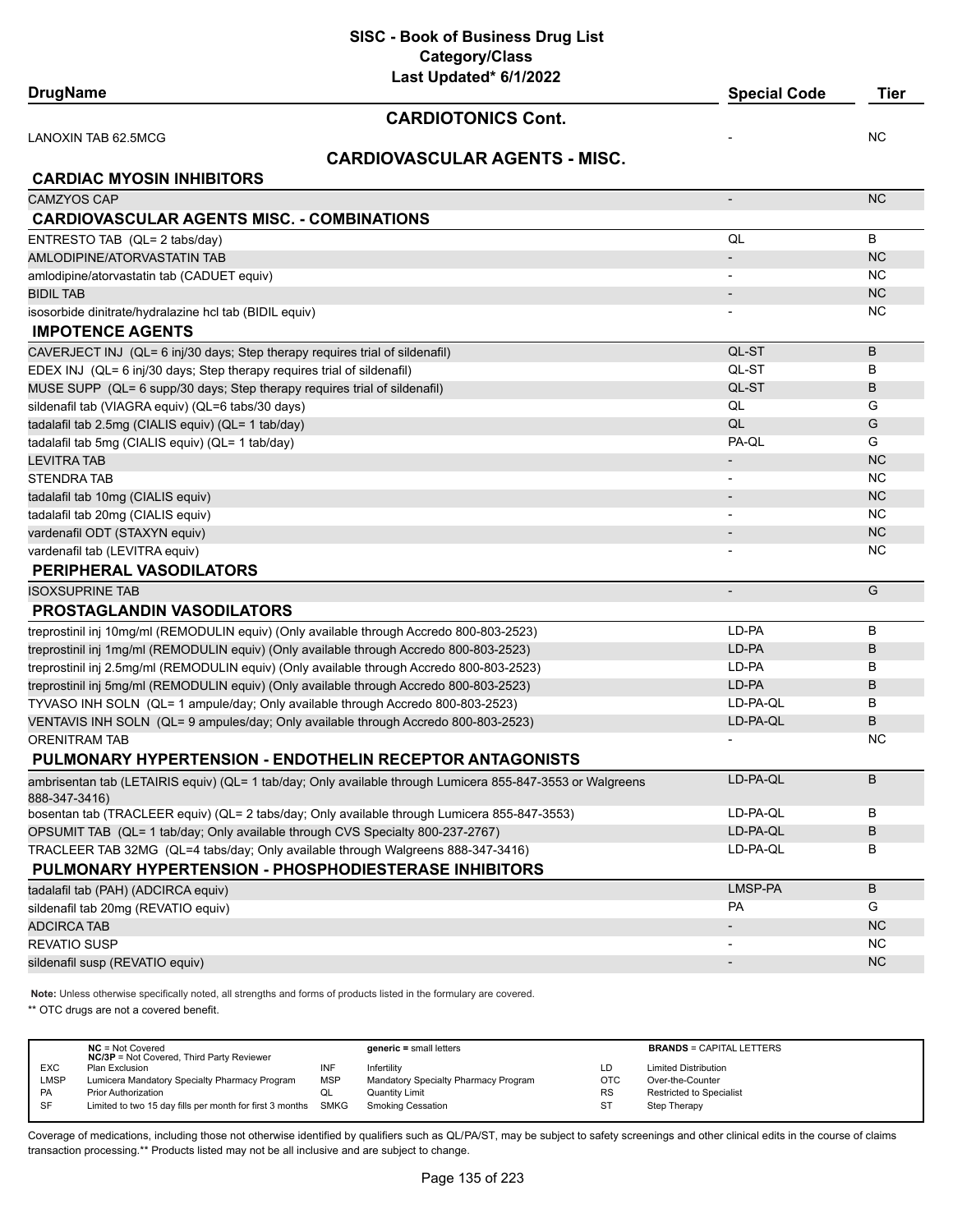| <b>DrugName</b>                                                                                                     | Last Updated" 6/1/2022                     | <b>Special Code</b>      | Tier           |
|---------------------------------------------------------------------------------------------------------------------|--------------------------------------------|--------------------------|----------------|
|                                                                                                                     | <b>CARDIOVASCULAR AGENTS - MISC. Cont.</b> |                          |                |
| PULMONARY HYPERTENSION - PROSTACYCLIN RECEPTOR AGONIST                                                              |                                            |                          |                |
| UPTRAVI TAB (QL= 2 tabs/day; Only available through Accredo 800-803-2523)                                           |                                            | LD-PA-QL                 | B              |
| <b>UPTRAVI INJ</b>                                                                                                  |                                            | $\overline{\phantom{a}}$ | N <sub>C</sub> |
| PULMONARY HYPERTENSION - SOL GUANYLATE CYCLASE STIMULATOR                                                           |                                            |                          |                |
| ADEMPAS TAB (QL= 3 tabs/day; Only available through Accredo 800-803-2523)                                           |                                            | LD-PA-QL                 | B              |
| <b>SINUS NODE INHIBITORS</b>                                                                                        |                                            |                          |                |
| <b>CORLANOR SOLN</b>                                                                                                |                                            | <b>PA</b>                | B              |
| <b>CORLANOR TAB</b>                                                                                                 |                                            | <b>PA</b>                | B              |
| <b>TRANSTHYRETIN STABILIZERS</b>                                                                                    |                                            |                          |                |
| VYNDAMAX CAP (QL= 1 cap/day)                                                                                        |                                            | MSP-PA-QL                | B              |
| VYNDAQEL CAP (QL= 4 caps/day)                                                                                       |                                            | MSP-PA-QL                | B              |
| VASOACTIVE SOLUBLE GUANYLATE CYCLASE STIMULATOR (SGC)                                                               |                                            |                          |                |
| VERQUVO TAB (QL= 1 tab/day; Restricted to Cardiology Specialist)                                                    |                                            | QL-RS                    | B              |
|                                                                                                                     | <b>CEPHALOSPORINS</b>                      |                          |                |
| <b>CEPHALOSPORINS - 1ST GENERATION</b>                                                                              |                                            |                          |                |
| cefadroxil cap (DURICEF equiv)                                                                                      |                                            | $\overline{\phantom{a}}$ | G              |
| cefadroxil susp (DURICEF equiv)                                                                                     |                                            |                          | G              |
| <b>CEFADROXIL TAB</b>                                                                                               |                                            |                          | G              |
| cefadroxil tab (DURICEF equiv)                                                                                      |                                            |                          | G              |
| cephalexin cap (KEFLEX equiv)                                                                                       |                                            | $\overline{\phantom{0}}$ | G              |
| cephalexin susp (KEFLEX equiv)                                                                                      |                                            |                          | G              |
| <b>CEPHALEXIN CAP</b>                                                                                               |                                            |                          | <b>NC</b>      |
| cephalexin cap 750mg (KEFLEX equiv)                                                                                 |                                            |                          | NC             |
| <b>CEPHALEXIN TAB</b>                                                                                               |                                            |                          | NC             |
| KEFLEX CAP 750MG                                                                                                    |                                            |                          | NC             |
| <b>CEPHALOSPORINS - 2ND GENERATION</b>                                                                              |                                            |                          |                |
| <b>CEFACLOR ER TAB</b>                                                                                              |                                            | $\overline{\phantom{a}}$ | B              |
| <b>CEFACLOR SUSP</b>                                                                                                |                                            |                          | B              |
| CEFACLOR CAP                                                                                                        |                                            |                          | G              |
| cefaclor cap (CECLOR equiv)                                                                                         |                                            |                          | G              |
| cefaclor susp (CEFACLOR equiv)                                                                                      |                                            | $\overline{\phantom{a}}$ | G              |
| cefprozil susp (CEFZIL equiv)                                                                                       |                                            |                          | G              |
| cefprozil tab (CEFZIL equiv)                                                                                        |                                            |                          | G              |
| cefuroxime susp (CEFTIN equiv)                                                                                      |                                            |                          | G              |
| cefuroxime tab (CEFTIN equiv)                                                                                       |                                            |                          | G              |
| <b>CEPHALOSPORINS - 3RD GENERATION</b>                                                                              |                                            |                          |                |
| <b>CEDAX CAP</b>                                                                                                    |                                            | $\overline{\phantom{0}}$ | B              |
| <b>CEDAX SUSP</b>                                                                                                   |                                            |                          | в              |
| <b>CEFDITOREN TAB</b>                                                                                               |                                            |                          | B              |
| SPECTRACEF TAB                                                                                                      |                                            | $\overline{\phantom{a}}$ | В              |
| <b>SUPRAX CAP</b>                                                                                                   |                                            |                          | B              |
| <b>SUPRAX CHEW TAB</b>                                                                                              |                                            |                          | В              |
| SUPRAX SUSP 500MG/5ML                                                                                               |                                            |                          | B              |
| <b>SUPRAX TAB</b>                                                                                                   |                                            |                          | в              |
| cefdinir cap (OMNICEF equiv)                                                                                        |                                            |                          | G              |
| Note: Unless otherwise specifically noted, all strengths and forms of products listed in the formulary are covered. |                                            |                          |                |

\*\* OTC drugs are not a covered benefit.

|            | $NC = Not Covered$<br><b>NC/3P</b> = Not Covered, Third Party Reviewer |            | $generic = small letters$            |            | <b>BRANDS = CAPITAL LETTERS</b> |
|------------|------------------------------------------------------------------------|------------|--------------------------------------|------------|---------------------------------|
| <b>EXC</b> | Plan Exclusion                                                         | INF        | Infertility                          | LD         | <b>Limited Distribution</b>     |
| LMSP       | Lumicera Mandatory Specialty Pharmacy Program                          | <b>MSP</b> | Mandatory Specialty Pharmacy Program | <b>OTC</b> | Over-the-Counter                |
| <b>PA</b>  | <b>Prior Authorization</b>                                             | QL         | <b>Quantity Limit</b>                | <b>RS</b>  | Restricted to Specialist        |
| <b>SF</b>  | Limited to two 15 day fills per month for first 3 months SMKG          |            | <b>Smoking Cessation</b>             | ST         | Step Therapy                    |
|            |                                                                        |            |                                      |            |                                 |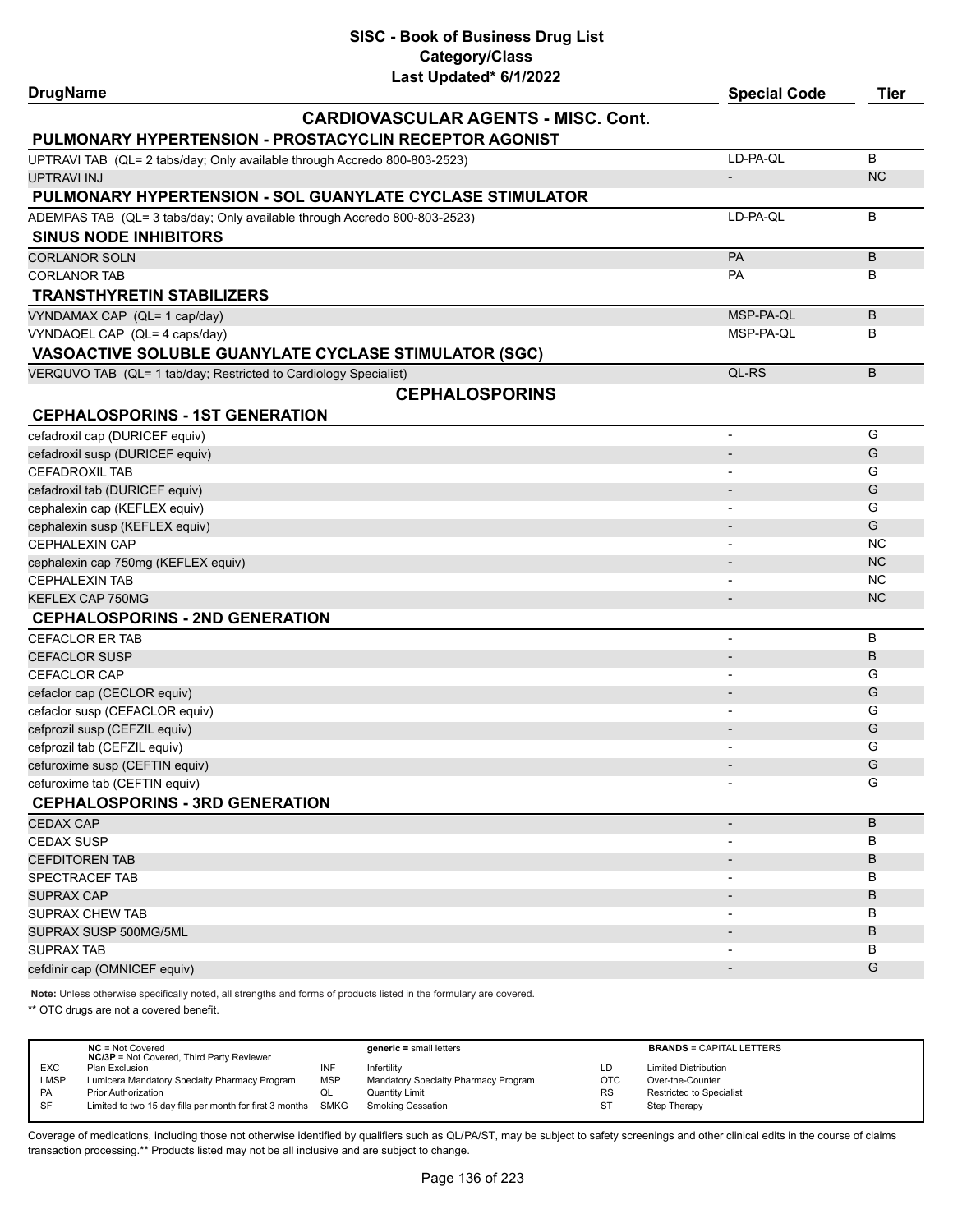# **SISC - Book of Business Drug List Category/Class**

| Last Updated* 6/1/2022                                          |                          |             |
|-----------------------------------------------------------------|--------------------------|-------------|
| <b>DrugName</b>                                                 | <b>Special Code</b>      | <b>Tier</b> |
| <b>CEPHALOSPORINS Cont.</b>                                     |                          |             |
| cefdinir susp (OMNICEF equiv)                                   |                          | G           |
| cefixime cap (SUPRAX equiv)                                     |                          | G           |
| cefixime susp (SUPRAX equiv)                                    |                          | G           |
| cefpodoxime proxetil susp (VANTIN equiv)                        |                          | G           |
| cefpodoxime proxetil tab (VANTIN equiv)                         |                          | G           |
| <b>CONTRACEPTIVES</b>                                           |                          |             |
| <b>COMBINATION CONTRACEPTIVES - ORAL</b>                        |                          |             |
| amethyst tab (LYBREL equiv)                                     | $\overline{\phantom{a}}$ | \$0         |
| ashlyna tab, daysee tab (SEASONALE, SEASONIQUE equiv)           |                          | \$0         |
| cryselle tab                                                    |                          | \$0         |
| enpresse tab (TRI-LEVELEN equiv)                                |                          | \$0         |
| gianvi tab, ocella tab (YASMIN, YAZ equiv)                      |                          | \$0         |
| isibloom tab, enskyce tab, apri tab (DESOGEN equiv)             |                          | \$0         |
| junel FE tab (LOESTRIN FE equiv)                                |                          | \$0         |
| junel tab (LOESTRIN equiv)                                      |                          | \$0         |
| kelnor tab (DEMULEN equiv)                                      |                          | \$0         |
| layolis FE tab, wymzya FE tab (FEMCON FE equiv)                 |                          | \$0         |
| NECON TAB                                                       |                          | \$0         |
| nortrel 7/7/7 tab, pirmella 7/7/7 tab (TRI-NORINYL equiv)       |                          | \$0         |
| nortrel tab (OVCON 35 equiv)                                    |                          | \$0         |
| sprintec 28 tab (ORTHO-CYCLEN equiv)                            |                          | \$0         |
| tri-legest tab (ESTROSTEP FE equiv)                             |                          | \$0         |
| tri-sprintec tab (ORTHO TRI-CYCLEN (LO) equiv)                  |                          | \$0         |
| <b>TYBLUME TAB</b>                                              |                          | \$0         |
| velivet tab (CYCLESSA equiv)                                    |                          | \$0         |
| vienva tab, lessina tab, kurvelo tab (ALESSE equiv)             |                          | \$0         |
| viorele tab, kariva tab (MIRCETTE equiv)                        | $\overline{\phantom{a}}$ | \$0         |
| mibelas chew tab (MINASTRIN equiv)                              |                          | G           |
| <b>BALCOLTRA TAB</b>                                            | $\blacksquare$           | <b>NC</b>   |
| drospirenone/ethinyl estradiol/levomefolate tab (BEYAZ equiv)   |                          | <b>NC</b>   |
| drospirenone/ethinyl estradiol/levomefolate tab (SAFYRAL equiv) |                          | <b>NC</b>   |
| <b>FALESSA KIT</b>                                              |                          | <b>NC</b>   |
| LO LOESTRIN TAB                                                 |                          | <b>NC</b>   |
| loestrin 21 tab                                                 |                          | <b>NC</b>   |
| LOESTRIN 24 FE TAB                                              |                          | <b>NC</b>   |
| loestrin tab                                                    |                          | <b>NC</b>   |
| NATAZIA TAB                                                     |                          | <b>NC</b>   |
| <b>NEXTSTELLIS TAB</b>                                          |                          | NC          |
| norethindrone ace-ethinyl estradiol-fe cap (TAYTULLA equiv)     |                          | <b>NC</b>   |
| norethindrone/ethinyl estradiol FE tab (LOESTRIN FE equiv)      |                          | NC          |
| <b>SAFYRAL TAB</b>                                              |                          | <b>NC</b>   |
| <b>TAYTULLA CAP</b>                                             |                          | NC          |
| YAZ TAB, YASMIN 28 TAB                                          |                          | <b>NC</b>   |
| <b>COMBINATION CONTRACEPTIVES - TRANSDERMAL</b>                 |                          |             |
| zafemy patch (XULANE equiv)                                     | $\overline{\phantom{a}}$ | \$0         |
| <b>TWIRLA PATCH</b>                                             |                          | <b>NC</b>   |

**Note:** Unless otherwise specifically noted, all strengths and forms of products listed in the formulary are covered.

\*\* OTC drugs are not a covered benefit.

|            | $NC = Not Covered$<br><b>NC/3P</b> = Not Covered, Third Party Reviewer |            | $generic = small letters$            |            | <b>BRANDS = CAPITAL LETTERS</b> |
|------------|------------------------------------------------------------------------|------------|--------------------------------------|------------|---------------------------------|
| <b>EXC</b> | Plan Exclusion                                                         | INF        | Infertility                          | LD         | <b>Limited Distribution</b>     |
| LMSP       | Lumicera Mandatory Specialty Pharmacy Program                          | <b>MSP</b> | Mandatory Specialty Pharmacy Program | <b>OTC</b> | Over-the-Counter                |
| <b>PA</b>  | <b>Prior Authorization</b>                                             | QL         | Quantity Limit                       | <b>RS</b>  | <b>Restricted to Specialist</b> |
| SF         | Limited to two 15 day fills per month for first 3 months SMKG          |            | Smoking Cessation                    | ST         | Step Therapy                    |
|            |                                                                        |            |                                      |            |                                 |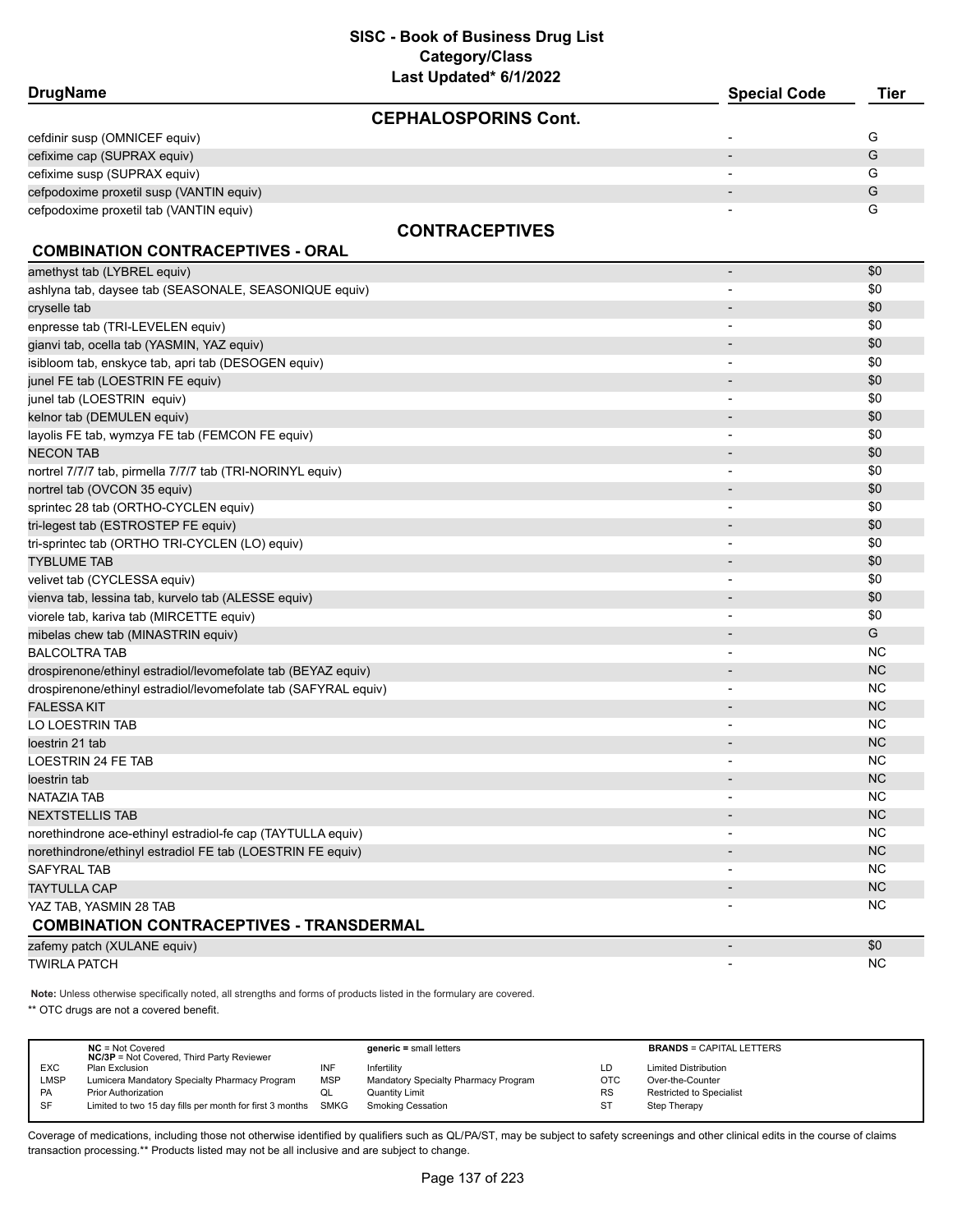**DrugName Special Code Tier**

# **CONTRACEPTIVES Cont.**

| CONTRACEPTIVES CONT.                                             |                          |           |
|------------------------------------------------------------------|--------------------------|-----------|
| <b>COMBINATION CONTRACEPTIVES - VAGINAL</b>                      |                          |           |
| <b>NUVARING</b>                                                  | $\overline{\phantom{a}}$ | \$0       |
| <b>ANNOVERA RING</b>                                             | $\overline{\phantom{a}}$ | NC.       |
| eluryng vaginal ring (NUVARING equiv)                            | $\overline{\phantom{a}}$ | <b>NC</b> |
| <b>COPPER CONTRACEPTIVES - IUD</b>                               |                          |           |
| PARAGARD IUD                                                     | $\overline{\phantom{a}}$ | \$0       |
| <b>EMERGENCY CONTRACEPTIVES</b>                                  |                          |           |
| <b>ELLA TAB</b>                                                  | $\overline{\phantom{a}}$ | \$0       |
| levonorgestrel tab (PLAN B equiv)                                | <b>OTC</b>               | \$0       |
| LEVONORGESTREL TAB 0.75MG                                        |                          | \$0       |
| <b>PLAN B TAB</b>                                                | <b>OTC</b>               | \$0       |
| <b>PROGESTIN CONTRACEPTIVES - IMPLANTS</b>                       |                          |           |
| <b>NEXPLANON IMPLANT</b>                                         | $\overline{a}$           | \$0       |
| <b>PROGESTIN CONTRACEPTIVES - INJECTABLE</b>                     |                          |           |
| DEPO-PROVERA SC INJ 104MG (QL= 1 inj/90 days)                    | QL                       | \$0       |
| medroxyprogesterone inj (DEPO-PROVERA equiv) (QL= 1 inj/90 days) | QL                       | \$0       |
| DEPO-PROVERA INJ                                                 |                          | <b>NC</b> |
| <b>PROGESTIN CONTRACEPTIVES - IUD</b>                            |                          |           |
| <b>MIRENA IUD</b>                                                | $\blacksquare$           | \$0       |
| <b>PROGESTIN CONTRACEPTIVES - ORAL</b>                           |                          |           |
| norethindrone tab (NORA-QD equiv)                                | $\overline{a}$           | \$0       |
| <b>SLYND TAB</b>                                                 | $\overline{\phantom{a}}$ | <b>NC</b> |
| <b>CORTICOSTEROIDS</b>                                           |                          |           |
| <b>GLUCOCORTICOSTEROIDS</b>                                      |                          |           |
| <b>CORTISONE ACETATE TAB</b>                                     | $\overline{\phantom{a}}$ | B         |
| PREDNISOLONE ODT TAB                                             | $\overline{\phantom{a}}$ | B         |
| PREDNISOLONE SOLN                                                |                          | B         |
| PREDNISONE SOLN                                                  |                          | B         |
| budesonide ER tab (UCERIS equiv) (QL=1 tab/day)                  | PA-QL                    | G         |
| budesonide SR cap (ENTOCORT EC equiv)                            | $\overline{a}$           | G         |
| DEXAMETHASONE CONC                                               |                          | G         |
| dexamethasone elixir                                             |                          | G         |
| DEXAMETHASONE SOLN                                               | $\blacksquare$           | G         |
| dexamethasone tab (DECADRON equiv)                               |                          | G         |
| hydrocortisone tab (CORTEF equiv)                                | $\overline{\phantom{a}}$ | G         |
| methylprednisolone dose pack (MEDROL equiv)                      |                          | G         |
| methylprednisolone tab (MEDROL equiv)                            |                          | G         |
| prednisolone ODT (ORAPRED equiv)                                 |                          | G         |
| prednisolone soln (PEDIAPRED equiv)                              |                          | G         |
| PREDNISOLONE SYRUP                                               |                          | G         |

dexamethasone pak (DEXPAK equiv) and the control of the control of the control of the control of the control of the control of the control of the control of the control of the control of the control of the control of the c **Note:** Unless otherwise specifically noted, all strengths and forms of products listed in the formulary are covered.

\*\* OTC drugs are not a covered benefit.

|             | $NC = Not Covered$<br><b>NC/3P</b> = Not Covered, Third Party Reviewer |            | $generic = small letters$            |           | <b>BRANDS = CAPITAL LETTERS</b> |
|-------------|------------------------------------------------------------------------|------------|--------------------------------------|-----------|---------------------------------|
| <b>EXC</b>  | Plan Exclusion                                                         | INF        | Infertility                          | LD        | <b>Limited Distribution</b>     |
| <b>LMSP</b> | Lumicera Mandatory Specialty Pharmacy Program                          | <b>MSP</b> | Mandatory Specialty Pharmacy Program | OTC       | Over-the-Counter                |
| <b>PA</b>   | Prior Authorization                                                    | QL         | Quantity Limit                       | <b>RS</b> | <b>Restricted to Specialist</b> |
| SF          | Limited to two 15 day fills per month for first 3 months SMKG          |            | <b>Smoking Cessation</b>             | ST        | Step Therapy                    |
|             |                                                                        |            |                                      |           |                                 |

Coverage of medications, including those not otherwise identified by qualifiers such as QL/PA/ST, may be subject to safety screenings and other clinical edits in the course of claims transaction processing.\*\* Products listed may not be all inclusive and are subject to change.

prednisolone syrup (PRELONE equiv) and the contract of the contract of the contract of the contract of the contract of the contract of the contract of the contract of the contract of the contract of the contract of the con prednisone tab (DELTASONE equiv) - G ALKINDI SPRINKLE CAP - NC  $\blacksquare$ CORTEF TAB $\blacksquare$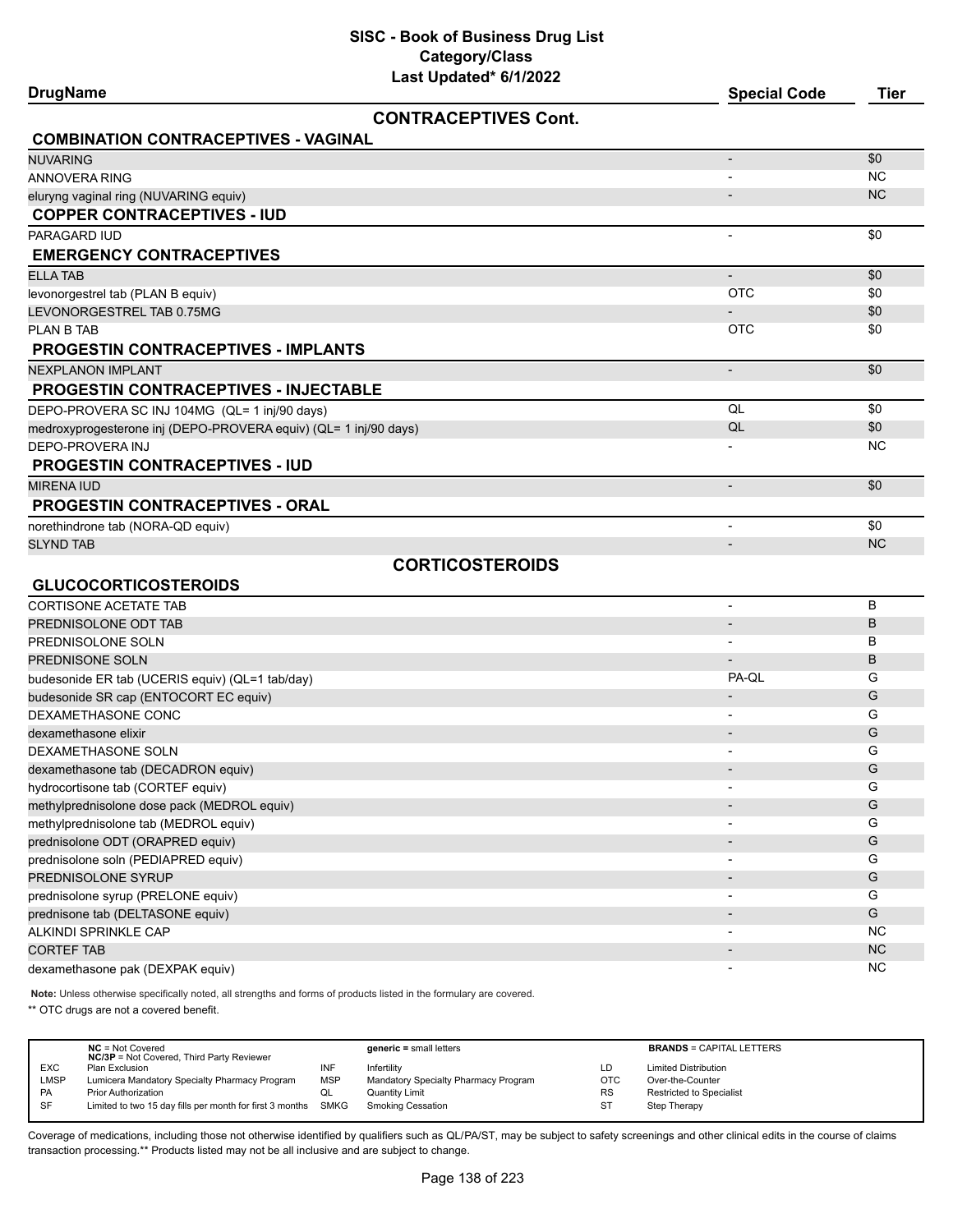| <b>DrugName</b>                | <b>Special Code</b>      | <b>Tier</b>    |
|--------------------------------|--------------------------|----------------|
| <b>CORTICOSTEROIDS Cont.</b>   |                          |                |
| <b>DEXPAK TAB</b>              | ۰.                       | N <sub>C</sub> |
| DXEVO 11-DAY PAK               | ۰.                       | NC.            |
| <b>EMFLAZA SUSP</b>            | ۰.                       | NC             |
| <b>EMFLAZA TAB</b>             | $\blacksquare$           | NC.            |
| <b>FLO-PRED SUSP</b>           | $\overline{\phantom{a}}$ | NC             |
| <b>HEMADY TAB</b>              | $\blacksquare$           | NC.            |
| <b>LIDOLOG KIT</b>             | -                        | N <sub>C</sub> |
| <b>MEDROL TAB</b>              | $\overline{\phantom{0}}$ | NC.            |
| MILLIPRED DP PAK               | -                        | N <sub>C</sub> |
| <b>MILLIPRED TAB</b>           | -                        | NC.            |
| <b>ORTIKOS ER CAP</b>          | -                        | NC             |
| prednisone pack                |                          | NC.            |
| PREDNISONE/DIPHENHYDRAMINE KIT | -                        | N <sub>C</sub> |
| RAYOS TAB                      |                          | NC.            |
| <b>TARPEYO CAP</b>             | $\overline{\phantom{a}}$ | NC.            |
| <b>MINERALOCORTICOIDS</b>      |                          |                |

fludrocortisone tab (FLORINEF equiv) 6 and 5 and 5 and 5 and 5 and 5 and 5 and 5 and 5 and 6 and 6 and 6 and 6 and 6 and 6 and 6 and 6 and 6 and 6 and 6 and 6 and 6 and 6 and 6 and 6 and 6 and 6 and 6 and 6 and 6 and 6 and

**ANTITUSSIVES**

# **COUGH/COLD/ALLERGY**

| <b>HYCODAN SYRUP</b>                          | $\overline{\phantom{0}}$ |                |
|-----------------------------------------------|--------------------------|----------------|
| benzonatate cap (TESSALON equiv)              |                          |                |
| hydrocodone/homatropine syrup (HYCODAN equiv) |                          | G              |
| tussigon tab (HYCODAN equiv)                  |                          |                |
| benzonatate cap 150mg (ZONATUSS equiv)        | $\blacksquare$           | N <sub>C</sub> |
| ZONATUSS CAP 150MG                            |                          | <b>NC</b>      |

# **COUGH/COLD/ALLERGY COMBINATIONS**

| B                        |
|--------------------------|
| EXC.                     |
| <b>OTC</b><br><b>EXC</b> |
| <b>EXC</b>               |
| OTC-QL<br>G              |
| OTC-QL<br>G              |
| G                        |
| G                        |
| G                        |
| G                        |
| G                        |
| G                        |
| <b>NC</b>                |
| NC.                      |
| <b>NC</b>                |
| NC.                      |
| N <sub>C</sub>           |
| NC.                      |
| N <sub>C</sub>           |
| N <sub>C</sub>           |
|                          |

**Note:** Unless otherwise specifically noted, all strengths and forms of products listed in the formulary are covered.

\*\* OTC drugs are not a covered benefit.

|            | $NC = Not Covered$<br><b>NC/3P</b> = Not Covered, Third Party Reviewer |            | $generic = small letters$            |           | <b>BRANDS = CAPITAL LETTERS</b> |
|------------|------------------------------------------------------------------------|------------|--------------------------------------|-----------|---------------------------------|
| <b>EXC</b> | Plan Exclusion                                                         | INF        | Infertility                          | LD        | <b>Limited Distribution</b>     |
| LMSP       | Lumicera Mandatory Specialty Pharmacy Program                          | <b>MSP</b> | Mandatory Specialty Pharmacy Program | OTC       | Over-the-Counter                |
| <b>PA</b>  | <b>Prior Authorization</b>                                             | ◡          | Quantity Limit                       | <b>RS</b> | <b>Restricted to Specialist</b> |
| <b>SF</b>  | Limited to two 15 day fills per month for first 3 months SMKG          |            | Smoking Cessation                    | ST        | Step Therapy                    |
|            |                                                                        |            |                                      |           |                                 |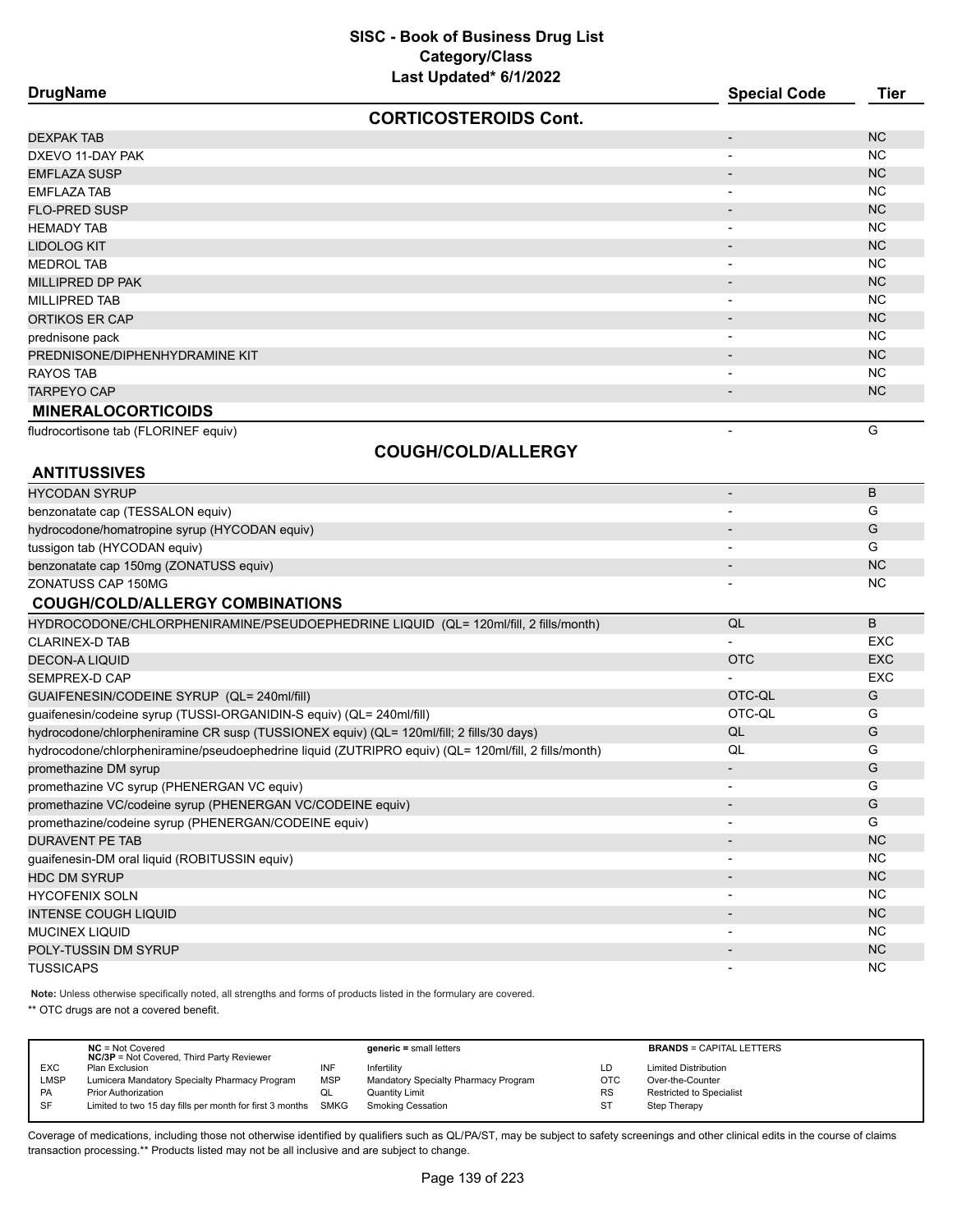| <b>DrugName</b>                            | <b>Special Code</b>      | <b>Tier</b> |
|--------------------------------------------|--------------------------|-------------|
| <b>COUGH/COLD/ALLERGY Cont.</b>            |                          |             |
| <b>TUSSI-PRES LIQUID</b>                   | $\overline{\phantom{a}}$ | <b>NC</b>   |
| <b>TUSSLIN LIQUID</b>                      | <b>OTC</b>               | NC.         |
| <b>TUXARIN ER TAB</b>                      | $\overline{\phantom{a}}$ | <b>NC</b>   |
| <b>TUZISTRA XR SUSP</b>                    | $\overline{\phantom{a}}$ | <b>NC</b>   |
| <b>EXPECTORANTS</b>                        |                          |             |
| <b>SSKI ORAL SOLN</b>                      | $\overline{\phantom{a}}$ | B           |
| potassium iodide oral soln (SSKI equiv)    | $\overline{\phantom{0}}$ | G           |
| <b>GUAIFENESEN SYRUP</b>                   |                          | <b>NC</b>   |
| <b>MUCINEX TAB</b>                         | $\overline{\phantom{a}}$ | NC.         |
| <b>MISC. RESPIRATORY INHALANTS</b>         |                          |             |
| <b>NEBUSAL NEB SOLN</b>                    | $\overline{\phantom{a}}$ | B           |
| sodium chloride neb soln (HYPER-SAL equiv) | $\overline{\phantom{0}}$ | G           |
| <b>MUCOLYTICS</b>                          |                          |             |
| acetylcysteine soln (MUCOMYST equiv)       | $\overline{\phantom{0}}$ | G           |
| <b>DERMATOLOGICALS</b>                     |                          |             |
| <b>ACNE PRODUCTS</b>                       |                          |             |
| dapsone gel 5% (ACZONE equiv)              |                          | B           |
| <b>PRASCION RA CREAM</b>                   |                          | B           |

| PRASCION RA CREAM                                                                                                  | $\blacksquare$           | B          |
|--------------------------------------------------------------------------------------------------------------------|--------------------------|------------|
| RETIN-A CREAM (QL= 20gm/fill; Acne Only – members age 35 or older require Prior Authorization)                     | PA-QL                    | в          |
| RETIN-A GEL (QL= 15qm/fill. Acne Only – members age 35 or older require Prior Authorization)                       | PA-QL                    | B          |
| DIFFERIN OTC GEL 0.1%                                                                                              | <b>OTC</b>               | <b>EXC</b> |
| amnesteem cap, claravis cap, isotretinoin cap, myorisan cap, zenatane cap (ACCUTANE equiv)                         |                          | G          |
| clindamycin gel (CLEOCIN GEL equiv)                                                                                |                          | G          |
| clindamycin lotion (CLEOCIN- T equiv)                                                                              |                          | G          |
| clindamycin pad (CLEOCIN-T equiv)                                                                                  |                          | G          |
| clindamycin topical soln (CLEOCIN-T equiv)                                                                         | $\overline{\phantom{a}}$ | G          |
| clindamycin/benzoyl peroxide gel (DUAC GEL equiv)                                                                  | $\overline{\phantom{a}}$ | G          |
| EPIDUO FORTE GEL 0.3-2.5%                                                                                          | PA                       | G          |
| erythromycin gel                                                                                                   |                          | G          |
| erythromycin pad                                                                                                   | $\blacksquare$           | G          |
| erythromycin soln                                                                                                  | $\overline{\phantom{a}}$ | G          |
| erythromycin/benzoyl peroxide gel                                                                                  |                          | G          |
| sodium sulfacetamide lotion (KLARON equiv)                                                                         |                          | G          |
| sodium sulfacetamide/sulfur gel (ROSULA equiv)                                                                     |                          | G          |
| tretinoin cream (QL= 20gm/fill; Acne Only - members age 35 or older require Prior Authorization)                   | PA-QL                    | G          |
| tretinoin gel (QL= 20gm/fill)                                                                                      | PA-QL                    | G          |
| tretinoin gel (RETIN-A GEL equiv) (QL= 15gm/fill. Acne Only - members age 35 or older require Prior Authorization) | PA-QL                    | G          |
| <b>ABSORICA CAP</b>                                                                                                | $\overline{\phantom{a}}$ | <b>NC</b>  |
| ABSORICA LD CAP                                                                                                    |                          | <b>NC</b>  |
| ADAPALENE SOLN                                                                                                     | $\overline{\phantom{a}}$ | <b>NC</b>  |
| adapalene cream (DIFFERIN equiv)                                                                                   |                          | <b>NC</b>  |
| adapalene gel (DIFFERIN equiv)                                                                                     |                          | <b>NC</b>  |
| ADAPALENE LOTION (DIFFERIN equiv)                                                                                  |                          | <b>NC</b>  |
| adapalene/benzoyl peroxide gel 0.1-2.5% (EPIDUO equiv)                                                             |                          | <b>NC</b>  |
| adapalene/benzoyl peroxide gel 0.3-2.5% (EPIDUO FORTE GEL equiv)                                                   |                          | <b>NC</b>  |
| ADAPALENE/BENZOYL PEROXIDE PAD                                                                                     |                          | <b>NC</b>  |
|                                                                                                                    |                          |            |

**Note:** Unless otherwise specifically noted, all strengths and forms of products listed in the formulary are covered.

\*\* OTC drugs are not a covered benefit.

|             | $NC = Not Covered$<br><b>NC/3P</b> = Not Covered, Third Party Reviewer |            | $generic = small letters$            |     | <b>BRANDS = CAPITAL LETTERS</b> |
|-------------|------------------------------------------------------------------------|------------|--------------------------------------|-----|---------------------------------|
| <b>EXC</b>  | Plan Exclusion                                                         | INF        | Infertility                          | LD  | <b>Limited Distribution</b>     |
| <b>LMSP</b> | Lumicera Mandatory Specialty Pharmacy Program                          | <b>MSP</b> | Mandatory Specialty Pharmacy Program | OTC | Over-the-Counter                |
| <b>PA</b>   | <b>Prior Authorization</b>                                             | QL         | <b>Quantity Limit</b>                | RS  | Restricted to Specialist        |
| SF          | Limited to two 15 day fills per month for first 3 months               | SMKG       | <b>Smoking Cessation</b>             | ST  | Step Therapy                    |
|             |                                                                        |            |                                      |     |                                 |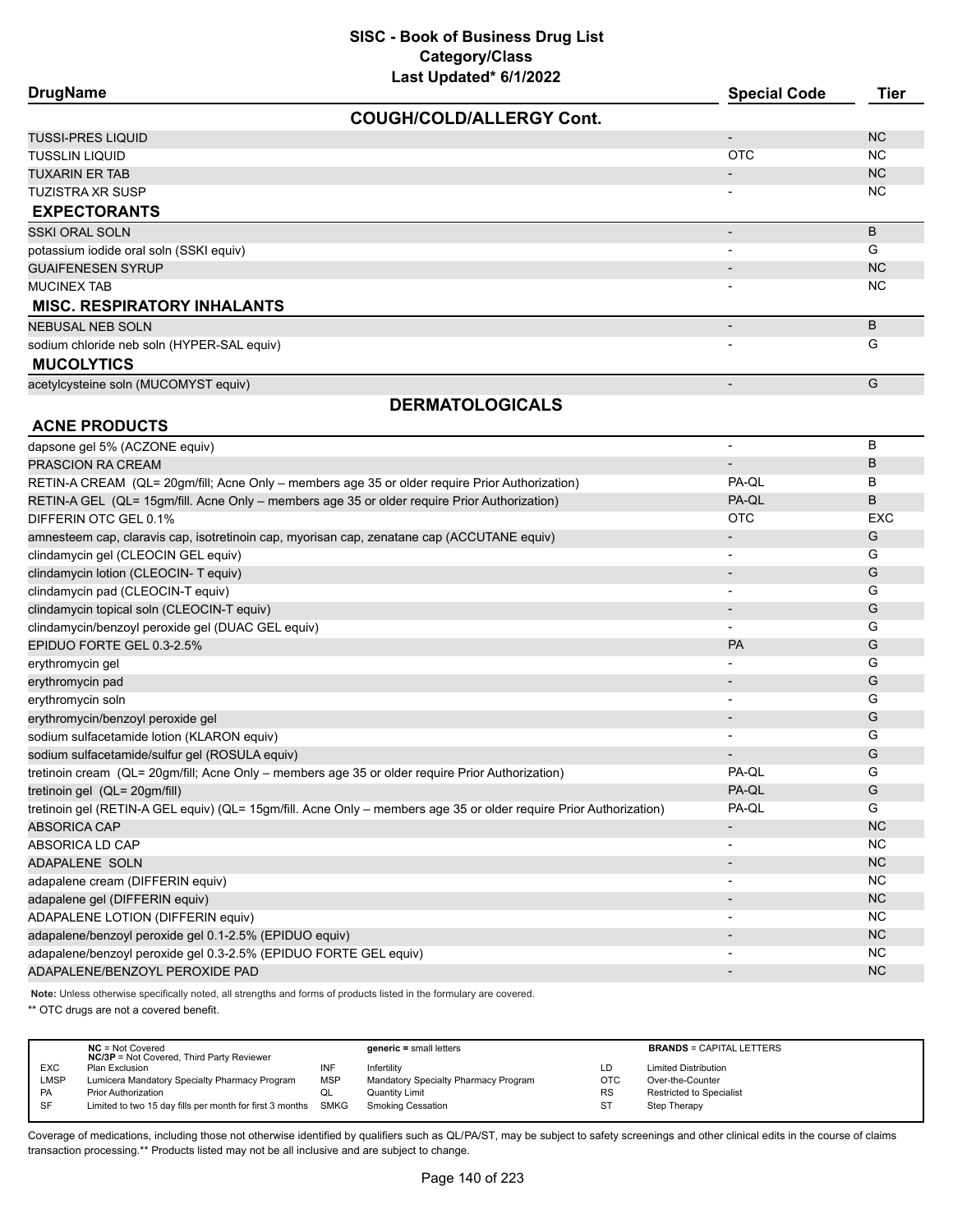|  | DrugName |
|--|----------|
|--|----------|

| <b>DrugName</b>                                                 | <b>Special Code</b>      | Tier      |
|-----------------------------------------------------------------|--------------------------|-----------|
| <b>DERMATOLOGICALS Cont.</b>                                    |                          |           |
| <b>AKLIEF CREAM</b>                                             |                          | <b>NC</b> |
| <b>ALTRENO LOTION</b>                                           |                          | <b>NC</b> |
| AMZEEQ FOAM                                                     |                          | <b>NC</b> |
| <b>ARAZLO LOTION</b>                                            |                          | <b>NC</b> |
| <b>ATRALIN GEL</b>                                              |                          | <b>NC</b> |
| AVAR AEROSOL FOAM                                               |                          | <b>NC</b> |
| <b>AVAR GEL</b>                                                 |                          | <b>NC</b> |
| <b>AVAR PAD</b>                                                 |                          | <b>NC</b> |
| <b>AZELEX CREAM</b>                                             |                          | <b>NC</b> |
| <b>BENZAC WASH</b>                                              |                          | <b>NC</b> |
| BENZOYL PEROXIDE CREAM                                          | <b>OTC</b>               | <b>NC</b> |
| BENZOYL PEROXIDE/HYDROCORTISONE LOTION                          |                          | <b>NC</b> |
| benzoyl peroxide/hydrocortisone lotion (VANOXIDE-HC equiv)      |                          | <b>NC</b> |
| <b>CLENIA PLUS SUSP</b>                                         | $\overline{\phantom{a}}$ | <b>NC</b> |
| <b>CLINDACIN KIT</b>                                            |                          | <b>NC</b> |
| clindamycin foam (EVOCLIN equiv)                                |                          | <b>NC</b> |
| clindamycin/benzoyl peroxide gel (BENZACLIN equiv)              |                          | <b>NC</b> |
| clindamycin/tretinoin gel (ZIANA equiv)                         |                          | <b>NC</b> |
| <b>CLINDAVIX KIT</b>                                            | $\blacksquare$           | <b>NC</b> |
| dapsone gel (ACZONE equiv)                                      |                          | <b>NC</b> |
| DAPSONE GEL 7.5%                                                | $\overline{\phantom{a}}$ | <b>NC</b> |
| EPIDUO GEL 0.1-2.5%                                             | $\overline{\phantom{a}}$ | <b>NC</b> |
| <b>EPSOLAY CREAM</b>                                            |                          | <b>NC</b> |
| <b>ERY PAD</b>                                                  |                          | <b>NC</b> |
| <b>EVOCLIN FOAM</b>                                             |                          | <b>NC</b> |
| <b>FABIOR AEROSOL FOAM</b>                                      |                          | <b>NC</b> |
| isotretinoin cap 25mg (ABSORICA equiv)                          | $\overline{\phantom{a}}$ | <b>NC</b> |
| isotretinoin cap 35mg (ABSORICA equiv)                          |                          | <b>NC</b> |
| NUCARACLINPA KIT                                                |                          | <b>NC</b> |
| <b>NUCARARXPAK KIT</b>                                          | $\overline{\phantom{a}}$ | <b>NC</b> |
| <b>ONEXTON GEL</b>                                              | $\overline{\phantom{a}}$ | <b>NC</b> |
| RETIN-A MICRO GEL 0.04%, 0.1%                                   | $\overline{\phantom{a}}$ | <b>NC</b> |
| RETIN-A MICRO GEL 0.08%, 0.06%                                  |                          | <b>NC</b> |
| <b>ROSULA WASH</b>                                              |                          | <b>NC</b> |
| sodium sulfacetamide/sulfur emulsion (ROSAC WASH equiv)         |                          | <b>NC</b> |
| sodium sulfacetamide/sulfur emulsion (ROSULA equiv)             |                          | <b>NC</b> |
| sodium sulfacetamide/sulfur emulsion 10-1% (ROSAC WASH equiv)   |                          | <b>NC</b> |
| sodium sulfacetamide/sulfur foam (CLARIFOAM EF equiv)           |                          | <b>NC</b> |
| SODIUM SULFACETAMIDE/SULFUR LOTION                              |                          | <b>NC</b> |
| sodium sulfacetamide/sulfur lotion (SULFACET R equiv)           |                          | NC        |
| sodium sulfacetamide/sulfur pad (PLEXION CLEANSING CLOTH equiv) |                          | <b>NC</b> |
| SODIUM SULFACETAMIDE/SULFUR SUSP                                |                          | <b>NC</b> |
| sodium sulfacetamide/sulfur susp (PLEXION TS equiv)             |                          | NC.       |
| sodium sulfacetamide/sulfur wash (SUMAXIN WASH equiv)           |                          | NC        |
| sodium sulfacetamide/sunscreen kit (SUMADEN XLT equiv)          | $\overline{\phantom{a}}$ | <b>NC</b> |
| sulfacetamide sodium/sulfur cream 10-5% (PLEXION SCT equiv)     |                          | NC        |
|                                                                 |                          | <b>NC</b> |
| SUMADEN XLT KIT                                                 |                          |           |

**Note:** Unless otherwise specifically noted, all strengths and forms of products listed in the formulary are covered.

\*\* OTC drugs are not a covered benefit.

|             | $NC = Not Covered$<br><b>NC/3P</b> = Not Covered, Third Party Reviewer |            | $generic = small letters$            |           | <b>BRANDS = CAPITAL LETTERS</b> |
|-------------|------------------------------------------------------------------------|------------|--------------------------------------|-----------|---------------------------------|
| <b>EXC</b>  | Plan Exclusion                                                         | INF        | Infertility                          | LD        | <b>Limited Distribution</b>     |
| <b>LMSP</b> | Lumicera Mandatory Specialty Pharmacy Program                          | <b>MSP</b> | Mandatory Specialty Pharmacy Program | OTC       | Over-the-Counter                |
| <b>PA</b>   | <b>Prior Authorization</b>                                             | QL         | Quantity Limit                       | <b>RS</b> | Restricted to Specialist        |
| <b>SF</b>   | Limited to two 15 day fills per month for first 3 months SMKG          |            | <b>Smoking Cessation</b>             | ST        | Step Therapy                    |
|             |                                                                        |            |                                      |           |                                 |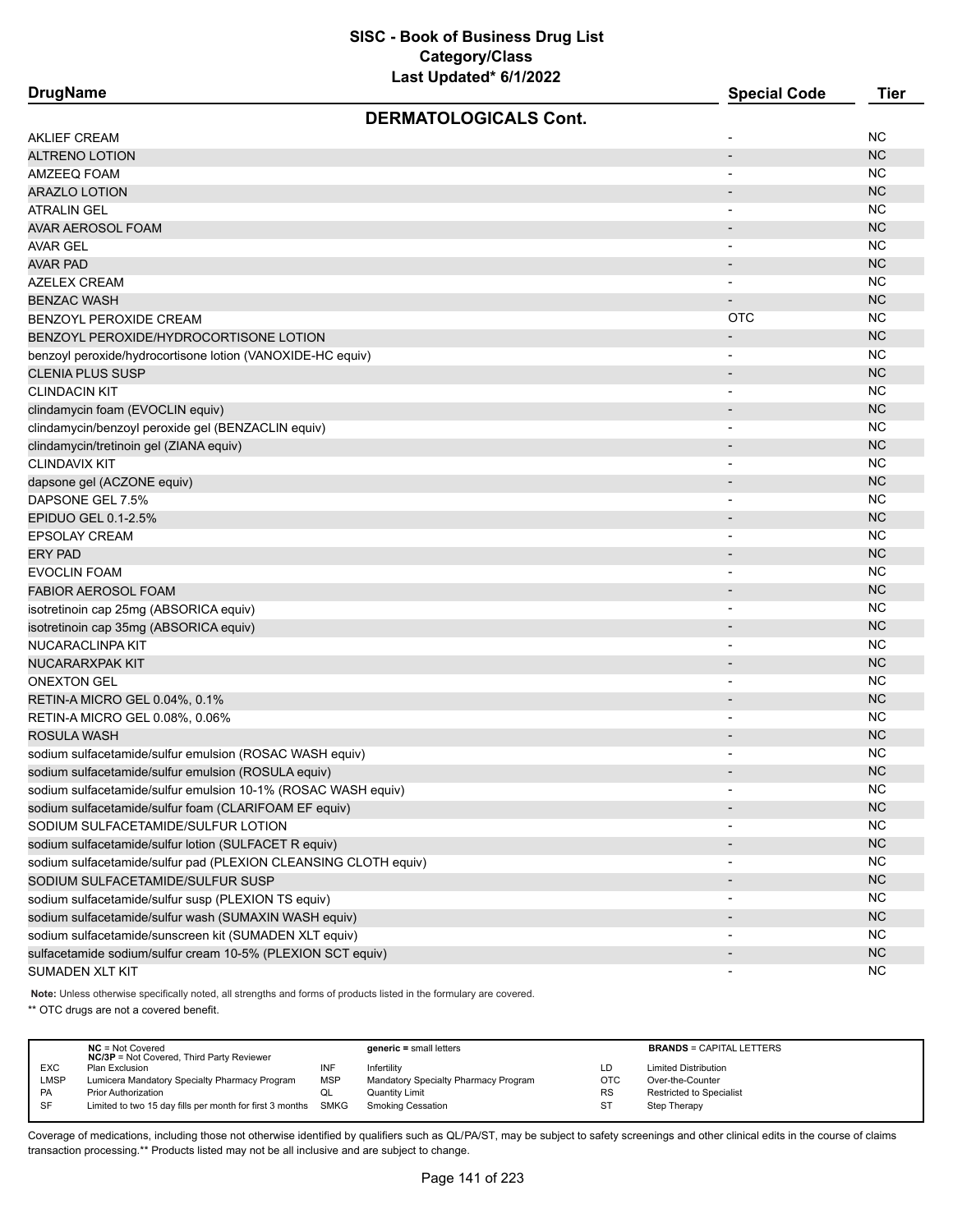| <b>DrugName</b>                                                                         | Lasi Upualeu Toriizuzz       | <b>Special Code</b>      | <b>Tier</b> |
|-----------------------------------------------------------------------------------------|------------------------------|--------------------------|-------------|
|                                                                                         | <b>DERMATOLOGICALS Cont.</b> |                          |             |
| tretinoin gel 0.05% (ATRALIN equiv)                                                     |                              |                          | <b>NC</b>   |
| tretinoin gel pump 0.04% (TRETINOIN GEL PUMP 0.04% equiv)                               |                              |                          | <b>NC</b>   |
| tretinoin gel pump 0.1% (TRETINOIN GEL PUMP 0.1% equiv)                                 |                              |                          | <b>NC</b>   |
| TRETIN-X CREAM                                                                          |                              |                          | <b>NC</b>   |
| <b>TWYNEO CREAM</b>                                                                     |                              |                          | <b>NC</b>   |
| WINLEVI CREAM                                                                           |                              |                          | <b>NC</b>   |
| AGENTS FOR EXTERNAL GENITAL AND PERIANAL WARTS                                          |                              |                          |             |
| <b>VEREGEN OINT</b>                                                                     |                              | $\overline{\phantom{a}}$ | B           |
| <b>AGENTS FOR WRINKLES/LIPOATROPHY/OTHER AESTHETIC USES</b>                             |                              |                          |             |
| RENOVA CREAM                                                                            |                              | $\overline{\phantom{a}}$ | <b>EXC</b>  |
| KYBELLA INJ                                                                             |                              |                          | <b>NC</b>   |
| <b>ANALGESICS - TOPICAL</b>                                                             |                              |                          |             |
| BACLOFEN CREAM COMPOUND KIT                                                             |                              |                          | B           |
| TRAMADOL COMPOUND KIT                                                                   |                              |                          | <b>NC</b>   |
| <b>ANTIBIOTICS - TOPICAL</b>                                                            |                              |                          |             |
| <b>CORTISPORIN CREAM</b>                                                                |                              |                          | B           |
| <b>CORTISPORIN OINT</b>                                                                 |                              |                          | B           |
| gentamicin sulfate cream                                                                |                              |                          | G           |
| gentamicin sulfate oint                                                                 |                              |                          | G           |
| mupirocin oint (BACTROBAN OINT equiv)                                                   |                              |                          | G           |
| <b>ALTABAX OINT</b>                                                                     |                              |                          | <b>NC</b>   |
| <b>BACTROBAN CREAM</b>                                                                  |                              |                          | <b>NC</b>   |
| <b>CENTANY OINT</b>                                                                     |                              |                          | <b>NC</b>   |
| mupirocin cream (BACTROBAN CREAM equiv)                                                 |                              |                          | <b>NC</b>   |
| <b>NEO-SYNALAR CREAM</b>                                                                |                              |                          | NC          |
| <b>XEPI CREAM</b>                                                                       |                              |                          | NC.         |
| <b>ANTIFUNGALS - TOPICAL</b>                                                            |                              |                          |             |
| clotrimazole cream (LOTRIMIN AF equiv) (Rx Only)                                        |                              | <b>OTC</b>               | <b>EXC</b>  |
| NIZORAL A-D SHAMPOO                                                                     |                              | <b>OTC</b>               | <b>EXC</b>  |
| nizoral a-d shampoo (NIZORAL equiv)                                                     |                              | <b>OTC</b>               | <b>EXC</b>  |
| ciclopirox cream (LOPROX CREAM equiv)                                                   |                              |                          | G           |
| ciclopirox nail soln (PENLAC equiv)                                                     |                              | $\overline{\phantom{a}}$ | G           |
| ciclopirox shampoo (LOPROX equiv) (Step Therapy requires trial of ketoconazole shampoo) |                              | ST                       | G           |
| econazole cream (SPECTAZOLE equiv) (QL= 30gm/30 days)                                   |                              | QL                       | G           |
| iodoquinol/hydrocortisone cream 1% (VYTONE equiv)                                       |                              |                          | G           |
| ketoconazole cream (NIZORAL CREAM equiv)                                                |                              |                          | G           |
| ketoconazole shampoo (NIZORAL SHAMPOO equiv)                                            |                              |                          | G           |
| nystatin cream (MYCOSTATIN CREAM equiv)                                                 |                              |                          | G           |
| nystatin oint                                                                           |                              |                          | G           |
| nystatin topical powder                                                                 |                              |                          | G           |
| ALCORTIN A GEL (iodoquinol/hydrocortisone/aloe polysaccharide gel equiv)                |                              |                          | <b>NC</b>   |
| ALOQUIN GEL                                                                             |                              |                          | NC          |
| <b>CICLODAN KIT</b>                                                                     |                              |                          | <b>NC</b>   |
| ciclopirox gel (LOPROX equiv)                                                           |                              |                          | NC          |
| ciclopirox topical susp (LOPROX equiv)                                                  |                              |                          | <b>NC</b>   |
| clotrimazole/betamethasone cream (LOTRISONE equiv)                                      |                              |                          | <b>NC</b>   |
|                                                                                         |                              |                          |             |

**Note:** Unless otherwise specifically noted, all strengths and forms of products listed in the formulary are covered.

\*\* OTC drugs are not a covered benefit.

| $NC = Not Covered$                            |                                                  | $generic = small letters$                                     |            | <b>BRANDS = CAPITAL LETTERS</b> |
|-----------------------------------------------|--------------------------------------------------|---------------------------------------------------------------|------------|---------------------------------|
| Plan Exclusion                                | INF                                              | Infertility                                                   | LD         | <b>Limited Distribution</b>     |
| Lumicera Mandatory Specialty Pharmacy Program | <b>MSP</b>                                       | Mandatory Specialty Pharmacy Program                          | <b>OTC</b> | Over-the-Counter                |
| Prior Authorization                           | QL                                               | Quantity Limit                                                | <b>RS</b>  | <b>Restricted to Specialist</b> |
|                                               |                                                  | Smoking Cessation                                             | ST         | Step Therapy                    |
|                                               | <b>NC/3P</b> = Not Covered, Third Party Reviewer | Limited to two 15 day fills per month for first 3 months SMKG |            |                                 |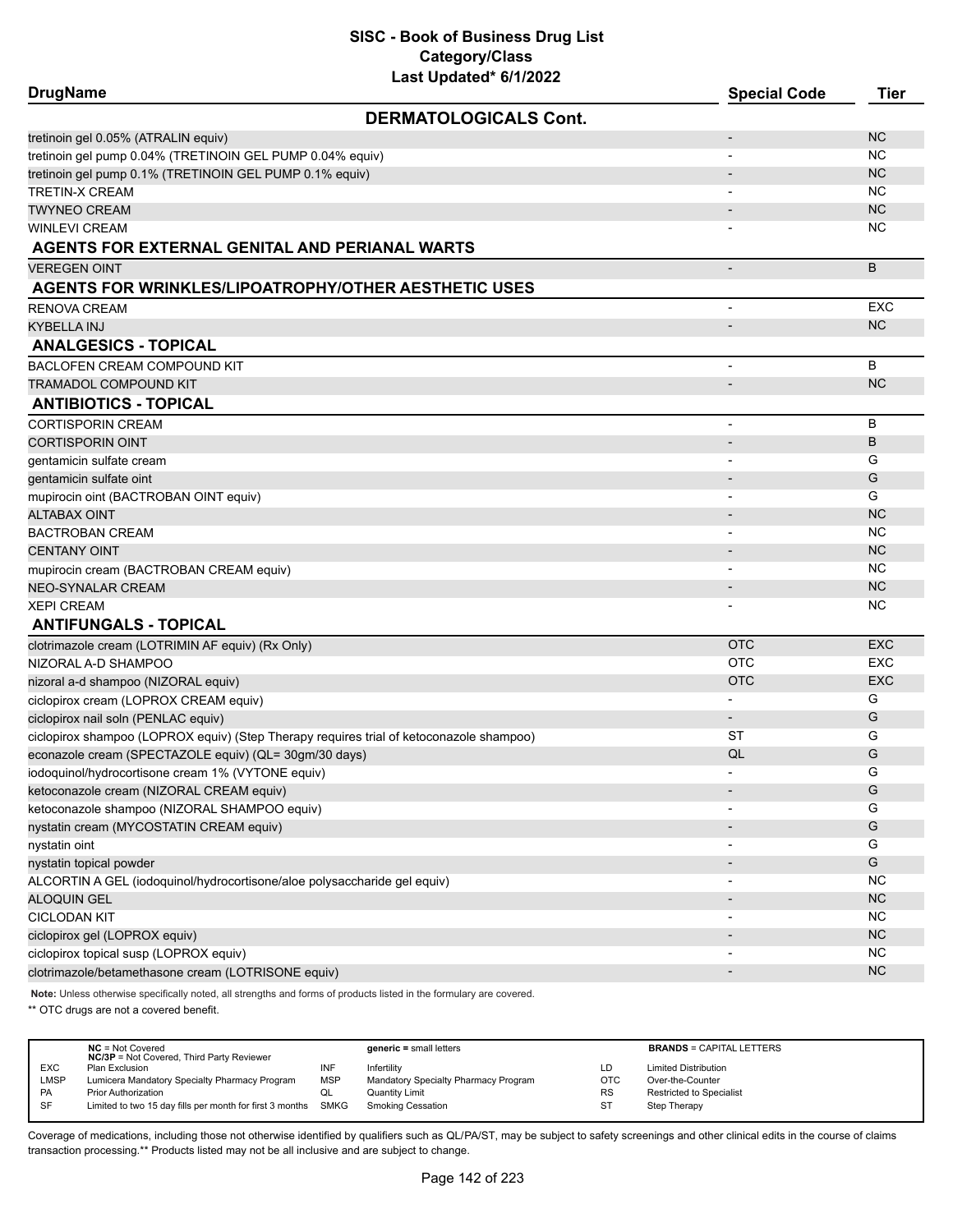| <b>DrugName</b>                                                                                 | <b>Special Code</b>          | <b>Tier</b>   |
|-------------------------------------------------------------------------------------------------|------------------------------|---------------|
| <b>DERMATOLOGICALS Cont.</b>                                                                    |                              |               |
| clotrimazole/betamethasone lotion (LOTRISONE equiv)                                             |                              | <b>NC</b>     |
| <b>ECONASIL KIT</b>                                                                             | $\overline{\phantom{a}}$     | <b>NC</b>     |
| ECOZA FOAM                                                                                      | $\blacksquare$               | <b>NC</b>     |
| <b>ERTACZO CREAM</b>                                                                            |                              | <b>NC</b>     |
| EXELDERM CREAM, SULCONAZOLE CREAM                                                               |                              | <b>NC</b>     |
| <b>EXELDERM SOLN</b>                                                                            |                              | <b>NC</b>     |
| EXELDERM SOLN, SULCONAZOLE SOLN                                                                 |                              | <b>NC</b>     |
| HIXDEFRIMA SOLN                                                                                 |                              | <b>NC</b>     |
| iodoquinol/hydrocortisone cream 1.9-1% (VYTONE equiv)                                           |                              | <b>NC</b>     |
| iodoquinol/hydrocortisone/aloe polysaccharide gel (ALCORTIN A equiv)                            |                              | <b>NC</b>     |
| <b>JUBLIA SOLN</b>                                                                              |                              | <b>NC</b>     |
| <b>KERYDIN SOLN</b>                                                                             |                              | <b>NC</b>     |
| LOPROX GEL                                                                                      |                              | <b>NC</b>     |
| LOTRIMIN AF CREAM                                                                               |                              | <b>NC</b>     |
| LOTRISONE CREAM                                                                                 |                              | <b>NC</b>     |
| <b>LOTRISONE LOTION</b>                                                                         |                              | <b>NC</b>     |
| LULICONAZOLE CREAM, LUZU CREAM                                                                  |                              | <b>NC</b>     |
| <b>MENTAX CREAM</b>                                                                             |                              | <b>NC</b>     |
| NAFTIFINE CREAM                                                                                 | $\overline{\phantom{a}}$     | <b>NC</b>     |
| naftifine cream (NAFTIN equiv)                                                                  |                              | <b>NC</b>     |
| naftifine gel (NAFTIN equiv)                                                                    | $\overline{\phantom{a}}$     | <b>NC</b>     |
| <b>NAFTIN CREAM</b>                                                                             |                              | <b>NC</b>     |
| NAFTIN GEL                                                                                      | $\overline{\phantom{0}}$     | <b>NC</b>     |
| NAFTIN GEL 2%                                                                                   |                              | <b>NC</b>     |
| nystatin/triamcinolone cream                                                                    |                              | <b>NC</b>     |
| nystatin/triamcinolone oint                                                                     |                              | <b>NC</b>     |
| <b>ONYCHO-MED KIT</b>                                                                           | $\overline{\phantom{0}}$     | <b>NC</b>     |
| oxiconazole nitrate cream (OXISTAT equiv)                                                       |                              | <b>NC</b>     |
| OXISTAT CREAM                                                                                   | $\overline{\phantom{a}}$     | <b>NC</b>     |
| <b>OXISTAT LOTION</b>                                                                           |                              | <b>NC</b>     |
| PEDIZOLPAK THERAPY PACK                                                                         |                              | <b>NC</b>     |
| PENLAC SOLN                                                                                     | $\overline{\phantom{a}}$     | <b>NC</b>     |
| tavaborole soln (KERYDIN equiv)                                                                 |                              | <b>NC</b>     |
| VYTONE CREAM 1.9-1%                                                                             |                              | <b>NC</b>     |
| XOLEGEL                                                                                         |                              | <b>NC</b>     |
| ZOLPAK KIT                                                                                      |                              | <b>NC</b>     |
| <b>ANTI-INFLAMMATORY AGENTS - TOPICAL</b>                                                       |                              |               |
| DICLOFENAC PATCH, FLECTOR PATCH (QL= 30 patches/fill; Step Therapy requires trial of celecoxib) | QL-ST                        | B             |
| <b>VOPAC 5 CREAM</b>                                                                            | $\overline{\phantom{a}}$     | $\sf B$       |
| <b>VOLTAREN GEL</b>                                                                             | <b>OTC</b>                   | EXC           |
| diclofenac gel 1% (VOLTAREN equiv) (QL= 5 tubes/fill)                                           | $\mathsf{QL}$                | ${\mathsf G}$ |
| diclofenac sodium gel kit (VENNGEL equiv)                                                       |                              | NC.           |
| diclofenac sodium soln (XRYLIX equiv)                                                           | $\qquad \qquad \blacksquare$ | NC            |
| diclofenac sodium soln 2% (PENNSAID SOLN equiv)                                                 | $\overline{\phantom{a}}$     | <b>NC</b>     |
| diclofenac soln 1.5% (PENNSAID equiv)                                                           |                              | NC            |
| DICLONA GEL                                                                                     |                              | NC.           |
| <b>DICLOTREX PAK</b>                                                                            | $\overline{\phantom{a}}$     | <b>NC</b>     |
|                                                                                                 |                              |               |

**Note:** Unless otherwise specifically noted, all strengths and forms of products listed in the formulary are covered.

\*\* OTC drugs are not a covered benefit.

|            | $NC = Not Covered$<br><b>NC/3P</b> = Not Covered, Third Party Reviewer |            | $generic = small letters$            |            | <b>BRANDS = CAPITAL LETTERS</b> |
|------------|------------------------------------------------------------------------|------------|--------------------------------------|------------|---------------------------------|
| <b>EXC</b> | Plan Exclusion                                                         | INF        | Infertility                          | LD.        | <b>Limited Distribution</b>     |
|            |                                                                        |            |                                      |            |                                 |
| LMSP       | Lumicera Mandatory Specialty Pharmacy Program                          | <b>MSP</b> | Mandatory Specialty Pharmacy Program | <b>OTC</b> | Over-the-Counter                |
| <b>PA</b>  | <b>Prior Authorization</b>                                             | QL         | Quantity Limit                       | <b>RS</b>  | <b>Restricted to Specialist</b> |
| <b>SF</b>  | Limited to two 15 day fills per month for first 3 months SMKG          |            | Smoking Cessation                    | ST         | Step Therapy                    |
|            |                                                                        |            |                                      |            |                                 |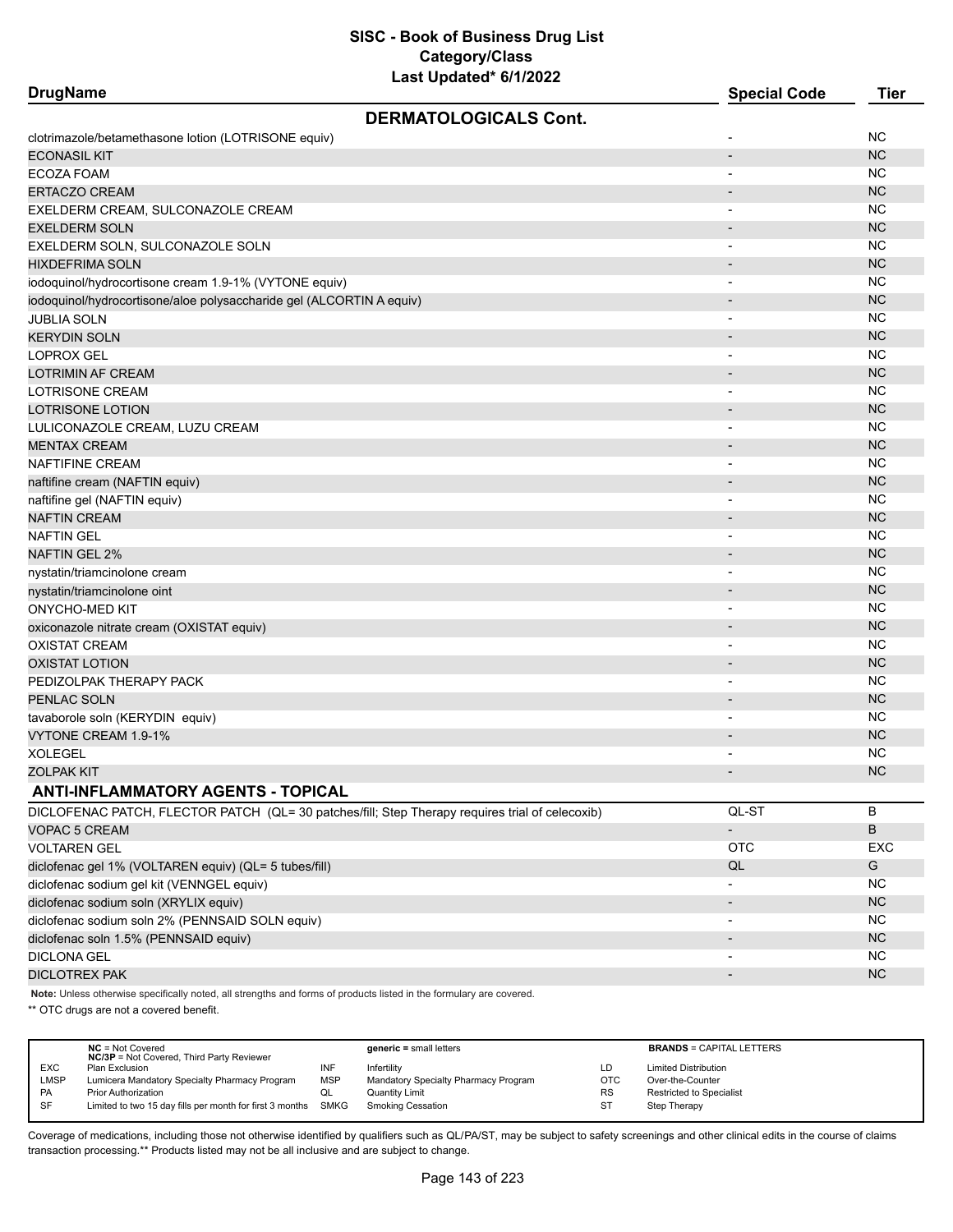| <b>DrugName</b>                                                                  | <b>Special Code</b>      | <b>Tier</b> |
|----------------------------------------------------------------------------------|--------------------------|-------------|
| <b>DERMATOLOGICALS Cont.</b>                                                     |                          |             |
| GABAPENTIN/NAPROXEN CREAM COMPOUND KIT                                           |                          | ΝC          |
| <b>LICART PATCH</b>                                                              |                          | <b>NC</b>   |
| NAPROXEN CREAM COMPOUND KIT                                                      |                          | <b>NC</b>   |
| PENNSAID SOLN                                                                    |                          | <b>NC</b>   |
| REXAPHENAC CREAM                                                                 |                          | <b>NC</b>   |
| <b>VOPAC CREAM</b>                                                               |                          | <b>NC</b>   |
| VOPAC GB CREAM                                                                   |                          | <b>NC</b>   |
| <b>XRYLIX PAK</b>                                                                |                          | <b>NC</b>   |
| <b>ANTINEOPLASTIC OR PREMALIGNANT LESION AGENTS - TOPICAL</b>                    |                          |             |
| <b>FLUOROURACIL SOLN</b>                                                         | $\overline{\phantom{0}}$ | B           |
| PICATO GEL (QL= 1 box/fill)                                                      | QL                       | B           |
| TARGRETIN GEL                                                                    | LMSP-PA                  | В           |
| VALCHLOR GEL (QL= 4 tubes/30 days; Only available through Avella (877) 546-5779) | LD-PA-QL                 | B           |
| diclofenac gel (SOLARAZE equiv) (QL= 300gm/30 days)                              | PA-QL                    | G           |
| fluorouracil cream (EFUDEX CREAM equiv)                                          |                          | G           |
| <b>CARAC CREAM</b>                                                               |                          | <b>NC</b>   |
| <b>FLUORAC CREAM</b>                                                             |                          | <b>NC</b>   |
| FLUOROPLEX CREAM                                                                 |                          | <b>NC</b>   |
| FLUOROURACIL CREAM 0.5%                                                          |                          | NC          |
| KLISYRI OINT                                                                     |                          | NC          |
| ROAOXIA GEL                                                                      |                          | NC          |
| SOLARAVIX PAK                                                                    |                          | <b>NC</b>   |
| SOLARAZE GEL                                                                     |                          | NC          |
| <b>ANTIPRURITICS - TOPICAL</b>                                                   |                          |             |
| DOXEPIN CREAM, PRUDOXIN CREAM, ZONALON CREAM                                     |                          | <b>NC</b>   |
| <b>ANTIPSORIATICS</b>                                                            |                          |             |
| 8-MOP CAP                                                                        | $\overline{\phantom{a}}$ | B           |
| METHOXSALEN CAP                                                                  |                          | B           |
| SKYRIZI INJ 150MG/ML (QL= 1 inj/84 days)                                         | LMSP-PA-QL               | B           |
| SKYRIZI INJ 75MG/0.83ML (QL= 2 inj/84 days)                                      | LMSP-PA-QL               | в           |
| STELARA INJ (QL= 1 inj/84 days)                                                  | LMSP-PA-QL               | B           |
| TALTZ INJ (QL= 1 inj/28 days)                                                    | LMSP-PA-QL               | B           |
| TAZORAC CREAM 0.05%                                                              | PA                       | B           |
| TREMFYA INJ (QL= 1 inj/56 days)                                                  | LMSP-PA-QL               | B           |
| acitretin cap (SORIATANE equiv)                                                  |                          | G           |
| calcipotriene cream (DOVONEX CREAM equiv)                                        |                          | G           |
| calcipotriene oint                                                               |                          | G           |
| calcipotriene soln (DOVONEX SOLN equiv)                                          |                          | G           |
| methoxsalen cap (OXSORALEN ULTRA equiv)                                          | $\overline{\phantom{a}}$ | G           |
| tazarotene cream 0.1% (TAZORAC equiv)                                            | PA                       | G           |
| CALCIPOTRIENE FOAM, SORILUX FOAM                                                 |                          | NC          |
| <b>CALCITRIOL OINT</b>                                                           |                          | <b>NC</b>   |
| COSENTYX INJ (1-PACK)                                                            | $\overline{\phantom{a}}$ | <b>NC</b>   |
| COSENTYX INJ (2-PACK)                                                            |                          | <b>NC</b>   |
| SILIQ INJ                                                                        |                          | <b>NC</b>   |
| TAZORAC CREAM                                                                    | ۰.                       | <b>NC</b>   |

**Note:** Unless otherwise specifically noted, all strengths and forms of products listed in the formulary are covered.

\*\* OTC drugs are not a covered benefit.

|             | $NC = Not Covered$<br><b>NC/3P</b> = Not Covered, Third Party Reviewer |            | $generic = small letters$            |            | <b>BRANDS = CAPITAL LETTERS</b> |
|-------------|------------------------------------------------------------------------|------------|--------------------------------------|------------|---------------------------------|
| <b>EXC</b>  | <b>Plan Exclusion</b>                                                  | INF        | Infertility                          | LD         | <b>Limited Distribution</b>     |
| <b>LMSP</b> | Lumicera Mandatory Specialty Pharmacy Program                          | <b>MSP</b> | Mandatory Specialty Pharmacy Program | <b>OTC</b> | Over-the-Counter                |
| PA          | <b>Prior Authorization</b>                                             | QL         | <b>Quantity Limit</b>                | <b>RS</b>  | Restricted to Specialist        |
| SF          | Limited to two 15 day fills per month for first 3 months SMKG          |            | <b>Smoking Cessation</b>             | ST         | Step Therapy                    |
|             |                                                                        |            |                                      |            |                                 |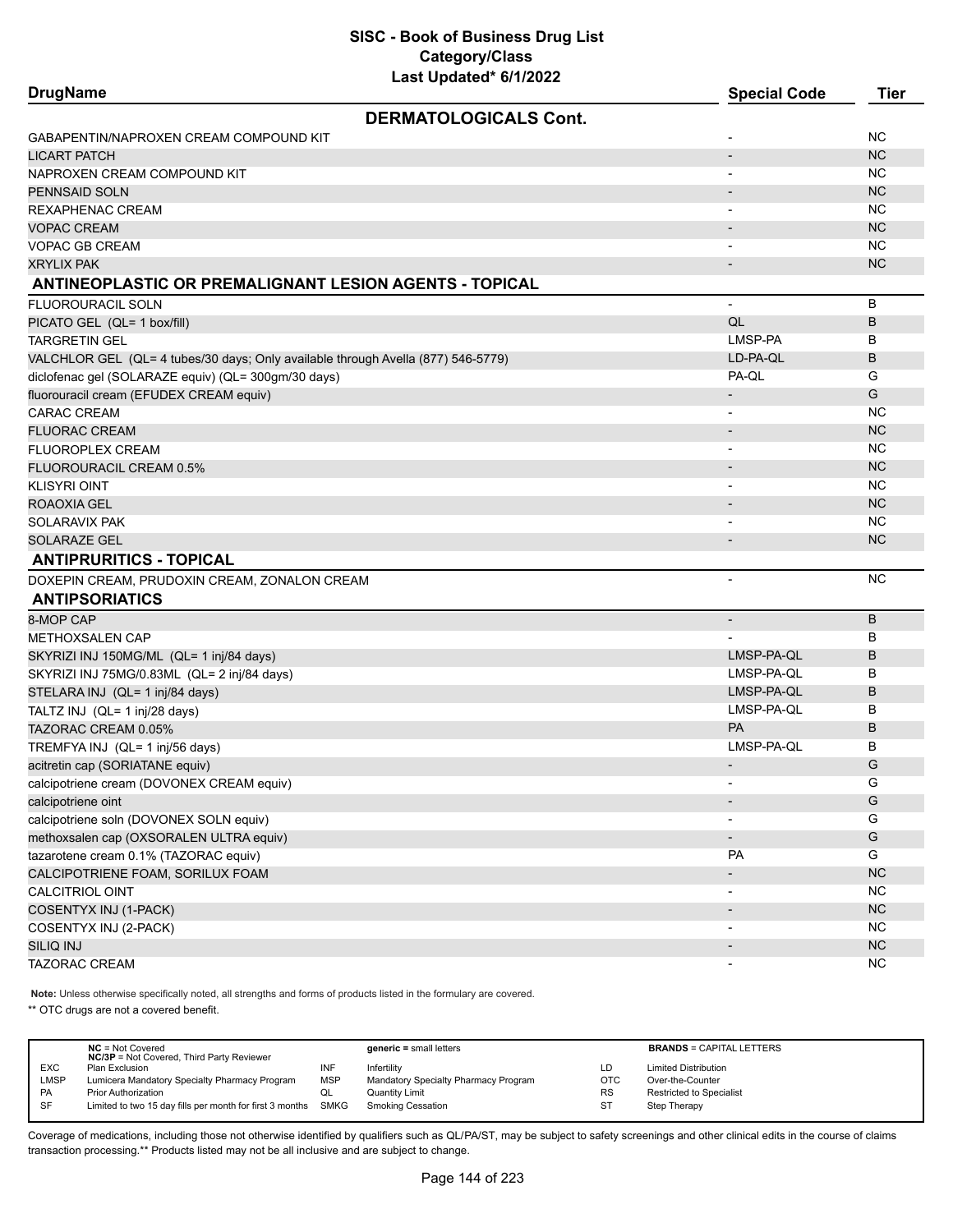| <b>DrugName</b>                                           | $=$ ast opaatoa o $\overline{a}$ | <b>Special Code</b>          | <b>Tier</b> |
|-----------------------------------------------------------|----------------------------------|------------------------------|-------------|
|                                                           | <b>DERMATOLOGICALS Cont.</b>     |                              |             |
| <b>TAZORAC GEL</b>                                        |                                  | $\overline{\phantom{a}}$     | <b>NC</b>   |
| VTAMA CREAM                                               |                                  |                              | ΝC          |
| <b>ANTISEBORRHEIC PRODUCTS</b>                            |                                  |                              |             |
| selenium sulfide lotion                                   |                                  | <b>OTC</b>                   | <b>EXC</b>  |
| selenium sulfide lotion 2.5% (SELSUN equiv)               |                                  | $\overline{a}$               | G           |
| selenium sulfide shampoo (SELSEB equiv)                   |                                  |                              | G           |
| sodium sulfacetamide wash (OVACE WASH equiv)              |                                  |                              | G           |
| <b>ESKATA SOLN</b>                                        |                                  | $\overline{\phantom{0}}$     | <b>NC</b>   |
| <b>OVACE PLUS CREAM</b>                                   |                                  | $\overline{\phantom{a}}$     | NC          |
| <b>OVACE PLUS LOTION</b>                                  |                                  |                              | <b>NC</b>   |
| <b>OVACE PLUS FOAM</b>                                    |                                  | $\overline{\phantom{a}}$     | <b>NC</b>   |
| PROMISEB CREAM                                            |                                  |                              | <b>NC</b>   |
| seb-prev cream (OVACE CREAM equiv)                        |                                  | $\overline{\phantom{a}}$     | NC          |
| selenium sulfide shampoo 2.3% (SELRX equiv)               |                                  | $\overline{\phantom{0}}$     | <b>NC</b>   |
| sodium sulfacetamide gel (OVACE PLUS equiv)               |                                  |                              | <b>NC</b>   |
| sodium sulfacetamide shampoo (OVACE equiv)                |                                  |                              | <b>NC</b>   |
| sodium sulfacetamide/urea pad (ROSULA equiv)              |                                  |                              | ΝC          |
| <b>ANTIVIRALS - TOPICAL</b>                               |                                  |                              |             |
| acyclovir cream (ZOVIRAX equiv)                           |                                  | <b>PA</b>                    | G           |
| acyclovir oint (ZOVIRAX OINT equiv)                       |                                  |                              | NC          |
| <b>DENAVIR CREAM</b>                                      |                                  |                              | <b>NC</b>   |
| <b>XERESE CREAM</b>                                       |                                  |                              | <b>NC</b>   |
| <b>ZOVIRAX OINT</b>                                       |                                  | $\overline{a}$               | <b>NC</b>   |
| <b>BURN PRODUCTS</b>                                      |                                  |                              |             |
| <b>SULFAMYLON CREAM</b>                                   |                                  | $\overline{\phantom{0}}$     | B           |
| silver sulfadiazine cream (SILVADENE CREAM equiv)         |                                  | $\overline{\phantom{a}}$     | G           |
| <b>CORTICOSTEROIDS - TOPICAL</b>                          |                                  |                              |             |
| BETAMETHASONE AUGMENTED GEL                               |                                  | ÷                            | B           |
| <b>EPIFOAM AEROSOL</b>                                    |                                  |                              | B           |
| PRAMOSONE E CREAM                                         |                                  | $\overline{\phantom{a}}$     | В           |
| PREDNICARBATE CREAM                                       |                                  | $\overline{\phantom{a}}$     | B           |
| PREDNICARBATE OIN                                         |                                  |                              | B           |
| <b>U-CORT CREAM</b>                                       |                                  | $\overline{\phantom{a}}$     | B           |
| alclometasone cream (ACLOVATE equiv)                      |                                  |                              | G           |
| alclometasone oint (ACLOVATE OINT equiv)                  |                                  |                              | G           |
| betamethasone augmented cream (DIPROLENE AF CREAM equiv)  |                                  |                              | G           |
| betamethasone augmented gel                               |                                  |                              | G           |
| betamethasone augmented lotion (DIPROLENE LOTION equiv)   |                                  | $\blacksquare$               | G           |
| betamethasone augmented oint (DIPROLENE OINT equiv)       |                                  | $\qquad \qquad \blacksquare$ | G           |
| betamethasone diproprionate cream (DIPROSONE CREAM equiv) |                                  | $\overline{\phantom{a}}$     | G           |
| betamethasone diproprionate lotion                        |                                  |                              | G           |
| betamethasone diproprionate oint (DIPROSONE OINT equiv)   |                                  | $\blacksquare$               | G           |
| betamethasone valerate cream                              |                                  |                              | G           |
| betamethasone valerate lotion                             |                                  | -                            | G           |
| betamethasone valerate oint                               |                                  |                              | G           |
| clobetasol foam (OLUX equiv)                              |                                  | <b>PA</b>                    | G           |
|                                                           |                                  |                              |             |

**Note:** Unless otherwise specifically noted, all strengths and forms of products listed in the formulary are covered.

\*\* OTC drugs are not a covered benefit.

|             | $NC = Not Covered$<br><b>NC/3P</b> = Not Covered, Third Party Reviewer |            | $generic = small letters$            |            | <b>BRANDS = CAPITAL LETTERS</b> |
|-------------|------------------------------------------------------------------------|------------|--------------------------------------|------------|---------------------------------|
| <b>EXC</b>  | Plan Exclusion                                                         | INF        | Infertility                          | LD         | <b>Limited Distribution</b>     |
| <b>LMSP</b> | Lumicera Mandatory Specialty Pharmacy Program                          | <b>MSP</b> | Mandatory Specialty Pharmacy Program | <b>OTC</b> | Over-the-Counter                |
| <b>PA</b>   | <b>Prior Authorization</b>                                             | QL         | Quantity Limit                       | <b>RS</b>  | <b>Restricted to Specialist</b> |
| SF          | Limited to two 15 day fills per month for first 3 months SMKG          |            | Smoking Cessation                    | ST         | Step Therapy                    |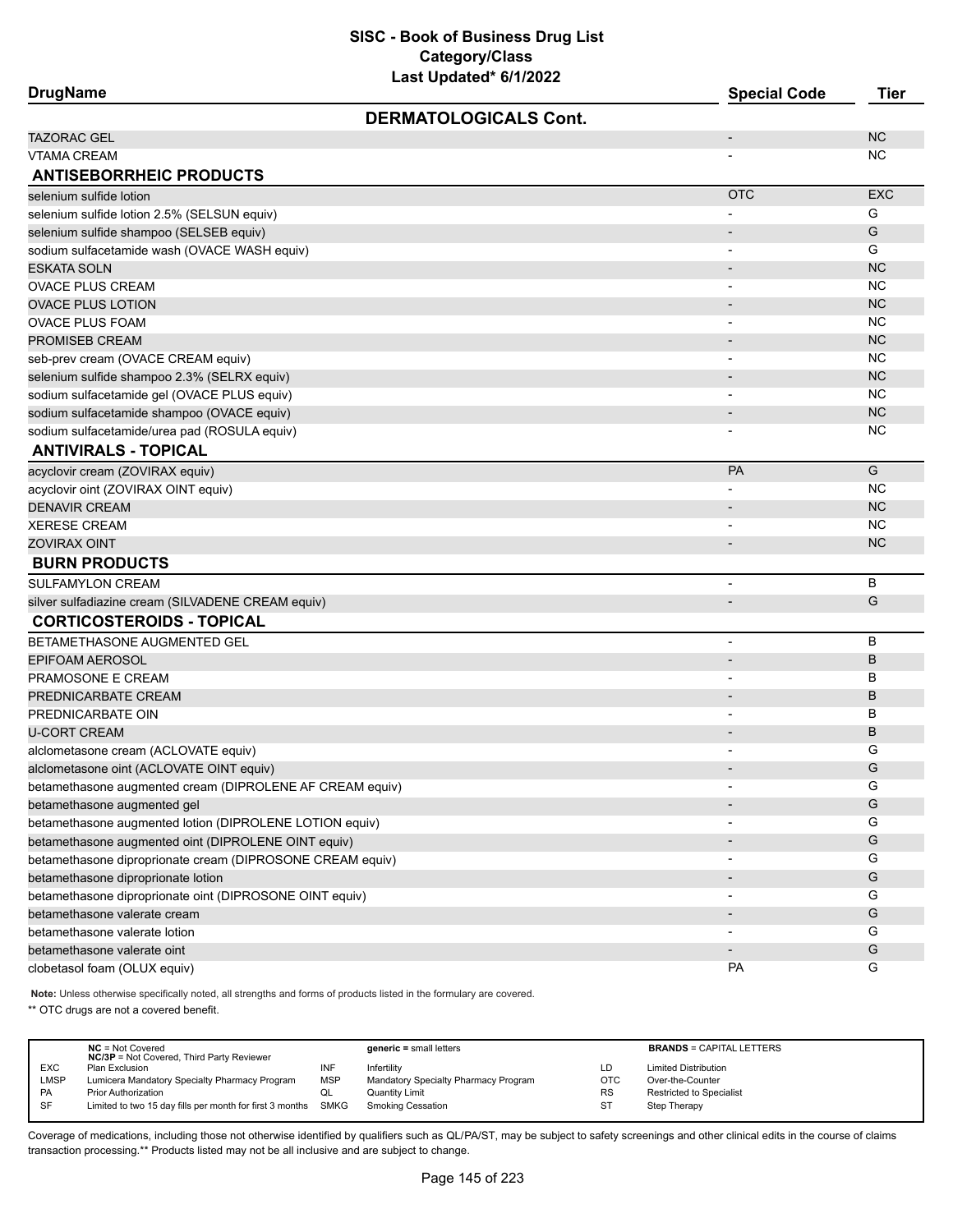| <b>DrugName</b>                                                |                              | <b>Special Code</b>      | <b>Tier</b> |
|----------------------------------------------------------------|------------------------------|--------------------------|-------------|
|                                                                | <b>DERMATOLOGICALS Cont.</b> |                          |             |
| clobetasol lotion (CLOBEX equiv)                               |                              | <b>PA</b>                | G           |
| clobetasol propionate cream (TEMOVATE equiv)                   |                              |                          | G           |
| clobetasol propionate emollient cream (TEMOVATE E equiv)       |                              |                          | G           |
| clobetasol propionate gel (TEMOVATE GEL equiv)                 |                              |                          | G           |
| clobetasol propionate oint (TEMOVATE equiv)                    |                              |                          | G           |
| clobetasol propionate soln (TEMOVATE equiv)                    |                              |                          | G           |
| clobetasol shampoo (CLOBEX equiv)                              |                              | $\overline{\phantom{0}}$ | G           |
| clobetasol spray (CLOBEX equiv)                                |                              | $\overline{\phantom{a}}$ | G           |
| desonide cream (DESOWEN equiv)                                 |                              |                          | G           |
| desonide oint (DESOWEN equiv)                                  |                              |                          | G           |
| desoximetasone oint 0.25% (TOPICORT equiv)                     |                              |                          | G           |
| fluocinolone acetonide cream                                   |                              |                          | G           |
| fluocinolone acetonide oil                                     |                              |                          | G           |
| fluocinolone acetonide oint                                    |                              |                          | G           |
| fluocinolone acetonide soln                                    |                              |                          | G           |
| fluocinonide cream 0.05% (LIDEX equiv)                         |                              |                          | G           |
| fluocinonide emollient cream                                   |                              |                          | G           |
| fluocinonide gel                                               |                              |                          | G           |
| fluocinonide oint                                              |                              |                          | G           |
| fluocinonide soln                                              |                              |                          | G           |
| fluticasone propionate cream (CUTIVATE equiv)                  |                              |                          | G           |
| fluticasone propionate oint (CUTIVATE equiv)                   |                              |                          | G           |
| halobetasol propionate cream (ULTRAVATE equiv)                 |                              |                          | G           |
| halobetasol propionate oint (ULTRAVATE equiv)                  |                              | $\blacksquare$           | G           |
| hydrocortisone cream (PROCTOCORT equiv)                        |                              |                          | G           |
| hydrocortisone lotion (HYTONE equiv)                           |                              |                          | G           |
| hydrocortisone oint                                            |                              |                          | G           |
| hydrocortisone pramoxine cream (PRAMOSONE equiv)               |                              |                          | G           |
| mometasone cream (ELOCON equiv)                                |                              |                          | G           |
| mometasone oint (ELOCON equiv)                                 |                              |                          | G           |
| mometasone soln (ELOCON equiv)                                 |                              |                          | G           |
| prednicarbate cream (DERMATOP equiv)                           |                              | $\overline{\phantom{a}}$ | G           |
| triamcinolone cream                                            |                              |                          | G           |
| triamcinolone lotion                                           |                              | $\overline{\phantom{a}}$ | G           |
| triamcinolone oint                                             |                              |                          | G           |
| ALA-SCALP LOTION                                               |                              |                          | NC.         |
| AMCINONIDE CREAM 0.1%                                          |                              |                          | <b>NC</b>   |
| AMCINONIDE LOTION                                              |                              |                          | <b>NC</b>   |
| <b>AMCINONIDE OINT</b>                                         |                              |                          | NC          |
| APEXICON E CREAM (PSORCON E equiv)                             |                              |                          | <b>NC</b>   |
| <b>BESER KIT 0.05%</b>                                         |                              |                          | NC          |
| betamethasone valerate foam (LUXIQ equiv)                      |                              | $\overline{\phantom{a}}$ | <b>NC</b>   |
| <b>BRYHALI LOTION</b>                                          |                              |                          | <b>NC</b>   |
| calcipotriene/betamethasone dipropionate susp (TACLONEX equiv) |                              |                          | NC.         |
| calcipotriene/betamethasone oint (TACLONEX equiv)              |                              |                          | NC          |
| <b>CAPEX SHAMPOO</b>                                           |                              |                          | <b>NC</b>   |
| clobetasol E foam (OLUX E equiv)                               |                              |                          | NC          |

**Note:** Unless otherwise specifically noted, all strengths and forms of products listed in the formulary are covered.

\*\* OTC drugs are not a covered benefit.

|             | $NC = Not Covered$<br><b>NC/3P</b> = Not Covered, Third Party Reviewer |            | $generic = small letters$            |            | <b>BRANDS = CAPITAL LETTERS</b> |
|-------------|------------------------------------------------------------------------|------------|--------------------------------------|------------|---------------------------------|
| <b>EXC</b>  | Plan Exclusion                                                         | INF        | Infertility                          | LD         | <b>Limited Distribution</b>     |
| <b>LMSP</b> | Lumicera Mandatory Specialty Pharmacy Program                          | <b>MSP</b> | Mandatory Specialty Pharmacy Program | <b>OTC</b> | Over-the-Counter                |
| <b>PA</b>   | <b>Prior Authorization</b>                                             | QL         | Quantity Limit                       | <b>RS</b>  | <b>Restricted to Specialist</b> |
| SF          | Limited to two 15 day fills per month for first 3 months SMKG          |            | <b>Smoking Cessation</b>             | ST         | Step Therapy                    |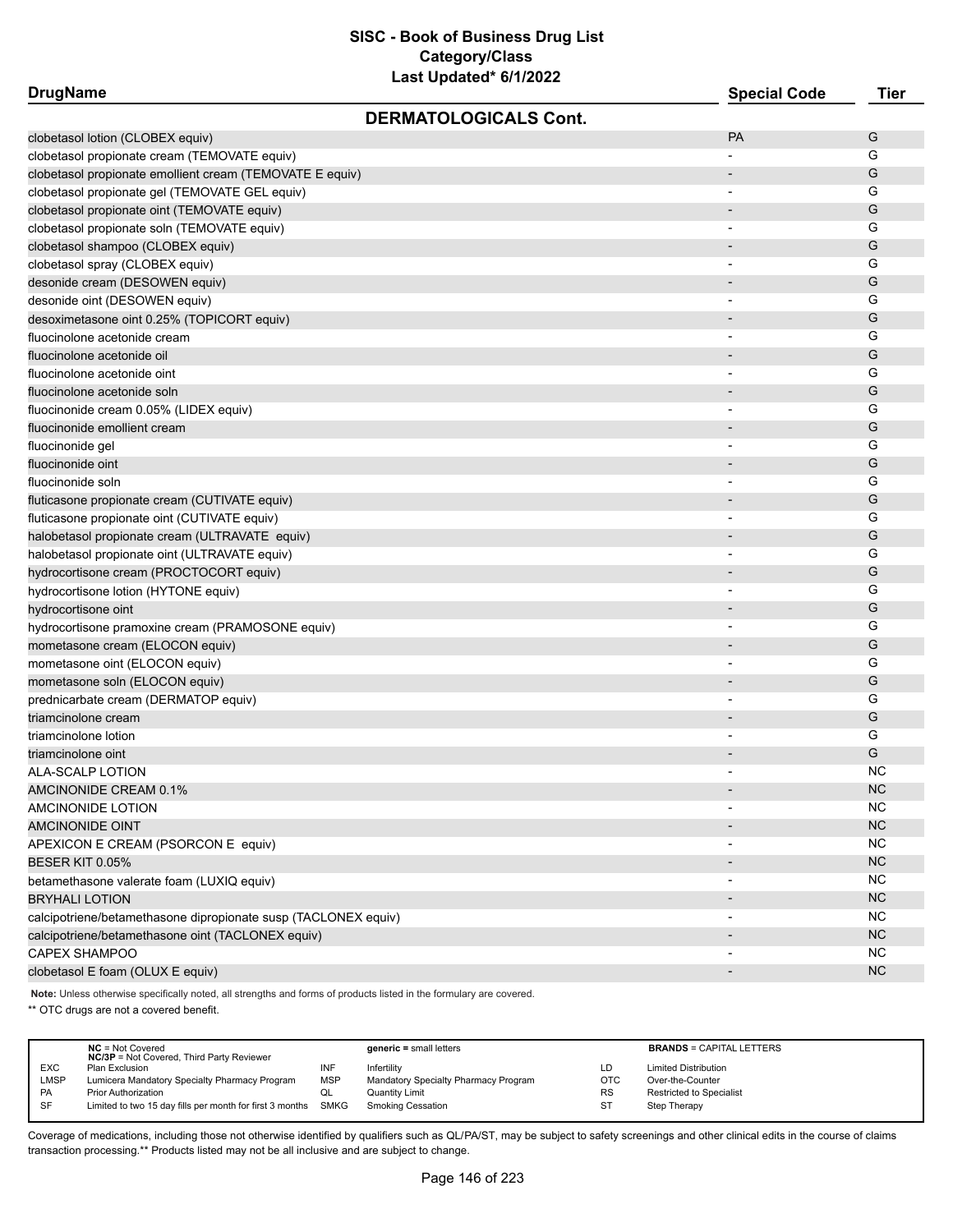**DrugName Special Code Tier** 

| <b>DERMATOLOGICALS Cont.</b>                     |                              |               |
|--------------------------------------------------|------------------------------|---------------|
| CLOBETAVIX KIT                                   |                              | <b>NC</b>     |
| <b>CLOBEX LOTION</b>                             | $\overline{a}$               | <b>NC</b>     |
| <b>CLOBEX SHAMPOO</b>                            | $\qquad \qquad \blacksquare$ | <b>NC</b>     |
| CLOCORTOLONE CREAM                               | $\overline{\phantom{a}}$     | <b>NC</b>     |
| clocortolone pivalate cream                      | $\overline{a}$               | <b>NC</b>     |
| <b>CLODERM CREAM</b>                             |                              | <b>NC</b>     |
| CORDRAN CREAM 0.025%                             | $\overline{\phantom{0}}$     | <b>NC</b>     |
| <b>CORDRAN TAPE</b>                              | $\qquad \qquad \blacksquare$ | <b>NC</b>     |
| <b>CUTIVATE LOTION</b>                           | $\blacksquare$               | <b>NC</b>     |
| <b>DERMACINRX KIT</b>                            | $\overline{\phantom{a}}$     | <b>NC</b>     |
| <b>DESONATE GEL</b>                              | $\overline{a}$               | <b>NC</b>     |
| desonide gel                                     | $\overline{\phantom{a}}$     | <b>NC</b>     |
| desonide lotion (DESOWEN equiv)                  | $\overline{\phantom{0}}$     | <b>NC</b>     |
| <b>DESOWEN CREAM</b>                             | $\overline{\phantom{0}}$     | <b>NC</b>     |
| DESOWEN CREAM KIT                                | $\overline{a}$               | <b>NC</b>     |
| <b>DESOWEN LOTION</b>                            | $\overline{a}$               | <b>NC</b>     |
| DESOWEN LOTION KIT                               | $\overline{\phantom{0}}$     | <b>NC</b>     |
| <b>DESOWEN OINT</b>                              | $\overline{\phantom{a}}$     | <b>NC</b>     |
| DESOWEN OINT KIT                                 | $\overline{\phantom{a}}$     | <b>NC</b>     |
| desoximetasone cream (TOPICORT CREAM equiv)      | $\overline{\phantom{0}}$     | <b>NC</b>     |
| desoximetasone cream 0.05% (TOPICORT equiv)      | $\overline{\phantom{0}}$     | <b>NC</b>     |
| desoximetasone gel (TOPICORT equiv)              | $\overline{\phantom{a}}$     | <b>NC</b>     |
| desoximetasone oint 0.05% (TOPICORT equiv)       | $\overline{a}$               | <b>NC</b>     |
| DIFLORASONE CREAM, PSORCON CREAM                 | $\overline{\phantom{0}}$     | <b>NC</b>     |
| diflorasone oint                                 | $\overline{a}$               | <b>NC</b>     |
| <b>DUOBRII LOTION</b>                            | $\overline{\phantom{a}}$     | <b>NC</b>     |
| ENSTILAR FOAM                                    | $\overline{\phantom{a}}$     | <b>NC</b>     |
| fluocinonide cream 0.1%                          | $\overline{\phantom{a}}$     | <b>NC</b>     |
| <b>FLUOPAR KIT</b>                               | $\qquad \qquad \blacksquare$ | <b>NC</b>     |
| FLUOVIX PAK                                      | $\blacksquare$               | <b>NC</b>     |
| flurandrenolide cream (CORDRAN equiv)            | $\overline{\phantom{0}}$     | <b>NC</b>     |
| flurandrenolide lotion (CORDRAN equiv)           | $\overline{\phantom{m}}$     | <b>NC</b>     |
| flurandrenolide oint (CORDRAN equiv)             |                              | <b>NC</b>     |
| fluticasone propionate lotion (CUTIVATE equiv)   | $\overline{\phantom{m}}$     | <b>NC</b>     |
| halcinonide cream (HALOG equiv)                  | $\overline{\phantom{0}}$     | <b>NC</b>     |
| <b>HALOG CREAM</b>                               | $\overline{\phantom{m}}$     | <b>NC</b>     |
| <b>HALOG OINT</b>                                | $\qquad \qquad \blacksquare$ | <b>NC</b>     |
| HALOG SOLN                                       | $\overline{\phantom{0}}$     | <sub>NC</sub> |
| halonate pac kit (ULTRAVATE KIT equiv)           | $\overline{\phantom{0}}$     | <b>NC</b>     |
| HC BUTYRATE CREAM                                | $\overline{\phantom{a}}$     | NC            |
| HC BUTYRATE SOLN                                 |                              | <b>NC</b>     |
| HC/PRAMOXINE CREAM 1-2.35%                       | $\overline{\phantom{a}}$     | NC            |
| <b>HC-LIDOCAINE CREAM</b>                        | $\overline{\phantom{a}}$     | <b>NC</b>     |
| hydrocortisone butyrate cream (LOCOID equiv)     | $\overline{\phantom{a}}$     | NC            |
| hydrocortisone butyrate lipocream (LOCOID equiv) | $\overline{\phantom{a}}$     | NC            |
| hydrocortisone butyrate oint (LOCOID equiv)      | $\overline{\phantom{a}}$     | NC            |
| hydrocortisone butyrate soln (LOCOID equiv)      | $\overline{\phantom{a}}$     | <b>NC</b>     |

**Note:** Unless otherwise specifically noted, all strengths and forms of products listed in the formulary are covered.

\*\* OTC drugs are not a covered benefit.

|             | $NC = Not Covered$<br><b>NC/3P</b> = Not Covered, Third Party Reviewer |            | $generic = small letters$            |            | <b>BRANDS = CAPITAL LETTERS</b> |
|-------------|------------------------------------------------------------------------|------------|--------------------------------------|------------|---------------------------------|
| <b>EXC</b>  | Plan Exclusion                                                         | INF        | Infertility                          | LD         | <b>Limited Distribution</b>     |
| <b>LMSP</b> | Lumicera Mandatory Specialty Pharmacy Program                          | <b>MSP</b> | Mandatory Specialty Pharmacy Program | <b>OTC</b> | Over-the-Counter                |
| <b>PA</b>   | <b>Prior Authorization</b>                                             | ◡          | Quantity Limit                       | <b>RS</b>  | Restricted to Specialist        |
| SF          | Limited to two 15 day fills per month for first 3 months SMKG          |            | Smoking Cessation                    | S1         | Step Therapy                    |
|             |                                                                        |            |                                      |            |                                 |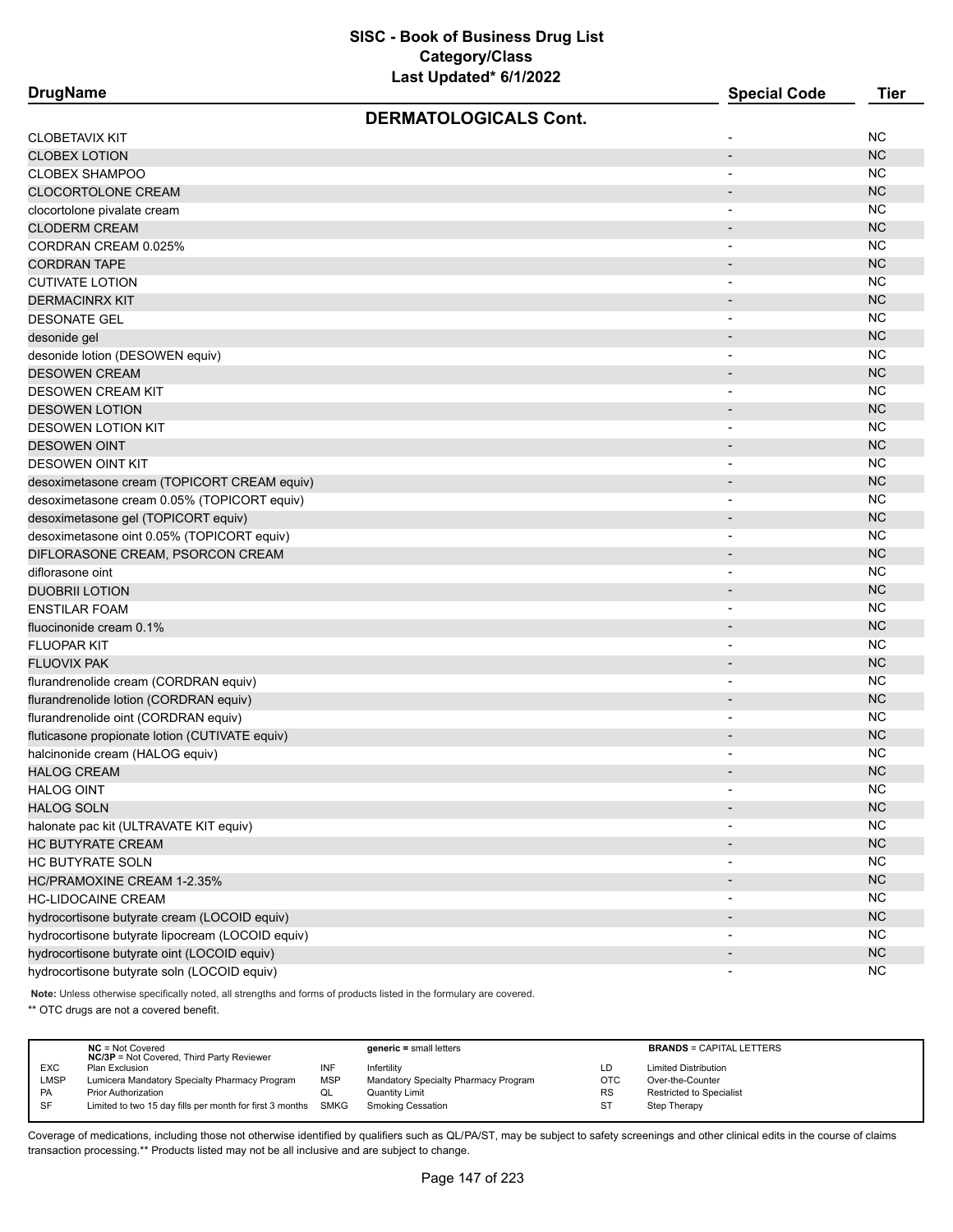| <b>DrugName</b>                                |                              | <b>Special Code</b>      | <b>Tier</b> |
|------------------------------------------------|------------------------------|--------------------------|-------------|
|                                                | <b>DERMATOLOGICALS Cont.</b> |                          |             |
| hydrocortisone lotion (LOCOID equiv)           |                              | $\overline{\phantom{a}}$ | <b>NC</b>   |
| hydrocortisone lotion 2% (ALA SCALP equiv)     |                              | $\overline{\phantom{a}}$ | <b>NC</b>   |
| hydrocortisone valerate cream (WESTCORT equiv) |                              | $\overline{\phantom{a}}$ | <b>NC</b>   |
| hydrocortisone valerate oint (WESTCORT equiv)  |                              |                          | <b>NC</b>   |
| <b>IMPEKLO LOTION</b>                          |                              |                          | <b>NC</b>   |
| <b>IMPOYZ CREAM</b>                            |                              | $\overline{\phantom{0}}$ | <b>NC</b>   |
| <b>LEXETTE FOAM</b>                            |                              | $\overline{\phantom{a}}$ | NC          |
| <b>LOCOID CREAM</b>                            |                              | $\overline{\phantom{a}}$ | <b>NC</b>   |
| <b>LOCOID LIPOCREAM</b>                        |                              |                          | <b>NC</b>   |
| LOCOID OINT                                    |                              | $\overline{\phantom{0}}$ | <b>NC</b>   |
| <b>LOCOID SOLN</b>                             |                              |                          | <b>NC</b>   |
| LUXIQ FOAM                                     |                              |                          | <b>NC</b>   |
| <b>MEXPAROX HC CREAM</b>                       |                              |                          | <b>NC</b>   |
| MICORT-HC CREAM                                |                              |                          | <b>NC</b>   |
| <b>NOVACORT GEL</b>                            |                              | $\overline{\phantom{a}}$ | <b>NC</b>   |
| <b>OLUX E FOAM</b>                             |                              | $\blacksquare$           | NC          |
| <b>OLUX FOAM</b>                               |                              | $\blacksquare$           | <b>NC</b>   |
| PANDEL CREAM                                   |                              |                          | NC          |
| paramox hc gel (NOVACORT GEL equiv)            |                              | $\overline{\phantom{a}}$ | <b>NC</b>   |
| PRAMOSONE CREAM 1-1%                           |                              | $\overline{\phantom{a}}$ | <b>NC</b>   |
| PRAMOSONE CREAM 1-2.5%                         |                              |                          | <b>NC</b>   |
| PRAMOSONE LOTION                               |                              |                          | <b>NC</b>   |
| PRAMOSONE OINT                                 |                              | $\overline{\phantom{a}}$ | <b>NC</b>   |
| <b>QUINIXIL PAK</b>                            |                              | $\blacksquare$           | <b>NC</b>   |
| <b>SERNIVO SPRAY</b>                           |                              | $\overline{\phantom{a}}$ | <b>NC</b>   |
| SILALITE PAK MIS                               |                              | $\overline{\phantom{a}}$ | <b>NC</b>   |
| <b>TACLONEX SUSP</b>                           |                              | $\overline{\phantom{a}}$ | <b>NC</b>   |
| <b>TASOPROL CREAM KIT</b>                      |                              | $\overline{\phantom{a}}$ | <b>NC</b>   |
| <b>TEMOVATE CREAM</b>                          |                              |                          | <b>NC</b>   |
| <b>TEMOVATE OINT</b>                           |                              |                          | <b>NC</b>   |
| <b>TEMOVATE SOLN</b>                           |                              |                          | <b>NC</b>   |
| <b>TOPICORT CREAM</b>                          |                              | $\blacksquare$           | <b>NC</b>   |
| TOPICORT CREAM 0.05%                           |                              | $\overline{\phantom{a}}$ | NC          |
| <b>TOPICORT GEL</b>                            |                              | $\overline{\phantom{a}}$ | <b>NC</b>   |
| <b>TOPICORT OINT</b>                           |                              |                          | <b>NC</b>   |
| TOPICORT OINT 0.05%                            |                              | $\blacksquare$           | <b>NC</b>   |
| <b>TOVET KIT</b>                               |                              |                          | NC          |
| triamcinolone acetonide oint (TRIANEX equiv)   |                              |                          | <b>NC</b>   |
| triamcinolone spray (KENALOG equiv)            |                              |                          | NC          |
| <b>TRIANEX OINT</b>                            |                              | $\overline{\phantom{a}}$ | <b>NC</b>   |
| <b>TRILOCICLO KIT</b>                          |                              | $\overline{\phantom{a}}$ | NC          |
| ULTRAVATE LOTION                               |                              | $\overline{\phantom{a}}$ | <b>NC</b>   |
| ULTRAVATE PAC KIT                              |                              |                          | NC          |
| <b>VANOS CREAM</b>                             |                              | $\overline{\phantom{a}}$ | <b>NC</b>   |
| <b>VERDESO FOAM</b>                            |                              |                          | NC          |
| <b>WESTCORT OINT</b>                           |                              | $\overline{\phantom{a}}$ | NC          |
| <b>WYNZORA CREAM</b>                           |                              |                          | NC          |

**Note:** Unless otherwise specifically noted, all strengths and forms of products listed in the formulary are covered.

\*\* OTC drugs are not a covered benefit.

|             | $NC = Not Covered$<br><b>NC/3P</b> = Not Covered, Third Party Reviewer |            | $generic = small letters$            |            | <b>BRANDS = CAPITAL LETTERS</b> |
|-------------|------------------------------------------------------------------------|------------|--------------------------------------|------------|---------------------------------|
| <b>EXC</b>  | Plan Exclusion                                                         | INF        | Infertility                          | LD         | <b>Limited Distribution</b>     |
| <b>LMSP</b> | Lumicera Mandatory Specialty Pharmacy Program                          | <b>MSP</b> | Mandatory Specialty Pharmacy Program | <b>OTC</b> | Over-the-Counter                |
| <b>PA</b>   | Prior Authorization                                                    | QL         | <b>Quantity Limit</b>                | <b>RS</b>  | <b>Restricted to Specialist</b> |
| <b>SF</b>   | Limited to two 15 day fills per month for first 3 months SMKG          |            | <b>Smoking Cessation</b>             |            | Step Therapy                    |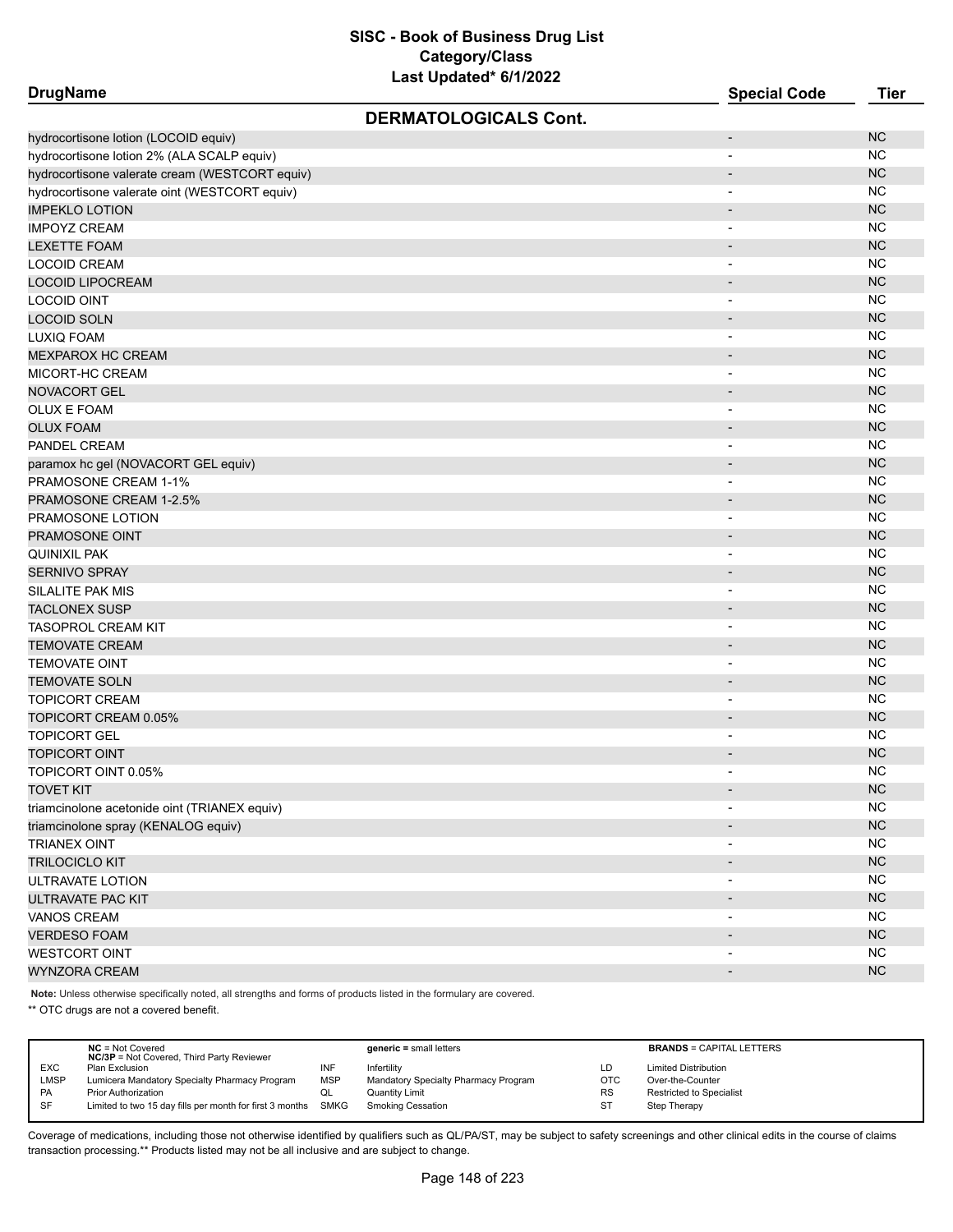#### **DERMATOLOGICALS Cont.**

| JENIIIAI ULUUIUALO UUIII.                                                                        |                              |            |
|--------------------------------------------------------------------------------------------------|------------------------------|------------|
| <b>ECZEMA AGENTS</b>                                                                             |                              |            |
| DUPIXENT INJ (QL= 2 inj/ 28 days)                                                                | LMSP-PA-QL                   | B          |
| DUPIXENT INJ (QL= 2 inj/28 days)                                                                 | LMSP-PA-QL                   | B          |
| DUPIXENT PEN INJ (QL= 2 inj/28 days)                                                             | LMSP-PA-QL                   | B          |
| OPZELURA CREAM (QL= 4 tubes/30 days for the first two months; then QL= 12 tubes/year thereafter) | PA-QL                        | B          |
| <b>ADBRY INJ</b>                                                                                 | $\overline{\phantom{0}}$     | <b>NC</b>  |
| <b>CIBINQO TAB</b>                                                                               | $\overline{\phantom{a}}$     | <b>NC</b>  |
| <b>EMOLLIENT/KERATOLYTIC AGENTS</b>                                                              |                              |            |
| <b>DERMASORB XM KIT</b>                                                                          | $\overline{a}$               | B          |
| <b>CARMOL LOTION</b>                                                                             | $\overline{a}$               | <b>NC</b>  |
| <b>KERAFOAM</b>                                                                                  | $\overline{\phantom{a}}$     | <b>NC</b>  |
| <b>KERALAC CREAM</b>                                                                             |                              | <b>NC</b>  |
| <b>UMECTA EMULSION</b>                                                                           | $\overline{\phantom{0}}$     | <b>NC</b>  |
| UMECTA PD EMULSION                                                                               |                              | <b>NC</b>  |
| <b>UMECTA SUSP</b>                                                                               | $\overline{\phantom{0}}$     | <b>NC</b>  |
| <b>URAMAXIN CREAM</b>                                                                            | $\overline{a}$               | <b>NC</b>  |
| <b>URAMAXIN GEL</b>                                                                              | $\overline{a}$               | NC.        |
| urea cream                                                                                       | $\qquad \qquad \blacksquare$ | <b>NC</b>  |
| <b>UREA EMULSION</b>                                                                             | $\overline{\phantom{0}}$     | <b>NC</b>  |
| urea gel (URAMAXIN equiv)                                                                        |                              | <b>NC</b>  |
| urea lotion (KERALAC LOTION equiv)                                                               | $\overline{a}$               | <b>NC</b>  |
| <b>UREA NAIL KIT</b>                                                                             |                              | <b>NC</b>  |
| <b>UREA SUSP</b>                                                                                 | $\overline{a}$               | <b>NC</b>  |
| urea susp 40% (UMECTA equiv)                                                                     | $\overline{\phantom{m}}$     | <b>NC</b>  |
| <b>EMOLLIENTS</b>                                                                                |                              |            |
| ammonium lactate cream (LAC-HYDRIN equiv)                                                        | <b>OTC</b>                   | <b>EXC</b> |
| ammonium lactate lotion (LAC-HYDRIN equiv)                                                       | <b>OTC</b>                   | <b>EXC</b> |
| <b>LACTIC ACID LOTION</b>                                                                        | $\overline{a}$               | G          |
| <b>HYLINATE LOTION</b>                                                                           | $\overline{a}$               | NC         |
| <b>ENZYMES - TOPICAL</b>                                                                         |                              |            |
| SANTYL OINT (QL= 90gm/30 days)                                                                   | QL                           | B          |
| vasolex oint (XENADERM equiv)                                                                    | $\overline{\phantom{a}}$     | <b>NC</b>  |
| <b>XENADERM OINT</b>                                                                             | $\overline{\phantom{0}}$     | <b>NC</b>  |
| <b>HAIR GROWTH AGENTS</b>                                                                        |                              |            |
| bimatoprost ophth soln                                                                           | ÷.                           | <b>EXC</b> |
| finasteride tab (PROPECIA equiv)                                                                 | $\overline{\phantom{0}}$     | <b>EXC</b> |
| <b>LATISSE SOLN</b>                                                                              | $\overline{a}$               | <b>NC</b>  |
| <b>HAIR REDUCTION AGENTS</b>                                                                     |                              |            |
| <b>VANIQA CREAM</b>                                                                              | L,                           | <b>EXC</b> |
| <b>IMMUNOMODULATING AGENTS - TOPICAL</b>                                                         |                              |            |
| imiquimod cream (ALDARA equiv)                                                                   | $\overline{\phantom{a}}$     | G          |
| <b>IMIQUIMOD CREAM 3.75%</b>                                                                     | $\overline{\phantom{0}}$     | <b>NC</b>  |

#### $ZYCLARA CREAM$  NC **IMMUNOSUPPRESSIVE AGENTS - TOPICAL**

**Note:** Unless otherwise specifically noted, all strengths and forms of products listed in the formulary are covered.

\*\* OTC drugs are not a covered benefit.

|            | $NC = Not Covered$                                       |            | $generic = small letters$            |            | <b>BRANDS = CAPITAL LETTERS</b> |
|------------|----------------------------------------------------------|------------|--------------------------------------|------------|---------------------------------|
|            | <b>NC/3P</b> = Not Covered, Third Party Reviewer         |            |                                      |            |                                 |
| <b>EXC</b> | Plan Exclusion                                           | INF        | Infertility                          | LD         | <b>Limited Distribution</b>     |
| LMSP       | Lumicera Mandatory Specialty Pharmacy Program            | <b>MSP</b> | Mandatory Specialty Pharmacy Program | <b>OTC</b> | Over-the-Counter                |
| PA         | <b>Prior Authorization</b>                               | w∟         | Quantity Limit                       | <b>RS</b>  | <b>Restricted to Specialist</b> |
| SF         | Limited to two 15 day fills per month for first 3 months | SMKG       | Smoking Cessation                    | <b>ST</b>  | Step Therapy                    |
|            |                                                          |            |                                      |            |                                 |

Coverage of medications, including those not otherwise identified by qualifiers such as QL/PA/ST, may be subject to safety screenings and other clinical edits in the course of claims transaction processing.\*\* Products listed may not be all inclusive and are subject to change.

imiquimod cream 3.75% (IMIQUIMOD equiv) - NC Creative Contract of Creative Contract of Creative Contract of Cre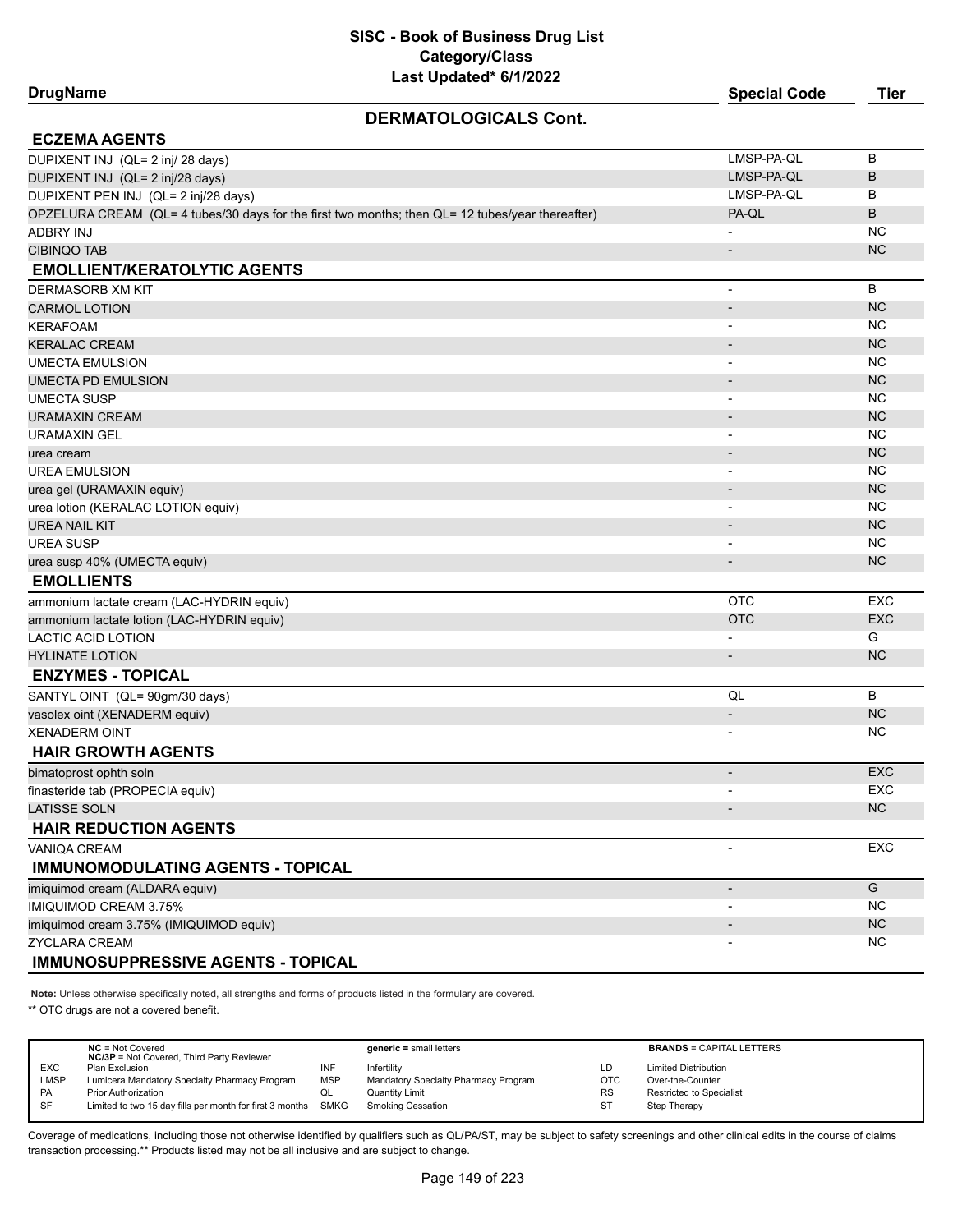| <b>DrugName</b>                                                          |                              | <b>Special Code</b>      | <b>Tier</b> |
|--------------------------------------------------------------------------|------------------------------|--------------------------|-------------|
|                                                                          | <b>DERMATOLOGICALS Cont.</b> |                          |             |
| pimecrolimus cream (ELIDEL equiv) (Covered for members 2 years or older) |                              |                          | G           |
| tacrolimus oint (PROTOPIC OINT equiv)                                    |                              |                          | G           |
| OXIANUJO CREAM                                                           |                              |                          | <b>NC</b>   |
| <b>KERATOLYTIC/ANTIMITOTIC AGENTS</b>                                    |                              |                          |             |
| CONDYLOX GEL                                                             |                              | $\overline{a}$           | В           |
| PODOCON SOLN                                                             |                              |                          | B           |
| SALEX SHAMPOO                                                            |                              |                          | В           |
| podofilox soln (CONDYLOX equiv)                                          |                              |                          | G           |
| salicylic acid shampoo (SALEX equiv)                                     |                              | $\overline{\phantom{a}}$ | G           |
| ATRIX SYSTEM KIT                                                         |                              | $\overline{\phantom{a}}$ | <b>NC</b>   |
| <b>GEAMETDRAY GEL</b>                                                    |                              |                          | <b>NC</b>   |
| GUANENDRUX GEL                                                           |                              | $\overline{\phantom{a}}$ | <b>NC</b>   |
| <b>METDRAY GEL</b>                                                       |                              | $\overline{\phantom{a}}$ | NC          |
| <b>SALEX LOTION KIT</b>                                                  |                              |                          | <b>NC</b>   |
| salicyclic acid soln                                                     |                              |                          | NC          |
| salicylic acid cream (CERAVE PSORIASIS equiv)                            |                              |                          | <b>NC</b>   |
| SALIMEZ FORTE CREAM                                                      |                              | $\overline{\phantom{0}}$ | NC          |
| XALIX SOL                                                                |                              | $\overline{\phantom{a}}$ | <b>NC</b>   |
| <b>LOCAL ANESTHETICS - TOPICAL</b>                                       |                              |                          |             |
| LIDOCAINE GEL                                                            |                              | ٠                        | B           |
| lidocaine cream 3% (LIDAMANTLE equiv)                                    |                              | $\overline{\phantom{m}}$ | G           |
| lidocaine gel (GLYDO equiv)                                              |                              |                          | G           |
| lidocaine gel (XYLOCAINE equiv)                                          |                              | $\overline{\phantom{a}}$ | G           |
| lidocaine oint (QL= 36gm/fill)                                           |                              | QL                       | G           |
| lidocaine patch (LIDODERM equiv) (QL= 3 patches/day)                     |                              | PA-QL                    | G           |
| lidocaine patch 5% (LIDODERM equiv) (QL= 3 patches/day)                  |                              | QL                       | G           |
| lidocaine soln (XYLOCAINE equiv)                                         |                              | $\overline{\phantom{a}}$ | G           |
| lidocaine/prilocaine cream (EMLA equiv)                                  |                              |                          | G           |
| ADAZIN CREAM                                                             |                              |                          | <b>NC</b>   |
| ANASTIA LOTION                                                           |                              |                          | NC          |
| <b>APRIZIO PAK KIT</b>                                                   |                              |                          | <b>NC</b>   |
| capsaicin/menthol topical patch (SINELEE equiv)                          |                              | $\blacksquare$           | NC          |
| DERMALID PAK                                                             |                              |                          | <b>NC</b>   |
| GEN7T LOTION                                                             |                              | $\overline{\phantom{0}}$ | NC          |
| <b>GEN7T PLUS LOTION</b>                                                 |                              |                          | <b>NC</b>   |
| <b>GEN7T PLUS PAD</b>                                                    |                              |                          | <b>NC</b>   |
| L.E.T. GEL                                                               |                              | $\overline{\phantom{a}}$ | NC          |
| LIDOCAINE CREAM                                                          |                              |                          | <b>NC</b>   |
| lidocaine cream 3.88% (LIDOTRAL CREAM equiv)                             |                              |                          | NC          |
| lidocaine lotion                                                         |                              |                          | <b>NC</b>   |
| lidocaine oint/transparent dressing kit                                  |                              | $\overline{\phantom{a}}$ | NC          |
| lidocaine patch 4% (LIDODERM equiv)                                      |                              | $\overline{\phantom{a}}$ | <b>NC</b>   |
| <b>LIDOCIN GEL</b>                                                       |                              |                          | NC          |
| LIDODERM PATCH 4%                                                        |                              |                          | <b>NC</b>   |
| LIDOSTREAM KIT                                                           |                              |                          | NC          |
| LIDOTRAL CREAM (lidocaine cream equiv)                                   |                              | $\overline{\phantom{0}}$ | <b>NC</b>   |

**Note:** Unless otherwise specifically noted, all strengths and forms of products listed in the formulary are covered.

\*\* OTC drugs are not a covered benefit.

|             | $NC = Not Covered$<br><b>NC/3P</b> = Not Covered, Third Party Reviewer |            | $generic = small letters$            |            | <b>BRANDS = CAPITAL LETTERS</b> |
|-------------|------------------------------------------------------------------------|------------|--------------------------------------|------------|---------------------------------|
| <b>EXC</b>  | Plan Exclusion                                                         | INF        | Infertility                          | LD         | <b>Limited Distribution</b>     |
| <b>LMSP</b> | Lumicera Mandatory Specialty Pharmacy Program                          | <b>MSP</b> | Mandatory Specialty Pharmacy Program | <b>OTC</b> | Over-the-Counter                |
| PA          | <b>Prior Authorization</b>                                             | QL         | Quantity Limit                       | <b>RS</b>  | Restricted to Specialist        |
| SF          | Limited to two 15 day fills per month for first 3 months SMKG          |            | <b>Smoking Cessation</b>             | ST         | Step Therapy                    |
|             |                                                                        |            |                                      |            |                                 |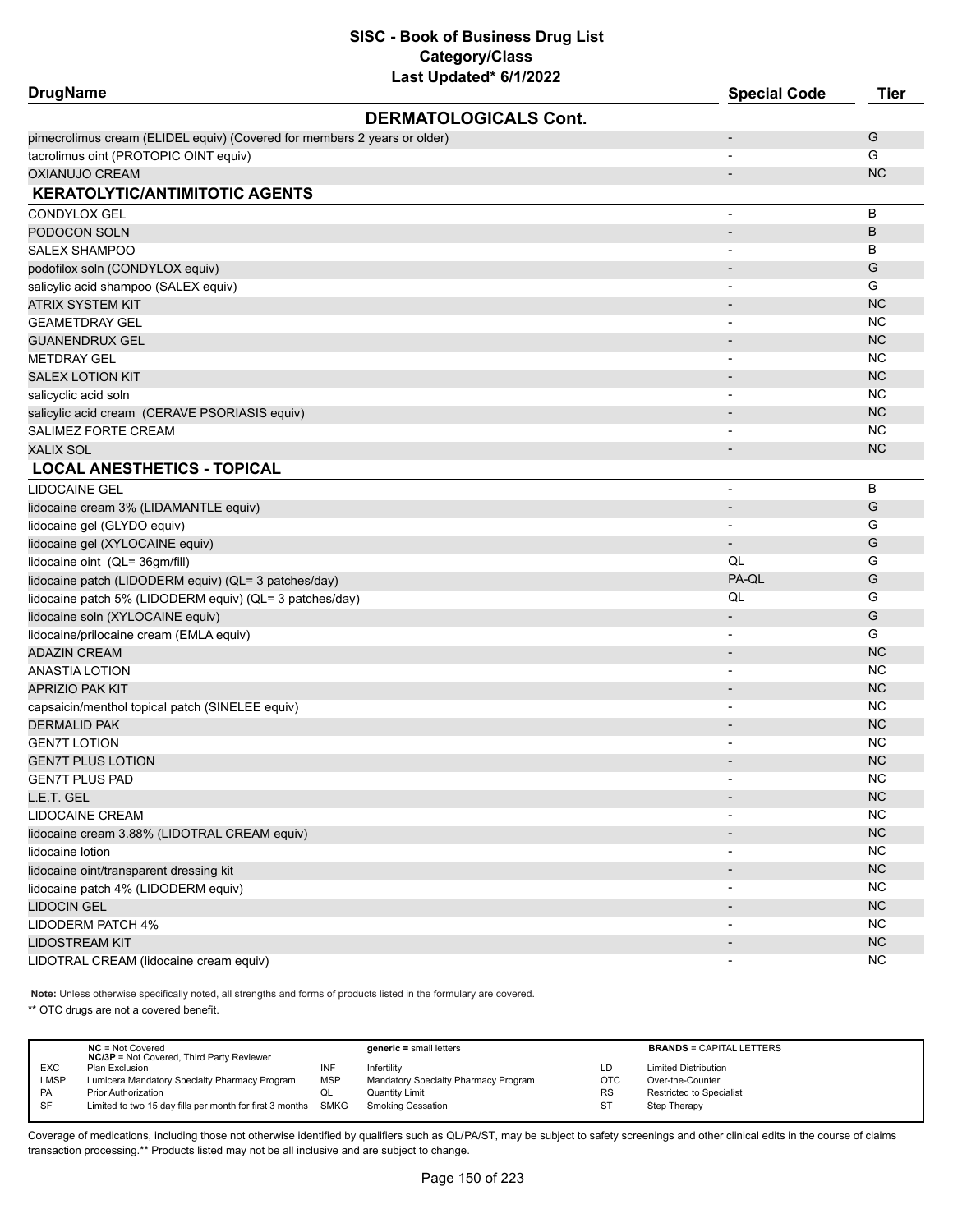**DrugName Special Code Tier DERMATOLOGICALS Cont.** LIDOTREX GEL - NC LIDOVEX CREAM NO ANNOUNCED A CHARGE AND A CHARGE AND A CHARGE AND A CHARGE AND A CHARGE AND A CHARGE AND A CHA MEDI-PATCH W/LIDOCAINE PATCH - NC NORTH - NC NORTH - NC NORTH - NC NORTH - NC NORTH - NC NORTH - NC NORTH - NC MENTHOREAL10 THERAPY PACK DESCRIPTION OF A SERIES AND THE RESERVE THAT A SERIES OF A SERIES OF A SERIES OF A SERIES OF A SERIES OF A SERIES OF A SERIES OF A SERIES OF A SERIES OF A SERIES OF A SERIES OF A SERIES OF A SERIE MICROVIX LP PAK - NC NENDRUX GEL - NC nulido pad (NULIDO equiv) and the contract of the contract of the contract of the contract of the contract of the contract of the contract of the contract of the contract of the contract of the contract of the contract of NUVAKAAN II KIT - NC PLIAGLIS CREAM - NORTH AND THE RESERVE OF THE RESERVE OF THE RESERVE OF THE RESERVE OF THE RESERVE OF THE RESERVE OF THE RESERVE OF THE RESERVE OF THE RESERVE OF THE RESERVE OF THE RESERVE OF THE RESERVE OF THE RESERVE OF PLIAGLIS KIT - NC PROZENA PAD - NCHOR - NCHOR - NCHOR - NCHOR - NCHOR - NCHOR - NCHOR - NCHOR - NCHOR - NCHOR - NCHOR - NCHOR - NC silvera pada tahun 1980. Sebagai pengerbang pada tahun 1980 sepanjang pada tahun 1980. Sebagai pada tahun 1980<br>Silvera pada tahun 1980 sepanjang pada tahun 1980 sepanjang pada tahun 1980 sepanjang pada tahun 1980 sepanjan SOLAICE PATCH - NO ONE CHANNEL CHANNEL CHANNEL CHANNEL CHANNEL CHANNEL CHANNEL CHANNEL CHANNEL CHANNEL CHANNEL SYNVEXIA TC CREAM AND THE RELEASE OF THE RELEASE OF THE RELEASE OF THE RELEASE OF THE RELEASE OF THE RELEASE OF THE RELEASE OF THE RELEASE OF THE RELEASE OF THE RELEASE OF THE RELEASE OF THE RELEASE OF THE RELEASE OF THE R WPR PLUS  $\blacksquare$ ZILACAINE PAK - NC ZYLOTROL-L KIT AND DESIGNER OP DE GENERALISME DE GENERALISME DE GENERALISME DE GENERALISME DE GENERALISME DE G **MISC. DERMATOLOGICAL PRODUCTS** NEOSALUS FOAM - NC **MISC. TOPICAL** aluminum chloride soln (DRYSOL equiv) and contact the contact of the contact of the contact of the contact of the contact of G DRYSOL SOLN - G of the contractivity of the contraction of the contraction of the contraction of the contraction of the contraction of the contraction of the contraction of the contraction of the contraction of the contraction of the cont HYCLODEX SOLN - NC QBREXZA PAD - NC **PHOSPHODIESTERASE 4 (PDE4) INHIBITORS - TOPICAL** EUCRISA OINT ANNOUNCE A CHRISTIAN ANN AN CHRISTIAN ANN AN CHRISTIAN ANN AN CHRISTIAN ANN AN CHRISTIAN ANN AN C **PIGMENTING-DEPIGMENTING AGENTS** hydroquinone cream (LUSTRA equiv) - EXC TRI-LUMA CREAM - EXC EPIQUIN MICRO CREAM - NORTH AND THE RELEASED OF THE RELEASED OF THE RELEASED OF THE RELEASED OF THE RELEASED OF THE RELEASED OF THE RELEASED OF THE RELEASED OF THE RELEASED OF THE RELEASED OF THE RELEASED OF THE RELEASED O hydroquinone cream/sunscreen (LUSTRA ULTRA equiv) and the control of the control of the control of the control of the control of the control of the control of the control of the control of the control of the control of the hydroquinone micro cream (EPIQUIN MICRO equiv) and the control of the control of the control of the control of the control of the control of the control of the control of the control of the control of the control of the co MELQUIN 3 SOLN - NC NUQUIN HP CREAM AND RESIDENCE IN A RELATION OF THE CHARGE IN A RELATION OF THE CHARGE INC. **ROSACEA AGENTS** FINACEA FOAM - B FINACEA PLUS KIT AND BELOW THE RELEASE OF THE RELEASE OF THE RELEASE OF THE RELEASE OF THE BELOW THAT BE BELOW MIRVASO GEL - EXC RHOFADE CREAM  $\blacksquare$ azelaic acid gel (FINACEA equiv) - G metronidazole cream (METROCREAM equiv) - G metronidazole gel 0.75% (METROGEL equiv) - G metronidazole gel 1% (METROGEL equiv) (Step Therapy requires trial of metronidazole gel 0.75%) ST ST ST ST ST G metronidazole lotion (METROLOTION equiv) - G DOXYCYCLINE CAP, ORACEA CAP - NC

**Note:** Unless otherwise specifically noted, all strengths and forms of products listed in the formulary are covered.

\*\* OTC drugs are not a covered benefit.

|            | $NC = Not Covered$<br><b>NC/3P</b> = Not Covered, Third Party Reviewer |            | $generic = small letters$            |           | <b>BRANDS = CAPITAL LETTERS</b> |
|------------|------------------------------------------------------------------------|------------|--------------------------------------|-----------|---------------------------------|
| <b>EXC</b> | Plan Exclusion                                                         | INF        | Infertility                          | LD        | <b>Limited Distribution</b>     |
| LMSP       | Lumicera Mandatory Specialty Pharmacy Program                          | <b>MSP</b> | Mandatory Specialty Pharmacy Program | OTC       | Over-the-Counter                |
| PA         | <b>Prior Authorization</b>                                             | ◡          | Quantity Limit                       | <b>RS</b> | <b>Restricted to Specialist</b> |
| SF         | Limited to two 15 day fills per month for first 3 months SMKG          |            | <b>Smoking Cessation</b>             | ST        | Step Therapy                    |
|            |                                                                        |            |                                      |           |                                 |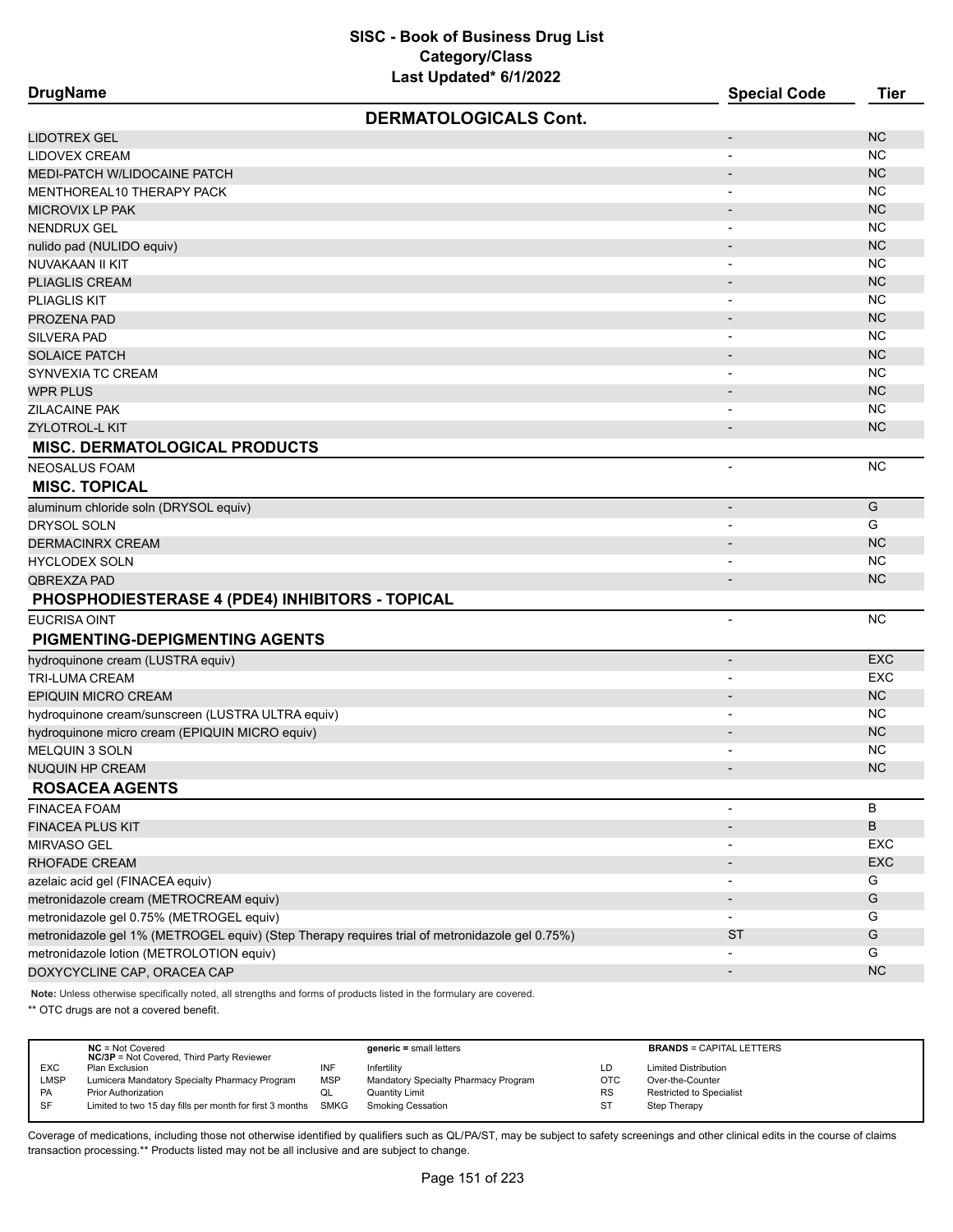| <b>DrugName</b>                                                                                                     | <b>Special Code</b>          | <b>Tier</b> |
|---------------------------------------------------------------------------------------------------------------------|------------------------------|-------------|
| <b>DERMATOLOGICALS Cont.</b>                                                                                        |                              |             |
| <b>IVERMECTIN CREAM</b>                                                                                             |                              | <b>NC</b>   |
| ivermectin cream (SOOLANTRA equiv)                                                                                  | $\qquad \qquad \blacksquare$ | <b>NC</b>   |
| <b>NORITATE CREAM</b>                                                                                               |                              | ΝC          |
| <b>ROSADAN KIT</b>                                                                                                  |                              | <b>NC</b>   |
| SOOLANTRA CREAM                                                                                                     |                              | <b>NC</b>   |
| <b>ZILXI FOAM</b>                                                                                                   |                              | <b>NC</b>   |
| <b>SCABICIDES &amp; PEDICULICIDES</b>                                                                               |                              |             |
| <b>CROTAN LOTION</b>                                                                                                | $\overline{a}$               | В           |
| <b>EURAX CREAM</b>                                                                                                  |                              | B           |
| IVERMECTIN LOTION (QL= 1 tube/fill)                                                                                 | PA-QL                        | в           |
| <b>LINDANE LOTION</b>                                                                                               |                              | B           |
| NATROBA SUSP (QL= 1 bottle/fill)                                                                                    | QL                           | в           |
| SKLICE LOTION (QL= 1 tube/fill)                                                                                     | PA-QL                        | B           |
| SPINOSAD SUSP (QL= 1 bottle/fill)                                                                                   | QL                           | B           |
| ULESFIA LOTION (QL= 4 bottles/fill)                                                                                 | QL                           | B           |
| lindane lotion                                                                                                      |                              | G           |
| lindane shampoo                                                                                                     | $\overline{\phantom{a}}$     | G           |
| malathion lotion (OVIDE equiv) (QL= 2 bottles/fill)                                                                 | QL                           | G           |
| permethrin cream (ELIMITE CREAM equiv)                                                                              |                              | G           |
| <b>SCAR TREATMENT PRODUCTS</b>                                                                                      |                              |             |
| <b>SCARCIN GEL</b>                                                                                                  |                              | <b>NC</b>   |
| scarcin gel (SCARCIN equiv)                                                                                         |                              | <b>NC</b>   |
| <b>SCARCIN LIQUID ROLL-ON</b>                                                                                       |                              | <b>NC</b>   |
| <b>SILIPAC KIT</b>                                                                                                  |                              | <b>NC</b>   |
| <b>WOUND CARE PRODUCTS</b>                                                                                          |                              |             |
| REGRANEX GEL (QL= 30gm/fill)                                                                                        | QL                           | B           |
| <b>ALEVICYN SOLN DERMAL</b>                                                                                         |                              | <b>NC</b>   |
| <b>BIAFINE EMULSION</b>                                                                                             |                              | <b>NC</b>   |
| cicatrace kit (REXASIL equiv)                                                                                       |                              | <b>NC</b>   |
| COLLANEX EXTERNAL POWDER                                                                                            |                              | <b>NC</b>   |
| <b>KERAMATRIX</b>                                                                                                   |                              | <b>NC</b>   |
| <b>KERASTAT CREAM</b>                                                                                               | $\blacksquare$               | <b>NC</b>   |
| <b>KERASTAT GEL</b>                                                                                                 |                              | <b>NC</b>   |
| <b>WOUND-DRESSING GELS</b>                                                                                          |                              | ΝC          |
| <b>DIAGNOSTIC PRODUCTS</b>                                                                                          |                              |             |
| <b>DIAGNOSTIC BIOLOGICALS</b>                                                                                       |                              |             |
| TRICHOPHYTON MENTAGROPHYTES (DIAGNOSTIC) SOLN                                                                       | $\overline{\phantom{m}}$     | <b>NC</b>   |
| <b>DIAGNOSTIC DRUGS</b>                                                                                             |                              |             |
| <b>GLUCAGEN INJ</b>                                                                                                 | $\overline{\phantom{0}}$     | B           |
| <b>GLUCAGON DIAGNOSTIC INJ</b>                                                                                      |                              | NC          |
| <b>MACRILEN PACK</b>                                                                                                |                              | <b>NC</b>   |
| <b>DIAGNOSTIC PRODUCTS, MISC.</b>                                                                                   |                              |             |
| FREESTYLE LITE TEST STRIP                                                                                           | <b>OTC</b>                   | G           |
| <b>DIAGNOSTIC TESTS</b>                                                                                             |                              |             |
| COVID-19 TEST (QL= 8 tests/30 days)                                                                                 | OTC-QL                       | \$0         |
| Note: Unless otherwise specifically noted, all strengths and forms of products listed in the formulary are covered. |                              |             |
|                                                                                                                     |                              |             |

\*\* OTC drugs are not a covered benefit.

|             | $NC = Not Covered$<br><b>NC/3P</b> = Not Covered, Third Party Reviewer |            | $generic = small letters$            |            | <b>BRANDS = CAPITAL LETTERS</b> |
|-------------|------------------------------------------------------------------------|------------|--------------------------------------|------------|---------------------------------|
| <b>EXC</b>  | Plan Exclusion                                                         | INF        | Infertility                          | LD         | <b>Limited Distribution</b>     |
| <b>LMSP</b> | Lumicera Mandatory Specialty Pharmacy Program                          | <b>MSP</b> | Mandatory Specialty Pharmacy Program | <b>OTC</b> | Over-the-Counter                |
| <b>PA</b>   | <b>Prior Authorization</b>                                             | QL         | Quantity Limit                       | <b>RS</b>  | <b>Restricted to Specialist</b> |
| SF          | Limited to two 15 day fills per month for first 3 months               | SMKG       | Smoking Cessation                    | ST         | Step Therapy                    |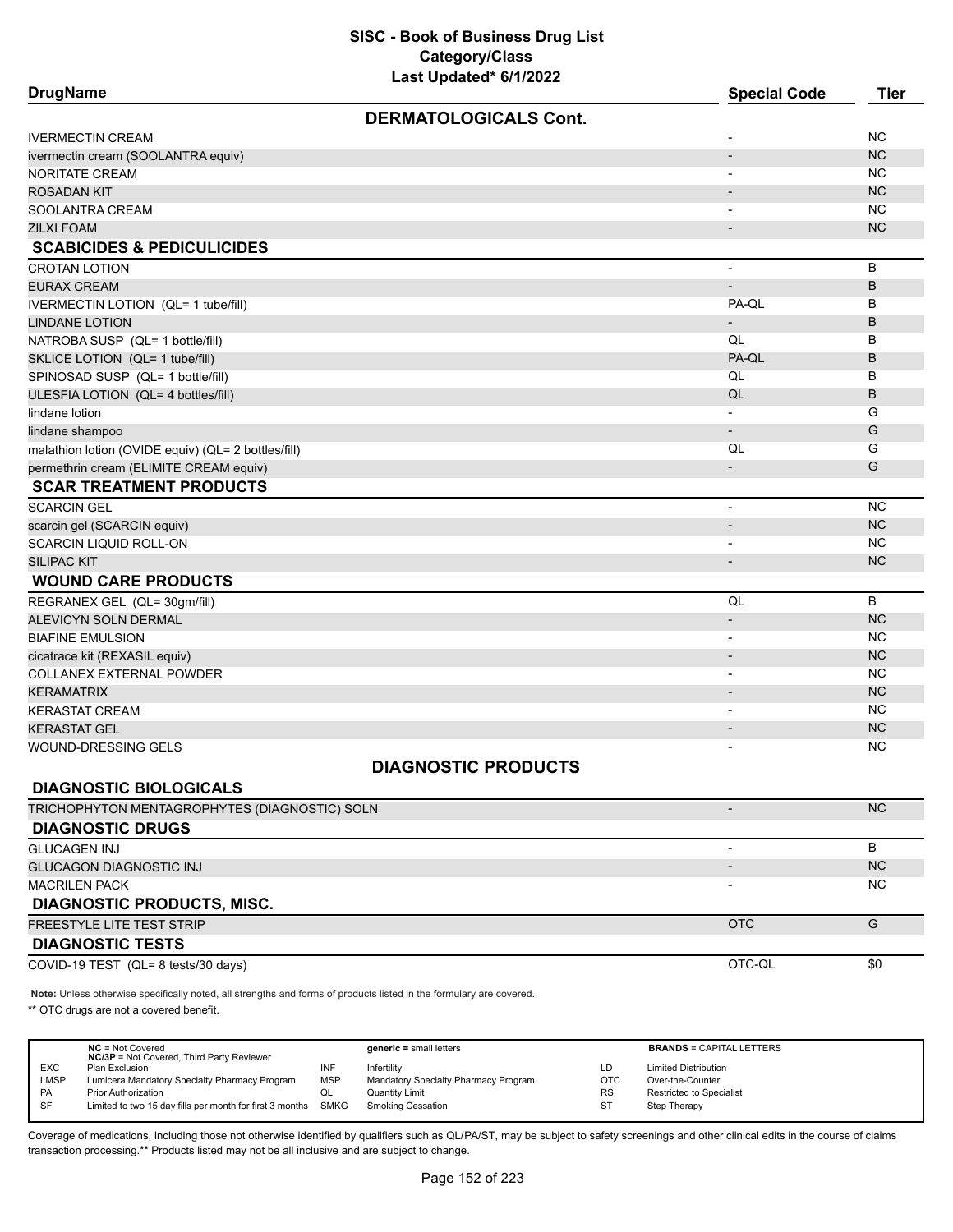| <b>DrugName</b>                                            | <b>Special Code</b>      | <b>Tier</b> |
|------------------------------------------------------------|--------------------------|-------------|
| <b>DIAGNOSTIC PRODUCTS Cont.</b>                           |                          |             |
| CUE COVID-19 INJ TEST CARTRIDGE (QL= 8 cartridges/30 days) | OTC-QL                   | \$0         |
| CUE HEALTH MONITOR (QL= 1 kit/year)                        | OTC-QL                   | \$0         |
| ACCU-CHEK AVIVA PLUS TEST STRIP                            | OTC-PA                   | B           |
| <b>ACCU-CHEK GUIDE TEST STRIP</b>                          | OTC-PA                   | B           |
| <b>ACCU-CHEK SMARTVIEW TEST STRIP</b>                      | OTC-PA                   | B           |
| <b>ACCU-CHEK TEST STRIP</b>                                | OTC-PA                   | B           |
| TEST STRIP (all other test strips)                         | OTC-PA                   | B           |
| <b>CLINISTIX TEST STRIP</b>                                | <b>OTC</b>               | G           |
| <b>FREESTYLE INSULINX TEST STRIP</b>                       | <b>OTC</b>               | G           |
| <b>FREESTYLE PRECISION NEO TEST STRIP</b>                  | <b>OTC</b>               | G           |
| <b>FREESTYLE TEST STRIP</b>                                | <b>OTC</b>               | G           |
| <b>KETO-DIASTIX TEST STRIP</b>                             | <b>OTC</b>               | G           |
| <b>KETOSTIX</b>                                            | <b>OTC</b>               | G           |
| <b>ONETOUCH TEST STRIP</b>                                 | <b>OTC</b>               | G           |
| ONETOUCH VERIO TEST STRIP                                  | <b>OTC</b>               | G           |
| PRECISION XTRA KETONE TEST STRIP                           | <b>OTC</b>               | G           |
| PRECISION XTRA TEST STRIP                                  | <b>OTC</b>               | G           |
| <b>ACCU-CHEK GUIDE TEST STRIP</b>                          | <b>OTC</b>               | <b>NC</b>   |
| <b>RADIOGRAPHIC CONTRAST MEDIA</b>                         |                          |             |
| <b>OMNIPAQUE SOLN</b>                                      | $\overline{\phantom{a}}$ | <b>NC</b>   |
| SITZMARKS CAP                                              |                          | NC          |
| DIETARY PRODUCTS/DIETARY MANAGEMENT PRODUCTS               |                          |             |
| <b>DIETARY MANAGEMENT PRODUCTS</b>                         |                          |             |
| ASTAMED MYO CAP                                            | $\overline{\phantom{a}}$ | <b>EXC</b>  |
| <b>DEPLIN CAP</b>                                          | $\blacksquare$           | <b>EXC</b>  |
| <b>ELIGEN B12 TAB</b>                                      | $\overline{\phantom{a}}$ | <b>EXC</b>  |
| <b>FALESSA TAB</b>                                         | $\overline{\phantom{a}}$ | <b>EXC</b>  |
| <b>FOLTANX TAB</b>                                         | $\overline{\phantom{a}}$ | <b>EXC</b>  |
| <b>GLYGEST PAK</b>                                         | $\overline{\phantom{a}}$ | <b>EXC</b>  |
| <b>L-METHYLFOLATE TAB</b>                                  | $\overline{\phantom{a}}$ | <b>EXC</b>  |
| <b>LUVIRA CAP</b>                                          | $\overline{\phantom{a}}$ | <b>EXC</b>  |
| <b>METANX CAP</b>                                          |                          | <b>EXC</b>  |
| <b>OLLIZAC POWDER</b>                                      |                          | <b>EXC</b>  |
| PODIAPN CAP                                                |                          | FXC.        |

| PODIAPN CAP          | $\Gamma$<br>ᅜ  |
|----------------------|----------------|
| <b>XAQUIL XR TAB</b> | $\neg$<br>ᆳᄾ   |
| XYZBAC TAB           | $\neg$<br>ZXU. |

# **DIGESTIVE AIDS**

#### **DIGESTIVE ENZYMES**

| <b>DIURETICS</b>                                    |           |
|-----------------------------------------------------|-----------|
| <b>SUCRAID SOLN</b>                                 | <b>NC</b> |
| PANCRELIPASE CAP                                    | <b>NC</b> |
| PANCREAZE CAP, PERTZYE CAP, ULTRESA CAP, ZENPEP CAP | <b>NC</b> |
| <b>CREON CAP</b>                                    |           |

# **CARBONIC ANHYDRASE INHIBITORS**

acetazolamide ER cap (DIAMOX SEQUEL equiv) - G

**Note:** Unless otherwise specifically noted, all strengths and forms of products listed in the formulary are covered. \*\* OTC drugs are not a covered benefit.

|             | $NC = Not Covered$<br><b>NC/3P</b> = Not Covered, Third Party Reviewer |            | $generic = small letters$            |            | <b>BRANDS = CAPITAL LETTERS</b> |
|-------------|------------------------------------------------------------------------|------------|--------------------------------------|------------|---------------------------------|
| <b>EXC</b>  | Plan Exclusion                                                         | INF        | Infertility                          | LD         | <b>Limited Distribution</b>     |
| <b>LMSP</b> | Lumicera Mandatory Specialty Pharmacy Program                          | <b>MSP</b> | Mandatory Specialty Pharmacy Program | <b>OTC</b> | Over-the-Counter                |
| <b>PA</b>   | <b>Prior Authorization</b>                                             |            | Quantity Limit                       | <b>RS</b>  | Restricted to Specialist        |
| -SF         | Limited to two 15 day fills per month for first 3 months SMKG          |            | <b>Smoking Cessation</b>             | <b>ST</b>  | Step Therapy                    |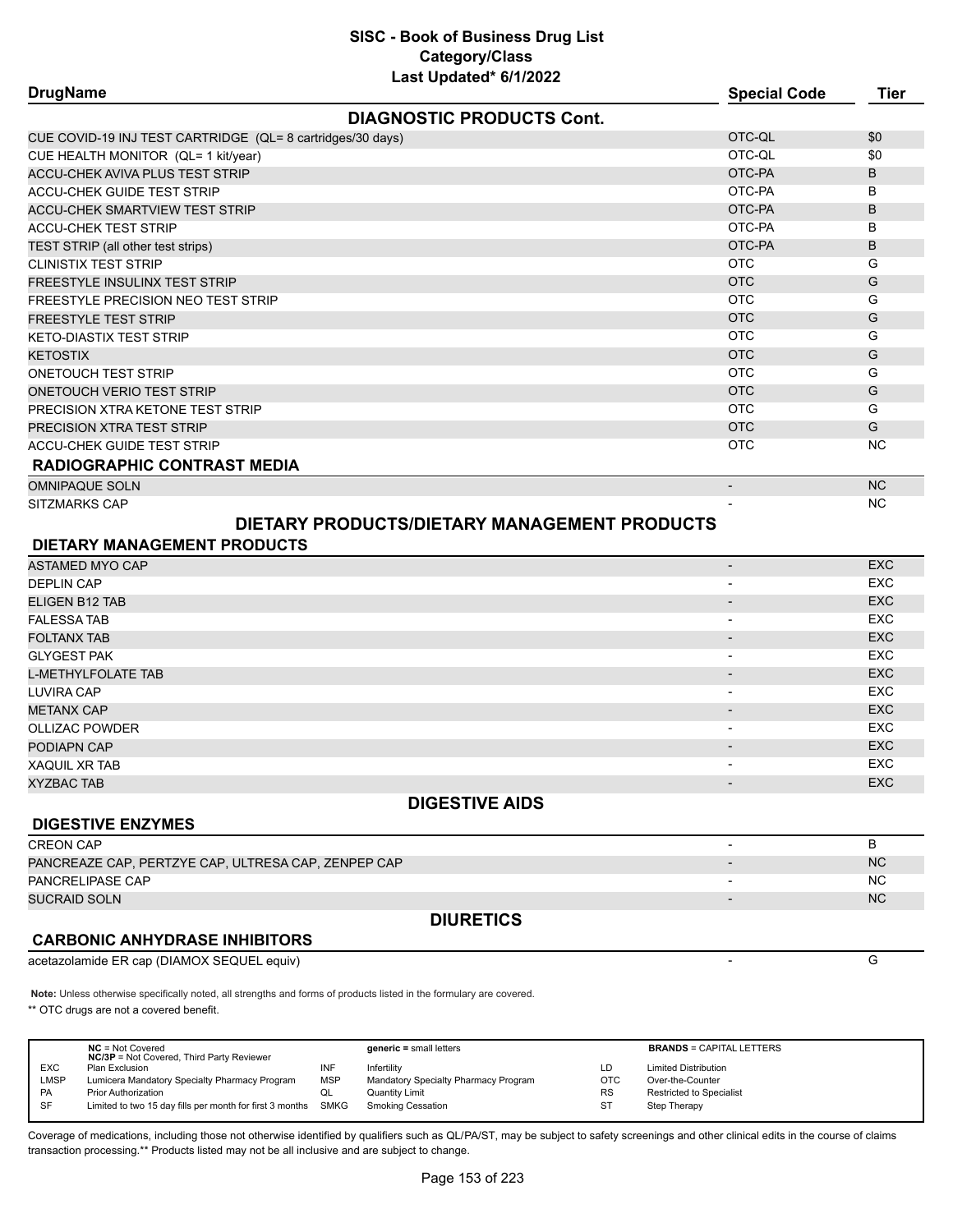| <b>DrugName</b>                                                         | <b>Special Code</b>      | <b>Tier</b> |
|-------------------------------------------------------------------------|--------------------------|-------------|
| <b>DIURETICS Cont.</b>                                                  |                          |             |
| acetazolamide tab                                                       | $\overline{a}$           | G           |
| methazolamide tab (NEPTAZANE equiv)                                     |                          | G           |
| <b>KEVEYIS TAB</b>                                                      |                          | <b>NC</b>   |
| <b>DIURETIC COMBINATIONS</b>                                            |                          |             |
| TRIAMTERENE/HYDROCHLOROTHIAZIDE CAP 50-25mg                             |                          | B           |
| amiloride/hydrochlorothiazide tab (MODURETIC equiv)                     |                          | G           |
| spironolactone/hydrochlorothiazide tab (ALDACTAZIDE equiv)              |                          | G           |
| triamterene/hydrochlorothiazide cap (DYAZIDE equiv)                     |                          | G           |
| triamterene/hydrochlorothiazide tab (MAXZIDE equiv)                     |                          | G           |
| <b>LOOP DIURETICS</b>                                                   |                          |             |
| bumetanide tab (BUMEX equiv)                                            | $\overline{a}$           | G           |
| <b>FUROSEMIDE SOLN</b>                                                  |                          | G           |
| furosemide soln (LASIX equiv)                                           |                          | G           |
| furosemide tab (LASIX equiv)                                            |                          | G           |
| torsemide tab (DEMADEX equiv)                                           |                          | G           |
| <b>EDECRIN TAB</b>                                                      |                          | <b>NC</b>   |
| ethacrynic tab (EDECRIN equiv)                                          |                          | <b>NC</b>   |
| SOAANZ TAB                                                              |                          | <b>NC</b>   |
| <b>POTASSIUM SPARING DIURETICS</b>                                      |                          |             |
| CAROSPIR SUSP (Prior Authorization required for members age 9 or older) | PA                       | B           |
| <b>DYRENIUM CAP</b>                                                     |                          | В           |
| amiloride tab (MIDAMOR equiv)                                           |                          | G           |
| spironolactone tab (ALDACTONE equiv)                                    |                          | G           |
| triamterene cap (DYRENIUM equiv)                                        |                          | G           |
| THIAZIDES AND THIAZIDE-LIKE DIURETICS                                   |                          |             |
| DIURIL SUSP                                                             |                          | B           |
| <b>CHLOROTHIAZIDE TAB</b>                                               |                          | G           |
| chlorothiazide tab (DIURIL equiv)                                       |                          | G           |
| chlorthalidone tab                                                      |                          | G           |
| hydrochlorothiazide cap (MICROZIDE equiv)                               |                          | G           |
| hydrochlorothiazide tab (HYDRODIURIL equiv)                             |                          | G           |
| indapamide tab (LOZOL equiv)                                            | $\blacksquare$           | G           |
| <b>METHYCLOTHIAZIDE TAB</b>                                             |                          | G           |
| metolazone tab (ZAROXOLYN equiv)                                        |                          | G           |
| <b>THALITONE TAB</b>                                                    | $\overline{\phantom{a}}$ | <b>NC</b>   |
| <b>ENDOCRINE AND METABOLIC AGENTS - MISC.</b>                           |                          |             |
| <b>ADRENAL STEROID INHIBITORS</b>                                       |                          |             |

| ISTURISA TAB 10MG (QL= 6 tabs/day; Only available through Anovo Specialty Pharmacy 844-288-5007) | LD-PA-OL                 | B         |
|--------------------------------------------------------------------------------------------------|--------------------------|-----------|
| ISTURISA TAB 1MG (QL= 8 tabs/day; Only available through Anovo Specialty Pharmacy 844-288-5007)  | LD-PA-QL                 | B         |
| ISTURISA TAB 5MG (QL= 2 tabs/day; Only available through Anovo Specialty Pharmacy 844-288-5007)  | LD-PA-OL                 | В         |
| <b>RECORLEV TAB</b>                                                                              | $\overline{\phantom{a}}$ | <b>NC</b> |
| <b>BONE DENSITY REGULATORS</b>                                                                   |                          |           |
|                                                                                                  |                          | в         |
| ALENDRONATE TAB 40MG                                                                             |                          |           |
| <b>FORTEO INJ</b>                                                                                | <b>LMSP</b>              | B         |

**Note:** Unless otherwise specifically noted, all strengths and forms of products listed in the formulary are covered. \*\* OTC drugs are not a covered benefit.

**NC** = Not Covered **generic =** small letters **BRANDS** = CAPITAL LETTERS **NC/3P** = Not Covered, Third Party Reviewer EXC Plan Exclusion INF Infertility LD Limited Distribution LMSP Lumicera Mandatory Specialty Pharmacy Program MSP Mandatory Specialty Pharmacy Program OTC Over-the-Counter PA Prior Authorization CL Quantity Limit CL Quantity Limit CL RS Restricted to Specialist<br>SF Limited to two 15 day fills per month for first 3 months SMKG Smoking Cessation ST Step Therapy Limited to two 15 day fills per month for first 3 months SMKG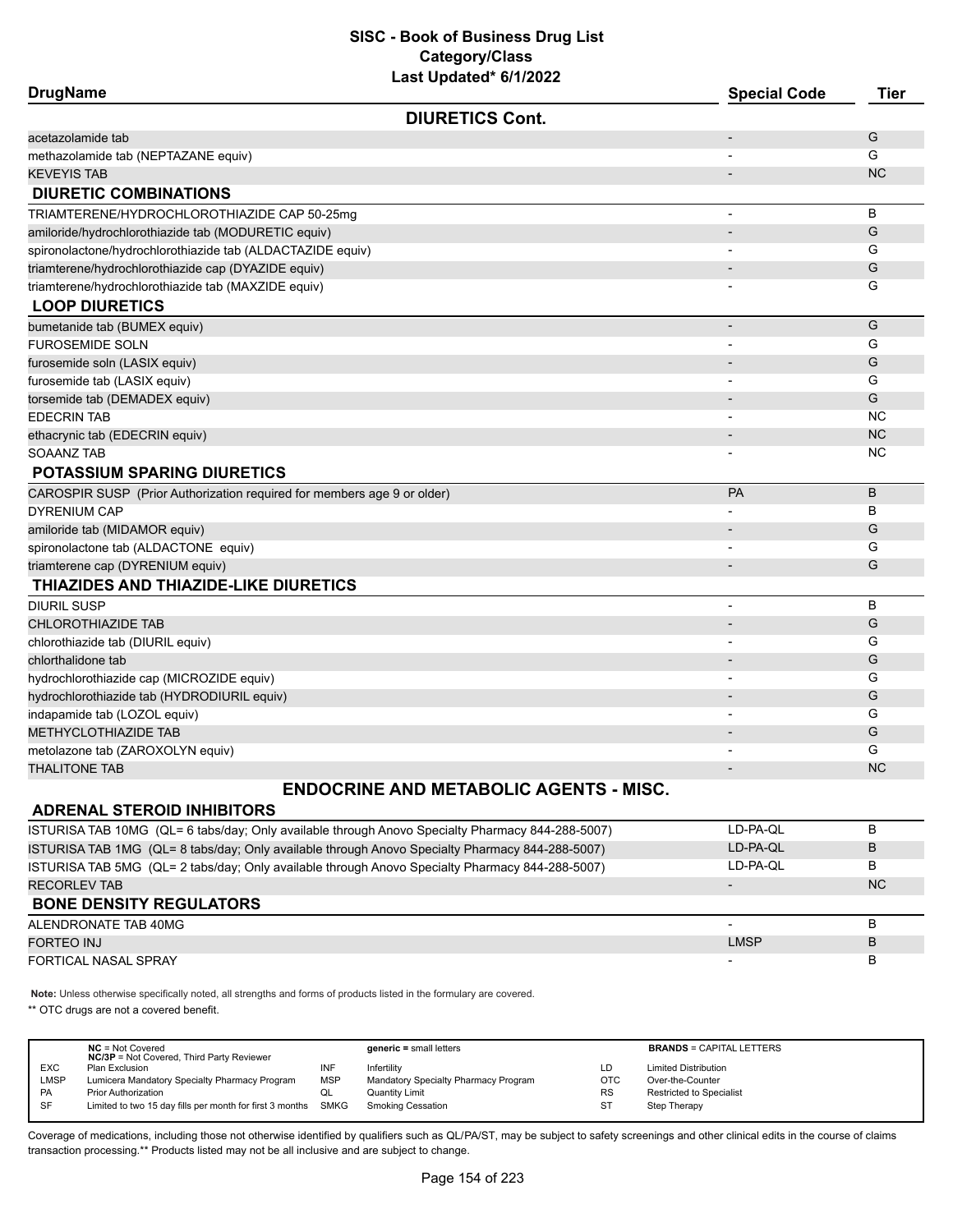| <b>DrugName</b>                                                                 |                                                                                                                        | <b>Special Code</b>      | <b>Tier</b> |
|---------------------------------------------------------------------------------|------------------------------------------------------------------------------------------------------------------------|--------------------------|-------------|
|                                                                                 | <b>ENDOCRINE AND METABOLIC AGENTS - MISC. Cont.</b>                                                                    |                          |             |
| NATPARA INJ (Only available through Walgreens 888-347-3416)                     |                                                                                                                        | LD-PA                    | B           |
| PROLIA INJ (QL= 1 fill/6 months)                                                |                                                                                                                        | LMSP-QL                  | В           |
| SKELID TAB                                                                      |                                                                                                                        |                          | B           |
| <b>TYMLOS INJ</b>                                                               |                                                                                                                        | <b>LMSP</b>              | В           |
| XGEVA INJ                                                                       |                                                                                                                        | <b>MSP</b>               | B           |
| alendronate sodium oral soln (FOSAMAX equiv)                                    |                                                                                                                        |                          | G           |
| <b>ALENDRONATE SOLN</b>                                                         |                                                                                                                        |                          | G           |
| alendronate tab (FOSAMAX equiv)                                                 |                                                                                                                        |                          | G           |
| calcitonin nasal spray (MIACALCIN equiv)                                        |                                                                                                                        | $\overline{\phantom{a}}$ | G           |
| ibandronate tab 150mg (BONIVA equiv) (QL= 1 tab/30 days)                        |                                                                                                                        | QL                       | G           |
| risedronate DR tab (ATELVIA equiv) (Step Therapy requires trial of alendronate) |                                                                                                                        | <b>ST</b>                | G           |
| risedronate tab (ACTONEL equiv)                                                 |                                                                                                                        |                          | G           |
| BINOSTO TAB                                                                     |                                                                                                                        |                          | <b>NC</b>   |
| calcitonin inj (MIACALCIN equiv)                                                |                                                                                                                        |                          | ΝC          |
| FOSAMAX+D TAB                                                                   |                                                                                                                        |                          | <b>NC</b>   |
| TERIPARATIDE INJ                                                                |                                                                                                                        |                          | ΝC          |
| <b>CORTICOTROPIN</b>                                                            |                                                                                                                        |                          |             |
| ACTHAR GEL INJ (QL= 4 vials/fill)                                               |                                                                                                                        | MSP-PA-QL                | B           |
| <b>FERTILITY REGULATORS</b>                                                     |                                                                                                                        |                          |             |
| <b>CLOMIPHENE CITRATE TAB</b>                                                   |                                                                                                                        | <b>INF</b>               | G           |
| <b>GNRH/LHRH ANTAGONISTS</b>                                                    |                                                                                                                        |                          |             |
| ganirelix ac inj (GANIRELIX equiv)                                              |                                                                                                                        | <b>INF-MSP</b>           | B           |
| ORILISSA TAB 150MG (QL= 1 tab/day)                                              |                                                                                                                        | PA-QL                    | В           |
| ORILISSA TAB 200MG (QL= 2 tabs/day)                                             |                                                                                                                        | PA-QL                    | B           |
| <b>GROWTH HORMONE RECEPTOR ANTAGONISTS</b>                                      |                                                                                                                        |                          |             |
| SOMAVERT INJ (Only available through Walgreens 888-347-3416)                    |                                                                                                                        | LD-PA                    | B           |
| <b>GROWTH HORMONE RELEASING HORMONES (GHRH)</b>                                 |                                                                                                                        |                          |             |
| <b>EGRIFTA INJ</b>                                                              |                                                                                                                        | $\overline{\phantom{a}}$ | <b>EXC</b>  |
| <b>GROWTH HORMONES</b>                                                          |                                                                                                                        |                          |             |
| <b>GENOTROPIN INJ</b>                                                           |                                                                                                                        | LMSP-PA                  | B           |
| HUMATROPE INJ, ZOMACTON INJ                                                     |                                                                                                                        |                          | <b>NC</b>   |
| NORDITROPIN INJ, NUTROPIN AQ INJ                                                |                                                                                                                        |                          | ΝC          |
| <b>OMNITROPE INJ</b>                                                            |                                                                                                                        |                          | <b>NC</b>   |
| SAIZEN INJ, SEROSTIM INJ, ZORBTIVE INJ                                          |                                                                                                                        |                          | NC          |
| SKYTROFA INJ                                                                    |                                                                                                                        |                          | <b>NC</b>   |
| <b>HORMONE RECEPTOR MODULATORS</b>                                              |                                                                                                                        |                          |             |
|                                                                                 | raloxifene tab (EVISTA equiv) (Covered at \$0 for women 35 years or older; All other members covered at generic copay) | $\overline{\phantom{a}}$ | \$0         |
| <b>OSPHENA TAB</b>                                                              |                                                                                                                        | $\overline{\phantom{a}}$ | NC          |
| <b>INSULIN-LIKE GROWTH FACTORS (SOMATOMEDINS)</b>                               |                                                                                                                        |                          |             |
| INCRELEX INJ                                                                    |                                                                                                                        | <b>MSP</b>               | B           |
| LHRH/GNRH AGONIST ANALOG PITUITARY SUPPRESSANTS                                 |                                                                                                                        |                          |             |
| LUPRON DEPOT PED INJ                                                            |                                                                                                                        | <b>MSP</b>               | B           |
| LUPRON DEPOT-PED INJ                                                            |                                                                                                                        | <b>MSP</b>               | В           |
| SUPPRELIN LA INJ                                                                |                                                                                                                        | MSP-PA                   | B           |
| SYNAREL NASAL SOLN                                                              |                                                                                                                        |                          | в           |

**Note:** Unless otherwise specifically noted, all strengths and forms of products listed in the formulary are covered.

\*\* OTC drugs are not a covered benefit.

|             | $NC = Not Covered$<br><b>NC/3P</b> = Not Covered, Third Party Reviewer |            | $generic = small letters$            |            | <b>BRANDS = CAPITAL LETTERS</b> |
|-------------|------------------------------------------------------------------------|------------|--------------------------------------|------------|---------------------------------|
| <b>EXC</b>  | Plan Exclusion                                                         | INF        | Infertilitv                          | LD         | <b>Limited Distribution</b>     |
| <b>LMSP</b> | Lumicera Mandatory Specialty Pharmacy Program                          | <b>MSP</b> | Mandatory Specialty Pharmacy Program | <b>OTC</b> | Over-the-Counter                |
| <b>PA</b>   | <b>Prior Authorization</b>                                             | w∟         | <b>Quantity Limit</b>                | <b>RS</b>  | <b>Restricted to Specialist</b> |
| SF          | Limited to two 15 day fills per month for first 3 months SMKG          |            | Smoking Cessation                    | ST         | Step Therapy                    |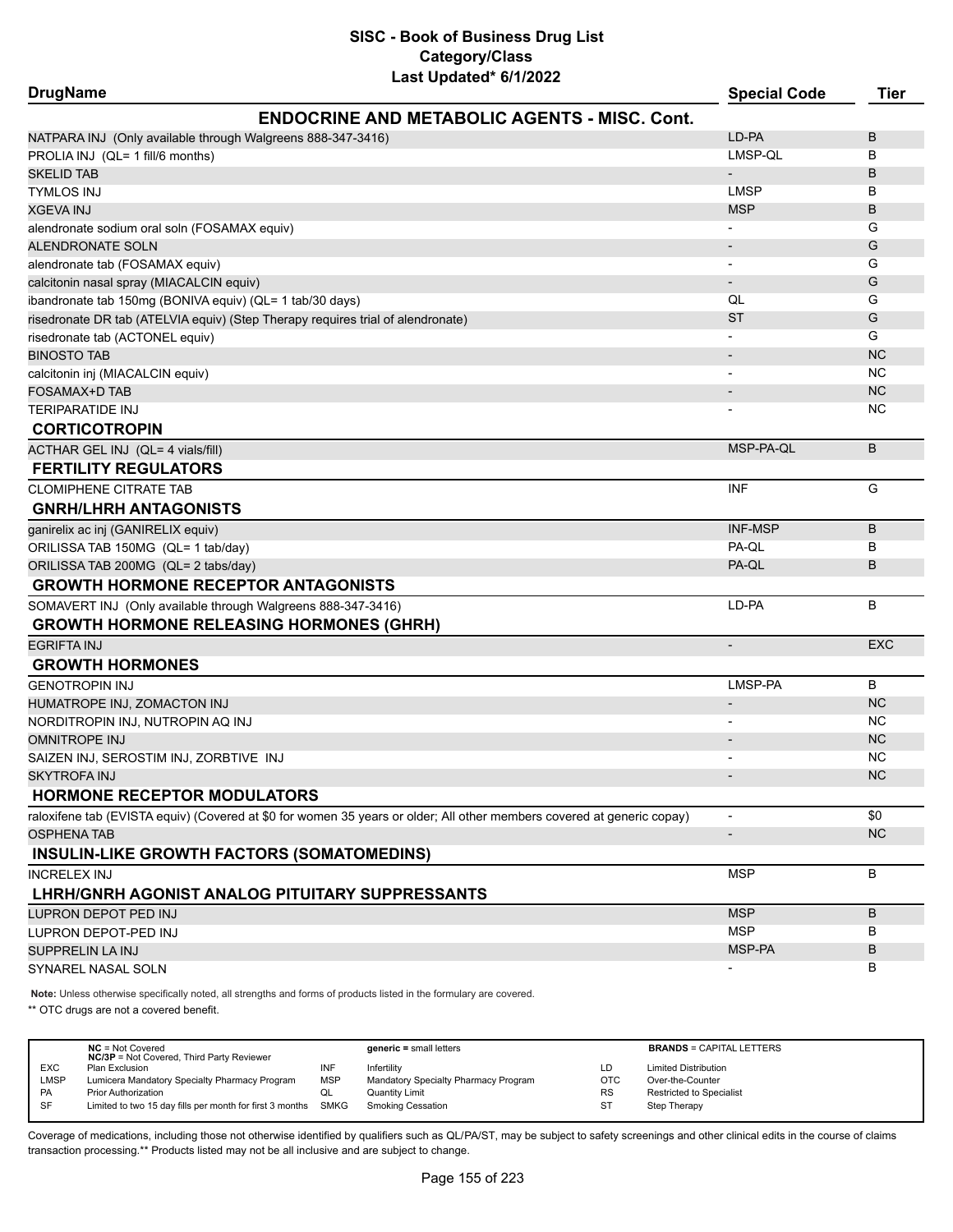# **ENDOCRINE AND METABOLIC AGENTS - MISC. Cont.**

ī

| <b>FENSOLVI INJ</b>                                                                                               |                              | <b>NC</b> |
|-------------------------------------------------------------------------------------------------------------------|------------------------------|-----------|
| <b>METABOLIC MODIFIERS</b>                                                                                        |                              |           |
| ALDURAZYME INJ                                                                                                    | MSP-PA                       | B         |
| betaine powder for oral solution (CYSTADANE equiv) (Only available through Anovo Specialty Pharmacy 844-288-5007) | LD                           | B         |
| <b>CALCITRIOL INJ</b>                                                                                             | <b>LMSP</b>                  | В         |
| carglumic acid tab (CARBAGLU equiv) (Only available through Accredo 888-773-7376)                                 | LD-PA                        | B         |
| <b>CYSTADANE POWDER</b>                                                                                           | MSP-PA                       | В         |
| <b>ELAPRASE INJ</b>                                                                                               | MSP-PA                       | B         |
| <b>FABRAZYME INJ</b>                                                                                              | MSP-PA                       | В         |
| GALAFOLD CAP (QL= 14 caps/28 days; Only available through Walgreens 888-347-3416)                                 | LD-PA-QL                     | B         |
| LUMIZYME/MYOZYME INJ                                                                                              | MSP-PA                       | В         |
| NAGLAZYME INJ                                                                                                     | MSP-PA                       | В         |
| PALYNZIQ INJ (QL= 1 inj/day; Only available through Diplomat Pharmacy 877-977-9118)                               | LD-PA-QL-SF                  | В         |
| sapropterin dihydrochloride powder packet (KUVAN equiv)                                                           | LMSP-PA                      | B         |
| sapropterin dihydrochloride soluble tab (KUVAN equiv)                                                             | LMSP-PA                      | В         |
| STRENSIQ INJ (Only available through PantherRx Pharmacy 855-726-8479)                                             | LD-PA                        | B         |
| calcitriol cap (ROCALTROL equiv)                                                                                  | $\overline{a}$               | G         |
| calcitriol soln (ROCALTROL equiv)                                                                                 | $\qquad \qquad \blacksquare$ | G         |
| cinacalcet tab (SENSIPAR equiv)                                                                                   | $\qquad \qquad \blacksquare$ | G         |
| doxercalciferol cap (HECTOROL equiv)                                                                              | $\overline{a}$               | G         |
| levocarnitine soln (CARNITOR equiv)                                                                               | $\overline{\phantom{0}}$     | G         |
| levocarnitine tab (CARNITOR equiv)                                                                                | $\overline{\phantom{a}}$     | G         |
| paricalcitol cap (ZEMPLAR equiv)                                                                                  | $\overline{\phantom{0}}$     | G         |
| sodium phenylbutyrate powder (BUPHENYL equiv)                                                                     |                              | G         |
| sodium phenylbutyrate tab (BUPHENYL equiv)                                                                        |                              | G         |
| <b>CARBAGLU TAB</b>                                                                                               | $\overline{\phantom{m}}$     | <b>NC</b> |
| <b>CITRULLINE EASY TAB</b>                                                                                        | $\overline{a}$               | <b>NC</b> |
| <b>CYSTADANE POWDER</b>                                                                                           | $\overline{\phantom{m}}$     | <b>NC</b> |
| KUVAN POWDER PACK                                                                                                 | $\overline{a}$               | <b>NC</b> |
| <b>KUVAN TAB</b>                                                                                                  | $\qquad \qquad \blacksquare$ | <b>NC</b> |
| <b>MYALEPT INJ</b>                                                                                                |                              | <b>NC</b> |
| nitisinone cap (ORFADIN equiv)                                                                                    |                              | <b>NC</b> |
| <b>NITYR TAB</b>                                                                                                  |                              | <b>NC</b> |
| <b>ORFADIN CAP</b>                                                                                                | $\qquad \qquad \blacksquare$ | <b>NC</b> |
| <b>ORFADIN SUSP</b>                                                                                               | $\overline{\phantom{0}}$     | <b>NC</b> |
| <b>RAVICTI LIQUID</b>                                                                                             | $\overline{\phantom{0}}$     | <b>NC</b> |
| <b>RAYALDEE CAP</b>                                                                                               |                              | NC        |
| <b>SENSIPAR TAB</b>                                                                                               | $\overline{\phantom{m}}$     | <b>NC</b> |
| XURIDEN POWDER                                                                                                    |                              | <b>NC</b> |
| <b>MINERALOCORTICOID RECEPTOR ANTAGONISTS</b>                                                                     |                              |           |
| KERENDIA TAB (QL= 1 tab/day)                                                                                      | PA-QL                        | B         |
| <b>NATRIURETIC PEPTIDES</b>                                                                                       |                              |           |
| VOXZOGO INJ                                                                                                       | $\overline{\phantom{a}}$     | <b>NC</b> |
| <b>POSTERIOR PITUITARY HORMONES</b>                                                                               |                              |           |
| <b>DDAVP NASAL SOLN</b>                                                                                           | $\overline{\phantom{a}}$     | B         |
| STIMATE NASAL SOLN                                                                                                |                              | В         |
|                                                                                                                   |                              |           |

**Note:** Unless otherwise specifically noted, all strengths and forms of products listed in the formulary are covered.

\*\* OTC drugs are not a covered benefit.

|            | $NC = Not Covered$<br><b>NC/3P</b> = Not Covered, Third Party Reviewer |     | $generic = small letters$            |            | <b>BRANDS = CAPITAL LETTERS</b> |
|------------|------------------------------------------------------------------------|-----|--------------------------------------|------------|---------------------------------|
| <b>EXC</b> | Plan Exclusion                                                         |     | Infertility                          | LD         | <b>Limited Distribution</b>     |
| LMSP       | Lumicera Mandatory Specialty Pharmacy Program                          | MSP | Mandatory Specialty Pharmacy Program | <b>OTC</b> | Over-the-Counter                |
| <b>PA</b>  | <b>Prior Authorization</b>                                             | QL  | Quantity Limit                       | <b>RS</b>  | <b>Restricted to Specialist</b> |
| SF         | Limited to two 15 day fills per month for first 3 months SMKG          |     | Smoking Cessation                    | <b>ST</b>  | Step Therapy                    |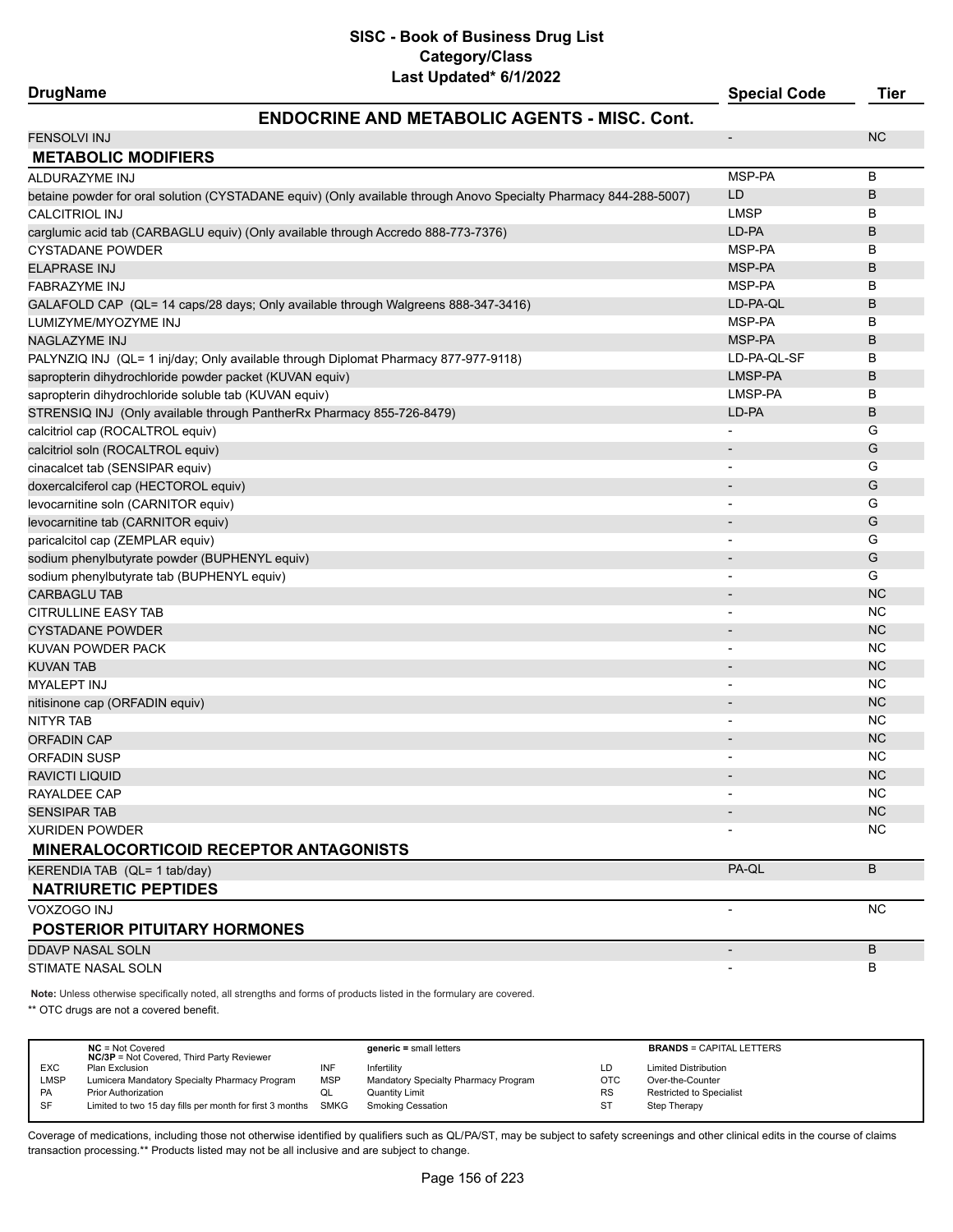# **SISC - Book of Business Drug List Category/Class**

| Last Updated* 6/1/2022                                                                       |                          |             |
|----------------------------------------------------------------------------------------------|--------------------------|-------------|
| <b>DrugName</b>                                                                              | <b>Special Code</b>      | <b>Tier</b> |
| <b>ENDOCRINE AND METABOLIC AGENTS - MISC. Cont.</b>                                          |                          |             |
| desmopressin acetate inj (DDAVP equiv)                                                       |                          | G           |
| desmopressin acetate nasal spray (DDAVP equiv)                                               |                          | G           |
| desmopressin acetate tab (DDAVP equiv)                                                       |                          | G           |
| desmopressin nasal soln (DDAVP equiv)                                                        |                          | G           |
| NOCDURNA SL TAB                                                                              | $\overline{\phantom{a}}$ | <b>NC</b>   |
| NOCTIVA EMULSION SPRAY                                                                       |                          | <b>NC</b>   |
| <b>PROLACTIN INHIBITORS</b>                                                                  |                          |             |
| cabergoline tab (DOSTINEX equiv)                                                             | $\overline{\phantom{a}}$ | G           |
| <b>SOMATOSTATIC AGENTS</b>                                                                   |                          |             |
| octreotide inj (SANDOSTATIN equiv)                                                           | <b>LMSP</b>              | B           |
| OCTREOTIDE INJ 100MCG                                                                        | <b>LMSP</b>              | В           |
| SIGNIFOR INJ (QL= 2 vials/day; Only available through Anovo Specialty Pharmacy 844-288-5007) | LD-PA-QL                 | в           |
| SOMATULINE INJ                                                                               | MSP-PA                   | B           |
| BYNFEZIA PEN INJ                                                                             |                          | <b>NC</b>   |
| <b>MYCAPSSA CAP</b>                                                                          | $\overline{\phantom{a}}$ | <b>NC</b>   |
| SANDOSTATIN LAR INJ KIT                                                                      |                          | <b>NC</b>   |
| SIGNIFOR LAR INJ                                                                             |                          | <b>NC</b>   |
| <b>VASOPRESSIN RECEPTOR ANTAGONISTS</b>                                                      |                          |             |
| JYNARQUE PAK (QL= 2 tabs/day; Only available through Walgreens 888-347-3416)                 | LD-PA-OL                 | B           |
| JYNARQUE TAB (QL= 2 tabs/day; Only available through Walgreens 888-347-3416)                 | LD-PA-QL                 | B           |
| <b>TOLVAPTAN TAB</b>                                                                         |                          | <b>NC</b>   |
| tolvaptan tab (SAMSCA equiv)                                                                 |                          | <b>NC</b>   |
| <b>ESTROGENS</b>                                                                             |                          |             |
| <b>ESTROGEN COMBINATIONS</b>                                                                 |                          |             |
| <b>DUAVEE TAB</b>                                                                            |                          | в           |
| MYFEMBREE TAB (QL= 1 tab/day)                                                                | PA-QL                    | В           |
| ORIAHNN CAP (QL= 2 caps/day)                                                                 | PA-QL                    | в           |
| PRFFFST TAR                                                                                  |                          | B           |

| PREFEST TAB                                                   |                          | B         |
|---------------------------------------------------------------|--------------------------|-----------|
| PREMPHASE TAB, PREMPRO TAB                                    |                          | B         |
| esterified estrogens/methyltestosterone tab (ESTRATEST equiv) |                          | G         |
| estradiol/norethindrone tab (ACTIVELLA equiv)                 |                          | G         |
| jinteli tab (FEMHRT equiv)                                    |                          | G         |
| ANGELIQ TAB                                                   |                          | <b>NC</b> |
| <b>BIJUVA CAP</b>                                             |                          | <b>NC</b> |
| <b>CLIMARA PRO PATCH</b>                                      |                          | <b>NC</b> |
| <b>COMBIPATCH</b>                                             | $\overline{\phantom{a}}$ | <b>NC</b> |
| <b>FEMHRT TAB</b>                                             | $\overline{\phantom{a}}$ | <b>NC</b> |
| <b>ESTROGENS</b>                                              |                          |           |
|                                                               |                          |           |
| <b>CENESTIN TAB</b>                                           | $\overline{a}$           | B         |
| <b>MENEST TAB</b>                                             |                          | B         |
| <b>PREMARIN TAB</b>                                           |                          | B         |
| DEPO-ESTRADIOL INJ                                            |                          | G         |
| estradiol patch (CLIMARA equiv)                               |                          | G         |
| estradiol patch (VIVELLE-DOT equiv)                           |                          | G         |
| estradiol tab (ESTRACE equiv)                                 |                          | G         |

**Note:** Unless otherwise specifically noted, all strengths and forms of products listed in the formulary are covered.

\*\* OTC drugs are not a covered benefit.

|            | $NC = Not Covered$<br><b>NC/3P</b> = Not Covered, Third Party Reviewer |            | $generic = small letters$            |            | <b>BRANDS = CAPITAL LETTERS</b> |
|------------|------------------------------------------------------------------------|------------|--------------------------------------|------------|---------------------------------|
| <b>EXC</b> | Plan Exclusion                                                         | INF        | Infertilitv                          | LD         | <b>Limited Distribution</b>     |
| LMSP       | Lumicera Mandatory Specialty Pharmacy Program                          | <b>MSP</b> | Mandatory Specialty Pharmacy Program | <b>OTC</b> | Over-the-Counter                |
| PA         | <b>Prior Authorization</b>                                             | ◡          | <b>Quantity Limit</b>                | <b>RS</b>  | <b>Restricted to Specialist</b> |
| SF         | Limited to two 15 day fills per month for first 3 months SMKG          |            | Smoking Cessation                    | ST         | Step Therapy                    |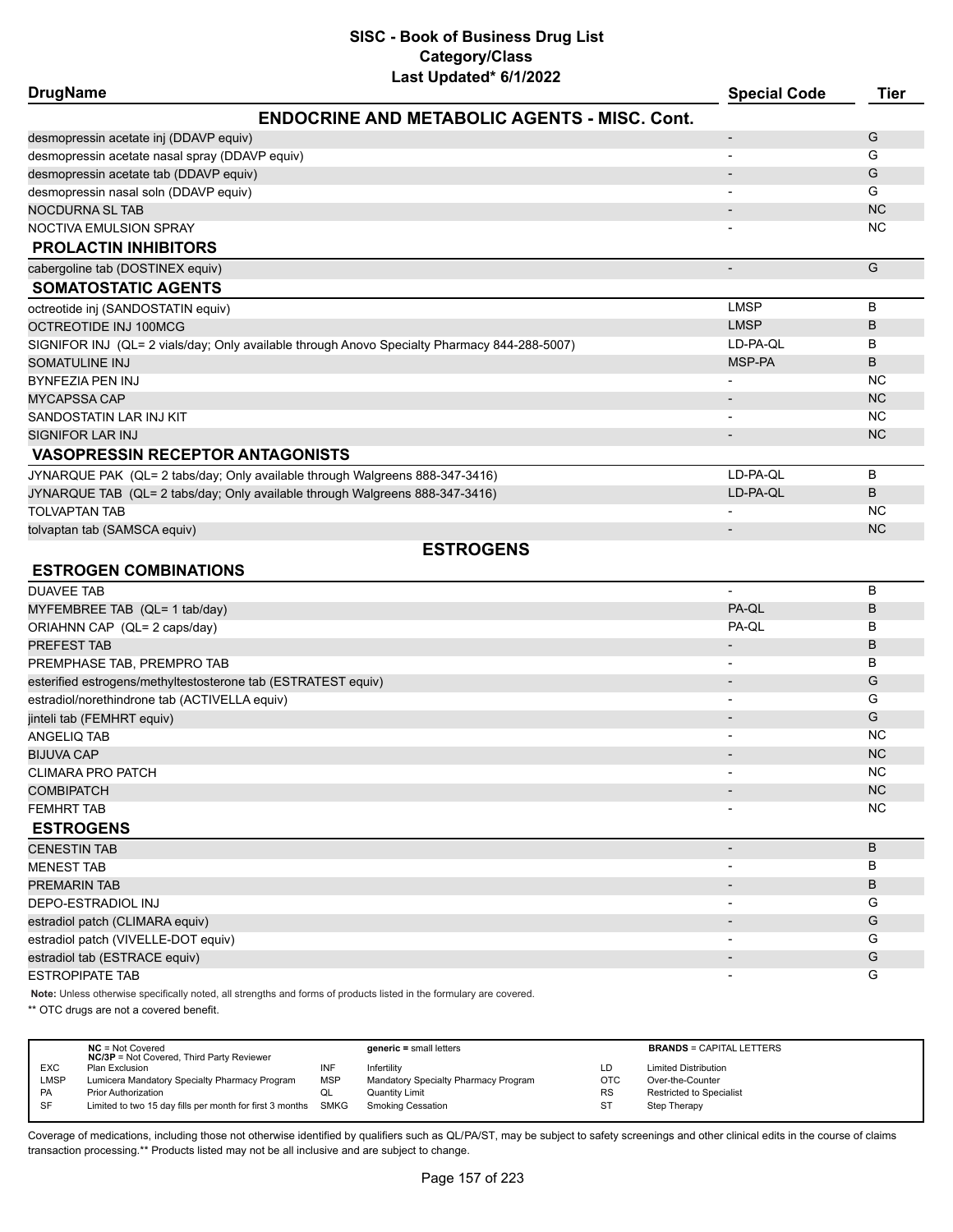| <b>DrugName</b>              | <b>Special Code</b>      | <b>Tier</b>    |
|------------------------------|--------------------------|----------------|
| <b>ESTROGENS Cont.</b>       |                          |                |
| estropipate tab (OGEN equiv) |                          | G              |
| ALORA PATCH                  |                          | NC.            |
| <b>CLIMARA PATCH</b>         | $\overline{\phantom{0}}$ | N <sub>C</sub> |
| DIVIGEL GEL, ELESTRIN GEL    | $\overline{\phantom{0}}$ | NC.            |
| <b>EVAMIST SPRAY</b>         | $\overline{\phantom{0}}$ | N <sub>C</sub> |
| <b>MENOSTAR PATCH</b>        | $\overline{\phantom{0}}$ | NC.            |
| <b>VIVELLE-DOT PATCH</b>     | $\overline{\phantom{0}}$ | N <sub>C</sub> |
|                              |                          |                |

# **FLUOROQUINOLONES**

# **FLUOROQUINOLONES**

| BAXDELA TAB (QL= 2 tabs/day; Restricted to Infectious Disease Specialist) | QL-RS | в         |
|---------------------------------------------------------------------------|-------|-----------|
| CIPRO SUSP 5%                                                             |       | в         |
| CIPROFLOXACIN 100MG TAB                                                   |       | B         |
| <b>CIPROFLOXACIN ER TAB</b>                                               |       | B         |
| <b>NOROXIN TAB</b>                                                        |       | B         |
| ciprofloxacin susp (CIPRO equiv)                                          |       | G         |
| ciprofloxacin tab (CIPRO equiv)                                           |       | G         |
| levofloxacin soln (LEVAQUIN equiv)                                        |       | G         |
| levofloxacin tab (LEVAQUIN equiv)                                         |       | G         |
| moxifloxacin tab (AVELOX equiv)                                           |       | G         |
| ofloxacin tab (FLOXIN equiv)                                              |       | G         |
| <b>FACTIVE TAB</b>                                                        |       | <b>NC</b> |
| PROQUIN XR TAB                                                            |       | <b>NC</b> |
|                                                                           |       |           |

# **GASTROINTESTINAL AGENTS - MISC.**

# **5-HT4 RECEPTOR AGONISTS** MOTEGRITY TAB PARTICLE IN THE CONTROL OF THE CONTROL OF THE CONTROL OF THE CONTROL OF THE CONTROL OF THE CONTROL OF THE CONTROL OF THE CONTROL OF THE CONTROL OF THE CONTROL OF THE CONTROL OF THE CONTROL OF THE CONTROL OF T **AGENTS FOR CHRONIC IDIOPATHIC CONSTIPATION (CIC)** TRULANCE TAB PA B **BILE ACID SYNTHESIS DISORDER AGENTS** CHOLBAM CAP (Only available through Dohmen LSS 844-246-5226) LD-PA B **FARNESOID X RECEPTOR (FXR) AGONISTS** OCALIVA TAB (QL= 1 tab/day; Only available through Walgreens 888-347-3416) LO-PA-QL-SF LD-PA-QL-SF B **GALLSTONE SOLUBILIZING AGENTS** ursodiol cap (ACTIGALL equiv) - G ursodiol tab (URSO (FORTE) equiv) - G RELTONE CAP - NC URSODIOL CAP - NC **GASTROINTESTINAL ANTIALLERGY AGENTS** cromolyn conc (GASTROCROM equiv) - George Castle Concern concern concern concern concern concern concern concern concern concern concern concern concern concern concern concern concern concern concern concern concern conce **GASTROINTESTINAL CHLORIDE CHANNEL ACTIVATORS** AMITIZA CAP, LUBIPROSTONE CAP AND A CONSTRUCTION OF A CONSTRUCTION OF A CONSTRUCTION OF A CONSTRUCTION OF A CONSTRUCTION OF A CONSTRUCTION OF A CONSTRUCTION OF A CONSTRUCTION OF A CONSTRUCTION OF A CONSTRUCTION OF A CONSTR **GASTROINTESTINAL STIMULANTS** metoclopramide soln (REGLAN equiv) - G metoclopramide tab (REGLAN equiv) - G GIMOTI NASAL SPRAY AND A CHARGE OF THE CHARGE OF THE CHARGE OF THE CHARGE OF THE CHARGE OF THE CHARGE OF THE CH METOZOLV ODT - NC

**Note:** Unless otherwise specifically noted, all strengths and forms of products listed in the formulary are covered.

\*\* OTC drugs are not a covered benefit.

|             | $NC = Not Covered$<br><b>NC/3P</b> = Not Covered, Third Party Reviewer |            | $generic = small letters$            |            | <b>BRANDS = CAPITAL LETTERS</b> |
|-------------|------------------------------------------------------------------------|------------|--------------------------------------|------------|---------------------------------|
| <b>EXC</b>  | Plan Exclusion                                                         | INF        | Infertility                          | LD         | <b>Limited Distribution</b>     |
| <b>LMSP</b> | Lumicera Mandatory Specialty Pharmacy Program                          | <b>MSP</b> | Mandatory Specialty Pharmacy Program | <b>OTC</b> | Over-the-Counter                |
| PA          | <b>Prior Authorization</b>                                             | QL         | Quantity Limit                       | <b>RS</b>  | <b>Restricted to Specialist</b> |
| SF          | Limited to two 15 day fills per month for first 3 months               | SMKG       | Smoking Cessation                    | <b>ST</b>  | Step Therapy                    |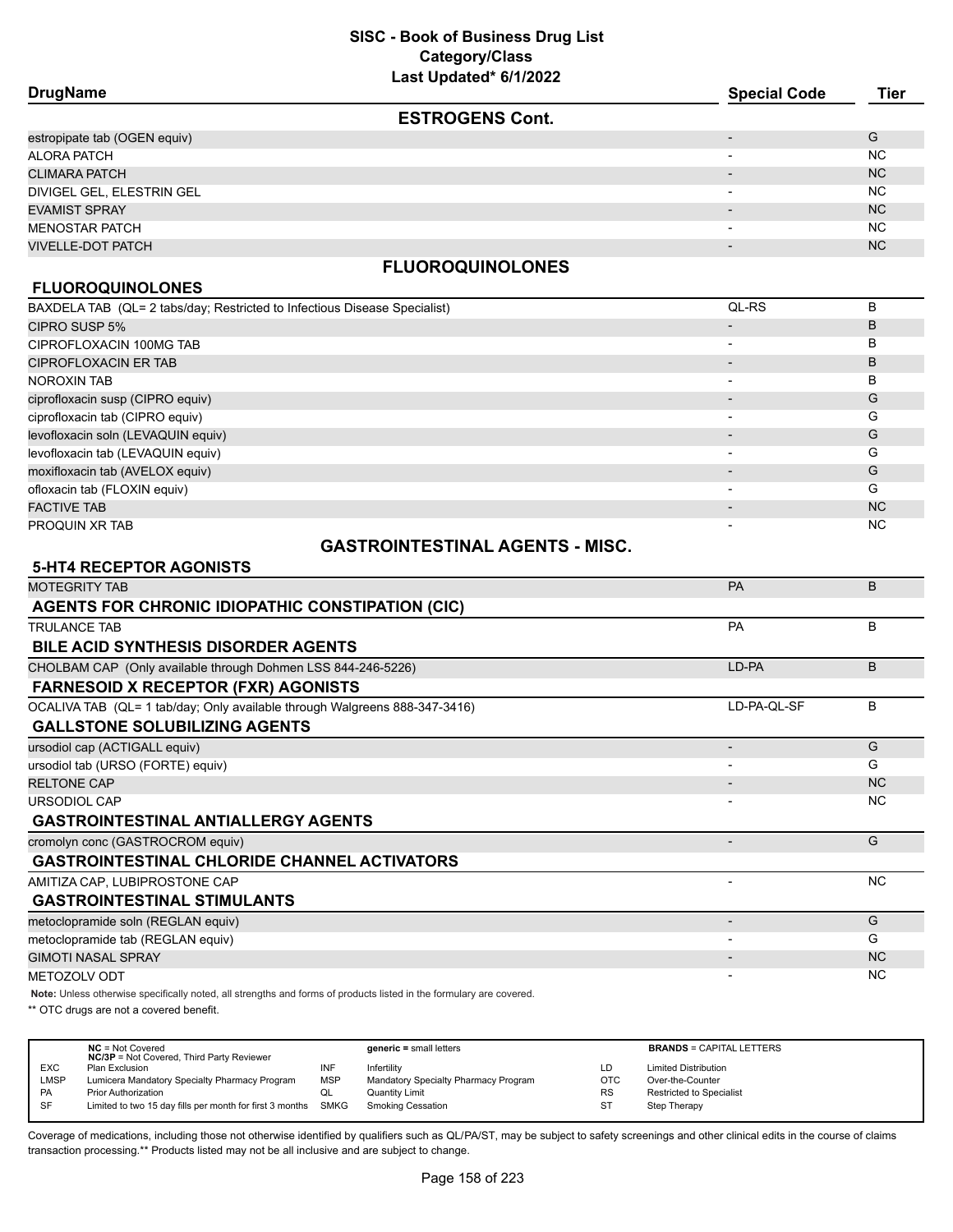# **SISC - Book of Business Drug List Category/Class**

| Last Updated* 6/1/2022                                                                               |                          |             |
|------------------------------------------------------------------------------------------------------|--------------------------|-------------|
| <b>DrugName</b>                                                                                      | <b>Special Code</b>      | <b>Tier</b> |
| <b>GASTROINTESTINAL AGENTS - MISC, Cont.</b><br><b>ILEAL BILE ACID TRANSPORTER (IBAT) INHIBITORS</b> |                          |             |
| BYLVAY CAP 1200MCG (QL= 5 caps/day; Only available through PantheRx Pharmacy 855-726-8479)           | LD-PA-QL                 | B           |
| BYLVAY CAP 400MCG (QL= 15 caps/day; Only available through PantheRx Pharmacy 855-726-8479)           | LD-PA-QL                 | В           |
| BYLVAY SPRINKLE CAP 200MCG (QL= 8 caps/day; Only available through PantheRx Pharmacy 855-726-8479)   | LD-PA-QL                 | В           |
| BYLVAY SPRINKLE CAP 600MCG (QL= 4 caps/day; Only available through PantheRx Pharmacy 855-726-8479)   | LD-PA-QL                 | В           |
| <b>LIVMARLI SOLN</b>                                                                                 | $\blacksquare$           | <b>NC</b>   |
| <b>INFLAMMATORY BOWEL AGENTS</b>                                                                     |                          |             |
| AVSOLA INJ                                                                                           | MSP-PA                   | B           |
| CIMZIA INJ (QL= 2 inj/28 days)                                                                       | LMSP-PA-QL               | B           |
| CIMZIA STARTER INJ KIT (QL= 1 kit/plan year)                                                         | LMSP-PA-QL               | в           |
| <b>DIPENTUM CAP</b>                                                                                  | $\overline{\phantom{a}}$ | B           |
| <b>RENFLEXIS INJ</b>                                                                                 | MSP-PA                   | В           |
|                                                                                                      |                          | G           |
| balsalazide cap (COLAZAL equiv)                                                                      |                          | G           |
| mesalamine DR tab (LIALDA equiv)                                                                     |                          | G           |
| mesalamine enema (ROWASA equiv)                                                                      |                          | G           |
| mesalamine enema kit (ROWASA equiv)                                                                  |                          | G           |
| mesalamine ER cap (APRISO equiv)                                                                     |                          |             |
| mesalamine supp (CANASA equiv)                                                                       |                          | G           |
| sulfasalazine EC tab (AZULFIDINE equiv)                                                              |                          | G           |
| sulfasalazine tab (AZULFIDINE equiv)                                                                 |                          | G           |
| <b>APRISO CAP</b>                                                                                    | $\overline{\phantom{a}}$ | <b>NC</b>   |
| <b>ASACOL HD TAB</b>                                                                                 |                          | <b>NC</b>   |
| ASACOL HD TAB, MESALAMINE TAB                                                                        |                          | <b>NC</b>   |
| <b>DELZICOL CAP</b>                                                                                  |                          | <b>NC</b>   |
| mesalamine DR cap (DELZICOL equiv)                                                                   |                          | <b>NC</b>   |
| mesalamine ER cap (PENTASA CR equiv)                                                                 | $\overline{\phantom{a}}$ | <b>NC</b>   |
| mesalamine tab (ASACOL equiv)                                                                        | $\overline{\phantom{a}}$ | <b>NC</b>   |
| PENTASA CAP                                                                                          | $\overline{\phantom{a}}$ | NC          |
| PENTASA CR CAP                                                                                       |                          | <b>NC</b>   |
| <b>REMICADE INJ</b>                                                                                  | $\blacksquare$           | <b>NC</b>   |
| ROWASA KIT                                                                                           |                          | <b>NC</b>   |
| <b>INTESTINAL ACIDIFIERS</b>                                                                         |                          |             |
| lactulose soln                                                                                       | ÷,                       | G           |
| <b>IRRITABLE BOWEL SYNDROME (IBS) AGENTS</b>                                                         |                          |             |
| alosetron tab (LOTRONEX equiv)                                                                       |                          | G           |
| <b>IBSRELA TAB</b>                                                                                   |                          | NC          |
| <b>LINZESS CAP</b>                                                                                   |                          | <b>NC</b>   |
| <b>VIBERZI TAB</b>                                                                                   |                          | <b>NC</b>   |
| <b>ZELNORM TAB</b>                                                                                   |                          | <b>NC</b>   |
| PERIPHERAL OPIOID RECEPTOR ANTAGONISTS                                                               |                          |             |
| <b>MOVANTIK TAB</b>                                                                                  | PA                       | В           |
| <b>SYMPROIC TAB</b>                                                                                  | PA                       | B           |
| alvimopan cap (ENTEREG equiv)                                                                        |                          | NC          |
| <b>ENTEREG CAP</b>                                                                                   |                          | <b>NC</b>   |
| <b>RELISTOR INJ</b>                                                                                  |                          | NC.         |
| RELISTOR INJ KIT                                                                                     | $\overline{\phantom{a}}$ | <b>NC</b>   |
|                                                                                                      |                          |             |

**Note:** Unless otherwise specifically noted, all strengths and forms of products listed in the formulary are covered.

\*\* OTC drugs are not a covered benefit.

|            | $NC = Not Covered$<br><b>NC/3P</b> = Not Covered, Third Party Reviewer |            | $generic = small letters$            |            | <b>BRANDS = CAPITAL LETTERS</b> |
|------------|------------------------------------------------------------------------|------------|--------------------------------------|------------|---------------------------------|
| <b>EXC</b> | Plan Exclusion                                                         | INF        | Infertilitv                          | LD         | <b>Limited Distribution</b>     |
| LMSP       | Lumicera Mandatory Specialty Pharmacy Program                          | <b>MSP</b> | Mandatory Specialty Pharmacy Program | <b>OTC</b> | Over-the-Counter                |
| PA         | <b>Prior Authorization</b>                                             | QL         | Quantity Limit                       | <b>RS</b>  | <b>Restricted to Specialist</b> |
| <b>SF</b>  | Limited to two 15 day fills per month for first 3 months SMKG          |            | Smoking Cessation                    | ST         | Step Therapy                    |
|            |                                                                        |            |                                      |            |                                 |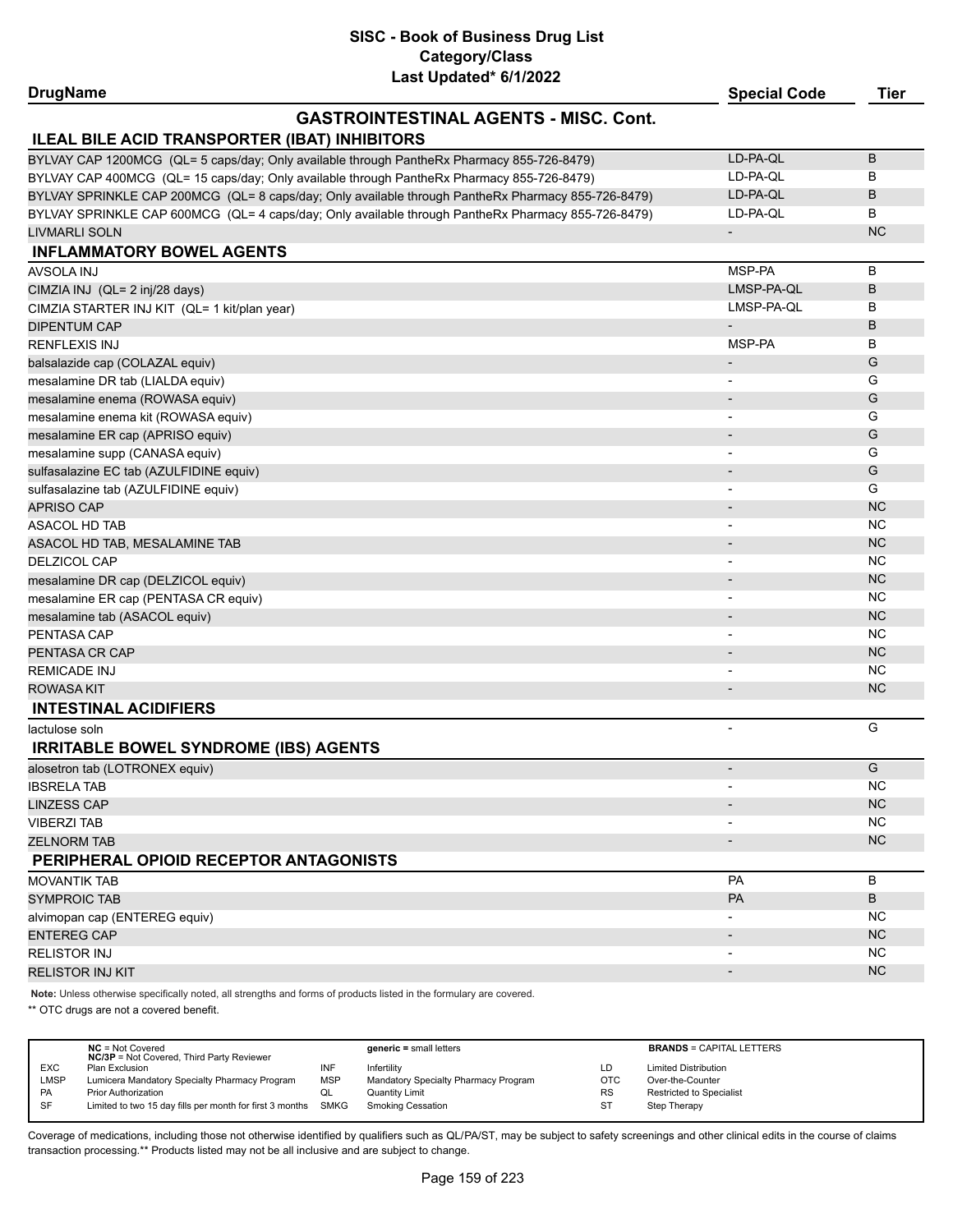| <b>DrugName</b>                                                   | Last Upualtu VIIILULL                        | <b>Special Code</b>      | <b>Tier</b> |
|-------------------------------------------------------------------|----------------------------------------------|--------------------------|-------------|
|                                                                   | <b>GASTROINTESTINAL AGENTS - MISC, Cont.</b> |                          |             |
| <b>RELISTOR TAB</b>                                               |                                              |                          | ΝC          |
| <b>PHOSPHATE BINDER AGENTS</b>                                    |                                              |                          |             |
| AURYXIA TAB (Step Therapy requires trial of RENVELA and FOSRENOL) |                                              | <b>ST</b>                | B           |
| <b>FOSRENOL CHEW TAB</b>                                          |                                              |                          | B           |
| FOSRENOL POWDER PACK                                              |                                              |                          | B           |
| PHOSLYRA SOLN                                                     |                                              |                          | В           |
| <b>RENVELA TAB</b>                                                |                                              |                          | B           |
| calcium acetate cap (PHOSLO equiv)                                |                                              |                          | G           |
| lanthanum carbonate chew tab (FOSRENOL equiv)                     |                                              |                          | G           |
| sevelamer powder pak (RENVELA equiv)                              |                                              |                          | G           |
| sevelamer tab (RENVELA TAB equiv)                                 |                                              |                          | G           |
| RENAGEL TAB                                                       |                                              |                          | <b>NC</b>   |
| <b>RENAGEL TAB 800MG</b>                                          |                                              |                          | <b>NC</b>   |
| sevelamer hydrochloride tab (RENAGEL equiv)                       |                                              |                          | <b>NC</b>   |
| <b>VELPHORO CHEW TAB</b>                                          |                                              |                          | <b>NC</b>   |
| <b>SHORT BOWEL SYNDROME (SBS) AGENTS</b>                          |                                              |                          |             |
| <b>GATTEX KIT</b>                                                 |                                              |                          | <b>NC</b>   |
| <b>TRYPTOPHAN HYDROXYLASE INHIBITORS</b>                          |                                              |                          |             |
| <b>XERMELO TAB</b>                                                |                                              | $\overline{\phantom{a}}$ | NC.         |
|                                                                   | <b>GENERAL ANESTHETICS</b>                   |                          |             |
| <b>ANESTHETICS - MISC.</b>                                        |                                              |                          |             |
| KETAMINE HCL TROCHES                                              |                                              |                          | <b>NC</b>   |
|                                                                   | <b>GENITOURINARY AGENTS - MISCELLANEOUS</b>  |                          |             |
| <b>ALKALINIZERS</b>                                               |                                              |                          |             |
| <b>CYTRA K CRYSTALS</b>                                           |                                              |                          | G           |
| CYTRA-3 SYRUP                                                     |                                              |                          | G           |
| <b>ORACIT SOLN</b>                                                |                                              |                          | G           |
| potassium citrate CR tab (UROCIT-K TAB equiv)                     |                                              |                          | G           |
| potassium citrate/citric acid powder pack (POLYCITRA equiv)       |                                              |                          | G           |
| potassium citrate/citric acid soln (POLYCITRA-K equiv)            |                                              |                          | G           |
| sodium citrate/citric acid soln (BICITRA equiv)                   |                                              |                          | G           |
| tricitrates soln (POLYCITRA-LC equiv)                             |                                              |                          | G           |
| <b>CYSTINOSIS AGENTS</b>                                          |                                              |                          |             |
| CYSTAGON CAP (Only available through CVS Specialty 800-238-7828)  |                                              | LD                       | B           |
| PROCYSBI CAP                                                      |                                              | -                        | <b>NC</b>   |
| PROCYSBI GRANULES PACKET                                          |                                              |                          | NC          |
| <b>INTERSTITIAL CYSTITIS AGENTS</b>                               |                                              |                          |             |
| <b>ELMIRON CAP</b>                                                |                                              |                          | B           |
| PENTOSAN CAP                                                      |                                              |                          | <b>NC</b>   |
| PROSTATIC HYPERTROPHY AGENTS                                      |                                              |                          |             |
| alfuzosin SR tab (UROXATRAL equiv)                                |                                              |                          | G           |
| dutasteride cap (AVODART equiv)                                   |                                              |                          | G           |
| finasteride tab (PROSCAR equiv)                                   |                                              |                          | G           |
| silodosin cap (RAPAFLO equiv)                                     |                                              |                          | G           |
| tamsulosin cap (FLOMAX equiv)                                     |                                              |                          | G           |

**Note:** Unless otherwise specifically noted, all strengths and forms of products listed in the formulary are covered.

\*\* OTC drugs are not a covered benefit.

|            | $NC = Not Covered$<br><b>NC/3P</b> = Not Covered, Third Party Reviewer |            | $generic = small letters$            |            | <b>BRANDS = CAPITAL LETTERS</b> |
|------------|------------------------------------------------------------------------|------------|--------------------------------------|------------|---------------------------------|
| <b>EXC</b> | Plan Exclusion                                                         | INF        | Infertility                          | LD         | <b>Limited Distribution</b>     |
| LMSP       | Lumicera Mandatory Specialty Pharmacy Program                          | <b>MSP</b> | Mandatory Specialty Pharmacy Program | <b>OTC</b> | Over-the-Counter                |
| PA         | <b>Prior Authorization</b>                                             | ◡          | Quantity Limit                       | <b>RS</b>  | <b>Restricted to Specialist</b> |
| SF         | Limited to two 15 day fills per month for first 3 months               | SMKG       | Smoking Cessation                    | ST         | Step Therapy                    |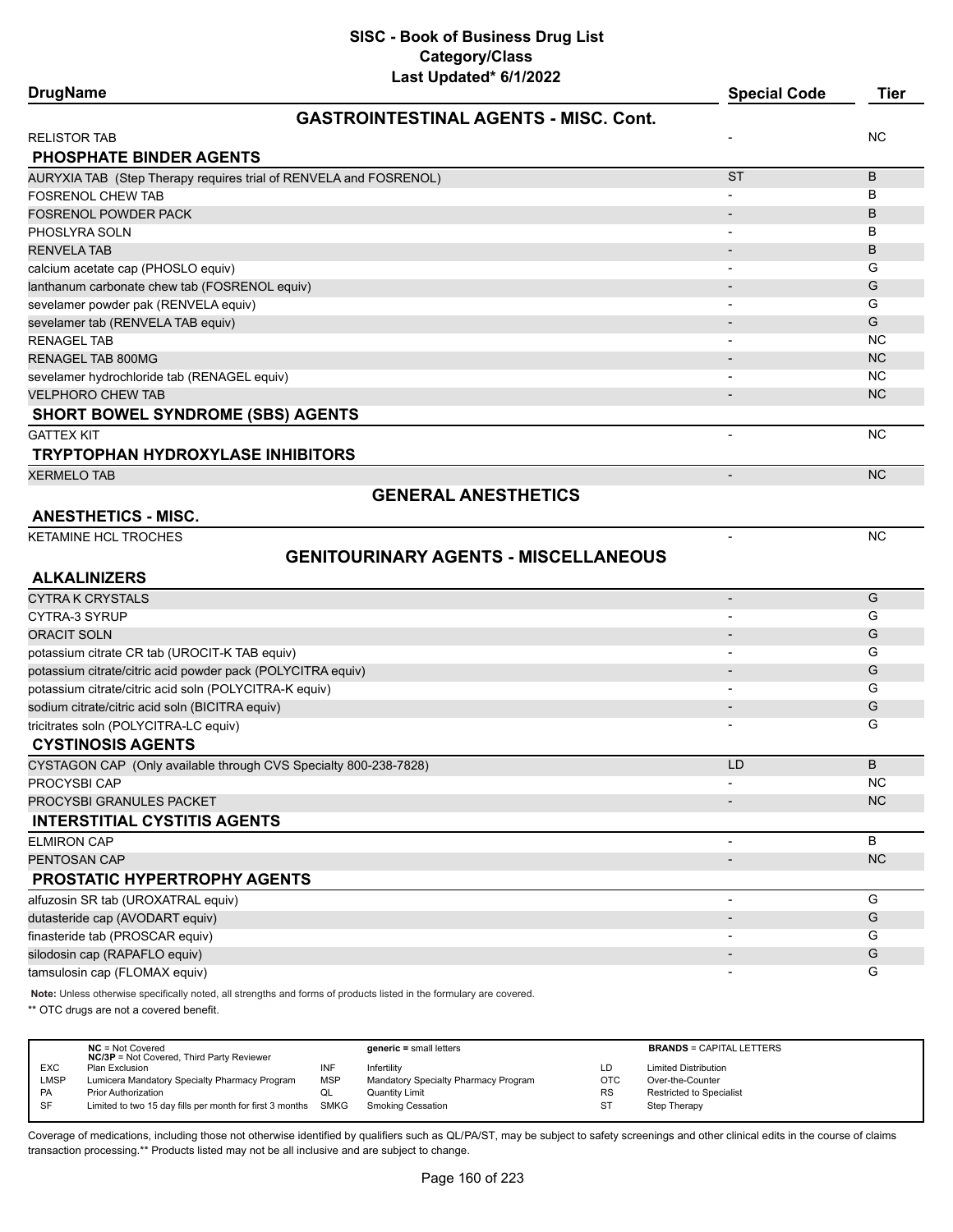| Last Updated" or 172022<br><b>DrugName</b>                                 | <b>Special Code</b>      | <b>Tier</b> |
|----------------------------------------------------------------------------|--------------------------|-------------|
| <b>GENITOURINARY AGENTS - MISCELLANEOUS Cont.</b>                          |                          |             |
| <b>CARDURA XL TAB</b>                                                      | $\overline{\phantom{a}}$ | <b>NC</b>   |
| dutasteride/tamsulosin cap (JALYN equiv)                                   |                          | NC.         |
| <b>URINARY ANALGESICS</b>                                                  |                          |             |
| phenazopyridine tab 95mg (AZO equiv)                                       | <b>OTC</b>               | <b>EXC</b>  |
| phenazopyridine tab 97.5mg (AZO equiv)                                     | <b>OTC</b>               | <b>EXC</b>  |
| phenazopyridine tab 99.5mg (AZO equiv)                                     | <b>OTC</b>               | <b>EXC</b>  |
| phenazopyridine tab (PYRIDIUM equiv)                                       |                          | NC.         |
| <b>PYRIDIUM TAB</b>                                                        |                          | <b>NC</b>   |
| URINARY STONE AGENTS                                                       |                          |             |
| <b>LITHOSTAT TAB</b>                                                       |                          | B           |
| tiopronin tab (THIOLA equiv)                                               | LMSP-PA                  | B           |
| THIOLA EC TAB                                                              |                          | <b>NC</b>   |
| <b>GOUT AGENTS</b>                                                         |                          |             |
| <b>GOUT AGENT COMBINATIONS</b>                                             |                          |             |
| colchicine/probenecid tab (COL-BENEMID equiv)                              | $\blacksquare$           | G           |
| <b>DUZALLO TAB</b>                                                         |                          | <b>NC</b>   |
| <b>GOUT AGENTS</b>                                                         |                          |             |
| GLOPERBA SOLN (Prior Authorization required for members age 9 or older)    | PA                       | B           |
| allopurinol tab (ZYLOPRIM equiv)                                           |                          | G           |
| colchicine tab (COLCRYS equiv)                                             |                          | G           |
| febuxostat tab (ULORIC equiv) (Step Therapy requires trial of allopurinol) | $ST-c$                   | G           |
| <b>COLCRYS TAB</b>                                                         |                          | <b>NC</b>   |
| MITIGARE CAP, COLCHICINE CAP                                               |                          | <b>NC</b>   |
| <b>ULORIC TAB</b>                                                          |                          | <b>NC</b>   |
| <b>ZURAMPIC TAB</b>                                                        |                          | <b>NC</b>   |
| <b>URICOSURICS</b>                                                         |                          |             |
| probenecid tab (BENEMID equiv)                                             |                          | G           |

# **HEMATOLOGICAL AGENTS - MISC.**

# **ANTIHEMOPHILIC PRODUCTS**

| ADVATE INJ                   | MSP-PA  | B              |
|------------------------------|---------|----------------|
| ALPHANATE/HEMOFIL/KOATE INJ  | MSP-PA  | B              |
| ALPHANINE SD/MONONINE INJ    | MSP-PA  | B              |
| BEBULIN/PROFILNINE INJ       | MSP-PA  | B              |
| <b>BENEFIX INJ</b>           | MSP-PA  | B              |
| BENEFIX/RIXUBIS INJ          | MSP-PA  | B              |
| FEIBA INJ                    | MSP-PA  | B              |
| <b>HELIXATE/KOGENATE INJ</b> | MSP-PA  | B              |
| <b>HEMLIBRA INJ</b>          | LMSP-PA | B              |
| HUMATE-P/WILATE INJ          | MSP-PA  | B              |
| MONOCLATE-P INJ              | MSP-PA  | B              |
| NOVOSEVEN INJ                | MSP-PA  | B              |
| RECOMBINATE INJ              | MSP-PA  | B              |
| RIASTAP INJ                  | MSP-PA  | B              |
| XYNTHA INJ                   | MSP-PA  | B              |
| AFSTYLA KIT                  |         | N <sub>C</sub> |

**Note:** Unless otherwise specifically noted, all strengths and forms of products listed in the formulary are covered.

\*\* OTC drugs are not a covered benefit.

|             | $NC = Not Covered$<br><b>NC/3P</b> = Not Covered, Third Party Reviewer |            | $generic = small letters$            |            | <b>BRANDS = CAPITAL LETTERS</b> |
|-------------|------------------------------------------------------------------------|------------|--------------------------------------|------------|---------------------------------|
| <b>EXC</b>  | Plan Exclusion                                                         | INF        | Infertility                          | LD         | <b>Limited Distribution</b>     |
| <b>LMSP</b> | Lumicera Mandatory Specialty Pharmacy Program                          | <b>MSP</b> | Mandatory Specialty Pharmacy Program | <b>OTC</b> | Over-the-Counter                |
| <b>PA</b>   | <b>Prior Authorization</b>                                             | QL         | Quantity Limit                       | <b>RS</b>  | <b>Restricted to Specialist</b> |
| <b>SF</b>   | Limited to two 15 day fills per month for first 3 months SMKG          |            | <b>Smoking Cessation</b>             | ST         | Step Therapy                    |
|             |                                                                        |            |                                      |            |                                 |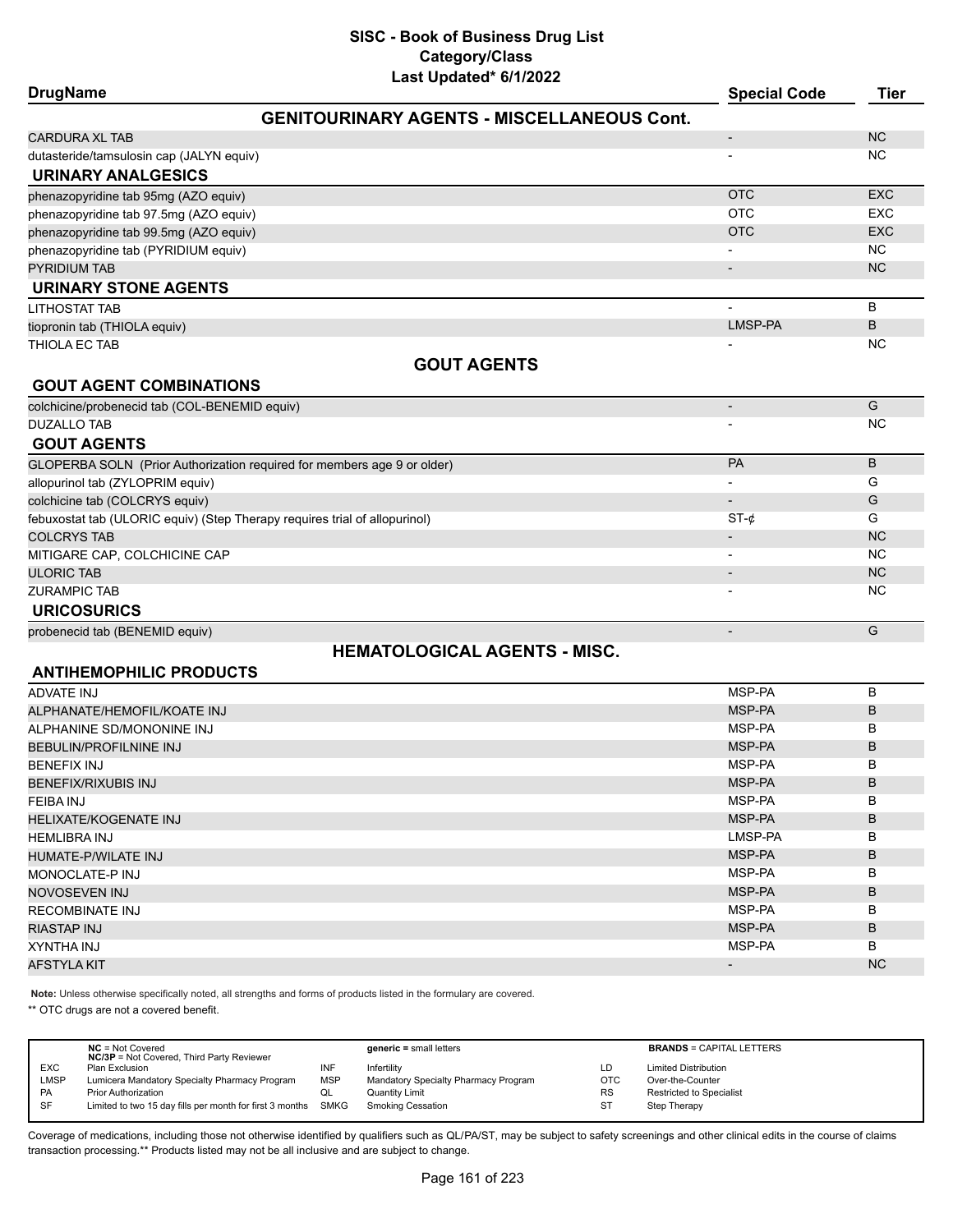**DrugName Special Code Tier**

# **HEMATOLOGICAL AGENTS - MISC. Cont.**

| <b>BRADYKININ B2 RECEPTOR ANTAGONISTS</b>                                             |                          |           |
|---------------------------------------------------------------------------------------|--------------------------|-----------|
| icatibant inj (FIRAZYR equiv)                                                         | LMSP-PA                  | B         |
| <b>FIRAZYR INJ</b>                                                                    |                          | <b>NC</b> |
| <b>COMPLEMENT INHIBITORS</b>                                                          |                          |           |
| BERINERT INJ (Only available through Walgreens 888-347-3416)                          | LD-PA                    | B         |
| CINRYZE INJ (QL= 16 vials/28 days; Only available through CVS Specialty 800-237-2767) | LD-PA-QL                 | B         |
| EMPAVELI INJ (QL= 160ml/28 days; Only available through PantheRx 855-726-8479)        | LD-PA-QL                 | B         |
| <b>HAEGARDA INJ</b>                                                                   | MSP-PA                   | B         |
| RUCONEST INJ (Only available through CVS Specialty 800-237-2767)                      | LD-PA                    | B         |
| <b>TAVNEOS CAP</b>                                                                    |                          | <b>NC</b> |
| <b>HEMATAOLOGIC - TYROSINE KINASE INHIBITORS</b>                                      |                          |           |
| TAVALISSE TAB (QL= 2 tab/day; Only available through Biologics 800-850-4306)          | LD-PA-QL-SF              | B         |
| <b>HEMATORHEOLOGIC AGENTS</b>                                                         |                          |           |
| pentoxifylline ER tab (TRENTAL equiv)                                                 |                          | G         |
| <b>PLASMA KALLIKREIN INHIBITORS</b>                                                   |                          |           |
| TAKHZYRO INJ (QL= 2 inj/28 days; Only available through CVS Specialty 800-237-2767)   | LD-PA-QL                 | B         |
| ORLADEYO CAP                                                                          | $\overline{\phantom{a}}$ | <b>NC</b> |
| <b>PLATELET AGGREGATION INHIBITORS</b>                                                |                          |           |
| <b>BRILINTA TAB</b>                                                                   |                          | B         |
| CABLIVI INJ KIT (QL= 1 vial/day; Only available through Biologics 800-850-4306)       | LD-PA-QL                 | B         |
| ZONTIVITY TAB (Restricted to Cardiology Specialist)                                   | <b>RS</b>                | B         |
| anagrelide cap (AGRYLIN equiv)                                                        |                          | G         |
| aspirin/dipyridamole cap (AGGRENOX equiv)                                             |                          | G         |
| cilostazol tab (PLETAL equiv)                                                         |                          | G         |
| clopidogrel tab 75mg (PLAVIX equiv)                                                   | $\overline{\phantom{0}}$ | G         |
| dipyridamole tab (PERSANTINE equiv)                                                   |                          | G         |
| prasugrel tab (EFFIENT equiv)                                                         |                          | G         |
| ticlopidine tab (TICLID equiv)                                                        |                          | G         |
| <b>AGGRENOX CAP</b>                                                                   |                          | <b>NC</b> |
| ASPIRIN/OMEPRAZOLE ER TAB                                                             | $\blacksquare$           | <b>NC</b> |
| <b>CLOPIDOGREL THERAPY PACK</b>                                                       |                          | <b>NC</b> |
| PLAVIX TAB 300MG                                                                      | $\blacksquare$           | <b>NC</b> |
| YOSPRALA TAB                                                                          |                          | <b>NC</b> |
| <b>PYRUVATE KINASE ACTIVATORS</b>                                                     |                          |           |
| PYRUKYND TAB                                                                          |                          | <b>NC</b> |

PYRUKYND THERAPY PACK AND THERAPY PACK AND THE RESERVE THE RESERVE THAT IS A RESERVE THAT IS A RESERVE THAT IS A RESERVE THAT IS A RESERVE THAT IS A RESERVE THAT IS A RESERVE THAT IS A RESERVE THAT IS A RESERVE THAT IS A R

# **HEMATOPOIETIC AGENTS**

# **AGENTS FOR GAUCHER DISEASE**

| <b>CEREZYME INJ</b>                                                         | MSP-PA | В         |
|-----------------------------------------------------------------------------|--------|-----------|
| miglustat cap (ZAVESCA equiv) (Only available through Accredo 800-803-2523) | LD-PA  | В         |
| <b>VPRIV INJ</b>                                                            | MSP-PA | в         |
| <b>CERDELGA CAP</b>                                                         |        | <b>NC</b> |
| ZAVESCA CAP                                                                 |        | <b>NC</b> |
| <b>AGENTS FOR SICKLE CELL ANEMIA</b>                                        |        |           |
| DROXIA CAP                                                                  |        | D         |

**Note:** Unless otherwise specifically noted, all strengths and forms of products listed in the formulary are covered.

\*\* OTC drugs are not a covered benefit.

|            | $NC = Not Covered$<br><b>NC/3P</b> = Not Covered, Third Party Reviewer |            | $generic = small letters$            |            | <b>BRANDS = CAPITAL LETTERS</b> |
|------------|------------------------------------------------------------------------|------------|--------------------------------------|------------|---------------------------------|
| <b>EXC</b> | Plan Exclusion                                                         | INF        | Infertility                          | LD         | <b>Limited Distribution</b>     |
| LMSP       | Lumicera Mandatory Specialty Pharmacy Program                          | <b>MSP</b> | Mandatory Specialty Pharmacy Program | <b>OTC</b> | Over-the-Counter                |
| <b>PA</b>  | <b>Prior Authorization</b>                                             | QL         | Quantity Limit                       | <b>RS</b>  | <b>Restricted to Specialist</b> |
| SF         | Limited to two 15 day fills per month for first 3 months               | SMKG       | Smoking Cessation                    | <b>ST</b>  | Step Therapy                    |
|            |                                                                        |            |                                      |            |                                 |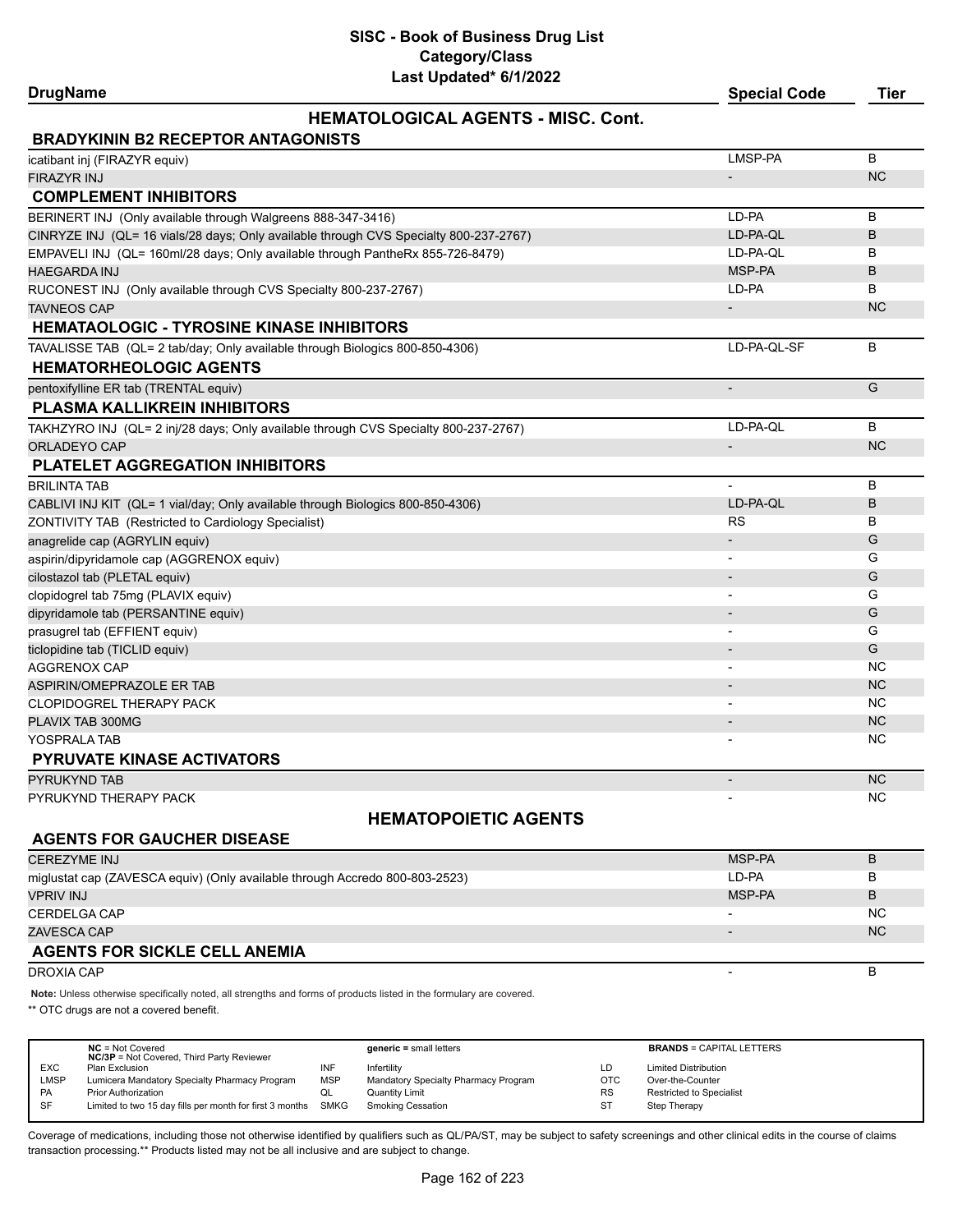| <b>DrugName</b>                                                                                  | <b>Special Code</b>      | <b>Tier</b> |
|--------------------------------------------------------------------------------------------------|--------------------------|-------------|
| <b>HEMATOPOIETIC AGENTS Cont.</b>                                                                |                          |             |
| <b>SIKLOS TAB</b>                                                                                | $\overline{\phantom{a}}$ | <b>NC</b>   |
| <b>AGENTS FOR SICKLE CELL DISEASE</b>                                                            |                          |             |
| ENDARI POWDER PACK (QL= 6 packets/day)                                                           | LMSP-PA-QL               | B           |
| OXBRYTA TAB (QL= 3 tabs/day; Only available through CVS Specialty 800-237-2767)                  | LD-PA-QL                 | B           |
| OXBRYTA TAB (QL= 5 tabs/day; Only available through CVS Specialty 800-237-2767)                  | LD-PA-QL                 | В           |
| <b>COBALAMINS</b>                                                                                |                          |             |
| cyanocobalamin inj                                                                               |                          | G           |
| <b>CALOMIST NASAL SPRAY</b>                                                                      | $\overline{\phantom{a}}$ | <b>NC</b>   |
| NASCOBAL NASAL SPRAY                                                                             |                          | <b>NC</b>   |
| <b>FOLIC ACID/FOLATES</b>                                                                        |                          |             |
| folic acid tab 1mg (Covered at \$0 for females only; All other members covered at generic copay) | $\overline{\phantom{a}}$ | \$0         |
| folic acid tab 400mcg (Covered for females only)                                                 | <b>OTC</b>               | \$0         |
| folic acid tab 800mcg (Covered for females only)                                                 | <b>OTC</b>               | \$0         |
| <b>HEMATOPOIETIC GROWTH FACTORS</b>                                                              |                          |             |
| DOPTELET TAB (QL= 2 tabs/day; Only available through CVS Specialty 800-237-2767)                 | LD-PA-QL                 | B           |
| <b>EPOGEN INJ</b>                                                                                | $\blacksquare$           | В           |
| <b>FULPHILA INJ</b>                                                                              | <b>LMSP</b>              | B           |
| NIVESTYM INJ                                                                                     | <b>LMSP</b>              | B           |
| <b>NPLATE INJ</b>                                                                                | MSP-PA                   | B           |
| PROMACTA POWDER                                                                                  | LMSP-PA                  | В           |
| PROMACTA TAB                                                                                     | LMSP-PA                  | B           |
| <b>RETACRIT INJ</b>                                                                              | <b>MSP</b>               | B           |
| <b>ZARXIO INJ</b>                                                                                | <b>LMSP</b>              | B           |
| <b>ZIEXTENZO INJ</b>                                                                             | <b>LMSP</b>              | в           |
| <b>ARANESP INJ</b>                                                                               | $\overline{\phantom{a}}$ | <b>NC</b>   |
| <b>GRANIX INJ</b>                                                                                |                          | <b>NC</b>   |
| <b>LEUKINE INJ</b>                                                                               | $\overline{\phantom{a}}$ | <b>NC</b>   |
| <b>MIRCERA INJ</b>                                                                               |                          | <b>NC</b>   |
| <b>MULPLETA TAB</b>                                                                              | $\overline{\phantom{a}}$ | <b>NC</b>   |
| <b>NEULASTA INJ</b>                                                                              | $\overline{\phantom{a}}$ | <b>NC</b>   |
| <b>NEUPOGEN INJ</b>                                                                              |                          | <b>NC</b>   |
| NYVEPRIA INJ                                                                                     | $\blacksquare$           | <b>NC</b>   |
| <b>PROCRIT INJ</b>                                                                               |                          | <b>NC</b>   |
| <b>REBLOZYL INJ</b>                                                                              |                          | <b>NC</b>   |
| <b>RELEUKO INJ</b>                                                                               |                          | <b>NC</b>   |
| RELEUKO PREFILLED SYRINGE INJ                                                                    |                          | <b>NC</b>   |
| <b>UDENYCA INJ</b>                                                                               |                          | NC          |
| <b>HEMATOPOIETIC MIXTURES</b>                                                                    |                          |             |
| <b>NEPHRON FA TAB</b>                                                                            | $\overline{\phantom{a}}$ | B           |
| ferrex 150 forte cap                                                                             |                          | G           |
| ferrex 150 forte cap (NIFEREX 150 FORTE equiv)                                                   |                          | G           |
| folbee tab                                                                                       |                          | G           |
| MULTIGEN FOLIC TAB                                                                               |                          | G           |
| <b>MULTIGEN PLUS TAB</b>                                                                         |                          | G           |
| <b>MULTIGEN TAB</b>                                                                              | $\overline{\phantom{a}}$ | G           |
| tricon cap (TRINSICON equiv)                                                                     | $\overline{\phantom{a}}$ | G           |

**Note:** Unless otherwise specifically noted, all strengths and forms of products listed in the formulary are covered.

\*\* OTC drugs are not a covered benefit.

|            | $NC = Not Covered$<br><b>NC/3P</b> = Not Covered, Third Party Reviewer |            | $generic = small letters$            |           | <b>BRANDS = CAPITAL LETTERS</b> |
|------------|------------------------------------------------------------------------|------------|--------------------------------------|-----------|---------------------------------|
| <b>EXC</b> | Plan Exclusion                                                         | INF        | Infertility                          | LD        | <b>Limited Distribution</b>     |
| LMSP       | Lumicera Mandatory Specialty Pharmacy Program                          | <b>MSP</b> | Mandatory Specialty Pharmacy Program | OTC       | Over-the-Counter                |
| <b>PA</b>  | <b>Prior Authorization</b>                                             | QL         | <b>Quantity Limit</b>                | <b>RS</b> | <b>Restricted to Specialist</b> |
| SF         | Limited to two 15 day fills per month for first 3 months SMKG          |            | <b>Smoking Cessation</b>             | ST        | Step Therapy                    |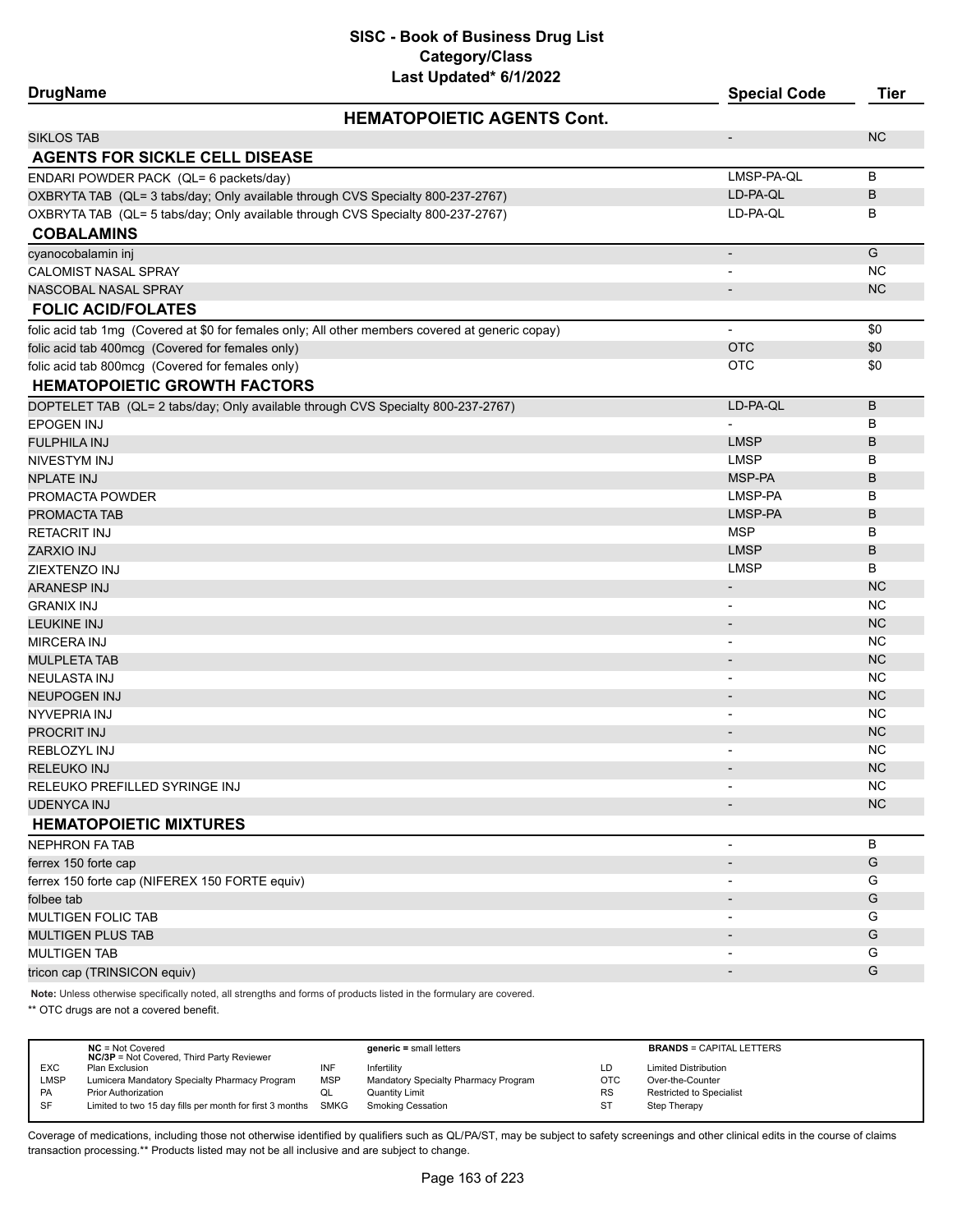| <b>HEMATOPOIETIC AGENTS Cont.</b><br><b>NC</b><br>BENTIVITE TAB<br><b>NC</b><br>BIFERARX TAB<br>NC.<br>B-SERENE PAD<br><b>CYFOLEX CAP</b><br><b>NC</b><br><b>NC</b><br>FEONYX TAB<br><b>FERRO-PLEX TAB</b><br><b>NC</b><br><b>NC</b><br><b>FOLITE TAB</b><br><b>NC</b><br>folvite-d tab (GENICIN VITA-D equiv)<br><b>NC</b><br>FOLVITE-FE TAB<br><b>NC</b><br><b>OVEEZA CAP</b><br>ΝC<br>PUREFOLIX TAB<br><b>IRON</b><br><b>OTC</b><br>ferrous sulfate elixir (Covered for members 1 year or younger)<br>\$0<br><b>OTC</b><br>FERROUS SULFATE LIQUID (Covered for members 1 year or younger)<br>\$0<br><b>OTC</b><br>ferrous sulfate soln (Covered for members 1 year or younger)<br>\$0<br>ferrous sulfate syrup (FERROUS SULFATE equiv) (Covered for members 1 year or younger)<br><b>OTC</b><br>\$0<br><b>OTC</b><br>\$0<br>IRON SUSP (Covered for members 1 year or younger)<br>ΝC<br><b>ACCRUFER CAP</b><br><b>STEM CELL MOBILIZERS</b><br>MSP-PA<br>B<br>MOZOBIL INJ<br><b>HEMOSTATICS</b><br><b>HEMOSTATICS - SYSTEMIC</b><br>B<br>AMICAR SYRUP<br>$\overline{\phantom{0}}$<br>G<br>aminocaproic acid soln (AMICAR equiv)<br>aminocaproic acid syrup (AMICAR equiv)<br>G<br>G<br>aminocaproic acid tab (AMICAR equiv)<br>G<br>tranexamic acid tab (LYSTEDA equiv)<br><b>HYPNOTICS</b><br><b>NON-BARBITURATE HYPNOTICS</b><br>G<br>QL<br>zolpidem tab (AMBIEN equiv) (QL= 1 tab/day)<br><b>OREXIN RECEPTOR ANTAGONISTS</b><br><b>NC</b><br><b>BELSOMRA TAB</b><br><b>HYPNOTICS/SEDATIVES/SLEEP DISORDER AGENTS</b><br><b>ANTIHISTAMINE HYPNOTICS</b><br>G<br>diphenhydramine cap 50mg (BENADRYL equiv) (Only 50mg covered)<br><b>BARBITURATE HYPNOTICS</b><br>B<br><b>BUTISOL ELIXIR</b><br>B<br><b>BUTISOL TAB</b><br><b>SECONAL CAP</b><br>В<br>G<br>phenobarbital elixir<br>G<br>phenobarbital tab<br><b>HYPNOTICS - TRICYCLIC AGENTS</b><br><b>NC</b><br>doxepin tab (SILENOR equiv) | <b>DrugName</b>                  | $1001$ production of $11$ for $1$ | <b>Special Code</b> | <b>Tier</b> |
|------------------------------------------------------------------------------------------------------------------------------------------------------------------------------------------------------------------------------------------------------------------------------------------------------------------------------------------------------------------------------------------------------------------------------------------------------------------------------------------------------------------------------------------------------------------------------------------------------------------------------------------------------------------------------------------------------------------------------------------------------------------------------------------------------------------------------------------------------------------------------------------------------------------------------------------------------------------------------------------------------------------------------------------------------------------------------------------------------------------------------------------------------------------------------------------------------------------------------------------------------------------------------------------------------------------------------------------------------------------------------------------------------------------------------------------------------------------------------------------------------------------------------------------------------------------------------------------------------------------------------------------------------------------------------------------------------------------------------------------------------------------------------------------------------------------------------------------------------------------------------------------------|----------------------------------|-----------------------------------|---------------------|-------------|
|                                                                                                                                                                                                                                                                                                                                                                                                                                                                                                                                                                                                                                                                                                                                                                                                                                                                                                                                                                                                                                                                                                                                                                                                                                                                                                                                                                                                                                                                                                                                                                                                                                                                                                                                                                                                                                                                                                |                                  |                                   |                     |             |
|                                                                                                                                                                                                                                                                                                                                                                                                                                                                                                                                                                                                                                                                                                                                                                                                                                                                                                                                                                                                                                                                                                                                                                                                                                                                                                                                                                                                                                                                                                                                                                                                                                                                                                                                                                                                                                                                                                |                                  |                                   |                     |             |
|                                                                                                                                                                                                                                                                                                                                                                                                                                                                                                                                                                                                                                                                                                                                                                                                                                                                                                                                                                                                                                                                                                                                                                                                                                                                                                                                                                                                                                                                                                                                                                                                                                                                                                                                                                                                                                                                                                |                                  |                                   |                     |             |
|                                                                                                                                                                                                                                                                                                                                                                                                                                                                                                                                                                                                                                                                                                                                                                                                                                                                                                                                                                                                                                                                                                                                                                                                                                                                                                                                                                                                                                                                                                                                                                                                                                                                                                                                                                                                                                                                                                |                                  |                                   |                     |             |
|                                                                                                                                                                                                                                                                                                                                                                                                                                                                                                                                                                                                                                                                                                                                                                                                                                                                                                                                                                                                                                                                                                                                                                                                                                                                                                                                                                                                                                                                                                                                                                                                                                                                                                                                                                                                                                                                                                |                                  |                                   |                     |             |
|                                                                                                                                                                                                                                                                                                                                                                                                                                                                                                                                                                                                                                                                                                                                                                                                                                                                                                                                                                                                                                                                                                                                                                                                                                                                                                                                                                                                                                                                                                                                                                                                                                                                                                                                                                                                                                                                                                |                                  |                                   |                     |             |
|                                                                                                                                                                                                                                                                                                                                                                                                                                                                                                                                                                                                                                                                                                                                                                                                                                                                                                                                                                                                                                                                                                                                                                                                                                                                                                                                                                                                                                                                                                                                                                                                                                                                                                                                                                                                                                                                                                |                                  |                                   |                     |             |
|                                                                                                                                                                                                                                                                                                                                                                                                                                                                                                                                                                                                                                                                                                                                                                                                                                                                                                                                                                                                                                                                                                                                                                                                                                                                                                                                                                                                                                                                                                                                                                                                                                                                                                                                                                                                                                                                                                |                                  |                                   |                     |             |
|                                                                                                                                                                                                                                                                                                                                                                                                                                                                                                                                                                                                                                                                                                                                                                                                                                                                                                                                                                                                                                                                                                                                                                                                                                                                                                                                                                                                                                                                                                                                                                                                                                                                                                                                                                                                                                                                                                |                                  |                                   |                     |             |
|                                                                                                                                                                                                                                                                                                                                                                                                                                                                                                                                                                                                                                                                                                                                                                                                                                                                                                                                                                                                                                                                                                                                                                                                                                                                                                                                                                                                                                                                                                                                                                                                                                                                                                                                                                                                                                                                                                |                                  |                                   |                     |             |
|                                                                                                                                                                                                                                                                                                                                                                                                                                                                                                                                                                                                                                                                                                                                                                                                                                                                                                                                                                                                                                                                                                                                                                                                                                                                                                                                                                                                                                                                                                                                                                                                                                                                                                                                                                                                                                                                                                |                                  |                                   |                     |             |
|                                                                                                                                                                                                                                                                                                                                                                                                                                                                                                                                                                                                                                                                                                                                                                                                                                                                                                                                                                                                                                                                                                                                                                                                                                                                                                                                                                                                                                                                                                                                                                                                                                                                                                                                                                                                                                                                                                |                                  |                                   |                     |             |
|                                                                                                                                                                                                                                                                                                                                                                                                                                                                                                                                                                                                                                                                                                                                                                                                                                                                                                                                                                                                                                                                                                                                                                                                                                                                                                                                                                                                                                                                                                                                                                                                                                                                                                                                                                                                                                                                                                |                                  |                                   |                     |             |
|                                                                                                                                                                                                                                                                                                                                                                                                                                                                                                                                                                                                                                                                                                                                                                                                                                                                                                                                                                                                                                                                                                                                                                                                                                                                                                                                                                                                                                                                                                                                                                                                                                                                                                                                                                                                                                                                                                |                                  |                                   |                     |             |
|                                                                                                                                                                                                                                                                                                                                                                                                                                                                                                                                                                                                                                                                                                                                                                                                                                                                                                                                                                                                                                                                                                                                                                                                                                                                                                                                                                                                                                                                                                                                                                                                                                                                                                                                                                                                                                                                                                |                                  |                                   |                     |             |
|                                                                                                                                                                                                                                                                                                                                                                                                                                                                                                                                                                                                                                                                                                                                                                                                                                                                                                                                                                                                                                                                                                                                                                                                                                                                                                                                                                                                                                                                                                                                                                                                                                                                                                                                                                                                                                                                                                |                                  |                                   |                     |             |
|                                                                                                                                                                                                                                                                                                                                                                                                                                                                                                                                                                                                                                                                                                                                                                                                                                                                                                                                                                                                                                                                                                                                                                                                                                                                                                                                                                                                                                                                                                                                                                                                                                                                                                                                                                                                                                                                                                |                                  |                                   |                     |             |
|                                                                                                                                                                                                                                                                                                                                                                                                                                                                                                                                                                                                                                                                                                                                                                                                                                                                                                                                                                                                                                                                                                                                                                                                                                                                                                                                                                                                                                                                                                                                                                                                                                                                                                                                                                                                                                                                                                |                                  |                                   |                     |             |
|                                                                                                                                                                                                                                                                                                                                                                                                                                                                                                                                                                                                                                                                                                                                                                                                                                                                                                                                                                                                                                                                                                                                                                                                                                                                                                                                                                                                                                                                                                                                                                                                                                                                                                                                                                                                                                                                                                |                                  |                                   |                     |             |
|                                                                                                                                                                                                                                                                                                                                                                                                                                                                                                                                                                                                                                                                                                                                                                                                                                                                                                                                                                                                                                                                                                                                                                                                                                                                                                                                                                                                                                                                                                                                                                                                                                                                                                                                                                                                                                                                                                |                                  |                                   |                     |             |
|                                                                                                                                                                                                                                                                                                                                                                                                                                                                                                                                                                                                                                                                                                                                                                                                                                                                                                                                                                                                                                                                                                                                                                                                                                                                                                                                                                                                                                                                                                                                                                                                                                                                                                                                                                                                                                                                                                |                                  |                                   |                     |             |
|                                                                                                                                                                                                                                                                                                                                                                                                                                                                                                                                                                                                                                                                                                                                                                                                                                                                                                                                                                                                                                                                                                                                                                                                                                                                                                                                                                                                                                                                                                                                                                                                                                                                                                                                                                                                                                                                                                |                                  |                                   |                     |             |
|                                                                                                                                                                                                                                                                                                                                                                                                                                                                                                                                                                                                                                                                                                                                                                                                                                                                                                                                                                                                                                                                                                                                                                                                                                                                                                                                                                                                                                                                                                                                                                                                                                                                                                                                                                                                                                                                                                |                                  |                                   |                     |             |
|                                                                                                                                                                                                                                                                                                                                                                                                                                                                                                                                                                                                                                                                                                                                                                                                                                                                                                                                                                                                                                                                                                                                                                                                                                                                                                                                                                                                                                                                                                                                                                                                                                                                                                                                                                                                                                                                                                |                                  |                                   |                     |             |
|                                                                                                                                                                                                                                                                                                                                                                                                                                                                                                                                                                                                                                                                                                                                                                                                                                                                                                                                                                                                                                                                                                                                                                                                                                                                                                                                                                                                                                                                                                                                                                                                                                                                                                                                                                                                                                                                                                |                                  |                                   |                     |             |
|                                                                                                                                                                                                                                                                                                                                                                                                                                                                                                                                                                                                                                                                                                                                                                                                                                                                                                                                                                                                                                                                                                                                                                                                                                                                                                                                                                                                                                                                                                                                                                                                                                                                                                                                                                                                                                                                                                |                                  |                                   |                     |             |
|                                                                                                                                                                                                                                                                                                                                                                                                                                                                                                                                                                                                                                                                                                                                                                                                                                                                                                                                                                                                                                                                                                                                                                                                                                                                                                                                                                                                                                                                                                                                                                                                                                                                                                                                                                                                                                                                                                |                                  |                                   |                     |             |
|                                                                                                                                                                                                                                                                                                                                                                                                                                                                                                                                                                                                                                                                                                                                                                                                                                                                                                                                                                                                                                                                                                                                                                                                                                                                                                                                                                                                                                                                                                                                                                                                                                                                                                                                                                                                                                                                                                |                                  |                                   |                     |             |
|                                                                                                                                                                                                                                                                                                                                                                                                                                                                                                                                                                                                                                                                                                                                                                                                                                                                                                                                                                                                                                                                                                                                                                                                                                                                                                                                                                                                                                                                                                                                                                                                                                                                                                                                                                                                                                                                                                |                                  |                                   |                     |             |
|                                                                                                                                                                                                                                                                                                                                                                                                                                                                                                                                                                                                                                                                                                                                                                                                                                                                                                                                                                                                                                                                                                                                                                                                                                                                                                                                                                                                                                                                                                                                                                                                                                                                                                                                                                                                                                                                                                |                                  |                                   |                     |             |
|                                                                                                                                                                                                                                                                                                                                                                                                                                                                                                                                                                                                                                                                                                                                                                                                                                                                                                                                                                                                                                                                                                                                                                                                                                                                                                                                                                                                                                                                                                                                                                                                                                                                                                                                                                                                                                                                                                |                                  |                                   |                     |             |
|                                                                                                                                                                                                                                                                                                                                                                                                                                                                                                                                                                                                                                                                                                                                                                                                                                                                                                                                                                                                                                                                                                                                                                                                                                                                                                                                                                                                                                                                                                                                                                                                                                                                                                                                                                                                                                                                                                |                                  |                                   |                     |             |
|                                                                                                                                                                                                                                                                                                                                                                                                                                                                                                                                                                                                                                                                                                                                                                                                                                                                                                                                                                                                                                                                                                                                                                                                                                                                                                                                                                                                                                                                                                                                                                                                                                                                                                                                                                                                                                                                                                |                                  |                                   |                     |             |
|                                                                                                                                                                                                                                                                                                                                                                                                                                                                                                                                                                                                                                                                                                                                                                                                                                                                                                                                                                                                                                                                                                                                                                                                                                                                                                                                                                                                                                                                                                                                                                                                                                                                                                                                                                                                                                                                                                |                                  |                                   |                     |             |
|                                                                                                                                                                                                                                                                                                                                                                                                                                                                                                                                                                                                                                                                                                                                                                                                                                                                                                                                                                                                                                                                                                                                                                                                                                                                                                                                                                                                                                                                                                                                                                                                                                                                                                                                                                                                                                                                                                |                                  |                                   |                     |             |
|                                                                                                                                                                                                                                                                                                                                                                                                                                                                                                                                                                                                                                                                                                                                                                                                                                                                                                                                                                                                                                                                                                                                                                                                                                                                                                                                                                                                                                                                                                                                                                                                                                                                                                                                                                                                                                                                                                |                                  |                                   |                     |             |
|                                                                                                                                                                                                                                                                                                                                                                                                                                                                                                                                                                                                                                                                                                                                                                                                                                                                                                                                                                                                                                                                                                                                                                                                                                                                                                                                                                                                                                                                                                                                                                                                                                                                                                                                                                                                                                                                                                |                                  |                                   |                     |             |
|                                                                                                                                                                                                                                                                                                                                                                                                                                                                                                                                                                                                                                                                                                                                                                                                                                                                                                                                                                                                                                                                                                                                                                                                                                                                                                                                                                                                                                                                                                                                                                                                                                                                                                                                                                                                                                                                                                |                                  |                                   |                     |             |
|                                                                                                                                                                                                                                                                                                                                                                                                                                                                                                                                                                                                                                                                                                                                                                                                                                                                                                                                                                                                                                                                                                                                                                                                                                                                                                                                                                                                                                                                                                                                                                                                                                                                                                                                                                                                                                                                                                |                                  |                                   |                     |             |
|                                                                                                                                                                                                                                                                                                                                                                                                                                                                                                                                                                                                                                                                                                                                                                                                                                                                                                                                                                                                                                                                                                                                                                                                                                                                                                                                                                                                                                                                                                                                                                                                                                                                                                                                                                                                                                                                                                |                                  |                                   |                     |             |
|                                                                                                                                                                                                                                                                                                                                                                                                                                                                                                                                                                                                                                                                                                                                                                                                                                                                                                                                                                                                                                                                                                                                                                                                                                                                                                                                                                                                                                                                                                                                                                                                                                                                                                                                                                                                                                                                                                |                                  |                                   |                     |             |
|                                                                                                                                                                                                                                                                                                                                                                                                                                                                                                                                                                                                                                                                                                                                                                                                                                                                                                                                                                                                                                                                                                                                                                                                                                                                                                                                                                                                                                                                                                                                                                                                                                                                                                                                                                                                                                                                                                |                                  |                                   |                     |             |
|                                                                                                                                                                                                                                                                                                                                                                                                                                                                                                                                                                                                                                                                                                                                                                                                                                                                                                                                                                                                                                                                                                                                                                                                                                                                                                                                                                                                                                                                                                                                                                                                                                                                                                                                                                                                                                                                                                |                                  |                                   |                     |             |
|                                                                                                                                                                                                                                                                                                                                                                                                                                                                                                                                                                                                                                                                                                                                                                                                                                                                                                                                                                                                                                                                                                                                                                                                                                                                                                                                                                                                                                                                                                                                                                                                                                                                                                                                                                                                                                                                                                |                                  |                                   |                     |             |
|                                                                                                                                                                                                                                                                                                                                                                                                                                                                                                                                                                                                                                                                                                                                                                                                                                                                                                                                                                                                                                                                                                                                                                                                                                                                                                                                                                                                                                                                                                                                                                                                                                                                                                                                                                                                                                                                                                | <b>NON-BARBITURATE HYPNOTICS</b> |                                   |                     |             |

**Note:** Unless otherwise specifically noted, all strengths and forms of products listed in the formulary are covered.

\*\* OTC drugs are not a covered benefit.

|            | $NC = Not Covered$<br><b>NC/3P</b> = Not Covered, Third Party Reviewer |            | $generic = small letters$            |            | <b>BRANDS = CAPITAL LETTERS</b> |
|------------|------------------------------------------------------------------------|------------|--------------------------------------|------------|---------------------------------|
| <b>EXC</b> | Plan Exclusion                                                         | INF        | Infertility                          | LD         | <b>Limited Distribution</b>     |
|            |                                                                        |            |                                      |            |                                 |
| LMSP       | Lumicera Mandatory Specialty Pharmacy Program                          | <b>MSP</b> | Mandatory Specialty Pharmacy Program | <b>OTC</b> | Over-the-Counter                |
| <b>PA</b>  | <b>Prior Authorization</b>                                             | QL         | Quantity Limit                       | RS         | <b>Restricted to Specialist</b> |
| SF         | Limited to two 15 day fills per month for first 3 months SMKG          |            | <b>Smoking Cessation</b>             | ST         | Step Therapy                    |
|            |                                                                        |            |                                      |            |                                 |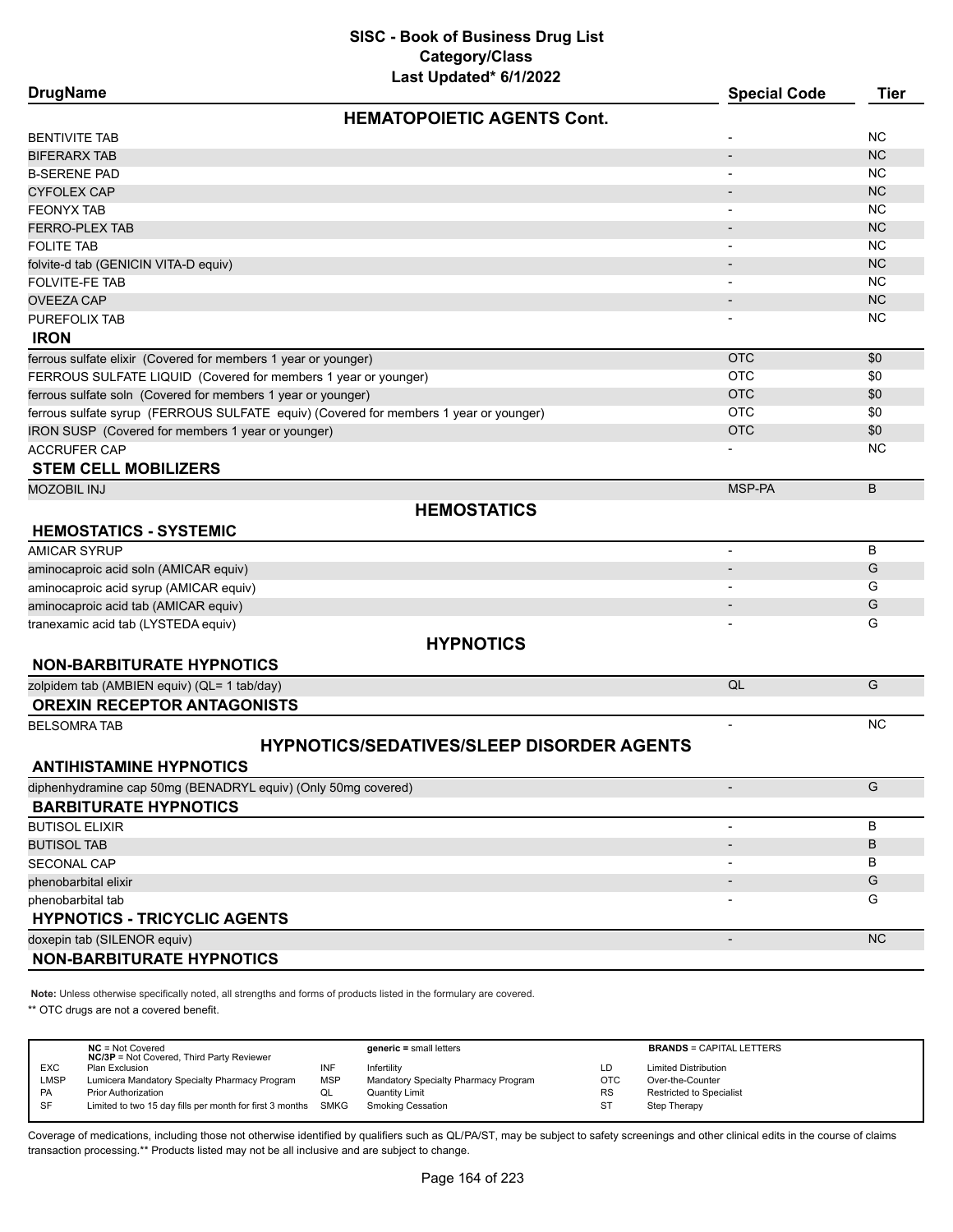| <b>DrugName</b>                                                                                                                                                    | <b>Special Code</b>      | <b>Tier</b> |
|--------------------------------------------------------------------------------------------------------------------------------------------------------------------|--------------------------|-------------|
| <b>HYPNOTICS/SEDATIVES/SLEEP DISORDER AGENTS Cont.</b>                                                                                                             |                          |             |
| SOMNOTE CAP                                                                                                                                                        |                          | В           |
| estazolam tab (PROSOM equiv)                                                                                                                                       | $\overline{\phantom{0}}$ | G           |
| eszopiclone tab (LUNESTA equiv) (QL= 1 tab/day)                                                                                                                    | QL                       | G           |
| <b>FLURAZEPAM CAP</b>                                                                                                                                              |                          | G           |
| temazepam cap 15mg (RESTORIL equiv)                                                                                                                                |                          | G           |
| temazepam cap 22.5mg (RESTORIL equiv)                                                                                                                              | $\overline{\phantom{a}}$ | G           |
| temazepam cap 30mg (RESTORIL equiv)                                                                                                                                | $\blacksquare$           | G           |
| temazepam cap 7.5mg (RESTORIL equiv)                                                                                                                               |                          | G           |
| triazolam tab (HALCION equiv)                                                                                                                                      |                          | G           |
| zaleplon cap (SONATA equiv)                                                                                                                                        |                          | G           |
| <b>AMBIEN CR TAB</b>                                                                                                                                               |                          | <b>NC</b>   |
| <b>DORAL TAB</b>                                                                                                                                                   |                          | <b>NC</b>   |
| EDLUAR SL TAB                                                                                                                                                      |                          | <b>NC</b>   |
| <b>INTERMEZZO SL TAB</b>                                                                                                                                           |                          | <b>NC</b>   |
| zolpidem ER tab (AMBIEN CR equiv)                                                                                                                                  |                          | <b>NC</b>   |
| zolpidem tartrate SL tab (INTERMEZZO equiv)                                                                                                                        |                          | <b>NC</b>   |
| ZOLPIDEM TARTRATE SL TAB 1.75MG                                                                                                                                    |                          | <b>NC</b>   |
| ZOLPIDEM TARTRATE SL TAB 3.5MG                                                                                                                                     |                          | <b>NC</b>   |
| <b>ZOLPIMIST SPRAY</b>                                                                                                                                             |                          | <b>NC</b>   |
| <b>OREXIN RECEPTOR ANTAGONISTS</b>                                                                                                                                 |                          |             |
| <b>DAYVIGO TAB</b>                                                                                                                                                 |                          | <b>NC</b>   |
| QUVIVIQ TAB                                                                                                                                                        |                          | <b>NC</b>   |
| <b>SELECTIVE MELATONIN RECEPTOR AGONISTS</b>                                                                                                                       |                          |             |
| <b>HETLIOZ CAP</b>                                                                                                                                                 | $\overline{\phantom{a}}$ | <b>NC</b>   |
| <b>HETLIOZ SUSP</b>                                                                                                                                                |                          | <b>NC</b>   |
| ramelteon tab (ROZEREM equiv)                                                                                                                                      |                          | <b>NC</b>   |
| <b>ROZEREM TAB</b>                                                                                                                                                 |                          | <b>NC</b>   |
| <b>LAXATIVES</b>                                                                                                                                                   |                          |             |
| <b>LAXATIVE COMBINATIONS</b>                                                                                                                                       |                          |             |
| GAVILYTE-C SOLN (Covered at \$0 for members 45-75 years-Limited to 2 fills/calendar year; All other members covered                                                | QL                       | \$0         |
| at generic copay)                                                                                                                                                  |                          |             |
| GOLYTELY SOLN (Covered at \$0 for members 45-75 years-Limited to 2 fills/calendar year; All other members covered at                                               | QL                       | \$0         |
| generic copay)                                                                                                                                                     |                          |             |
| NULYTELY SOLN (Covered at \$0 for members 45-75 years, all other members covered at generic copay; Limited to 2<br>fills/calendar year)                            | QL                       | \$0         |
| peg 3350/electrolytes soln (COLYTE equiv) (Covered at \$0 for members 45-75 years-Limited to 2 fills/calendar year; All<br>other members covered at generic copay) | QL                       | \$0         |
| trilyte soln (NULYTELY equiv) (Covered at \$0 for members 45-75 years, all other members covered at generic copay;<br>Limited to 2 fills/calendar year)            | QL                       | \$0         |
| <b>CLENPIQ SOLN</b>                                                                                                                                                | $\overline{\phantom{a}}$ | В           |
| HALFLYTELY BOWEL PREP KIT                                                                                                                                          | <b>PA</b>                | B           |
| MOVIPREP SOLN (Step Therapy requires trial of CLENPIQ)                                                                                                             | ST                       | В           |
| <b>SUCLEAR KIT</b>                                                                                                                                                 | PA                       | B           |
| <b>SUPREP SOLN</b>                                                                                                                                                 | PA                       | В           |
| <b>GOLYTELY PACKET</b>                                                                                                                                             | PA                       | G           |
| peg 3350 soln (100 gram Moviprep equiv) (MOVIPREP equiv) (Step Therapy requires trial of CLENPIQ)                                                                  | ST                       | G           |
| <b>COLYTE SOLN</b>                                                                                                                                                 | $\overline{\phantom{a}}$ | <b>NC</b>   |
|                                                                                                                                                                    |                          |             |

**Note:** Unless otherwise specifically noted, all strengths and forms of products listed in the formulary are covered.

\*\* OTC drugs are not a covered benefit.

|            | $NC = Not Covered$<br><b>NC/3P</b> = Not Covered, Third Party Reviewer |            | $generic = small letters$            |           | <b>BRANDS = CAPITAL LETTERS</b> |
|------------|------------------------------------------------------------------------|------------|--------------------------------------|-----------|---------------------------------|
| <b>EXC</b> | Plan Exclusion                                                         | INF        | Infertility                          | LD.       | <b>Limited Distribution</b>     |
|            |                                                                        |            |                                      |           |                                 |
| LMSP       | Lumicera Mandatory Specialty Pharmacy Program                          | <b>MSP</b> | Mandatory Specialty Pharmacy Program | OTC       | Over-the-Counter                |
| <b>PA</b>  | <b>Prior Authorization</b>                                             | QL         | <b>Quantity Limit</b>                | <b>RS</b> | <b>Restricted to Specialist</b> |
| <b>SF</b>  | Limited to two 15 day fills per month for first 3 months SMKG          |            | <b>Smoking Cessation</b>             | ST        | Step Therapy                    |
|            |                                                                        |            |                                      |           |                                 |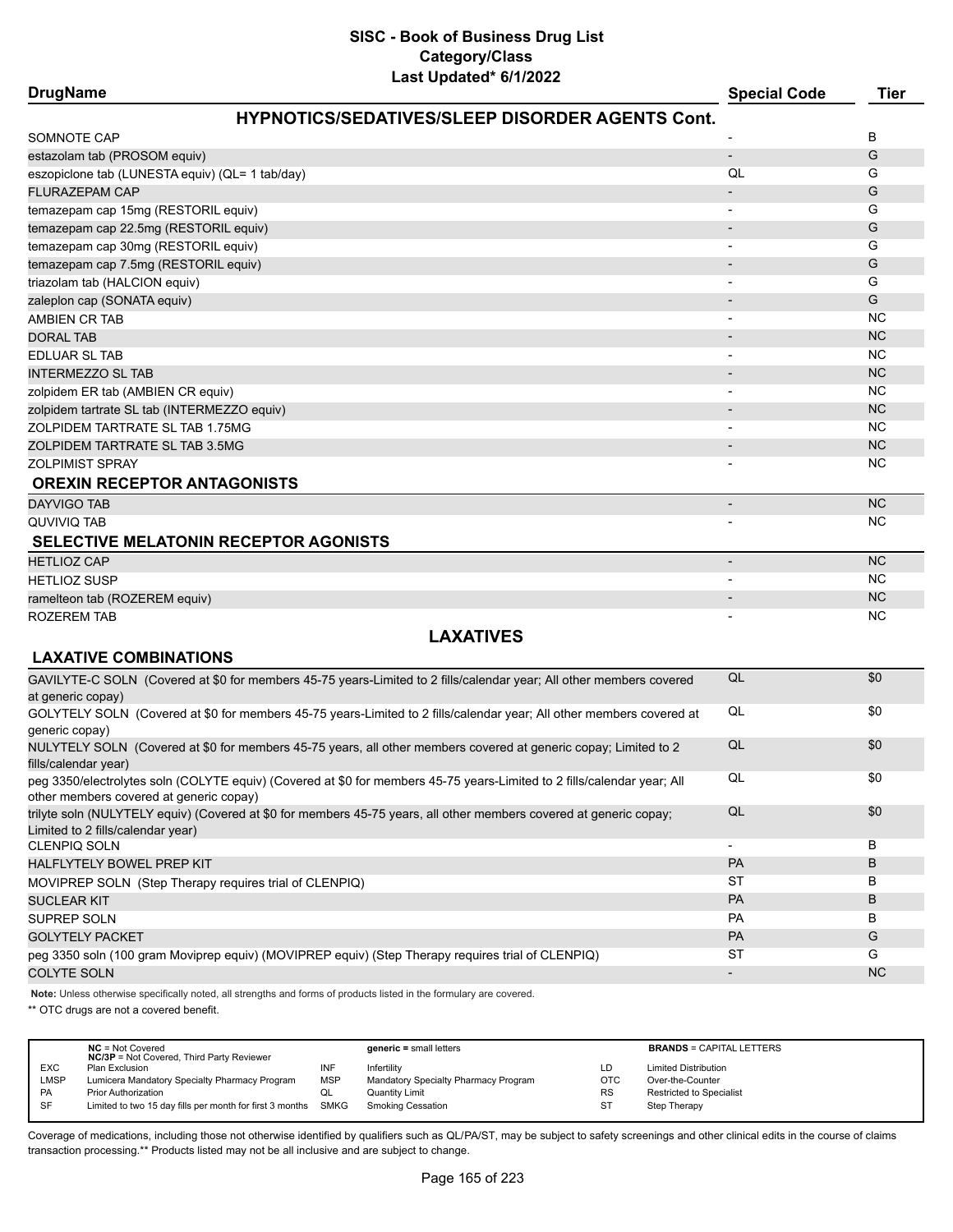| <b>DrugName</b>                                                                                                                |                                     | <b>Special Code</b>      | <b>Tier</b>     |
|--------------------------------------------------------------------------------------------------------------------------------|-------------------------------------|--------------------------|-----------------|
|                                                                                                                                | <b>LAXATIVES Cont.</b>              |                          |                 |
| gavilyte-h kit                                                                                                                 |                                     |                          | <b>NC</b>       |
| PLENVU SOLN                                                                                                                    |                                     |                          | NC              |
| PREPOPIK PAK                                                                                                                   |                                     |                          | ΝC              |
| <b>SUTAB TAB</b>                                                                                                               |                                     |                          | NC              |
| <b>LAXATIVES - MISCELLANEOUS</b>                                                                                               |                                     |                          |                 |
| MIRALAX PACKET                                                                                                                 |                                     | <b>OTC</b>               | <b>EXC</b>      |
| polyethylene glycol 3350 powder (MIRALAX equiv)                                                                                |                                     | <b>OTC</b>               | <b>EXC</b>      |
| lactulose soln                                                                                                                 |                                     |                          | G               |
| <b>GIALAX KIT</b>                                                                                                              |                                     |                          | <b>NC</b>       |
| KRISTALOSE PACK, LACTULOSE PACK                                                                                                |                                     |                          | ΝC              |
| KRISTALOSE PACKET                                                                                                              |                                     |                          | NC              |
| <b>SALINE LAXATIVES</b>                                                                                                        |                                     |                          |                 |
| <b>VISICOL TAB</b>                                                                                                             |                                     |                          | B               |
| <b>OSMOPREP TAB</b>                                                                                                            |                                     |                          | NC              |
|                                                                                                                                | <b>LOCAL ANESTHETICS-PARENTERAL</b> |                          |                 |
| <b>LOCAL ANESTHETIC COMBINATIONS</b>                                                                                           |                                     |                          |                 |
| ROPIVICAINE/CLONIDINE/KETOROLAC INJ                                                                                            |                                     | $\overline{\phantom{0}}$ | <b>NC</b>       |
|                                                                                                                                | <b>MACROLIDES</b>                   |                          |                 |
| <b>AZITHROMYCIN</b>                                                                                                            |                                     |                          |                 |
| ZITHROMAX POWDER PACK                                                                                                          |                                     |                          | B               |
| ZMAX SUSP                                                                                                                      |                                     |                          | B               |
| azithromycin susp (ZITHROMAX equiv)                                                                                            |                                     |                          | G               |
| azithromycin tab (ZITHROMAX equiv)                                                                                             |                                     |                          | G               |
| <b>CLARITHROMYCIN</b>                                                                                                          |                                     |                          |                 |
| <b>CLARITHROMYC SUSP</b>                                                                                                       |                                     |                          | B               |
| clarithromycin susp (BIAXIN equiv)                                                                                             |                                     |                          | G               |
| clarithromycin tab (BIAXIN equiv)                                                                                              |                                     |                          | G               |
| BIAXIN XL TAB                                                                                                                  |                                     |                          | NC.             |
|                                                                                                                                |                                     |                          | <b>NC</b>       |
| clarithromycin ER tab (BIAXIN XL equiv)<br><b>ERYTHROMYCINS</b>                                                                |                                     |                          |                 |
|                                                                                                                                |                                     | <b>ST</b>                | B               |
| ERYTHROMYCIN EC CAP (Step Therapy requires trial of azithromycin, clarithromycin, or doycycline hyclate 100mg)                 |                                     |                          |                 |
| erythromycin DR cap (Step Therapy requires trial of azithromycin, clarithromycin, or doycycline hyclate 100mg)                 |                                     | <b>ST</b>                | G               |
| erythromycin ethylsuccinate susp (ERYPED equiv) (Step Therapy requires trial of azithromycin or clarithromycin)                |                                     | ST                       | G               |
| erythromycin stearate tab (Step Therapy requires trial of azithromycin, clarithromycin, or doycycline hyclate 100mg)           |                                     | <b>ST</b>                | G               |
| erythromycin tab (ERY-TAB equiv) (Step Therapy requires trial of azithromycin, clarithromycin or doxycycline hyclate<br>100mg) |                                     | <b>ST</b>                |                 |
| erythromycin tab (ERYTHROMYCIN equiv) (Step Therapy require trial of azithromycin, clarithromycin, or doycycline               |                                     | <b>ST</b>                | G               |
| hyclate 100mg)                                                                                                                 |                                     |                          |                 |
| <b>ERYPED SUSP</b>                                                                                                             |                                     | $\overline{\phantom{a}}$ | ΝC<br><b>NC</b> |
| ERYTHROMYCIN ETHYLSUCCINATE TAB                                                                                                |                                     |                          |                 |
| <b>FIDAXOMICIN</b>                                                                                                             |                                     |                          |                 |
| DIFICID SUSP (QL= 136 mL/fill; Step Therapy requires trial of vancomycin cap, FIRST-VANCOMYCIN SOLN, or FIRVANQ<br>SOLN)       |                                     | QL-ST                    | В               |
| DIFICID TAB (QL= 20 tabs/fill; Step Therapy requires trial of vancomycin cap, FIRST-VANCOMYCIN SOLN, or FIRVANQ<br>SOLN)       |                                     | QL-ST                    | B               |

**Note:** Unless otherwise specifically noted, all strengths and forms of products listed in the formulary are covered.

\*\* OTC drugs are not a covered benefit.

|             | $NC = Not Covered$<br><b>NC/3P</b> = Not Covered, Third Party Reviewer |            | $generic = small letters$            |            | <b>BRANDS = CAPITAL LETTERS</b> |
|-------------|------------------------------------------------------------------------|------------|--------------------------------------|------------|---------------------------------|
| <b>EXC</b>  | Plan Exclusion                                                         | INF        | Infertility                          | LD         | <b>Limited Distribution</b>     |
| <b>LMSP</b> | Lumicera Mandatory Specialty Pharmacy Program                          | <b>MSP</b> | Mandatory Specialty Pharmacy Program | <b>OTC</b> | Over-the-Counter                |
| PA          | <b>Prior Authorization</b>                                             | QL         | Quantity Limit                       | <b>RS</b>  | Restricted to Specialist        |
| <b>SF</b>   | Limited to two 15 day fills per month for first 3 months SMKG          |            | Smoking Cessation                    | ST         | Step Therapy                    |
|             |                                                                        |            |                                      |            |                                 |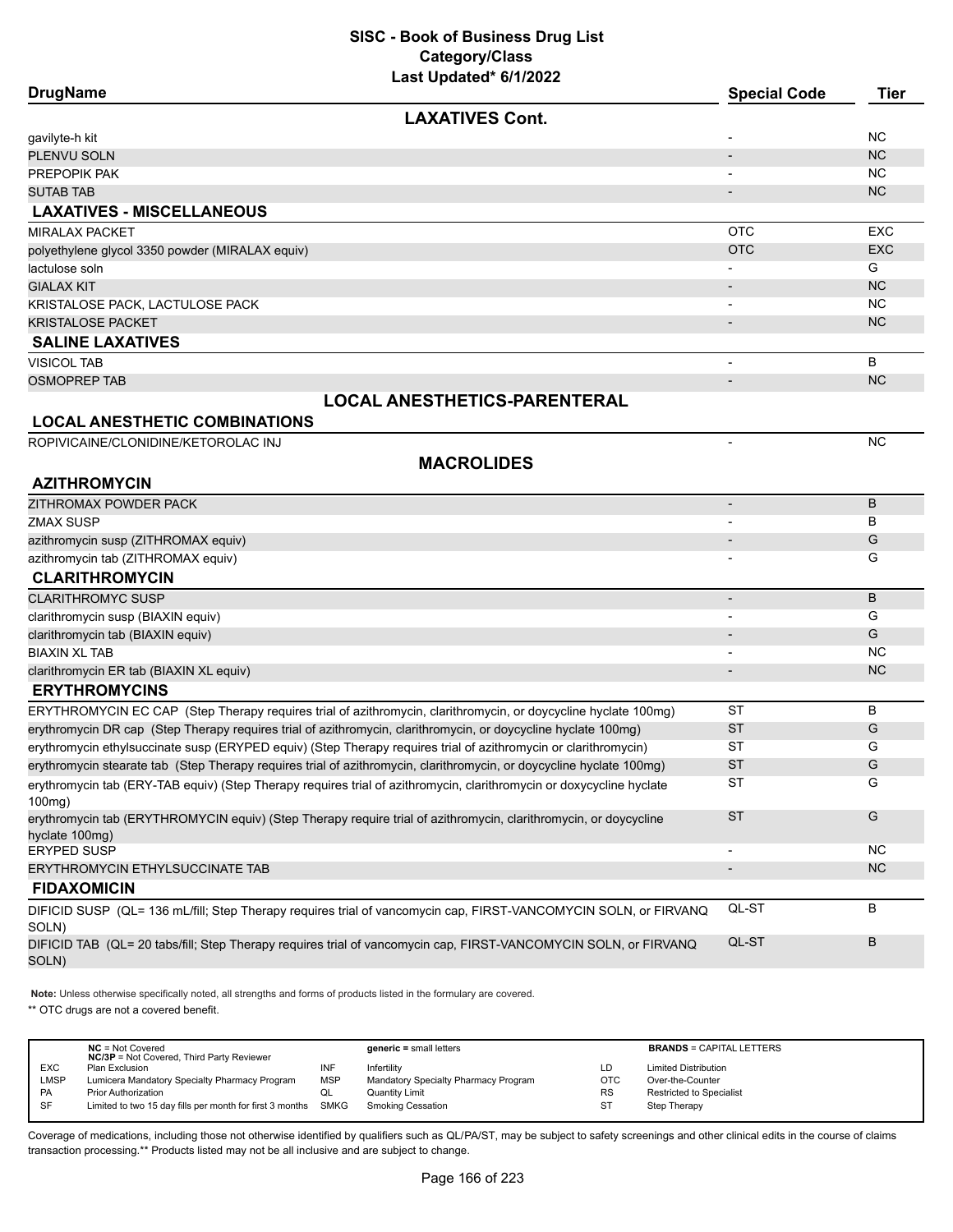# **MEDICAL DEVICES AND SUPPLIES**

**DrugName Special Code Tier**

| <b>CONTRACEPTIVES</b>                                   |                          |           |
|---------------------------------------------------------|--------------------------|-----------|
| <b>CERVICAL CAP</b>                                     | $\overline{\phantom{a}}$ | \$0       |
| <b>DIAPHRAGM</b>                                        |                          | \$0       |
| <b>FEMALE CONDOMS</b>                                   | <b>OTC</b>               | \$0       |
| <b>DIABETIC SUPPLIES</b>                                |                          |           |
| <b>FREESTYLE FREEDOM LITE METER</b>                     | <b>OTC</b>               | \$0       |
| <b>FREESTYLE LITE METER</b>                             | <b>OTC</b>               | \$0       |
| <b>FREESTYLE PRECISION NEO METER</b>                    | <b>OTC</b>               | \$0       |
| <b>ONETOUCH KIT</b>                                     | <b>OTC</b>               | \$0       |
| <b>ONETOUCH METER</b>                                   | <b>OTC</b>               | \$0       |
| PRECISION XTRA METER                                    | <b>OTC</b>               | \$0       |
| <b>ACCU-CHEK AVIVA PLUS METER</b>                       | OTC-PA                   | B         |
| ACCU-CHEK GUIDE CARE METER                              | OTC-PA                   | в         |
| <b>ACCU-CHEK GUIDE ME KIT</b>                           | OTC-PA                   | B         |
| <b>ACCU-CHEK NANO METER</b>                             | OTC-PA                   | В         |
| DIABETIC METER (all other diabetic meters)              | OTC-PA                   | B         |
| OMNIPOD 5 INTRO KIT (QL= 1 kit/year)                    | QL                       | в         |
| OMNIPOD 5 PACK PODS (QL= 10 pods/month)                 | QL                       | B         |
| OMNIPOD DASH INTRO KIT (QL= 1 kit/year)                 | QL                       | в         |
| OMNIPOD DASH PODS (QL= 10 pods/month)                   | QL                       | B         |
| OMNIPOD STARTER KIT (QL= 1 kit/year)                    | QL                       | B         |
| V-GO INJ KIT (QL= 1 kit/day)                            | QL                       | B         |
| <b>CALIBRATION LIQUID</b>                               | <b>OTC</b>               | G         |
| DEXCOM G6 RECEIVER (QL= 1 receiver/year)                | PA-QL                    | G         |
| DEXCOM G6 SENSOR (QL= 3 sensors/28 days)                | PA-QL                    | G         |
| DEXCOM G6 TRANSMITTER (QL= 1 transmitter/90 days)       | PA-QL                    | G         |
| FREESTYLE LIBRE 2 RECEIVER (QL= 1 receiver/year)        | PA-QL                    | G         |
| FREESTYLE LIBRE 2 SENSOR (QL= 2 sensors/28 days)        | PA-QL                    | G         |
| FREESTYLE LIBRE RECEIVER (QL= 1 receiver/year)          | PA-QL                    | G         |
| FREESTYLE LIBRE SENSOR (10-DAY) (QL= 3 sensors/30 days) | PA-QL                    | G         |
| FREESTYLE LIBRE SENSOR (14-DAY) (QL= 2 sensors/28 days) | PA-QL                    | G         |
| <b>LANCET KIT</b>                                       | <b>OTC</b>               | G         |
| <b>LANCETS</b>                                          | <b>OTC</b>               | G         |
| <b>MISC. DEVICES</b>                                    |                          |           |
| <b>ALCOHOL SWABS</b>                                    | <b>OTC</b>               | <b>NC</b> |
| <b>ORAL HYGIENE PRODUCTS</b>                            |                          |           |
| <b>HURRISEAL MIS SNAP</b>                               |                          | <b>NC</b> |
| PARENTERAL THERAPY SUPPLIES                             |                          |           |
| NOVOPEN ECHO                                            | $\overline{\phantom{a}}$ | B         |
| <b>B-D INSULIN SYRINGE</b>                              | -OTC                     | G         |
| <b>B-D PEN NEEDLE</b>                                   | <b>OTC</b>               | G         |
| NOVOFINE PEN NEEDLE                                     | <b>OTC</b>               | G         |
| <b>NOVOTWIST PEN NEEDLE</b>                             | <b>OTC</b>               | G         |
| NOVOTWIST/NOVOFINE PEN NEEDLE                           | <b>OTC</b>               | G         |
| <b>CEQUR SIMPLICITY</b>                                 | $\overline{\phantom{a}}$ | <b>NC</b> |
| INPEN INSULIN INJECTION DEVICE                          |                          | NC.       |

**Note:** Unless otherwise specifically noted, all strengths and forms of products listed in the formulary are covered.

\*\* OTC drugs are not a covered benefit.

| <b>BRANDS = CAPITAL LETTERS</b> |
|---------------------------------|
|                                 |
|                                 |
|                                 |
|                                 |
|                                 |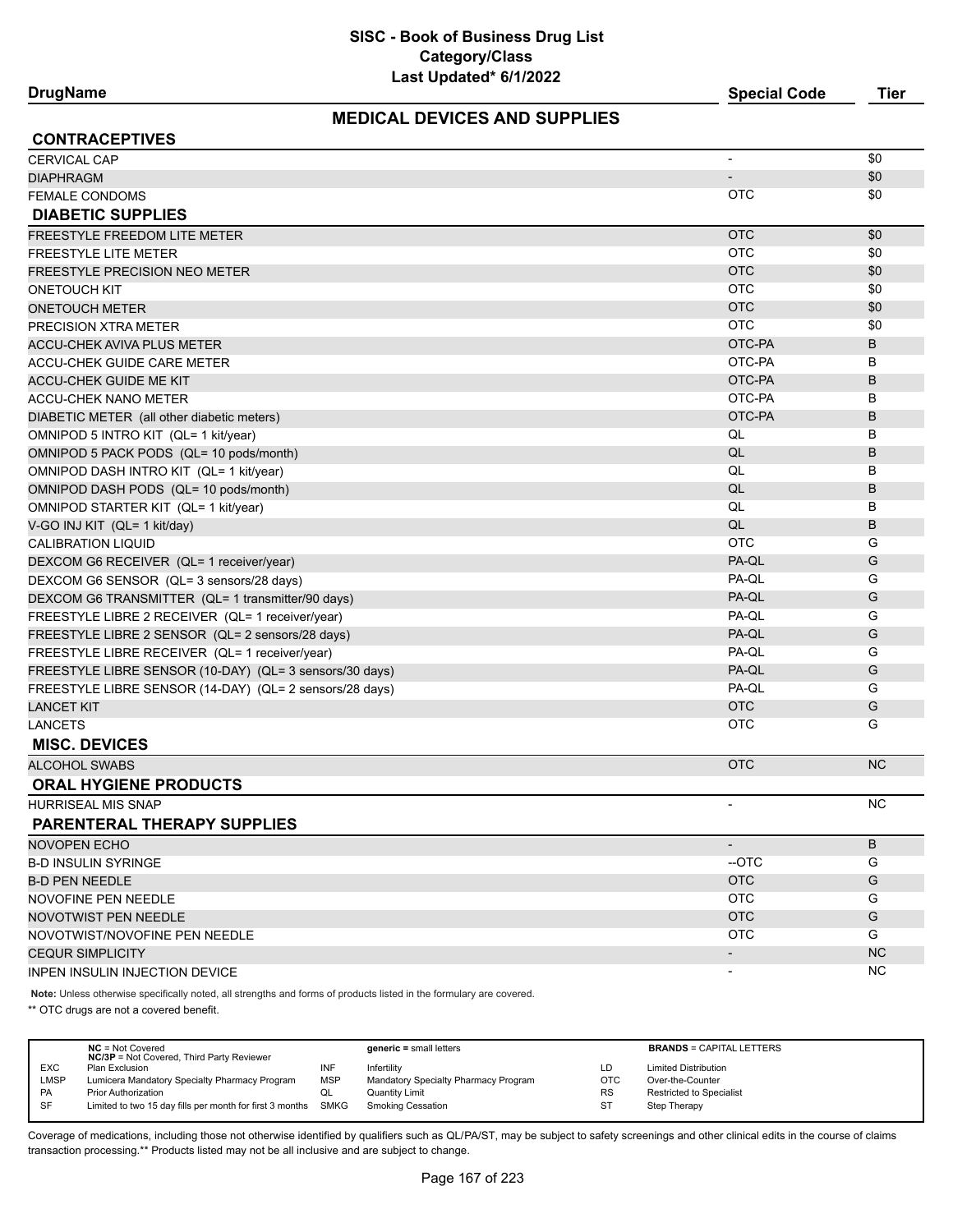| <b>DrugName</b>                                                    | Last Upualtu VIIILULL                                                                                                 | <b>Special Code</b>      | <b>Tier</b> |
|--------------------------------------------------------------------|-----------------------------------------------------------------------------------------------------------------------|--------------------------|-------------|
|                                                                    | <b>MEDICAL DEVICES AND SUPPLIES Cont.</b>                                                                             |                          |             |
| INSULIN SYRINGE                                                    |                                                                                                                       | <b>OTC</b>               | <b>NC</b>   |
| PEN NEEDLE                                                         |                                                                                                                       | <b>OTC</b>               | NC          |
| <b>RESPIRATORY THERAPY SUPPLIES</b>                                |                                                                                                                       |                          |             |
| AEROCHAMBER                                                        |                                                                                                                       | <b>OTC</b>               | B           |
| PEAK FLOW METER                                                    |                                                                                                                       | <b>OTC</b>               | G           |
|                                                                    | <b>MIGRAINE PRODUCTS</b>                                                                                              |                          |             |
| <b>CALCITONIN GENE-RELATED PEPTIDE (CGRP) RECEPTOR ANTAG</b>       |                                                                                                                       |                          |             |
| AJOVY INJ (QL= 1 pack/28 days)                                     |                                                                                                                       | PA-QL                    | B           |
| NURTEC ODT                                                         |                                                                                                                       |                          | NC          |
| <b>QULIPTA TAB</b>                                                 |                                                                                                                       |                          | NC.         |
| <b>MIGRAINE COMBINATIONS</b>                                       |                                                                                                                       |                          |             |
| ISOMETHEPTENE/CAFFEINE/ACETAMINOPHEN TAB                           |                                                                                                                       |                          | B           |
| isometheptene/caffeine/acetaminophen tab (PRODRIN equiv)           |                                                                                                                       |                          | G           |
| ACETAMINOPHEN/ISOMETHEPTENE/DICHLORAL CAP                          |                                                                                                                       |                          | ΝC          |
| acetaminophen/isometheptene/dichloral cap (MIDRIN equiv)           |                                                                                                                       |                          | <b>NC</b>   |
| ergotamine/caffeine tab (CAFERGOT equiv)                           |                                                                                                                       |                          | NC          |
| MIGERGOT SUPP                                                      |                                                                                                                       |                          | <b>NC</b>   |
| PRODRIN TAB                                                        |                                                                                                                       |                          | ΝC          |
| <b>SUMANSETRON PAK</b>                                             |                                                                                                                       |                          | NC          |
| sumatriptan/naproxen tab (TREXIMET equiv)                          |                                                                                                                       |                          | <b>NC</b>   |
| <b>TREXIMET TAB</b>                                                |                                                                                                                       |                          | NC          |
| <b>MIGRAINE PRODUCTS</b>                                           |                                                                                                                       |                          |             |
|                                                                    | dihydroergotamine mesylate nasal spray (MIGRANAL equiv) (QL= 8 sprays/fill, 2 fills/30 days)                          | PA-QL                    | G           |
| dihydroergotamine mesylate inj (D.H.E. equiv)                      |                                                                                                                       |                          | <b>NC</b>   |
| TRUDHESA NASAL SPRAY                                               |                                                                                                                       |                          | ΝC          |
| <b>MIGRAINE PRODUCTS - MONOCLONAL ANTIBODIES</b>                   |                                                                                                                       |                          |             |
| AIMOVIG INJ (QL= 1 pack/28 days)                                   |                                                                                                                       | PA-QL                    | B           |
| AJOVY INJ (QL= 1 pack/28 days)                                     |                                                                                                                       | PA-QL                    | В           |
| EMGALITY INJ (QL= 1 inj/28 days)                                   |                                                                                                                       | PA-QL                    | B           |
| EMGALITY INJ 100MG/ML (QL= 3 inj/fill, 6 fills/year)               |                                                                                                                       | PA-QL                    | в           |
| UBRELVY TAB (QL= 10 tabs/30 days, 6 fills/year)                    |                                                                                                                       | PA-QL                    | B           |
| <b>MIGRAINE PRODUCTS - NSAIDS</b>                                  |                                                                                                                       |                          |             |
| <b>CAMBIA POWDER PACKET</b>                                        |                                                                                                                       |                          | <b>NC</b>   |
| ELYXYB SOLN                                                        |                                                                                                                       | $\overline{\phantom{a}}$ | <b>NC</b>   |
| <b>SEROTONIN AGONISTS</b>                                          |                                                                                                                       |                          |             |
| IMITREX INJ (QL= 4 inj/fill, 2 fills/30 days)                      |                                                                                                                       | QL                       | в           |
| REYVOW TAB (QL= 8 tabs/30 days, 6 fills/year)                      |                                                                                                                       | PA-QL                    | В           |
| spray)                                                             | ZOLMITRIPTAN SPRAY, ZOMIG SPRAY (QL= 6 sprays/fill, 2 fills/30 days; Step Therapy requires trial of sumatriptan nasal | QL-ST                    | в           |
| naratriptan tab (AMERGE equiv) (QL= 9 tabs/fill, 2 fills/30 days)  |                                                                                                                       | $\mathsf{QL}$            | G           |
| rizatriptan ODT (MAXALT equiv) (QL= 12 tabs/fill, 3 fills/60 days) |                                                                                                                       | QL                       | G           |
| rizatriptan tab (MAXALT equiv) (QL= 12 tabs/fill, 3 fills/60 days) |                                                                                                                       | QL                       | G           |
| SUMATRIPTAN INJ (QL= 4 inj/fill, 2 fills/30 days)                  |                                                                                                                       | QL                       | G           |
| sumatriptan inj (IMITREX equiv) (QL= 4 inj/fill, 2 fills/30 days)  |                                                                                                                       | QL                       | G           |
| SUMATRIPTAN INJ 6MG/0.5ML (QL= 4 inj/fill, 2 fills/30 days)        |                                                                                                                       | QL                       | G           |

**Note:** Unless otherwise specifically noted, all strengths and forms of products listed in the formulary are covered.

\*\* OTC drugs are not a covered benefit.

|             | $NC = Not Covered$<br><b>NC/3P</b> = Not Covered, Third Party Reviewer |            | $generic = small letters$            |            | <b>BRANDS = CAPITAL LETTERS</b> |
|-------------|------------------------------------------------------------------------|------------|--------------------------------------|------------|---------------------------------|
| <b>EXC</b>  | Plan Exclusion                                                         | INF        | Infertility                          | LD         | <b>Limited Distribution</b>     |
| <b>LMSP</b> | Lumicera Mandatory Specialty Pharmacy Program                          | <b>MSP</b> | Mandatory Specialty Pharmacy Program | <b>OTC</b> | Over-the-Counter                |
| <b>PA</b>   | Prior Authorization                                                    | QL         | <b>Quantity Limit</b>                | <b>RS</b>  | <b>Restricted to Specialist</b> |
| SF          | Limited to two 15 day fills per month for first 3 months SMKG          |            | <b>Smoking Cessation</b>             | ST         | Step Therapy                    |
|             |                                                                        |            |                                      |            |                                 |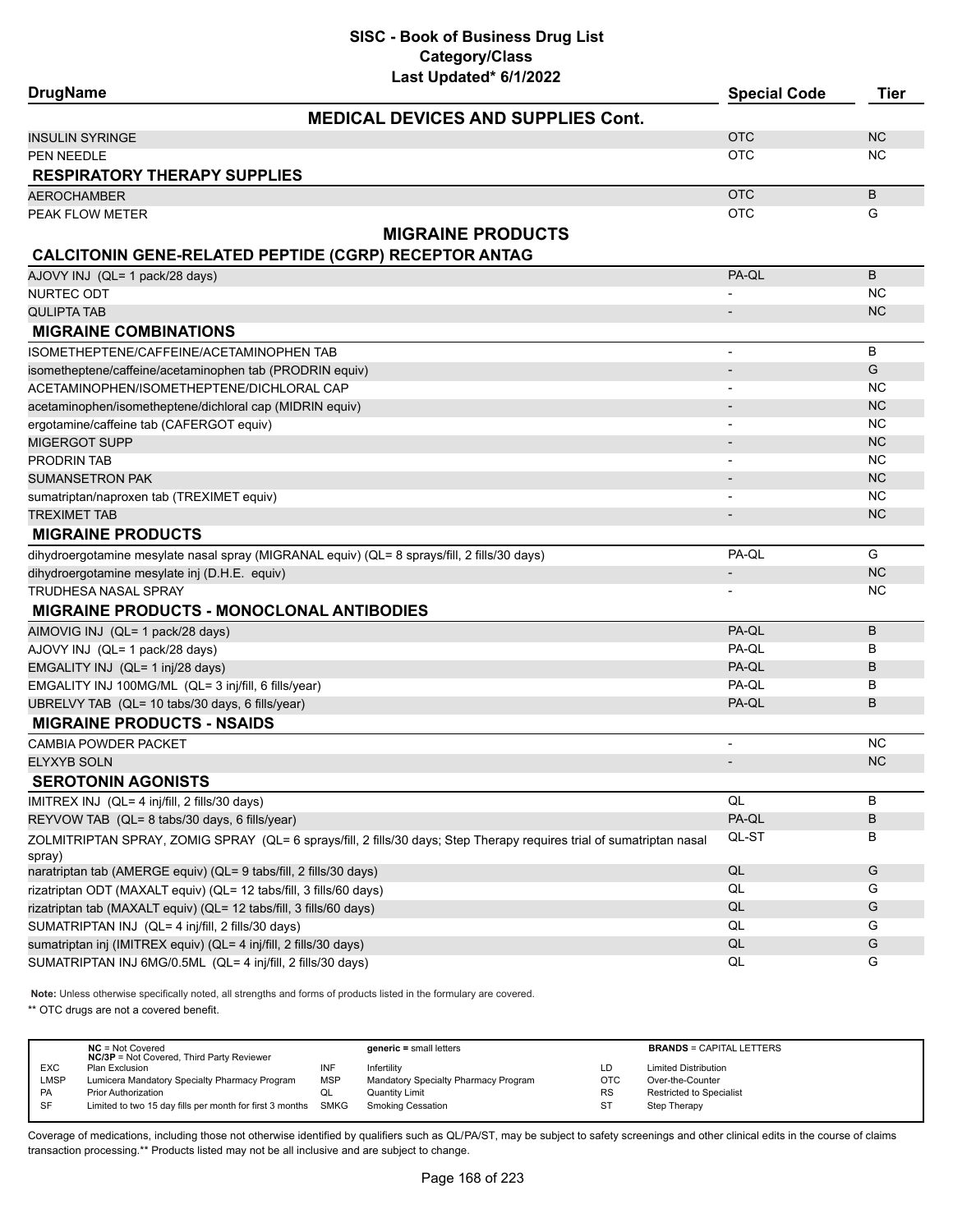# **SISC - Book of Business Drug List Category/Class**

| Last Updated* 6/1/2022                                                                                                                               |                          |           |
|------------------------------------------------------------------------------------------------------------------------------------------------------|--------------------------|-----------|
| <b>DrugName</b>                                                                                                                                      | <b>Special Code</b>      | Tier      |
| <b>MIGRAINE PRODUCTS Cont.</b>                                                                                                                       |                          |           |
| sumatriptan nasal spray (IMITREX, SUMATRIPTAN equiv) (QL= 6 sprays/fill, 2 fills/30 days)                                                            | QL                       | G         |
| sumatriptan tab (IMITREX equiv) (QL= 9 tabs/fill, 2 fills/30 days)                                                                                   | QL                       | G         |
| sumatriptan vial inj (IMITREX equiv) (QL= 5 inj/fill, 2 fills/30 days)                                                                               | QL                       | G         |
| zolmitriptan nasal spray (ZOLMITRIPTAN, ZOMIG equiv) (QL= 6 sprays/fill, 2 fills/30 days; Step Therapy requires trial of<br>sumatriptan nasal spray) | QL-ST                    | G         |
| zolmitriptan ODT (ZOMIG equiv) (QL= 9 tabs/fill, 2 fills/30 days)                                                                                    | PA-QL                    | G         |
| zolmitriptan tab (ZOMIG equiv) (QL= 9 tabs/fill, 2 fills/30 days)                                                                                    | PA-QL                    | G         |
| almotriptan tab (AXERT equiv)                                                                                                                        |                          | <b>NC</b> |
| ALSUMA INJ, ZEMBRACE SYMTOUCH INJ                                                                                                                    |                          | <b>NC</b> |
| <b>AMERGE TAB</b>                                                                                                                                    |                          | <b>NC</b> |
| AXERT TAB                                                                                                                                            | $\overline{\phantom{a}}$ | <b>NC</b> |
| eletriptan tab (RELPAX equiv)                                                                                                                        |                          | <b>NC</b> |
| <b>FROVA TAB</b>                                                                                                                                     |                          | <b>NC</b> |
| frovatriptan tab (FROVA equiv)                                                                                                                       |                          | <b>NC</b> |
| IMITREX NASAL SPRAY, SUMATRIPTAN NASAL SPRAY                                                                                                         | $\overline{\phantom{a}}$ | <b>NC</b> |
| <b>IMITREX TAB</b>                                                                                                                                   |                          | <b>NC</b> |
| <b>MAXALT MLT TAB</b>                                                                                                                                |                          | <b>NC</b> |
| <b>MAXALT TAB</b>                                                                                                                                    |                          | <b>NC</b> |
| ONZETRA XSAIL                                                                                                                                        |                          | <b>NC</b> |
| <b>RELPAX TAB</b>                                                                                                                                    |                          | <b>NC</b> |
| SUMAVEL DOSEPRO INJ                                                                                                                                  |                          | <b>NC</b> |
| TOSYMRA SOLN                                                                                                                                         |                          | <b>NC</b> |
| <b>ZECUITY PAD</b>                                                                                                                                   | $\overline{\phantom{a}}$ | <b>NC</b> |
| <b>ZOMIG TAB</b>                                                                                                                                     |                          | <b>NC</b> |
|                                                                                                                                                      |                          |           |

# **MINERALS & ELECTROLYTES**

# **FLUORIDE**

|                          | \$0 |
|--------------------------|-----|
|                          | \$0 |
|                          | \$0 |
|                          | \$0 |
|                          | \$0 |
| $\overline{\phantom{0}}$ | G   |
|                          |     |
|                          | B   |
|                          | G   |
|                          | G   |
|                          |     |
|                          | B   |
|                          | G   |
|                          | G   |
|                          | G   |
|                          | G   |
|                          | G   |
|                          |     |

**Note:** Unless otherwise specifically noted, all strengths and forms of products listed in the formulary are covered.

\*\* OTC drugs are not a covered benefit.

|            | $NC = Not Covered$<br><b>NC/3P</b> = Not Covered, Third Party Reviewer |            | $generic = small letters$            |            | <b>BRANDS = CAPITAL LETTERS</b> |
|------------|------------------------------------------------------------------------|------------|--------------------------------------|------------|---------------------------------|
| <b>EXC</b> | Plan Exclusion                                                         | INF        | Infertilitv                          | LD         | <b>Limited Distribution</b>     |
| LMSP       | Lumicera Mandatory Specialty Pharmacy Program                          | <b>MSP</b> | Mandatory Specialty Pharmacy Program | <b>OTC</b> | Over-the-Counter                |
| <b>PA</b>  | <b>Prior Authorization</b>                                             | QL         | <b>Quantity Limit</b>                | <b>RS</b>  | Restricted to Specialist        |
| <b>SF</b>  | Limited to two 15 day fills per month for first 3 months SMKG          |            | Smoking Cessation                    | ST         | Step Therapy                    |
|            |                                                                        |            |                                      |            |                                 |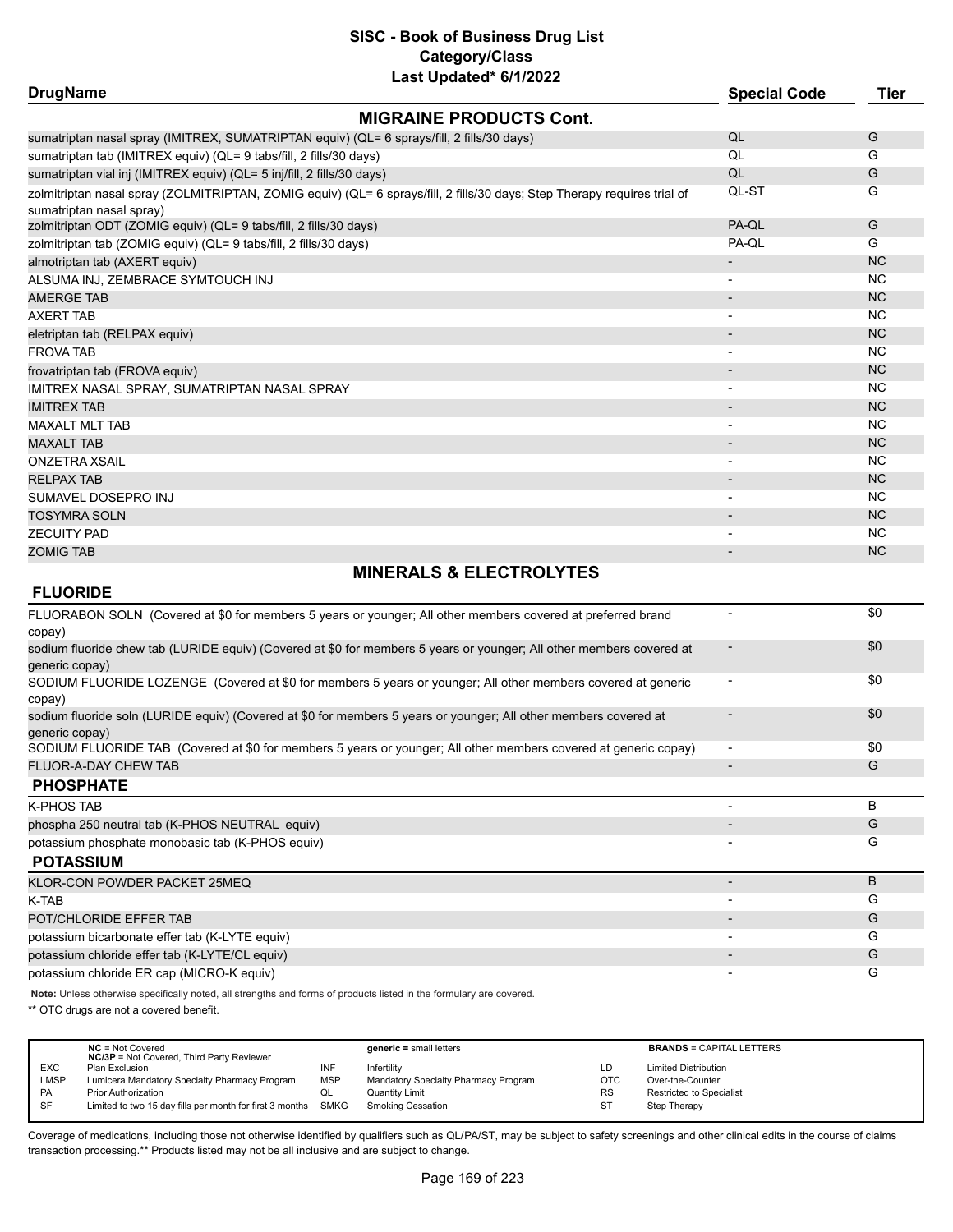| <b>DrugName</b>                                                                  | Last updated" britzuzz                                                                                         | <b>Special Code</b>      | <b>Tier</b> |
|----------------------------------------------------------------------------------|----------------------------------------------------------------------------------------------------------------|--------------------------|-------------|
|                                                                                  | <b>MINERALS &amp; ELECTROLYTES Cont.</b>                                                                       |                          |             |
| potassium chloride ER tab (K-TAB equiv)                                          |                                                                                                                | $\overline{\phantom{0}}$ | G           |
| potassium chloride micro tab (K-DUR equiv)                                       |                                                                                                                | $\overline{\phantom{a}}$ | G           |
| potassium chloride powder packet (KLOR-CON equiv)                                |                                                                                                                |                          | G           |
| potassium chloride soln                                                          |                                                                                                                |                          | G           |
| <b>ZINC</b>                                                                      |                                                                                                                |                          |             |
| <b>GALZIN CAP</b>                                                                |                                                                                                                | $\overline{\phantom{a}}$ | B           |
| zinc sulfate cap                                                                 |                                                                                                                |                          | G           |
|                                                                                  | <b>MISCELLANEOUS THERAPEUTIC CLASSES</b>                                                                       |                          |             |
| <b>CHELATING AGENTS</b>                                                          |                                                                                                                |                          |             |
| trientine cap (SYPRINE equiv)                                                    |                                                                                                                | MSP-PA                   | B           |
| penicillamine tab (DEPEN TITRATAB equiv)                                         |                                                                                                                |                          | G           |
| penicillamine cap (CUPRIMINE equiv)                                              |                                                                                                                |                          | <b>NC</b>   |
| <b>IMMUNOMODULATORS</b>                                                          |                                                                                                                |                          |             |
|                                                                                  | lenalidomide cap (REVLIMID equiv) (QL= 1 cap/day; Restricted to Oncology or Hematology Specialist)             | MSP-QL-RS                | B           |
| REVLIMID CAP (QL= 1 cap/day; Restricted to Oncology or Hematology Specialist)    |                                                                                                                | MSP-QL-RS                | B           |
| REZUROCK TAB (QL= 1 tab/day; Only available through Biologics 800-850-4306)      |                                                                                                                | LD-PA-QL                 | B           |
| <b>IMMUNOSUPPRESSIVE AGENTS</b>                                                  |                                                                                                                |                          |             |
| ENSPRYNG INJ (QL= 1 inj/28 days)                                                 |                                                                                                                | LMSP-PA-QL               | B           |
|                                                                                  | LUPKYNIS CAP (QL= 6 caps/day; Only available through Biologics 800-850-4306 or PantheRx Pharmacy 855-726-8479) | LD-PA-QL                 | B           |
| everolimus tab (ZORTRESS equiv)                                                  |                                                                                                                | <b>PA</b>                | G           |
| sirolimus soln (RAPAMUNE equiv)                                                  |                                                                                                                |                          | G           |
| <b>ASTAGRAF XL CAP</b>                                                           |                                                                                                                |                          | <b>NC</b>   |
| azathioprine tab 100mg (AZASAN equiv)                                            |                                                                                                                |                          | <b>NC</b>   |
| azathioprine tab 75mg (AZASAN equiv)                                             |                                                                                                                |                          | <b>NC</b>   |
| PROGRAF PACKET                                                                   |                                                                                                                |                          | NC.         |
| PIK3CA-RELATED OVERGROWTH SPECTRUM (PROS) AGENTS                                 |                                                                                                                |                          |             |
| <b>VIJOICE TAB</b>                                                               |                                                                                                                | $\overline{\phantom{a}}$ | <b>NC</b>   |
| <b>POTASSIUM REMOVING AGENTS</b>                                                 |                                                                                                                |                          |             |
| <b>LOKELMA PAK</b>                                                               |                                                                                                                | PA                       | B           |
| <b>SPS SUSP</b>                                                                  |                                                                                                                |                          | G           |
| <b>PROGERIA TREATMENT AGENTS</b>                                                 |                                                                                                                |                          |             |
| ZOKINVY CAP (QL= 4 caps/day; Only available through US Bioservices 888-518-7246) |                                                                                                                | LD-PA-QL                 | B           |
| <b>SYSTEMIC LUPUS ERYTHEMATOSUS AGENTS</b>                                       |                                                                                                                |                          |             |
| BENLYSTA AUTO-INJECTOR (QL= 4 inj/28 day)                                        |                                                                                                                | LMSP-PA-QL               | B           |
| BENLYSTA INJ (QL= 4 inj/28 day)                                                  |                                                                                                                | LMSP-PA-QL               | B           |
|                                                                                  | <b>MOUTH/THROAT/DENTAL AGENTS</b>                                                                              |                          |             |
| <b>ANESTHETICS TOPICAL ORAL</b>                                                  |                                                                                                                |                          |             |
| <b>FIRST MOUTHWASH BLM</b>                                                       |                                                                                                                | $\overline{\phantom{a}}$ | B           |
| lidocaine viscous soln                                                           |                                                                                                                |                          | G           |
| <b>LIDOCAINE ORAL SOLN 4%</b>                                                    |                                                                                                                |                          | <b>NC</b>   |
| <b>ANTIALLERGY AGENTS - MOUTH/THROAT</b>                                         |                                                                                                                |                          |             |
| APHTHASOL PASTE                                                                  |                                                                                                                |                          | B           |
| <b>ANTI-INFECTIVES - THROAT</b>                                                  |                                                                                                                |                          |             |
| <b>ORAVIG TAB</b>                                                                |                                                                                                                | $\overline{a}$           | B           |
|                                                                                  |                                                                                                                |                          |             |

**Note:** Unless otherwise specifically noted, all strengths and forms of products listed in the formulary are covered.

\*\* OTC drugs are not a covered benefit.

|            | $NC = Not Covered$<br><b>NC/3P</b> = Not Covered, Third Party Reviewer |             | $generic = small letters$            |            | <b>BRANDS = CAPITAL LETTERS</b> |
|------------|------------------------------------------------------------------------|-------------|--------------------------------------|------------|---------------------------------|
| <b>EXC</b> | Plan Exclusion                                                         |             | Infertility                          | LD         | <b>Limited Distribution</b>     |
| LMSP       | Lumicera Mandatory Specialty Pharmacy Program                          | <b>MSP</b>  | Mandatory Specialty Pharmacy Program | <b>OTC</b> | Over-the-Counter                |
| <b>PA</b>  | <b>Prior Authorization</b>                                             | QL          | Quantity Limit                       | <b>RS</b>  | <b>Restricted to Specialist</b> |
| SF         | Limited to two 15 day fills per month for first 3 months               | <b>SMKG</b> | Smoking Cessation                    | ST         | Step Therapy                    |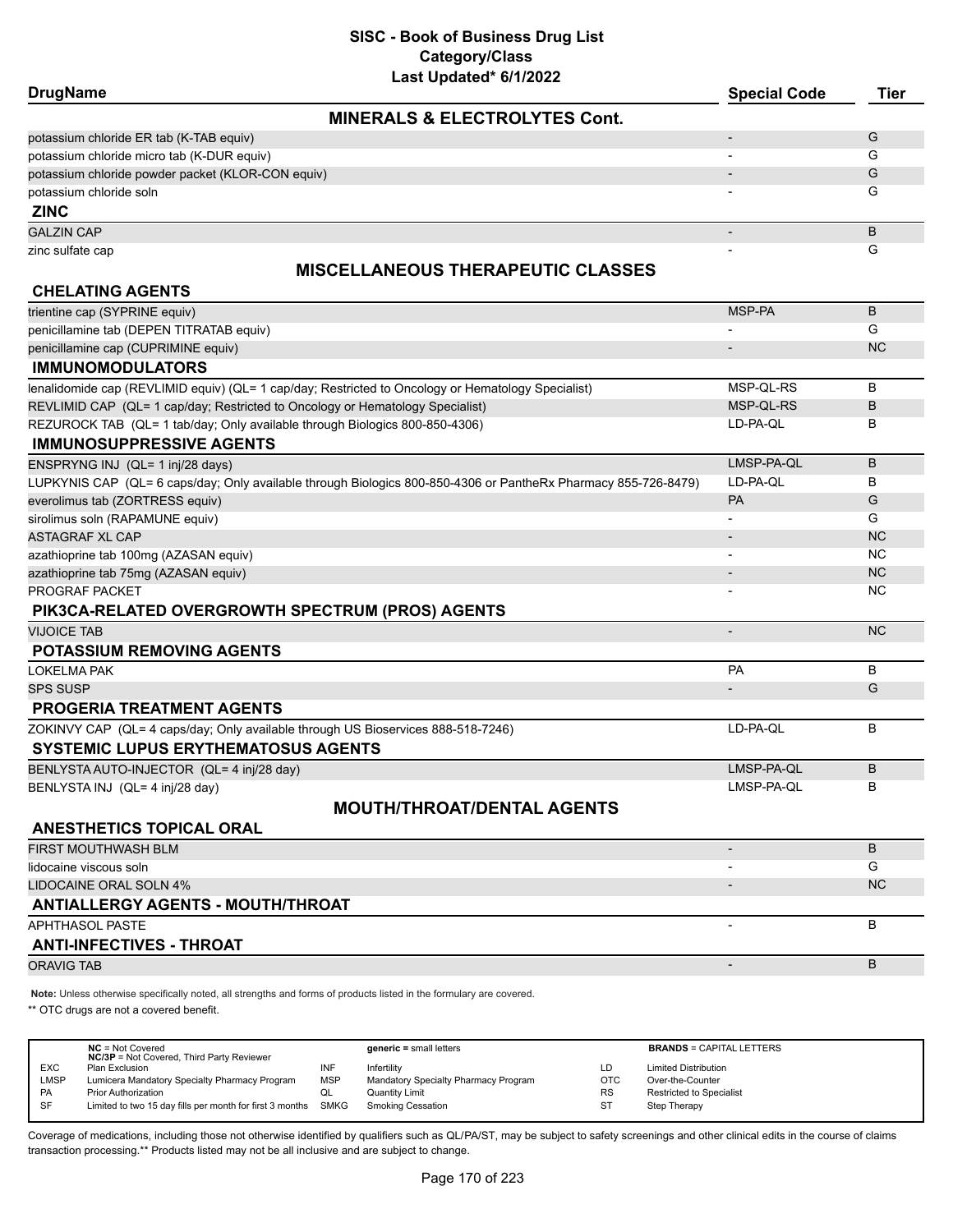| <b>DrugName</b>                                           | Last Upualeu (1112022                                                                                                | <b>Special Code</b>      | <b>Tier</b> |
|-----------------------------------------------------------|----------------------------------------------------------------------------------------------------------------------|--------------------------|-------------|
|                                                           | <b>MOUTH/THROAT/DENTAL AGENTS Cont.</b>                                                                              |                          |             |
| clotrimazole troches (MYCELEX TROCHES equiv)              |                                                                                                                      |                          | G           |
| nystatin susp                                             |                                                                                                                      |                          | G           |
| <b>ANTISEPTICS - MOUTH/THROAT</b>                         |                                                                                                                      |                          |             |
| chlorhexidine gluconate soln (PERIDEX equiv)              |                                                                                                                      | $\overline{\phantom{a}}$ | G           |
| <b>DENTAL PRODUCTS</b>                                    |                                                                                                                      |                          |             |
|                                                           | PREVIDENT 5000 PLUS CREAM (Covered at \$0 for members 5 years or younger; All other members covered at preferred     |                          | \$0         |
| brand copay)                                              | sodium fluoride cream (PREVIDENT equiv) (Covered at \$0 for members 5 years or younger; All other members covered at |                          | \$0         |
| generic copay)                                            |                                                                                                                      |                          |             |
| PREVIDENT PASTE                                           |                                                                                                                      |                          | B           |
| FLUORIDEX SENSITIVITY PASTE                               |                                                                                                                      | $\overline{\phantom{a}}$ | G           |
| sodium fluoride gel (PREVIDENT equiv)                     |                                                                                                                      |                          | G           |
| sodium fluoride paste (PREVIDENT equiv)                   |                                                                                                                      |                          | G           |
| sodium fluoride rinse (PREVIDENT equiv)                   |                                                                                                                      |                          | G           |
| sodium fluoride/potassium nitrate paste (PREVIDENT equiv) |                                                                                                                      |                          | G           |
| <b>STEROIDS - MOUTH/THROAT</b>                            |                                                                                                                      |                          |             |
| triamcinolone in orabase paste (KENALOG/ORABASE equiv)    |                                                                                                                      |                          | G           |
| THROAT PRODUCTS - MISC.                                   |                                                                                                                      |                          |             |
| <b>GELCLAIR GEL</b>                                       |                                                                                                                      | $\overline{\phantom{a}}$ | В           |
| cevimeline cap (EVOXAC equiv)                             |                                                                                                                      |                          | G           |
| pilocarpine tab (SALAGEN equiv)                           |                                                                                                                      |                          | G           |
| PROTHELIAL PASTE                                          |                                                                                                                      |                          | <b>NC</b>   |
| SILATRIX GEL                                              |                                                                                                                      |                          | <b>NC</b>   |
|                                                           | <b>MULTIVITAMINS</b>                                                                                                 |                          |             |
| <b>B-COMPLEX W/ FOLIC ACID</b>                            |                                                                                                                      |                          |             |
| <b>DIALYVITE TAB</b>                                      |                                                                                                                      | $\overline{\phantom{a}}$ | G           |
| dialyvite tab (NEPHRO-VITE equiv)                         |                                                                                                                      |                          | G           |
| DIALYVITE/ZINC TAB<br><b>FOLBEE PLUS CZ TAB</b>           |                                                                                                                      |                          | G<br>G      |
| renaphro cap (NEPHROCAP equiv)                            |                                                                                                                      |                          | G           |
| <b>FIBRIK CAP</b>                                         |                                                                                                                      | $\overline{\phantom{a}}$ | <b>NC</b>   |
| <b>NEPHRO-VITE TAB</b>                                    |                                                                                                                      |                          | <b>NC</b>   |
| <b>MULTIPLE VITAMINS W/ MINERALS</b>                      |                                                                                                                      |                          |             |
| multivitamin/minerals tab (STROVITE equiv)                |                                                                                                                      | $\overline{a}$           | G           |
| FOLAGENT DHA CAP                                          |                                                                                                                      |                          | <b>NC</b>   |
| VITRECYL IRON TAB                                         |                                                                                                                      |                          | <b>NC</b>   |
| <b>VITRECYL TAB</b>                                       |                                                                                                                      |                          | <b>NC</b>   |
| <b>MULTIVITAMINS</b>                                      |                                                                                                                      |                          |             |
| FOLIKA-V TAB                                              |                                                                                                                      | $\overline{\phantom{a}}$ | <b>NC</b>   |
| PED MULTI VITAMINS W/FL & FE                              |                                                                                                                      |                          |             |
| pediatric multiple vitamins/fluoride/iron soln            |                                                                                                                      |                          | G           |
| PED MV W/ FLUORIDE                                        |                                                                                                                      |                          |             |
| <b>FLORIVA PLUS DROPS</b>                                 |                                                                                                                      | $\blacksquare$           | В           |
| QUFLORA PEDIATRIC CHEW TAB                                |                                                                                                                      |                          | B           |
| MULTIVITAMIN/FLOURIDE CHEW 0.25MG                         |                                                                                                                      |                          | G           |
|                                                           |                                                                                                                      |                          |             |

**Note:** Unless otherwise specifically noted, all strengths and forms of products listed in the formulary are covered.

\*\* OTC drugs are not a covered benefit.

|            | $NC = Not Covered$<br><b>NC/3P</b> = Not Covered, Third Party Reviewer |            | $generic = small letters$            |            | <b>BRANDS = CAPITAL LETTERS</b> |
|------------|------------------------------------------------------------------------|------------|--------------------------------------|------------|---------------------------------|
| <b>EXC</b> | Plan Exclusion                                                         | INF        | Infertility                          | LD         | <b>Limited Distribution</b>     |
| LMSP       | Lumicera Mandatory Specialty Pharmacy Program                          | <b>MSP</b> | Mandatory Specialty Pharmacy Program | <b>OTC</b> | Over-the-Counter                |
| PA         | <b>Prior Authorization</b>                                             | ◡          | Quantity Limit                       | <b>RS</b>  | <b>Restricted to Specialist</b> |
| SF         | Limited to two 15 day fills per month for first 3 months               | SMKG       | Smoking Cessation                    | ST         | Step Therapy                    |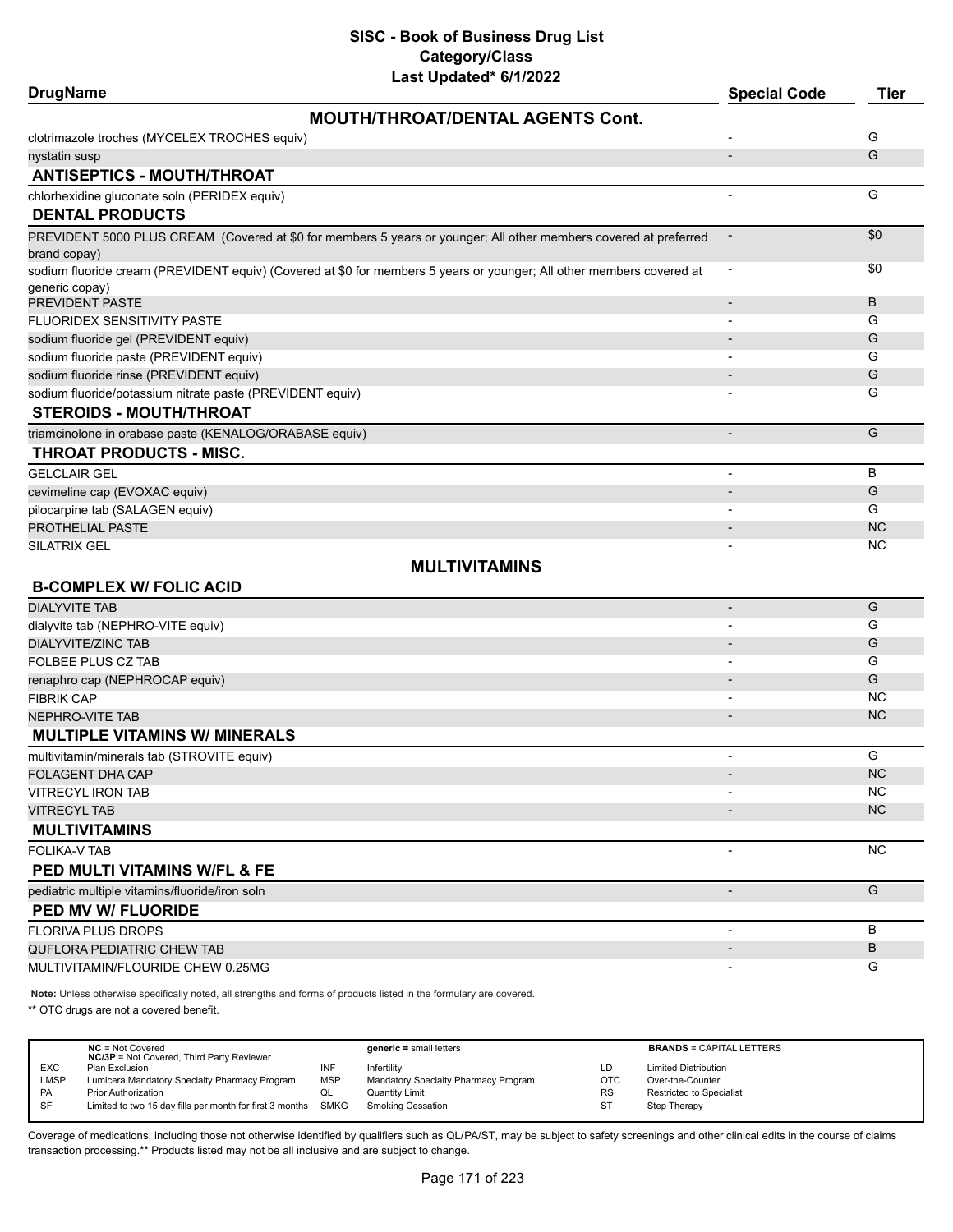| <b>DrugName</b>                                    | Last Upualtu - VIIIZUZZ    | <b>Special Code</b>          | <b>Tier</b> |
|----------------------------------------------------|----------------------------|------------------------------|-------------|
|                                                    | <b>MULTIVITAMINS Cont.</b> |                              |             |
| MULTIVITAMIN/FLOURIDE CHEW 1MG                     |                            | $\qquad \qquad \blacksquare$ | G           |
| MULTIVITAMIN/FLUORIDE CHEW TAB                     |                            | $\overline{\phantom{a}}$     | G           |
| pediatric multiple vitamins/fluoride chew tab      |                            |                              | G           |
| pediatric multiple vitamins/fluoride soln          |                            |                              | G           |
| POLY-VI-FLOR SUSP                                  |                            | $\qquad \qquad \blacksquare$ | <b>NC</b>   |
| PEDIATRIC MULTIPLE VITAMINS & MINERALS W/ FLUORIDE |                            |                              |             |
| <b>FLORIVA CHEW TAB</b>                            |                            | $\overline{\phantom{a}}$     | <b>NC</b>   |
| <b>PRENATAL VITAMINS</b>                           |                            |                              |             |
| <b>NEONATAL 19 TAB</b>                             |                            | $\overline{\phantom{a}}$     | B           |
| <b>NEONATAL FE TAB</b>                             |                            | $\overline{\phantom{a}}$     | В           |
| PRENATAL VITAMINS (NON-PREFERRED)                  |                            | $\overline{\phantom{a}}$     | B           |
| <b>VITAFOL STRIPS</b>                              |                            | $\overline{\phantom{a}}$     | B           |
| <b>COMPLETE NATAL DHA</b>                          |                            |                              | G           |
| CONCEPT DHA CAP                                    |                            | $\overline{\phantom{a}}$     | G           |
| <b>PRENATA</b>                                     |                            | $\overline{\phantom{a}}$     | G           |
| PRENATABS RX TAB                                   |                            | $\overline{\phantom{a}}$     | G           |
| PRENATAL 19 CHEW TAB                               |                            | $\overline{\phantom{0}}$     | G           |
| PRENATAL 19 TAB                                    |                            | $\overline{\phantom{a}}$     | G           |
| PRENATAL FORMULA, PRENATAL MULTI + DHA             |                            | $\qquad \qquad \blacksquare$ | G           |
| PRENATAL MULTIVITAMIN + D                          |                            | $\overline{\phantom{a}}$     | G           |
| PRENATAL PLUS IRON                                 |                            | $\overline{\phantom{a}}$     | G           |
| VINATE II                                          |                            | $\overline{\phantom{a}}$     | G           |
| VINATE M                                           |                            | $\overline{\phantom{a}}$     | G           |
| VP-PNV-DHA CAP                                     |                            | $\overline{\phantom{a}}$     | G           |
| <b>ACTIVE OB</b>                                   |                            | $\overline{\phantom{a}}$     | <b>NC</b>   |
| AZESCHEW TAB                                       |                            |                              | NC          |
| <b>AZESCO TAB</b>                                  |                            | $\overline{\phantom{a}}$     | <b>NC</b>   |
| CITRANATAL 90 DHA, CITRANATAL ASSURE               |                            | $\blacksquare$               | <b>NC</b>   |
| CITRANATAL B CALM                                  |                            | $\overline{\phantom{a}}$     | <b>NC</b>   |
| CITRANATAL BLOOM                                   |                            | $\overline{\phantom{a}}$     | <b>NC</b>   |
| CITRANATAL CAP MEDLEY                              |                            | $\qquad \qquad \blacksquare$ | <b>NC</b>   |
| CITRANATAL HARMONY                                 |                            | $\overline{\phantom{a}}$     | <b>NC</b>   |
| CITRANATAL RX                                      |                            |                              | <b>NC</b>   |
| DUET                                               |                            | $\overline{\phantom{a}}$     | <b>NC</b>   |
| DUET DHA 400, DUET DHA BALANCED                    |                            |                              | <b>NC</b>   |
| <b>ENBRACE HR</b>                                  |                            |                              | <b>NC</b>   |
| FOLET ONE                                          |                            | $\overline{\phantom{a}}$     | NC          |
| <b>JENLIVA CAP</b>                                 |                            | $\overline{\phantom{a}}$     | <b>NC</b>   |
| MYNATAL-Z TAB                                      |                            | $\overline{\phantom{a}}$     | <b>NC</b>   |
| NATACHEW                                           |                            | $\overline{\phantom{a}}$     | NC.         |
| <b>NEEVO DHA</b>                                   |                            | $\overline{\phantom{a}}$     | NC          |
| NESTABS ABC                                        |                            | $\qquad \qquad \blacksquare$ | <b>NC</b>   |
| NESTABS DHA                                        |                            |                              | <b>NC</b>   |
| <b>NESTABS ONE</b>                                 |                            |                              | NC.         |
| NEXA PLUS                                          |                            | $\overline{\phantom{a}}$     | NC          |
| OB COMPLETE ONE                                    |                            | $\overline{\phantom{a}}$     | <b>NC</b>   |
|                                                    |                            |                              |             |

**Note:** Unless otherwise specifically noted, all strengths and forms of products listed in the formulary are covered.

\*\* OTC drugs are not a covered benefit.

|             | $NC = Not Covered$<br><b>NC/3P</b> = Not Covered, Third Party Reviewer |            | $generic = small letters$            |     | <b>BRANDS = CAPITAL LETTERS</b> |
|-------------|------------------------------------------------------------------------|------------|--------------------------------------|-----|---------------------------------|
| <b>EXC</b>  | Plan Exclusion                                                         | INF        | Infertility                          | LD  | <b>Limited Distribution</b>     |
| <b>LMSP</b> | Lumicera Mandatory Specialty Pharmacy Program                          | <b>MSP</b> | Mandatory Specialty Pharmacy Program | OTC | Over-the-Counter                |
| <b>PA</b>   | <b>Prior Authorization</b>                                             | QL         | <b>Quantity Limit</b>                | RS  | Restricted to Specialist        |
| SF          | Limited to two 15 day fills per month for first 3 months SMKG          |            | Smoking Cessation                    | ST  | Step Therapy                    |
|             |                                                                        |            |                                      |     |                                 |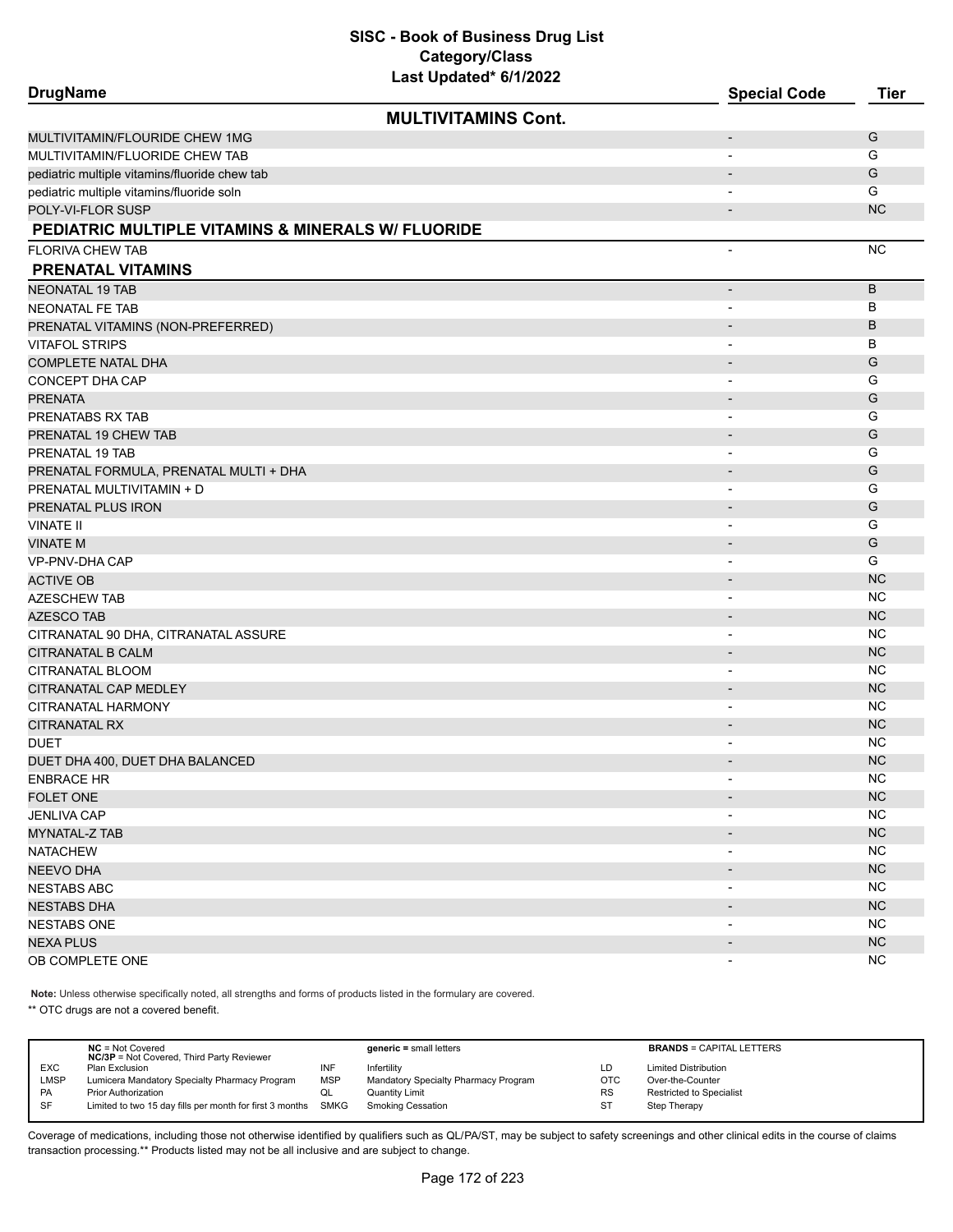| <b>DrugName</b>                  | Last opdated on the SEE    | <b>Special Code</b>      | <b>Tier</b> |
|----------------------------------|----------------------------|--------------------------|-------------|
|                                  | <b>MULTIVITAMINS Cont.</b> |                          |             |
| OB COMPLETE PETITE               |                            | $\overline{\phantom{a}}$ | <b>NC</b>   |
| OB COMPLETE PREMIER              |                            | $\overline{\phantom{a}}$ | <b>NC</b>   |
| PREFERA OB                       |                            | $\overline{\phantom{a}}$ | <b>NC</b>   |
| PREFERA OB ONE                   |                            | $\overline{\phantom{a}}$ | <b>NC</b>   |
| PREGEN DHA CAP                   |                            | $\overline{\phantom{a}}$ | <b>NC</b>   |
| PRENA1 CHEW                      |                            | $\overline{\phantom{a}}$ | <b>NC</b>   |
| PRENA1 PEARL, VITAPEARL          |                            | $\overline{\phantom{a}}$ | <b>NC</b>   |
| PRENA1 TRUE, VITATRUE            |                            | $\overline{\phantom{a}}$ | <b>NC</b>   |
| PRENARA CAP                      |                            | $\overline{\phantom{a}}$ | <b>NC</b>   |
| PRENATE AM                       |                            | $\overline{a}$           | <b>NC</b>   |
| PRENATE CHEWABLE                 |                            | $\overline{\phantom{a}}$ | <b>NC</b>   |
| PRENATE DHA                      |                            | $\overline{\phantom{a}}$ | <b>NC</b>   |
| PRENATE ELITE                    |                            | $\overline{\phantom{a}}$ | <b>NC</b>   |
| PRENATE ESSENTIAL                |                            | $\overline{\phantom{a}}$ | <b>NC</b>   |
| PRENATE MINI                     |                            | $\overline{\phantom{a}}$ | <b>NC</b>   |
| PRENATE MINI, TRISTART DHA       |                            | $\overline{\phantom{a}}$ | <b>NC</b>   |
| PRENATE TAB                      |                            | $\overline{\phantom{a}}$ | <b>NC</b>   |
| <b>PRIMACARE</b>                 |                            | $\overline{\phantom{a}}$ | <b>NC</b>   |
| PROVIDA DHA                      |                            | $\overline{\phantom{a}}$ | <b>NC</b>   |
| PROVIDA OB                       |                            | $\overline{\phantom{a}}$ | <b>NC</b>   |
| <b>SELECT OB + DHA</b>           |                            | $\overline{\phantom{a}}$ | <b>NC</b>   |
| THRIVITE RX                      |                            | $\overline{\phantom{a}}$ | <b>NC</b>   |
| <b>TRICARE PRENATAL CHEWABLE</b> |                            | $\overline{\phantom{a}}$ | <b>NC</b>   |
| <b>VITAFOL GUMMIES</b>           |                            | $\overline{\phantom{a}}$ | <b>NC</b>   |
| <b>VITAFOL OB</b>                |                            | $\overline{\phantom{a}}$ | <b>NC</b>   |
| VITAFOL ULTRA                    |                            | $\overline{\phantom{a}}$ | <b>NC</b>   |
| VITAFOL-OB + DHA                 |                            | $\overline{\phantom{a}}$ | <b>NC</b>   |
| VITAFOL-ONE, VITAFOL FE+         |                            | $\blacksquare$           | <b>NC</b>   |

# **MUSCULOSKELETAL THERAPY AGENTS**

# **CENTRAL MUSCLE RELAXANTS**

| PA                       | B              |
|--------------------------|----------------|
| <b>PA</b>                | B              |
|                          | G              |
| QL                       | G              |
|                          | G              |
| $\overline{\phantom{0}}$ | G              |
| $\overline{\phantom{0}}$ | G              |
|                          | G              |
|                          | G              |
| $\overline{\phantom{a}}$ | G              |
|                          | <b>NC</b>      |
| $\overline{\phantom{0}}$ | NC.            |
| -                        | N <sub>C</sub> |
| $\overline{\phantom{0}}$ | NC.            |
|                          | N <sub>C</sub> |
|                          | <b>NC</b>      |
|                          |                |

**Note:** Unless otherwise specifically noted, all strengths and forms of products listed in the formulary are covered.

\*\* OTC drugs are not a covered benefit.

|             | $NC = Not Covered$<br><b>NC/3P</b> = Not Covered, Third Party Reviewer |            | $generic = small letters$            |           | <b>BRANDS = CAPITAL LETTERS</b> |
|-------------|------------------------------------------------------------------------|------------|--------------------------------------|-----------|---------------------------------|
| <b>EXC</b>  | Plan Exclusion                                                         | INF        | Infertility                          | LD        | <b>Limited Distribution</b>     |
| <b>LMSP</b> | Lumicera Mandatory Specialty Pharmacy Program                          | <b>MSP</b> | Mandatory Specialty Pharmacy Program | OTC       | Over-the-Counter                |
| <b>PA</b>   | <b>Prior Authorization</b>                                             | QL         | Quantity Limit                       | <b>RS</b> | <b>Restricted to Specialist</b> |
| SF          | Limited to two 15 day fills per month for first 3 months SMKG          |            | Smoking Cessation                    | ST        | Step Therapy                    |
|             |                                                                        |            |                                      |           |                                 |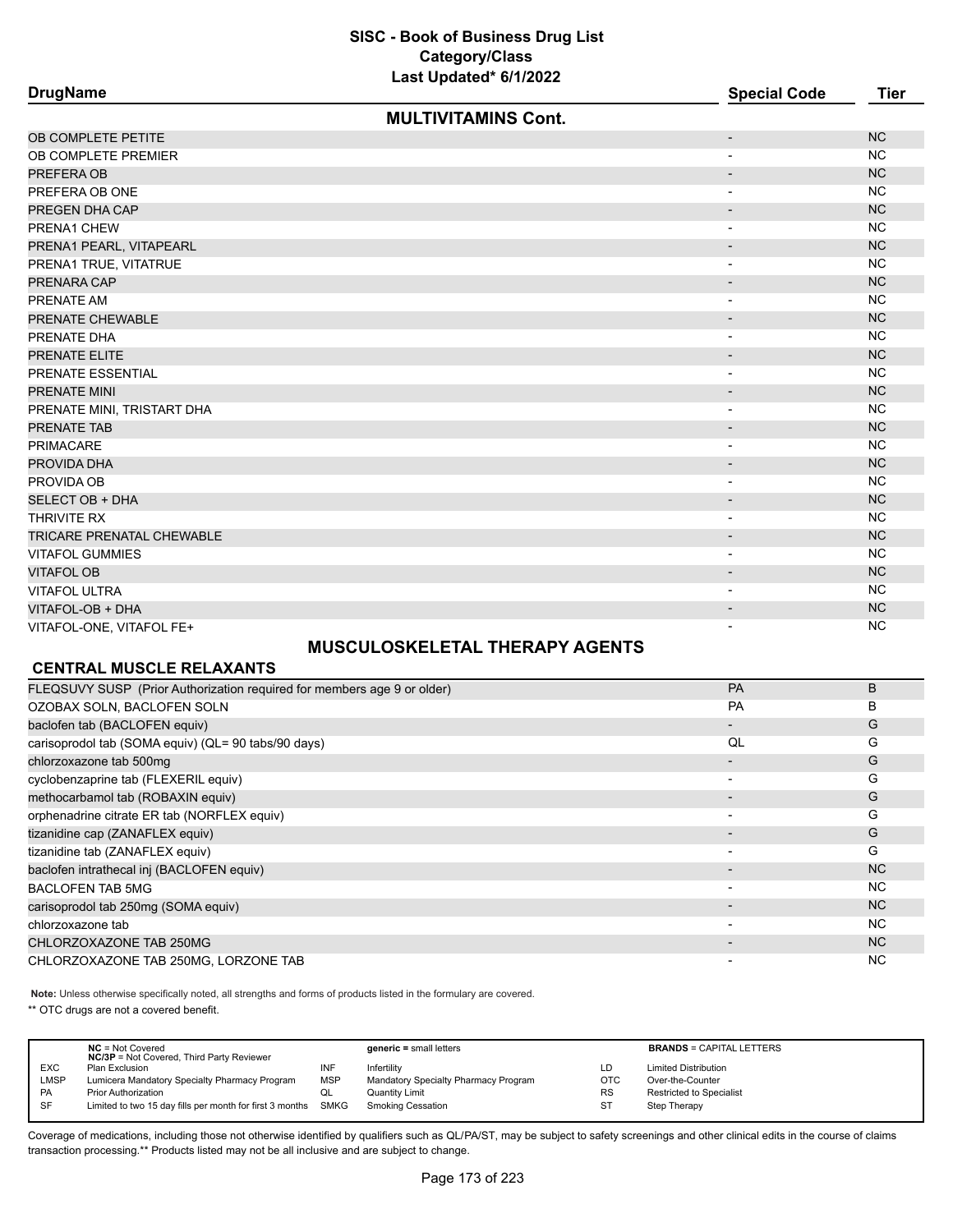| <b>DrugName</b>                                                | Last Upual <del>c</del> u - UNIZUZZ         | <b>Special Code</b>      | <b>Tier</b> |
|----------------------------------------------------------------|---------------------------------------------|--------------------------|-------------|
|                                                                | <b>MUSCULOSKELETAL THERAPY AGENTS Cont.</b> |                          |             |
| CYCLOBENZAPRINE COMPOUND KIT                                   |                                             | $\overline{a}$           | <b>NC</b>   |
| cyclobenzaprine ER cap (AMRIX equiv)                           |                                             |                          | <b>NC</b>   |
| cyclobenzaprine tab 7.5mg (FEXMID equiv)                       |                                             |                          | <b>NC</b>   |
| LYVISPAH GRANULE PACKET                                        |                                             |                          | <b>NC</b>   |
| metaxalone tab (SKELAXIN equiv)                                |                                             | $\overline{a}$           | <b>NC</b>   |
| METAXALONE TAB 400MG                                           |                                             |                          | <b>NC</b>   |
| <b>OZOBAX SOLN</b>                                             |                                             |                          | <b>NC</b>   |
| SOMA TAB 250MG                                                 |                                             |                          | <b>NC</b>   |
| <b>DIRECT MUSCLE RELAXANTS</b>                                 |                                             |                          |             |
| dantrolene cap (DANTRIUM equiv)                                |                                             | $\overline{\phantom{a}}$ | G           |
| <b>MUSCLE RELAXANT COMBINATIONS</b>                            |                                             |                          |             |
| CARISOPRODOL/ASPIRIN TAB                                       |                                             |                          | <b>NC</b>   |
| carisoprodol/aspirin tab (SOMA COMPOUND equiv)                 |                                             |                          | <b>NC</b>   |
| CARISOPRODOL/ASPIRIN/CODEINE TAB                               |                                             |                          | <b>NC</b>   |
| carisoprodol/aspirin/codeine tab (SOMA COMPOUND/CODEINE equiv) |                                             |                          | <b>NC</b>   |
| LORVATUS PHARMAPAK KIT                                         |                                             |                          | <b>NC</b>   |
| <b>NORGESIC TAB FORTE</b>                                      |                                             |                          | <b>NC</b>   |
| orphenadrine/aspirin/caffeine tab (NORGESIC FORTE equiv)       |                                             | $\overline{\phantom{a}}$ | <b>NC</b>   |
| <b>TIZANIDINE COMFORT KIT</b>                                  |                                             |                          | <b>NC</b>   |
| <b>VISCOSUPPLEMENTS</b>                                        |                                             |                          |             |
| DUROLANE INJ                                                   |                                             | MSP-PA                   | B           |
| GENVISC 850 INJ                                                |                                             | $\overline{\phantom{a}}$ | <b>NC</b>   |
| HYALGAN INJ                                                    |                                             |                          | <b>NC</b>   |
| <b>HYMOVIS INJ</b>                                             |                                             |                          | <b>NC</b>   |
| ORTHOVISC/MONOVISC INJ                                         |                                             |                          | <b>NC</b>   |
| SODIUM HYALU INJ                                               |                                             |                          | <b>NC</b>   |
| TRIVISC INJ                                                    |                                             |                          | <b>NC</b>   |
| VISCO-3 INJ                                                    |                                             |                          | <b>NC</b>   |
|                                                                | <b>NASAL AGENTS - SYSTEMIC AND TOPICAL</b>  |                          |             |
| <b>NASAL AGENT COMBINATIONS</b>                                |                                             |                          |             |
| azelastine/fluticasone nasal spray (DYMISTA equiv)             |                                             |                          | <b>NC</b>   |
| <b>AZENASE PAK</b>                                             |                                             |                          | <b>NC</b>   |
| <b>NASAL AGENTS - MISC.</b>                                    |                                             |                          |             |

| <b>NASAL AGENTS - MISC.</b>                                                                               |            |           |
|-----------------------------------------------------------------------------------------------------------|------------|-----------|
| ALCOHOL SWABS                                                                                             | <b>OTC</b> | NC.       |
| <b>ALZAIR NASAL SPRAY</b>                                                                                 |            | NC.       |
| <b>TICANASE PAK</b>                                                                                       |            | NC.       |
| <b>NASAL ANESTHETICS</b>                                                                                  |            |           |
| <b>GOPRELTO SOLN</b>                                                                                      |            | NC.       |
| <b>NASAL ANTIALLERGY</b>                                                                                  |            |           |
| ASTEPRO NASAL SPRAY (Step therapy requires trial of azelastine nasal spray 0.1%)                          | <b>ST</b>  | B         |
| azelastine nasal spray 0.1% (ASTELIN equiv)                                                               |            | G         |
| azelastine nasal spray 0.15% (ASTEPRO equiv) (Step therapy requires trial of azelastine nasal spray 0.1%) | ST         | G         |
| olopatadine nasal spray (PATANASE equiv)                                                                  |            | <b>NC</b> |
| <b>NASAL ANTICHOLINERGICS</b>                                                                             |            |           |
| ipratropium nasal spray (ATROVENT equiv)                                                                  |            | G         |

**Note:** Unless otherwise specifically noted, all strengths and forms of products listed in the formulary are covered.

\*\* OTC drugs are not a covered benefit.

|            | $NC = Not Covered$<br><b>NC/3P</b> = Not Covered, Third Party Reviewer |            | $generic = small letters$            |            | <b>BRANDS = CAPITAL LETTERS</b> |
|------------|------------------------------------------------------------------------|------------|--------------------------------------|------------|---------------------------------|
| <b>EXC</b> | Plan Exclusion                                                         | INF        | Infertility                          | LD         | <b>Limited Distribution</b>     |
| LMSP       | Lumicera Mandatory Specialty Pharmacy Program                          | <b>MSP</b> | Mandatory Specialty Pharmacy Program | <b>OTC</b> | Over-the-Counter                |
| PA         | <b>Prior Authorization</b>                                             | ◡          | <b>Quantity Limit</b>                | <b>RS</b>  | Restricted to Specialist        |
| <b>SF</b>  | Limited to two 15 day fills per month for first 3 months               | SMKG       | Smoking Cessation                    | <b>ST</b>  | Step Therapy                    |
|            |                                                                        |            |                                      |            |                                 |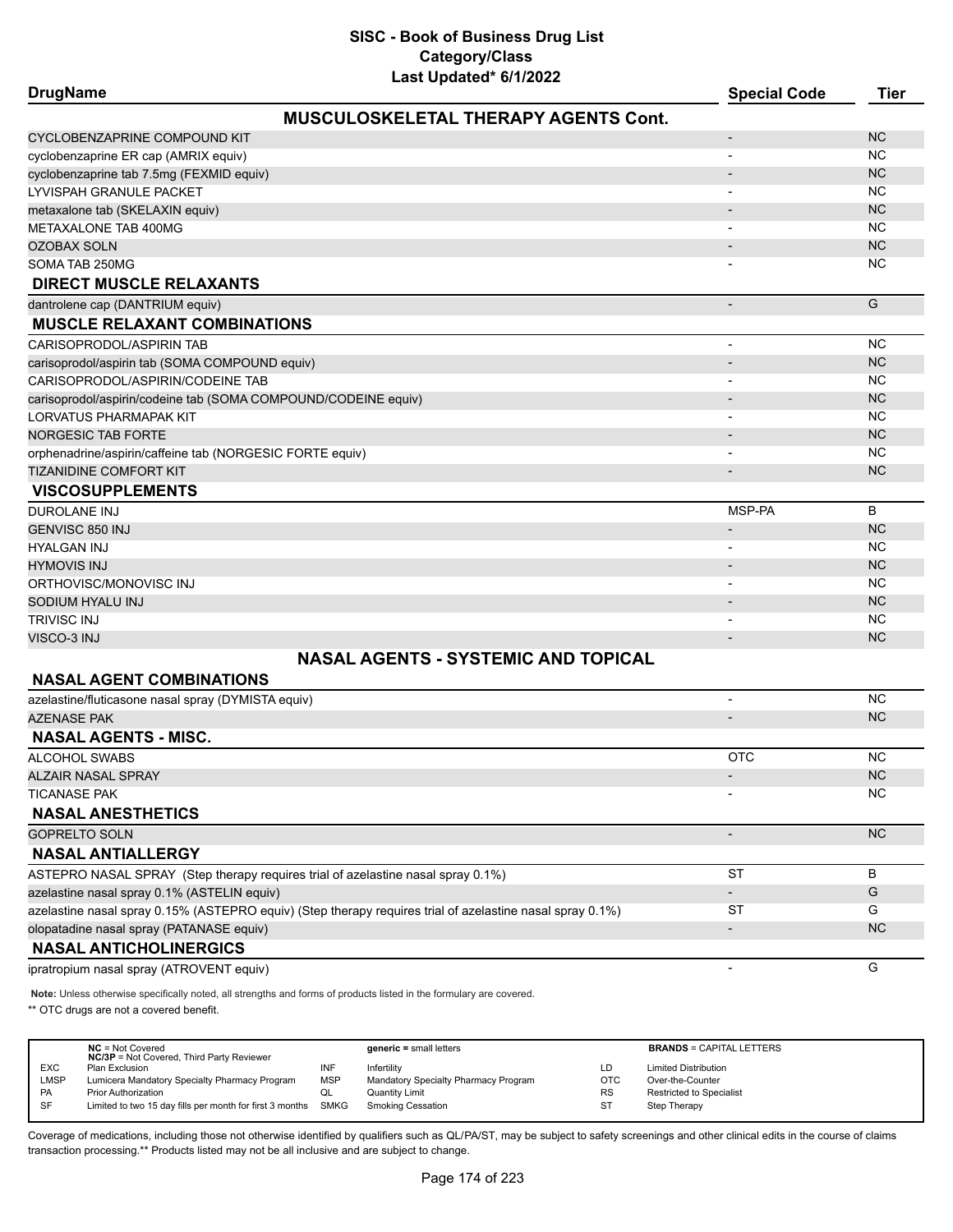# **DrugName Special Code Tier**

# **NASAL AGENTS - SYSTEMIC AND TOPICAL Cont.**

| <b>NASAL ANTI-INFECTIVES</b>                                                                                        |                          |            |
|---------------------------------------------------------------------------------------------------------------------|--------------------------|------------|
| BACTROBAN NASAL OINT (QL= 10 tubes/fill)                                                                            | QL                       | B          |
| <b>NASAL STEROIDS</b>                                                                                               |                          |            |
| BECONASE AQ NASAL SPRAY                                                                                             | $\overline{\phantom{a}}$ | EXC        |
| budesonide nasal spray (RHINOCORT AQUA equiv)                                                                       | <b>OTC</b>               | <b>EXC</b> |
| FLONASE SENSIMIST NASAL SPRAY                                                                                       | <b>OTC</b>               | <b>EXC</b> |
| FLUNISOLIDE NASAL SPRAY (NASAREL equiv)                                                                             |                          | <b>EXC</b> |
| fluticasone nasal spray (FLONASE equiv)                                                                             |                          | <b>EXC</b> |
| mometasone nasal spray (NASONEX equiv)                                                                              | $\blacksquare$           | <b>EXC</b> |
| NASACORT OTC NASAL SPRAY                                                                                            | <b>OTC</b>               | <b>EXC</b> |
| <b>OMNARIS NASAL SPRAY</b>                                                                                          |                          | <b>EXC</b> |
| <b>QNASL NASAL SPRAY</b>                                                                                            |                          | EXC        |
| SINUVA NASAL IMPLANT                                                                                                | $\overline{\phantom{a}}$ | <b>EXC</b> |
| triamcinolone OTC nasal spray (NASACORT equiv)                                                                      | <b>OTC</b>               | <b>EXC</b> |
| <b>XHANCE NASAL EXHALER</b>                                                                                         |                          | <b>EXC</b> |
| ZETONNA NASAL SPRAY                                                                                                 |                          | EXC        |
| SYMPATHOMIMETIC DECONGESTANTS                                                                                       |                          |            |
| <b>ADRENALIN SOLN</b>                                                                                               | $\overline{\phantom{a}}$ | <b>NC</b>  |
| epinephrine hcl nasal soln (ADRENALIN equiv)                                                                        |                          | <b>NC</b>  |
| <b>NEUROMUSCULAR AGENTS</b>                                                                                         |                          |            |
| <b>ALS AGENTS</b>                                                                                                   |                          |            |
| riluzole tab (RILUTEK equiv)                                                                                        | $\overline{\phantom{a}}$ | G          |
| <b>EXSERVAN FILM</b>                                                                                                | $\overline{\phantom{a}}$ | <b>NC</b>  |
| <b>RADICAVA ORS SUSP</b>                                                                                            | $\overline{\phantom{a}}$ | <b>NC</b>  |
| <b>TIGLUTIK SUSP</b>                                                                                                |                          | <b>NC</b>  |
| NEUROMUSCULAR BLOCKING AGENT - NEUROTOXINS                                                                          |                          |            |
| <b>BOTOX INJ</b>                                                                                                    | MSP-PA                   | B          |
| <b>DYSPORT INJ</b>                                                                                                  | MSP-PA                   | в          |
|                                                                                                                     | MSP-PA                   | B          |
| <b>XEOMIN INJ</b>                                                                                                   |                          |            |
| <b>SPINAL MUSCULAR ATROPHY AGENTS (SMA)</b>                                                                         |                          |            |
| EVRYSDI SOLN (QL= 6.67ml/day; Only available through Accredo 800-803-2523)                                          | LD-PA-QL                 | B          |
| <b>NUTRIENTS</b>                                                                                                    |                          |            |
| <b>LIPIDS</b>                                                                                                       |                          |            |
| <b>DOJOLVI ORAL LIQUID</b>                                                                                          | $\overline{\phantom{a}}$ | <b>NC</b>  |
| <b>OPHTHALMIC AGENTS</b>                                                                                            |                          |            |
| <b>ARTIFICIAL TEARS AND LUBRICANTS</b>                                                                              |                          |            |
| <b>LACRISERT OPHTH INSERT</b>                                                                                       |                          | <b>NC</b>  |
| <b>BETA-BLOCKERS - OPHTHALMIC</b>                                                                                   |                          |            |
| <b>BETIMOL OPHTH SOLN</b>                                                                                           | $\overline{\phantom{a}}$ | B          |
| BETOPTIC-S OPHTH SOLN                                                                                               | $\overline{\phantom{a}}$ | B          |
| DORZOLAMIDE/TIMOLOL OPHTH SOLN                                                                                      | -                        | B          |
| <b>ISTALOL OPHTH SOLN</b>                                                                                           | $\overline{\phantom{a}}$ | B          |
| METIPRANOLOL OPHTH SOLN                                                                                             | $\overline{\phantom{a}}$ | B          |
| TIMOLOL OPHTH GEL SOLN                                                                                              |                          | B          |
|                                                                                                                     |                          |            |
| Note: Unless otherwise specifically noted, all strengths and forms of products listed in the formulary are covered. |                          |            |

\*\* OTC drugs are not a covered benefit.

|            | $NC = Not Covered$<br><b>NC/3P</b> = Not Covered, Third Party Reviewer |             | $generic = small letters$            |            | <b>BRANDS = CAPITAL LETTERS</b> |
|------------|------------------------------------------------------------------------|-------------|--------------------------------------|------------|---------------------------------|
| <b>EXC</b> | Plan Exclusion                                                         |             | Infertility                          | LD         | <b>Limited Distribution</b>     |
| LMSP       | Lumicera Mandatory Specialty Pharmacy Program                          | <b>MSP</b>  | Mandatory Specialty Pharmacy Program | <b>OTC</b> | Over-the-Counter                |
| <b>PA</b>  | <b>Prior Authorization</b>                                             | QL          | <b>Quantity Limit</b>                | <b>RS</b>  | <b>Restricted to Specialist</b> |
| SF         | Limited to two 15 day fills per month for first 3 months               | <b>SMKG</b> | Smoking Cessation                    | ST         | Step Therapy                    |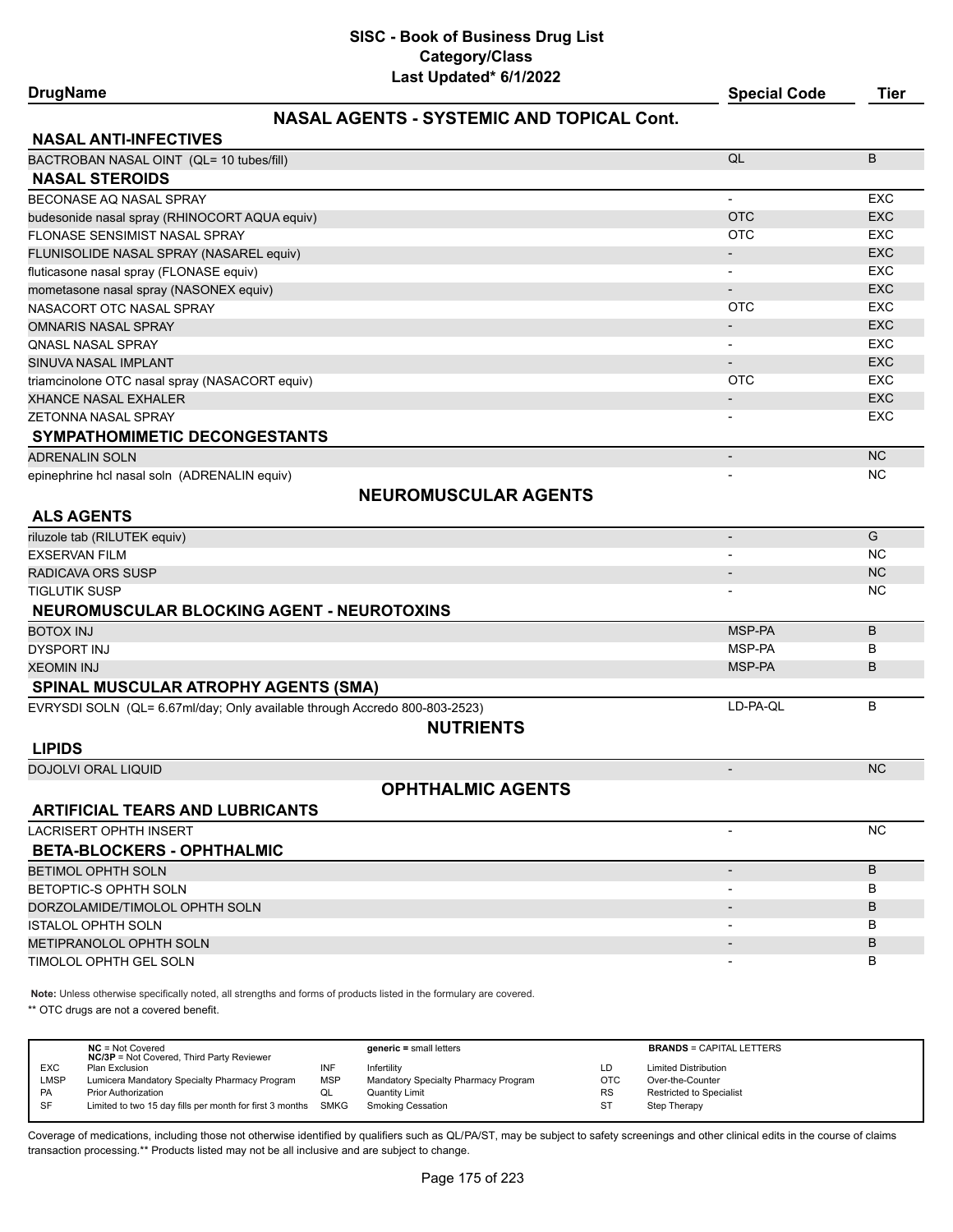| <b>DrugName</b>                                            | Last updated" britzuzz         | <b>Special Code</b>          | <b>Tier</b> |
|------------------------------------------------------------|--------------------------------|------------------------------|-------------|
|                                                            | <b>OPHTHALMIC AGENTS Cont.</b> |                              |             |
| TIMOPTIC OCUDOSE OPHTH SOLN 0.25%                          |                                |                              | B           |
| betaxolol ophth soln (BETOPTIC-S equiv)                    |                                | $\blacksquare$               | G           |
| CARTEOLOL OPHTH SOLN                                       |                                |                              | G           |
| carteolol ophth soln (OCUPRESS equiv)                      |                                |                              | G           |
| COMBIGAN OPHTH SOLN                                        |                                |                              | G           |
| dorzolamide/timolol (pf) ophth soln (COSOPT equiv)         |                                |                              | G           |
| LEVOBUNOLOL OPHTH SOLN                                     |                                |                              | G           |
| levobunolol ophth soln (BETAGAN equiv)                     |                                |                              | G           |
| timolol maleate (pf) ophth soln 0.5% (TIMOPTIC equiv)      |                                |                              | G           |
| timolol maleate ophth gel (TIMOPTIC-XE equiv)              |                                |                              | G           |
| timolol maleate ophth soln (TIMOPTIC equiv)                |                                |                              | G           |
| timolol maleate ophth soln 0.5% (ISTALOL equiv)            |                                |                              | G           |
| brimonidine/timolol ophth soln (COMBIGAN OPHTH SOLN equiv) |                                |                              | <b>NC</b>   |
| <b>CHOLINERGIC AGONISTS</b>                                |                                |                              |             |
| <b>TYRVAYA SOLN</b>                                        |                                |                              | <b>NC</b>   |
| <b>CYCLOPLEGIC MYDRIATICS</b>                              |                                |                              |             |
| CYCLOMYDRIL OPHTH SOLN                                     |                                | $\qquad \qquad \blacksquare$ | B           |
| HOMATROPINE OPHTH SOLN                                     |                                | $\blacksquare$               | B           |
| <b>ISOPTO HYOSCINE OPHTH SOLN</b>                          |                                |                              | B           |
| atropine ophth oint                                        |                                |                              | G           |
| atropine ophth soln (ISOPTO ATROPINE equiv)                |                                |                              | G           |
| cyclopentolate ophth soln (CYCLOGYL equiv)                 |                                |                              | G           |
| homatropine ophth soln (ISOPTO HOMATROPINE equiv)          |                                |                              | G           |
| phenylephrine ophth soln (MYDFRIN equiv)                   |                                |                              | G           |
| tropicamide ophth soln (MYDRIACYL equiv)                   |                                |                              | G           |
| TROPICAMIDE/CYCLOPENT/KETOROLAC/PE OPHTH SOLN              |                                |                              | <b>NC</b>   |
| <b>MIOTICS</b>                                             |                                |                              |             |
| <b>ISOPTO CARBACHOL OPHTH SOLN</b>                         |                                |                              | B           |
| PHOSPHOLINE OPHTH SOLN                                     |                                |                              | B           |
| PILOPINE HS OPHTH GEL                                      |                                |                              | B           |
| pilocarpine ophth soln (ISOPTO CARPINE equiv)              |                                |                              | G           |
| <b>VUITY OPHTH SOLN</b>                                    |                                |                              | <b>NC</b>   |
| <b>OPHTHALMIC - ANGIOGENESIS INHIBITORS</b>                |                                |                              |             |
| LUCENTIS INJ                                               |                                | MSP-PA                       | B           |
| MACUGEN INJ                                                |                                | MSP-PA                       | B           |
| <b>OPHTHALMIC ADRENERGIC AGENTS</b>                        |                                |                              |             |
| ALPHAGAN P OPHTH SOLN 0.1%                                 |                                |                              | B           |
| <b>IOPIDINE OPHTH SOLN 1%</b>                              |                                |                              | B           |
| SIMBRINZA OPHTH SUSP                                       |                                |                              | В           |
| apraclonidine ophth soln (IOPIDINE equiv)                  |                                |                              | G           |
| brimonidine ophth soln 0.15% (ALPHAGAN P 0.15% equiv)      |                                |                              | G           |
| brimonidine ophth soln 0.2%                                |                                |                              | G           |
| ALPHAGAN P OPHTH SOLN 0.15%                                |                                |                              | NC.         |
| LUMIFY OPHTH SOLN 0.25%                                    |                                |                              | <b>NC</b>   |
| <b>OPHTHALMIC ANTI-INFECTIVES</b>                          |                                |                              |             |
| AZASITE SOLN                                               |                                | -                            | B           |
|                                                            |                                |                              |             |

**Note:** Unless otherwise specifically noted, all strengths and forms of products listed in the formulary are covered.

\*\* OTC drugs are not a covered benefit.

|             | $NC = Not Covered$<br><b>NC/3P</b> = Not Covered, Third Party Reviewer |            | $generic = small letters$            |            | <b>BRANDS = CAPITAL LETTERS</b> |
|-------------|------------------------------------------------------------------------|------------|--------------------------------------|------------|---------------------------------|
| <b>EXC</b>  | Plan Exclusion                                                         | INF        | Infertility                          | LD         | <b>Limited Distribution</b>     |
| <b>LMSP</b> | Lumicera Mandatory Specialty Pharmacy Program                          | <b>MSP</b> | Mandatory Specialty Pharmacy Program | <b>OTC</b> | Over-the-Counter                |
| PA          | <b>Prior Authorization</b>                                             | QL         | <b>Quantity Limit</b>                | <b>RS</b>  | <b>Restricted to Specialist</b> |
| SF          | Limited to two 15 day fills per month for first 3 months SMKG          |            | <b>Smoking Cessation</b>             | -ST        | Step Therapy                    |
|             |                                                                        |            |                                      |            |                                 |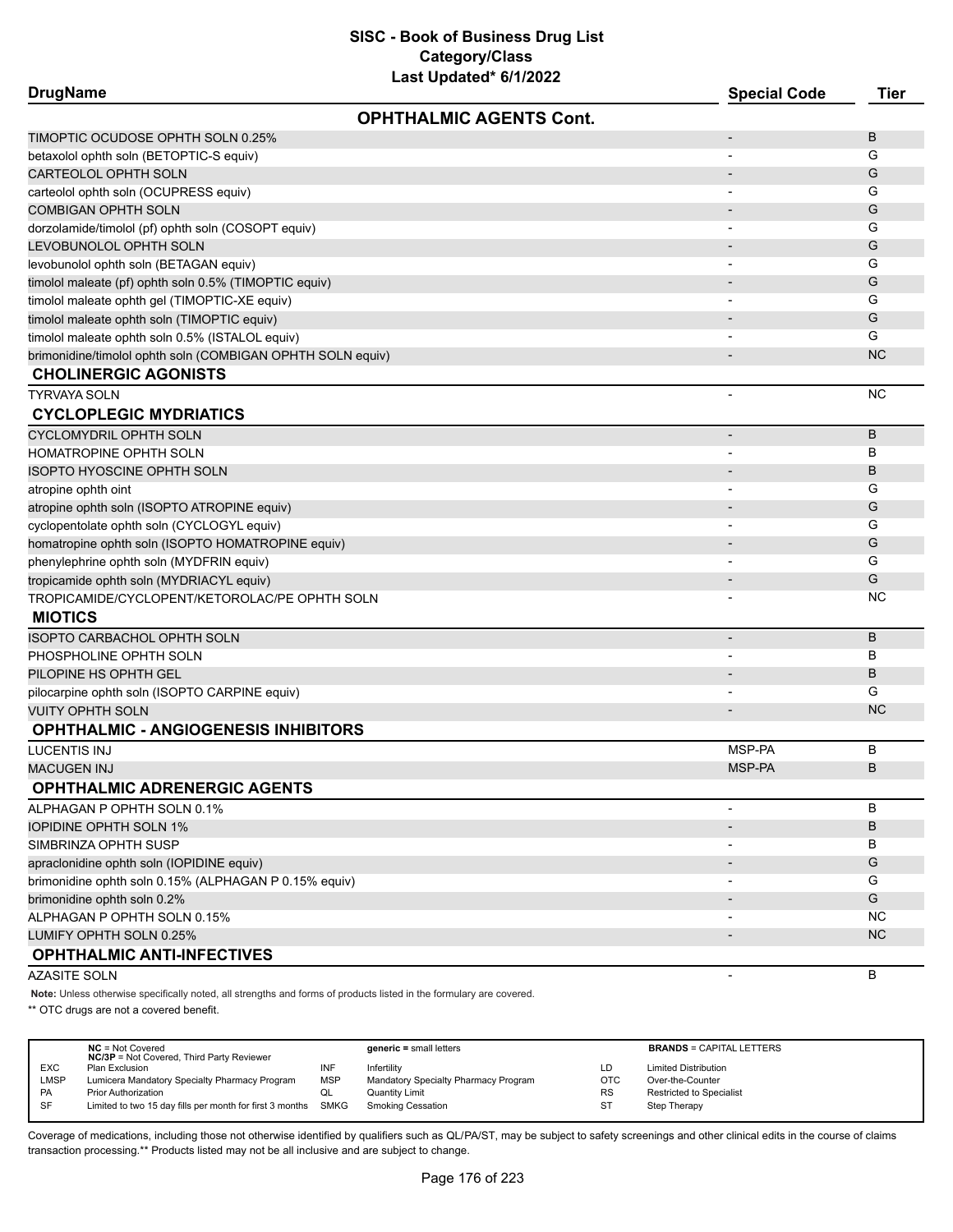**DrugName Special Code Tier OPHTHALMIC AGENTS Cont.**

| <b>BACITRACIN OPHTH OINT</b>                                                                        |                          | В         |
|-----------------------------------------------------------------------------------------------------|--------------------------|-----------|
| CILOXAN OPHTH OINT                                                                                  |                          | в         |
| NATACYN OPHTH SUSP (QL= 15ml/fill)                                                                  | QL                       | B         |
| TOBREX OPHTH OINT                                                                                   |                          | В         |
| ZIRGAN OPHTH GEL                                                                                    |                          | B         |
| bacitracin/neomycin/polymyxin b ophth oint (NEOSPORIN equiv)                                        |                          | G         |
| bacitracin/polymyxin b ophth oint (POLYSPORIN equiv)                                                |                          | G         |
| ciprofloxacin ophth soln (CILOXAN equiv)                                                            |                          | G         |
| erythromycin ophth oint                                                                             |                          | G         |
| gatifloxacin ophth soln (ZYMAXID equiv)                                                             |                          | G         |
| <b>GENTAK OPHTH OINT</b>                                                                            |                          | G         |
| gentamicin ophth oint (GARAMYCIN equiv)                                                             |                          | G         |
| gentamicin ophth soln (GARAMYCIN equiv)                                                             |                          | G         |
| levofloxacin ophth soln (QUIXIN equiv)                                                              |                          | G         |
| moxifloxacin ophth soln (VIGAMOX OPHTH SOLN equiv)                                                  |                          | G         |
| NEOMYCIN/POLYMIXIN/GRAMICIDIN OPHTH SOLN                                                            |                          | G         |
| ofloxacin ophth soln (OCUFLOX equiv)                                                                |                          | G         |
| polymyxin b/trimethoprim ophth soln (POLYTRIM equiv)                                                |                          | G         |
| sulfacetamide sodium ophth soln (BLEPH-10 equiv)                                                    |                          | G         |
| tobramycin ophth soln (TOBREX equiv)                                                                |                          | G         |
| TRIFLURIDINE OPHTH SOLN                                                                             |                          | G         |
| trifluridine ophth soln (VIROPTIC equiv)                                                            |                          | G         |
| BESIVANCE OPHTH SUSP                                                                                |                          | <b>NC</b> |
| MOXEZA OPHTH SOLN, MOXIFLOXACIN OPHTH SOLN, VIGAMOX OPHTH SOLN                                      |                          | <b>NC</b> |
| MOXIFLOXACIN SOLN                                                                                   |                          | <b>NC</b> |
| <b>VANCOMYCIN SOLN</b>                                                                              |                          | <b>NC</b> |
| VIGAMOX OPHTH SOLN                                                                                  |                          | <b>NC</b> |
| <b>OPHTHALMIC IMMUNOMODULATORS</b>                                                                  |                          |           |
| cyclosporine ophth emulsion (RESTASIS equiv)                                                        | PA                       | G         |
| CEQUA (PF) OPHTH SOLN                                                                               |                          | <b>NC</b> |
| CYCLOSPORINE OPHTH EMULSION 0.1%                                                                    |                          | <b>NC</b> |
| <b>RESTASIS MULTI-DOSE</b>                                                                          |                          | <b>NC</b> |
| RESTASIS OPHTH EMULSION                                                                             |                          | ΝC        |
| <b>OPHTHALMIC INTEGRIN ANTAGONISTS</b>                                                              |                          |           |
| XIIDRA OPHTH SOLN                                                                                   | $\overline{\phantom{a}}$ | <b>NC</b> |
| <b>OPHTHALMIC KINASE INHIBITORS</b>                                                                 |                          |           |
| RHOPRESSA OPHTH SOLN                                                                                |                          | <b>NC</b> |
| ROCKLATAN OPHTH SOLN                                                                                |                          | <b>NC</b> |
| OPHTHALMIC LOCAL ANESTHETICS                                                                        |                          |           |
| proparacaine ophth soln (ALCAINE equiv)                                                             |                          | G         |
| <b>OPHTHALMIC NERVE GROWTH FACTORS</b>                                                              |                          |           |
| OXERVATE OPHTH SOLN (QL= 8 kits/affected eye/lifetime; Only available through Accredo 800-803-2523) | LD-PA-QL                 | B         |
| <b>OPHTHALMIC PHOTOENHANCERS</b>                                                                    |                          |           |
| PHOTREXA OP KIT                                                                                     | $\overline{\phantom{a}}$ | NC.       |
| PHOTREXA VISCOUS OPHTH SOLN                                                                         | $\overline{\phantom{a}}$ | <b>NC</b> |
|                                                                                                     |                          |           |

**Note:** Unless otherwise specifically noted, all strengths and forms of products listed in the formulary are covered.

\*\* OTC drugs are not a covered benefit.

|            | $NC = Not Covered$<br><b>NC/3P</b> = Not Covered, Third Party Reviewer |            | $generic = small letters$            |            | <b>BRANDS = CAPITAL LETTERS</b> |
|------------|------------------------------------------------------------------------|------------|--------------------------------------|------------|---------------------------------|
| <b>EXC</b> | Plan Exclusion                                                         | INF        | Infertility                          | LD         | <b>Limited Distribution</b>     |
| LMSP       | Lumicera Mandatory Specialty Pharmacy Program                          | <b>MSP</b> | Mandatory Specialty Pharmacy Program | <b>OTC</b> | Over-the-Counter                |
| <b>PA</b>  | <b>Prior Authorization</b>                                             | ◡          | Quantity Limit                       | <b>RS</b>  | <b>Restricted to Specialist</b> |
| SF         | Limited to two 15 day fills per month for first 3 months SMKG          |            | Smoking Cessation                    | ST         | Step Therapy                    |
|            |                                                                        |            |                                      |            |                                 |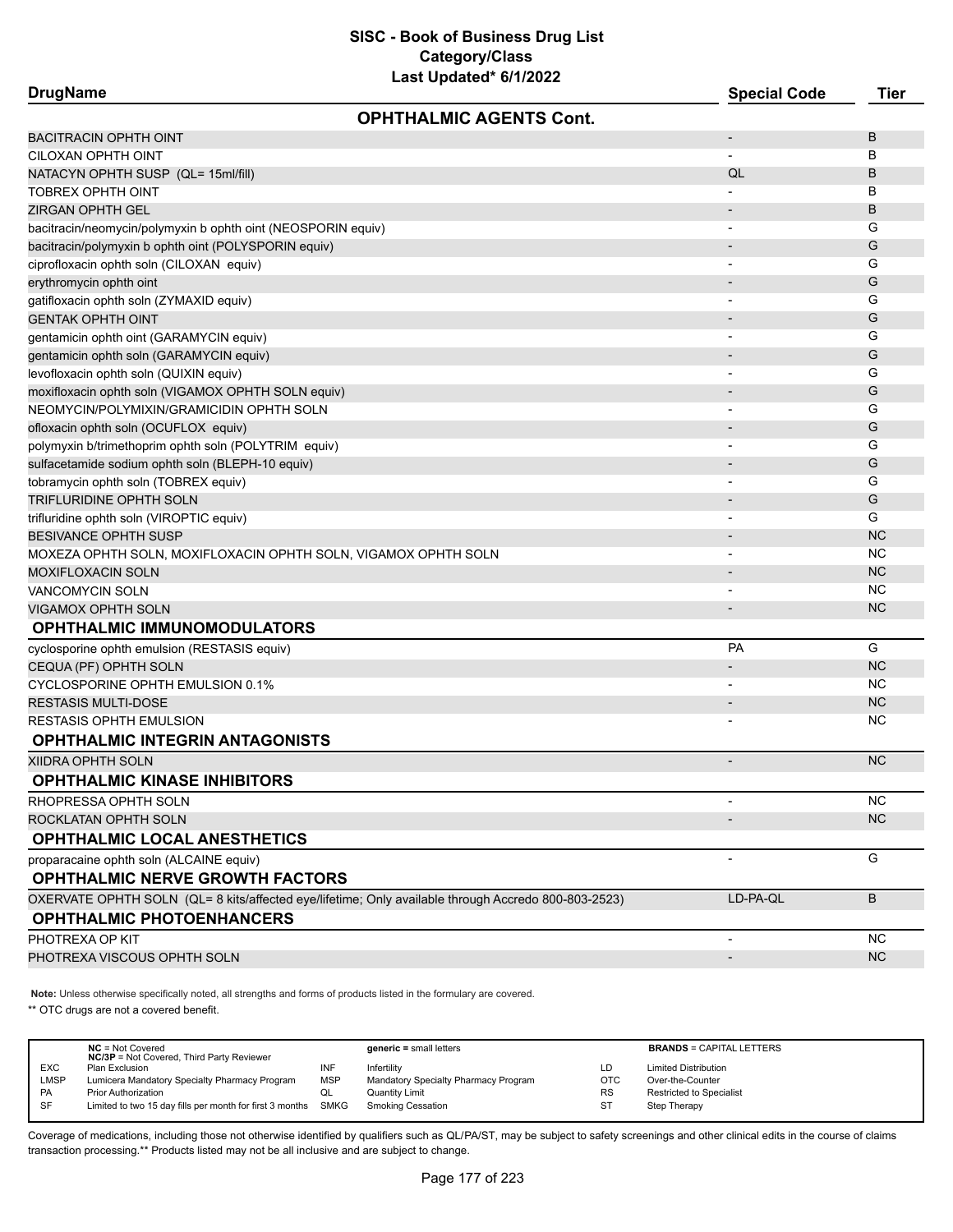**DrugName Special Code Tier**

# **OPHTHALMIC AGENTS Cont.**

| <b>OPHTHALMIC STEROIDS</b>                                                  |                          |           |
|-----------------------------------------------------------------------------|--------------------------|-----------|
| <b>ALREX OPHTH SUSP</b>                                                     |                          | B         |
| <b>BLEPHAMIDE OPHTH SOLN</b>                                                |                          | B         |
| BLEPHAMIDE S.O.P. OPHTH OINT                                                |                          | B         |
| <b>FLAREX OPHTH SUSP</b>                                                    |                          | B         |
| FML FORTE OPHTH SUSP                                                        |                          | B         |
| FML S.O.P. OPHTH OINT                                                       |                          | B         |
| LOTEMAX OPHTH GEL                                                           |                          | B         |
| LOTEMAX OPHTH OINT                                                          | $\overline{\phantom{a}}$ | B         |
| MAXIDEX OPHTH SOLN                                                          |                          | B         |
| PRED FORTE OPHTH SUSP                                                       |                          | B         |
| PRED MILD OPHTH SOLN                                                        |                          | B         |
| PRED-G OPHTH SOLN                                                           |                          | B         |
| <b>TOBRADEX OPHTH OINT</b>                                                  |                          | B         |
| <b>TOBRADEX ST OPHTH SUSP</b>                                               |                          | B         |
| <b>VEXOL OPHTH SUSP</b>                                                     | $\blacksquare$           | B         |
| ZYLET OPHTH SUSP (QL= 5ml/fill (10ml bottle is Not Covered))                | QL                       | B         |
| bacitracin/polymyxin/neomycin/hydrocortisone ophth oint (CORTISPORIN equiv) | $\overline{\phantom{a}}$ | G         |
| dexamethasone ophth soln                                                    |                          | G         |
| difluprednate ophth emulsion (DUREZOL equiv)                                | $\overline{\phantom{a}}$ | G         |
| fluorometholone ophth soln (FML LIQUIFILM equiv)                            |                          | G         |
| loteprednol etabonate ophth gel (LOTEMAX equiv)                             |                          | G         |
| loteprednol ophth susp (LOTEMAX equiv)                                      |                          | G         |
| neomycin/polymyxin/dexamethasone ophth oint (MAXITROL equiv)                |                          | G         |
| neomycin/polymyxin/dexamethasone ophth soln (MAXITROL equiv)                | $\overline{\phantom{a}}$ | G         |
| NEOMYCIN/POLYMYXIN/HYDROCORTISONE OPHTH SOLN                                |                          | G         |
| PREDNISOLONE OPHTH SUSP                                                     | $\blacksquare$           | G         |
| PREDNISOLONE SODIUM PHOSPHATE OPHTH SOLN                                    |                          | G         |
| sulfacetamide sodium/prednisolone ophth soln (VASOCIDIN equiv)              | $\overline{\phantom{a}}$ | G         |
| tobramycin/dexamethasone ophth soln (TOBRADEX equiv)                        |                          | G         |
| <b>DEXTENZA OPHTH INSERT</b>                                                |                          | <b>NC</b> |
| <b>EYSUVIS OPHTH SUSP</b>                                                   |                          | <b>NC</b> |
| <b>INVELTYS OPHTH SUSP</b>                                                  | $\overline{\phantom{a}}$ | <b>NC</b> |
| <b>KLARITY-B DROPS</b>                                                      | $\blacksquare$           | <b>NC</b> |
| <b>KLARITY-L DROPS</b>                                                      | $\overline{\phantom{a}}$ | <b>NC</b> |
| LOTEMAX SM GEL 0.38%                                                        |                          | <b>NC</b> |
| PREDNISOLONE/MOXIFLOXACIN OPHTH SOLN                                        |                          | <b>NC</b> |
| PREDNISOLONE/MOXIFLOXACIN OPHTH SUSP                                        |                          | <b>NC</b> |
| PREDNISOLONE/MOXIFLOXACIN/BROMFENAC OPHTH SOLN                              |                          | <b>NC</b> |
| PREDNISOLONE/MOXIFLOXACIN/BROMFENAC OPHTH SUSP                              |                          | NC.       |
| PREDNISOLONE/MOXIFLOXACIN/KETOROLAC OPHTH SOLN                              |                          | NC.       |
| PREDNISOLONE/MOXIFLOXACIN/NEPAFENAC OPHTH SUSP                              |                          | NC.       |
| PREDNISOLONE/NEPAFENAC OPHTH SUSP                                           |                          | <b>NC</b> |
| <b>OPHTHALMIC SURGICAL AIDS</b>                                             |                          |           |
| <b>DUOVISC KIT</b>                                                          |                          | <b>NC</b> |
| <b>OPHTHALMICS - MISC.</b>                                                  |                          |           |

**Note:** Unless otherwise specifically noted, all strengths and forms of products listed in the formulary are covered.

\*\* OTC drugs are not a covered benefit.

|             | $NC = Not Covered$<br><b>NC/3P</b> = Not Covered, Third Party Reviewer |            | $generic = small letters$            |            | <b>BRANDS = CAPITAL LETTERS</b> |
|-------------|------------------------------------------------------------------------|------------|--------------------------------------|------------|---------------------------------|
| <b>EXC</b>  | Plan Exclusion                                                         | INF        | Infertility                          | LD         | <b>Limited Distribution</b>     |
| <b>LMSP</b> | Lumicera Mandatory Specialty Pharmacy Program                          | <b>MSP</b> | Mandatory Specialty Pharmacy Program | <b>OTC</b> | Over-the-Counter                |
| <b>PA</b>   | <b>Prior Authorization</b>                                             | QL         | Quantity Limit                       | <b>RS</b>  | <b>Restricted to Specialist</b> |
| SF          | Limited to two 15 day fills per month for first 3 months SMKG          |            | Smoking Cessation                    | ST         | Step Therapy                    |
|             |                                                                        |            |                                      |            |                                 |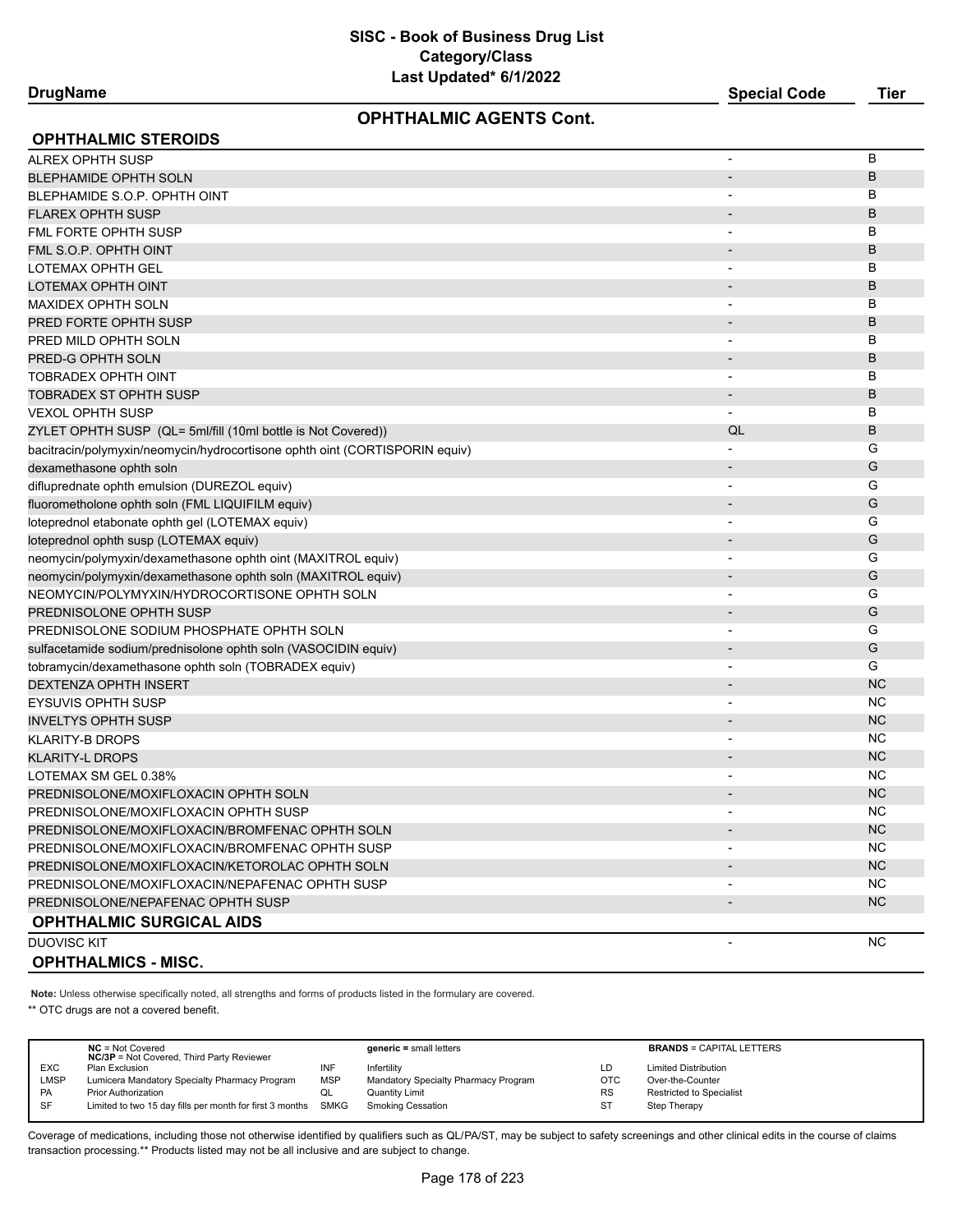| <b>DrugName</b>                                                                                        | Last upuateu van Zulle                                                                                                | <b>Special Code</b>      | <b>Tier</b> |
|--------------------------------------------------------------------------------------------------------|-----------------------------------------------------------------------------------------------------------------------|--------------------------|-------------|
|                                                                                                        | <b>OPHTHALMIC AGENTS Cont.</b>                                                                                        |                          |             |
| <b>ACUVAIL OPHTH SOLN</b>                                                                              |                                                                                                                       | $\overline{\phantom{a}}$ | B           |
| ALOCRIL OPHTH SOLN                                                                                     |                                                                                                                       |                          | B           |
| ALOMIDE OPHTH SOLN                                                                                     |                                                                                                                       |                          | B           |
| <b>AZOPT OPHTH SUSP</b>                                                                                |                                                                                                                       |                          | в           |
| Specialty Pharmacy 844-288-5007)                                                                       | CYSTADROPS SOLN (QL = 4 bottles/28 days; Restricted to Ophthalmology Specialist; Only available through Anovo         | LD-QL-RS                 | B           |
| through Walgreens 888-347-3416)                                                                        | CYSTARAN OPHTH SOLN (QL= 4 bottles/28 days; Restricted to Ophthalmology or Optometry Specialist; Only available       | LD-QL-RS                 | в           |
| <b>ILEVRO OPHTH SUSP</b>                                                                               |                                                                                                                       |                          | B           |
| <b>NEVANAC OPHTH SUSP</b>                                                                              |                                                                                                                       |                          | B           |
| PROLENSA OPHTH SOLN                                                                                    |                                                                                                                       |                          | B           |
| ketotifen ophth soln (ZADITOR equiv)                                                                   |                                                                                                                       | <b>OTC</b>               | EXC         |
| <b>UPNEEQ SOLN</b>                                                                                     |                                                                                                                       |                          | <b>EXC</b>  |
| azelastine ophth soln (OPTIVAR equiv)                                                                  |                                                                                                                       |                          | G           |
| brinzolamide ophth susp (AZOPT equiv)                                                                  |                                                                                                                       | $\overline{\phantom{a}}$ | G           |
| bromfenac ophth soln (BROMDAY equiv)                                                                   |                                                                                                                       | $\overline{\phantom{a}}$ | G           |
| cromolyn ophth soln (CROLOM equiv)                                                                     |                                                                                                                       | $\overline{\phantom{a}}$ | G           |
| diclofenac sodium ophth soln (VOLTAREN equiv)                                                          |                                                                                                                       |                          | G           |
| dorzolamide ophth soln (TRUSOPT equiv)                                                                 |                                                                                                                       |                          | G           |
| epinastine ophth soln (ELESTAT equiv)                                                                  |                                                                                                                       | $\blacksquare$           | G           |
| flurbiprofen ophth soln (OCUFEN equiv)                                                                 |                                                                                                                       | $\overline{\phantom{a}}$ | G           |
| ketorolac ophth soln (ACULAR (LS) equiv)                                                               |                                                                                                                       | $\overline{\phantom{a}}$ | G           |
| olopatadine ophth soln 0.1% (PATANOL equiv)                                                            |                                                                                                                       |                          | G           |
| $0.1\%$                                                                                                | olopatadine ophth soln 0.2% (PATADAY equiv) (QL= 2.5ml/30 days; Step therapy requires trial of olopatadine ophth soln | QL-ST                    | G           |
| bepotastine ophth soln (BEPREVE equiv)                                                                 |                                                                                                                       | $\overline{\phantom{a}}$ | <b>NC</b>   |
| <b>BROMSITE OPHTH SOLN</b>                                                                             |                                                                                                                       |                          | <b>NC</b>   |
| <b>EMADINE OPHTH SOLN</b>                                                                              |                                                                                                                       | $\overline{\phantom{a}}$ | <b>NC</b>   |
| FLURBIPROFEN OPHTH SOLN                                                                                |                                                                                                                       | $\blacksquare$           | <b>NC</b>   |
| LASTACAFT OPHTH SOLN                                                                                   |                                                                                                                       | $\overline{\phantom{a}}$ | <b>NC</b>   |
| PAZEO OPHTH SOLN 0.7%                                                                                  |                                                                                                                       |                          | ΝC          |
| <b>ZADITOR OPHTH SOLN</b>                                                                              |                                                                                                                       | <b>OTC</b>               | <b>NC</b>   |
| <b>ZERVIATE OPHTH SOLN</b>                                                                             |                                                                                                                       |                          | ΝC          |
| <b>PROSTAGLANDINS - OPHTHALMIC</b>                                                                     |                                                                                                                       |                          |             |
| latanoprost ophth soln (XALATAN equiv) (QL= 2.5ml/30 days)                                             |                                                                                                                       | QL                       | G           |
| travoprost ophth soln (TRAVATAN Z equiv) (QL= 5ml/30 days; Step Therapy requires trial of latanoprost) |                                                                                                                       | QL-ST                    | G           |
| bimatoprost ophth soln                                                                                 |                                                                                                                       |                          | <b>NC</b>   |
| LUMIGAN OPHTH SOLN                                                                                     |                                                                                                                       |                          | <b>NC</b>   |
| <b>VYZULTA SOLN</b>                                                                                    |                                                                                                                       |                          | <b>NC</b>   |
| <b>XELPROS OPHTH EMULSION</b>                                                                          |                                                                                                                       | $\overline{\phantom{a}}$ | <b>NC</b>   |
| <b>ZIOPTAN OPHTH SOLN</b>                                                                              |                                                                                                                       |                          | <b>NC</b>   |
|                                                                                                        | <b>OTIC AGENTS</b>                                                                                                    |                          |             |
| <b>OTIC AGENTS - MISCELLANEOUS</b>                                                                     |                                                                                                                       |                          |             |
| acetic acid otic soln (VOSOL equiv)                                                                    |                                                                                                                       |                          | G           |
| ACETIC ACID/ALUMINUM ACETATE OTIC SOLN                                                                 |                                                                                                                       |                          | G           |
| <b>OTIC ANTI-INFECTIVES</b>                                                                            |                                                                                                                       |                          |             |

**Note:** Unless otherwise specifically noted, all strengths and forms of products listed in the formulary are covered.

\*\* OTC drugs are not a covered benefit.

|            | $NC = Not Covered$<br><b>NC/3P</b> = Not Covered, Third Party Reviewer |            | $generic = small letters$            |            | <b>BRANDS = CAPITAL LETTERS</b> |
|------------|------------------------------------------------------------------------|------------|--------------------------------------|------------|---------------------------------|
| <b>EXC</b> | Plan Exclusion                                                         | INF        | Infertility                          | LD         | <b>Limited Distribution</b>     |
| LMSP       | Lumicera Mandatory Specialty Pharmacy Program                          | <b>MSP</b> | Mandatory Specialty Pharmacy Program | <b>OTC</b> | Over-the-Counter                |
| <b>PA</b>  | <b>Prior Authorization</b>                                             | QL         | Quantity Limit                       | RS         | Restricted to Specialist        |
| SF         | Limited to two 15 day fills per month for first 3 months SMKG          |            | Smoking Cessation                    | ST         | Step Therapy                    |
|            |                                                                        |            |                                      |            |                                 |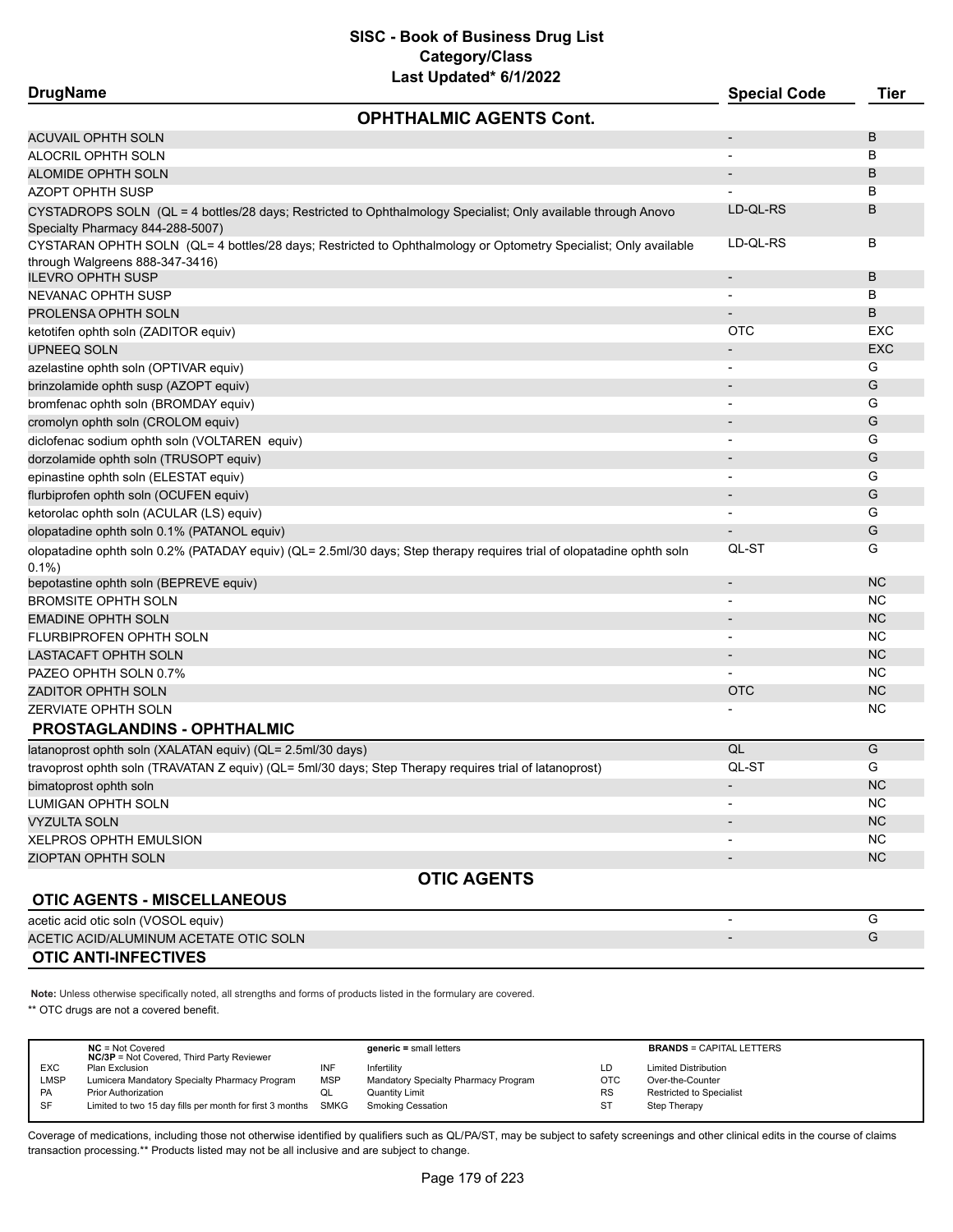| <b>DrugName</b>                                                                                  |                                                                                                                     | <b>Special Code</b>                          | <b>Tier</b> |
|--------------------------------------------------------------------------------------------------|---------------------------------------------------------------------------------------------------------------------|----------------------------------------------|-------------|
|                                                                                                  | <b>OTIC AGENTS Cont.</b>                                                                                            |                                              |             |
| CIPROFLOXACIN OTIC SOLN                                                                          |                                                                                                                     |                                              | в           |
| ofloxacin otic soln (FLOXIN equiv)                                                               |                                                                                                                     |                                              | G           |
| <b>OTIC COMBINATIONS</b>                                                                         |                                                                                                                     |                                              |             |
| CIPRO HC OTIC SUSP (Step Therapy requires trial of CIPRODEX)                                     |                                                                                                                     | <b>ST</b>                                    | B           |
| COLY-MYCIN S OTIC SUSP                                                                           |                                                                                                                     |                                              | B           |
| ciprofloxacin/dexamethasone otic susp (CIPRODEX equiv)                                           |                                                                                                                     |                                              | G           |
| neomycin/polymixin/hydrocoritisone otic soln (CORTISPORIN equiv)                                 |                                                                                                                     |                                              | G           |
| neomycin/polymixin/hydrocoritisone otic susp (CORTISPORIN equiv)                                 |                                                                                                                     |                                              | G           |
| antipyrine/benzocaine otic soln (AURALGAN equiv)                                                 |                                                                                                                     |                                              | <b>NC</b>   |
| CORTANE-B AQUEOUS OTIC SOLN                                                                      |                                                                                                                     |                                              | NC          |
| CORTANE-B OTIC SOLN                                                                              |                                                                                                                     |                                              | <b>NC</b>   |
| <b>CORTIC-ND DROPS</b>                                                                           |                                                                                                                     |                                              | <b>NC</b>   |
| otomax-HC otic soln (CORTANE-B equiv)                                                            |                                                                                                                     |                                              | <b>NC</b>   |
| OTOVEL OTIC SOLN, CIPROFLOXACIN/FLUOCINOLONE OTIC SOLN                                           |                                                                                                                     |                                              | NC          |
| OTOZIN OTIC DROPS                                                                                |                                                                                                                     |                                              | <b>NC</b>   |
| pramoxine-HC AQ otic soln (CORTANE-B AQUEOUS equiv)                                              |                                                                                                                     |                                              | <b>NC</b>   |
| <b>OTIC STEROIDS</b>                                                                             |                                                                                                                     |                                              |             |
| ACETASOL HC OTIC SOLN                                                                            |                                                                                                                     | $\overline{\phantom{a}}$                     | B           |
| acetic acid/hydrocortisone otic soln (VOSOL HC equiv)                                            |                                                                                                                     |                                              | G           |
| fluocinolone otic oil (DERMOTIC equiv)                                                           |                                                                                                                     |                                              | G           |
|                                                                                                  | <b>OXYTOCICS</b>                                                                                                    |                                              |             |
| <b>OXYTOCICS</b>                                                                                 |                                                                                                                     |                                              |             |
| methylergonovine tab (METHERGINE equiv) (QL= 28 tabs/fill, 1 fill/365 days)                      |                                                                                                                     | QL                                           | G           |
|                                                                                                  | <b>PASSIVE IMMUNIZING AGENTS</b>                                                                                    |                                              |             |
| <b>IMMUNE SERUMS</b>                                                                             |                                                                                                                     |                                              |             |
| <b>CARIMUNE INJ</b>                                                                              |                                                                                                                     | MSP-PA                                       | B           |
| FLEBOGAMMA/GAMMAPLEX/OCTAGAM/PRIVIGEN INJ                                                        |                                                                                                                     | MSP-PA                                       | в           |
| <b>GAMASTAN S/D INJ</b>                                                                          |                                                                                                                     | MSP-PA                                       | В           |
| <b>GAMUNEX INJ</b>                                                                               |                                                                                                                     | MSP-PA                                       | в           |
| HIZENTRA INJ                                                                                     |                                                                                                                     | MSP-PA                                       | B           |
| CUVITRU INJ                                                                                      |                                                                                                                     |                                              | NС          |
| <b>PASSIVE IMMUNIZING AGENTS - COMBINATIONS</b>                                                  |                                                                                                                     |                                              |             |
|                                                                                                  |                                                                                                                     |                                              |             |
| <b>HYQVIA INJ</b>                                                                                |                                                                                                                     | MSP-PA                                       | B           |
|                                                                                                  | <b>PASSIVE IMMUNIZING AND TREATMENT AGENTS</b>                                                                      |                                              |             |
| <b>IMMUNE SERUMS</b>                                                                             |                                                                                                                     |                                              |             |
| HIZENTRA INJ                                                                                     |                                                                                                                     | MSP-PA                                       | В           |
| XEMBIFY INJ (Only available through CVS Specialty 800-237-2767)                                  |                                                                                                                     | LD-PA                                        | B           |
| CUTAQUIG INJ                                                                                     |                                                                                                                     |                                              | NC          |
|                                                                                                  | <b>PENICILLINS</b>                                                                                                  |                                              |             |
| <b>AMINOPENICILLINS</b>                                                                          |                                                                                                                     |                                              |             |
| amoxicillin cap (TRIMOX equiv)                                                                   |                                                                                                                     | $\overline{a}$                               | G           |
| <b>AMOXICILLIN CHEW TAB</b>                                                                      |                                                                                                                     |                                              | G           |
| amoxicillin susp (TRIMOX equiv)                                                                  |                                                                                                                     |                                              | G           |
| amoxicillin tab (AMOXIL equiv)                                                                   |                                                                                                                     |                                              | G           |
| ampicillin cap (PRINCIPEN equiv)                                                                 |                                                                                                                     |                                              | G           |
|                                                                                                  | Note: Unless otherwise specifically noted, all strengths and forms of products listed in the formulary are covered. |                                              |             |
| ** OTC drugs are not a covered benefit.                                                          |                                                                                                                     |                                              |             |
|                                                                                                  |                                                                                                                     |                                              |             |
| $NC = Not Covered$                                                                               | $generic = small letters$                                                                                           | <b>BRANDS = CAPITAL LETTERS</b>              |             |
| NC/3P = Not Covered, Third Party Reviewer<br>EXC<br>Plan Exclusion                               | INF<br>LD<br>Infertility                                                                                            | <b>Limited Distribution</b>                  |             |
| <b>LMSP</b><br>Lumicera Mandatory Specialty Pharmacy Program<br>PA<br><b>Prior Authorization</b> | <b>MSP</b><br>Mandatory Specialty Pharmacy Program<br><b>OTC</b><br><b>Quantity Limit</b><br>QL<br>RS               | Over-the-Counter<br>Restricted to Specialist |             |
| SF<br>Limited to two 15 day fills per month for first 3 months                                   | <b>SMKG</b><br><b>Smoking Cessation</b><br>ST                                                                       | Step Therapy                                 |             |

Coverage of medications, including those not otherwise identified by qualifiers such as QL/PA/ST, may be subject to safety screenings and other clinical edits in the course of claims transaction processing.\*\* Products listed may not be all inclusive and are subject to change.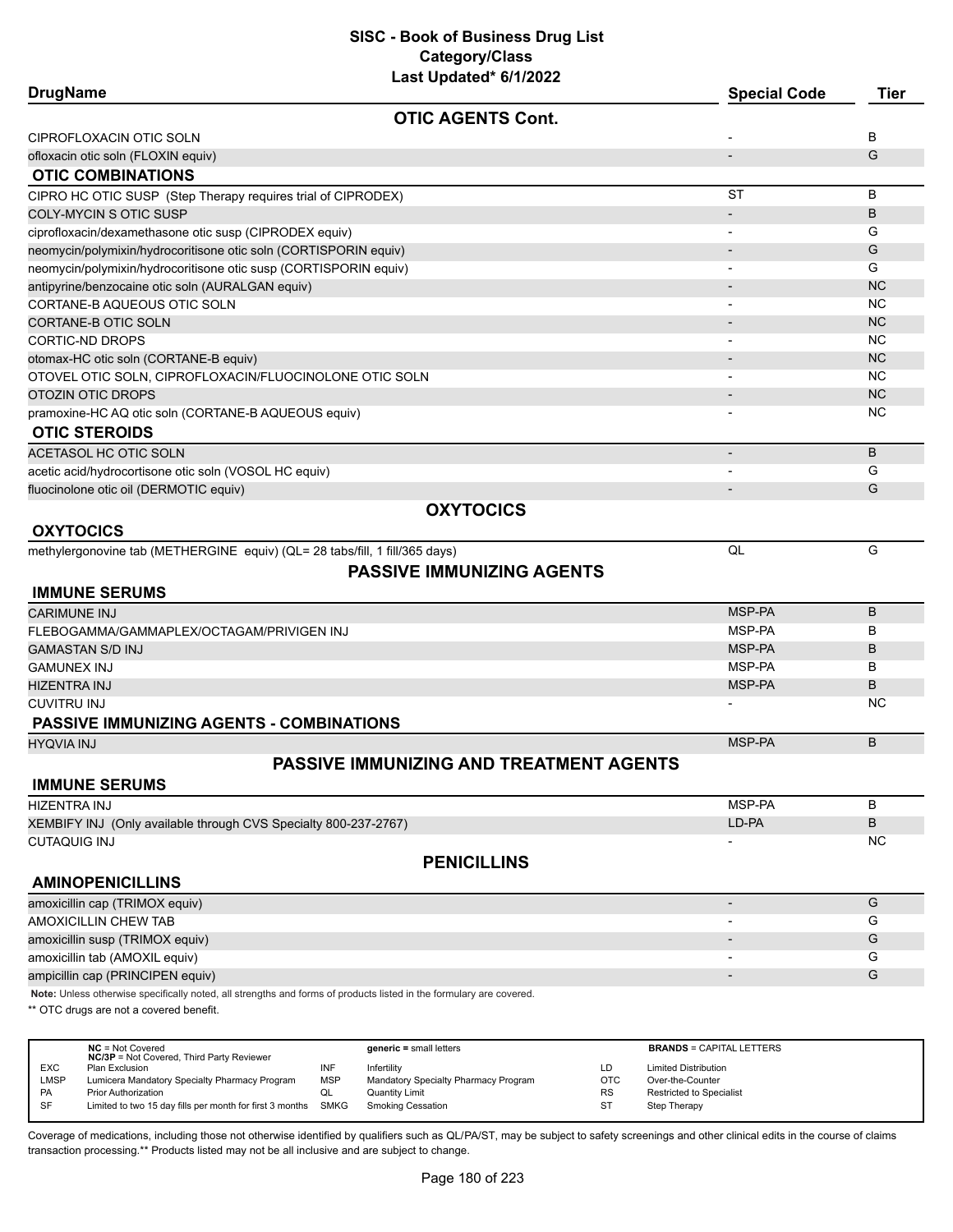| <b>DrugName</b>                                                                                                     | <b>Special Code</b>      | <b>Tier</b> |
|---------------------------------------------------------------------------------------------------------------------|--------------------------|-------------|
| <b>PENICILLINS Cont.</b>                                                                                            |                          |             |
| ampicillin susp (PRINCIPEN equiv)                                                                                   |                          | G           |
| <b>MOXATAG TAB</b>                                                                                                  |                          | <b>NC</b>   |
| <b>MOXATAG TAB 775MG</b>                                                                                            |                          | ΝC          |
| <b>NATURAL PENICILLINS</b>                                                                                          |                          |             |
| penicillin vk soln (VEETIDS equiv)                                                                                  |                          | G           |
| penicillin vk tab (VEETIDS equiv)                                                                                   |                          | G           |
| <b>PENICILLIN COMBINATIONS</b>                                                                                      |                          |             |
| AMOXICILLIN/CLAVULANATE ER TAB                                                                                      | $\overline{\phantom{a}}$ | B           |
| amoxicillin/clavulanate chew tab (AUGMENTIN equiv)                                                                  |                          | G           |
| amoxicillin/clavulanate ER tab (AUGMENTIN XR equiv)                                                                 |                          | G           |
| amoxicillin/clavulanate susp (AUGMENTIN ES equiv)                                                                   |                          | G           |
| amoxicillin/clavulanate tab (AUGMENTIN equiv)                                                                       |                          | G           |
| <b>PENICILLINASE-RESISTANT PENICILLINS</b>                                                                          |                          |             |
| dicloxacillin cap (DYNAPEN equiv)                                                                                   |                          | G           |
| PHARMACEUTICAL ADJUVANTS                                                                                            |                          |             |
| <b>SEMI SOLID VEHICLES</b>                                                                                          |                          |             |
| POLYETHYLENE GLYCOL 8000 GRANULES                                                                                   |                          | B           |
| <b>PROGESTINS</b>                                                                                                   |                          |             |
| <b>PROGESTINS</b>                                                                                                   |                          |             |
| medroxyprogesterone tab (PROVERA equiv)                                                                             | $\overline{\phantom{a}}$ | G           |
| megestrol ES susp (MEGACE ES equiv)                                                                                 |                          | G           |
| norethindrone tab (AYGESTIN equiv)                                                                                  |                          | G           |
| progesterone cap (PROMETRIUM equiv)                                                                                 | $\overline{\phantom{a}}$ | G           |
| progesterone oil inj                                                                                                |                          | G           |
| PSYCHOTHERAPEUTIC AND NEUROLOGICAL AGENTS - MISC.                                                                   |                          |             |
| <b>AGENTS FOR CHEMICAL DEPENDENCY</b>                                                                               |                          |             |
| LUCEMYRA TAB (QL= 96 tabs/7 days)                                                                                   | PA-QL                    | B           |
| acamprosate calcium DR tab (CAMPRAL equiv)                                                                          |                          | G           |
| <b>DISULFIRAM TAB</b>                                                                                               |                          | G           |
| disulfiram tab (ANTABUSE equiv)                                                                                     |                          | G           |
| <b>ANTI-CATAPLECTIC AGENTS</b>                                                                                      |                          |             |
| XYREM SOLN (QL= 540ml/30 days; Only available through Xyrem Certified Pharmacy 1-866-997-3688)                      | LD-PA-QL                 | B           |
| <b>XYWAV SOLN</b>                                                                                                   |                          | NC          |
| <b>ANTIDEMENTIA AGENTS</b>                                                                                          |                          |             |
| donepezil ODT (ARICEPT equiv) (QL= 1 tab/day)                                                                       | $\mathsf{QL}$            | G           |
| donepezil tab (ARICEPT equiv) (QL= 2 tabs/day)                                                                      | $\mathsf{QL}$            | G           |
| donepezil tab 23mg (ARICEPT equiv) (QL= 1 tab/day)                                                                  | QL                       | G           |
| galantamine ER cap (RAZADYNE ER equiv)                                                                              |                          | G           |
| <b>GALANTAMINE SOLN</b>                                                                                             | $\overline{\phantom{a}}$ | G           |
| galantamine tab (RAZADYNE equiv)                                                                                    |                          | G           |
| memantine soln (NAMENDA equiv)                                                                                      |                          | G           |
| memantine tab (NAMENDA equiv)                                                                                       |                          | G           |
| rivastigmine cap (EXELON equiv)                                                                                     |                          | G           |
| rivastigmine patch (EXELON equiv)                                                                                   |                          | G           |
| memantine ER cap (NAMENDA XR equiv)                                                                                 |                          | <b>NC</b>   |
| Note: Unless otherwise specifically noted, all strengths and forms of products listed in the formulary are covered. |                          |             |

\*\* OTC drugs are not a covered benefit.

|            | $NC = Not Covered$<br><b>NC/3P</b> = Not Covered, Third Party Reviewer |            | $generic = small letters$            |           | <b>BRANDS = CAPITAL LETTERS</b> |
|------------|------------------------------------------------------------------------|------------|--------------------------------------|-----------|---------------------------------|
| <b>EXC</b> | Plan Exclusion                                                         | INF        | Infertility                          | LD        | <b>Limited Distribution</b>     |
| LMSP       | Lumicera Mandatory Specialty Pharmacy Program                          | <b>MSP</b> | Mandatory Specialty Pharmacy Program | OTC       | Over-the-Counter                |
| PA         | <b>Prior Authorization</b>                                             | ◡          | Quantity Limit                       | <b>RS</b> | <b>Restricted to Specialist</b> |
| SF         | Limited to two 15 day fills per month for first 3 months SMKG          |            | <b>Smoking Cessation</b>             | ST        | Step Therapy                    |
|            |                                                                        |            |                                      |           |                                 |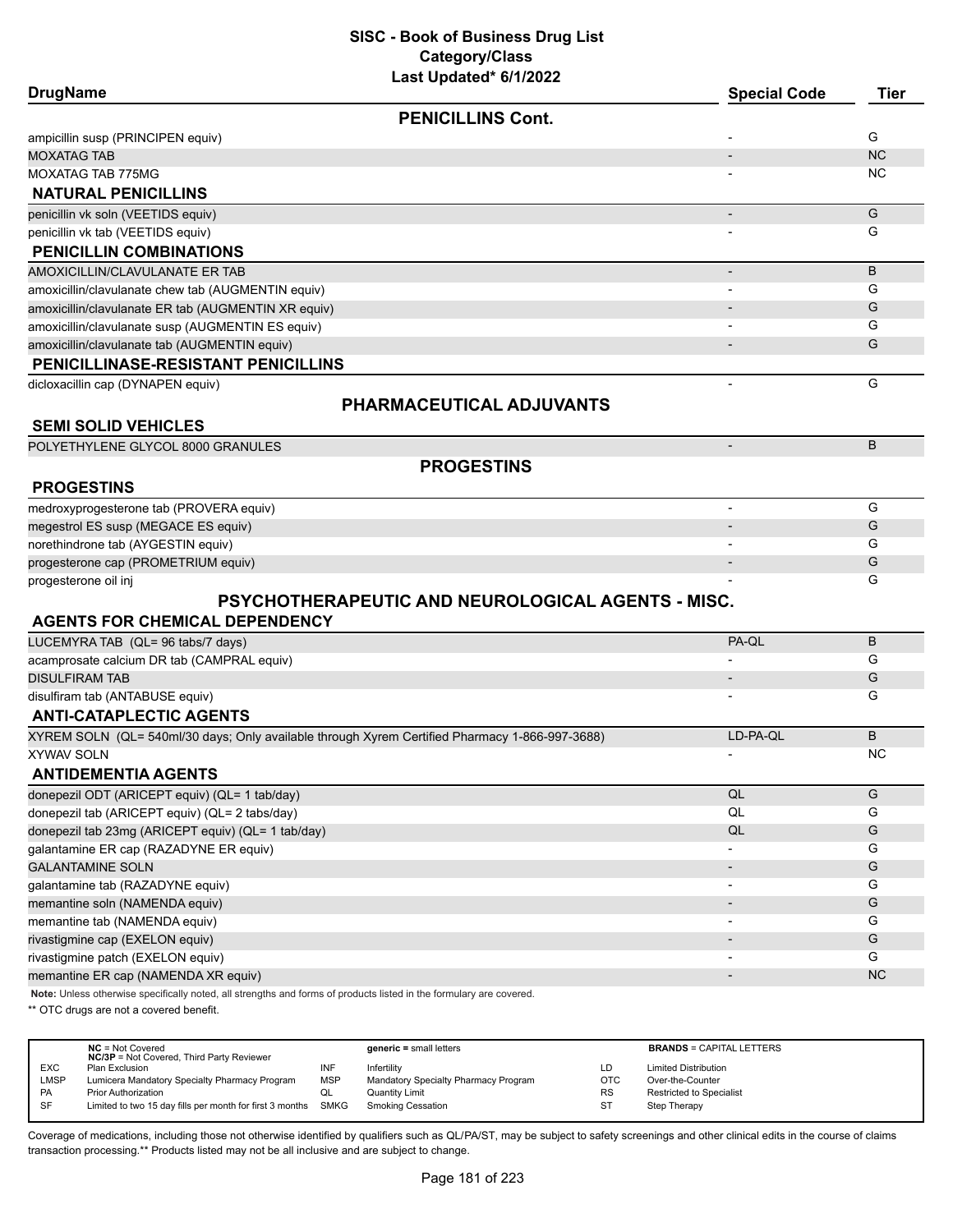| <b>DrugName</b>                                                                      | Last updated" 6/1/2022 | <b>Special Code</b>      | <b>Tier</b> |
|--------------------------------------------------------------------------------------|------------------------|--------------------------|-------------|
| PSYCHOTHERAPEUTIC AND NEUROLOGICAL AGENTS - MISC. Cont.                              |                        |                          |             |
| NAMENDA XR CAP                                                                       |                        |                          | ΝC          |
| NAMENDA XR TITRATION PACK                                                            |                        |                          | NC          |
| NAMZARIC CAP                                                                         |                        |                          | NC.         |
| <b>NAMZARIC STARTER PACK</b>                                                         |                        |                          | NC.         |
| <b>COMBINATION PSYCHOTHERAPEUTICS</b>                                                |                        |                          |             |
| CHLORDIAZEPOXIDE/AMITRIPTYLINE TAB                                                   |                        | $\overline{\phantom{a}}$ | G           |
| olanzapine/fluoxetine cap (SYMBYAX equiv)                                            |                        |                          | G           |
| PERPHENAZINE/ AMITRIPTYLINE TAB                                                      |                        |                          | G           |
| LYBALVI TAB                                                                          |                        |                          | <b>NC</b>   |
| <b>FIBROMYALGIA AGENTS</b>                                                           |                        |                          |             |
| <b>SAVELLA PAK</b>                                                                   |                        | $\blacksquare$           | B           |
| SAVELLA TAB (QL= 2 tabs/day)                                                         |                        | QL                       | B           |
| <b>HYPOACTIVE SEXUAL DESIRE DISORDER (HSDD) AGENTS</b>                               |                        |                          |             |
| <b>ADDYI TAB</b>                                                                     |                        |                          | <b>NC</b>   |
| <b>VYLEESI INJ</b>                                                                   |                        |                          | <b>NC</b>   |
| <b>MOVEMENT DISORDER DRUG THERAPY</b>                                                |                        |                          |             |
| AUSTEDO TAB (QL= 4 tabs/day)                                                         |                        | LMSP-PA-QL               | B           |
| INGREZZA CAP (QL= 1 cap/day; Only available through PantherRx Pharmacy 855-726-8479) |                        | LD-PA-QL                 | B           |
| tetrabenazine tab (XENAZINE equiv)                                                   |                        | LMSP-PA                  | B           |
| <b>INGREZZA PACK 40-80MG</b>                                                         |                        |                          | NC          |
| <b>XENAZINE TAB</b>                                                                  |                        |                          | ΝC          |
| <b>MULTIPLE SCLEROSIS AGENTS</b>                                                     |                        |                          |             |
| <b>AUBAGIO TAB</b>                                                                   |                        | LMSP-PA                  | B           |
| AVONEX INJ                                                                           |                        | LMSP-PA                  | B           |
| dalfampridine ER tab (AMPYRA equiv) (QL= 2 tabs/day)                                 |                        | LMSP-PA-QL               | B           |
| dimethyl fumarate DR starter pack (TECFIDERA STARTER PACK equiv)                     |                        | <b>LMSP</b>              | B           |
| <b>EXTAVIA INJ</b>                                                                   |                        | LMSP-PA                  | B           |
| <b>GILENYA CAP</b>                                                                   |                        | LMSP-PA                  | B           |
| glatiramer inj (COPAXONE equiv)                                                      |                        | LMSP-PA                  | B           |
| <b>KESIMPTA INJ</b>                                                                  |                        | LMSP-PA                  | в           |
| <b>MAYZENT TAB</b>                                                                   |                        | LMSP-PA                  | B           |
| MAYZENT TAB STARTER PACK                                                             |                        | LMSP-PA                  | в           |
| PLEGRIDY INJ                                                                         |                        | LMSP-PA                  | B           |
| PLEGRIDY PEN INJ                                                                     |                        | LMSP-PA                  | B           |
| REBIF INJ                                                                            |                        | LMSP-PA                  | В           |
| TYSABRI INJ                                                                          |                        | MSP-PA                   | В           |
| ZEPOSIA CAP (QL= 1 cap/day)                                                          |                        | LMSP-PA-QL               | B           |
| ZEPOSIA STARTER PACK (QL= 1 cap/day)                                                 |                        | LMSP-PA-QL               | В           |
| dimethyl fumarate DR cap (TECFIDERA equiv)                                           |                        | <b>LMSP</b>              | G           |
| <b>BAFIERTAM CAP</b>                                                                 |                        |                          | <b>NC</b>   |
| <b>BETASERON INJ</b>                                                                 |                        |                          | NC          |
| MAVENCLAD PAK                                                                        |                        |                          | NC          |
| PONVORY TAB                                                                          |                        |                          | NC          |
| PONVORY TAB STARTER PACK                                                             |                        |                          | <b>NC</b>   |
| <b>TECFIDERA CAP</b>                                                                 |                        |                          | NC          |
| TECFIDERA STARTER PACK                                                               |                        |                          | <b>NC</b>   |

**Note:** Unless otherwise specifically noted, all strengths and forms of products listed in the formulary are covered.

\*\* OTC drugs are not a covered benefit.

|            | $NC = Not Covered$<br><b>NC/3P</b> = Not Covered, Third Party Reviewer |            | $generic = small letters$            |            | <b>BRANDS = CAPITAL LETTERS</b> |
|------------|------------------------------------------------------------------------|------------|--------------------------------------|------------|---------------------------------|
| <b>EXC</b> | Plan Exclusion                                                         | INF        | Infertility                          | LD.        | <b>Limited Distribution</b>     |
| LMSP       | Lumicera Mandatory Specialty Pharmacy Program                          | <b>MSP</b> | Mandatory Specialty Pharmacy Program | <b>OTC</b> | Over-the-Counter                |
| <b>PA</b>  | <b>Prior Authorization</b>                                             | QL         | Quantity Limit                       | <b>RS</b>  | <b>Restricted to Specialist</b> |
| SF         | Limited to two 15 day fills per month for first 3 months SMKG          |            | <b>Smoking Cessation</b>             | ST         | Step Therapy                    |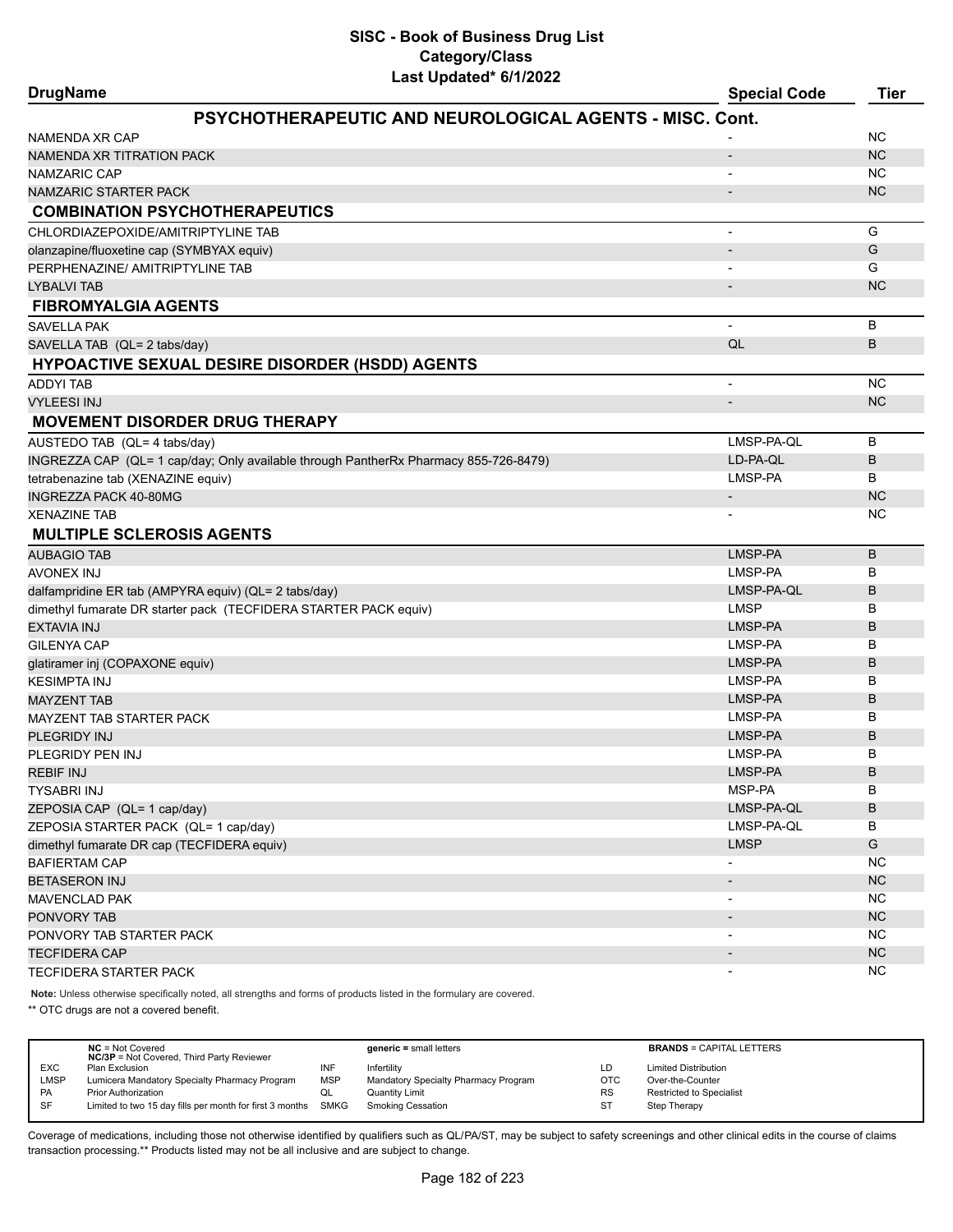# **SISC - Book of Business Drug List Category/Class**

| Last Updated* 6/1/2022<br><b>DrugName</b>                                                                                    | <b>Special Code</b>      | <b>Tier</b> |
|------------------------------------------------------------------------------------------------------------------------------|--------------------------|-------------|
| <b>PSYCHOTHERAPEUTIC AND NEUROLOGICAL AGENTS - MISC. Cont.</b>                                                               |                          |             |
| VUMERITY CAP                                                                                                                 |                          | <b>NC</b>   |
| ZINBRYTA INJ                                                                                                                 |                          | <b>NC</b>   |
| POSTHERPETIC NEURALGIA (PHN) AGENTS                                                                                          |                          |             |
| <b>GRALISE TAB</b>                                                                                                           | $\overline{\phantom{a}}$ | <b>NC</b>   |
| POSTHERPETIC NEURALGIA (PHN)/NEUROPATHIC PAIN AGENTS                                                                         |                          |             |
| <b>GRALISE STARTER PACK</b>                                                                                                  |                          | <b>NC</b>   |
| <b>LIDOTIN PAK</b>                                                                                                           |                          | <b>NC</b>   |
| pregabalin ER tab (LYRICA CR equiv)                                                                                          |                          | ΝC          |
| PREMENSTRUAL DYSPHORIC DISORDER (PMDD) AGENTS                                                                                |                          |             |
| FLUOXETINE CAP (PMDD)                                                                                                        | $\overline{\phantom{a}}$ | <b>NC</b>   |
| <b>SARAFEM TAB</b>                                                                                                           |                          | <b>NC</b>   |
| <b>PSEUDOBULBAR AFFECT (PBA) AGENTS</b>                                                                                      |                          |             |
| NUEDEXTA CAP (QL= 2 caps/day)                                                                                                | PA-QL                    | B           |
| <b>PSYCHOTHERAPEUTIC AND NEUROLOGICAL AGENTS - MISC.</b>                                                                     |                          |             |
| PIMOZIDE TAB                                                                                                                 | $\overline{\phantom{a}}$ | B           |
| <b>ERGOLOID MESYLATES TAB</b>                                                                                                |                          | <b>NC</b>   |
| ergoloid mesylates tab (HYDERGINE equiv)                                                                                     |                          | NC          |
| <b>RESTLESS LEG SYNDROME (RLS) AGENTS</b>                                                                                    |                          |             |
| <b>HORIZANT TAB</b>                                                                                                          | $\overline{\phantom{a}}$ | <b>NC</b>   |
| <b>SMOKING DETERRENTS</b>                                                                                                    |                          |             |
| bupropion SR tab (ZYBAN equiv) (Limited to 180 days/plan year)                                                               | <b>QL-SMKG</b>           | \$0         |
| CHANTIX PAK (Limited to 180 days/plan year)                                                                                  | <b>QL-SMKG</b>           | \$0         |
| CHANTIX TAB (Limited to 180 days/plan year)                                                                                  | <b>QL-SMKG</b>           | \$0         |
| nicotine gum (NICORETTE equiv) (Limited to 180 days/plan year)                                                               | OTC-QL-SMKG              | \$0         |
| NICOTINE KIT                                                                                                                 | OTC-QL-SMKG              | \$0         |
| nicotine lozenge (COMMIT equiv) (Limited to 180 days/plan year)                                                              | OTC-QL-SMKG              | \$0         |
| nicotine patch (NICODERM equiv) (Limited to 180 days/plan year)                                                              | OTC-QL-SMKG              | \$0         |
| NICOTROL INHALER (Limited to 180 days/plan year)                                                                             | <b>QL-SMKG</b>           | \$0         |
| NICOTROL NASAL SPRAY (Limited to 180 days/plan year)                                                                         | <b>QL-SMKG</b>           | \$0         |
| <b>TRANSTHYRETIN AMYLOIDOSIS AGENTS</b>                                                                                      |                          |             |
| TEGSEDI INJ (QL= 4 inj/28 days; Only available through Accredo 800-803-2523)                                                 | LD-PA-QL                 | B           |
| <b>VASOMOTOR SYMPTOM AGENTS</b>                                                                                              |                          |             |
| <b>BRISDELLE CAP</b>                                                                                                         |                          | <b>NC</b>   |
| paroxetine cap (BRISDELLE equiv)                                                                                             |                          | <b>NC</b>   |
| <b>RESPIRATORY AGENTS - MISC.</b>                                                                                            |                          |             |
| ALPHA-PROTEINASE INHIBITOR (HUMAN)                                                                                           |                          |             |
| ARALAST/PROLASTIN/ZEMAIRA INJ                                                                                                | MSP-PA                   | В           |
| <b>GLASSIA INJ</b>                                                                                                           | MSP-PA                   | B           |
| <b>CYSTIC FIBROSIS AGENTS</b>                                                                                                |                          |             |
| KALYDECO PAK (QL= 2 packets/day; Only available through Maxor Pharmacy 800-658-6046 or Walgreens<br>888-347-3416)            | LD-PA-QL-SF              | B           |
| KALYDECO TAB (QL= 2 tabs/day; Only available through Maxor Pharmacy 800-658-6046 or Walgreens 888-347-3416)                  | LD-PA-QL-SF              | B           |
| ORKAMBI GRANULES PACKET (QL= 2 packets/day; Only available through Maxor Pharmacy 800-658-6046 or Walgreens<br>888-347-3416) | LD-PA-QL-SF              | В           |
| ORKAMBI TAB (QL= 4 tabs/day; Only available through Maxor Pharmacy 800-658-6046 or Walgreens 888-347-3416)                   | LD-PA-QL-SF              | В           |

**Note:** Unless otherwise specifically noted, all strengths and forms of products listed in the formulary are covered.

\*\* OTC drugs are not a covered benefit.

|            | $NC = Not Covered$<br><b>NC/3P</b> = Not Covered, Third Party Reviewer |            | $generic = small letters$            |            | <b>BRANDS = CAPITAL LETTERS</b> |
|------------|------------------------------------------------------------------------|------------|--------------------------------------|------------|---------------------------------|
| <b>EXC</b> | Plan Exclusion                                                         | INF        | Infertility                          | LD         | <b>Limited Distribution</b>     |
| LMSP       | Lumicera Mandatory Specialty Pharmacy Program                          | <b>MSP</b> | Mandatory Specialty Pharmacy Program | <b>OTC</b> | Over-the-Counter                |
| <b>PA</b>  | <b>Prior Authorization</b>                                             | ◡          | <b>Quantity Limit</b>                | <b>RS</b>  | <b>Restricted to Specialist</b> |
| <b>SF</b>  | Limited to two 15 day fills per month for first 3 months SMKG          |            | <b>Smoking Cessation</b>             | ST         | Step Therapy                    |
|            |                                                                        |            |                                      |            |                                 |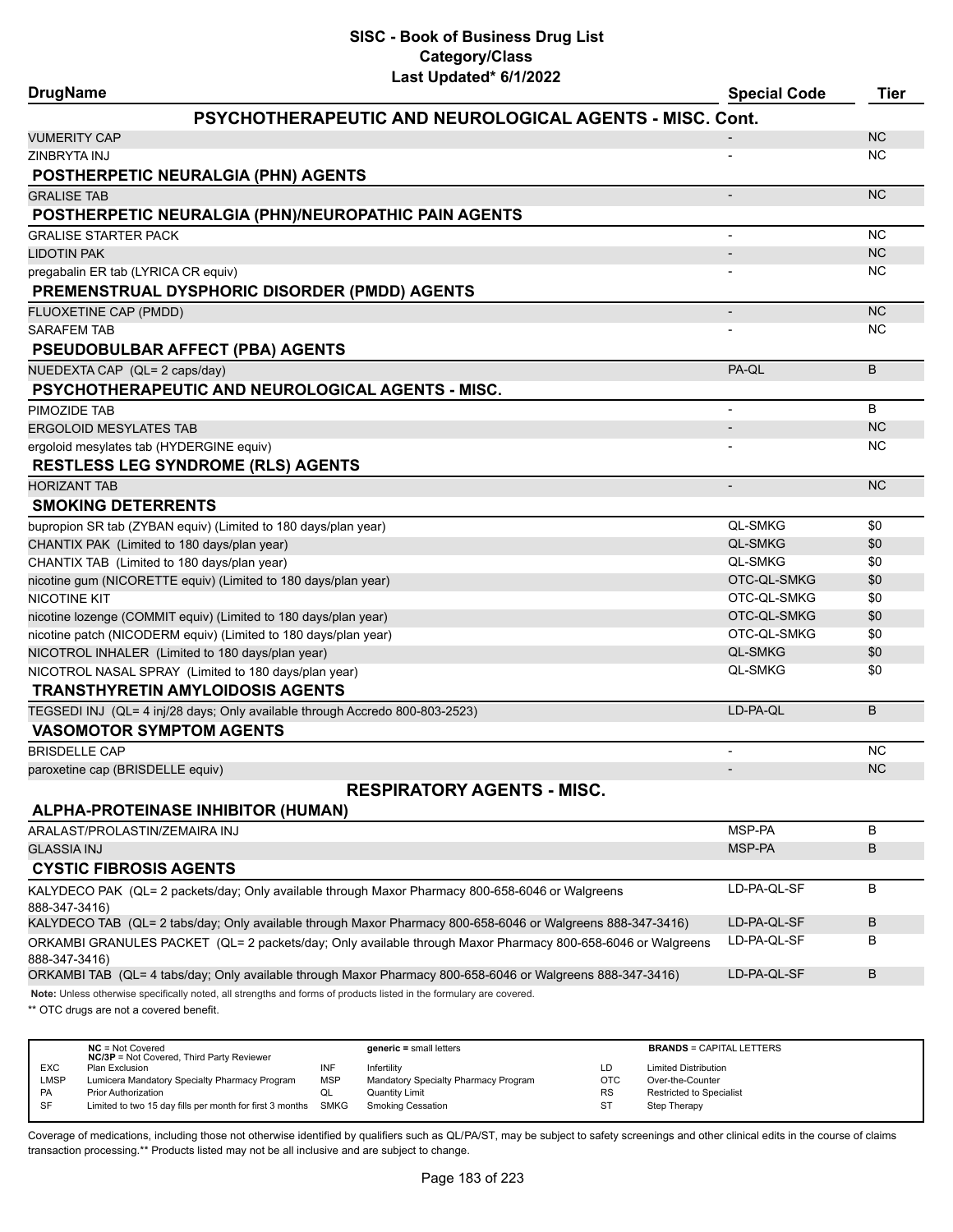| <b>DrugName</b>                                                                   | Last Updated" or 172022                                                                                              | <b>Special Code</b>      | <b>Tier</b> |
|-----------------------------------------------------------------------------------|----------------------------------------------------------------------------------------------------------------------|--------------------------|-------------|
|                                                                                   | <b>RESPIRATORY AGENTS - MISC. Cont.</b>                                                                              |                          |             |
| PULMOZYME INH SOLN                                                                |                                                                                                                      | <b>LMSP</b>              | В           |
|                                                                                   | SYMDEKO TAB (QL= 2 tabs/day; Only available through Maxor Pharmacy 800-658-6046 or Walgreens 888-347-3416)           | LD-PA-QL-SF              | B           |
|                                                                                   | TRIKAFTA TAB (QL= 84 tabs/28 days; Only available through Maxor Pharmacy 800-658-6046 or Walgreens                   | LD-PA-QL                 | В           |
| 888-347-3416)                                                                     |                                                                                                                      |                          |             |
| <b>BRONCHITOL CAP</b>                                                             |                                                                                                                      | $\overline{\phantom{a}}$ | <b>NC</b>   |
| <b>PULMONARY FIBROSIS AGENTS</b>                                                  |                                                                                                                      |                          |             |
| ESBRIET CAP (QL= 9 caps/day)                                                      |                                                                                                                      | LMSP-PA-QL-SF            | В           |
| OFEV CAP (QL= 2 caps/day; Only available through Walgreens 888-347-3416)          |                                                                                                                      | LD-PA-QL-SF              | B           |
| pirfenidone tab 267mg (ESBRIET equiv) (QL= 9 tabs/day)                            |                                                                                                                      | LMSP-PA-QL-SF            | B           |
| pirfenidone tab 801mg (ESBRIET equiv) (QL= 3 tabs/day)                            |                                                                                                                      | LMSP-PA-QL-SF            | B           |
|                                                                                   | <b>SULFONAMIDES</b>                                                                                                  |                          |             |
| <b>SULFONAMIDES</b>                                                               |                                                                                                                      |                          |             |
| sulfadiazine tab                                                                  |                                                                                                                      | $\overline{\phantom{a}}$ | G           |
| <b>SULFADIAZINE TAB</b>                                                           |                                                                                                                      |                          | NC.         |
|                                                                                   | <b>TETRACYCLINES</b>                                                                                                 |                          |             |
| <b>AMINOMETHYLCYCLINES</b>                                                        |                                                                                                                      |                          |             |
|                                                                                   | NUZYRA TAB (QL= 30 tabs/180 days; Restricted to Infectious Disease or Pulmonology Specialist; Only available through | LD-QL-RS                 | В           |
| Walgreens 888-347-3416)                                                           |                                                                                                                      |                          |             |
| <b>TETRACYCLINES</b>                                                              |                                                                                                                      |                          |             |
| <b>ORAXYL CAP</b>                                                                 |                                                                                                                      | $\overline{a}$           | B           |
| <b>VIBRAMYCIN SYRUP</b>                                                           |                                                                                                                      |                          | B           |
| doxycycline hyclate cap (VIBRAMYCIN equiv)                                        |                                                                                                                      |                          | G           |
| doxycycline hyclate tab (VIBRATAB equiv)                                          |                                                                                                                      |                          | G           |
| doxycycline monohydrate cap 50mg, 100mg (MONODOX equiv)                           |                                                                                                                      |                          | G           |
| doxycycline monohydrate tab (ADOXA equiv)                                         |                                                                                                                      |                          | G           |
| doxycycline susp (VIBRAMYCIN equiv)                                               |                                                                                                                      | $\blacksquare$           | G           |
| minocycline cap (MINOCIN equiv)                                                   |                                                                                                                      | $\overline{\phantom{0}}$ | G           |
| minocycline tab (DYNACIN equiv) (Step therapy requires trial of minocycline caps) |                                                                                                                      | ST                       | G           |
| ACTICLATE TAB 75MG, 150MG                                                         |                                                                                                                      |                          | <b>NC</b>   |
| ADOXA CAP 150MG                                                                   |                                                                                                                      |                          | <b>NC</b>   |
| ADOXA TAB 150MG                                                                   |                                                                                                                      | $\overline{\phantom{0}}$ | <b>NC</b>   |
| <b>ADOXA TAB 75MG</b>                                                             |                                                                                                                      | $\overline{\phantom{a}}$ | <b>NC</b>   |
| demeclocycline tab (DECLOMYCIN equiv)                                             |                                                                                                                      | $\overline{a}$           | <b>NC</b>   |
| <b>DORYX MPC TAB</b>                                                              |                                                                                                                      |                          | <b>NC</b>   |
| doxycycline hyclate DR tab (DORYX equiv)                                          |                                                                                                                      |                          | <b>NC</b>   |
| doxycycline hyclate tab (TARGADOX equiv)                                          |                                                                                                                      |                          | NC          |
| doxycycline hyclate tab 75mg, 150mg                                               |                                                                                                                      |                          | <b>NC</b>   |
| doxycycline hyclate tab 75mg, 150mg (ACTICLATE equiv)                             |                                                                                                                      |                          | NC          |
| doxycycline monohydrate cap 150mg (MONODOX equiv)                                 |                                                                                                                      |                          | <b>NC</b>   |
| doxycycline monohydrate cap 75mg (MONODOX equiv)                                  |                                                                                                                      |                          | NC          |
| doxycycline monohydrate tab 150mg (ADOXA equiv)                                   |                                                                                                                      |                          | <b>NC</b>   |
| doxycycline monohydrate tab 75mg (ADOXA equiv)                                    |                                                                                                                      |                          | <b>NC</b>   |
| MINOCYCLINE ER CAP                                                                |                                                                                                                      |                          | <b>NC</b>   |
| minocycline ER tab (SOLODYN equiv)                                                |                                                                                                                      |                          | NC          |
| MONODOX CAP 75MG                                                                  |                                                                                                                      |                          | <b>NC</b>   |
| <b>SEYSARA TAB</b>                                                                |                                                                                                                      |                          | NC          |
|                                                                                   |                                                                                                                      |                          |             |

**Note:** Unless otherwise specifically noted, all strengths and forms of products listed in the formulary are covered.

\*\* OTC drugs are not a covered benefit.

|            | $NC = Not Covered$<br><b>NC/3P</b> = Not Covered, Third Party Reviewer |            | $generic = small letters$            |           | <b>BRANDS = CAPITAL LETTERS</b> |
|------------|------------------------------------------------------------------------|------------|--------------------------------------|-----------|---------------------------------|
| <b>EXC</b> | Plan Exclusion                                                         | INF        | Infertility                          | LD        | <b>Limited Distribution</b>     |
| LMSP       | Lumicera Mandatory Specialty Pharmacy Program                          | <b>MSP</b> | Mandatory Specialty Pharmacy Program | OTC       | Over-the-Counter                |
| PA         | <b>Prior Authorization</b>                                             | QL         | <b>Quantity Limit</b>                | <b>RS</b> | Restricted to Specialist        |
| SF         | Limited to two 15 day fills per month for first 3 months SMKG          |            | <b>Smoking Cessation</b>             | ST        | Step Therapy                    |
|            |                                                                        |            |                                      |           |                                 |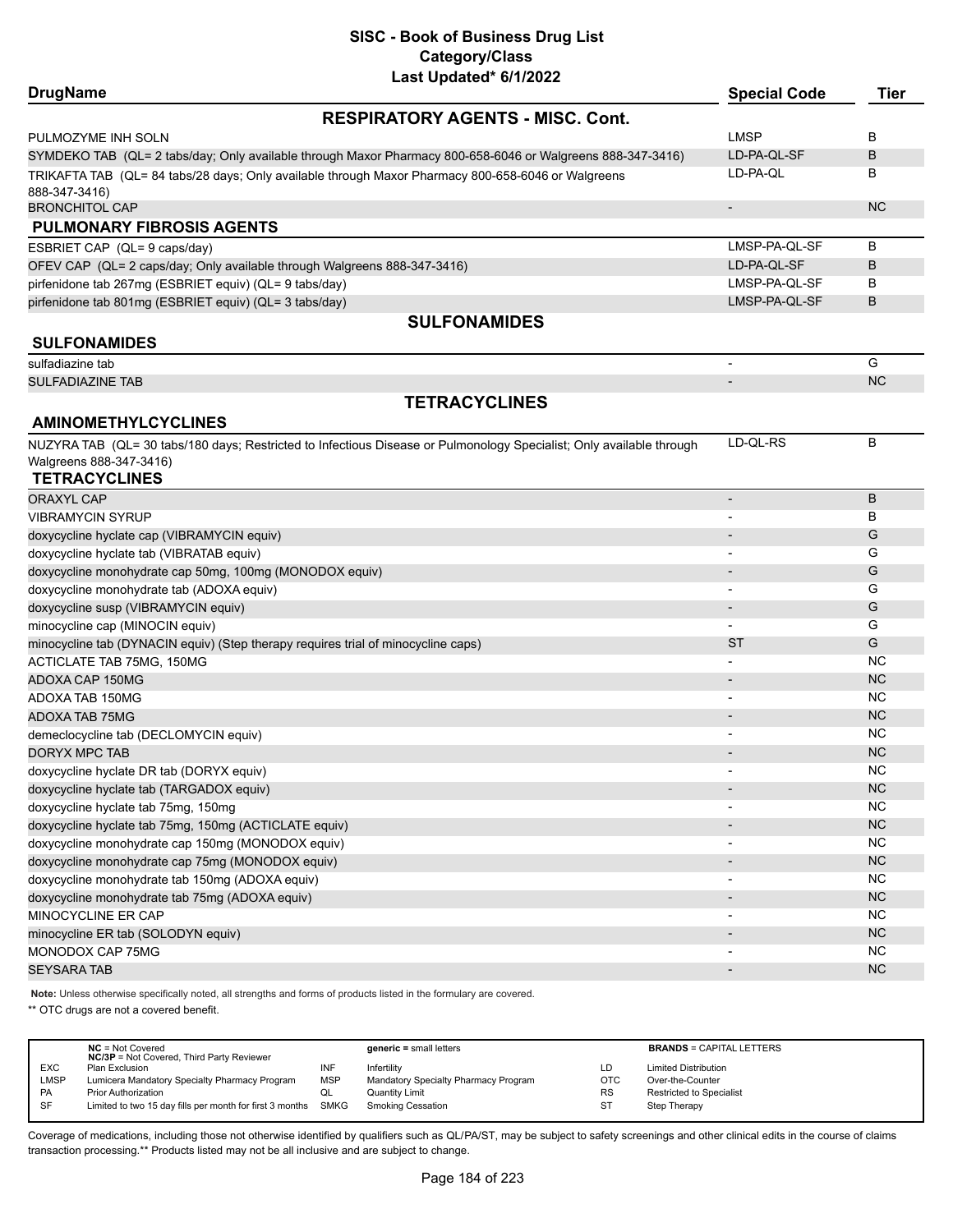| <b>DrugName</b>                                      | Last Updated* 6/1/2022     | <b>Special Code</b>      | <b>Tier</b> |  |
|------------------------------------------------------|----------------------------|--------------------------|-------------|--|
|                                                      | <b>TETRACYCLINES Cont.</b> |                          |             |  |
| tetracycline cap                                     |                            |                          | ΝC          |  |
|                                                      | <b>THYROID AGENTS</b>      |                          |             |  |
| <b>ANTITHYROID AGENTS</b>                            |                            |                          |             |  |
| methimazole tab (TAPAZOLE equiv)                     |                            | $\overline{\phantom{a}}$ | G           |  |
| propylthiouracil tab                                 |                            |                          | G           |  |
| SODIUM IODIDE I-131 SOLN                             |                            |                          | <b>NC</b>   |  |
| <b>THYROID HORMONES</b>                              |                            |                          |             |  |
| <b>THYROLAR TAB</b>                                  |                            | $\overline{\phantom{a}}$ | B           |  |
| ARMOUR THYROID TAB, NATURE THROID TAB                |                            | $\overline{\phantom{a}}$ | G           |  |
| liothyronine tab (CYTOMEL equiv)                     |                            |                          | G           |  |
| np thyroid tab (ARMOUR THYROID, NATURE THROID equiv) |                            |                          | G           |  |
| SYNTHROID TAB                                        |                            |                          | G           |  |
| LEVOTHYROXINE INJ                                    |                            |                          | <b>NC</b>   |  |
| levothyroxine tab (SYNTHROID equiv)                  |                            |                          | NC          |  |
| <b>TIROSINT CAP</b>                                  |                            |                          | <b>NC</b>   |  |
| TIROSINT-SOL                                         |                            |                          | ΝC          |  |
|                                                      | <b>TOXOIDS</b>             |                          |             |  |
| <b>TOXOID COMBINATIONS</b>                           |                            |                          |             |  |
| ADACEL/BOOSTRIX INJ                                  |                            | <b>VAC</b>               | \$0         |  |
| TETANUS-DIPHTHERIA TOXOID INJ                        |                            | <b>VAC</b>               | \$0         |  |
| <b>VAXELIS INJ</b>                                   |                            | <b>VAC</b>               | \$0         |  |
|                                                      | <b>ULCER DRUGS</b>         |                          |             |  |
| <b>ANTISPASMODICS</b>                                |                            |                          |             |  |
| BELLADONNA ALKALOID/OPIUM SUPP                       |                            | $\overline{\phantom{a}}$ | B           |  |
| <b>CANTIL TAB</b>                                    |                            |                          | B           |  |
| PROPANTHELINE TAB                                    |                            |                          | В           |  |
| <b>SYMAX DUOTAB</b>                                  |                            |                          | B           |  |
| chlordiazepoxide/clidinium cap (LIBRAX equiv)        |                            | $\overline{\phantom{a}}$ | G           |  |
| dicyclomine cap (BENTYL equiv)                       |                            |                          | G           |  |
| dicyclomine soln (BENTYL equiv)                      |                            | $\overline{\phantom{a}}$ | G           |  |
| dicyclomine tab (BENTYL equiv)                       |                            | $\overline{\phantom{a}}$ | G           |  |
| glycopyrrolate tab (ROBINUL equiv)                   |                            |                          | G           |  |
| hyoscyamine sulfate CR tab (LEVBID equiv)            |                            |                          | G           |  |
| hyoscyamine sulfate elixir (LEVSIN equiv)            |                            |                          | G           |  |
| hyoscyamine sulfate ODT (ANASPAZ equiv)              |                            | -                        | G           |  |
| hyoscyamine sulfate SL tab (LEVSIN equiv)            |                            | $\overline{\phantom{a}}$ | G           |  |
| hyoscyamine sulfate soln (LEVSIN equiv)              |                            |                          | G           |  |
| hyoscyamine sulfate SR cap (LEVSINEX equiv)          |                            | $\overline{\phantom{a}}$ | G           |  |
| hyoscyamine tab (LEVSIN equiv)                       |                            |                          | G           |  |
| methscopolamine tab (PAMINE equiv)                   |                            | $\blacksquare$           | G           |  |
| b-donna tab (DONNATAL equiv)                         |                            |                          | NC          |  |
| DONNATAL EXTENTABS                                   |                            |                          | <b>NC</b>   |  |
| DONNATAL TAB                                         |                            |                          | NC          |  |
| <b>GLYCATE TAB, GLYCOPYRROLATE TAB</b>               |                            |                          | <b>NC</b>   |  |
| pb-belladonna elixir (DONNATAL equiv)                |                            | $\overline{\phantom{a}}$ | NC          |  |
|                                                      |                            |                          |             |  |

**Note:** Unless otherwise specifically noted, all strengths and forms of products listed in the formulary are covered.

\*\* OTC drugs are not a covered benefit.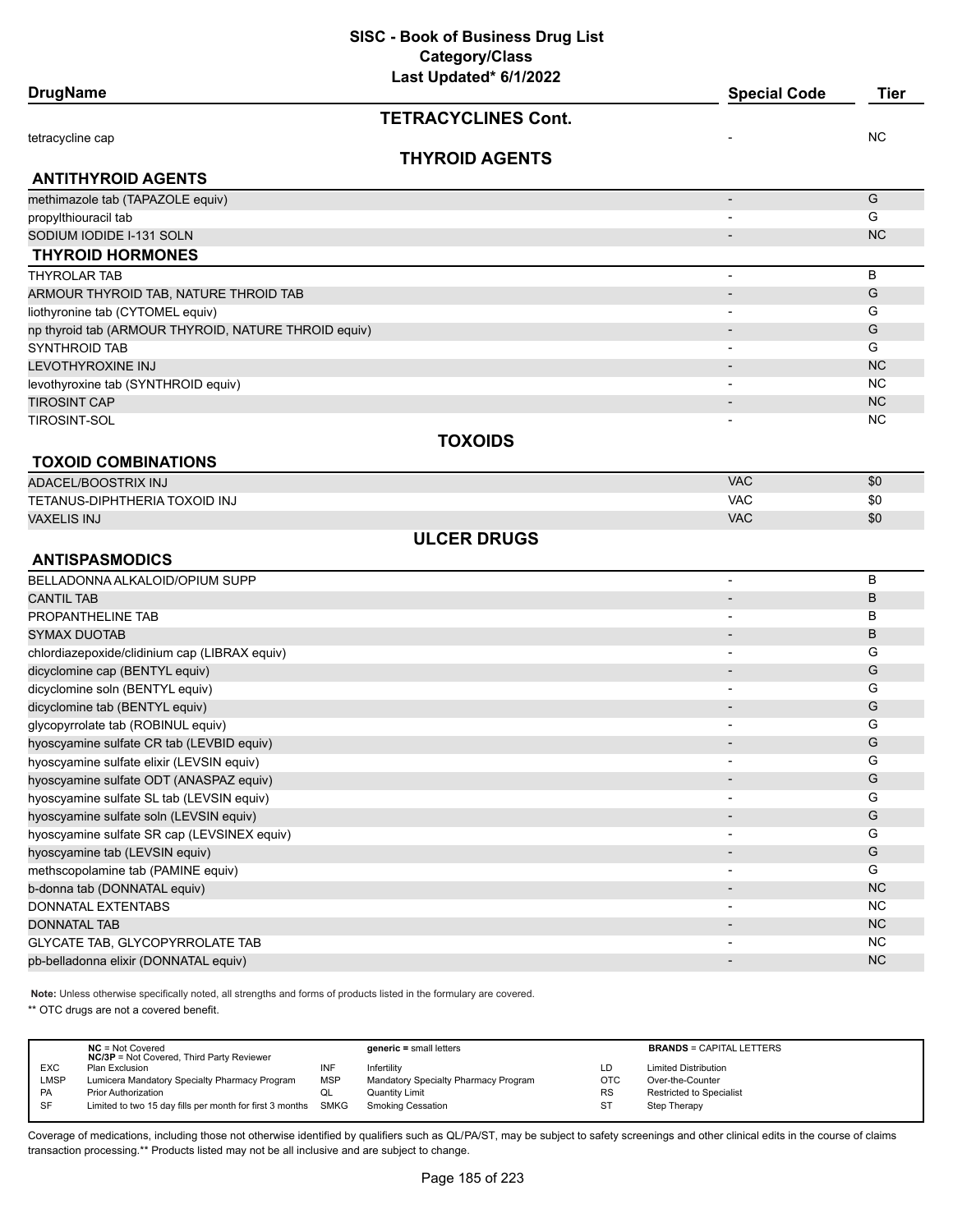| <b>DrugName</b>                                                      | <b>Special Code</b>          | <b>Tier</b> |
|----------------------------------------------------------------------|------------------------------|-------------|
| <b>ULCER DRUGS Cont.</b>                                             |                              |             |
| <b>H-2 ANTAGONISTS</b>                                               |                              |             |
| NIZATIDINE SOLN (Members age 9 or older require Prior Authorization) | PA                           | B           |
| <b>CIMETIDINE SOLN</b>                                               |                              | G           |
| cimetidine soln (CIMETIDINE equiv)                                   | $\overline{\phantom{a}}$     | G           |
| cimetidine tab (TAGAMET equiv) (Rx Only)                             |                              | G           |
| famotidine susp (PEPCID equiv)                                       |                              | G           |
| famotidine tab (PEPCID equiv) (Rx Only)                              |                              | G           |
| nizatidine cap (AXID equiv)                                          |                              | G           |
| ranitidine cap (ZANTAC equiv)                                        |                              | <b>NC</b>   |
| ranitidine syrup (ZANTAC equiv)                                      |                              | ΝC          |
| ranitidine tab (Rx Only) (ZANTAC equiv)                              |                              | <b>NC</b>   |
| <b>ZANTAC EFFER TAB</b>                                              |                              | NC          |
| <b>MISC. ANTI-ULCER</b>                                              |                              |             |
| sucralfate tab (CARAFATE equiv)                                      | $\overline{\phantom{a}}$     | G           |
| <b>PROTON PUMP INHIBITORS</b>                                        |                              |             |
| FIRST OMEPRAZOLE SUSP                                                | PA                           | B           |
| <b>LANSOPRAZOLE SUSP</b>                                             | PA                           | В           |
| PREVACID OTC CAP                                                     | <b>OTC</b>                   | EXC         |
| esomeprazole cap (NEXIUM equiv) (Rx Only)                            |                              | G           |
| lansoprazole cap (PREVACID equiv) (Rx Only)                          |                              | G           |
| omeprazole DR cap (PRILOSEC equiv)                                   | $\overline{\phantom{a}}$     | G           |
| pantoprazole EC tab (PROTONIX equiv)                                 |                              | G           |
| rabeprazole EC tab (ACIPHEX equiv)                                   | <b>PA</b>                    | G           |
| ACIPHEX SPRINKLE CAP                                                 |                              | <b>NC</b>   |
| ESOMEPRAZOLE STRONTIUM CAP                                           |                              | <b>NC</b>   |
| <b>NEXIUM GRANULE PACK</b>                                           | $\overline{\phantom{a}}$     | ΝC          |
| <b>PRILOSEC CAP</b>                                                  |                              | <b>NC</b>   |
| PRILOSEC OTC DR TAB                                                  | <b>OTC</b>                   | ΝC          |
| ULCER DRUGS - PROSTAGLANDINS                                         |                              |             |
| misoprostol tab (CYTOTEC equiv)                                      |                              | G           |
| <b>ULCER THERAPY COMBINATIONS</b>                                    |                              |             |
| PYLERA CAP                                                           |                              | B           |
| <b>ZEGERID CAP OTC</b>                                               | <b>OTC</b>                   | <b>EXC</b>  |
| lansoprazole/amoxicillin/clarithromycin kit (PREVPAC equiv)          |                              | G           |
| omeprazole/sodium bicarbonate cap (ZEGERID equiv)                    |                              | <b>NC</b>   |
| omeprazole/sodium bicarbonate powder pack (ZEGERID equiv)            |                              | <b>NC</b>   |
| <b>ZEGERID CAP</b>                                                   |                              | <b>NC</b>   |
| ZEGERID POWDER PACK                                                  |                              | ΝC          |
| ULCER DRUGS/ANTISPASMODICS/ANTICHOLINERGICS                          |                              |             |
| <b>ANTISPASMODICS</b>                                                |                              |             |
| glycopyrrolate oral soln (CUVPOSA equiv)                             | $\qquad \qquad \blacksquare$ | G           |
| DARTISLA ODT TAB                                                     |                              | <b>NC</b>   |

hyoscyamine inj (LEVSIN equiv) and the control of the control of the control of the control of the control of the control of the control of the control of the control of the control of the control of the control of the con

**H-2 ANTAGONISTS**

**Note:** Unless otherwise specifically noted, all strengths and forms of products listed in the formulary are covered.

\*\* OTC drugs are not a covered benefit.

| <b>BRANDS = CAPITAL LETTERS</b> |            | $generic = small letters$            |            | $NC = Not Covered$<br><b>NC/3P</b> = Not Covered, Third Party Reviewer |            |
|---------------------------------|------------|--------------------------------------|------------|------------------------------------------------------------------------|------------|
| <b>Limited Distribution</b>     | LD         | Infertilitv                          | INF        | Plan Exclusion                                                         | <b>EXC</b> |
| Over-the-Counter                | <b>OTC</b> | Mandatory Specialty Pharmacy Program | <b>MSP</b> | Lumicera Mandatory Specialty Pharmacy Program                          | LMSP       |
| Restricted to Specialist        | <b>RS</b>  | Quantity Limit                       | w∟         | <b>Prior Authorization</b>                                             | PA         |
| Step Therapy                    | ST         | <b>Smoking Cessation</b>             |            | Limited to two 15 day fills per month for first 3 months SMKG          | SF         |
|                                 |            |                                      |            |                                                                        |            |

Coverage of medications, including those not otherwise identified by qualifiers such as QL/PA/ST, may be subject to safety screenings and other clinical edits in the course of claims transaction processing.\*\* Products listed may not be all inclusive and are subject to change.

GLYCATE TAB - NO NORTH AND THE SERVICE OF THE SERVICE OF THE SERVICE OF THE SERVICE OF THE SERVICE OF THE SERVICE OF THE SERVICE OF THE SERVICE OF THE SERVICE OF THE SERVICE OF THE SERVICE OF THE SERVICE OF THE SERVICE OF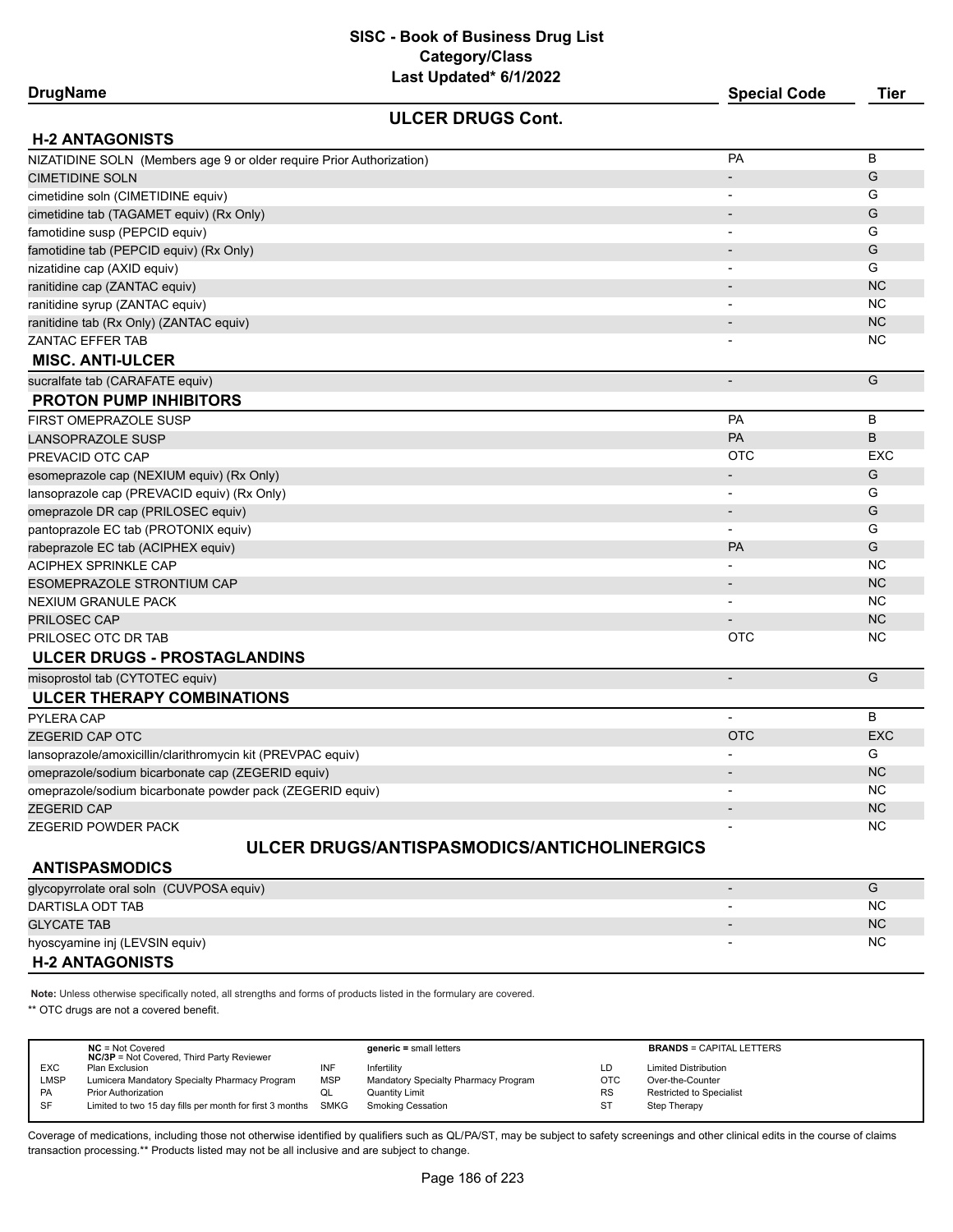| <b>DrugName</b>                                            | Last Upualtu VIIILULL                             | <b>Special Code</b>      | <b>Tier</b> |
|------------------------------------------------------------|---------------------------------------------------|--------------------------|-------------|
|                                                            | ULCER DRUGS/ANTISPASMODICS/ANTICHOLINERGICS Cont. |                          |             |
| <b>NIZATIDINE CAP</b>                                      |                                                   |                          | G           |
| PEPCID SUSP                                                |                                                   |                          | <b>NC</b>   |
| <b>MISC. ANTI-ULCER</b>                                    |                                                   |                          |             |
| sucralfate susp (CARAFATE equiv)                           |                                                   | PA                       | G           |
| <b>PROTON PUMP INHIBITORS</b>                              |                                                   |                          |             |
| esomeprazole magnesium DR tab (NEXIUM equiv)               |                                                   | <b>OTC</b>               | <b>EXC</b>  |
| <b>NEXIUM 24HR TAB</b>                                     |                                                   | <b>OTC</b>               | <b>EXC</b>  |
| omeprazole magnesium DR tab 20mg (PRILOSEC equiv)          |                                                   | <b>OTC</b>               | <b>EXC</b>  |
| omeprazole tab                                             |                                                   | <b>OTC</b>               | <b>EXC</b>  |
| PRILOSEC OTC DR TAB                                        |                                                   | <b>OTC</b>               | <b>EXC</b>  |
| ACIPHEX SPRINKLE CAP 10MG, RABEPRAZOLE SPRINKLE CAP 10MG   |                                                   | $\overline{\phantom{a}}$ | <b>NC</b>   |
| <b>DEXILANT DR CAP</b>                                     |                                                   | $\overline{\phantom{a}}$ | <b>NC</b>   |
| esomeprazole DR granule pack (NEXIUM equiv)                |                                                   |                          | <b>NC</b>   |
| lansoprazole odt (PREVACID SOLUTAB equiv)                  |                                                   | $\overline{\phantom{a}}$ | NC.         |
| pantoprazole sodium packet (PROTONIX equiv)                |                                                   | $\blacksquare$           | <b>NC</b>   |
| <b>ULCER THERAPY COMBINATIONS</b>                          |                                                   |                          |             |
| <b>HELIDAC PACK</b>                                        |                                                   | $\overline{\phantom{a}}$ | <b>NC</b>   |
| <b>TALICIA CAP</b>                                         |                                                   | $\blacksquare$           | <b>NC</b>   |
|                                                            | <b>URINARY ANTI-INFECTIVES</b>                    |                          |             |
| URINARY ANTI-INFECTIVE COMBINATIONS                        |                                                   |                          |             |
| <b>UROQID #2 TAB</b>                                       |                                                   |                          | B           |
| PROSED DS TAB                                              |                                                   |                          | <b>NC</b>   |
|                                                            | <b>URINARY ANTISPASMODICS</b>                     |                          |             |
| URINARY ANTISPASMODIC - ANTIMUSCARINICS (ANTICHOLIN) (NEW) |                                                   |                          |             |
| trospium chloride SR cap (SANCTURA XR equiv)               |                                                   | $\blacksquare$           | G           |
| URINARY ANTISPASMODIC - ANTIMUSCARINICS (ANTICHOLINERGIC)  |                                                   |                          |             |
| OXYTROL PATCH (OTC)                                        |                                                   | <b>OTC</b>               | <b>EXC</b>  |
| oxybutynin ER tab (DITROPAN XL equiv)                      |                                                   |                          | G           |
| oxybutynin syrup                                           |                                                   | $\overline{\phantom{a}}$ | G           |
| oxybutynin tab (DITROPAN equiv)                            |                                                   |                          | G           |
| solifenacin tab (VESICARE equiv)                           |                                                   | $\overline{\phantom{a}}$ | G           |
| tolterodine SR cap (DETROL LA equiv)                       |                                                   |                          | G           |
| tolterodine tab (DETROL equiv)                             |                                                   |                          | G           |
| trospium tab (SANCTURA equiv)                              |                                                   |                          | G           |
| darifenacin SR tab (ENABLEX equiv)                         |                                                   |                          | <b>NC</b>   |
| <b>DETROL LA CAP</b>                                       |                                                   |                          | <b>NC</b>   |
| <b>GELNIQUE</b>                                            |                                                   |                          | <b>NC</b>   |
| <b>TOVIAZ TAB</b>                                          |                                                   |                          | NC.         |
| <b>VESICARE LS SUSP</b>                                    |                                                   |                          | NC          |
| <b>VESICARE TAB</b>                                        |                                                   |                          | <b>NC</b>   |
| URINARY ANTISPASMODICS                                     |                                                   |                          |             |
| hyoscyamine tab (LEVSIN equiv)                             |                                                   | $\overline{\phantom{a}}$ | G           |
| URINARY ANTISPASMODICS - BETA-3 ADRENERGIC AGONISTS        |                                                   |                          |             |
| <b>GEMTESA TAB</b>                                         |                                                   | $\blacksquare$           | <b>NC</b>   |
| <b>MYRBETRIQ SUSP</b>                                      |                                                   |                          | NC          |

**Note:** Unless otherwise specifically noted, all strengths and forms of products listed in the formulary are covered.

\*\* OTC drugs are not a covered benefit.

|            | $NC = Not Covered$                                       |            | $generic = small letters$            |            | <b>BRANDS = CAPITAL LETTERS</b> |
|------------|----------------------------------------------------------|------------|--------------------------------------|------------|---------------------------------|
|            | <b>NC/3P</b> = Not Covered, Third Party Reviewer         |            |                                      |            |                                 |
| <b>EXC</b> | Plan Exclusion                                           | INF        | Infertility                          | LD         | <b>Limited Distribution</b>     |
| LMSP       | Lumicera Mandatory Specialty Pharmacy Program            | <b>MSP</b> | Mandatory Specialty Pharmacy Program | <b>OTC</b> | Over-the-Counter                |
| PA         | <b>Prior Authorization</b>                               | w∟         | Quantity Limit                       | <b>RS</b>  | <b>Restricted to Specialist</b> |
| SF         | Limited to two 15 day fills per month for first 3 months | SMKG       | Smoking Cessation                    | <b>ST</b>  | Step Therapy                    |
|            |                                                          |            |                                      |            |                                 |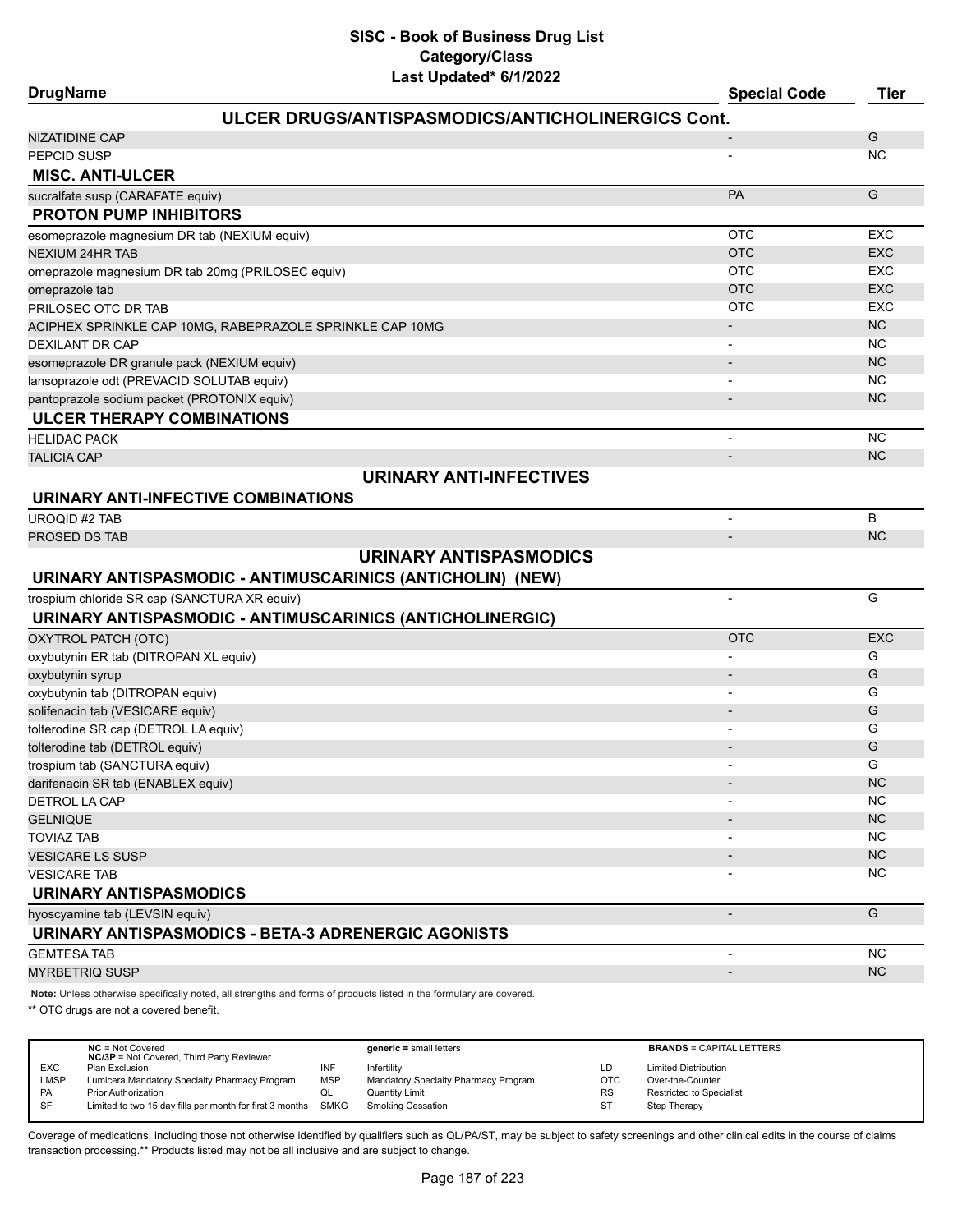| <b>DrugName</b>                                             | Last Upuateu o IIZUZZ                                                                                               | <b>Special Code</b> | <b>Tier</b> |
|-------------------------------------------------------------|---------------------------------------------------------------------------------------------------------------------|---------------------|-------------|
|                                                             | <b>URINARY ANTISPASMODICS Cont.</b>                                                                                 |                     |             |
| <b>MYRBETRIQ TAB</b>                                        |                                                                                                                     |                     | NC.         |
| URINARY ANTISPASMODICS - CHOLINERGIC AGONISTS               |                                                                                                                     |                     |             |
| bethanechol tab (URECHOLINE equiv)                          |                                                                                                                     | $\overline{a}$      | G           |
|                                                             | URINARY ANTISPASMODICS - DIRECT MUSCLE RELAXANTS (NEW)                                                              |                     |             |
| flavoxate tab (URISPAS equiv)                               |                                                                                                                     |                     | G           |
|                                                             | <b>VACCINES</b>                                                                                                     |                     |             |
| <b>BACTERIAL VACCINES</b>                                   |                                                                                                                     |                     |             |
| <b>BEXSERO INJ</b>                                          |                                                                                                                     | <b>VAC</b>          | \$0         |
| <b>MENACTRA INJ</b>                                         |                                                                                                                     | <b>VAC</b>          | \$0         |
| <b>MENHIBRIX INJ</b>                                        |                                                                                                                     | <b>VAC</b>          | \$0         |
| <b>MENOMUNE INJ</b>                                         |                                                                                                                     | <b>VAC</b>          | \$0         |
| <b>MENQUADFI INJ</b>                                        |                                                                                                                     | <b>VAC</b>          | \$0         |
| <b>MENVEO INJ</b>                                           |                                                                                                                     | <b>VAC</b>          | \$0         |
| PNEUMOVAX INJ                                               |                                                                                                                     | <b>VAC</b>          | \$0         |
| PREVNAR 13 INJ                                              |                                                                                                                     | <b>VAC</b>          | \$0         |
| PREVNAR 20 INJ (Covered for members age 19 years or older)  |                                                                                                                     | <b>VAC</b>          | \$0         |
| TRUMENBA INJ                                                |                                                                                                                     | <b>VAC</b>          | \$0         |
| VAXNEUVANCE INJ (Covered for members age 19 years or older) |                                                                                                                     | <b>VAC</b>          | \$0         |
| <b>VIVOTIF CAP</b>                                          |                                                                                                                     | <b>VAC</b>          | EXC         |
| <b>VIRAL VACCINES</b>                                       |                                                                                                                     |                     |             |
| AFLURIA INJ (QL= 1 inj/28 days)                             |                                                                                                                     | QL-VAC              | \$0         |
| AFLURIA INJ, FLUZONE INJ (QL= 1 inj/28 days)                |                                                                                                                     | QL-VAC              | \$0         |
| <b>CERVARIX INJ</b>                                         |                                                                                                                     | <b>VAC</b>          | \$0         |
| COVID-19 VACCINE BOOSTER INJ (MODERNA) (QL= 1 inj/fill)     |                                                                                                                     | QL                  | \$0         |
| COVID-19 VACCINE INJ (JANSSEN) (QL= 1 dose/45 days)         |                                                                                                                     | QL                  | \$0         |
| COVID-19 VACCINE INJ (MODERNA) (QL= 1 dose/24 days)         |                                                                                                                     | QL                  | \$0         |
| COVID-19 VACCINE INJ (PFIZER) (QL= 1 dose/17 days)          |                                                                                                                     | QL                  | \$0         |
| COVID-19 VACCINE INJ 5-11Y (PFIZER) (QL= 1 dose/17 days)    |                                                                                                                     | QL                  | \$0         |
| <b>DENGVAXIA SUSP</b>                                       |                                                                                                                     | <b>VAC</b>          | \$0         |
| ENGERIX-B INJ                                               |                                                                                                                     | <b>VAC</b>          | \$0         |
| ENGERIX-B/RECOMBIVAX-HB INJ                                 |                                                                                                                     | <b>VAC</b>          | \$0         |
| FLUAD INJ (QL= 1 inj/28 days)                               |                                                                                                                     | QL-VAC              | \$0         |
| FLUAD QUAD INJ (QL= 1 inj/28 days)                          |                                                                                                                     | QL-VAC              | \$0         |
| FLUBLOK INJ (QL= 1 inj/28 days)                             |                                                                                                                     | QL-VAC              | \$0         |
| FLUBLOK QUAD PF INJ (QL= 1 inj/28 days)                     |                                                                                                                     | QL-VAC              | \$0         |
| FLUCELVAX INJ (QL= 1 inj/28 days)                           |                                                                                                                     | QL-VAC              | \$0         |
| FLUCELVAX QUAD INJ (QL= 1 inj/28 days)                      |                                                                                                                     | QL-VAC              | \$0         |
| FLULAVAL QUAD INJ, FLUZONE QUAD INJ (QL= 1 inj/28 days)     |                                                                                                                     | QL-VAC              | \$0         |
| FLUMIST QUADRIVALENT NASAL SUSP (QL= 1 inj/28 days)         |                                                                                                                     | QL-VAC              | \$0         |
| FLUVIRIN INJ (QL= 1 inj/28 days)                            |                                                                                                                     | QL-VAC              | \$0         |
| FLUVIRIN PF INJ (QL= 1 inj/28 days)                         |                                                                                                                     | QL-VAC              | \$0         |
| FLUZONE HD PF INJ (QL= 1 inj/28 days)                       |                                                                                                                     | QL-VAC              | \$0         |
| FLUZONE HIGH DOSE PF INJ (QL= 1 inj/28 days)                |                                                                                                                     | QL-VAC              | \$0         |
| FLUZONE INTRADERMAL INJ (QL= 1 inj/28 days)                 |                                                                                                                     | QL-VAC              | \$0         |
| FLUZONE QUADRIVALENT INJ (QL= 1 inj/28 days)                |                                                                                                                     | QL-VAC              | \$0         |
| FLUZONE/FLUARIX QUAD INJ (QL= 1 inj/28 days)                |                                                                                                                     | QL-VAC              | \$0         |
|                                                             | Note: Unless otherwise specifically noted, all strengths and forms of products listed in the formulary are covered. |                     |             |

\*\* OTC drugs are not a covered benefit.

|             | $NC = Not Covered$<br><b>NC/3P</b> = Not Covered, Third Party Reviewer |            | $generic = small letters$            |            | <b>BRANDS = CAPITAL LETTERS</b> |
|-------------|------------------------------------------------------------------------|------------|--------------------------------------|------------|---------------------------------|
| <b>EXC</b>  | Plan Exclusion                                                         | INF        | Infertility                          | LD         | <b>Limited Distribution</b>     |
| <b>LMSP</b> | Lumicera Mandatory Specialty Pharmacy Program                          | <b>MSP</b> | Mandatory Specialty Pharmacy Program | <b>OTC</b> | Over-the-Counter                |
| PA          | <b>Prior Authorization</b>                                             | QL         | <b>Quantity Limit</b>                | <b>RS</b>  | <b>Restricted to Specialist</b> |
| <b>SF</b>   | Limited to two 15 day fills per month for first 3 months SMKG          |            | <b>Smoking Cessation</b>             | ST         | <b>Step Therapy</b>             |
|             |                                                                        |            |                                      |            |                                 |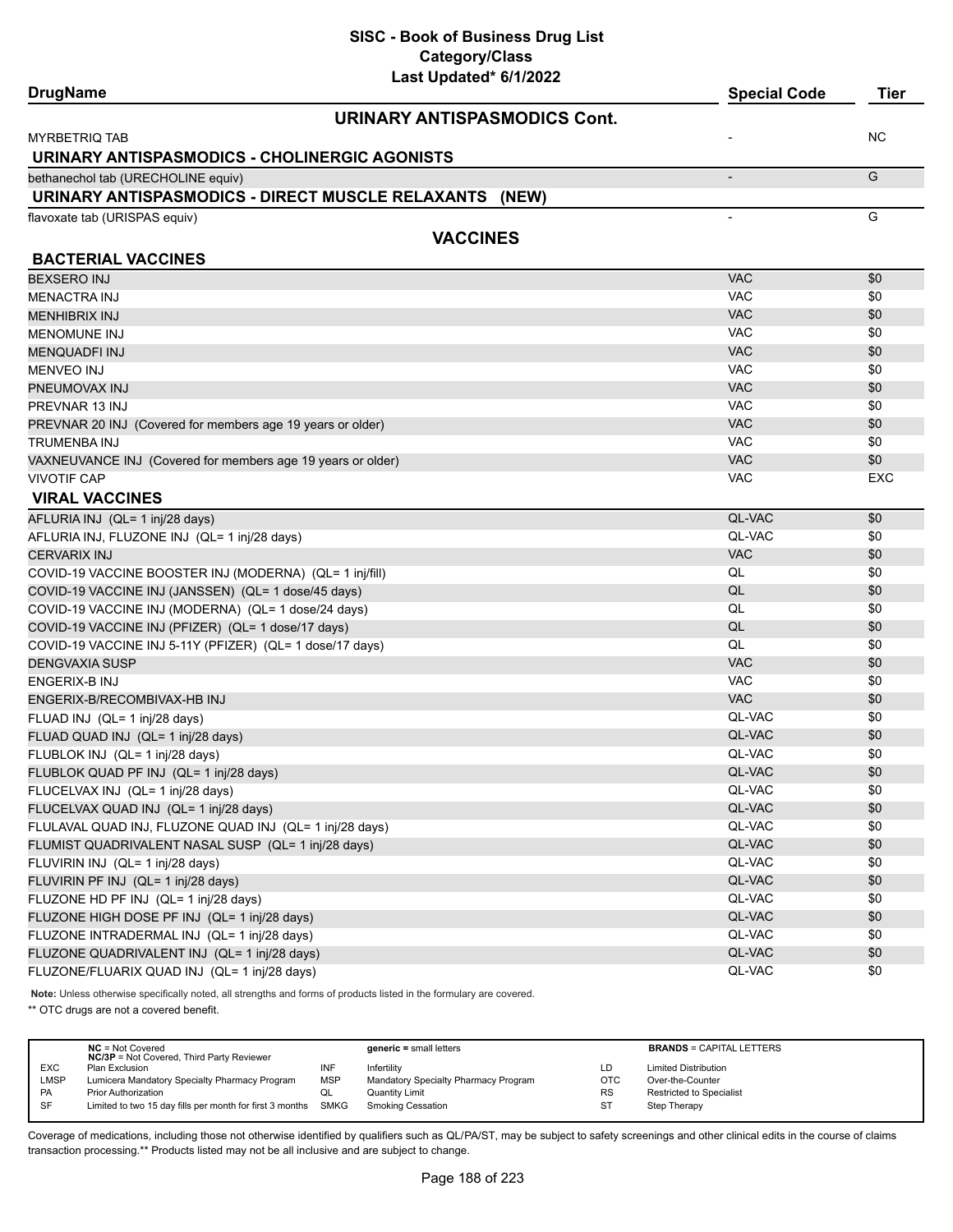| <b>VACCINES Cont.</b><br><b>GARDASIL 9 INJ</b>                                                         | <b>VAC</b>               |            |
|--------------------------------------------------------------------------------------------------------|--------------------------|------------|
|                                                                                                        |                          |            |
|                                                                                                        |                          | \$0        |
| <b>GARDASIL INJ</b>                                                                                    | <b>VAC</b>               | \$0        |
| HAVRIX INJ, VAQTA INJ                                                                                  | <b>VAC</b>               | \$0        |
| <b>HEPLISAV-B INJ</b>                                                                                  | <b>VAC</b>               | \$0        |
| M-M-R II INJ                                                                                           | <b>VAC</b>               | \$0        |
| SHINGRIX INJ (Covered for members age 19 years or older)                                               | <b>VAC</b>               | \$0        |
| <b>TWINRIX INJ</b>                                                                                     | <b>VAC</b>               | \$0        |
| <b>VARIVAX INJ</b>                                                                                     | <b>VAC</b>               | \$0        |
| TICOVAC INJ                                                                                            | <b>VAC</b>               | <b>EXC</b> |
| PREHEVBRIO SUSP                                                                                        | <b>VAC</b>               | <b>NC</b>  |
| <b>STAMARIL INJ</b>                                                                                    |                          | <b>NC</b>  |
| <b>VAGINAL AND RELATED PRODUCTS</b>                                                                    |                          |            |
| <b>VAGINAL CONTRACEPTIVE - PH MODULATORS</b>                                                           |                          | <b>NC</b>  |
| PHEXXI GEL                                                                                             | $\overline{\phantom{a}}$ |            |
| <b>VAGINAL PRODUCTS</b><br><b>MISCELLANEOUS VAGINAL PRODUCTS</b>                                       |                          |            |
| <b>ACIDIC VAGINAL JELLY</b>                                                                            | $\overline{\phantom{a}}$ | B          |
| FEM PH GEL                                                                                             |                          | в          |
| <b>INTRAROSA SUPP</b>                                                                                  |                          | <b>NC</b>  |
| <b>SPERMICIDES</b>                                                                                     |                          |            |
| <b>CONTRACEPTIVE FOAM</b>                                                                              | <b>OTC</b>               | \$0        |
| <b>CONTRACEPTIVE GEL</b>                                                                               | <b>OTC</b>               | \$0        |
| <b>CONTRACEPTIVE SUPP</b>                                                                              | <b>OTC</b>               | \$0        |
| <b>TODAY SPONGE</b>                                                                                    | <b>OTC</b>               | \$0        |
| <b>VAGINAL ANTI-INFECTIVES</b>                                                                         |                          |            |
| AVC VAGINAL CREAM                                                                                      | $\overline{\phantom{a}}$ | В          |
| <b>CLEOCIN VAGINAL SUPP</b>                                                                            | $\overline{\phantom{a}}$ | B          |
| CLINDESSE VAGINAL CREAM                                                                                | $\overline{\phantom{a}}$ | В          |
| clindamycin vaginal cream (CLEOCIN equiv)                                                              | $\overline{\phantom{a}}$ | G          |
| metronidazole vaginal gel (METROGEL equiv)                                                             | $\overline{\phantom{a}}$ | G          |
| <b>NYSTATIN VAGINAL TAB</b>                                                                            | $\overline{\phantom{a}}$ | G          |
| terconazole cream (TERAZOL equiv)                                                                      | $\overline{\phantom{a}}$ | G          |
| TERCONAZOLE CREAM 0.8%                                                                                 | $\overline{a}$           | G          |
| terconazole supp (TERAZOL equiv)                                                                       |                          | G          |
| <b>VAGINAL ESTROGENS</b>                                                                               |                          |            |
| ESTRING (3 copays per Rx)                                                                              | $\overline{\phantom{a}}$ | B          |
| FEMRING (3 copays per Rx)                                                                              | $\overline{\phantom{a}}$ | В          |
| estradiol vaginal tab, yuvafem vaginal tab (VAGIFEM equiv) (QL= 8 tabs/28 days, 18 tabs on first fill) | QL                       | G          |
| ESTRACE VAGINAL CREAM                                                                                  |                          | <b>NC</b>  |
| estradiol cream (ESTRACE equiv)                                                                        |                          | <b>NC</b>  |
| <b>IMVEXXY SUPP</b>                                                                                    |                          | <b>NC</b>  |
| PREMARIN VAGINAL CREAM                                                                                 |                          | NC         |
| <b>VAGINAL PROGESTINS</b>                                                                              |                          |            |
| <b>CRINONE GEL</b>                                                                                     | PA                       | В          |
| <b>ENDOMETRIN INSERT</b>                                                                               | PA                       | B          |

**Note:** Unless otherwise specifically noted, all strengths and forms of products listed in the formulary are covered.

\*\* OTC drugs are not a covered benefit.

|            | $NC = Not Covered$<br><b>NC/3P</b> = Not Covered, Third Party Reviewer |            | $generic = small letters$            |           | <b>BRANDS = CAPITAL LETTERS</b> |
|------------|------------------------------------------------------------------------|------------|--------------------------------------|-----------|---------------------------------|
| <b>EXC</b> | Plan Exclusion                                                         | INF        | Infertility                          | LD.       | <b>Limited Distribution</b>     |
|            |                                                                        |            |                                      |           |                                 |
| LMSP       | Lumicera Mandatory Specialty Pharmacy Program                          | <b>MSP</b> | Mandatory Specialty Pharmacy Program | OTC       | Over-the-Counter                |
| <b>PA</b>  | <b>Prior Authorization</b>                                             | QL         | <b>Quantity Limit</b>                | <b>RS</b> | <b>Restricted to Specialist</b> |
| <b>SF</b>  | Limited to two 15 day fills per month for first 3 months SMKG          |            | <b>Smoking Cessation</b>             | ST        | Step Therapy                    |
|            |                                                                        |            |                                      |           |                                 |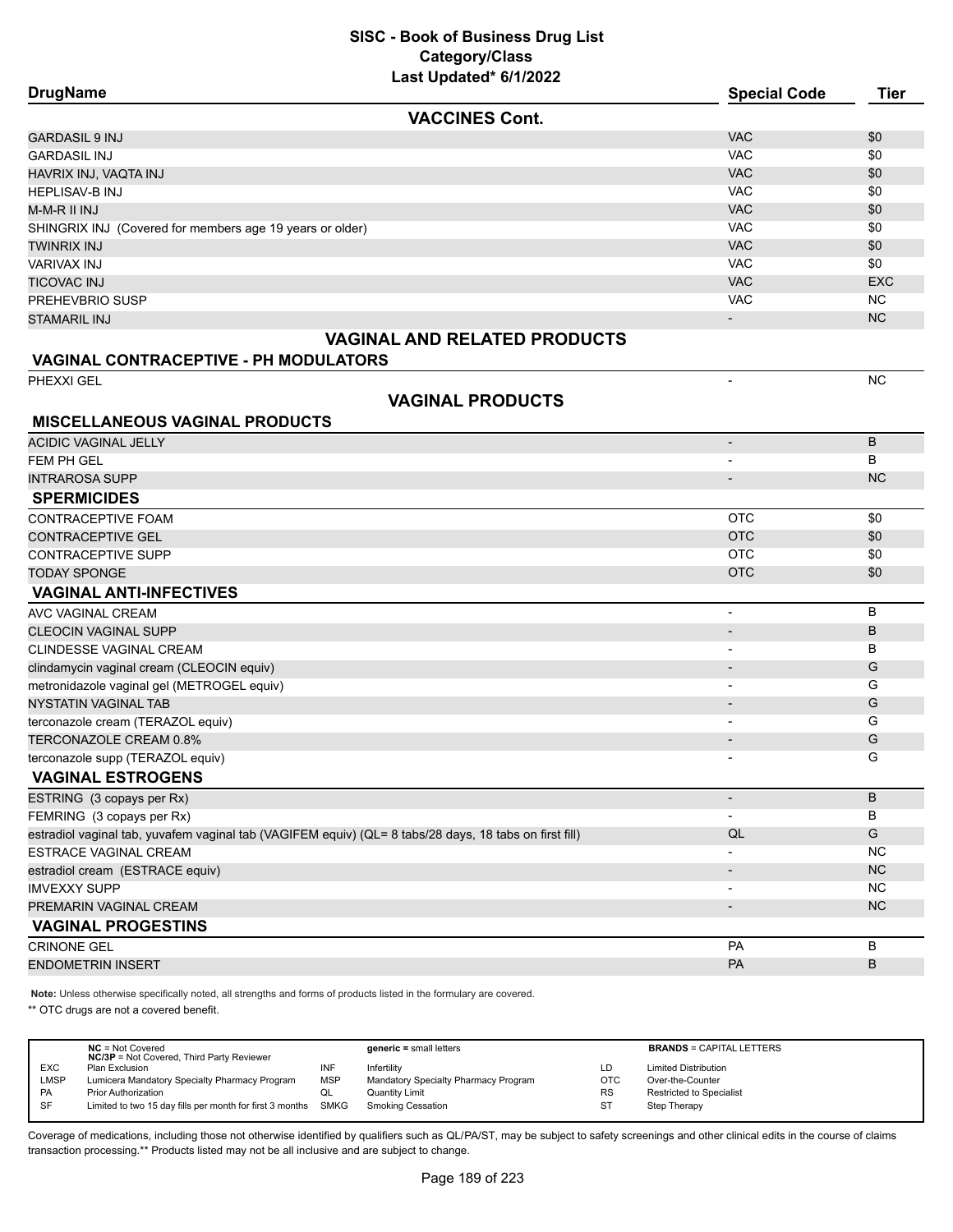| Last Updated* 6/1/2022                                                 |                          |             |
|------------------------------------------------------------------------|--------------------------|-------------|
| <b>DrugName</b>                                                        | <b>Special Code</b>      | <b>Tier</b> |
| <b>VAGINAL PRODUCTS Cont.</b>                                          |                          |             |
| PROGESTERONE SUPP                                                      | PA                       | B           |
| <b>VASOPRESSORS</b>                                                    |                          |             |
| <b>ANAPHYLAXIS THERAPY AGENTS</b>                                      |                          |             |
| epinephrine pen inj 0.15mg, 0.3mg (EPIPEN (JR) equiv) (QL= 2 inj/fill) | QL                       | G           |
| SYMJEPI INJ (QL= 2 inj/fill)                                           | QL                       | G           |
| ADRENACLICK INJ, EPINEPHRINE INJ                                       | $\overline{\phantom{a}}$ | <b>NC</b>   |
| LUI Q-IVUA                                                             |                          | <b>NC</b>   |
| EPIPEN (JR) INJ                                                        |                          | <b>NC</b>   |
| <b>NEUROGENIC ORTHOSTATIC HYPOTENSION (NOH) - AGENTS</b>               |                          |             |
| droxidopa cap (NORTHERA equiv)                                         | $\overline{\phantom{a}}$ | <b>NC</b>   |
| NORTHERA CAP                                                           | $\overline{\phantom{a}}$ | <b>NC</b>   |
| <b>VASOPRESSORS</b>                                                    |                          |             |
| midodrine tab (PROAMATINE equiv)                                       | $\overline{\phantom{a}}$ | G           |
| <b>VITAMINS</b>                                                        |                          |             |
| <b>OIL SOLUBLE VITAMINS</b>                                            |                          |             |
| phytonadione tab (MEPHYTON equiv)                                      | $\overline{\phantom{a}}$ | G           |
| vitamin D cap (RX strength only)                                       |                          | G           |
| <b>ERGOCAL CAP</b>                                                     | $\blacksquare$           | <b>NC</b>   |
| vitamin D cap 1000unit                                                 | <b>OTC</b>               | <b>NC</b>   |
| vitamin D cap 400unit                                                  | <b>OTC</b>               | <b>NC</b>   |
| VITAMIN D TAB 2000IU                                                   | <b>OTC</b>               | <b>NC</b>   |
| VITAMIN D TAB 400UNIT                                                  | <b>OTC</b>               | <b>NC</b>   |
| <b>WATER SOLUBLE VITAMINS</b>                                          |                          |             |
| POTABA POWDER PACKET                                                   | $\overline{\phantom{a}}$ | B           |
| POTABA TAB                                                             |                          | B           |
| niacin cap                                                             | <b>OTC</b>               | <b>EXC</b>  |
| niacin CR tab (SLO-NIACIN equiv)                                       | <b>OTC</b>               | <b>EXC</b>  |
| niacin tab                                                             | <b>OTC</b>               | <b>EXC</b>  |
| <b>NIACIN TR TAB</b>                                                   | <b>OTC</b>               | <b>EXC</b>  |
| niacinamide tab                                                        | <b>OTC</b>               | <b>EXC</b>  |
| pyridoxine inj                                                         |                          | G           |

**Note:** Unless otherwise specifically noted, all strengths and forms of products listed in the formulary are covered. \*\* OTC drugs are not a covered benefit.

|             | $NC = Not Covered$<br><b>NC/3P</b> = Not Covered, Third Party Reviewer |            | $generic = small letters$            |            | <b>BRANDS = CAPITAL LETTERS</b> |
|-------------|------------------------------------------------------------------------|------------|--------------------------------------|------------|---------------------------------|
| EXC         | Plan Exclusion                                                         | INF        | Infertility                          | LD         | <b>Limited Distribution</b>     |
| <b>LMSP</b> | Lumicera Mandatory Specialty Pharmacy Program                          | <b>MSP</b> | Mandatory Specialty Pharmacy Program | <b>OTC</b> | Over-the-Counter                |
| <b>PA</b>   | Prior Authorization                                                    | QL         | <b>Quantity Limit</b>                | <b>RS</b>  | Restricted to Specialist        |
| <b>SF</b>   | Limited to two 15 day fills per month for first 3 months               | SMKG       | <b>Smoking Cessation</b>             | ST         | Step Therapy                    |
|             |                                                                        |            |                                      |            |                                 |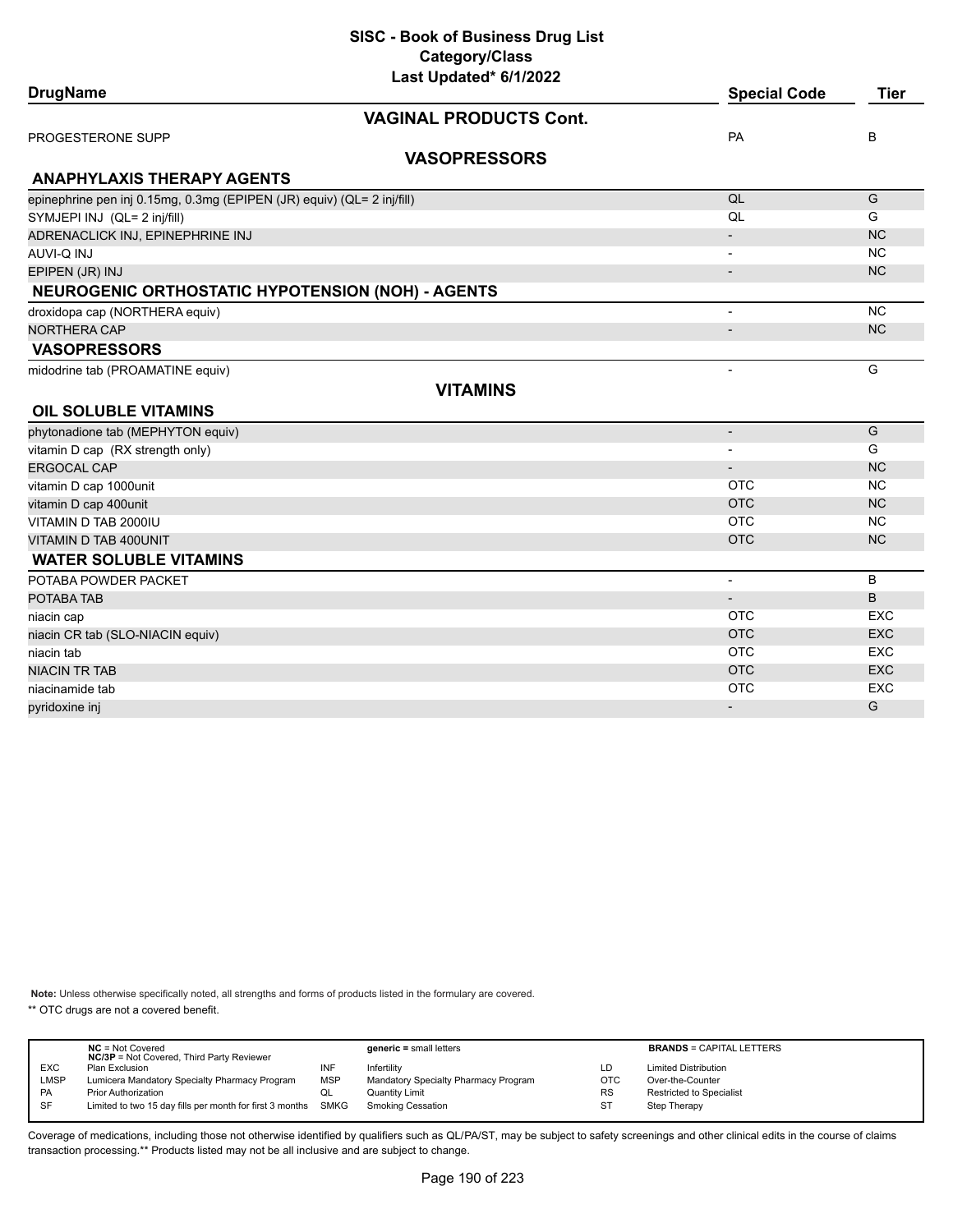Some products on the Formulary are only covered with a prior authorization approval. Drug products requiring prior authorization are listed below. The pharmacy will also alert members if the medication prescribed requires prior authorization. Please call Customer Service if you have further questions regarding prior authorizations.

| $\mathsf B$<br>B<br>B<br>ACCU-CHEK GUIDE CARE METER<br>B<br>B<br>B<br>B<br>B<br>ACCU-CHEK SMARTVIEW TEST STRIP<br>$\mathsf B$<br>B<br>B<br>В<br>B<br><b>ACTIMMUNE INJ</b><br>B<br>G<br><b>ADAGEN INJ</b><br>В<br>B<br>В<br>B<br>(JUNIOR)<br><b>ADVATE INJ</b><br>В<br><b>AIMOVIG INJ</b><br>B<br><b>AJOVY INJ</b><br>В<br><b>ALDURAZYME INJ</b><br>B<br>ALECENSA CAP<br>B<br>B<br><b>ALINIA SUSP</b><br>ALPHANATE/HEMOFIL/KOATE INJ<br>B<br>ALPHANINE SD/MONONINE INJ<br>B<br>ALUNBRIG TAB 30MG<br>В<br>B<br>ALUNBRIG TAB 90MG, 180MG<br>ambrisentan tab<br>B<br><b>ANDRODERM PATCH</b><br>B<br>APIDRA INJ<br>B<br>B<br>APIDRA SOLOSTAR INJ<br>ARALAST/PROLASTIN/ZEMAIRA INJ<br>B<br><b>ARIKAYCE SUSP</b><br>B<br>G<br>armodafinil tab<br><b>ARZERRA INJ</b><br>$\mathsf B$<br><b>AUBAGIO TAB</b><br>B<br>B<br><b>AUSTEDO TAB</b> | <b>Drug Name</b>                                 | Tier # for Drug Copay (if prior auth is approved) |
|-----------------------------------------------------------------------------------------------------------------------------------------------------------------------------------------------------------------------------------------------------------------------------------------------------------------------------------------------------------------------------------------------------------------------------------------------------------------------------------------------------------------------------------------------------------------------------------------------------------------------------------------------------------------------------------------------------------------------------------------------------------------------------------------------------------------------------------|--------------------------------------------------|---------------------------------------------------|
|                                                                                                                                                                                                                                                                                                                                                                                                                                                                                                                                                                                                                                                                                                                                                                                                                                   | <b>ABSTRAL SL TAB</b>                            |                                                   |
|                                                                                                                                                                                                                                                                                                                                                                                                                                                                                                                                                                                                                                                                                                                                                                                                                                   | <b>ACCU-CHEK AVIVA PLUS METER</b>                |                                                   |
|                                                                                                                                                                                                                                                                                                                                                                                                                                                                                                                                                                                                                                                                                                                                                                                                                                   | <b>ACCU-CHEK AVIVA PLUS TEST STRIP</b>           |                                                   |
|                                                                                                                                                                                                                                                                                                                                                                                                                                                                                                                                                                                                                                                                                                                                                                                                                                   |                                                  |                                                   |
|                                                                                                                                                                                                                                                                                                                                                                                                                                                                                                                                                                                                                                                                                                                                                                                                                                   | <b>ACCU-CHEK GUIDE ME KIT</b>                    |                                                   |
|                                                                                                                                                                                                                                                                                                                                                                                                                                                                                                                                                                                                                                                                                                                                                                                                                                   | <b>ACCU-CHEK GUIDE TEST STRIP</b>                |                                                   |
|                                                                                                                                                                                                                                                                                                                                                                                                                                                                                                                                                                                                                                                                                                                                                                                                                                   | <b>ACCU-CHEK NANO METER</b>                      |                                                   |
|                                                                                                                                                                                                                                                                                                                                                                                                                                                                                                                                                                                                                                                                                                                                                                                                                                   |                                                  |                                                   |
|                                                                                                                                                                                                                                                                                                                                                                                                                                                                                                                                                                                                                                                                                                                                                                                                                                   | <b>ACCU-CHEK TEST STRIP</b>                      |                                                   |
|                                                                                                                                                                                                                                                                                                                                                                                                                                                                                                                                                                                                                                                                                                                                                                                                                                   | <b>ACTEMRA ACTPEN INJ</b>                        |                                                   |
|                                                                                                                                                                                                                                                                                                                                                                                                                                                                                                                                                                                                                                                                                                                                                                                                                                   | <b>ACTEMRA IV INJ</b>                            |                                                   |
|                                                                                                                                                                                                                                                                                                                                                                                                                                                                                                                                                                                                                                                                                                                                                                                                                                   | <b>ACTEMRA SC INJ</b>                            |                                                   |
|                                                                                                                                                                                                                                                                                                                                                                                                                                                                                                                                                                                                                                                                                                                                                                                                                                   | <b>ACTHAR GEL INJ</b>                            |                                                   |
|                                                                                                                                                                                                                                                                                                                                                                                                                                                                                                                                                                                                                                                                                                                                                                                                                                   |                                                  |                                                   |
|                                                                                                                                                                                                                                                                                                                                                                                                                                                                                                                                                                                                                                                                                                                                                                                                                                   | acyclovir cream                                  |                                                   |
|                                                                                                                                                                                                                                                                                                                                                                                                                                                                                                                                                                                                                                                                                                                                                                                                                                   |                                                  |                                                   |
|                                                                                                                                                                                                                                                                                                                                                                                                                                                                                                                                                                                                                                                                                                                                                                                                                                   | <b>ADEMPAS TAB</b>                               |                                                   |
|                                                                                                                                                                                                                                                                                                                                                                                                                                                                                                                                                                                                                                                                                                                                                                                                                                   | ADMELOG INJ, INSULIN LISPRO INJ                  |                                                   |
|                                                                                                                                                                                                                                                                                                                                                                                                                                                                                                                                                                                                                                                                                                                                                                                                                                   | ADMELOG SOLOSTAR INJ, INSULIN LISPRO KWIKPEN INJ |                                                   |
|                                                                                                                                                                                                                                                                                                                                                                                                                                                                                                                                                                                                                                                                                                                                                                                                                                   |                                                  |                                                   |
|                                                                                                                                                                                                                                                                                                                                                                                                                                                                                                                                                                                                                                                                                                                                                                                                                                   |                                                  |                                                   |
|                                                                                                                                                                                                                                                                                                                                                                                                                                                                                                                                                                                                                                                                                                                                                                                                                                   |                                                  |                                                   |
|                                                                                                                                                                                                                                                                                                                                                                                                                                                                                                                                                                                                                                                                                                                                                                                                                                   |                                                  |                                                   |
|                                                                                                                                                                                                                                                                                                                                                                                                                                                                                                                                                                                                                                                                                                                                                                                                                                   |                                                  |                                                   |
|                                                                                                                                                                                                                                                                                                                                                                                                                                                                                                                                                                                                                                                                                                                                                                                                                                   |                                                  |                                                   |
|                                                                                                                                                                                                                                                                                                                                                                                                                                                                                                                                                                                                                                                                                                                                                                                                                                   |                                                  |                                                   |
|                                                                                                                                                                                                                                                                                                                                                                                                                                                                                                                                                                                                                                                                                                                                                                                                                                   |                                                  |                                                   |
|                                                                                                                                                                                                                                                                                                                                                                                                                                                                                                                                                                                                                                                                                                                                                                                                                                   |                                                  |                                                   |
|                                                                                                                                                                                                                                                                                                                                                                                                                                                                                                                                                                                                                                                                                                                                                                                                                                   |                                                  |                                                   |
|                                                                                                                                                                                                                                                                                                                                                                                                                                                                                                                                                                                                                                                                                                                                                                                                                                   |                                                  |                                                   |
|                                                                                                                                                                                                                                                                                                                                                                                                                                                                                                                                                                                                                                                                                                                                                                                                                                   |                                                  |                                                   |
|                                                                                                                                                                                                                                                                                                                                                                                                                                                                                                                                                                                                                                                                                                                                                                                                                                   |                                                  |                                                   |
|                                                                                                                                                                                                                                                                                                                                                                                                                                                                                                                                                                                                                                                                                                                                                                                                                                   |                                                  |                                                   |
|                                                                                                                                                                                                                                                                                                                                                                                                                                                                                                                                                                                                                                                                                                                                                                                                                                   |                                                  |                                                   |
|                                                                                                                                                                                                                                                                                                                                                                                                                                                                                                                                                                                                                                                                                                                                                                                                                                   |                                                  |                                                   |
|                                                                                                                                                                                                                                                                                                                                                                                                                                                                                                                                                                                                                                                                                                                                                                                                                                   |                                                  |                                                   |
|                                                                                                                                                                                                                                                                                                                                                                                                                                                                                                                                                                                                                                                                                                                                                                                                                                   |                                                  |                                                   |
|                                                                                                                                                                                                                                                                                                                                                                                                                                                                                                                                                                                                                                                                                                                                                                                                                                   |                                                  |                                                   |
|                                                                                                                                                                                                                                                                                                                                                                                                                                                                                                                                                                                                                                                                                                                                                                                                                                   |                                                  |                                                   |
|                                                                                                                                                                                                                                                                                                                                                                                                                                                                                                                                                                                                                                                                                                                                                                                                                                   | <b>AVASTIN INJ</b>                               | В                                                 |
| B<br><b>AVONEX INJ</b>                                                                                                                                                                                                                                                                                                                                                                                                                                                                                                                                                                                                                                                                                                                                                                                                            |                                                  |                                                   |

\*\* OTC drugs are not a covered benefit.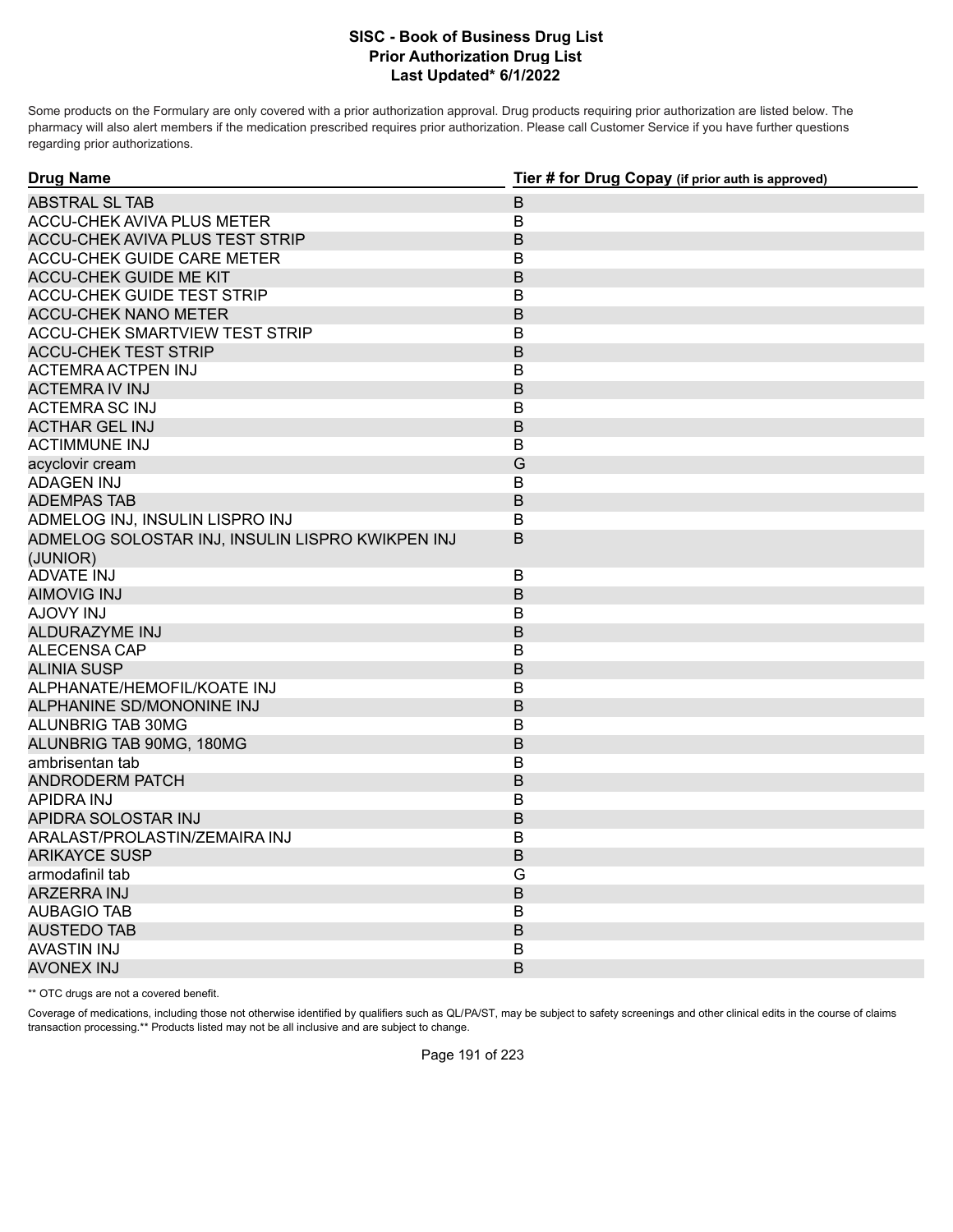Some products on the Formulary are only covered with a prior authorization approval. Drug products requiring prior authorization are listed below. The pharmacy will also alert members if the medication prescribed requires prior authorization. Please call Customer Service if you have further questions regarding prior authorizations.

| <b>Drug Name</b>                      | Tier # for Drug Copay (if prior auth is approved) |
|---------------------------------------|---------------------------------------------------|
| <b>AVSOLA INJ</b>                     | $\overline{B}$                                    |
| <b>AYVAKIT TAB</b>                    | B                                                 |
| <b>BALVERSA TAB 3MG</b>               | B                                                 |
| <b>BALVERSA TAB 4MG</b>               | B                                                 |
| <b>BALVERSA TAB 5MG</b>               | $\overline{B}$                                    |
| <b>BANZEL SUSP</b>                    | $\overline{B}$                                    |
| <b>BARACLUDE SOLN</b>                 | В                                                 |
| <b>BEBULIN/PROFILNINE INJ</b>         | B                                                 |
| <b>BENEFIX INJ</b>                    | В                                                 |
| <b>BENEFIX/RIXUBIS INJ</b>            | B                                                 |
| BENLYSTA AUTO-INJECTOR                | В                                                 |
| <b>BENLYSTA INJ</b>                   | B                                                 |
| <b>BENZNIDAZOLE TAB</b>               | $\overline{B}$                                    |
| <b>BERINERT INJ</b>                   | B                                                 |
| bexarotene cap                        | $\mathsf B$                                       |
| bortezomib inj                        | $\overline{B}$                                    |
| bosentan tab                          | B                                                 |
| <b>BOSULIF TAB</b>                    | B                                                 |
| <b>BOTOX INJ</b>                      | $\overline{B}$                                    |
| <b>BRAFTOVI CAP 75MG</b>              | B                                                 |
| <b>BRUKINSA CAP</b>                   | B                                                 |
| budesonide ER tab                     | G                                                 |
| butalbital/acetaminophen tab 50-325mg | G                                                 |
| butalbital/acetaminophen/caffeine tab | G                                                 |
| butalbital/aspirin/caffeine cap       | G                                                 |
| <b>BYLVAY CAP 1200MCG</b>             | B                                                 |
| BYLVAY CAP 400MCG                     | В                                                 |
| <b>BYLVAY SPRINKLE CAP 200MCG</b>     | B                                                 |
| BYLVAY SPRINKLE CAP 600MCG            | B                                                 |
| <b>CABLIVI INJ KIT</b>                | B                                                 |
| <b>CABOMETYX TAB</b>                  | $\overline{B}$                                    |
| <b>CALQUENCE CAP</b>                  | B                                                 |
| <b>CAPRELSA TAB</b>                   | $\overline{B}$                                    |
| carglumic acid tab                    | B                                                 |
| <b>CARIMUNE INJ</b>                   | В                                                 |
| <b>CAROSPIR SUSP</b>                  | B                                                 |
| <b>CAYSTON INH SOLN</b>               | В                                                 |
| <b>CEREZYME INJ</b>                   | B                                                 |
| <b>CHOLBAM CAP</b>                    | Β                                                 |
| <b>CIMZIA INJ</b>                     | B                                                 |
| <b>CIMZIA STARTER INJ KIT</b>         | В                                                 |
| <b>CINRYZE INJ</b>                    | B                                                 |

\*\* OTC drugs are not a covered benefit.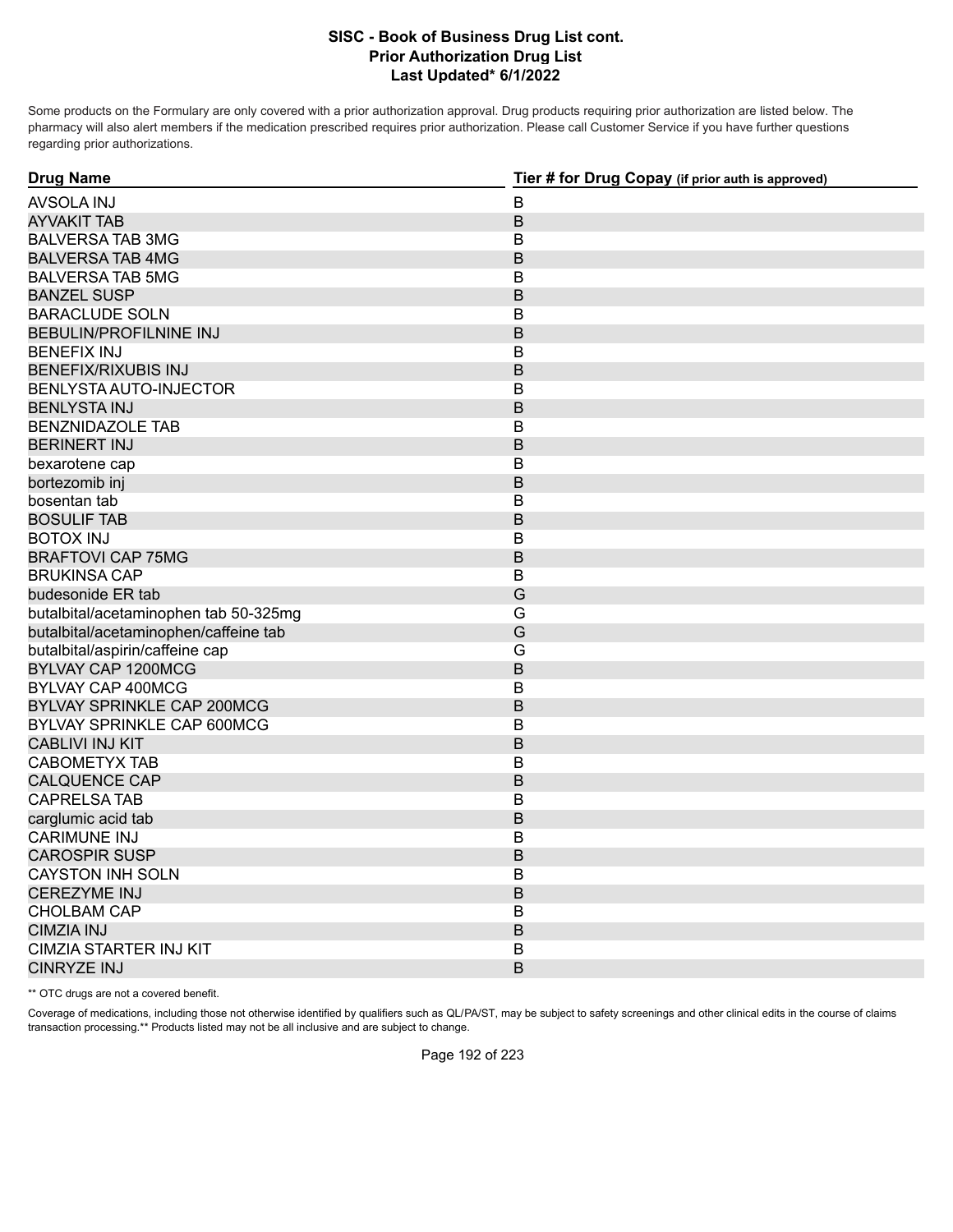Some products on the Formulary are only covered with a prior authorization approval. Drug products requiring prior authorization are listed below. The pharmacy will also alert members if the medication prescribed requires prior authorization. Please call Customer Service if you have further questions regarding prior authorizations.

| <b>Drug Name</b>                       | Tier # for Drug Copay (if prior auth is approved) |
|----------------------------------------|---------------------------------------------------|
| clobazam susp                          | G                                                 |
| clobazam tab                           | G                                                 |
| clobetasol foam                        | G                                                 |
| clobetasol lotion                      | G                                                 |
| <b>COMETRIQ KIT</b>                    | $\overline{B}$                                    |
| <b>COPIKTRA CAP</b>                    | B                                                 |
| <b>CORLANOR SOLN</b>                   | В                                                 |
| <b>CORLANOR TAB</b>                    | B                                                 |
| <b>COTELLIC TAB</b>                    | $\mathsf B$                                       |
| <b>CRINONE GEL</b>                     | B                                                 |
| cyclosporine ophth emulsion            | G                                                 |
| <b>CYSTADANE POWDER</b>                | B                                                 |
| dalfampridine ER tab                   | $\mathsf B$                                       |
| deferiprone tab                        | $\sf B$                                           |
| <b>DESCOVY TAB</b>                     | \$0                                               |
| <b>DEXCOM G6 RECEIVER</b>              | G                                                 |
| <b>DEXCOM G6 SENSOR</b>                | G                                                 |
| <b>DEXCOM G6 TRANSMITTER</b>           | G                                                 |
| <b>DIABETIC METER</b>                  | $\overline{B}$                                    |
| <b>DIACOMIT CAP</b>                    | B                                                 |
| <b>DIACOMIT POWDER PACK</b>            | B                                                 |
| diclofenac gel                         | G                                                 |
| dihydroergotamine mesylate nasal spray | G                                                 |
| <b>DOPTELET TAB</b>                    | $\overline{B}$                                    |
| dronabinol cap                         | G                                                 |
| <b>DUPIXENT INJ</b>                    | B                                                 |
| <b>DUPIXENT PEN INJ</b>                | B                                                 |
| <b>DUROLANE INJ</b>                    | B                                                 |
| DYSPORT INJ                            | В                                                 |
| <b>ELAPRASE INJ</b>                    | B                                                 |
| <b>EMGALITY INJ</b>                    | B                                                 |
| <b>EMGALITY INJ 100MG/ML</b>           | B                                                 |
| <b>EMPAVELI INJ</b>                    | $\overline{B}$                                    |
| enalapril maleate oral soln            | G                                                 |
| <b>ENBREL INJ 25MG</b>                 | $\mathsf B$                                       |
| <b>ENBREL INJ 50MG</b>                 | B                                                 |
| ENBREL MINI INJ                        | В                                                 |
| <b>ENBREL SURECLICK INJ 50MG</b>       | B                                                 |
| <b>ENDARI POWDER PACK</b>              | B                                                 |
| <b>ENDOMETRIN INSERT</b>               | B                                                 |
| <b>ENSPRYNG INJ</b>                    | В                                                 |
| <b>EPIDIOLEX SOLN</b>                  | B                                                 |

\*\* OTC drugs are not a covered benefit.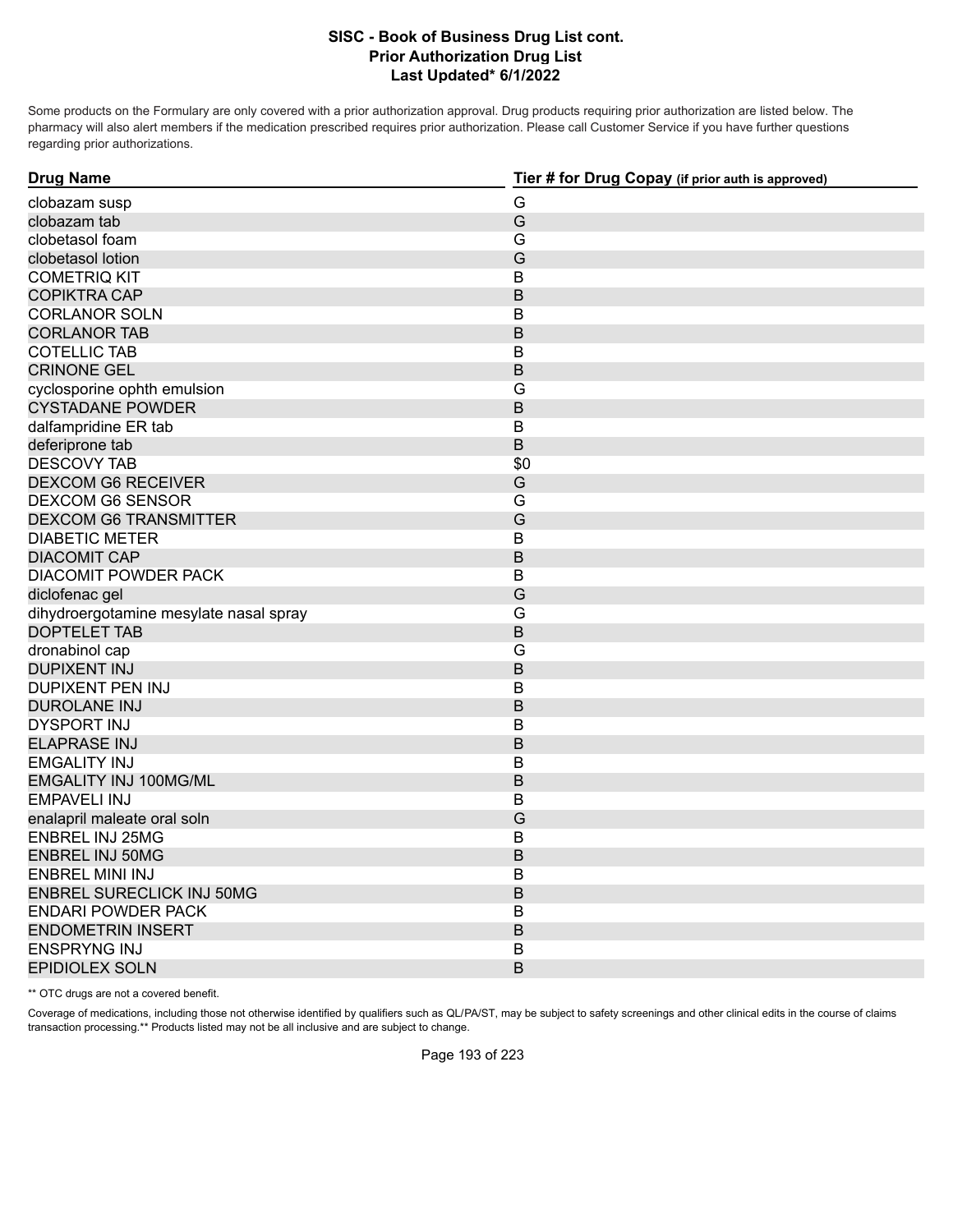Some products on the Formulary are only covered with a prior authorization approval. Drug products requiring prior authorization are listed below. The pharmacy will also alert members if the medication prescribed requires prior authorization. Please call Customer Service if you have further questions regarding prior authorizations.

| <b>Drug Name</b>                          | Tier # for Drug Copay (if prior auth is approved) |
|-------------------------------------------|---------------------------------------------------|
| EPIDUO FORTE GEL 0.3-2.5%                 | G                                                 |
| <b>EPRONTIA SOLN</b>                      | $\sf B$                                           |
| <b>ERIVEDGE CAP</b>                       | В                                                 |
| <b>ERLEADA TAB</b>                        | B                                                 |
| erlotinib tab                             | B                                                 |
| <b>ESBRIET CAP</b>                        | $\mathsf B$                                       |
| everolimus tab                            | G                                                 |
| everolimus tab for oral susp              | B                                                 |
| <b>EVRYSDI SOLN</b>                       | B                                                 |
| <b>EXKIVITY CAP</b>                       | B                                                 |
| <b>EXTAVIA INJ</b>                        | $\mathsf B$                                       |
| <b>FABRAZYME INJ</b>                      | $\mathsf B$                                       |
| <b>FARYDAK CAP</b>                        | B                                                 |
| <b>FASENRA PEN INJ</b>                    | $\mathsf B$                                       |
| <b>FEIBA INJ</b>                          | В                                                 |
| fentanyl citrate lollipop                 | G                                                 |
| FENTORA TAB, FENTANYL BUCCAL TAB          | B                                                 |
| <b>FERRIPROX SOLN</b>                     | $\mathsf B$                                       |
| <b>FINTEPLA SOLN</b>                      | в                                                 |
| <b>FIRDAPSE TAB</b>                       | $\mathsf B$                                       |
| FIRST OMEPRAZOLE SUSP                     | B                                                 |
| FLEBOGAMMA/GAMMAPLEX/OCTAGAM/PRIVIGEN INJ | B                                                 |
| <b>FLEQSUVY SUSP</b>                      | $\mathsf B$                                       |
| <b>FOTIVDA CAP</b>                        | $\mathsf B$                                       |
| <b>FREESTYLE LIBRE 2 RECEIVER</b>         | G                                                 |
| FREESTYLE LIBRE 2 SENSOR                  | G                                                 |
| <b>FREESTYLE LIBRE RECEIVER</b>           | G                                                 |
| FREESTYLE LIBRE SENSOR (10-DAY)           | G                                                 |
| FREESTYLE LIBRE SENSOR (14-DAY)           | G                                                 |
| <b>GALAFOLD CAP</b>                       | $\overline{B}$                                    |
| <b>GAMASTAN S/D INJ</b>                   | B                                                 |
| <b>GAMUNEX INJ</b>                        | $\mathsf B$                                       |
| <b>GAVRETO CAP</b>                        | B                                                 |
| <b>GENOTROPIN INJ</b>                     | $\mathsf B$                                       |
| <b>GILENYA CAP</b>                        | в                                                 |
| <b>GILOTRIF TAB</b>                       | $\mathsf B$                                       |
| <b>GLASSIA INJ</b>                        | B                                                 |
| glatiramer inj                            | $\mathsf B$                                       |
| <b>GLOPERBA SOLN</b>                      | B                                                 |
| <b>GOLYTELY PACKET</b>                    | G                                                 |
| <b>HAEGARDA INJ</b>                       | В                                                 |
| HALFLYTELY BOWEL PREP KIT                 | B                                                 |

\*\* OTC drugs are not a covered benefit.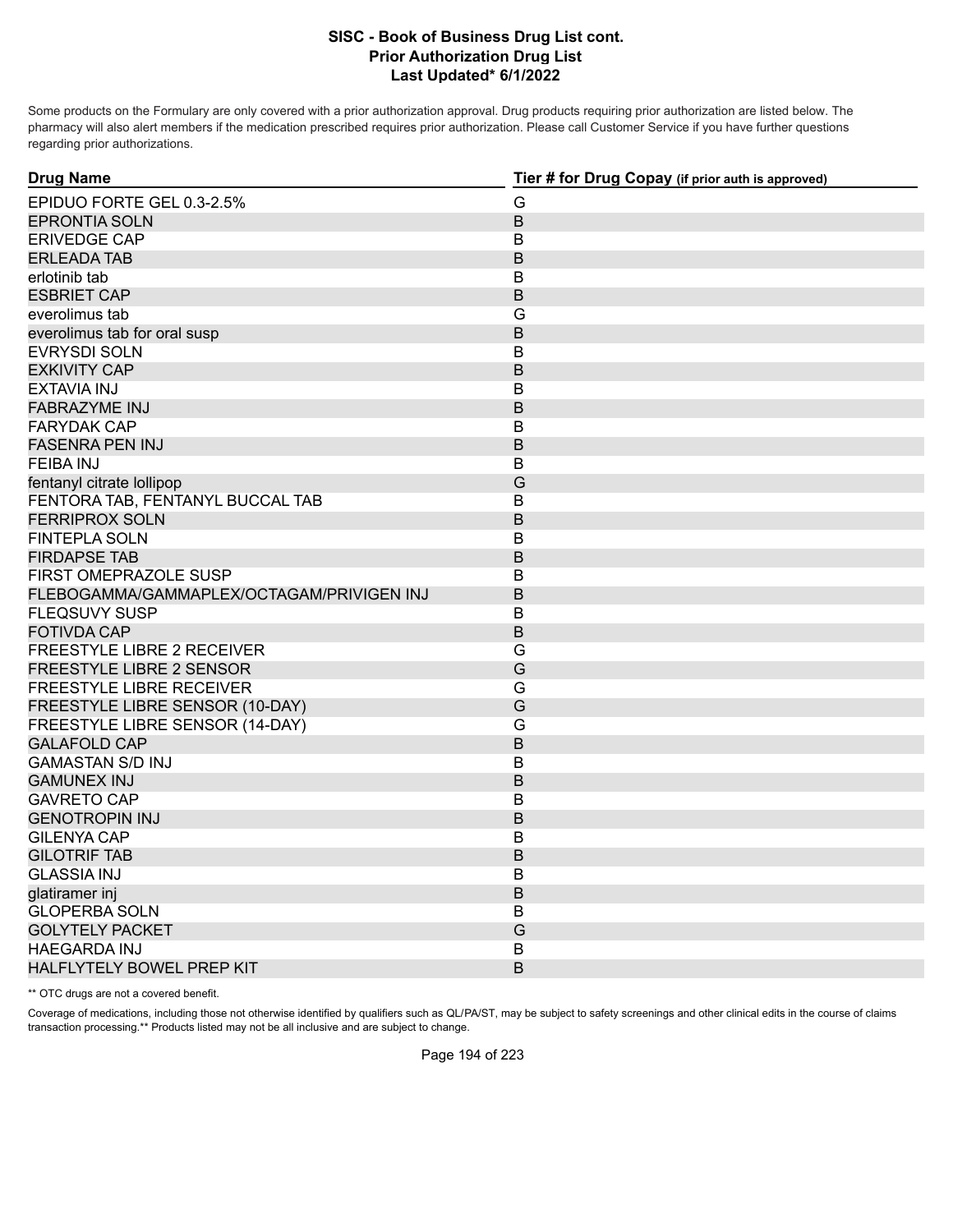Some products on the Formulary are only covered with a prior authorization approval. Drug products requiring prior authorization are listed below. The pharmacy will also alert members if the medication prescribed requires prior authorization. Please call Customer Service if you have further questions regarding prior authorizations.

| <b>Drug Name</b>                                      | Tier # for Drug Copay (if prior auth is approved) |
|-------------------------------------------------------|---------------------------------------------------|
| <b>HELIXATE/KOGENATE INJ</b>                          | B                                                 |
| <b>HEMLIBRA INJ</b>                                   | $\mathsf B$                                       |
| <b>HERCEPTIN INJ</b>                                  | B                                                 |
| <b>HIZENTRA INJ</b>                                   | B                                                 |
| <b>HUMALOG INJ</b>                                    | B                                                 |
| HUMALOG KWIKPEN INJ                                   | B                                                 |
| <b>HUMALOG MIX INJ</b>                                | B                                                 |
| HUMALOG MIX KWIKPEN INJ, INSULIN LISPRO PROTAMINE INJ | B                                                 |
| HUMATE-P/WILATE INJ                                   | B                                                 |
| <b>HUMIRA INJ 10MG</b>                                | B                                                 |
| <b>HUMIRA INJ 20MG</b>                                | В                                                 |
| HUMIRA INJ 40MG                                       | B                                                 |
| HUMIRA INJ 80MG                                       | В                                                 |
| HUMIRA INJ CROHNS/UC/HIDRADENITIS STARTER PACK        | B                                                 |
| HUMIRA INJ PEDIATRIC CROHNS STARTER PACK              | В                                                 |
| HUMIRA INJ PEDIATRIC UC STARTER PACK                  | $\mathsf B$                                       |
| HUMIRA INJ PSORIASIS/UVEITIS STARTER PACK             | B                                                 |
| HUMIRA PEN INJ 40MG                                   | B                                                 |
| <b>HUMULIN MIX INJ</b>                                | B                                                 |
| HUMULIN MIX PEN INJ                                   | $\mathsf B$                                       |
| <b>HUMULIN N INJ</b>                                  | B                                                 |
| HUMULIN N PEN INJ                                     | B                                                 |
| <b>HUMULIN R INJ</b>                                  | B                                                 |
| <b>HYCAMTIN CAP</b>                                   | B                                                 |
| <b>HYQVIA INJ</b>                                     | B                                                 |
| <b>IBRANCE CAP</b>                                    | B                                                 |
| <b>IBRANCE TAB</b>                                    | B                                                 |
| icatibant inj                                         | B                                                 |
| <b>ICLUSIG TAB</b>                                    | B                                                 |
| <b>IDHIFA TAB</b>                                     | B                                                 |
| <b>IMBRUVICA CAP 140MG</b>                            | B                                                 |
| <b>IMBRUVICA CAP 70MG</b>                             | B                                                 |
| IMBRUVICA TAB 420MG, 560MG                            | В                                                 |
| <b>IMCIVREE INJ</b>                                   | $\sf B$                                           |
| <b>INBRIJA INH POWDER</b>                             | B                                                 |
| <b>INGREZZA CAP</b>                                   | B                                                 |
| <b>INLYTA TAB</b>                                     | B                                                 |
| <b>INQOVI TAB</b>                                     | $\mathsf B$                                       |
| <b>IRESSATAB</b>                                      | B                                                 |
| <b>ISTURISA TAB 10MG</b>                              | B                                                 |
| <b>ISTURISA TAB 1MG</b>                               | B                                                 |
| <b>ISTURISA TAB 5MG</b>                               | B                                                 |

\*\* OTC drugs are not a covered benefit.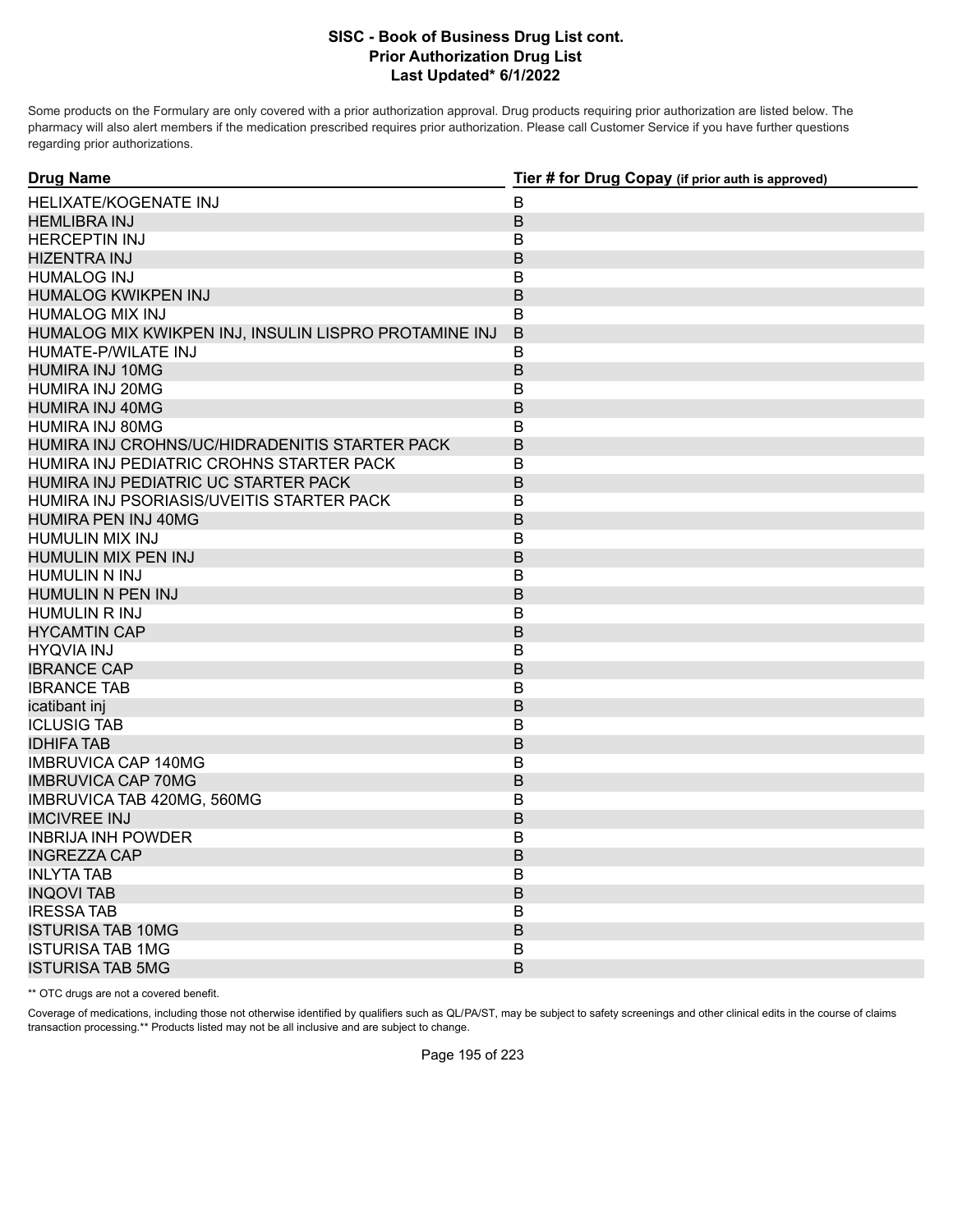Some products on the Formulary are only covered with a prior authorization approval. Drug products requiring prior authorization are listed below. The pharmacy will also alert members if the medication prescribed requires prior authorization. Please call Customer Service if you have further questions regarding prior authorizations.

| <b>Drug Name</b>           | Tier # for Drug Copay (if prior auth is approved) |
|----------------------------|---------------------------------------------------|
| itraconazole soln          | G                                                 |
| <b>IVERMECTIN LOTION</b>   | B                                                 |
| ivermectin tab             | G                                                 |
| <b>JAKAFI TAB</b>          | B                                                 |
| <b>JYNARQUE PAK</b>        | B                                                 |
| <b>JYNARQUE TAB</b>        | B                                                 |
| <b>KALYDECO PAK</b>        | B                                                 |
| <b>KALYDECO TAB</b>        | B                                                 |
| <b>KATERZIA SUSP</b>       | B                                                 |
| <b>KERENDIA TAB</b>        | B                                                 |
| <b>KESIMPTA INJ</b>        | B                                                 |
| <b>KEVZARA INJ</b>         | B                                                 |
| <b>KINERET INJ</b>         | $\mathsf B$                                       |
| <b>KORLYM TAB</b>          | $\mathsf B$                                       |
| KOSELUGO CAP               | B                                                 |
| <b>LAMPIT TAB</b>          | B                                                 |
| LANSOPRAZOLE SUSP          | В                                                 |
| lapatinib ditosylate tab   | B                                                 |
| <b>LAZANDA NASAL SPRAY</b> | B                                                 |
| LEDIPASVIR/SOFOSBUVIR TAB  | B                                                 |
| LENVIMA CAP                | B                                                 |
| lidocaine patch            | G                                                 |
| <b>LOKELMA PAK</b>         | B                                                 |
| <b>LONSURF TAB</b>         | B                                                 |
| <b>LORBRENA TAB 25MG</b>   | B                                                 |
| <b>LUCEMYRA TAB</b>        | B                                                 |
| <b>LUCENTIS INJ</b>        | B                                                 |
| <b>LUMAKRAS TAB</b>        | B                                                 |
| LUMIZYME/MYOZYME INJ       | B                                                 |
| <b>LUPKYNIS CAP</b>        | B                                                 |
| <b>LYNPARZA CAP</b>        | $\mathsf B$                                       |
| <b>LYNPARZA TAB</b>        | B                                                 |
| <b>MACUGEN INJ</b>         | B                                                 |
| <b>MAVYRET PAK</b>         | B                                                 |
| <b>MAVYRET TAB</b>         | $\mathsf B$                                       |
| <b>MAYZENT TAB</b>         | B                                                 |
| MAYZENT TAB STARTER PACK   | B                                                 |
| <b>MEKINIST TAB 0.5MG</b>  | B                                                 |
| <b>MEKINIST TAB 2MG</b>    | $\overline{B}$                                    |
| <b>MEKTOVI TAB</b>         | B                                                 |
| miglustat cap              | B                                                 |
| modafinil tab              | G                                                 |

\*\* OTC drugs are not a covered benefit.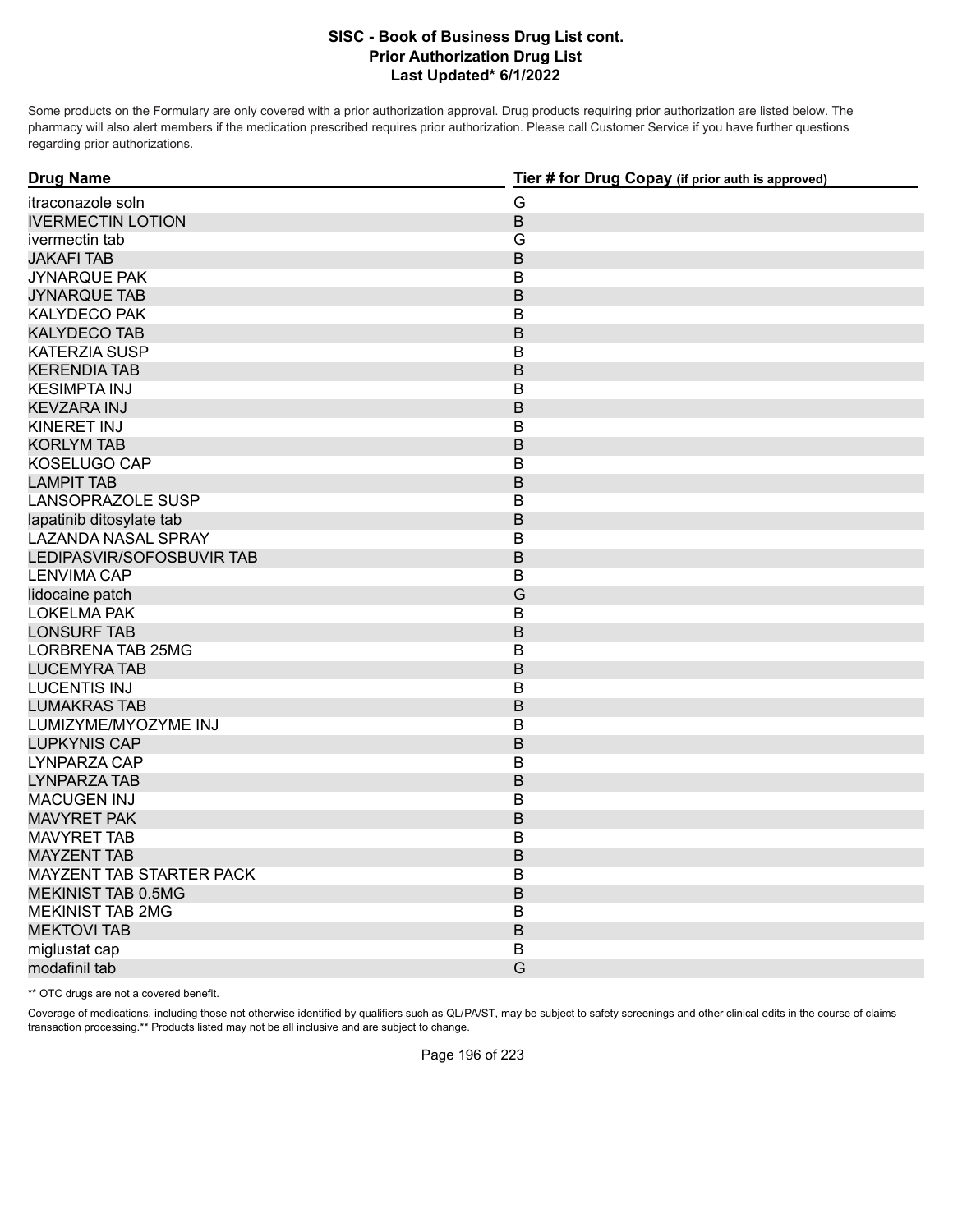Some products on the Formulary are only covered with a prior authorization approval. Drug products requiring prior authorization are listed below. The pharmacy will also alert members if the medication prescribed requires prior authorization. Please call Customer Service if you have further questions regarding prior authorizations.

| <b>Drug Name</b>            | Tier # for Drug Copay (if prior auth is approved) |
|-----------------------------|---------------------------------------------------|
| MONOCLATE-P INJ             | B                                                 |
| <b>MOTEGRITY TAB</b>        | $\sf B$                                           |
| <b>MOVANTIK TAB</b>         | B                                                 |
| <b>MOZOBIL INJ</b>          | B                                                 |
| <b>MYFEMBREE TAB</b>        | В                                                 |
| NAGLAZYME INJ               | B                                                 |
| NATPARA INJ                 | B                                                 |
| <b>NERLYNX TAB</b>          | B                                                 |
| NEUPRO PATCH                | $\mathsf B$                                       |
| <b>NEXAVAR TAB</b>          | $\sf B$                                           |
| NINLARO CAP                 | В                                                 |
| nitazoxanide tab            | G                                                 |
| <b>NIZATIDINE SOLN</b>      | В                                                 |
| NOVOSEVEN INJ               | B                                                 |
| <b>NOXAFIL SUSP</b>         | B                                                 |
| <b>NPLATE INJ</b>           | $\mathsf B$                                       |
| <b>NUBEQA TAB</b>           | B                                                 |
| <b>NUCALA INJ</b>           | B                                                 |
| NUEDEXTA CAP                | B                                                 |
| <b>OCALIVA TAB</b>          | $\mathsf B$                                       |
| ODOMZO CAP                  | B                                                 |
| <b>OFEV CAP</b>             | B                                                 |
| <b>OLUMIANT TAB</b>         | В                                                 |
| <b>ONGENTYS CAP</b>         | $\mathsf B$                                       |
| <b>OPSUMIT TAB</b>          | В                                                 |
| <b>OPZELURA CREAM</b>       | B                                                 |
| <b>ORENCIA CLICK INJ</b>    | $\mathsf B$                                       |
| ORENCIA SC INJ 125MG/ML     | $\mathsf B$                                       |
| ORENCIA SC INJ 50MG/0.4ML   | B                                                 |
| ORENCIA SC INJ 87.5MG/0.7ML | B                                                 |
| ORGOVYX TAB                 | B                                                 |
| <b>ORIAHNN CAP</b>          | B                                                 |
| ORILISSA TAB 150MG          | B                                                 |
| ORILISSA TAB 200MG          | $\mathsf B$                                       |
| ORKAMBI GRANULES PACKET     | B                                                 |
| <b>ORKAMBI TAB</b>          | B                                                 |
| <b>OTEZLA STARTER PACK</b>  | B                                                 |
| <b>OTEZLA TAB</b>           | $\mathsf B$                                       |
| <b>OXBRYTA TAB</b>          | B                                                 |
| <b>OXERVATE OPHTH SOLN</b>  | B                                                 |
| OZOBAX SOLN, BACLOFEN SOLN  | B                                                 |
| PALFORZIA POWDER PACK       | B                                                 |

\*\* OTC drugs are not a covered benefit.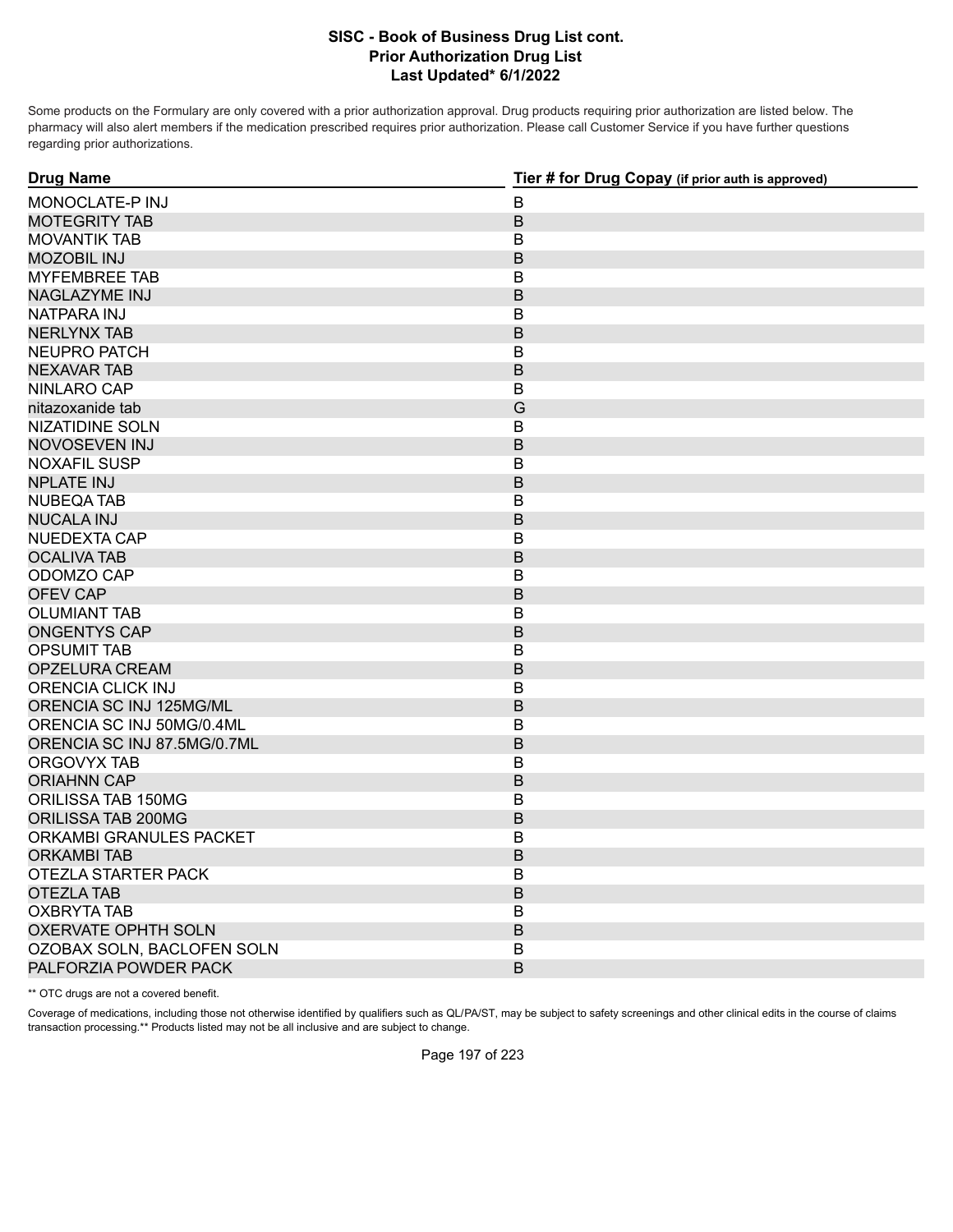Some products on the Formulary are only covered with a prior authorization approval. Drug products requiring prior authorization are listed below. The pharmacy will also alert members if the medication prescribed requires prior authorization. Please call Customer Service if you have further questions regarding prior authorizations.

| <b>Drug Name</b>                          | Tier # for Drug Copay (if prior auth is approved) |
|-------------------------------------------|---------------------------------------------------|
| PALFORZIA SPRINKLE CAP                    | B                                                 |
| PALYNZIQ INJ                              | $\sf B$                                           |
| PEMAZYRE TAB                              | B                                                 |
| phentermine cap                           | G                                                 |
| phentermine tab                           | G                                                 |
| <b>PIQRAY TAB</b>                         | B                                                 |
| pirfenidone tab 267mg                     | B                                                 |
| pirfenidone tab 801mg                     | B                                                 |
| PLEGRIDY INJ                              | В                                                 |
| PLEGRIDY PEN INJ                          | B                                                 |
| POMALYST CAP                              | В                                                 |
| posaconazole DR tab                       | G                                                 |
| PRALUENT INJ                              | B                                                 |
| PROGESTERONE SUPP                         | B                                                 |
| PROMACTA POWDER                           | B                                                 |
| PROMACTA TAB                              | B                                                 |
| pyrimethamine tab                         | B                                                 |
| <b>QBRELIS SOLN</b>                       | B                                                 |
| <b>QINLOCK TAB</b>                        | B                                                 |
| rabeprazole EC tab                        | G                                                 |
| <b>REBIF INJ</b>                          | B                                                 |
| <b>RECOMBINATE INJ</b>                    | B                                                 |
| <b>RENFLEXIS INJ</b>                      | B                                                 |
| <b>REPATHA INJ</b>                        | B                                                 |
| REPATHA PUSHTRONEX INJ                    | B                                                 |
| <b>RETEVMO CAP</b>                        | B                                                 |
| <b>RETIN-A CREAM</b>                      | В                                                 |
| <b>RETIN-A GEL</b>                        | B                                                 |
| <b>REYVOW TAB</b>                         | B                                                 |
| <b>REZUROCK TAB</b>                       | B                                                 |
| <b>RIASTAP INJ</b>                        | B                                                 |
| <b>RINVOQ ER TAB</b>                      | B                                                 |
| <b>RIOMET ER SUSP</b>                     | B                                                 |
| RITUXAN INJ                               | B                                                 |
| <b>ROZLYTREK CAP</b>                      | B                                                 |
| <b>RUBRACA TAB</b>                        | B                                                 |
| <b>RUCONEST INJ</b>                       | B                                                 |
| rufinamide susp                           | G                                                 |
| rufinamide tab                            | G                                                 |
| <b>RYDAPT CAP</b>                         | B                                                 |
| sapropterin dihydrochloride powder packet | B                                                 |
| sapropterin dihydrochloride soluble tab   | B                                                 |

\*\* OTC drugs are not a covered benefit.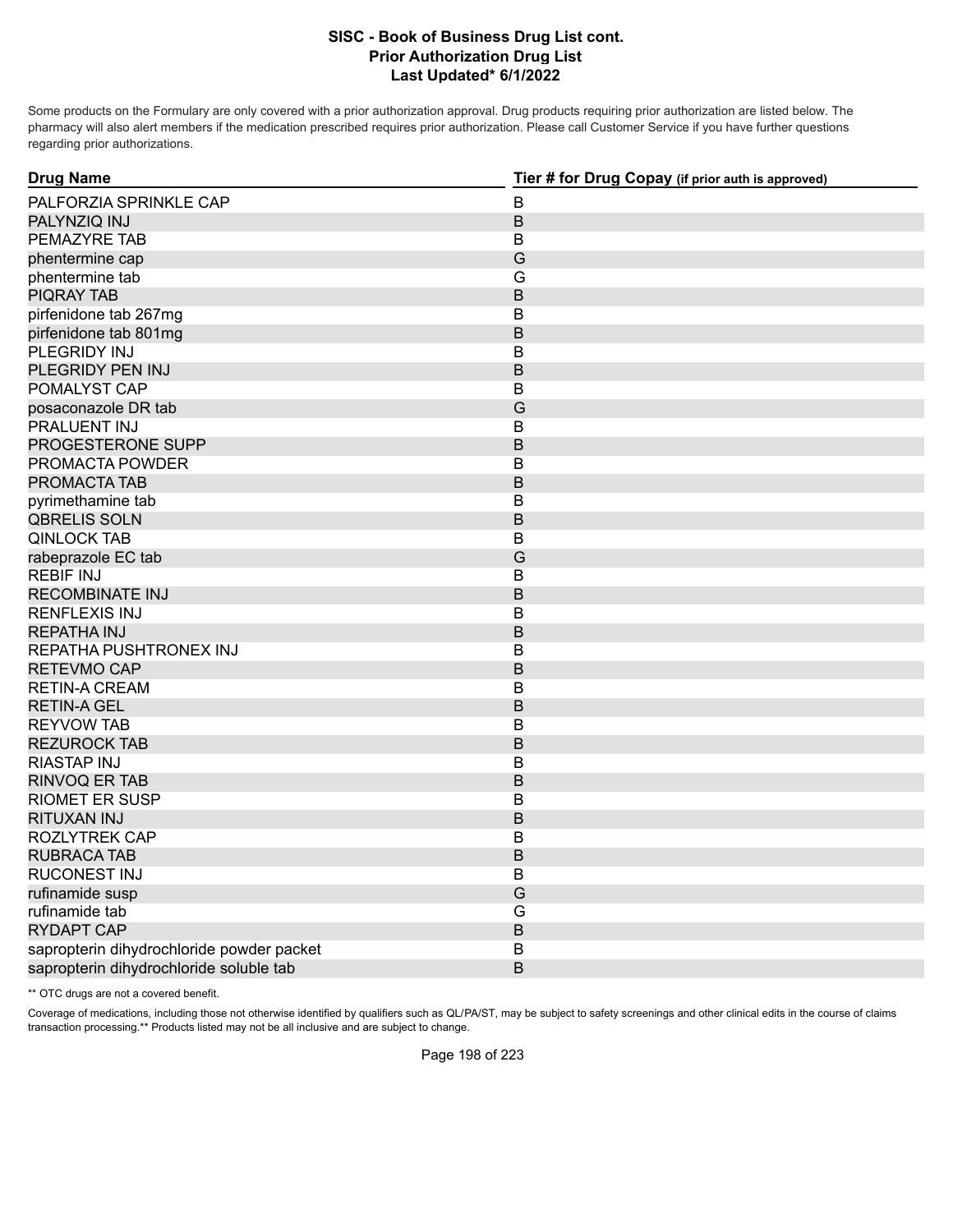Some products on the Formulary are only covered with a prior authorization approval. Drug products requiring prior authorization are listed below. The pharmacy will also alert members if the medication prescribed requires prior authorization. Please call Customer Service if you have further questions regarding prior authorizations.

| <b>Drug Name</b>                | Tier # for Drug Copay (if prior auth is approved) |
|---------------------------------|---------------------------------------------------|
| SIGNIFOR INJ                    | В                                                 |
| sildenafil tab 20mg             | G                                                 |
| SIMPONI AUTO-INJECTOR 100MG     | B                                                 |
| SIMPONI INJ 100MG               | $\mathsf B$                                       |
| <b>SKLICE LOTION</b>            | В                                                 |
| SKYRIZI INJ 150MG/ML            | $\mathsf B$                                       |
| SKYRIZI INJ 75MG/0.83ML         | B                                                 |
| SOFOSBUVIR/VELPATASVIR TAB      | B                                                 |
| <b>SOLIQUA INJ</b>              | $\overline{B}$                                    |
| <b>SOMATULINE INJ</b>           | B                                                 |
| SOMAVERT INJ                    | B                                                 |
| SOTYLIZE SOLN 5MG/ML            | B                                                 |
| SPORANOX SOLN                   | $\sf B$                                           |
| SPRIX NASAL SPRAY               | B                                                 |
| <b>SPRYCEL TAB</b>              | B                                                 |
| <b>STELARA INJ</b>              | $\mathsf B$                                       |
| <b>STIVARGA TAB</b>             | B                                                 |
| <b>STRENSIQ INJ</b>             | B                                                 |
| <b>SUCLEAR KIT</b>              | B                                                 |
| sucralfate susp                 | G                                                 |
| sunitinib malate cap            | B                                                 |
| <b>SUNOSI TAB</b>               | B                                                 |
| SUPPRELIN LA INJ                | B                                                 |
| <b>SUPREP SOLN</b>              | B                                                 |
| <b>SYMDEKO TAB</b>              | B                                                 |
| <b>SYMLINPEN INJ</b>            | B                                                 |
| <b>SYMPROIC TAB</b>             | В                                                 |
| <b>TABRECTA TAB</b>             | B                                                 |
| tadalafil tab (PAH)             | В                                                 |
| tadalafil tab 5mg               | G                                                 |
| <b>TAFINLAR CAP</b>             | $\sf B$                                           |
| <b>TAGRISSO TAB</b>             | $\mathsf B$                                       |
| TAKHZYRO INJ                    | B                                                 |
| <b>TALTZ INJ</b>                | $\mathsf B$                                       |
| TALZENNA CAP 0.25MG             | B                                                 |
| TALZENNA CAP 0.5MG, 0.75MG, 1MG | B                                                 |
| <b>TARGRETIN GEL</b>            | B                                                 |
| <b>TASIGNA CAP</b>              | $\mathsf B$                                       |
| <b>TAVALISSE TAB</b>            | B                                                 |
| tazarotene cream 0.1%           | G                                                 |
| TAZORAC CREAM 0.05%             | В                                                 |
| <b>TAZVERIK TAB</b>             | B                                                 |

\*\* OTC drugs are not a covered benefit.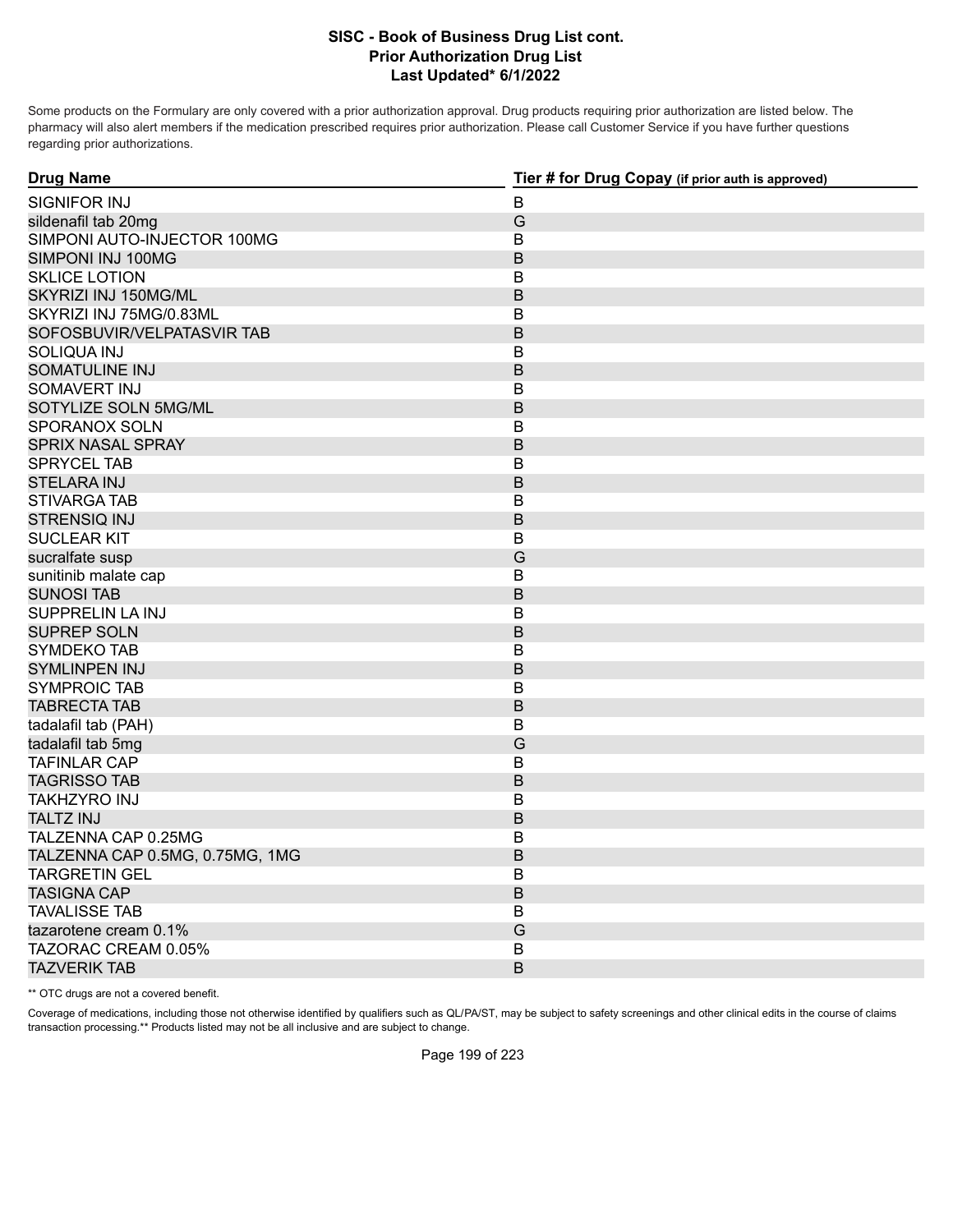Some products on the Formulary are only covered with a prior authorization approval. Drug products requiring prior authorization are listed below. The pharmacy will also alert members if the medication prescribed requires prior authorization. Please call Customer Service if you have further questions regarding prior authorizations.

| <b>Drug Name</b>                   | Tier # for Drug Copay (if prior auth is approved) |
|------------------------------------|---------------------------------------------------|
| <b>TEGSEDI INJ</b>                 | $\sf B$                                           |
| temsirolimus inj                   | $\sf B$                                           |
| <b>TEPMETKO TAB</b>                | $\sf B$                                           |
| TEST STRIP (all other test strips) | $\mathsf B$                                       |
| testosterone gel pump 1.62%        | G                                                 |
| testosterone soln                  | G                                                 |
| tetrabenazine tab                  | B                                                 |
| <b>THALOMID CAP</b>                | B                                                 |
| <b>TIBSOVO TAB</b>                 | B                                                 |
| tiopronin tab                      | $\sf B$                                           |
| <b>TOBI PODHALER</b>               | B                                                 |
| <b>TORISEL INJ</b>                 | $\sf B$                                           |
| <b>TRACLEER TAB 32MG</b>           | $\sf B$                                           |
| <b>TREMFYA INJ</b>                 | $\sf B$                                           |
| treprostinil inj 10mg/ml           | B                                                 |
| treprostinil inj 1mg/ml            | $\sf B$                                           |
| treprostinil inj 2.5mg/ml          | B                                                 |
| treprostinil inj 5mg/ml            | $\sf B$                                           |
| tretinoin cream                    | G                                                 |
| tretinoin gel                      | G                                                 |
| trientine cap                      | B                                                 |
| <b>TRIKAFTA TAB</b>                | B                                                 |
| <b>TRINTELLIX TAB</b>              | B                                                 |
| <b>TROKENDI XR CAP</b>             | $\mathsf B$                                       |
| <b>TRULANCE TAB</b>                | В                                                 |
| TRUSELTIQ PACK 100MG               | $\mathsf B$                                       |
| TRUSELTIQ PACK 50MG, 125MG         | $\sf B$                                           |
| <b>TRUSELTIQ PACK 75MG</b>         | $\sf B$                                           |
| <b>TUKYSA TAB</b>                  | B                                                 |
| <b>TURALIO CAP</b>                 | $\mathsf B$                                       |
| <b>TYSABRI INJ</b>                 | B                                                 |
| <b>TYVASO INH SOLN</b>             | $\mathsf B$                                       |
| <b>UBRELVY TAB</b>                 | B                                                 |
| <b>UKONIQ TAB</b>                  | $\mathsf B$                                       |
| <b>UPTRAVI TAB</b>                 | B                                                 |
| <b>VALCHLOR GEL</b>                | $\mathsf B$                                       |
| VASCEPA CAP 0.5GM                  | B                                                 |
| VASCEPA CAP 1GM                    | G                                                 |
| <b>VELTASSA POWDER</b>             | $\sf B$                                           |
| <b>VEMLIDY TAB</b>                 | B                                                 |
| <b>VENCLEXTA STARTER PACK</b>      | B                                                 |
| <b>VENCLEXTA TAB</b>               | B                                                 |

\*\* OTC drugs are not a covered benefit.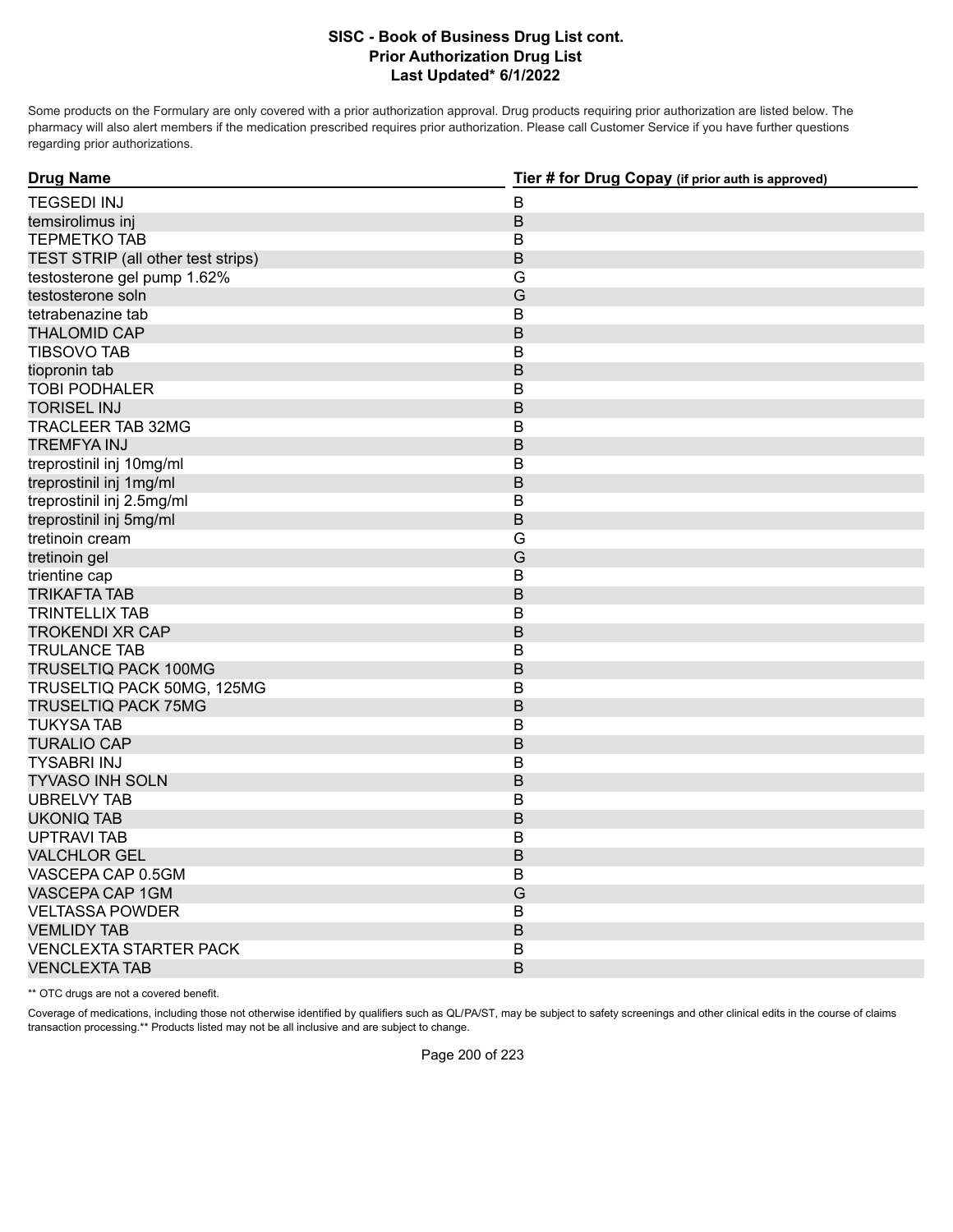Some products on the Formulary are only covered with a prior authorization approval. Drug products requiring prior authorization are listed below. The pharmacy will also alert members if the medication prescribed requires prior authorization. Please call Customer Service if you have further questions regarding prior authorizations.

| <b>Drug Name</b>            | Tier # for Drug Copay (if prior auth is approved) |
|-----------------------------|---------------------------------------------------|
| <b>VENTAVIS INH SOLN</b>    | $\mathsf B$                                       |
| <b>VERZENIO TAB</b>         | $\sf B$                                           |
| vigabatrin powder pack      | В                                                 |
| vigabatrin tab              | $\mathsf B$                                       |
| vigadrone powder pack       | B                                                 |
| VITRAKVI CAP 100MG          | $\mathsf B$                                       |
| <b>VITRAKVI CAP 25MG</b>    | $\mathsf B$                                       |
| <b>VITRAKVI SOLN</b>        | $\mathsf B$                                       |
| <b>VIZIMPRO TAB</b>         | $\mathsf B$                                       |
| <b>VOSEVI TAB</b>           | $\mathsf B$                                       |
| <b>VOTRIENT TAB</b>         | $\sf B$                                           |
| <b>VPRIV INJ</b>            | $\mathsf B$                                       |
| <b>VYNDAMAX CAP</b>         | B                                                 |
| <b>VYNDAQEL CAP</b>         | $\mathsf B$                                       |
| <b>WAKIX TAB</b>            | $\mathsf B$                                       |
| <b>WELIREG TAB</b>          | $\sf B$                                           |
| <b>XADAGO TAB</b>           | $\mathsf B$                                       |
| <b>XALKORI CAP</b>          | $\mathsf B$                                       |
| <b>XATMEP SOLN</b>          | В                                                 |
| <b>XELJANZ SOLN</b>         | $\mathsf B$                                       |
| <b>XELJANZ TAB</b>          | B                                                 |
| <b>XELJANZ XR TAB</b>       | $\mathsf B$                                       |
| <b>XEMBIFY INJ</b>          | $\mathsf B$                                       |
| <b>XEOMIN INJ</b>           | $\sf B$                                           |
| <b>XIAFLEX INJ</b>          | $\mathsf B$                                       |
| XIFAXAN TAB 200MG           | B                                                 |
| XIFAXAN TAB 550MG           | B                                                 |
| <b>XOLAIR INJ</b>           | $\mathsf B$                                       |
| <b>XOLAIR SYRINGE</b>       | B                                                 |
| <b>XOSPATA TAB</b>          | $\mathsf B$                                       |
| <b>XPOVIO PAK</b>           | $\mathsf B$                                       |
| <b>XULTOPHY INJ</b>         | $\sf B$                                           |
| XYNTHA INJ                  | $\mathsf B$                                       |
| <b>XYREM SOLN</b>           | $\mathsf B$                                       |
| ZEJULA CAP                  | B                                                 |
| <b>ZELBORAF TAB</b>         | $\mathsf B$                                       |
| <b>ZEPOSIA CAP</b>          | B                                                 |
| <b>ZEPOSIA STARTER PACK</b> | $\overline{B}$                                    |
| <b>ZOKINVY CAP</b>          | $\mathsf B$                                       |
| <b>ZOLINZA CAP</b>          | $\sf B$                                           |
| zolmitriptan ODT            | G                                                 |
| zolmitriptan tab            | G                                                 |

\*\* OTC drugs are not a covered benefit.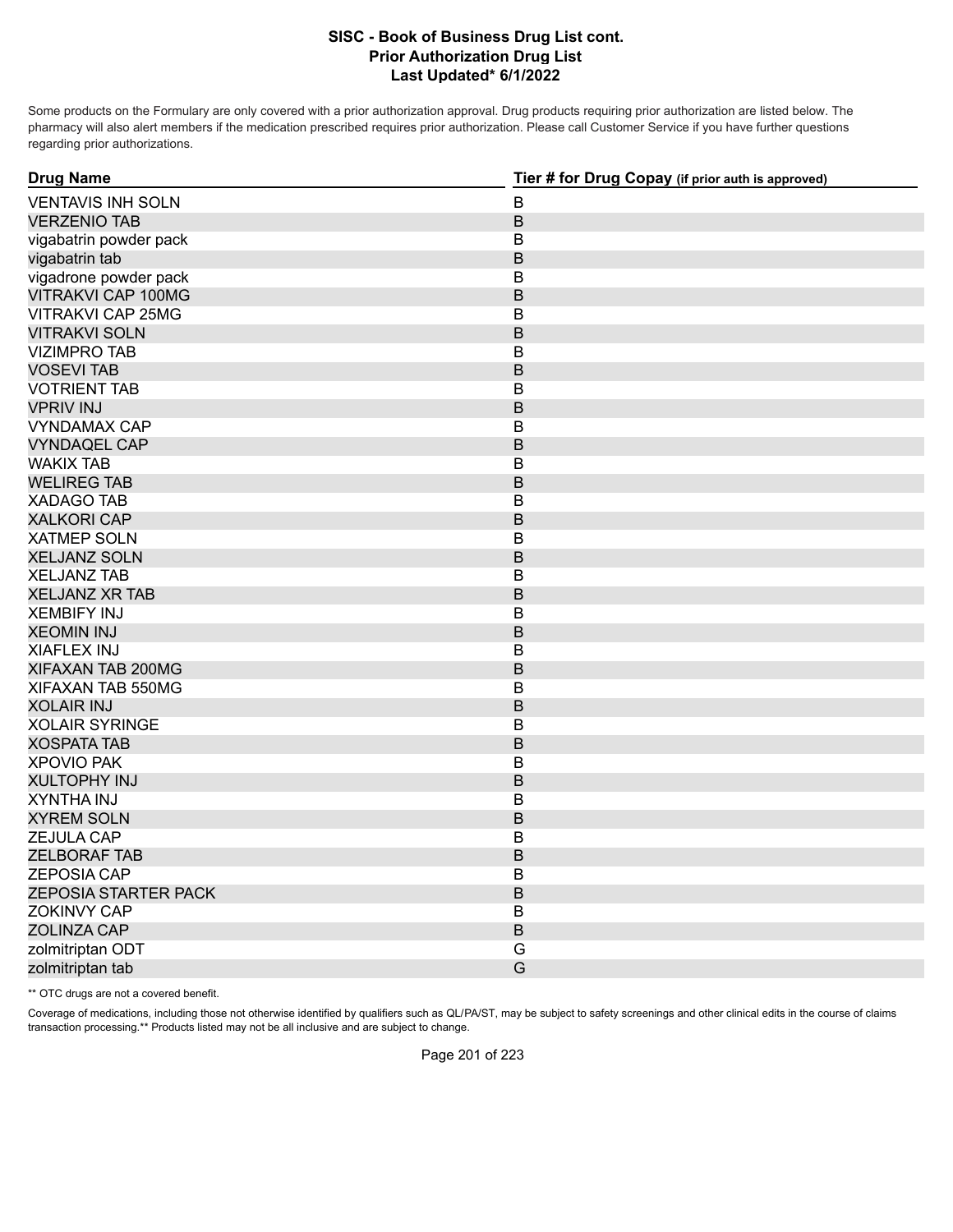Some products on the Formulary are only covered with a prior authorization approval. Drug products requiring prior authorization are listed below. The pharmacy will also alert members if the medication prescribed requires prior authorization. Please call Customer Service if you have further questions regarding prior authorizations.

| <b>Drug Name</b>   | Tier # for Drug Copay (if prior auth is approved) |
|--------------------|---------------------------------------------------|
| <b>ZYDELIG TAB</b> |                                                   |
| ZYKADIA CAP        |                                                   |
| ZYKADIA TAB        |                                                   |

\*\* OTC drugs are not a covered benefit.

Coverage of medications, including those not otherwise identified by qualifiers such as QL/PA/ST, may be subject to safety screenings and other clinical edits in the course of claims transaction processing.\*\* Products listed may not be all inclusive and are subject to change.

Page 202 of 223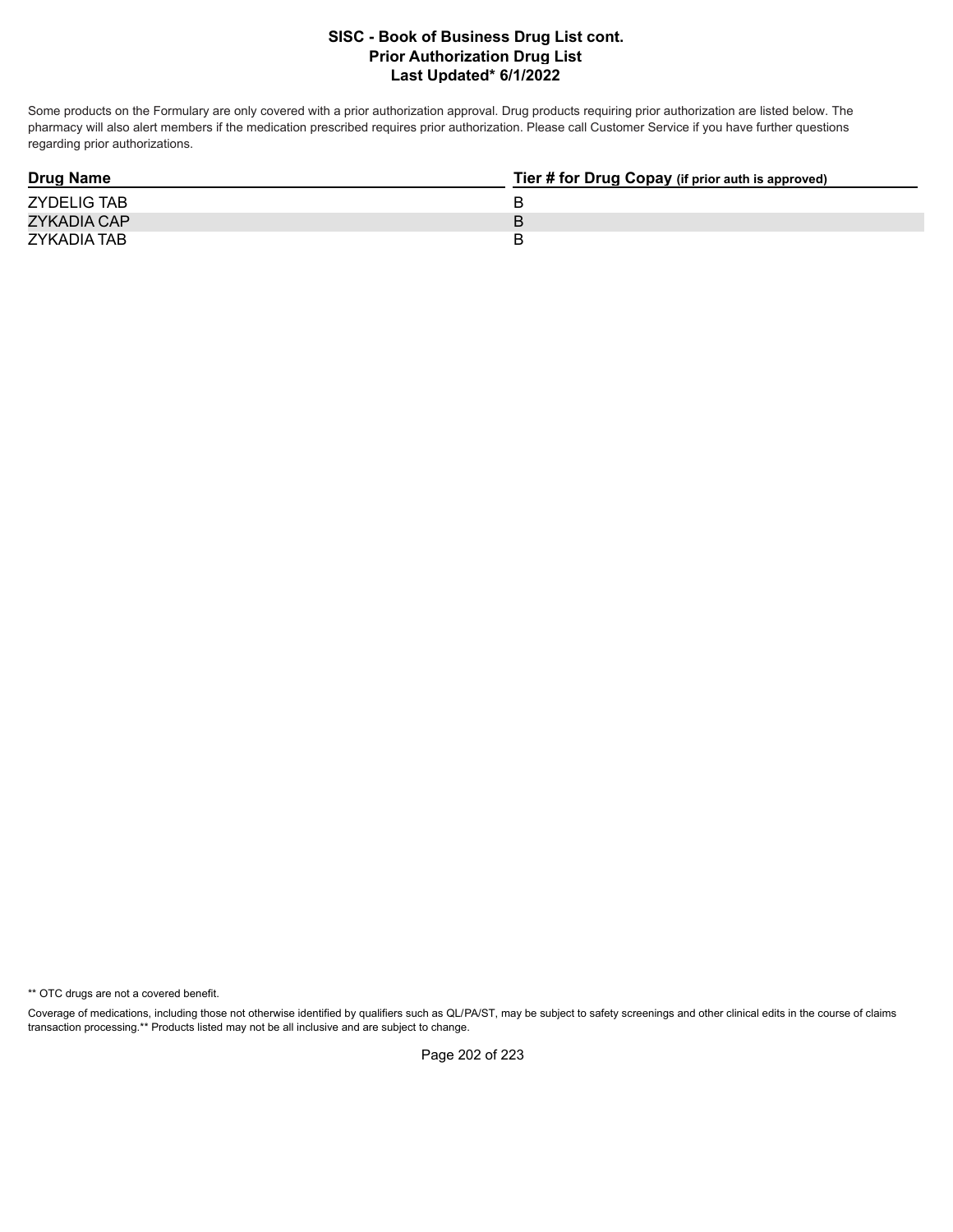#### **Last Updated\* 6/1/2022 RxCents (Cost Savings Enabled by Tablet Splitting) SISC - Book of Business Drug List**

Tablet splitting helps control prescription drug benefit costs and can provide significant savings for members. Participation in the program is voluntary. Through this program, members pay up to one-half of their usual copayment on a select group of prescription drugs. Drugs included in this program are based on the following criteria:

• The drug product is on the formulary.

- The drug product is recognized as an appropriate product to split by the Pharmacy & Therapeutics Committee.
- The drug is flat priced (i.e. various strengths of the medication must be comparably priced).
- The medication must have once-daily dosing.

An example of the savings that can be realized through this program is illustrated below:

|                                 | Product & Strength | Quantity | Member Copay | Member Annual Savings |
|---------------------------------|--------------------|----------|--------------|-----------------------|
| <b>Without Tablet Splitting</b> | Drug A 40 mg tab   | 30       | \$15.00      |                       |
| With Tablet Splitting           | Drug A 80 mg tab   |          | \$7.50       | \$90                  |

As the example illustrates, tablet splitting allows members to receive the same dose in a fewer number of tablets; thus, the overall

#### **RxCents Program Medications**

| febuxostat tab | <b>JANUVIA TAB</b> | LATUDA TAB | nebivolol hcl tab |
|----------------|--------------------|------------|-------------------|
| rasagiline tab |                    |            |                   |

\*\* OTC drugs are not a covered benefit.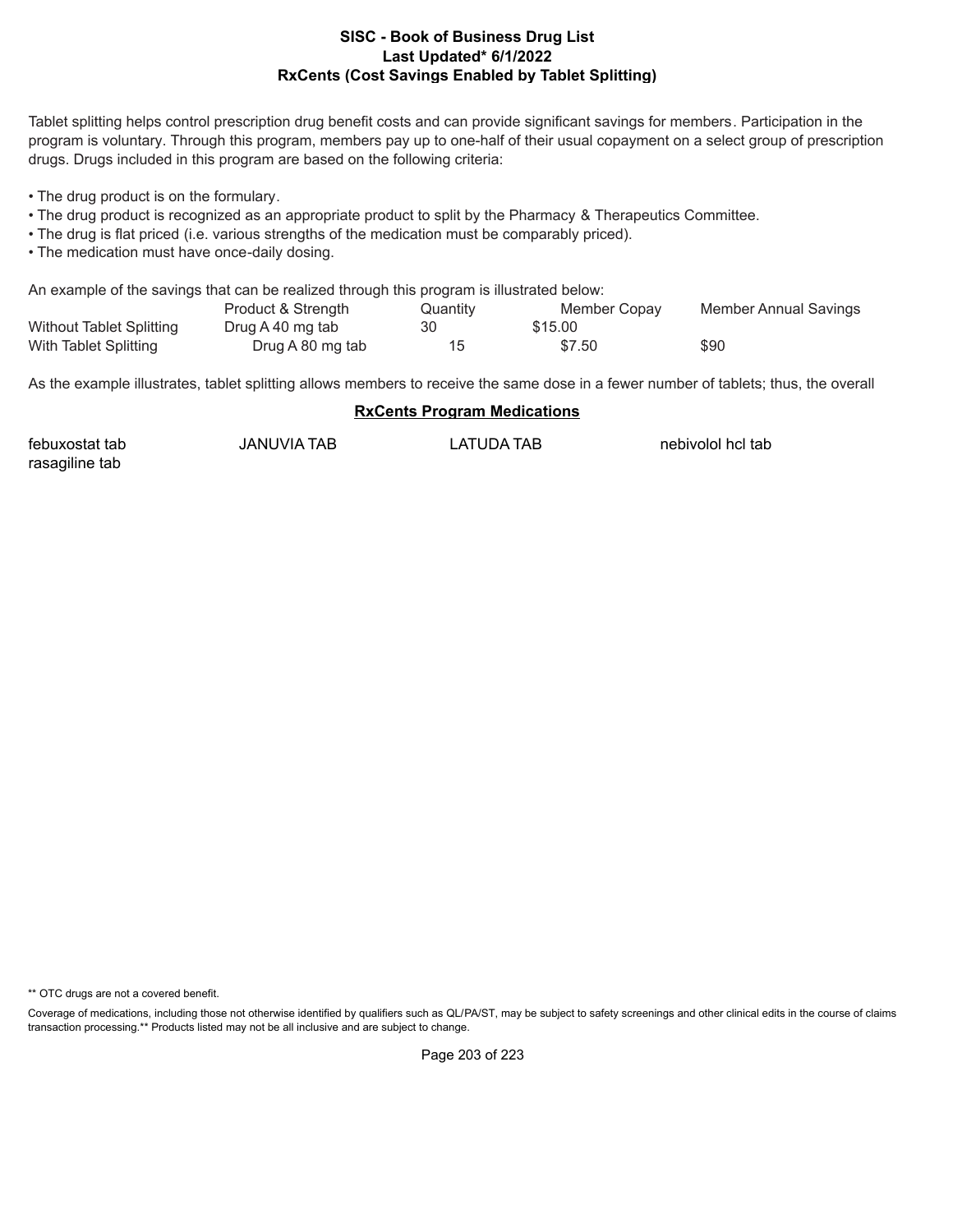# **SISC - Book of Business Drug List Last Updated\* 6/1/2022 Over-the-Counter (OTC)**

• The following OTC drugs are a covered benefit with a prescription

#### **Over-the-Counter (OTC) Medications**

| ACCU-CHEK AVIVA PLUS<br><b>METER</b>           | ACCU-CHEK AVIVA PLUS<br><b>TEST STRIP</b>           | ACCU-CHEK GUIDE CARE<br><b>METER</b>            | ACCU-CHEK GUIDE ME KIT                     |
|------------------------------------------------|-----------------------------------------------------|-------------------------------------------------|--------------------------------------------|
| <b>ACCU-CHEK GUIDE TEST</b><br><b>STRIP</b>    | <b>ACCU-CHEK NANO METER</b>                         | <b>ACCU-CHEK SMARTVIEW</b><br><b>TEST STRIP</b> | <b>ACCU-CHEK TEST STRIP</b>                |
| <b>AEROCHAMBER</b>                             | aspirin chew tab 81mg                               | aspirin ec tab 325mg                            | aspirin ec tab 81mg                        |
| aspirin tab 325mg                              | aspirin tab 81mg                                    | <b>B-D INSULIN SYRINGE</b>                      | <b>B-D PEN NEEDLE</b>                      |
| <b>CALIBRATION LIQUID</b>                      | <b>CLINISTIX TEST STRIP</b>                         | <b>CONTRACEPTIVE FOAM</b>                       | <b>CONTRACEPTIVE GEL</b>                   |
| <b>CONTRACEPTIVE SUPP</b>                      | COVID-19 TEST                                       | CUE COVID-19 INJ TEST<br><b>CARTRIDGE</b>       | <b>CUE HEALTH MONITOR</b>                  |
| <b>DIABETIC METER</b>                          | <b>FEMALE CONDOMS</b>                               | ferrous sulfate elixir                          | <b>FERROUS SULFATE LIQUIL</b>              |
| ferrous sulfate soln                           | ferrous sulfate syrup                               | folic acid tab 400mcg                           | folic acid tab 800mcg                      |
| <b>FREESTYLE FREEDOM</b><br><b>LITE METER</b>  | <b>FREESTYLE INSULINX</b><br><b>TEST STRIP</b>      | <b>FREESTYLE LITE METER</b>                     | <b>FREESTYLE LITE TEST</b><br><b>STRIP</b> |
| <b>FREESTYLE PRECISION</b><br><b>NEO METER</b> | <b>FREESTYLE PRECISION</b><br><b>NEO TEST STRIP</b> | <b>FREESTYLE TEST STRIP</b>                     | <b>GUAIFENESIN/CODEINE</b><br><b>SYRUP</b> |
| <b>HUMULIN MIX INJ</b>                         | HUMULIN MIX PEN INJ                                 | HUMULIN N INJ                                   | HUMULIN N PEN INJ                          |
| <b>HUMULIN R INJ</b>                           | <b>IRON SUSP</b>                                    | <b>KETO-DIASTIX TEST STRIF</b>                  | <b>KETOSTIX</b>                            |
| <b>LANCET KIT</b>                              | <b>LANCETS</b>                                      | levonorgestrel tab                              | nicotine gum                               |
| <b>NICOTINE KIT</b>                            | nicotine lozenge                                    | nicotine patch                                  | <b>NOVOFINE PEN NEEDLE</b>                 |
| NOVOLIN 70/30 FLEXPEN<br><b>INJ</b>            | NOVOLIN 70/30 INJ                                   | NOVOLIN N FLEXPEN INJ                           | <b>NOVOLIN N INJ</b>                       |
| NOVOLIN R FLEXPEN INJ                          | <b>NOVOLIN RINJ</b>                                 | NOVOTWIST PEN NEEDLE                            | NOVOTWIST/NOVOFINE<br><b>PEN NEEDLE</b>    |
| <b>ONETOUCH KIT</b>                            | <b>ONETOUCH METER</b>                               | <b>ONETOUCH TEST STRIP</b>                      | <b>ONETOUCH VERIO TEST</b><br><b>STRIP</b> |
| <b>PEAK FLOW METER</b>                         | <b>PLAN B TAB</b>                                   | PRECISION XTRA KETONE<br><b>TEST STRIP</b>      | <b>PRECISION XTRA METER</b>                |
| PRECISION XTRA TEST<br><b>STRIP</b>            | TEST STRIP (all other test<br>strips)               | <b>TODAY SPONGE</b>                             |                                            |

\*\* OTC drugs are not a covered benefit.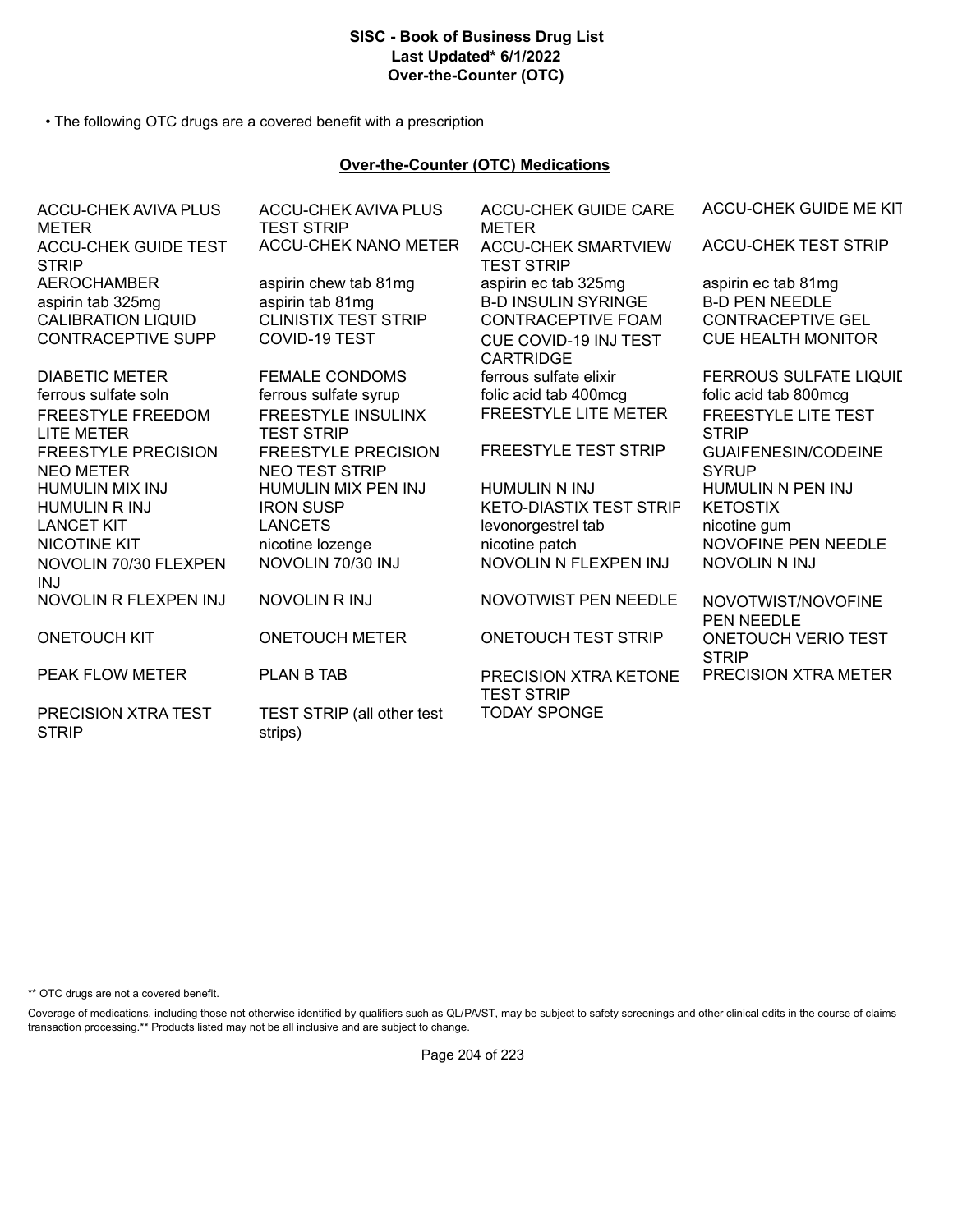#### **Last Updated\* 6/1/2022 Mandatory Specialty Pharmacy (MSP) SISC - Book of Business Drug List**

- Navitus utilizes a specialty pharmacy, experienced in handling specialty drugs, to coordinate personalized support for members impacted by chronic illnesses and complex diseases.
- Specialty drugs are only available for a one month supply due to their high cost and use.
- The following drugs are required to be filled through a Specialty Pharmacy provider.

# **Mandatory Specialty Pharmacy (MSP) Medications**

abiraterone tab 250mg ACTEMRA ACTPEN INJ ACTEMRA IV INJ ACTEMRA SC INJ ACTHAR GEL INJ ACTIMMUNE INJ ADAGEN INJ ADEMPAS TAB ADVATE INJ ALDURAZYME INJ ALECENSA CAP ALFERON-N INJ ALPHANATE/HEMOFIL/KOA TE INJ

betaine powder for oral solution<br>BOSULIF TAB BYLVAY CAP 1200MCG BYLVAY CAP 400MCG BYLVAY SPRINKLE CAP

capecitabine tab CAPRELSA TAB carglumic acid tab CARIMUNE INJ CAYSTON INH SOLN CEREZYME INJ CHOLBAM CAP CIMZIA INJ CIMZIA STARTER INJ KIT CINRYZE INJ colistimethate inj COMETRIQ KIT COPIKTRA CAP COTELLIC TAB CYSTADANE POWDER CYSTADROPS SOLN CYSTAGON CAP CYSTARAN OPHTH SOLN dalfampridine ER tab deferasirox granules packet deferasirox tab deferasirox tab 90mg, 360mg deferiprone tab DIACOMIT CAP DIACOMIT POWDER PACK dimethyl fumarate DR cap dimethyl fumarate DR starter

FORTEO INJ FOTIVDA CAP FULPHILA INJ FUZEON INJ GALAFOLD CAP GAMASTAN S/D INJ GAMUNEX INJ ganciclovir inj

ALPHANINE SD/MONONINE INJ ambrisentan tab ARALAST/PROLASTIN/ZEM AIRA INJ AUBAGIO TAB AUSTEDO TAB AVASTIN INJ AVONEX INJ AVSOLA INJ AYVAKIT TAB azacitidine inj BALVERSA TAB 3MG BALVERSA TAB 4MG BALVERSA TAB 5MG BEBULIN/PROFILNINE INJ BENEFIX INJ BENEFIX/RIXUBIS INJ BENLYSTA AUTO-INJECTOI BENLYSTA INJ BERINERT INJ bexarotene cap bortezomib inj bosentan tab

ENBREL MINI INJ ENBREL SURECLICK INJ 50MG EPIDIOLEX SOLN ERIVEDGE CAP ERLEADA TAB erlotinib tab EVRYSDI SOLN EXKIVITY CAP EXTAVIA INJ FABRAZYME INJ FARYDAK CAP FASENRA PEN INJ FEIBA INJ FERRIPROX SOLN

ALUNBRIG TAB 30MG ALUNBRIG TAB 90MG,

ARIKAYCE SUSP ARZERRA INJ

BOTOX INJ BRAFTOVI CAP 75MG BRUKINSA CAP 200MCG CABLIVI INJ KIT CABOMETYX TAB CALCITRIOL INJ CALQUENCE CAP pack DUPIXENT INJ DUPIXENT PEN INJ DUROLANE INJ DYSPORT INJ ELAPRASE INJ EMPAVELI INJ ENBREL INJ 25MG ENBREL INJ 50MG ENDARI POWDER PACK ENSPRYNG INJ

180MG

BYLVAY SPRINKLE CAP 600MCG DOPTELET TAB

ESBRIET CAP **ETOPOSIDE CAP** everolimus tab everolimus tab everolimus tab for oral susp FINTEPLA SOLN FIRDAPSE TAB FIRMAGON INJ FLEBOGAMMA/GAMMAPL EX/OCTAGAM/PRIVIGEN INJ

\*\* OTC drugs are not a covered benefit.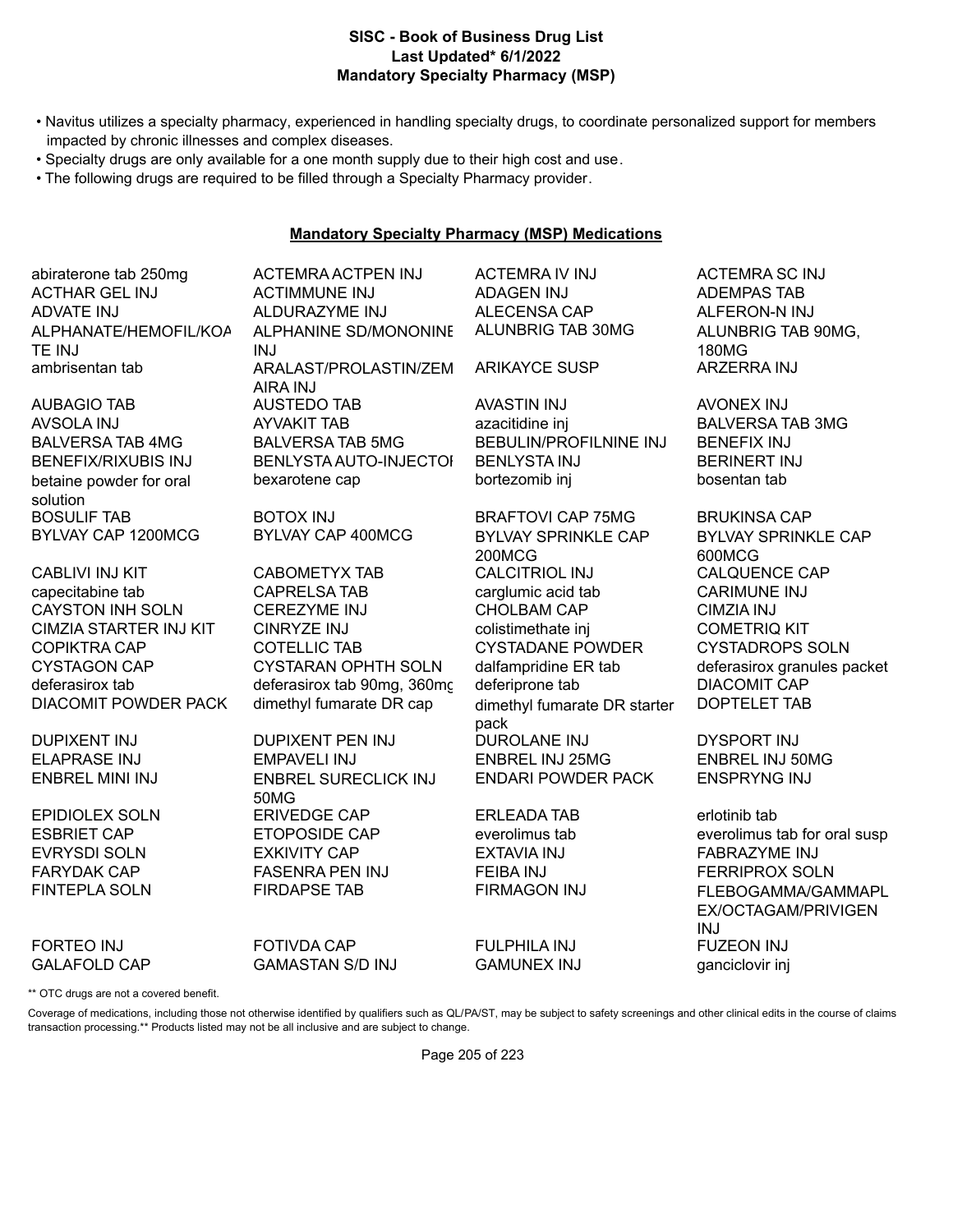ganirelix ac inj GAVRETO CAP GENOTROPIN INJ GILENYA CAP HUMIRA INJ 80MG HUMIRA INJ

HUMIRA INJ PSORIASIS/UVEITIS STARTER PACK IBRANCE CAP **IBRANCE TAB** icatibant inj ICLUSIG TAB IMBRUVICA TAB 420MG, 560MG INLYTA TAB INQOVI TAB INTRON-A INJ IRESSA TAB

MAYZENT TAB STARTER PACK MESNEX TAB miglustat cap MONOCLATE-P INJ MOZOBIL INJ

PEMAZYRE TAB **PIQRAY TAB** pirfenidone tab 267mg pirfenidone tab 801mg PLEGRIDY INJ PLEGRIDY PEN INJ POMALYST CAP PROLIA INJ PROMACTA POWDER PROMACTA TAB PULMOZYME INH SOLN pyrimethamine tab QINLOCK TAB REBETOL SOLN REBIF INJ RECOMBINATE INJ RENFLEXIS INJ RETACRIT INJ RETEVMO CAP REVLIMID CAP REZUROCK TAB **RIASTAP INJ** ribavirin cap ribavirin tab RINVOQ ER TAB RITUXAN INJ ROZLYTREK CAP RUBRACA TAB

GILOTRIF TAB GLASSIA INJ GILOTRIF TAB GILOTRIF TAB HELIXATE/KOGENATE INJ HEMLIBRA INJ HERCEPTIN INJ HIZENTRA INJ HUMATE-P/WILATE INJ HUMIRA INJ 10MG HUMIRA INJ 20MG HUMIRA INJ 40MG CROHNS/UC/HIDRADENITI STARTER PACK HUMIRA PEN INJ 40MG HYCAMTIN CAP HYQVIA INJ

MEKINIST TAB 0.5MG MEKINIST TAB 2MG MEKTOVI TAB

MYLERAN TAB NAGLAZYME INJ NATPARA INJ NERLYNX TAB NEXAVAR TAB nilutamide tab NINLARO CAP NIVESTYM INJ NOVOSEVEN INJ NPLATE INJ NUBEQA TAB NUCALA INJ ODOMZO CAP OFEV CAP OLUMIANT TAB OPSUMIT TAB ORENCIA CLICK INJ ORENCIA SC INJ 125MG/ML ORENCIA SC INJ

ORGOVYX TAB ORKAMBI GRANULES PACKET

SIGNIFOR INJ SIMPONI AUTO-INJECTOR 100MG

HUMIRA INJ PEDIATRIC CROHNS STARTER PACK

IDHIFA TAB imatinib tab IMBRUVICA CAP 140MG IMBRUVICA CAP 70MG IMCIVREE INJ INCRELEX INJ INGREZZA CAP

ISTURISA TAB 10MG ISTURISA TAB 1MG ISTURISA TAB 5MG JAKAFI TAB JYNARQUE PAK JYNARQUE TAB KALYDECO PAK KALYDECO TAB KESIMPTA INJ KEVZARA INJ KINERET INJ KORLYM TAB KOSELUGO CAP lapatinib ditosylate tab LEDIPASVIR/SOFOSBUVIR TAB LENVIMA CAP LONSURF TAB LORBRENA TAB 25MG LUCENTIS INJ LUMAKRAS TAB LUMIZYME/MYOZYME INJ LUPKYNIS CAP LUPRON DEPOT PED INJ LUPRON DEPOT-PED INJ LYNPARZA CAP LYNPARZA TAB LYSODREN TAB MACUGEN INJ MAVYRET PAK MAVYRET TAB MAYZENT TAB

50MG/0.4ML

OTEZLA TAB OXBRYTA TAB OXERVATE OPHTH SOLN PALFORZIA POWDER

PALFORZIA SPRINKLE CAP PALYNZIQ INJ PEGASYS INJ PEG-INTRON INJ RUCONEST INJ RYDAPT CAP sapropterin dihydrochloride powder packet SIMPONI INJ 100MG SKYRIZI INJ 150MG/ML

HUMIRA INJ PEDIATRIC UC STARTER PACK

lenalidomide cap

NUZYRA TAB OCALIVA TAB octreotide inj OCTREOTIDE INJ 100MCG ORENCIA SC INJ 87.5MG/0.7ML ORKAMBI TAB OTEZLA STARTER PACK

> PACK sapropterin dihydrochloride soluble tab

SKYRIZI INJ 75MG/0.83ML \*\* OTC drugs are not a covered benefit.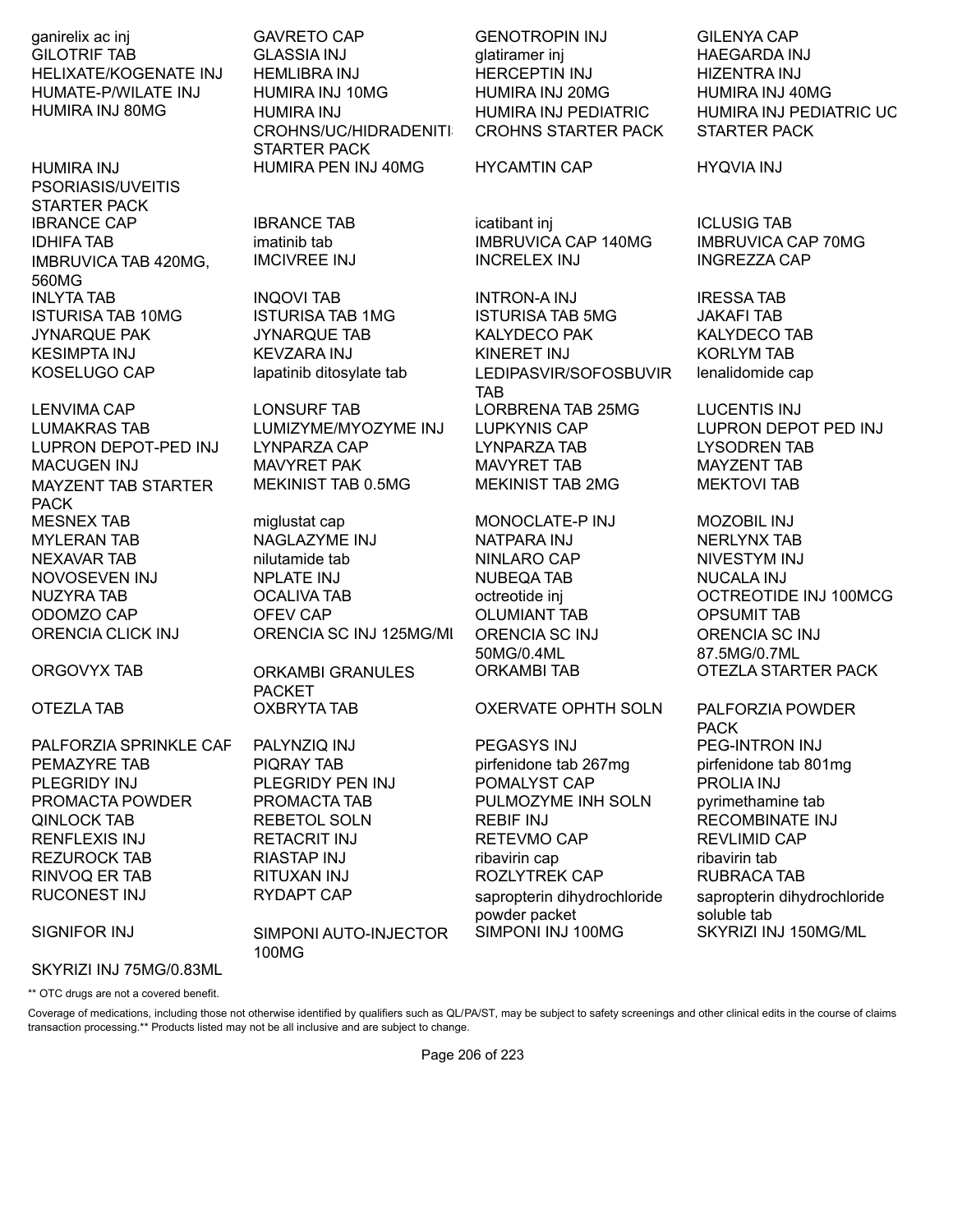SOFOSBUVIR/VELPATASVI R TAB STELARA INJ STIVARGA TAB STRENSIQ INJ sunitinib malate cap SUPPRELIN LA INJ SYMDEKO TAB TABRECTA TAB tadalafil tab (PAH) TAFINLAR CAP TAGRISSO TAB TAKHZYRO INJ TALTZ INJ TALZENNA CAP 0.25MG TALZENNA CAP 0.5MG,

TRUSELTIQ PACK 75MG TUKYSA TAB TURALIO CAP TYMLOS INJ TYSABRI INJ TYVASO INH SOLN UKONIQ TAB UPTRAVI TAB VALCHLOR GEL VENCLEXTA STARTER

ZYKADIA CAP ZYKADIA TAB

SOMATULINE INJ SOMAVERT INJ SPRYCEL TAB

0.75MG, 1MG TAVALISSE TAB TAZVERIK TAB TEGSEDI INJ temozolomide cap

PACK

TARGRETIN GEL TASIGNA CAP

temsirolimus inj TEPMETKO TAB tetrabenazine tab THALOMID CAP TIBSOVO TAB tiopronin tab TOBI PODHALER tobramycin neb soln TORISEL INJ TRACLEER TAB 32MG TREMFYA INJ treprostinil inj 10mg/ml treprostinil inj 1mg/ml treprostinil inj 2.5mg/ml treprostinil inj 5mg/ml tretinoin cap

VERZENIO TAB vigabatrin powder pack vigabatrin tab vigadrone powder pack VITRAKVI CAP 100MG VITRAKVI CAP 25MG VITRAKVI SOLN VIVITROL INJ VIZIMPRO TAB VOSEVI TAB VOTRIENT TAB VPRIV INJ VYNDAMAX CAP VYNDAQEL CAP WAKIX TAB WELIREG TAB XALKORI CAP XELJANZ SOLN XELJANZ TAB XELJANZ XR TAB XEMBIFY INJ XEOMIN INJ XGEVA INJ XIAFLEX INJ XOLAIR INJ XOLAIR SYRINGE XOSPATA TAB XPOVIO PAK XYNTHA INJ XYREM SOLN ZARXIO INJ ZEJULA CAP ZELBORAF TAB ZEPOSIA CAP ZEPOSIA STARTER PACK ZIEXTENZO INJ ZOKINVY CAP ZOLADEX INJ ZOLINZA CAP ZYDELIG TAB

trientine cap TRIKAFTA TAB TRUSELTIQ PACK 100MG TRUSELTIQ PACK 50MG, 125MG VENCLEXTA TAB VENTAVIS INH SOLN

\*\* OTC drugs are not a covered benefit.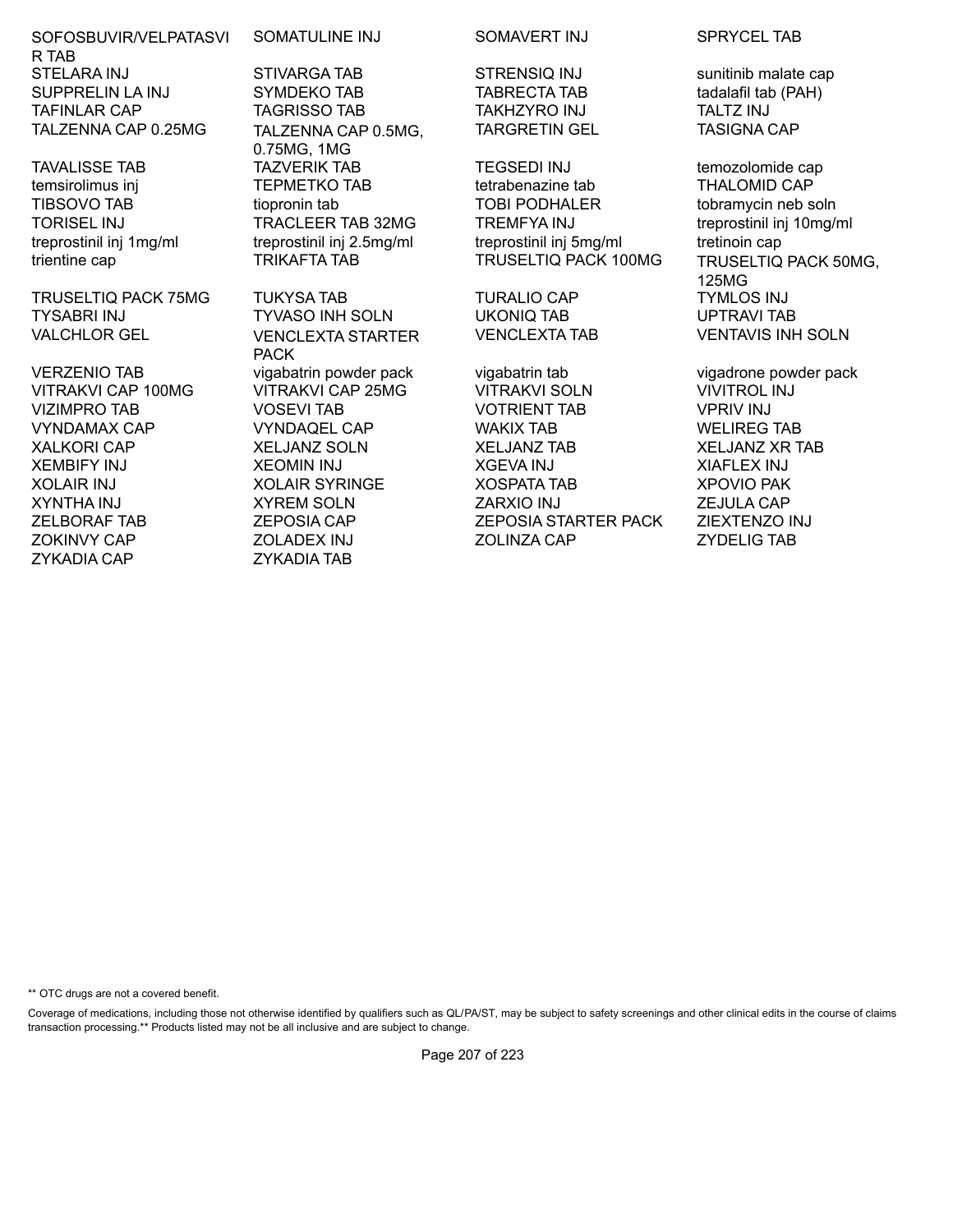#### **SISC - Book of Business Drug List Last Updated\* 6/1/2022 Step Therapy (ST)**

• The following drugs are covered on the formulary with a Step Therapy.

# **Step Therapy (ST) Medications**

| <b>Drug Name</b>                 | <b>Step Therapy Requirements</b>                                                                                   |
|----------------------------------|--------------------------------------------------------------------------------------------------------------------|
| <b>AMTURNIDE TAB</b>             | Step Therapy requires trial of one: valsartan, irbesartan, OR losartan                                             |
| arformoterol tartrate neb soln   | Step Therapy requires trial of PERFOROMIST                                                                         |
| asenapine maleate SL tab         | QL= 2 tabs/day; Step Therapy requires trial of ABILIFY or quetiapine ER                                            |
| <b>ASTEPRO NASAL SPRAY</b>       | Step therapy requires trial of azelastine nasal spray 0.1%                                                         |
| <b>AURYXIA TAB</b>               | Step Therapy requires trial of RENVELA and FOSRENOL                                                                |
| azelastine nasal spray 0.15%     | Step therapy requires trial of azelastine nasal spray 0.1%                                                         |
| <b>BYETTA INJ</b>                | Step Therapy requires trial of VICTOZA or BYDUREON                                                                 |
| <b>CAVERJECT INJ</b>             | QL= 6 inj/30 days; Step therapy requires trial of sildenafil                                                       |
| ciclopirox shampoo               | Step Therapy requires trial of ketoconazole shampoo                                                                |
| <b>CIPRO HC OTIC SUSP</b>        | Step Therapy requires trial of CIPRODEX                                                                            |
| DICLOFENAC PATCH, FLECTOR PATCH  | QL= 30 patches/fill; Step Therapy requires trial of celecoxib                                                      |
| <b>DIFICID SUSP</b>              | QL= 136 mL/fill; Step Therapy requires trial of vancomycin cap, FIRST-VANCOMYC<br>SOLN, or FIRVANQ SOLN            |
| <b>DIFICID TAB</b>               | QL= 20 tabs/fill; Step Therapy requires trial of vancomycin cap, FIRST-VANCOMYCI<br>SOLN, or FIRVANQ SOLN          |
| <b>EDEX INJ</b>                  | QL= 6 inj/30 days; Step therapy requires trial of sildenafil                                                       |
| erythromycin DR cap              | Step Therapy requires trial of azithromycin, clarithromycin, or doycycline hyclate<br>100 <sub>mg</sub>            |
| <b>ERYTHROMYCIN EC CAP</b>       | Step Therapy requires trial of azithromycin, clarithromycin, or doycycline hyclate<br>100 <sub>mg</sub>            |
| erythromycin ethylsuccinate susp | Step Therapy requires trial of azithromycin or clarithromycin                                                      |
| erythromycin stearate tab        | Step Therapy requires trial of azithromycin, clarithromycin, or doycycline hyclate<br>100 <sub>mg</sub>            |
| erythromycin tab                 | Step Therapy requires trial of azithromycin, clarithromycin or doxycycline hyclate<br>100 <sub>mg</sub>            |
| <b>FANAPT TAB</b>                | QL= 2 tabs/day; Step Therapy requires trial of ABILIFY or quetiapine ER                                            |
| <b>FANAPT TITRATION PACK</b>     | QL= 1 pack/plan year; Step Therapy requires trial of ABILIFY or quetiapine ER                                      |
| febuxostat tab                   | Step Therapy requires trial of allopurinol                                                                         |
| fluvoxamine ER cap               | Step Therapy requires trial of citalopram, escitalopram, sertraline, fluoxetine,<br>fluvoxamine or paroxetine      |
| <b>INHALER</b>                   | LEVALBUTEROL INHALER, XOPENEX HF QL= 2 inhalers/fill, 2 fills/30 days; Step Therapy requires trial of VENTOLIN HFA |
| MECLOFENAMATE CAP                | Step Therapy requires trial of two: diclofenac potassium tab, ketoprofen cap,<br>ibuprofen, or naproxen            |
| <b>METHITEST TAB</b>             | Step Therapy requires trial of ANDROGEL or ANDRODERM                                                               |
| metronidazole gel 1%             | Step Therapy requires trial of metronidazole gel 0.75%                                                             |
| minocycline tab                  | Step therapy requires trial of minocycline caps                                                                    |
| <b>MOVIPREP SOLN</b>             | Step Therapy requires trial of CLENPIQ                                                                             |
| <b>MUSE SUPP</b>                 | QL= 6 supp/30 days; Step therapy requires trial of sildenafil                                                      |

\*\* OTC drugs are not a covered benefit.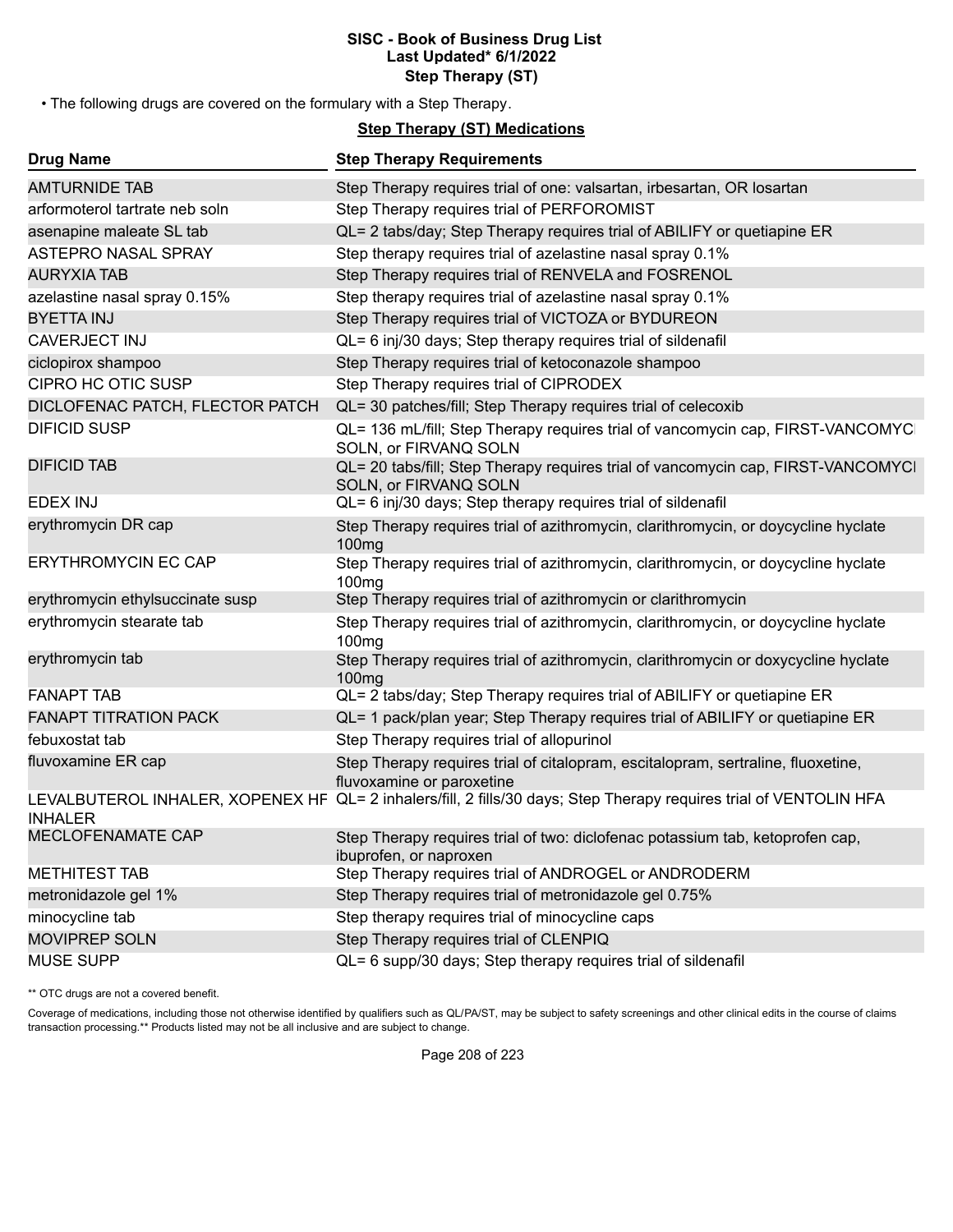#### **SISC - Book of Business Drug List Cont. Last Updated\* 6/1/2022 Step Therapy (ST)**

• The following drugs are covered on the formulary with a Step Therapy.

# **Step Therapy (ST) Medications**

| <b>Drug Name</b>                        | <b>Step Therapy Requirements</b>                                                                         |
|-----------------------------------------|----------------------------------------------------------------------------------------------------------|
| nevirapine ER tab                       | Step Therapy requires trial of nevirapine                                                                |
| olopatadine ophth soln 0.2%             | QL= 2.5ml/30 days; Step therapy requires trial of olopatadine ophth soln 0.1%                            |
| paliperidone ER tab                     | Step Therapy requires trial of ABILIFY or quetiapine ER                                                  |
| peg 3350 soln (100 gram Moviprep equiv) | Step Therapy requires trial of CLENPIQ                                                                   |
| risedronate DR tab                      | Step Therapy requires trial of alendronate                                                               |
| SPIRIVA RESPIMAT INHALER<br>1.25MCG/ACT | QL= 1 inhaler/30 days; Step Therapy requires trial of ADVAIR, BREO, DULERA, or<br>FLUTICASONE/SALMETEROL |
| <b>TEKAMLO TAB</b>                      | Step Therapy requires trial of valsartan                                                                 |
| TEKTURNA HCT TAB                        | Step Therapy requires trial of valsartan/hctz                                                            |
| travoprost ophth soln                   | QL= 5ml/30 days; Step Therapy requires trial of latanoprost                                              |
| VALTURNA TAB                            | Step Therapy requires trial of one: valsartan, irbesartan, OR losartan                                   |
| zolmitriptan nasal spray                | QL= 6 sprays/fill, 2 fills/30 days; Step Therapy requires trial of sumatriptan nasal<br>spray            |
| ZOLMITRIPTAN SPRAY, ZOMIG SPRAY         | QL= 6 sprays/fill, 2 fills/30 days; Step Therapy requires trial of sumatriptan nasal<br>spray            |

\*\* OTC drugs are not a covered benefit.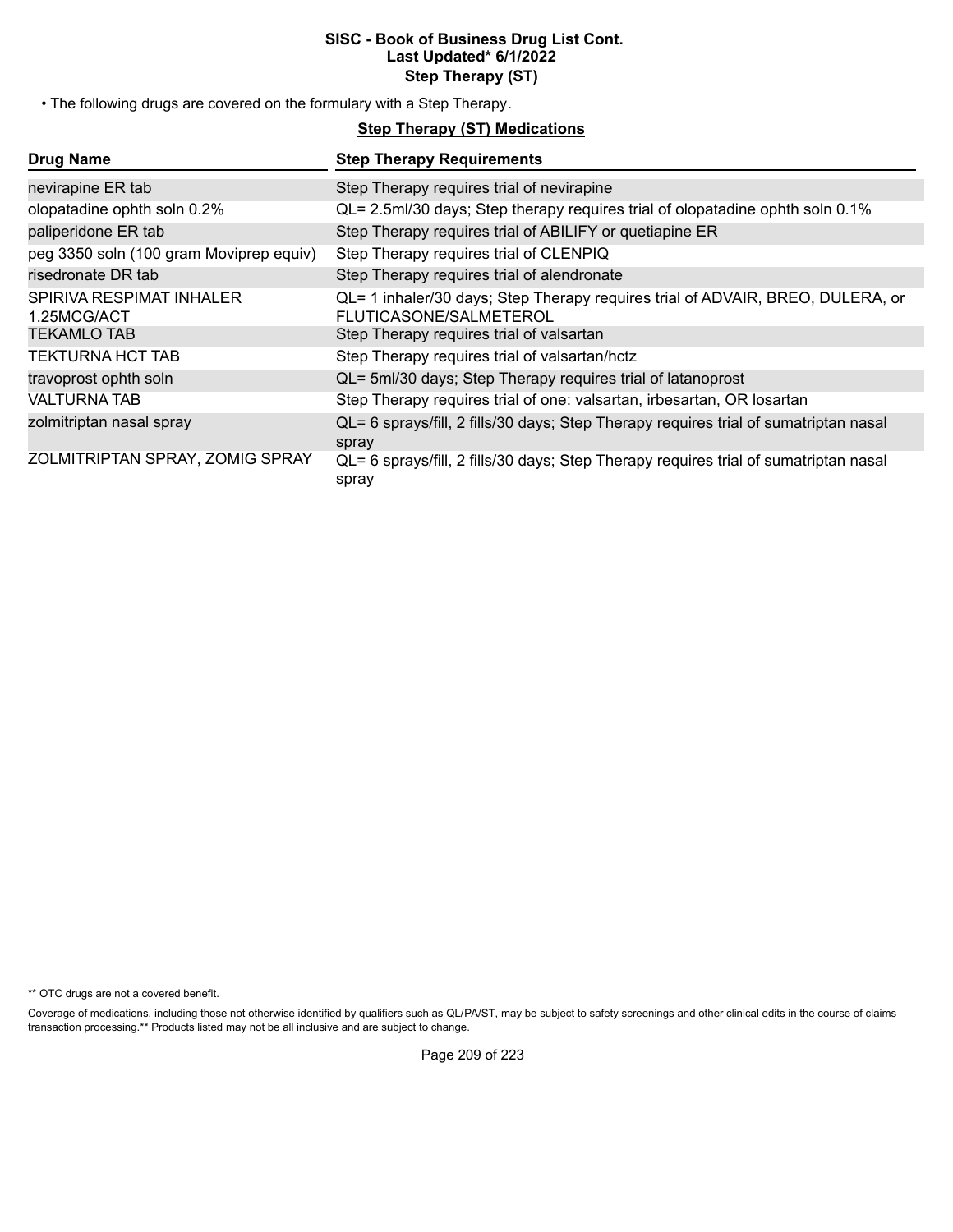# **Smoking Cessation Agents Last Updated\* 6/1/2022 SISC - Book of Business Drug List**

| <b>Drug Name</b>                                     | <b>Tier # for Drug Copay</b> |
|------------------------------------------------------|------------------------------|
| bupropion SR tab(Limited to 180 days/plan year)      | \$0                          |
| CHANTIX PAK(Limited to 180 days/plan year)           | \$0                          |
| CHANTIX TAB( Limited to 180 days/plan year)          | \$0                          |
| nicotine gum(Limited to 180 days/plan year)          | \$0                          |
| <b>NICOTINE KIT</b>                                  | \$0                          |
| nicotine lozenge(Limited to 180 days/plan year)      | \$0                          |
| nicotine patch(Limited to 180 days/plan year)        | \$0                          |
| NICOTROL INHALER(Limited to 180 days/plan year)      | \$0                          |
| NICOTROL NASAL SPRAY (Limited to 180 days/plan year) | \$0                          |

\*\* OTC drugs are not a covered benefit.

Coverage of medications, including those not otherwise identified by qualifiers such as QL/PA/ST, may be subject to safety screenings and other clinical edits in the course of claims transaction processing.\*\* Products listed may not be all inclusive and are subject to change.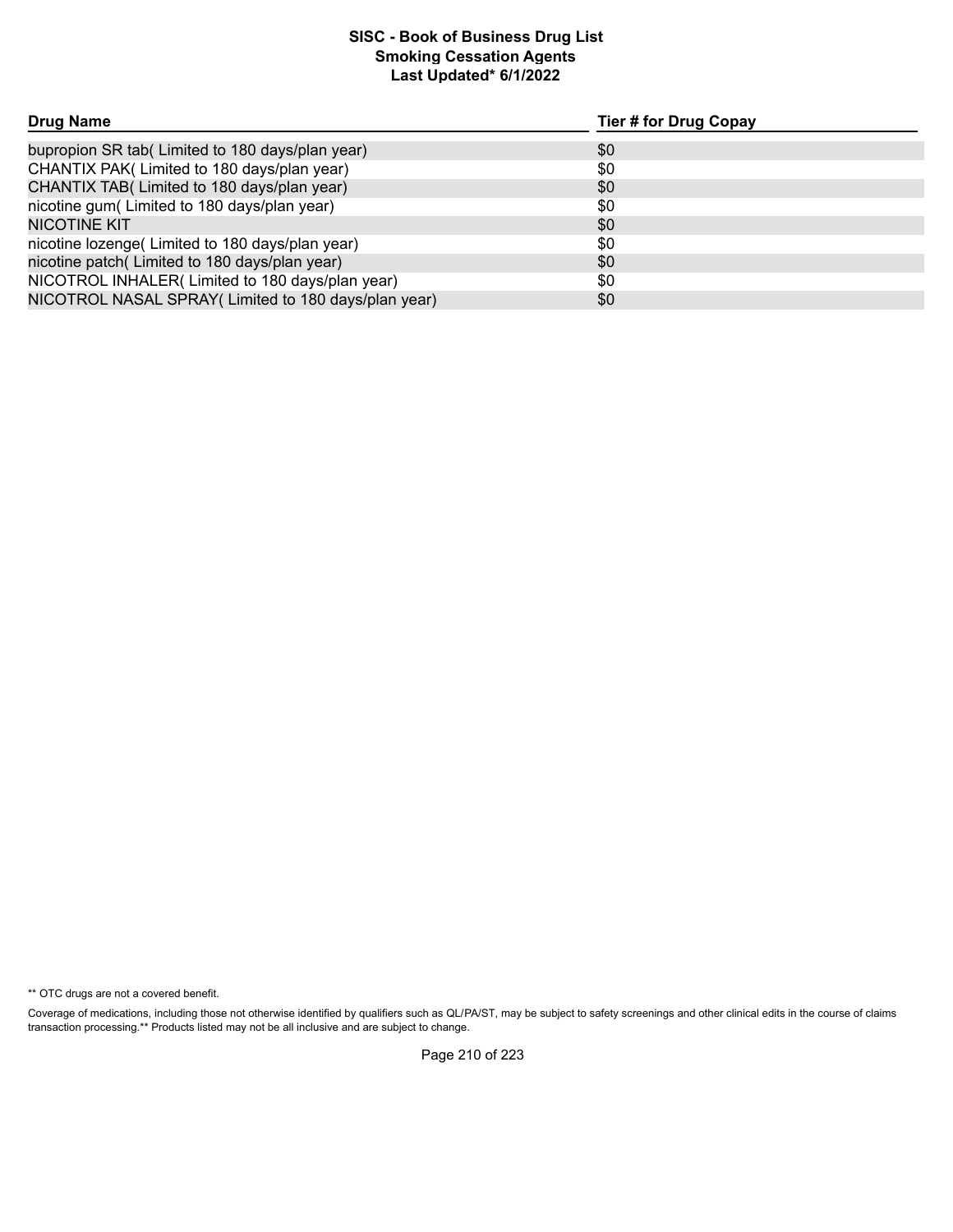# **Infertility Drug List Last Updated\* 6/1/2022 SISC - Book of Business Drug List**

| <b>Drug Name</b>              | Tier # for Drug Copay |
|-------------------------------|-----------------------|
| <b>CLOMIPHENE CITRATE TAB</b> |                       |
| ganirelix ac inj              |                       |

\*\* OTC drugs are not a covered benefit.

Coverage of medications, including those not otherwise identified by qualifiers such as QL/PA/ST, may be subject to safety screenings and other clinical edits in the course of claims transaction processing.\*\* Products listed may not be all inclusive and are subject to change.

Page 211 of 223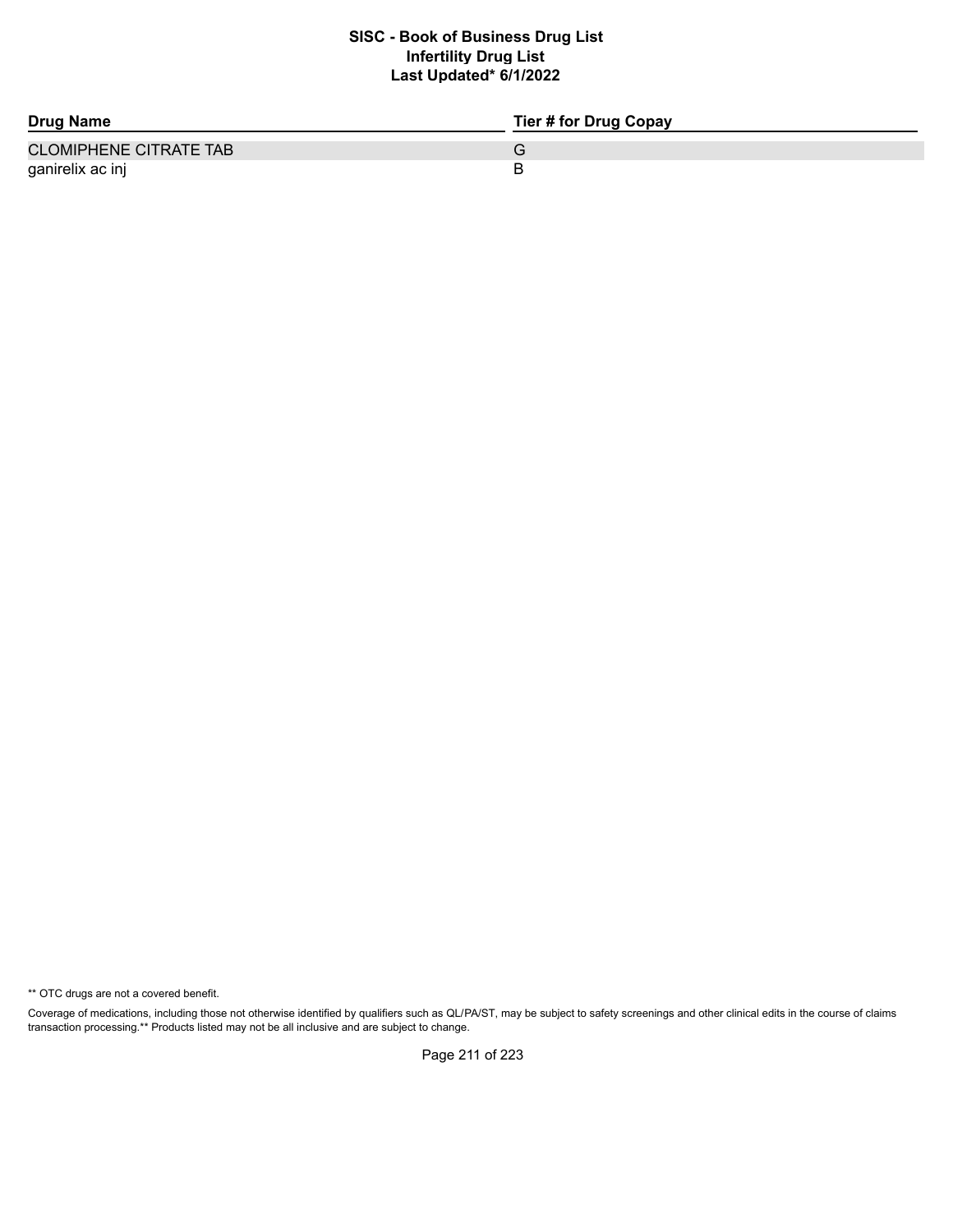• The following drugs are covered on the formulary with a Quantity Limit.

**Quantity Limit (QL) Medications**

| <b>Drug Name</b>                      | <b>Quantity Limit</b>                                                    |
|---------------------------------------|--------------------------------------------------------------------------|
| abiraterone tab 250mg                 | $QL = 4$ tabs/day                                                        |
| <b>ABSTRAL SL TAB</b>                 | QL= 120 tabs/30 days                                                     |
| <b>ACTEMRA ACTPEN INJ</b>             | $QL = 2$ inj/28 days                                                     |
| <b>ACTEMRA SC INJ</b>                 | $QL = 2$ inj/28 days                                                     |
| <b>ACTHAR GEL INJ</b>                 | $QL = 4$ vials/fill                                                      |
| <b>ADEMPAS TAB</b>                    | QL= 3 tabs/day; Only available through Accredo 800-803-2523              |
| <b>AFLURIA INJ</b>                    | $QL = 1$ inj/28 days                                                     |
| AFLURIA INJ, FLUZONE INJ              | $QL = 1$ inj/28 days                                                     |
| <b>AIMOVIG INJ</b>                    | QL= 1 pack/28 days                                                       |
| <b>AJOVY INJ</b>                      | QL= 1 pack/28 days                                                       |
| <b>AKYNZEO CAP</b>                    | QL= 1 cap/fill; Restricted to Oncology or Hematology Specialist          |
| ALECENSA CAP                          | $QL = 8 \text{ caps/day}$                                                |
| <b>ALINIA SUSP</b>                    | QL= 60ml/3 days                                                          |
| ALUNBRIG TAB 30MG                     | QL= 4 tabs/day; Only available through Biologics 800-850-4306            |
| ALUNBRIG TAB 90MG, 180MG              | QL= 1 tab/day; Only available through Biologics 800-850-4306             |
| ambrisentan tab                       | QL= 1 tab/day; Only available through Lumicera 855-847-3553 or Walgreens |
|                                       | 888-347-3416                                                             |
| <b>ANDRODERM PATCH</b>                | QL= 1 patch/day                                                          |
| <b>ANZEMET TAB</b>                    | $QL = 9$ tabs/fill                                                       |
| aprepitant cap                        | $QL = 3 \text{ caps/fill}$                                               |
| aprepitant pak                        | $QL = 3 \text{ caps/fill}$                                               |
| <b>ARIKAYCE SUSP</b>                  | QL= 1 vial/day; Only available through Maxor Pharmacy 800-658-6046       |
| armodafinil tab                       | $QL = 1$ tab/day                                                         |
| asenapine maleate SL tab              | QL= 2 tabs/day; Step Therapy requires trial of ABILIFY or quetiapine ER  |
| <b>AUSTEDO TAB</b>                    | $QL = 4$ tabs/day                                                        |
| <b>AYVAKIT TAB</b>                    | QL= 1 tab/day; Only available through Biologics 800-850-4306             |
| <b>BACTROBAN NASAL OINT</b>           | $QL = 10$ tubes/fill                                                     |
| <b>BALVERSA TAB 3MG</b>               | QL= 3 tabs/day; Only available through US Bioservices 888-518-7246       |
| <b>BALVERSA TAB 4MG</b>               | QL= 2 tabs/day; Only available through US Bioservices 888-518-7246       |
| <b>BALVERSA TAB 5MG</b>               | QL= 1 tab/day; Only available through US Bioservices 888-518-7246        |
| <b>BAQSIMI NASAL POWDER</b>           | QL= 2 inhalations/fill                                                   |
| <b>BAXDELA TAB</b>                    | QL= 2 tabs/day; Restricted to Infectious Disease Specialist              |
| BENLYSTA AUTO-INJECTOR                | $QL = 4$ inj/28 day                                                      |
| <b>BENLYSTA INJ</b>                   | $QL = 4$ inj/28 day                                                      |
| bosentan tab                          | QL= 2 tabs/day; Only available through Lumicera 855-847-3553             |
| <b>BRAFTOVI CAP 75MG</b>              | QL= 6 caps/day; Only available through Diplomat Pharmacy 877-977-9118    |
| <b>BRUKINSA CAP</b>                   | QL= 4 caps/day; Only available through Biologics 800-850-4306            |
| budesonide ER tab                     | $QL=1$ tab/day                                                           |
| buprenorphine patch                   | QL= 4 patches/28 days                                                    |
| bupropion SR tab                      | Limited to 180 days/plan year                                            |
| butalbital/acetaminophen tab 50-325mg | QL= 60 tabs/30 days                                                      |
| butalbital/acetaminophen/caffeine tab | $QL = 60$ tabs/30 days                                                   |
| butalbital/aspirin/caffeine cap       | QL= 60 tabs/30 days                                                      |

\*\* OTC drugs are not a covered benefit.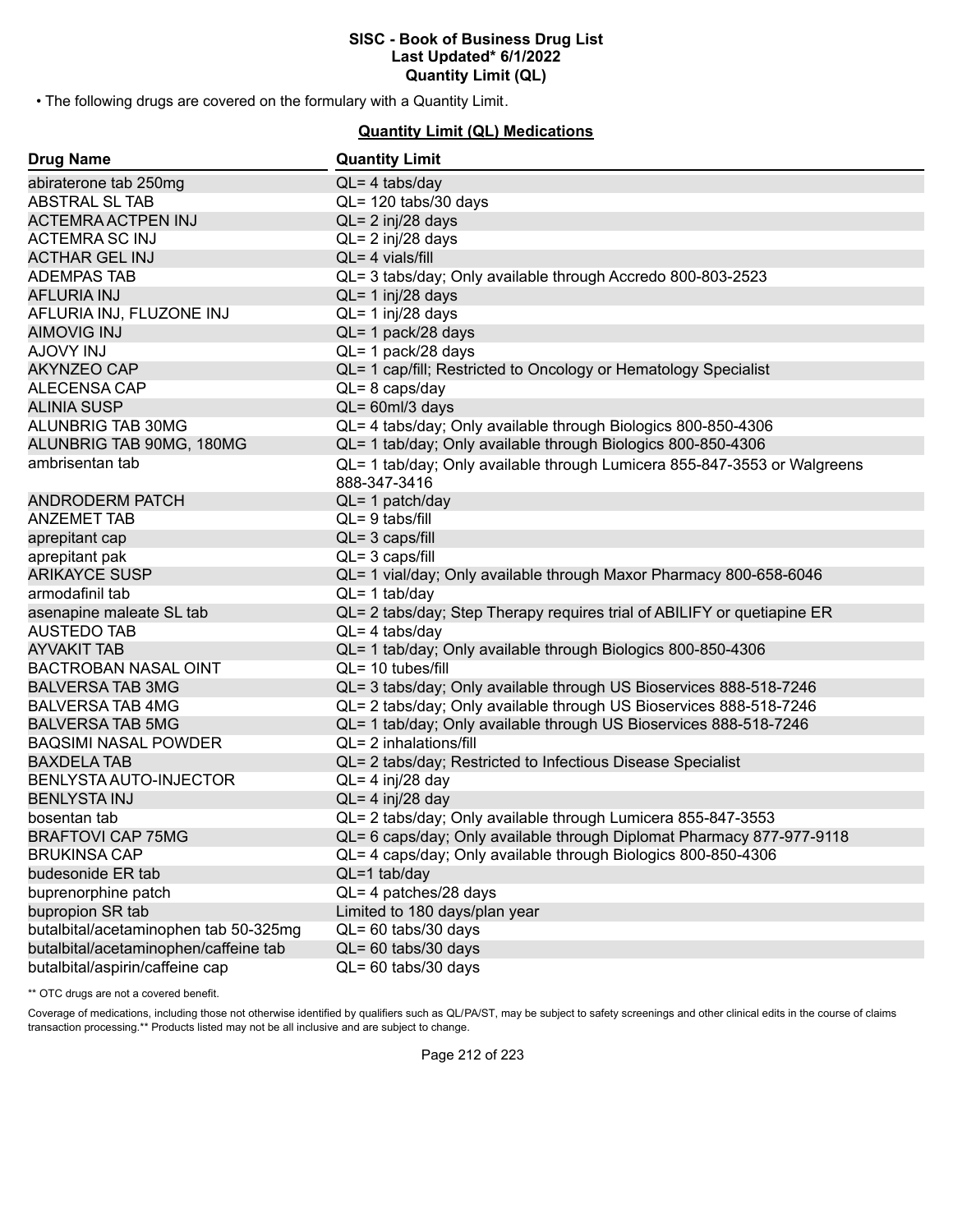• The following drugs are covered on the formulary with a Quantity Limit.

#### **Quantity Limit (QL) Medications**

| <b>Drug Name</b>                                  | <b>Quantity Limit</b>                                                                                                           |
|---------------------------------------------------|---------------------------------------------------------------------------------------------------------------------------------|
| butorphanol nasal spray                           | QL= 1 bottle/fill, 2 fills/30 days                                                                                              |
| BYDUREON BCISE AUTO INJ                           | $QL = 4$ inj/28 days                                                                                                            |
| <b>BYDUREON INJ</b>                               | $QL = 4$ inj/28 days                                                                                                            |
| <b>BYDUREON PEN INJ</b>                           | $QL = 4$ inj/28 days                                                                                                            |
| BYLVAY CAP 1200MCG                                | QL= 5 caps/day; Only available through PantheRx Pharmacy 855-726-8479                                                           |
| BYLVAY CAP 400MCG                                 | QL= 15 caps/day; Only available through PantheRx Pharmacy 855-726-8479                                                          |
| <b>BYLVAY SPRINKLE CAP 200MCG</b>                 | QL= 8 caps/day; Only available through PantheRx Pharmacy 855-726-8479                                                           |
| BYLVAY SPRINKLE CAP 600MCG                        | QL= 4 caps/day; Only available through PantheRx Pharmacy 855-726-8479                                                           |
| <b>CABLIVI INJ KIT</b>                            | QL= 1 vial/day; Only available through Biologics 800-850-4306                                                                   |
| <b>CABOMETYX TAB</b>                              | $QL = 1$ tab/day                                                                                                                |
| <b>CALQUENCE CAP</b>                              | QL= 2 caps/day; Only available through Diplomat Pharmacy 877-977-9118                                                           |
| carisoprodol tab                                  | QL= 90 tabs/90 days                                                                                                             |
| <b>CAVERJECT INJ</b>                              | QL= 6 inj/30 days; Step therapy requires trial of sildenafil                                                                    |
| celecoxib cap                                     | $QL = 2 \text{ caps/day}$                                                                                                       |
| <b>CHANTIX PAK</b>                                | Limited to 180 days/plan year                                                                                                   |
| <b>CHANTIX TAB</b>                                | Limited to 180 days/plan year                                                                                                   |
| <b>CIMZIA INJ</b>                                 | $QL = 2$ inj/28 days                                                                                                            |
| CIMZIA STARTER INJ KIT                            | QL= 1 kit/plan year                                                                                                             |
| <b>CINRYZE INJ</b>                                | QL= 16 vials/28 days; Only available through CVS Specialty 800-237-2767                                                         |
| <b>COPIKTRA CAP</b>                               | QL= 2 caps/day; Only available through Diplomat Pharmacy 877-977-9118                                                           |
| <b>COTELLIC TAB</b>                               | $QL = 3$ tabs/day                                                                                                               |
| <b>COVID-19 TEST</b>                              | $QL = 8$ tests/30 days                                                                                                          |
| COVID-19 VACCINE BOOSTER INJ                      | $QL = 1$ inj/fill                                                                                                               |
| (MODERNA)                                         |                                                                                                                                 |
| COVID-19 VACCINE INJ (JANSSEN)                    | QL= 1 dose/45 days                                                                                                              |
| COVID-19 VACCINE INJ (MODERNA)                    | QL= 1 dose/24 days                                                                                                              |
| COVID-19 VACCINE INJ (PFIZER)                     | QL= 1 dose/17 days                                                                                                              |
| COVID-19 VACCINE INJ 5-11Y (PFIZER)               | QL= 1 dose/17 days                                                                                                              |
| <b>CUE COVID-19 INJ TEST CARTRIDGE</b>            | QL= 8 cartridges/30 days                                                                                                        |
| <b>CUE HEALTH MONITOR</b>                         | $QL = 1$ kit/year                                                                                                               |
| <b>CYSTADROPS SOLN</b>                            | QL = 4 bottles/28 days; Restricted to Ophthalmology Specialist; Only available througl<br>Anovo Specialty Pharmacy 844-288-5007 |
| <b>CYSTARAN OPHTH SOLN</b>                        | QL= 4 bottles/28 days; Restricted to Ophthalmology or Optometry Specialist; Only<br>available through Walgreens 888-347-3416    |
| dalfampridine ER tab                              | $QL = 2$ tabs/day                                                                                                               |
| DEPO-PROVERA SC INJ 104MG                         | QL= 1 inj/90 days                                                                                                               |
| <b>DEXCOM G6 RECEIVER</b>                         | QL= 1 receiver/year                                                                                                             |
| <b>DEXCOM G6 SENSOR</b>                           | QL= 3 sensors/28 days                                                                                                           |
| <b>DEXCOM G6 TRANSMITTER</b>                      | $QL = 1$ transmitter/90 days                                                                                                    |
| DIASTAT RECTAL GEL, DIAZEPAM<br><b>RECTAL GEL</b> | QL= 2 packs/fill                                                                                                                |
| diclofenac gel                                    | QL= 300gm/30 days                                                                                                               |
| diclofenac gel 1%                                 | $QL = 5$ tubes/fill                                                                                                             |
|                                                   |                                                                                                                                 |

\*\* OTC drugs are not a covered benefit.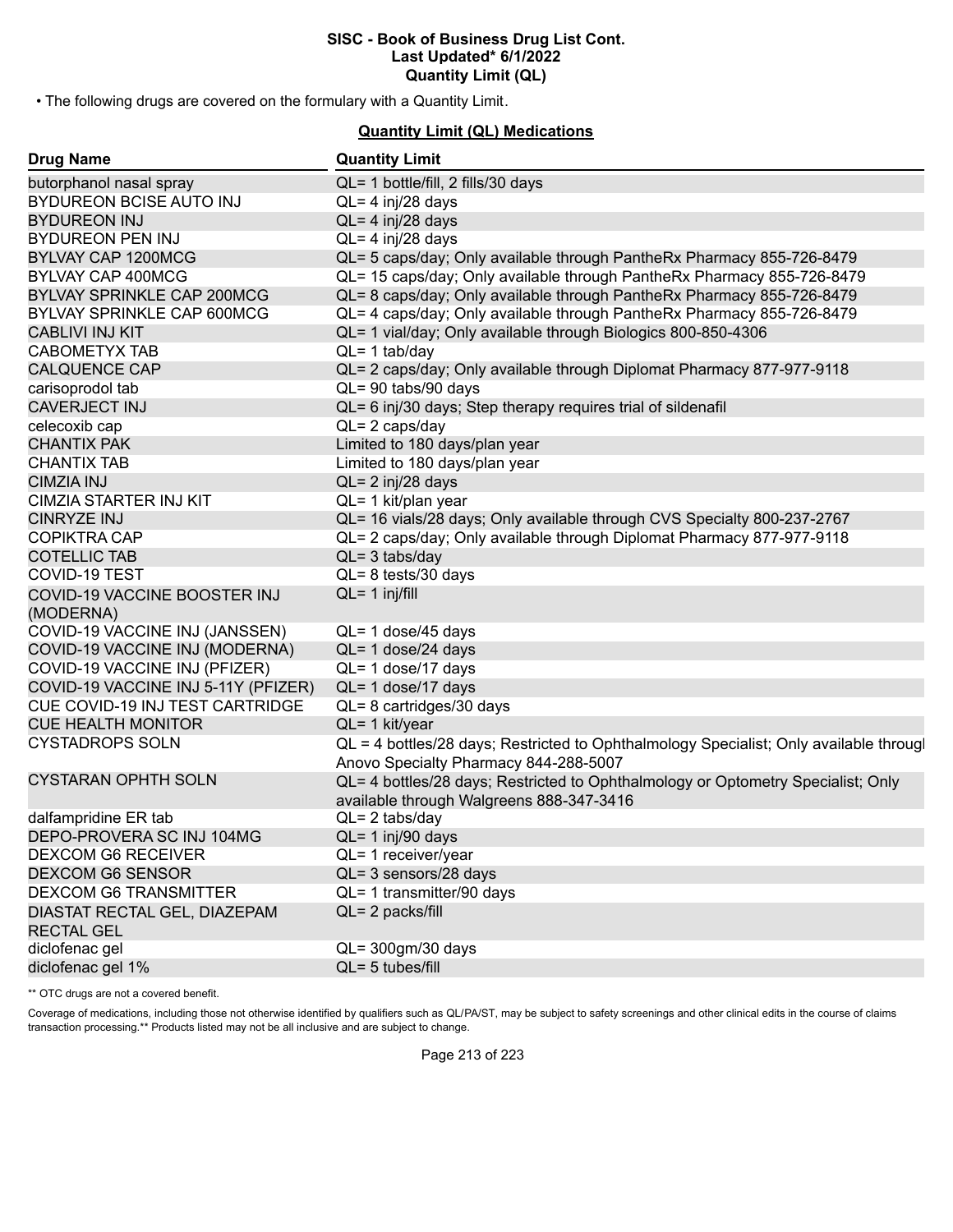• The following drugs are covered on the formulary with a Quantity Limit.

#### **Quantity Limit (QL) Medications**

| <b>Drug Name</b>                           | <b>Quantity Limit</b>                                                                                      |
|--------------------------------------------|------------------------------------------------------------------------------------------------------------|
| DICLOFENAC PATCH, FLECTOR PATCH            | QL= 30 patches/fill; Step Therapy requires trial of celecoxib                                              |
| <b>DIFICID SUSP</b>                        | QL= 136 mL/fill; Step Therapy requires trial of vancomycin cap, FIRST-VANCOMYCIN<br>SOLN, or FIRVANQ SOLN  |
| <b>DIFICID TAB</b>                         | QL= 20 tabs/fill; Step Therapy requires trial of vancomycin cap, FIRST-VANCOMYCIN<br>SOLN, or FIRVANQ SOLN |
| dihydroergotamine mesylate nasal spray     | QL= 8 sprays/fill, 2 fills/30 days                                                                         |
| donepezil ODT                              | $QL = 1$ tab/day                                                                                           |
| donepezil tab                              | $QL = 2$ tabs/day                                                                                          |
| donepezil tab 23mg                         | $QL = 1$ tab/day                                                                                           |
| <b>DOPTELET TAB</b>                        | QL= 2 tabs/day; Only available through CVS Specialty 800-237-2767                                          |
| <b>DUPIXENT INJ</b>                        | $QL = 2$ inj/ 28 days                                                                                      |
| <b>DUPIXENT PEN INJ</b>                    | $QL = 2$ inj/28 days                                                                                       |
| econazole cream                            | $QL = 30gm/30$ days                                                                                        |
| <b>EDEX INJ</b>                            | QL= 6 inj/30 days; Step therapy requires trial of sildenafil                                               |
| <b>EMGALITY INJ</b>                        | $QL = 1$ inj/28 days                                                                                       |
| <b>EMGALITY INJ 100MG/ML</b>               | QL= 3 inj/fill, 6 fills/year                                                                               |
| <b>EMPAVELI INJ</b>                        | QL= 160ml/28 days; Only available through PantheRx 855-726-8479                                            |
| <b>ENBREL INJ 25MG</b>                     | $QL = 8$ inj/28 days                                                                                       |
| <b>ENBREL INJ 50MG</b>                     | QL= 4 inj/28 days                                                                                          |
| <b>ENBREL MINI INJ</b>                     | $QL = 4$ inj/28 days                                                                                       |
| <b>ENBREL SURECLICK INJ 50MG</b>           | QL= 4 inj/28 days                                                                                          |
| <b>ENDARI POWDER PACK</b>                  | $QL = 6$ packets/day                                                                                       |
| enoxaparin inj                             | QL= 17 days supply                                                                                         |
| <b>ENSPRYNG INJ</b>                        | QL= 1 inj/28 days                                                                                          |
| entecavir tab                              | $QL = 1$ tab/day                                                                                           |
| <b>ENTRESTO TAB</b>                        | $QL = 2$ tabs/day                                                                                          |
| epinephrine pen inj 0.15mg, 0.3mg          | $QL = 2$ inj/fill                                                                                          |
| <b>ERLEADA TAB</b>                         | $QL = 4$ tabs/day                                                                                          |
| <b>ESBRIET CAP</b>                         | $QL = 9$ caps/day                                                                                          |
| estradiol vaginal tab, yuvafem vaginal tab | QL= 8 tabs/28 days, 18 tabs on first fill                                                                  |
| eszopiclone tab                            | $QL = 1$ tab/day                                                                                           |
| everolimus tab                             | $QL = 1$ tab/day                                                                                           |
| everolimus tab for oral susp               | $QL = 1$ tab/day                                                                                           |
| <b>EVRYSDI SOLN</b>                        | QL= 6.67ml/day; Only available through Accredo 800-803-2523                                                |
| <b>EXKIVITY CAP</b>                        | QL= 4 caps/day; Only available through Biologics 800-850-4306                                              |
| <b>FANAPT TAB</b>                          | QL= 2 tabs/day; Step Therapy requires trial of ABILIFY or quetiapine ER                                    |
| <b>FANAPT TITRATION PACK</b>               | QL= 1 pack/plan year; Step Therapy requires trial of ABILIFY or quetiapine ER                              |
| <b>FARXIGA TAB</b>                         | $QL = 1$ tab/day                                                                                           |
| <b>FARYDAK CAP</b>                         | QL= 6 caps/21 days                                                                                         |
| <b>FASENRA PEN INJ</b>                     | $QL = 1$ inj/56 days                                                                                       |
| fentanyl citrate lollipop                  | QL= 120 lozenges/30 days                                                                                   |
| FENTORA TAB, FENTANYL BUCCAL TAB           | QL= 120 tabs/30 days                                                                                       |
| <b>FINTEPLA SOLN</b>                       | QL= 12ml/day; Only available through Anovo Specialty Pharmacy 844-288-5007                                 |

\*\* OTC drugs are not a covered benefit.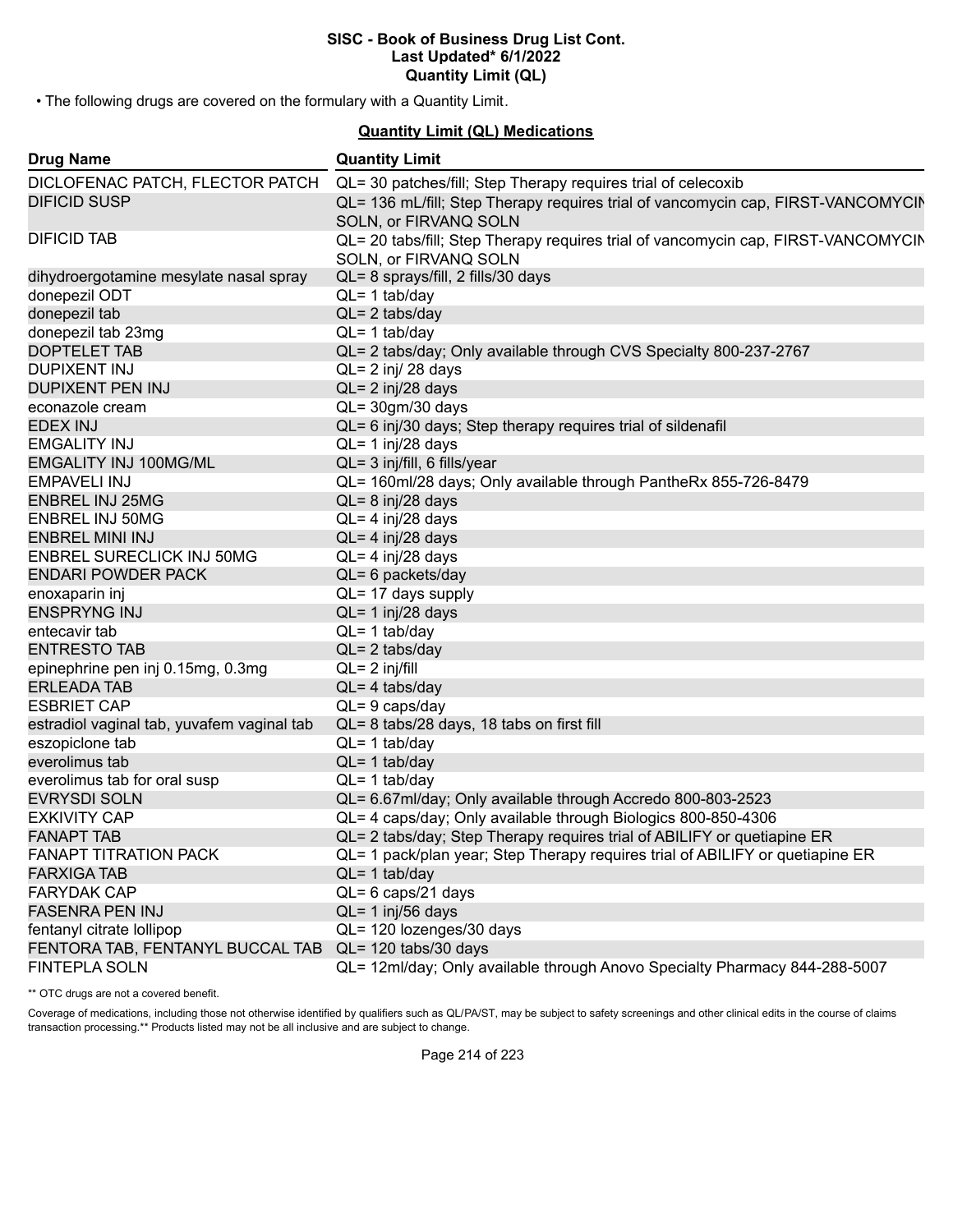• The following drugs are covered on the formulary with a Quantity Limit.

# **Quantity Limit (QL) Medications**

| <b>Drug Name</b>                                     | <b>Quantity Limit</b>                                                              |
|------------------------------------------------------|------------------------------------------------------------------------------------|
| <b>FLUAD INJ</b>                                     | $QL = 1$ inj/28 days                                                               |
| <b>FLUAD QUAD INJ</b>                                | QL= 1 inj/28 days                                                                  |
| <b>FLUBLOK INJ</b>                                   | $QL = 1$ inj/28 days                                                               |
| FLUBLOK QUAD PF INJ                                  | QL= 1 inj/28 days                                                                  |
| <b>FLUCELVAX INJ</b>                                 | $QL = 1$ inj/28 days                                                               |
| FLUCELVAX QUAD INJ                                   | QL= 1 inj/28 days                                                                  |
| FLULAVAL QUAD INJ, FLUZONE QUAD IN QL= 1 inj/28 days |                                                                                    |
| FLUMIST QUADRIVALENT NASAL SUSP                      | QL= 1 inj/28 days                                                                  |
| <b>FLUVIRIN INJ</b>                                  | $QL = 1$ inj/28 days                                                               |
| FLUVIRIN PF INJ                                      | $QL = 1$ inj/28 days                                                               |
| FLUZONE HD PF INJ                                    | $QL = 1$ inj/28 days                                                               |
| FLUZONE HIGH DOSE PF INJ                             | QL= 1 inj/28 days                                                                  |
| FLUZONE INTRADERMAL INJ                              | $QL = 1$ inj/28 days                                                               |
| FLUZONE QUADRIVALENT INJ                             | QL= 1 inj/28 days                                                                  |
| FLUZONE/FLUARIX QUAD INJ                             | QL= 1 inj/28 days                                                                  |
| <b>FOTIVDA CAP</b>                                   | QL= 21 caps/28 days; Only available through Biologics 800-850-4306                 |
| FREESTYLE LIBRE 2 RECEIVER                           | QL= 1 receiver/year                                                                |
| FREESTYLE LIBRE 2 SENSOR                             | QL= 2 sensors/28 days                                                              |
| <b>FREESTYLE LIBRE RECEIVER</b>                      | QL= 1 receiver/year                                                                |
| FREESTYLE LIBRE SENSOR (10-DAY)                      | QL= 3 sensors/30 days                                                              |
| FREESTYLE LIBRE SENSOR (14-DAY)                      | QL= 2 sensors/28 days                                                              |
| gabapentin cap 100mg                                 | $QL = 9$ caps/day                                                                  |
| gabapentin cap 300mg                                 | $QL = 6$ caps/day                                                                  |
| gabapentin cap 400mg                                 | $QL = 4 \text{ caps/day}$                                                          |
| gabapentin soln                                      | QL=72 mls/day                                                                      |
| gabapentin tab 600mg                                 | $QL = 6$ tabs/day                                                                  |
| gabapentin tab 800mg                                 | $QL = 4.5$ tabs/day                                                                |
| <b>GALAFOLD CAP</b>                                  | QL= 14 caps/28 days; Only available through Walgreens 888-347-3416                 |
| <b>GAVILYTE-C SOLN</b>                               | Covered at \$0 for members 45-75 years-Limited to 2 fills/calendar year; All other |
|                                                      | members covered at generic copay                                                   |
| <b>GAVRETO CAP</b>                                   | QL= 4 caps/day; Only available through Lumicera 855-847-3553                       |
| <b>GILOTRIF TAB</b>                                  | QL= 1 tab/day; Only available through Accredo 800-803-2523                         |
| <b>GLUCAGEN HYPOKIT INJ</b>                          | $QL = 2$ inj/fill                                                                  |
| glucagon (rdna) for inj kit                          | $QL = 2$ inj/fill                                                                  |
| <b>GLUCAGON EMR INJ</b>                              | $QL = 2$ inj/fill                                                                  |
| <b>GLUCAGON INJ KIT</b>                              | $QL = 2$ inj/fill                                                                  |
| <b>GLYXAMBI TAB</b>                                  | $QL = 1$ tab/day                                                                   |
| <b>GOLYTELY SOLN</b>                                 | Covered at \$0 for members 45-75 years-Limited to 2 fills/calendar year; All other |
|                                                      | members covered at generic copay                                                   |
| granisetron tab                                      | $QL = 9$ tabs/fill                                                                 |
| <b>GRANISOL SOLN</b>                                 | $QL = 60$ ml/fill                                                                  |
| guaifenesin/codeine syrup                            | $QL = 240$ ml/fill                                                                 |
| <b>GVOKE INJ</b>                                     | $QL = 2$ inj/fill                                                                  |

\*\* OTC drugs are not a covered benefit.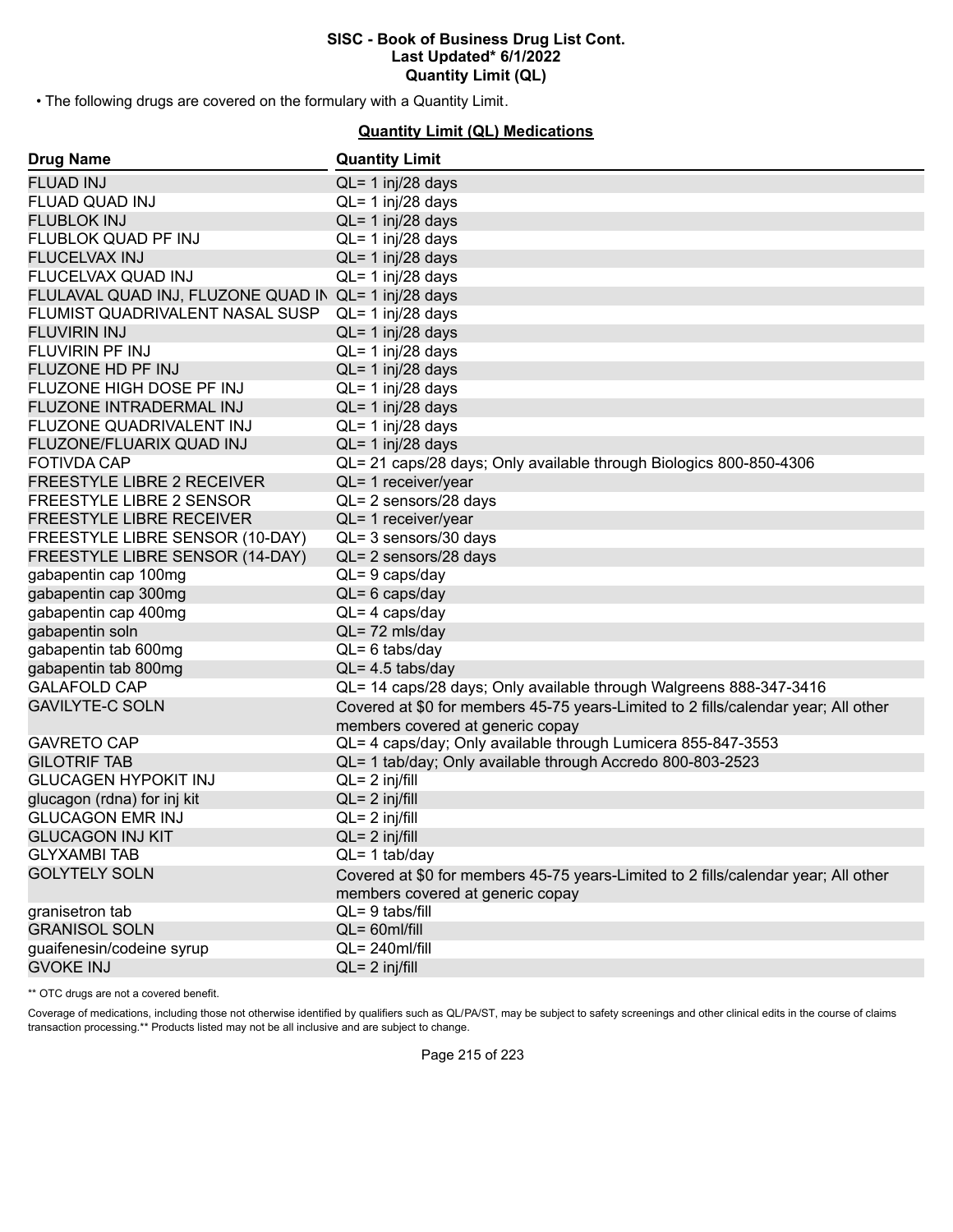• The following drugs are covered on the formulary with a Quantity Limit.

#### **Quantity Limit (QL) Medications**

| <b>Drug Name</b>                                                                           | <b>Quantity Limit</b>                                                        |
|--------------------------------------------------------------------------------------------|------------------------------------------------------------------------------|
| <b>GVOKE INJ KIT</b>                                                                       | $QL = 2$ inj/fill                                                            |
| <b>GVOKE PFS INJ</b>                                                                       | $QL = 2$ inj/fill                                                            |
| HUMIRA INJ 10MG                                                                            | QL= 2 syringes/28 days                                                       |
| <b>HUMIRA INJ 20MG</b>                                                                     | QL= 2 syringes/28 days                                                       |
| HUMIRA INJ 40MG                                                                            | QL= 2 syringes/28 days                                                       |
| <b>HUMIRA INJ 80MG</b>                                                                     | QL= 2 syringes/28 days                                                       |
| HUMIRA INJ CROHNS/UC/HIDRADENITIS QL= 1 pack/fill, 1 fill/plan year<br><b>STARTER PACK</b> |                                                                              |
| HUMIRA INJ PEDIATRIC CROHNS<br><b>STARTER PACK</b>                                         | QL= 1 pack/fill, 1 fill/plan year                                            |
| HUMIRA INJ PEDIATRIC UC STARTER<br><b>PACK</b>                                             | QL= 1 pack/fill, 1 fill/plan year                                            |
| HUMIRA INJ PSORIASIS/UVEITIS<br><b>STARTER PACK</b>                                        | QL= 1 pack/fill, 1 fill/plan year                                            |
| HUMIRA PEN INJ 40MG                                                                        | QL= 2 pens/28 days                                                           |
| HYDROCODONE BITARTRATE ER CAP                                                              | $QL = 2 \text{ caps/day}$                                                    |
| hydrocodone bitartrate er tab                                                              | $QL = 1$ tab/day                                                             |
| hydrocodone/chlorpheniramine CR susp                                                       | QL= 120ml/fill; 2 fills/30 days                                              |
| HYDROCODONE/CHLORPHENIRAMINE/I                                                             | QL= 120ml/fill, 2 fills/month                                                |
| SEUDOEPHEDRINE LIQUID                                                                      |                                                                              |
| HYDROXYCHLOROQUINE TAB 100MG                                                               | $QL = 1$ tab/day                                                             |
| ibandronate tab 150mg                                                                      | $QL = 1$ tab/30 days                                                         |
| <b>IBRANCE CAP</b>                                                                         | QL= 21 caps/28 days                                                          |
| <b>IBRANCE TAB</b>                                                                         | QL= 21 caps/28 days                                                          |
| <b>ICLUSIG TAB</b>                                                                         | QL= 1 tab/day; Only available through AcariaHealth 800-511-5144              |
| <b>IDHIFA TAB</b>                                                                          | $QL = 1$ tab/day                                                             |
| <b>IMBRUVICA CAP 140MG</b>                                                                 | QL= 3 caps/day; Only available through Diplomat Pharmacy 877-977-9118        |
| <b>IMBRUVICA CAP 70MG</b>                                                                  | QL= 1 cap/day; Only available through Diplomat Pharmacy 877-977-9118         |
| IMBRUVICA TAB 420MG, 560MG                                                                 | QL= 1 tab/day; Only available through Diplomat Pharmacy 877-977-9118         |
| <b>IMCIVREE INJ</b>                                                                        | QL= 1 inj/day; Only available through PantherRx Pharmacy 855-726-8479        |
| <b>IMITREX INJ</b>                                                                         | QL= 4 inj/fill, 2 fills/30 days                                              |
| <b>INBRIJA INH POWDER</b>                                                                  | $QL = 10 \text{ caps/day}$                                                   |
| <b>INGREZZA CAP</b>                                                                        | QL= 1 cap/day; Only available through PantherRx Pharmacy 855-726-8479        |
| <b>INLYTA TAB</b>                                                                          | $QL = 8$ tabs/day                                                            |
| <b>INQOVI TAB</b>                                                                          | QL= 5 tabs/28 days; Only available through Walgreens 888-347-3416            |
| <b>ISTURISA TAB 10MG</b>                                                                   | QL= 6 tabs/day; Only available through Anovo Specialty Pharmacy 844-288-5007 |
| <b>ISTURISA TAB 1MG</b>                                                                    | QL= 8 tabs/day; Only available through Anovo Specialty Pharmacy 844-288-5007 |
| <b>ISTURISA TAB 5MG</b>                                                                    | QL= 2 tabs/day; Only available through Anovo Specialty Pharmacy 844-288-5007 |
| <b>IVERMECTIN LOTION</b>                                                                   | $QL = 1$ tube/fill                                                           |
| <b>JAKAFI TAB</b>                                                                          | $QL = 2$ tabs/day                                                            |
| <b>JANUMET TAB</b>                                                                         | $QL = 2$ tabs/day                                                            |
| <b>JANUMET XR TAB</b>                                                                      | $QL = 2$ tabs/day                                                            |
| <b>JANUVIA TAB</b>                                                                         | $QL = 1$ tab/day                                                             |

\*\* OTC drugs are not a covered benefit.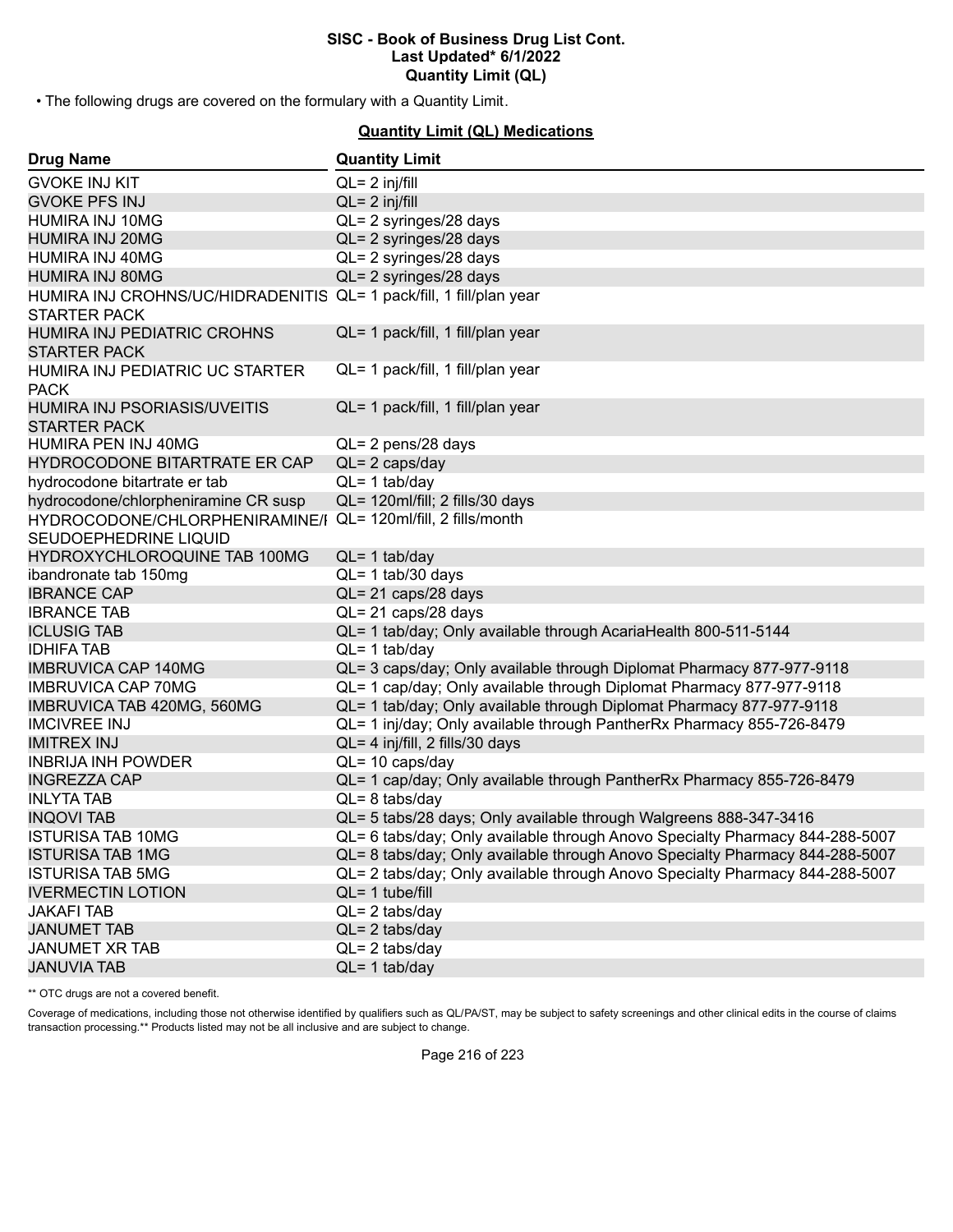• The following drugs are covered on the formulary with a Quantity Limit.

# **Quantity Limit (QL) Medications**

| <b>Drug Name</b>           | <b>Quantity Limit</b>                                                                                              |
|----------------------------|--------------------------------------------------------------------------------------------------------------------|
| <b>JARDIANCE TAB</b>       | $QL = 1$ tab/day                                                                                                   |
| <b>JENTADUETO TAB</b>      | $QL = 2$ tabs/day                                                                                                  |
| <b>JENTADUETO XR TAB</b>   | $QL = 2$ tabs/day                                                                                                  |
| <b>JYNARQUE PAK</b>        | QL= 2 tabs/day; Only available through Walgreens 888-347-3416                                                      |
| <b>JYNARQUE TAB</b>        | QL= 2 tabs/day; Only available through Walgreens 888-347-3416                                                      |
| <b>KALYDECO PAK</b>        | QL= 2 packets/day; Only available through Maxor Pharmacy 800-658-6046 or<br>Walgreens 888-347-3416                 |
| <b>KALYDECO TAB</b>        | QL= 2 tabs/day; Only available through Maxor Pharmacy 800-658-6046 or Walgreens<br>888-347-3416                    |
| <b>KERENDIA TAB</b>        | $QL = 1$ tab/day                                                                                                   |
| ketorolac tab              | QL= 20 tabs/5 days                                                                                                 |
| <b>KEVZARA INJ</b>         | $QL = 2$ inj/28 days                                                                                               |
| KINERET INJ                | QL= 1 inj/day; Only available through Biologics 800-850-4306                                                       |
| <b>KORLYM TAB</b>          | QL= 4 tabs/day; Only available through Korlym SPARK program 855-4Korlym<br>$(855-456-7596)$                        |
| KOSELUGO CAP               | QL= 4 caps/day; Only available through Onco360 877-662-6633                                                        |
| latanoprost ophth soln     | $QL = 2.5$ ml/30 days                                                                                              |
| <b>LATUDA TAB</b>          | $QL = 1$ tab/day                                                                                                   |
| <b>LAZANDA NASAL SPRAY</b> | QL= 15 bottles/30 days                                                                                             |
| LEDIPASVIR/SOFOSBUVIR TAB  | $QL = 1$ tab/ day                                                                                                  |
| lenalidomide cap           | QL= 1 cap/day; Restricted to Oncology or Hematology Specialist                                                     |
| <b>LENVIMA CAP</b>         | QL= 3 caps/day; Only available through Accredo 800-803-2523                                                        |
|                            | LEVALBUTEROL INHALER, XOPENEX HF QL= 2 inhalers/fill, 2 fills/30 days; Step Therapy requires trial of VENTOLIN HFA |
| <b>INHALER</b>             |                                                                                                                    |
| lidocaine oint             | $QL = 36gm/fill$                                                                                                   |
| lidocaine patch            | $QL = 3$ patches/day                                                                                               |
| lidocaine patch 5%         | $QL = 3$ patches/day                                                                                               |
| <b>LORBRENA TAB 25MG</b>   | $QL = 1$ tab/day                                                                                                   |
| LUCEMYRA TAB               | QL= 96 tabs/7 days                                                                                                 |
| <b>LUMAKRAS TAB</b>        | QL= 8 tabs/day; Only available through Biologics 800-850-4306                                                      |
| <b>LUPKYNIS CAP</b>        | QL= 6 caps/day; Only available through Biologics 800-850-4306 or PantheRx<br>Pharmacy 855-726-8479                 |
| LYNPARZA CAP               | Only available through Biologics 800-850-4306, QL= 16 caps/day                                                     |
| LYNPARZA TAB               | Only available through Biologics 800-850-4306, QL= 4 tabs/day                                                      |
| malathion lotion           | $QL = 2$ bottles/fill                                                                                              |
| <b>MAVYRET PAK</b>         | QL= 5 packs/day                                                                                                    |
| <b>MAVYRET TAB</b>         | $QL = 3$ tabs/day                                                                                                  |
| medroxyprogesterone inj    | QL= 1 inj/90 days                                                                                                  |
| <b>MEKINIST TAB 0.5MG</b>  | $QL = 3$ tabs/day                                                                                                  |
| <b>MEKINIST TAB 2MG</b>    | $QL = 1$ tab/day                                                                                                   |
| <b>MEKTOVI TAB</b>         | QL= 6 tabs/day; Only available through Diplomat Pharmacy 877-977-9118                                              |
| methylergonovine tab       | QL= 28 tabs/fill, 1 fill/365 days                                                                                  |
| modafinil tab              | $QL = 2$ tabs/day                                                                                                  |

\*\* OTC drugs are not a covered benefit.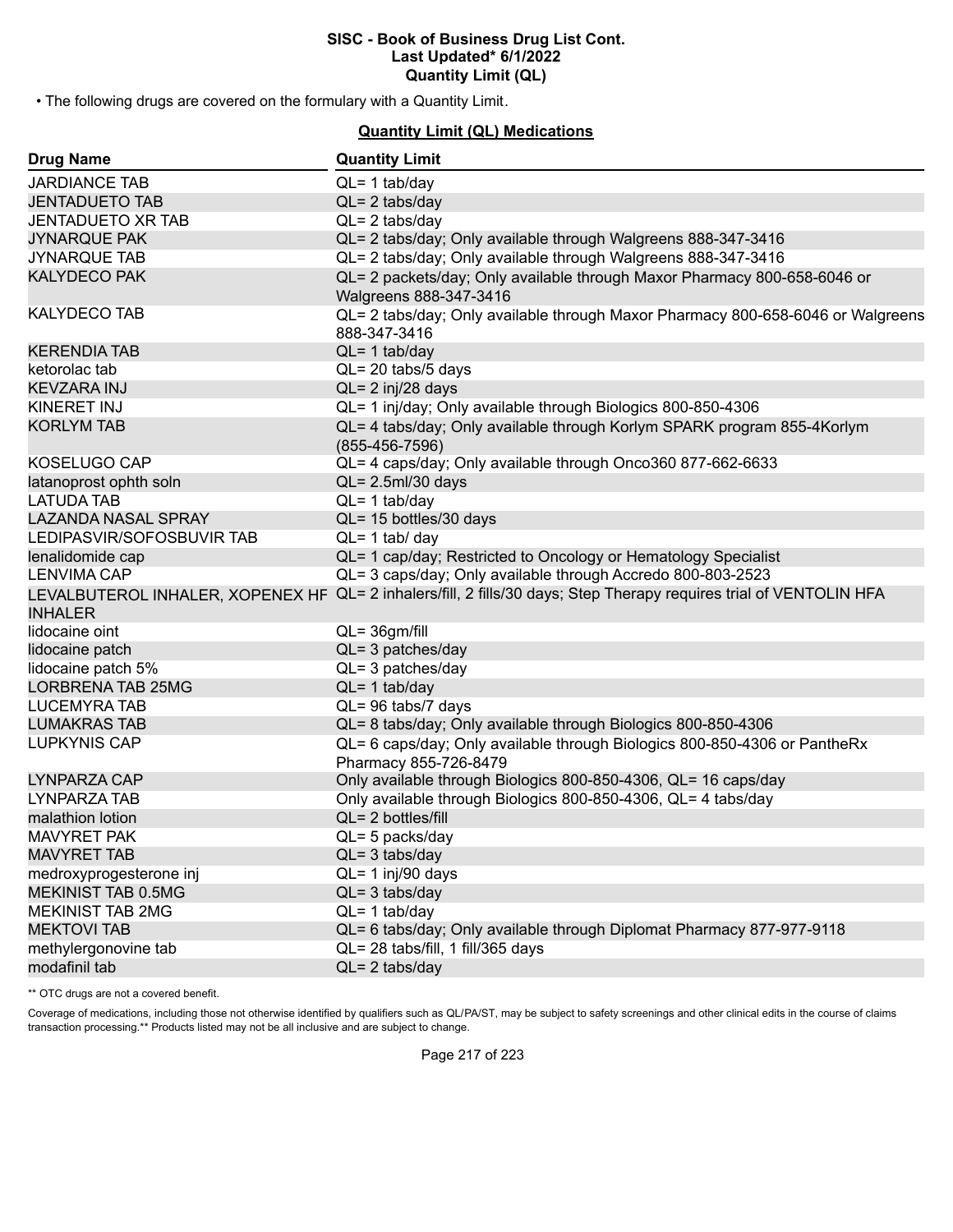• The following drugs are covered on the formulary with a Quantity Limit.

# **Quantity Limit (QL) Medications**

| <b>Drug Name</b>            | <b>Quantity Limit</b>                                                                                                              |
|-----------------------------|------------------------------------------------------------------------------------------------------------------------------------|
| MOLNUPIRAVIR CAP            | QL= 40 caps/fill                                                                                                                   |
| <b>MUSE SUPP</b>            | QL= 6 supp/30 days; Step therapy requires trial of sildenafil                                                                      |
| <b>MYFEMBREE TAB</b>        | $QL = 1$ tab/day                                                                                                                   |
| naloxone hcl nasal spray    | QL= 2 sprays/fill                                                                                                                  |
| NALOXONE PREFILLED INJ      | $QL = 2$ inj/fill                                                                                                                  |
| naratriptan tab             | QL= 9 tabs/fill, 2 fills/30 days                                                                                                   |
| NATACYN OPHTH SUSP          | QL= 15ml/fill                                                                                                                      |
| <b>NATROBA SUSP</b>         | QL= 1 bottle/fill                                                                                                                  |
| <b>NAYZILAM SPRAY</b>       | QL= 2 packs/fill; Restricted to Neurology Specialist                                                                               |
| NERLYNX TAB                 | QL= 6 tabs/day; Only available through Diplomat Pharmacy 877-977-9118                                                              |
| nicotine gum                | Limited to 180 days/plan year                                                                                                      |
| <b>NICOTINE KIT</b>         |                                                                                                                                    |
| nicotine lozenge            | Limited to 180 days/plan year                                                                                                      |
| nicotine patch              | Limited to 180 days/plan year                                                                                                      |
| NICOTROL INHALER            | Limited to 180 days/plan year                                                                                                      |
| NICOTROL NASAL SPRAY        | Limited to 180 days/plan year                                                                                                      |
| nitazoxanide tab            | $QL = 6$ tabs/3 days                                                                                                               |
| <b>NOXAFIL SUSP</b>         | QL= 525ml/26 days                                                                                                                  |
| NUBEQA TAB                  | $QL = 4$ tabs/day                                                                                                                  |
| <b>NUCALA INJ</b>           | $QL = 1$ inj/28 days                                                                                                               |
| NUCYNTA ER TAB              | $QL = 2$ tabs/day                                                                                                                  |
| <b>NUEDEXTA CAP</b>         | $QL = 2 \text{ caps/day}$                                                                                                          |
| NULYTELY SOLN               | Covered at \$0 for members 45-75 years, all other members covered at generic copay<br>Limited to 2 fills/calendar year             |
| NUZYRA TAB                  | QL= 30 tabs/180 days; Restricted to Infectious Disease or Pulmonology Specialist;<br>Only available through Walgreens 888-347-3416 |
| OCALIVA TAB                 | QL= 1 tab/day; Only available through Walgreens 888-347-3416                                                                       |
| <b>OFEV CAP</b>             | QL= 2 caps/day; Only available through Walgreens 888-347-3416                                                                      |
| olopatadine ophth soln 0.2% | QL= 2.5ml/30 days; Step therapy requires trial of olopatadine ophth soln 0.1%                                                      |
| <b>OLUMIANT TAB</b>         | $QL = 1$ tab/day                                                                                                                   |
| <b>OMNIPOD 5 INTRO KIT</b>  | QL= 1 kit/year                                                                                                                     |
| <b>OMNIPOD 5 PACK PODS</b>  | QL= 10 pods/month                                                                                                                  |
| OMNIPOD DASH INTRO KIT      | QL= 1 kit/year                                                                                                                     |
| <b>OMNIPOD DASH PODS</b>    | $QL = 10$ pods/month                                                                                                               |
| OMNIPOD STARTER KIT         | QL= 1 kit/year                                                                                                                     |
| ONGENTYS CAP                | QL= 1 tab/day, 30 tabs per fill                                                                                                    |
| <b>OPSUMIT TAB</b>          | QL= 1 tab/day; Only available through CVS Specialty 800-237-2767                                                                   |
| OPZELURA CREAM              | $QL = 4$ tubes/30 days for the first two months; then $QL = 12$ tubes/year thereafter                                              |
| <b>ORENCIA CLICK INJ</b>    | $QL = 4$ inj/28 days                                                                                                               |
| ORENCIA SC INJ 125MG/ML     | QL= 4 inj/28 days                                                                                                                  |
| ORENCIA SC INJ 50MG/0.4ML   | $QL = 4$ inj/28 days                                                                                                               |
| ORENCIA SC INJ 87.5MG/0.7ML | QL= 4 inj/28 days                                                                                                                  |

\*\* OTC drugs are not a covered benefit.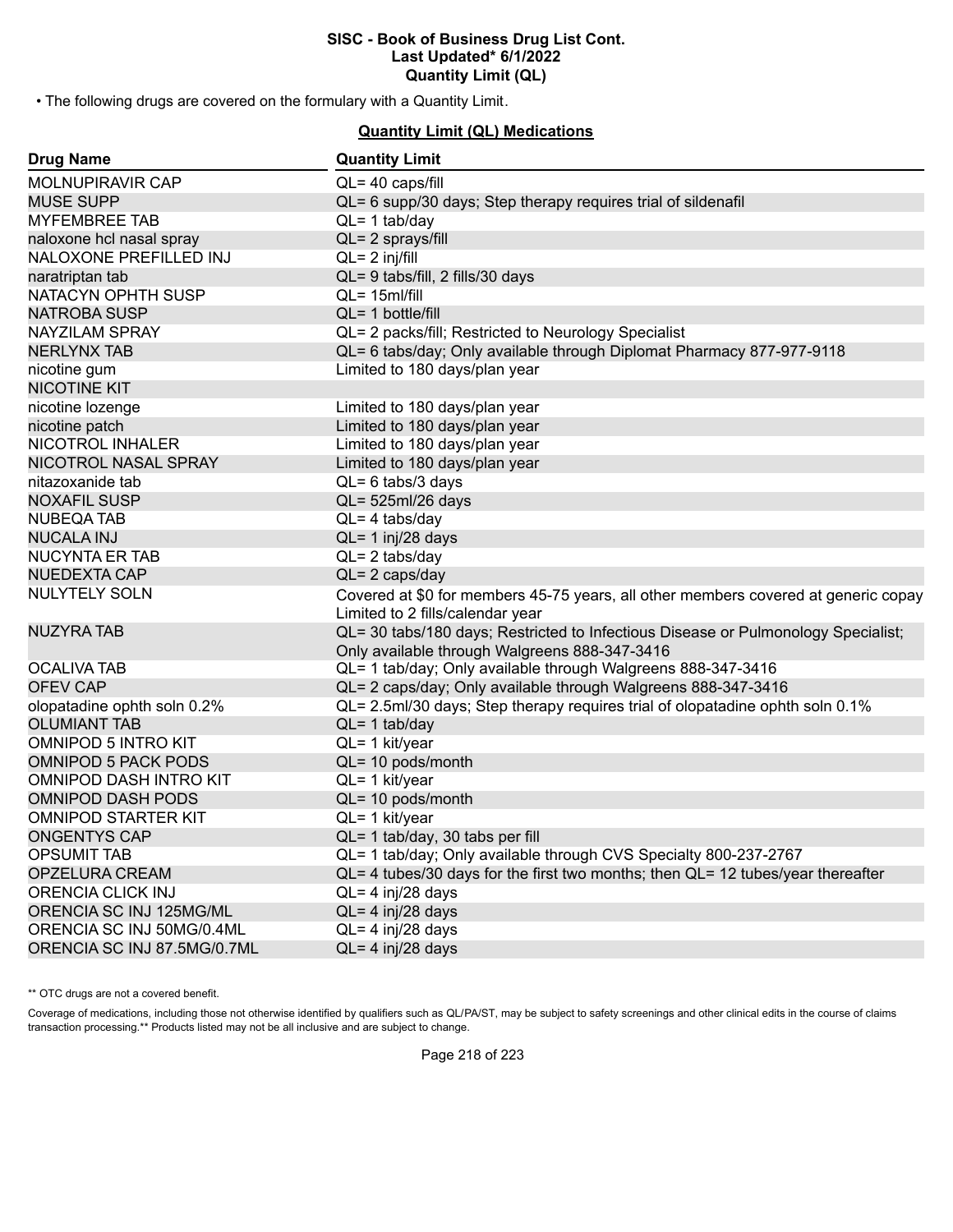• The following drugs are covered on the formulary with a Quantity Limit.

# **Quantity Limit (QL) Medications**

| <b>Drug Name</b>           | <b>Quantity Limit</b>                                                                                                  |
|----------------------------|------------------------------------------------------------------------------------------------------------------------|
| ORGOVYX TAB                | QL= 30 tabs/28 days; Only available through Biologics 800-850-4306 or US Bioservic<br>888-518-7246                     |
| <b>ORIAHNN CAP</b>         | $QL = 2 \text{ caps/day}$                                                                                              |
| ORILISSA TAB 150MG         | $QL = 1$ tab/day                                                                                                       |
| ORILISSA TAB 200MG         | $QL = 2$ tabs/day                                                                                                      |
| ORKAMBI GRANULES PACKET    | QL= 2 packets/day; Only available through Maxor Pharmacy 800-658-6046 or<br>Walgreens 888-347-3416                     |
| <b>ORKAMBI TAB</b>         | QL= 4 tabs/day; Only available through Maxor Pharmacy 800-658-6046 or Walgreens<br>888-347-3416                        |
| oseltamivir cap            | QL= 10 caps/fill, 1 fill/calendar year                                                                                 |
| oseltamivir cap 30mg       | QL= 20 caps/fill, 1 fill/calendar year                                                                                 |
| oseltamivir susp           | QL= 250ml/fill, 1 fill per calendar year                                                                               |
| OTEZLA STARTER PACK        | QL= 1 pack/28 days                                                                                                     |
| OTEZLA TAB                 | $QL = 2$ tabs/day                                                                                                      |
| <b>OXBRYTA TAB</b>         | QL= 5 tabs/day; Only available through CVS Specialty 800-237-2767                                                      |
| OXERVATE OPHTH SOLN        | QL= 8 kits/affected eye/lifetime; Only available through Accredo 800-803-2523                                          |
| <b>OZEMPIC INJ</b>         | $QL = 1$ pack/28 days                                                                                                  |
| PALYNZIQ INJ               | QL= 1 inj/day; Only available through Diplomat Pharmacy 877-977-9118                                                   |
| <b>PAXLOVID TAB</b>        | $QL = 20$ tabs/fill                                                                                                    |
| peg 3350/electrolytes soln | Covered at \$0 for members 45-75 years-Limited to 2 fills/calendar year; All other<br>members covered at generic copay |
| PEMAZYRE TAB               | QL= 14 tabs/21 days; Only available through Biologics 800-850-4306                                                     |
| phentermine cap            | $QL = 1$ cap/day                                                                                                       |
| phentermine tab            | $QL = 1$ tab/day                                                                                                       |
| <b>PICATO GEL</b>          | $QL = 1$ box/fill                                                                                                      |
| pirfenidone tab 267mg      | $QL = 9$ tabs/day                                                                                                      |
| pirfenidone tab 801mg      | $QL = 3$ tabs/day                                                                                                      |
| POMALYST CAP               | QL= 21 caps/28 days                                                                                                    |
| posaconazole DR tab        | QL= 93 tabs/30 days                                                                                                    |
| POTIGA TAB                 | $QL = 3$ tabs/day                                                                                                      |
| PRALUENT INJ               | QL= 2 inj/28 days                                                                                                      |
| pregabalin cap             | $QL = 3 \text{ caps/day}$                                                                                              |
| pregabalin cap 225mg       | $QL = 2 \text{ caps/day}$                                                                                              |
| pregabalin cap 300mg       | $QL = 2 \text{ caps/day}$                                                                                              |
| pregabalin soln            | $QL = 30ml/day$                                                                                                        |
| PRETOMANID TAB             | QL= 1 tab/day; Restricted to Infectious Disease Specialist                                                             |
| PROLIA INJ                 | QL= 1 fill/6 months                                                                                                    |
| pyrimethamine tab          | QL= 3 tabs/day; Only available through Walgreens 888-347-3416                                                          |
| <b>QINLOCK TAB</b>         | QL= 3 tabs/day; Only available through Biologics 800-850-4306                                                          |
| <b>REGRANEX GEL</b>        | $QL = 30gm/fill$                                                                                                       |
| <b>RELENZA DISKHALER</b>   | QL= 1 inhaler/calendar year                                                                                            |
| <b>REPATHA INJ</b>         | $QL = 2$ inj/28 days                                                                                                   |
| REPATHA PUSHTRONEX INJ     | $QL = 1$ inj/28 days                                                                                                   |

\*\* OTC drugs are not a covered benefit.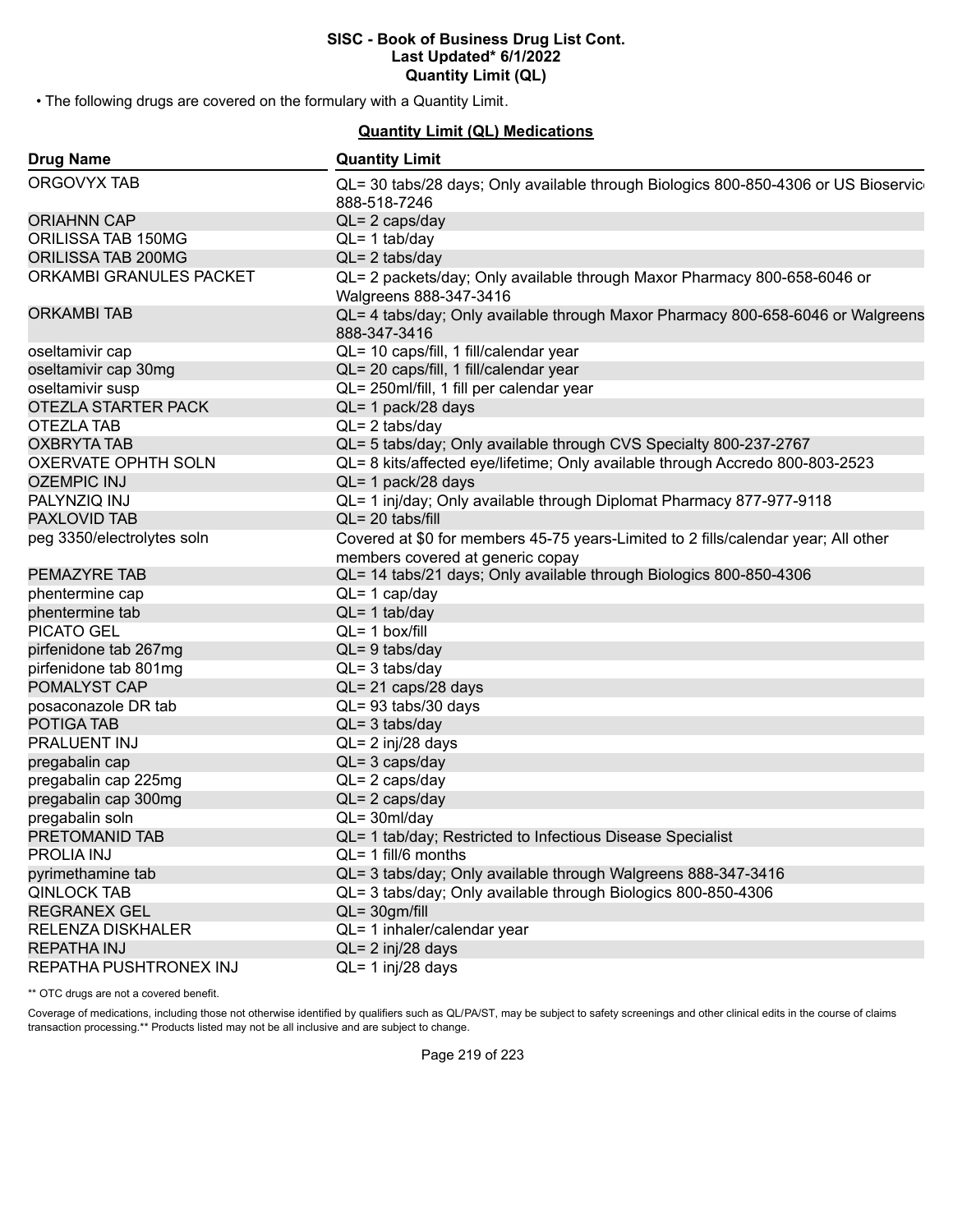• The following drugs are covered on the formulary with a Quantity Limit.

# **Quantity Limit (QL) Medications**

| <b>Drug Name</b>            | <b>Quantity Limit</b>                                                                           |
|-----------------------------|-------------------------------------------------------------------------------------------------|
| <b>RETEVMO CAP</b>          | $QL = 4 \text{ caps/day}$                                                                       |
| <b>RETIN-A CREAM</b>        | QL= 20gm/fill; Acne Only - members age 35 or older require Prior Authorization                  |
| <b>RETIN-A GEL</b>          | QL= 15gm/fill. Acne Only - members age 35 or older require Prior Authorization                  |
| <b>REVLIMID CAP</b>         | QL= 1 cap/day; Restricted to Oncology or Hematology Specialist                                  |
| <b>REYVOW TAB</b>           | QL= 8 tabs/30 days, 6 fills/year                                                                |
| <b>REZUROCK TAB</b>         | QL= 1 tab/day; Only available through Biologics 800-850-4306                                    |
| RINVOQ ER TAB               | $QL = 1$ tab/day                                                                                |
| rizatriptan ODT             | QL= 12 tabs/fill, 3 fills/60 days                                                               |
| rizatriptan tab             | QL= 12 tabs/fill, 3 fills/60 days                                                               |
| rosuvastatin tab 10mg       | $QL = 1$ tab/day                                                                                |
| rosuvastatin tab 5mg        | $QL = 1$ tab/day                                                                                |
| ROZLYTREK CAP               | $QL = 3 \text{ caps/day}$                                                                       |
| <b>RUBRACA TAB</b>          | QL= 4 tabs/day; Only available through Avella Pharmacy (877) 546-5779                           |
| <b>RYBELSUS TAB</b>         | QL=1 tab/day                                                                                    |
| <b>RYDAPT CAP</b>           | QL= 56 caps/28 days                                                                             |
| <b>SANCUSO PATCH</b>        | QL= 4 patches/fill                                                                              |
| <b>SANTYL OINT</b>          | QL= 90gm/30 days                                                                                |
| <b>SAVELLA TAB</b>          | $QL = 2$ tabs/day                                                                               |
| <b>SIGNIFOR INJ</b>         | QL= 2 vials/day; Only available through Anovo Specialty Pharmacy 844-288-5007                   |
| sildenafil tab              | QL=6 tabs/30 days                                                                               |
| SIMPONI AUTO-INJECTOR 100MG | QL=1 inj/28 days                                                                                |
| SIMPONI INJ 100MG           | QL=1 inj/28 days                                                                                |
| <b>SIVEXTRO TAB</b>         | QL= 6 tabs/fill; Restricted to Infectious Disease Specialist                                    |
| <b>SKLICE LOTION</b>        | $QL = 1$ tube/fill                                                                              |
| SKYRIZI INJ 150MG/ML        | $QL = 1$ inj/84 days                                                                            |
| SKYRIZI INJ 75MG/0.83ML     | QL= 2 inj/84 days                                                                               |
| SOFOSBUVIR/VELPATASVIR TAB  | $QL = 1$ tab/ day                                                                               |
| <b>SOLIQUA INJ</b>          | $QL = 15ml/25$ days                                                                             |
| <b>SPINOSAD SUSP</b>        | $QL = 1$ bottle/fill                                                                            |
| SPIRIVA RESPIMAT INHALER    | QL= 1 inhaler/30 days; Step Therapy requires trial of ADVAIR, BREO, DULERA, or                  |
| 1.25MCG/ACT                 | FLUTICASONE/SALMETEROL                                                                          |
| STELARA INJ                 | $QL = 1$ inj/84 days                                                                            |
| <b>STIVARGA TAB</b>         | $QL = 4$ tabs/day                                                                               |
| STRIVERDI RESPIMAT INHALER  | QL= 1 inhaler/30 days                                                                           |
| sumatriptan inj             | QL= 4 inj/fill, 2 fills/30 days                                                                 |
| SUMATRIPTAN INJ 6MG/0.5ML   | QL= 4 inj/fill, 2 fills/30 days                                                                 |
| sumatriptan nasal spray     | QL= 6 sprays/fill, 2 fills/30 days                                                              |
| sumatriptan tab             | QL= 9 tabs/fill, 2 fills/30 days                                                                |
| sumatriptan vial inj        | QL= 5 inj/fill, 2 fills/30 days                                                                 |
| <b>SUNOSI TAB</b>           | $QL = 1$ tab/day                                                                                |
| SYMDEKO TAB                 | QL= 2 tabs/day; Only available through Maxor Pharmacy 800-658-6046 or Walgreens<br>888-347-3416 |
| <b>SYMJEPI INJ</b>          | $QL = 2$ inj/fill                                                                               |

\*\* OTC drugs are not a covered benefit.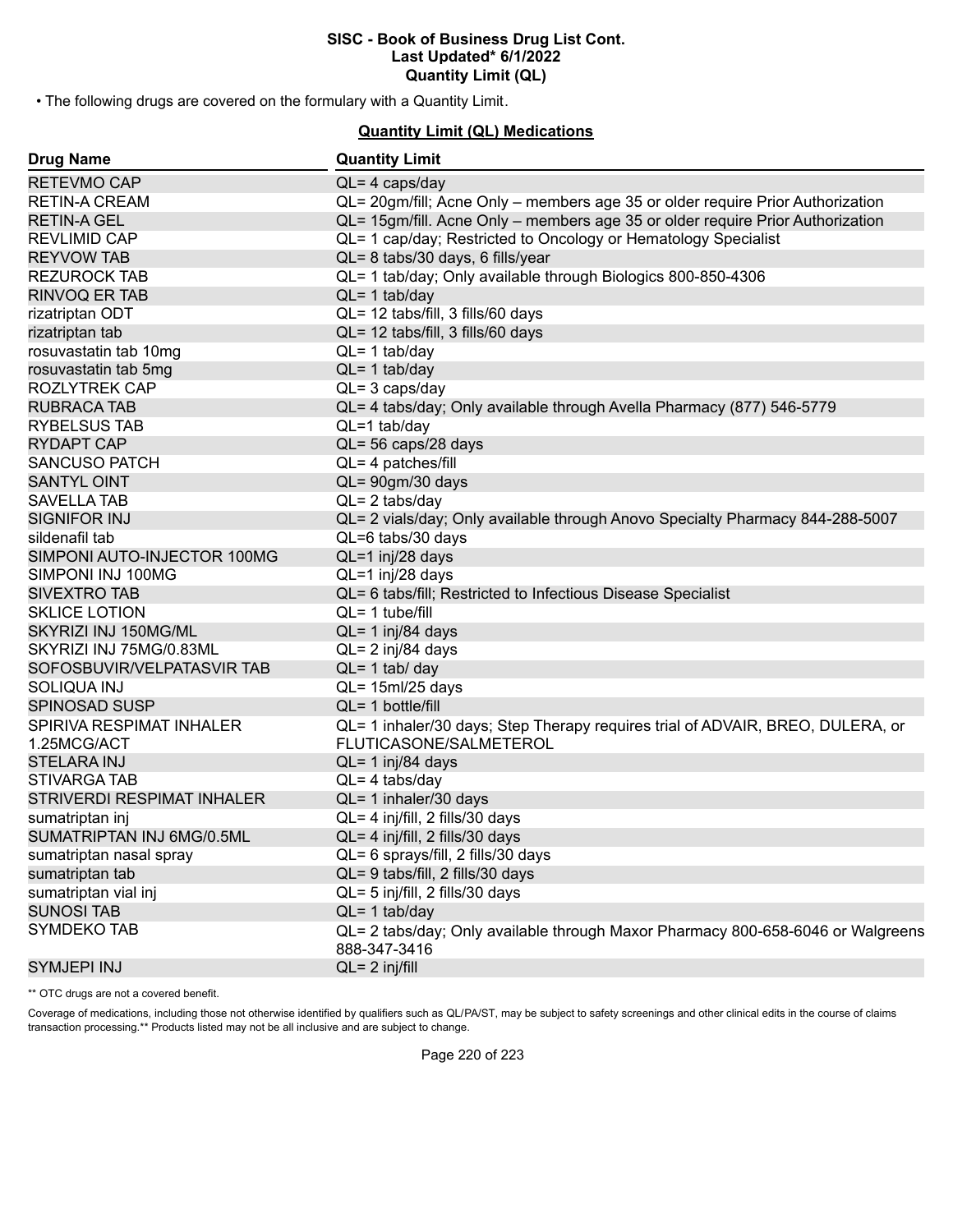• The following drugs are covered on the formulary with a Quantity Limit.

# **Quantity Limit (QL) Medications**

| <b>Drug Name</b>                                | <b>Quantity Limit</b>                                                                                                  |
|-------------------------------------------------|------------------------------------------------------------------------------------------------------------------------|
| <b>SYNJARDY TAB</b>                             | $QL = 2$ tabs/day                                                                                                      |
| SYNJARDY XR TAB 10-1000MG,<br>25-1000MG         | $QL = 1$ tab/day                                                                                                       |
| SYNJARDY XR TAB 5-1000MG,                       | $QL = 2$ tabs/day                                                                                                      |
| 12.5-1000MG                                     |                                                                                                                        |
| <b>TABRECTA TAB</b>                             | $QL = 4$ tabs/day                                                                                                      |
| tadalafil tab 2.5mg                             | $QL = 1$ tab/day                                                                                                       |
| tadalafil tab 5mg                               | $QL = 1$ tab/day                                                                                                       |
| <b>TAGRISSO TAB</b>                             | QL= 1 tab/day; Only available through Diplomat Pharmacy 877-977-9118                                                   |
| <b>TAKHZYRO INJ</b>                             | QL= 2 inj/28 days; Only available through CVS Specialty 800-237-2767                                                   |
| <b>TALTZ INJ</b>                                | $QL = 1$ inj/28 days                                                                                                   |
| TALZENNA CAP 0.25MG                             | $QL = 3 \text{ caps/day}$                                                                                              |
| TALZENNA CAP 0.5MG, 0.75MG, 1MG                 | $QL = 1$ cap/day                                                                                                       |
| <b>TAVALISSE TAB</b>                            | QL= 2 tab/day; Only available through Biologics 800-850-4306                                                           |
| <b>TAZVERIK TAB</b>                             | QL= 8 tabs/day; Only available through Onco360 877-662-6633                                                            |
| <b>TEGSEDI INJ</b>                              | QL= 4 inj/28 days; Only available through Accredo 800-803-2523                                                         |
| <b>TEPMETKO TAB</b>                             | QL= 2 tabs/day; Only available through Biologics 800-850-4306                                                          |
| testosterone gel pump 1.62%                     | $QL = 2$ bottles/30 days                                                                                               |
| testosterone soln                               | QL= 2 bottles/30 days                                                                                                  |
| <b>TIBSOVO TAB</b>                              | QL= 2 tabs/day; Only available through Diplomat Pharmacy 877-977-9118                                                  |
| <b>TRACLEER TAB 32MG</b>                        | QL=4 tabs/day; Only available through Walgreens 888-347-3416                                                           |
| <b>TRADJENTA TAB</b>                            | $QL = 1$ tab/day                                                                                                       |
| travoprost ophth soln                           | QL= 5ml/30 days; Step Therapy requires trial of latanoprost                                                            |
| <b>TREMFYAINJ</b>                               | $QL = 1$ inj/56 days                                                                                                   |
| tretinoin cream                                 | QL= 20gm/fill; Acne Only - members age 35 or older require Prior Authorization                                         |
| tretinoin gel                                   | $QL = 20gm/fill$                                                                                                       |
| TRIJARDY XR TAB 10-5-1000MG,<br>25-5-1000MG     | $QL = 1$ tab/day                                                                                                       |
| TRIJARDY XR TAB 5-25-1000MG,<br>12.5-2.5-1000MG | $QL = 2$ tabs/day                                                                                                      |
| <b>TRIKAFTA TAB</b>                             | QL= 84 tabs/28 days; Only available through Maxor Pharmacy 800-658-6046 or<br>Walgreens 888-347-3416                   |
| trilyte soln                                    | Covered at \$0 for members 45-75 years, all other members covered at generic copay<br>Limited to 2 fills/calendar year |
| <b>TRINTELLIX TAB</b>                           | $QL = 1$ tab/day                                                                                                       |
| <b>TRULICITY INJ</b>                            | QL= 4 pens/28 days                                                                                                     |
| <b>TRUSELTIQ PACK 100MG</b>                     | QL= 21 caps/28 days; Only available through Biologics 800-850-4306                                                     |
| TRUSELTIQ PACK 50MG, 125MG                      | QL= 42 caps/28 days; Only available through Biologics 800-850-4306                                                     |
| <b>TRUSELTIQ PACK 75MG</b>                      | QL= 63 caps/28 days; Only available through Biologics 800-850-4306                                                     |
| <b>TUKYSA TAB</b>                               | QL= 4 tabs/day; Only available through Biologics 800-850-4306                                                          |
| <b>TURALIO CAP</b>                              | QL= 4 caps/day; Only available through Biologics 800-850-4306                                                          |
| <b>TYVASO INH SOLN</b>                          | QL= 1 ampule/day; Only available through Accredo 800-803-2523                                                          |
| <b>UBRELVY TAB</b>                              | QL= 10 tabs/30 days, 6 fills/year                                                                                      |

\*\* OTC drugs are not a covered benefit.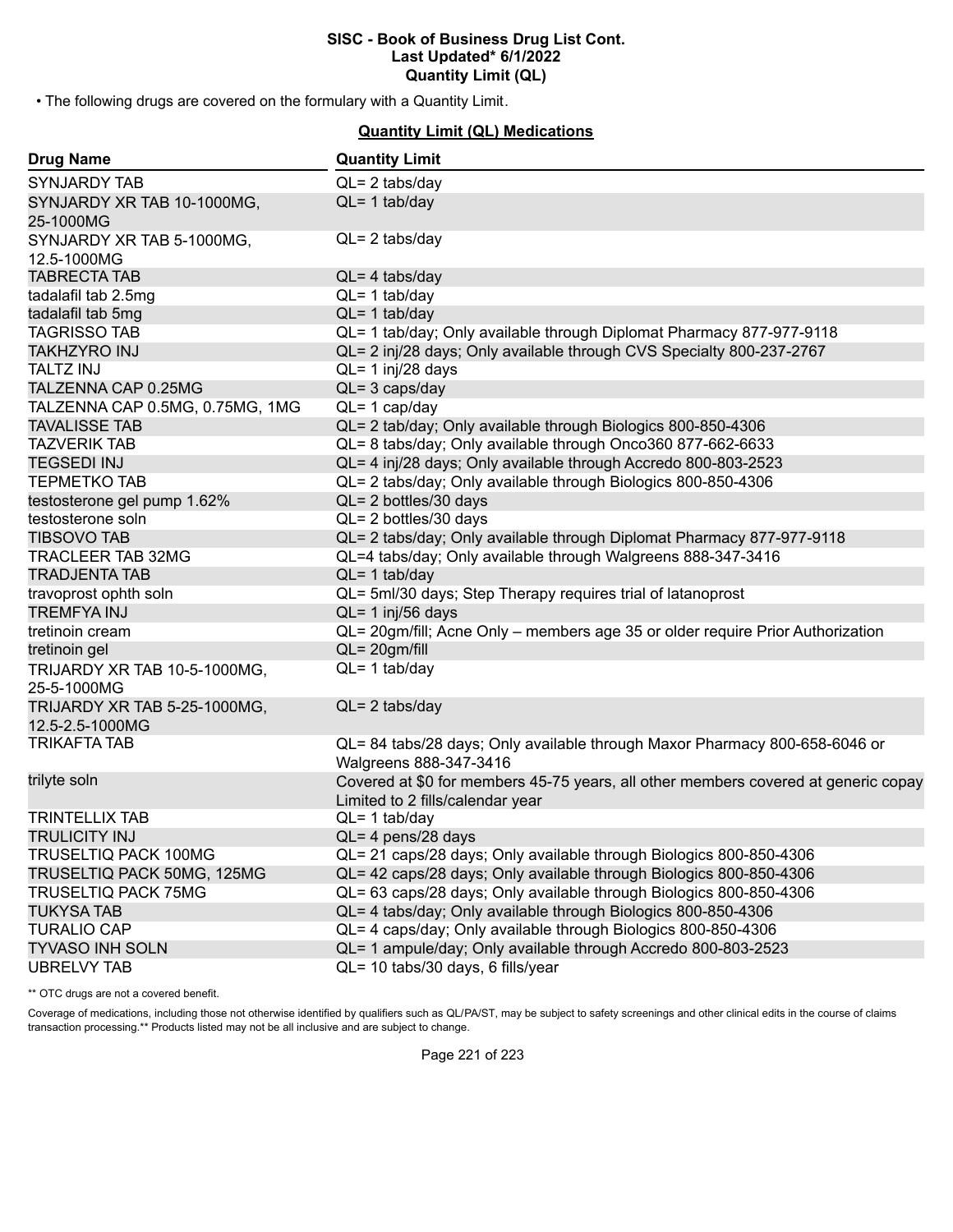• The following drugs are covered on the formulary with a Quantity Limit.

# **Quantity Limit (QL) Medications**

| <b>Drug Name</b>                              | <b>Quantity Limit</b>                                                  |
|-----------------------------------------------|------------------------------------------------------------------------|
| <b>UKONIQ TAB</b>                             | QL= 4 tabs/day; Only available through Onco360 877-662-6633            |
| <b>ULESFIA LOTION</b>                         | $QL = 4$ bottles/fill                                                  |
| <b>UPTRAVI TAB</b>                            | QL= 2 tabs/day; Only available through Accredo 800-803-2523            |
| <b>VALCHLOR GEL</b>                           | QL= 4 tubes/30 days; Only available through Avella (877) 546-5779      |
| <b>VALTOCO NASAL SPRAY</b>                    | QL= 2 packs/fill; Restricted to Neurology Specialist                   |
| vancomycin cap                                | QL= 56 caps/fill                                                       |
| <b>VARUBI TAB</b>                             | QL= 2 tabs/day; Restricted to Oncology or Hematology Specialist        |
| VASCEPA CAP 0.5GM                             | $QL = 4 \text{ caps/day}$                                              |
| VASCEPA CAP 1GM                               | $QL = 4 \text{ caps/day}$                                              |
| <b>VENTAVIS INH SOLN</b>                      | QL= 9 ampules/day; Only available through Accredo 800-803-2523         |
| <b>VENTOLIN HFA INHALER</b>                   | QL= 2 inhalers/30 days                                                 |
| <b>VERQUVO TAB</b>                            | QL= 1 tab/day; Restricted to Cardiology Specialist                     |
| <b>VERZENIO TAB</b>                           | $QL = 2$ tabs/day                                                      |
| V-GO INJ KIT                                  | $QL = 1$ kit/day                                                       |
| <b>VICTOZA INJ</b>                            | QL= 9ml/30 days                                                        |
| VITRAKVI CAP 100MG                            | QL= 2 caps/day; Only available through US Bioservices 888-518-7246     |
| <b>VITRAKVI CAP 25MG</b>                      | QL= 6 caps/day; Only available through US Bioservices 888-518-7246     |
| <b>VITRAKVI SOLN</b>                          | QL= 10ml/day; Only available through US Bioservices 888-518-7246       |
| <b>VIZIMPRO TAB</b>                           | $QL = 1$ tab/day                                                       |
| <b>VOSEVI TAB</b>                             | $QL = 1$ tab/day                                                       |
| <b>VYNDAMAX CAP</b>                           | $QL = 1$ cap/day                                                       |
| <b>VYNDAQEL CAP</b>                           | $QL = 4 \text{ caps/day}$                                              |
| <b>WAKIX TAB</b>                              | QL= 2 tabs/day; Only available through PantherRx Pharmacy 855-726-8479 |
| <b>WELIREG TAB</b>                            | QL= 3 tabs/day; Only available through Biologics 800-850-4306          |
| <b>XADAGO TAB</b>                             | $QL = 1$ tab/day                                                       |
| <b>XALKORI CAP</b>                            | $QL = 2 \text{ caps/day}$                                              |
| XCOPRI PAK 100-150MG                          | $QL = 2$ tabs/day                                                      |
| XCOPRI PAK 150-200MG                          | $QL = 2$ tabs/day                                                      |
| XCOPRI PAK 50-200MG                           | $QL = 2$ tabs/day                                                      |
| XCOPRI TAB 150MG, 200MG                       | $QL = 2$ tabs/day                                                      |
| XCOPRI TAB 50MG, 100MG                        | $QL = 1$ tab/day                                                       |
| XCOPRI TITRATION PAK 12.5-25MG                | $QL = 1$ tab/day                                                       |
| XCOPRI TITRATION PAK 150-200MG                | $QL = 1$ tab/day                                                       |
| XCOPRI TITRATION PAK 50-100MG                 | $QL = 1$ tab/day                                                       |
| <b>XELJANZ SOLN</b>                           | $QL = 10ml/day$                                                        |
| <b>XELJANZ TAB</b>                            | $QL = 2$ tabs/day                                                      |
| <b>XELJANZ XR TAB</b>                         | $QL = 1$ tab/day                                                       |
| <b>XENLETA TAB</b>                            | QL= 14 tabs/180 days; Restricted to Infectious Disease Specialist      |
| XIFAXAN TAB 200MG                             | $QL = 9$ tabs/3 days                                                   |
| XIFAXAN TAB 550MG                             | $QL = 2$ tabs/day                                                      |
| XIGDUO XR TAB 2.5-1000MG, 5-1000MG            | $QL = 2$ tabs/day                                                      |
| XIGDUO XR TAB 5-500MG, 10-500MG,<br>10-1000MG | $QL = 1$ tab/day                                                       |

\*\* OTC drugs are not a covered benefit.